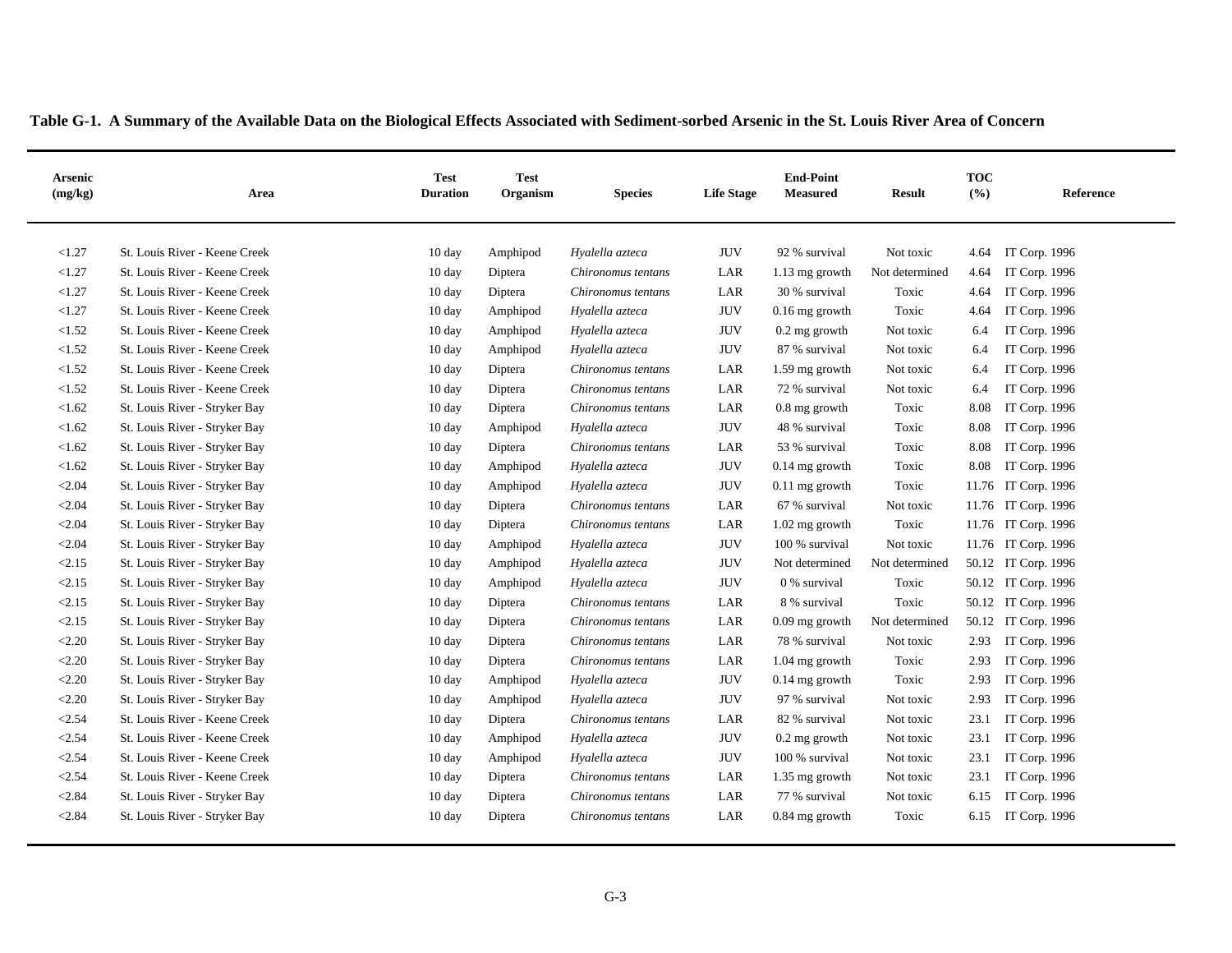| Table G-1. A Summary of the Available Data on the Biological Effects Associated with Sediment-sorbed Arsenic in the St. Louis River Area of Concern |  |
|-----------------------------------------------------------------------------------------------------------------------------------------------------|--|
|                                                                                                                                                     |  |

| <b>Arsenic</b><br>(mg/kg) | Area                                        | <b>Test</b><br><b>Duration</b> | <b>Test</b><br>Organism | <b>Species</b>     | <b>Life Stage</b> | <b>End-Point</b><br><b>Measured</b> | <b>Result</b> | <b>TOC</b><br>(9/0) | Reference                  |
|---------------------------|---------------------------------------------|--------------------------------|-------------------------|--------------------|-------------------|-------------------------------------|---------------|---------------------|----------------------------|
| < 2.84                    | St. Louis River - Stryker Bay               | 10 day                         | Amphipod                | Hyalella azteca    | <b>JUV</b>        | 83 % survival                       | Not toxic     | 6.15                | IT Corp. 1996              |
| < 2.84                    | St. Louis River - Stryker Bay               | 10 day                         | Amphipod                | Hyalella azteca    | <b>JUV</b>        | $0.15$ mg growth                    | Toxic         | 6.15                | IT Corp. 1996              |
| < 3.45                    | St. Louis River - Stryker Bay               | 10 day                         | Diptera                 | Chironomus tentans | LAR               | 83 % survival                       | Not toxic     | 26.54               | IT Corp. 1996              |
| < 3.45                    | St. Louis River - Stryker Bay               | 10 day                         | Diptera                 | Chironomus tentans | LAR               | 1.3 mg growth                       | Not toxic     |                     | 26.54 IT Corp. 1996        |
| < 3.45                    | St. Louis River - Stryker Bay               | 10 day                         | Amphipod                | Hyalella azteca    | <b>JUV</b>        | 92 % survival                       | Not toxic     |                     | 26.54 IT Corp. 1996        |
| < 3.45                    | St. Louis River - Stryker Bay               | $10 \text{ day}$               | Amphipod                | Hyalella azteca    | <b>JUV</b>        | $0.18$ mg growth                    | Toxic         | 26.54               | IT Corp. 1996              |
| 3.70                      | D-S Harbor - NW of Lakehead Dock            | $10 \text{ day}$               | Diptera                 | Chironomus tentans | LAR               | $1.04$ mg growth                    | Not toxic     | 8.4                 | Wenck Associates Inc. 1995 |
| 3.70                      | D-S Harbor - NW of Lakehead Dock            | 48 hour                        | Cladoceran              | Ceriodaphnia dubia | Adult             | 100 % survival                      | Not toxic     | 8.4                 | Wenck Associates Inc. 1995 |
| 3.70                      | D-S Harbor - NW of Lakehead Dock            | $10 \text{ day}$               | Diptera                 | Chironomus tentans | LAR               | 100 % survival                      | Not toxic     | 8.4                 | Wenck Associates Inc. 1995 |
| 3.70                      | D-S Harbor - NW of Lakehead Dock            | $10 \text{ day}$               | Amphipod                | Hyalella azteca    | <b>JUV</b>        | 95 % survival                       | Not toxic     | 8.4                 | Wenck Associates Inc. 1995 |
| < 4.00                    | St. Louis River - Keene Creek               | $10 \text{ day}$               | Amphipod                | Hyalella azteca    | <b>JUV</b>        | $0.18$ mg growth                    | Not toxic     | 100                 | IT Corp. 1996              |
| < 4.00                    | St. Louis River - Keene Creek               | $10 \text{ day}$               | Diptera                 | Chironomus tentans | LAR               | 1.23 mg growth                      | Not toxic     | 100                 | IT Corp. 1996              |
| $<$ 4.00                  | St. Louis River - Keene Creek               | $10 \text{ day}$               | Diptera                 | Chironomus tentans | LAR               | 60 % survival                       | Toxic         | 100                 | IT Corp. 1996              |
| $<$ 4.00                  | St. Louis River - Keene Creek               | $10 \text{ day}$               | Amphipod                | Hyalella azteca    | <b>JUV</b>        | 90 % survival                       | Not toxic     | 100                 | IT Corp. 1996              |
| 4.40                      | D-S Harbor - Hallett Coal Dock #6           | 48 hour                        | Cladoceran              | Daphnia magna      | Unknown           | 95 % survival                       | Not toxic     | <b>NR</b>           | Smith et al. 1992          |
| 4.40                      | D-S Harbor - NE of Sanitary District Plant  | 48 hour                        | Cladoceran              | Daphnia magna      | Unknown           | 100 % survival                      | Not toxic     | <b>NR</b>           | Smith et al. 1992          |
| 4.40                      | D-S Harbor - NE of Sanitary District Plant  | 10 day                         | Diptera                 | Chironomus tentans | Unknown           | 100 % survival                      | Not toxic     | NR                  | Smith et al. 1992          |
| 4.40                      | D-S Harbor - Hallett Coal Dock #6           | 10 day                         | Diptera                 | Chironomus tentans | Unknown           | 86.6 % survival                     | Not toxic     | <b>NR</b>           | Smith et al. 1992          |
| 4.60                      | Superior Bay                                | 48 hour                        | Cladoceran              | Ceriodaphnia dubia | Adult             | 100 % survival                      | Not toxic     | 6.7                 | Wenck Associates Inc. 1995 |
| 4.60                      | Superior Bay                                | 10 day                         | Amphipod                | Hyalella azteca    | <b>JUV</b>        | 90 % survival                       | Not toxic     | 6.7                 | Wenck Associates Inc. 1995 |
| 4.60                      | Superior Bay                                | 10 day                         | Diptera                 | Chironomus tentans | LAR               | 100 % survival                      | Not toxic     | 6.7                 | Wenck Associates Inc. 1995 |
| 4.60                      | Superior Bay                                | 10 day                         | Diptera                 | Chironomus tentans | LAR               | $0.57$ mg growth                    | Not toxic     | 6.7                 | Wenck Associates Inc. 1995 |
| 4.80                      | D-S Harbor - North of MN Power & Light Dock | 10 day                         | Diptera                 | Chironomus tentans | Unknown           | 100 % survival                      | Not toxic     | <b>NR</b>           | Smith et al. 1992          |
| 4.80                      | D-S Harbor - North of MN Power & Light Dock | 48 hour                        | Cladoceran              | Daphnia magna      | Unknown           | 100 % survival                      | Not toxic     | <b>NR</b>           | Smith et al. 1992          |
| 5.40                      | D-S Harbor - Allouez Bay                    | 48 hour                        | Cladoceran              | Daphnia magna      | Unknown           | 100 % survival                      | Not toxic     | <b>NR</b>           | Smith et al. 1992          |
| 5.40                      | D-S Harbor - Allouez Bay                    | $10 \text{ day}$               | Diptera                 | Chironomus tentans | Unknown           | 100 % survival                      | Not toxic     | <b>NR</b>           | Smith et al. 1992          |
| 8.21                      | D-S Harbor - Howards Bay                    | $10 \text{ day}$               | Amphipod                | Hyalella azteca    | <b>JUV</b>        | 95 % survival                       | Not toxic     | <b>NR</b>           | Crane et al. 1997          |
| 8.21                      | D-S Harbor - Howards Bay                    | $10 \text{ day}$               | Diptera                 | Chironomus tentans | LAR               | 80 % survival                       | Not toxic     | <b>NR</b>           | Crane et al. 1997          |
| 8.70                      | Brule River - above Stones Bridge           | 48 hour                        | Cladoceran              | Daphnia magna      | Unknown           | 95 % survival                       | Not toxic     | <b>NR</b>           | Smith et al. 1992          |
| 8.70                      | Brule River - above Stones Bridge           | $10 \text{ day}$               | Diptera                 | Chironomus tentans | Unknown           | 100 % survival                      | Not toxic     | <b>NR</b>           | Smith et al. 1992          |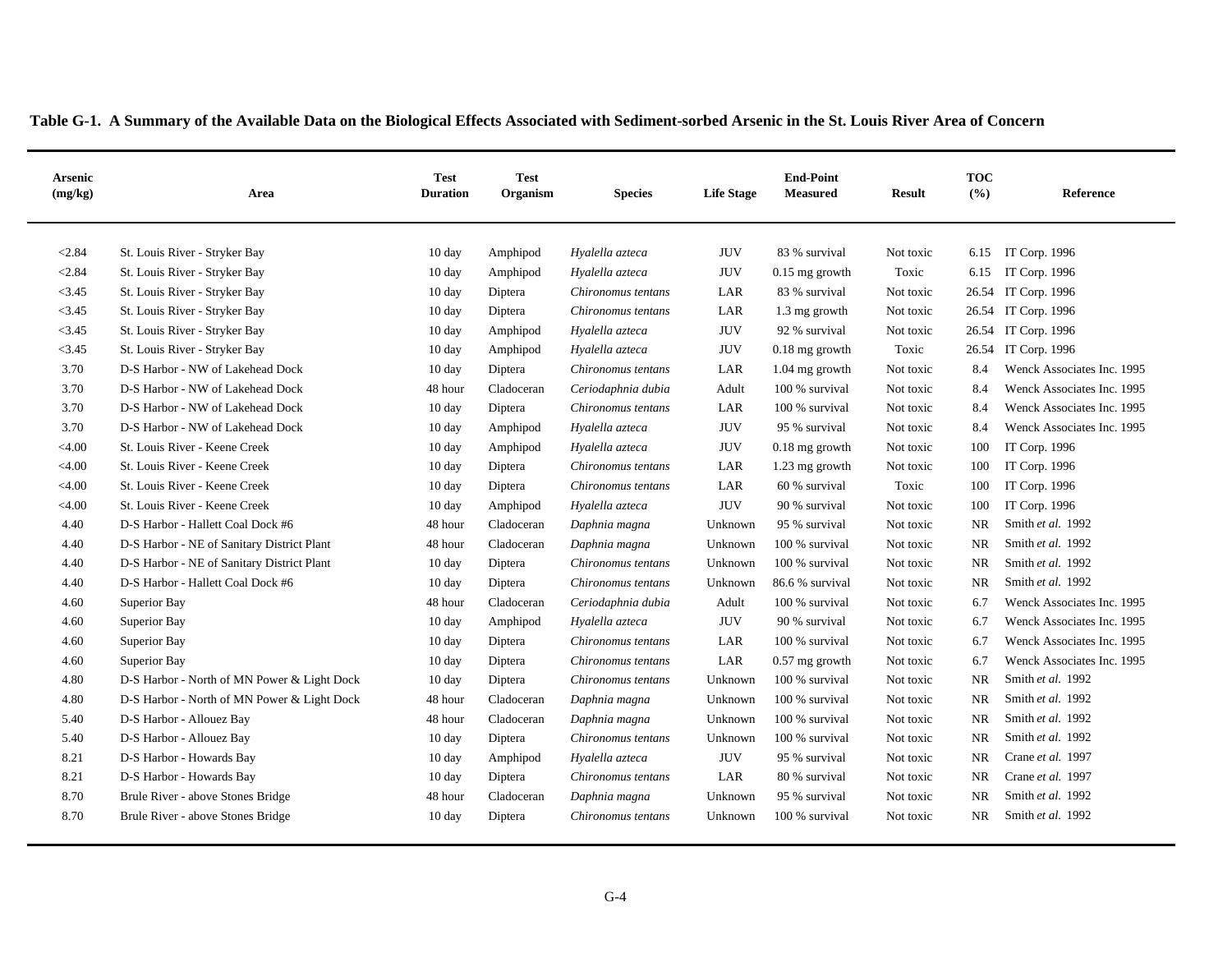| <b>Arsenic</b><br>(mg/kg) | Area                          | <b>Test</b><br><b>Duration</b> | <b>Test</b><br>Organism | <b>Species</b>     | <b>Life Stage</b> | <b>End-Point</b><br><b>Measured</b> | <b>Result</b>  | <b>TOC</b><br>(%) | Reference           |
|---------------------------|-------------------------------|--------------------------------|-------------------------|--------------------|-------------------|-------------------------------------|----------------|-------------------|---------------------|
| 14.2                      | D-S Harbor - Howards Bay      | 10 day                         | Diptera                 | Chironomus tentans | LAR               | 80 % survival                       | Not toxic      | NR.               | Crane et al. 1997   |
| 14.2                      | D-S Harbor - Howards Bay      | $10 \text{ day}$               | Amphipod                | Hyalella azteca    | <b>JUV</b>        | 78 % survival                       | Not toxic      | <b>NR</b>         | Crane et al. 1997   |
| 17.7                      | D-S Harbor - Howards Bay      | $10 \text{ day}$               | Diptera                 | Chironomus tentans | LAR               | 70 % survival                       | Not toxic      | <b>NR</b>         | Crane et al. 1997   |
| 17.7                      | D-S Harbor - Howards Bay      | 10 day                         | Amphipod                | Hyalella azteca    | <b>JUV</b>        | 68 % survival                       | Not toxic      | <b>NR</b>         | Crane et al. 1997   |
| 19.0                      | St. Louis River               | 10 day                         | Diptera                 | Chironomus tentans | LAR               | 93 % survival                       | Not toxic      | 9.58              | <b>MPCA 1993</b>    |
| 19.3                      | D-S Harbor - Howards Bay      | 10 day                         | Diptera                 | Chironomus tentans | LAR               | 72 % survival                       | Not toxic      | <b>NR</b>         | Crane et al. 1997   |
| 19.3                      | D-S Harbor - Howards Bay      | $10 \text{ day}$               | Amphipod                | Hyalella azteca    | $\rm JUV$         | 52 % survival                       | Toxic          | $\rm NR$          | Crane et al. 1997   |
| 20.2                      | St. Louis River               | $10 \text{ day}$               | Diptera                 | Chironomus tentans | LAR               | 87 % survival                       | Not toxic      | 5.88              | <b>MPCA 1993</b>    |
| 20.5                      | D-S Harbor - Howards Bay      | 10 day                         | Amphipod                | Hyalella azteca    | $\rm JUV$         | 96 % survival                       | Not toxic      | <b>NR</b>         | Crane et al. 1997   |
| < 21.1                    | St. Louis River - Stryker Bay | 10 day                         | Amphipod                | Hyalella azteca    | <b>JUV</b>        | $0.07$ mg growth                    | Not determined | NR                | IT Corp. 1996       |
| < 21.1                    | St. Louis River - Stryker Bay | 10 day                         | Diptera                 | Chironomus tentans | LAR               | $0.24$ mg growth                    | Not determined | NR                | IT Corp. 1996       |
| < 21.1                    | St. Louis River - Stryker Bay | 10 day                         | Diptera                 | Chironomus tentans | LAR               | 30 % survival                       | Toxic          | NR                | IT Corp. 1996       |
| < 21.1                    | St. Louis River - Stryker Bay | 10 day                         | Amphipod                | Hyalella azteca    | <b>JUV</b>        | 8 % survival                        | Toxic          | NR.               | IT Corp. 1996       |
| 21.6                      | St. Louis River               | 10 day                         | Diptera                 | Chironomus tentans | LAR               | 63 % survival                       | Toxic          | 6.12              | <b>MPCA 1993</b>    |
| 23.1                      | D-S Harbor - Howards Bay      | $10 \text{ day}$               | Diptera                 | Chironomus tentans | LAR               | 80 % survival                       | Not toxic      | <b>NR</b>         | Crane et al. 1997   |
| 23.1                      | D-S Harbor - Howards Bay      | $10 \text{ day}$               | Amphipod                | Hyalella azteca    | <b>JUV</b>        | 85 % survival                       | Not toxic      | <b>NR</b>         | Crane et al. 1997   |
| 24.3                      | D-S Harbor - Howards Bay      | 10 day                         | Amphipod                | Hyalella azteca    | <b>JUV</b>        | 100 % survival                      | Not toxic      | <b>NR</b>         | Crane et al. 1997   |
| 25.0                      | St. Louis River - Keene Creek | 10 day                         | Amphipod                | Hyalella azteca    | <b>JUV</b>        | $0.1$ mg growth                     | Toxic          |                   | 12.95 IT Corp. 1996 |
| 25.0                      | St. Louis River - Keene Creek | 10 day                         | Amphipod                | Hyalella azteca    | JUV               | 75 % survival                       | Toxic          |                   | 12.95 IT Corp. 1996 |
| 25.0                      | St. Louis River - Keene Creek | 10 day                         | Diptera                 | Chironomus tentans | LAR               | 30 % survival                       | Toxic          |                   | 12.95 IT Corp. 1996 |
| 25.0                      | St. Louis River - Keene Creek | 10 day                         | Diptera                 | Chironomus tentans | LAR               | $0.65$ mg growth                    | Not determined |                   | 12.95 IT Corp. 1996 |
| 27.5                      | D-S Harbor - Howards Bay      | 10 day                         | Amphipod                | Hyalella azteca    | <b>JUV</b>        | 55 % survival                       | Toxic          | <b>NR</b>         | Crane et al. 1997   |
| 27.5                      | D-S Harbor - Howards Bay      | 10 day                         | Diptera                 | Chironomus tentans | LAR               | 70 % survival                       | Not toxic      | <b>NR</b>         | Crane et al. 1997   |
| 28.1                      | St. Louis River - Keene Creek | 10 day                         | Amphipod                | Hyalella azteca    | <b>JUV</b>        | $0.2$ mg growth                     | Not toxic      | 3.42              | IT Corp. 1996       |
| 28.1                      | St. Louis River - Keene Creek | 10 day                         | Amphipod                | Hyalella azteca    | <b>JUV</b>        | 52 % survival                       | Toxic          | 3.42              | IT Corp. 1996       |
| 28.1                      | St. Louis River - Keene Creek | $10 \text{ day}$               | Diptera                 | Chironomus tentans | LAR               | 38 % survival                       | Toxic          | 3.42              | IT Corp. 1996       |
| 28.1                      | St. Louis River - Keene Creek | 10 day                         | Diptera                 | Chironomus tentans | LAR               | 0.56 mg growth                      | Not determined | 3.42              | IT Corp. 1996       |
| 30.9                      | St. Louis River - Stryker Bay | $10 \text{ day}$               | Diptera                 | Chironomus tentans | LAR               | 0 % survival                        | Toxic          |                   | 11.16 IT Corp. 1996 |
| 30.9                      | St. Louis River - Stryker Bay | 10 day                         | Diptera                 | Chironomus tentans | LAR               | Not determined                      | Not determined |                   | 11.16 IT Corp. 1996 |
| 30.9                      | St. Louis River - Stryker Bay | 10 day                         | Amphipod                | Hyalella azteca    | <b>JUV</b>        | 0 % survival                        | Toxic          |                   | 11.16 IT Corp. 1996 |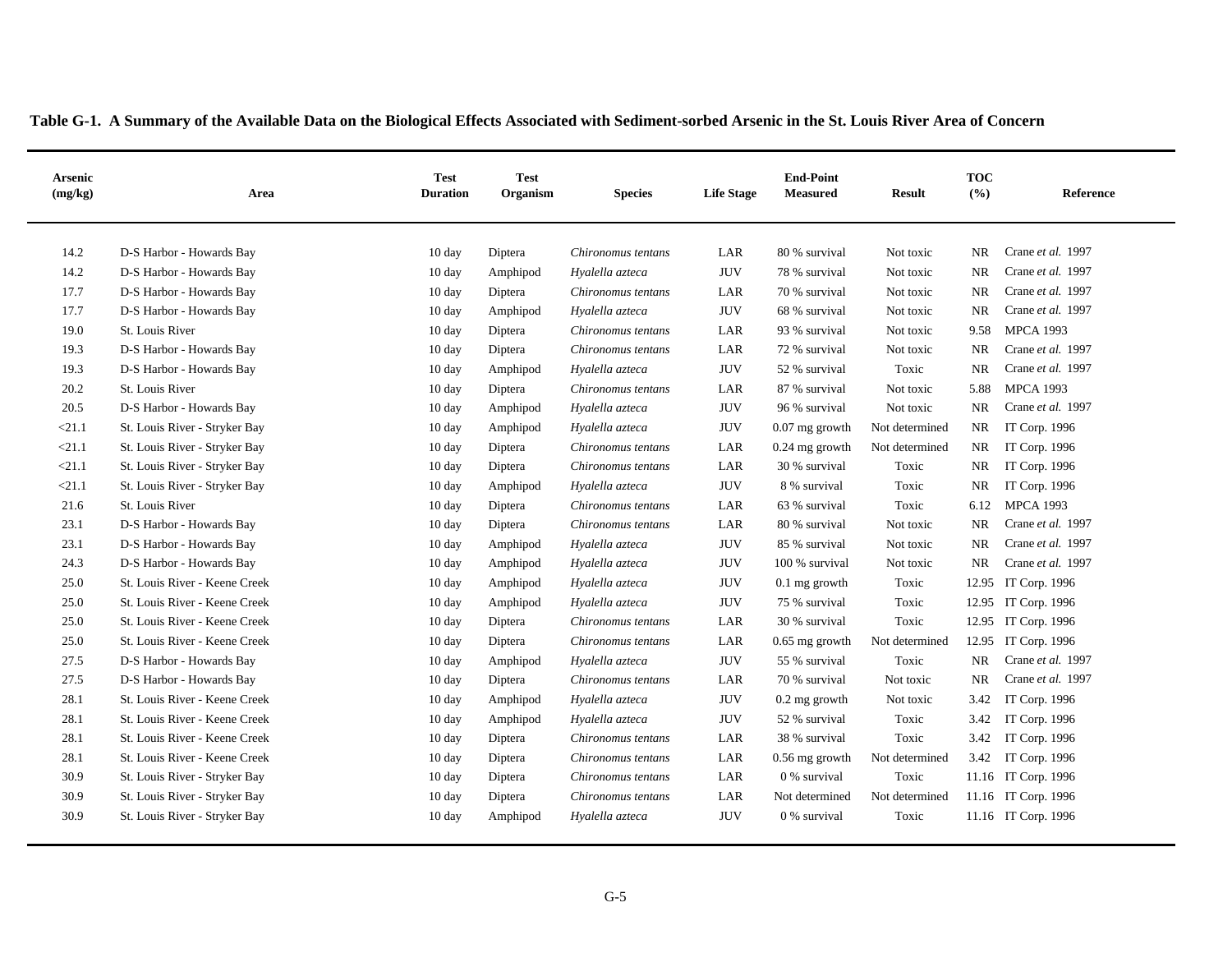**Table G-1. A Summary of the Available Data on the Biological Effects Associated with Sediment-sorbed Arsenic in the St. Louis River Area of Concern**

| Arsenic<br>(mg/kg) | Area                          | <b>Test</b><br><b>Duration</b> | <b>Test</b><br>Organism | <b>Species</b>     | <b>Life Stage</b> | <b>End-Point</b><br><b>Measured</b> | Result         | <b>TOC</b><br>(%) | Reference           |
|--------------------|-------------------------------|--------------------------------|-------------------------|--------------------|-------------------|-------------------------------------|----------------|-------------------|---------------------|
|                    |                               |                                |                         |                    |                   |                                     |                |                   |                     |
| 30.9               | St. Louis River - Stryker Bay | $10 \text{ day}$               | Amphipod                | Hyalella azteca    | JUV               | Not determined                      | Not determined |                   | 11.16 IT Corp. 1996 |
| 39.7               | St. Louis River - Stryker Bay | $10 \text{ day}$               | Amphipod                | Hyalella azteca    | JUV               | 87 % survival                       | Not toxic      |                   | 45.37 IT Corp. 1996 |
| 39.7               | St. Louis River - Stryker Bay | $10 \text{ day}$               | Diptera                 | Chironomus tentans | LAR               | $1.07$ mg growth                    | Toxic          |                   | 45.37 IT Corp. 1996 |
| 39.7               | St. Louis River - Stryker Bay | $10 \text{ day}$               | Amphipod                | Hyalella azteca    | JUV               | $0.17$ mg growth                    | Toxic          |                   | 45.37 IT Corp. 1996 |
| 39.7               | St. Louis River - Stryker Bay | $10 \text{ day}$               | Diptera                 | Chironomus tentans | LAR               | 92 % survival                       | Not toxic      |                   | 45.37 IT Corp. 1996 |
|                    |                               |                                |                         |                    |                   |                                     |                |                   |                     |

D-S = Duluth-Superior; LAR = larvae; JUV = juvenile; TOC = total organic carbon; NR = not reported.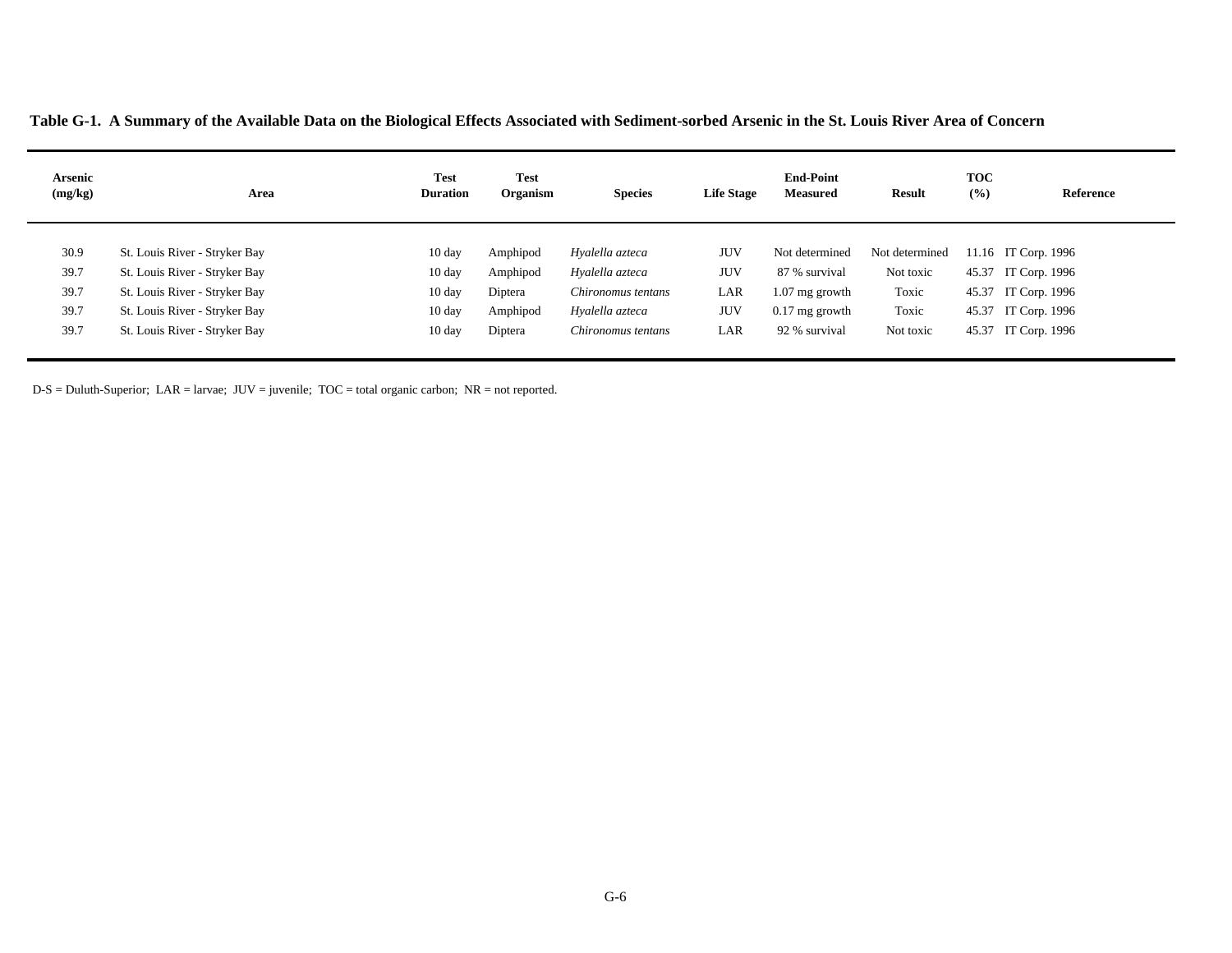| Cadmium<br>(mg/kg) | Area                            | <b>Test Duration</b> | <b>Test</b><br>Organism | <b>Species</b>             | <b>Life Stage</b> | <b>End-Point Measured</b>      | <b>Result</b>  | <b>TOC</b><br>(%) |
|--------------------|---------------------------------|----------------------|-------------------------|----------------------------|-------------------|--------------------------------|----------------|-------------------|
| 0.020              | St. Louis River-Stryker Bay     | $10 \text{ day}$     | Amphipod                | Hyalella azteca            | <b>JUV</b>        | $0.14$ mg growth               | Toxic          | 8.08              |
| 0.020              | St. Louis River-Stryker Bay     | $10 \text{ day}$     | Diptera                 | Chironomus tentans         | LAR               | 53 % survival                  | Toxic          | 8.08              |
| 0.020              | St. Louis River-Stryker Bay     | 10 day               | Amphipod                | Hyalella azteca            | <b>JUV</b>        | 48 % survival                  | Toxic          | 8.08              |
| 0.020              | St. Louis River-Stryker Bay     | $10 \text{ day}$     | Diptera                 | Chironomus tentans         | LAR               | $0.8$ mg growth                | Toxic          | 8.08              |
| $0.110*$           | St. Louis Bay-East of Erie Pier | $10 \text{ day}$     | Diptera                 | Chironomus tentans         | LAR               | 90 % survival                  | Not toxic      | 0.28              |
| $0.110*$           | St. Louis Bay-East of Erie Pier | $10 \text{ day}$     | Amphipod                | Hyalella azteca            | <b>JUV</b>        | 58 % survival                  | Toxic          | 0.28              |
| $0.124*$           | Duluth-Superior Harbor          | $10 \text{ day}$     | Diptera                 | Chironomus tentans         | LAR               | 90 % survival                  | Not toxic      | 0.16              |
| $0.124*$           | Duluth-Superior Harbor          | 30 minute            | Bacteria                | Photobacterium phosphoreum | NA                | 22.95 red. biolum. $^{\wedge}$ | Toxic          | 0.16              |
| $0.124*$           | Duluth-Superior Harbor          | 30 minute            | Bacteria                | Photobacterium phosphoreum | NA                | $100$ EC50 biolum.#            | Not toxic      | 0.16              |
| $0.141*$           | Allouez Bay                     | $10 \text{ day}$     | Diptera                 | Chironomus tentans         | LAR               | 55 % survival                  | Not toxic      | 0.35              |
| $0.141*$           | Allouez Bay                     | 30 minute            | Bacteria                | Photobacterium phosphoreum | NA                | 11.24 EC50 biolum.#            | Not toxic      | 0.35              |
| $0.141*$           | Allouez Bay                     | 30 minute            | Bacteria                | Photobacterium phosphoreum | NA                | 26.2 red. biolum.^             | Toxic          | 0.35              |
| $0.150*$           | Spirit Lake-Grassy Point        | $10 \text{ day}$     | Amphipod                | Hyalella azteca            | <b>JUV</b>        | 92 % survival                  | Not toxic      | 0.89              |
| $0.150*$           | Spirit Lake-Grassy Point        | $10 \text{ day}$     | Diptera                 | Chironomus tentans         | LAR               | 92 % survival                  | Not toxic      | 0.89              |
| $0.177*$           | Duluth-Superior Harbor          | $10 \text{ day}$     | Amphipod                | Hyalella azteca            | <b>JUV</b>        | 84 % survival                  | Not toxic      | 1.69              |
| $0.177*$           | Duluth-Superior Harbor          | 15 minute            | Bacteria                | Photobacterium phosphoreum | NA                | 12.1 red. biolum. $\wedge$     | Not toxic      | 1.69              |
| $0.177*$           | Duluth-Superior Harbor          | 15 minute            | Bacteria                | Photobacterium phosphoreum | NA                | 4.29 EC50 biolum.#             | Not toxic      | 1.69              |
| $0.200*$           | Duluth-Superior Harbor          | $10 \text{ day}$     | Amphipod                | Hyalella azteca            | <b>JUV</b>        | 82 % survival                  | Not toxic      | 0.4               |
| $0.200*$           | St. Louis Bay                   | 30 minute            | Bacteria                | Photobacterium phosphoreum | NA                | 3.4 red. biolum.^              | Not toxic      | 0.12              |
| $0.200*$           | Duluth-Superior Harbor          | $10 \text{ day}$     | Diptera                 | Chironomus tentans         | LAR               | 88 % survival                  | Not toxic      | 0.4               |
| $0.200*$           | Duluth-Superior Harbor          | 30 minute            | Bacteria                | Photobacterium phosphoreum | NA                | 100 EC50 biolum.#              | Not toxic      | 0.4               |
| $0.200*$           | St. Louis Bay                   | 10 day               | Diptera                 | Chironomus tentans         | LAR               | 78 % survival                  | Not toxic      | 0.12              |
| $0.200*$           | St. Louis Bay                   | $10 \text{ day}$     | Amphipod                | Hyalella azteca            | <b>JUV</b>        | 95 % survival                  | Not toxic      | 0.12              |
| $0.200*$           | Duluth-Superior Harbor          | 30 minute            | Bacteria                | Photobacterium phosphoreum | NA                | 39.7 red. biolum.^             | Toxic          | 0.4               |
| $0.200*$           | Duluth-Superior Harbor          | $10 \text{ day}$     | Diptera                 | Chironomus tentans         | LAR               | 85 % survival                  | Not toxic      | 0.4               |
| $0.200*$           | Duluth-Superior Harbor          | $10 \text{ day}$     | Amphipod                | Hyalella azteca            | <b>JUV</b>        | 86 % survival                  | Not toxic      | 0.08              |
| $0.200*$           | Duluth-Superior Harbor          | 30 minute            | Bacteria                | Photobacterium phosphoreum | NA                | 100 EC50 biolum.#              | Not toxic      | 0.08              |
| $0.200*$           | Duluth-Superior Harbor          | $10 \text{ day}$     | Diptera                 | Chironomus tentans         | LAR               | 90 % survival                  | Not toxic      | 0.08              |
| 0.200              | St. Louis River-Keene Creek     | $10 \text{ day}$     | Amphipod                | Hyalella azteca            | <b>JUV</b>        | $0.16$ mg growth               | Toxic          | 4.64              |
| 0.200              | St. Louis River-Keene Creek     | 10 day               | Amphipod                | Chironomus tentans         | <b>JUV</b>        | 92 % survival                  | Not toxic      | 4.64              |
| 0.200              | St. Louis River-Keene Creek     | $10 \text{ day}$     | Diptera                 | Chironomus tentans         | LAR               | 1.13 mg growth                 | Not determined | 4.64              |
| 0.200              | St. Louis River-Keene Creek     | $10 \text{ day}$     | Diptera                 | Chironomus tentans         | LAR               | 30 % survival                  | Toxic          | 4.64              |
| $0.200*$           | Duluth-Superior Harbor          | $10 \text{ day}$     | Amphipod                | Hyalella azteca            | <b>JUV</b>        | 72 % survival                  | Not toxic      | 0.24              |
| $0.200*$           | Duluth-Superior Harbor          | 30 minute            | Bacteria                | Photobacterium phosphoreum | <b>NA</b>         | $100$ EC50 biolum.#            | Not toxic      | 0.24              |
| $0.200*$           | Duluth-Superior Harbor          | $10 \text{ day}$     | Diptera                 | Chironomus tentans         | LAR               | 52 % survival                  | Not toxic      | 0.24              |
| $0.200*$           | Duluth-Superior Harbor          | $10 \text{ day}$     | Diptera                 | Chironomus tentans         | LAR               | 85 % survival                  | Not toxic      | 0.2               |
| $0.200*$           | Duluth-Superior Harbor          | $10 \text{ day}$     | Amphipod                | Hyalella azteca            | <b>JUV</b>        | 85 % survival                  | Not toxic      | 0.4               |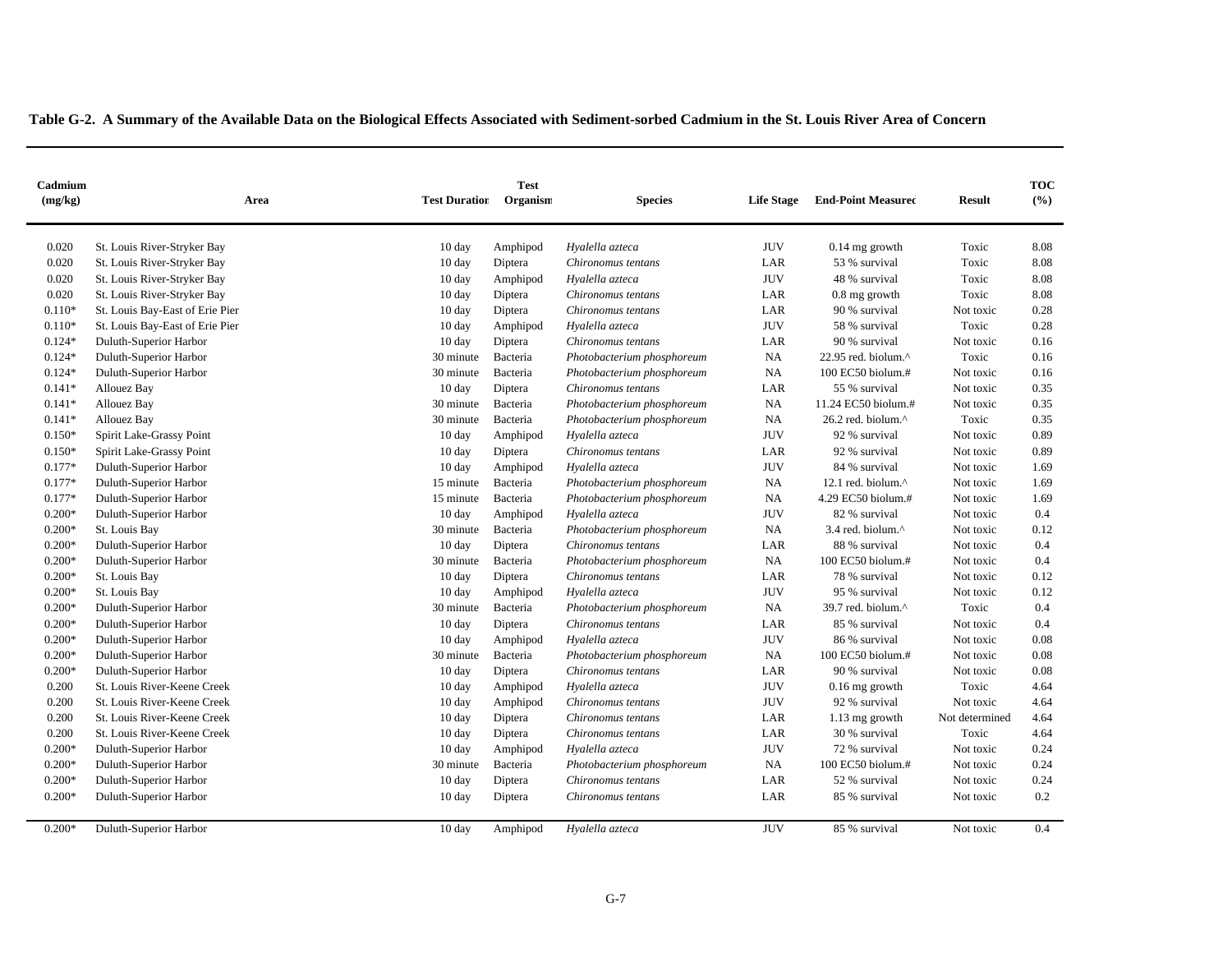| Cadmium  |                                       |                      | <b>Test</b> |                            |                   |                               |               | <b>TOC</b> |
|----------|---------------------------------------|----------------------|-------------|----------------------------|-------------------|-------------------------------|---------------|------------|
| (mg/kg)  | Area                                  | <b>Test Duration</b> | Organism    | <b>Species</b>             | <b>Life Stage</b> | <b>End-Point Measured</b>     | <b>Result</b> | (%)        |
| $0.200*$ | Allouez Bay                           | $10 \text{ day}$     | Diptera     | Chironomus tentans         | LAR               | 80 % survival                 | Not toxic     | 0.59       |
| $0.200*$ | Duluth-Superior Harbor                | 30 minute            | Bacteria    | Photobacterium phosphoreum | NA                | 67.3 red. biolum.^            | Toxic         | 0.14       |
| $0.200*$ | Duluth-Superior Harbor                | 30 minute            | Bacteria    | Photobacterium phosphoreum | NA                | 17.83 EC50 biolum.#           | Not toxic     | 0.14       |
| $0.200*$ | Duluth-Superior Harbor                | 30 minute            | Bacteria    | Photobacterium phosphoreum | NA                | 4.94 EC50 biolum.#            | Not toxic     | 0.2        |
| $0.200*$ | Duluth-Superior Harbor                | $10 \text{ day}$     | Amphipod    | Hyalella azteca            | <b>JUV</b>        | 58 % survival                 | Not toxic     | 0.14       |
| $0.200*$ | Duluth-Superior Harbor                | 30 minute            | Bacteria    | Photobacterium phosphoreum | NA                | 25.2 red. biolum.^            | Toxic         | 0.2        |
| $0.200*$ | Allouez Bay                           | 30 minute            | Bacteria    | Photobacterium phosphoreum | NA                | 0 red. biolum.^               | Not toxic     | 0.59       |
| $0.200*$ | Duluth-Superior Harbor                | 10 day               | Amphipod    | Hyalella azteca            | <b>JUV</b>        | 86 % survival                 | Not toxic     | 0.2        |
| $0.200*$ | Duluth-Superior Harbor                | $10 \text{ day}$     | Diptera     | Chironomus tentans         | LAR               | 75 % survival                 | Not toxic     | 0.14       |
| $0.200*$ | Duluth-Superior Harbor                | 30 minute            | Bacteria    | Photobacterium phosphoreum | NA                | 26.3 red. biolum. $^{\wedge}$ | Toxic         | 0.08       |
| $0.200*$ | Duluth-Superior Harbor                | $10 \text{ day}$     | Diptera     | Chironomus tentans         | LAR               | 82 % survival                 | Not toxic     | 0.14       |
| $0.200*$ | Duluth-Superior Harbor                | 30 minute            | Bacteria    | Photobacterium phosphoreum | NA                | 45.3 red. biolum.^            | Toxic         | 0.14       |
| $0.200*$ | Duluth-Superior Harbor                | 30 minute            | Bacteria    | Photobacterium phosphoreum | NA                | 9.08 EC50 biolum.#            | Not toxic     | 0.14       |
| $0.200*$ | Duluth-Superior Harbor                | $10 \text{ day}$     | Amphipod    | Hyalella azteca            | <b>JUV</b>        | 64 % survival                 | Not toxic     | 0.14       |
| $0.200*$ | Allouez Bay                           | 30 minute            | Bacteria    | Photobacterium phosphoreum | NA                | 3.96 EC50 biolum.#            | Not toxic     | 0.59       |
| $0.201*$ | St. Louis River-Lower St. Louis River | 30 minute            | Bacteria    | Photobacterium phosphoreum | NA                | 2.8 red. biolum.^             | Not toxic     | 0.86       |
| $0.201*$ | St. Louis River-Lower St. Louis River | 30 minute            | Bacteria    | Photobacterium phosphoreum | NA                | 14.18 EC50 biolum.#           | Not toxic     | 0.86       |
| $0.201*$ | St. Louis River-Lower St. Louis River | $10 \text{ day}$     | Diptera     | Chironomus tentans         | LAR               | 72 % survival                 | Not toxic     | 0.86       |
| $0.201*$ | St. Louis River-Lower St. Louis River | $10 \text{ day}$     | Amphipod    | Hyalella azteca            | <b>JUV</b>        | 90 % survival                 | Not toxic     | 0.86       |
| $0.204*$ | Lower St. Louis River                 | 15 minute            | Bacteria    | Photobacterium phosphoreum | NA                | 8.2 red. biolum.^             | Not toxic     | 1.37       |
| $0.204*$ | Lower St. Louis River                 | $10 \text{ day}$     | Diptera     | Chironomus tentans         | LAR               | 52 % survival                 | Not toxic     | 1.37       |
| $0.204*$ | Lower St. Louis River                 | $10 \text{ day}$     | Amphipod    | Hyalella azteca            | <b>JUV</b>        | 92 % survival                 | Not toxic     | 1.37       |
| $0.204*$ | Lower St. Louis River                 | $10 \text{ day}$     | Diptera     | Chironomus tentans         | LAR               | $0.57$ mg growth              | Not toxic     | 1.37       |
| $0.204*$ | Lower St. Louis River                 | 15 minute            | Bacteria    | Photobacterium phosphoreum | NA                | 3.52 EC50 biolum.#            | Not toxic     | 1.37       |
| $0.217*$ | Duluth-Superior Harbor                | $10 \text{ day}$     | Amphipod    | Hyalella azteca            | <b>JUV</b>        | 89 % survival                 | Not toxic     | 0.81       |
| $0.217*$ | Duluth-Superior Harbor                | $10 \text{ day}$     | Diptera     | Chironomus tentans         | LAR               | 18 % survival                 | Toxic         | 0.81       |
| $0.217*$ | Duluth-Superior Harbor                | 30 minute            | Bacteria    | Photobacterium phosphoreum | NA                | 26.9 red. biolum.^            | Toxic         | 0.81       |
| $0.217*$ | Duluth-Superior Harbor                | 30 minute            | Bacteria    | Photobacterium phosphoreum | NA                | 2.06 EC50 biolum.#            | Not toxic     | 0.81       |
| $0.243*$ | Spirit Lake                           | $10 \text{ day}$     | Diptera     | Chironomus tentans         | LAR               | 88 % survival                 | Not toxic     | 1.65       |
| $0.243*$ | Spirit Lake                           | $10 \text{ day}$     | Diptera     | Chironomus tentans         | LAR               | $0.53$ mg growth              | Not toxic     | 1.65       |
| $0.243*$ | Spirit Lake                           | $10 \text{ day}$     | Amphipod    | Hyalella azteca            | <b>JUV</b>        | 87 % survival                 | Not toxic     | 1.65       |
| $0.243*$ | Spirit Lake                           | 15 minute            | Bacteria    | Photobacterium phosphoreum | NA                | 0 red. biolum.^               | Not toxic     | 1.65       |
| $0.243*$ | Spirit Lake                           | 15 minute            | Bacteria    | Photobacterium phosphoreum | NA                | 4.42 EC50 biolum.#            | Not toxic     | 1.65       |
| $0.249*$ | Duluth-Superior Harbor                | $10 \text{ day}$     | Amphipod    | Hyalella azteca            | <b>JUV</b>        | 97 % survival                 | Not toxic     | 2.98       |
| $0.249*$ | Duluth-Superior Harbor                | 15 minute            | Bacteria    | Photobacterium phosphoreum | NA                | 1.92 EC50 biolum.#            | Not toxic     | 2.98       |
|          |                                       |                      |             |                            |                   |                               |               |            |
| $0.249*$ | Duluth-Superior Harbor                | 15 minute            | Bacteria    | Photobacterium phosphoreum | NA                | 10.5 red. biolum.^            | Not toxic     | 2.98       |
| $0.260*$ | Allouez Bay                           | $10 \text{ day}$     | Amphipod    | Hyalella azteca            | <b>JUV</b>        | 85 % survival                 | Not toxic     | 4.47       |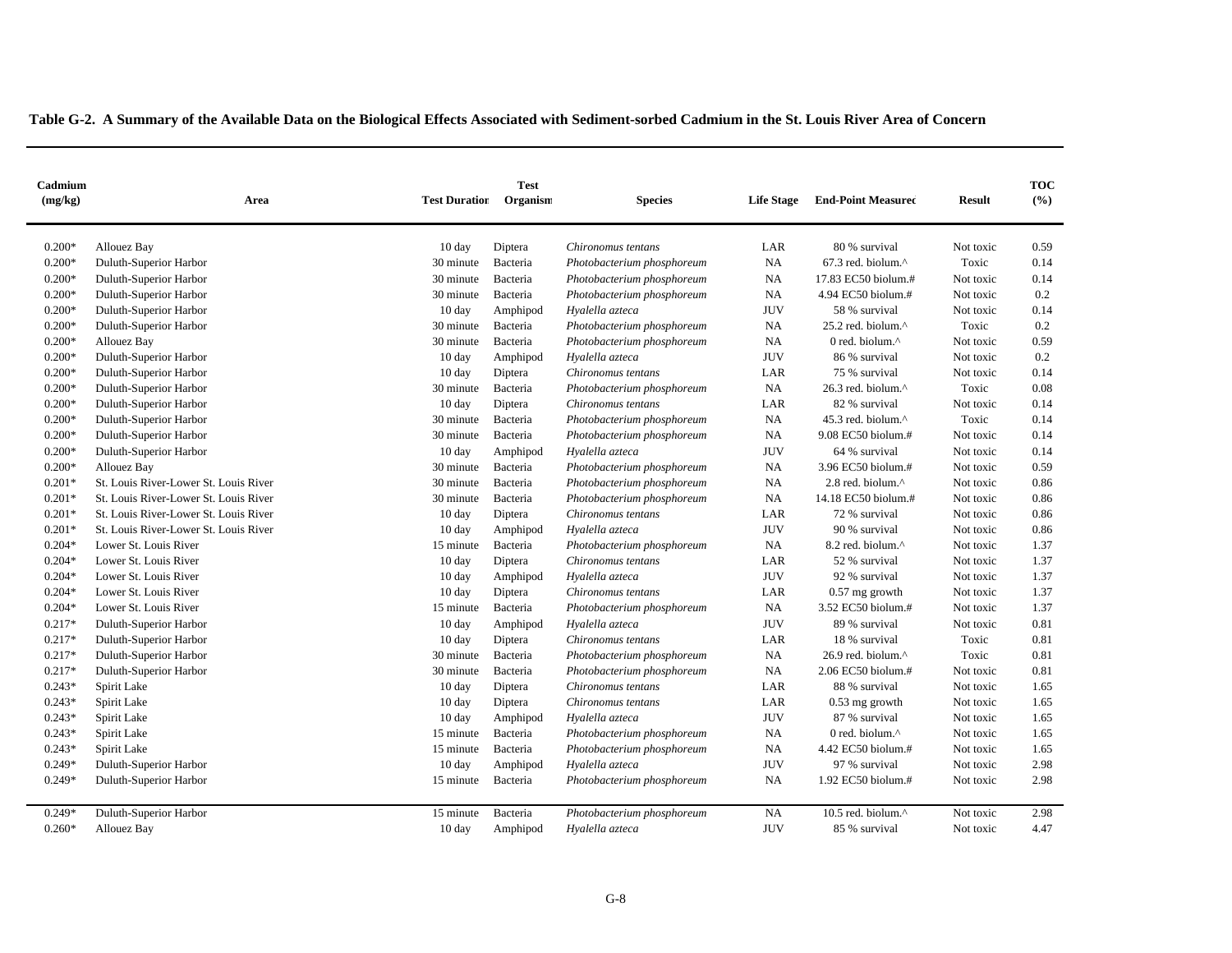| Cadmium<br>(mg/kg) | Area                   | <b>Test Duration</b> | <b>Test</b><br>Organism | <b>Species</b>             | <b>Life Stage</b> | <b>End-Point Measured</b> | <b>Result</b>  | <b>TOC</b><br>(%) |
|--------------------|------------------------|----------------------|-------------------------|----------------------------|-------------------|---------------------------|----------------|-------------------|
|                    |                        |                      |                         |                            |                   |                           |                |                   |
| $0.260*$           | Allouez Bay            | 30 minute            | Bacteria                | Photobacterium phosphoreum | NA                | 33.03 red. biolum.^       | Toxic          | 4.47              |
| $0.260*$           | Allouez Bay            | 30 minute            | Bacteria                | Photobacterium phosphoreum | NA                | 0.82 EC50 biolum.#        | Not toxic      | 4.47              |
| $0.260*$           | <b>Allouez Bay</b>     | $10 \text{ day}$     | Diptera                 | Chironomus tentans         | LAR               | 68 % survival             | Not toxic      | 4.47              |
| $0.263*$           | Duluth-Superior Harbor | 15 minute            | Bacteria                | Photobacterium phosphoreum | NA                | 1.14 EC50 biolum.#        | Not toxic      | 1.44              |
| $0.263*$           | Duluth-Superior Harbor | 15 minute            | Bacteria                | Photobacterium phosphoreum | NA                | 5.4 red. biolum.^         | Not toxic      | 1.44              |
| $0.263*$           | Duluth-Superior Harbor | $10 \text{ day}$     | Amphipod                | Hyalella azteca            | <b>JUV</b>        | 98 % survival             | Not toxic      | 1.44              |
| $0.287*$           | Duluth-Superior Harbor | 15 minute            | Bacteria                | Photobacterium phosphoreum | NA                | 4.1 red. biolum.^         | Not toxic      | 4.02              |
| $0.287*$           | Duluth-Superior Harbor | 15 minute            | Bacteria                | Photobacterium phosphoreum | NA                | 1.76 EC50 biolum.#        | Not toxic      | 4.02              |
| $0.287*$           | Duluth-Superior Harbor | $10 \text{ day}$     | Amphipod                | Hyalella azteca            | <b>JUV</b>        | 90 % survival             | Not toxic      | 4.02              |
| $0.287*$           | Duluth-Superior Harbor | 10 day               | Diptera                 | Chironomus tentans         | LAR               | Not determined            | Not determined | 4.02              |
| $0.287*$           | Duluth-Superior Harbor | 10 day               | Diptera                 | Chironomus tentans         | LAR               | 57 % survival             | Toxic          | 4.02              |
| $0.288*$           | St. Louis River        | 10 day               | Diptera                 | Chironomus tentans         | LAR               | 67.5 % survival           | Not toxic      | 0.56              |
| $0.288*$           | St. Louis River        | 30 minute            | Bacteria                | Photobacterium phosphoreum | NA                | 12 red. biolum.^          | Not toxic      | 0.56              |
| $0.288*$           | St. Louis River        | 30 minute            | Bacteria                | Photobacterium phosphoreum | NA                | 2.12 EC50 biolum.#        | Not toxic      | 0.56              |
| 0.288*             | St. Louis River        | $10 \text{ day}$     | Amphipod                | Hyalella azteca            | <b>JUV</b>        | 97.5 % survival           | Not toxic      | 0.56              |
| $0.308*$           | Allouez Bay            | 30 minute            | Bacteria                | Photobacterium phosphoreum | <b>NA</b>         | 29.7 red. biolum.^        | Toxic          | 1.02              |
| $0.308*$           | Allouez Bay            | $10 \text{ day}$     | Diptera                 | Chironomus tentans         | LAR               | 80 % survival             | Not toxic      | 1.02              |
| $0.308*$           | Allouez Bay            | $10 \text{ day}$     | Amphipod                | Hyalella azteca            | <b>JUV</b>        | 90 % survival             | Not toxic      | 1.02              |
| $0.308*$           | Allouez Bay            | 30 minute            | Bacteria                | Photobacterium phosphoreum | NA                | $0.81$ EC50 biolum.#      | Not toxic      | 1.02              |
| 0.310              | Superior Bay           | $10 \text{ day}$     | Diptera                 | Chironomus tentans         | LAR               | 100 % survival            | Not toxic      | 6.7               |
| 0.310              | Superior Bay           | $10 \text{ day}$     | Diptera                 | Chironomus tentans         | LAR               | $0.57$ mg growth          | Not toxic      | 6.7               |
| 0.310              | Superior Bay           | 10 day               | Amphipod                | Hyalella azteca            | <b>JUV</b>        | 90 % survival             | Not toxic      | 6.7               |
| 0.310              | Superior Bay           | $48-h$               | Cladoceran              | Ceriodaphnia dubia         | Adult             | 100 % survival            | Not toxic      | 6.7               |
| $0.324*$           | Spirit Lake            | 10 day               | Amphipod                | Hyalella azteca            | <b>JUV</b>        | 97.5 % survival           | Not toxic      | 0.61              |
| $0.324*$           | Spirit Lake            | 30 minute            | Bacteria                | Photobacterium phosphoreum | NA                | 5.36 EC50 biolum.#        | Not toxic      | 0.61              |
| $0.324*$           | Spirit Lake            | 30 minute            | Bacteria                | Photobacterium phosphoreum | NA                | 15.5 red. biolum.^        | Not toxic      | 0.61              |
| $0.324*$           | Spirit Lake            | 10 day               | Diptera                 | Chironomus tentans         | LAR               | 65 % survival             | Not toxic      | 0.61              |
| $0.326*$           | Duluth-Superior Harbor | 10 day               | Amphipod                | Hyalella azteca            | <b>JUV</b>        | 78 % survival             | Not toxic      | 1.85              |
| $0.326*$           | Duluth-Superior Harbor | 30 minute            | Bacteria                | Photobacterium phosphoreum | NA                | 0.75 EC50 biolum.#        | Not toxic      | 1.85              |
| $0.326*$           | Duluth-Superior Harbor | 30 minute            | Bacteria                | Photobacterium phosphoreum | <b>NA</b>         | 14.9 red. biolum.^        | Not toxic      | 1.85              |
| $0.326*$           | Duluth-Superior Harbor | 10 day               | Diptera                 | Chironomus tentans         | LAR               | 90 % survival             | Not toxic      | 1.85              |
| $0.335*$           | Spirit Lake            | $10 \text{ day}$     | Amphipod                | Hyalella azteca            | <b>JUV</b>        | 75 % survival             | Not toxic      | 5.77              |
| $0.335*$           | Spirit Lake            | 30 minute            | Bacteria                | Photobacterium phosphoreum | <b>NA</b>         | 6.73 EC50 biolum.#        | Not toxic      | 5.77              |
| $0.335*$           | Spirit Lake            | $10 \text{ day}$     | Diptera                 | Chironomus tentans         | LAR               | 75 % survival             | Not toxic      | 5.77              |
| $0.335*$           | Spirit Lake            | 30 minute            | Bacteria                | Photobacterium phosphoreum | <b>NA</b>         | 6.4 red. biolum.^         | Not toxic      | 5.77              |
| $0.335*$           | Spirit Lake            | 15 minute            | Bacteria                | Photobacterium phosphoreum | <b>NA</b>         | 42.1 red. biolum.^        | Toxic          | 1.71              |
| $0.335*$           | Spirit Lake            | $10 \text{ day}$     | Diptera                 | Chironomus tentans         | LAR               | 0.4 mg growth             | Not toxic      | 1.71              |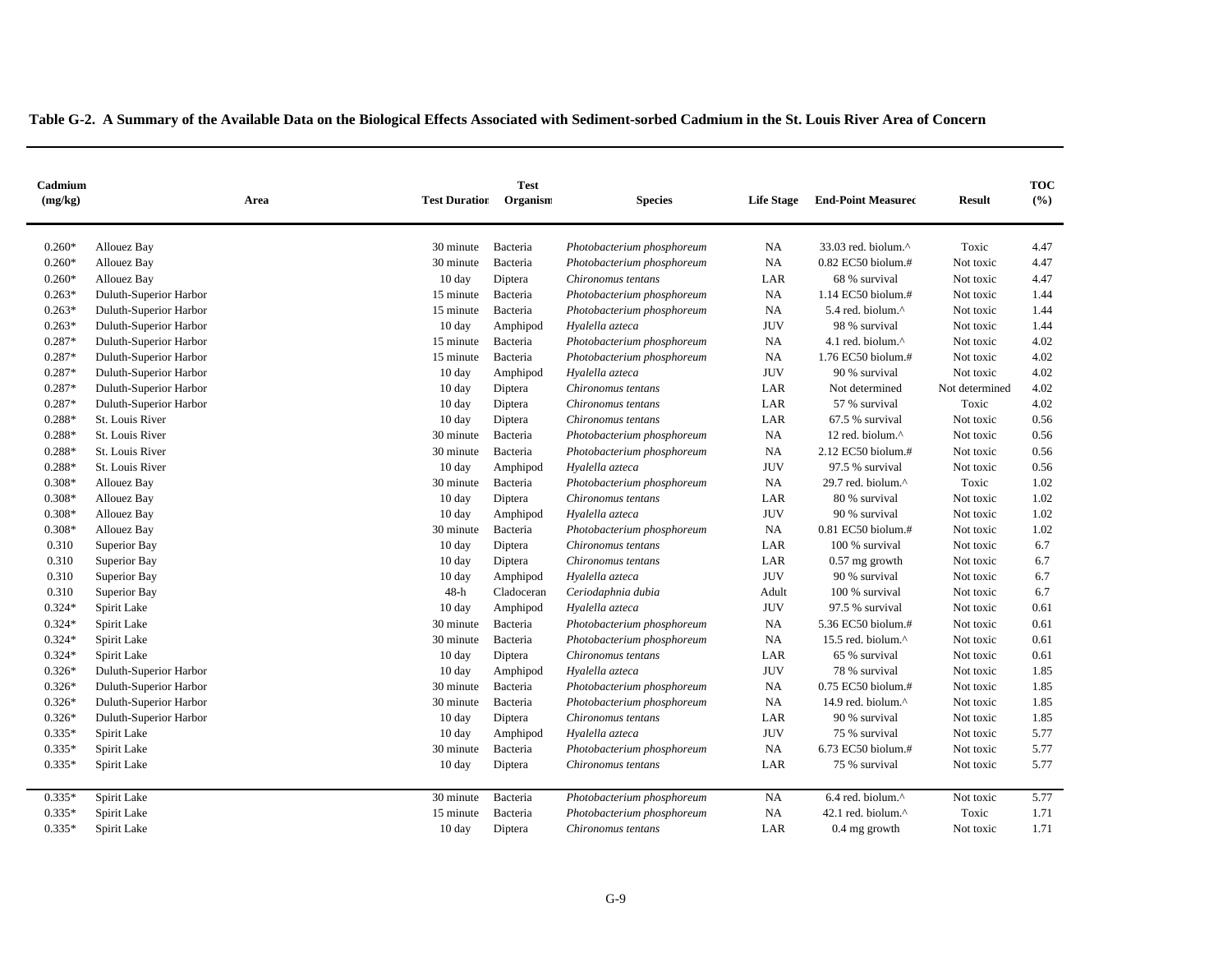| Cadmium<br>(mg/kg) | Area                                                   | <b>Test Duration</b> | <b>Test</b><br>Organism | <b>Species</b>             | <b>Life Stage</b> | <b>End-Point Measured</b>        | <b>Result</b>  | <b>TOC</b><br>(%) |
|--------------------|--------------------------------------------------------|----------------------|-------------------------|----------------------------|-------------------|----------------------------------|----------------|-------------------|
|                    |                                                        |                      |                         |                            |                   |                                  |                |                   |
| $0.335*$           | Spirit Lake                                            | $10 \text{ day}$     | Diptera                 | Chironomus tentans         | LAR               | 78 % survival                    | Not toxic      | 1.71              |
| $0.335*$           | Spirit Lake                                            | $10 \text{ day}$     | Amphipod                | Hyalella azteca            | <b>JUV</b>        | 90 % survival                    | Not toxic      | 1.71              |
| $0.335*$           | Spirit Lake                                            | 15 minute            | Bacteria                | Photobacterium phosphoreum | NA                | 1.27 EC50 biolum.#               | Not toxic      | 1.71              |
| $0.356*$           | St. Louis Bay                                          | 30 minute            | Bacteria                | Photobacterium phosphoreum | <b>NA</b>         | -2.8 red. biolum.^               | Not toxic      | 1.82              |
| $0.356*$           | St. Louis Bay                                          | 30 minute            | Bacteria                | Photobacterium phosphoreum | <b>NA</b>         | 3.56 EC50 biolum.#               | Not toxic      | 1.82              |
| $0.356*$           | St. Louis Bay                                          | 10 day               | Diptera                 | Chironomus tentans         | LAR               | 75 % survival                    | Not toxic      | 1.82              |
| $0.356*$           | St. Louis Bay                                          | $10 \text{ day}$     | Amphipod                | Hyalella azteca            | $\rm JUV$         | 70 % survival                    | Not toxic      | 1.82              |
| 0.388*             | Spirit Lake                                            | 30 minute            | Bacteria                | Photobacterium phosphoreum | NA                | 0.73 EC50 biolum.#               | Not toxic      | 3.07              |
| 0.388*             | Spirit Lake                                            | $10 \text{ day}$     | Diptera                 | Chironomus tentans         | LAR               | 55 % survival                    | Not toxic      | 3.07              |
| 0.388*             | Spirit Lake                                            | 30 minute            | Bacteria                | Photobacterium phosphoreum | NA                | 32.24 red. biolum.^              | Toxic          | 3.07              |
| $0.409*$           | Lower St. Louis River                                  | 30 minute            | Bacteria                | Photobacterium phosphoreum | NA                | 1.1 red. biolum.^                | Not toxic      | NR                |
| $0.409*$           | Lower St. Louis River                                  | $10 \text{ day}$     | Diptera                 | Chironomus tentans         | LAR               | 12 % survival                    | Toxic          | NR                |
| $0.409*$           | Lower St. Louis River                                  | 10 day               | Amphipod                | Hyalella azteca            | <b>JUV</b>        | 60 % survival                    | Not toxic      | <b>NR</b>         |
| $0.409*$           | Lower St. Louis River                                  | 30 minute            | Bacteria                | Photobacterium phosphoreum | $_{\rm NA}$       | 2.4 EC50 biolum.#                | Not toxic      | NR                |
| $0.424*$           | Lower St. Louis River                                  | $10 \text{ day}$     | Diptera                 | Chironomus tentans         | LAR               | 0.44 mg growth                   | Not toxic      | 2.7               |
| $0.424*$           | Lower St. Louis River                                  | $10 \text{ day}$     | Diptera                 | Chironomus tentans         | LAR               | 70 % survival                    | Not toxic      | 2.7               |
| $0.424*$           | Lower St. Louis River                                  | 15 minute            | Bacteria                | Photobacterium phosphoreum | NA                | 0.52 EC50 biolum.#               | Not toxic      | 2.7               |
| $0.424*$           | Lower St. Louis River                                  | $10 \text{ day}$     | Diptera                 | Chironomus tentans         | LAR               | $0.56$ mg growth                 | Not toxic      | 2.7               |
| $0.424*$           | Lower St. Louis River                                  | 15 minute            | Bacteria                | Photobacterium phosphoreum | NA                | 12 red. biolum.^                 | Not toxic      | 2.7               |
| $0.424*$           | Lower St. Louis River                                  | $10 \text{ day}$     | Amphipod                | Hyalella azteca            | <b>JUV</b>        | 90 % survival                    | Not toxic      | 2.7               |
| $0.424*$           | Lower St. Louis River                                  | 15 minute            | Bacteria                | Photobacterium phosphoreum | <b>NA</b>         | 0.52 EC50 biolum.#               | Not toxic      | 2.7               |
| $0.424*$           | Lower St. Louis River                                  | 10 day               | Diptera                 | Chironomus tentans         | LAR               | 68 % survival                    | Not toxic      | 2.7               |
| $0.424*$           | Lower St. Louis River                                  | 15 minute            | Bacteria                | Photobacterium phosphoreum | NA                | 5.3 red. biolum.^                | Not toxic      | 2.7               |
| $0.424*$           | Lower St. Louis River                                  | $10 \text{ day}$     | Amphipod                | Hyalella azteca            | <b>JUV</b>        | 93 % survival                    | Not toxic      | 2.7               |
| 0.440              | Duluth-Superior Harbor-Hallett Coal Dock #6            | 10 day               | Diptera                 | Chironomus tentans         | Unknown           | 86.6 % survival                  | Not toxic      | NR                |
| 0.440              | Duluth-Superior Harbor-Hallett Coal Dock #6            | $48-h$               | Cladoceran              | Daphnia magna              | Unknown           | 95 % survival                    | Not toxic      | NR                |
| 0.450              | Duluth-Superior Harbor-Northwest side of Lakehead Dock | $10 \text{ day}$     | Diptera                 | Chironomus tentans         | LAR               | $1.04$ mg growth                 | Not toxic      | 8.4               |
| 0.450              | Duluth-Superior Harbor-Northwest side of Lakehead Dock | 10 day               | Diptera                 | Chironomus tentans         | LAR               | 100 % survival                   | Not toxic      | 8.4               |
| 0.450              | Duluth-Superior Harbor-Northwest side of Lakehead Dock | 48-h                 | Cladoceran              | Ceriodaphnia dubia         | Adult             | 100 % survival                   | Not toxic      | 8.4               |
| 0.450              | Duluth-Superior Harbor-Northwest side of Lakehead Dock | $10 \text{ day}$     | Amphipod                | Hyalella azteca            | <b>JUV</b>        | 95 % survival                    | Not toxic      | 8.4               |
| $0.450*$           | Lower St. Louis River                                  | $10 \text{ day}$     | Diptera                 | Chironomus tentans         | LAR               | 82 % survival                    | Not toxic      | 2.4               |
| $0.450*$           | Lower St. Louis River                                  | 10 day               | Amphipod                | Hyalella azteca            | <b>JUV</b>        | 98 % survival                    | Not toxic      | 2.4               |
| $0.450*$           | Lower St. Louis River                                  | 30 minute            | Bacteria                | Photobacterium phosphoreum | NA                | 1.46 EC50 biolum.#               | Not toxic      | 2.4               |
| $0.450*$           | Lower St. Louis River                                  | 30 minute            | Bacteria                | Photobacterium phosphoreum | NA                | $35.18$ red. biolum. $^{\wedge}$ | Toxic          | 2.4               |
| $0.469*$           | Spirit Lake                                            | 15 minute            | Bacteria                | Photobacterium phosphoreum | NA                | 52.4 red. biolum.^               | Toxic          | -1                |
| $0.469*$           | Spirit Lake                                            | 10 day               | Diptera                 | Chironomus tentans         | LAR               | 0 % survival                     | Toxic          |                   |
| $0.469*$           | Spirit Lake                                            | $10 \text{ day}$     | Diptera                 | Chironomus tentans         | LAR               | Not determined                   | Not determined |                   |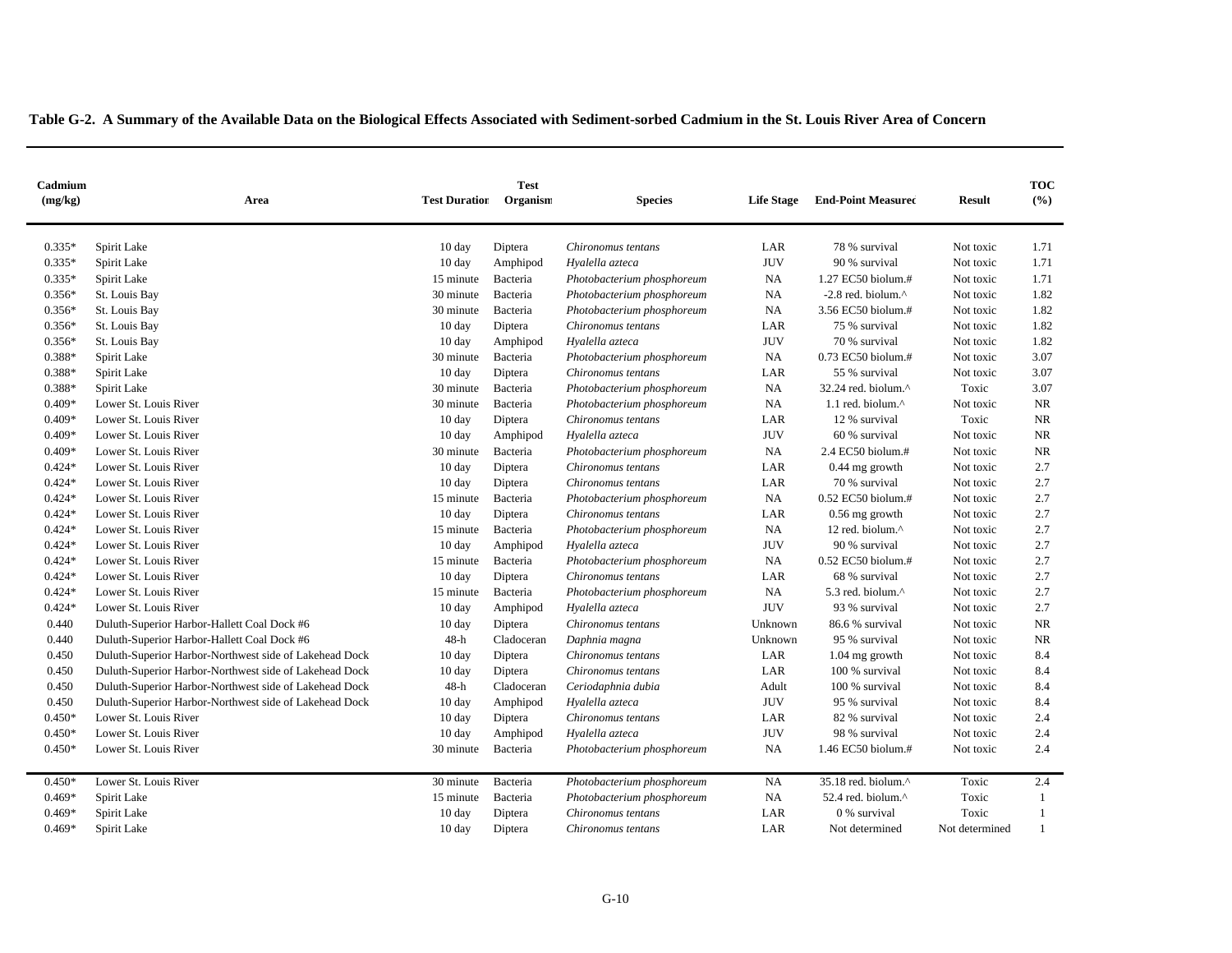| Cadmium<br>(mg/kg) | Area                                      | <b>Test Duration</b> | <b>Test</b><br>Organism | <b>Species</b>             | Life Stage | <b>End-Point Measured</b> | <b>Result</b> | <b>TOC</b><br>(%) |
|--------------------|-------------------------------------------|----------------------|-------------------------|----------------------------|------------|---------------------------|---------------|-------------------|
| $0.469*$           | Spirit Lake                               | $10 \text{ day}$     | Amphipod                | Hyalella azteca            | <b>JUV</b> | 63 % survival             | Toxic         | -1                |
| $0.469*$           | Spirit Lake                               | 15 minute            | Bacteria                | Photobacterium phosphoreum | NA         | 0.77 EC50 biolum.#        | Not toxic     | $\mathbf{1}$      |
| $0.502*$           | Spirit Lake                               | $10 \text{ day}$     | Diptera                 | Chironomus tentans         | LAR        | 65 % survival             | Not toxic     | 2.59              |
| $0.502*$           | Spirit Lake                               | 30 minute            | Bacteria                | Photobacterium phosphoreum | NA         | $0.41$ EC50 biolum.#      | Toxic         | 2.59              |
| $0.502*$           | Spirit Lake                               | $10 \text{ day}$     | Amphipod                | Hyalella azteca            | <b>JUV</b> | 97.5 % survival           | Not toxic     | 2.59              |
| $0.502*$           | Spirit Lake                               | 30 minute            | Bacteria                | Photobacterium phosphoreum | NA         | 7.4 red. biolum.^         | Not toxic     | 2.59              |
| $0.511*$           | St. Louis River-Lower St. Louis River     | $10 \text{ day}$     | Diptera                 | Chironomus tentans         | LAR        | 55 % survival             | Not toxic     | 0.68              |
| $0.511*$           | St. Louis River-Lower St. Louis River     | 30 minute            | Bacteria                | Photobacterium phosphoreum | NA         | 2.83 EC50 biolum.#        | Not toxic     | 0.68              |
| $0.511*$           | St. Louis River-Lower St. Louis River     | 30 minute            | Bacteria                | Photobacterium phosphoreum | NA         | 21.31 red. biolum.^       | Toxic         | 0.68              |
| $0.514*$           | Lower St. Louis River                     | 30 minute            | Bacteria                | Photobacterium phosphoreum | NA         | 0.24 EC50 biolum.#        | Toxic         | 1.75              |
| $0.514*$           | Lower St. Louis River                     | 30 minute            | Bacteria                | Photobacterium phosphoreum | NA         | 22.87 red. biolum.^       | Toxic         | 1.75              |
| $0.514*$           | Lower St. Louis River                     | 10 day               | Amphipod                | Hyalella azteca            | <b>JUV</b> | 92 % survival             | Not toxic     | 1.75              |
| $0.514*$           | Lower St. Louis River                     | $10 \text{ day}$     | Diptera                 | Chironomus tentans         | LAR        | 95 % survival             | Not toxic     | 1.75              |
| $0.530*$           | Duluth-Superior Harbor-Howards Bay        | 10 day               | Diptera                 | Chironomus tentans         | LAR        | 80 % survival             | Not toxic     | 1.8               |
| $0.530*$           | Duluth-Superior Harbor-Howards Bay        | 10 day               | Amphipod                | Hyalella azteca            | <b>JUV</b> | 95 % survival             | Not toxic     | 1.8               |
| $0.532*$           | Spirit Lake                               | 30 minute            | Bacteria                | Photobacterium phosphoreum | NA         | 0.05 EC50 biolum.#        | Toxic         | 0.82              |
| $0.532*$           | Spirit Lake                               | 30 minute            | Bacteria                | Photobacterium phosphoreum | NA         | 26.1 red. biolum.^        | Toxic         | 0.82              |
| $0.532*$           | Spirit Lake                               | $10 \text{ day}$     | Amphipod                | Hyalella azteca            | <b>JUV</b> | 59 % survival             | Not toxic     | 0.82              |
| $0.532*$           | Spirit Lake                               | $10 \text{ day}$     | Diptera                 | Chironomus tentans         | LAR        | 0 % survival              | Toxic         | 0.82              |
| $0.555*$           | Lower St. Louis River                     | 10 day               | Diptera                 | Chironomus tentans         | LAR        | 55 % survival             | Not toxic     | 2.2               |
| $0.555*$           | Lower St. Louis River                     | $10 \text{ day}$     | Amphipod                | Hyalella azteca            | <b>JUV</b> | 70 % survival             | Not toxic     | 2.2               |
| $0.555*$           | Lower St. Louis River                     | 30 minute            | Bacteria                | Photobacterium phosphoreum | NA         | 9.31 red. biolum.^        | Not toxic     | 2.2               |
| $0.555*$           | Lower St. Louis River                     | 30 minute            | Bacteria                | Photobacterium phosphoreum | NA         | 0.96 EC50 biolum.#        | Not toxic     | 2.2               |
| $0.566*$           | Spirit Lake                               | 30 minute            | Bacteria                | Photobacterium phosphoreum | <b>NA</b>  | 1.1 EC50 biolum.#         | Not toxic     | 3.2               |
| $0.566*$           | Spirit Lake                               | 30 minute            | Bacteria                | Photobacterium phosphoreum | <b>NA</b>  | 45.6 red. biolum.^        | Toxic         | 3.2               |
| $0.566*$           | Spirit Lake                               | $10 \text{ day}$     | Diptera                 | Chironomus tentans         | LAR        | 50 % survival             | Not toxic     | 3.2               |
| 0.570              | Duluth-Superior Harbor-Allouez Bay        | $48-h$               | Cladoceran              | Daphnia magna              | Unknown    | 100 % survival            | Not toxic     | <b>NR</b>         |
| 0.570              | Duluth-Superior Harbor-Allouez Bay        | 10 day               | Diptera                 | Chironomus tentans         | Unknown    | 100 % survival            | Not toxic     | $\rm NR$          |
| 0.590              | Duluth-Superior Harbor-North of Minnesota | 48-h                 | Cladoceran              | Daphnia magna              | Unknown    | 100 % survival            | Not toxic     | <b>NR</b>         |
| 0.590              | Duluth-Superior Harbor-North of Minnesota | $10 \text{ day}$     | Diptera                 | Chironomus tentans         | Unknown    | 100 % survival            | Not toxic     | <b>NR</b>         |
| $0.593*$           | Lower St. Louis River                     | 30 minute            | Bacteria                | Photobacterium phosphoreum | NA         | 0 red. biolum.^           | Not toxic     | 3.02              |
| $0.593*$           | Lower St. Louis River                     | $10 \text{ day}$     | Amphipod                | Hyalella azteca            | <b>JUV</b> | 98 % survival             | Not toxic     | 3.02              |
| $0.593*$           | Lower St. Louis River                     | 10 day               | Diptera                 | Chironomus tentans         | LAR        | 75 % survival             | Not toxic     | 3.02              |
| $0.593*$           | Lower St. Louis River                     | 30 minute            | Bacteria                | Photobacterium phosphoreum | NA         | $0.37$ EC50 biolum.#      | Toxic         | 3.02              |
| 0.599*             | Lower St. Louis River                     | 30 minute            | Bacteria                | Photobacterium phosphoreum | NA         | 0.23 EC50 biolum.#        | Toxic         | 2.82              |
| $0.599*$           | Lower St. Louis River                     | 30 minute            | Bacteria                | Photobacterium phosphoreum | NA         | 3.17 red. biolum.^        | Not toxic     | 2.82              |
| 0.599*             | Lower St. Louis River                     | $10 \text{ day}$     | Amphipod                | Hyalella azteca            | <b>JUV</b> | 95 % survival             | Not toxic     | 2.82              |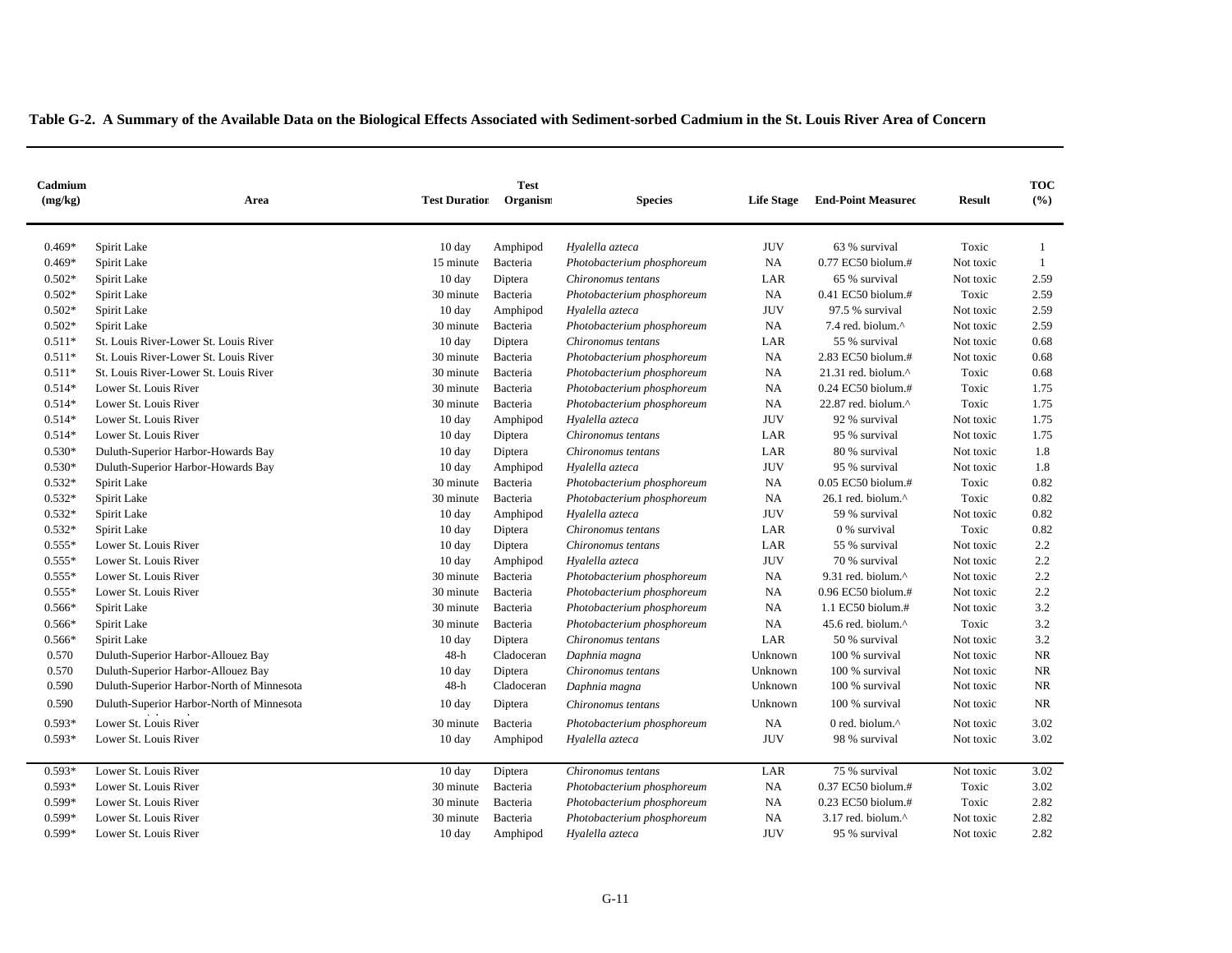| Cadmium<br>(mg/kg) | Area                   | <b>Test Duration</b> | <b>Test</b><br>Organism | <b>Species</b>             | <b>Life Stage</b> | <b>End-Point Measured</b>       | <b>Result</b> | <b>TOC</b><br>(%) |
|--------------------|------------------------|----------------------|-------------------------|----------------------------|-------------------|---------------------------------|---------------|-------------------|
| 0.599*             | Lower St. Louis River  | $10 \text{ day}$     | Diptera                 | Chironomus tentans         | LAR               | 67.5 % survival                 | Not toxic     | 2.82              |
| $0.608*$           | Spirit Lake            | 30 minute            | Bacteria                | Photobacterium phosphoreum | NA                | 27.4 red. biolum.^              | Toxic         | 2.19              |
| $0.608*$           | Spirit Lake            | 30 minute            | Bacteria                | Photobacterium phosphoreum | $_{\rm NA}$       | 4.18 EC50 biolum.#              | Not toxic     | 2.19              |
| $0.608*$           | Spirit Lake            | $10 \text{ day}$     | Amphipod                | Hyalella azteca            | <b>JUV</b>        | 97.5 % survival                 | Not toxic     | 2.19              |
| $0.608*$           | Spirit Lake            | $10 \text{ day}$     | Diptera                 | Chironomus tentans         | LAR               | 75 % survival                   | Not toxic     | 2.19              |
| $0.612*$           | Spirit Lake            | $10 \text{ day}$     | Diptera                 | Chironomus tentans         | LAR               | 72 % survival                   | Not toxic     | 2.82              |
| $0.612*$           | Spirit Lake            | 30 minute            | Bacteria                | Photobacterium phosphoreum | NA                | 0.4 EC50 biolum.#               | Toxic         | 2.82              |
| $0.612*$           | Spirit Lake            | 30 minute            | Bacteria                | Photobacterium phosphoreum | NA                | 10.2 red. biolum.^              | Not toxic     | 2.82              |
| $0.612*$           | Spirit Lake            | 10 day               | Amphipod                | Hyalella azteca            | <b>JUV</b>        | 70 % survival                   | Not toxic     | 2.82              |
| $0.630*$           | St. Louis Bay          | $10 \text{ day}$     | Diptera                 | Chironomus tentans         | LAR               | 65 % survival                   | Not toxic     | 1.55              |
| $0.630*$           | St. Louis Bay          | 30 minute            | Bacteria                | Photobacterium phosphoreum | NA                | $-0.7$ red. biolum. $^{\wedge}$ | Not toxic     | 1.55              |
| $0.630*$           | St. Louis Bay          | 30 minute            | Bacteria                | Photobacterium phosphoreum | NA                | 0.47 EC50 biolum.#              | Toxic         | 1.55              |
| $0.637*$           | Duluth-Superior Harbor | 15 minute            | Bacteria                | Photobacterium phosphoreum | NA                | 1.3 EC50 biolum.#               | Not toxic     | 2.24              |
| $0.637*$           | Duluth-Superior Harbor | 10 day               | Diptera                 | Chironomus tentans         | LAR               | 95 % survival                   | Not toxic     | 2.24              |
| $0.637*$           | Duluth-Superior Harbor | 10 day               | Diptera                 | Chironomus tentans         | LAR               | $0.46$ mg growth                | Not toxic     | 2.24              |
| $0.637*$           | Duluth-Superior Harbor | $10 \text{ day}$     | Amphipod                | Hyalella azteca            | <b>JUV</b>        | 98 % survival                   | Not toxic     | 2.24              |
| $0.637*$           | Duluth-Superior Harbor | 15 minute            | Bacteria                | Photobacterium phosphoreum | <b>NA</b>         | 0 red. biolum.^                 | Not toxic     | 2.24              |
| $0.656*$           | Duluth-Superior Harbor | $10 \text{ day}$     | Diptera                 | Chironomus tentans         | LAR               | 62 % survival                   | Not toxic     | 1.1               |
| $0.656*$           | Duluth-Superior Harbor | 30 minute            | Bacteria                | Photobacterium phosphoreum | NA                | 0.82 EC50 biolum.#              | Not toxic     | 1.1               |
| $0.656*$           | Duluth-Superior Harbor | 30 minute            | Bacteria                | Photobacterium phosphoreum | NA                | 0 red. biolum.^                 | Not toxic     | 1.1               |
| $0.656*$           | Duluth-Superior Harbor | 10 day               | Amphipod                | Hyalella azteca            | <b>JUV</b>        | 90 % survival                   | Not toxic     | 1.1               |
| $0.662*$           | Duluth-Superior Harbor | $10 \text{ day}$     | Amphipod                | Hyalella azteca            | <b>JUV</b>        | 94 % survival                   | Not toxic     | 3.69              |
| $0.662*$           | Duluth-Superior Harbor | 30 minute            | Bacteria                | Photobacterium phosphoreum | <b>NA</b>         | 1 red. biolum.^                 | Not toxic     | 3.69              |
| $0.662*$           | Duluth-Superior Harbor | $10 \text{ day}$     | Diptera                 | Chironomus tentans         | LAR               | 75 % survival                   | Not toxic     | 3.69              |
| $0.662*$           | Duluth-Superior Harbor | 30 minute            | Bacteria                | Photobacterium phosphoreum | NA                | 0.37 EC50 biolum.#              | Toxic         | 3.69              |
| $0.668*$           | Spirit Lake            | 15 minute            | Bacteria                | Photobacterium phosphoreum | NA                | 12.1 red. biolum.^              | Not toxic     | 2.34              |
| $0.668*$           | Spirit Lake            | 10 day               | Diptera                 | Chironomus tentans         | LAR               | 95 % survival                   | Not toxic     | 2.34              |
| $0.668*$           | Spirit Lake            | $10 \text{ day}$     | Diptera                 | Chironomus tentans         | LAR               | $0.37$ mg growth                | Not toxic     | 2.34              |
| $0.668*$           | Spirit Lake            | 15 minute            | Bacteria                | Photobacterium phosphoreum | NA                | 0.77 EC50 biolum.#              | Not toxic     | 2.34              |
| $0.668*$           | Spirit Lake            | $10 \text{ day}$     | Amphipod                | Hyalella azteca            | <b>JUV</b>        | 90 % survival                   | Not toxic     | 2.34              |
| $0.672*$           | Duluth-Superior Harbor | $10 \text{ day}$     | Diptera                 | Chironomus tentans         | LAR               | 62 % survival                   | Not toxic     | 1.94              |
| $0.672*$           | Duluth-Superior Harbor | 30 minute            | Bacteria                | Photobacterium phosphoreum | NA                | 40.37 red. biolum.^             | Toxic         | 1.94              |
| $0.672*$           | Duluth-Superior Harbor | 30 minute            | Bacteria                | Photobacterium phosphoreum | NA                | 0.58 EC50 biolum.#              | Not toxic     | 1.94              |
| $0.672*$           | Duluth-Superior Harbor | $10 \text{ day}$     | Amphipod                | Hyalella azteca            | <b>JUV</b>        | 98 % survival                   | Not toxic     | 1.94              |
| $0.673*$           | Lower St. Louis River  | 30 minute            | Bacteria                | Photobacterium phosphoreum | NA                | 0.96 EC50 biolum.#              | Not toxic     | 2.91              |
| $0.673*$           | Lower St. Louis River  | $10 \text{ day}$     | Diptera                 | Chironomus tentans         | LAR               | 90 % survival                   | Not toxic     | 2.91              |
| $0.673*$           | Lower St. Louis River  | 30 minute            | Bacteria                | Photobacterium phosphoreum | <b>NA</b>         | 18.89 red. biolum.^             | Not toxic     | 2.91              |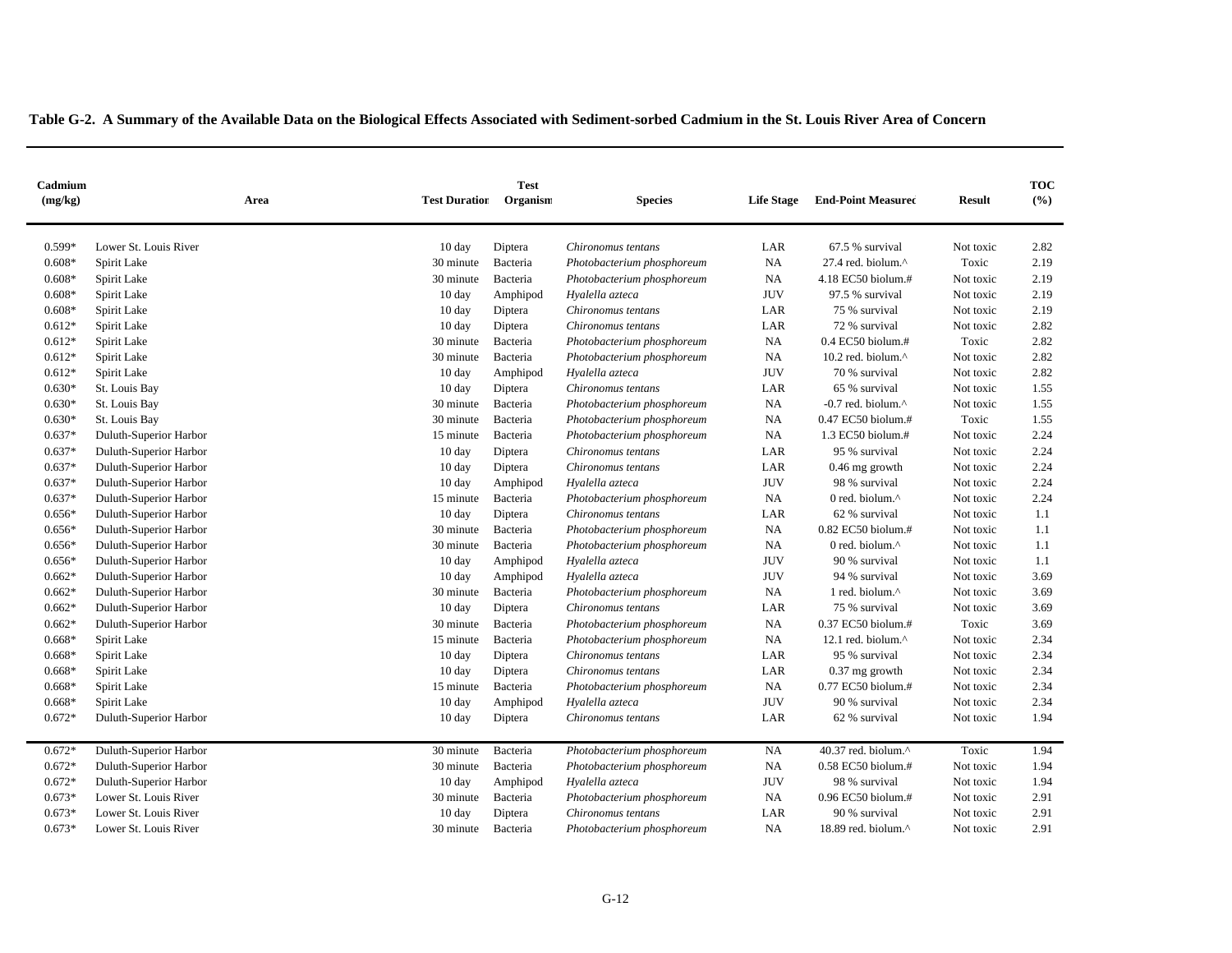| Cadmium<br>(mg/kg) | Area                     | <b>Test Duration</b> | <b>Test</b><br>Organism | <b>Species</b>             | <b>Life Stage</b> | <b>End-Point Measured</b>     | <b>Result</b> | <b>TOC</b><br>(%) |
|--------------------|--------------------------|----------------------|-------------------------|----------------------------|-------------------|-------------------------------|---------------|-------------------|
|                    |                          |                      |                         |                            |                   |                               |               |                   |
| $0.673*$           | Lower St. Louis River    | 10 day               | Amphipod                | Hyalella azteca            | <b>JUV</b>        | 92 % survival                 | Not toxic     | 2.91              |
| $0.677*$           | Duluth-Superior Harbor   | 15 minute            | Bacteria                | Photobacterium phosphoreum | NA                | 21.8 red. biolum.^            | Toxic         | 1.87              |
| $0.677*$           | Duluth-Superior Harbor   | $10 \text{ day}$     | Diptera                 | Chironomus tentans         | LAR               | 0.53 mg growth                | Not toxic     | 1.87              |
| $0.677*$           | Duluth-Superior Harbor   | 10 day               | Amphipod                | Hyalella azteca            | <b>JUV</b>        | 93 % survival                 | Not toxic     | 1.87              |
| $0.677*$           | Duluth-Superior Harbor   | 15 minute            | Bacteria                | Photobacterium phosphoreum | <b>NA</b>         | 2.07 EC50 biolum.#            | Not toxic     | 1.87              |
| $0.677*$           | Duluth-Superior Harbor   | 10 day               | Diptera                 | Chironomus tentans         | LAR               | 85 % survival                 | Not toxic     | 1.87              |
| $0.679*$           | Spirit Lake              | 30 minute            | Bacteria                | Photobacterium phosphoreum | NA                | $0.2$ EC50 biolum.#           | Toxic         | 8.4               |
| $0.679*$           | Spirit Lake              | $10 \text{ day}$     | Diptera                 | Chironomus tentans         | LAR               | 0 % survival                  | Toxic         | 8.4               |
| $0.679*$           | Spirit Lake              | 10 day               | Amphipod                | Hyalella azteca            | <b>JUV</b>        | 3 % survival                  | Toxic         | 8.4               |
| $0.679*$           | Spirit Lake              | 30 minute            | Bacteria                | Photobacterium phosphoreum | NA                | 81.5 red. biolum.^            | Toxic         | 8.4               |
| $0.679*$           | Duluth-Superior Harbor   | $10 \text{ day}$     | Amphipod                | Hyalella azteca            | <b>JUV</b>        | 88 % survival                 | Not toxic     | 3.85              |
| $0.679*$           | Duluth-Superior Harbor   | 15 minute            | Bacteria                | Photobacterium phosphoreum | NA                | 0 red. biolum.^               | Not toxic     | 3.85              |
| $0.679*$           | Duluth-Superior Harbor   | 15 minute            | Bacteria                | Photobacterium phosphoreum | NA                | 3.82 EC50 biolum.#            | Not toxic     | 3.85              |
| $0.679*$           | Duluth-Superior Harbor   | $10 \text{ day}$     | Diptera                 | Chironomus tentans         | LAR               | 85 % survival                 | Not toxic     | 3.85              |
| $0.679*$           | Duluth-Superior Harbor   | $10 \text{ day}$     | Diptera                 | Chironomus tentans         | LAR               | $0.64$ mg growth              | Not toxic     | 3.85              |
| $0.681*$           | Duluth-Superior Harbor   | 30 minute            | Bacteria                | Photobacterium phosphoreum | <b>NA</b>         | $0.58$ EC50 biolum.#          | Not toxic     | 3.2               |
| $0.681*$           | Duluth-Superior Harbor   | $10 \text{ day}$     | Amphipod                | Hyalella azteca            | <b>JUV</b>        | 100 % survival                | Not toxic     | 3.2               |
| $0.681*$           | Duluth-Superior Harbor   | $10 \text{ day}$     | Diptera                 | Chironomus tentans         | LAR               | 62 % survival                 | Not toxic     | 3.2               |
| $0.681*$           | Duluth-Superior Harbor   | 30 minute            | Bacteria                | Photobacterium phosphoreum | NA                | 0 red. biolum.^               | Not toxic     | 3.2               |
| $0.688*$           | St. Louis Bay            | $10 \text{ day}$     | Diptera                 | Chironomus tentans         | LAR               | 88 % survival                 | Not toxic     | 6.72              |
| $0.688*$           | St. Louis Bay            | $10 \text{ day}$     | Diptera                 | Chironomus tentans         | LAR               | $0.46$ mg growth              | Not toxic     | 6.72              |
| $0.688*$           | St. Louis Bay            | $10 \text{ day}$     | Amphipod                | Hyalella azteca            | <b>JUV</b>        | 87 % survival                 | Not toxic     | 6.72              |
| $0.688*$           | St. Louis Bay            | 15 minute            | Bacteria                | Photobacterium phosphoreum | NA                | 1.35 EC50 biolum.#            | Not toxic     | 6.72              |
| $0.688*$           | St. Louis Bay            | 15 minute            | Bacteria                | Photobacterium phosphoreum | NA                | 0 red. biolum.^               | Not toxic     | 6.72              |
| $0.695*$           | Lower St. Louis River    | 30 minute            | Bacteria                | Photobacterium phosphoreum | NA                | 28.9 red. biolum.^            | Toxic         | 2.37              |
| $0.695*$           | Lower St. Louis River    | $10 \text{ day}$     | Amphipod                | Hyalella azteca            | <b>JUV</b>        | 92 % survival                 | Not toxic     | 2.37              |
| $0.695*$           | Lower St. Louis River    | $10 \text{ day}$     | Diptera                 | Chironomus tentans         | LAR               | 92 % survival                 | Not toxic     | 2.37              |
| $0.695*$           | Lower St. Louis River    | 30 minute            | Bacteria                | Photobacterium phosphoreum | <b>NA</b>         | 0.64 EC50 biolum.#            | Not toxic     | 2.37              |
| $0.700*$           | Spirit Lake-Grassy Point | $10 \text{ day}$     | Amphipod                | Hyalella azteca            | <b>JUV</b>        | 80 % survival                 | Not toxic     | 7.1               |
| $0.700*$           | Spirit Lake-Grassy Point | $10 \text{ day}$     | Diptera                 | Chironomus tentans         | LAR               | 70 % survival                 | Not toxic     | 7.1               |
| $0.725*$           | St. Louis Bay            | 15 minute            | Bacteria                | Photobacterium phosphoreum | <b>NA</b>         | 8.5 red. biolum.^             | Not toxic     | 2.43              |
| $0.725*$           | St. Louis Bay            | $10 \text{ day}$     | Amphipod                | Hyalella azteca            | <b>JUV</b>        | 95 % survival                 | Not toxic     | 2.43              |
| $0.725*$           | St. Louis Bay            | 15 minute            | Bacteria                | Photobacterium phosphoreum | NA                | 0.67 EC50 biolum.#            | Not toxic     | 2.43              |
| $0.740*$           | St. Louis Bay            | $10 \text{ day}$     | Diptera                 | Chironomus tentans         | LAR               | 85 % survival                 | Not toxic     | 4.36              |
| $0.740*$           | St. Louis Bay            | 30 minute            | Bacteria                | Photobacterium phosphoreum | NA                | $0.96$ EC50 biolum.#          | Not toxic     | 4.36              |
| $0.740*$           | St. Louis Bay            | 30 minute            | Bacteria                | Photobacterium phosphoreum | NA                | -0.6 red. biolum. $^{\wedge}$ | Not toxic     | 4.36              |
| $0.740*$           | St. Louis Bay            | $10 \text{ day}$     | Amphipod                | Hyalella azteca            | <b>JUV</b>        | 68 % survival                 | Not toxic     | 4.36              |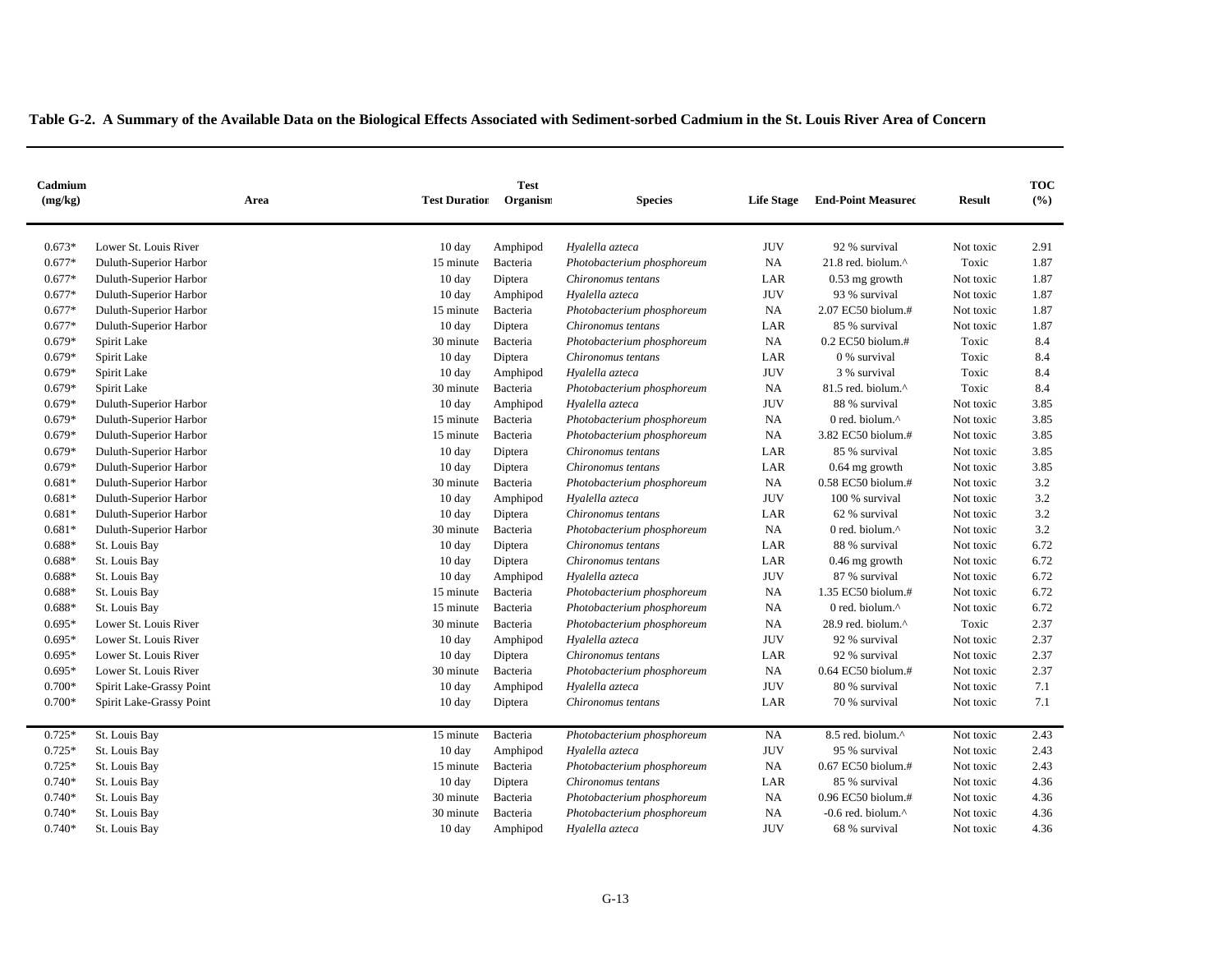| Cadmium<br>(mg/kg) | <b>Test Duration</b><br>Area                             |                  | <b>Test</b><br>Organism | <b>Species</b>             | <b>Life Stage</b> | <b>End-Point Measured</b>      | <b>Result</b> | <b>TOC</b><br>(%) |
|--------------------|----------------------------------------------------------|------------------|-------------------------|----------------------------|-------------------|--------------------------------|---------------|-------------------|
| $0.740*$           | St. Louis Bay-East of Erie Pier                          | 10 day           | Amphipod                | Hyalella azteca            | <b>JUV</b>        | 67 % survival                  | Not toxic     | 2.9               |
| $0.740*$           | St. Louis Bay-East of Erie Pier                          | 10 day           | Diptera                 | Chironomus tentans         | LAR               | 78 % survival                  | Not toxic     | 2.9               |
| $0.745*$           | Duluth-Superior Harbor                                   | $10 \text{ day}$ | Diptera                 | Chironomus tentans         | LAR               | 80 % survival                  | Not toxic     | 2.34              |
| $0.745*$           | Duluth-Superior Harbor                                   | $10 \text{ day}$ | Amphipod                | Hyalella azteca            | <b>JUV</b>        | 98 % survival                  | Not toxic     | 2.34              |
| $0.745*$           | Duluth-Superior Harbor                                   | 30 minute        | Bacteria                | Photobacterium phosphoreum | NA                | 0.28 EC50 biolum.#             | Toxic         | 2.34              |
| $0.745*$           | Duluth-Superior Harbor                                   | 30 minute        | Bacteria                | Photobacterium phosphoreum | NA                | 15.82 red. biolum.^            | Not toxic     | 2.34              |
| $0.750*$           | Spirit Lake                                              | 30 minute        | Bacteria                | Photobacterium phosphoreum | NA                | 3.88 EC50 biolum.#             | Not toxic     | 13.81             |
| $0.750*$           | Spirit Lake                                              | 30 minute        | Bacteria                | Photobacterium phosphoreum | NA                | $0.1$ red. biolum. $^{\wedge}$ | Not toxic     | 13.81             |
| $0.750*$           | Spirit Lake                                              | $10 \text{ day}$ | Amphipod                | Hyalella azteca            | <b>JUV</b>        | 62 % survival                  | Not toxic     | 13.81             |
| $0.750*$           | Spirit Lake                                              | $10 \text{ day}$ | Diptera                 | Chironomus tentans         | LAR               | 98 % survival                  | Not toxic     | 13.81             |
| $0.757*$           | Duluth-Superior Harbor                                   | 15 minute        | Bacteria                | Photobacterium phosphoreum | <b>NA</b>         | $0.74$ EC50 biolum.#           | Not toxic     | 3.4               |
| $0.757*$           | Duluth-Superior Harbor                                   | $10 \text{ day}$ | Diptera                 | Chironomus tentans         | LAR               | 0.49 mg growth                 | Not toxic     | 3.4               |
| $0.757*$           | Duluth-Superior Harbor                                   | 15 minute        | Bacteria                | Photobacterium phosphoreum | <b>NA</b>         | 1.9 red. biolum.^              | Not toxic     | 3.4               |
| $0.757*$           | Duluth-Superior Harbor                                   | 15 minute        | Bacteria                | Photobacterium phosphoreum | NA                | $0.74$ EC50 biolum.#           | Not toxic     | 3.4               |
| $0.757*$           | Duluth-Superior Harbor                                   | $10 \text{ day}$ | Diptera                 | Chironomus tentans         | LAR               | 77 % survival                  | Not toxic     | 3.4               |
| $0.757*$           | Duluth-Superior Harbor                                   | 15 minute        | Bacteria                | Photobacterium phosphoreum | NA                | 1.2 red. biolum.^              | Not toxic     | 3.4               |
| $0.757*$           | Duluth-Superior Harbor                                   | $10 \text{ day}$ | Amphipod                | Hyalella azteca            | <b>JUV</b>        | 87 % survival                  | Not toxic     | 3.4               |
| $0.757*$           | Duluth-Superior Harbor                                   | $10 \text{ day}$ | Diptera                 | Chironomus tentans         | LAR               | $0.37$ mg growth               | Not toxic     | 3.4               |
| $0.757*$           | Duluth-Superior Harbor                                   | $10 \text{ day}$ | Diptera                 | Chironomus tentans         | LAR               | 85 % survival                  | Not toxic     | 3.4               |
| $0.757*$           | Duluth-Superior Harbor                                   | $10 \text{ day}$ | Amphipod                | Hyalella azteca            | <b>JUV</b>        | 87 % survival                  | Not toxic     | 3.4               |
| $0.766*$           | Lower St. Louis River                                    | 15 minute        | Bacteria                | Photobacterium phosphoreum | NA                | 0.42 EC50 biolum.#             | Toxic         | 3.25              |
| $0.766*$           | Lower St. Louis River                                    | 15 minute        | Bacteria                | Photobacterium phosphoreum | NA                | 28.8 red. biolum.^             | Toxic         | 3.25              |
| $0.766*$           | Lower St. Louis River                                    | 10 day           | Amphipod                | Hyalella azteca            | <b>JUV</b>        | 100 % survival                 | Not toxic     | 3.25              |
| $0.790*$           | St. Louis Bay-South of DM & IR Taconite Storage Facility | 10 day           | Amphipod                | Hyalella azteca            | <b>JUV</b>        | 98 % survival                  | Not toxic     | 2.6               |
| $0.790*$           | St. Louis Bay-South of DM & IR Taconite Storage Facility | $10 \text{ day}$ | Diptera                 | Chironomus tentans         | LAR               | 75 % survival                  | Not toxic     | 2.6               |
| $0.802*$           | Spirit Lake                                              | $10 \text{ day}$ | Diptera                 | Chironomus tentans         | LAR               | 65 % survival                  | Not toxic     | 3.735             |
| $0.802*$           | Spirit Lake                                              | 10 day           | Diptera                 | Chironomus tentans         | LAR               | $0.57$ mg growth               | Not toxic     | 3.735             |
| $0.802*$           | Spirit Lake                                              | 15 minute        | Bacteria                | Photobacterium phosphoreum | <b>NA</b>         | 0 red. biolum.^                | Not toxic     | 3.735             |
| $0.802*$           | Spirit Lake                                              | 10 day           | Amphipod                | Hyalella azteca            | <b>JUV</b>        | 90 % survival                  | Not toxic     | 3.735             |
| $0.802*$           | Spirit Lake                                              | 15 minute        | Bacteria                | Photobacterium phosphoreum | NA                | 1.06 EC50 biolum.#             | Not toxic     | 3.735             |
| $0.820*$           | St. Louis Bay-South of DM & IR Taconite Storage Facility | 10 day           | Amphipod                | Hyalella azteca            | <b>JUV</b>        | 95 % survival                  | Not toxic     | 2.3               |
| $0.820*$           | St. Louis Bay-South of DM & IR Taconite Storage Facility | $10 \text{ day}$ | Diptera                 | Chironomus tentans         | LAR               | 88 % survival                  | Not toxic     | 2.3               |
| $0.850*$           | St. Louis Bay-South of DM & IR Taconite Storage Facility | $10 \text{ day}$ | Amphipod                | Hyalella azteca            | <b>JUV</b>        | 70 % survival                  | Toxic         | 2.5               |
| $0.850*$           | St. Louis Bay-South of DM & IR Taconite Storage Facility | 10 day           | Diptera                 | Chironomus tentans         | LAR               | 72 % survival                  | Toxic         | 2.5               |
| 0.889*             | Duluth-Superior Harbor                                   | $10 \text{ day}$ | Diptera                 | Chironomus tentans         | $_{\rm LAR}$      | 60 % survival                  | Not toxic     | 2.67              |
| 0.889*             | Duluth-Superior Harbor                                   | 30 minute        | Bacteria                | Photobacterium phosphoreum | NA                | 31.2 red. biolum.^             | Toxic         | 2.67              |
| 0.889*             | Duluth-Superior Harbor                                   | 10 day           | Amphipod                | Hyalella azteca            | <b>JUV</b>        | 91 % survival                  | Not toxic     | 2.67              |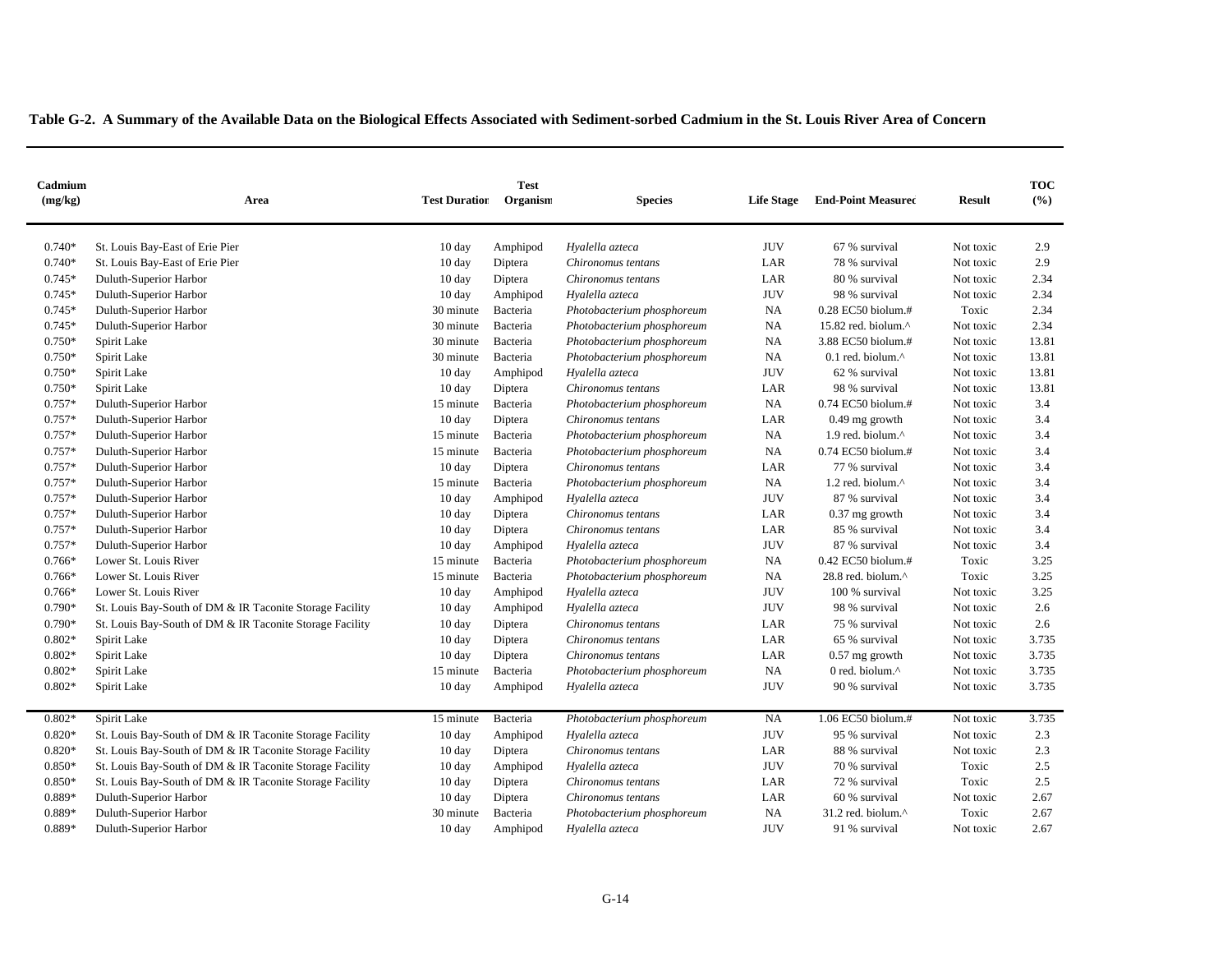| Cadmium<br>(mg/kg) | <b>Test</b><br><b>Test Duration</b><br>Organism<br>Area  |                  | <b>Species</b> | <b>Life Stage</b>          | <b>End-Point Measured</b> | <b>Result</b>                 | <b>TOC</b><br>(%) |       |
|--------------------|----------------------------------------------------------|------------------|----------------|----------------------------|---------------------------|-------------------------------|-------------------|-------|
| 0.889*             | Duluth-Superior Harbor                                   | 30 minute        | Bacteria       | Photobacterium phosphoreum | NA                        | $0.36$ EC50 biolum.#          | Toxic             | 2.67  |
| $0.890*$           | St. Louis Bay-South of DM & IR Taconite Storage Facility | $10 \text{ day}$ | Diptera        | Chironomus tentans         | LAR                       | 72 % survival                 | Not toxic         | 2.9   |
| $0.890*$           | St. Louis Bay-South of DM & IR Taconite Storage Facility | $10 \text{ day}$ | Amphipod       | Hyalella azteca            | <b>JUV</b>                | 82 % survival                 | Not toxic         | 2.9   |
| $0.900*$           | Spirit Lake                                              | 30 minute        | Bacteria       | Photobacterium phosphoreum | NA                        | 0.72 EC50 biolum.#            | Not toxic         | 3.32  |
| $0.900*$           | Spirit Lake                                              | 30 minute        | Bacteria       | Photobacterium phosphoreum | NA                        | 8.1 red. biolum.^             | Not toxic         | 3.32  |
| $0.900*$           | Spirit Lake                                              | $10 \text{ day}$ | Amphipod       | Hyalella azteca            | <b>JUV</b>                | 55 % survival                 | Not toxic         | 3.32  |
| $0.900*$           | Spirit Lake                                              | 10 day           | Diptera        | Chironomus tentans         | LAR                       | 88 % survival                 | Not toxic         | 3.32  |
| $0.905*$           | St. Louis Bay                                            | 15 minute        | Bacteria       | Photobacterium phosphoreum | <b>NA</b>                 | 93.4 red. biolum.^            | Toxic             | 13.91 |
| $0.905*$           | St. Louis Bay                                            | 15 minute        | Bacteria       | Photobacterium phosphoreum | NA                        | $0.4$ EC50 biolum.#           | Toxic             | 13.91 |
| $0.905*$           | St. Louis Bay                                            | $10 \text{ day}$ | Amphipod       | Hyalella azteca            | <b>JUV</b>                | 92 % survival                 | Not toxic         | 13.91 |
| $0.905*$           | St. Louis Bay                                            | $10 \text{ day}$ | Diptera        | Chironomus tentans         | LAR                       | Not determined                | Not determined    | 13.91 |
| $0.905*$           | St. Louis Bay                                            | 10 day           | Diptera        | Chironomus tentans         | LAR                       | 18 % survival                 | Toxic             | 13.91 |
| $0.913*$           | St. Louis River-Lower St. Louis River                    | 30 minute        | Bacteria       | Photobacterium phosphoreum | NA                        | 0.09 EC50 biolum.#            | Toxic             | 4.84  |
| $0.913*$           | St. Louis River-Lower St. Louis River                    | 30 minute        | Bacteria       | Photobacterium phosphoreum | NA                        | 18.2 red. biolum.^            | Not toxic         | 4.84  |
| $0.913*$           | St. Louis River-Lower St. Louis River                    | $10 \text{ day}$ | Amphipod       | Hyalella azteca            | <b>JUV</b>                | 92 % survival                 | Not toxic         | 4.84  |
| $0.913*$           | St. Louis River-Lower St. Louis River                    | $10 \text{ day}$ | Diptera        | Chironomus tentans         | LAR                       | 90 % survival                 | Not toxic         | 4.84  |
| $0.920*$           | St. Louis River-Lower St. Louis River                    | 10 day           | Diptera        | Chironomus tentans         | LAR                       | 70 % survival                 | Not toxic         | 3.14  |
| $0.920*$           | St. Louis River-Lower St. Louis River                    | 30 minute        | Bacteria       | Photobacterium phosphoreum | NA                        | 0.48 EC50 biolum.#            | Toxic             | 3.14  |
| $0.920*$           | St. Louis River-Lower St. Louis River                    | 30 minute        | Bacteria       | Photobacterium phosphoreum | NA                        | 22.4 red. biolum. $^{\wedge}$ | Toxic             | 3.14  |
| $0.921*$           | Duluth-Superior Harbor                                   | $10 \text{ day}$ | Amphipod       | Hyalella azteca            | <b>JUV</b>                | 75 % survival                 | Toxic             | 8.97  |
| $0.921*$           | Duluth-Superior Harbor                                   | 15 minute        | Bacteria       | Photobacterium phosphoreum | NA                        | $0.05$ EC50 biolum.#          | Toxic             | 8.97  |
| $0.921*$           | Duluth-Superior Harbor                                   | 10 day           | Diptera        | Chironomus tentans         | LAR                       | Not determined                | Not determined    | 8.97  |
| $0.921*$           | Duluth-Superior Harbor                                   | 10 day           | Diptera        | Chironomus tentans         | LAR                       | 3 % survival                  | Toxic             | 8.97  |
| $0.921*$           | Duluth-Superior Harbor                                   | 15 minute        | Bacteria       | Photobacterium phosphoreum | <b>NA</b>                 | 42.1 red. biolum.^            | Toxic             | 8.97  |
| $0.924*$           | Duluth-Superior Harbor                                   | 30 minute        | Bacteria       | Photobacterium phosphoreum | NA                        | 0 red. biolum.^               | Not toxic         | 1.35  |
| $0.924*$           | Duluth-Superior Harbor                                   | $10 \text{ day}$ | Diptera        | Chironomus tentans         | LAR                       | 70 % survival                 | Not toxic         | 1.35  |
| $0.924*$           | Duluth-Superior Harbor                                   | 10 day           | Amphipod       | Hyalella azteca            | <b>JUV</b>                | 92 % survival                 | Not toxic         | 1.35  |
| $0.924*$           | Duluth-Superior Harbor                                   | 30 minute        | Bacteria       | Photobacterium phosphoreum | NA                        | 0.96 EC50 biolum.#            | Not toxic         | 1.35  |
| 0.938*             | St. Louis Bay                                            | $10 \text{ day}$ | Diptera        | Chironomus tentans         | LAR                       | 68 % survival                 | Not toxic         | 2.63  |
| 0.938*             | St. Louis Bay                                            | $10 \text{ day}$ | Amphipod       | Hyalella azteca            | <b>JUV</b>                | 75 % survival                 | Not toxic         | 2.63  |
| 0.938*             | St. Louis Bay                                            | 30 minute        | Bacteria       | Photobacterium phosphoreum | NA                        | 33.45 red. biolum.^           | Toxic             | 2.63  |
| 0.938*             | St. Louis Bay                                            | 30 minute        | Bacteria       | Photobacterium phosphoreum | NA                        | 0.32 EC50 biolum.#            | Toxic             | 2.63  |
| $0.940*$           | Duluth-Superior Harbor                                   | $10 \text{ day}$ | Diptera        | Chironomus tentans         | LAR                       | 60 % survival                 | Not toxic         | 1.42  |
| $0.940*$           | Duluth-Superior Harbor                                   | 30 minute        | Bacteria       | Photobacterium phosphoreum | NA                        | 0.72 EC50 biolum.#            | Not toxic         | 1.42  |
| $0.940*$           | Duluth-Superior Harbor                                   | 30 minute        | Bacteria       | Photobacterium phosphoreum | NA                        | 41.98 red. biolum.^           | Toxic             | 1.42  |
| $0.940*$           | Duluth-Superior Harbor                                   | 10 day           | Amphipod       | Hyalella azteca            | <b>JUV</b>                | 100 % survival                | Not toxic         | 1.42  |
| $0.942*$           | Duluth-Superior Harbor                                   | 30 minute        | Bacteria       | Photobacterium phosphoreum | NA                        | 0.2 EC50 biolum.#             | Toxic             | 3.07  |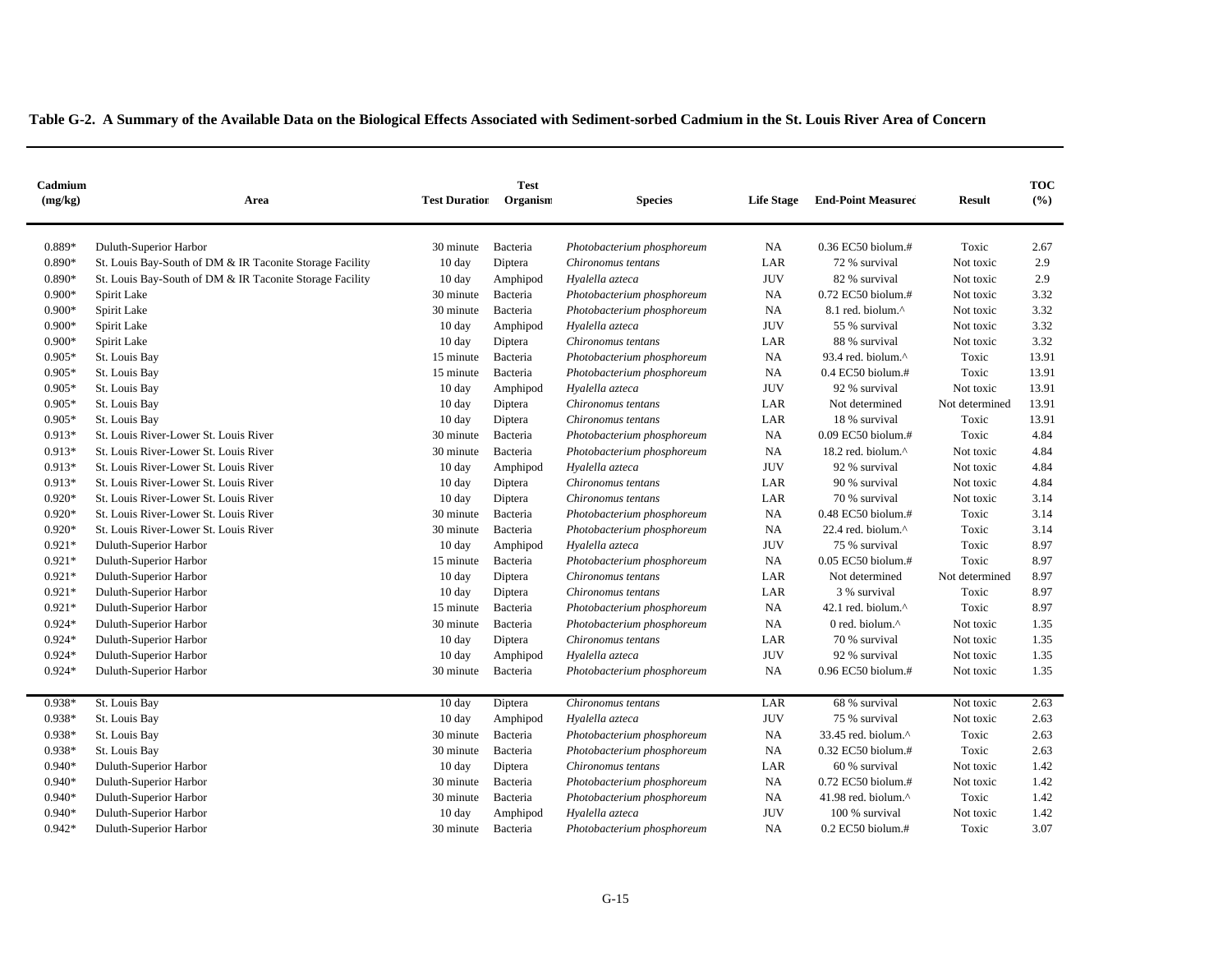| Cadmium<br>(mg/kg) | <b>Test</b><br><b>Test Duration</b><br>Organism<br>Area |                  | <b>Species</b> | <b>Life Stage</b>          | <b>End-Point Measured</b> | <b>Result</b>                   | <b>TOC</b><br>(%) |      |
|--------------------|---------------------------------------------------------|------------------|----------------|----------------------------|---------------------------|---------------------------------|-------------------|------|
| $0.942*$           | Duluth-Superior Harbor                                  | $10 \text{ day}$ | Diptera        | Chironomus tentans         | LAR                       | 70 % survival                   | Not toxic         | 3.07 |
| $0.942*$           | Duluth-Superior Harbor                                  | 10 day           | Amphipod       | Hyalella azteca            | <b>JUV</b>                | 95 % survival                   | Not toxic         | 3.07 |
| $0.942*$           | Duluth-Superior Harbor                                  | 30 minute        | Bacteria       | Photobacterium phosphoreum | NA                        | 0 red. biolum.^                 | Not toxic         | 3.07 |
| $0.964*$           | Duluth-Superior Harbor                                  | $10 \text{ day}$ | Diptera        | Chironomus tentans         | LAR                       | 35 % survival                   | Not toxic         | 3.38 |
| $0.964*$           | Duluth-Superior Harbor                                  | $10 \text{ day}$ | Amphipod       | Hyalella azteca            | <b>JUV</b>                | 88 % survival                   | Not toxic         | 3.38 |
| $0.964*$           | Duluth-Superior Harbor                                  | 30 minute        | Bacteria       | Photobacterium phosphoreum | NA                        | 19.2 red. biolum.^              | Not toxic         | 3.38 |
| $0.964*$           | Duluth-Superior Harbor                                  | 30 minute        | Bacteria       | Photobacterium phosphoreum | NA                        | 0.34 EC50 biolum.#              | Toxic             | 3.38 |
| $0.970*$           | Duluth-Superior Harbor                                  | $10 \text{ day}$ | Diptera        | Chironomus tentans         | LAR                       | 68 % survival                   | Not toxic         | 4.41 |
| 0.970*             | Duluth-Superior Harbor                                  | 30 minute        | Bacteria       | Photobacterium phosphoreum | NA                        | 2.8 red. biolum.^               | Not toxic         | 4.41 |
| 0.970*             | Duluth-Superior Harbor                                  | $10 \text{ day}$ | Amphipod       | Hyalella azteca            | <b>JUV</b>                | 92 % survival                   | Not toxic         | 4.41 |
| 0.970*             | Duluth-Superior Harbor                                  | 30 minute        | Bacteria       | Photobacterium phosphoreum | NA                        | $0.3$ EC50 biolum.#             | Toxic             | 4.41 |
| $0.970*$           | Spirit Lake-Grassy Point                                | $10 \text{ day}$ | Diptera        | Chironomus tentans         | LAR                       | 70 % survival                   | Not toxic         | 12   |
| $0.970*$           | Spirit Lake-Grassy Point                                | $10 \text{ day}$ | Amphipod       | Hyalella azteca            | <b>JUV</b>                | 90 % survival                   | Not toxic         | 12   |
| 0.999*             | St. Louis Bay                                           | $10 \text{ day}$ | Diptera        | Chironomus tentans         | LAR                       | $0.49$ mg growth                | Not toxic         | 3.97 |
| 0.999*             | St. Louis Bay                                           | 15 minute        | Bacteria       | Photobacterium phosphoreum | <b>NA</b>                 | 0 red. biolum.^                 | Not toxic         | 3.97 |
| 0.999*             | St. Louis Bay                                           | $10 \text{ day}$ | Diptera        | Chironomus tentans         | LAR                       | 75 % survival                   | Not toxic         | 3.97 |
| 0.999*             | St. Louis Bay                                           | 15 minute        | Bacteria       | Photobacterium phosphoreum | NA                        | 0.77 EC50 biolum.#              | Not toxic         | 3.97 |
| 0.999*             | St. Louis Bay                                           | 10 day           | Amphipod       | Hyalella azteca            | <b>JUV</b>                | 90 % survival                   | Not toxic         | 3.97 |
| 1.01               | St. Louis River-Keene Creek                             | $10 \text{ day}$ | Diptera        | Chironomus tentans         | LAR                       | 1.59 mg growth                  | Not toxic         | 6.4  |
| 1.01               | St. Louis River-Keene Creek                             | $10 \text{ day}$ | Diptera        | Chironomus tentans         | LAR                       | 72 % survival                   | Not toxic         | 6.4  |
| 1.01               | St. Louis River-Keene Creek                             | 10 day           | Amphipod       | Hyalella azteca            | <b>JUV</b>                | 87 % survival                   | Not toxic         | 6.4  |
| $1.01*$            | Duluth-Superior Harbor-Howards Bay                      | 10 day           | Diptera        | Chironomus tentans         | LAR                       | 80 % survival                   | Not toxic         | 3.9  |
| $1.01*$            | Duluth-Superior Harbor-Howards Bay                      | 10 day           | Amphipod       | Hyalella azteca            | <b>JUV</b>                | 85 % survival                   | Not toxic         | 3.9  |
| 1.01               | St. Louis River-Keene Creek                             | $10 \text{ day}$ | Amphipod       | Hyalella azteca            | <b>JUV</b>                | $0.2$ mg growth                 | Not toxic         | 6.4  |
| $1.01*$            | Spirit Lake                                             | 10 day           | Amphipod       | Hyalella azteca            | <b>JUV</b>                | 100 % survival                  | Not toxic         | 5.34 |
| $1.01*$            | Spirit Lake                                             | 30 minute        | Bacteria       | Photobacterium phosphoreum | <b>NA</b>                 | 18.8 red. biolum.^              | Not toxic         | 5.34 |
| $1.01*$            | Spirit Lake                                             | 30 minute        | Bacteria       | Photobacterium phosphoreum | NA                        | 0.97 EC50 biolum.#              | Not toxic         | 5.34 |
| $1.01*$            | Spirit Lake                                             | 10 day           | Diptera        | Chironomus tentans         | LAR                       | 75 % survival                   | Not toxic         | 5.34 |
| $1.01*$            | Duluth-Superior Harbor                                  | $10 \text{ day}$ | Diptera        | Chironomus tentans         | LAR                       | 80 % survival                   | Not toxic         | 2.93 |
| $1.01*$            | Duluth-Superior Harbor                                  | 30 minute        | Bacteria       | Photobacterium phosphoreum | NA                        | 13.8 red. biolum.^              | Not toxic         | 2.93 |
| $1.01*$            | Duluth-Superior Harbor                                  | 30 minute        | Bacteria       | Photobacterium phosphoreum | NA                        | 0.16 EC50 biolum.#              | Toxic             | 2.93 |
| $1.02*$            | Spirit Lake                                             | $10 \text{ day}$ | Diptera        | Chironomus tentans         | LAR                       | 72 % survival                   | Not toxic         | 4.13 |
| $1.02*$            | Spirit Lake                                             | $10 \text{ day}$ | Amphipod       | Hyalella azteca            | <b>JUV</b>                | 90 % survival                   | Not toxic         | 4.13 |
| $1.02*$            | Spirit Lake                                             | 30 minute        | Bacteria       | Photobacterium phosphoreum | NA                        | 0.35 EC50 biolum.#              | Toxic             | 4.13 |
| $1.02*$            | Spirit Lake                                             | 30 minute        | Bacteria       | Photobacterium phosphoreum | NA                        | $21.7$ red. biolum. $^{\wedge}$ | Toxic             | 4.13 |
| $1.03*$            | Spirit Lake                                             | 10 day           | Diptera        | Chironomus tentans         | LAR                       | 70 % survival                   | Not toxic         | 4.24 |
| $1.03*$            | Spirit Lake                                             | 30 minute        | Bacteria       | Photobacterium phosphoreum | <b>NA</b>                 | 0.12 EC50 biolum.#              | Toxic             | 4.24 |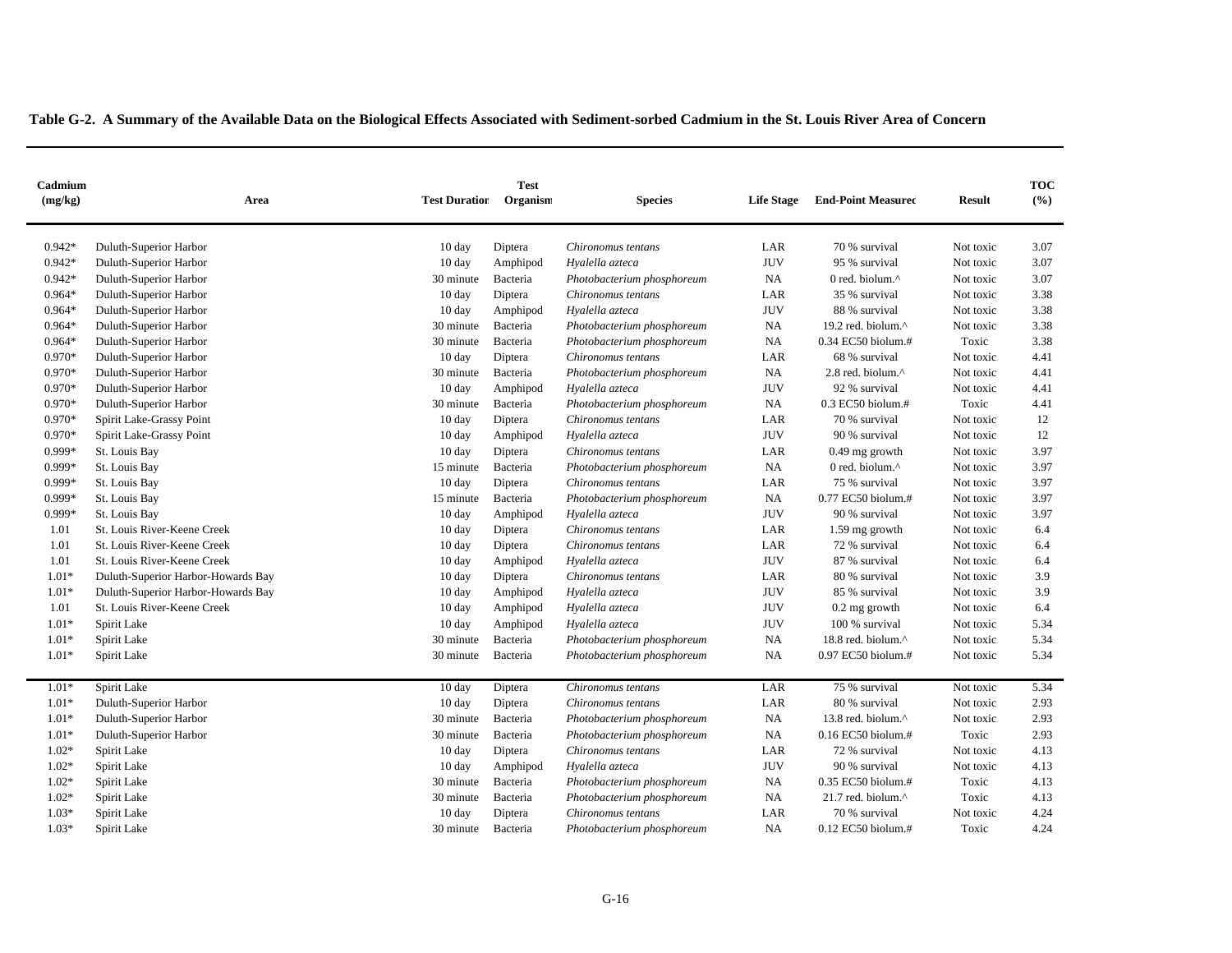| Cadmium<br>(mg/kg) | <b>Test Duration</b><br>Area       |                  | <b>Test</b><br>Organism | <b>Species</b>             | <b>Life Stage</b> | <b>End-Point Measured</b> | <b>Result</b>  | <b>TOC</b><br>(%) |
|--------------------|------------------------------------|------------------|-------------------------|----------------------------|-------------------|---------------------------|----------------|-------------------|
| $1.03*$            | Spirit Lake                        | $10 \text{ day}$ | Amphipod                | Hyalella azteca            | <b>JUV</b>        | 41 % survival             | Toxic          | 4.24              |
| $1.03*$            | Spirit Lake                        | 30 minute        | Bacteria                | Photobacterium phosphoreum | NA                | 53.2 red. biolum.^        | Toxic          | 4.24              |
| $1.04*$            | Duluth-Superior Harbor             | $10 \text{ day}$ | Amphipod                | Hyalella azteca            | <b>JUV</b>        | 86 % survival             | Not toxic      | 3.99              |
| $1.04*$            | Duluth-Superior Harbor             | 15 minute        | Bacteria                | Photobacterium phosphoreum | NA                | 0 red. biolum.^           | Not toxic      | 3.99              |
| $1.04*$            | Duluth-Superior Harbor             | 15 minute        | Bacteria                | Photobacterium phosphoreum | NA                | 1.5 EC50 biolum.#         | Not toxic      | 3.99              |
| $1.04*$            | Duluth-Superior Harbor             | $10 \text{ day}$ | Amphipod                | Hyalella azteca            | <b>JUV</b>        | 92 % survival             | Not toxic      | 6.77              |
| $1.04*$            | Duluth-Superior Harbor             | 15 minute        | Bacteria                | Photobacterium phosphoreum | NA                | 0.02 EC50 biolum.#        | Toxic          | 6.77              |
| $1.04*$            | Duluth-Superior Harbor             | 15 minute        | Bacteria                | Photobacterium phosphoreum | <b>NA</b>         | 30.8 red. biolum.^        | Toxic          | 6.77              |
| $1.04*$            | Duluth-Superior Harbor             | $10 \text{ day}$ | Diptera                 | Chironomus tentans         | LAR               | 18 % survival             | Toxic          | 6.77              |
| $1.04*$            | Duluth-Superior Harbor             | $10 \text{ day}$ | Diptera                 | Chironomus tentans         | LAR               | Not determined            | Not determined | 6.77              |
| $1.04*$            | Duluth-Superior Harbor             | $10 \text{ day}$ | Amphipod                | Hyalella azteca            | <b>JUV</b>        | 75 % survival             | Not toxic      | 3.99              |
| $1.04*$            | Duluth-Superior Harbor             | $10 \text{ day}$ | Diptera                 | Chironomus tentans         | LAR               | 10 % survival             | Toxic          | 3.99              |
| $1.04*$            | Duluth-Superior Harbor             | 30 minute        | Bacteria                | Photobacterium phosphoreum | NA                | 66.5 red. biolum.^        | Toxic          | 3.99              |
| $1.04*$            | Duluth-Superior Harbor             | 30 minute        | Bacteria                | Photobacterium phosphoreum | NA                | 0.09 EC50 biolum.#        | Toxic          | 3.99              |
| $1.04*$            | Spirit Lake                        | 15 minute        | Bacteria                | Photobacterium phosphoreum | NA                | 0.51 EC50 biolum.#        | Not toxic      | 3.95              |
| $1.04*$            | Spirit Lake                        | $10 \text{ day}$ | Amphipod                | Hyalella azteca            | <b>JUV</b>        | 70 % survival             | Toxic          | 3.95              |
| $1.04*$            | Spirit Lake                        | 15 minute        | Bacteria                | Photobacterium phosphoreum | NA                | 0.51 EC50 biolum.#        | Not toxic      | 3.95              |
| $1.04*$            | Spirit Lake                        | 15 minute        | Bacteria                | Photobacterium phosphoreum | NA                | 23.7 red. biolum.^        | Toxic          | 3.95              |
| $1.04*$            | Spirit Lake                        | 15 minute        | Bacteria                | Photobacterium phosphoreum | NA                | 30.7 red. biolum.^        | Toxic          | 3.95              |
| $1.04*$            | Spirit Lake                        | $10 \text{ day}$ | Amphipod                | Hyalella azteca            | <b>JUV</b>        | 88 % survival             | Not toxic      | 3.95              |
| $1.05*$            | Duluth-Superior Harbor             | $10 \text{ day}$ | Diptera                 | Chironomus tentans         | LAR               | $0.35$ mg growth          | Not toxic      | 4.05              |
| $1.05*$            | Duluth-Superior Harbor             | 15 minute        | Bacteria                | Photobacterium phosphoreum | NA                | $0.4$ EC50 biolum.#       | Toxic          | 4.05              |
| $1.05*$            | Duluth-Superior Harbor             | $10 \text{ day}$ | Diptera                 | Chironomus tentans         | LAR               | 58 % survival             | Not toxic      | 4.05              |
| $1.05*$            | Duluth-Superior Harbor             | 15 minute        | Bacteria                | Photobacterium phosphoreum | NA                | 20.9 red. biolum.^        | Toxic          | 4.05              |
| $1.05*$            | Duluth-Superior Harbor             | 10 day           | Amphipod                | Hyalella azteca            | <b>JUV</b>        | 85 % survival             | Not toxic      | 4.05              |
| $1.07*$            | Lower St. Louis River              | 30 minute        | Bacteria                | Photobacterium phosphoreum | <b>NA</b>         | 0.57 EC50 biolum.#        | Not toxic      | 2.37              |
| $1.07*$            | Lower St. Louis River              | $10 \text{ day}$ | Diptera                 | Chironomus tentans         | LAR               | 77.5 % survival           | Not toxic      | 2.37              |
| $1.07*$            | Lower St. Louis River              | 30 minute        | Bacteria                | Photobacterium phosphoreum | NA                | 9.22 red. biolum.^        | Not toxic      | 2.37              |
| $1.07*$            | Lower St. Louis River              | 10 day           | Amphipod                | Hyalella azteca            | <b>JUV</b>        | 95 % survival             | Not toxic      | 2.37              |
| $1.08*$            | Duluth-Superior Harbor-Howards Bay | $10 \text{ day}$ | Diptera                 | Chironomus tentans         | LAR               | 70 % survival             | Not toxic      | 3                 |
| $1.08*$            | Duluth-Superior Harbor-Howards Bay | $10 \text{ day}$ | Amphipod                | Hyalella azteca            | <b>JUV</b>        | 68 % survival             | Not toxic      | 3                 |
| $1.10*$            | St. Louis Bay                      | $10 \text{ day}$ | Amphipod                | Hyalella azteca            | <b>JUV</b>        | 56 % survival             | Not toxic      | 13.98             |
| $1.10*$            | St. Louis Bay                      | 30 minute        | Bacteria                | Photobacterium phosphoreum | <b>NA</b>         | 29.59 red. biolum.^       | Toxic          | 13.98             |
| $1.10*$            | St. Louis Bay                      | 30 minute        | Bacteria                | Photobacterium phosphoreum | NA                | 0.38 EC50 biolum.#        | Toxic          | 13.98             |
| $1.10*$            | St. Louis Bay                      | $10 \text{ day}$ | Diptera                 | Chironomus tentans         | LAR               | 82 % survival             | Not toxic      | 13.98             |
| $1.13*$            | St. Louis Bay                      | 10 day           | Diptera                 | Chironomus tentans         | LAR               | 60 % survival             | Not toxic      | 2.88              |
| $1.13*$            | St. Louis Bay                      | 30 minute        | Bacteria                | Photobacterium phosphoreum | <b>NA</b>         | 0.45 EC50 biolum.#        | Toxic          | 2.88              |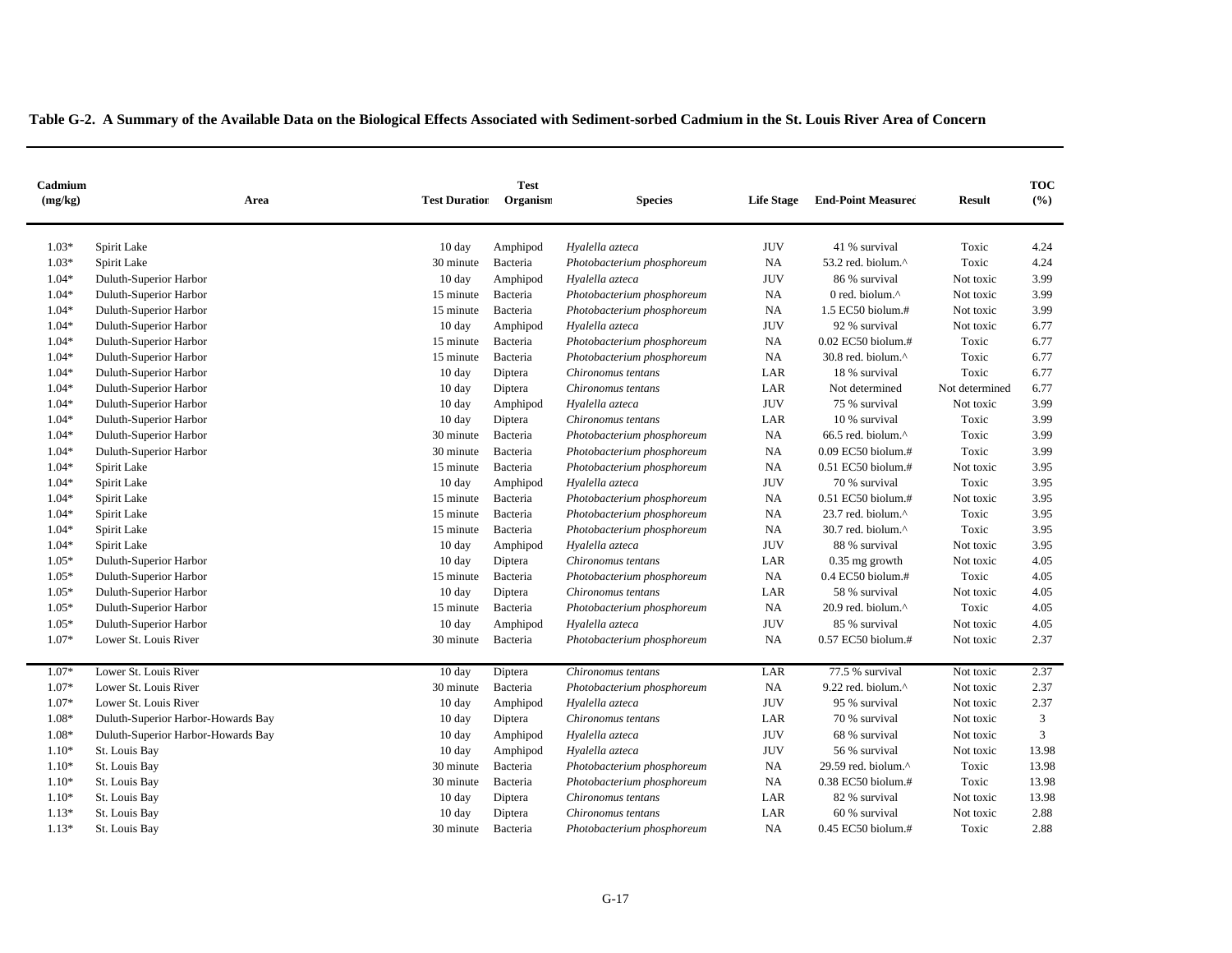| Cadmium<br>(mg/kg) | Area                               | <b>Test Duration</b> | <b>Test</b><br>Organism | <b>Species</b>             | <b>Life Stage</b> | <b>End-Point Measured</b> | <b>Result</b>  | <b>TOC</b><br>(%) |
|--------------------|------------------------------------|----------------------|-------------------------|----------------------------|-------------------|---------------------------|----------------|-------------------|
| $1.13*$            | St. Louis Bay                      | 30 minute            | Bacteria                | Photobacterium phosphoreum | NA                | 0 red. biolum.^           | Not toxic      | 2.88              |
| $1.13*$            | Spirit Lake                        | 30 minute            | Bacteria                | Photobacterium phosphoreum | NA                | 99.9 red. biolum.^        | Toxic          | 8.26              |
| $1.13*$            | Spirit Lake                        | $10 \text{ day}$     | Diptera                 | Chironomus tentans         | LAR               | 0 % survival              | Toxic          | 8.26              |
| $1.13*$            | Spirit Lake                        | $10 \text{ day}$     | Amphipod                | Hyalella azteca            | <b>JUV</b>        | 0 % survival              | Toxic          | 8.26              |
| $1.13*$            | Spirit Lake                        | 30 minute            | Bacteria                | Photobacterium phosphoreum | <b>NA</b>         | 0.06 EC50 biolum.#        | Toxic          | 8.26              |
| $1.14*$            | Spirit Lake                        | 30 minute            | Bacteria                | Photobacterium phosphoreum | NA                | 0.37 EC50 biolum.#        | Toxic          | 3.98              |
| $1.14*$            | Spirit Lake                        | 10 day               | Diptera                 | Chironomus tentans         | LAR               | 72 % survival             | Not toxic      | 3.98              |
| $1.14*$            | Spirit Lake                        | $10 \text{ day}$     | Amphipod                | Hyalella azteca            | <b>JUV</b>        | 100 % survival            | Not toxic      | 3.98              |
| $1.14*$            | Spirit Lake                        | 30 minute            | Bacteria                | Photobacterium phosphoreum | NA                | 8.6 red. biolum.^         | Not toxic      | 3.98              |
| $1.15*$            | St. Louis Bay                      | $10 \text{ day}$     | Diptera                 | Chironomus tentans         | LAR               | 90 % survival             | Not toxic      | 4.02              |
| $1.15*$            | St. Louis Bay                      | $10 \text{ day}$     | Amphipod                | Hyalella azteca            | <b>JUV</b>        | 90 % survival             | Not toxic      | 4.02              |
| $1.15*$            | St. Louis Bay                      | 30 minute            | Bacteria                | Photobacterium phosphoreum | <b>NA</b>         | 0.58 EC50 biolum.#        | Not toxic      | 4.02              |
| $1.15*$            | St. Louis Bay                      | 30 minute            | Bacteria                | Photobacterium phosphoreum | NA                | 0 red. biolum.^           | Not toxic      | 4.02              |
| $1.17*$            | Duluth-Superior Harbor-Howards Bay | $10 \text{ day}$     | Amphipod                | Hyalella azteca            | <b>JUV</b>        | 100 % survival            | Not toxic      | 2.8               |
| 1.21               | St. Louis River-Keene Creek        | $10 \text{ day}$     | Diptera                 | Chironomus tentans         | LAR               | 0.56 mg growth            | Not determined | 3.42              |
| $1.21*$            | Duluth-Superior Harbor-Howards Bay | $10 \text{ day}$     | Amphipod                | Hyalella azteca            | <b>JUV</b>        | 96 % survival             | Not toxic      | 3                 |
| 1.21               | St. Louis River-Keene Creek        | 10 day               | Diptera                 | Chironomus tentans         | LAR               | 38 % survival             | Toxic          | 3.42              |
| 1.21               | St. Louis River-Keene Creek        | $10 \text{ day}$     | Amphipod                | Hyalella azteca            | <b>JUV</b>        | $0.2$ mg growth           | Not toxic      | 3.42              |
| 1.21               | St. Louis River-Keene Creek        | $10 \text{ day}$     | Amphipod                | Hyalella azteca            | <b>JUV</b>        | 52 % survival             | Toxic          | 3.42              |
| $1.21*$            | St. Louis Bay                      | 15 minute            | Bacteria                | Photobacterium phosphoreum | NA                | 0.41 EC50 biolum.#        | Toxic          | 3.87              |
| $1.21*$            | St. Louis Bay                      | 15 minute            | Bacteria                | Photobacterium phosphoreum | NA                | 1.1 red. biolum.^         | Not toxic      | 3.87              |
| $1.21*$            | St. Louis Bay                      | 10 day               | Amphipod                | Hyalella azteca            | <b>JUV</b>        | 93 % survival             | Not toxic      | 3.87              |
| $1.21*$            | St. Louis Bay                      | 10 day               | Diptera                 | Chironomus tentans         | LAR               | $0.23$ mg growth          | Toxic          | 3.87              |
| $1.21*$            | St. Louis Bay                      | $10 \text{ day}$     | Diptera                 | Chironomus tentans         | LAR               | 75 % survival             | Not toxic      | 3.87              |
| 1.22               | St. Louis River-Stryker Bay        | $10 \text{ day}$     | Diptera                 | Chironomus tentans         | LAR               | $1.02$ mg growth          | Toxic          | 11.76             |
| 1.22               | St. Louis River-Stryker Bay        | 10 day               | Diptera                 | Chironomus tentans         | LAR               | 67 % survival             | Not toxic      | 11.76             |
| 1.22               | St. Louis River-Stryker Bay        | $10 \text{ day}$     | Amphipod                | Hyalella azteca            | <b>JUV</b>        | $0.11$ mg growth          | Toxic          | 11.76             |
| 1.22               | St. Louis River-Stryker Bay        | $10 \text{ day}$     | Amphipod                | Hyalella azteca            | <b>JUV</b>        | 100 % survival            | Not toxic      | 11.76             |
| $1.27*$            | Duluth-Superior Harbor             | 10 day               | Diptera                 | Chironomus tentans         | LAR               | 88 % survival             | Not toxic      | 4.11              |
| $1.27*$            | Duluth-Superior Harbor             | $10 \text{ day}$     | Amphipod                | Hyalella azteca            | <b>JUV</b>        | 72 % survival             | Not toxic      | 4.11              |
| $1.27*$            | Duluth-Superior Harbor             | 30 minute            | Bacteria                | Photobacterium phosphoreum | NA                | 15.5 red. biolum.^        | Not toxic      | 4.11              |
| $1.27*$            | Duluth-Superior Harbor             | 30 minute            | Bacteria                | Photobacterium phosphoreum | NA                | 0.24 EC50 biolum.#        | Toxic          | 4.11              |
| $1.27*$            | Duluth-Superior Harbor             | $10 \text{ day}$     | Amphipod                | Hyalella azteca            | <b>JUV</b>        | 98 % survival             | Not toxic      | 4.11              |
| $1.27*$            | Duluth-Superior Harbor             | $10 \text{ day}$     | Diptera                 | Chironomus tentans         | LAR               | 68 % survival             | Not toxic      | 4.11              |
| $1.28*$            | St. Louis Bay                      | $10 \text{ day}$     | Diptera                 | Chironomus tentans         | LAR               | 70 % survival             | Not toxic      | 3.47              |
| $1.28*$            | St. Louis Bay                      | 10 day               | Amphipod                | Hyalella azteca            | <b>JUV</b>        | 94 % survival             | Not toxic      | 3.47              |
| 1.28*              | St. Louis Bay                      | 30 minute            | Bacteria                | Photobacterium phosphoreum | NA                | 0.48 EC50 biolum.#        | Toxic          | 3.47              |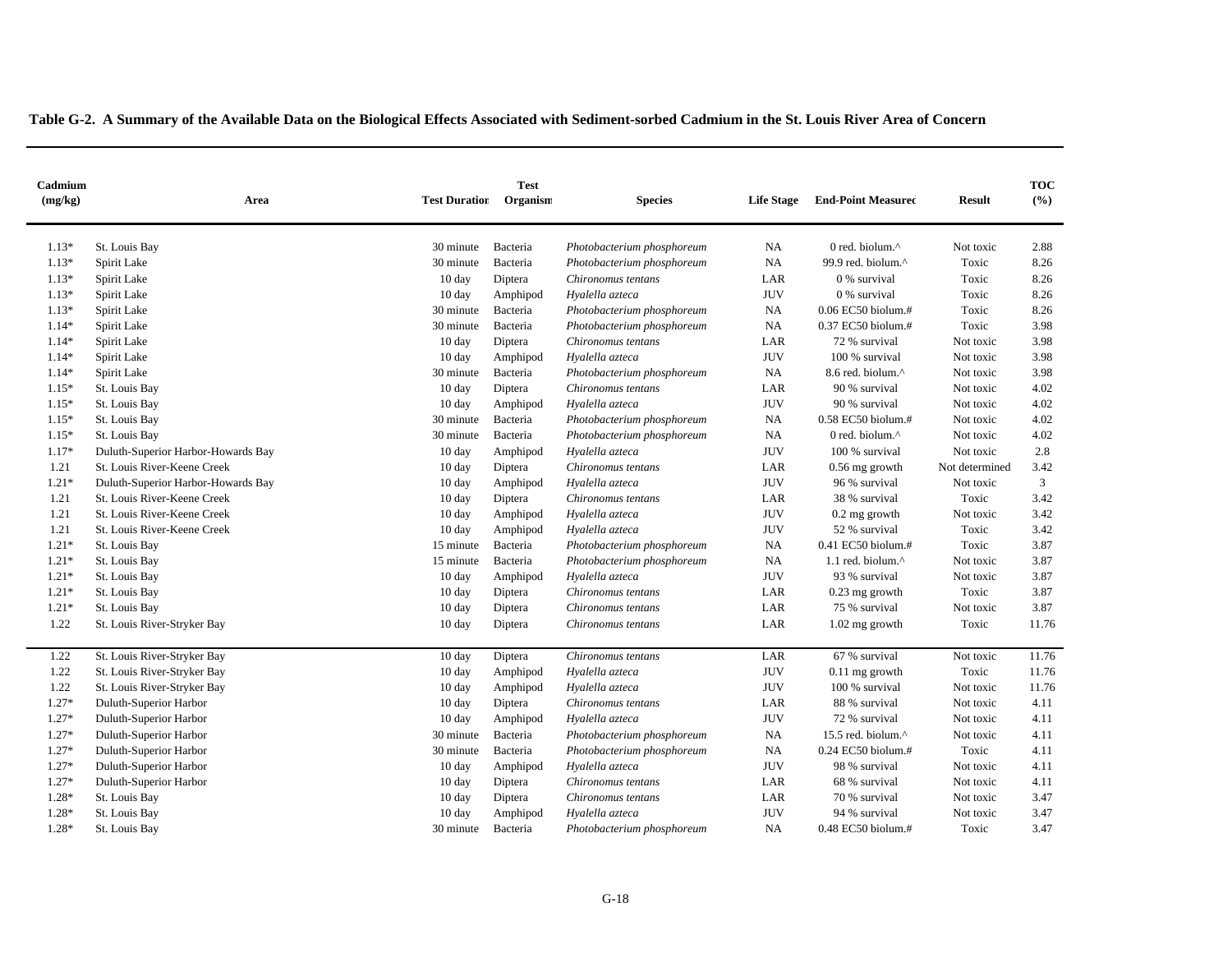| Cadmium<br>(mg/kg) | Area                               | <b>Test Duration</b> | <b>Test</b><br>Organism | <b>Species</b>             | <b>Life Stage</b> | <b>End-Point Measured</b>        | <b>Result</b>  | <b>TOC</b><br>(%) |
|--------------------|------------------------------------|----------------------|-------------------------|----------------------------|-------------------|----------------------------------|----------------|-------------------|
| 1.28*              | St. Louis Bay                      | 30 minute            | Bacteria                | Photobacterium phosphoreum | NA                | $20.18$ red. biolum. $^{\wedge}$ | Toxic          | 3.47              |
| $1.29*$            | Spirit Lake-Grassy Point           | $10 \text{ day}$     | Amphipod                | Hyalella azteca            | <b>JUV</b>        | 82 % survival                    | Not toxic      | 6.5               |
| $1.29*$            | Spirit Lake-Grassy Point           | $10 \text{ day}$     | Diptera                 | Chironomus tentans         | LAR               | 82 % survival                    | Not toxic      | 6.5               |
| $1.32*$            | Duluth-Superior Harbor-Howards Bay | 10 day               | Diptera                 | Chironomus tentans         | LAR               | 70 % survival                    | Not toxic      | 2.2               |
| $1.32*$            | Duluth-Superior Harbor-Howards Bay | $10 \text{ day}$     | Amphipod                | Hyalella azteca            | <b>JUV</b>        | 55 % survival                    | Toxic          | 2.2               |
| $1.34*$            | Duluth-Superior Harbor-Howards Bay | 10 day               | Diptera                 | Chironomus tentans         | LAR               | 80 % survival                    | Not toxic      | 5.2               |
| $1.34*$            | Duluth-Superior Harbor-Howards Bay | $10 \text{ day}$     | Amphipod                | Hyalella azteca            | <b>JUV</b>        | 78 % survival                    | Not toxic      | 5.2               |
| 1.39*              | Spirit Lake-Grassy Point           | 10 day               | Diptera                 | Chironomus tentans         | LAR               | 75 % survival                    | Not toxic      | 5                 |
| 1.39*              | Spirit Lake-Grassy Point           | $10 \text{ day}$     | Amphipod                | Hyalella azteca            | <b>JUV</b>        | 75 % survival                    | Not toxic      | 5                 |
| 1.41               | St. Louis River-Stryker Bay        | 10 day               | Diptera                 | Chironomus tentans         | LAR               | Not determined                   | Not determined | 11.16             |
| 1.41               | St. Louis River-Stryker Bay        | 10 day               | Diptera                 | Chironomus tentans         | LAR               | 0 % survival                     | Toxic          | 11.16             |
| 1.41               | St. Louis River-Stryker Bay        | 10 day               | Amphipod                | Hyalella azteca            | <b>JUV</b>        | Not determined                   | Not determined | 11.16             |
| 1.41               | St. Louis River-Stryker Bay        | $10 \text{ day}$     | Amphipod                | Hyalella azteca            | <b>JUV</b>        | 0 % survival                     | Toxic          | 11.16             |
| $1.42*$            | Spirit Lake                        | 10 day               | Diptera                 | Chironomus tentans         | LAR               | 0 % survival                     | Toxic          | 11.975            |
| $1.42*$            | Spirit Lake                        | 15 minute            | Bacteria                | Photobacterium phosphoreum | <b>NA</b>         | 0.38 EC50 biolum.#               | Toxic          | 11.975            |
| $1.42*$            | Spirit Lake                        | 10 day               | Diptera                 | Chironomus tentans         | LAR               | Not determined                   | Not determined | 11.975            |
| $1.42*$            | Spirit Lake                        | 10 day               | Amphipod                | Hyalella azteca            | <b>JUV</b>        | 12 % survival                    | Toxic          | 11.975            |
| $1.42*$            | Spirit Lake                        | 15 minute            | Bacteria                | Photobacterium phosphoreum | NA                | 84.7 red. biolum.^               | Toxic          | 11.975            |
| $1.42*$            | Spirit Lake                        | $10 \text{ day}$     | Diptera                 | Chironomus tentans         | LAR               | 70 % survival                    | Not toxic      | 10.68             |
| $1.42*$            | Spirit Lake                        | 30 minute            | Bacteria                | Photobacterium phosphoreum | <b>NA</b>         | 0.34 EC50 biolum.#               | Toxic          | 10.68             |
| $1.42*$            | Spirit Lake                        | 30 minute            | Bacteria                | Photobacterium phosphoreum | NA                | 14.8 red. biolum.^               | Not toxic      | 10.68             |
| $1.42*$            | Duluth-Superior Harbor             | 30 minute            | Bacteria                | Photobacterium phosphoreum | NA                | 0.36 EC50 biolum.#               | Toxic          | 4.05              |
| $1.42*$            | Duluth-Superior Harbor             | $10 \text{ day}$     | Amphipod                | Hyalella azteca            | <b>JUV</b>        | 67 % survival                    | Not toxic      | 4.05              |
| $1.42*$            | Duluth-Superior Harbor             | 30 minute            | Bacteria                | Photobacterium phosphoreum | NA                | 8.3 red. biolum.^                | Not toxic      | 4.05              |
| $1.42*$            | Duluth-Superior Harbor             | 10 day               | Diptera                 | Chironomus tentans         | LAR               | 70 % survival                    | Not toxic      | 4.05              |
| 1.44               | St. Louis River-Stryker Bay        | $10 \text{ day}$     | Amphipod                | Hyalella azteca            | <b>JUV</b>        | 97 % survival                    | Not toxic      | 2.93              |
| 1.44               | St. Louis River-Stryker Bay        | 10 day               | Amphipod                | Hyalella azteca            | <b>JUV</b>        | $0.14$ mg growth                 | Toxic          | 2.93              |
| 1.44               | St. Louis River-Stryker Bay        | $10 \text{ day}$     | Diptera                 | Chironomus tentans         | LAR               | 78 % survival                    | Not toxic      | 2.93              |
| 1.44               | St. Louis River-Stryker Bay        | $10 \text{ day}$     | Diptera                 | Chironomus tentans         | LAR               | $1.04$ mg growth                 | Toxic          | 2.93              |
| $1.45*$            | Duluth-Superior Harbor             | $10 \text{ day}$     | Amphipod                | Hyalella azteca            | <b>JUV</b>        | 44 % survival                    | Not toxic      | 3.76              |
| $1.45*$            | Duluth-Superior Harbor             | 30 minute            | Bacteria                | Photobacterium phosphoreum | NA                | 11.1 red. biolum.^               | Not toxic      | 3.76              |
| $1.45*$            | Duluth-Superior Harbor             | 10 day               | Diptera                 | Chironomus tentans         | LAR               | 58 % survival                    | Not toxic      | 3.76              |
| $1.45*$            | Duluth-Superior Harbor             | 30 minute            | Bacteria                | Photobacterium phosphoreum | NA                | 0.25 EC50 biolum.#               | Toxic          | 3.76              |
| $1.46*$            | Spirit Lake-Grassy Point           | $10 \text{ day}$     | Diptera                 | Chironomus tentans         | LAR               | 72 % survival                    | Not toxic      | 6.6               |
| $1.46*$            | Spirit Lake-Grassy Point           | 10 day               | Amphipod                | Hyalella azteca            | <b>JUV</b>        | 65 % survival                    | Toxic          | 6.6               |
| $1.51*$            | Duluth-Superior Harbor-Howards Bay | $10 \text{ day}$     | Diptera                 | Chironomus tentans         | LAR               | 72 % survival                    | Not toxic      | 3.2               |
| $1.51*$            | Duluth-Superior Harbor-Howards Bay | 10 day               | Amphipod                | Hyalella azteca            | <b>JUV</b>        | 52 % survival                    | Toxic          | 3.2               |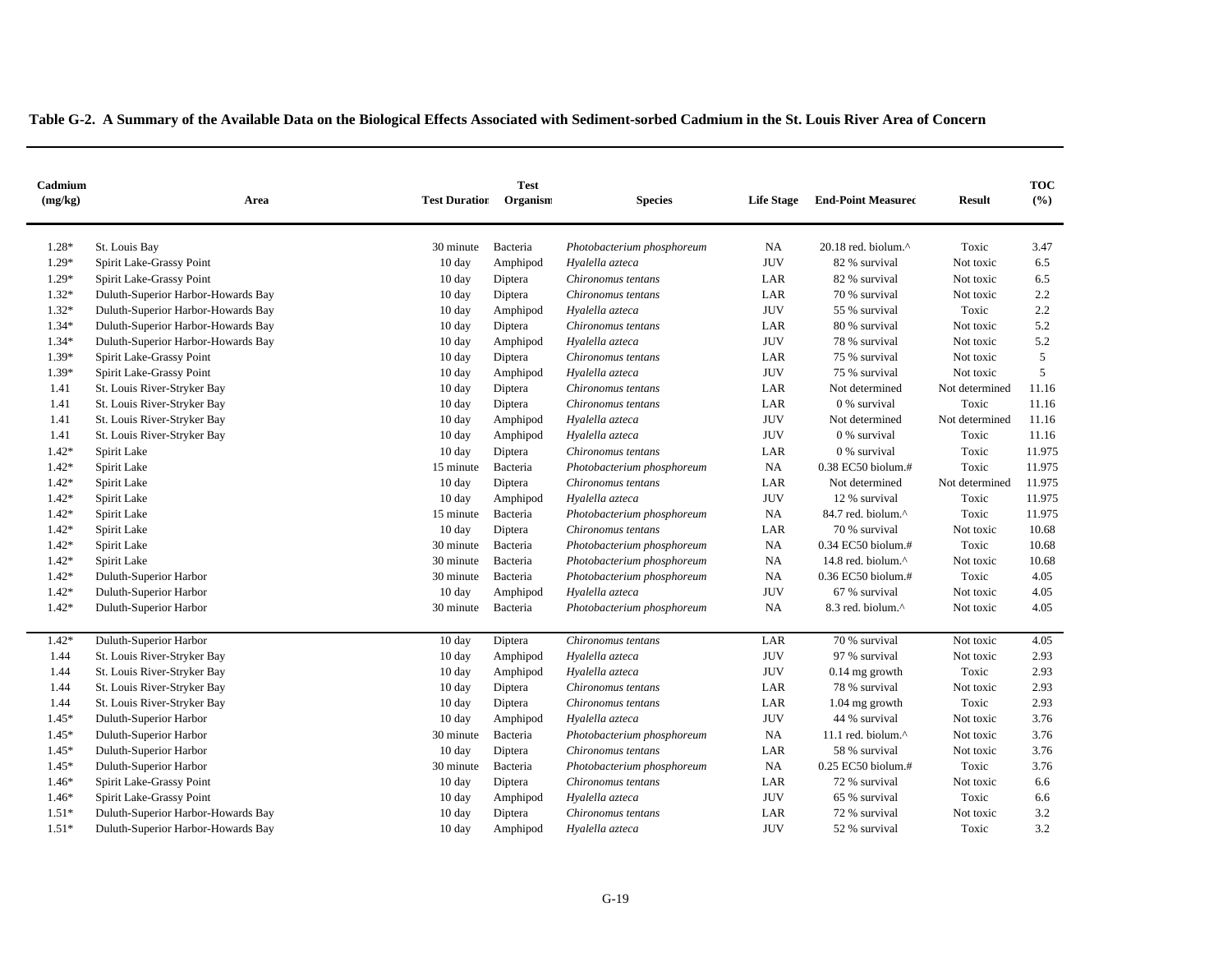| Cadmium<br>(mg/kg) | Area                                               | <b>Test Duration</b> | <b>Test</b><br>Organism | <b>Species</b>             | <b>Life Stage</b> | <b>End-Point Measured</b> | <b>Result</b> | <b>TOC</b><br>(%) |
|--------------------|----------------------------------------------------|----------------------|-------------------------|----------------------------|-------------------|---------------------------|---------------|-------------------|
|                    |                                                    |                      |                         |                            |                   |                           |               |                   |
| 1.54*              | Duluth-Superior Harbor                             | 30 minute            | Bacteria                | Photobacterium phosphoreum | <b>NA</b>         | 4 red. biolum.^           | Not toxic     | 5.59              |
| $1.54*$            | Duluth-Superior Harbor                             | $10 \text{ day}$     | Amphipod                | Hyalella azteca            | <b>JUV</b>        | 95 % survival             | Not toxic     | 5.59              |
| $1.54*$            | Duluth-Superior Harbor                             | $10 \text{ day}$     | Diptera                 | Chironomus tentans         | $_{\rm LAR}$      | 72 % survival             | Not toxic     | 5.59              |
| 1.54*              | Duluth-Superior Harbor                             | 30 minute            | Bacteria                | Photobacterium phosphoreum | NA                | 0.16 EC50 biolum.#        | Toxic         | 5.59              |
| $1.56*$            | Duluth-Superior Harbor                             | 10 day               | Diptera                 | Chironomus tentans         | LAR               | 5 % survival              | Not toxic     | 4.54              |
| 1.56*              | Duluth-Superior Harbor                             | 30 minute            | Bacteria                | Photobacterium phosphoreum | <b>NA</b>         | 0.05 EC50 biolum.#        | Toxic         | 4.54              |
| $1.56*$            | Duluth-Superior Harbor                             | 30 minute            | Bacteria                | Photobacterium phosphoreum | <b>NA</b>         | 30 red. biolum.^          | Toxic         | 4.54              |
| 1.56*              | Duluth-Superior Harbor                             | 10 day               | Amphipod                | Hyalella azteca            | <b>JUV</b>        | 69 % survival             | Not toxic     | 4.54              |
| $1.57*$            | St. Louis Bay                                      | 30 minute            | Bacteria                | Photobacterium phosphoreum | <b>NA</b>         | 29.6 red. biolum.^        | Toxic         | 2.13              |
| $1.57*$            | St. Louis Bay                                      | 10 day               | Amphipod                | Hyalella azteca            | <b>JUV</b>        | 86 % survival             | Not toxic     | 2.13              |
| $1.57*$            | St. Louis Bay                                      | 30 minute            | Bacteria                | Photobacterium phosphoreum | <b>NA</b>         | $0.47$ EC50 biolum.#      | Toxic         | 2.13              |
| $1.57*$            | St. Louis Bay                                      | 10 day               | Diptera                 | Chironomus tentans         | LAR               | 82 % survival             | Not toxic     | 2.13              |
| $1.62*$            | Duluth-Superior Harbor                             | 10 day               | Amphipod                | Hyalella azteca            | <b>JUV</b>        | 85 % survival             | Not toxic     | 6.03              |
| $1.62*$            | Duluth-Superior Harbor                             | 15 minute            | Bacteria                | Photobacterium phosphoreum | NA                | 58 red. biolum.^          | Toxic         | 6.03              |
| $1.62*$            | Duluth-Superior Harbor                             | 15 minute            | Bacteria                | Photobacterium phosphoreum | <b>NA</b>         | 4.07 EC50 biolum.#        | Not toxic     | 6.03              |
| 1.67*              | Duluth-Superior Harbor                             | 30 minute            | Bacteria                | Photobacterium phosphoreum | NA                | 12.7 red. biolum.^        | Not toxic     | 4.7               |
| 1.67*              | Duluth-Superior Harbor                             | $10 \text{ day}$     | Amphipod                | Hyalella azteca            | <b>JUV</b>        | 88 % survival             | Not toxic     | 4.7               |
| 1.67*              | Duluth-Superior Harbor                             | 30 minute            | Bacteria                | Photobacterium phosphoreum | NA                | 2.55 EC50 biolum.#        | Not toxic     | 4.7               |
| $1.67*$            | Duluth-Superior Harbor                             | $10 \text{ day}$     | Diptera                 | Chironomus tentans         | LAR               | 65 % survival             | Not toxic     | 4.7               |
| 1.70               | St. Louis River-Stryker Bay                        | 10 day               | Amphipod                | Hyalella azteca            | <b>JUV</b>        | 83 % survival             | Not toxic     | 6.15              |
| 1.70               | St. Louis River-Stryker Bay                        | $10 \text{ day}$     | Diptera                 | Chironomus tentans         | LAR               | $0.84$ mg growth          | Toxic         | 6.15              |
| 1.70               | St. Louis River-Stryker Bay                        | $10 \text{ day}$     | Diptera                 | Chironomus tentans         | LAR               | 77 % survival             | Not toxic     | 6.15              |
| 1.70               | St. Louis River-Stryker Bay                        | $10 \text{ day}$     | Amphipod                | Hyalella azteca            | <b>JUV</b>        | $0.15$ mg growth          | Toxic         | 6.15              |
|                    |                                                    |                      |                         |                            |                   |                           |               |                   |
| 1.89*              | St. Louis Bay                                      | $10 \text{ day}$     | Diptera                 | Chironomus tentans         | LAR               | 45 % survival             | Not toxic     | 29.84             |
| 1.89*              | St. Louis Bay                                      | 10 day               | Diptera                 | Chironomus tentans         | LAR               | 0.43 mg growth            | Not toxic     | 29.84             |
| 1.89*              | St. Louis Bay                                      | $10 \text{ day}$     | Amphipod                | Hyalella azteca            | <b>JUV</b>        | 93 % survival             | Not toxic     | 29.84             |
| 1.89*              | St. Louis Bay                                      | 15 minute            | Bacteria                | Photobacterium phosphoreum | <b>NA</b>         | 1.12 EC50 biolum.#        | Not toxic     | 29.84             |
| 1.89*              | St. Louis Bay                                      | 15 minute            | Bacteria                | Photobacterium phosphoreum | <b>NA</b>         | 7.4 red. biolum.^         | Not toxic     | 29.84             |
| 1.97*              | St. Louis Bay                                      | 15 minute            | Bacteria                | Photobacterium phosphoreum | <b>NA</b>         | 0.29 EC50 biolum.#        | Toxic         | 4.48              |
| 1.97*              | St. Louis Bay                                      | $10 \text{ day}$     | Amphipod                | Hyalella azteca            | <b>JUV</b>        | 16 % survival             | Toxic         | 4.48              |
| 1.97*              | St. Louis Bay                                      | 15 minute            | Bacteria                | Photobacterium phosphoreum | NA                | 20 red. biolum.^          | Toxic         | 4.48              |
| 2.00               | Duluth-Superior Harbor-NW of Western Lake Superior | 10 day               | Diptera                 | Chironomus tentans         | Unknown           | 100 % survival            | Not toxic     | NR                |
| 2.00               | Duluth-Superior Harbor-NW of Western Lake Superior | 48-h                 | Cladoceran              | Daphnia magna              | Unknown           | 100 % survival            | Not toxic     | NR                |
| $2.27*$            | Spirit Lake                                        | $10 \text{ day}$     | Amphipod                | Hyalella azteca            | <b>JUV</b>        | 75 % survival             | Not toxic     | 17.49             |
| $2.27*$            | Spirit Lake                                        | 30 minute            | Bacteria                | Photobacterium phosphoreum | <b>NA</b>         | 0 red. biolum.^           | Not toxic     | 17.49             |
| $2.27*$            | Spirit Lake                                        | 10 day               | Diptera                 | Chironomus tentans         | LAR               | 72 % survival             | Not toxic     | 17.49             |
| $2.27*$            | Spirit Lake                                        | 30 minute            | Bacteria                | Photobacterium phosphoreum | <b>NA</b>         | 1.49 EC50 biolum.#        | Not toxic     | 17.49             |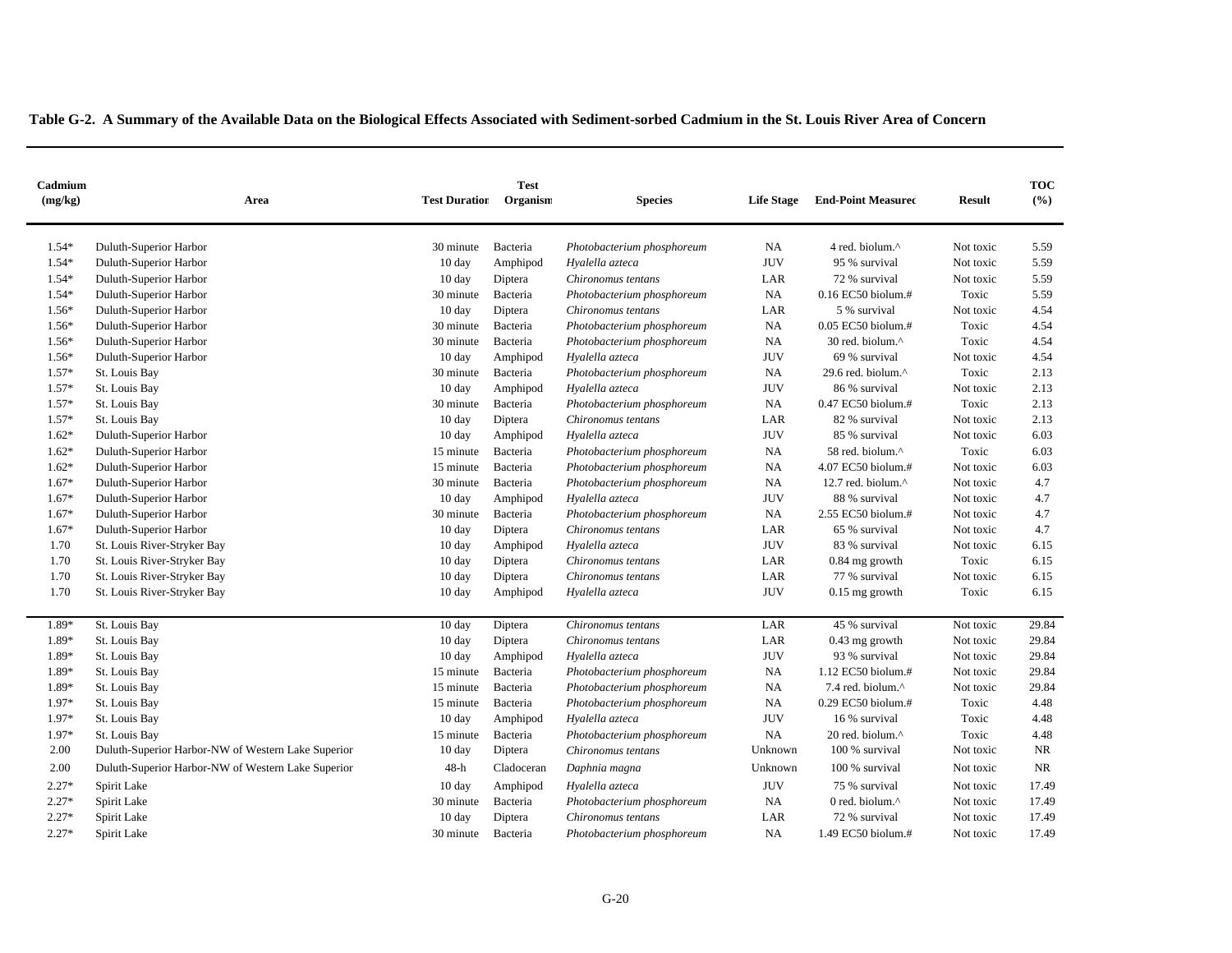| Cadmium<br>(mg/kg) | Area                        | <b>Test</b><br><b>Test Duration</b><br>Organism |                             | <b>Species</b>             | <b>Life Stage</b> | <b>End-Point Measured</b>       | <b>Result</b>  | <b>TOC</b><br>(%) |
|--------------------|-----------------------------|-------------------------------------------------|-----------------------------|----------------------------|-------------------|---------------------------------|----------------|-------------------|
| 2.57               | St. Louis River             | $10 \text{ day}$                                | Diptera                     | Chironomus tentans         | LAR               | 87 % survival                   | Not toxic      | 5.88              |
| $2.66*$            | St. Louis Bay               | $10 \text{ day}$                                | Diptera                     | Chironomus tentans         | LAR               | 0 % survival                    | Toxic          | 14.19             |
| $2.66*$            | St. Louis Bay               | 30 minute                                       | Bacteria                    | Photobacterium phosphoreum | NA                | 0.16 EC50 biolum.#              | Toxic          | 14.19             |
| $2.66*$            | St. Louis Bay               | 10 day                                          | Amphipod<br>Hyalella azteca |                            | <b>JUV</b>        | 12 % survival                   | Toxic          | 14.19             |
| $2.66*$            | St. Louis Bay               | 30 minute                                       | Bacteria                    | Photobacterium phosphoreum | NA                | $67.9$ red. biolum. $^{\wedge}$ | Toxic          | 14.19             |
| 2.66               | St. Louis River             | $10 \text{ day}$                                | Diptera                     | Chironomus tentans         | LAR               | 63 % survival                   | Toxic          | 6.12              |
| 2.82               | St. Louis River-Keene Creek | $10 \text{ day}$                                | Diptera                     | Chironomus tentans         | LAR               | 1.35 mg growth                  | Not toxic      | 23.1              |
| 2.82               | St. Louis River-Keene Creek | $10 \text{ day}$                                | Amphipod                    | Hyalella azteca            | <b>JUV</b>        | 100 % survival                  | Not toxic      | 23.1              |
| 2.82               | St. Louis River-Keene Creek | $10 \text{ day}$                                | Amphipod                    | Hyalella azteca            | <b>JUV</b>        | $0.2$ mg growth                 | Not toxic      | 23.1              |
| 2.82               | St. Louis River-Keene Creek | $10 \text{ day}$                                | Diptera                     | Chironomus tentans         | LAR               | 82 % survival                   | Not toxic      | 23.1              |
| 2.86               | St. Louis River-Stryker Bay | $10 \text{ day}$                                | Diptera                     | Chironomus tentans         | LAR               | $0.09$ mg growth                | Not determined | 50.12             |
| 2.86               | St. Louis River-Stryker Bay | $10 \text{ day}$                                | Amphipod                    | Hyalella azteca            | <b>JUV</b>        | 0 % survival                    | Toxic          | 50.12             |
| 2.86               | St. Louis River-Stryker Bay | $10 \text{ day}$                                | Amphipod                    | Hyalella azteca            | <b>JUV</b>        | Not determined                  | Not determined | 50.12             |
| 2.86               | St. Louis River-Stryker Bay | $10 \text{ day}$                                | Diptera                     | Chironomus tentans         | LAR               | 8 % survival                    | Toxic          | 50.12             |
| 3.01               | St. Louis River             | $10 \text{ day}$                                | Diptera                     | Chironomus tentans         | LAR               | 93 % survival                   | Not toxic      | 9.58              |
| 3.57               | St. Louis River-Stryker Bay | $10 \text{ day}$                                | Diptera                     | Chironomus tentans         | LAR               | $1.07$ mg growth                | Toxic          | 45.37             |
| 3.57               | St. Louis River-Stryker Bay | $10 \text{ day}$                                | Amphipod                    | Hyalella azteca            | <b>JUV</b>        | 87 % survival                   | Not toxic      | 45.37             |
| 3.57               | St. Louis River-Stryker Bay | $10 \text{ day}$                                | Diptera                     | Chironomus tentans         | LAR               | 92 % survival                   | Not toxic      | 45.37             |
| 3.57               | St. Louis River-Stryker Bay | $10 \text{ day}$                                | Amphipod                    | Hyalella azteca            | <b>JUV</b>        | $0.17$ mg growth                | Toxic          | 45.37             |
| 4.26               | St. Louis River-Keene Creek | $10 \text{ day}$                                | Diptera                     | Chironomus tentans         | LAR               | 30 % survival                   | Toxic          | 12.95             |
| 4.26               | St. Louis River-Keene Creek | $10 \text{ day}$                                | Diptera                     | Chironomus tentans         | LAR               | $0.65$ mg growth                | Not determined | 12.95             |
| 4.26               | St. Louis River-Keene Creek | $10 \text{ day}$                                | Amphipod                    | Hyalella azteca            | <b>JUV</b>        | 75 % survival                   | Toxic          | 12.95             |
| 4.26               | St. Louis River-Keene Creek | $10 \text{ day}$                                | Amphipod                    | Hyalella azteca            | <b>JUV</b>        | $0.1$ mg growth                 | Toxic          | 12.95             |
| 4.68               | St. Louis River-Stryker Bay | $10 \text{ day}$                                | Amphipod                    | Hyalella azteca            | <b>JUV</b>        | $0.07$ mg growth                | Not determined | <b>NR</b>         |
| 4.68               | St. Louis River-Stryker Bay | $10 \text{ day}$                                | Diptera                     | Chironomus tentans         | LAR               | 30 % survival                   | Toxic          | <b>NR</b>         |
| 4.68               | St. Louis River-Stryker Bay | $10 \text{ day}$                                | Amphipod                    | Hyalella azteca            | <b>JUV</b>        | 8 % survival                    | Toxic          | <b>NR</b>         |
| 4.68               | St. Louis River-Stryker Bay | $10 \text{ day}$                                | Diptera                     | Chironomus tentans         | LAR               | $0.24$ mg growth                | Not determined | <b>NR</b>         |
| 6.13               | St. Louis River-Stryker Bay | $10 \text{ day}$                                | Amphipod                    | Hyalella azteca            | <b>JUV</b>        | 92 % survival                   | Not toxic      | 26.54             |
| 6.13               | St. Louis River-Stryker Bay | $10 \text{ day}$                                | Diptera                     | Chironomus tentans         | LAR               | 1.3 mg growth                   | Not toxic      | 26.54             |
| 6.13               | St. Louis River-Stryker Bay | $10 \text{ day}$                                | Diptera                     | Chironomus tentans         | LAR               | 83 % survival                   | Not toxic      | 26.54             |
| 6.13               | St. Louis River-Stryker Bay | $10 \text{ day}$                                | Amphipod                    | Hyalella azteca            | <b>JUV</b>        | $0.18$ mg growth                | Toxic          | 26.54             |
| 7.00               | St. Louis River-Keene Creek | $10 \text{ day}$                                | Amphipod                    | Hyalella azteca            | <b>JUV</b>        | $0.18$ mg growth                | Not toxic      | <b>NR</b>         |
| 7.00               | St. Louis River-Keene Creek | $10 \text{ day}$                                | Amphipod                    | Hyalella azteca            | <b>JUV</b>        | 90 % survival                   | Not toxic      | <b>NR</b>         |
| 7.00               | St. Louis River-Keene Creek | $10 \text{ day}$                                | Diptera                     | Chironomus tentans         | LAR               | 1.23 mg growth                  | Not toxic      | <b>NR</b>         |
| 7.00               | St. Louis River-Keene Creek | $10 \text{ day}$                                | Diptera                     | Chironomus tentans         | LAR               | 60 % survival                   | Toxic          | <b>NR</b>         |

 $* = SEM measurement; ^ = relative to control; D-S = Duluth-Superior; # = expressed as % DW sediment; red. Biolum. = reduced bioluminescence; EC50 = effective concentration affecting 50% of the population.$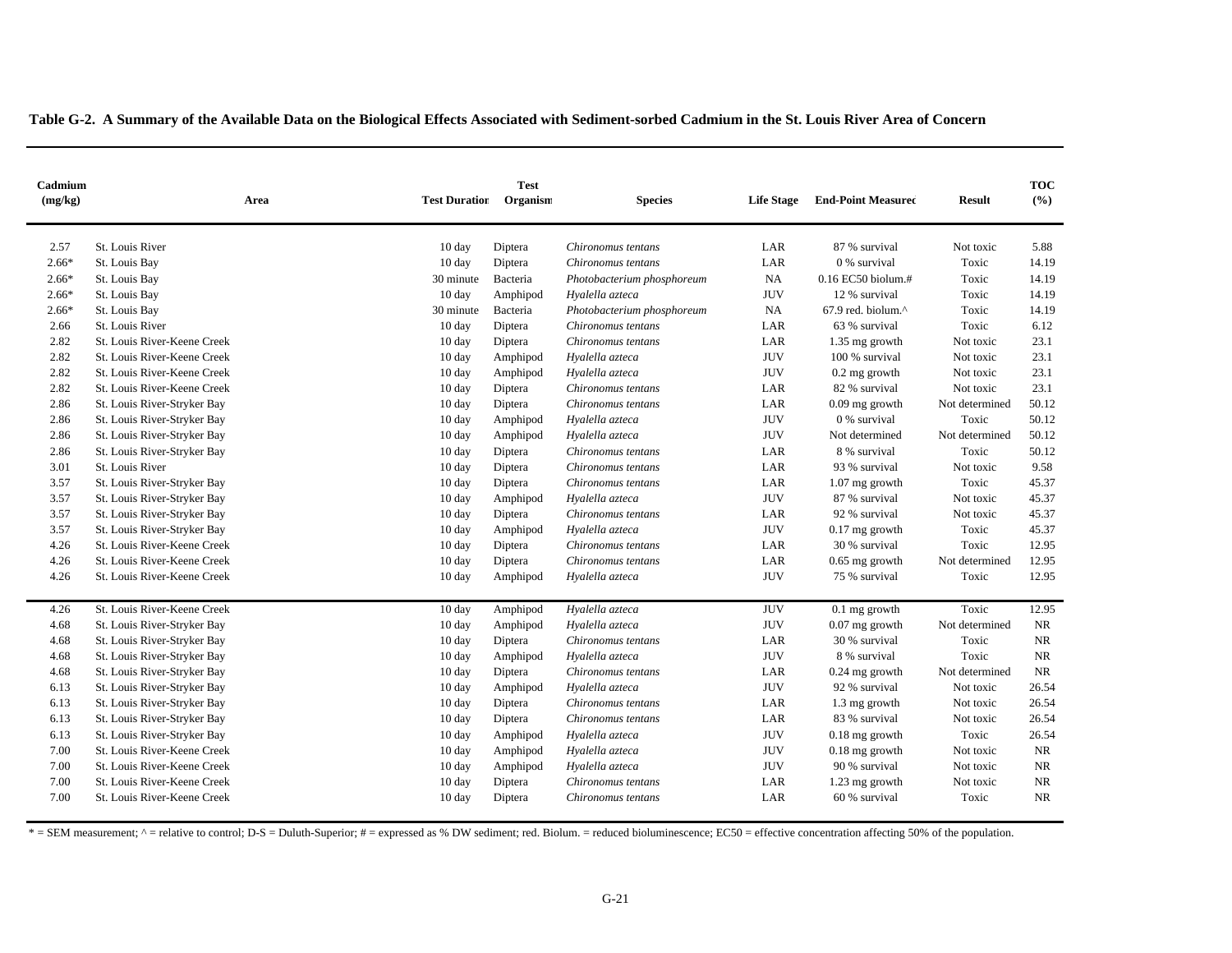| Cadmium<br>(mg/kg) | Area | <b>Test Duration</b> | <b>Test</b><br>$\cdots$<br>Organism | <b>Species</b> | <b>Life Stage</b> | <b>End-Point Measured</b> | <b>Result</b> | <b>TOC</b><br>(% ) |
|--------------------|------|----------------------|-------------------------------------|----------------|-------------------|---------------------------|---------------|--------------------|
|                    |      |                      |                                     |                |                   |                           |               |                    |
|                    |      |                      |                                     |                |                   |                           |               |                    |

 $LAR =$  larvae;  $JUV =$  juvenile;  $TOC =$  total organic carbon;  $NR =$  not reported.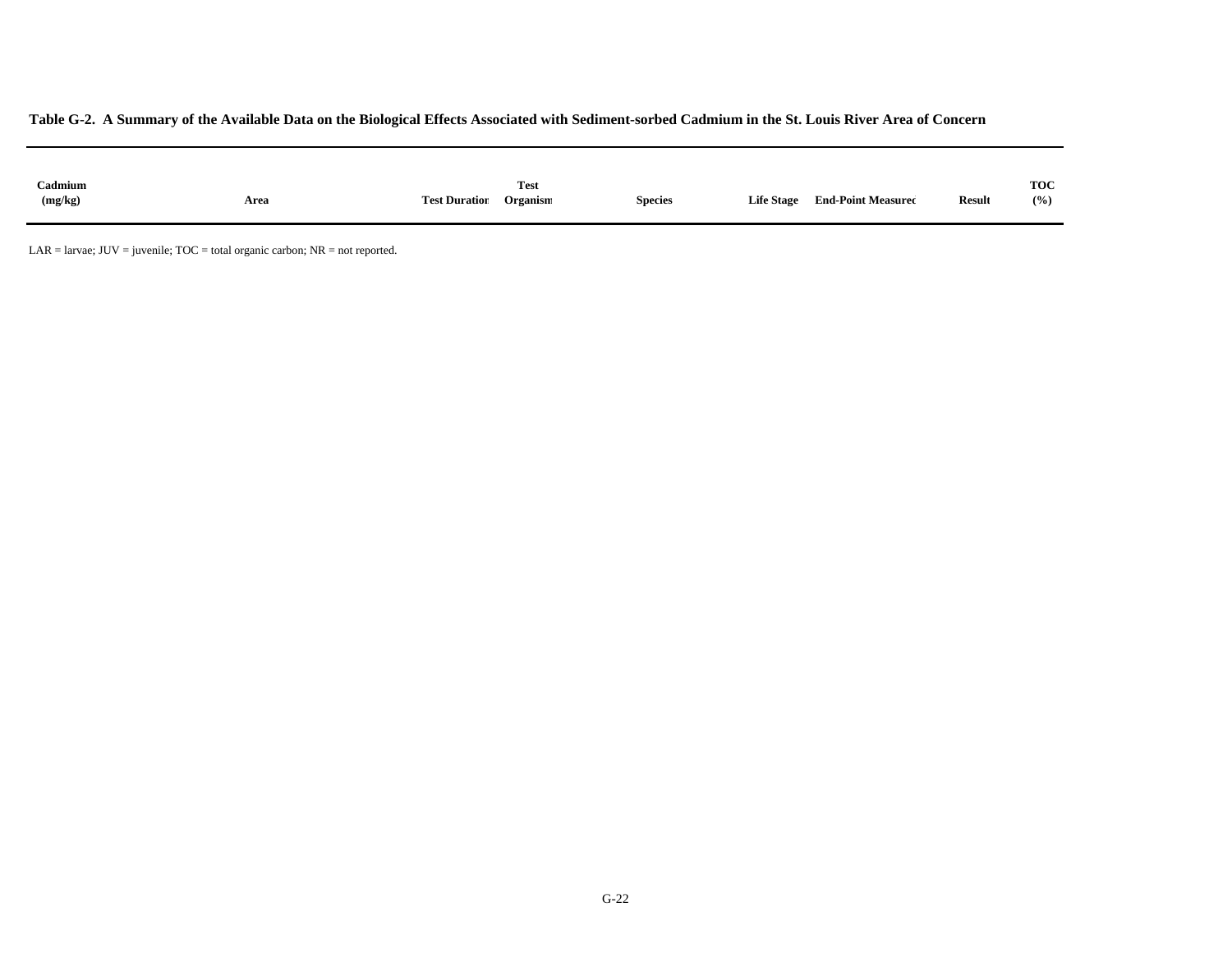IT Corp. 1996 IT Corp. 1996 IT Corp. 1996 IT Corp. 1996 Crane *et al.* 1997 Crane *et al.* 1997 MPCA 1997b MPCA 1997b MPCA 1997b MPCA 1997b MPCA 1997b MPCA 1997b Crane *et al.* 1997 Crane *et al.* 1997 MPCA 1997c MPCA 1997c MPCA 1997c MPCA 1997b MPCA 1997b MPCA 1997b MPCA 1997b MPCA 1997b MPCA 1997b MPCA 1997b MPCA 1997b MPCA 1997b MPCA 1997b MPCA 1997b IT Corp. 1996 IT Corp. 1996 IT Corp. 1996 IT Corp. 1996 MPCA 1997b MPCA 1997b MPCA 1997b MPCA 1997b

MPCA 1997b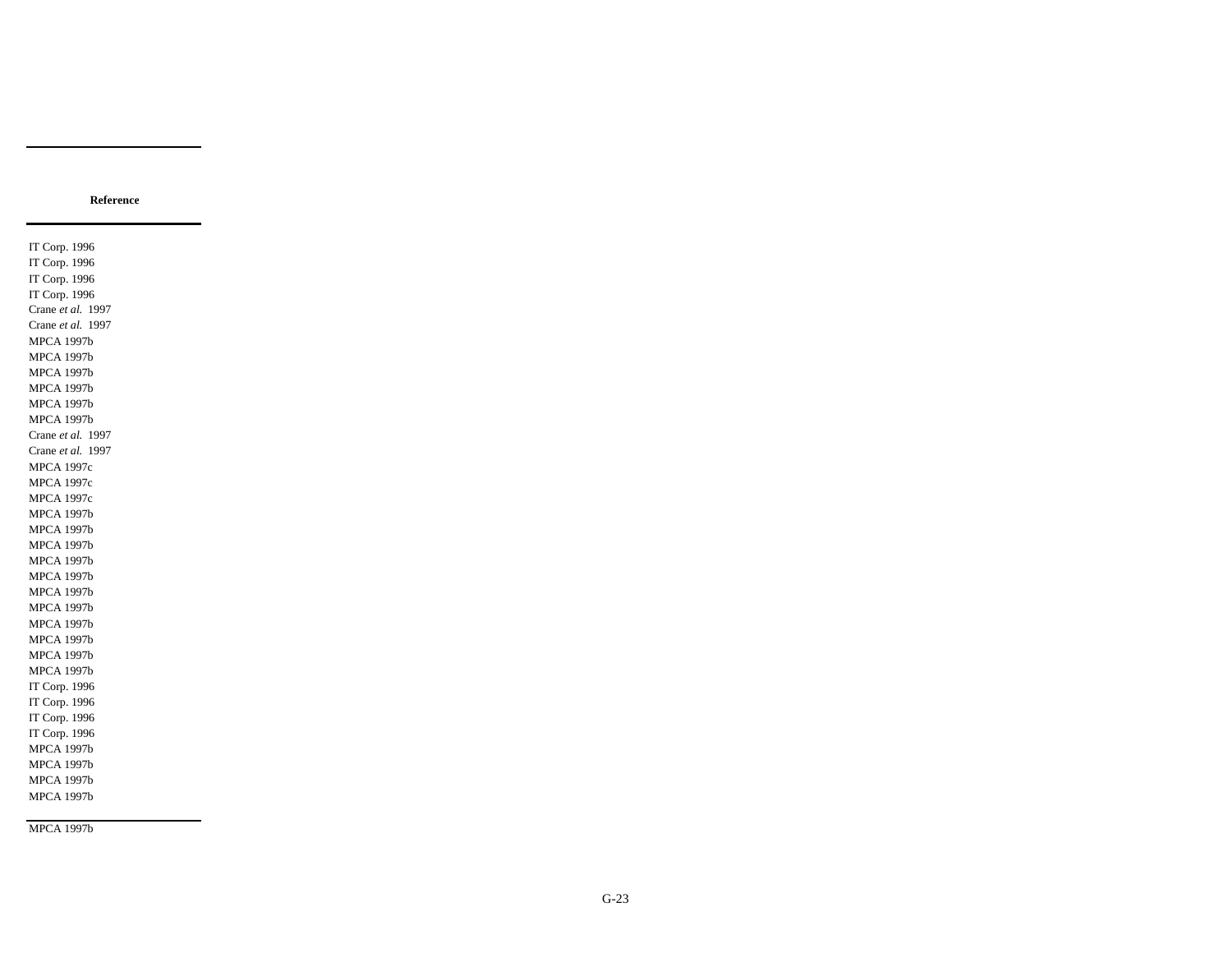MPCA 1997c MPCA 1997b

MPCA 1997b MPCA 1997b MPCA 1997b MPCA 1997b MPCA 1997b MPCA 1997b MPCA 1997b MPCA 1997b MPCA 1997b MPCA 1997b MPCA 1997b MPCA 1997b MPCA 1997b MPCA 1997b MPCA 1997b MPCA 1997b MPCA 1997b MPCA 1997b MPCA 1997b MPCA 1997c MPCA 1997c MPCA 1997c MPCA 1997c MPCA 1997c MPCA 1997b MPCA 1997b MPCA 1997b MPCA 1997b MPCA 1997c MPCA 1997c MPCA 1997c MPCA 1997c MPCA 1997c MPCA 1997c MPCA 1997c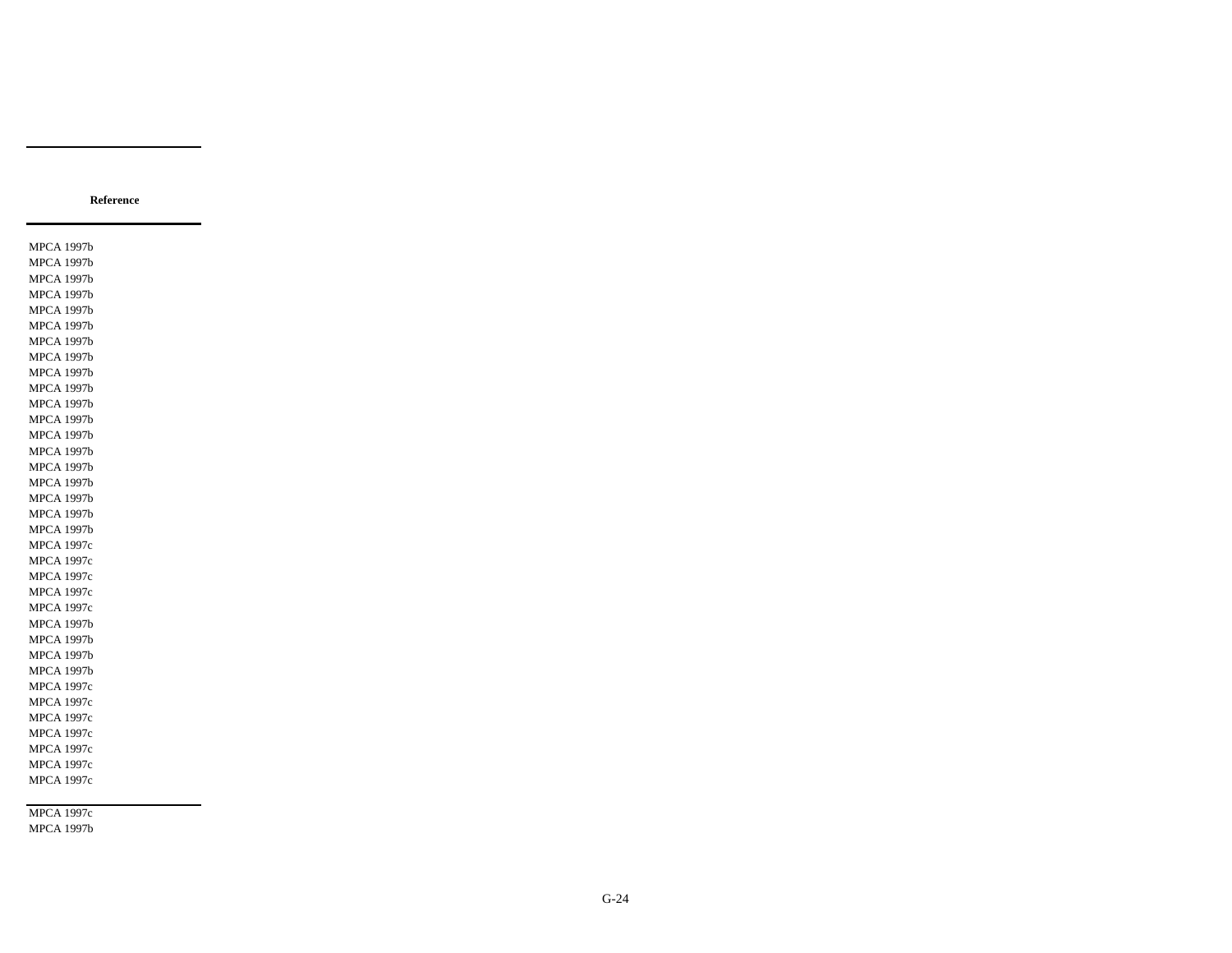MPCA 1997b MPCA 1997c MPCA 1997c

MPCA 1997b MPCA 1997b MPCA 1997b MPCA 1997c MPCA 1997c MPCA 1997c MPCA 1997c MPCA 1997c MPCA 1997c MPCA 1997c MPCA 1997c MPCA 1997b MPCA 1997b MPCA 1997b MPCA 1997b MPCA 1997b MPCA 1997b MPCA 1997b MPCA 1997b Wenck Associates Inc. 1995 Wenck Associates Inc. 1995 Wenck Associates Inc. 1995 Wenck Associates Inc. 1995 MPCA 1997b MPCA 1997b MPCA 1997b MPCA 1997b MPCA 1997b MPCA 1997b MPCA 1997b MPCA 1997b MPCA 1997b MPCA 1997b MPCA 1997b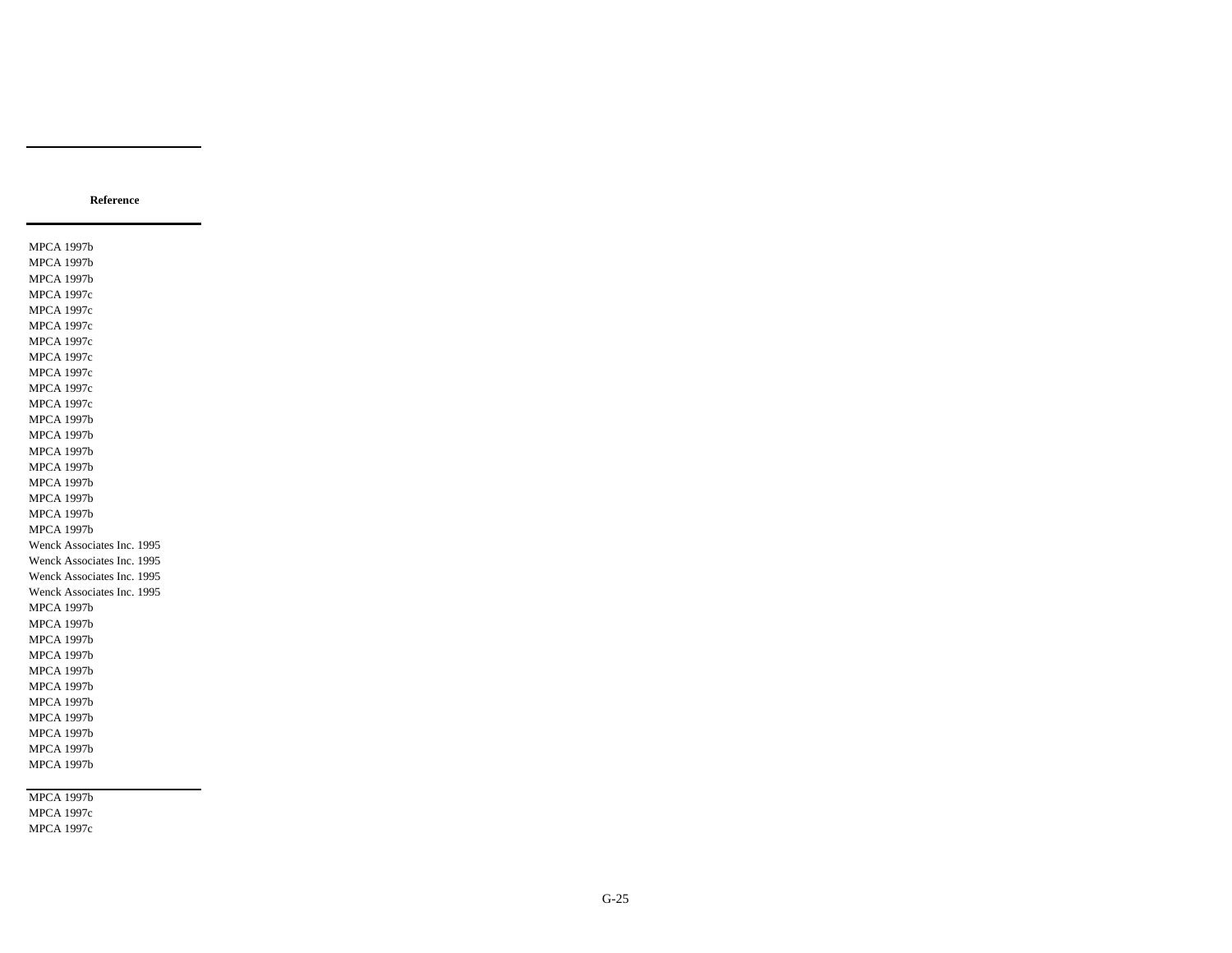MPCA 1997c MPCA 1997c MPCA 1997c MPCA 1997b MPCA 1997b MPCA 1997b MPCA 1997b MPCA 1997b MPCA 1997b MPCA 1997b MPCA 1997b MPCA 1997b MPCA 1997b MPCA 1997b MPCA 1997c MPCA 1997c MPCA 1997c MPCA 1997c MPCA 1997c MPCA 1997c MPCA 1997c MPCA 1997c MPCA 1997c MPCA 1997c Smith *et al.* 1992 Smith *et al.* 1992 Wenck Associates Inc. 1995 Wenck Associates Inc. 1995 Wenck Associates Inc. 1995 Wenck Associates Inc. 1995 MPCA 1997b MPCA 1997b MPCA 1997b

**Reference**

MPCA 1997b MPCA 1997c MPCA 1997c MPCA 1997c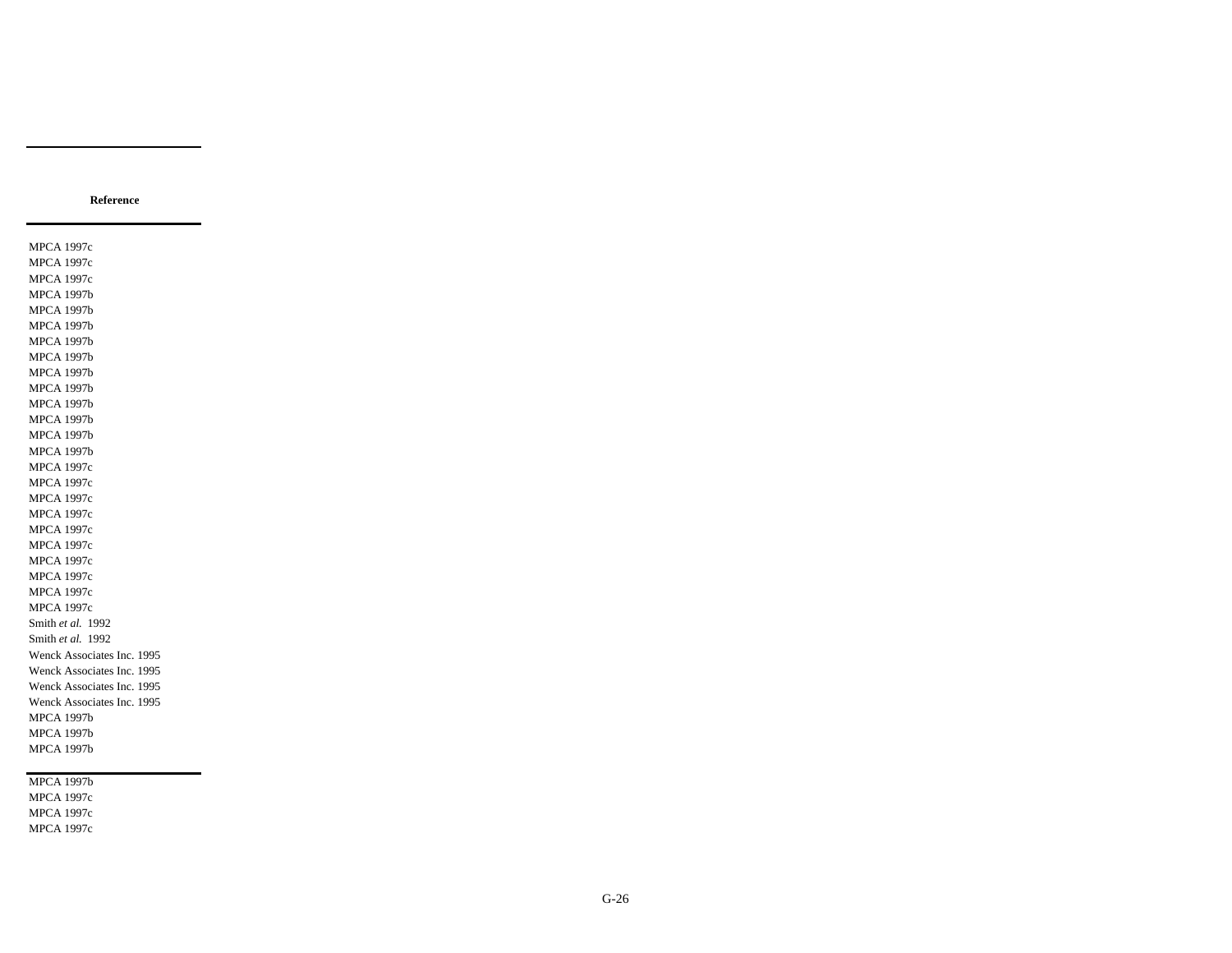MPCA 1997c MPCA 1997c MPCA 1997b MPCA 1997b MPCA 1997b MPCA 1997b MPCA 1997b MPCA 1997b MPCA 1997b MPCA 1997b MPCA 1997b MPCA 1997b MPCA 1997b Crane *et al.* 1997 Crane *et al.* 1997 MPCA 1997b MPCA 1997b MPCA 1997b MPCA 1997b MPCA 1997b MPCA 1997b MPCA 1997b MPCA 1997b MPCA 1997b MPCA 1997b MPCA 1997b Smith *et al.* 1992 Smith *et al.* 1992 Smith *et al.* 1992 Smith *et al.* 1992 MPCA 1997b MPCA 1997b

**Reference**

MPCA 1997b MPCA 1997b MPCA 1997b MPCA 1997b MPCA 1997b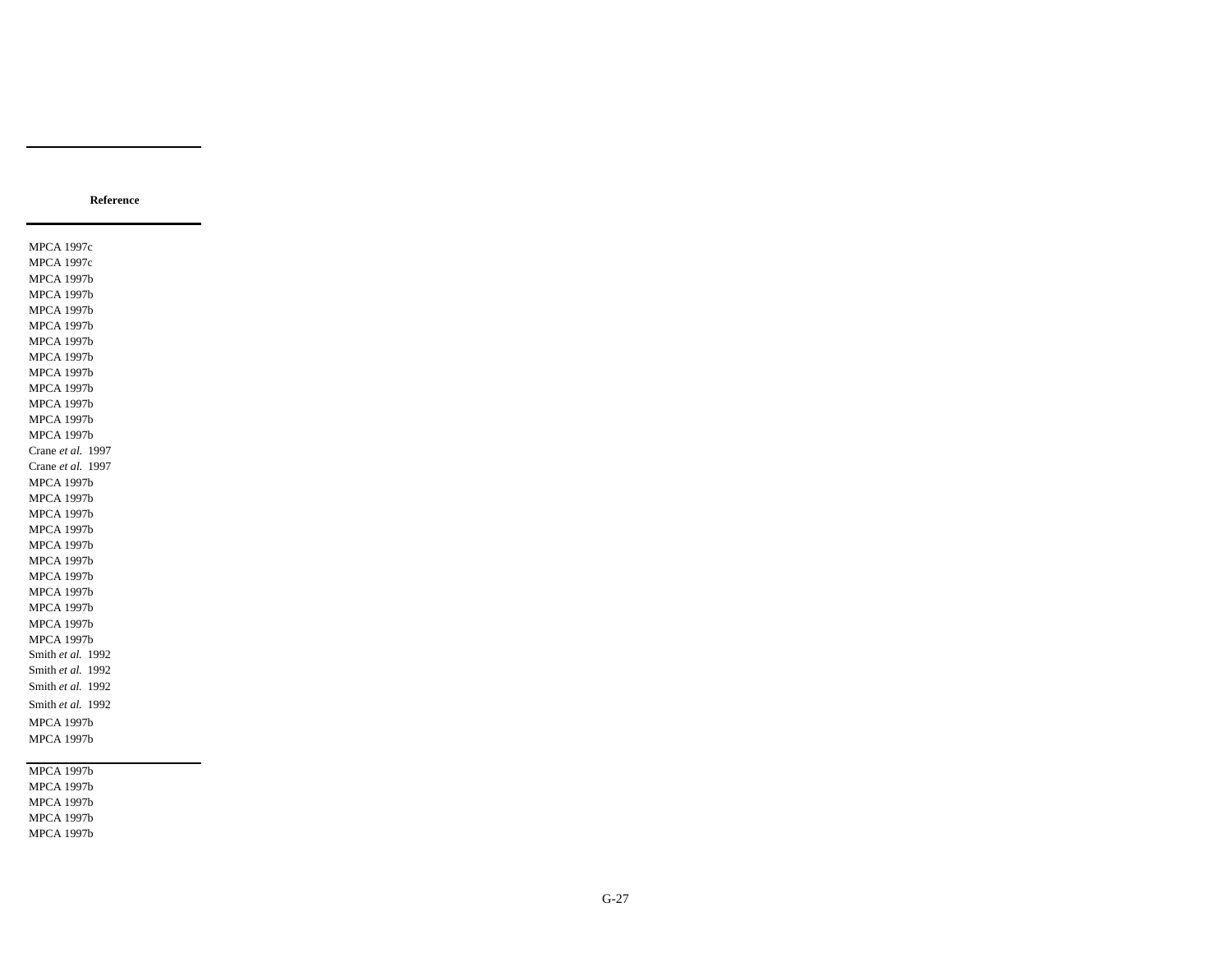MPCA 1997b MPCA 1997b MPCA 1997b MPCA 1997b MPCA 1997b MPCA 1997b MPCA 1997b MPCA 1997b MPCA 1997b MPCA 1997b MPCA 1997b MPCA 1997b MPCA 1997c MPCA 1997c MPCA 1997c MPCA 1997c MPCA 1997c MPCA 1997b MPCA 1997b MPCA 1997b MPCA 1997b MPCA 1997b MPCA 1997b MPCA 1997b MPCA 1997b MPCA 1997c MPCA 1997c MPCA 1997c MPCA 1997c MPCA 1997c MPCA 1997b MPCA 1997b MPCA 1997b MPCA 1997b MPCA 1997b MPCA 1997b

MPCA 1997b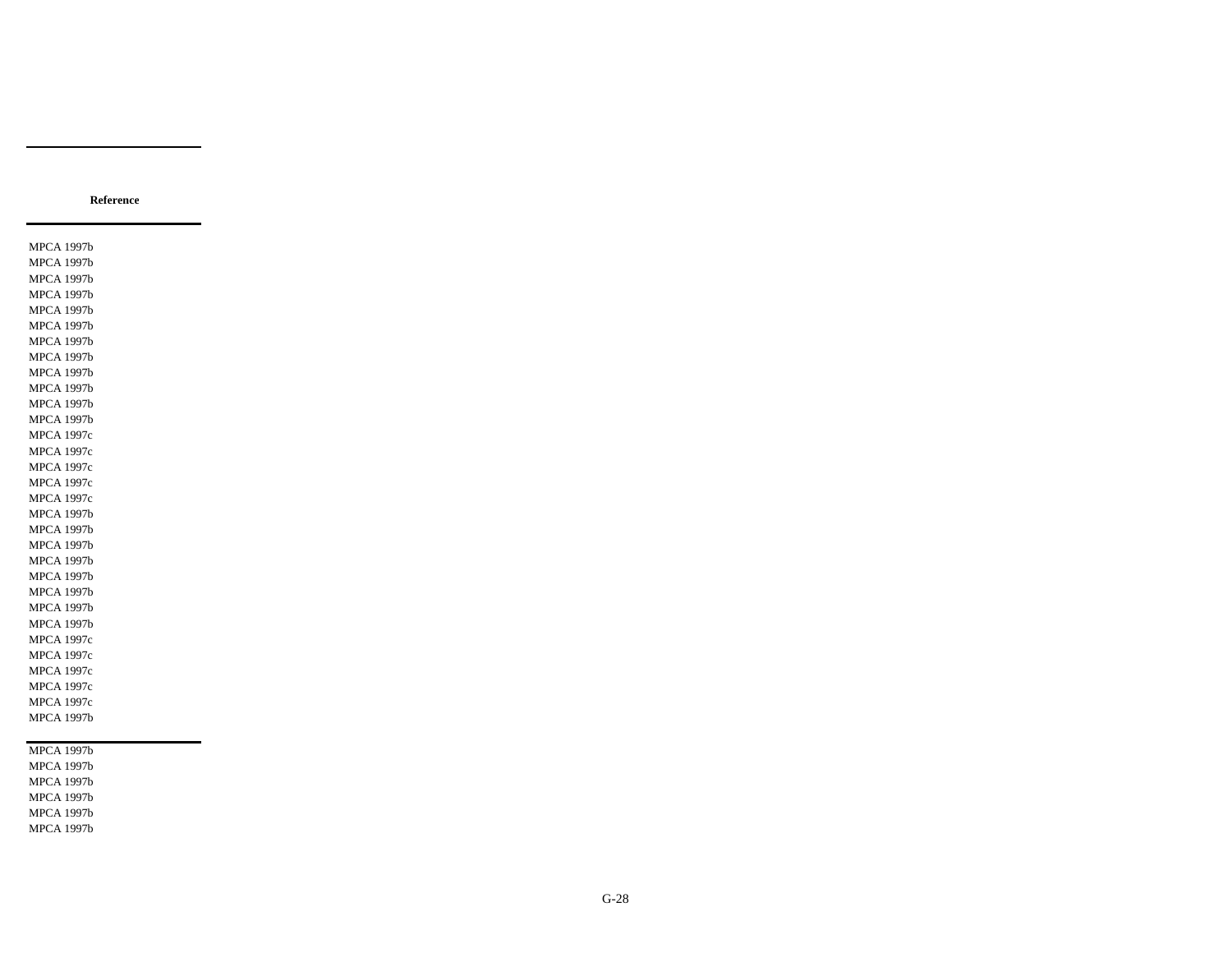MPCA 1997b MPCA 1997c MPCA 1997c MPCA 1997c MPCA 1997c MPCA 1997c MPCA 1997b MPCA 1997b MPCA 1997b MPCA 1997b MPCA 1997c MPCA 1997c MPCA 1997c MPCA 1997c MPCA 1997c MPCA 1997b MPCA 1997b MPCA 1997b MPCA 1997b MPCA 1997c MPCA 1997c MPCA 1997c MPCA 1997c MPCA 1997c MPCA 1997b MPCA 1997b MPCA 1997b MPCA 1997b Crane *et al.* 1997 Crane *et al.* 1997 MPCA 1997c MPCA 1997c MPCA 1997c MPCA 1997b

MPCA 1997b MPCA 1997b MPCA 1997b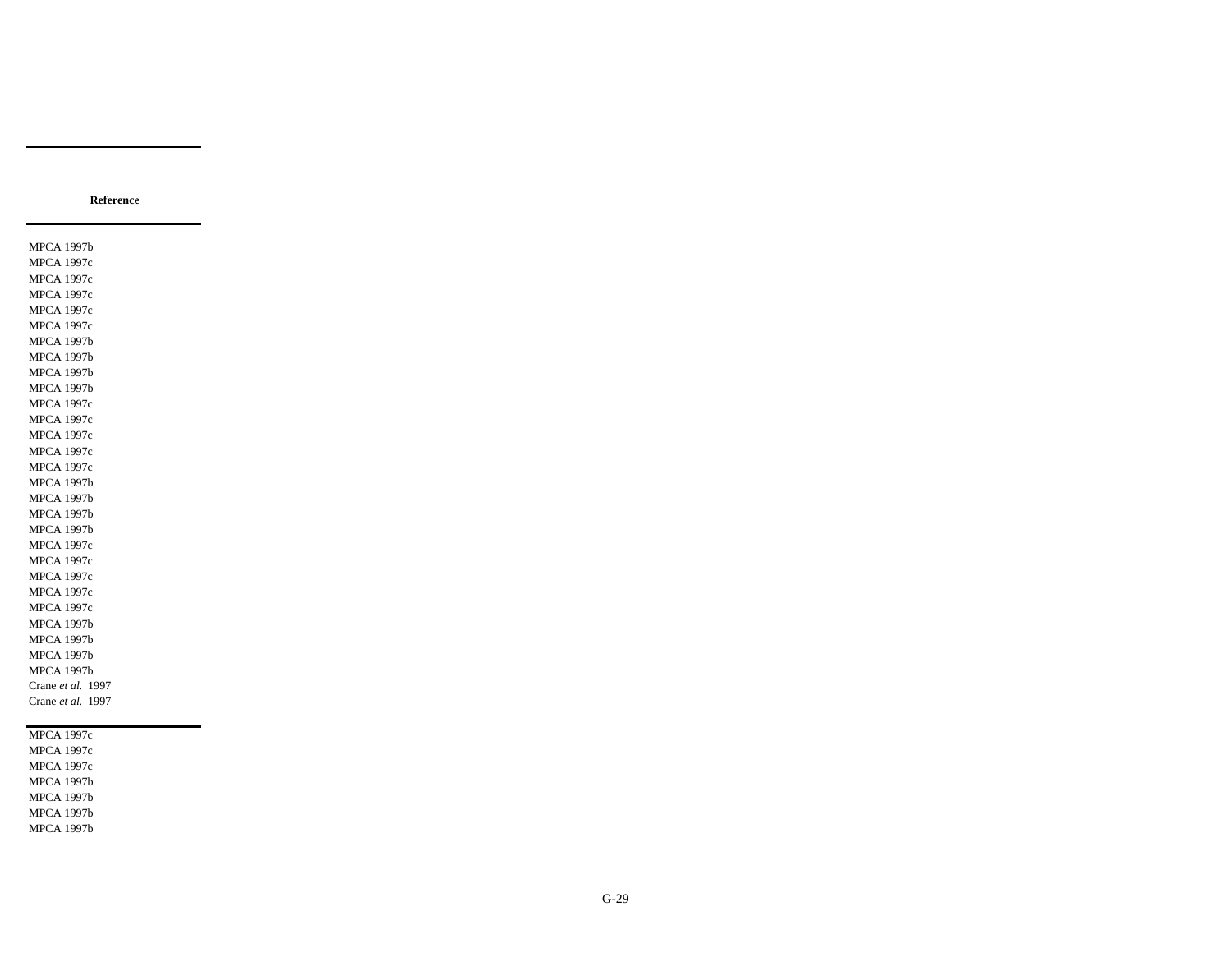Crane *et al.* 1997 Crane *et al.* 1997 MPCA 1997b MPCA 1997b MPCA 1997b MPCA 1997b MPCA 1997b MPCA 1997b MPCA 1997b MPCA 1997b MPCA 1997c MPCA 1997c MPCA 1997c MPCA 1997c MPCA 1997c MPCA 1997c MPCA 1997c MPCA 1997c MPCA 1997c MPCA 1997c MPCA 1997c MPCA 1997c MPCA 1997c Crane *et al.* 1997 Crane *et al.* 1997 MPCA 1997c MPCA 1997c MPCA 1997c MPCA 1997c

#### MPCA 1997c

Crane *et al.* 1997 Crane *et al.* 1997 Crane *et al.* 1997 Crane *et al.* 1997 MPCA 1997b MPCA 1997b MPCA 1997b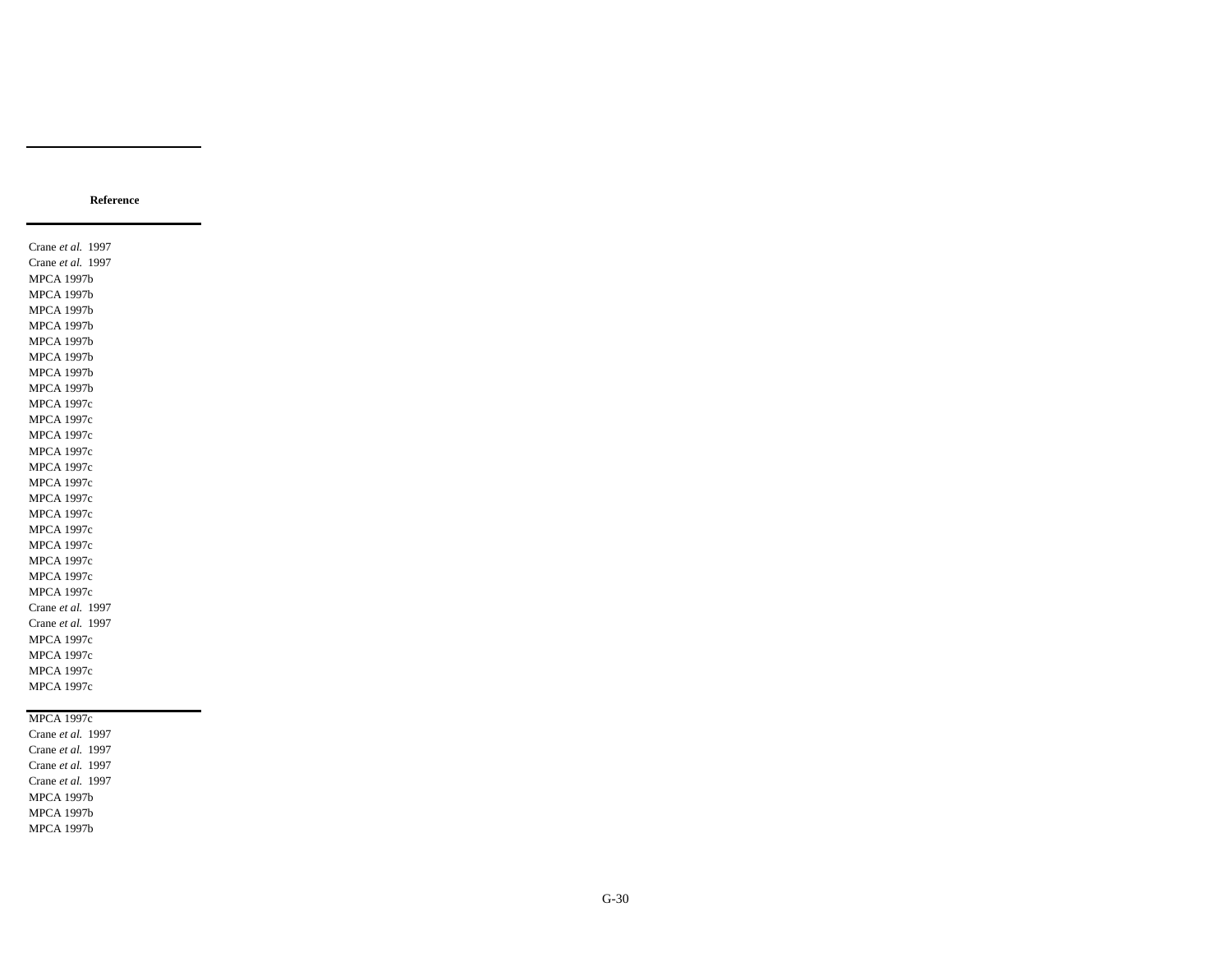MPCA 1997b Crane *et al.* 1997 Crane *et al.* 1997 MPCA 1997b MPCA 1997b MPCA 1997b MPCA 1997b MPCA 1997c MPCA 1997c MPCA 1997c MPCA 1997c MPCA 1997c MPCA 1997b MPCA 1997b MPCA 1997b MPCA 1997b MPCA 1997b MPCA 1997b MPCA 1997b MPCA 1997c MPCA 1997c MPCA 1997c MPCA 1997c MPCA 1997c MPCA 1997b MPCA 1997b MPCA 1997b MPCA 1997b MPCA 1997b MPCA 1997b MPCA 1997b MPCA 1997b MPCA 1997b MPCA 1997b

MPCA 1997b MPCA 1997b MPCA 1997b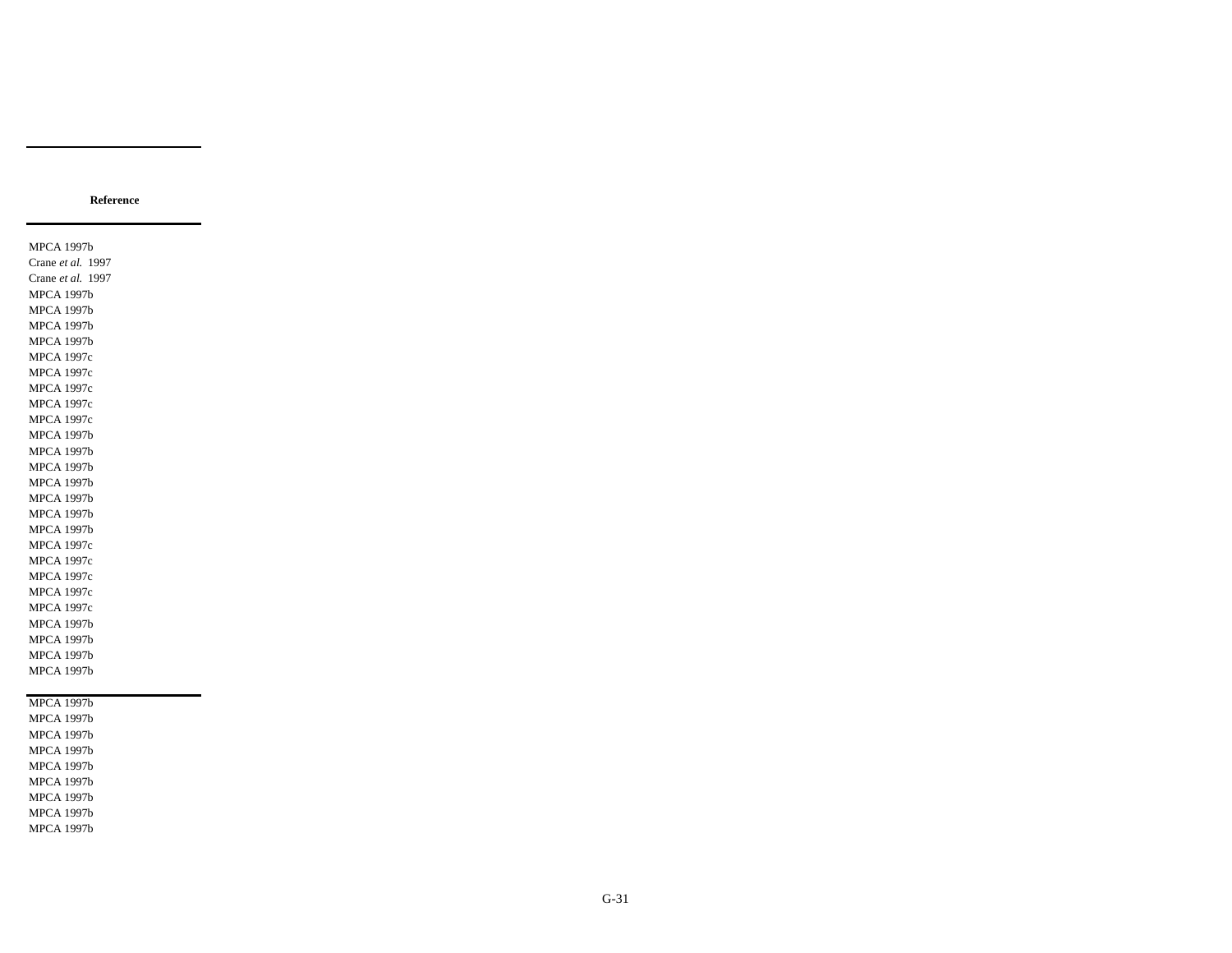MPCA 1997b MPCA 1997b MPCA 1997b MPCA 1997b MPCA 1997b MPCA 1997b MPCA 1997b MPCA 1997b MPCA 1997b MPCA 1997b MPCA 1997b Crane *et al.* 1997 Crane *et al.* 1997 MPCA 1997c MPCA 1997c MPCA 1997c MPCA 1997c MPCA 1997c IT Corp. 1996 IT Corp. 1996 IT Corp. 1996 Crane *et al.* 1997 Crane *et al.* 1997 IT Corp. 1996 MPCA 1997b MPCA 1997b MPCA 1997b MPCA 1997b MPCA 1997b

MPCA 1997b MPCA 1997b MPCA 1997b MPCA 1997b MPCA 1997b MPCA 1997b MPCA 1997b MPCA 1997b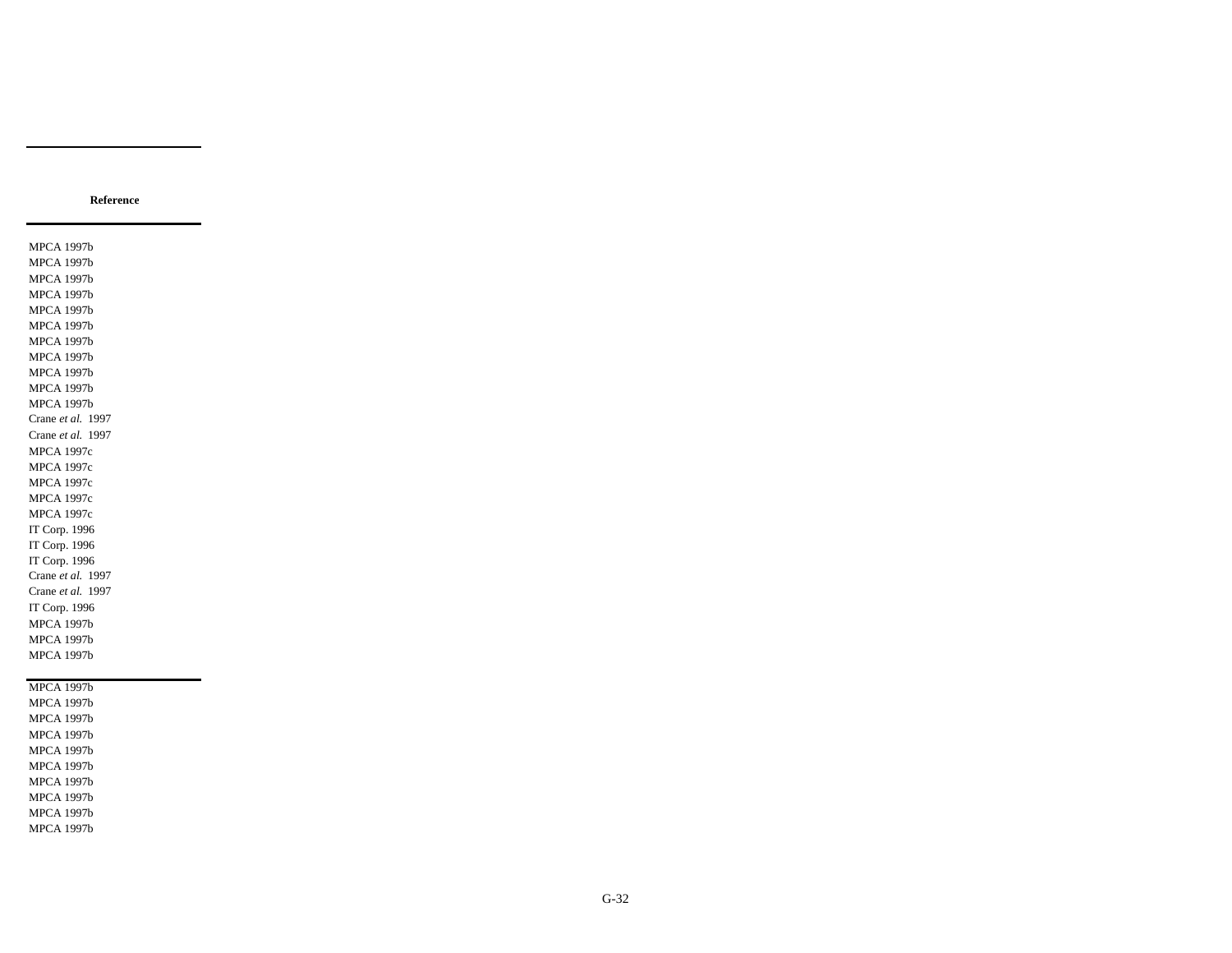MPCA 1997b MPCA 1997b MPCA 1997c MPCA 1997c MPCA 1997c MPCA 1997c MPCA 1997c MPCA 1997c MPCA 1997c MPCA 1997c MPCA 1997b MPCA 1997b MPCA 1997b MPCA 1997b MPCA 1997c MPCA 1997c MPCA 1997c MPCA 1997c MPCA 1997c MPCA 1997c MPCA 1997c MPCA 1997c MPCA 1997c MPCA 1997c MPCA 1997c MPCA 1997b MPCA 1997b MPCA 1997b MPCA 1997b Crane *et al.* 1997 Crane *et al.* 1997 MPCA 1997b MPCA 1997b

MPCA 1997b MPCA 1997b MPCA 1997b MPCA 1997b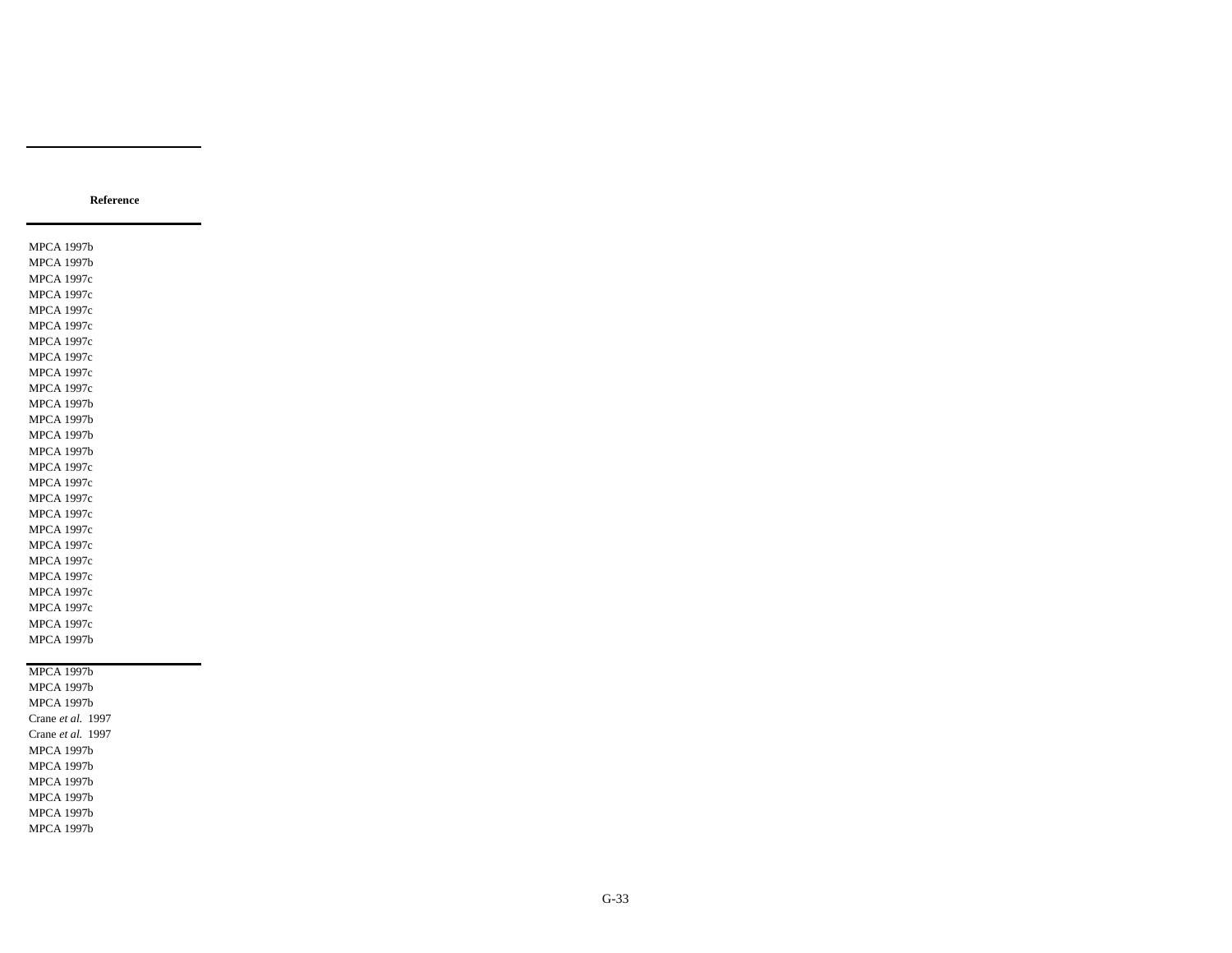MPCA 1997b MPCA 1997b MPCA 1997b MPCA 1997b MPCA 1997b MPCA 1997b MPCA 1997b MPCA 1997b MPCA 1997b MPCA 1997b MPCA 1997b MPCA 1997b MPCA 1997b Crane *et al.* 1997 IT Corp. 1996 Crane *et al.* 1997 IT Corp. 1996 IT Corp. 1996 IT Corp. 1996 MPCA 1997c MPCA 1997c MPCA 1997c MPCA 1997c MPCA 1997c IT Corp. 1996 IT Corp. 1996 IT Corp. 1996 IT Corp. 1996 MPCA 1997b

MPCA 1997b MPCA 1997b MPCA 1997b MPCA 1997b MPCA 1997b MPCA 1997b MPCA 1997b MPCA 1997b

G-34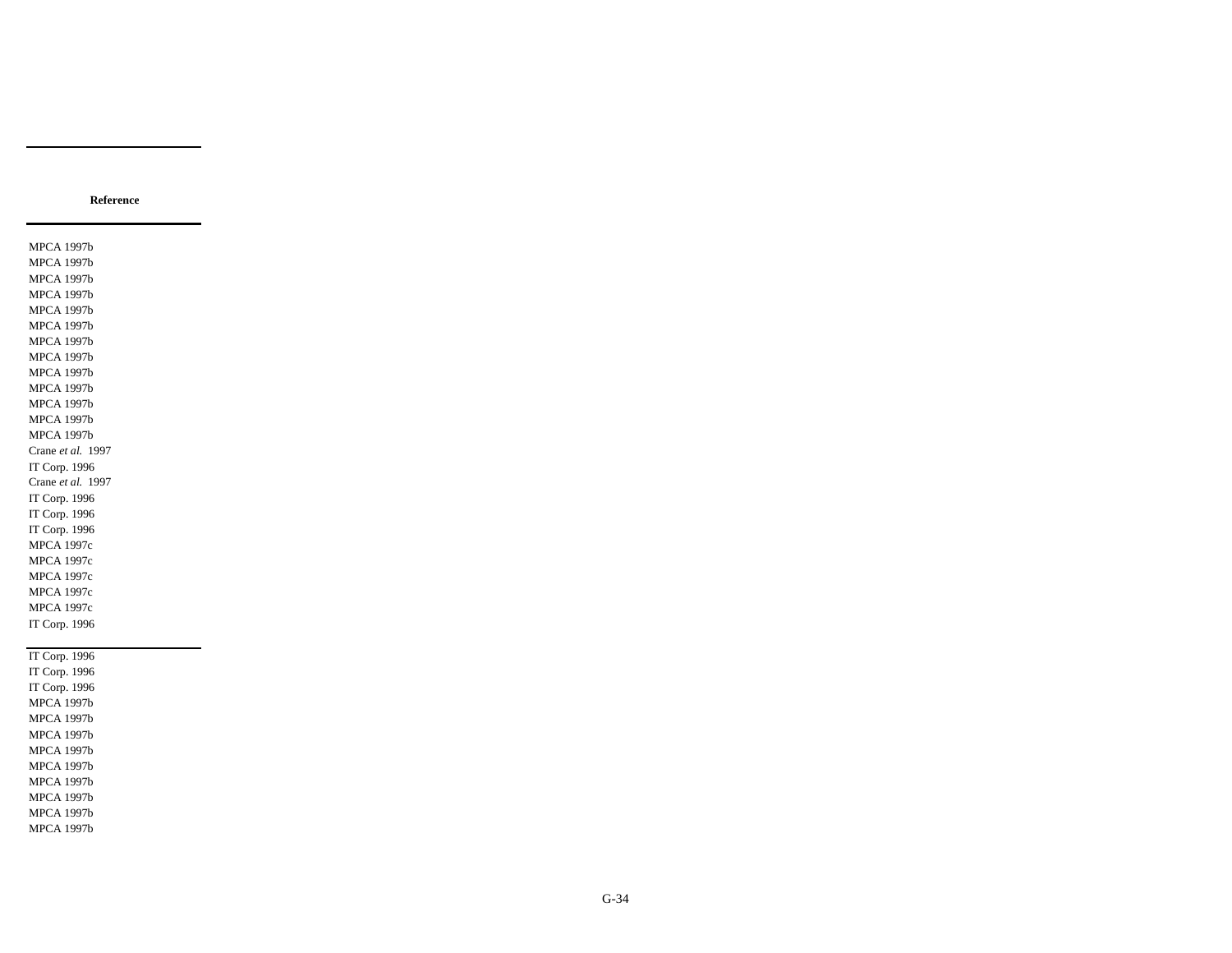MPCA 1997b Crane *et al.* 1997 Crane *et al.* 1997 Crane *et al.* 1997 Crane *et al.* 1997 Crane *et al.* 1997 Crane *et al.* 1997 Crane *et al.* 1997 Crane *et al.* 1997 IT Corp. 1996 IT Corp. 1996 IT Corp. 1996 IT Corp. 1996 MPCA 1997c MPCA 1997c MPCA 1997c MPCA 1997c MPCA 1997c MPCA 1997b MPCA 1997b MPCA 1997b MPCA 1997b MPCA 1997b MPCA 1997b

MPCA 1997b IT Corp. 1996 IT Corp. 1996 IT Corp. 1996 IT Corp. 1996 MPCA 1997b MPCA 1997b MPCA 1997b MPCA 1997b Crane *et al.* 1997 Crane *et al.* 1997 Crane *et al.* 1997 Crane *et al.* 1997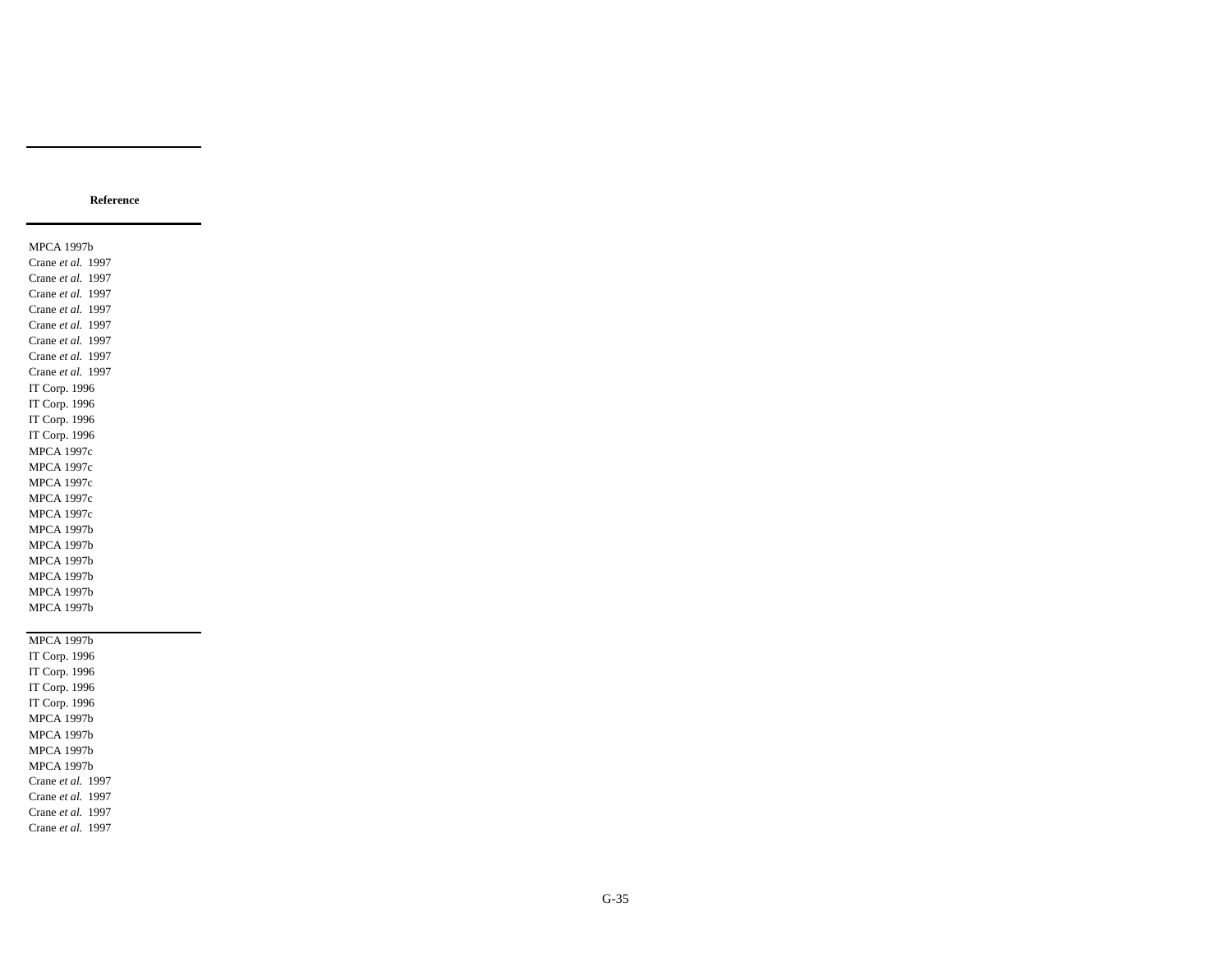IT Corp. 1996 IT Corp. 1996 IT Corp. 1996 MPCA 1997c MPCA 1997c MPCA 1997c MPCA 1997c MPCA 1997c MPCA 1997c MPCA 1997c MPCA 1997c Smith *et al.* 1992 Smith *et al.* 1992 MPCA 1997b MPCA 1997b MPCA 1997b MPCA 1997b

MPCA 1997b MPCA 1997b

MPCA 1997b MPCA 1997b MPCA 1997b MPCA 1997b MPCA 1997b MPCA 1997b MPCA 1997b MPCA 1997b MPCA 1997b MPCA 1997b MPCA 1997c MPCA 1997c MPCA 1997c MPCA 1997b MPCA 1997b MPCA 1997b MPCA 1997b IT Corp. 1996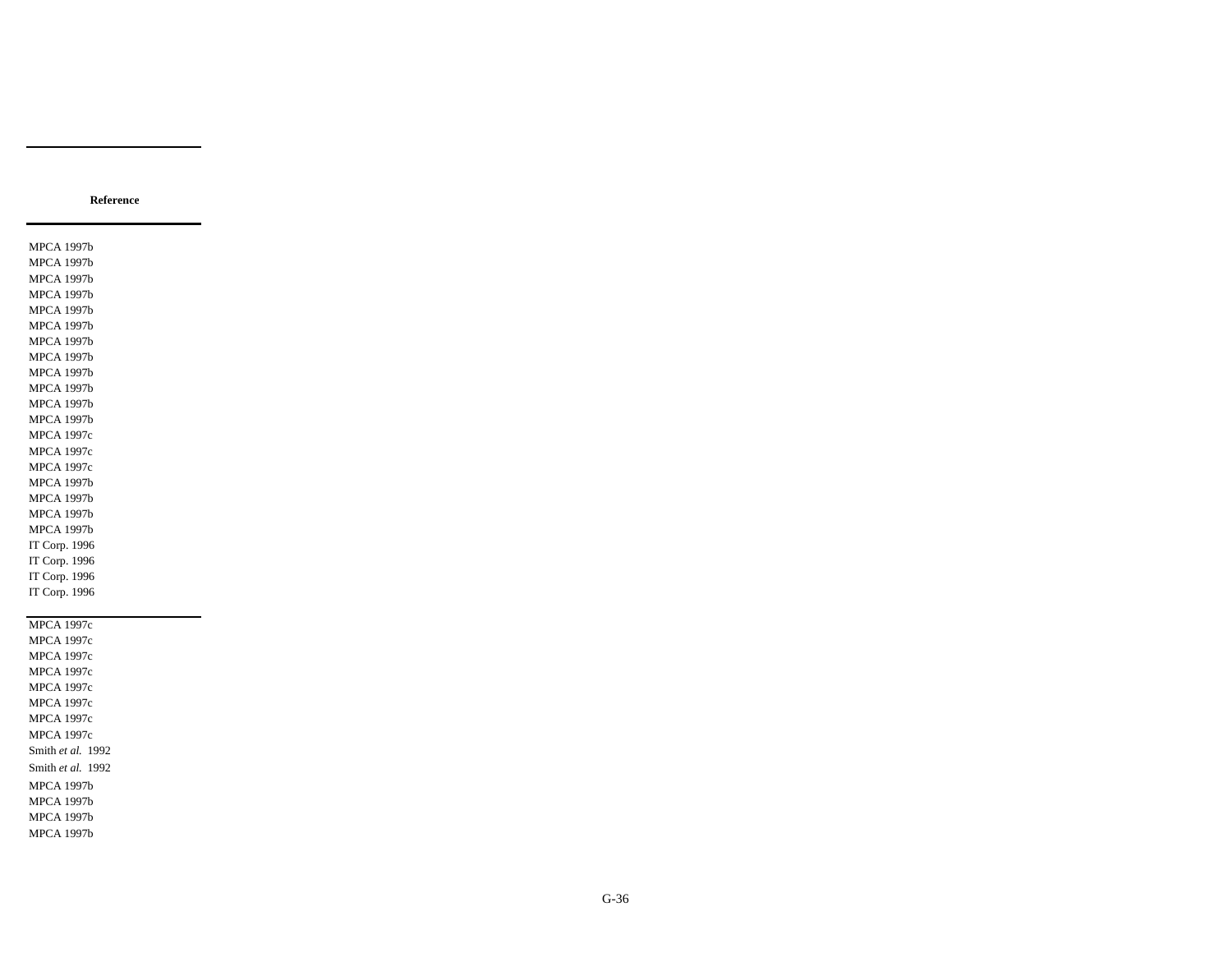MPCA 1996 MPCA 1997b MPCA 1997b MPCA 1997b MPCA 1997b MPCA 1996 IT Corp. 1996 IT Corp. 1996 IT Corp. 1996 IT Corp. 1996 IT Corp. 1996 IT Corp. 1996 IT Corp. 1996 IT Corp. 1996 MPCA 1996 IT Corp. 1996 IT Corp. 1996 IT Corp. 1996 IT Corp. 1996 IT Corp. 1996 IT Corp. 1996 IT Corp. 1996

IT Corp. 1996 IT Corp. 1996 IT Corp. 1996 IT Corp. 1996 IT Corp. 1996 IT Corp. 1996 IT Corp. 1996 IT Corp. 1996 IT Corp. 1996 IT Corp. 1996 IT Corp. 1996 IT Corp. 1996 IT Corp. 1996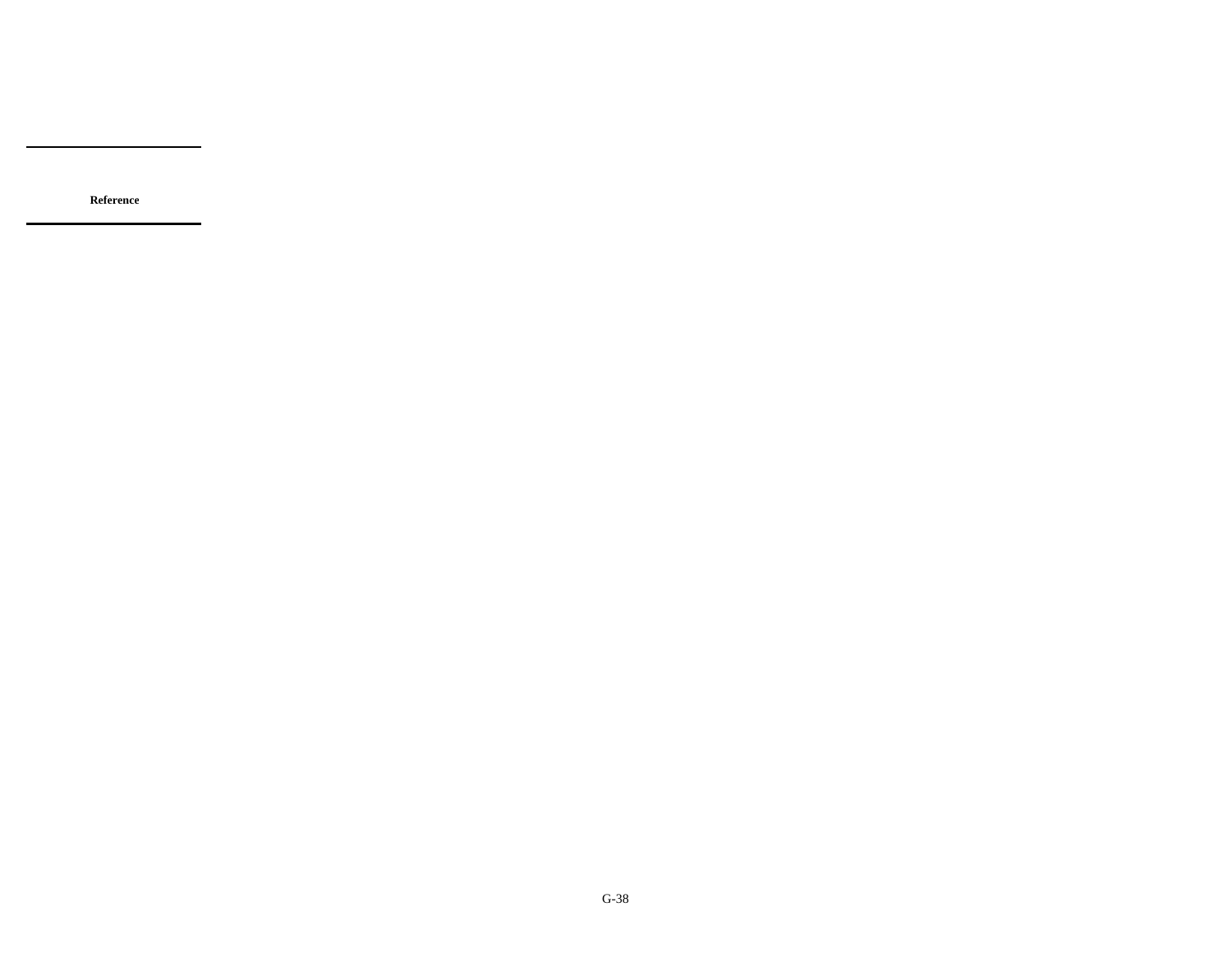|  |  |  |  |  | Table G-3. A Summary of the Available Data on the Biological Effects Associated with Sediment-sorbed Chromium in the St. Louis River Area of Concern |  |  |  |
|--|--|--|--|--|------------------------------------------------------------------------------------------------------------------------------------------------------|--|--|--|
|  |  |  |  |  |                                                                                                                                                      |  |  |  |

| <b>Chromium</b><br>(mg/kg) | Area                                              | <b>Test</b><br><b>Duration</b> | Test<br>Organism | <b>Species</b>     | <b>Life Stage</b> | <b>End-Point</b><br><b>Measured</b> | <b>Result</b>  | TOC<br>(%) | <b>Reference</b>           |
|----------------------------|---------------------------------------------------|--------------------------------|------------------|--------------------|-------------------|-------------------------------------|----------------|------------|----------------------------|
| 3.10                       | St. Louis River - Keene Creek                     | 10 day                         | Amphipod         | Hyalella azteca    | <b>JUV</b>        | $0.1$ mg growth                     | Toxic          |            | 12.95 IT Corp. 1996        |
| 3.10                       | St. Louis River - Keene Creek                     | 10 day                         | Amphipod         | Hyalella azteca    | $\rm JUV$         | 75 % survival                       | Toxic          | 12.95      | IT Corp. 1996              |
| 3.10                       | St. Louis River - Keene Creek                     | 10 day                         | Diptera          | Chironomus tentans | LAR               | $0.65$ mg growth                    | Not determined | 12.95      | IT Corp. 1996              |
| 3.10                       | St. Louis River - Keene Creek                     | $10 \text{ day}$               | Diptera          | Chironomus tentans | LAR               | 30 % survival                       | Toxic          |            | 12.95 IT Corp. 1996        |
| 4.50                       | St. Louis River - Miller & Coffee Creek Embayment | $10 \text{ day}$               | Amphipod         | Hyalella azteca    | <b>JUV</b>        | $0.16$ mg growth                    | Toxic          | 4.64       | IT Corp. 1996              |
| 4.50                       | St. Louis River - Keene Creek                     | $10 \text{ day}$               | Amphipod         | Hyalella azteca    | <b>JUV</b>        | 92 % survival                       | Not toxic      | 4.64       | IT Corp. 1996              |
| 4.50                       | St. Louis River - Keene Creek                     | 10 day                         | Diptera          | Chironomus tentans | LAR               | 1.13 mg growth                      | Not determined | 4.64       | IT Corp. 1996              |
| 4.50                       | St. Louis River - Keene Creek                     | $10 \text{ day}$               | Diptera          | Chironomus tentans | LAR               | 30 % survival                       | Toxic          | 4.64       | IT Corp. 1996              |
| 22.9                       | St. Louis River - Keene Creek                     | 10 day                         | Amphipod         | Hyalella azteca    | <b>JUV</b>        | 52 % survival                       | Toxic          | 3.42       | IT Corp. 1996              |
| 22.9                       | St. Louis River - Keene Creek                     | $10 \text{ day}$               | Diptera          | Chironomus tentans | LAR               | 0.56 mg growth                      | Not determined | 3.42       | IT Corp. 1996              |
| 22.9                       | St. Louis River - Keene Creek                     | 10 day                         | Amphipod         | Hyalella azteca    | <b>JUV</b>        | $0.2$ mg growth                     | Not toxic      | 3.42       | IT Corp. 1996              |
| 22.9                       | St. Louis River - Keene Creek                     | 10 day                         | Diptera          | Chironomus tentans | LAR               | 38 % survival                       | Toxic          | 3.42       | IT Corp. 1996              |
| 30.5                       | St. Louis River - Stryker Bay                     | $10 \text{ day}$               | Amphipod         | Hyalella azteca    | <b>JUV</b>        | $0.14$ mg growth                    | Toxic          | 8.08       | IT Corp. 1996              |
| 30.5                       | St. Louis River - Stryker Bay                     | 10 day                         | Diptera          | Chironomus tentans | LAR               | $0.8$ mg growth                     | Toxic          | 8.08       | IT Corp. 1996              |
| 30.5                       | St. Louis River - Stryker Bay                     | 10 day                         | Amphipod         | Hyalella azteca    | <b>JUV</b>        | 48 % survival                       | Toxic          | 8.08       | IT Corp. 1996              |
| 30.5                       | St. Louis River - Stryker Bay                     | 10 day                         | Diptera          | Chironomus tentans | LAR               | 53 % survival                       | Toxic          | 8.08       | IT Corp. 1996              |
| 39.0                       | D-S Harbor - NW side of Lakehead Dock             | 10 day                         | Diptera          | Chironomus tentans | LAR               | $1.04$ mg growth                    | Not toxic      | 8.4        | Wenck Associates Inc. 1995 |
| 39.0                       | D-S Harbor - NW side of Lakehead Dock             | 48 hour                        | Cladoceran       | Ceriodaphnia dubia | ADT               | 100 % survival                      | Not toxic      | 8.4        | Wenck Associates Inc. 1995 |
| 39.0                       | D-S Harbor - NW side of Lakehead Dock             | 10 day                         | Diptera          | Chironomus tentans | LAR               | 100 % survival                      | Not toxic      | 8.4        | Wenck Associates Inc. 1995 |
| 39.0                       | D-S Harbor - NW side of Lakehead Dock             | $10 \text{ day}$               | Amphipod         | Hyalella azteca    | <b>JUV</b>        | 95 % survival                       | Not toxic      | 8.4        | Wenck Associates Inc. 1995 |
| 41.2                       | St. Louis River - Stryker Bay                     | 10 day                         | Diptera          | Chironomus tentans | LAR               | 0 % survival                        | Toxic          |            | 11.16 IT Corp. 1996        |
| 41.2                       | St. Louis River - Stryker Bay                     | 10 day                         | Amphipod         | Hyalella azteca    | <b>JUV</b>        | 0 % survival                        | Toxic          |            | 11.16 IT Corp. 1996        |
| 41.2                       | St. Louis River - Stryker Bay                     | 10 day                         | Diptera          | Chironomus tentans | LAR               | Not determined                      | Not determined |            | 11.16 IT Corp. 1996        |
| 41.2                       | St. Louis River - Stryker Bay                     | $10 \text{ day}$               | Amphipod         | Hyalella azteca    | $\rm JUV$         | Not determined                      | Not determined |            | 11.16 IT Corp. 1996        |
| 45.5                       | St. Louis River - Keene Creek                     | 10 day                         | Diptera          | Chironomus tentans | LAR               | 72 % survival                       | Not toxic      | 6.4        | IT Corp. 1996              |
| 45.5                       | St. Louis River - Keene Creek                     | 10 day                         | Diptera          | Chironomus tentans | LAR               | 1.59 mg growth                      | Not toxic      | 6.4        | IT Corp. 1996              |
| 45.5                       | St. Louis River - Keene Creek                     | 10 day                         | Amphipod         | Hyalella azteca    | <b>JUV</b>        | $0.2 \text{ mg}$ growth             | Not toxic      | 6.4        | IT Corp. 1996              |
| 45.5                       | St. Louis River - Keene Creek                     | 10 day                         | Amphipod         | Hyalella azteca    | $\rm JUV$         | 87 % survival                       | Not toxic      | 6.4        | IT Corp. 1996              |
| 47.0                       | Superior Bay                                      | 10 day                         | Amphipod         | Hyalella azteca    | <b>JUV</b>        | 90 % survival                       | Not toxic      | 6.7        | Wenck Associates Inc. 1995 |
| 47.0                       | Superior Bay                                      | 10 day                         | Diptera          | Chironomus tentans | LAR               | 100 % survival                      | Not toxic      | 6.7        | Wenck Associates Inc. 1995 |
| 47.0                       | Superior Bay                                      | 10 day                         | Diptera          | Chironomus tentans | LAR               | 0.57 mg growth                      | Not toxic      | 6.7        | Wenck Associates Inc. 1995 |
| 47.0                       | Superior Bay                                      | 48 hour                        | Cladoceran       | Ceriodaphnia dubia | ADT               | 100 % survival                      | Not toxic      | 6.7        | Wenck Associates Inc. 1995 |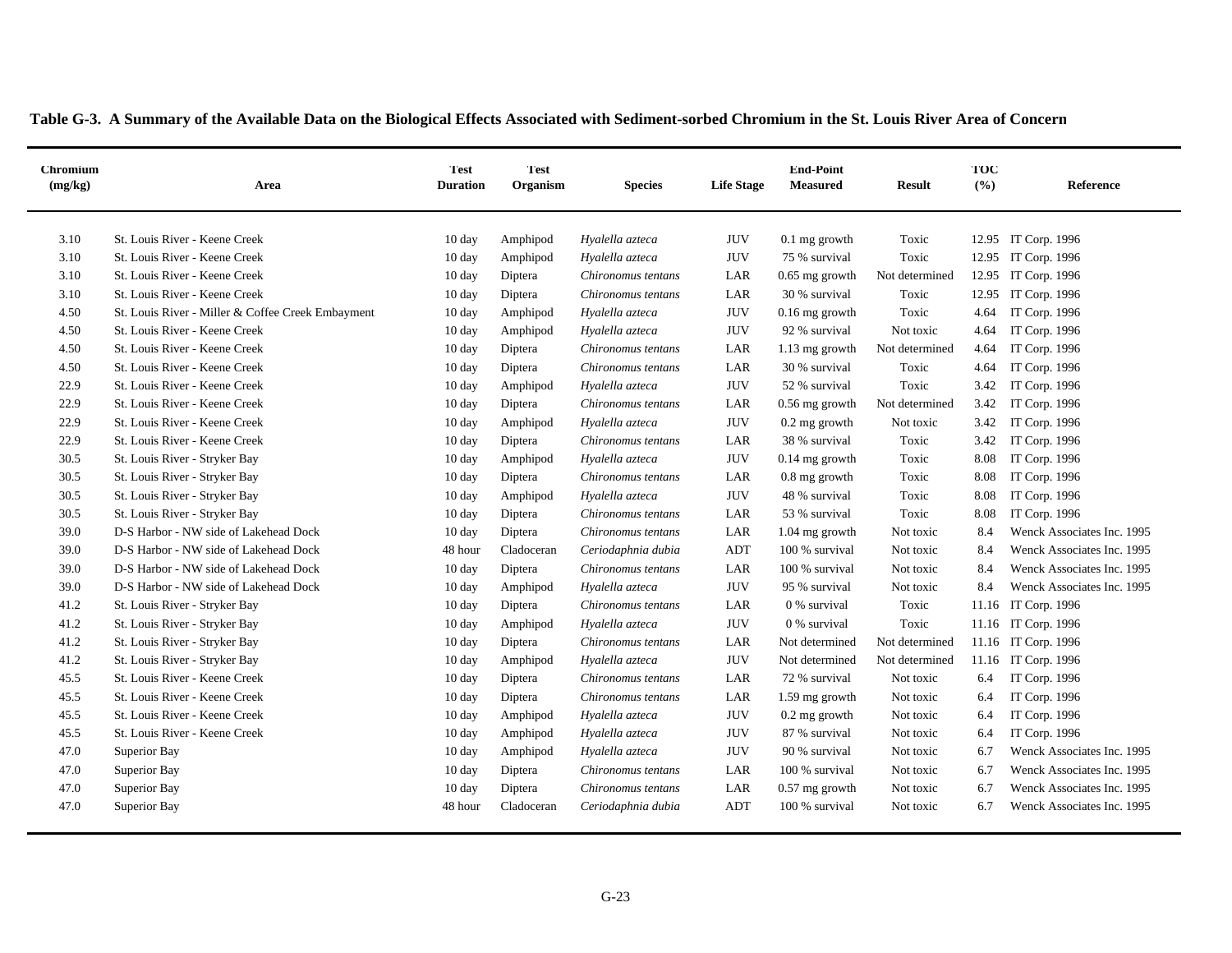|  |  |  |  |  | Table G-3. A Summary of the Available Data on the Biological Effects Associated with Sediment-sorbed Chromium in the St. Louis River Area of Concern |
|--|--|--|--|--|------------------------------------------------------------------------------------------------------------------------------------------------------|
|--|--|--|--|--|------------------------------------------------------------------------------------------------------------------------------------------------------|

| <b>Chromium</b><br>(mg/kg) | Area                          | Test <sup>-</sup><br><b>Duration</b> | <b>Test</b><br>Organism | <b>Species</b>     | <b>Life Stage</b> | <b>End-Point</b><br><b>Measured</b> | <b>Result</b>  | TOC<br>(%) | Reference           |
|----------------------------|-------------------------------|--------------------------------------|-------------------------|--------------------|-------------------|-------------------------------------|----------------|------------|---------------------|
| 50.5                       | St. Louis River - Stryker Bay | 10 day                               | Diptera                 | Chironomus tentans | LAR               | 77 % survival                       | Not toxic      | 6.15       | IT Corp. 1996       |
| 50.5                       | St. Louis River - Stryker Bay | $10 \text{ day}$                     | Diptera                 | Chironomus tentans | LAR               | $0.84$ mg growth                    | Toxic          | 6.15       | IT Corp. 1996       |
| 50.5                       | St. Louis River - Stryker Bay | $10 \text{ day}$                     | Amphipod                | Hyalella azteca    | <b>JUV</b>        | $0.15$ mg growth                    | Toxic          | 6.15       | IT Corp. 1996       |
| 50.5                       | St. Louis River - Stryker Bay | $10 \text{ day}$                     | Amphipod                | Hyalella azteca    | <b>JUV</b>        | 83 % survival                       | Not toxic      | 6.15       | IT Corp. 1996       |
| 51.3                       | St. Louis River - Stryker Bay | $10 \text{ day}$                     | Diptera                 | Chironomus tentans | LAR               | $1.04$ mg growth                    | Toxic          | 2.93       | IT Corp. 1996       |
| 51.3                       | St. Louis River - Stryker Bay | $10 \text{ day}$                     | Diptera                 | Chironomus tentans | LAR               | 78 % survival                       | Not toxic      | 2.93       | IT Corp. 1996       |
| 51.3                       | St. Louis River - Stryker Bay | $10 \text{ day}$                     | Amphipod                | Hyalella azteca    | <b>JUV</b>        | $0.14$ mg growth                    | Toxic          | 2.93       | IT Corp. 1996       |
| 51.3                       | St. Louis River - Stryker Bay | $10 \text{ day}$                     | Amphipod                | Hyalella azteca    | <b>JUV</b>        | 97 % survival                       | Not toxic      | 2.93       | IT Corp. 1996       |
| 67.6                       | St. Louis River               | 10 day                               | Diptera                 | Chironomus tentans | LAR               | 87 % survival                       | Not toxic      | 5.88       | <b>MPCA 1993</b>    |
| 74.0                       | St. Louis River - Keene Creek | 10 day                               | Diptera                 | Chironomus tentans | LAR               | 1.23 mg growth                      | Not toxic      | 100        | IT Corp. 1996       |
| 74.0                       | St. Louis River - Keene Creek | 10 day                               | Diptera                 | Chironomus tentans | LAR               | 60 % survival                       | Toxic          | 100        | IT Corp. 1996       |
| 74.0                       | St. Louis River - Keene Creek | 10 day                               | Amphipod                | Hyalella azteca    | $\rm JUV$         | 90 % survival                       | Not toxic      | 100        | IT Corp. 1996       |
| 74.0                       | St. Louis River - Keene Creek | $10 \text{ day}$                     | Amphipod                | Hyalella azteca    | <b>JUV</b>        | $0.18$ mg growth                    | Not toxic      | 100        | IT Corp. 1996       |
| 86.7                       | St. Louis River - Stryker Bay | $10 \text{ day}$                     | Diptera                 | Chironomus tentans | LAR               | 30 % survival                       | Toxic          | NR         | IT Corp. 1996       |
| 86.7                       | St. Louis River - Stryker Bay | $10 \text{ day}$                     | Diptera                 | Chironomus tentans | LAR               | $0.24$ mg growth                    | Not determined | NR         | IT Corp. 1996       |
| 86.7                       | St. Louis River - Stryker Bay | $10 \text{ day}$                     | Amphipod                | Hyalella azteca    | <b>JUV</b>        | $0.07$ mg growth                    | Not determined | NR         | IT Corp. 1996       |
| 86.7                       | St. Louis River - Stryker Bay | $10 \text{ day}$                     | Amphipod                | Hyalella azteca    | <b>JUV</b>        | 8 % survival                        | Toxic          | NR         | IT Corp. 1996       |
| 88.3                       | St. Louis River - Stryker Bay | 10 day                               | Diptera                 | Chironomus tentans | LAR               | $0.09$ mg growth                    | Not determined |            | 50.12 IT Corp. 1996 |
| 88.3                       | St. Louis River - Stryker Bay | 10 day                               | Diptera                 | Chironomus tentans | LAR               | 8 % survival                        | Toxic          |            | 50.12 IT Corp. 1996 |
| 88.3                       | St. Louis River - Stryker Bay | $10 \text{ day}$                     | Amphipod                | Hyalella azteca    | <b>JUV</b>        | 0 % survival                        | Toxic          |            | 50.12 IT Corp. 1996 |
| 88.3                       | St. Louis River - Stryker Bay | 10 day                               | Amphipod                | Hyalella azteca    | <b>JUV</b>        | Not determined                      | Not determined |            | 50.12 IT Corp. 1996 |
| 90.5                       | St. Louis River - Stryker Bay | 10 day                               | Amphipod                | Hyalella azteca    | <b>JUV</b>        | 100 % survival                      | Not toxic      |            | 11.76 IT Corp. 1996 |
| 90.5                       | St. Louis River - Stryker Bay | 10 day                               | Amphipod                | Hyalella azteca    | <b>JUV</b>        | $0.11$ mg growth                    | Toxic          | 11.76      | IT Corp. 1996       |
| 90.5                       | St. Louis River - Stryker Bay | 10 day                               | Diptera                 | Chironomus tentans | LAR               | 67 % survival                       | Not toxic      | 11.76      | IT Corp. 1996       |
| 90.5                       | St. Louis River - Stryker Bay | 10 day                               | Diptera                 | Chironomus tentans | LAR               | $1.02$ mg growth                    | Toxic          | 11.76      | IT Corp. 1996       |
| 104                        | St. Louis River - Keene Creek | 10 day                               | Amphipod                | Hyalella azteca    | <b>JUV</b>        | 100 % survival                      | Not toxic      | 23.1       | IT Corp. 1996       |
| 104                        | St. Louis River - Keene Creek | 10 day                               | Amphipod                | Hyalella azteca    | <b>JUV</b>        | $0.2$ mg growth                     | Not toxic      | 23.1       | IT Corp. 1996       |
| 104                        | St. Louis River - Keene Creek | 10 day                               | Diptera                 | Chironomus tentans | LAR               | 82 % survival                       | Not toxic      | 23.1       | IT Corp. 1996       |
| 104                        | St. Louis River - Keene Creek | 10 day                               | Diptera                 | Chironomus tentans | LAR               | 1.35 mg growth                      | Not toxic      | 23.1       | IT Corp. 1996       |
| 111                        | St. Louis River               | 10 day                               | Diptera                 | Chironomus tentans | LAR               | 93 % survival                       | Not toxic      | 9.58       | <b>MPCA 1993</b>    |
| 207                        | St. Louis River               | 10 day                               | Diptera                 | Chironomus tentans | LAR               | 63 % survival                       | Toxic          | 6.12       | <b>MPCA 1993</b>    |
| 216                        | St. Louis River - Stryker Bay | 10 day                               | Diptera                 | Chironomus tentans | LAR               | 83 % survival                       | Not toxic      |            | 26.54 IT Corp. 1996 |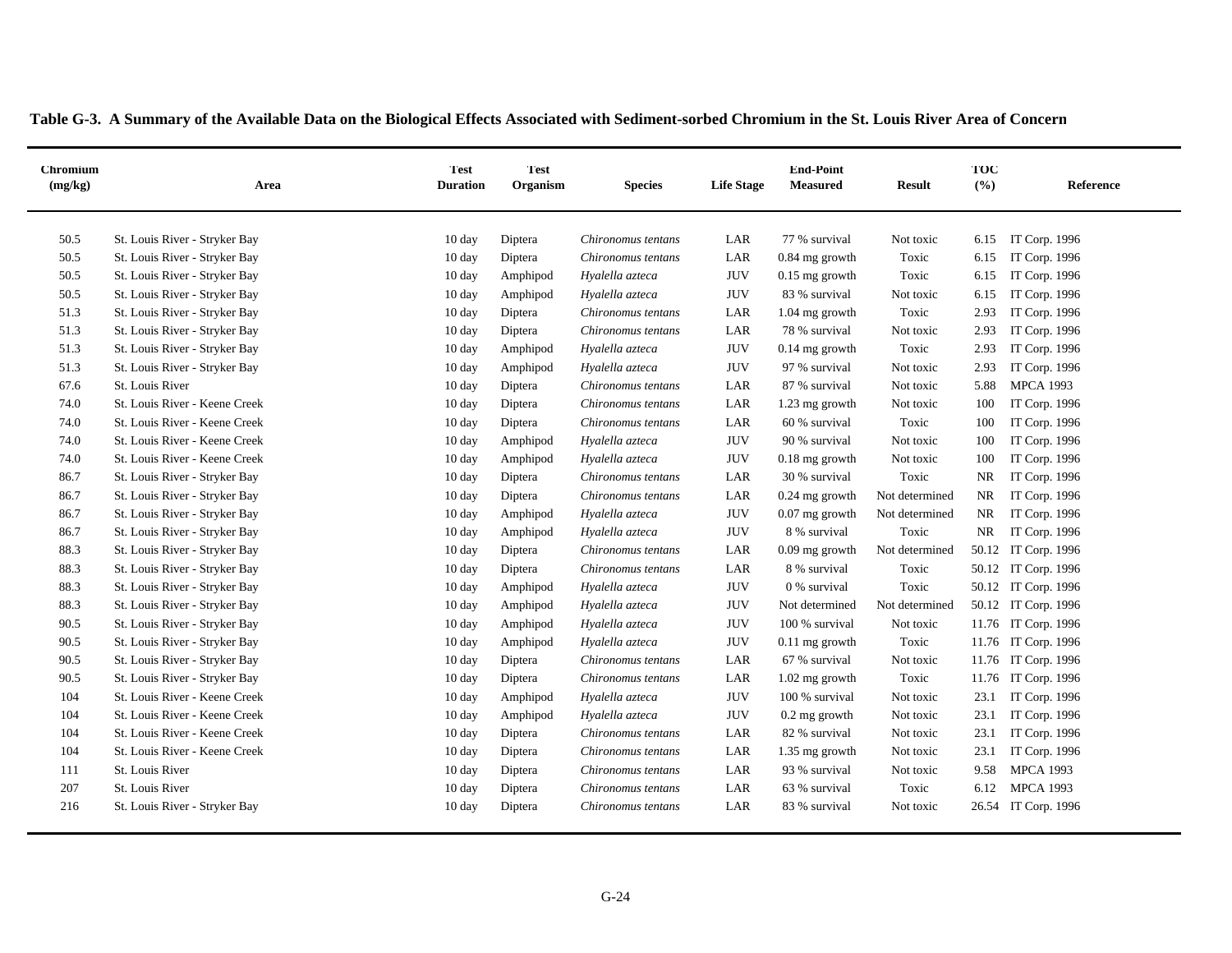**Table G-3. A Summary of the Available Data on the Biological Effects Associated with Sediment-sorbed Chromium in the St. Louis River Area of Concern**

| <b>Chromium</b><br>(mg/kg) | Area                          | Test<br><b>Duration</b> | <b>Test</b><br>Organism | <b>Species</b>     | <b>Life Stage</b> | <b>End-Point</b><br><b>Measured</b> | <b>Result</b> | TOC<br>(9/0) | Reference           |
|----------------------------|-------------------------------|-------------------------|-------------------------|--------------------|-------------------|-------------------------------------|---------------|--------------|---------------------|
| 216                        | St. Louis River - Stryker Bay | 10 day                  | Amphipod                | Hyalella azteca    | JUV               | $0.18$ mg growth                    | Toxic         |              | 26.54 IT Corp. 1996 |
| 216                        | St. Louis River - Stryker Bay | $10 \text{ day}$        | Diptera                 | Chironomus tentans | LAR               | 1.3 mg growth                       | Not toxic     |              | 26.54 IT Corp. 1996 |
| 216                        | St. Louis River - Stryker Bay | $10 \text{ day}$        | Amphipod                | Hyalella azteca    | <b>JUV</b>        | 92 % survival                       | Not toxic     |              | 26.54 IT Corp. 1996 |
| 247                        | St. Louis River - Stryker Bay | $10 \text{ day}$        | Amphipod                | Hyalella azteca    | <b>JUV</b>        | $0.17$ mg growth                    | Toxic         |              | 45.37 IT Corp. 1996 |
| 247                        | St. Louis River - Stryker Bay | $10 \text{ day}$        | Amphipod                | Hyalella azteca    | <b>JUV</b>        | 87 % survival                       | Not toxic     |              | 45.37 IT Corp. 1996 |
| 247                        | St. Louis River - Stryker Bay | $10 \text{ day}$        | Diptera                 | Chironomus tentans | LAR               | $1.07$ mg growth                    | Toxic         |              | 45.37 IT Corp. 1996 |
| 247                        | St. Louis River - Stryker Bay | $10 \text{ day}$        | Diptera                 | Chironomus tentans | LAR               | 92 % survival                       | Not toxic     | 45.37        | IT Corp. 1996       |

\* = SEM measurement; ^ = relative to control; D-S = Duluth-Superior; # = expressed as % DW sediment; LAR = larvae; JUV = juvenile; TOC = total organic carbon; NR = not reported.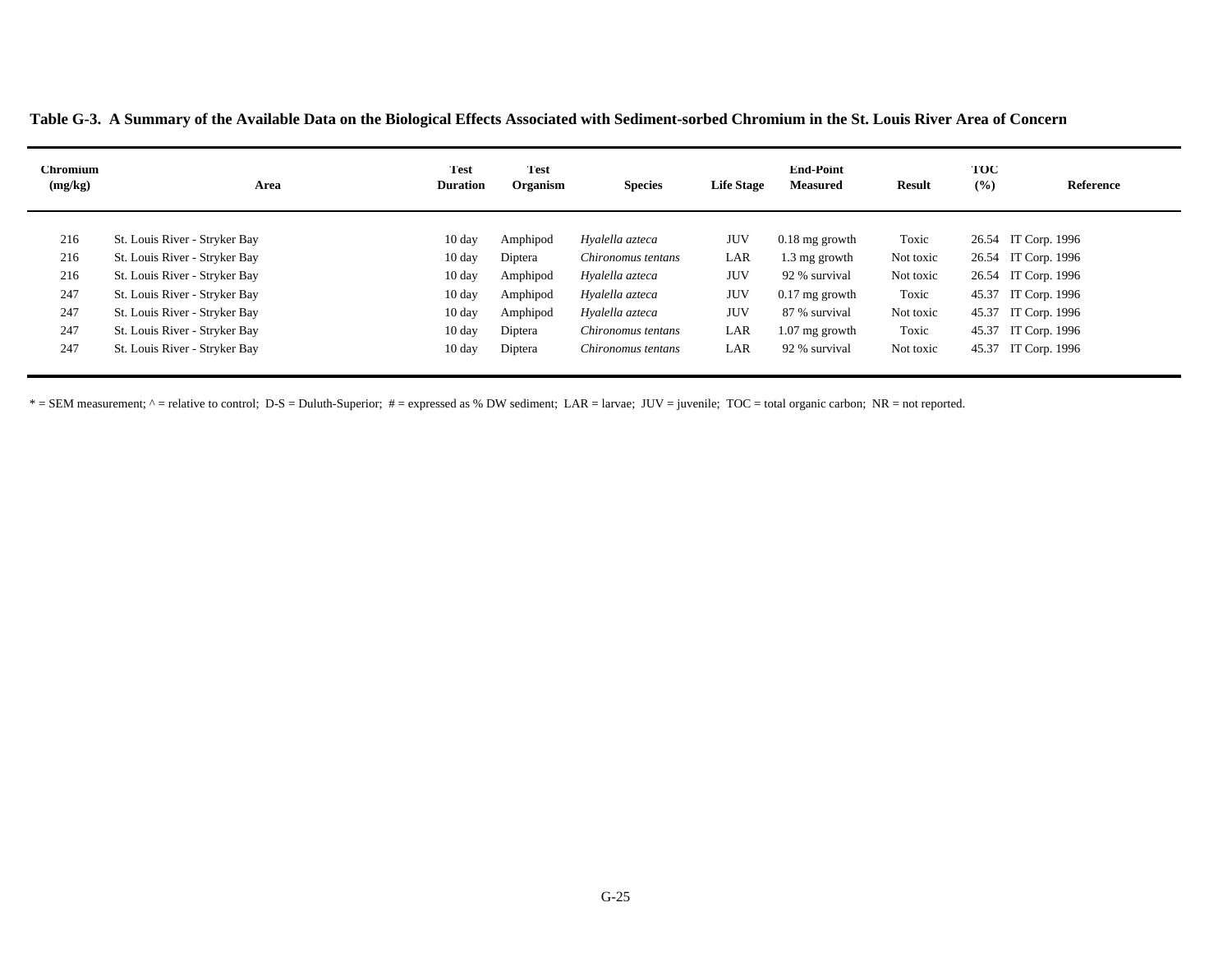| Lead<br>(mg/kg) | Area                                  | <b>Test</b><br><b>Duration</b> | Test <sup>-</sup><br>Organism | <b>Species</b>             | Life<br><b>Stage</b> | <b>End-Point</b><br><b>Measured</b> | <b>Result</b> | TOC<br>(9/6) |
|-----------------|---------------------------------------|--------------------------------|-------------------------------|----------------------------|----------------------|-------------------------------------|---------------|--------------|
| $1.17*$         | St. Louis River-Lower St. Louis River | 30 minute                      | Bacteria                      | Photobacterium phosphoreum | NA                   | 2.83 EC50 biolum.#                  | Not toxic     | 0.68         |
| $1.17*$         | St. Louis River-Lower St. Louis River | 30 minute                      | Bacteria                      | Photobacterium phosphoreum | NA                   | 21.31 red. biolum.^                 | Toxic         | 0.68         |
| $1.17*$         | St. Louis River-Lower St. Louis River | 10 day                         | Diptera                       | Chironomus tentans         | LAR                  | 55 % survival                       | Not toxic     | 0.68         |
| $1.20*$         | Duluth-Superior Harbor                | 30 minute                      | Bacteria                      | Photobacterium phosphoreum | NA                   | 26.3 red. biolum.^                  | Toxic         | 0.08         |
| $1.20*$         | Duluth-Superior Harbor                | 10 day                         | Diptera                       | Chironomus tentans         | LAR                  | 90 % survival                       | Not toxic     | 0.08         |
| $1.20*$         | Duluth-Superior Harbor                | 10 day                         | Amphipod                      | Hyalella azteca            | <b>JUV</b>           | 86 % survival                       | Not toxic     | 0.08         |
| $1.20*$         | Duluth-Superior Harbor                | 30 minute                      | Bacteria                      | Photobacterium phosphoreum | <b>NA</b>            | 100 EC50 biolum.#                   | Not toxic     | 0.08         |
| $1.80*$         | St. Louis River-Lower St. Louis River | 10 day                         | Diptera                       | Chironomus tentans         | LAR                  | 72 % survival                       | Not toxic     | 0.86         |
| 1.80*           | St. Louis River-Lower St. Louis River | 30 minute                      | Bacteria                      | Photobacterium phosphoreum | NA                   | 2.8 red. biolum.^                   | Not toxic     | 0.86         |
| 1.80*           | St. Louis River-Lower St. Louis River | 10 day                         | Amphipod                      | Hyalella azteca            | <b>JUV</b>           | 90 % survival                       | Not toxic     | 0.86         |
| 1.80*           | St. Louis River-Lower St. Louis River | 30 minute                      | Bacteria                      | Photobacterium phosphoreum | NA                   | .4.18 EC50 biolum.                  | Not toxic     | 0.86         |
| 1.85*           | <b>Allouez Bay</b>                    | 30 minute                      | Bacteria                      | Photobacterium phosphoreum | NΑ                   | 3.96 EC50 biolum.#                  | Not toxic     | 0.59         |
| 1.85*           | <b>Allouez Bay</b>                    | 10 day                         | Diptera                       | Chironomus tentans         | LAR                  | 80 % survival                       | Not toxic     | 0.59         |
| 1.85*           |                                       | 30 minute                      |                               |                            | NA                   | 0 red. biolum. $\wedge$             |               | 0.59         |
| $2.17*$         | <b>Allouez Bay</b>                    | 30 minute                      | Bacteria                      | Photobacterium phosphoreum | NA                   | 1.24 EC50 biolum.                   | Not toxic     | 0.35         |
|                 | <b>Allouez Bay</b>                    |                                | Bacteria                      | Photobacterium phosphoreum |                      |                                     | Not toxic     |              |
| $2.17*$         | <b>Allouez Bay</b>                    | 10 day                         | Diptera                       | Chironomus tentans         | LAR                  | 55 % survival                       | Not toxic     | 0.35         |
| $2.17*$         | <b>Allouez Bay</b>                    | 30 minute                      | Bacteria                      | Photobacterium phosphoreum | <b>NA</b>            | $26.2$ red. biolum. $^{\wedge}$     | Toxic         | 0.35         |
| $2.20*$         | Duluth-Superior Harbor                | 10 day                         | Diptera                       | Chironomus tentans         | LAR                  | 85 % survival                       | Not toxic     | 0.4          |
| $2.20*$         | Duluth-Superior Harbor                | 10 day                         | Diptera                       | Chironomus tentans         | LAR                  | 88 % survival                       | Not toxic     | 0.4          |
| $2.20*$         | Duluth-Superior Harbor                | $10 \text{ day}$               | Amphipod                      | Hyalella azteca            | <b>JUV</b>           | 82 % survival                       | Not toxic     | 0.4          |
| $2.20*$         | Duluth-Superior Harbor                | 30 minute                      | Bacteria                      | Photobacterium phosphoreum | NA                   | 100 EC50 biolum.#                   | Not toxic     | 0.4          |
| $2.20*$         | Duluth-Superior Harbor                | 30 minute                      | Bacteria                      | Photobacterium phosphoreum | <b>NA</b>            | 39.7 red. biolum. $\wedge$          | Toxic         | 0.4          |
| $2.20*$         | Duluth-Superior Harbor                | 10 day                         | Amphipod                      | Hyalella azteca            | <b>JUV</b>           | 85 % survival                       | Not toxic     | 0.4          |
| $2.23*$         | <b>Allouez Bay</b>                    | 10 day                         | Amphipod                      | Hyalella azteca            | <b>JUV</b>           | 90 % survival                       | Not toxic     | 1.02         |
| $2.23*$         | <b>Allouez Bay</b>                    | 30 minute                      | Bacteria                      | Photobacterium phosphoreum | NA                   | 0.81 EC50 biolum.#                  | Not toxic     | 1.02         |
| $2.23*$         | <b>Allouez Bay</b>                    | 10 day                         | Diptera                       | Chironomus tentans         | LAR                  | 80 % survival                       | Not toxic     | 1.02         |
| $2.23*$         | <b>Allouez Bay</b>                    | 30 minute                      | Bacteria                      | Photobacterium phosphoreum | <b>NA</b>            | 29.7 red. biolum. $\wedge$          | Toxic         | 1.02         |
| $2.26*$         | St. Louis River-Lower St. Louis River | 10 day                         | Amphipod                      | Hyalella azteca            | <b>JUV</b>           | 97.5 % survival                     | Not toxic     | 0.56         |
| $2.26*$         | St. Louis River-Lower St. Louis River | $10 \text{ day}$               | Diptera                       | Chironomus tentans         | LAR                  | 67.5 % survival                     | Not toxic     | 0.56         |
| $2.26*$         | St. Louis River-Lower St. Louis River | 30 minute                      | Bacteria                      | Chironomus tentans         | <b>NA</b>            | 12 red. biolum.^                    | Not toxic     | 0.56         |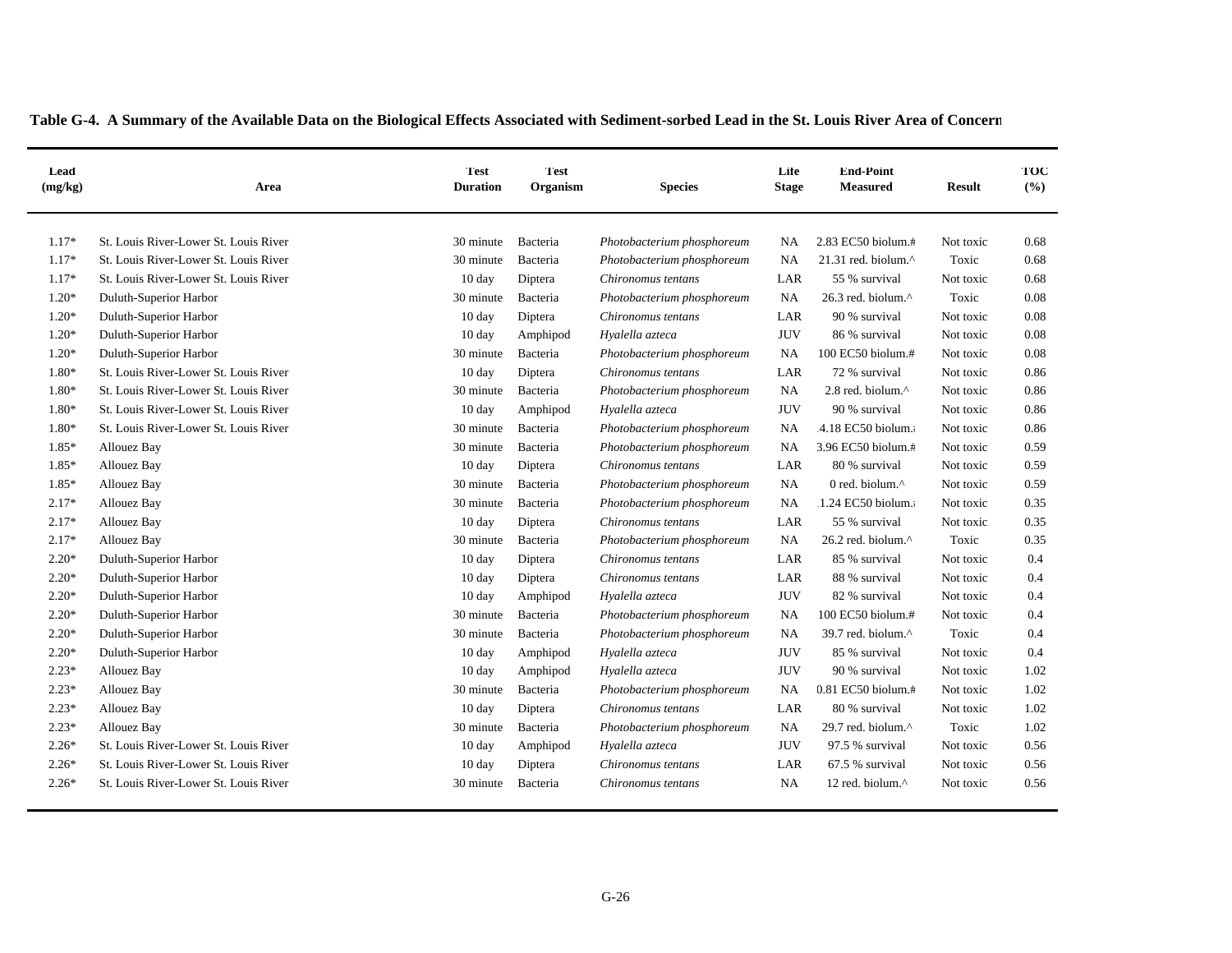| Lead<br>(mg/kg) | Area                                  | <b>Test</b><br><b>Duration</b> | Test <sup>-</sup><br>Organism | <b>Species</b>             | Life<br><b>Stage</b> | <b>End-Point</b><br><b>Measured</b> | <b>Result</b> | TOC<br>(%) |
|-----------------|---------------------------------------|--------------------------------|-------------------------------|----------------------------|----------------------|-------------------------------------|---------------|------------|
| $2.26*$         | St. Louis River-Lower St. Louis River | 30 minute                      | Bacteria                      | Photobacterium phosphoreum | NA.                  | 2.12 EC50 biolum.#                  | Not toxic     | 0.56       |
| $2.29*$         | St. Louis Bay-East of Erie Pier       | 10 day                         | Diptera                       | Chironomus tentans         | LAR                  | 90 % survival                       | Not toxic     | 0.28       |
| $2.29*$         | St. Louis Bay-East of Erie Pier       | 10 day                         | Amphipod                      | Hyalella azteca            | <b>JUV</b>           | 58 % survival                       | Toxic         | 0.28       |
| $2.48*$         | Duluth-Superior Harbor                | 30 minute                      | Bacteria                      | Photobacterium phosphoreum | <b>NA</b>            | 22.95 red. biolum.^                 | Toxic         | 0.16       |
| $2.48*$         | Duluth-Superior Harbor                | 10 day                         | Diptera                       | Chironomus tentans         | LAR                  | 90 % survival                       | Not toxic     | 0.16       |
| $2.48*$         | Duluth-Superior Harbor                | 30 minute                      | Bacteria                      | Photobacterium phosphoreum | <b>NA</b>            | 100 EC50 biolum.#                   | Not toxic     | 0.16       |
| $2.60*$         | Duluth-Superior Harbor                | 10 day                         | Amphipod                      | Hyalella azteca            | <b>JUV</b>           | 86 % survival                       | Not toxic     | 0.2        |
| $2.60*$         | Duluth-Superior Harbor                | 30 minute                      | Bacteria                      | Photobacterium phosphoreum | NA                   | 4.94 EC50 biolum.#                  | Not toxic     | 0.2        |
| $2.60*$         | Duluth-Superior Harbor                | 30 minute                      | Bacteria                      | Photobacterium phosphoreum | <b>NA</b>            | 25.2 red. biolum.^                  | Toxic         | 0.2        |
| $2.60*$         | Duluth-Superior Harbor                | 10 day                         | Diptera                       | Chironomus tentans         | LAR                  | 85 % survival                       | Not toxic     | 0.2        |
| $2.72*$         | Lower St. Louis River                 | 10 day                         | Diptera                       | Chironomus tentans         | LAR                  | 0.57 mg growth                      | Not toxic     | 1.37       |
| $2.72*$         | Lower St. Louis River                 | $10 \text{ day}$               | Amphipod                      | Hyalella azteca            | <b>JUV</b>           | 92 % survival                       | Not toxic     | 1.37       |
| $2.72*$         | Lower St. Louis River                 | 10 day                         | Diptera                       | Chironomus tentans         | LAR                  | 52 % survival                       | Not toxic     | 1.37       |
| $2.72*$         | Lower St. Louis River                 | 15 minute                      | Bacteria                      | Photobacterium phosphoreum | <b>NA</b>            | 3.52 EC50 biolum.#                  | Not toxic     | 1.37       |
| $2.72*$         | Lower St. Louis River                 | 15 minute                      | Bacteria                      | Photobacterium phosphoreum | NA                   | 8.2 red. biolum.^                   | Not toxic     | 1.37       |
| 2.88*           | St. Louis Bay                         | 10 day                         | Amphipod                      | Hyalella azteca            | <b>JUV</b>           | 95 % survival                       | Not toxic     | 0.12       |
| $2.88*$         | St. Louis Bay                         | $10 \text{ day}$               | Diptera                       | Chironomus tentans         | LAR                  | 78 % survival                       | Not toxic     | 0.12       |
| 2.88*           | St. Louis Bay                         | 30 minute                      | Bacteria                      | Photobacterium phosphoreum | <b>NA</b>            | 100 EC50 biolum.#                   | Not toxic     | 0.12       |
| 2.88*           | St. Louis Bay                         | 30 minute                      | Bacteria                      | Photobacterium phosphoreum | NA                   | 3.4 red. biolum.^                   | Not toxic     | 0.12       |
| $3.05*$         | Spirit Lake                           | 30 minute                      | Bacteria                      | Photobacterium phosphoreum | NA                   | 15.5 red. biolum.^                  | Not toxic     | 0.61       |
| $3.05*$         | Spirit Lake                           | 10 day                         | Diptera                       | Chironomus tentans         | LAR                  | 65 % survival                       | Not toxic     | 0.61       |
| $3.05*$         | Spirit Lake                           | 10 day                         | Amphipod                      | Hyalella azteca            | <b>JUV</b>           | 97.5 % survival                     | Not toxic     | 0.61       |
| $3.05*$         | Spirit Lake                           | 30 minute                      | Bacteria                      | Photobacterium phosphoreum | <b>NA</b>            | 5.36 EC50 biolum.#                  | Not toxic     | 0.61       |
| $3.17*$         | Duluth-Superior Harbor                | 30 minute                      | Bacteria                      | Photobacterium phosphoreum | <b>NA</b>            | 45.3 red. biolum.^                  | Toxic         | 0.14       |
| $3.17*$         | Duluth-Superior Harbor                | 10 day                         | Amphipod                      | Hyalella azteca            | <b>JUV</b>           | 64 % survival                       | Not toxic     | 0.14       |
| $3.17*$         | Duluth-Superior Harbor                | 30 minute                      | Bacteria                      | Photobacterium phosphoreum | <b>NA</b>            | 9.08 EC50 biolum.#                  | Not toxic     | 0.14       |
| $3.17*$         | Duluth-Superior Harbor                | 10 day                         | Diptera                       | Chironomus tentans         | $_{\rm LAR}$         | 82 % survival                       | Not toxic     | 0.14       |
| $3.71*$         | Spirit Lake                           | 30 minute                      | Bacteria                      | Photobacterium phosphoreum | NA                   | 4.18 EC50 biolum.#                  | Not toxic     | 2.19       |
| $3.71*$         | Spirit Lake                           | 30 minute                      | Bacteria                      | Photobacterium phosphoreum | <b>NA</b>            | 27.4 red. biolum.^                  | Toxic         | 2.19       |
| $3.71*$         | Spirit Lake                           | 10 day                         | Diptera                       | Chironomus tentans         | LAR                  | 75 % survival                       | Not toxic     | 2.19       |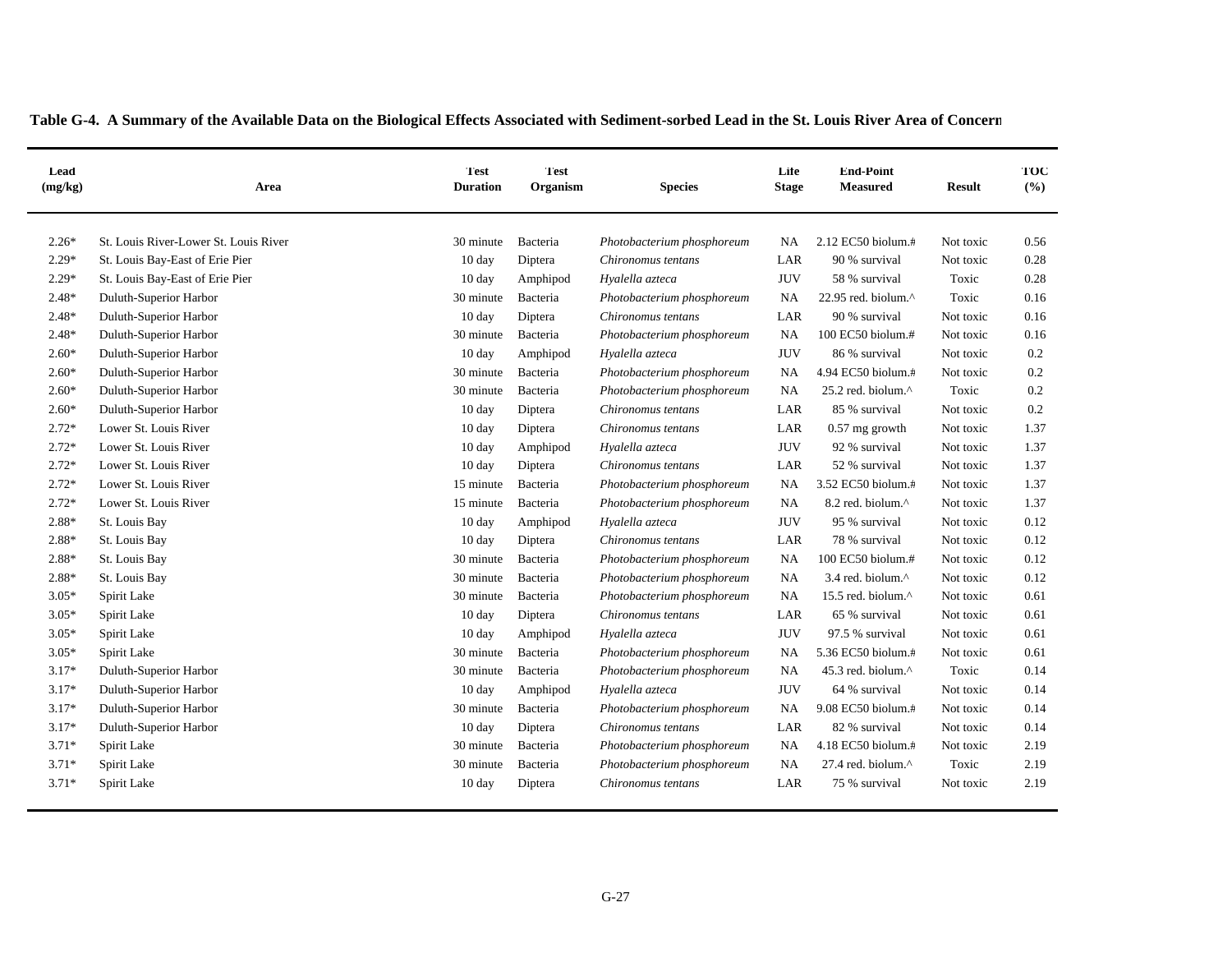| Lead<br>(mg/kg) | Area                     | <b>Test</b><br><b>Duration</b> | <b>Test</b><br>Organism | <b>Species</b>             | Life<br><b>Stage</b> | <b>End-Point</b><br><b>Measured</b> | <b>Result</b> | TOC<br>(%) |
|-----------------|--------------------------|--------------------------------|-------------------------|----------------------------|----------------------|-------------------------------------|---------------|------------|
| $3.71*$         | Spirit Lake              | 10 day                         | Amphipod                | Hyalella azteca            | <b>JUV</b>           | 97.5 % survival                     | Not toxic     | 2.19       |
| $3.72*$         | Duluth-Superior Harbor   | 10 day                         | Amphipod                | Hyalella azteca            | <b>JUV</b>           | 72 % survival                       | Not toxic     | 0.24       |
| $3.72*$         | Duluth-Superior Harbor   | 30 minute                      | Bacteria                | Photobacterium phosphoreum | NA                   | 100 EC50 biolum.#                   | Not toxic     | 0.24       |
| $3.72*$         | Duluth-Superior Harbor   | 30 minute                      | Bacteria                | Photobacterium phosphoreum | NA                   | 23.05 red. biolum.^                 | Toxic         | 0.24       |
| $3.72*$         | Duluth-Superior Harbor   | 10 day                         | Diptera                 | Chironomus tentans         | LAR                  | 52 % survival                       | Not toxic     | 0.24       |
| $3.87*$         | Spirit Lake-Grassy Point | 10 day                         | Diptera                 | Chironomus tentans         | LAR                  | 92 % survival                       | Not toxic     | 0.89       |
| $3.87*$         | Spirit Lake-Grassy Point | $10 \text{ day}$               | Amphipod                | Hyalella azteca            | <b>JUV</b>           | 92 % survival                       | Not toxic     | 0.89       |
| $4.05*$         | Duluth-Superior Harbor   | 30 minute                      | Bacteria                | Photobacterium phosphoreum | NA                   | 0.82 EC50 biolum.#                  | Not toxic     | 1.1        |
| $4.05*$         | Duluth-Superior Harbor   | 30 minute                      | Bacteria                | Photobacterium phosphoreum | <b>NA</b>            | 0 red. biolum.^                     | Not toxic     | 1.1        |
| $4.05*$         | Duluth-Superior Harbor   | 10 day                         | Diptera                 | Chironomus tentans         | LAR                  | 62 % survival                       | Not toxic     | 1.1        |
| $4.05*$         | Duluth-Superior Harbor   | 10 day                         | Amphipod                | Hyalella azteca            | <b>JUV</b>           | 90 % survival                       | Not toxic     | 1.1        |
| 4.58*           | Duluth-Superior Harbor   | 10 day                         | Amphipod                | Hyalella azteca            | <b>JUV</b>           | 58 % survival                       | Not toxic     | 0.14       |
| 4.58*           | Duluth-Superior Harbor   | 30 minute                      | Bacteria                | Photobacterium phosphoreum | NA                   | 67.3 red. biolum.^                  | Toxic         | 0.14       |
| 4.58*           | Duluth-Superior Harbor   | 30 minute                      | Bacteria                | Photobacterium phosphoreum | <b>NA</b>            | 7.83 EC50 biolum.                   | Not toxic     | 0.14       |
| 4.58*           | Duluth-Superior Harbor   | 10 day                         | Diptera                 | Chironomus tentans         | LAR                  | 75 % survival                       | Not toxic     | 0.14       |
| 4.79*           | Duluth-Superior Harbor   | $10 \text{ day}$               | Amphipod                | Hyalella azteca            | <b>JUV</b>           | 100 % survival                      | Not toxic     | 1.42       |
| 4.79*           | Duluth-Superior Harbor   | 30 minute                      | Bacteria                | Photobacterium phosphoreum | NA                   | 0.72 EC50 biolum.#                  | Not toxic     | 1.42       |
| 4.79*           | Duluth-Superior Harbor   | 10 day                         | Diptera                 | Chironomus tentans         | LAR                  | 60 % survival                       | Not toxic     | 1.42       |
| 4.79*           | Duluth-Superior Harbor   | 30 minute                      | Bacteria                | Photobacterium phosphoreum | <b>NA</b>            | 41.98 red. biolum.^                 | Toxic         | 1.42       |
| 4.90*           | Lower St. Louis River    | 10 day                         | Diptera                 | Chironomus tentans         | LAR                  | 68 % survival                       | Not toxic     | 2.7        |
| 4.90*           | Lower St. Louis River    | 10 day                         | Diptera                 | Chironomus tentans         | LAR                  | 70 % survival                       | Not toxic     | 2.7        |
| 4.90*           | Lower St. Louis River    | 15 minute                      | Bacteria                | Photobacterium phosphoreum | NA                   | 0.52 EC50 biolum.#                  | Not toxic     | 2.7        |
| 4.90*           | Lower St. Louis River    | 10 day                         | Diptera                 | Chironomus tentans         | LAR                  | $0.56$ mg growth                    | Not toxic     | 2.7        |
| 4.90*           | Lower St. Louis River    | 15 minute                      | Bacteria                | Photobacterium phosphoreum | <b>NA</b>            | 12 red. biolum.^                    | Not toxic     | 2.7        |
| 4.90*           | Lower St. Louis River    | 15 minute                      | Bacteria                | Photobacterium phosphoreum | NA                   | 0.52 EC50 biolum.#                  | Not toxic     | 2.7        |
| 4.90*           | Lower St. Louis River    | 15 minute                      | Bacteria                | Photobacterium phosphoreum | <b>NA</b>            | 5.3 red. biolum.^                   | Not toxic     | 2.7        |
| 4.90*           | Lower St. Louis River    | $10 \text{ day}$               | Amphipod                | Hyalella azteca            | <b>JUV</b>           | 93 % survival                       | Not toxic     | 2.7        |
| 4.90*           | Lower St. Louis River    | 10 day                         | Diptera                 | Chironomus tentans         | LAR                  | $0.44$ mg growth                    | Not toxic     | 2.7        |
| 4.90*           | Lower St. Louis River    | $10 \text{ day}$               | Amphipod                | Hyalella azteca            | <b>JUV</b>           | 90 % survival                       | Not toxic     | 2.7        |
| 4.96*           | St. Louis Bay            | 10 day                         | Diptera                 | Chironomus tentans         | LAR                  | 75 % survival                       | Not toxic     | 1.82       |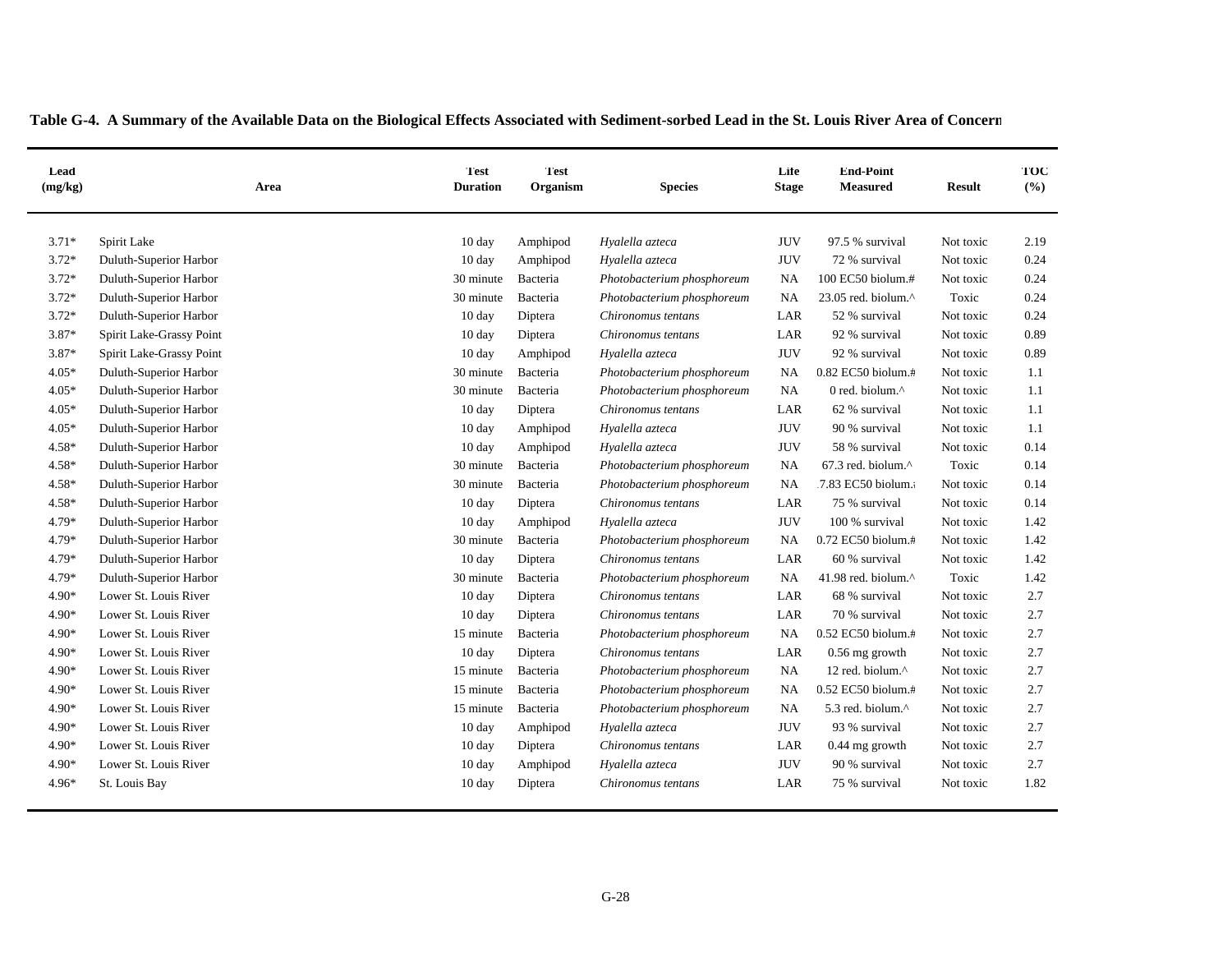| Lead<br>(mg/kg) | Area                   | <b>Test</b><br><b>Duration</b> | <b>Test</b><br>Organism | <b>Species</b>             | Life<br><b>Stage</b> | <b>End-Point</b><br><b>Measured</b> | <b>Result</b> | TOC<br>(%) |
|-----------------|------------------------|--------------------------------|-------------------------|----------------------------|----------------------|-------------------------------------|---------------|------------|
| $4.96*$         | St. Louis Bay          | 30 minute                      | Bacteria                | Photobacterium phosphoreum | NA                   | $-2.8$ red. biolum. $^{\wedge}$     | Not toxic     | 1.82       |
| $4.96*$         | St. Louis Bay          | 10 day                         | Amphipod                | Hyalella azteca            | <b>JUV</b>           | 70 % survival                       | Not toxic     | 1.82       |
| 4.96*           | St. Louis Bay          | 30 minute                      | Bacteria                | Photobacterium phosphoreum | NA                   | 3.56 EC50 biolum.#                  | Not toxic     | 1.82       |
| $5.37*$         | Lower St. Louis River  | 30 minute                      | Bacteria                | Photobacterium phosphoreum | NA                   | 1.46 EC50 biolum.#                  | Not toxic     | 2.4        |
| 5.37*           | Lower St. Louis River  | $10 \text{ day}$               | Diptera                 | Chironomus tentans         | LAR                  | 82 % survival                       | Not toxic     | 2.4        |
| $5.37*$         | Lower St. Louis River  | 30 minute                      | Bacteria                | Photobacterium phosphoreum | <b>NA</b>            | 35.18 red. biolum.^                 | Toxic         | 2.4        |
| 5.37*           | Lower St. Louis River  | 10 day                         | Amphipod                | Hyalella azteca            | <b>JUV</b>           | 98 % survival                       | Not toxic     | 2.4        |
| $5.40*$         | Spirit Lake            | 30 minute                      | Bacteria                | Photobacterium phosphoreum | <b>NA</b>            | 0.2 EC50 biolum.#                   | Toxic         | 8.4        |
| 5.40*           | Spirit Lake            | 10 day                         | Amphipod                | Hyalella azteca            | <b>JUV</b>           | 3 % survival                        | Toxic         | 8.4        |
| 5.40*           | Spirit Lake            | 30 minute                      | Bacteria                | Photobacterium phosphoreum | <b>NA</b>            | 81.5 red. biolum.^                  | Toxic         | 8.4        |
| 5.40*           | Spirit Lake            | $10 \text{ day}$               | Diptera                 | Chironomus tentans         | LAR                  | 0 % survival                        | Toxic         | 8.4        |
| 5.64*           | Lower St. Louis River  | 10 day                         | Diptera                 | Chironomus tentans         | LAR                  | 55 % survival                       | Not toxic     | 2.2        |
| 5.64*           | Lower St. Louis River  | 10 day                         | Amphipod                | Hyalella azteca            | <b>JUV</b>           | 70 % survival                       | Not toxic     | 2.2        |
| 5.64*           | Lower St. Louis River  | 30 minute                      | Bacteria                | Photobacterium phosphoreum | NA                   | 0.96 EC50 biolum.#                  | Not toxic     | 2.2        |
| $5.64*$         | Lower St. Louis River  | 30 minute                      | Bacteria                | Photobacterium phosphoreum | NA                   | 9.31 red. biolum.^                  | Not toxic     | 2.2        |
| $5.65*$         | Duluth-Superior Harbor | 15 minute                      | Bacteria                | Photobacterium phosphoreum | NA                   | 4.29 EC50 biolum.#                  | Not toxic     | 1.69       |
| $5.65*$         | Duluth-Superior Harbor | 10 day                         | Amphipod                | Hyalella azteca            | <b>JUV</b>           | 84 % survival                       | Not toxic     | 1.69       |
| $5.65*$         | Duluth-Superior Harbor | 15 minute                      | Bacteria                | Photobacterium phosphoreum | NA                   | 12.1 red. biolum.^                  | Not toxic     | 1.69       |
| 5.69*           | Lower St. Louis River  | 30 minute                      | Bacteria                | Photobacterium phosphoreum | NA                   | 22.87 red. biolum.^                 | Toxic         | 1.75       |
| 5.69*           | Lower St. Louis River  | 30 minute                      | Bacteria                | Photobacterium phosphoreum | NA                   | 0.24 EC50 biolum.#                  | Toxic         | 1.75       |
| 5.69*           | Lower St. Louis River  | 10 day                         | Diptera                 | Chironomus tentans         | LAR                  | 95 % survival                       | Not toxic     | 1.75       |
| 5.69*           | Lower St. Louis River  | 10 day                         | Amphipod                | Hyalella azteca            | <b>JUV</b>           | 92 % survival                       | Not toxic     | 1.75       |
| 5.74*           | Duluth-Superior Harbor | 10 day                         | Amphipod                | Hyalella azteca            | <b>JUV</b>           | 93 % survival                       | Not toxic     | 1.87       |
| 5.74*           | Duluth-Superior Harbor | $10 \text{ day}$               | Diptera                 | Chironomus tentans         | LAR                  | 85 % survival                       | Not toxic     | 1.87       |
| 5.74*           | Duluth-Superior Harbor | 15 minute                      | Bacteria                | Photobacterium phosphoreum | NA                   | 2.07 EC50 biolum.#                  | Not toxic     | 1.87       |
| 5.74*           | Duluth-Superior Harbor | 15 minute                      | Bacteria                | Photobacterium phosphoreum | <b>NA</b>            | 21.8 red. biolum.^                  | Toxic         | 1.87       |
| 5.74*           | Duluth-Superior Harbor | 10 day                         | Diptera                 | Chironomus tentans         | LAR                  | $0.53$ mg growth                    | Not toxic     | 1.87       |
| 5.96*           | Spirit Lake            | 10 day                         | Diptera                 | Chironomus tentans         | $_{\rm LAR}$         | $0.53$ mg growth                    | Not toxic     | 1.65       |
| 5.96*           | Spirit Lake            | 15 minute                      | Bacteria                | Photobacterium phosphoreum | NA                   | 4.42 EC50 biolum.#                  | Not toxic     | 1.65       |
| 5.96*           | Spirit Lake            | 10 day                         | Diptera                 | Chironomus tentans         | LAR                  | 88 % survival                       | Not toxic     | 1.65       |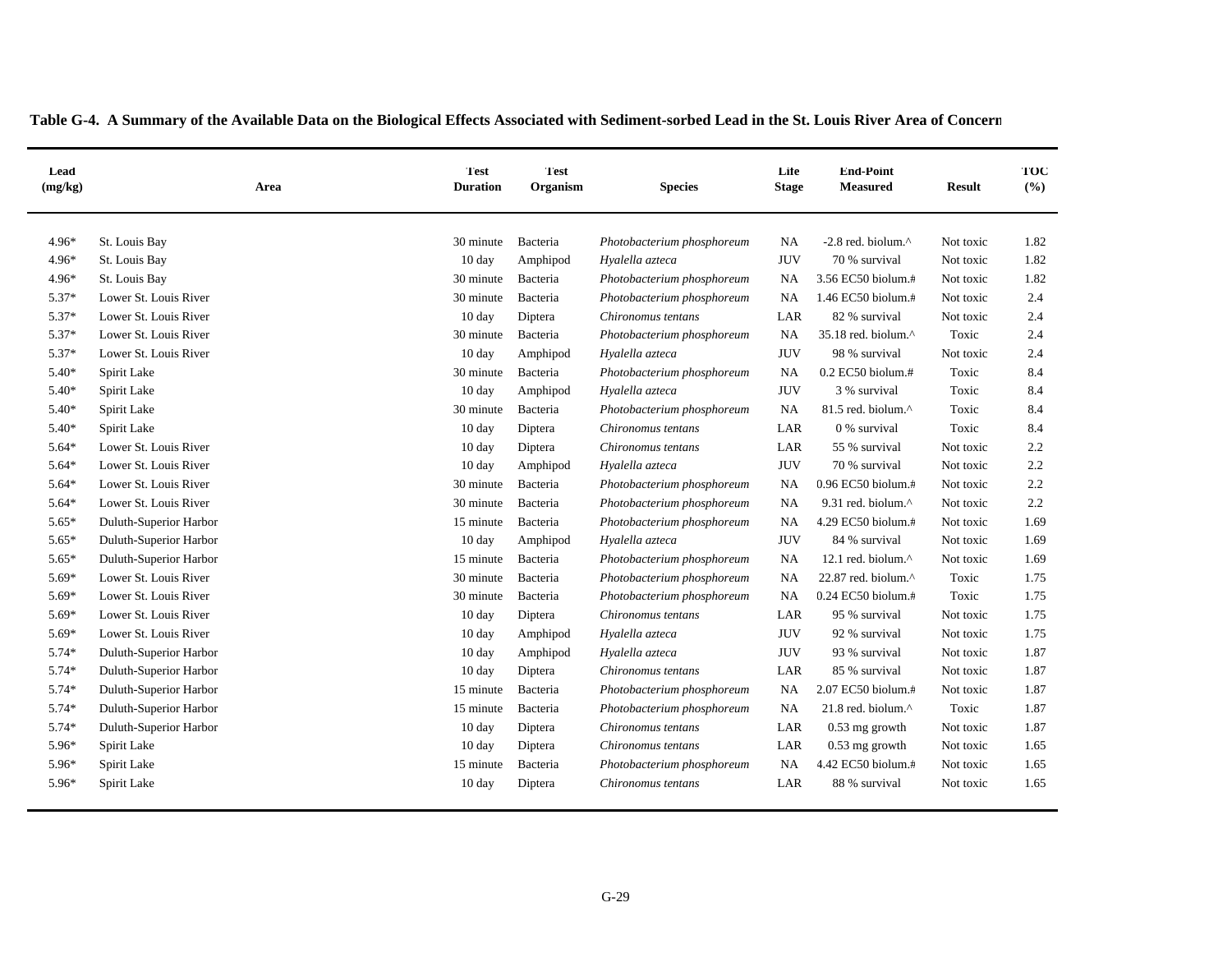| Lead<br>(mg/kg) | Area                     | <b>Test</b><br><b>Duration</b> | <b>Test</b><br>Organism | <b>Species</b>             | Life<br><b>Stage</b> | <b>End-Point</b><br><b>Measured</b> | <b>Result</b> | TOC<br>(%) |
|-----------------|--------------------------|--------------------------------|-------------------------|----------------------------|----------------------|-------------------------------------|---------------|------------|
| 5.96*           | Spirit Lake              | 15 minute                      | Bacteria                | Photobacterium phosphoreum | <b>NA</b>            | 0 red. biolum.^                     | Not toxic     | 1.65       |
| 5.96*           | Spirit Lake              | 10 day                         | Amphipod                | Hyalella azteca            | <b>JUV</b>           | 87 % survival                       | Not toxic     | 1.65       |
| $6.01*$         | Duluth-Superior Harbor   | 30 minute                      | Bacteria                | Photobacterium phosphoreum | <b>NA</b>            | 0 red. biolum.^                     | Not toxic     | 1.35       |
| $6.01*$         | Duluth-Superior Harbor   | 10 day                         | Amphipod                | Hyalella azteca            | <b>JUV</b>           | 92 % survival                       | Not toxic     | 1.35       |
| $6.01*$         | Duluth-Superior Harbor   | 10 day                         | Diptera                 | Chironomus tentans         | LAR                  | 70 % survival                       | Not toxic     | 1.35       |
| $6.01*$         | Duluth-Superior Harbor   | 30 minute                      | Bacteria                | Photobacterium phosphoreum | NA                   | 0.96 EC50 biolum.#                  | Not toxic     | 1.35       |
| $6.31*$         | Duluth-Superior Harbor   | 10 day                         | Amphipod                | Hyalella azteca            | <b>JUV</b>           | 98 % survival                       | Not toxic     | 1.44       |
| $6.31*$         | Duluth-Superior Harbor   | 15 minute                      | Bacteria                | Photobacterium phosphoreum | <b>NA</b>            | 5.4 red. biolum.^                   | Not toxic     | 1.44       |
| $6.31*$         | Duluth-Superior Harbor   | 15 minute                      | Bacteria                | Photobacterium phosphoreum | NA                   | 1.14 EC50 biolum.#                  | Not toxic     | 1.44       |
| $6.36*$         | Lower St. Louis River    | 30 minute                      | Bacteria                | Photobacterium phosphoreum | <b>NA</b>            | 3.17 red. biolum.^                  | Not toxic     | 2.82       |
| $6.36*$         | Lower St. Louis River    | 10 day                         | Diptera                 | Chironomus tentans         | LAR                  | 67.5 % survival                     | Not toxic     | 2.82       |
| $6.36*$         | Lower St. Louis River    | 10 day                         | Amphipod                | Hyalella azteca            | <b>JUV</b>           | 95 % survival                       | Not toxic     | 2.82       |
| $6.36*$         | Lower St. Louis River    | 30 minute                      | Bacteria                | Photobacterium phosphoreum | NA                   | 0.23 EC50 biolum.#                  | Toxic         | 2.82       |
| $6.43*$         | Lower St. Louis River    | 10 day                         | Amphipod                | Hyalella azteca            | <b>JUV</b>           | 98 % survival                       | Not toxic     | 3.02       |
| $6.43*$         | Lower St. Louis River    | 30 minute                      | Bacteria                | Photobacterium phosphoreum | <b>NA</b>            | 0 red. biolum.^                     | Not toxic     | 3.02       |
| $6.43*$         | Lower St. Louis River    | 30 minute                      | Bacteria                | Photobacterium phosphoreum | NA                   | 0.37 EC50 biolum.#                  | Toxic         | 3.02       |
| $6.43*$         | Lower St. Louis River    | 10 day                         | Diptera                 | Chironomus tentans         | LAR                  | 75 % survival                       | Not toxic     | 3.02       |
| $6.58*$         | Spirit Lake-Grassy Point | $10 \text{ day}$               | Diptera                 | Chironomus tentans         | LAR                  | 70 % survival                       | Not toxic     | 7.1        |
| $6.58*$         | Spirit Lake-Grassy Point | $10 \text{ day}$               | Amphipod                | Hyalella azteca            | <b>JUV</b>           | 80 % survival                       | Not toxic     | 7.1        |
| $6.67*$         | Lower St. Louis River    | 30 minute                      | Bacteria                | Photobacterium phosphoreum | NA                   | 1.1 red. biolum.^                   | Not toxic     | <b>NR</b>  |
| $6.67*$         | Lower St. Louis River    | 30 minute                      | Bacteria                | Photobacterium phosphoreum | NA                   | 2.4 EC50 biolum.#                   | Not toxic     | <b>NR</b>  |
| $6.67*$         | Lower St. Louis River    | 10 day                         | Amphipod                | Hyalella azteca            | <b>JUV</b>           | 60 % survival                       | Not toxic     | <b>NR</b>  |
| $6.67*$         | Lower St. Louis River    | 10 day                         | Diptera                 | Chironomus tentans         | LAR                  | 12 % survival                       | Toxic         | <b>NR</b>  |
| $6.68*$         | <b>Allouez Bay</b>       | 30 minute                      | Bacteria                | Photobacterium phosphoreum | NA                   | 0.82 EC50 biolum.#                  | Not toxic     | 4.47       |
| $6.68*$         | <b>Allouez Bay</b>       | 10 day                         | Diptera                 | Chironomus tentans         | LAR                  | 68 % survival                       | Not toxic     | 4.47       |
| $6.68*$         | <b>Allouez Bay</b>       | 10 day                         | Amphipod                | Hyalella azteca            | <b>JUV</b>           | 85 % survival                       | Not toxic     | 4.47       |
| $6.68*$         | Allouez Bay              | 30 minute                      | Bacteria                | Photobacterium phosphoreum | NA                   | 33.03 red. biolum.^                 | Toxic         | 4.47       |
| 6.78*           | Lower St. Louis River    | $10 \text{ day}$               | Amphipod                | Hyalella azteca            | <b>JUV</b>           | 92 % survival                       | Not toxic     | 2.91       |
| $6.78*$         | Lower St. Louis River    | 30 minute                      | Bacteria                | Photobacterium phosphoreum | NA                   | 0.96 EC50 biolum.#                  | Not toxic     | 2.91       |
| 6.78*           | Lower St. Louis River    | 30 minute                      | Bacteria                | Photobacterium phosphoreum | NA                   | 18.89 red. biolum.^                 | Not toxic     | 2.91       |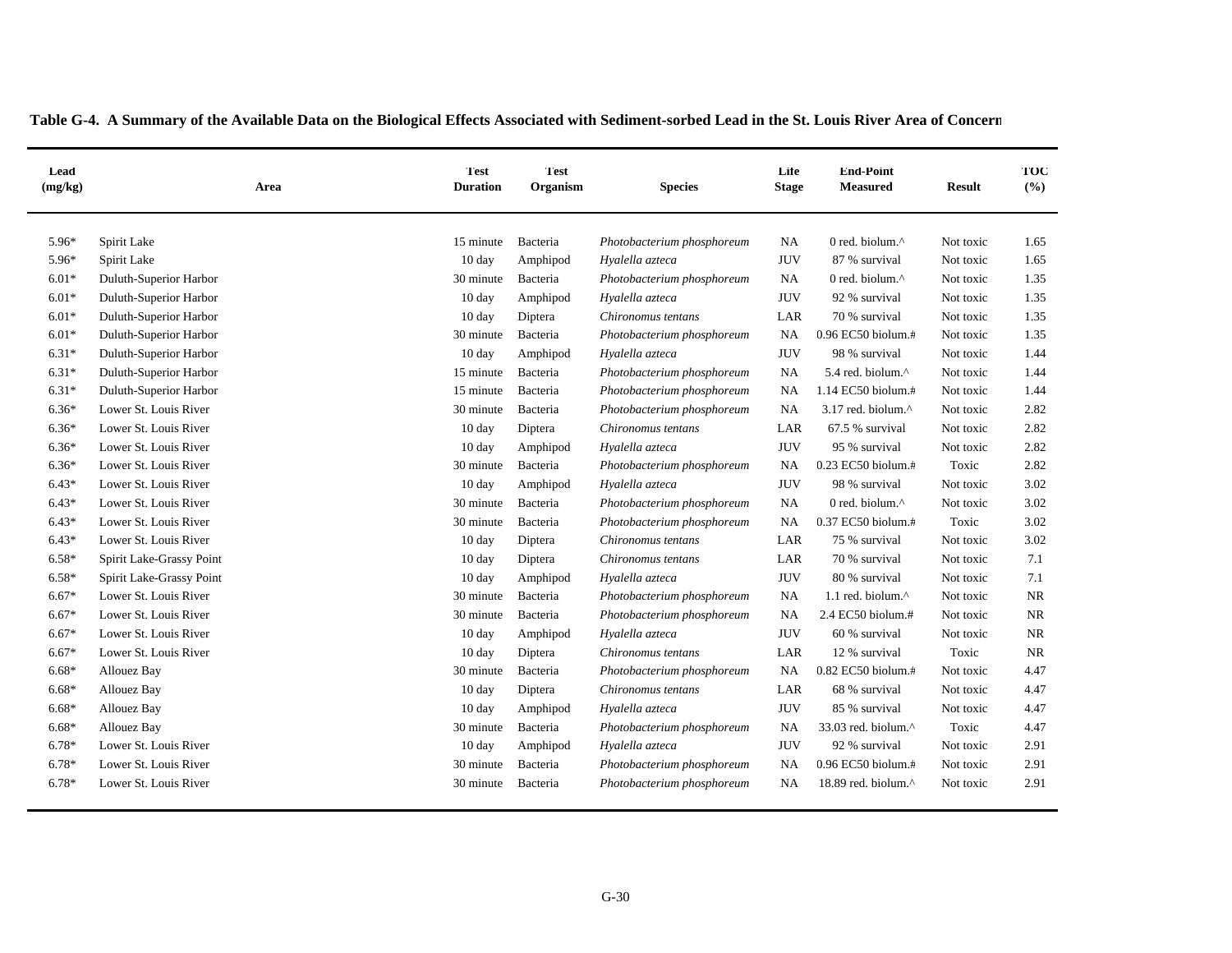| Lead<br>(mg/kg) | Area                   | <b>Test</b><br><b>Duration</b> | <b>Test</b><br>Organism | <b>Species</b>             | Life<br><b>Stage</b> | <b>End-Point</b><br><b>Measured</b> | <b>Result</b> | TOC<br>(%) |
|-----------------|------------------------|--------------------------------|-------------------------|----------------------------|----------------------|-------------------------------------|---------------|------------|
| $6.78*$         | Lower St. Louis River  | $10 \text{ day}$               | Diptera                 | Chironomus tentans         | LAR                  | 90 % survival                       | Not toxic     | 2.91       |
| $6.82*$         | Spirit Lake            | 15 minute                      | Bacteria                | Photobacterium phosphoreum | <b>NA</b>            | 42.1 red. biolum.^                  | Toxic         | 1.71       |
| $6.82*$         | Spirit Lake            | 15 minute                      | Bacteria                | Photobacterium phosphoreum | NA                   | 1.27 EC50 biolum.#                  | Not toxic     | 1.71       |
| $6.82*$         | Spirit Lake            | 10 day                         | Amphipod                | Hyalella azteca            | <b>JUV</b>           | 90 % survival                       | Not toxic     | 1.71       |
| $6.82*$         | Spirit Lake            | $10 \text{ day}$               | Diptera                 | Chironomus tentans         | LAR                  | 0.4 mg growth                       | Not toxic     | 1.71       |
| $6.82*$         | Spirit Lake            | $10 \text{ day}$               | Diptera                 | Chironomus tentans         | $_{\rm LAR}$         | 78 % survival                       | Not toxic     | 1.71       |
| $7.03*$         | Duluth-Superior Harbor | $10 \text{ day}$               | Amphipod                | Hyalella azteca            | $\rm JUV$            | 78 % survival                       | Not toxic     | 1.85       |
| $7.03*$         | Duluth-Superior Harbor | $10 \text{ day}$               | Diptera                 | Chironomus tentans         | LAR                  | 90 % survival                       | Not toxic     | 1.85       |
| $7.03*$         | Duluth-Superior Harbor | 30 minute                      | Bacteria                | Photobacterium phosphoreum | <b>NA</b>            | 14.9 red. biolum.^                  | Not toxic     | 1.85       |
| $7.03*$         | Duluth-Superior Harbor | 30 minute                      | Bacteria                | Photobacterium phosphoreum | NA                   | 0.75 EC50 biolum.#                  | Not toxic     | 1.85       |
| $7.06*$         | Spirit Lake            | 30 minute                      | Bacteria                | Photobacterium phosphoreum | <b>NA</b>            | 6.73 EC50 biolum.#                  | Not toxic     | 5.77       |
| 7.06*           | Spirit Lake            | 30 minute                      | Bacteria                | Photobacterium phosphoreum | NA                   | $6.4$ red. biolum. $^{\wedge}$      | Not toxic     | 5.77       |
| 7.06*           | Spirit Lake            | 10 day                         | Diptera                 | Chironomus tentans         | LAR                  | 75 % survival                       | Not toxic     | 5.77       |
| $7.06*$         | Spirit Lake            | $10 \text{ day}$               | Amphipod                | Hyalella azteca            | <b>JUV</b>           | 75 % survival                       | Not toxic     | 5.77       |
| $7.27*$         | Lower St. Louis River  | $10 \text{ day}$               | Amphipod                | Hyalella azteca            | <b>JUV</b>           | 92 % survival                       | Not toxic     | 2.37       |
| $7.27*$         | Lower St. Louis River  | $10 \text{ day}$               | Diptera                 | Chironomus tentans         | LAR                  | 92 % survival                       | Not toxic     | 2.37       |
| $7.27*$         | Lower St. Louis River  | 30 minute                      | Bacteria                | Photobacterium phosphoreum | <b>NA</b>            | 28.9 red. biolum.^                  | Toxic         | 2.37       |
| $7.27*$         | Lower St. Louis River  | 30 minute                      | Bacteria                | Photobacterium phosphoreum | NA                   | 0.64 EC50 biolum.#                  | Not toxic     | 2.37       |
| $7.64*$         | Duluth-Superior Harbor | 10 day                         | Amphipod                | Hyalella azteca            | <b>JUV</b>           | 98 % survival                       | Not toxic     | 2.24       |
| $7.64*$         | Duluth-Superior Harbor | 15 minute                      | Bacteria                | Photobacterium phosphoreum | NA                   | 1.3 EC50 biolum.#                   | Not toxic     | 2.24       |
| $7.64*$         | Duluth-Superior Harbor | 10 day                         | Diptera                 | Chironomus tentans         | LAR                  | $0.46$ mg growth                    | Not toxic     | 2.24       |
| $7.64*$         | Duluth-Superior Harbor | $10 \text{ day}$               | Diptera                 | Chironomus tentans         | LAR                  | 95 % survival                       | Not toxic     | 2.24       |
| $7.64*$         | Duluth-Superior Harbor | 15 minute                      | Bacteria                | Photobacterium phosphoreum | NA                   | 0 red. biolum. $\wedge$             | Not toxic     | 2.24       |
| 7.94*           | St. Louis River        | 30 minute                      | Bacteria                | Photobacterium phosphoreum | <b>NA</b>            | 22.4 red. biolum.^                  | Toxic         | 3.14       |
| $7.94*$         | <b>St. Louis River</b> | 30 minute                      | Bacteria                | Photobacterium phosphoreum | <b>NA</b>            | 0.48 EC50 biolum.#                  | Toxic         | 3.14       |
| 7.94*           | St. Louis River        | 10 day                         | Diptera                 | Chironomus tentans         | LAR                  | 70 % survival                       | Not toxic     | 3.14       |
| 8.47*           | Spirit Lake            | 30 minute                      | Bacteria                | Photobacterium phosphoreum | <b>NA</b>            | $0.4$ EC50 biolum.#                 | Toxic         | 2.82       |
| 8.47*           | Spirit Lake            | $10 \text{ day}$               | Amphipod                | Hyalella azteca            | <b>JUV</b>           | 70 % survival                       | Not toxic     | 2.82       |
| 8.47*           | Spirit Lake            | 10 day                         | Diptera                 | Chironomus tentans         | LAR                  | 72 % survival                       | Not toxic     | 2.82       |
| 8.47*           | Spirit Lake            | 30 minute                      | Bacteria                | Photobacterium phosphoreum | <b>NA</b>            | 10.2 red. biolum.^                  | Not toxic     | 2.82       |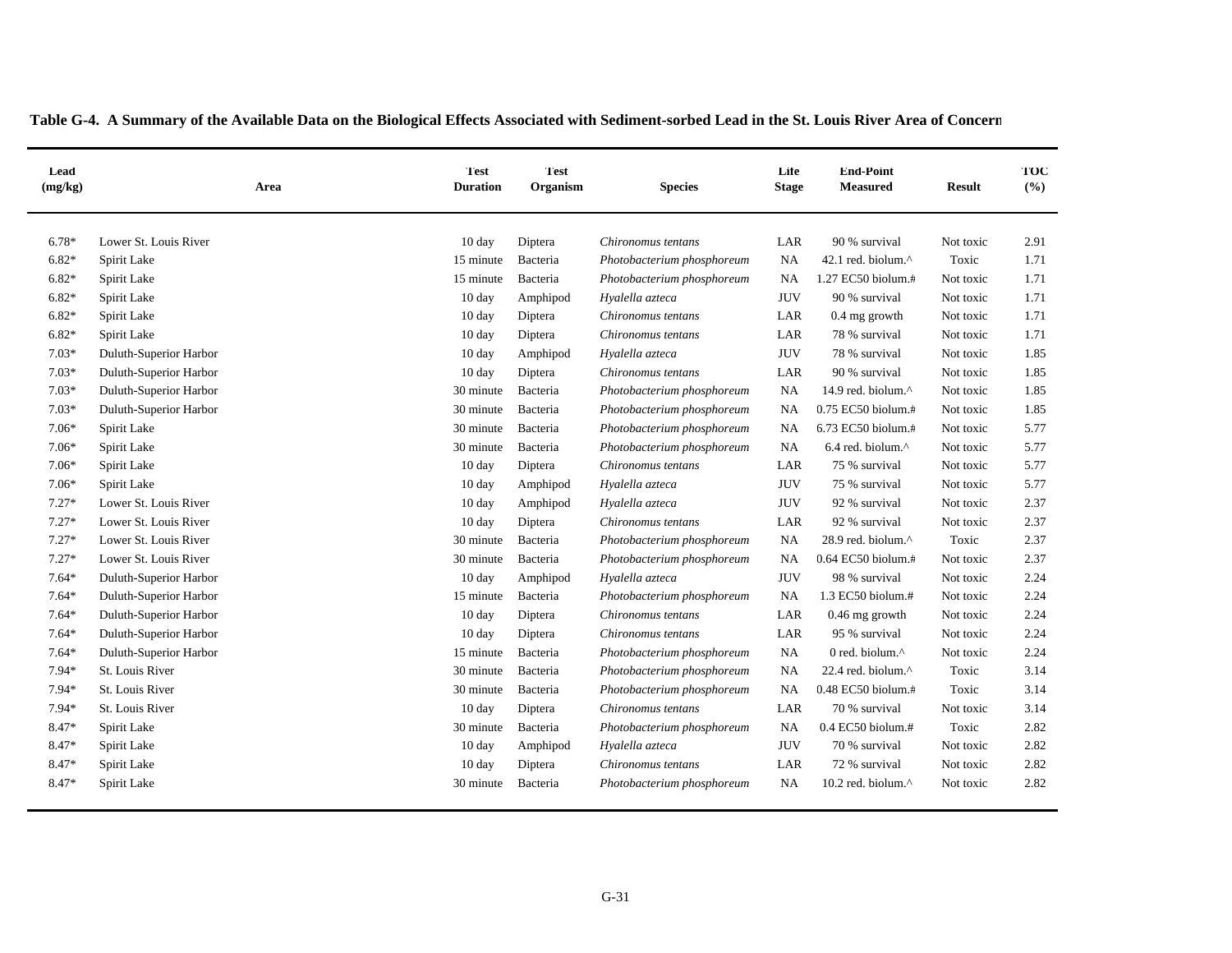| Lead<br>(mg/kg) | Area                        | <b>Test</b><br><b>Duration</b> | <b>Test</b><br>Organism | <b>Species</b>             | Life<br><b>Stage</b> | <b>End-Point</b><br><b>Measured</b> | <b>Result</b>  | TOC<br>(%) |
|-----------------|-----------------------------|--------------------------------|-------------------------|----------------------------|----------------------|-------------------------------------|----------------|------------|
| 8.47*           | Spirit Lake                 | $10 \text{ day}$               | Diptera                 | Chironomus tentans         | LAR                  | 55 % survival                       | Not toxic      | 3.07       |
| 8.47*           | Spirit Lake                 | 30 minute                      | Bacteria                | Photobacterium phosphoreum | <b>NA</b>            | 32.24 red. biolum.^                 | Toxic          | 3.07       |
| 8.47*           | Spirit Lake                 | 30 minute                      | Bacteria                | Photobacterium phosphoreum | <b>NA</b>            | 0.73 EC50 biolum.#                  | Not toxic      | 3.07       |
| 9.48*           | Lower St. Louis River       | 15 minute                      | Bacteria                | Photobacterium phosphoreum | <b>NA</b>            | 28.8 red. biolum.^                  | Toxic          | 3.25       |
| 9.48*           | Lower St. Louis River       | 10 day                         | Amphipod                | Hyalella azteca            | <b>JUV</b>           | 100 % survival                      | Not toxic      | 3.25       |
| 9.48*           | Lower St. Louis River       | 15 minute                      | Bacteria                | Photobacterium phosphoreum | NA                   | $0.42$ EC50 biolum. $#$             | Toxic          | 3.25       |
| 9.78            | St. Louis River-Stryker Bay | 10 day                         | Diptera                 | Chironomus tentans         | LAR                  | 78 % survival                       | Not toxic      | 2.93       |
| 9.78            | St. Louis River-Stryker Bay | $10 \text{ day}$               | Amphipod                | Hyalella azteca            | <b>JUV</b>           | 97 % survival                       | Not toxic      | 2.93       |
| 9.78            | St. Louis River-Stryker Bay | $10 \text{ day}$               | Amphipod                | Hyalella azteca            | <b>JUV</b>           | $0.14$ mg growth                    | Toxic          | 2.93       |
| 9.78            | St. Louis River-Stryker Bay | $10 \text{ day}$               | Diptera                 | Chironomus tentans         | LAR                  | 1.04 mg growth                      | Toxic          | 2.93       |
| 9.90*           | St. Louis Bay               | 30 minute                      | Bacteria                | Photobacterium phosphoreum | <b>NA</b>            | -0.7 red. biolum.^                  | Not toxic      | 1.55       |
| 9.90*           | St. Louis Bay               | 30 minute                      | Bacteria                | Photobacterium phosphoreum | NA                   | 0.47 EC50 biolum.#                  | Toxic          | 1.55       |
| 9.90*           | St. Louis Bay               | 10 day                         | Diptera                 | Chironomus tentans         | LAR                  | 65 % survival                       | Not toxic      | 1.55       |
| 9.95*           | Duluth-Superior Harbor      | 15 minute                      | Bacteria                | Photobacterium phosphoreum | <b>NA</b>            | 10.5 red. biolum.^                  | Not toxic      | 2.98       |
| 9.95*           | Duluth-Superior Harbor      | 10 day                         | Diptera                 | Chironomus tentans         | LAR                  | $0.58$ mg growth                    | Not toxic      | 2.98       |
| 9.95*           | Duluth-Superior Harbor      | 15 minute                      | Bacteria                | Photobacterium phosphoreum | <b>NA</b>            | 1.92 EC50 biolum.#                  | Not toxic      | 2.98       |
| 9.95*           | Duluth-Superior Harbor      | $10 \text{ day}$               | Amphipod                | Hyalella azteca            | <b>JUV</b>           | 97 % survival                       | Not toxic      | 2.98       |
| 9.95*           | Duluth-Superior Harbor      | 10 day                         | Diptera                 | Chironomus tentans         | LAR                  | 72 % survival                       | Not toxic      | 2.98       |
| $10.6*$         | Duluth-Superior Harbor      | $10 \text{ day}$               | Amphipod                | Hyalella azteca            | <b>JUV</b>           | 88 % survival                       | Not toxic      | 3.85       |
| $10.6*$         | Duluth-Superior Harbor      | 15 minute                      | Bacteria                | Photobacterium phosphoreum | <b>NA</b>            | 0 red. biolum.^                     | Not toxic      | 3.85       |
| $10.6*$         | Duluth-Superior Harbor      | $10 \text{ day}$               | Diptera                 | Chironomus tentans         | LAR                  | 85 % survival                       | Not toxic      | 3.85       |
| $10.6*$         | Duluth-Superior Harbor      | $10 \text{ day}$               | Diptera                 | Chironomus tentans         | LAR                  | $0.64$ mg growth                    | Not toxic      | 3.85       |
| $10.6*$         | Duluth-Superior Harbor      | 15 minute                      | Bacteria                | Photobacterium phosphoreum | NA                   | 3.82 EC50 biolum.#                  | Not toxic      | 3.85       |
| 10.7            | St. Louis River-Keene Creek | 10 day                         | Amphipod                | Hyalella azteca            | <b>JUV</b>           | 92 % survival                       | Not toxic      | 4.64       |
| 10.7            | St. Louis River-Keene Creek | $10 \text{ day}$               | Diptera                 | Chironomus tentans         | LAR                  | 30 % survival                       | Toxic          | 4.64       |
| 10.7            | St. Louis River-Keene Creek | $10 \text{ day}$               | Amphipod                | Hyalella azteca            | <b>JUV</b>           | $0.16$ mg growth                    | Toxic          | 4.64       |
| 10.7            | St. Louis River-Keene Creek | 10 day                         | Diptera                 | Chironomus tentans         | LAR                  | 1.13 mg growth                      | Not determined | 4.64       |
| $10.9*$         | Duluth-Superior Harbor      | 10 day                         | Amphipod                | Hyalella azteca            | <b>JUV</b>           | 89 % survival                       | Not toxic      | 0.81       |
| $10.9*$         | Duluth-Superior Harbor      | 30 minute                      | Bacteria                | Photobacterium phosphoreum | NA                   | 26.9 red. biolum.^                  | Toxic          | 0.81       |
| $10.9*$         | Duluth-Superior Harbor      | 30 minute                      | Bacteria                | Photobacterium phosphoreum | NA                   | 2.06 EC50 biolum.#                  | Not toxic      | 0.81       |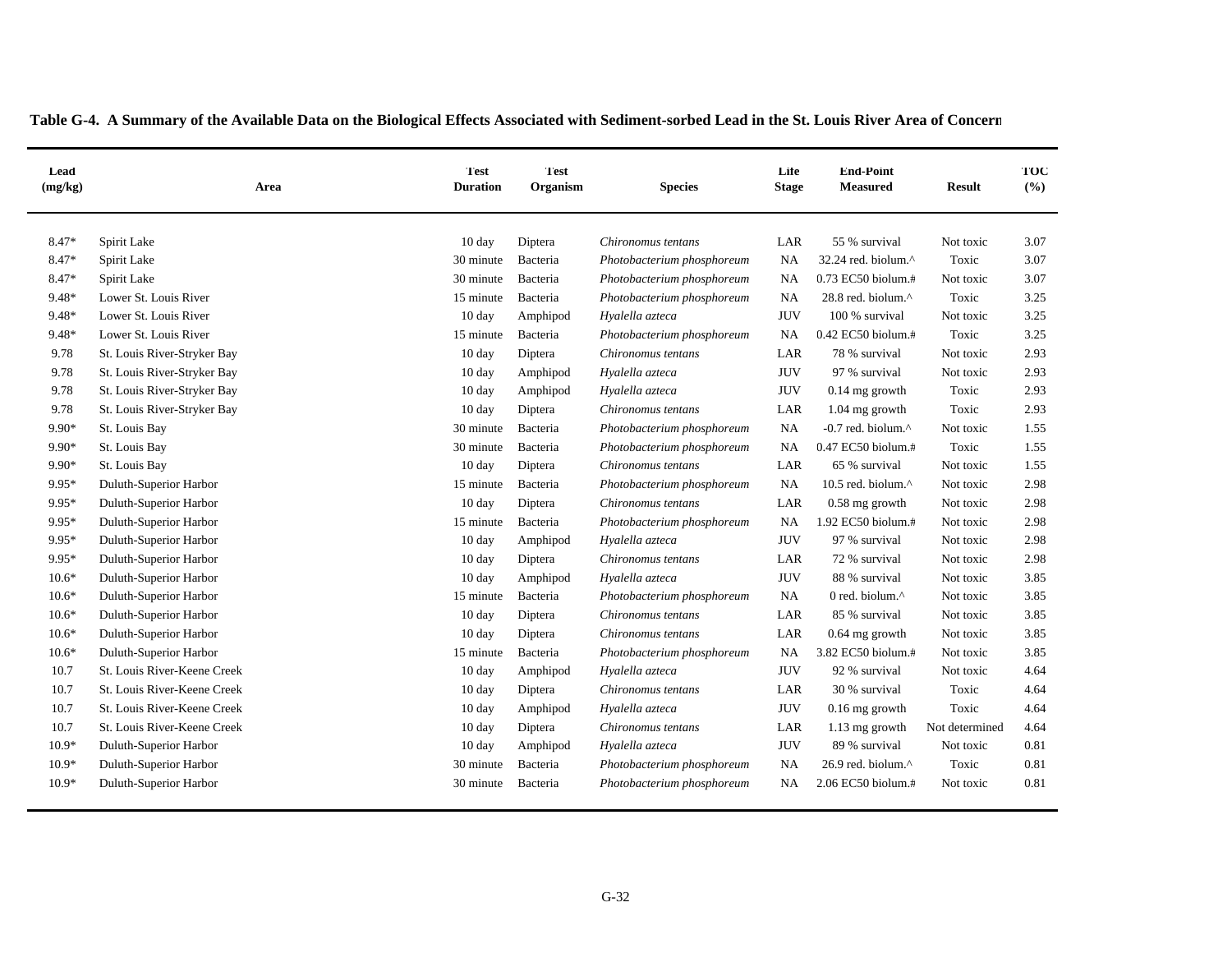| Lead<br>(mg/kg) | Area                   | <b>Test</b><br><b>Duration</b> | Test<br>Organism | <b>Species</b>             | Life<br><b>Stage</b> | <b>End-Point</b><br><b>Measured</b> | <b>Result</b>  | TOC<br>(%) |
|-----------------|------------------------|--------------------------------|------------------|----------------------------|----------------------|-------------------------------------|----------------|------------|
| $10.9*$         | Duluth-Superior Harbor | $10 \text{ day}$               | Diptera          | Chironomus tentans         | LAR                  | 18 % survival                       | Toxic          | 0.81       |
| $11.1*$         | Spirit Lake            | $10 \text{ day}$               | Diptera          | Chironomus tentans         | LAR                  | 65 % survival                       | Not toxic      | 2.59       |
| $11.1*$         | Spirit Lake            | 30 minute                      | Bacteria         | Photobacterium phosphoreum | <b>NA</b>            | 7.4 red. biolum.^                   | Not toxic      | 2.59       |
| $11.1*$         | Spirit Lake            | 30 minute                      | Bacteria         | Photobacterium phosphoreum | <b>NA</b>            | 0.41 EC50 biolum.#                  | Toxic          | 2.59       |
| $11.1*$         | Spirit Lake            | $10 \text{ day}$               | Amphipod         | Hyalella azteca            | <b>JUV</b>           | 97.5 % survival                     | Not toxic      | 2.59       |
| $11.1*$         | Spirit Lake            | $10 \text{ day}$               | Amphipod         | Hyalella azteca            | <b>JUV</b>           | 0 % survival                        | Toxic          | 8.26       |
| $11.1*$         | Spirit Lake            | $10 \text{ day}$               | Diptera          | Chironomus tentans         | LAR                  | 0 % survival                        | Toxic          | 8.26       |
| $11.1*$         | Spirit Lake            | 30 minute                      | Bacteria         | Photobacterium phosphoreum | NA                   | 0.06 EC50 biolum.#                  | Toxic          | 8.26       |
| $11.1*$         | Spirit Lake            | 30 minute                      | Bacteria         | Photobacterium phosphoreum | <b>NA</b>            | 99.9 red. biolum.^                  | Toxic          | 8.26       |
| $11.7*$         | St. Louis Bay          | 10 day                         | Diptera          | Chironomus tentans         | LAR                  | 88 % survival                       | Not toxic      | 6.72       |
| $11.7*$         | St. Louis Bay          | 15 minute                      | Bacteria         | Photobacterium phosphoreum | <b>NA</b>            | 0 red. biolum.^                     | Not toxic      | 6.72       |
| $11.7*$         | St. Louis Bay          | 15 minute                      | Bacteria         | Photobacterium phosphoreum | <b>NA</b>            | 1.35 EC50 biolum.#                  | Not toxic      | 6.72       |
| $11.7*$         | St. Louis Bay          | 10 day                         | Diptera          | Chironomus tentans         | $_{\rm LAR}$         | 0.46 mg growth                      | Not toxic      | 6.72       |
| $11.7*$         | St. Louis Bay          | $10 \text{ day}$               | Amphipod         | Hyalella azteca            | <b>JUV</b>           | 87 % survival                       | Not toxic      | 6.72       |
| $12.0*$         | Duluth-Superior Harbor | $10 \text{ day}$               | Diptera          | Chironomus tentans         | LAR                  | 62 % survival                       | Not toxic      | 3.2        |
| $12.0*$         | Duluth-Superior Harbor | 30 minute                      | Bacteria         | Photobacterium phosphoreum | <b>NA</b>            | 0.58 EC50 biolum.#                  | Not toxic      | 3.2        |
| $12.0*$         | Duluth-Superior Harbor | 30 minute                      | Bacteria         | Photobacterium phosphoreum | <b>NA</b>            | 0 red. biolum.^                     | Not toxic      | 3.2        |
| $12.0*$         | Duluth-Superior Harbor | 10 day                         | Amphipod         | Hyalella azteca            | <b>JUV</b>           | 100 % survival                      | Not toxic      | 3.2        |
| $12.5*$         | Duluth-Superior Harbor | 30 minute                      | Bacteria         | Photobacterium phosphoreum | <b>NA</b>            | 40.37 red. biolum.^                 | Toxic          | 1.94       |
| $12.5*$         | Duluth-Superior Harbor | $10 \text{ day}$               | Amphipod         | Hyalella azteca            | <b>JUV</b>           | 98 % survival                       | Not toxic      | 1.94       |
| $12.5*$         | Duluth-Superior Harbor | 10 day                         | Diptera          | Chironomus tentans         | LAR                  | 62 % survival                       | Not toxic      | 1.94       |
| $12.5*$         | Duluth-Superior Harbor | 30 minute                      | Bacteria         | Photobacterium phosphoreum | NA                   | 0.58 EC50 biolum.#                  | Not toxic      | 1.94       |
| $13.7*$         | Lower St. Louis River  | $10 \text{ day}$               | Amphipod         | Hyalella azteca            | <b>JUV</b>           | 95 % survival                       | Not toxic      | 2.37       |
| 13.7*           | Lower St. Louis River  | 30 minute                      | Bacteria         | Photobacterium phosphoreum | NA                   | 0.57 EC50 biolum.#                  | Not toxic      | 2.37       |
| $13.7*$         | Lower St. Louis River  | $10 \text{ day}$               | Diptera          | Chironomus tentans         | LAR                  | 77.5 % survival                     | Not toxic      | 2.37       |
| 13.7*           | Lower St. Louis River  | 30 minute                      | Bacteria         | Photobacterium phosphoreum | <b>NA</b>            | 9.22 red. biolum.^                  | Not toxic      | 2.37       |
| $13.8*$         | Duluth-Superior Harbor | $10 \text{ day}$               | Amphipod         | Hyalella azteca            | <b>JUV</b>           | 90 % survival                       | Not toxic      | 4.02       |
| 13.8*           | Duluth-Superior Harbor | 10 day                         | Diptera          | Chironomus tentans         | LAR                  | 57 % survival                       | Toxic          | 4.02       |
| $13.8*$         | Duluth-Superior Harbor | 15 minute                      | Bacteria         | Photobacterium phosphoreum | NA                   | 4.1 red. biolum.^                   | Not toxic      | 4.02       |
| $13.8*$         | Duluth-Superior Harbor | 10 day                         | Diptera          | Chironomus tentans         | LAR                  | Not determined                      | Not determined | 4.02       |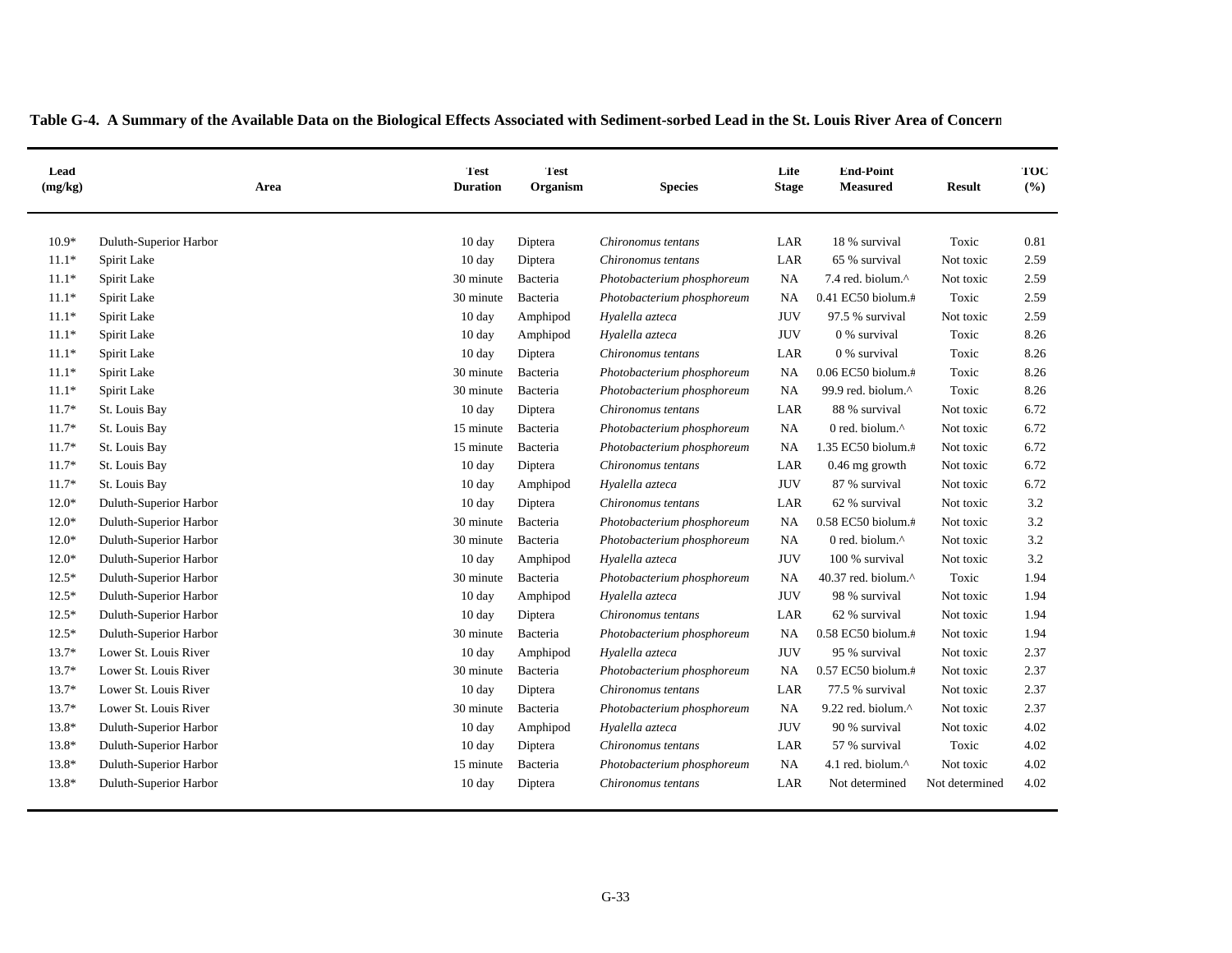|  | Table G-4. A Summary of the Available Data on the Biological Effects Associated with Sediment-sorbed Lead in the St. Louis River Area of Concern |  |  |  |  |  |  |  |
|--|--------------------------------------------------------------------------------------------------------------------------------------------------|--|--|--|--|--|--|--|
|  |                                                                                                                                                  |  |  |  |  |  |  |  |

| Lead<br>(mg/kg) | Area                                                     | <b>Test</b><br><b>Duration</b> | <b>Test</b><br>Organism | <b>Species</b>             | Life<br><b>Stage</b> | <b>End-Point</b><br><b>Measured</b> | <b>Result</b> | TOC<br>(%) |
|-----------------|----------------------------------------------------------|--------------------------------|-------------------------|----------------------------|----------------------|-------------------------------------|---------------|------------|
| $13.8*$         | Duluth-Superior Harbor                                   | 15 minute                      | Bacteria                | Photobacterium phosphoreum | NA                   | 1.76 EC50 biolum.#                  | Not toxic     | 4.02       |
| $14.0*$         | St. Louis Bay-South of DM & IR Taconite Storage Facility | 10 day                         | Amphipod                | Hyalella azteca            | <b>JUV</b>           | 98 % survival                       | Not toxic     | 2.6        |
| $14.0*$         | St. Louis Bay-South of DM & IR Taconite Storage Facility | 10 day                         | Diptera                 | Chironomus tentans         | LAR                  | 75 % survival                       | Not toxic     | 2.6        |
| $14.6*$         | Spirit Lake                                              | 30 minute                      | Bacteria                | Photobacterium phosphoreum | NA                   | 0 red. biolum.^                     | Not toxic     | 17.49      |
| $14.6*$         | Spirit Lake                                              | $10 \text{ day}$               | Diptera                 | Chironomus tentans         | LAR                  | 72 % survival                       | Not toxic     | 17.49      |
| $14.6*$         | Spirit Lake                                              | 10 day                         | Amphipod                | Hyalella azteca            | <b>JUV</b>           | 75 % survival                       | Not toxic     | 17.49      |
| $14.6*$         | Spirit Lake                                              | 30 minute                      | Bacteria                | Photobacterium phosphoreum | NA                   | 1.49 EC50 biolum.#                  | Not toxic     | 17.49      |
| $14.8*$         | Spirit Lake                                              | 10 day                         | Diptera                 | Chironomus tentans         | LAR                  | 50 % survival                       | Not toxic     | 3.2        |
| $14.8*$         | Spirit Lake                                              | 30 minute                      | Bacteria                | Photobacterium phosphoreum | NA                   | 1.1 EC50 biolum.#                   | Not toxic     | 3.2        |
| $14.8*$         | Spirit Lake                                              | 30 minute                      | Bacteria                | Photobacterium phosphoreum | NA                   | 45.6 red. biolum.^                  | Toxic         | 3.2        |
| $15.4*$         | Duluth-Superior Harbor                                   | 30 minute                      | Bacteria                | Photobacterium phosphoreum | NA                   | 15.82 red. biolum.^                 | Not toxic     | 2.34       |
| $15.4*$         | Duluth-Superior Harbor                                   | 10 day                         | Amphipod                | Hyalella azteca            | <b>JUV</b>           | 98 % survival                       | Not toxic     | 2.34       |
| $15.4*$         | Duluth-Superior Harbor                                   | 30 minute                      | Bacteria                | Photobacterium phosphoreum | NA                   | 0.28 EC50 biolum.#                  | Toxic         | 2.34       |
| $15.4*$         | Duluth-Superior Harbor                                   | $10 \text{ day}$               | Diptera                 | Chironomus tentans         | LAR                  | 80 % survival                       | Not toxic     | 2.34       |
| 15.8*           | St. Louis Bay-East of Erie Pier                          | $10 \text{ day}$               | Amphipod                | Hyalella azteca            | <b>JUV</b>           | 67 % survival                       | Not toxic     | 2.9        |
| 15.8*           | St. Louis Bay-East of Erie Pier                          | 10 day                         | Diptera                 | Chironomus tentans         | LAR                  | 78 % survival                       | Not toxic     | 2.9        |
| $16.6*$         | Spirit Lake                                              | 15 minute                      | Bacteria                | Photobacterium phosphoreum | <b>NA</b>            | 12.1 red. biolum.^                  | Not toxic     | 2.34       |
| $16.6*$         | Spirit Lake                                              | $10 \text{ day}$               | Diptera                 | Chironomus tentans         | LAR                  | 95 % survival                       | Not toxic     | 2.34       |
| $16.6*$         | Spirit Lake                                              | 10 day                         | Diptera                 | Chironomus tentans         | LAR                  | $0.37$ mg growth                    | Not toxic     | 2.34       |
| $16.6*$         | Spirit Lake                                              | 10 day                         | Amphipod                | Hyalella azteca            | <b>JUV</b>           | 90 % survival                       | Not toxic     | 2.34       |
| $16.6*$         | Spirit Lake                                              | 15 minute                      | Bacteria                | Photobacterium phosphoreum | NA                   | 0.77 EC50 biolum.#                  | Not toxic     | 2.34       |
| $16.8*$         | Spirit Lake                                              | 15 minute                      | Bacteria                | Photobacterium phosphoreum | NA                   | 1.06 EC50 biolum.#                  | Not toxic     | 3.735      |
| $16.8*$         | Spirit Lake                                              | 10 day                         | Amphipod                | Hyalella azteca            | <b>JUV</b>           | 90 % survival                       | Not toxic     | 3.735      |
| $16.8*$         | Spirit Lake                                              | 15 minute                      | Bacteria                | Photobacterium phosphoreum | <b>NA</b>            | 0 red. biolum.^                     | Not toxic     | 3.735      |
| $16.8*$         | Spirit Lake                                              | $10 \text{ day}$               | Diptera                 | Chironomus tentans         | LAR                  | $0.57$ mg growth                    | Not toxic     | 3.735      |
| $16.8*$         | Spirit Lake                                              | 10 day                         | Diptera                 | Chironomus tentans         | LAR                  | 65 % survival                       | Not toxic     | 3.735      |
| $16.9*$         | Spirit Lake                                              | $10 \text{ day}$               | Amphipod                | Hyalella azteca            | <b>JUV</b>           | 62 % survival                       | Not toxic     | 13.81      |
| $16.9*$         | Spirit Lake                                              | 10 day                         | Diptera                 | Chironomus tentans         | LAR                  | 98 % survival                       | Not toxic     | 13.81      |
| $16.9*$         | Spirit Lake                                              | 30 minute                      | Bacteria                | Photobacterium phosphoreum | NA                   | $0.1$ red. biolum. $^{\wedge}$      | Not toxic     | 13.81      |
| $16.9*$         | Spirit Lake                                              | 30 minute                      | Bacteria                | Photobacterium phosphoreum | NA                   | 3.88 EC50 biolum.#                  | Not toxic     | 13.81      |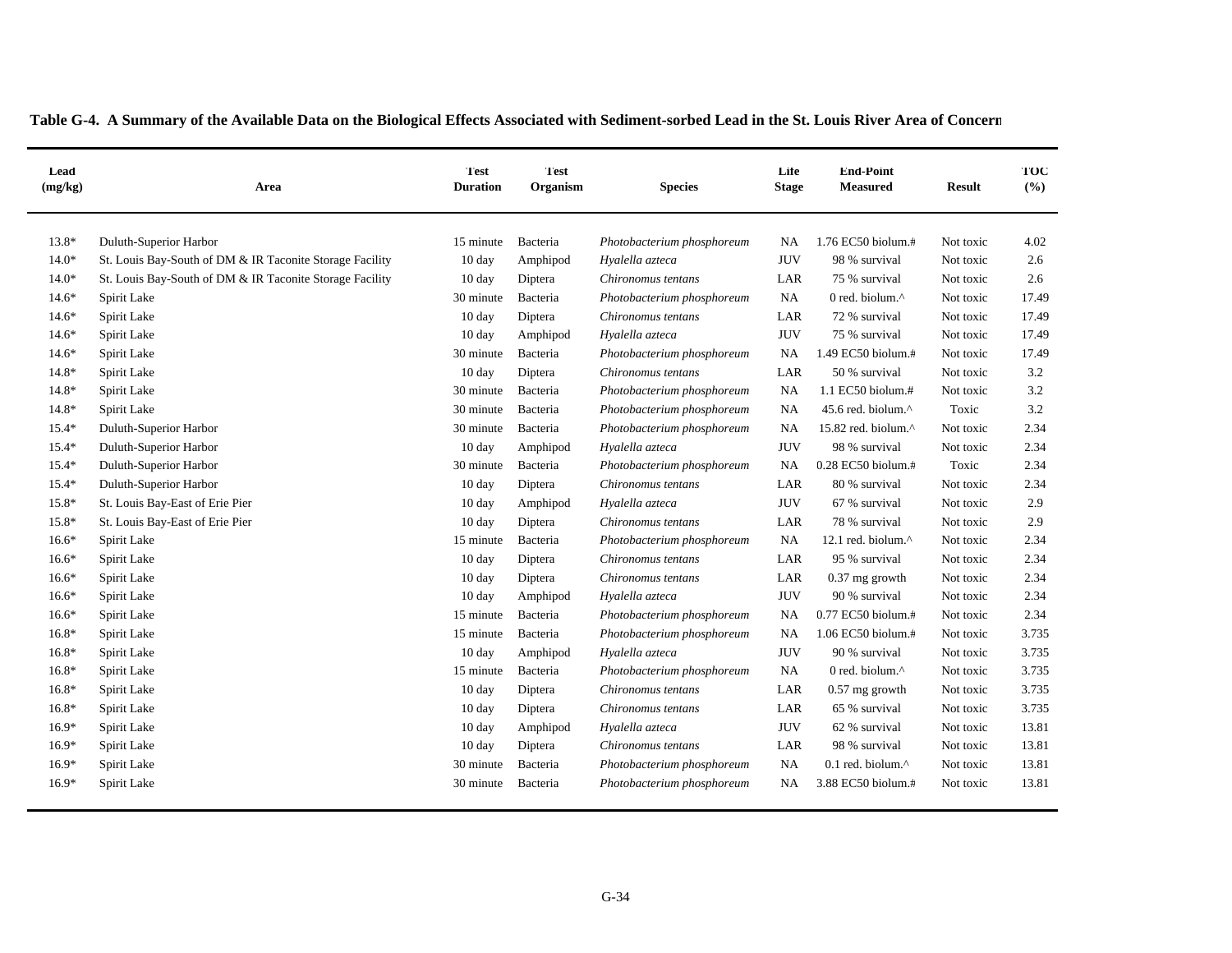|  |  |  | Table G-4. A Summary of the Available Data on the Biological Effects Associated with Sediment-sorbed Lead in the St. Louis River Area of Concern |
|--|--|--|--------------------------------------------------------------------------------------------------------------------------------------------------|
|  |  |  |                                                                                                                                                  |

| Lead<br>(mg/kg) | Area                                                     | <b>Test</b><br><b>Duration</b> | <b>Test</b><br>Organism | <b>Species</b>             | Life<br><b>Stage</b> | <b>End-Point</b><br><b>Measured</b> | <b>Result</b> | TOC<br>(%) |
|-----------------|----------------------------------------------------------|--------------------------------|-------------------------|----------------------------|----------------------|-------------------------------------|---------------|------------|
| $17.6*$         | Spirit Lake                                              | $10 \text{ day}$               | Amphipod                | Hyalella azteca            | <b>JUV</b>           | 55 % survival                       | Not toxic     | 3.32       |
| $17.6*$         | Spirit Lake                                              | $10 \text{ day}$               | Diptera                 | Chironomus tentans         | LAR                  | 88 % survival                       | Not toxic     | 3.32       |
| $17.6*$         | Spirit Lake                                              | 30 minute                      | Bacteria                | Photobacterium phosphoreum | NA                   | 0.72 EC50 biolum.#                  | Not toxic     | 3.32       |
| $17.6*$         | Spirit Lake                                              | 30 minute                      | Bacteria                | Photobacterium phosphoreum | NA                   | 8.1 red. biolum.^                   | Not toxic     | 3.32       |
| 18.0            | Duluth-Superior Harbor-Allouez Bay                       | 10 day                         | Diptera                 | Chironomus tentans         | Unknown              | 100 % survival                      | Not toxic     | NR         |
| 18.0            | Duluth-Superior Harbor-Allouez Bay                       | 48-h                           | Cladoceran              | Daphnia magna              | Unknown              | 100 % survival                      | Not toxic     | NR         |
| $19.0*$         | St. Louis Bay-South of DM & IR Taconite Storage Facility | $10 \text{ day}$               | Amphipod                | Hyalella azteca            | <b>JUV</b>           | 82 % survival                       | Not toxic     | 2.9        |
| $19.0*$         | St. Louis Bay-South of DM & IR Taconite Storage Facility | 10 day                         | Diptera                 | Chironomus tentans         | LAR                  | 72 % survival                       | Not toxic     | 2.9        |
| $19.7*$         | St. Louis Bay-South of DM & IR Taconite Storage Facility | $10 \text{ day}$               | Amphipod                | Hyalella azteca            | <b>JUV</b>           | 95 % survival                       | Not toxic     | 2.3        |
| $19.7*$         | St. Louis Bay-South of DM & IR Taconite Storage Facility | 10 day                         | Diptera                 | Chironomus tentans         | LAR                  | 88 % survival                       | Not toxic     | 2.3        |
| 20.0            | Superior Bay                                             | 10 day                         | Diptera                 | Chironomus tentans         | LAR                  | 100 % survival                      | Not toxic     | 6.7        |
| 20.0            | Superior Bay                                             | $48-h$                         | Cladoceran              | Ceriodaphnia dubia         | Adult                | 100 % survival                      | Not toxic     | 6.7        |
| 20.0            | Superior Bay                                             | 10 day                         | Diptera                 | Chironomus tentans         | LAR                  | $0.57$ mg growth                    | Not toxic     | 6.7        |
| 20.0            | Superior Bay                                             | 10 day                         | Amphipod                | Hyalella azteca            | <b>JUV</b>           | 90 % survival                       | Not toxic     | 6.7        |
| $20.2*$         | St. Louis Bay-South of DM & IR Taconite Storage Facility | 10 day                         | Amphipod                | Hyalella azteca            | <b>JUV</b>           | 70 % survival                       | Toxic         | 2.5        |
| $20.2*$         | St. Louis Bay-South of DM & IR Taconite Storage Facility | $10 \text{ day}$               | Diptera                 | Chironomus tentans         | LAR                  | 72 % survival                       | Toxic         | 2.5        |
| $20.6*$         | St. Louis River-Lower St. Louis River                    | 30 minute                      | Bacteria                | Photobacterium phosphoreum | <b>NA</b>            | 18.2 red. biolum.^                  | Not toxic     | 4.84       |
| $20.6*$         | St. Louis River-Lower St. Louis River                    | $10 \text{ day}$               | Diptera                 | Chironomus tentans         | LAR                  | 90 % survival                       | Not toxic     | 4.84       |
| $20.6*$         | St. Louis River-Lower St. Louis River                    | $10 \text{ day}$               | Amphipod                | Hyalella azteca            | <b>JUV</b>           | 92 % survival                       | Not toxic     | 4.84       |
| $20.6*$         | St. Louis River-Lower St. Louis River                    | 30 minute                      | Bacteria                | Photobacterium phosphoreum | NA                   | 0.09 EC50 biolum.#                  | Toxic         | 4.84       |
| $21.4*$         | Duluth-Superior Harbor                                   | $10 \text{ day}$               | Diptera                 | Chironomus tentans         | LAR                  | 85 % survival                       | Not toxic     | 3.4        |
| $21.4*$         | Duluth-Superior Harbor                                   | $10 \text{ day}$               | Diptera                 | Chironomus tentans         | LAR                  | 77 % survival                       | Not toxic     | 3.4        |
| $21.4*$         | Duluth-Superior Harbor                                   | 10 day                         | Diptera                 | Chironomus tentans         | LAR                  | 0.49 mg growth                      | Not toxic     | 3.4        |
| $21.4*$         | Duluth-Superior Harbor                                   | 15 minute                      | Bacteria                | Photobacterium phosphoreum | NA                   | 1.9 red. biolum.^                   | Not toxic     | 3.4        |
| $21.4*$         | Duluth-Superior Harbor                                   | 15 minute                      | Bacteria                | Photobacterium phosphoreum | NA                   | 0.74 EC50 biolum.#                  | Not toxic     | 3.4        |
| $21.4*$         | Duluth-Superior Harbor                                   | 15 minute                      | Bacteria                | Photobacterium phosphoreum | NA                   | 0.74 EC50 biolum.#                  | Not toxic     | 3.4        |
| $21.4*$         | Duluth-Superior Harbor                                   | 15 minute                      | Bacteria                | Photobacterium phosphoreum | NA                   | 1.2 red. biolum.^                   | Not toxic     | 3.4        |
| $21.4*$         | Duluth-Superior Harbor                                   | $10 \text{ day}$               | Amphipod                | Hyalella azteca            | <b>JUV</b>           | 87 % survival                       | Not toxic     | 3.4        |
| $21.4*$         | Duluth-Superior Harbor                                   | 10 day                         | Diptera                 | Chironomus tentans         | LAR                  | $0.37$ mg growth                    | Not toxic     | 3.4        |
| $21.4*$         | Duluth-Superior Harbor                                   | $10 \text{ day}$               | Amphipod                | Hyalella azteca            | <b>JUV</b>           | 87 % survival                       | Not toxic     | 3.4        |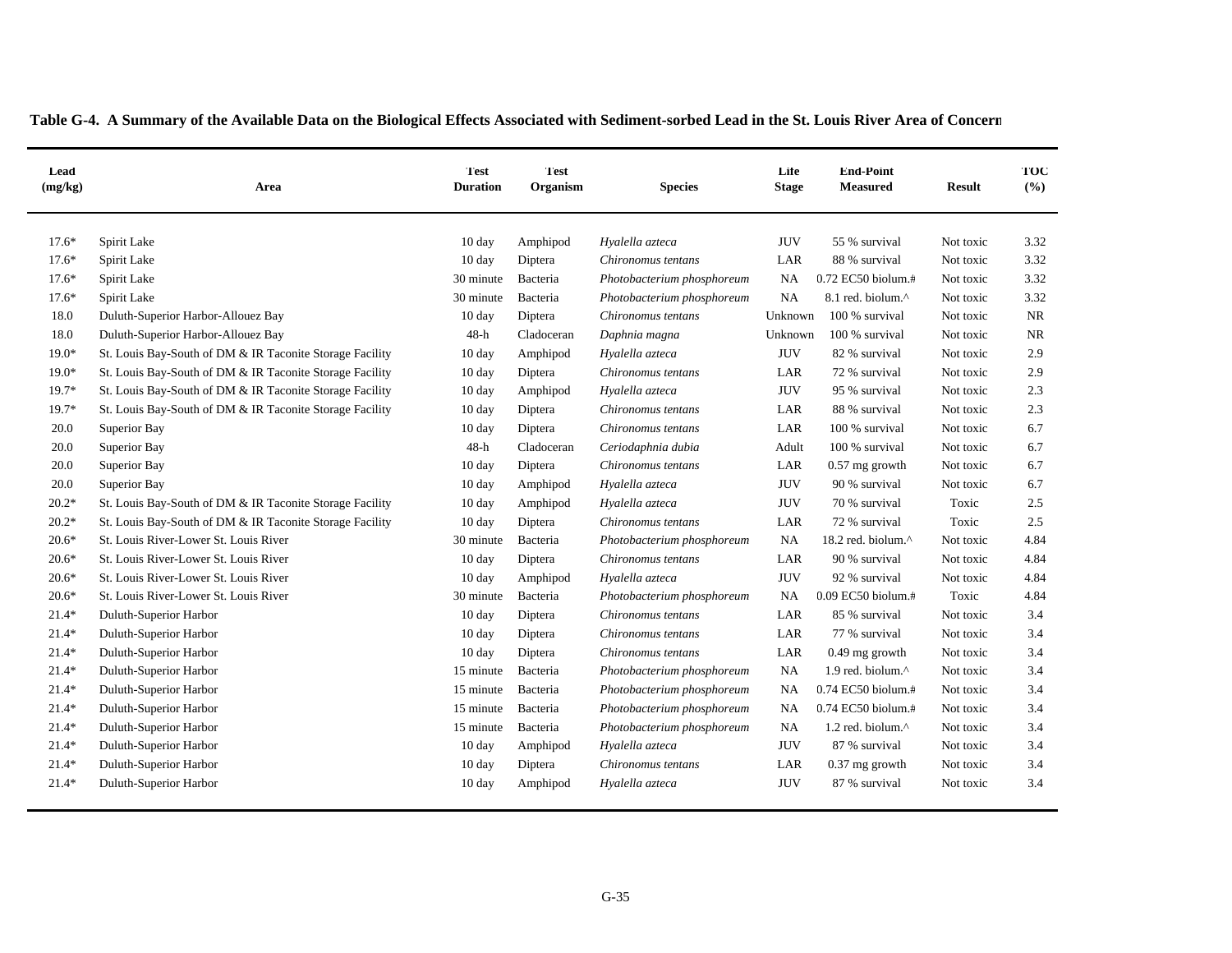| Lead<br>(mg/kg) | Area                                      | <b>Test</b><br><b>Duration</b> | <b>Test</b><br>Organism | <b>Species</b>             | Life<br><b>Stage</b> | <b>End-Point</b><br><b>Measured</b> | <b>Result</b> | TOC<br>(9/6) |
|-----------------|-------------------------------------------|--------------------------------|-------------------------|----------------------------|----------------------|-------------------------------------|---------------|--------------|
| $22.2*$         | Duluth-Superior Harbor                    | 30 minute                      | Bacteria                | Photobacterium phosphoreum | NA.                  | $0.16$ EC50 biolum. $\#$            | Toxic         | 2.93         |
| $22.2*$         | Duluth-Superior Harbor                    | 10 day                         | Diptera                 | Chironomus tentans         | LAR                  | 80 % survival                       | Not toxic     | 2.93         |
| $22.2*$         | Duluth-Superior Harbor                    | 30 minute                      | Bacteria                | Photobacterium phosphoreum | NA                   | 13.8 red. biolum.^                  | Not toxic     | 2.93         |
| $22.4*$         | St. Louis Bay                             | 10 day                         | Amphipod                | Hyalella azteca            | <b>JUV</b>           | 90 % survival                       | Not toxic     | 4.02         |
| $22.4*$         | St. Louis Bay                             | 10 day                         | Diptera                 | Chironomus tentans         | LAR                  | 90 % survival                       | Not toxic     | 4.02         |
| $22.4*$         | St. Louis Bay                             | 30 minute                      | Bacteria                | Photobacterium phosphoreum | <b>NA</b>            | 0.58 EC50 biolum.#                  | Not toxic     | 4.02         |
| $22.4*$         | St. Louis Bay                             | 30 minute                      | Bacteria                | Photobacterium phosphoreum | NA                   | 0 red. biolum. $\wedge$             | Not toxic     | 4.02         |
| 23.0            | Duluth-Superior Harbor-North of Minnesota | 10 day                         | Diptera                 | Chironomus tentans         | Unknown              | 100 % survival                      | Not toxic     | <b>NR</b>    |
| 23.0            | Duluth-Superior Harbor-North of Minnesota | $48-h$                         | Cladoceran              | Daphnia magna              | Unknown              | 100 % survival                      | Not toxic     | NR           |
| $23.1*$         | Duluth-Superior Harbor                    | 30 minute                      | Bacteria                | Photobacterium phosphoreum | <b>NA</b>            | $0.2$ EC50 biolum.#                 | Toxic         | 3.07         |
| $23.1*$         | Duluth-Superior Harbor                    | 30 minute                      | Bacteria                | Photobacterium phosphoreum | NA                   | 0 red. biolum. $\wedge$             | Not toxic     | 3.07         |
| $23.1*$         | Duluth-Superior Harbor                    | 10 day                         | Diptera                 | Chironomus tentans         | LAR                  | 70 % survival                       | Not toxic     | 3.07         |
| $23.1*$         | Duluth-Superior Harbor                    | 10 day                         | Amphipod                | Hyalella azteca            | <b>JUV</b>           | 95 % survival                       | Not toxic     | 3.07         |
| $23.2*$         | St. Louis Bay                             | 30 minute                      | Bacteria                | Photobacterium phosphoreum | NA                   | 0.45 EC50 biolum.#                  | Toxic         | 2.88         |
| $23.2*$         | St. Louis Bay                             | 10 day                         | Diptera                 | Chironomus tentans         | LAR                  | 60 % survival                       | Not toxic     | 2.88         |
| $23.2*$         | St. Louis Bay                             | 30 minute                      | Bacteria                | Photobacterium phosphoreum | NA                   | 0 red. biolum. $\wedge$             | Not toxic     | 2.88         |
| $23.5*$         | Duluth-Superior Harbor                    | 30 minute                      | Bacteria                | Photobacterium phosphoreum | <b>NA</b>            | 31.2 red. biolum.^                  | Toxic         | 2.67         |
| $23.5*$         | Duluth-Superior Harbor                    | 10 day                         | Diptera                 | Chironomus tentans         | LAR                  | 60 % survival                       | Not toxic     | 2.67         |
| 23.5*           | Duluth-Superior Harbor                    | 10 day                         | Amphipod                | Hyalella azteca            | <b>JUV</b>           | 91 % survival                       | Not toxic     | 2.67         |
| $23.5*$         | Duluth-Superior Harbor                    | 30 minute                      | Bacteria                | Photobacterium phosphoreum | <b>NA</b>            | 0.36 EC50 biolum.#                  | Toxic         | 2.67         |
| 23.6            | St. Louis River-Keene Creek               | 10 day                         | Diptera                 | Chironomus tentans         | LAR                  | 1.59 mg growth                      | Not toxic     | 6.4          |
| 23.6            | St. Louis River-Keene Creek               | 10 day                         | Amphipod                | Hyalella azteca            | <b>JUV</b>           | $0.2$ mg growth                     | Not toxic     | 6.4          |
| 23.6            | St. Louis River-Keene Creek               | 10 day                         | Diptera                 | Chironomus tentans         | LAR                  | 72 % survival                       | Not toxic     | 6.4          |
| 23.6            | St. Louis River-Keene Creek               | 10 day                         | Amphipod                | Hyalella azteca            | <b>JUV</b>           | 87 % survival                       | Not toxic     | 6.4          |
| 24.7*           | Duluth-Superior Harbor                    | 10 day                         | Diptera                 | Chironomus tentans         | LAR                  | 35 % survival                       | Not toxic     | 3.38         |
| 24.7*           | Duluth-Superior Harbor                    | 10 day                         | Amphipod                | Hyalella azteca            | <b>JUV</b>           | 88 % survival                       | Not toxic     | 3.38         |
| $24.7*$         | Duluth-Superior Harbor                    | 30 minute                      | Bacteria                | Photobacterium phosphoreum | <b>NA</b>            | 0.34 EC50 biolum.#                  | Toxic         | 3.38         |
| $24.7*$         | Duluth-Superior Harbor                    | 30 minute                      | Bacteria                | Photobacterium phosphoreum | NA                   | 19.2 red. biolum.^                  | Not toxic     | 3.38         |
| $25.0*$         | St. Louis Bay                             | 30 minute                      | Bacteria                | Photobacterium phosphoreum | <b>NA</b>            | 0.96 EC50 biolum.#                  | Not toxic     | 4.36         |
| $25.0*$         | St. Louis Bay                             | 10 day                         | Amphipod                | Hyalella azteca            | <b>JUV</b>           | 68 % survival                       | Not toxic     | 4.36         |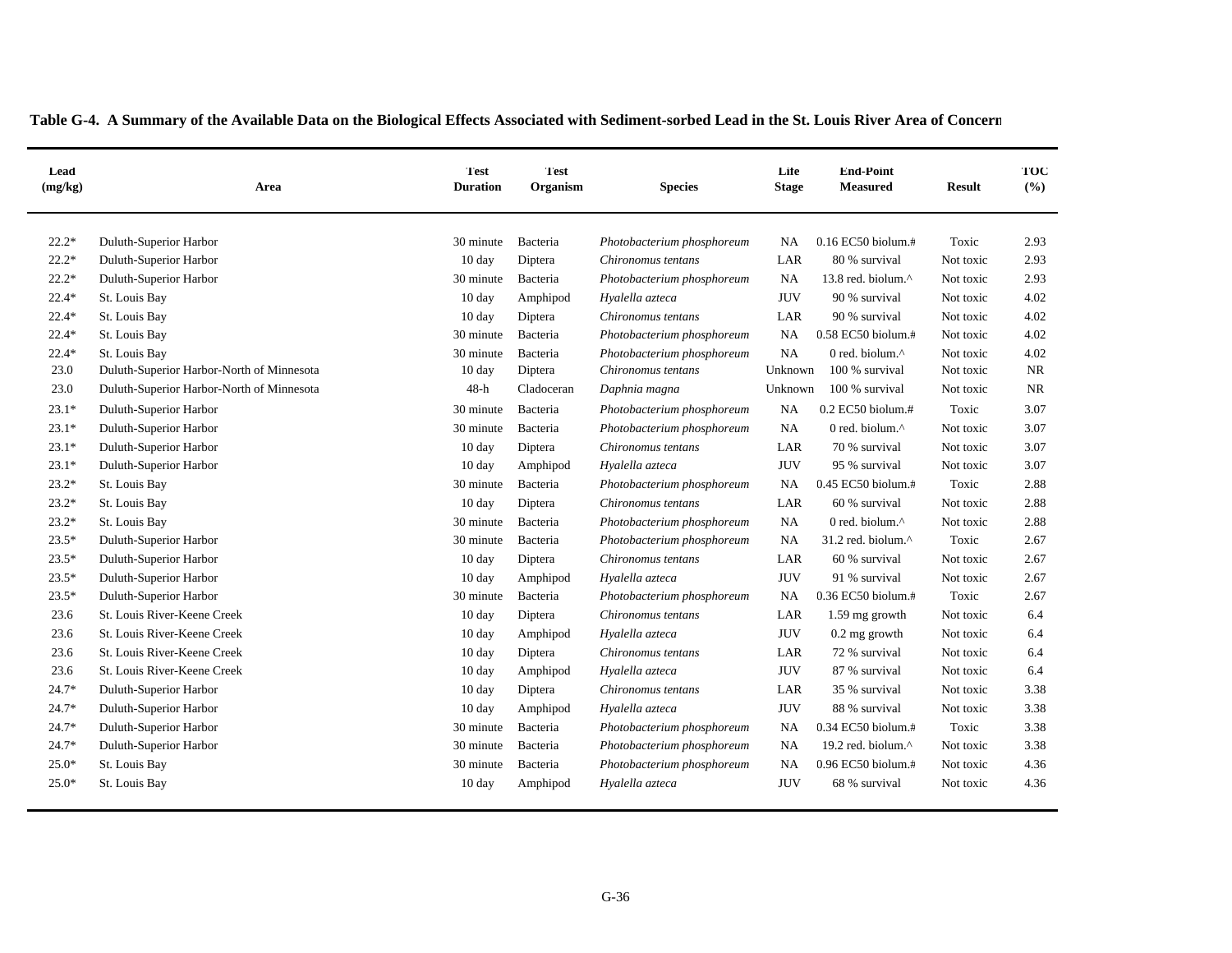| Lead<br>(mg/kg) | Area                                        | <b>Test</b><br><b>Duration</b> | <b>Test</b><br>Organism | <b>Species</b>             | Life<br><b>Stage</b> | <b>End-Point</b><br><b>Measured</b> | <b>Result</b>  | TOC<br>(%) |
|-----------------|---------------------------------------------|--------------------------------|-------------------------|----------------------------|----------------------|-------------------------------------|----------------|------------|
| $25.0*$         | St. Louis Bay                               | $10 \text{ day}$               | Diptera                 | Chironomus tentans         | LAR                  | 85 % survival                       | Not toxic      | 4.36       |
| $25.0*$         | St. Louis Bay                               | 30 minute                      | Bacteria                | Photobacterium phosphoreum | <b>NA</b>            | -0.6 red. biolum.^                  | Not toxic      | 4.36       |
| 25.0            | Duluth-Superior Harbor-Hallett Coal Dock #6 | 10 day                         | Diptera                 | Chironomus tentans         | Unknown              | 86.6 % survival                     | Not toxic      | <b>NR</b>  |
| 25.0            | Duluth-Superior Harbor-Hallett Coal Dock #6 | $48-h$                         | Cladoceran              | Daphnia magna              | Unknown              | 95 % survival                       | Not toxic      | <b>NR</b>  |
| $25.0*$         | St. Louis Bay                               | 15 minute                      | Bacteria                | Photobacterium phosphoreum | <b>NA</b>            | 93.4 red. biolum.^                  | Toxic          | 13.91      |
| $25.0*$         | St. Louis Bay                               | 10 day                         | Diptera                 | Chironomus tentans         | LAR                  | 18 % survival                       | Toxic          | 13.91      |
| $25.0*$         | St. Louis Bay                               | $10 \text{ day}$               | Diptera                 | Chironomus tentans         | LAR                  | Not determined                      | Not determined | 13.91      |
| $25.0*$         | St. Louis Bay                               | $10 \text{ day}$               | Amphipod                | Hyalella azteca            | <b>JUV</b>           | 92 % survival                       | Not toxic      | 13.91      |
| $25.0*$         | St. Louis Bay                               | 15 minute                      | Bacteria                | Photobacterium phosphoreum | <b>NA</b>            | 0.4 EC50 biolum.#                   | Toxic          | 13.91      |
| $26.4*$         | Spirit Lake-Grassy Point                    | $10 \text{ day}$               | Amphipod                | Hyalella azteca            | <b>JUV</b>           | 90 % survival                       | Not toxic      | 12         |
| $26.4*$         | Spirit Lake-Grassy Point                    | 10 day                         | Diptera                 | Chironomus tentans         | LAR                  | 70 % survival                       | Not toxic      | 12         |
| $26.5*$         | Duluth-Superior Harbor                      | 10 day                         | Diptera                 | Chironomus tentans         | LAR                  | 75 % survival                       | Not toxic      | 3.69       |
| $26.5*$         | Duluth-Superior Harbor                      | 30 minute                      | Bacteria                | Photobacterium phosphoreum | <b>NA</b>            | 1 red. biolum.^                     | Not toxic      | 3.69       |
| $26.5*$         | Duluth-Superior Harbor                      | 30 minute                      | Bacteria                | Photobacterium phosphoreum | <b>NA</b>            | 0.37 EC50 biolum.#                  | Toxic          | 3.69       |
| $26.5*$         | Duluth-Superior Harbor                      | 10 day                         | Amphipod                | Hyalella azteca            | <b>JUV</b>           | 94 % survival                       | Not toxic      | 3.69       |
| $27.0*$         | Spirit Lake                                 | 30 minute                      | Bacteria                | Photobacterium phosphoreum | <b>NA</b>            | 0.34 EC50 biolum.#                  | Toxic          | 10.68      |
| $27.0*$         | Spirit Lake                                 | 10 day                         | Diptera                 | Chironomus tentans         | LAR                  | 70 % survival                       | Not toxic      | 10.68      |
| $27.0*$         | Spirit Lake                                 | 30 minute                      | Bacteria                | Photobacterium phosphoreum | <b>NA</b>            | 14.8 red. biolum.^                  | Not toxic      | 10.68      |
| 27.0*           | Spirit Lake                                 | 10 day                         | Amphipod                | Hyalella azteca            | <b>JUV</b>           | 88 % survival                       | Not toxic      | 3.95       |
| $27.0*$         | Spirit Lake                                 | 15 minute                      | Bacteria                | Photobacterium phosphoreum | NA                   | 30.7 red. biolum.^                  | Toxic          | 3.95       |
| $27.0*$         | Spirit Lake                                 | 15 minute                      | Bacteria                | Photobacterium phosphoreum | NA                   | 0.51 EC50 biolum.#                  | Not toxic      | 3.95       |
| $27.0*$         | Spirit Lake                                 | 10 day                         | Amphipod                | Hyalella azteca            | <b>JUV</b>           | 70 % survival                       | Toxic          | 3.95       |
| $27.0*$         | Spirit Lake                                 | 15 minute                      | Bacteria                | Photobacterium phosphoreum | <b>NA</b>            | 0.51 EC50 biolum.#                  | Not toxic      | 3.95       |
| $27.0*$         | Spirit Lake                                 | 15 minute                      | Bacteria                | Photobacterium phosphoreum | NA                   | 23.7 red. biolum.^                  | Toxic          | 3.95       |
| 28.6*           | Spirit Lake                                 | 30 minute                      | Bacteria                | Photobacterium phosphoreum | <b>NA</b>            | 18.8 red. biolum.^                  | Not toxic      | 5.34       |
| 28.6*           | Spirit Lake                                 | 10 day                         | Diptera                 | Chironomus tentans         | LAR                  | 75 % survival                       | Not toxic      | 5.34       |
| $28.6*$         | Spirit Lake                                 | 30 minute                      | Bacteria                | Photobacterium phosphoreum | <b>NA</b>            | 0.97 EC50 biolum.#                  | Not toxic      | 5.34       |
| $28.6*$         | Spirit Lake                                 | $10 \text{ day}$               | Amphipod                | Hyalella azteca            | <b>JUV</b>           | 100 % survival                      | Not toxic      | 5.34       |
| $30.0*$         | Spirit Lake-Grassy Point                    | $10 \text{ day}$               | Amphipod                | Hyalella azteca            | <b>JUV</b>           | 75 % survival                       | Not toxic      | 5          |
| $30.0*$         | Spirit Lake-Grassy Point                    | $10 \text{ day}$               | Diptera                 | Chironomus tentans         | LAR                  | 75 % survival                       | Not toxic      | 5          |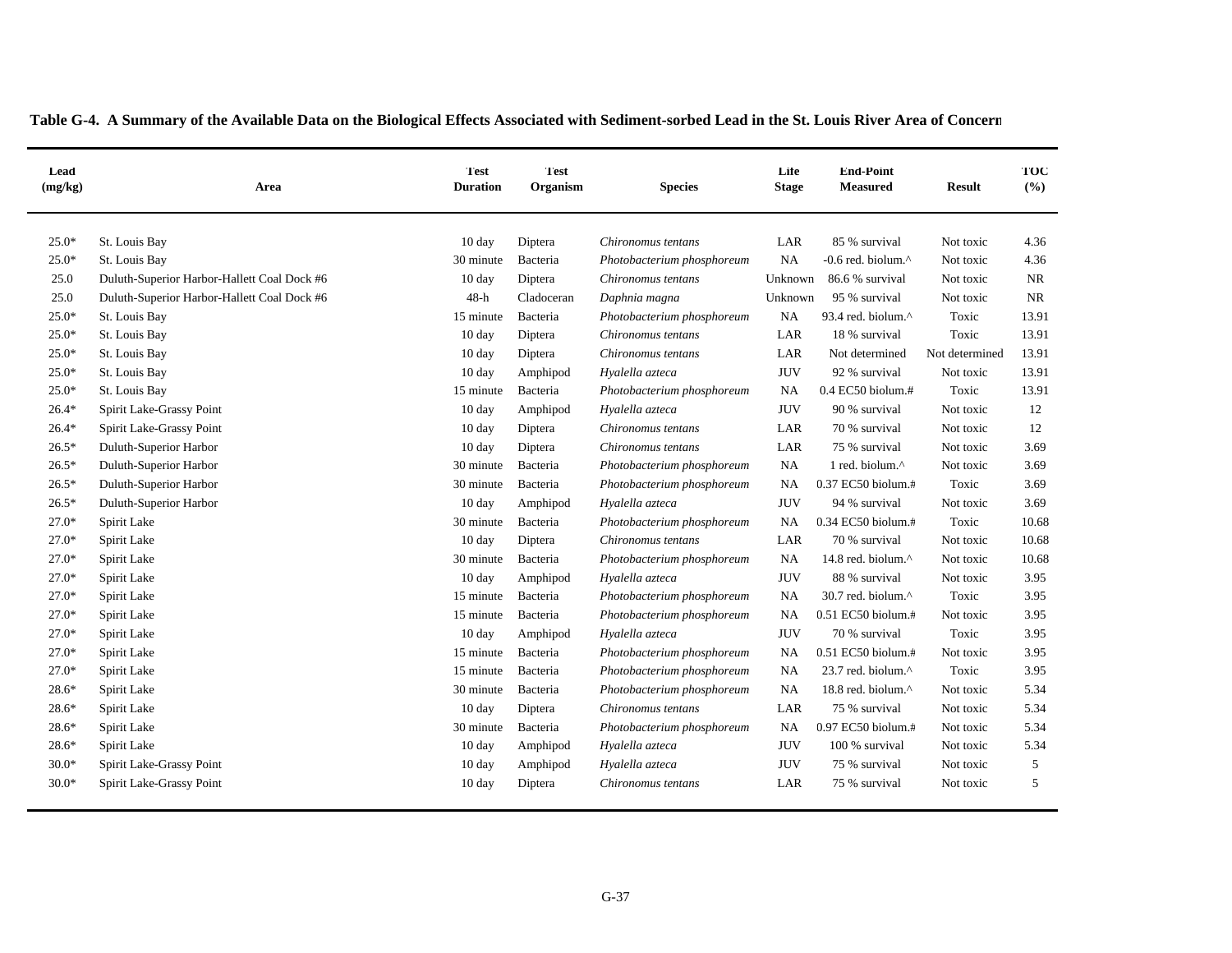| Lead<br>(mg/kg) | Area                                                   | <b>Test</b><br><b>Duration</b> | <b>Test</b><br>Organism | <b>Species</b>             | Life<br><b>Stage</b> | <b>End-Point</b><br><b>Measured</b> | <b>Result</b>  | TOC<br>(%) |
|-----------------|--------------------------------------------------------|--------------------------------|-------------------------|----------------------------|----------------------|-------------------------------------|----------------|------------|
| $31.6*$         | St. Louis Bay                                          | 10 day                         | Amphipod                | Hyalella azteca            | <b>JUV</b>           | 56 % survival                       | Not toxic      | 13.98      |
| $31.6*$         | St. Louis Bay                                          | 30 minute                      | Bacteria                | Photobacterium phosphoreum | NA                   | 0.38 EC50 biolum.#                  | Toxic          | 13.98      |
| $31.6*$         | St. Louis Bay                                          | 30 minute                      | Bacteria                | Photobacterium phosphoreum | <b>NA</b>            | 29.59 red. biolum.^                 | Toxic          | 13.98      |
| $31.6*$         | St. Louis Bay                                          | 10 day                         | Diptera                 | Chironomus tentans         | LAR                  | 82 % survival                       | Not toxic      | 13.98      |
| $32.4*$         | Duluth-Superior Harbor                                 | 10 day                         | Diptera                 | Chironomus tentans         | LAR                  | Not determined                      | Not determined | 8.97       |
| $32.4*$         | Duluth-Superior Harbor                                 | $10 \text{ day}$               | Amphipod                | Hyalella azteca            | <b>JUV</b>           | 75 % survival                       | Toxic          | 8.97       |
| $32.4*$         | Duluth-Superior Harbor                                 | 15 minute                      | Bacteria                | Photobacterium phosphoreum | <b>NA</b>            | 42.1 red. biolum.^                  | Toxic          | 8.97       |
| $32.4*$         | Duluth-Superior Harbor                                 | 10 day                         | Diptera                 | Chironomus tentans         | LAR                  | 3 % survival                        | Toxic          | 8.97       |
| $32.4*$         | Duluth-Superior Harbor                                 | 15 minute                      | Bacteria                | Photobacterium phosphoreum | <b>NA</b>            | 0.05 EC50 biolum.#                  | Toxic          | 8.97       |
| 33.0            | Duluth-Superior Harbor-Northwest side of Lakehead Dock | 10 day                         | Diptera                 | Chironomus tentans         | LAR                  | 100 % survival                      | Not toxic      | 8.4        |
| 33.0            | Duluth-Superior Harbor-Northwest side of Lakehead Dock | 10 day                         | Amphipod                | Hyalella azteca            | <b>JUV</b>           | 95 % survival                       | Not toxic      | 8.4        |
| 33.0            | Duluth-Superior Harbor-Northwest side of Lakehead Dock | $48-h$                         | Cladoceran              | Ceriodaphnia dubia         | Adult                | 100 % survival                      | Not toxic      | 8.4        |
| 33.0            | Duluth-Superior Harbor-Northwest side of Lakehead Dock | 10 day                         | Diptera                 | Chironomus tentans         | LAR                  | $1.04$ mg growth                    | Not toxic      | 8.4        |
| $33.0*$         | Duluth-Superior Harbor                                 | 10 day                         | Amphipod                | Hyalella azteca            | <b>JUV</b>           | 92 % survival                       | Not toxic      | 4.41       |
| $33.0*$         | Duluth-Superior Harbor                                 | 30 minute                      | Bacteria                | Photobacterium phosphoreum | NA                   | 0.3 EC50 biolum.#                   | Toxic          | 4.41       |
| $33.0*$         | Duluth-Superior Harbor                                 | 10 day                         | Diptera                 | Chironomus tentans         | LAR                  | 68 % survival                       | Not toxic      | 4.41       |
| 33.0*           | Duluth-Superior Harbor                                 | 30 minute                      | Bacteria                | Photobacterium phosphoreum | NA                   | 2.8 red. biolum.^                   | Not toxic      | 4.41       |
| 33.8*           | Spirit Lake                                            | 10 day                         | Amphipod                | Hyalella azteca            | <b>JUV</b>           | 41 % survival                       | Toxic          | 4.24       |
| 33.8*           | Spirit Lake                                            | 30 minute                      | Bacteria                | Photobacterium phosphoreum | NA                   | $0.12$ EC50 biolum. $\#$            | Toxic          | 4.24       |
| 33.8*           | Spirit Lake                                            | 10 day                         | Diptera                 | Chironomus tentans         | LAR                  | 70 % survival                       | Not toxic      | 4.24       |
| 33.8*           | Spirit Lake                                            | 30 minute                      | Bacteria                | Photobacterium phosphoreum | <b>NA</b>            | 53.2 red. biolum.^                  | Toxic          | 4.24       |
| 34.7*           | St. Louis Bay                                          | 10 day                         | Amphipod                | Hyalella azteca            | <b>JUV</b>           | 93 % survival                       | Not toxic      | 3.87       |
| $34.7*$         | St. Louis Bay                                          | 10 day                         | Diptera                 | Chironomus tentans         | LAR                  | $0.23$ mg growth                    | Toxic          | 3.87       |
| 34.7*           | St. Louis Bay                                          | 10 day                         | Diptera                 | Chironomus tentans         | LAR                  | 75 % survival                       | Not toxic      | 3.87       |
| 34.7*           | St. Louis Bay                                          | 15 minute                      | Bacteria                | Photobacterium phosphoreum | <b>NA</b>            | 1.1 red. biolum.^                   | Not toxic      | 3.87       |
| $34.7*$         | St. Louis Bay                                          | 15 minute                      | Bacteria                | Photobacterium phosphoreum | NA                   | 0.41 EC50 biolum.#                  | Toxic          | 3.87       |
| $35.2*$         | Spirit Lake                                            | 30 minute                      | Bacteria                | Photobacterium phosphoreum | NA.                  | 0.35 EC50 biolum.#                  | Toxic          | 4.13       |
| $35.2*$         | Spirit Lake                                            | 10 day                         | Amphipod                | Hyalella azteca            | <b>JUV</b>           | 90 % survival                       | Not toxic      | 4.13       |
| $35.2*$         | Spirit Lake                                            | 10 day                         | Diptera                 | Chironomus tentans         | LAR                  | 72 % survival                       | Not toxic      | 4.13       |
| $35.2*$         | Spirit Lake                                            | 30 minute                      | Bacteria                | Photobacterium phosphoreum | NA                   | 21.7 red. biolum.^                  | Toxic          | 4.13       |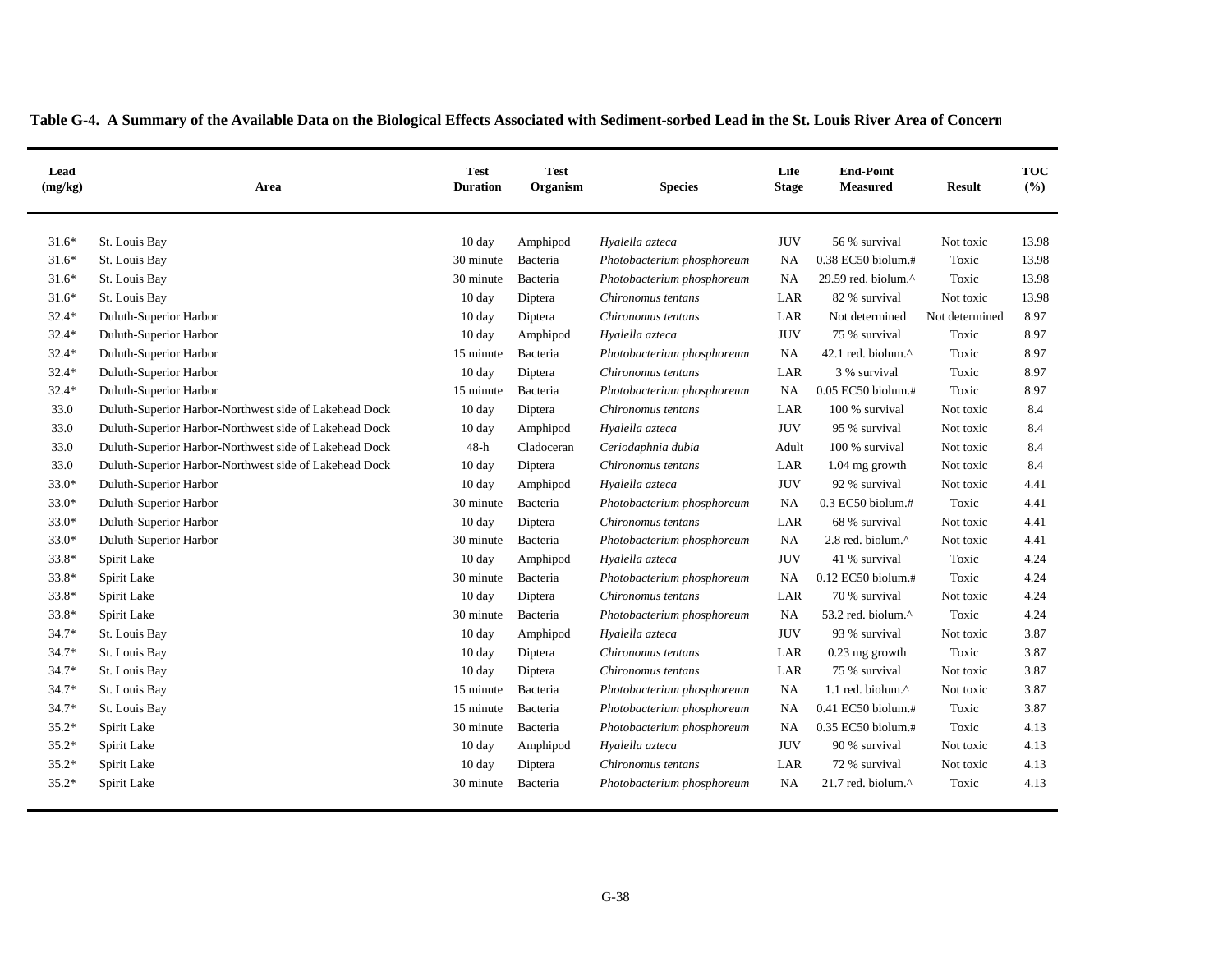| Lead<br>(mg/kg) | Area                        | <b>Test</b><br><b>Duration</b> | <b>Test</b><br>Organism | <b>Species</b>             | Life<br><b>Stage</b> | <b>End-Point</b><br><b>Measured</b> | <b>Result</b>  | TOC<br>(%) |
|-----------------|-----------------------------|--------------------------------|-------------------------|----------------------------|----------------------|-------------------------------------|----------------|------------|
| $36.5*$         | St. Louis Bay               | 15 minute                      | Bacteria                | Photobacterium phosphoreum | <b>NA</b>            | 0.29 EC50 biolum.#                  | Toxic          | 4.48       |
| $36.5*$         | St. Louis Bay               | 10 day                         | Amphipod                | Hyalella azteca            | <b>JUV</b>           | 16 % survival                       | Toxic          | 4.48       |
| $36.5*$         | St. Louis Bay               | 15 minute                      | Bacteria                | Photobacterium phosphoreum | <b>NA</b>            | 20 red. biolum.^                    | Toxic          | 4.48       |
| 37.7            | St. Louis River-Stryker Bay | $10 \text{ day}$               | Amphipod                | Hyalella azteca            | <b>JUV</b>           | $0.14$ mg growth                    | Toxic          | 8.08       |
| 37.7            | St. Louis River-Stryker Bay | $10 \text{ day}$               | Diptera                 | Chironomus tentans         | LAR                  | 53 % survival                       | Toxic          | 8.08       |
| 37.7            | St. Louis River-Stryker Bay | $10 \text{ day}$               | Amphipod                | Hyalella azteca            | <b>JUV</b>           | 48 % survival                       | Toxic          | 8.08       |
| 37.7            | St. Louis River-Stryker Bay | 10 day                         | Diptera                 | Chironomus tentans         | LAR                  | 0.8 mg growth                       | Toxic          | 8.08       |
| $39.2*$         | St. Louis Bay               | 15 minute                      | Bacteria                | Photobacterium phosphoreum | <b>NA</b>            | 1.12 EC50 biolum.#                  | Not toxic      | 29.84      |
| $39.2*$         | St. Louis Bay               | $10 \text{ day}$               | Diptera                 | Chironomus tentans         | LAR                  | 45 % survival                       | Not toxic      | 29.84      |
| $39.2*$         | St. Louis Bay               | $10 \text{ day}$               | Amphipod                | Hyalella azteca            | <b>JUV</b>           | 93 % survival                       | Not toxic      | 29.84      |
| $39.2*$         | St. Louis Bay               | 15 minute                      | Bacteria                | Photobacterium phosphoreum | <b>NA</b>            | 7.4 red. biolum.^                   | Not toxic      | 29.84      |
| $39.2*$         | St. Louis Bay               | 10 day                         | Diptera                 | Chironomus tentans         | LAR                  | 0.43 mg growth                      | Not toxic      | 29.84      |
| 39.7*           | Duluth-Superior Harbor      | 15 minute                      | Bacteria                | Photobacterium phosphoreum | <b>NA</b>            | 0.02 EC50 biolum.#                  | Toxic          | 6.77       |
| 39.7*           | Duluth-Superior Harbor      | 15 minute                      | Bacteria                | Photobacterium phosphoreum | <b>NA</b>            | 30.8 red. biolum.^                  | Toxic          | 6.77       |
| 39.7*           | Duluth-Superior Harbor      | $10 \text{ day}$               | Diptera                 | Chironomus tentans         | LAR                  | 18 % survival                       | Toxic          | 6.77       |
| 39.7*           | Duluth-Superior Harbor      | $10 \text{ day}$               | Diptera                 | Chironomus tentans         | LAR                  | Not determined                      | Not determined | 6.77       |
| 39.7*           | Duluth-Superior Harbor      | $10 \text{ day}$               | Amphipod                | Hyalella azteca            | <b>JUV</b>           | 92 % survival                       | Not toxic      | 6.77       |
| $40.9*$         | Spirit Lake                 | 30 minute                      | Bacteria                | Photobacterium phosphoreum | <b>NA</b>            | 8.6 red. biolum.^                   | Not toxic      | 3.98       |
| $40.9*$         | Spirit Lake                 | $10 \text{ day}$               | Diptera                 | Chironomus tentans         | LAR                  | 72 % survival                       | Not toxic      | 3.98       |
| $40.9*$         | Spirit Lake                 | $10 \text{ day}$               | Amphipod                | Hyalella azteca            | <b>JUV</b>           | 100 % survival                      | Not toxic      | 3.98       |
| $40.9*$         | Spirit Lake                 | 30 minute                      | Bacteria                | Photobacterium phosphoreum | <b>NA</b>            | 0.37 EC50 biolum.#                  | Toxic          | 3.98       |
| $43.6*$         | Duluth-Superior Harbor      | 30 minute                      | Bacteria                | Photobacterium phosphoreum | <b>NA</b>            | 0.36 EC50 biolum.#                  | Toxic          | 4.05       |
| $43.6*$         | Duluth-Superior Harbor      | 10 day                         | Amphipod                | Hyalella azteca            | <b>JUV</b>           | 67 % survival                       | Not toxic      | 4.05       |
| $43.6*$         | Duluth-Superior Harbor      | 30 minute                      | Bacteria                | Photobacterium phosphoreum | <b>NA</b>            | 8.3 red. biolum.^                   | Not toxic      | 4.05       |
| $43.6*$         | Duluth-Superior Harbor      | 10 day                         | Diptera                 | Chironomus tentans         | LAR                  | 70 % survival                       | Not toxic      | 4.05       |
| $44.1*$         | Duluth-Superior Harbor      | 30 minute                      | Bacteria                | Photobacterium phosphoreum | <b>NA</b>            | 15.5 red. biolum.^                  | Not toxic      | 4.11       |
| $44.1*$         | Duluth-Superior Harbor      | $10 \text{ day}$               | Amphipod                | Hyalella azteca            | <b>JUV</b>           | 72 % survival                       | Not toxic      | 4.11       |
| $44.1*$         | Duluth-Superior Harbor      | $10 \text{ day}$               | Diptera                 | Chironomus tentans         | LAR                  | 88 % survival                       | Not toxic      | 4.11       |
| $44.1*$         | Duluth-Superior Harbor      | 10 day                         | Amphipod                | Hyalella azteca            | <b>JUV</b>           | 98 % survival                       | Not toxic      | 4.11       |
| $44.1*$         | Duluth-Superior Harbor      | 30 minute                      | Bacteria                | Photobacterium phosphoreum | NA                   | 0.24 EC50 biolum.#                  | Toxic          | 4.11       |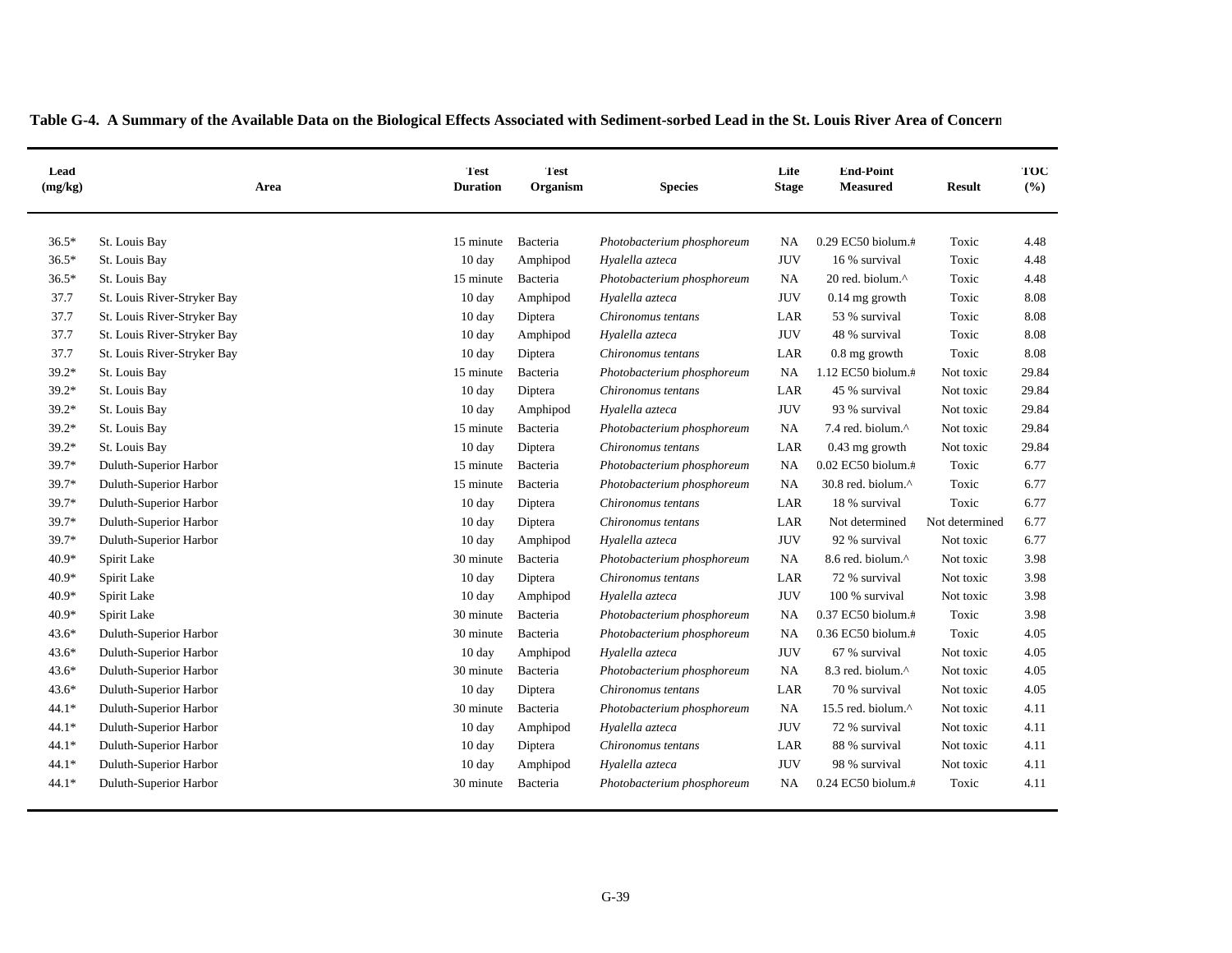| Lead<br>(mg/kg) | Area                                                      | Test<br><b>Duration</b> | <b>Test</b><br>Organism | <b>Species</b>             | Life<br><b>Stage</b> | <b>End-Point</b><br><b>Measured</b> | <b>Result</b> | TOC<br>(9/6) |
|-----------------|-----------------------------------------------------------|-------------------------|-------------------------|----------------------------|----------------------|-------------------------------------|---------------|--------------|
| $44.1*$         | Duluth-Superior Harbor                                    | 10 day                  | Diptera                 | Chironomus tentans         | LAR                  | 68 % survival                       | Not toxic     | 4.11         |
| $44.1*$         | St. Louis Bay                                             | 30 minute               | Bacteria                | Photobacterium phosphoreum | NA                   | 0.47 EC50 biolum.#                  | Toxic         | 2.13         |
| $44.1*$         | St. Louis Bay                                             | 10 day                  | Diptera                 | Chironomus tentans         | LAR                  | 82 % survival                       | Not toxic     | 2.13         |
| 44.1*           | St. Louis Bay                                             | 30 minute               | Bacteria                | Photobacterium phosphoreum | NA                   | 29.6 red. biolum.^                  | Toxic         | 2.13         |
| $44.1*$         | St. Louis Bay                                             | 10 day                  | Amphipod                | Hyalella azteca            | <b>JUV</b>           | 86 % survival                       | Not toxic     | 2.13         |
| 44.5*           | Duluth-Superior Harbor                                    | 15 minute               | Bacteria                | Photobacterium phosphoreum | <b>NA</b>            | 1.5 EC50 biolum.#                   | Not toxic     | 3.99         |
| $44.5*$         | Duluth-Superior Harbor                                    | 15 minute               | Bacteria                | Photobacterium phosphoreum | <b>NA</b>            | 0 red. biolum.^                     | Not toxic     | 3.99         |
| $44.5*$         | Duluth-Superior Harbor                                    | 10 day                  | Amphipod                | Hyalella azteca            | <b>JUV</b>           | 86 % survival                       | Not toxic     | 3.99         |
| 44.8*           | Duluth-Superior Harbor                                    | 10 day                  | Diptera                 | Chironomus tentans         | LAR                  | 5 % survival                        | Not toxic     | 4.54         |
| 44.8*           | Duluth-Superior Harbor                                    | 30 minute               | Bacteria                | Photobacterium phosphoreum | NA                   | 30 red. biolum.^                    | Toxic         | 4.54         |
| 44.8*           | Duluth-Superior Harbor                                    | 30 minute               | Bacteria                | Photobacterium phosphoreum | <b>NA</b>            | 0.05 EC50 biolum.#                  | Toxic         | 4.54         |
| 44.8*           | Duluth-Superior Harbor                                    | 10 day                  | Amphipod                | Hyalella azteca            | <b>JUV</b>           | 69 % survival                       | Not toxic     | 4.54         |
| 47.0            | Duluth-Superior Harbor-Northeast of Western Lake Superior | $48-h$                  | Cladoceran              | Daphnia magna              | Unknown              | 100 % survival                      | Not toxic     | <b>NR</b>    |
| 47.0            | Duluth-Superior Harbor-Northeast of Western Lake Superior | 10 day                  | Diptera                 | Chironomus tentans         | Unknown              | 100 % survival                      | Not toxic     | <b>NR</b>    |
| $49.3*$         | Spirit Lake-Grassy Point                                  | $10 \text{ day}$        | Diptera                 | Chironomus tentans         | LAR                  | 82 % survival                       | Not toxic     | 6.5          |
| $49.3*$         | Spirit Lake-Grassy Point                                  | 10 day                  | Amphipod                | Hyalella azteca            | <b>JUV</b>           | 82 % survival                       | Not toxic     | 6.5          |
| $49.5*$         | Duluth-Superior Harbor                                    | 10 day                  | Amphipod                | Hyalella azteca            | <b>JUV</b>           | 75 % survival                       | Not toxic     | 3.99         |
| $49.5*$         | Duluth-Superior Harbor                                    | 30 minute               | Bacteria                | Photobacterium phosphoreum | <b>NA</b>            | 66.5 red. biolum.^                  | Toxic         | 3.99         |
| 49.5*           | Duluth-Superior Harbor                                    | 30 minute               | Bacteria                | Photobacterium phosphoreum | NA                   | $0.09$ EC50 biolum. $#$             | Toxic         | 3.99         |
| 49.5*           | Duluth-Superior Harbor                                    | 10 day                  | Diptera                 | Chironomus tentans         | LAR                  | 10 % survival                       | Toxic         | 3.99         |
| $50.4*$         | Duluth-Superior Harbor                                    | 10 day                  | Diptera                 | Chironomus tentans         | LAR                  | 58 % survival                       | Not toxic     | 3.76         |
| $50.4*$         | Duluth-Superior Harbor                                    | 30 minute               | Bacteria                | Photobacterium phosphoreum | <b>NA</b>            | 0.25 EC50 biolum.#                  | Toxic         | 3.76         |
| $50.4*$         | Duluth-Superior Harbor                                    | 30 minute               | Bacteria                | Photobacterium phosphoreum | <b>NA</b>            | 11.1 red. biolum.^                  | Not toxic     | 3.76         |
| $50.4*$         | Duluth-Superior Harbor                                    | 10 day                  | Amphipod                | Hyalella azteca            | <b>JUV</b>           | 44 % survival                       | Not toxic     | 3.76         |
| $51.1*$         | Spirit Lake-Grassy Point                                  | 10 day                  | Diptera                 | Chironomus tentans         | LAR                  | 72 % survival                       | Not toxic     | 6.6          |
| $51.1*$         | Spirit Lake-Grassy Point                                  | 10 day                  | Amphipod                | Hyalella azteca            | <b>JUV</b>           | 65 % survival                       | Toxic         | 6.6          |
| 51.7*           | St. Louis Bay                                             | 30 minute               | Bacteria                | Photobacterium phosphoreum | NA                   | 0.32 EC50 biolum.#                  | Toxic         | 2.63         |
| $51.7*$         | St. Louis Bay                                             | 10 day                  | Diptera                 | Chironomus tentans         | LAR                  | 68 % survival                       | Not toxic     | 2.63         |
| $51.7*$         | St. Louis Bay                                             | 30 minute               | Bacteria                | Photobacterium phosphoreum | NA                   | 33.45 red. biolum.^                 | Toxic         | 2.63         |
| 51.7*           | St. Louis Bay                                             | 10 day                  | Amphipod                | Hyalella azteca            | <b>JUV</b>           | 75 % survival                       | Not toxic     | 2.63         |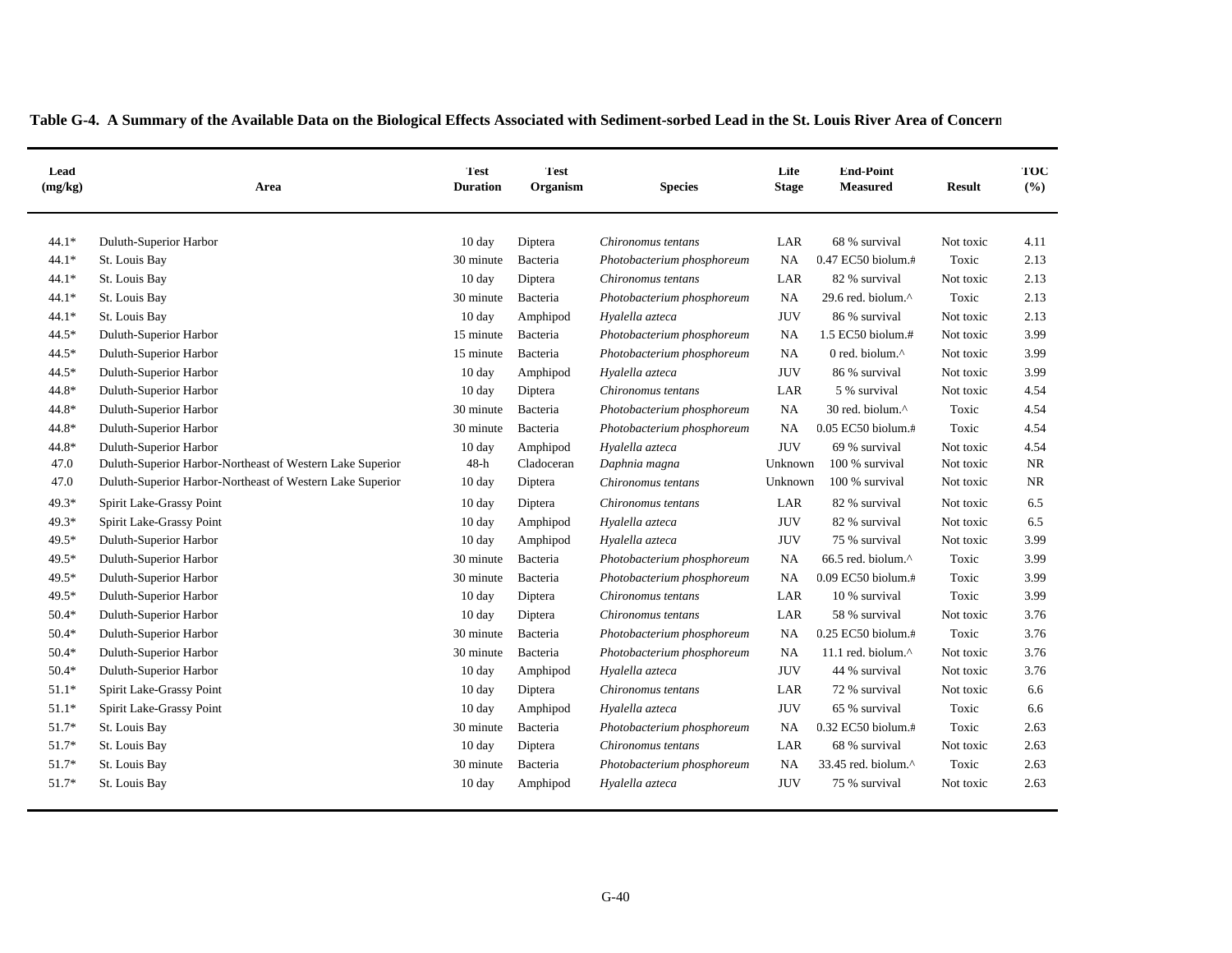| Lead<br>(mg/kg) | Area                        | <b>Test</b><br><b>Duration</b> | <b>Test</b><br>Organism | <b>Species</b>             | Life<br><b>Stage</b> | <b>End-Point</b><br><b>Measured</b> | <b>Result</b>  | TOC<br>(%) |
|-----------------|-----------------------------|--------------------------------|-------------------------|----------------------------|----------------------|-------------------------------------|----------------|------------|
| 56.2            | St. Louis River-Keene Creek | 10 day                         | Diptera                 | Chironomus tentans         | LAR                  | $0.56$ mg growth                    | Not determined | 3.42       |
| 56.2            | St. Louis River-Keene Creek | 10 day                         | Amphipod                | Hyalella azteca            | <b>JUV</b>           | $0.2$ mg growth                     | Not toxic      | 3.42       |
| 56.2            | St. Louis River-Keene Creek | 10 day                         | Diptera                 | Chironomus tentans         | LAR                  | 38 % survival                       | Toxic          | 3.42       |
| 56.2            | St. Louis River-Keene Creek | 10 day                         | Amphipod                | Hyalella azteca            | <b>JUV</b>           | 52 % survival                       | Toxic          | 3.42       |
| 57.7*           | St. Louis Bay               | 10 day                         | Amphipod                | Hyalella azteca            | <b>JUV</b>           | 12 % survival                       | Toxic          | 14.19      |
| 57.7*           | St. Louis Bay               | 30 minute                      | Bacteria                | Photobacterium phosphoreum | <b>NA</b>            | $0.16$ EC50 biolum. $\#$            | Toxic          | 14.19      |
| $57.7*$         | St. Louis Bay               | 30 minute                      | Bacteria                | Photobacterium phosphoreum | <b>NA</b>            | 67.9 red. biolum.^                  | Toxic          | 14.19      |
| 57.7*           | St. Louis Bay               | 10 day                         | Diptera                 | Chironomus tentans         | LAR                  | 0 % survival                        | Toxic          | 14.19      |
| 57.8*           | St. Louis Bay               | 15 minute                      | Bacteria                | Photobacterium phosphoreum | NA                   | 0 red. biolum.^                     | Not toxic      | 3.97       |
| 57.8*           | St. Louis Bay               | 10 day                         | Diptera                 | Chironomus tentans         | LAR                  | $0.49$ mg growth                    | Not toxic      | 3.97       |
| 57.8*           | St. Louis Bay               | $10 \text{ day}$               | Diptera                 | Chironomus tentans         | $_{\rm LAR}$         | 75 % survival                       | Not toxic      | 3.97       |
| 57.8*           | St. Louis Bay               | 15 minute                      | Bacteria                | Photobacterium phosphoreum | NA                   | 0.77 EC50 biolum.#                  | Not toxic      | 3.97       |
| 57.8*           | St. Louis Bay               | $10 \text{ day}$               | Amphipod                | Hyalella azteca            | <b>JUV</b>           | 90 % survival                       | Not toxic      | 3.97       |
| 66.6            | St. Louis River             | 10 day                         | Diptera                 | Chironomus tentans         | LAR                  | 63 % survival                       | Toxic          | 6.12       |
| 66.9*           | Duluth-Superior Harbor      | 15 minute                      | Bacteria                | Photobacterium phosphoreum | NA                   | 20.9 red. biolum.^                  | Toxic          | 4.05       |
| 66.9*           | Duluth-Superior Harbor      | 10 day                         | Amphipod                | Hyalella azteca            | <b>JUV</b>           | 85 % survival                       | Not toxic      | 4.05       |
| 66.9*           | Duluth-Superior Harbor      | 15 minute                      | Bacteria                | Photobacterium phosphoreum | NA                   | $0.4$ EC50 biolum.#                 | Toxic          | 4.05       |
| 66.9*           | Duluth-Superior Harbor      | 10 day                         | Diptera                 | Chironomus tentans         | $_{\rm LAR}$         | 58 % survival                       | Not toxic      | 4.05       |
| 66.9*           | Duluth-Superior Harbor      | 10 day                         | Diptera                 | Chironomus tentans         | LAR                  | $0.35$ mg growth                    | Not toxic      | 4.05       |
| 71.3            | St. Louis River             | $10 \text{ day}$               | Diptera                 | Chironomus tentans         | LAR                  | 93 % survival                       | Not toxic      | 9.58       |
| $72.3*$         | St. Louis Bay               | 10 day                         | Diptera                 | Chironomus tentans         | LAR                  | 70 % survival                       | Not toxic      | 3.47       |
| $72.3*$         | St. Louis Bay               | 30 minute                      | Bacteria                | Photobacterium phosphoreum | <b>NA</b>            | 20.18 red. biolum.^                 | Toxic          | 3.47       |
| $72.3*$         | St. Louis Bay               | 30 minute                      | Bacteria                | Photobacterium phosphoreum | <b>NA</b>            | 0.48 EC50 biolum.#                  | Toxic          | 3.47       |
| $72.3*$         | St. Louis Bay               | 10 day                         | Amphipod                | Hyalella azteca            | <b>JUV</b>           | 94 % survival                       | Not toxic      | 3.47       |
| $77.1*$         | Duluth-Superior Harbor      | 30 minute                      | Bacteria                | Photobacterium phosphoreum | <b>NA</b>            | 0.16 EC50 biolum.#                  | Toxic          | 5.59       |
| $77.1*$         | Duluth-Superior Harbor      | 10 day                         | Diptera                 | Chironomus tentans         | LAR                  | 72 % survival                       | Not toxic      | 5.59       |
| $77.1*$         | Duluth-Superior Harbor      | 30 minute                      | Bacteria                | Photobacterium phosphoreum | NA                   | 4 red. biolum.^                     | Not toxic      | 5.59       |
| $77.1*$         | Duluth-Superior Harbor      | 10 day                         | Amphipod                | Hyalella azteca            | <b>JUV</b>           | 95 % survival                       | Not toxic      | 5.59       |
| 81.2            | St. Louis River             | 10 day                         | Diptera                 | Chironomus tentans         | LAR                  | 87 % survival                       | Not toxic      | 5.88       |
| $82.1*$         | St. Louis Bay               | 15 minute                      | Bacteria                | Photobacterium phosphoreum | NA                   | 8.5 red. biolum.^                   | Not toxic      | 2.43       |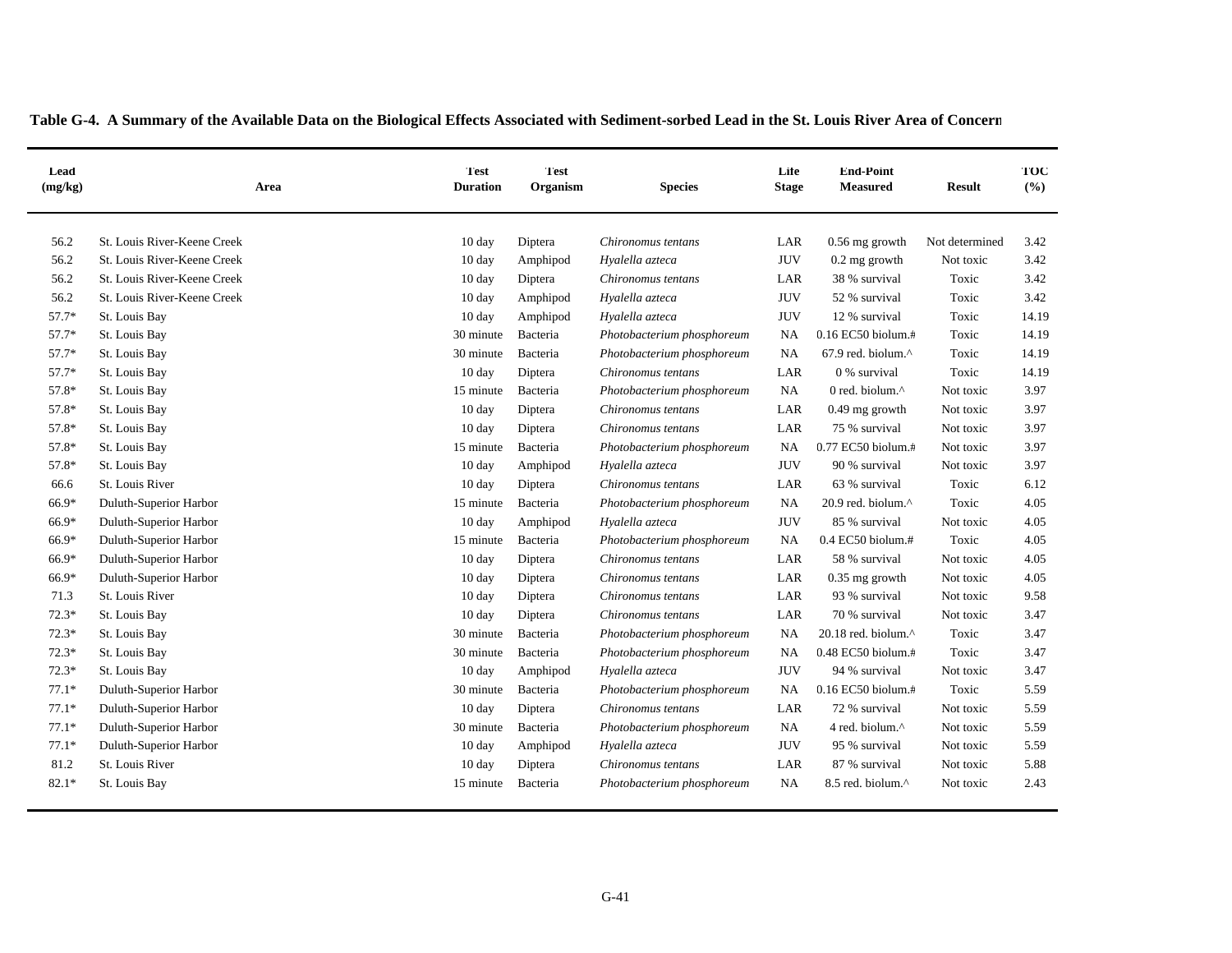| Lead<br>(mg/kg) | Area                               | <b>Test</b><br><b>Duration</b> | Test<br>Organism | <b>Species</b>             | Life<br><b>Stage</b> | <b>End-Point</b><br><b>Measured</b> | <b>Result</b>  | TOC<br>(%) |
|-----------------|------------------------------------|--------------------------------|------------------|----------------------------|----------------------|-------------------------------------|----------------|------------|
| $82.1*$         | St. Louis Bay                      | 10 day                         | Amphipod         | Hyalella azteca            | <b>JUV</b>           | 95 % survival                       | Not toxic      | 2.43       |
| $82.1*$         | St. Louis Bay                      | 15 minute                      | Bacteria         | Photobacterium phosphoreum | <b>NA</b>            | 0.67 EC50 biolum.#                  | Not toxic      | 2.43       |
| 86.8*           | Spirit Lake                        | 15 minute                      | Bacteria         | Photobacterium phosphoreum | <b>NA</b>            | 0.38 EC50 biolum.#                  | Toxic          | 11.975     |
| 86.8*           | Spirit Lake                        | 10 day                         | Amphipod         | Hyalella azteca            | <b>JUV</b>           | 12 % survival                       | Toxic          | 11.975     |
| 86.8*           | Spirit Lake                        | 15 minute                      | Bacteria         | Photobacterium phosphoreum | <b>NA</b>            | 84.7 red. biolum.^                  | Toxic          | 11.975     |
| 86.8*           | Spirit Lake                        | 10 day                         | Diptera          | Chironomus tentans         | LAR                  | 0 % survival                        | Toxic          | 11.975     |
| 86.8*           | Spirit Lake                        | 10 day                         | Diptera          | Chironomus tentans         | LAR                  | Not determined                      | Not determined | 11.975     |
| 94.5            | Duluth-Superior Harbor-Howards Bay | $10 \text{ day}$               | Amphipod         | Hyalella azteca            | <b>JUV</b>           | 95 % survival                       | Not toxic      | 1.8        |
| 94.5            | Duluth-Superior Harbor-Howards Bay | $10 \text{ day}$               | Diptera          | Chironomus tentans         | LAR                  | 80 % survival                       | Not toxic      | 1.8        |
| 96.0            | St. Louis River-Stryker Bay        | $10 \text{ day}$               | Amphipod         | Hyalella azteca            | <b>JUV</b>           | 0 % survival                        | Toxic          | 11.16      |
| 96.0            | St. Louis River-Stryker Bay        | $10 \text{ day}$               | Amphipod         | Hyalella azteca            | <b>JUV</b>           | Not determined                      | Not determined | 11.16      |
| 96.0            | St. Louis River-Stryker Bay        | $10 \text{ day}$               | Diptera          | Chironomus tentans         | LAR                  | Not determined                      | Not determined | 11.16      |
| 96.0            | St. Louis River-Stryker Bay        | $10 \text{ day}$               | Diptera          | Chironomus tentans         | LAR                  | 0 % survival                        | Toxic          | 11.16      |
| 101             | St. Louis River-Stryker Bay        | 10 day                         | Diptera          | Chironomus tentans         | LAR                  | 0.84 mg growth                      | Toxic          | 6.15       |
| 101             | St. Louis River-Stryker Bay        | 10 day                         | Diptera          | Chironomus tentans         | LAR                  | 77 % survival                       | Not toxic      | 6.15       |
| 101             | St. Louis River-Stryker Bay        | $10 \text{ day}$               | Amphipod         | Hyalella azteca            | <b>JUV</b>           | $0.15$ mg growth                    | Toxic          | 6.15       |
| 101             | St. Louis River-Stryker Bay        | $10 \text{ day}$               | Amphipod         | Hyalella azteca            | <b>JUV</b>           | 83 % survival                       | Not toxic      | 6.15       |
| 104             | Duluth-Superior Harbor-Howards Bay | 10 day                         | Amphipod         | Hyalella azteca            | <b>JUV</b>           | 85 % survival                       | Not toxic      | 3.9        |
| 104             | Duluth-Superior Harbor-Howards Bay | $10 \text{ day}$               | Diptera          | Chironomus tentans         | LAR                  | 80 % survival                       | Not toxic      | 3.9        |
| 113             | Duluth-Superior Harbor-Howards Bay | 10 day                         | Amphipod         | Hyalella azteca            | <b>JUV</b>           | 100 % survival                      | Not toxic      | 2.8        |
| 130*            | Duluth-Superior Harbor             | 15 minute                      | Bacteria         | Photobacterium phosphoreum | NA                   | 4.07 EC50 biolum.#                  | Not toxic      | 6.03       |
| $130*$          | Duluth-Superior Harbor             | 15 minute                      | Bacteria         | Photobacterium phosphoreum | <b>NA</b>            | 58 red. biolum.^                    | Toxic          | 6.03       |
| $130*$          | Duluth-Superior Harbor             | $10 \text{ day}$               | Amphipod         | Hyalella azteca            | <b>JUV</b>           | 85 % survival                       | Not toxic      | 6.03       |
| $131*$          | Spirit Lake                        | $10 \text{ day}$               | Diptera          | Chironomus tentans         | LAR                  | 0 % survival                        | Toxic          | 0.82       |
| $131*$          | Spirit Lake                        | 10 day                         | Amphipod         | Hyalella azteca            | <b>JUV</b>           | 59 % survival                       | Not toxic      | 0.82       |
| $131*$          | Spirit Lake                        | 30 minute                      | Bacteria         | Photobacterium phosphoreum | <b>NA</b>            | 26.1 red. biolum.^                  | Toxic          | 0.82       |
| $131*$          | Spirit Lake                        | 30 minute                      | Bacteria         | Photobacterium phosphoreum | <b>NA</b>            | 0.05 EC50 biolum.#                  | Toxic          | 0.82       |
| 132             | Duluth-Superior Harbor-Howards Bay | 10 day                         | Diptera          | Chironomus tentans         | LAR                  | 70 % survival                       | Not toxic      | 2.2        |
| 132             | Duluth-Superior Harbor-Howards Bay | 10 day                         | Amphipod         | Hyalella azteca            | <b>JUV</b>           | 55 % survival                       | Toxic          | 2.2        |
| $136*$          | Duluth-Superior Harbor             | 30 minute                      | Bacteria         | Photobacterium phosphoreum | <b>NA</b>            | 12.7 red. biolum. $\wedge$          | Not toxic      | 4.7        |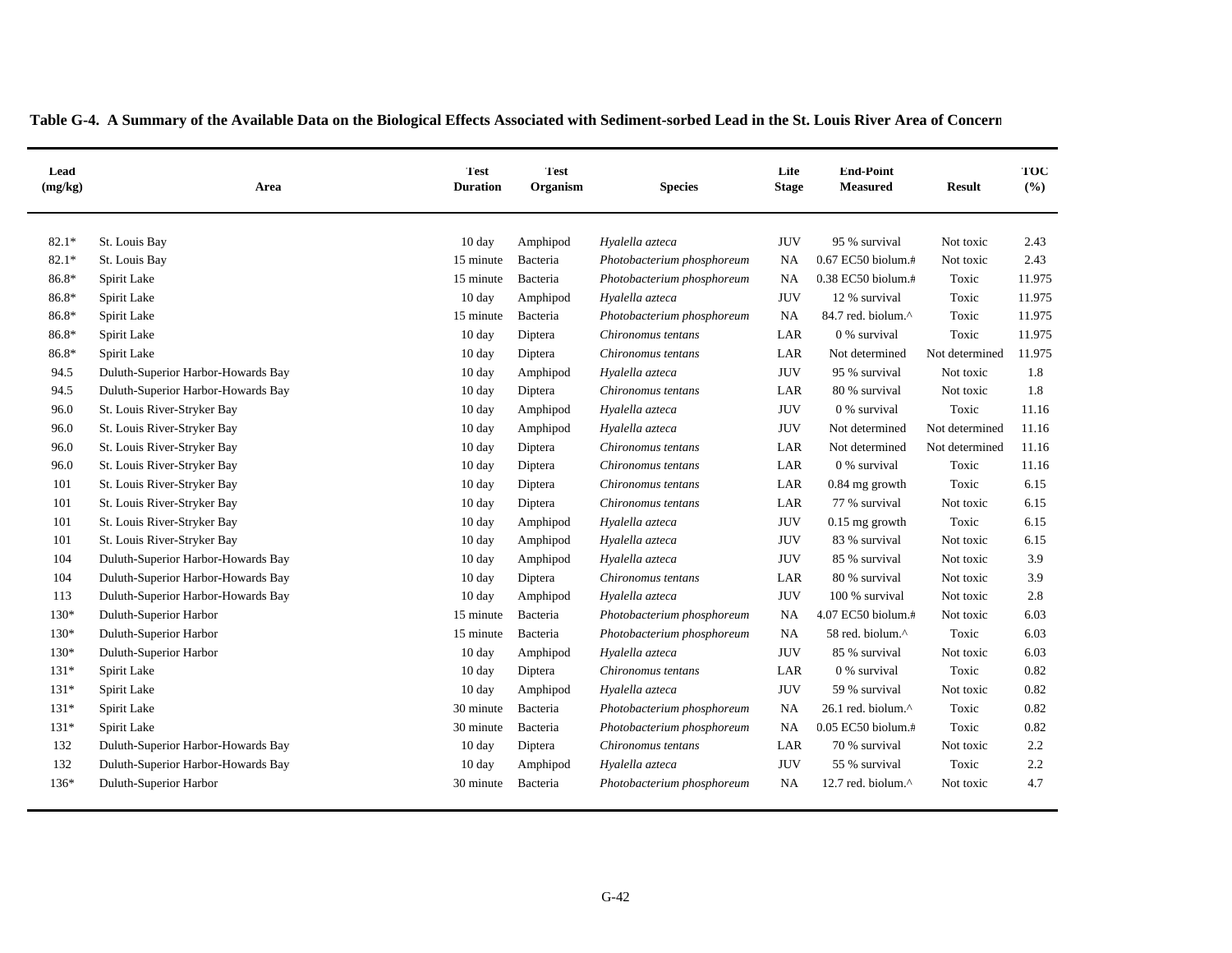|  |  |  |  |  | Table G-4. A Summary of the Available Data on the Biological Effects Associated with Sediment-sorbed Lead in the St. Louis River Area of Concern |
|--|--|--|--|--|--------------------------------------------------------------------------------------------------------------------------------------------------|
|--|--|--|--|--|--------------------------------------------------------------------------------------------------------------------------------------------------|

| Lead<br>(mg/kg) | Area                               | Test<br><b>Duration</b> | <b>Test</b><br>Organism | <b>Species</b>             | Life<br><b>Stage</b> | <b>End-Point</b><br><b>Measured</b> | <b>Result</b>  | TOC<br>(9/6) |
|-----------------|------------------------------------|-------------------------|-------------------------|----------------------------|----------------------|-------------------------------------|----------------|--------------|
| $136*$          | Duluth-Superior Harbor             | 30 minute               | Bacteria                | Photobacterium phosphoreum | NA                   | 2.55 EC50 biolum.#                  | Not toxic      | 4.7          |
| $136*$          | Duluth-Superior Harbor             | 10 day                  | Amphipod                | Hyalella azteca            | <b>JUV</b>           | 88 % survival                       | Not toxic      | 4.7          |
| $136*$          | Duluth-Superior Harbor             | 10 day                  | Diptera                 | Chironomus tentans         | LAR                  | 65 % survival                       | Not toxic      | 4.7          |
| 144             | St. Louis River-Keene Creek        | $10 \text{ day}$        | Diptera                 | Chironomus tentans         | LAR                  | 82 % survival                       | Not toxic      | 23.1         |
| 144             | St. Louis River-Keene Creek        | $10 \text{ day}$        | Diptera                 | Chironomus tentans         | LAR                  | 1.35 mg growth                      | Not toxic      | 23.1         |
| 144             | St. Louis River-Keene Creek        | $10 \text{ day}$        | Amphipod                | Hyalella azteca            | <b>JUV</b>           | 100 % survival                      | Not toxic      | 23.1         |
| 144             | St. Louis River-Keene Creek        | 10 day                  | Amphipod                | Hyalella azteca            | <b>JUV</b>           | $0.2$ mg growth                     | Not toxic      | 23.1         |
| 163             | Duluth-Superior Harbor-Howards Bay | $10 \text{ day}$        | Amphipod                | Hyalella azteca            | <b>JUV</b>           | 96 % survival                       | Not toxic      | 3            |
| 176             | St. Louis River-Stryker Bay        | 10 day                  | Amphipod                | Hyalella azteca            | <b>JUV</b>           | 0.11 mg growth                      | Toxic          | 11.76        |
| 176             | St. Louis River-Stryker Bay        | $10 \text{ day}$        | Diptera                 | Chironomus tentans         | LAR                  | 1.02 mg growth                      | Toxic          | 11.76        |
| 176             | St. Louis River-Stryker Bay        | 10 day                  | Diptera                 | Chironomus tentans         | LAR                  | 67 % survival                       | Not toxic      | 11.76        |
| 176             | St. Louis River-Stryker Bay        | $10 \text{ day}$        | Amphipod                | Hyalella azteca            | <b>JUV</b>           | 100 % survival                      | Not toxic      | 11.76        |
| 194*            | Spirit Lake                        | 10 day                  | Diptera                 | Chironomus tentans         | LAR                  | Not determined                      | Not determined | 1            |
| $194*$          | Spirit Lake                        | 15 minute               | Bacteria                | Photobacterium phosphoreum | NA                   | 0.77 EC50 biolum.#                  | Not toxic      | 1            |
| $194*$          | Spirit Lake                        | $10 \text{ day}$        | Amphipod                | Hyalella azteca            | <b>JUV</b>           | 63 % survival                       | Toxic          | $\mathbf{1}$ |
| $194*$          | Spirit Lake                        | 15 minute               | Bacteria                | Photobacterium phosphoreum | <b>NA</b>            | 52.4 red. biolum.^                  | Toxic          | $\mathbf{1}$ |
| 194*            | Spirit Lake                        | 10 day                  | Diptera                 | Chironomus tentans         | LAR                  | 0 % survival                        | Toxic          | 1            |
| 194             | Duluth-Superior Harbor-Howards Bay | $10 \text{ day}$        | Diptera                 | Chironomus tentans         | LAR                  | 80 % survival                       | Not toxic      | 5.2          |
| 194             | Duluth-Superior Harbor-Howards Bay | $10 \text{ day}$        | Amphipod                | Hyalella azteca            | <b>JUV</b>           | 78 % survival                       | Not toxic      | 5.2          |
| 215             | Duluth-Superior Harbor-Howards Bay | $10 \text{ day}$        | Diptera                 | Chironomus tentans         | LAR                  | 70 % survival                       | Not toxic      | 3            |
| 215             | Duluth-Superior Harbor-Howards Bay | $10 \text{ day}$        | Amphipod                | Hyalella azteca            | <b>JUV</b>           | 68 % survival                       | Not toxic      | 3            |
| 234             | St. Louis River-Stryker Bay        | 10 day                  | Amphipod                | Hyalella azteca            | <b>JUV</b>           | $0.07$ mg growth                    | Not determined | <b>NR</b>    |
| 234             | St. Louis River-Stryker Bay        | $10 \text{ day}$        | Amphipod                | Hyalella azteca            | JUV                  | 8 % survival                        | Toxic          | NR           |
| 234             | St. Louis River-Stryker Bay        | 10 day                  | Diptera                 | Chironomus tentans         | LAR                  | $0.24$ mg growth                    | Not determined | NR           |
| 234             | St. Louis River-Stryker Bay        | $10 \text{ day}$        | Diptera                 | Chironomus tentans         | LAR                  | 30 % survival                       | Toxic          | <b>NR</b>    |
| 239             | St. Louis River-Keene Creek        | 10 day                  | Diptera                 | Chironomus tentans         | LAR                  | $0.65$ mg growth                    | Not determined | 12.95        |
| 239             | St. Louis River-Keene Creek        | 10 day                  | Amphipod                | Hyalella azteca            | <b>JUV</b>           | 75 % survival                       | Toxic          | 12.95        |
| 239             | St. Louis River-Keene Creek        | 10 day                  | Amphipod                | Hyalella azteca            | <b>JUV</b>           | $0.1$ mg growth                     | Toxic          | 12.95        |
| 239             | St. Louis River-Keene Creek        | $10 \text{ day}$        | Diptera                 | Chironomus tentans         | LAR                  | 30 % survival                       | Toxic          | 12.95        |
| 269             | Duluth-Superior Harbor-Howards Bay | 10 day                  | Diptera                 | Chironomus tentans         | LAR                  | 72 % survival                       | Not toxic      | 3.2          |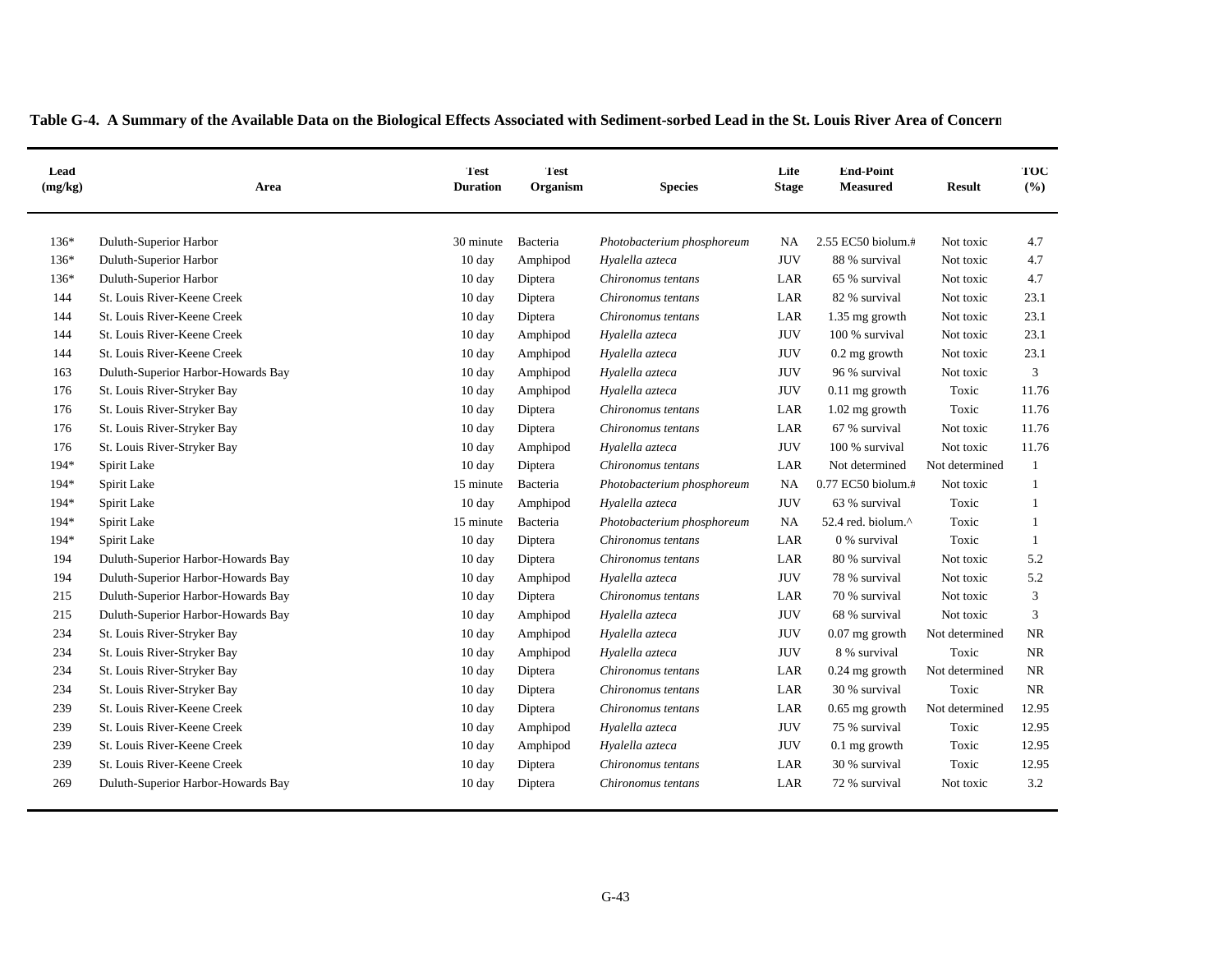| Lead<br>(mg/kg) | Area                               | <b>Test</b><br><b>Duration</b> | Test <sup></sup><br>Organism | <b>Species</b>     | Life<br><b>Stage</b> | <b>End-Point</b><br><b>Measured</b> | <b>Result</b>  | TOC<br>(%) |
|-----------------|------------------------------------|--------------------------------|------------------------------|--------------------|----------------------|-------------------------------------|----------------|------------|
| 269             | Duluth-Superior Harbor-Howards Bay |                                |                              | Hyalella azteca    | <b>JUV</b>           | 52 % survival                       | Toxic          | 3.2        |
|                 |                                    | $10 \text{ day}$               | Amphipod                     |                    |                      |                                     |                |            |
| 308             | St. Louis River-Stryker Bay        | $10 \text{ day}$               | Amphipod                     | Hyalella azteca    | <b>JUV</b>           | $0.18$ mg growth                    | Toxic          | 26.54      |
| 308             | St. Louis River-Stryker Bay        | $10 \text{ day}$               | Diptera                      | Chironomus tentans | LAR                  | 1.3 mg growth                       | Not toxic      | 26.54      |
| 308             | St. Louis River-Stryker Bay        | $10 \text{ day}$               | Amphipod                     | Hyalella azteca    | <b>JUV</b>           | 92 % survival                       | Not toxic      | 26.54      |
| 308             | St. Louis River-Stryker Bay        | $10 \text{ day}$               | Diptera                      | Chironomus tentans | LAR                  | 83 % survival                       | Not toxic      | 26.54      |
| 370             | St. Louis River-Stryker Bay        | $10 \text{ day}$               | Amphipod                     | Hyalella azteca    | <b>JUV</b>           | $0.17$ mg growth                    | Toxic          | 45.37      |
| 370             | St. Louis River-Stryker Bay        | $10 \text{ day}$               | Diptera                      | Chironomus tentans | LAR                  | 92 % survival                       | Not toxic      | 45.37      |
| 370             | St. Louis River-Stryker Bay        | $10 \text{ day}$               | Diptera                      | Chironomus tentans | LAR                  | $1.07$ mg growth                    | Toxic          | 45.37      |
| 370             | St. Louis River-Stryker Bay        | $10 \text{ day}$               | Amphipod                     | Hyalella azteca    | <b>JUV</b>           | 87 % survival                       | Not toxic      | 45.37      |
| 389             | St. Louis River-Keene Creek        | $10 \text{ day}$               | Diptera                      | Chironomus tentans | LAR                  | 1.23 mg growth                      | Not toxic      | <b>NR</b>  |
| 389             | St. Louis River-Keene Creek        | $10 \text{ day}$               | Amphipod                     | Hyalella azteca    | <b>JUV</b>           | 90 % survival                       | Not toxic      | NR         |
| 389             | St. Louis River-Keene Creek        | $10 \text{ day}$               | Amphipod                     | Hyalella azteca    | <b>JUV</b>           | $0.18$ mg growth                    | Not toxic      | <b>NR</b>  |
| 389             | St. Louis River-Keene Creek        | $10 \text{ day}$               | Diptera                      | Chironomus tentans | LAR                  | 60 % survival                       | Toxic          | <b>NR</b>  |
| 668             | St. Louis River-Stryker Bay        | $10 \text{ day}$               | Diptera                      | Chironomus tentans | LAR                  | 8 % survival                        | Toxic          | 50.12      |
| 668             | St. Louis River-Stryker Bay        | $10 \text{ day}$               | Diptera                      | Chironomus tentans | LAR                  | $0.09$ mg growth                    | Not determined | 50.12      |
| 668             | St. Louis River-Stryker Bay        | 10 day                         | Amphipod                     | Hyalella azteca    | <b>JUV</b>           | 0 % survival                        | Toxic          | 50.12      |
| 668             | St. Louis River-Stryker Bay        | $10 \text{ day}$               | Amphipod                     | Hyalella azteca    | <b>JUV</b>           | Not determined                      | Not determined | 50.12      |

 $LAR = \text{larvae}$ ;  $JUV = \text{juvenile}$ ;  $TOC = \text{total organic carbon}$ ;  $NR = \text{not reported}$ . \* = SEM measurement; ^ = relative to control; D-S = Duluth-Superior; # = expressed as % DW sediment; red. Biolum. = reduced bioluminescence; EC50 = effective concentration affecting 50% of the population.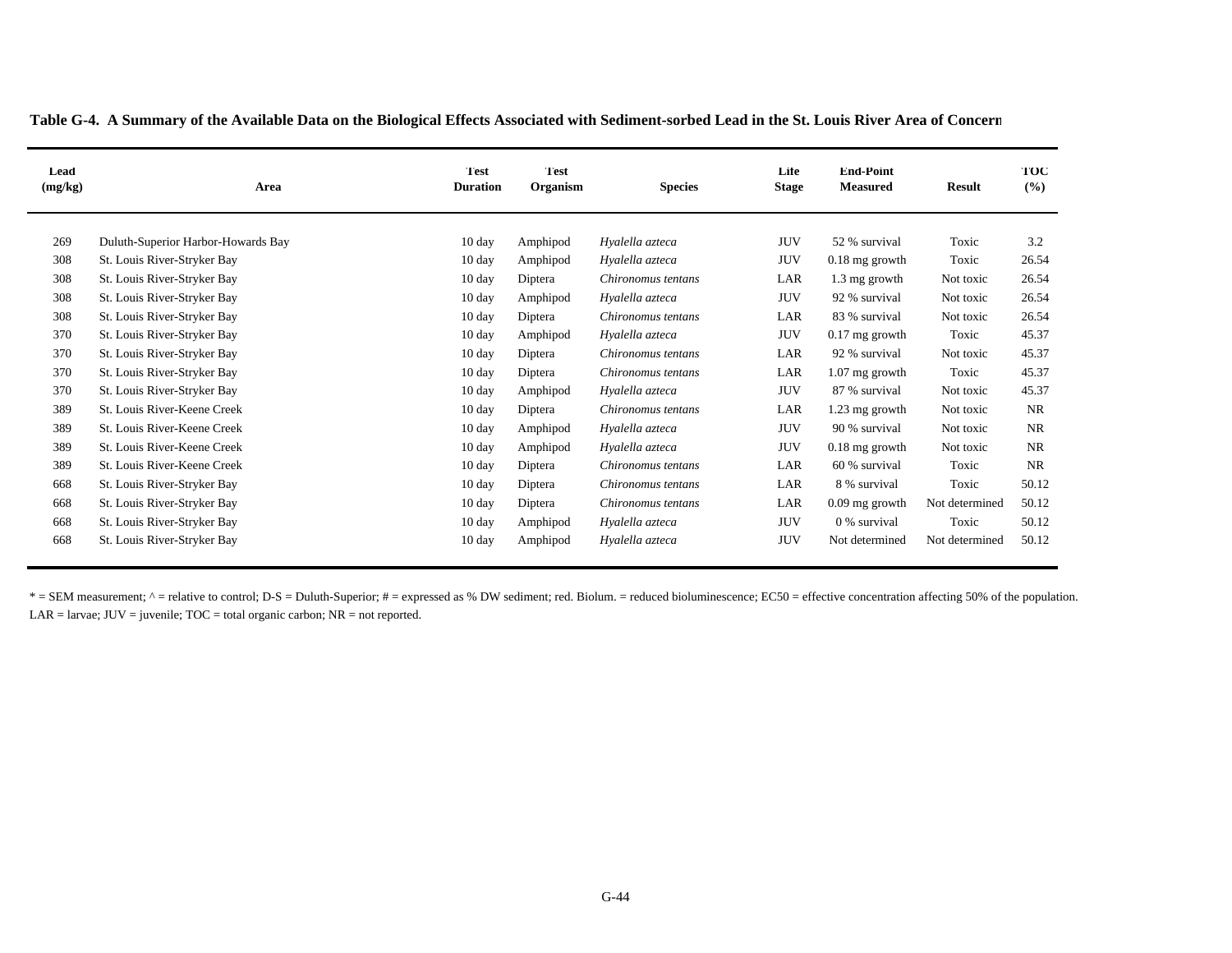MPCA 1997b MPCA 1997b MPCA 1997b MPCA 1997b MPCA 1997b MPCA 1997b MPCA 1997b MPCA 1997b MPCA 1997b MPCA 1997b MPCA 1997b MPCA 1997b MPCA 1997b MPCA 1997b MPCA 1997b MPCA 1997b MPCA 1997b MPCA 1997b MPCA 1997b MPCA 1997b MPCA 1997b MPCA 1997b MPCA 1997b MPCA 1997b MPCA 1997b MPCA 1997b MPCA 1997b MPCA 1997b MPCA 1997b MPCA 1997b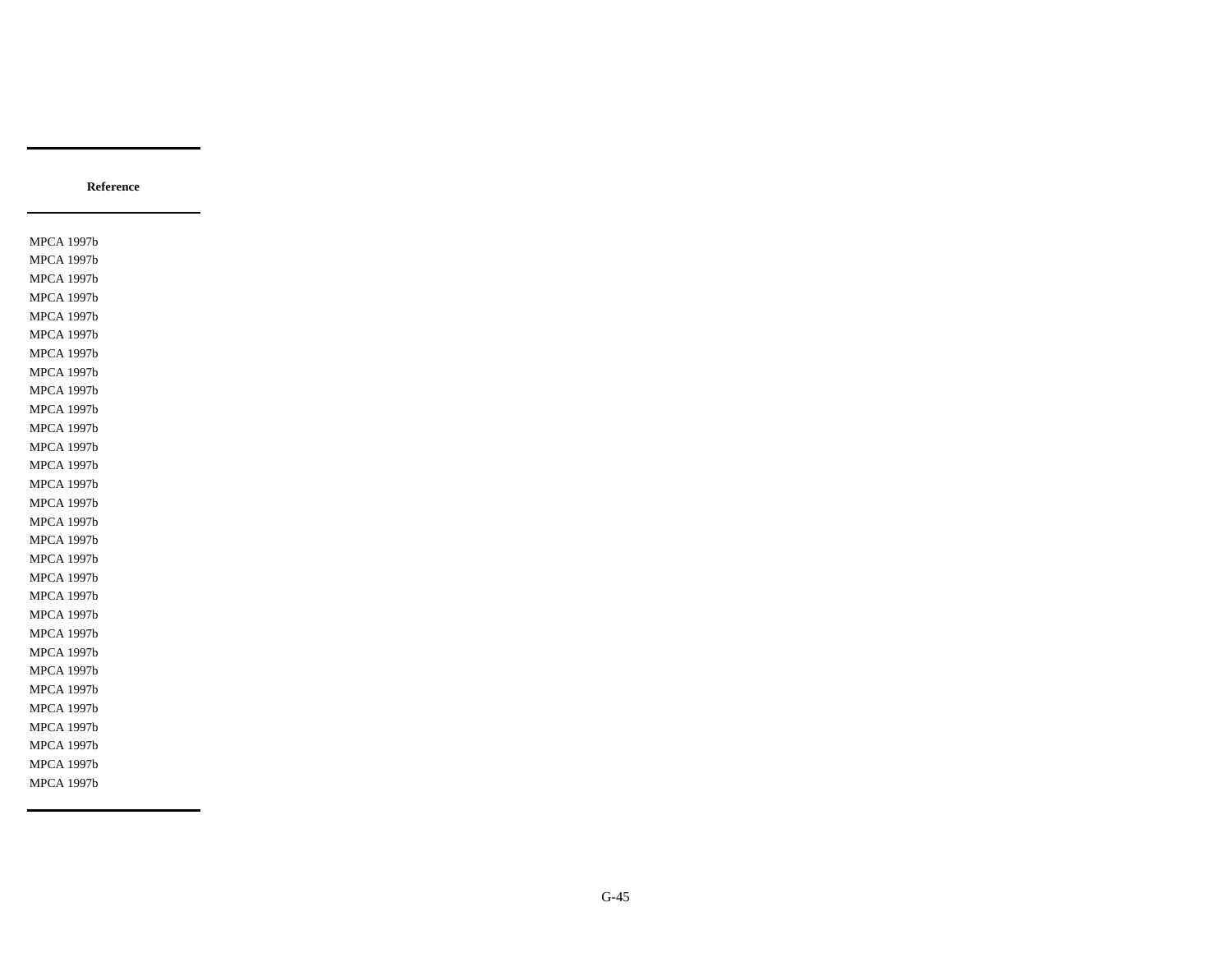MPCA 1997b Crane *et al.* 1997 Crane *et al.* 1997 MPCA 1997b MPCA 1997b MPCA 1997b MPCA 1997b MPCA 1997b MPCA 1997b MPCA 1997b MPCA 1997c MPCA 1997c MPCA 1997c MPCA 1997c MPCA 1997c MPCA 1997b MPCA 1997b MPCA 1997b MPCA 1997b MPCA 1997b MPCA 1997b MPCA 1997b MPCA 1997b MPCA 1997b MPCA 1997b MPCA 1997b MPCA 1997b MPCA 1997b MPCA 1997b MPCA 1997b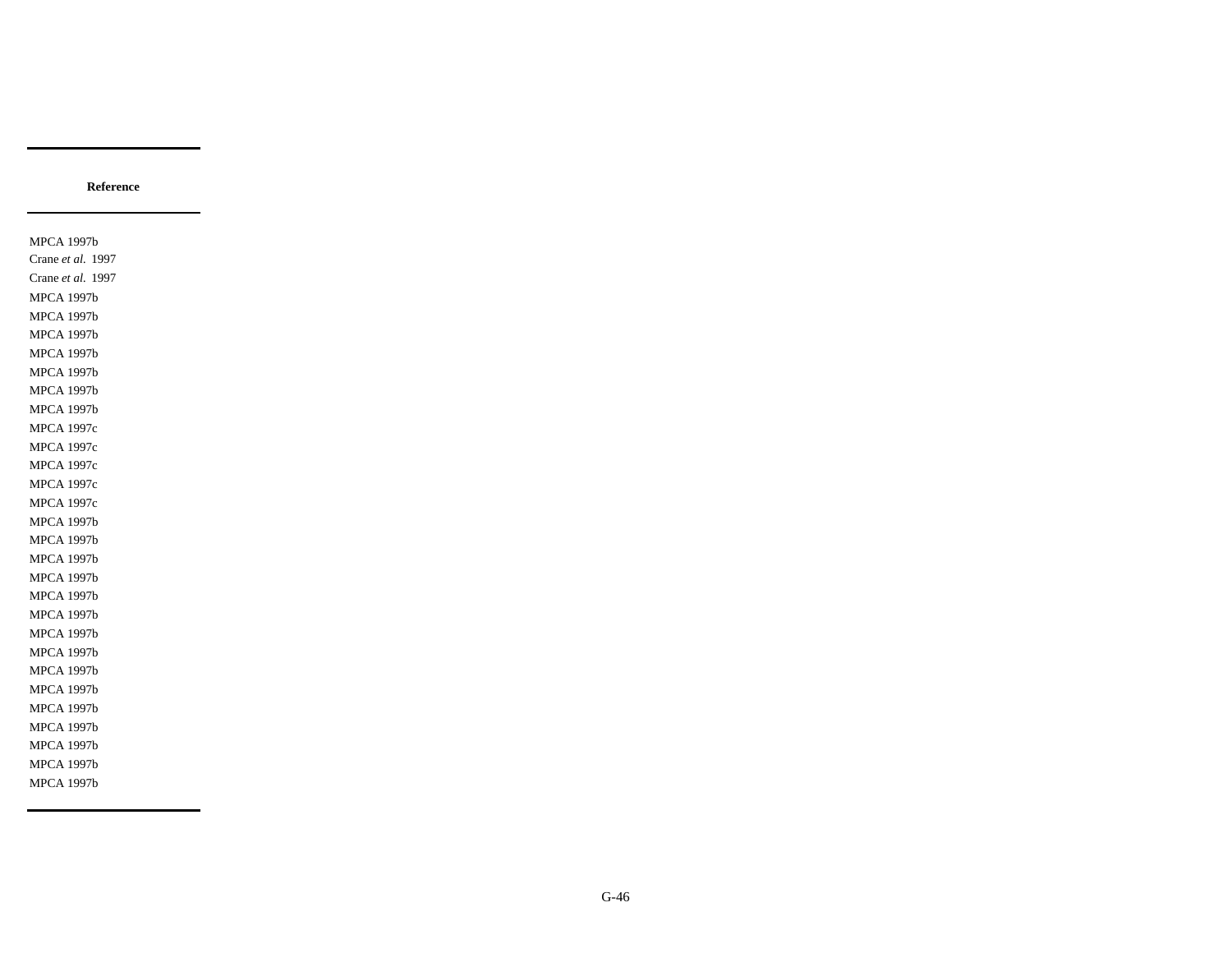MPCA 1997b MPCA 1997b MPCA 1997b MPCA 1997b MPCA 1997b Crane *et al.* 1997 Crane *et al.* 1997 MPCA 1997b MPCA 1997b MPCA 1997b MPCA 1997b MPCA 1997b MPCA 1997b MPCA 1997b MPCA 1997b MPCA 1997b MPCA 1997b MPCA 1997b MPCA 1997b MPCA 1997c MPCA 1997c MPCA 1997c MPCA 1997c MPCA 1997c MPCA 1997c MPCA 1997c MPCA 1997c MPCA 1997c MPCA 1997c MPCA 1997b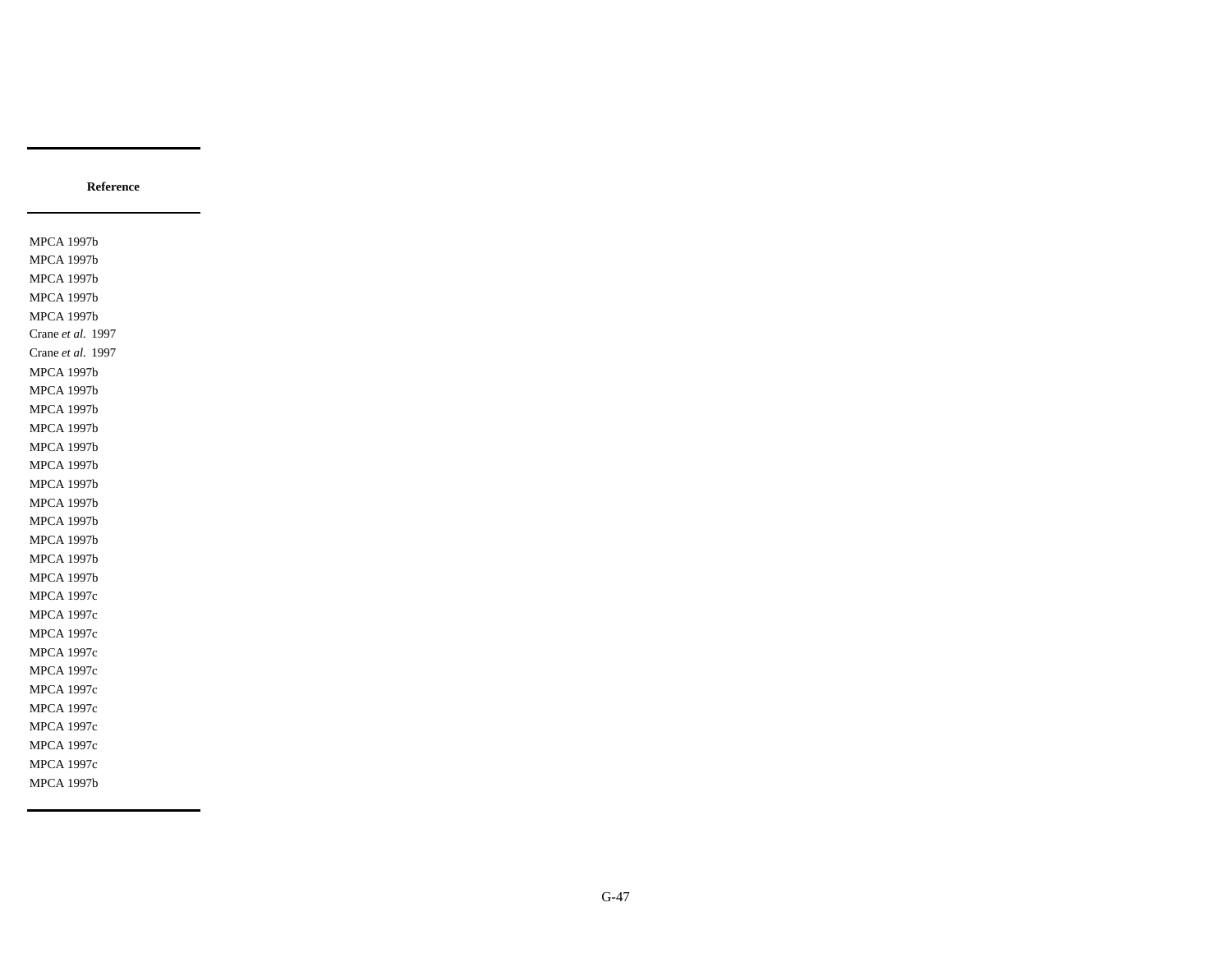MPCA 1997b MPCA 1997b MPCA 1997b MPCA 1997b MPCA 1997b MPCA 1997b MPCA 1997b MPCA 1997b MPCA 1997b MPCA 1997b MPCA 1997b MPCA 1997b MPCA 1997b MPCA 1997b MPCA 1997b MPCA 1997c MPCA 1997c MPCA 1997c MPCA 1997b MPCA 1997b MPCA 1997b MPCA 1997b MPCA 1997c MPCA 1997c MPCA 1997c MPCA 1997c MPCA 1997c MPCA 1997c MPCA 1997c MPCA 1997c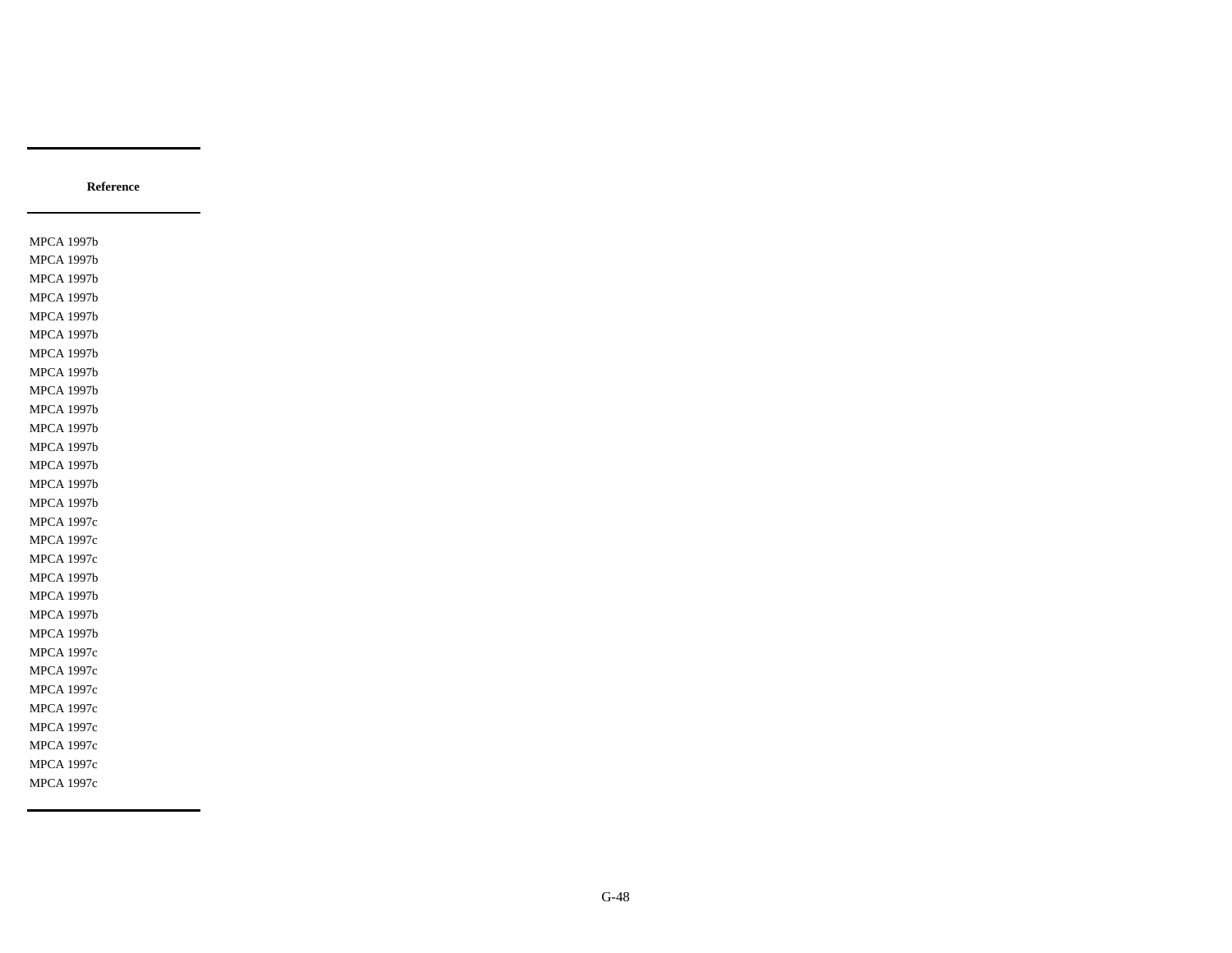MPCA 1997c MPCA 1997c MPCA 1997b MPCA 1997b MPCA 1997b MPCA 1997b MPCA 1997c MPCA 1997c MPCA 1997c MPCA 1997b MPCA 1997b MPCA 1997b MPCA 1997b MPCA 1997b MPCA 1997b MPCA 1997b MPCA 1997b Crane *et al.* 1997 Crane *et al.* 1997 MPCA 1997b MPCA 1997b MPCA 1997b MPCA 1997b MPCA 1997b MPCA 1997b MPCA 1997b MPCA 1997b MPCA 1997b MPCA 1997b MPCA 1997b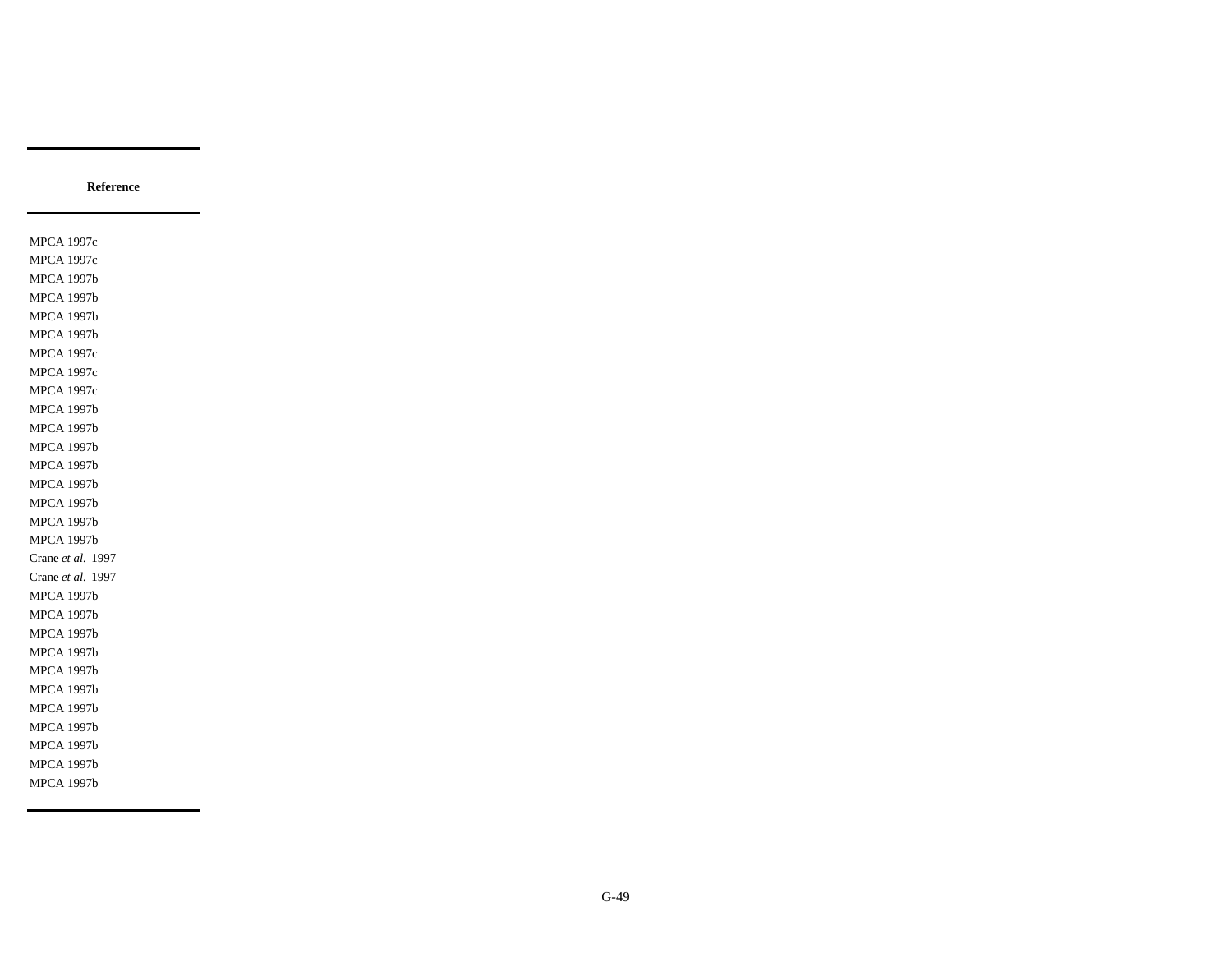MPCA 1997b MPCA 1997c MPCA 1997c MPCA 1997c MPCA 1997c MPCA 1997c MPCA 1997b MPCA 1997b MPCA 1997b MPCA 1997b MPCA 1997b MPCA 1997b MPCA 1997b MPCA 1997b MPCA 1997b MPCA 1997b MPCA 1997b MPCA 1997b MPCA 1997c MPCA 1997c MPCA 1997c MPCA 1997c MPCA 1997c MPCA 1997b MPCA 1997b MPCA 1997b MPCA 1997b MPCA 1997b MPCA 1997b MPCA 1997b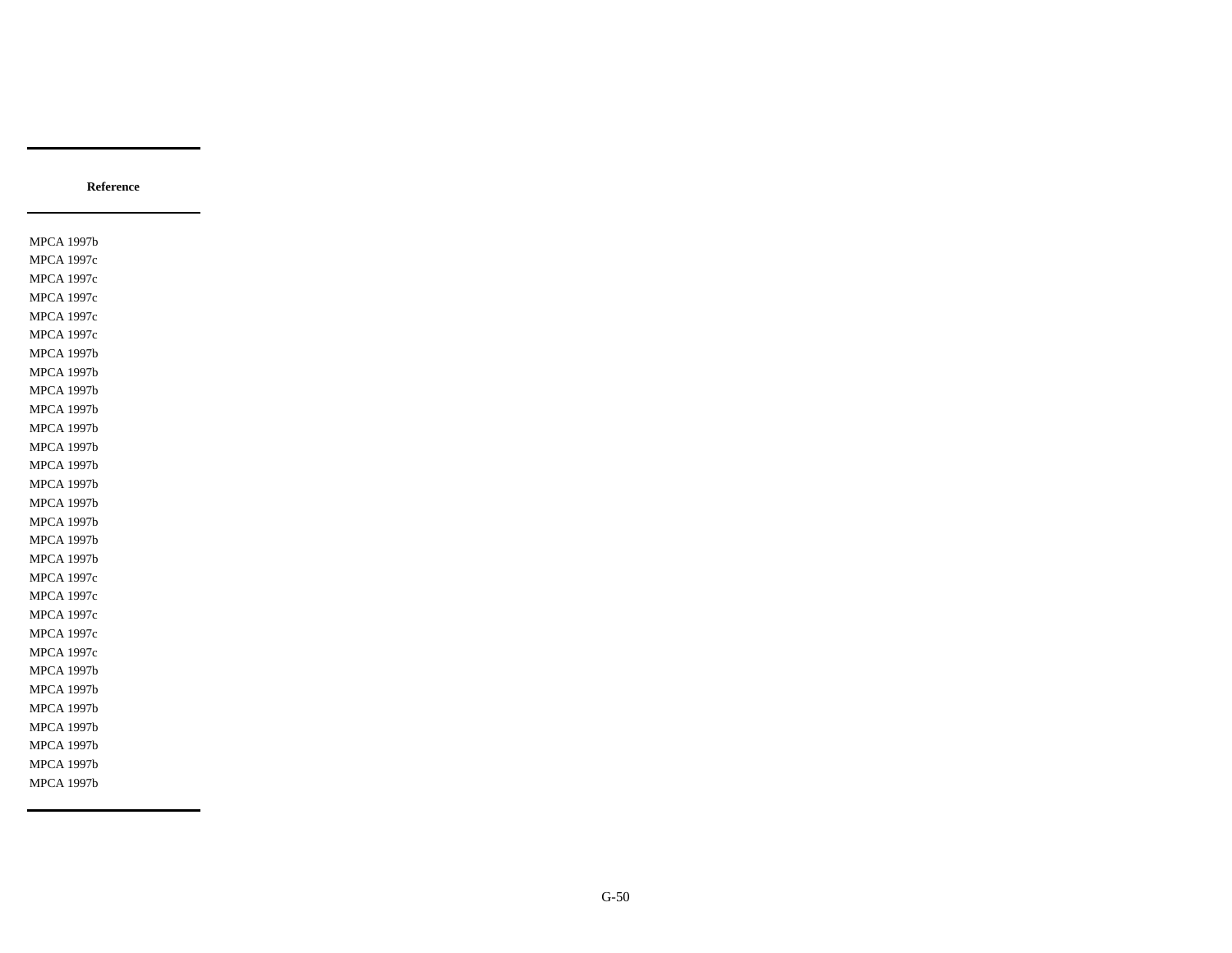MPCA 1997b MPCA 1997b MPCA 1997b MPCA 1997c MPCA 1997c MPCA 1997c IT Corp. 1996 IT Corp. 1996 IT Corp. 1996 IT Corp. 1996 MPCA 1997b MPCA 1997b MPCA 1997b MPCA 1997c MPCA 1997c MPCA 1997c MPCA 1997c MPCA 1997c MPCA 1997c MPCA 1997c MPCA 1997c MPCA 1997c MPCA 1997c IT Corp. 1996 IT Corp. 1996 IT Corp. 1996 IT Corp. 1996 MPCA 1997b MPCA 1997b MPCA 1997b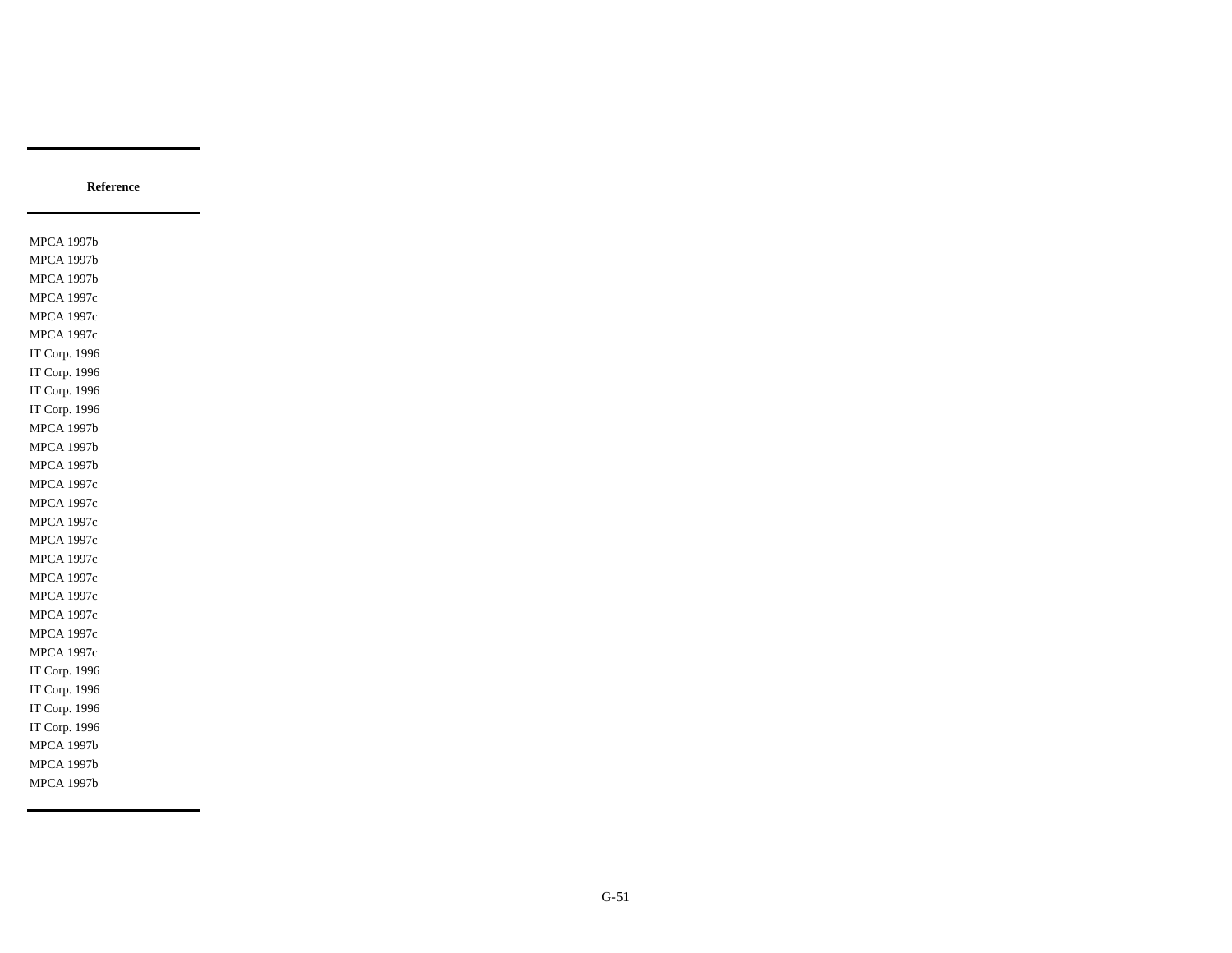MPCA 1997b MPCA 1997b MPCA 1997b MPCA 1997b MPCA 1997b MPCA 1997b MPCA 1997b MPCA 1997b MPCA 1997b MPCA 1997c MPCA 1997c MPCA 1997c MPCA 1997c MPCA 1997c MPCA 1997b MPCA 1997b MPCA 1997b MPCA 1997b MPCA 1997b MPCA 1997b MPCA 1997b MPCA 1997b MPCA 1997b MPCA 1997b MPCA 1997b MPCA 1997b MPCA 1997c MPCA 1997c MPCA 1997c MPCA 1997c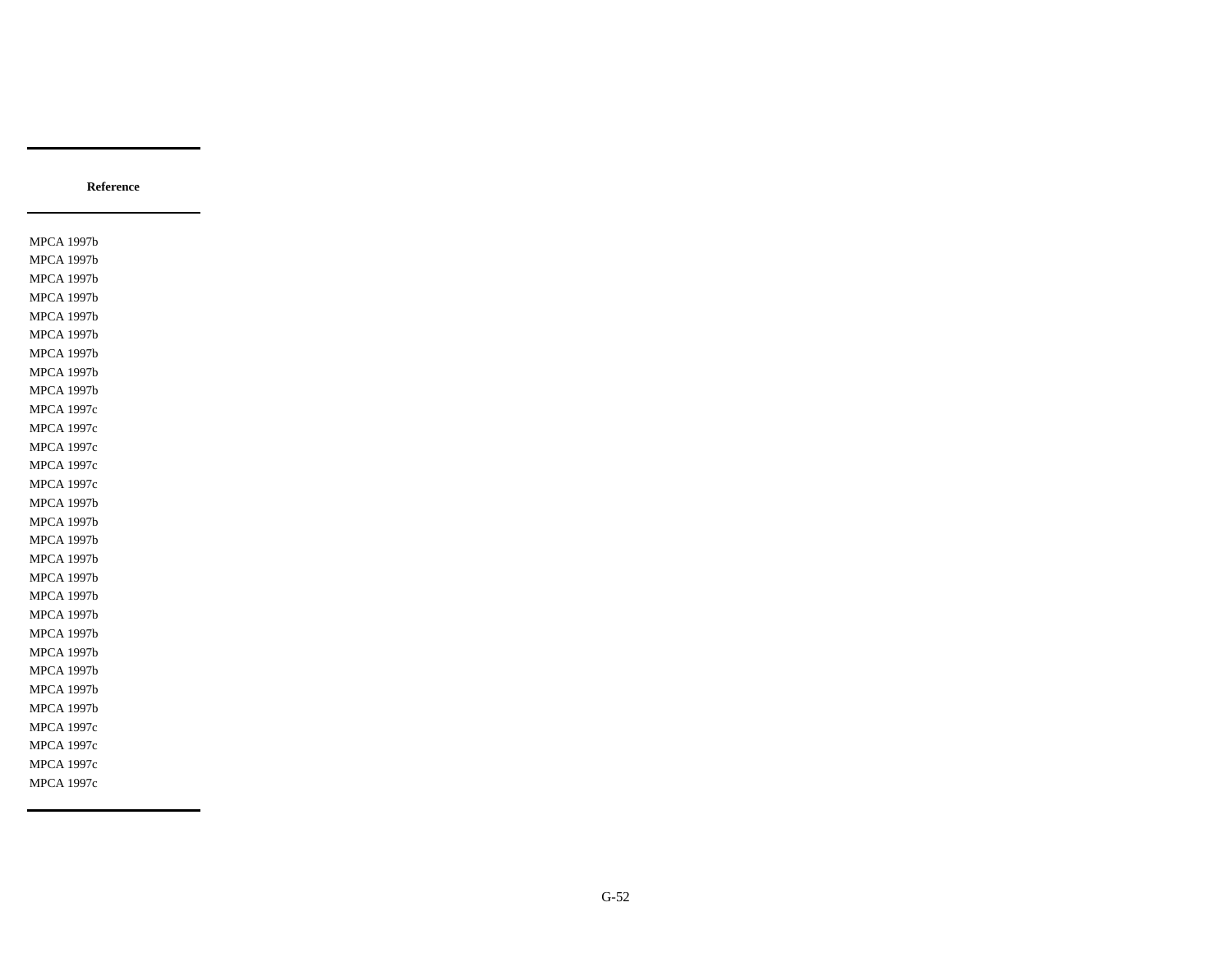MPCA 1997c Crane *et al.* 1997 Crane *et al.* 1997 MPCA 1997b MPCA 1997b MPCA 1997b MPCA 1997b MPCA 1997b MPCA 1997b MPCA 1997b MPCA 1997b MPCA 1997b MPCA 1997b MPCA 1997b Crane *et al.* 1997 Crane *et al.* 1997 MPCA 1997c MPCA 1997c MPCA 1997c MPCA 1997c MPCA 1997c MPCA 1997c MPCA 1997c MPCA 1997c MPCA 1997c MPCA 1997c MPCA 1997b MPCA 1997b MPCA 1997b MPCA 1997b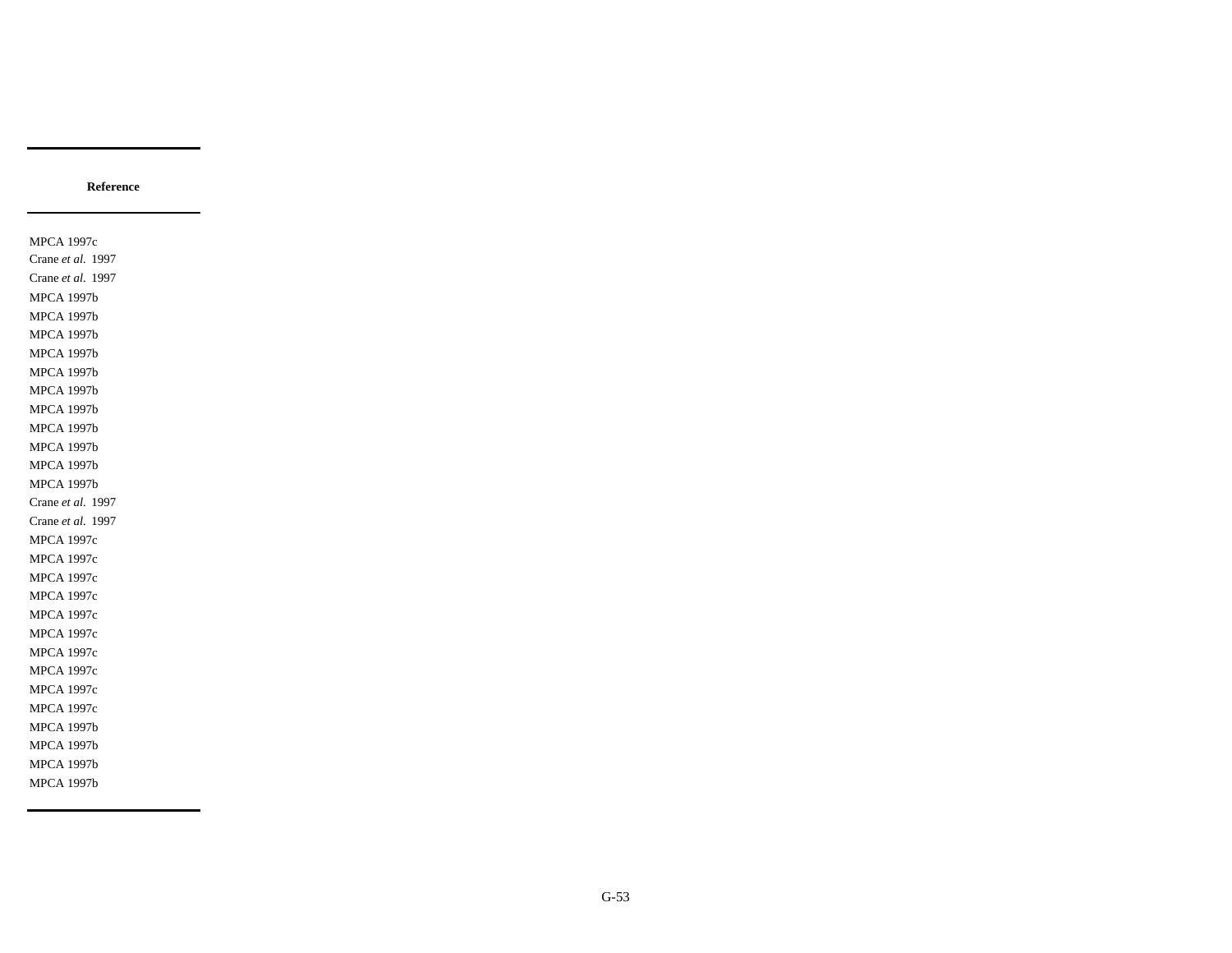MPCA 1997b MPCA 1997b MPCA 1997b MPCA 1997b Smith *et al.* 1992 Smith *et al.* 1992 Crane *et al.* 1997 Crane *et al.* 1997 Crane *et al.* 1997 Crane *et al.* 1997 Wenck Associates Inc. 1995 Wenck Associates Inc. 1995 Wenck Associates Inc. 1995 Wenck Associates Inc. 1995 Crane *et al.* 1997 Crane *et al.* 1997 MPCA 1997b MPCA 1997b MPCA 1997b MPCA 1997b MPCA 1997c MPCA 1997c MPCA 1997c MPCA 1997c MPCA 1997c MPCA 1997c MPCA 1997c MPCA 1997c MPCA 1997c MPCA 1997c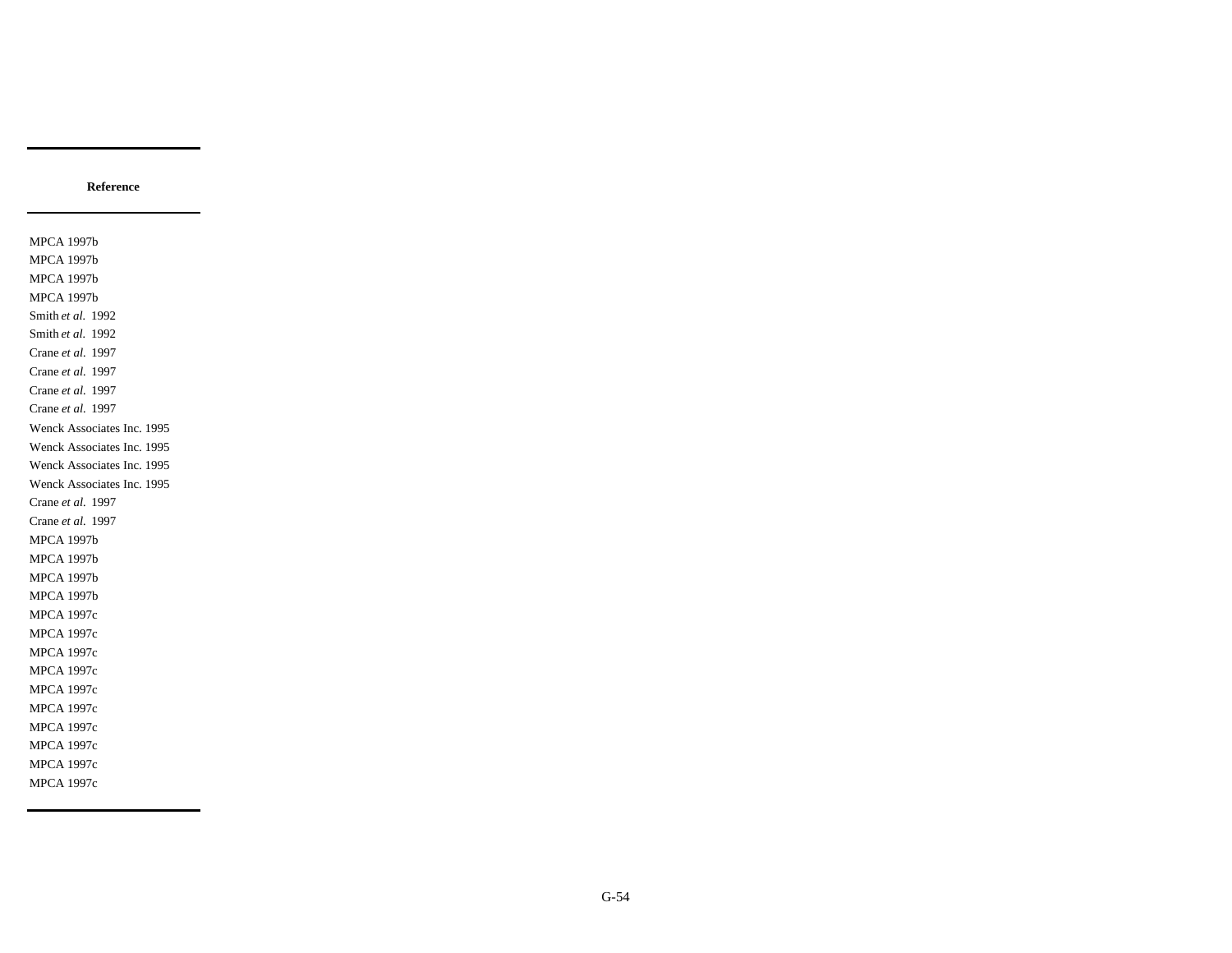MPCA 1997b MPCA 1997b MPCA 1997b MPCA 1997b MPCA 1997b MPCA 1997b MPCA 1997b Smith *et al.* 1992 Smith *et al.* 1992 MPCA 1997b MPCA 1997b MPCA 1997b MPCA 1997b MPCA 1997b MPCA 1997b MPCA 1997b MPCA 1997b MPCA 1997b MPCA 1997b MPCA 1997b IT Corp. 1996 IT Corp. 1996 IT Corp. 1996 IT Corp. 1996 MPCA 1997b MPCA 1997b MPCA 1997b MPCA 1997b MPCA 1997b MPCA 1997b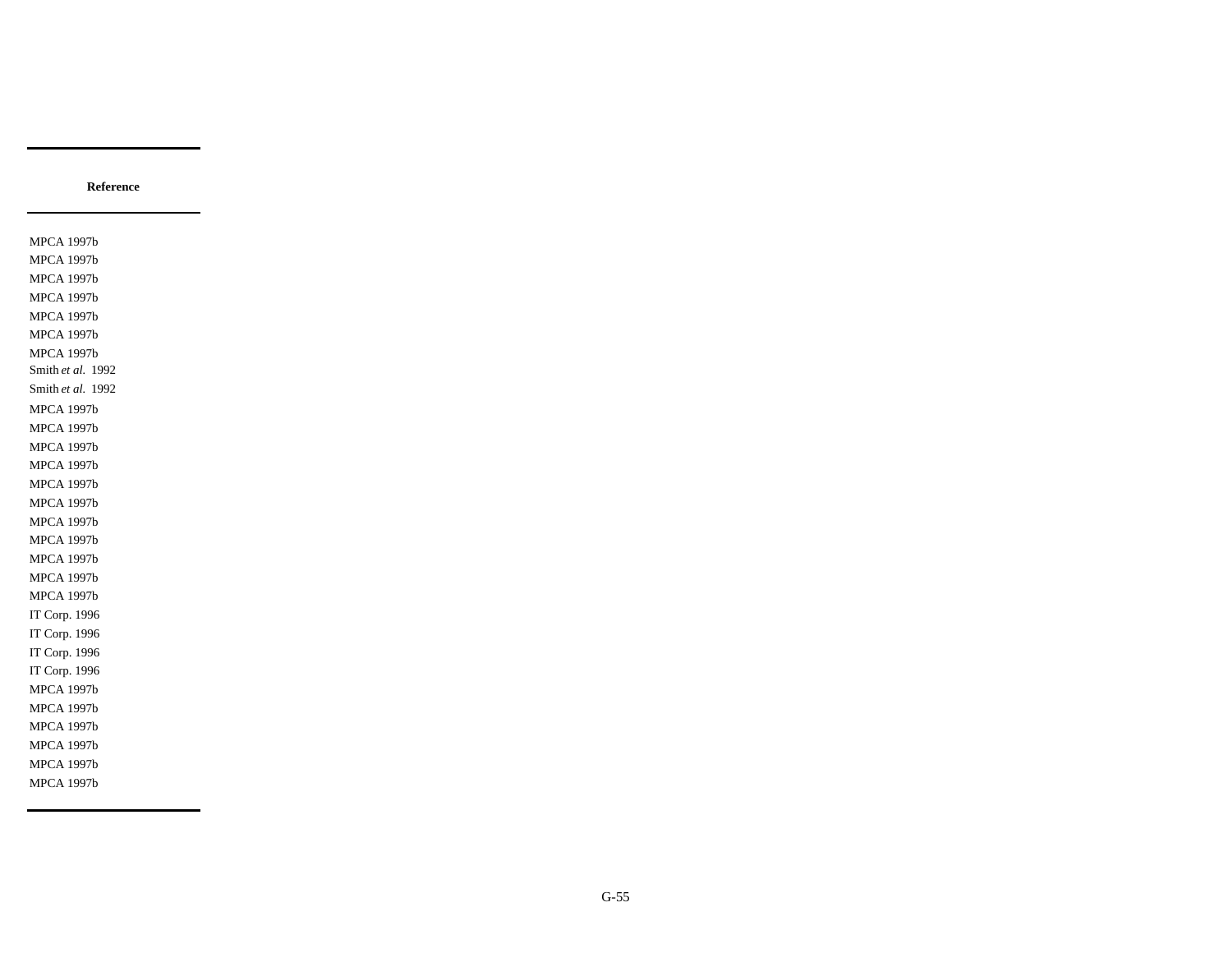MPCA 1997b MPCA 1997b Smith *et al.* 1992 Smith *et al.* 1992 MPCA 1997c MPCA 1997c MPCA 1997c MPCA 1997c MPCA 1997c Crane *et al.* 1997 Crane *et al.* 1997 MPCA 1997b MPCA 1997b MPCA 1997b MPCA 1997b MPCA 1997b MPCA 1997b MPCA 1997b MPCA 1997c MPCA 1997c MPCA 1997c MPCA 1997c MPCA 1997c MPCA 1997c MPCA 1997b MPCA 1997b MPCA 1997b MPCA 1997b Crane *et al.* 1997 Crane *et al.* 1997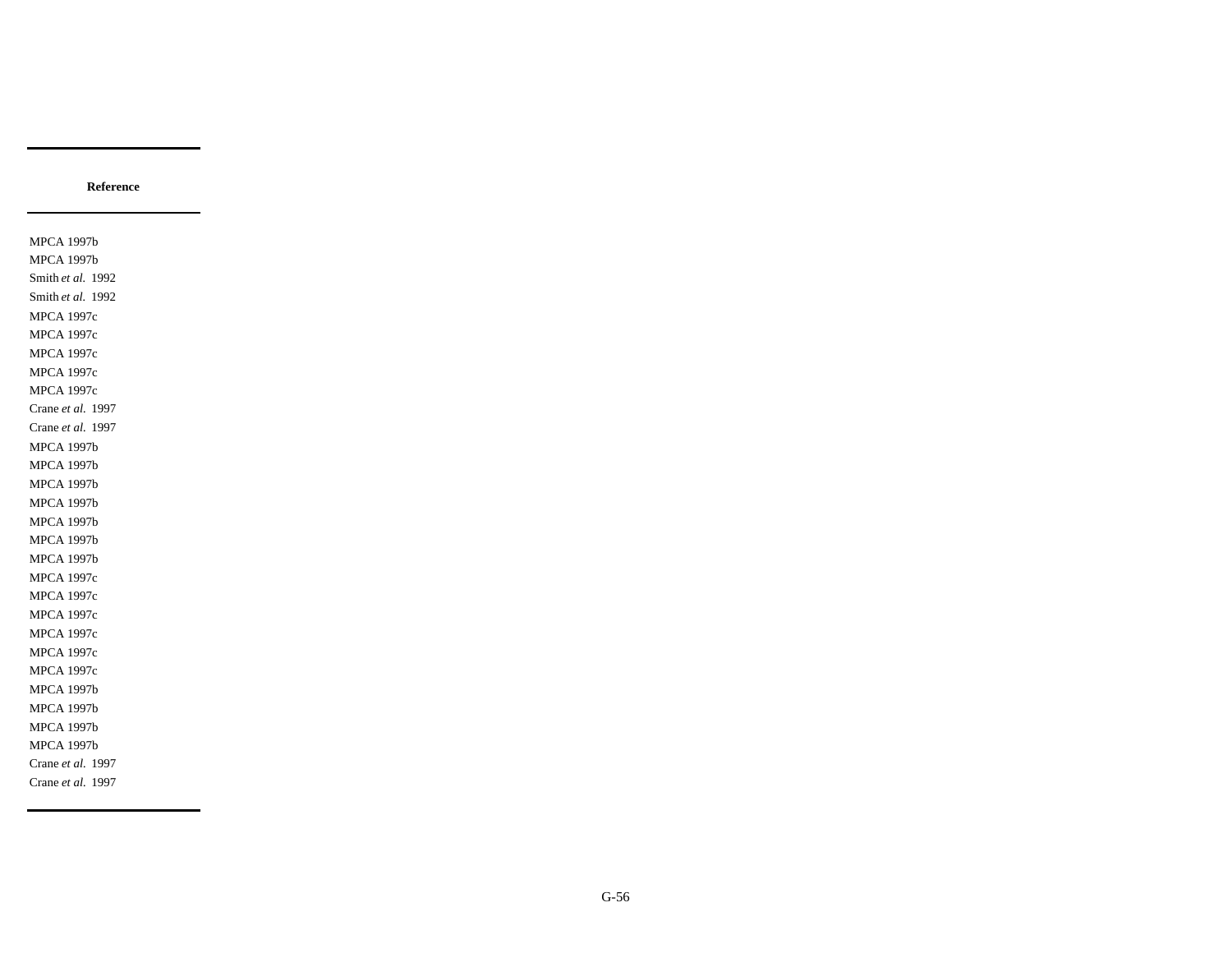MPCA 1997b MPCA 1997b MPCA 1997b MPCA 1997b MPCA 1997c MPCA 1997c MPCA 1997c MPCA 1997c MPCA 1997c Wenck Associates Inc. 1995 Wenck Associates Inc. 1995 Wenck Associates Inc. 1995 Wenck Associates Inc. 1995 MPCA 1997b MPCA 1997b MPCA 1997b MPCA 1997b MPCA 1997b MPCA 1997b MPCA 1997b MPCA 1997b MPCA 1997c MPCA 1997c MPCA 1997c MPCA 1997c MPCA 1997c MPCA 1997b MPCA 1997b MPCA 1997b MPCA 1997b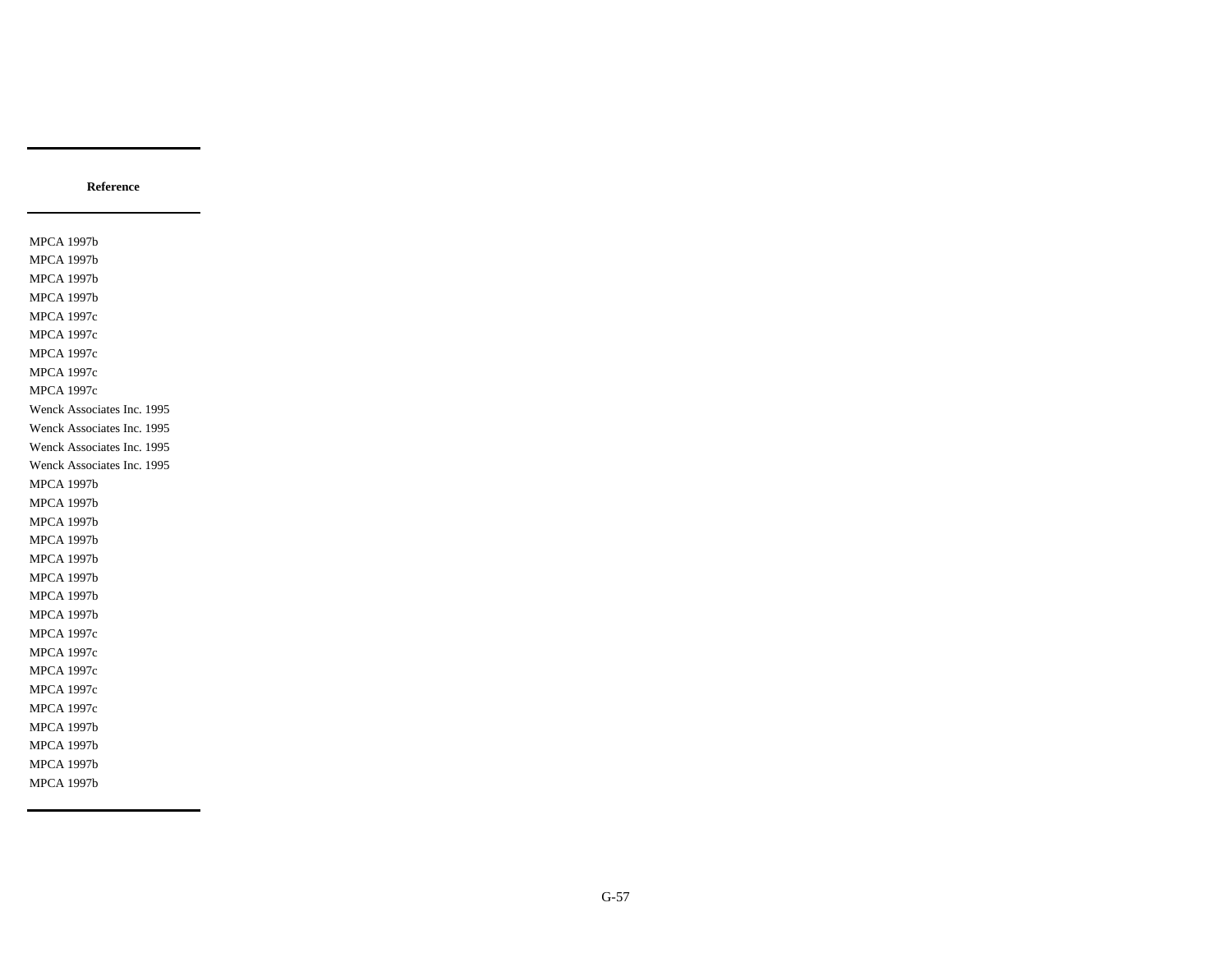MPCA 1997c MPCA 1997c MPCA 1997c IT Corp. 1996 IT Corp. 1996 IT Corp. 1996 IT Corp. 1996 MPCA 1997c MPCA 1997c MPCA 1997c MPCA 1997c MPCA 1997c MPCA 1997c MPCA 1997c MPCA 1997c MPCA 1997c MPCA 1997c MPCA 1997b MPCA 1997b MPCA 1997b MPCA 1997b MPCA 1997b MPCA 1997b MPCA 1997b MPCA 1997b MPCA 1997b MPCA 1997b MPCA 1997b MPCA 1997b MPCA 1997b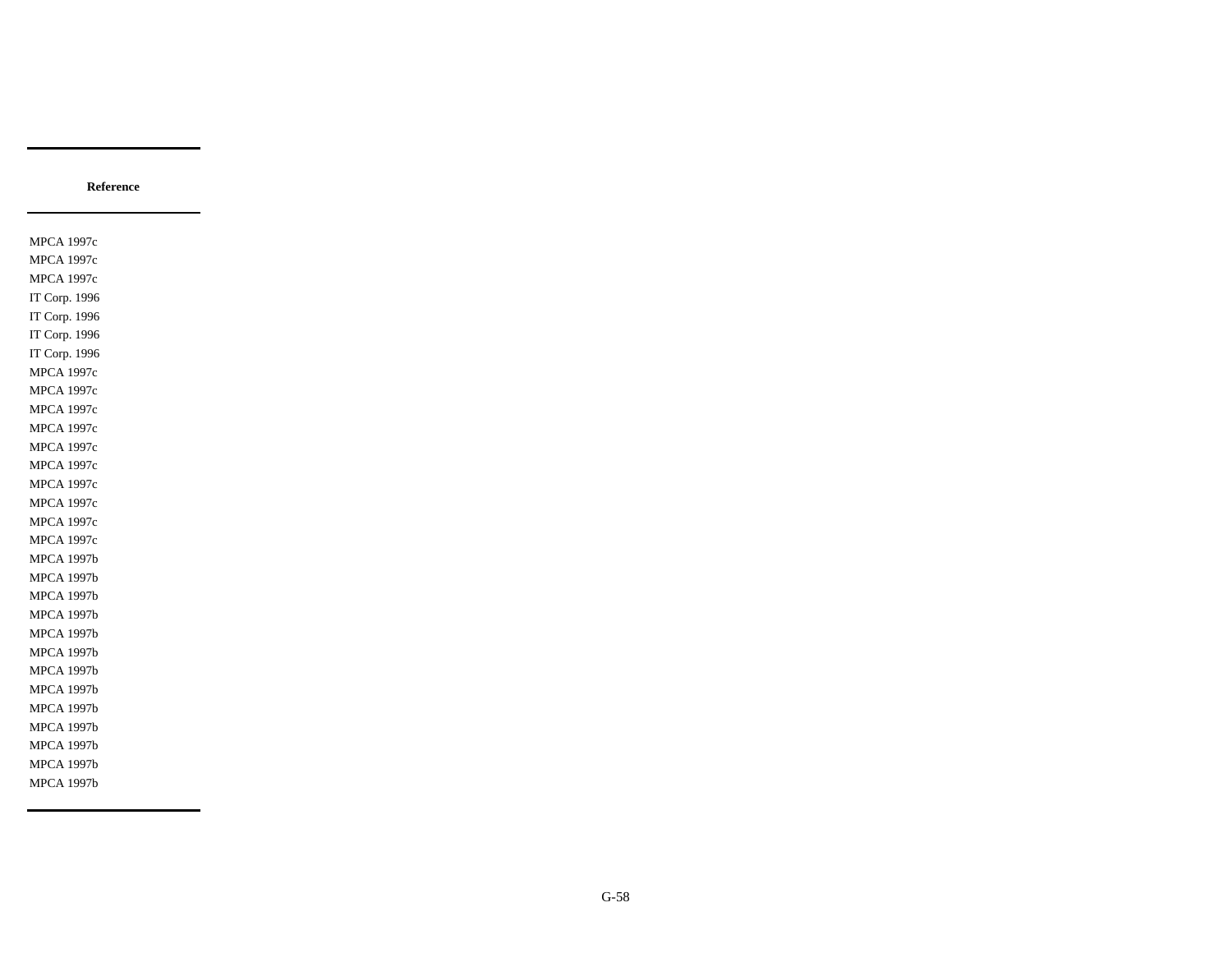MPCA 1997b MPCA 1997b MPCA 1997b MPCA 1997b MPCA 1997b MPCA 1997c MPCA 1997c MPCA 1997c MPCA 1997b MPCA 1997b MPCA 1997b MPCA 1997b Smith *et al.* 1992 Smith *et al.* 1992 Crane *et al.* 1997 Crane *et al.* 1997 MPCA 1997b MPCA 1997b MPCA 1997b MPCA 1997b MPCA 1997b MPCA 1997b MPCA 1997b MPCA 1997b Crane *et al.* 1997 Crane *et al.* 1997 MPCA 1997b MPCA 1997b MPCA 1997b MPCA 1997b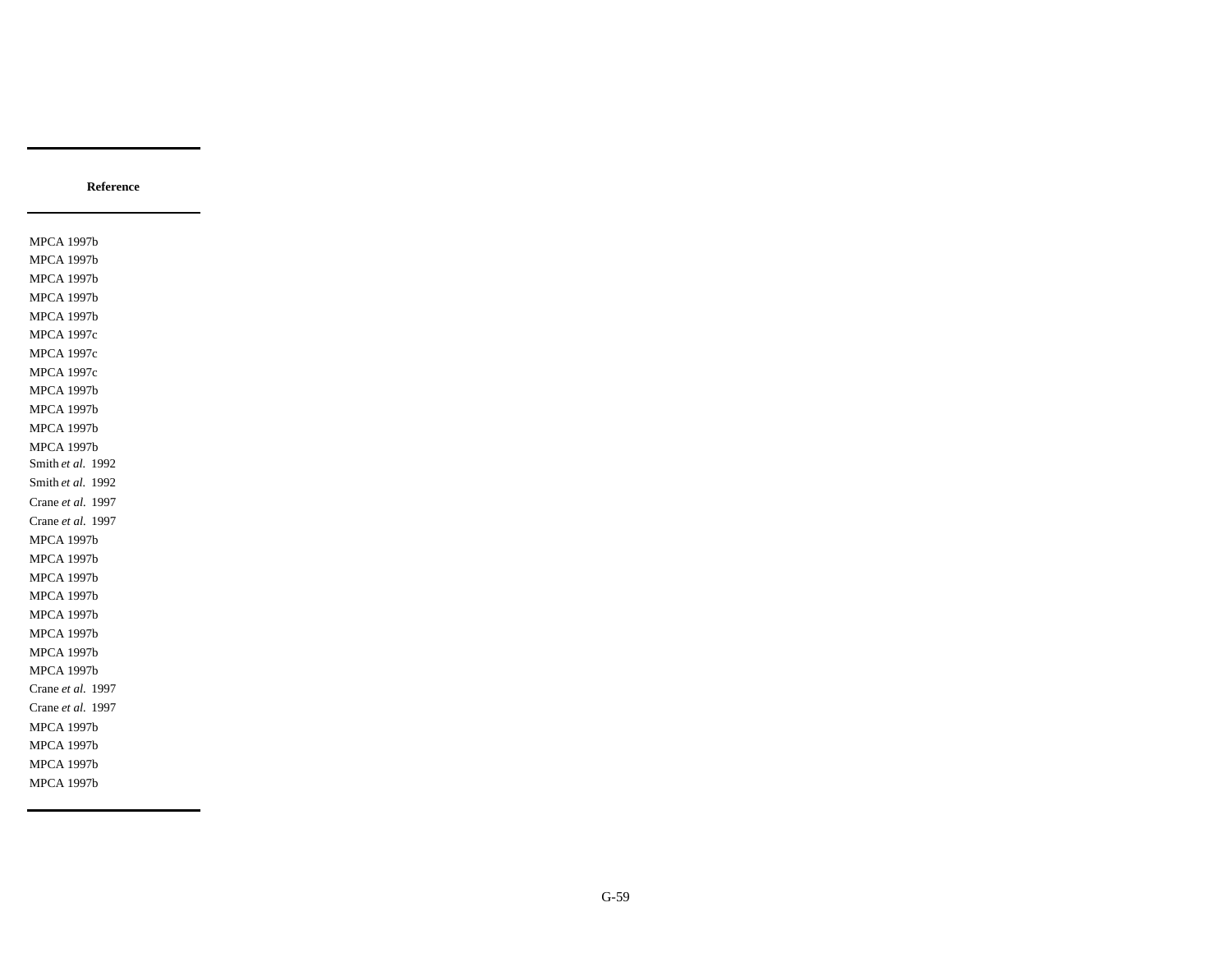IT Corp. 1996 IT Corp. 1996 IT Corp. 1996 IT Corp. 1996 MPCA 1997b MPCA 1997b MPCA 1997b MPCA 1997b MPCA 1997c MPCA 1997c MPCA 1997c MPCA 1997c MPCA 1997c MPCA 1996 MPCA 1997c MPCA 1997c MPCA 1997c MPCA 1997c MPCA 1997c MPCA 1996 MPCA 1997b MPCA 1997b MPCA 1997b MPCA 1997b MPCA 1997b MPCA 1997b MPCA 1997b MPCA 1997b MPCA 1996 MPCA 1997c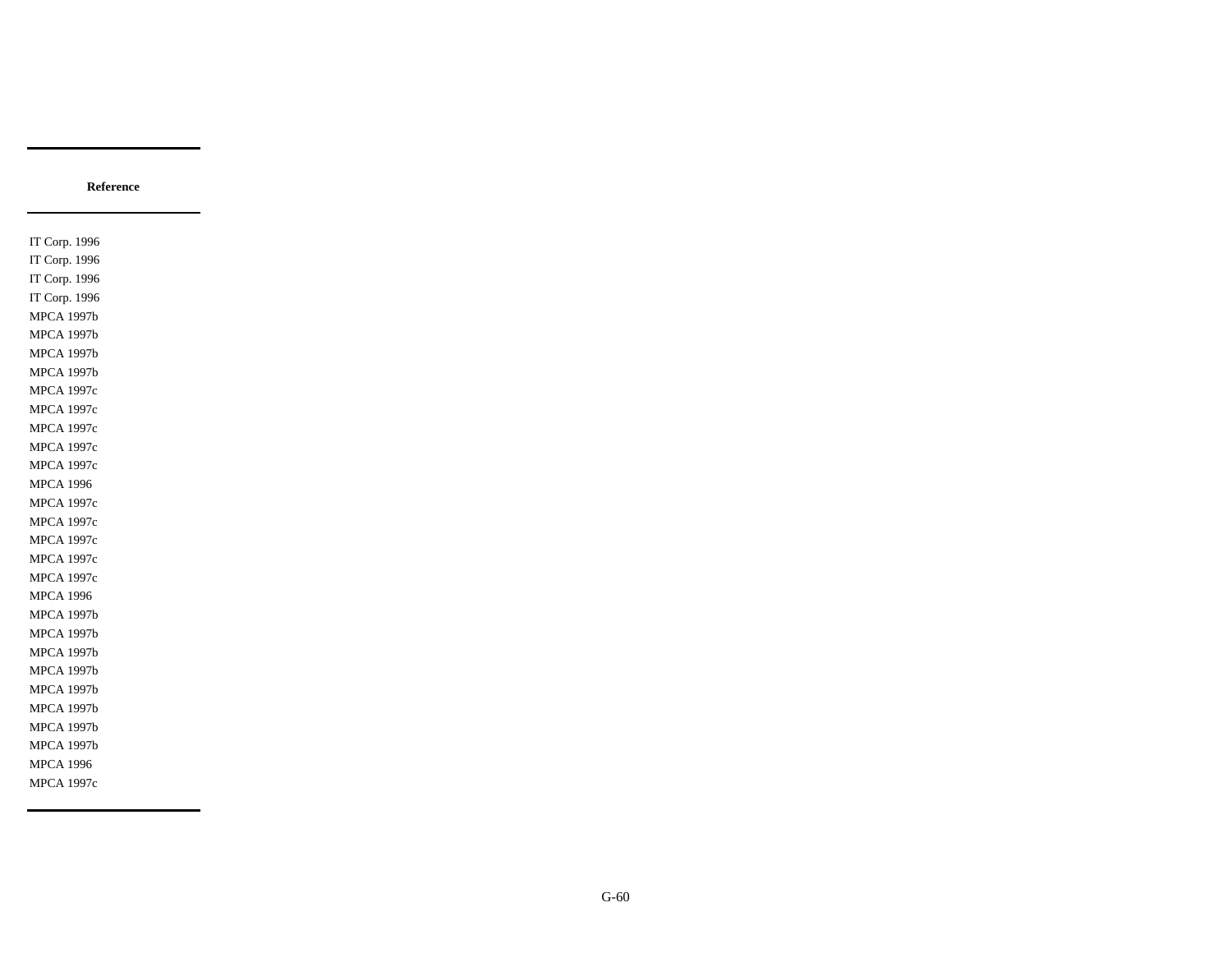MPCA 1997c MPCA 1997c MPCA 1997c MPCA 1997c MPCA 1997c MPCA 1997c MPCA 1997c Crane *et al.* 1997 Crane *et al.* 1997 IT Corp. 1996 IT Corp. 1996 IT Corp. 1996 IT Corp. 1996 IT Corp. 1996 IT Corp. 1996 IT Corp. 1996 IT Corp. 1996 Crane *et al.* 1997 Crane *et al.* 1997 Crane *et al.* 1997 MPCA 1997c MPCA 1997c MPCA 1997c MPCA 1997b MPCA 1997b MPCA 1997b MPCA 1997b Crane *et al.* 1997 Crane *et al.* 1997 MPCA 1997b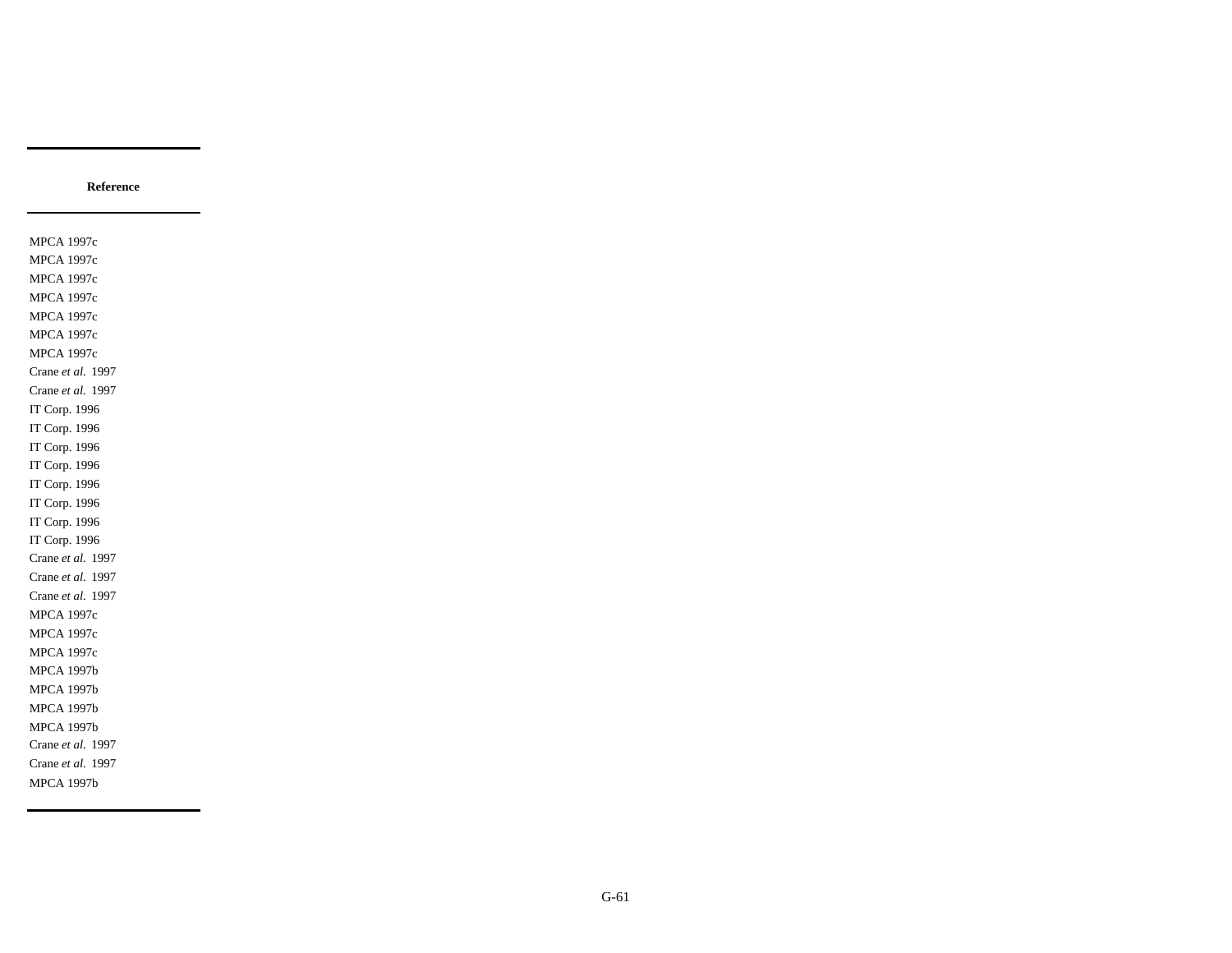MPCA 1997b MPCA 1997b MPCA 1997b IT Corp. 1996 IT Corp. 1996 IT Corp. 1996 IT Corp. 1996 Crane *et al.* 1997 IT Corp. 1996 IT Corp. 1996 IT Corp. 1996 IT Corp. 1996 MPCA 1997c MPCA 1997c MPCA 1997c MPCA 1997c MPCA 1997c Crane *et al.* 1997 Crane *et al.* 1997 Crane *et al.* 1997 Crane *et al.* 1997 IT Corp. 1996 IT Corp. 1996 IT Corp. 1996 IT Corp. 1996 IT Corp. 1996 IT Corp. 1996 IT Corp. 1996 IT Corp. 1996 Crane *et al.* 1997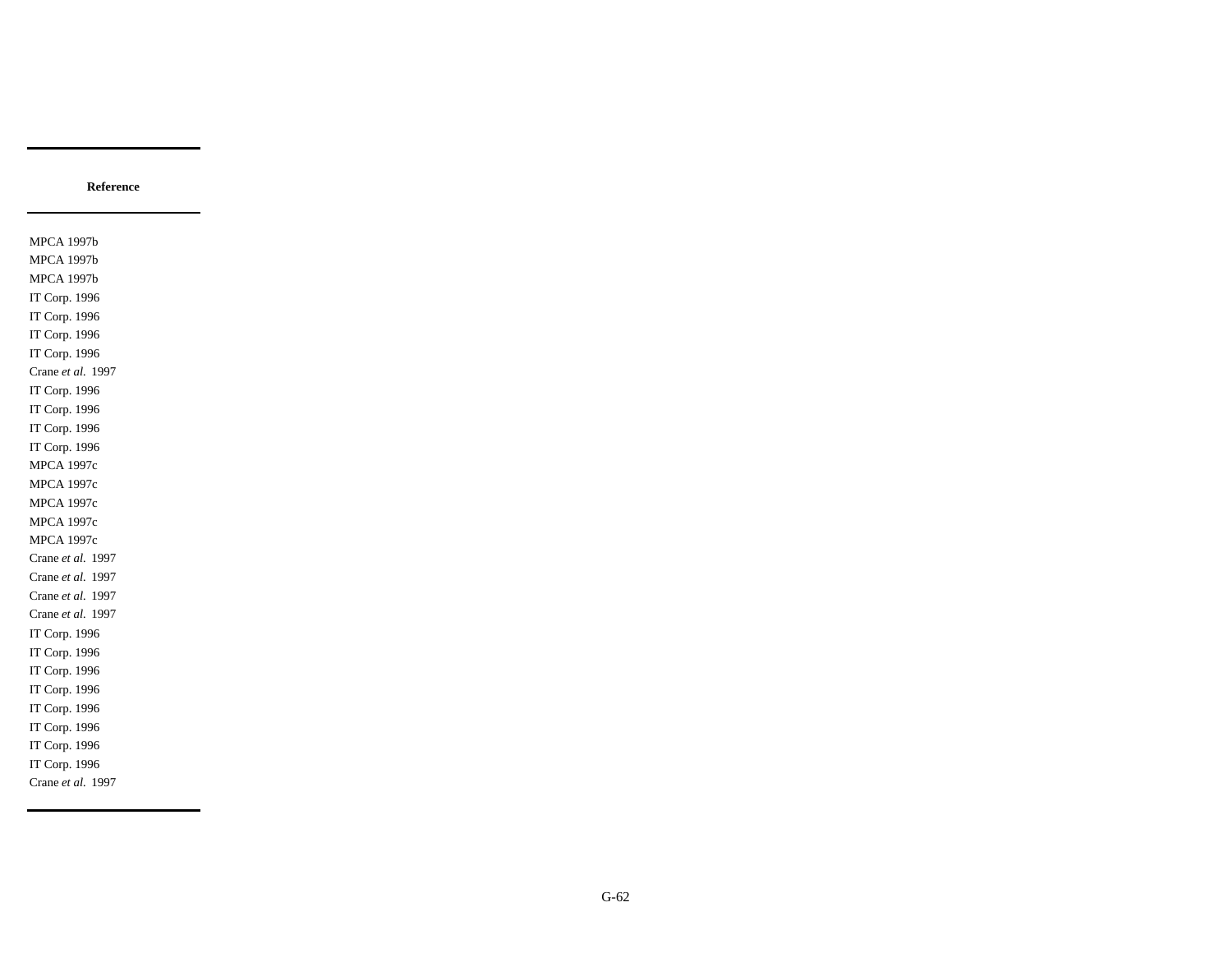Crane *et al.* 1997 IT Corp. 1996 IT Corp. 1996 IT Corp. 1996 IT Corp. 1996 IT Corp. 1996 IT Corp. 1996 IT Corp. 1996 IT Corp. 1996 IT Corp. 1996 IT Corp. 1996 IT Corp. 1996 IT Corp. 1996 IT Corp. 1996 IT Corp. 1996 IT Corp. 1996 IT Corp. 1996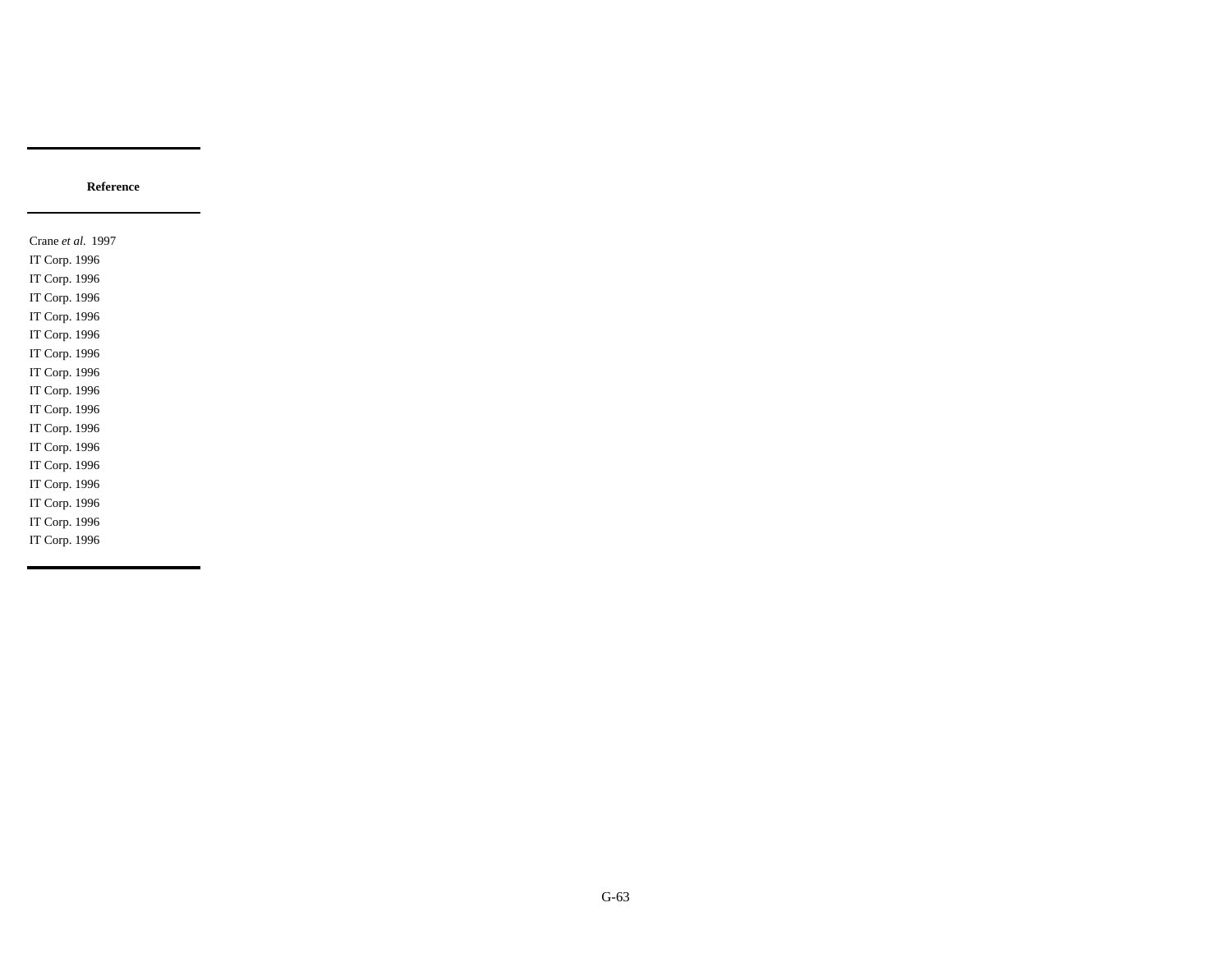| 0.578*<br><b>JUV</b><br>86 % survival<br>Duluth-Superior Harbor<br>10 day<br>Hyalella azteca<br>Not toxic<br>0.2<br>Amphipod<br>$0.578*$<br>0.2<br>Duluth-Superior Harbor<br>25.2 red. biolum.^<br>Toxic<br>30 minute<br>Bacteria<br>Photobacterium phosphoreum<br>NA<br>0.578*<br>Diptera<br>85 % survival<br>0.2<br>Duluth-Superior Harbor<br>$10 \text{ day}$<br>Chironomus tentans<br>LAR<br>Not toxic<br>0.578*<br>4.94 EC50 biolum.#<br>0.2<br>Duluth-Superior Harbor<br>30 minute<br>Bacteria<br>Photobacterium phosphoreum<br><b>NA</b><br>Not toxic<br>$0.592*$<br>18 % survival<br>6.77<br>Duluth-Superior Harbor<br>$10 \text{ day}$<br>Diptera<br>LAR<br>Toxic<br>Chironomus tentans<br>$0.592*$<br>0.02 EC50 biolum.#<br>6.77<br>Duluth-Superior Harbor<br>15 minute<br>Photobacterium phosphoreum<br><b>NA</b><br>Toxic<br>Bacteria<br>$0.592*$<br>Duluth-Superior Harbor<br>15 minute<br><b>NA</b><br>30.8 red. biolum.^<br>Toxic<br>6.77<br>Bacteria<br>Photobacterium phosphoreum<br>$0.592*$<br>6.77<br>Duluth-Superior Harbor<br>$10 \text{ day}$<br>Chironomus tentans<br>LAR<br>Not determined<br>Diptera<br>Not determined<br>$0.592*$<br><b>JUV</b><br>92 % survival<br>6.77<br>Duluth-Superior Harbor<br>$10 \text{ day}$<br>Hyalella azteca<br>Not toxic<br>Amphipod<br>$0.715*$<br><b>JUV</b><br>0.08<br>Duluth-Superior Harbor<br>$10 \text{ day}$<br>86 % survival<br>Not toxic<br>Amphipod<br>Hyalella azteca<br>$0.715*$<br>0.08<br>Duluth-Superior Harbor<br>30 minute<br>Bacteria<br>Photobacterium phosphoreum<br><b>NA</b><br>100 EC50 biolum.#<br>Not toxic<br>$0.715*$<br>0.08<br><b>NA</b><br>26.3 red. biolum.^<br>Toxic<br>Duluth-Superior Harbor<br>30 minute<br>Bacteria<br>Photobacterium phosphoreum<br>0.08<br>$0.715*$<br>90 % survival<br>Duluth-Superior Harbor<br>$10 \text{ day}$<br>Diptera<br>Chironomus tentans<br>LAR<br>Not toxic<br>0.873*<br><b>JUV</b><br>3 % survival<br>Toxic<br>8.4<br>Spirit Lake<br>$10 \text{ day}$<br>Amphipod<br>Hyalella azteca<br>0.873*<br>$0.2$ EC50 biolum.#<br>8.4<br>Spirit Lake<br>30 minute<br>Photobacterium phosphoreum<br>NA<br>Toxic<br>Bacteria<br>0.873*<br>8.4<br>Spirit Lake<br>$10 \text{ day}$<br>Diptera<br>LAR<br>0 % survival<br>Toxic<br>Chironomus tentans<br>$0.873*$<br>8.4<br>Spirit Lake<br>30 minute<br>Bacteria<br>Photobacterium phosphoreum<br><b>NA</b><br>81.5 red. biolum.^<br>Toxic<br>$0.906*$<br>Duluth-Superior Harbor<br>Hyalella azteca<br><b>JUV</b><br>58 % survival<br>0.14<br>$10 \text{ day}$<br>Amphipod<br>Not toxic<br>$0.906*$<br>0.14<br><b>NA</b><br>67.3 red. biolum.^<br>Toxic<br>Duluth-Superior Harbor<br>30 minute<br>Bacteria<br>Photobacterium phosphoreum<br>$0.906*$<br>75 % survival<br>0.14<br>Duluth-Superior Harbor<br>$10 \text{ day}$<br>Chironomus tentans<br>LAR<br>Not toxic<br>Diptera<br>$0.906*$<br>30 minute<br><b>NA</b><br>17.83 EC50 biolum.#<br>0.14<br>Duluth-Superior Harbor<br>Photobacterium phosphoreum<br>Not toxic<br>Bacteria<br>$0.981*$<br>0.06 EC50 biolum.#<br>8.26<br>Spirit Lake<br><b>NA</b><br>Toxic<br>30 minute<br>Bacteria<br>Photobacterium phosphoreum<br>0.981*<br>8.26<br>Spirit Lake<br>LAR<br>0 % survival<br>Toxic<br>$10 \text{ day}$<br>Diptera<br>Chironomus tentans<br>8.26<br>$0.981*$<br><b>NA</b><br>99.9 red. biolum.^<br>Spirit Lake<br>30 minute<br>Bacteria<br>Photobacterium phosphoreum<br>Toxic<br>0.981*<br><b>JUV</b><br>8.26<br>Spirit Lake<br>$10 \text{ day}$<br>Hyalella azteca<br>0 % survival<br>Toxic<br>Amphipod<br>$1.50*$<br><b>JUV</b><br>0.28<br>St. Louis Bay-East of Erie Pier<br>10 day<br>Hyalella azteca<br>58 % survival<br>Toxic<br>Amphipod<br>$1.50*$<br>90 % survival<br>0.28<br>St. Louis Bay-East of Erie Pier<br>10 day<br>LAR<br>Not toxic<br>Diptera<br>Chironomus tentans<br>$1.70*$<br>0.16<br>Duluth-Superior Harbor<br>30 minute<br>Photobacterium phosphoreum<br><b>NA</b><br>22.95 red. biolum.^<br>Toxic<br>Bacteria<br>$1.70*$<br>Duluth-Superior Harbor<br>Diptera<br>LAR<br>90 % survival<br>0.16<br>$10 \text{ day}$<br>Chironomus tentans<br>Not toxic<br>$1.70*$<br>0.16<br>Duluth-Superior Harbor<br>30 minute<br>NA<br>$100$ EC50 biolum.#<br>Not toxic<br>Bacteria<br>Chironomus tentans<br>1.98*<br>0.47 EC50 biolum.#<br>1.55<br>St. Louis Bay<br>30 minute<br>Bacteria<br><b>NA</b><br>Toxic<br>Photobacterium phosphoreum | Copper<br>(mg/kg) | Area | <b>Test Duration Test Organism</b> | <b>Species</b> | Life<br><b>Stage</b> | <b>End-Point Measured</b> | <b>Result</b> | <b>TOC</b><br>(%) |
|-----------------------------------------------------------------------------------------------------------------------------------------------------------------------------------------------------------------------------------------------------------------------------------------------------------------------------------------------------------------------------------------------------------------------------------------------------------------------------------------------------------------------------------------------------------------------------------------------------------------------------------------------------------------------------------------------------------------------------------------------------------------------------------------------------------------------------------------------------------------------------------------------------------------------------------------------------------------------------------------------------------------------------------------------------------------------------------------------------------------------------------------------------------------------------------------------------------------------------------------------------------------------------------------------------------------------------------------------------------------------------------------------------------------------------------------------------------------------------------------------------------------------------------------------------------------------------------------------------------------------------------------------------------------------------------------------------------------------------------------------------------------------------------------------------------------------------------------------------------------------------------------------------------------------------------------------------------------------------------------------------------------------------------------------------------------------------------------------------------------------------------------------------------------------------------------------------------------------------------------------------------------------------------------------------------------------------------------------------------------------------------------------------------------------------------------------------------------------------------------------------------------------------------------------------------------------------------------------------------------------------------------------------------------------------------------------------------------------------------------------------------------------------------------------------------------------------------------------------------------------------------------------------------------------------------------------------------------------------------------------------------------------------------------------------------------------------------------------------------------------------------------------------------------------------------------------------------------------------------------------------------------------------------------------------------------------------------------------------------------------------------------------------------------------------------------------------------------------------------------------------------------------------------------------------------------------------------------------------------------------------------------------------------------------------------------------------------------------------------------------------------------------------------------------------------------------------------------------------------------------------------------------------------------------------------------------------------------------------------------------------------------------------------------------------------------------------------------------------------------------------------------------------------------------------------------------------------------------------------------------------------------------------------------------------------------------------------------------------------------------------------|-------------------|------|------------------------------------|----------------|----------------------|---------------------------|---------------|-------------------|
|                                                                                                                                                                                                                                                                                                                                                                                                                                                                                                                                                                                                                                                                                                                                                                                                                                                                                                                                                                                                                                                                                                                                                                                                                                                                                                                                                                                                                                                                                                                                                                                                                                                                                                                                                                                                                                                                                                                                                                                                                                                                                                                                                                                                                                                                                                                                                                                                                                                                                                                                                                                                                                                                                                                                                                                                                                                                                                                                                                                                                                                                                                                                                                                                                                                                                                                                                                                                                                                                                                                                                                                                                                                                                                                                                                                                                                                                                                                                                                                                                                                                                                                                                                                                                                                                                                                                                                                   |                   |      |                                    |                |                      |                           |               |                   |
|                                                                                                                                                                                                                                                                                                                                                                                                                                                                                                                                                                                                                                                                                                                                                                                                                                                                                                                                                                                                                                                                                                                                                                                                                                                                                                                                                                                                                                                                                                                                                                                                                                                                                                                                                                                                                                                                                                                                                                                                                                                                                                                                                                                                                                                                                                                                                                                                                                                                                                                                                                                                                                                                                                                                                                                                                                                                                                                                                                                                                                                                                                                                                                                                                                                                                                                                                                                                                                                                                                                                                                                                                                                                                                                                                                                                                                                                                                                                                                                                                                                                                                                                                                                                                                                                                                                                                                                   |                   |      |                                    |                |                      |                           |               |                   |
|                                                                                                                                                                                                                                                                                                                                                                                                                                                                                                                                                                                                                                                                                                                                                                                                                                                                                                                                                                                                                                                                                                                                                                                                                                                                                                                                                                                                                                                                                                                                                                                                                                                                                                                                                                                                                                                                                                                                                                                                                                                                                                                                                                                                                                                                                                                                                                                                                                                                                                                                                                                                                                                                                                                                                                                                                                                                                                                                                                                                                                                                                                                                                                                                                                                                                                                                                                                                                                                                                                                                                                                                                                                                                                                                                                                                                                                                                                                                                                                                                                                                                                                                                                                                                                                                                                                                                                                   |                   |      |                                    |                |                      |                           |               |                   |
|                                                                                                                                                                                                                                                                                                                                                                                                                                                                                                                                                                                                                                                                                                                                                                                                                                                                                                                                                                                                                                                                                                                                                                                                                                                                                                                                                                                                                                                                                                                                                                                                                                                                                                                                                                                                                                                                                                                                                                                                                                                                                                                                                                                                                                                                                                                                                                                                                                                                                                                                                                                                                                                                                                                                                                                                                                                                                                                                                                                                                                                                                                                                                                                                                                                                                                                                                                                                                                                                                                                                                                                                                                                                                                                                                                                                                                                                                                                                                                                                                                                                                                                                                                                                                                                                                                                                                                                   |                   |      |                                    |                |                      |                           |               |                   |
|                                                                                                                                                                                                                                                                                                                                                                                                                                                                                                                                                                                                                                                                                                                                                                                                                                                                                                                                                                                                                                                                                                                                                                                                                                                                                                                                                                                                                                                                                                                                                                                                                                                                                                                                                                                                                                                                                                                                                                                                                                                                                                                                                                                                                                                                                                                                                                                                                                                                                                                                                                                                                                                                                                                                                                                                                                                                                                                                                                                                                                                                                                                                                                                                                                                                                                                                                                                                                                                                                                                                                                                                                                                                                                                                                                                                                                                                                                                                                                                                                                                                                                                                                                                                                                                                                                                                                                                   |                   |      |                                    |                |                      |                           |               |                   |
|                                                                                                                                                                                                                                                                                                                                                                                                                                                                                                                                                                                                                                                                                                                                                                                                                                                                                                                                                                                                                                                                                                                                                                                                                                                                                                                                                                                                                                                                                                                                                                                                                                                                                                                                                                                                                                                                                                                                                                                                                                                                                                                                                                                                                                                                                                                                                                                                                                                                                                                                                                                                                                                                                                                                                                                                                                                                                                                                                                                                                                                                                                                                                                                                                                                                                                                                                                                                                                                                                                                                                                                                                                                                                                                                                                                                                                                                                                                                                                                                                                                                                                                                                                                                                                                                                                                                                                                   |                   |      |                                    |                |                      |                           |               |                   |
|                                                                                                                                                                                                                                                                                                                                                                                                                                                                                                                                                                                                                                                                                                                                                                                                                                                                                                                                                                                                                                                                                                                                                                                                                                                                                                                                                                                                                                                                                                                                                                                                                                                                                                                                                                                                                                                                                                                                                                                                                                                                                                                                                                                                                                                                                                                                                                                                                                                                                                                                                                                                                                                                                                                                                                                                                                                                                                                                                                                                                                                                                                                                                                                                                                                                                                                                                                                                                                                                                                                                                                                                                                                                                                                                                                                                                                                                                                                                                                                                                                                                                                                                                                                                                                                                                                                                                                                   |                   |      |                                    |                |                      |                           |               |                   |
|                                                                                                                                                                                                                                                                                                                                                                                                                                                                                                                                                                                                                                                                                                                                                                                                                                                                                                                                                                                                                                                                                                                                                                                                                                                                                                                                                                                                                                                                                                                                                                                                                                                                                                                                                                                                                                                                                                                                                                                                                                                                                                                                                                                                                                                                                                                                                                                                                                                                                                                                                                                                                                                                                                                                                                                                                                                                                                                                                                                                                                                                                                                                                                                                                                                                                                                                                                                                                                                                                                                                                                                                                                                                                                                                                                                                                                                                                                                                                                                                                                                                                                                                                                                                                                                                                                                                                                                   |                   |      |                                    |                |                      |                           |               |                   |
|                                                                                                                                                                                                                                                                                                                                                                                                                                                                                                                                                                                                                                                                                                                                                                                                                                                                                                                                                                                                                                                                                                                                                                                                                                                                                                                                                                                                                                                                                                                                                                                                                                                                                                                                                                                                                                                                                                                                                                                                                                                                                                                                                                                                                                                                                                                                                                                                                                                                                                                                                                                                                                                                                                                                                                                                                                                                                                                                                                                                                                                                                                                                                                                                                                                                                                                                                                                                                                                                                                                                                                                                                                                                                                                                                                                                                                                                                                                                                                                                                                                                                                                                                                                                                                                                                                                                                                                   |                   |      |                                    |                |                      |                           |               |                   |
|                                                                                                                                                                                                                                                                                                                                                                                                                                                                                                                                                                                                                                                                                                                                                                                                                                                                                                                                                                                                                                                                                                                                                                                                                                                                                                                                                                                                                                                                                                                                                                                                                                                                                                                                                                                                                                                                                                                                                                                                                                                                                                                                                                                                                                                                                                                                                                                                                                                                                                                                                                                                                                                                                                                                                                                                                                                                                                                                                                                                                                                                                                                                                                                                                                                                                                                                                                                                                                                                                                                                                                                                                                                                                                                                                                                                                                                                                                                                                                                                                                                                                                                                                                                                                                                                                                                                                                                   |                   |      |                                    |                |                      |                           |               |                   |
|                                                                                                                                                                                                                                                                                                                                                                                                                                                                                                                                                                                                                                                                                                                                                                                                                                                                                                                                                                                                                                                                                                                                                                                                                                                                                                                                                                                                                                                                                                                                                                                                                                                                                                                                                                                                                                                                                                                                                                                                                                                                                                                                                                                                                                                                                                                                                                                                                                                                                                                                                                                                                                                                                                                                                                                                                                                                                                                                                                                                                                                                                                                                                                                                                                                                                                                                                                                                                                                                                                                                                                                                                                                                                                                                                                                                                                                                                                                                                                                                                                                                                                                                                                                                                                                                                                                                                                                   |                   |      |                                    |                |                      |                           |               |                   |
|                                                                                                                                                                                                                                                                                                                                                                                                                                                                                                                                                                                                                                                                                                                                                                                                                                                                                                                                                                                                                                                                                                                                                                                                                                                                                                                                                                                                                                                                                                                                                                                                                                                                                                                                                                                                                                                                                                                                                                                                                                                                                                                                                                                                                                                                                                                                                                                                                                                                                                                                                                                                                                                                                                                                                                                                                                                                                                                                                                                                                                                                                                                                                                                                                                                                                                                                                                                                                                                                                                                                                                                                                                                                                                                                                                                                                                                                                                                                                                                                                                                                                                                                                                                                                                                                                                                                                                                   |                   |      |                                    |                |                      |                           |               |                   |
|                                                                                                                                                                                                                                                                                                                                                                                                                                                                                                                                                                                                                                                                                                                                                                                                                                                                                                                                                                                                                                                                                                                                                                                                                                                                                                                                                                                                                                                                                                                                                                                                                                                                                                                                                                                                                                                                                                                                                                                                                                                                                                                                                                                                                                                                                                                                                                                                                                                                                                                                                                                                                                                                                                                                                                                                                                                                                                                                                                                                                                                                                                                                                                                                                                                                                                                                                                                                                                                                                                                                                                                                                                                                                                                                                                                                                                                                                                                                                                                                                                                                                                                                                                                                                                                                                                                                                                                   |                   |      |                                    |                |                      |                           |               |                   |
|                                                                                                                                                                                                                                                                                                                                                                                                                                                                                                                                                                                                                                                                                                                                                                                                                                                                                                                                                                                                                                                                                                                                                                                                                                                                                                                                                                                                                                                                                                                                                                                                                                                                                                                                                                                                                                                                                                                                                                                                                                                                                                                                                                                                                                                                                                                                                                                                                                                                                                                                                                                                                                                                                                                                                                                                                                                                                                                                                                                                                                                                                                                                                                                                                                                                                                                                                                                                                                                                                                                                                                                                                                                                                                                                                                                                                                                                                                                                                                                                                                                                                                                                                                                                                                                                                                                                                                                   |                   |      |                                    |                |                      |                           |               |                   |
|                                                                                                                                                                                                                                                                                                                                                                                                                                                                                                                                                                                                                                                                                                                                                                                                                                                                                                                                                                                                                                                                                                                                                                                                                                                                                                                                                                                                                                                                                                                                                                                                                                                                                                                                                                                                                                                                                                                                                                                                                                                                                                                                                                                                                                                                                                                                                                                                                                                                                                                                                                                                                                                                                                                                                                                                                                                                                                                                                                                                                                                                                                                                                                                                                                                                                                                                                                                                                                                                                                                                                                                                                                                                                                                                                                                                                                                                                                                                                                                                                                                                                                                                                                                                                                                                                                                                                                                   |                   |      |                                    |                |                      |                           |               |                   |
|                                                                                                                                                                                                                                                                                                                                                                                                                                                                                                                                                                                                                                                                                                                                                                                                                                                                                                                                                                                                                                                                                                                                                                                                                                                                                                                                                                                                                                                                                                                                                                                                                                                                                                                                                                                                                                                                                                                                                                                                                                                                                                                                                                                                                                                                                                                                                                                                                                                                                                                                                                                                                                                                                                                                                                                                                                                                                                                                                                                                                                                                                                                                                                                                                                                                                                                                                                                                                                                                                                                                                                                                                                                                                                                                                                                                                                                                                                                                                                                                                                                                                                                                                                                                                                                                                                                                                                                   |                   |      |                                    |                |                      |                           |               |                   |
|                                                                                                                                                                                                                                                                                                                                                                                                                                                                                                                                                                                                                                                                                                                                                                                                                                                                                                                                                                                                                                                                                                                                                                                                                                                                                                                                                                                                                                                                                                                                                                                                                                                                                                                                                                                                                                                                                                                                                                                                                                                                                                                                                                                                                                                                                                                                                                                                                                                                                                                                                                                                                                                                                                                                                                                                                                                                                                                                                                                                                                                                                                                                                                                                                                                                                                                                                                                                                                                                                                                                                                                                                                                                                                                                                                                                                                                                                                                                                                                                                                                                                                                                                                                                                                                                                                                                                                                   |                   |      |                                    |                |                      |                           |               |                   |
|                                                                                                                                                                                                                                                                                                                                                                                                                                                                                                                                                                                                                                                                                                                                                                                                                                                                                                                                                                                                                                                                                                                                                                                                                                                                                                                                                                                                                                                                                                                                                                                                                                                                                                                                                                                                                                                                                                                                                                                                                                                                                                                                                                                                                                                                                                                                                                                                                                                                                                                                                                                                                                                                                                                                                                                                                                                                                                                                                                                                                                                                                                                                                                                                                                                                                                                                                                                                                                                                                                                                                                                                                                                                                                                                                                                                                                                                                                                                                                                                                                                                                                                                                                                                                                                                                                                                                                                   |                   |      |                                    |                |                      |                           |               |                   |
|                                                                                                                                                                                                                                                                                                                                                                                                                                                                                                                                                                                                                                                                                                                                                                                                                                                                                                                                                                                                                                                                                                                                                                                                                                                                                                                                                                                                                                                                                                                                                                                                                                                                                                                                                                                                                                                                                                                                                                                                                                                                                                                                                                                                                                                                                                                                                                                                                                                                                                                                                                                                                                                                                                                                                                                                                                                                                                                                                                                                                                                                                                                                                                                                                                                                                                                                                                                                                                                                                                                                                                                                                                                                                                                                                                                                                                                                                                                                                                                                                                                                                                                                                                                                                                                                                                                                                                                   |                   |      |                                    |                |                      |                           |               |                   |
|                                                                                                                                                                                                                                                                                                                                                                                                                                                                                                                                                                                                                                                                                                                                                                                                                                                                                                                                                                                                                                                                                                                                                                                                                                                                                                                                                                                                                                                                                                                                                                                                                                                                                                                                                                                                                                                                                                                                                                                                                                                                                                                                                                                                                                                                                                                                                                                                                                                                                                                                                                                                                                                                                                                                                                                                                                                                                                                                                                                                                                                                                                                                                                                                                                                                                                                                                                                                                                                                                                                                                                                                                                                                                                                                                                                                                                                                                                                                                                                                                                                                                                                                                                                                                                                                                                                                                                                   |                   |      |                                    |                |                      |                           |               |                   |
|                                                                                                                                                                                                                                                                                                                                                                                                                                                                                                                                                                                                                                                                                                                                                                                                                                                                                                                                                                                                                                                                                                                                                                                                                                                                                                                                                                                                                                                                                                                                                                                                                                                                                                                                                                                                                                                                                                                                                                                                                                                                                                                                                                                                                                                                                                                                                                                                                                                                                                                                                                                                                                                                                                                                                                                                                                                                                                                                                                                                                                                                                                                                                                                                                                                                                                                                                                                                                                                                                                                                                                                                                                                                                                                                                                                                                                                                                                                                                                                                                                                                                                                                                                                                                                                                                                                                                                                   |                   |      |                                    |                |                      |                           |               |                   |
|                                                                                                                                                                                                                                                                                                                                                                                                                                                                                                                                                                                                                                                                                                                                                                                                                                                                                                                                                                                                                                                                                                                                                                                                                                                                                                                                                                                                                                                                                                                                                                                                                                                                                                                                                                                                                                                                                                                                                                                                                                                                                                                                                                                                                                                                                                                                                                                                                                                                                                                                                                                                                                                                                                                                                                                                                                                                                                                                                                                                                                                                                                                                                                                                                                                                                                                                                                                                                                                                                                                                                                                                                                                                                                                                                                                                                                                                                                                                                                                                                                                                                                                                                                                                                                                                                                                                                                                   |                   |      |                                    |                |                      |                           |               |                   |
|                                                                                                                                                                                                                                                                                                                                                                                                                                                                                                                                                                                                                                                                                                                                                                                                                                                                                                                                                                                                                                                                                                                                                                                                                                                                                                                                                                                                                                                                                                                                                                                                                                                                                                                                                                                                                                                                                                                                                                                                                                                                                                                                                                                                                                                                                                                                                                                                                                                                                                                                                                                                                                                                                                                                                                                                                                                                                                                                                                                                                                                                                                                                                                                                                                                                                                                                                                                                                                                                                                                                                                                                                                                                                                                                                                                                                                                                                                                                                                                                                                                                                                                                                                                                                                                                                                                                                                                   |                   |      |                                    |                |                      |                           |               |                   |
|                                                                                                                                                                                                                                                                                                                                                                                                                                                                                                                                                                                                                                                                                                                                                                                                                                                                                                                                                                                                                                                                                                                                                                                                                                                                                                                                                                                                                                                                                                                                                                                                                                                                                                                                                                                                                                                                                                                                                                                                                                                                                                                                                                                                                                                                                                                                                                                                                                                                                                                                                                                                                                                                                                                                                                                                                                                                                                                                                                                                                                                                                                                                                                                                                                                                                                                                                                                                                                                                                                                                                                                                                                                                                                                                                                                                                                                                                                                                                                                                                                                                                                                                                                                                                                                                                                                                                                                   |                   |      |                                    |                |                      |                           |               |                   |
|                                                                                                                                                                                                                                                                                                                                                                                                                                                                                                                                                                                                                                                                                                                                                                                                                                                                                                                                                                                                                                                                                                                                                                                                                                                                                                                                                                                                                                                                                                                                                                                                                                                                                                                                                                                                                                                                                                                                                                                                                                                                                                                                                                                                                                                                                                                                                                                                                                                                                                                                                                                                                                                                                                                                                                                                                                                                                                                                                                                                                                                                                                                                                                                                                                                                                                                                                                                                                                                                                                                                                                                                                                                                                                                                                                                                                                                                                                                                                                                                                                                                                                                                                                                                                                                                                                                                                                                   |                   |      |                                    |                |                      |                           |               |                   |
|                                                                                                                                                                                                                                                                                                                                                                                                                                                                                                                                                                                                                                                                                                                                                                                                                                                                                                                                                                                                                                                                                                                                                                                                                                                                                                                                                                                                                                                                                                                                                                                                                                                                                                                                                                                                                                                                                                                                                                                                                                                                                                                                                                                                                                                                                                                                                                                                                                                                                                                                                                                                                                                                                                                                                                                                                                                                                                                                                                                                                                                                                                                                                                                                                                                                                                                                                                                                                                                                                                                                                                                                                                                                                                                                                                                                                                                                                                                                                                                                                                                                                                                                                                                                                                                                                                                                                                                   |                   |      |                                    |                |                      |                           |               |                   |
|                                                                                                                                                                                                                                                                                                                                                                                                                                                                                                                                                                                                                                                                                                                                                                                                                                                                                                                                                                                                                                                                                                                                                                                                                                                                                                                                                                                                                                                                                                                                                                                                                                                                                                                                                                                                                                                                                                                                                                                                                                                                                                                                                                                                                                                                                                                                                                                                                                                                                                                                                                                                                                                                                                                                                                                                                                                                                                                                                                                                                                                                                                                                                                                                                                                                                                                                                                                                                                                                                                                                                                                                                                                                                                                                                                                                                                                                                                                                                                                                                                                                                                                                                                                                                                                                                                                                                                                   |                   |      |                                    |                |                      |                           |               |                   |
|                                                                                                                                                                                                                                                                                                                                                                                                                                                                                                                                                                                                                                                                                                                                                                                                                                                                                                                                                                                                                                                                                                                                                                                                                                                                                                                                                                                                                                                                                                                                                                                                                                                                                                                                                                                                                                                                                                                                                                                                                                                                                                                                                                                                                                                                                                                                                                                                                                                                                                                                                                                                                                                                                                                                                                                                                                                                                                                                                                                                                                                                                                                                                                                                                                                                                                                                                                                                                                                                                                                                                                                                                                                                                                                                                                                                                                                                                                                                                                                                                                                                                                                                                                                                                                                                                                                                                                                   |                   |      |                                    |                |                      |                           |               |                   |
|                                                                                                                                                                                                                                                                                                                                                                                                                                                                                                                                                                                                                                                                                                                                                                                                                                                                                                                                                                                                                                                                                                                                                                                                                                                                                                                                                                                                                                                                                                                                                                                                                                                                                                                                                                                                                                                                                                                                                                                                                                                                                                                                                                                                                                                                                                                                                                                                                                                                                                                                                                                                                                                                                                                                                                                                                                                                                                                                                                                                                                                                                                                                                                                                                                                                                                                                                                                                                                                                                                                                                                                                                                                                                                                                                                                                                                                                                                                                                                                                                                                                                                                                                                                                                                                                                                                                                                                   |                   |      |                                    |                |                      |                           |               |                   |
|                                                                                                                                                                                                                                                                                                                                                                                                                                                                                                                                                                                                                                                                                                                                                                                                                                                                                                                                                                                                                                                                                                                                                                                                                                                                                                                                                                                                                                                                                                                                                                                                                                                                                                                                                                                                                                                                                                                                                                                                                                                                                                                                                                                                                                                                                                                                                                                                                                                                                                                                                                                                                                                                                                                                                                                                                                                                                                                                                                                                                                                                                                                                                                                                                                                                                                                                                                                                                                                                                                                                                                                                                                                                                                                                                                                                                                                                                                                                                                                                                                                                                                                                                                                                                                                                                                                                                                                   |                   |      |                                    |                |                      |                           |               |                   |
|                                                                                                                                                                                                                                                                                                                                                                                                                                                                                                                                                                                                                                                                                                                                                                                                                                                                                                                                                                                                                                                                                                                                                                                                                                                                                                                                                                                                                                                                                                                                                                                                                                                                                                                                                                                                                                                                                                                                                                                                                                                                                                                                                                                                                                                                                                                                                                                                                                                                                                                                                                                                                                                                                                                                                                                                                                                                                                                                                                                                                                                                                                                                                                                                                                                                                                                                                                                                                                                                                                                                                                                                                                                                                                                                                                                                                                                                                                                                                                                                                                                                                                                                                                                                                                                                                                                                                                                   |                   |      |                                    |                |                      |                           |               |                   |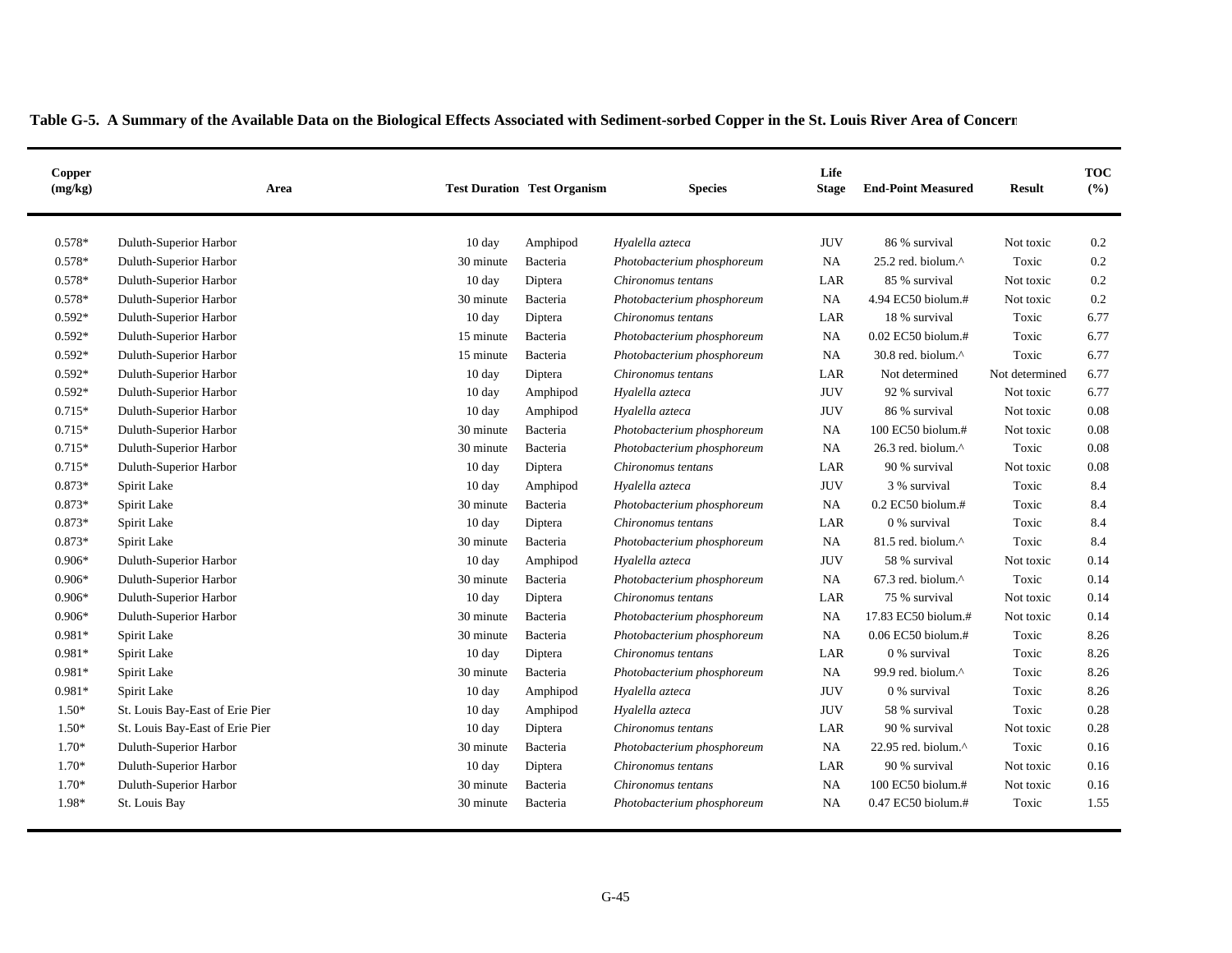| Copper<br>(mg/kg) |                        | Area |                  | <b>Test Duration Test Organism</b> | <b>Species</b>             | Life<br><b>Stage</b> | <b>End-Point Measured</b>       | <b>Result</b> | <b>TOC</b><br>(%) |
|-------------------|------------------------|------|------------------|------------------------------------|----------------------------|----------------------|---------------------------------|---------------|-------------------|
| 1.98*             | St. Louis Bay          |      | 30 minute        | Bacteria                           | Photobacterium phosphoreum | <b>NA</b>            | $-0.7$ red. biolum. $^{\wedge}$ | Not toxic     | 1.55              |
| 1.98*             | St. Louis Bay          |      | $10 \text{ day}$ | Diptera                            | Chironomus tentans         | LAR                  | 65 % survival                   | Not toxic     | 1.55              |
| $2.01*$           | St. Louis Bay          |      | $10 \text{ day}$ | Amphipod                           | Hyalella azteca            | <b>JUV</b>           | 95 % survival                   | Not toxic     | 0.12              |
| $2.01*$           | St. Louis Bay          |      | 30 minute        | Bacteria                           | Photobacterium phosphoreum | <b>NA</b>            | 100 EC50 biolum.#               | Not toxic     | 0.12              |
| $2.01*$           | St. Louis Bay          |      | 30 minute        | Bacteria                           | Photobacterium phosphoreum | NA.                  | 3.4 red. biolum.^               | Not toxic     | 0.12              |
| $2.01*$           | St. Louis Bay          |      | $10 \text{ day}$ | Diptera                            | Chironomus tentans         | LAR                  | 78 % survival                   | Not toxic     | 0.12              |
| $2.01*$           | <b>Allouez Bay</b>     |      | $10 \text{ day}$ | Diptera                            | Chironomus tentans         | LAR                  | 55 % survival                   | Not toxic     | 0.35              |
| $2.01*$           | <b>Allouez Bay</b>     |      | 30 minute        | Bacteria                           | Photobacterium phosphoreum | <b>NA</b>            | 11.24 EC50 biolum.#             | Not toxic     | 0.35              |
| $2.01*$           | Allouez Bay            |      | 30 minute        | Bacteria                           | Photobacterium phosphoreum | <b>NA</b>            | 26.2 red. biolum.^              | Toxic         | 0.35              |
| $2.01*$           | Spirit Lake            |      | $10 \text{ day}$ | Amphipod                           | Hyalella azteca            | <b>JUV</b>           | 87 % survival                   | Not toxic     | 1.65              |
| $2.01*$           | Spirit Lake            |      | 10 day           | Diptera                            | Chironomus tentans         | LAR                  | 0.53 mg growth                  | Not toxic     | 1.65              |
| $2.01*$           | Spirit Lake            |      | 10 day           | Diptera                            | Chironomus tentans         | LAR                  | 88 % survival                   | Not toxic     | 1.65              |
| $2.01*$           | Spirit Lake            |      | 15 minute        | Bacteria                           | Photobacterium phosphoreum | <b>NA</b>            | 0 red. biolum.^                 | Not toxic     | 1.65              |
| $2.01*$           | Spirit Lake            |      | 15 minute        | Bacteria                           | Photobacterium phosphoreum | NA                   | 4.42 EC50 biolum.#              | Not toxic     | 1.65              |
| $2.04*$           | Duluth-Superior Harbor |      | $10 \text{ day}$ | Amphipod                           | Hyalella azteca            | <b>JUV</b>           | 82 % survival                   | Not toxic     | 0.4               |
| $2.04*$           | Duluth-Superior Harbor |      | 30 minute        | Bacteria                           | Photobacterium phosphoreum | <b>NA</b>            | 39.7 red. biolum.^              | Toxic         | 0.4               |
| $2.04*$           | Duluth-Superior Harbor |      | $10 \text{ day}$ | Diptera                            | Chironomus tentans         | LAR                  | 88 % survival                   | Not toxic     | 0.4               |
| $2.04*$           | Duluth-Superior Harbor |      | 30 minute        | Bacteria                           | Photobacterium phosphoreum | <b>NA</b>            | 100 EC50 biolum.#               | Not toxic     | 0.4               |
| $2.04*$           | Duluth-Superior Harbor |      | $10 \text{ day}$ | Amphipod                           | Hyalella azteca            | JUV                  | 85 % survival                   | Not toxic     | 0.4               |
| $2.04*$           | Duluth-Superior Harbor |      | $10 \text{ day}$ | Diptera                            | Chironomus tentans         | LAR                  | 85 % survival                   | Not toxic     | 0.4               |
| $2.15*$           | <b>Allouez Bay</b>     |      | 30 minute        | Bacteria                           | Photobacterium phosphoreum | <b>NA</b>            | 3.96 EC50 biolum.#              | Not toxic     | 0.59              |
| $2.15*$           | <b>Allouez Bay</b>     |      | 30 minute        | Bacteria                           | Photobacterium phosphoreum | <b>NA</b>            | 0 red. biolum.^                 | Not toxic     | 0.59              |
| $2.15*$           | <b>Allouez Bay</b>     |      | 10 day           | Diptera                            | Chironomus tentans         | LAR                  | 80 % survival                   | Not toxic     | 0.59              |
| $2.49*$           | St. Louis Bay          |      | 15 minute        | Bacteria                           | Photobacterium phosphoreum | <b>NA</b>            | 0.29 EC50 biolum.#              | Toxic         | 4.48              |
| $2.49*$           | St. Louis Bay          |      | $10 \text{ day}$ | Amphipod                           | Hyalella azteca            | <b>JUV</b>           | 16 % survival                   | Toxic         | 4.48              |
| $2.49*$           | St. Louis Bay          |      | 15 minute        | Bacteria                           | Photobacterium phosphoreum | <b>NA</b>            | 20 red. biolum.^                | Toxic         | 4.48              |
| $2.51*$           | Duluth-Superior Harbor |      | 30 minute        | Bacteria                           | Photobacterium phosphoreum | <b>NA</b>            | 9.08 EC50 biolum.#              | Not toxic     | 0.14              |
| $2.51*$           | Duluth-Superior Harbor |      | $10 \text{ day}$ | Amphipod                           | Hyalella azteca            | <b>JUV</b>           | 64 % survival                   | Not toxic     | 0.14              |
| $2.51*$           | Duluth-Superior Harbor |      | $10 \text{ day}$ | Diptera                            | Chironomus tentans         | LAR                  | 82 % survival                   | Not toxic     | 0.14              |
| $2.51*$           | Duluth-Superior Harbor |      | 30 minute        | Bacteria                           | Photobacterium phosphoreum | <b>NA</b>            | 45.3 red. biolum.^              | Toxic         | 0.14              |
| $2.59*$           | Spirit Lake            |      | $10 \text{ day}$ | Diptera                            | Chironomus tentans         | LAR                  | 0.4 mg growth                   | Not toxic     | 1.71              |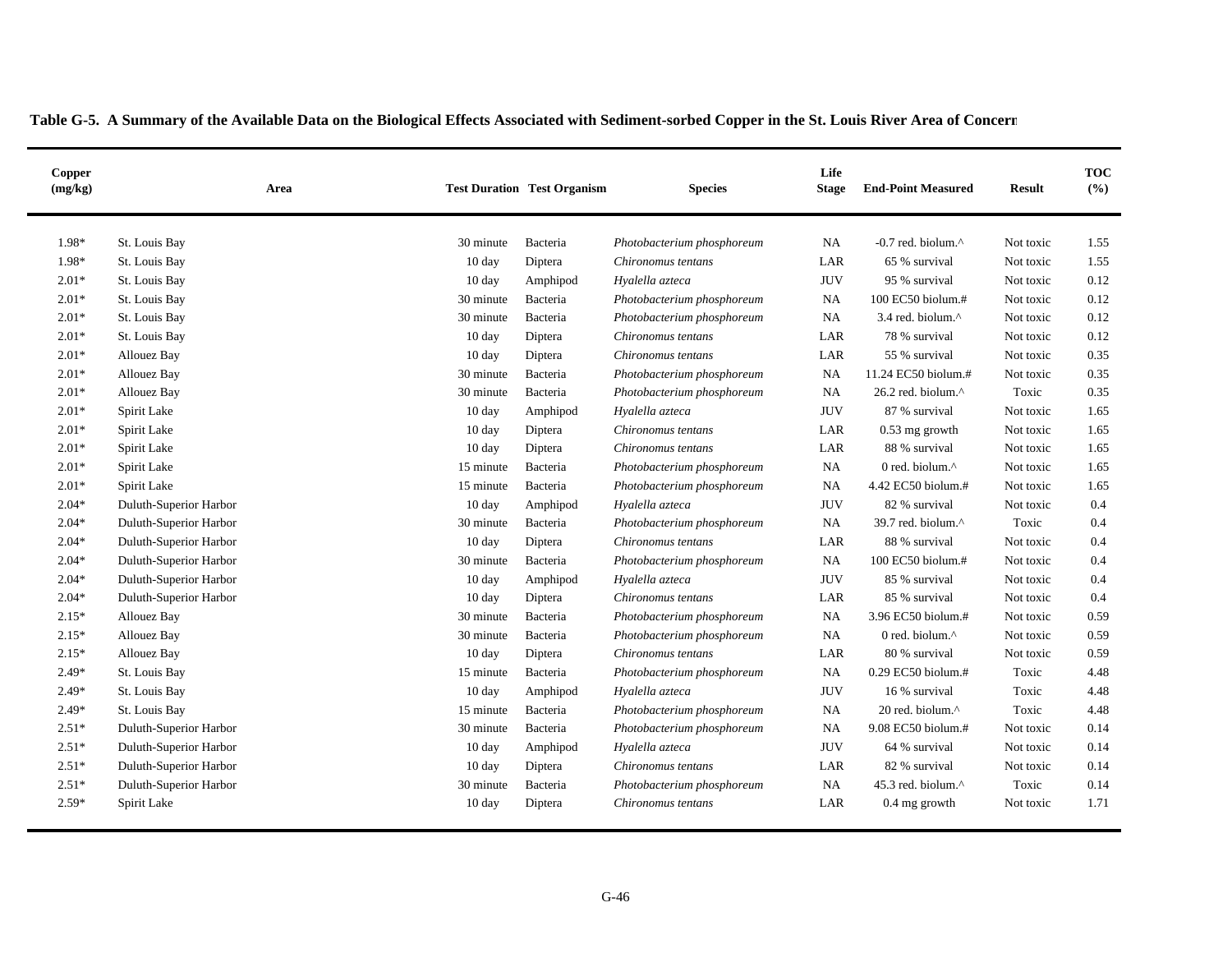| Copper<br>(mg/kg) | Area                                  |                  | <b>Test Duration Test Organism</b> | <b>Species</b>             | Life<br><b>Stage</b> | <b>End-Point Measured</b>  | <b>Result</b> | <b>TOC</b><br>(%) |
|-------------------|---------------------------------------|------------------|------------------------------------|----------------------------|----------------------|----------------------------|---------------|-------------------|
| $2.59*$           | Spirit Lake                           | $10 \text{ day}$ | Diptera                            | Chironomus tentans         | LAR                  | 78 % survival              | Not toxic     | 1.71              |
| $2.59*$           | Spirit Lake                           | 15 minute        | Bacteria                           | Photobacterium phosphoreum | <b>NA</b>            | 42.1 red. biolum.^         | Toxic         | 1.71              |
| $2.59*$           | Spirit Lake                           | 15 minute        | Bacteria                           | Photobacterium phosphoreum | <b>NA</b>            | 1.27 EC50 biolum.#         | Not toxic     | 1.71              |
| $2.59*$           | Spirit Lake                           | $10 \text{ day}$ | Amphipod                           | Hyalella azteca            | JUV                  | 90 % survival              | Not toxic     | 1.71              |
| $2.64*$           | Duluth-Superior Harbor                | 30 minute        | Bacteria                           | Photobacterium phosphoreum | <b>NA</b>            | 100 EC50 biolum.#          | Not toxic     | 0.24              |
| $2.64*$           | Duluth-Superior Harbor                | $10 \text{ day}$ | Diptera                            | Chironomus tentans         | LAR                  | 52 % survival              | Not toxic     | 0.24              |
| $2.64*$           | Duluth-Superior Harbor                | $10 \text{ day}$ | Amphipod                           | Hyalella azteca            | <b>JUV</b>           | 72 % survival              | Not toxic     | 0.24              |
| $2.64*$           | Duluth-Superior Harbor                | 30 minute        | Bacteria                           | Photobacterium phosphoreum | <b>NA</b>            | 23.05 red. biolum.^        | Toxic         | 0.24              |
| $2.90*$           | Duluth-Superior Harbor                | 15 minute        | Bacteria                           | Photobacterium phosphoreum | <b>NA</b>            | 12.1 red. biolum. $\wedge$ | Not toxic     | 1.69              |
| $2.90*$           | Duluth-Superior Harbor                | $10 \text{ day}$ | Amphipod                           | Hyalella azteca            | <b>JUV</b>           | 84 % survival              | Not toxic     | 1.69              |
| $2.90*$           | Duluth-Superior Harbor                | 15 minute        | Bacteria                           | Photobacterium phosphoreum | NA                   | 4.29 EC50 biolum.#         | Not toxic     | 1.69              |
| $3.08*$           | Duluth-Superior Harbor                | 15 minute        | Bacteria                           | Photobacterium phosphoreum | NA.                  | 5.4 red. biolum.^          | Not toxic     | 1.44              |
| $3.08*$           | Duluth-Superior Harbor                | 10 day           | Amphipod                           | Hyalella azteca            | <b>JUV</b>           | 98 % survival              | Not toxic     | 1.44              |
| $3.08*$           | Duluth-Superior Harbor                | 15 minute        | Bacteria                           | Photobacterium phosphoreum | NA                   | 1.14 EC50 biolum.#         | Not toxic     | 1.44              |
| $3.27*$           | Lower St. Louis River                 | 10 day           | Diptera                            | Chironomus tentans         | LAR                  | 52 % survival              | Not toxic     | 1.37              |
| $3.27*$           | Lower St. Louis River                 | 15 minute        | Bacteria                           | Photobacterium phosphoreum | <b>NA</b>            | 3.52 EC50 biolum.#         | Not toxic     | 1.37              |
| $3.27*$           | Lower St. Louis River                 | 10 day           | Diptera                            | Chironomus tentans         | LAR                  | 0.57 mg growth             | Not toxic     | 1.37              |
| $3.27*$           | Lower St. Louis River                 | $10 \text{ day}$ | Amphipod                           | Hyalella azteca            | <b>JUV</b>           | 92 % survival              | Not toxic     | 1.37              |
| $3.27*$           | Lower St. Louis River                 | 15 minute        | Bacteria                           | Photobacterium phosphoreum | <b>NA</b>            | 8.2 red. biolum.^          | Not toxic     | 1.37              |
| $3.45*$           | <b>Allouez Bay</b>                    | 30 minute        | Bacteria                           | Photobacterium phosphoreum | NA                   | 0.82 EC50 biolum.#         | Not toxic     | 4.47              |
| $3.45*$           | <b>Allouez Bay</b>                    | $10 \text{ day}$ | Diptera                            | Chironomus tentans         | LAR                  | 68 % survival              | Not toxic     | 4.47              |
| $3.45*$           | <b>Allouez Bay</b>                    | 30 minute        | Bacteria                           | Photobacterium phosphoreum | <b>NA</b>            | 33.03 red. biolum.^        | Toxic         | 4.47              |
| $3.45*$           | <b>Allouez Bay</b>                    | $10 \text{ day}$ | Amphipod                           | Hyalella azteca            | <b>JUV</b>           | 85 % survival              | Not toxic     | 4.47              |
| $3.70*$           | St. Louis River-Lower St. Louis River | 10 day           | Amphipod                           | Hyalella azteca            | <b>JUV</b>           | 90 % survival              | Not toxic     | 0.86              |
| $3.70*$           | St. Louis River-Lower St. Louis River | $10 \text{ day}$ | Diptera                            | Chironomus tentans         | LAR                  | 72 % survival              | Not toxic     | 0.86              |
| $3.70*$           | St. Louis River-Lower St. Louis River | 30 minute        | Bacteria                           | Photobacterium phosphoreum | <b>NA</b>            | 14.18 EC50 biolum.#        | Not toxic     | 0.86              |
| $3.70*$           | St. Louis River-Lower St. Louis River | 30 minute        | Bacteria                           | Photobacterium phosphoreum | NA                   | 2.8 red. biolum.^          | Not toxic     | 0.86              |
| $3.76*$           | Spirit Lake                           | 30 minute        | Bacteria                           | Photobacterium phosphoreum | NA                   | 5.36 EC50 biolum.#         | Not toxic     | 0.61              |
| $3.76*$           | Spirit Lake                           | 30 minute        | Bacteria                           | Photobacterium phosphoreum | <b>NA</b>            | 15.5 red. biolum.^         | Not toxic     | 0.61              |
| $3.76*$           | Spirit Lake                           | $10 \text{ day}$ | Diptera                            | Chironomus tentans         | LAR                  | 65 % survival              | Not toxic     | 0.61              |
| $3.76*$           | Spirit Lake                           | $10 \text{ day}$ | Amphipod                           | Hyalella azteca            | <b>JUV</b>           | 97.5 % survival            | Not toxic     | 0.61              |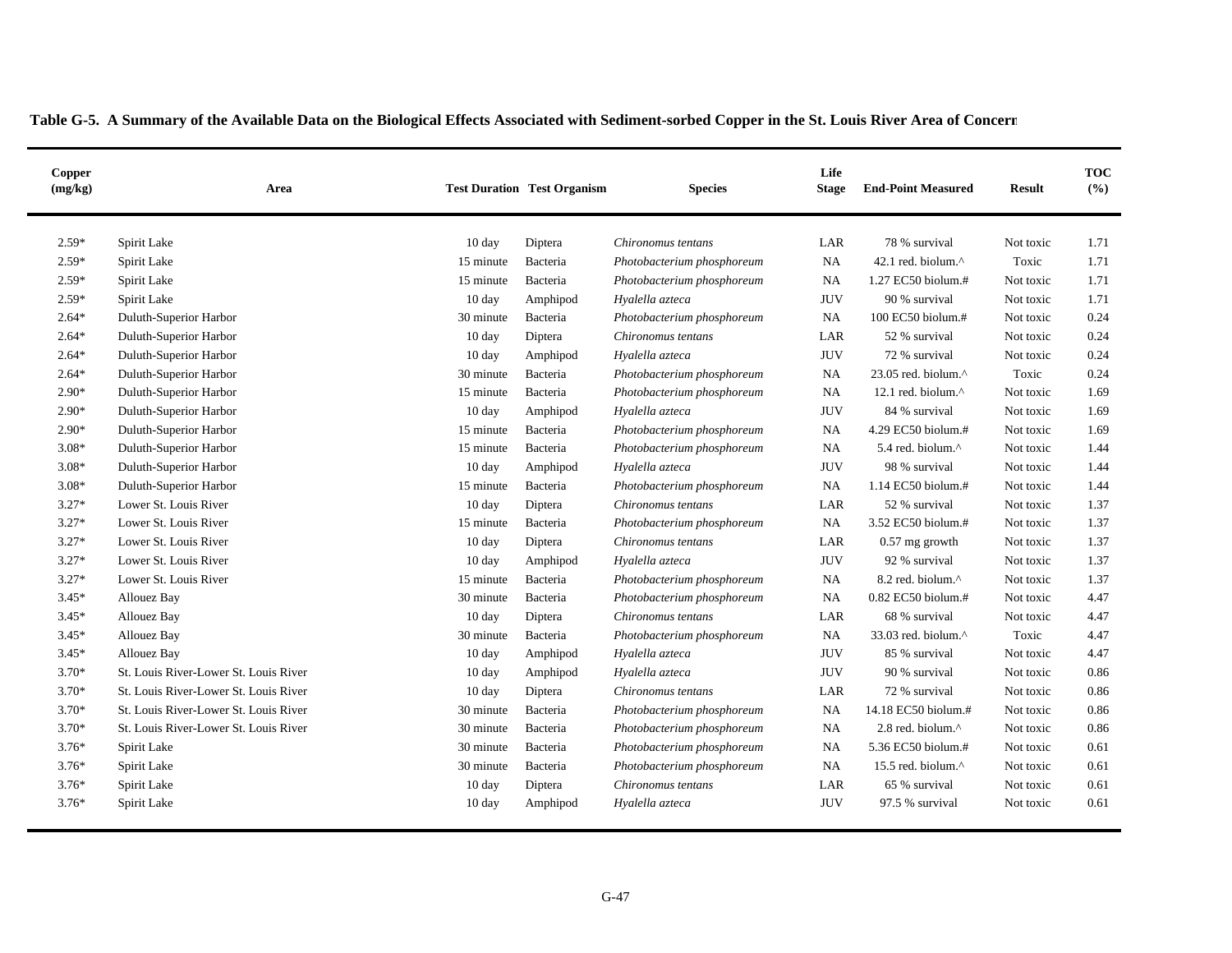| Copper<br>(mg/kg) | Area                                  |                  | <b>Test Duration Test Organism</b> | <b>Species</b>             | Life<br><b>Stage</b> | <b>End-Point Measured</b>        | <b>Result</b>  | <b>TOC</b><br>(%) |
|-------------------|---------------------------------------|------------------|------------------------------------|----------------------------|----------------------|----------------------------------|----------------|-------------------|
| $3.90*$           | St. Louis Bay                         | 15 minute        | Bacteria                           | Photobacterium phosphoreum | <b>NA</b>            | 0 red. biolum.^                  | Not toxic      | 6.72              |
| $3.90*$           | St. Louis Bay                         | $10 \text{ day}$ | Diptera                            | Chironomus tentans         | LAR                  | 0.46 mg growth                   | Not toxic      | 6.72              |
| $3.90*$           | St. Louis Bay                         | $10 \text{ day}$ | Amphipod                           | Hyalella azteca            | <b>JUV</b>           | 87 % survival                    | Not toxic      | 6.72              |
| 3.90*             | St. Louis Bay                         | 15 minute        | Bacteria                           | Photobacterium phosphoreum | <b>NA</b>            | 1.35 EC50 biolum.#               | Not toxic      | 6.72              |
| $3.90*$           | St. Louis Bay                         | $10 \text{ day}$ | Diptera                            | Chironomus tentans         | LAR                  | 88 % survival                    | Not toxic      | 6.72              |
| $3.93*$           | Spirit Lake-Grassy Point              | $10 \text{ day}$ | Diptera                            | Chironomus tentans         | LAR                  | 92 % survival                    | Not toxic      | 0.89              |
| $3.93*$           | Spirit Lake-Grassy Point              | $10 \text{ day}$ | Amphipod                           | Hyalella azteca            | <b>JUV</b>           | 92 % survival                    | Not toxic      | 0.89              |
| $3.94*$           | St. Louis River-Lower St. Louis River | 30 minute        | Bacteria                           | Photobacterium phosphoreum | <b>NA</b>            | $21.31$ red. biolum. $^{\wedge}$ | Toxic          | 0.68              |
| $3.94*$           | St. Louis River-Lower St. Louis River | $10 \text{ day}$ | Diptera                            | Chironomus tentans         | LAR                  | 55 % survival                    | Not toxic      | 0.68              |
| $3.94*$           | St. Louis River-Lower St. Louis River | 30 minute        | Bacteria                           | Photobacterium phosphoreum | <b>NA</b>            | 2.83 EC50 biolum.#               | Not toxic      | 0.68              |
| $4.31*$           | Duluth-Superior Harbor                | $10 \text{ day}$ | Diptera                            | Chironomus tentans         | LAR                  | 57 % survival                    | Toxic          | 4.02              |
| $4.31*$           | Duluth-Superior Harbor                | $10 \text{ day}$ | Diptera                            | Chironomus tentans         | LAR                  | Not determined                   | Not determined | 4.02              |
| $4.31*$           | Duluth-Superior Harbor                | 15 minute        | Bacteria                           | Photobacterium phosphoreum | <b>NA</b>            | 1.76 EC50 biolum.#               | Not toxic      | 4.02              |
| $4.31*$           | Duluth-Superior Harbor                | 15 minute        | Bacteria                           | Photobacterium phosphoreum | NA.                  | 4.1 red. biolum.^                | Not toxic      | 4.02              |
| $4.31*$           | Duluth-Superior Harbor                | 10 day           | Amphipod                           | Hyalella azteca            | <b>JUV</b>           | 90 % survival                    | Not toxic      | 4.02              |
| $4.44*$           | Duluth-Superior Harbor                | $10 \text{ day}$ | Amphipod                           | Hyalella azteca            | <b>JUV</b>           | 75 % survival                    | Toxic          | 8.97              |
| $4.44*$           | Duluth-Superior Harbor                | 10 day           | Diptera                            | Chironomus tentans         | LAR                  | 3 % survival                     | Toxic          | 8.97              |
| 4.44*             | Duluth-Superior Harbor                | 15 minute        | Bacteria                           | Photobacterium phosphoreum | NA                   | 0.05 EC50 biolum.#               | Toxic          | 8.97              |
| $4.44*$           | Duluth-Superior Harbor                | $10 \text{ day}$ | Diptera                            | Chironomus tentans         | LAR                  | Not determined                   | Not determined | 8.97              |
| $4.44*$           | Duluth-Superior Harbor                | 15 minute        | Bacteria                           | Photobacterium phosphoreum | NA.                  | 42.1 red. biolum. $\wedge$       | Toxic          | 8.97              |
| $4.54*$           | Lower St. Louis River                 | 15 minute        | Bacteria                           | Photobacterium phosphoreum | <b>NA</b>            | 0.52 EC50 biolum.#               | Not toxic      | 2.7               |
| 4.54*             | Lower St. Louis River                 | 15 minute        | Bacteria                           | Photobacterium phosphoreum | <b>NA</b>            | 0.52 EC50 biolum.#               | Not toxic      | 2.7               |
| 4.54*             | Lower St. Louis River                 | 15 minute        | Bacteria                           | Photobacterium phosphoreum | NA.                  | 12 red. biolum.^                 | Not toxic      | 2.7               |
| 4.54*             | Lower St. Louis River                 | $10 \text{ day}$ | Amphipod                           | Hyalella azteca            | <b>JUV</b>           | 90 % survival                    | Not toxic      | 2.7               |
| $4.54*$           | Lower St. Louis River                 | $10 \text{ day}$ | Diptera                            | Chironomus tentans         | LAR                  | 0.56 mg growth                   | Not toxic      | 2.7               |
| 4.54*             | Lower St. Louis River                 | $10 \text{ day}$ | Diptera                            | Chironomus tentans         | LAR                  | 70 % survival                    | Not toxic      | 2.7               |
| 4.54*             | Lower St. Louis River                 | 15 minute        | Bacteria                           | Photobacterium phosphoreum | <b>NA</b>            | 5.3 red. biolum.^                | Not toxic      | 2.7               |
| $4.54*$           | Lower St. Louis River                 | $10 \text{ day}$ | Amphipod                           | Hyalella azteca            | <b>JUV</b>           | 93 % survival                    | Not toxic      | 2.7               |
| $4.54*$           | Lower St. Louis River                 | $10 \text{ day}$ | Diptera                            | Chironomus tentans         | LAR                  | 68 % survival                    | Not toxic      | 2.7               |
| 4.54*             | Lower St. Louis River                 | $10 \text{ day}$ | Diptera                            | Chironomus tentans         | LAR                  | $0.44$ mg growth                 | Not toxic      | 2.7               |
| $4.70*$           | St. Louis Bay                         | $10 \text{ day}$ | Amphipod                           | Hyalella azteca            | <b>JUV</b>           | 92 % survival                    | Not toxic      | 13.91             |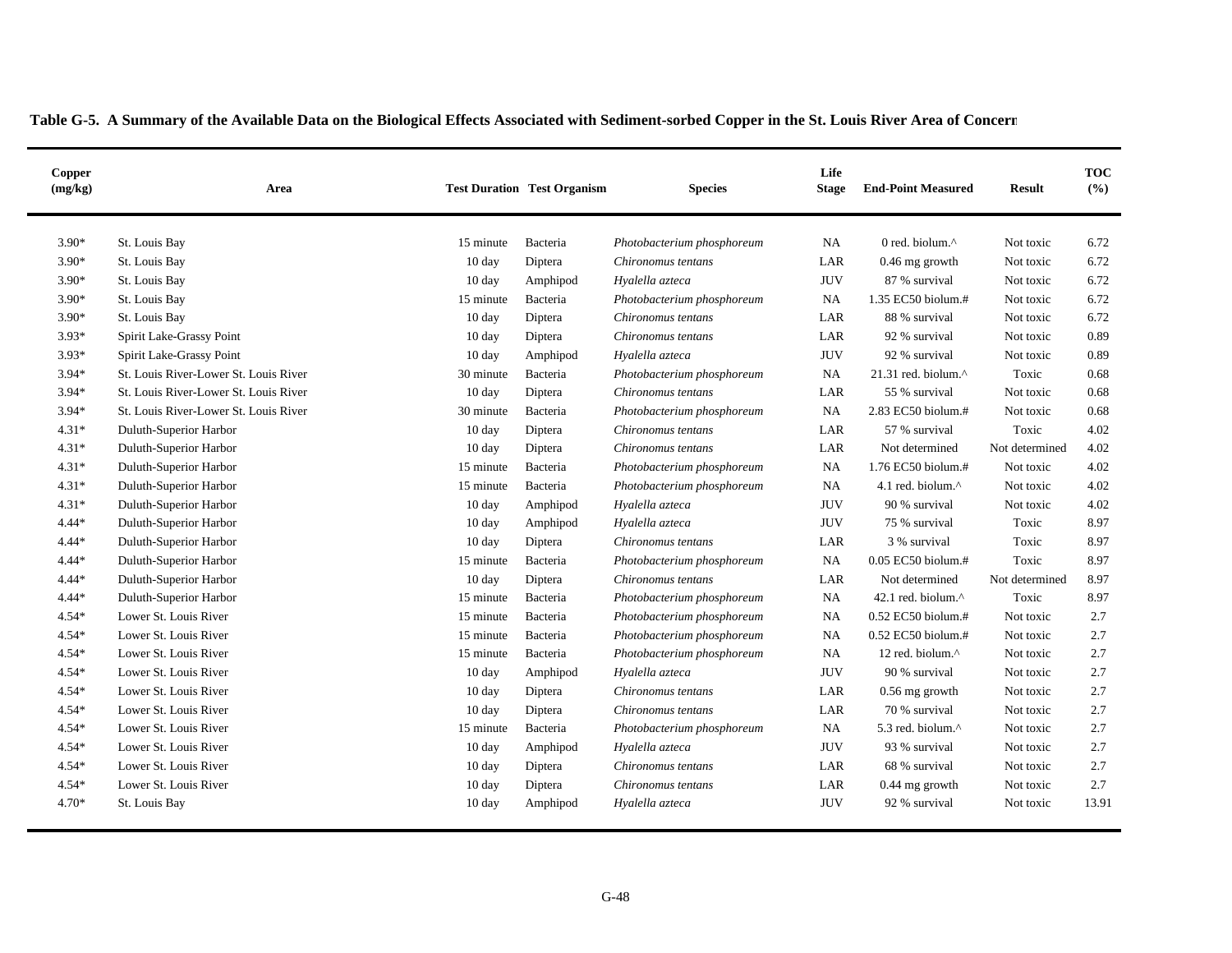| Copper<br>(mg/kg) | Area                                  |                  | <b>Test Duration Test Organism</b> | <b>Species</b>             | Life<br><b>Stage</b> | <b>End-Point Measured</b> | <b>Result</b>  | <b>TOC</b><br>(%) |
|-------------------|---------------------------------------|------------------|------------------------------------|----------------------------|----------------------|---------------------------|----------------|-------------------|
| $4.70*$           | St. Louis Bay                         | 15 minute        | Bacteria                           | Photobacterium phosphoreum | NA                   | 93.4 red. biolum.^        | Toxic          | 13.91             |
| $4.70*$           | St. Louis Bay                         | $10 \text{ day}$ | Diptera                            | Chironomus tentans         | LAR                  | Not determined            | Not determined | 13.91             |
| $4.70*$           | St. Louis Bay                         | 15 minute        | Bacteria                           | Photobacterium phosphoreum | NA                   | $0.4$ EC50 biolum.#       | Toxic          | 13.91             |
| 4.70*             | St. Louis Bay                         | $10 \text{ day}$ | Diptera                            | Chironomus tentans         | LAR                  | 18 % survival             | Toxic          | 13.91             |
| $5.21*$           | Duluth-Superior Harbor                | $10 \text{ day}$ | Diptera                            | Chironomus tentans         | LAR                  | $0.58$ mg growth          | Not toxic      | 2.98              |
| $5.21*$           | Duluth-Superior Harbor                | $10 \text{ day}$ | Amphipod                           | Hyalella azteca            | <b>JUV</b>           | 97 % survival             | Not toxic      | 2.98              |
| $5.21*$           | Duluth-Superior Harbor                | 15 minute        | Bacteria                           | Photobacterium phosphoreum | NA                   | 1.92 EC50 biolum.#        | Not toxic      | 2.98              |
| $5.21*$           | Duluth-Superior Harbor                | $10 \text{ day}$ | Diptera                            | Chironomus tentans         | LAR                  | 72 % survival             | Not toxic      | 2.98              |
| $5.21*$           | Duluth-Superior Harbor                | 15 minute        | Bacteria                           | Photobacterium phosphoreum | NA                   | 10.5 red. biolum.^        | Not toxic      | 2.98              |
| $5.53*$           | St. Louis River-Lower St. Louis River | $10 \text{ day}$ | Amphipod                           | Hyalella azteca            | <b>JUV</b>           | 97.5 % survival           | Not toxic      | 0.56              |
| $5.53*$           | St. Louis River-Lower St. Louis River | 30 minute        | Bacteria                           | Photobacterium phosphoreum | NA                   | 12 red. biolum.^          | Not toxic      | 0.56              |
| $5.53*$           | St. Louis River-Lower St. Louis River | 30 minute        | Bacteria                           | Photobacterium phosphoreum | NA                   | 2.12 EC50 biolum.#        | Not toxic      | 0.56              |
| $5.53*$           | St. Louis River-Lower St. Louis River | 10 day           | Diptera                            | Chironomus tentans         | LAR                  | 67.5 % survival           | Not toxic      | 0.56              |
| $5.57*$           | Spirit Lake                           | 30 minute        | Bacteria                           | Photobacterium phosphoreum | <b>NA</b>            | 32.24 red. biolum.^       | Toxic          | 3.07              |
| 5.57*             | Spirit Lake                           | 10 day           | Diptera                            | Chironomus tentans         | LAR                  | 55 % survival             | Not toxic      | 3.07              |
| $5.57*$           | Spirit Lake                           | 30 minute        | Bacteria                           | Photobacterium phosphoreum | <b>NA</b>            | 0.73 EC50 biolum.#        | Not toxic      | 3.07              |
| $5.61*$           | St. Louis Bay                         | $10 \text{ day}$ | Amphipod                           | Hyalella azteca            | <b>JUV</b>           | 70 % survival             | Not toxic      | 1.82              |
| $5.61*$           | St. Louis Bay                         | 30 minute        | Bacteria                           | Photobacterium phosphoreum | NA                   | 3.56 EC50 biolum.#        | Not toxic      | 1.82              |
| $5.61*$           | St. Louis Bay                         | 30 minute        | Bacteria                           | Photobacterium phosphoreum | NA                   | -2.8 red. biolum.^        | Not toxic      | 1.82              |
| $5.61*$           | St. Louis Bay                         | $10 \text{ day}$ | Diptera                            | Chironomus tentans         | LAR                  | 75 % survival             | Not toxic      | 1.82              |
| 5.78*             | Duluth-Superior Harbor                | $10 \text{ day}$ | Diptera                            | Chironomus tentans         | LAR                  | 62 % survival             | Not toxic      | 3.2               |
| 5.78*             | Duluth-Superior Harbor                | 30 minute        | Bacteria                           | Photobacterium phosphoreum | <b>NA</b>            | 0.58 EC50 biolum.#        | Not toxic      | 3.2               |
| 5.78*             | Duluth-Superior Harbor                | $10 \text{ day}$ | Amphipod                           | Hyalella azteca            | <b>JUV</b>           | 100 % survival            | Not toxic      | 3.2               |
| 5.78*             | Duluth-Superior Harbor                | 30 minute        | Bacteria                           | Photobacterium phosphoreum | <b>NA</b>            | 0 red. biolum.^           | Not toxic      | 3.2               |
| 5.94*             | Spirit Lake                           | $10 \text{ day}$ | Amphipod                           | Hyalella azteca            | <b>JUV</b>           | 75 % survival             | Not toxic      | 17.49             |
| 5.94*             | Spirit Lake                           | 30 minute        | Bacteria                           | Photobacterium phosphoreum | <b>NA</b>            | 1.49 EC50 biolum.#        | Not toxic      | 17.49             |
| 5.94*             | Spirit Lake                           | 10 day           | Diptera                            | Chironomus tentans         | LAR                  | 72 % survival             | Not toxic      | 17.49             |
| 5.94*             | Spirit Lake                           | 30 minute        | Bacteria                           | Photobacterium phosphoreum | NA                   | 0 red. biolum.^           | Not toxic      | 17.49             |
| $6.06*$           | Duluth-Superior Harbor                | 30 minute        | Bacteria                           | Photobacterium phosphoreum | <b>NA</b>            | 26.9 red. biolum.^        | Toxic          | 0.81              |
| $6.06*$           | Duluth-Superior Harbor                | $10 \text{ day}$ | Diptera                            | Chironomus tentans         | LAR                  | 18 % survival             | Toxic          | 0.81              |
| $6.06*$           | Duluth-Superior Harbor                | 30 minute        | Bacteria                           | Photobacterium phosphoreum | NA                   | 2.06 EC50 biolum.#        | Not toxic      | 0.81              |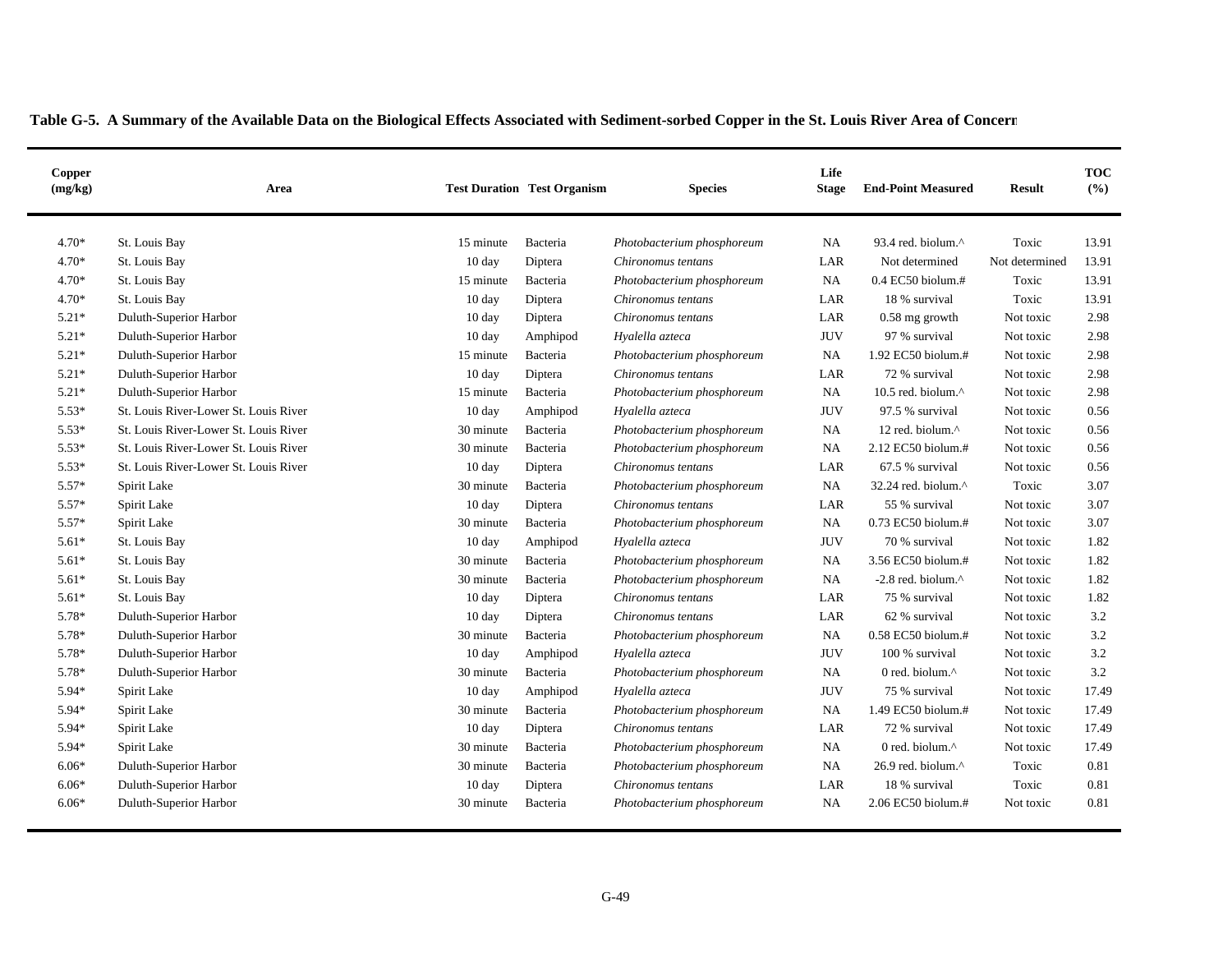| Copper<br>(mg/kg) | Area                        |                  | <b>Test Duration Test Organism</b> | <b>Species</b>             | Life<br><b>Stage</b> | <b>End-Point Measured</b>     | <b>Result</b>  | <b>TOC</b><br>(%) |
|-------------------|-----------------------------|------------------|------------------------------------|----------------------------|----------------------|-------------------------------|----------------|-------------------|
| $6.06*$           | Duluth-Superior Harbor      | 10 day           | Amphipod                           | Hyalella azteca            | <b>JUV</b>           | 89 % survival                 | Not toxic      | 0.81              |
| $6.22*$           | Duluth-Superior Harbor      | 30 minute        | Bacteria                           | Photobacterium phosphoreum | <b>NA</b>            | 0.75 EC50 biolum.#            | Not toxic      | 1.85              |
| $6.22*$           | Duluth-Superior Harbor      | 10 day           | Amphipod                           | Hyalella azteca            | <b>JUV</b>           | 78 % survival                 | Not toxic      | 1.85              |
| $6.22*$           | Duluth-Superior Harbor      | 30 minute        | Bacteria                           | Photobacterium phosphoreum | <b>NA</b>            | 14.9 red. biolum.^            | Not toxic      | 1.85              |
| $6.22*$           | Duluth-Superior Harbor      | $10 \text{ day}$ | Diptera                            | Chironomus tentans         | LAR                  | 90 % survival                 | Not toxic      | 1.85              |
| $7.01*$           | Spirit Lake                 | 30 minute        | Bacteria                           | Photobacterium phosphoreum | <b>NA</b>            | 27.4 red. biolum.^            | Toxic          | 2.19              |
| $7.01*$           | Spirit Lake                 | $10 \text{ day}$ | Diptera                            | Chironomus tentans         | LAR                  | 75 % survival                 | Not toxic      | 2.19              |
| $7.01*$           | Spirit Lake                 | 10 day           | Amphipod                           | Hyalella azteca            | <b>JUV</b>           | 97.5 % survival               | Not toxic      | 2.19              |
| $7.01*$           | Spirit Lake                 | 30 minute        | Bacteria                           | Photobacterium phosphoreum | <b>NA</b>            | 4.18 EC50 biolum.#            | Not toxic      | 2.19              |
| $7.22*$           | Lower St. Louis River       | 15 minute        | Bacteria                           | Photobacterium phosphoreum | <b>NA</b>            | 28.8 red. biolum.^            | Toxic          | 3.25              |
| $7.22*$           | Lower St. Louis River       | $10 \text{ day}$ | Amphipod                           | Hyalella azteca            | <b>JUV</b>           | 100 % survival                | Not toxic      | 3.25              |
| $7.22*$           | Lower St. Louis River       | 15 minute        | Bacteria                           | Photobacterium phosphoreum | NA                   | 0.42 EC50 biolum.#            | Toxic          | 3.25              |
| $7.42*$           | Lower St. Louis River       | 30 minute        | Bacteria                           | Photobacterium phosphoreum | <b>NA</b>            | 1.46 EC50 biolum.#            | Not toxic      | 2.4               |
| $7.42*$           | Lower St. Louis River       | 10 day           | Amphipod                           | Hyalella azteca            | <b>JUV</b>           | 98 % survival                 | Not toxic      | 2.4               |
| $7.42*$           | Lower St. Louis River       | 10 day           | Diptera                            | Chironomus tentans         | LAR                  | 82 % survival                 | Not toxic      | 2.4               |
| $7.42*$           | Lower St. Louis River       | 30 minute        | Bacteria                           | Photobacterium phosphoreum | <b>NA</b>            | 35.18 red. biolum.^           | Toxic          | 2.4               |
| 7.45              | St. Louis River-Keene Creek | $10 \text{ day}$ | Amphipod                           | Hyalella azteca            | JUV                  | 92 % survival                 | Not toxic      | 4.64              |
| 7.45              | St. Louis River-Keene Creek | $10 \text{ day}$ | Amphipod                           | Hyalella azteca            | <b>JUV</b>           | $0.16$ mg growth              | Toxic          | 4.64              |
| 7.45              | St. Louis River-Keene Creek | 10 day           | Diptera                            | Chironomus tentans         | LAR                  | 1.13 mg growth                | Not determined | 4.64              |
| 7.45              | St. Louis River-Keene Creek | $10 \text{ day}$ | Diptera                            | Chironomus tentans         | LAR                  | 30 % survival                 | Toxic          | 4.64              |
| $7.52*$           | <b>Allouez Bay</b>          | $10 \text{ day}$ | Diptera                            | Chironomus tentans         | LAR                  | 80 % survival                 | Not toxic      | 1.02              |
| $7.52*$           | Allouez Bay                 | 10 day           | Amphipod                           | Hyalella azteca            | <b>JUV</b>           | 90 % survival                 | Not toxic      | 1.02              |
| $7.52*$           | <b>Allouez Bay</b>          | 30 minute        | Bacteria                           | Photobacterium phosphoreum | <b>NA</b>            | 29.7 red. biolum. $^{\wedge}$ | Toxic          | 1.02              |
| $7.52*$           | <b>Allouez Bay</b>          | 30 minute        | Bacteria                           | Photobacterium phosphoreum | <b>NA</b>            | 0.81 EC50 biolum.#            | Not toxic      | 1.02              |
| 7.90*             | Lower St. Louis River       | 30 minute        | Bacteria                           | Photobacterium phosphoreum | <b>NA</b>            | 2.4 EC50 biolum.#             | Not toxic      | <b>NR</b>         |
| 7.90*             | Lower St. Louis River       | 30 minute        | Bacteria                           | Photobacterium phosphoreum | NA.                  | 1.1 red. biolum.^             | Not toxic      | <b>NR</b>         |
| $7.90*$           | Lower St. Louis River       | 10 day           | Diptera                            | Chironomus tentans         | LAR                  | 12 % survival                 | Toxic          | NR                |
| 7.90*             | Lower St. Louis River       | 10 day           | Amphipod                           | Hyalella azteca            | <b>JUV</b>           | 60 % survival                 | Not toxic      | <b>NR</b>         |
| 7.97*             | Duluth-Superior Harbor      | 15 minute        | Bacteria                           | Photobacterium phosphoreum | <b>NA</b>            | 0 red. biolum.^               | Not toxic      | 3.85              |
| 7.97*             | Duluth-Superior Harbor      | $10 \text{ day}$ | Amphipod                           | Hyalella azteca            | <b>JUV</b>           | 88 % survival                 | Not toxic      | 3.85              |
| 7.97*             | Duluth-Superior Harbor      | 10 day           | Diptera                            | Chironomus tentans         | LAR                  | $0.64$ mg growth              | Not toxic      | 3.85              |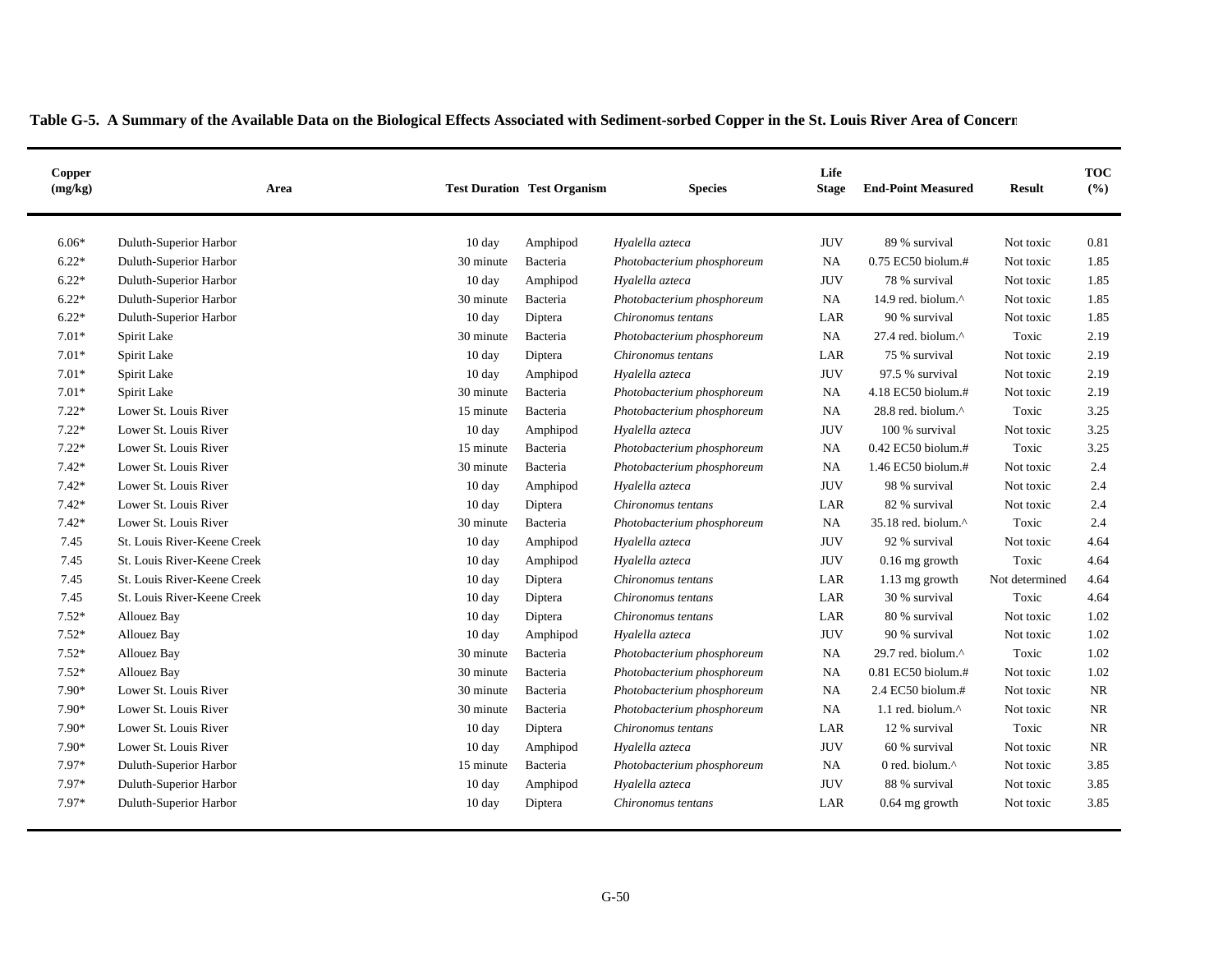|         |                                                          |                  |          | <b>Test Duration Test Organism</b><br><b>Species</b> | <b>Stage</b> | <b>End-Point Measured</b> | <b>Result</b> | (%)   |
|---------|----------------------------------------------------------|------------------|----------|------------------------------------------------------|--------------|---------------------------|---------------|-------|
| $7.97*$ | Duluth-Superior Harbor                                   | 10 day           | Diptera  | Chironomus tentans                                   | LAR          | 85 % survival             | Not toxic     | 3.85  |
| 7.97*   | Duluth-Superior Harbor                                   | 15 minute        | Bacteria | Photobacterium phosphoreum                           | <b>NA</b>    | 3.82 EC50 biolum.#        | Not toxic     | 3.85  |
| 8.18*   | Lower St. Louis River                                    | 30 minute        | Bacteria | Photobacterium phosphoreum                           | <b>NA</b>    | $0.24$ EC50 biolum.#      | Toxic         | 1.75  |
| 8.18*   | Lower St. Louis River                                    | $10 \text{ day}$ | Amphipod | Hyalella azteca                                      | <b>JUV</b>   | 92 % survival             | Not toxic     | 1.75  |
| 8.18*   | Lower St. Louis River                                    | $10 \text{ day}$ | Diptera  | Chironomus tentans                                   | LAR          | 95 % survival             | Not toxic     | 1.75  |
| 8.18*   | Lower St. Louis River                                    | 30 minute        | Bacteria | Photobacterium phosphoreum                           | NA           | 22.87 red. biolum.^       | Toxic         | 1.75  |
| 8.39*   | Duluth-Superior Harbor                                   | 15 minute        | Bacteria | Photobacterium phosphoreum                           | NA           | 0 red. biolum.^           | Not toxic     | 2.24  |
| 8.39*   | Duluth-Superior Harbor                                   | 10 day           | Amphipod | Hyalella azteca                                      | <b>JUV</b>   | 98 % survival             | Not toxic     | 2.24  |
| 8.39*   | Duluth-Superior Harbor                                   | $10 \text{ day}$ | Diptera  | Chironomus tentans                                   | LAR          | 0.46 mg growth            | Not toxic     | 2.24  |
| 8.39*   | Duluth-Superior Harbor                                   | 15 minute        | Bacteria | Photobacterium phosphoreum                           | <b>NA</b>    | $1.3$ EC50 biolum. $#$    | Not toxic     | 2.24  |
| 8.39*   | Duluth-Superior Harbor                                   | $10 \text{ day}$ | Diptera  | Chironomus tentans                                   | LAR          | 95 % survival             | Not toxic     | 2.24  |
| 8.49*   | Spirit Lake-Grassy Point                                 | $10 \text{ day}$ | Amphipod | Hyalella azteca                                      | <b>JUV</b>   | 80 % survival             | Not toxic     | 7.1   |
| 8.49*   | Spirit Lake-Grassy Point                                 | 10 day           | Diptera  | Chironomus tentans                                   | LAR          | 70 % survival             | Not toxic     | 7.1   |
| $8.67*$ | St. Louis Bay-South of DM & IR Taconite Storage Facility | 10 day           | Diptera  | Chironomus tentans                                   | LAR          | 88 % survival             | Not toxic     | 2.3   |
| 8.67*   | St. Louis Bay-South of DM & IR Taconite Storage Facility | 10 day           | Amphipod | Hyalella azteca                                      | <b>JUV</b>   | 95 % survival             | Not toxic     | 2.3   |
| 8.86*   | St. Louis Bay                                            | $10 \text{ day}$ | Diptera  | Chironomus tentans                                   | LAR          | 0 % survival              | Toxic         | 14.19 |
| 8.86*   | St. Louis Bay                                            | $10 \text{ day}$ | Amphipod | Hyalella azteca                                      | <b>JUV</b>   | 12 % survival             | Toxic         | 14.19 |
| 8.86*   | St. Louis Bay                                            | 30 minute        | Bacteria | Photobacterium phosphoreum                           | NA           | 67.9 red. biolum.^        | Toxic         | 14.19 |
| 8.86*   | St. Louis Bay                                            | 30 minute        | Bacteria | Photobacterium phosphoreum                           | NA           | 0.16 EC50 biolum.#        | Toxic         | 14.19 |
| 9.19*   | Spirit Lake                                              | $10 \text{ day}$ | Amphipod | Hyalella azteca                                      | <b>JUV</b>   | 90 % survival             | Not toxic     | 3.735 |
| 9.19*   | Spirit Lake                                              | 15 minute        | Bacteria | Photobacterium phosphoreum                           | <b>NA</b>    | 1.06 EC50 biolum.#        | Not toxic     | 3.735 |
| 9.19*   | Spirit Lake                                              | 15 minute        | Bacteria | Photobacterium phosphoreum                           | NA           | 0 red. biolum.^           | Not toxic     | 3.735 |
| 9.19*   | Spirit Lake                                              | $10 \text{ day}$ | Diptera  | Chironomus tentans                                   | LAR          | 65 % survival             | Not toxic     | 3.735 |
| 9.19*   | Spirit Lake                                              | $10 \text{ day}$ | Diptera  | Chironomus tentans                                   | LAR          | $0.57$ mg growth          | Not toxic     | 3.735 |
| $9.23*$ | Lower St. Louis River                                    | 30 minute        | Bacteria | Photobacterium phosphoreum                           | NA           | $0.37$ EC50 biolum.#      | Toxic         | 3.02  |
| $9.23*$ | Lower St. Louis River                                    | 30 minute        | Bacteria | Photobacterium phosphoreum                           | NA           | 0 red. biolum.^           | Not toxic     | 3.02  |
| $9.23*$ | Lower St. Louis River                                    | 10 day           | Amphipod | Hyalella azteca                                      | <b>JUV</b>   | 98 % survival             | Not toxic     | 3.02  |
| $9.23*$ | Lower St. Louis River                                    | 10 day           | Diptera  | Chironomus tentans                                   | LAR          | 75 % survival             | Not toxic     | 3.02  |
| $9.42*$ | Spirit Lake                                              | 30 minute        | Bacteria | Photobacterium phosphoreum                           | <b>NA</b>    | 6.73 EC50 biolum.#        | Not toxic     | 5.77  |
| 9.42*   | Spirit Lake                                              | $10 \text{ day}$ | Diptera  | Chironomus tentans                                   | LAR          | 75 % survival             | Not toxic     | 5.77  |
| 9.42*   | Spirit Lake                                              | 10 day           | Amphipod | Hyalella azteca                                      | <b>JUV</b>   | 75 % survival             | Not toxic     | 5.77  |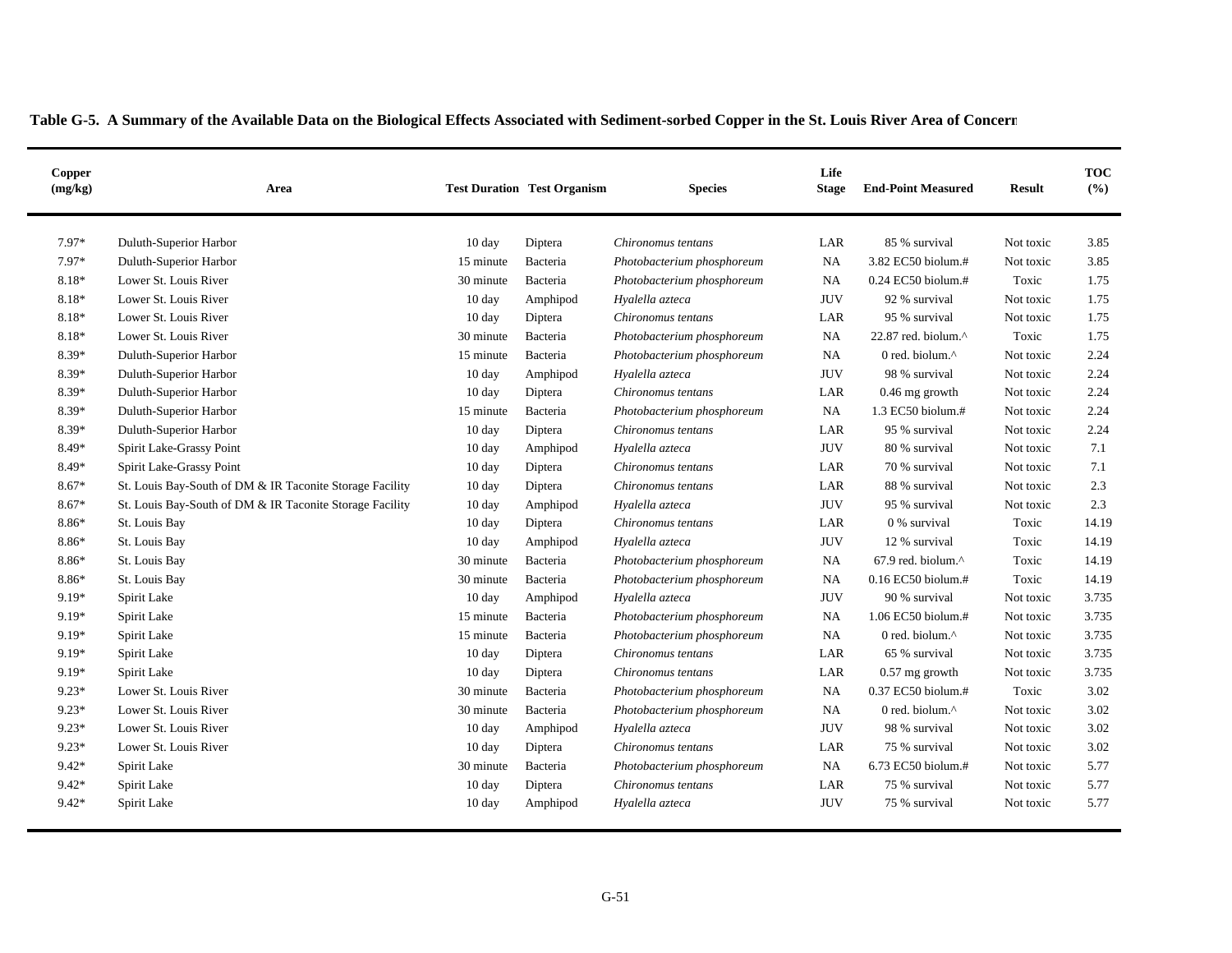| Copper<br>(mg/kg) | Area                                  |                  | <b>Test Duration Test Organism</b> | <b>Species</b>             | Life<br><b>Stage</b> | <b>End-Point Measured</b>      | <b>Result</b>  | <b>TOC</b><br>(%) |
|-------------------|---------------------------------------|------------------|------------------------------------|----------------------------|----------------------|--------------------------------|----------------|-------------------|
| $9.42*$           | Spirit Lake                           | 30 minute        | Bacteria                           | Photobacterium phosphoreum | <b>NA</b>            | $6.4$ red. biolum. $^{\wedge}$ | Not toxic      | 5.77              |
| 9.48*             | Spirit Lake                           | $10 \text{ day}$ | Diptera                            | Chironomus tentans         | LAR                  | 0 % survival                   | Toxic          | 11.975            |
| 9.48*             | Spirit Lake                           | 15 minute        | Bacteria                           | Photobacterium phosphoreum | <b>NA</b>            | 84.7 red. biolum.^             | Toxic          | 11.975            |
| 9.48*             | Spirit Lake                           | 15 minute        | Bacteria                           | Photobacterium phosphoreum | NA                   | 0.38 EC50 biolum.#             | Toxic          | 11.975            |
| 9.48*             | Spirit Lake                           | $10 \text{ day}$ | Diptera                            | Chironomus tentans         | LAR                  | Not determined                 | Not determined | 11.975            |
| 9.48*             | Spirit Lake                           | $10 \text{ day}$ | Amphipod                           | Hyalella azteca            | <b>JUV</b>           | 12 % survival                  | Toxic          | 11.975            |
| 9.84*             | St. Louis River-Lower St. Louis River | 30 minute        | Bacteria                           | Photobacterium phosphoreum | <b>NA</b>            | 22.4 red. biolum. $\wedge$     | Toxic          | 3.14              |
| 9.84*             | St. Louis River-Lower St. Louis River | $10 \text{ day}$ | Diptera                            | Chironomus tentans         | LAR                  | 70 % survival                  | Not toxic      | 3.14              |
| 9.84*             | St. Louis River-Lower St. Louis River | 30 minute        | Bacteria                           | Photobacterium phosphoreum | <b>NA</b>            | 0.48 EC50 biolum.#             | Toxic          | 3.14              |
| $10.2*$           | St. Louis Bay                         | $10 \text{ day}$ | Amphipod                           | Hyalella azteca            | <b>JUV</b>           | 68 % survival                  | Not toxic      | 4.36              |
| $10.2*$           | St. Louis Bay                         | 30 minute        | Bacteria                           | Photobacterium phosphoreum | <b>NA</b>            | -0.6 red. biolum. $^{\wedge}$  | Not toxic      | 4.36              |
| $10.2*$           | St. Louis Bay                         | 30 minute        | Bacteria                           | Photobacterium phosphoreum | <b>NA</b>            | 0.96 EC50 biolum.#             | Not toxic      | 4.36              |
| $10.2*$           | St. Louis Bay                         | $10 \text{ day}$ | Diptera                            | Chironomus tentans         | LAR                  | 85 % survival                  | Not toxic      | 4.36              |
| $10.4*$           | Duluth-Superior Harbor                | 15 minute        | Bacteria                           | Photobacterium phosphoreum | NA                   | $0.74$ EC50 biolum.#           | Not toxic      | 3.4               |
| $10.4*$           | Duluth-Superior Harbor                | $10 \text{ day}$ | Diptera                            | Chironomus tentans         | LAR                  | 0.37 mg growth                 | Not toxic      | 3.4               |
| $10.4*$           | Duluth-Superior Harbor                | $10 \text{ day}$ | Amphipod                           | Hyalella azteca            | <b>JUV</b>           | 87 % survival                  | Not toxic      | 3.4               |
| $10.4*$           | Duluth-Superior Harbor                | 15 minute        | Bacteria                           | Photobacterium phosphoreum | <b>NA</b>            | 1.2 red. biolum.^              | Not toxic      | 3.4               |
| $10.4*$           | Duluth-Superior Harbor                | $10 \text{ day}$ | Diptera                            | Chironomus tentans         | LAR                  | 77 % survival                  | Not toxic      | 3.4               |
| $10.4*$           | Duluth-Superior Harbor                | 15 minute        | Bacteria                           | Photobacterium phosphoreum | <b>NA</b>            | 0.74 EC50 biolum.#             | Not toxic      | 3.4               |
| $10.4*$           | Duluth-Superior Harbor                | 10 day           | Amphipod                           | Hyalella azteca            | <b>JUV</b>           | 87 % survival                  | Not toxic      | 3.4               |
| $10.4*$           | Duluth-Superior Harbor                | 10 day           | Diptera                            | Chironomus tentans         | LAR                  | $0.49$ mg growth               | Not toxic      | 3.4               |
| $10.4*$           | Duluth-Superior Harbor                | 15 minute        | Bacteria                           | Photobacterium phosphoreum | <b>NA</b>            | 1.9 red. biolum.^              | Not toxic      | 3.4               |
| $10.4*$           | Duluth-Superior Harbor                | $10 \text{ day}$ | Diptera                            | Chironomus tentans         | LAR                  | 85 % survival                  | Not toxic      | 3.4               |
| $10.7*$           | Lower St. Louis River                 | $10 \text{ day}$ | Amphipod                           | Hyalella azteca            | <b>JUV</b>           | 92 % survival                  | Not toxic      | 2.37              |
| $10.7*$           | Lower St. Louis River                 | 30 minute        | Bacteria                           | Photobacterium phosphoreum | <b>NA</b>            | 0.64 EC50 biolum.#             | Not toxic      | 2.37              |
| $10.7*$           | Lower St. Louis River                 | 10 day           | Diptera                            | Chironomus tentans         | LAR                  | 92 % survival                  | Not toxic      | 2.37              |
| $10.7*$           | Lower St. Louis River                 | 30 minute        | Bacteria                           | Photobacterium phosphoreum | <b>NA</b>            | 28.9 red. biolum.^             | Toxic          | 2.37              |
| $10.8*$           | St. Louis Bay-East of Erie Pier       | $10 \text{ day}$ | Diptera                            | Chironomus tentans         | LAR                  | 78 % survival                  | Not toxic      | 2.9               |
| $10.8*$           | St. Louis Bay-East of Erie Pier       | $10 \text{ day}$ | Amphipod                           | Hyalella azteca            | <b>JUV</b>           | 67 % survival                  | Not toxic      | 2.9               |
| $10.8*$           | Duluth-Superior Harbor                | 30 minute        | Bacteria                           | Photobacterium phosphoreum | <b>NA</b>            | 0.82 EC50 biolum.#             | Not toxic      | 1.1               |
| $10.8*$           | Duluth-Superior Harbor                | 30 minute        | Bacteria                           | Photobacterium phosphoreum | <b>NA</b>            | 0 red. biolum.^                | Not toxic      | 1.1               |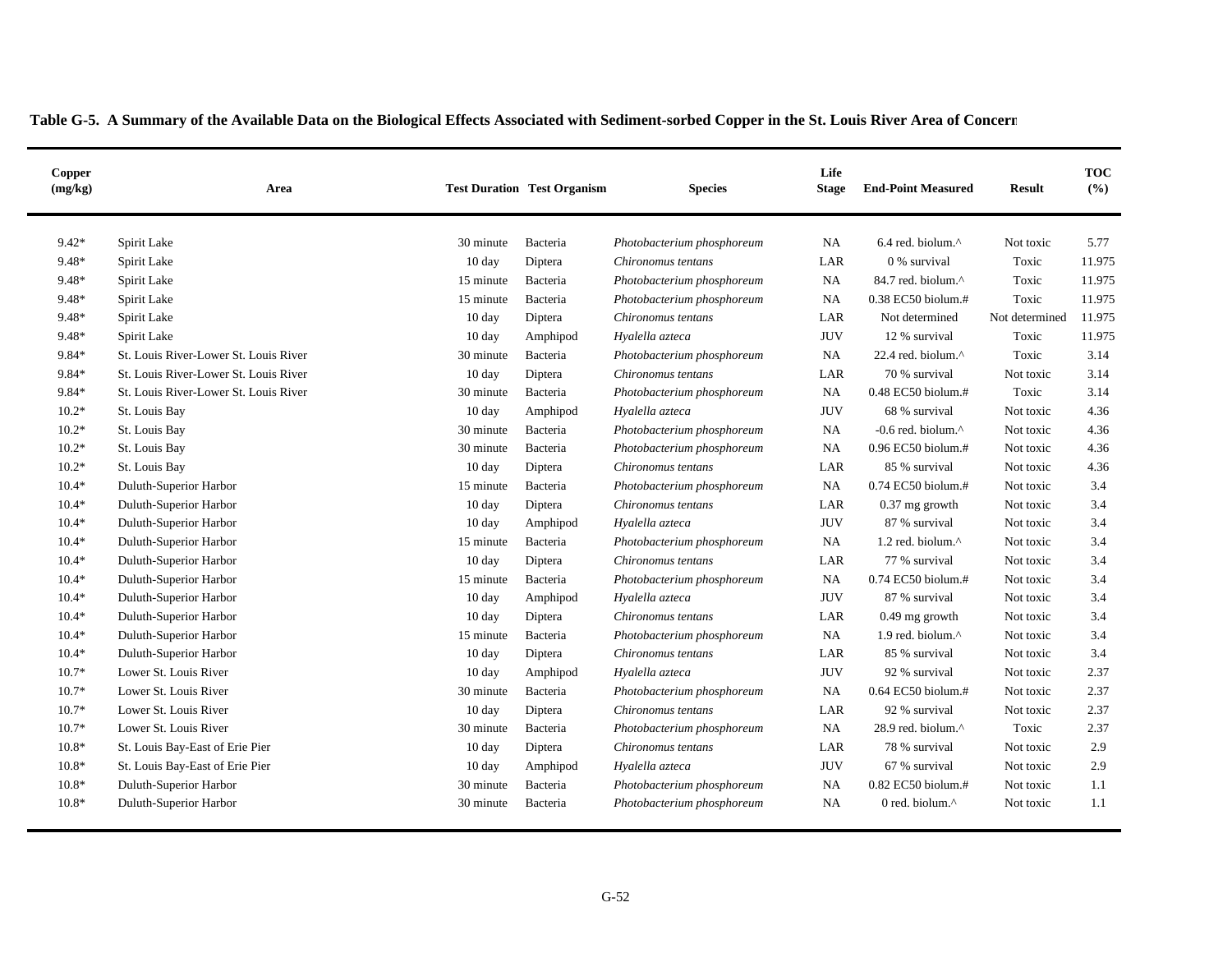| Copper<br>(mg/kg) | Area                                  |                  | <b>Test Duration Test Organism</b> | <b>Species</b>             | Life<br><b>Stage</b> | <b>End-Point Measured</b>       | <b>Result</b> | <b>TOC</b><br>(%) |
|-------------------|---------------------------------------|------------------|------------------------------------|----------------------------|----------------------|---------------------------------|---------------|-------------------|
| $10.8*$           | Duluth-Superior Harbor                | 10 day           | Diptera                            | Chironomus tentans         | LAR                  | 62 % survival                   | Not toxic     | 1.1               |
| $10.8*$           | Duluth-Superior Harbor                | $10 \text{ day}$ | Amphipod                           | Hyalella azteca            | <b>JUV</b>           | 90 % survival                   | Not toxic     | 1.1               |
| $10.9*$           | Lower St. Louis River                 | $10 \text{ day}$ | Amphipod                           | Hyalella azteca            | <b>JUV</b>           | 70 % survival                   | Not toxic     | 2.2               |
| $10.9*$           | Lower St. Louis River                 | 30 minute        | Bacteria                           | Photobacterium phosphoreum | NA                   | 9.31 red. biolum.^              | Not toxic     | 2.2               |
| $10.9*$           | Lower St. Louis River                 | 10 day           | Diptera                            | Chironomus tentans         | LAR                  | 55 % survival                   | Not toxic     | 2.2               |
| $10.9*$           | Lower St. Louis River                 | 30 minute        | Bacteria                           | Photobacterium phosphoreum | <b>NA</b>            | 0.96 EC50 biolum.#              | Not toxic     | 2.2               |
| $11.9*$           | Duluth-Superior Harbor                | 15 minute        | Bacteria                           | Photobacterium phosphoreum | <b>NA</b>            | $21.8$ red. biolum. $^{\wedge}$ | Toxic         | 1.87              |
| $11.9*$           | Duluth-Superior Harbor                | $10 \text{ day}$ | Diptera                            | Chironomus tentans         | LAR                  | $0.53$ mg growth                | Not toxic     | 1.87              |
| $11.9*$           | Duluth-Superior Harbor                | 15 minute        | Bacteria                           | Photobacterium phosphoreum | NA                   | 2.07 EC50 biolum.#              | Not toxic     | 1.87              |
| $11.9*$           | Duluth-Superior Harbor                | 10 day           | Amphipod                           | Hyalella azteca            | <b>JUV</b>           | 93 % survival                   | Not toxic     | 1.87              |
| $11.9*$           | Duluth-Superior Harbor                | $10 \text{ day}$ | Diptera                            | Chironomus tentans         | LAR                  | 85 % survival                   | Not toxic     | 1.87              |
| $12.0*$           | St. Louis Bay                         | 15 minute        | Bacteria                           | Photobacterium phosphoreum | NA                   | 1.1 red. biolum.^               | Not toxic     | 3.87              |
| $12.0*$           | St. Louis Bay                         | 10 day           | Amphipod                           | Hyalella azteca            | <b>JUV</b>           | 93 % survival                   | Not toxic     | 3.87              |
| $12.0*$           | St. Louis Bay                         | 15 minute        | Bacteria                           | Photobacterium phosphoreum | <b>NA</b>            | 0.41 EC50 biolum.#              | Toxic         | 3.87              |
| $12.0*$           | St. Louis Bay                         | $10 \text{ day}$ | Diptera                            | Chironomus tentans         | LAR                  | $0.23$ mg growth                | Toxic         | 3.87              |
| $12.0*$           | St. Louis Bay                         | $10 \text{ day}$ | Diptera                            | Chironomus tentans         | LAR                  | 75 % survival                   | Not toxic     | 3.87              |
| $12.0*$           | St. Louis River-Lower St. Louis River | 30 minute        | Bacteria                           | Photobacterium phosphoreum | NA                   | 0.09 EC50 biolum.#              | Toxic         | 4.84              |
| $12.0*$           | St. Louis River-Lower St. Louis River | $10 \text{ day}$ | Amphipod                           | Hyalella azteca            | <b>JUV</b>           | 92 % survival                   | Not toxic     | 4.84              |
| $12.0*$           | St. Louis River-Lower St. Louis River | $10 \text{ day}$ | Diptera                            | Chironomus tentans         | LAR                  | 90 % survival                   | Not toxic     | 4.84              |
| $12.0*$           | St. Louis River-Lower St. Louis River | 30 minute        | Bacteria                           | Photobacterium phosphoreum | <b>NA</b>            | 18.2 red. biolum.^              | Not toxic     | 4.84              |
| $12.3*$           | Spirit Lake                           | $10 \text{ day}$ | Diptera                            | Chironomus tentans         | LAR                  | 98 % survival                   | Not toxic     | 13.81             |
| $12.3*$           | Spirit Lake                           | 30 minute        | Bacteria                           | Photobacterium phosphoreum | <b>NA</b>            | $0.1$ red. biolum. $^{\wedge}$  | Not toxic     | 13.81             |
| $12.3*$           | Spirit Lake                           | 10 day           | Amphipod                           | Hyalella azteca            | <b>JUV</b>           | 62 % survival                   | Not toxic     | 13.81             |
| $12.3*$           | Spirit Lake                           | 30 minute        | Bacteria                           | Photobacterium phosphoreum | NA                   | 3.88 EC50 biolum.#              | Not toxic     | 13.81             |
| $12.4*$           | Lower St. Louis River                 | 30 minute        | Bacteria                           | Photobacterium phosphoreum | <b>NA</b>            | 3.17 red. biolum.^              | Not toxic     | 2.82              |
| $12.4*$           | Lower St. Louis River                 | 30 minute        | Bacteria                           | Photobacterium phosphoreum | NA                   | 0.23 EC50 biolum.#              | Toxic         | 2.82              |
| $12.4*$           | Lower St. Louis River                 | 10 day           | Amphipod                           | Hyalella azteca            | <b>JUV</b>           | 95 % survival                   | Not toxic     | 2.82              |
| $12.4*$           | Lower St. Louis River                 | 10 day           | Diptera                            | Chironomus tentans         | LAR                  | 67.5 % survival                 | Not toxic     | 2.82              |
| $12.4*$           | Spirit Lake                           | $10 \text{ day}$ | Diptera                            | Chironomus tentans         | LAR                  | 50 % survival                   | Not toxic     | 3.2               |
| $12.4*$           | Spirit Lake                           | 30 minute        | Bacteria                           | Photobacterium phosphoreum | <b>NA</b>            | 1.1 EC50 biolum.#               | Not toxic     | 3.2               |
| $12.4*$           | Spirit Lake                           | 30 minute        | Bacteria                           | Photobacterium phosphoreum | NA                   | 45.6 red. biolum.^              | Toxic         | 3.2               |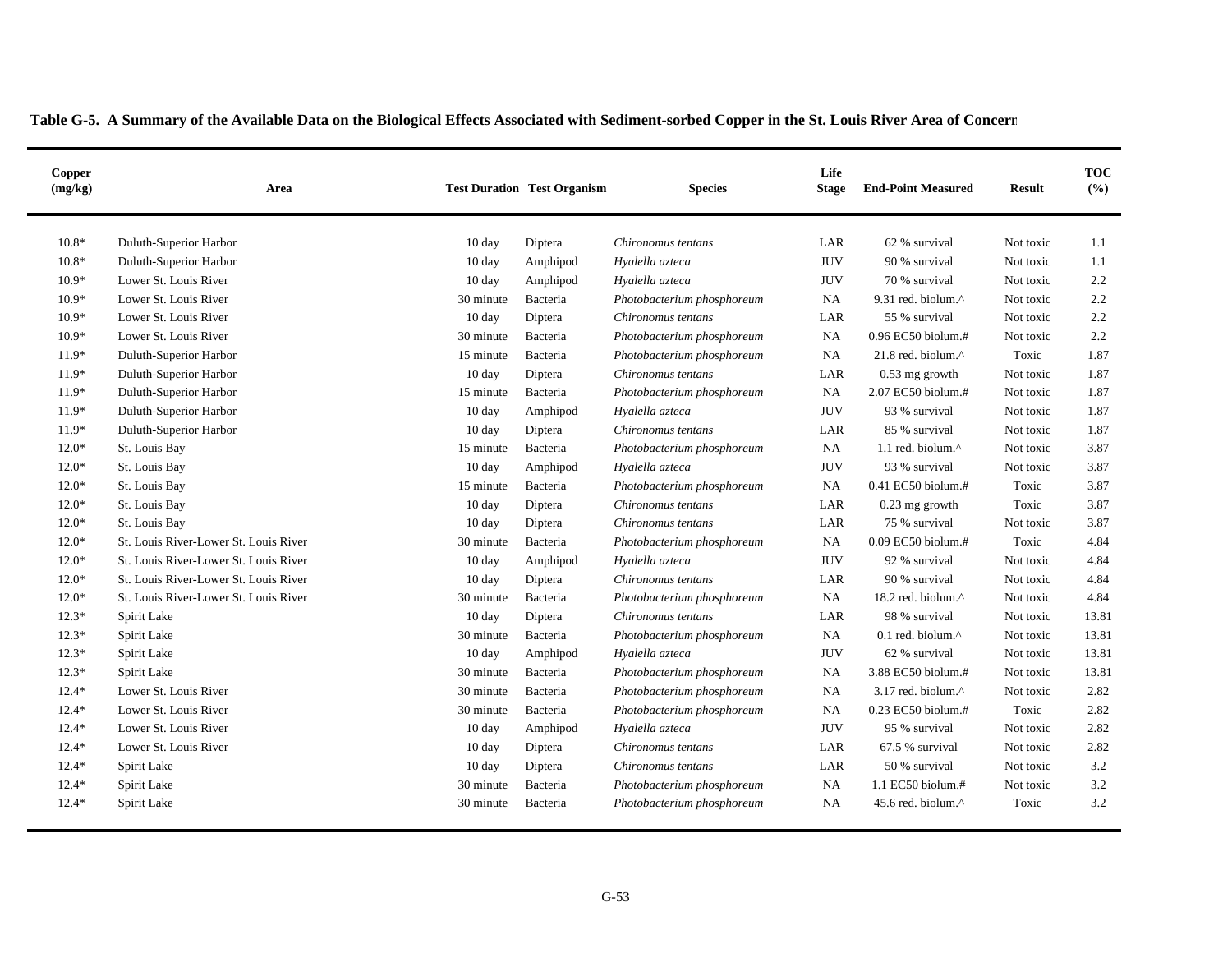| Copper<br>(mg/kg) | Area                                                     |                  | <b>Test Duration Test Organism</b> | <b>Species</b>             | Life<br><b>Stage</b> | <b>End-Point Measured</b>     | <b>Result</b> | <b>TOC</b><br>(%) |
|-------------------|----------------------------------------------------------|------------------|------------------------------------|----------------------------|----------------------|-------------------------------|---------------|-------------------|
| $12.6*$           | Lower St. Louis River                                    | 30 minute        | Bacteria                           | Photobacterium phosphoreum | <b>NA</b>            | 0.96 EC50 biolum.#            | Not toxic     | 2.91              |
| $12.6*$           | Lower St. Louis River                                    | 30 minute        | Bacteria                           | Photobacterium phosphoreum | NA                   | 18.89 red. biolum.^           | Not toxic     | 2.91              |
| $12.6*$           | Lower St. Louis River                                    | 10 day           | Amphipod                           | Hyalella azteca            | <b>JUV</b>           | 92 % survival                 | Not toxic     | 2.91              |
| $12.6*$           | Lower St. Louis River                                    | $10 \text{ day}$ | Diptera                            | Chironomus tentans         | LAR                  | 90 % survival                 | Not toxic     | 2.91              |
| 12.8*             | Spirit Lake                                              | $10 \text{ day}$ | Diptera                            | Chironomus tentans         | LAR                  | 70 % survival                 | Not toxic     | 10.68             |
| $12.8*$           | Spirit Lake                                              | 30 minute        | Bacteria                           | Photobacterium phosphoreum | <b>NA</b>            | 0.34 EC50 biolum.#            | Toxic         | 10.68             |
| $12.8*$           | Spirit Lake                                              | 30 minute        | Bacteria                           | Photobacterium phosphoreum | NA                   | 14.8 red. biolum.^            | Not toxic     | 10.68             |
| $12.9*$           | Duluth-Superior Harbor                                   | 30 minute        | Bacteria                           | Photobacterium phosphoreum | <b>NA</b>            | 1 red. biolum.^               | Not toxic     | 3.69              |
| $12.9*$           | Duluth-Superior Harbor                                   | $10 \text{ day}$ | Diptera                            | Chironomus tentans         | LAR                  | 75 % survival                 | Not toxic     | 3.69              |
| $12.9*$           | Duluth-Superior Harbor                                   | $10 \text{ day}$ | Amphipod                           | Hyalella azteca            | <b>JUV</b>           | 94 % survival                 | Not toxic     | 3.69              |
| $12.9*$           | Duluth-Superior Harbor                                   | 30 minute        | Bacteria                           | Photobacterium phosphoreum | <b>NA</b>            | 0.37 EC50 biolum.#            | Toxic         | 3.69              |
| $13.1*$           | St. Louis Bay-South of DM & IR Taconite Storage Facility | 10 day           | Amphipod                           | Hyalella azteca            | <b>JUV</b>           | 70 % survival                 | Toxic         | 2.5               |
| $13.1*$           | St. Louis Bay-South of DM & IR Taconite Storage Facility | $10 \text{ day}$ | Diptera                            | Chironomus tentans         | LAR                  | 72 % survival                 | Toxic         | 2.5               |
| $13.3*$           | Spirit Lake                                              | $10 \text{ day}$ | Diptera                            | Chironomus tentans         | LAR                  | 75 % survival                 | Not toxic     | 5.34              |
| $13.3*$           | Spirit Lake                                              | $10 \text{ day}$ | Amphipod                           | Hyalella azteca            | <b>JUV</b>           | 100 % survival                | Not toxic     | 5.34              |
| $13.3*$           | Spirit Lake                                              | 30 minute        | Bacteria                           | Photobacterium phosphoreum | <b>NA</b>            | 0.97 EC50 biolum.#            | Not toxic     | 5.34              |
| $13.3*$           | Spirit Lake                                              | 30 minute        | Bacteria                           | Photobacterium phosphoreum | NA                   | 18.8 red. biolum.^            | Not toxic     | 5.34              |
| $13.3*$           | Duluth-Superior Harbor-Howards Bay                       | $10 \text{ day}$ | Amphipod                           | Hyalella azteca            | <b>JUV</b>           | 95 % survival                 | Not toxic     | 1.8               |
| $13.3*$           | Duluth-Superior Harbor-Howards Bay                       | $10 \text{ day}$ | Diptera                            | Chironomus tentans         | LAR                  | 80 % survival                 | Not toxic     | 1.8               |
| $13.4*$           | Spirit Lake                                              | $10 \text{ day}$ | Diptera                            | Chironomus tentans         | LAR                  | 88 % survival                 | Not toxic     | 3.32              |
| $13.4*$           | Spirit Lake                                              | 30 minute        | Bacteria                           | Photobacterium phosphoreum | <b>NA</b>            | 8.1 red. biolum.^             | Not toxic     | 3.32              |
| $13.4*$           | Spirit Lake                                              | $10 \text{ day}$ | Amphipod                           | Hyalella azteca            | <b>JUV</b>           | 55 % survival                 | Not toxic     | 3.32              |
| $13.4*$           | Spirit Lake                                              | 30 minute        | Bacteria                           | Photobacterium phosphoreum | <b>NA</b>            | 0.72 EC50 biolum.#            | Not toxic     | 3.32              |
| $13.4*$           | Duluth-Superior Harbor                                   | 30 minute        | Bacteria                           | Photobacterium phosphoreum | <b>NA</b>            | 0.58 EC50 biolum.#            | Not toxic     | 1.94              |
| $13.4*$           | Duluth-Superior Harbor                                   | $10 \text{ day}$ | Diptera                            | Chironomus tentans         | LAR                  | 62 % survival                 | Not toxic     | 1.94              |
| $13.4*$           | Duluth-Superior Harbor                                   | $10 \text{ day}$ | Amphipod                           | Hyalella azteca            | <b>JUV</b>           | 98 % survival                 | Not toxic     | 1.94              |
| $13.4*$           | Duluth-Superior Harbor                                   | 30 minute        | Bacteria                           | Photobacterium phosphoreum | <b>NA</b>            | 40.37 red. biolum.^           | Toxic         | 1.94              |
| $13.7*$           | Spirit Lake-Grassy Point                                 | 10 day           | Diptera                            | Chironomus tentans         | LAR                  | 70 % survival                 | Not toxic     | 12                |
| $13.7*$           | Spirit Lake-Grassy Point                                 | $10 \text{ day}$ | Amphipod                           | Hyalella azteca            | <b>JUV</b>           | 90 % survival                 | Not toxic     | 12                |
| $14.4*$           | St. Louis Bay                                            | 15 minute        | Bacteria                           | Photobacterium phosphoreum | NA                   | 8.5 red. biolum. <sup>^</sup> | Not toxic     | 2.43              |
| $14.4*$           | St. Louis Bay                                            | $10 \text{ day}$ | Amphipod                           | Hyalella azteca            | <b>JUV</b>           | 95 % survival                 | Not toxic     | 2.43              |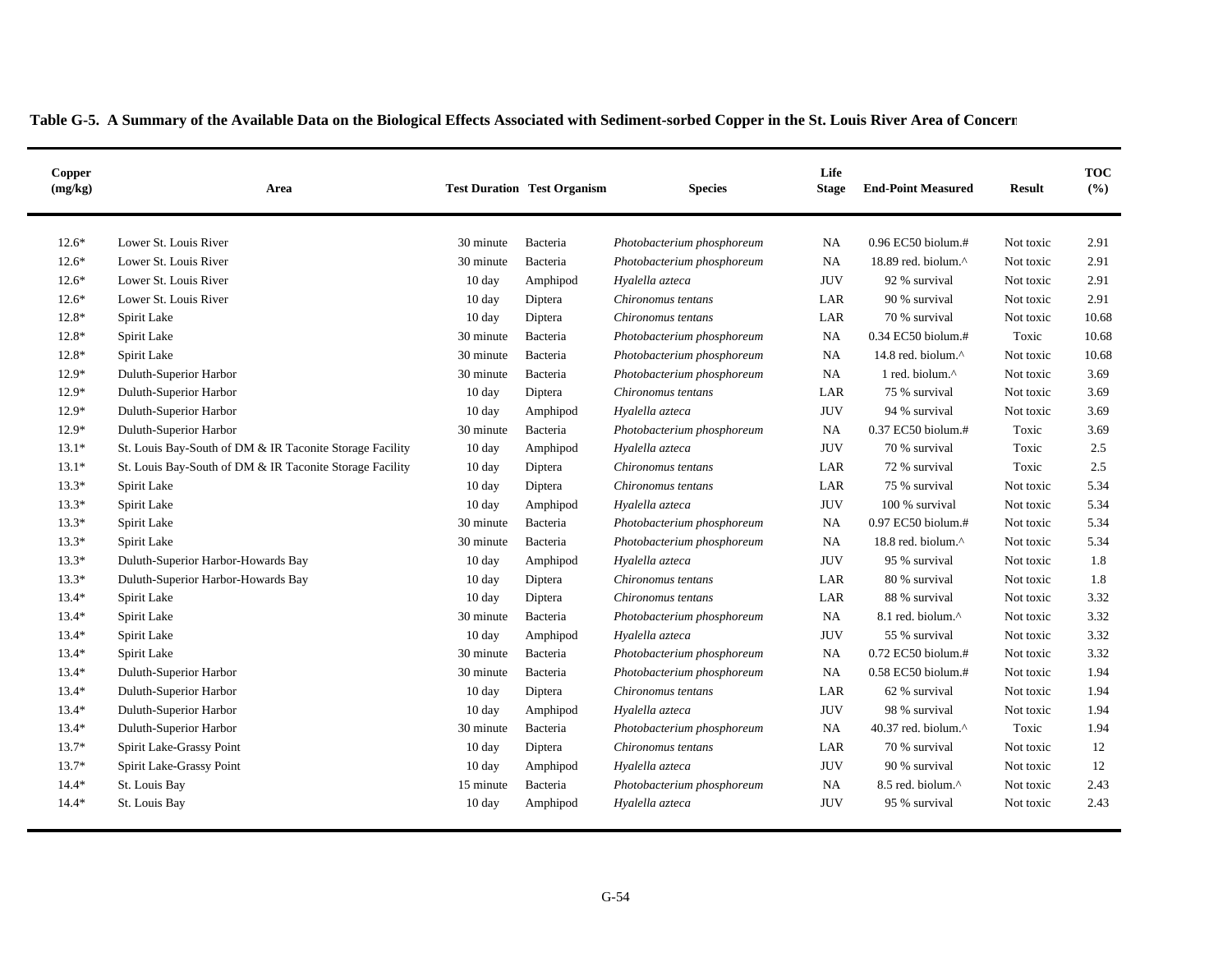| Copper<br>(mg/kg) | Area                                                     |                    | <b>Test Duration Test Organism</b> | <b>Species</b>             | Life<br><b>Stage</b> | <b>End-Point Measured</b> | <b>Result</b>  | <b>TOC</b><br>(%) |
|-------------------|----------------------------------------------------------|--------------------|------------------------------------|----------------------------|----------------------|---------------------------|----------------|-------------------|
| $14.4*$           | St. Louis Bay                                            | 15 minute          | Bacteria                           | Photobacterium phosphoreum | <b>NA</b>            | 0.67 EC50 biolum.#        | Not toxic      | 2.43              |
| 14.4              | St. Louis River-Keene Creek                              | 10 day             | Diptera                            | Chironomus tentans         | LAR                  | 0.56 mg growth            | Not determined | 3.42              |
| 14.4              | St. Louis River-Keene Creek                              | 10 day             | Amphipod                           | Hyalella azteca            | <b>JUV</b>           | 52 % survival             | Toxic          | 3.42              |
| 14.4              | St. Louis River-Keene Creek                              | 10 day             | Amphipod                           | Hyalella azteca            | JUV                  | $0.2$ mg growth           | Not toxic      | 3.42              |
| 14.4              | St. Louis River-Keene Creek                              | $10 \text{ day}$   | Diptera                            | Chironomus tentans         | LAR                  | 38 % survival             | Toxic          | 3.42              |
| $14.5*$           | Duluth-Superior Harbor                                   | 15 minute          | Bacteria                           | Photobacterium phosphoreum | NA                   | 0 red. biolum.^           | Not toxic      | 3.99              |
| $14.5*$           | Duluth-Superior Harbor                                   | 10 day             | Amphipod                           | Hyalella azteca            | <b>JUV</b>           | 86 % survival             | Not toxic      | 3.99              |
| $14.5*$           | Duluth-Superior Harbor                                   | 15 minute          | Bacteria                           | Photobacterium phosphoreum | NA                   | 1.5 EC50 biolum.#         | Not toxic      | 3.99              |
| $15.0*$           | St. Louis Bay-South of DM & IR Taconite Storage Facility | 10 day             | Diptera                            | Chironomus tentans         | LAR                  | 75 % survival             | Not toxic      | 2.6               |
| $15.0*$           | St. Louis Bay-South of DM & IR Taconite Storage Facility | 10 day             | Amphipod                           | Hyalella azteca            | <b>JUV</b>           | 98 % survival             | Not toxic      | 2.6               |
| $15.3*$           | St. Louis Bay-South of DM & IR Taconite Storage Facility | 10 day             | Amphipod                           | Hyalella azteca            | <b>JUV</b>           | 82 % survival             | Not toxic      | 2.9               |
| $15.3*$           | St. Louis Bay-South of DM & IR Taconite Storage Facility | 10 day             | Diptera                            | Chironomus tentans         | LAR                  | 72 % survival             | Not toxic      | 2.9               |
| $15.4*$           | Spirit Lake-Grassy Point                                 | $10 \text{ day}$   | Amphipod                           | Hyalella azteca            | <b>JUV</b>           | 75 % survival             | Not toxic      | 5                 |
| $15.4*$           | Spirit Lake-Grassy Point                                 | 10 day             | Diptera                            | Chironomus tentans         | LAR                  | 75 % survival             | Not toxic      | 5                 |
| $15.5*$           | Spirit Lake                                              | $10 \text{ day}$   | Amphipod                           | Hyalella azteca            | <b>JUV</b>           | 88 % survival             | Not toxic      | 3.95              |
| $15.5*$           | Spirit Lake                                              | 15 minute          | Bacteria                           | Photobacterium phosphoreum | <b>NA</b>            | $0.51$ EC50 biolum.#      | Not toxic      | 3.95              |
| $15.5*$           | Spirit Lake                                              | 10 day             | Amphipod                           | Hyalella azteca            | <b>JUV</b>           | 70 % survival             | Toxic          | 3.95              |
| $15.5*$           | Spirit Lake                                              | 15 minute          | Bacteria                           | Photobacterium phosphoreum | NA                   | 0.51 EC50 biolum.#        | Not toxic      | 3.95              |
| $15.5*$           | Spirit Lake                                              | 15 minute          | Bacteria                           | Photobacterium phosphoreum | NA                   | 23.7 red. biolum.^        | Toxic          | 3.95              |
| $15.5*$           | Spirit Lake                                              | 15 minute          | Bacteria                           | Photobacterium phosphoreum | NA                   | 30.7 red. biolum.^        | Toxic          | 3.95              |
| $15.5*$           | Spirit Lake                                              | 15 minute          | Bacteria                           | Photobacterium phosphoreum | <b>NA</b>            | 12.1 red. biolum.^        | Not toxic      | 2.34              |
| $15.5*$           | Spirit Lake                                              | 10 day             | Diptera                            | Chironomus tentans         | LAR                  | 0.37 mg growth            | Not toxic      | 2.34              |
| $15.5*$           | Spirit Lake                                              | 10 day             | Diptera                            | Chironomus tentans         | LAR                  | 95 % survival             | Not toxic      | 2.34              |
| $15.5*$           | Spirit Lake                                              | $10 \text{ day}$   | Amphipod                           | Hyalella azteca            | <b>JUV</b>           | 90 % survival             | Not toxic      | 2.34              |
| $15.5*$           | Spirit Lake                                              | 15 minute          | Bacteria                           | Photobacterium phosphoreum | <b>NA</b>            | 0.77 EC50 biolum.#        | Not toxic      | 2.34              |
| 15.8*             | St. Louis Bay                                            | 30 minute          | Bacteria                           | Photobacterium phosphoreum | NA                   | 0 red. biolum.^           | Not toxic      | 2.88              |
| 15.8*             | St. Louis Bay                                            | 30 minute          | Bacteria                           | Photobacterium phosphoreum | <b>NA</b>            | 0.45 EC50 biolum.#        | Toxic          | 2.88              |
| 15.8*             | St. Louis Bay                                            | $10\ \mathrm{day}$ | Diptera                            | Chironomus tentans         | LAR                  | 60 % survival             | Not toxic      | 2.88              |
| 15.8*             | Duluth-Superior Harbor                                   | 10 day             | Diptera                            | Chironomus tentans         | LAR                  | 70 % survival             | Not toxic      | 1.35              |
| 15.8*             | Duluth-Superior Harbor                                   | $10 \text{ day}$   | Amphipod                           | Hyalella azteca            | <b>JUV</b>           | 92 % survival             | Not toxic      | 1.35              |
| 15.8*             | Duluth-Superior Harbor                                   | 30 minute          | Bacteria                           | Photobacterium phosphoreum | NA                   | 0 red. biolum. $\wedge$   | Not toxic      | 1.35              |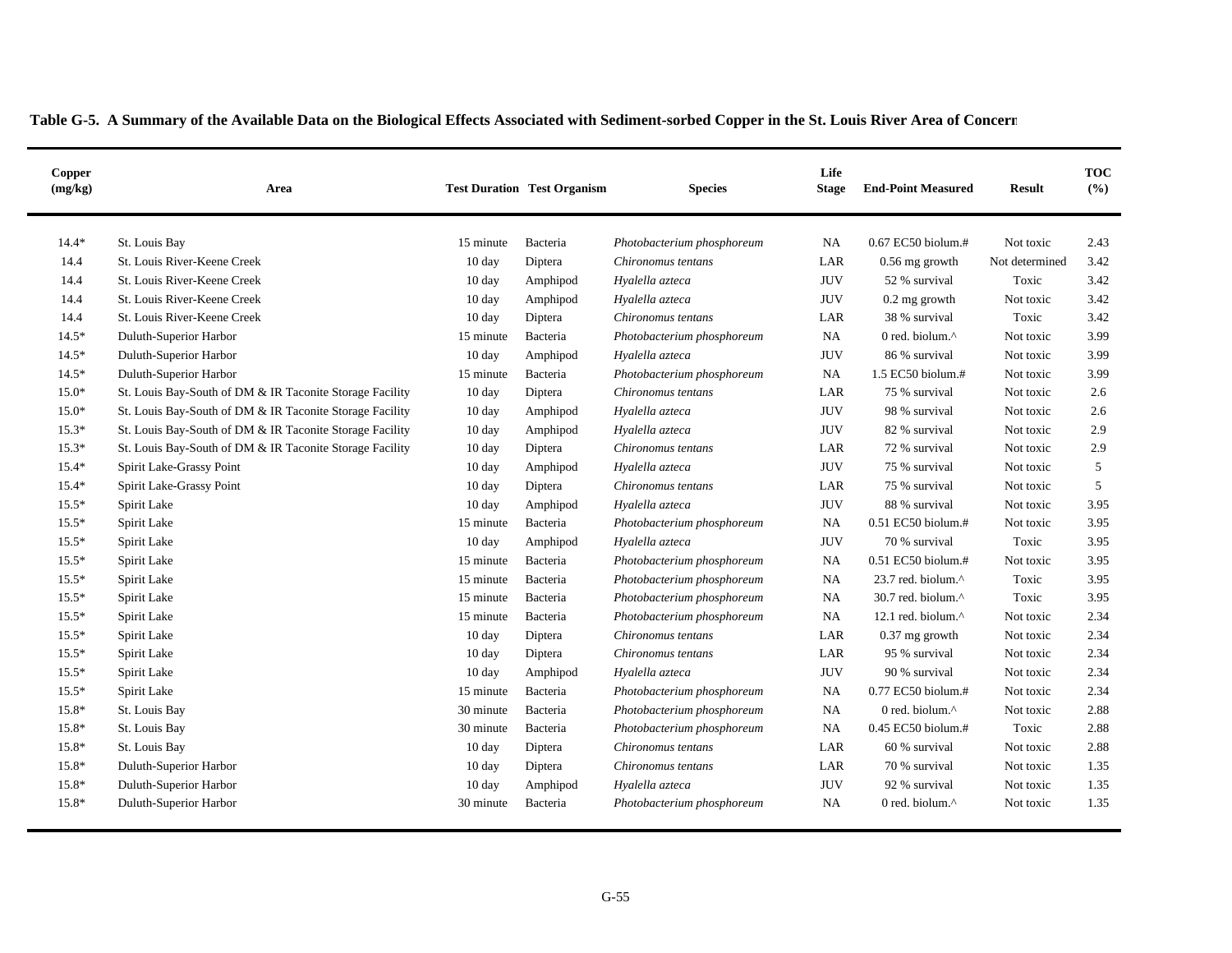| Copper<br>(mg/kg) | Area                        |                  | <b>Test Duration Test Organism</b> | <b>Species</b>             | Life<br><b>Stage</b> | <b>End-Point Measured</b>                          | <b>Result</b> | <b>TOC</b><br>(%) |
|-------------------|-----------------------------|------------------|------------------------------------|----------------------------|----------------------|----------------------------------------------------|---------------|-------------------|
| 15.8*             | Duluth-Superior Harbor      | 30 minute        | Bacteria                           | Photobacterium phosphoreum | <b>NA</b>            | $0.96$ EC50 biolum.#                               | Not toxic     | 1.35              |
| $16.0*$           | Duluth-Superior Harbor      | $10 \text{ day}$ | Diptera                            | Chironomus tentans         | LAR                  | 60 % survival                                      | Not toxic     | 1.42              |
| $16.0*$           | Duluth-Superior Harbor      | 30 minute        | Bacteria                           | Photobacterium phosphoreum | NA                   | 0.72 EC50 biolum.#                                 | Not toxic     | 1.42              |
| $16.0*$           | Duluth-Superior Harbor      | 30 minute        | Bacteria                           | Photobacterium phosphoreum | <b>NA</b>            | 41.98 red. biolum. $\wedge$                        | Toxic         | 1.42              |
| $16.0*$           | Duluth-Superior Harbor      | $10 \text{ day}$ | Amphipod                           | Hyalella azteca            | <b>JUV</b>           | 100 % survival                                     | Not toxic     | 1.42              |
| $16.0*$           | Lower St. Louis River       | 10 day           | Diptera                            | Chironomus tentans         | LAR                  | 77.5 % survival                                    | Not toxic     | 2.37              |
| $16.0*$           | Lower St. Louis River       | 30 minute        | Bacteria                           | Photobacterium phosphoreum | <b>NA</b>            | 9.22 red. biolum. $\wedge$                         | Not toxic     | 2.37              |
| $16.0*$           | Lower St. Louis River       | 10 day           | Amphipod                           | Hyalella azteca            | <b>JUV</b>           | 95 % survival                                      | Not toxic     | 2.37              |
| $16.0*$           | Lower St. Louis River       | 30 minute        | Bacteria                           | Photobacterium phosphoreum | <b>NA</b>            | 0.57 EC50 biolum.#                                 | Not toxic     | 2.37              |
| $16.2*$           | Spirit Lake                 | 10 day           | Amphipod                           | Hyalella azteca            | <b>JUV</b>           | 90 % survival                                      | Not toxic     | 4.13              |
| $16.2*$           | Spirit Lake                 | 30 minute        | Bacteria                           | Photobacterium phosphoreum | <b>NA</b>            | 21.7 red. biolum.^                                 | Toxic         | 4.13              |
| $16.2*$           | Spirit Lake                 | 10 day           | Diptera                            | Chironomus tentans         | LAR                  | 72 % survival                                      | Not toxic     | 4.13              |
| $16.2*$           | Spirit Lake                 | 30 minute        | Bacteria                           | Photobacterium phosphoreum | <b>NA</b>            | 0.35 EC50 biolum.#                                 | Toxic         | 4.13              |
| $16.3*$           | Duluth-Superior Harbor      | 10 day           | Diptera                            | Chironomus tentans         | LAR                  | 80 % survival                                      | Not toxic     | 2.34              |
| $16.3*$           | Duluth-Superior Harbor      | 10 day           | Amphipod                           | Hyalella azteca            | <b>JUV</b>           | 98 % survival                                      | Not toxic     | 2.34              |
| $16.3*$           | Duluth-Superior Harbor      | 30 minute        | Bacteria                           | Photobacterium phosphoreum | <b>NA</b>            | 0.28 EC50 biolum.#                                 | Toxic         | 2.34              |
| $16.3*$           | Duluth-Superior Harbor      | 30 minute        | Bacteria                           | Photobacterium phosphoreum | <b>NA</b>            | 15.82 red. biolum.^                                | Not toxic     | 2.34              |
| $16.7*$           | St. Louis Bay-St. Louis Bay | 10 day           | Diptera                            | Chironomus tentans         | LAR                  | $0.43$ mg growth                                   | Not toxic     | 29.84             |
| $16.7*$           | St. Louis Bay-St. Louis Bay | 15 minute        | Bacteria                           | Photobacterium phosphoreum | NA                   | 7.4 red. biolum.^                                  | Not toxic     | 29.84             |
| $16.7*$           | St. Louis Bay-St. Louis Bay | 10 day           | Diptera                            | Chironomus tentans         | LAR                  | 45 % survival                                      | Not toxic     | 29.84             |
| $16.7*$           | St. Louis Bay-St. Louis Bay | 10 day           | Amphipod                           | Hyalella azteca            | <b>JUV</b>           | 93 % survival                                      | Not toxic     | 29.84             |
| $16.7*$           | St. Louis Bay-St. Louis Bay | 15 minute        | Bacteria                           | Photobacterium phosphoreum | <b>NA</b>            | 1.12 EC50 biolum.#                                 | Not toxic     | 29.84             |
| $16.7*$           | Duluth-Superior Harbor      | $10 \text{ day}$ | Diptera                            | Chironomus tentans         | LAR                  | 70 % survival                                      | Not toxic     | 4.05              |
| $16.7*$           | Duluth-Superior Harbor      | $10 \text{ day}$ | Amphipod                           | Hyalella azteca            | <b>JUV</b>           | 67 % survival                                      | Not toxic     | 4.05              |
| $16.7*$           | Duluth-Superior Harbor      | 30 minute        | Bacteria                           | Photobacterium phosphoreum | <b>NA</b>            | 8.3 red. biolum.^                                  | Not toxic     | 4.05              |
| $16.7*$           | Duluth-Superior Harbor      | 30 minute        | Bacteria                           | Photobacterium phosphoreum | <b>NA</b>            | 0.36 EC50 biolum.#                                 | Toxic         | 4.05              |
| $17.2*$           | Duluth-Superior Harbor      | 30 minute        | Bacteria                           | Photobacterium phosphoreum | <b>NA</b>            | 0.36 EC50 biolum.#                                 | Toxic         | 2.67              |
| $17.2*$           | Duluth-Superior Harbor      | 10 day           | Diptera                            | Chironomus tentans         | LAR                  | 60 % survival                                      | Not toxic     | 2.67              |
| $17.2*$           | Duluth-Superior Harbor      | $10 \text{ day}$ | Amphipod                           | Hyalella azteca            | <b>JUV</b>           | 91 % survival                                      | Not toxic     | 2.67              |
| $17.2*$           | Duluth-Superior Harbor      | 30 minute        | Bacteria                           | Photobacterium phosphoreum | NA                   | $31.2$ red. biolum. <sup><math>\wedge</math></sup> | Toxic         | 2.67              |
| $17.4*$           | St. Louis Bay               | 10 day           | Diptera                            | Chironomus tentans         | LAR                  | 90 % survival                                      | Not toxic     | 4.02              |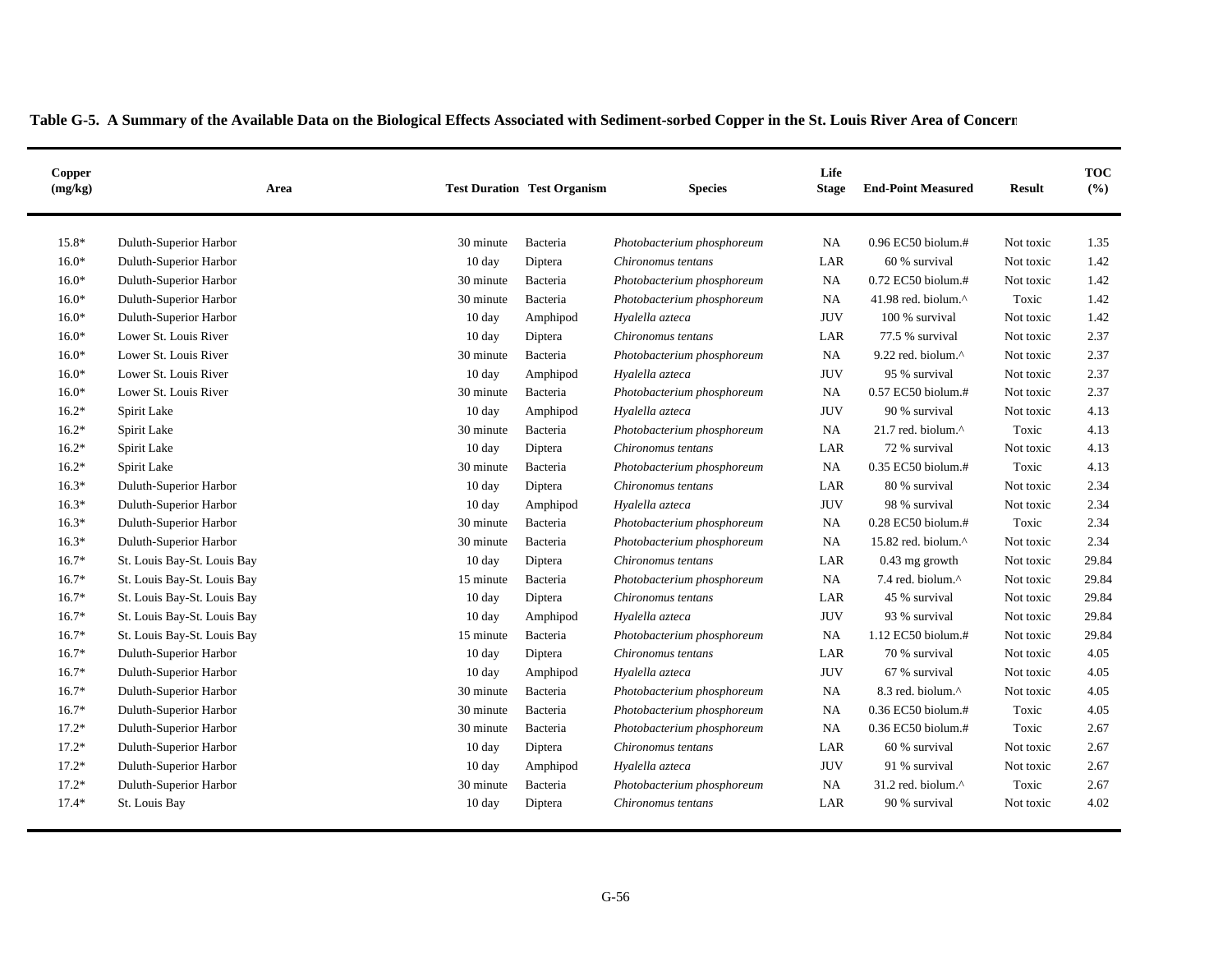| Copper<br>(mg/kg) | Area                        |                  | <b>Test Duration Test Organism</b> | <b>Species</b>             | Life<br><b>Stage</b> | <b>End-Point Measured</b> | <b>Result</b> | <b>TOC</b><br>(%) |
|-------------------|-----------------------------|------------------|------------------------------------|----------------------------|----------------------|---------------------------|---------------|-------------------|
| $17.4*$           | St. Louis Bay               | 30 minute        | Bacteria                           | Photobacterium phosphoreum | <b>NA</b>            | 0 red. biolum.^           | Not toxic     | 4.02              |
| $17.4*$           | St. Louis Bay               | 30 minute        | Bacteria                           | Photobacterium phosphoreum | <b>NA</b>            | $0.58$ EC50 biolum.#      | Not toxic     | 4.02              |
| $17.4*$           | St. Louis Bay               | $10 \text{ day}$ | Amphipod                           | Hyalella azteca            | <b>JUV</b>           | 90 % survival             | Not toxic     | 4.02              |
| $17.6*$           | Spirit Lake                 | $10 \text{ day}$ | Amphipod                           | Hyalella azteca            | <b>JUV</b>           | 97.5 % survival           | Not toxic     | 2.59              |
| $17.6*$           | Spirit Lake                 | $10 \text{ day}$ | Diptera                            | Chironomus tentans         | LAR                  | 65 % survival             | Not toxic     | 2.59              |
| $17.6*$           | Spirit Lake                 | 30 minute        | Bacteria                           | Photobacterium phosphoreum | <b>NA</b>            | 0.41 EC50 biolum.#        | Toxic         | 2.59              |
| $17.6*$           | Spirit Lake                 | 30 minute        | Bacteria                           | Photobacterium phosphoreum | <b>NA</b>            | 7.4 red. biolum.^         | Not toxic     | 2.59              |
| 18.8*             | Duluth-Superior Harbor      | 30 minute        | Bacteria                           | Photobacterium phosphoreum | <b>NA</b>            | $0.3$ EC50 biolum.#       | Toxic         | 4.41              |
| 18.8*             | Duluth-Superior Harbor      | $10 \text{ day}$ | Diptera                            | Chironomus tentans         | LAR                  | 68 % survival             | Not toxic     | 4.41              |
| 18.8*             | Duluth-Superior Harbor      | $10 \text{ day}$ | Amphipod                           | Hyalella azteca            | <b>JUV</b>           | 92 % survival             | Not toxic     | 4.41              |
| 18.8*             | Duluth-Superior Harbor      | 30 minute        | Bacteria                           | Photobacterium phosphoreum | <b>NA</b>            | 2.8 red. biolum.^         | Not toxic     | 4.41              |
| 18.8*             | Spirit Lake                 | 30 minute        | Bacteria                           | Photobacterium phosphoreum | NA                   | 0.37 EC50 biolum.#        | Toxic         | 3.98              |
| 18.8*             | Spirit Lake                 | $10 \text{ day}$ | Diptera                            | Chironomus tentans         | LAR                  | 72 % survival             | Not toxic     | 3.98              |
| 18.8*             | Spirit Lake                 | 10 day           | Amphipod                           | Hyalella azteca            | <b>JUV</b>           | 100 % survival            | Not toxic     | 3.98              |
| 18.8*             | Spirit Lake                 | 30 minute        | Bacteria                           | Photobacterium phosphoreum | <b>NA</b>            | 8.6 red. biolum.^         | Not toxic     | 3.98              |
| 18.9*             | Duluth-Superior Harbor      | 30 minute        | Bacteria                           | Photobacterium phosphoreum | <b>NA</b>            | 0.16 EC50 biolum.#        | Toxic         | 2.93              |
| 18.9*             | Duluth-Superior Harbor      | 30 minute        | Bacteria                           | Photobacterium phosphoreum | NA                   | 13.8 red. biolum.^        | Not toxic     | 2.93              |
| 18.9*             | Duluth-Superior Harbor      | 10 day           | Diptera                            | Chironomus tentans         | LAR                  | 80 % survival             | Not toxic     | 2.93              |
| $19.0*$           | Spirit Lake-Grassy Point    | 10 day           | Diptera                            | Chironomus tentans         | LAR                  | 82 % survival             | Not toxic     | 6.5               |
| $19.0*$           | Spirit Lake-Grassy Point    | $10 \text{ day}$ | Amphipod                           | Hyalella azteca            | <b>JUV</b>           | 82 % survival             | Not toxic     | 6.5               |
| 19.9*             | St. Louis Bay               | 30 minute        | Bacteria                           | Photobacterium phosphoreum | <b>NA</b>            | 0.38 EC50 biolum.#        | Toxic         | 13.98             |
| 19.9*             | St. Louis Bay               | 10 day           | Amphipod                           | Hyalella azteca            | <b>JUV</b>           | 56 % survival             | Not toxic     | 13.98             |
| 19.9*             | St. Louis Bay               | $10 \text{ day}$ | Diptera                            | Chironomus tentans         | LAR                  | 82 % survival             | Not toxic     | 13.98             |
| 19.9*             | St. Louis Bay               | 30 minute        | Bacteria                           | Photobacterium phosphoreum | <b>NA</b>            | 29.59 red. biolum.^       | Toxic         | 13.98             |
| $20.0*$           | Duluth-Superior Harbor      | $10 \text{ day}$ | Diptera                            | Chironomus tentans         | LAR                  | 70 % survival             | Not toxic     | 3.07              |
| $20.0*$           | Duluth-Superior Harbor      | 30 minute        | Bacteria                           | Photobacterium phosphoreum | NA.                  | 0 red. biolum.^           | Not toxic     | 3.07              |
| $20.0*$           | Duluth-Superior Harbor      | 30 minute        | Bacteria                           | Photobacterium phosphoreum | NA                   | $0.2$ EC50 biolum.#       | Toxic         | 3.07              |
| $20.0*$           | Duluth-Superior Harbor      | $10 \text{ day}$ | Amphipod                           | Hyalella azteca            | <b>JUV</b>           | 95 % survival             | Not toxic     | 3.07              |
| 20.4              | St. Louis River-Keene Creek | $10 \text{ day}$ | Amphipod                           | Hyalella azteca            | <b>JUV</b>           | $0.1$ mg growth           | Toxic         | 12.95             |
| 20.4              | St. Louis River-Keene Creek | 10 day           | Diptera                            | Chironomus tentans         | LAR                  | 30 % survival             | Toxic         | 12.95             |
| 20.4              | St. Louis River-Keene Creek | $10 \text{ day}$ | Amphipod                           | Hyalella azteca            | <b>JUV</b>           | 75 % survival             | Toxic         | 12.95             |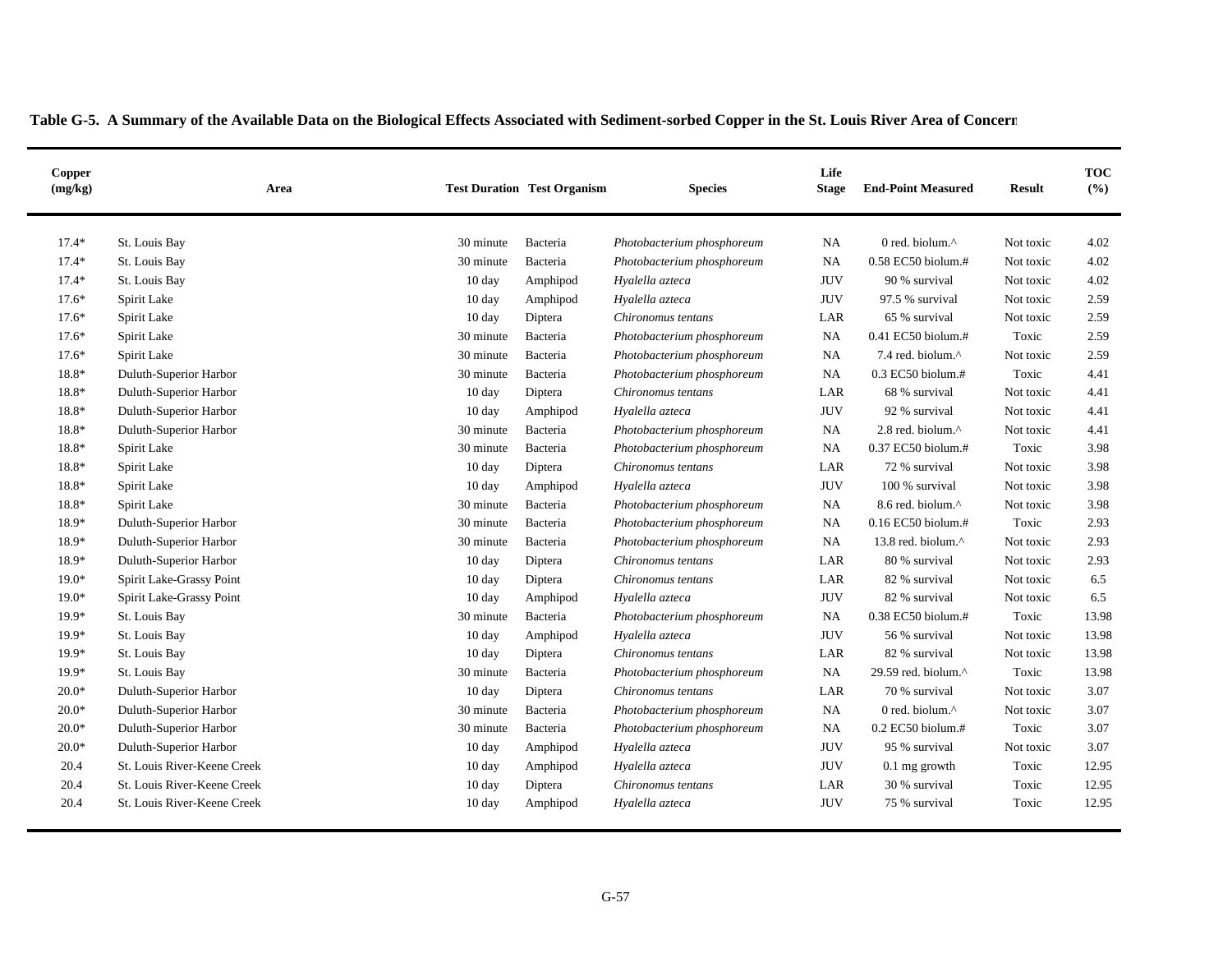| Copper<br>(mg/kg) | Area                        |                  | <b>Test Duration Test Organism</b> | <b>Species</b>             | Life<br><b>Stage</b> | <b>End-Point Measured</b>  | <b>Result</b>  | <b>TOC</b><br>(%) |
|-------------------|-----------------------------|------------------|------------------------------------|----------------------------|----------------------|----------------------------|----------------|-------------------|
| 20.4              | St. Louis River-Keene Creek | 10 day           | Diptera                            | Chironomus tentans         | LAR                  | $0.65$ mg growth           | Not determined | 12.95             |
| $20.9*$           | Spirit Lake-Grassy Point    | 10 day           | Diptera                            | Chironomus tentans         | LAR                  | 72 % survival              | Not toxic      | 6.6               |
| $20.9*$           | Spirit Lake-Grassy Point    | 10 day           | Amphipod                           | Hyalella azteca            | <b>JUV</b>           | 65 % survival              | Toxic          | 6.6               |
| $20.9*$           | Spirit Lake                 | 30 minute        | Bacteria                           | Photobacterium phosphoreum | <b>NA</b>            | 10.2 red. biolum. $\wedge$ | Not toxic      | 2.82              |
| $20.9*$           | Spirit Lake                 | 30 minute        | Bacteria                           | Photobacterium phosphoreum | <b>NA</b>            | 0.4 EC50 biolum.#          | Toxic          | 2.82              |
| $20.9*$           | Spirit Lake                 | 10 day           | Amphipod                           | Hyalella azteca            | <b>JUV</b>           | 70 % survival              | Not toxic      | 2.82              |
| $20.9*$           | Spirit Lake                 | 10 day           | Diptera                            | Chironomus tentans         | LAR                  | 72 % survival              | Not toxic      | 2.82              |
| $21.1*$           | Duluth-Superior Harbor      | 30 minute        | Bacteria                           | Photobacterium phosphoreum | NA                   | 15.5 red. biolum.^         | Not toxic      | 4.11              |
| $21.1*$           | Duluth-Superior Harbor      | 10 day           | Amphipod                           | Hyalella azteca            | <b>JUV</b>           | 72 % survival              | Not toxic      | 4.11              |
| $21.1*$           | Duluth-Superior Harbor      | $10 \text{ day}$ | Diptera                            | Chironomus tentans         | LAR                  | 88 % survival              | Not toxic      | 4.11              |
| $21.1*$           | Duluth-Superior Harbor      | $10 \text{ day}$ | Amphipod                           | Hyalella azteca            | <b>JUV</b>           | 98 % survival              | Not toxic      | 4.11              |
| $21.1*$           | Duluth-Superior Harbor      | $10 \text{ day}$ | Diptera                            | Chironomus tentans         | LAR                  | 68 % survival              | Not toxic      | 4.11              |
| $21.1*$           | Duluth-Superior Harbor      | 30 minute        | Bacteria                           | Photobacterium phosphoreum | <b>NA</b>            | 0.24 EC50 biolum.#         | Toxic          | 4.11              |
| $21.6*$           | St. Louis Bay               | 10 day           | Amphipod                           | Hyalella azteca            | <b>JUV</b>           | 86 % survival              | Not toxic      | 2.13              |
| $21.6*$           | St. Louis Bay               | 10 day           | Diptera                            | Chironomus tentans         | LAR                  | 82 % survival              | Not toxic      | 2.13              |
| $21.6*$           | St. Louis Bay               | 30 minute        | Bacteria                           | Photobacterium phosphoreum | <b>NA</b>            | 29.6 red. biolum.^         | Toxic          | 2.13              |
| $21.6*$           | St. Louis Bay               | 30 minute        | Bacteria                           | Photobacterium phosphoreum | <b>NA</b>            | 0.47 EC50 biolum.#         | Toxic          | 2.13              |
| $22.6*$           | Duluth-Superior Harbor      | 30 minute        | Bacteria                           | Photobacterium phosphoreum | <b>NA</b>            | 0.34 EC50 biolum.#         | Toxic          | 3.38              |
| $22.6*$           | Duluth-Superior Harbor      | 30 minute        | Bacteria                           | Photobacterium phosphoreum | <b>NA</b>            | 19.2 red. biolum.^         | Not toxic      | 3.38              |
| $22.6*$           | Duluth-Superior Harbor      | 10 day           | Amphipod                           | Hyalella azteca            | <b>JUV</b>           | 88 % survival              | Not toxic      | 3.38              |
| $22.6*$           | Duluth-Superior Harbor      | 10 day           | Diptera                            | Chironomus tentans         | LAR                  | 35 % survival              | Not toxic      | 3.38              |
| $23.7*$           | Duluth-Superior Harbor      | $10 \text{ day}$ | Diptera                            | Chironomus tentans         | LAR                  | 58 % survival              | Not toxic      | 3.76              |
| $23.7*$           | Duluth-Superior Harbor      | 30 minute        | Bacteria                           | Photobacterium phosphoreum | <b>NA</b>            | 11.1 red. biolum.^         | Not toxic      | 3.76              |
| $23.7*$           | Duluth-Superior Harbor      | $10 \text{ day}$ | Amphipod                           | Hyalella azteca            | <b>JUV</b>           | 44 % survival              | Not toxic      | 3.76              |
| $23.7*$           | Duluth-Superior Harbor      | 30 minute        | Bacteria                           | Photobacterium phosphoreum | <b>NA</b>            | 0.25 EC50 biolum.#         | Toxic          | 3.76              |
| $24.1*$           | Duluth-Superior Harbor      | $10 \text{ day}$ | Amphipod                           | Hyalella azteca            | <b>JUV</b>           | 95 % survival              | Not toxic      | 5.59              |
| $24.1*$           | Duluth-Superior Harbor      | 10 day           | Diptera                            | Chironomus tentans         | LAR                  | 72 % survival              | Not toxic      | 5.59              |
| $24.1*$           | Duluth-Superior Harbor      | 30 minute        | Bacteria                           | Photobacterium phosphoreum | NA                   | 4 red. biolum.^            | Not toxic      | 5.59              |
| $24.1*$           | Duluth-Superior Harbor      | 30 minute        | Bacteria                           | Photobacterium phosphoreum | <b>NA</b>            | 0.16 EC50 biolum.#         | Toxic          | 5.59              |
| $24.2*$           | Duluth-Superior Harbor      | $10 \text{ day}$ | Diptera                            | Chironomus tentans         | LAR                  | 58 % survival              | Not toxic      | 4.05              |
| $24.2*$           | Duluth-Superior Harbor      | 15 minute        | Bacteria                           | Photobacterium phosphoreum | <b>NA</b>            | $0.4$ EC50 biolum.#        | Toxic          | 4.05              |
|                   |                             |                  |                                    |                            |                      |                            |                |                   |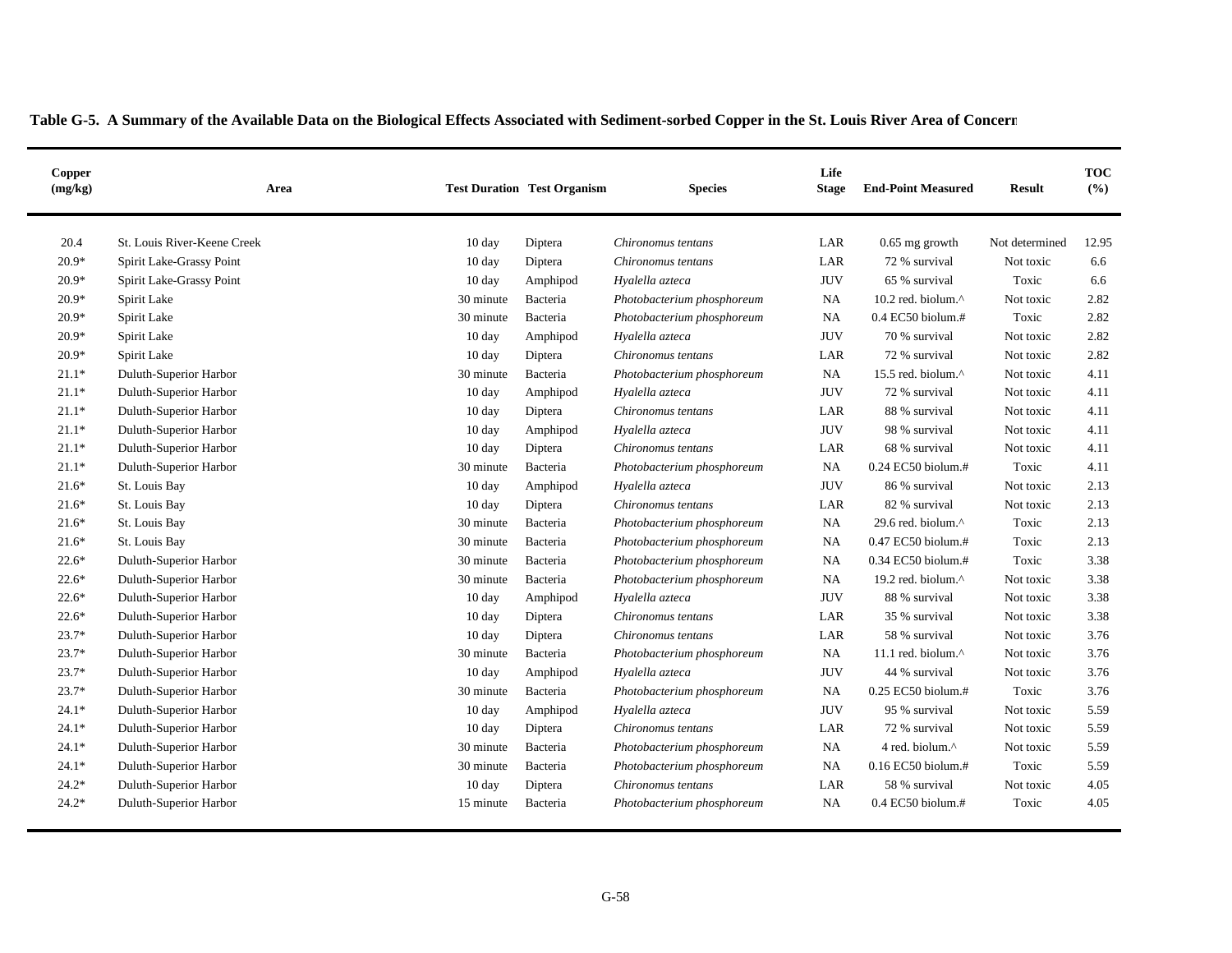| Copper<br>(mg/kg) | Area                               |                  | <b>Test Duration Test Organism</b> | <b>Species</b>             | Life<br><b>Stage</b> | <b>End-Point Measured</b>  | <b>Result</b> | <b>TOC</b><br>(%) |
|-------------------|------------------------------------|------------------|------------------------------------|----------------------------|----------------------|----------------------------|---------------|-------------------|
| $24.2*$           | Duluth-Superior Harbor             | $10 \text{ day}$ | Amphipod                           | Hyalella azteca            | <b>JUV</b>           | 85 % survival              | Not toxic     | 4.05              |
| $24.2*$           | Duluth-Superior Harbor             | $10 \text{ day}$ | Diptera                            | Chironomus tentans         | LAR                  | $0.35$ mg growth           | Not toxic     | 4.05              |
| $24.2*$           | Duluth-Superior Harbor             | 15 minute        | Bacteria                           | Photobacterium phosphoreum | NA                   | 20.9 red. biolum. $\wedge$ | Toxic         | 4.05              |
| $24.5*$           | Spirit Lake                        | $10 \text{ day}$ | Amphipod                           | Hyalella azteca            | JUV                  | 41 % survival              | Toxic         | 4.24              |
| $24.5*$           | Spirit Lake                        | 10 day           | Diptera                            | Chironomus tentans         | LAR                  | 70 % survival              | Not toxic     | 4.24              |
| $24.5*$           | Spirit Lake                        | 30 minute        | Bacteria                           | Photobacterium phosphoreum | <b>NA</b>            | 0.12 EC50 biolum.#         | Toxic         | 4.24              |
| $24.5*$           | Spirit Lake                        | 30 minute        | Bacteria                           | Photobacterium phosphoreum | <b>NA</b>            | 53.2 red. biolum.^         | Toxic         | 4.24              |
| 25.1              | St. Louis River-Stryker Bay        | 10 day           | Amphipod                           | Hyalella azteca            | <b>JUV</b>           | 48 % survival              | Toxic         | 8.08              |
| 25.1              | St. Louis River-Stryker Bay        | $10 \text{ day}$ | Diptera                            | Chironomus tentans         | LAR                  | 0.8 mg growth              | Toxic         | 8.08              |
| 25.1              | St. Louis River-Stryker Bay        | $10 \text{ day}$ | Amphipod                           | Hyalella azteca            | <b>JUV</b>           | $0.14$ mg growth           | Toxic         | 8.08              |
| 25.1              | St. Louis River-Stryker Bay        | $10 \text{ day}$ | Diptera                            | Chironomus tentans         | LAR                  | 53 % survival              | Toxic         | 8.08              |
| 25.3              | St. Louis River-Keene Creek        | $10 \text{ day}$ | Diptera                            | Chironomus tentans         | LAR                  | 72 % survival              | Not toxic     | 6.4               |
| 25.3              | St. Louis River-Keene Creek        | 10 day           | Diptera                            | Chironomus tentans         | LAR                  | 1.59 mg growth             | Not toxic     | 6.4               |
| 25.3              | St. Louis River-Keene Creek        | 10 day           | Amphipod                           | Hyalella azteca            | <b>JUV</b>           | 87 % survival              | Not toxic     | 6.4               |
| 25.3              | St. Louis River-Keene Creek        | 10 day           | Amphipod                           | Hyalella azteca            | <b>JUV</b>           | 0.2 mg growth              | Not toxic     | 6.4               |
| $25.5*$           | St. Louis Bay                      | 10 day           | Diptera                            | Chironomus tentans         | LAR                  | 0.49 mg growth             | Not toxic     | 3.97              |
| $25.5*$           | St. Louis Bay                      | 10 day           | Amphipod                           | Hyalella azteca            | <b>JUV</b>           | 90 % survival              | Not toxic     | 3.97              |
| $25.5*$           | St. Louis Bay                      | 15 minute        | Bacteria                           | Photobacterium phosphoreum | <b>NA</b>            | 0.77 EC50 biolum.#         | Not toxic     | 3.97              |
| $25.5*$           | St. Louis Bay                      | $10 \text{ day}$ | Diptera                            | Chironomus tentans         | LAR                  | 75 % survival              | Not toxic     | 3.97              |
| $25.5*$           | St. Louis Bay                      | 15 minute        | Bacteria                           | Photobacterium phosphoreum | NA                   | 0 red. biolum.^            | Not toxic     | 3.97              |
| $25.6*$           | St. Louis Bay                      | $10 \text{ day}$ | Diptera                            | Chironomus tentans         | LAR                  | 68 % survival              | Not toxic     | 2.63              |
| $25.6*$           | St. Louis Bay                      | 30 minute        | Bacteria                           | Photobacterium phosphoreum | <b>NA</b>            | 33.45 red. biolum.^        | Toxic         | 2.63              |
| $25.6*$           | St. Louis Bay                      | 30 minute        | Bacteria                           | Photobacterium phosphoreum | <b>NA</b>            | 0.32 EC50 biolum.#         | Toxic         | 2.63              |
| $25.6*$           | St. Louis Bay                      | 10 day           | Amphipod                           | Hyalella azteca            | <b>JUV</b>           | 75 % survival              | Not toxic     | 2.63              |
| $26.7*$           | Duluth-Superior Harbor-Howards Bay | 10 day           | Diptera                            | Chironomus tentans         | $_{\rm LAR}$         | 80 % survival              | Not toxic     | 3.9               |
| $26.7*$           | Duluth-Superior Harbor-Howards Bay | 10 day           | Amphipod                           | Hyalella azteca            | <b>JUV</b>           | 85 % survival              | Not toxic     | 3.9               |
| 26.9              | St. Louis River-Stryker Bay        | 10 day           | Amphipod                           | Hyalella azteca            | <b>JUV</b>           | 97 % survival              | Not toxic     | 2.93              |
| 26.9              | St. Louis River-Stryker Bay        | $10 \text{ day}$ | Amphipod                           | Hyalella azteca            | <b>JUV</b>           | $0.14$ mg growth           | Toxic         | 2.93              |
| 26.9              | St. Louis River-Stryker Bay        | 10 day           | Diptera                            | Chironomus tentans         | LAR                  | 1.04 mg growth             | Toxic         | 2.93              |
| 26.9              | St. Louis River-Stryker Bay        | $10 \text{ day}$ | Diptera                            | Chironomus tentans         | LAR                  | 78 % survival              | Not toxic     | 2.93              |
| $29.1*$           | Duluth-Superior Harbor-Howards Bay | $10 \text{ day}$ | Diptera                            | Chironomus tentans         | LAR                  | 70 % survival              | Not toxic     | 2.2               |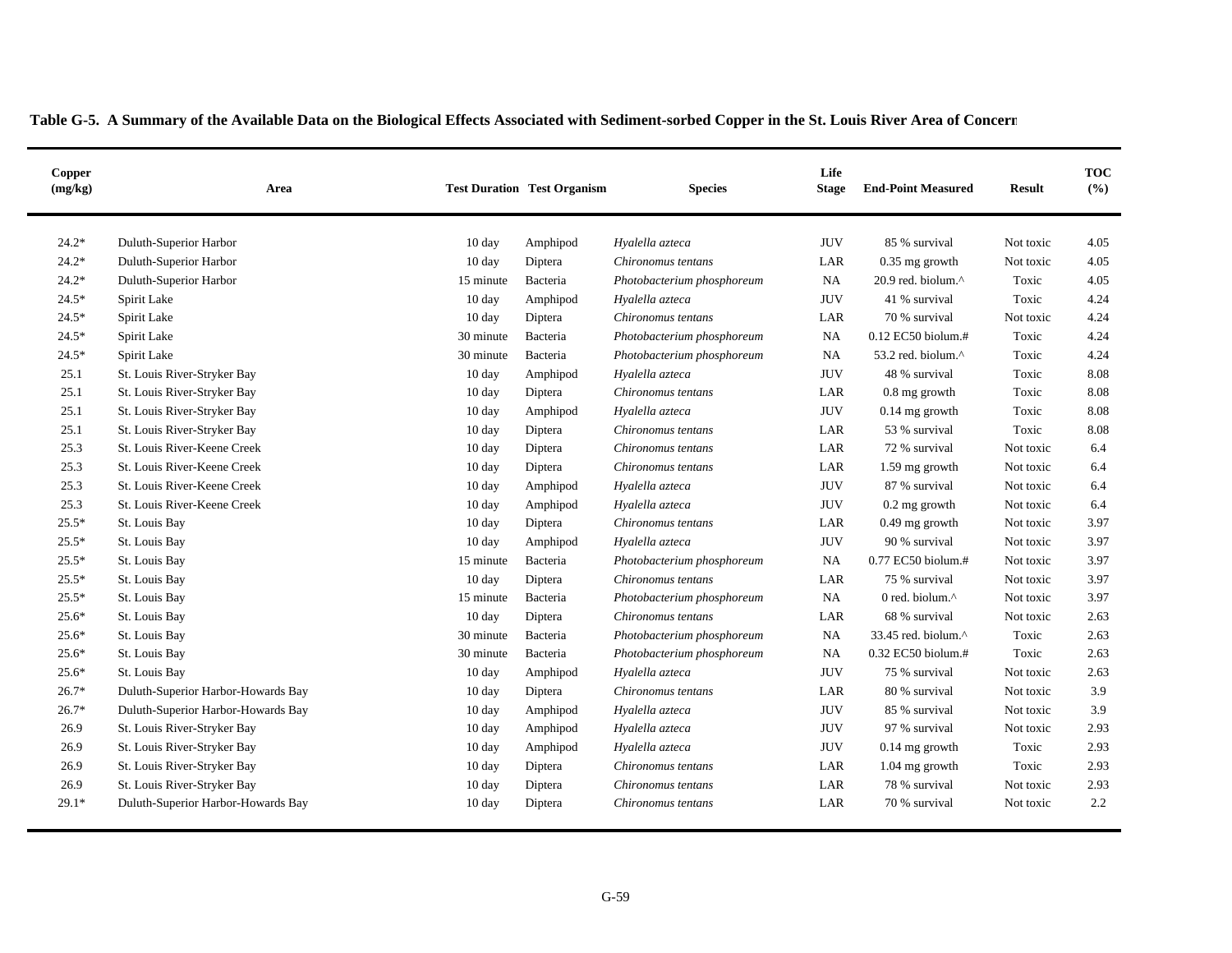| Copper<br>(mg/kg) | Area                               |                  | <b>Test Duration Test Organism</b> | <b>Species</b>             | Life<br><b>Stage</b> | <b>End-Point Measured</b>     | <b>Result</b>  | <b>TOC</b><br>(%) |
|-------------------|------------------------------------|------------------|------------------------------------|----------------------------|----------------------|-------------------------------|----------------|-------------------|
| $29.1*$           | Duluth-Superior Harbor-Howards Bay | $10 \text{ day}$ | Amphipod                           | Hyalella azteca            | <b>JUV</b>           | 55 % survival                 | Toxic          | 2.2               |
| $29.4*$           | Duluth-Superior Harbor-Howards Bay | 10 day           | Diptera                            | Chironomus tentans         | LAR                  | 80 % survival                 | Not toxic      | 5.2               |
| $29.4*$           | Duluth-Superior Harbor-Howards Bay | 10 day           | Amphipod                           | Hyalella azteca            | <b>JUV</b>           | 78 % survival                 | Not toxic      | 5.2               |
| $32.6*$           | Duluth-Superior Harbor             | $10 \text{ day}$ | Diptera                            | Chironomus tentans         | LAR                  | 10 % survival                 | Toxic          | 3.99              |
| $32.6*$           | Duluth-Superior Harbor             | $10 \text{ day}$ | Amphipod                           | Hyalella azteca            | <b>JUV</b>           | 75 % survival                 | Not toxic      | 3.99              |
| $32.6*$           | Duluth-Superior Harbor             | 30 minute        | Bacteria                           | Photobacterium phosphoreum | NA                   | 0.09 EC50 biolum.#            | Toxic          | 3.99              |
| $32.6*$           | Duluth-Superior Harbor             | 30 minute        | Bacteria                           | Photobacterium phosphoreum | <b>NA</b>            | 66.5 red. biolum.^            | Toxic          | 3.99              |
| 39.3*             | Duluth-Superior Harbor-Howards Bay | 10 day           | Amphipod                           | Hyalella azteca            | <b>JUV</b>           | 96 % survival                 | Not toxic      | 3                 |
| $40.1*$           | Duluth-Superior Harbor-Howards Bay | $10 \text{ day}$ | Diptera                            | Chironomus tentans         | LAR                  | 70 % survival                 | Not toxic      | 3                 |
| $40.1*$           | Duluth-Superior Harbor-Howards Bay | 10 day           | Amphipod                           | Hyalella azteca            | <b>JUV</b>           | 68 % survival                 | Not toxic      | 3                 |
| $40.2*$           | St. Louis Bay                      | $10 \text{ day}$ | Amphipod                           | Hyalella azteca            | <b>JUV</b>           | 94 % survival                 | Not toxic      | 3.47              |
| $40.2*$           | St. Louis Bay                      | 30 minute        | Bacteria                           | Photobacterium phosphoreum | NA                   | 20.18 red. biolum.^           | Toxic          | 3.47              |
| $40.2*$           | St. Louis Bay                      | 30 minute        | Bacteria                           | Photobacterium phosphoreum | <b>NA</b>            | 0.48 EC50 biolum.#            | Toxic          | 3.47              |
| $40.2*$           | St. Louis Bay                      | $10 \text{ day}$ | Diptera                            | Chironomus tentans         | LAR                  | 70 % survival                 | Not toxic      | 3.47              |
| $42.7*$           | Duluth-Superior Harbor             | $10 \text{ day}$ | Diptera                            | Chironomus tentans         | LAR                  | 5 % survival                  | Not toxic      | 4.54              |
| 42.7*             | Duluth-Superior Harbor             | 30 minute        | Bacteria                           | Photobacterium phosphoreum | NA                   | 30 red. biolum.^              | Toxic          | 4.54              |
| 42.7*             | Duluth-Superior Harbor             | $10 \text{ day}$ | Amphipod                           | Hyalella azteca            | <b>JUV</b>           | 69 % survival                 | Not toxic      | 4.54              |
| $42.7*$           | Duluth-Superior Harbor             | 30 minute        | Bacteria                           | Photobacterium phosphoreum | <b>NA</b>            | 0.05 EC50 biolum.#            | Toxic          | 4.54              |
| 53.2              | St. Louis River                    | $10 \text{ day}$ | Diptera                            | Chironomus tentans         | LAR                  | 63 % survival                 | Toxic          | 6.12              |
| 54.6*             | Duluth-Superior Harbor             | 15 minute        | Bacteria                           | Photobacterium phosphoreum | NA                   | 4.07 EC50 biolum.#            | Not toxic      | 6.03              |
| 54.6*             | Duluth-Superior Harbor             | 15 minute        | Bacteria                           | Photobacterium phosphoreum | <b>NA</b>            | 58 red. biolum.^              | Toxic          | 6.03              |
| 54.6*             | Duluth-Superior Harbor             | $10 \text{ day}$ | Amphipod                           | Hyalella azteca            | <b>JUV</b>           | 85 % survival                 | Not toxic      | 6.03              |
| 61.2              | St. Louis River                    | 10 day           | Diptera                            | Chironomus tentans         | LAR                  | 93 % survival                 | Not toxic      | 9.58              |
| 61.9              | St. Louis River-Stryker Bay        | 10 day           | Diptera                            | Chironomus tentans         | LAR                  | Not determined                | Not determined | 11.16             |
| 61.9              | St. Louis River-Stryker Bay        | 10 day           | Amphipod                           | Hyalella azteca            | <b>JUV</b>           | Not determined                | Not determined | 11.16             |
| 61.9              | St. Louis River-Stryker Bay        | 10 day           | Amphipod                           | Hyalella azteca            | <b>JUV</b>           | 0 % survival                  | Toxic          | 11.16             |
| 61.9              | St. Louis River-Stryker Bay        | 10 day           | Diptera                            | Chironomus tentans         | LAR                  | 0 % survival                  | Toxic          | 11.16             |
| $63.2*$           | Duluth-Superior Harbor             | 10 day           | Amphipod                           | Hyalella azteca            | <b>JUV</b>           | 88 % survival                 | Not toxic      | 4.7               |
| $63.2*$           | Duluth-Superior Harbor             | 30 minute        | Bacteria                           | Photobacterium phosphoreum | NA                   | 2.55 EC50 biolum.#            | Not toxic      | 4.7               |
| $63.2*$           | Duluth-Superior Harbor             | 10 day           | Diptera                            | Chironomus tentans         | LAR                  | 65 % survival                 | Not toxic      | 4.7               |
| $63.2*$           | Duluth-Superior Harbor             | 30 minute        | Bacteria                           | Photobacterium phosphoreum | <b>NA</b>            | 12.7 red. biolum. $^{\wedge}$ | Not toxic      | 4.7               |
|                   |                                    |                  |                                    |                            |                      |                               |                |                   |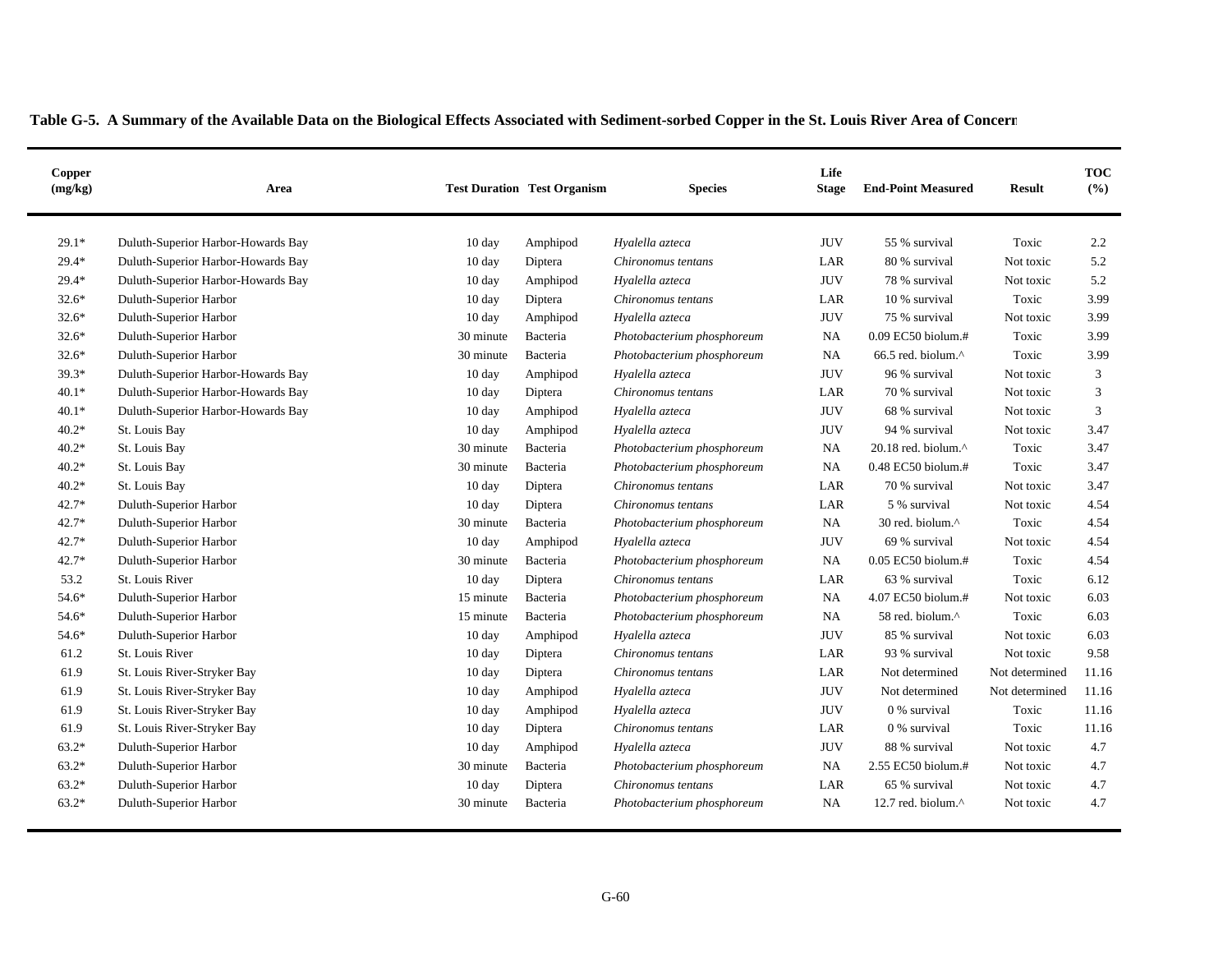| Copper<br>(mg/kg) | Area                               |                  | <b>Test Duration Test Organism</b> | <b>Species</b>             | Life<br><b>Stage</b> | <b>End-Point Measured</b> | <b>Result</b>  | <b>TOC</b><br>(%) |
|-------------------|------------------------------------|------------------|------------------------------------|----------------------------|----------------------|---------------------------|----------------|-------------------|
| 64.6              | St. Louis River                    | 10 day           | Diptera                            | Chironomus tentans         | LAR                  | 87 % survival             | Not toxic      | 5.88              |
| 65.3*             | Duluth-Superior Harbor-Howards Bay | 10 day           | Diptera                            | Chironomus tentans         | LAR                  | 72 % survival             | Not toxic      | 3.2               |
| 65.3*             | Duluth-Superior Harbor-Howards Bay | $10 \text{ day}$ | Amphipod                           | Hyalella azteca            | <b>JUV</b>           | 52 % survival             | Toxic          | 3.2               |
| 72.6              | St. Louis River-Stryker Bay        | 10 day           | Amphipod                           | Hyalella azteca            | <b>JUV</b>           | $0.15$ mg growth          | Toxic          | 6.15              |
| 72.6              | St. Louis River-Stryker Bay        | 10 day           | Diptera                            | Chironomus tentans         | LAR                  | 0.84 mg growth            | Toxic          | 6.15              |
| 72.6              | St. Louis River-Stryker Bay        | 10 day           | Amphipod                           | Hyalella azteca            | <b>JUV</b>           | 83 % survival             | Not toxic      | 6.15              |
| 72.6              | St. Louis River-Stryker Bay        | 10 day           | Diptera                            | Chironomus tentans         | LAR                  | 77 % survival             | Not toxic      | 6.15              |
| $73.6*$           | Spirit Lake                        | 30 minute        | Bacteria                           | Photobacterium phosphoreum | NA                   | 26.1 red. biolum.^        | Toxic          | 0.82              |
| $73.6*$           | Spirit Lake                        | 30 minute        | Bacteria                           | Photobacterium phosphoreum | <b>NA</b>            | 0.05 EC50 biolum.#        | Toxic          | 0.82              |
| $73.6*$           | Spirit Lake                        | 10 day           | Amphipod                           | Hyalella azteca            | <b>JUV</b>           | 59 % survival             | Not toxic      | 0.82              |
| 73.6*             | Spirit Lake                        | 10 day           | Diptera                            | Chironomus tentans         | LAR                  | 0 % survival              | Toxic          | 0.82              |
| 78.0*             | Spirit Lake                        | 10 day           | Amphipod                           | Hyalella azteca            | <b>JUV</b>           | 63 % survival             | Toxic          | $\mathbf{1}$      |
| 78.0*             | Spirit Lake                        | 15 minute        | Bacteria                           | Photobacterium phosphoreum | <b>NA</b>            | 0.77 EC50 biolum.#        | Not toxic      | 1                 |
| 78.0*             | Spirit Lake                        | 15 minute        | Bacteria                           | Photobacterium phosphoreum | <b>NA</b>            | 52.4 red. biolum.^        | Toxic          | 1                 |
| $78.0*$           | Spirit Lake                        | 10 day           | Diptera                            | Chironomus tentans         | LAR                  | Not determined            | Not determined | 1                 |
| 78.0*             | Spirit Lake                        | 10 day           | Diptera                            | Chironomus tentans         | LAR                  | 0 % survival              | Toxic          | $\mathbf{1}$      |
| 101               | St. Louis River-Keene Creek        | $10 \text{ day}$ | Amphipod                           | Hyalella azteca            | <b>JUV</b>           | 0.18 mg growth            | Not toxic      | NR                |
| 101               | St. Louis River-Keene Creek        | 10 day           | Diptera                            | Chironomus tentans         | LAR                  | 1.23 mg growth            | Not toxic      | <b>NR</b>         |
| 101               | St. Louis River-Keene Creek        | 10 day           | Amphipod                           | Hyalella azteca            | <b>JUV</b>           | 90 % survival             | Not toxic      | <b>NR</b>         |
| 101               | St. Louis River-Keene Creek        | $10 \text{ day}$ | Diptera                            | Chironomus tentans         | LAR                  | 60 % survival             | Toxic          | <b>NR</b>         |
| 121               | St. Louis River-Keene Creek        | $10 \text{ day}$ | Diptera                            | Chironomus tentans         | LAR                  | 82 % survival             | Not toxic      | 23.1              |
| 121               | St. Louis River-Keene Creek        | $10 \text{ day}$ | Amphipod                           | Hyalella azteca            | <b>JUV</b>           | $0.2$ mg growth           | Not toxic      | 23.1              |
| 121               | St. Louis River-Keene Creek        | $10 \text{ day}$ | Amphipod                           | Hyalella azteca            | <b>JUV</b>           | 100 % survival            | Not toxic      | 23.1              |
| 121               | St. Louis River-Keene Creek        | $10 \text{ day}$ | Diptera                            | Chironomus tentans         | LAR                  | 1.35 mg growth            | Not toxic      | 23.1              |
| 122               | St. Louis River-Stryker Bay        | $10 \text{ day}$ | Amphipod                           | Hyalella azteca            | <b>JUV</b>           | 0 % survival              | Toxic          | 50.12             |
| 122               | St. Louis River-Stryker Bay        | $10 \text{ day}$ | Amphipod                           | Hyalella azteca            | <b>JUV</b>           | Not determined            | Not determined | 50.12             |
| 122               | St. Louis River-Stryker Bay        | 10 day           | Diptera                            | Chironomus tentans         | LAR                  | 8 % survival              | Toxic          | 50.12             |
| 122               | St. Louis River-Stryker Bay        | $10 \text{ day}$ | Diptera                            | Chironomus tentans         | LAR                  | $0.09$ mg growth          | Not determined | 50.12             |
| 187               | St. Louis River-Stryker Bay        | 10 day           | Amphipod                           | Hyalella azteca            | <b>JUV</b>           | 8 % survival              | Toxic          | <b>NR</b>         |
| 187               | St. Louis River-Stryker Bay        | $10 \text{ day}$ | Diptera                            | Chironomus tentans         | LAR                  | $0.24$ mg growth          | Not determined | NR.               |
| 187               | St. Louis River-Stryker Bay        | $10 \text{ day}$ | Diptera                            | Chironomus tentans         | LAR                  | 30 % survival             | Toxic          | <b>NR</b>         |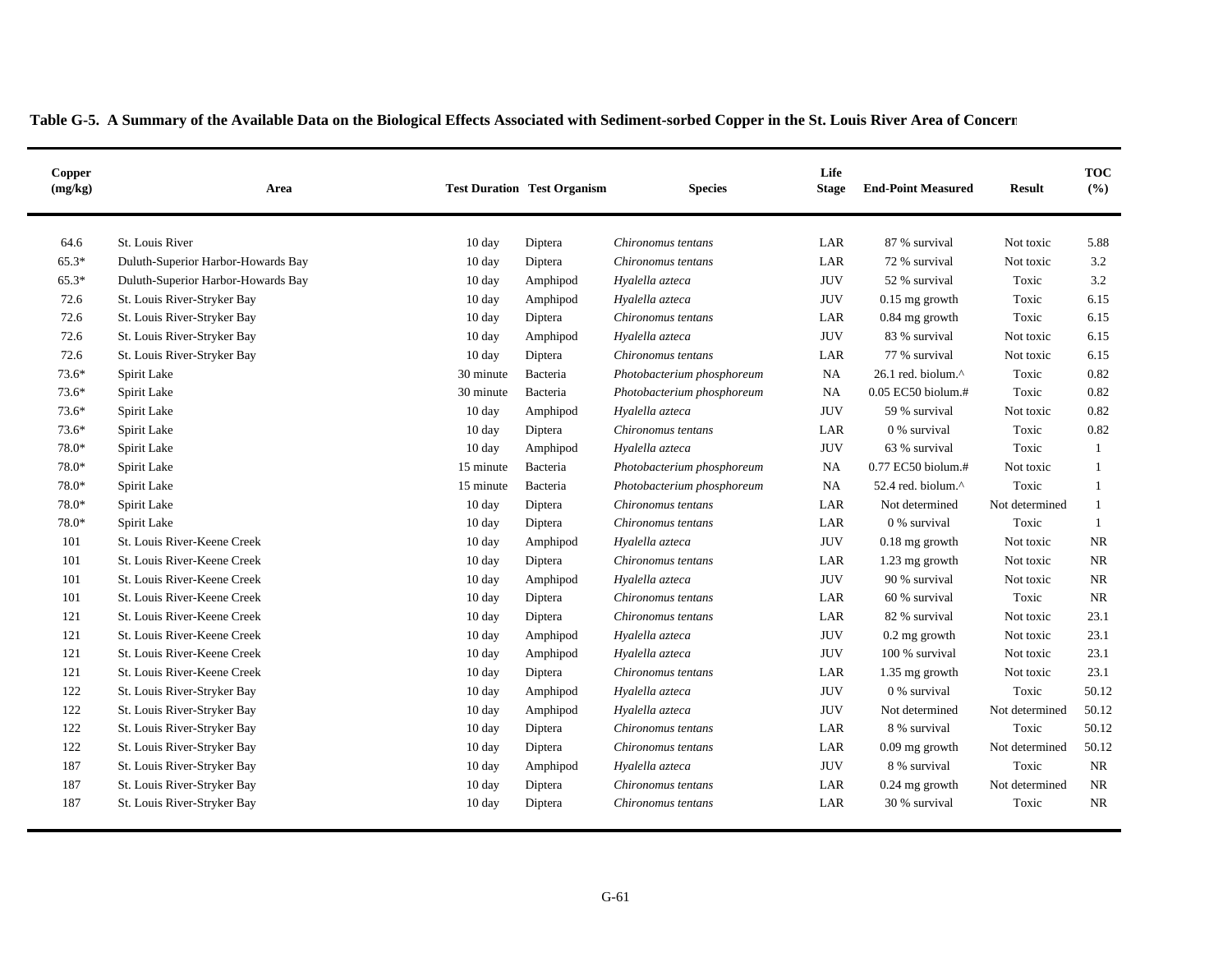| Copper<br>(mg/kg) | Area                               |                  | <b>Test Duration Test Organism</b> | <b>Species</b>     | Life<br><b>Stage</b> | <b>End-Point Measured</b> | <b>Result</b>  | <b>TOC</b><br>(%) |
|-------------------|------------------------------------|------------------|------------------------------------|--------------------|----------------------|---------------------------|----------------|-------------------|
| 187               | St. Louis River-Stryker Bay        | $10 \text{ day}$ | Amphipod                           | Hyalella azteca    | <b>JUV</b>           | $0.07$ mg growth          | Not determined | NR                |
| $194*$            | Duluth-Superior Harbor-Howards Bay | $10 \text{ day}$ | Amphipod                           | Hyalella azteca    | <b>JUV</b>           | 100 % survival            | Not toxic      | 2.8               |
| 199               | St. Louis River-Stryker Bay        | 10 day           | Diptera                            | Chironomus tentans | LAR                  | 67 % survival             | Not toxic      | 11.76             |
| 199               | St. Louis River-Stryker Bay        | $10 \text{ day}$ | Amphipod                           | Hyalella azteca    | <b>JUV</b>           | $0.11$ mg growth          | Toxic          | 11.76             |
| 199               | St. Louis River-Stryker Bay        | $10 \text{ day}$ | Diptera                            | Chironomus tentans | LAR                  | $1.02$ mg growth          | Toxic          | 11.76             |
| 199               | St. Louis River-Stryker Bay        | $10 \text{ day}$ | Amphipod                           | Hyalella azteca    | <b>JUV</b>           | 100 % survival            | Not toxic      | 11.76             |
| 248               | St. Louis River-Stryker Bay        | $10 \text{ day}$ | Amphipod                           | Hyalella azteca    | <b>JUV</b>           | 92 % survival             | Not toxic      | 26.54             |
| 248               | St. Louis River-Stryker Bay        | $10 \text{ day}$ | Diptera                            | Chironomus tentans | LAR                  | 1.3 mg growth             | Not toxic      | 26.54             |
| 248               | St. Louis River-Stryker Bay        | $10 \text{ day}$ | Amphipod                           | Hyalella azteca    | <b>JUV</b>           | $0.18$ mg growth          | Toxic          | 26.54             |
| 248               | St. Louis River-Stryker Bay        | $10 \text{ day}$ | Diptera                            | Chironomus tentans | LAR                  | 83 % survival             | Not toxic      | 26.54             |
| 291               | St. Louis River-Stryker Bay        | $10 \text{ day}$ | Diptera                            | Chironomus tentans | LAR                  | 92 % survival             | Not toxic      | 45.37             |
| 291               | St. Louis River-Stryker Bay        | $10 \text{ day}$ | Amphipod                           | Hyalella azteca    | <b>JUV</b>           | $0.17$ mg growth          | Toxic          | 45.37             |
| 291               | St. Louis River-Stryker Bay        | $10 \text{ day}$ | Amphipod                           | Hyalella azteca    | <b>JUV</b>           | 87 % survival             | Not toxic      | 45.37             |
| 291               | St. Louis River-Stryker Bay        | 10 day           | Diptera                            | Chironomus tentans | LAR                  | $1.07$ mg growth          | Toxic          | 45.37             |

\* = SEM measurement; ^ = relative to control; D-S = Duluth-Superior; # = expressed as % DW sediment; red. Biolum. = reduced bioluminescence; EC50 = effective concentration affecting 50% of the population.  $LAR =$  larvae;  $JUV =$  juvenile;  $TOC =$  total organic carbon;  $NR =$  not reported.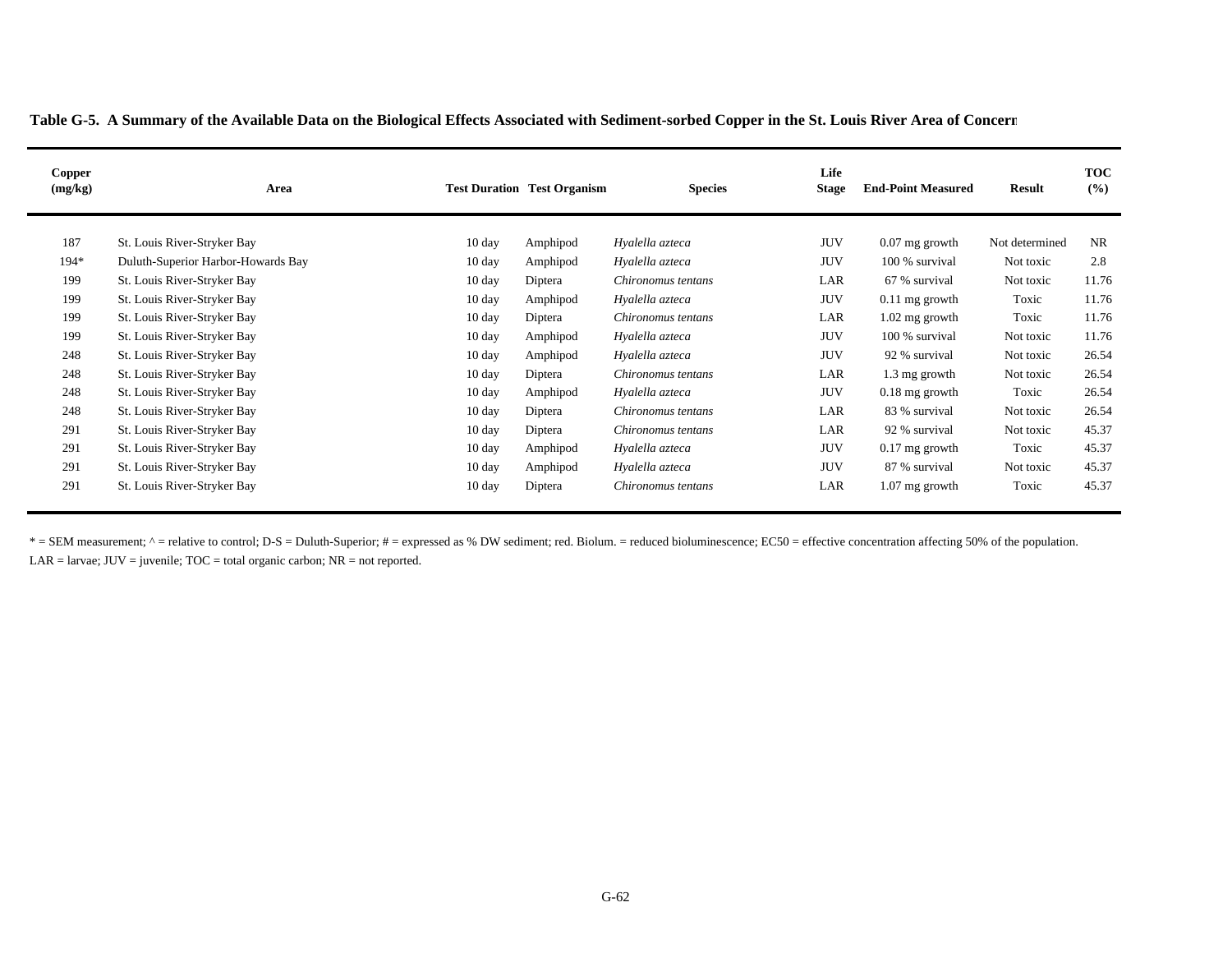MPCA 1997b MPCA 1997b MPCA 1997b MPCA 1997b MPCA 1997c MPCA 1997c MPCA 1997c MPCA 1997c MPCA 1997c MPCA 1997b MPCA 1997b MPCA 1997b MPCA 1997b MPCA 1997b MPCA 1997b MPCA 1997b MPCA 1997b MPCA 1997b MPCA 1997b MPCA 1997b MPCA 1997b MPCA 1997b MPCA 1997b MPCA 1997b MPCA 1997b Crane et al. 1997 Crane et al. 1997 MPCA 1997b MPCA 1997b MPCA 1997b MPCA 1997b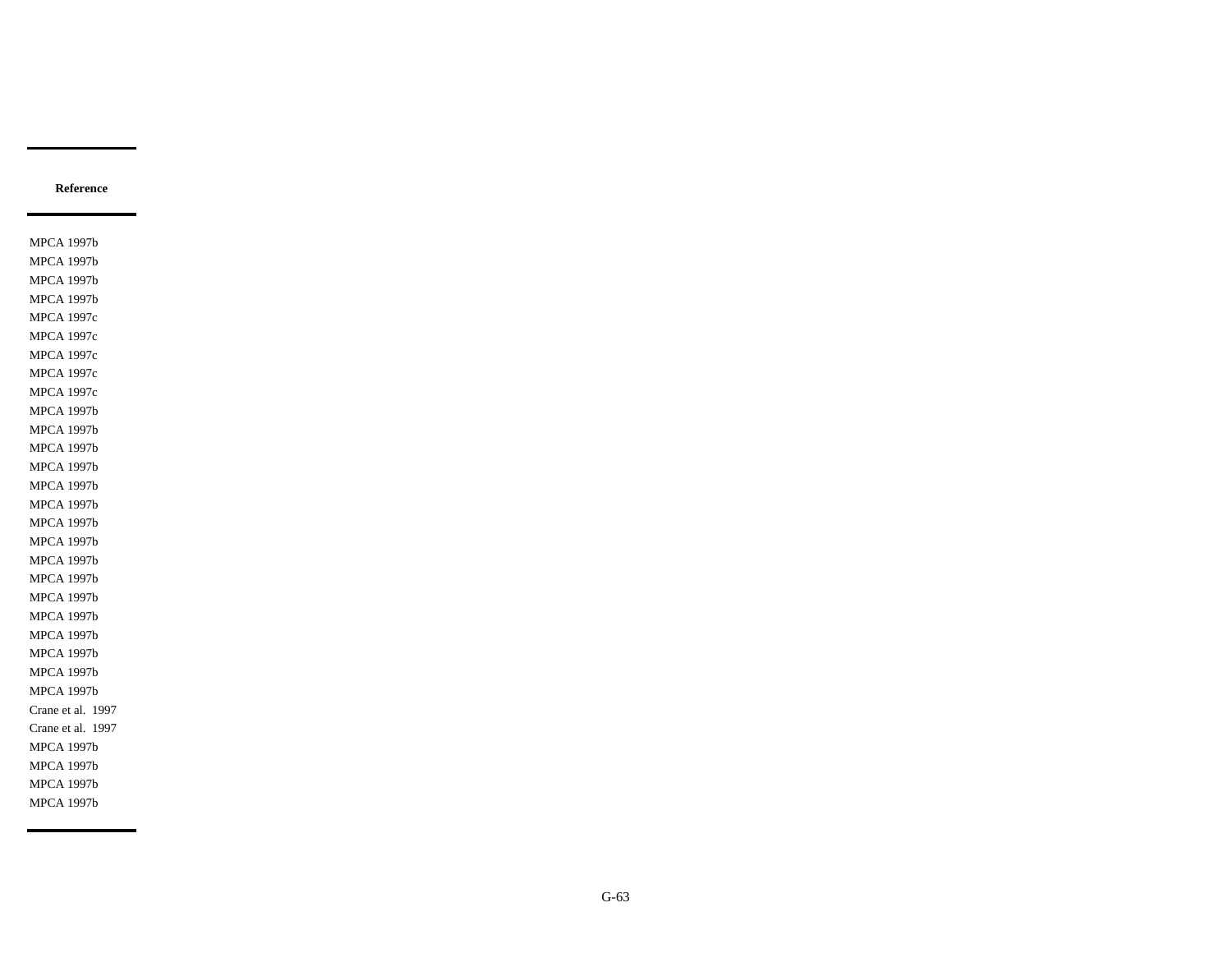MPCA 1997b MPCA 1997b MPCA 1997b MPCA 1997b MPCA 1997b MPCA 1997b MPCA 1997b MPCA 1997b MPCA 1997b MPCA 1997c MPCA 1997c MPCA 1997c MPCA 1997c MPCA 1997c MPCA 1997b MPCA 1997b MPCA 1997b MPCA 1997b MPCA 1997b MPCA 1997b MPCA 1997b MPCA 1997b MPCA 1997b MPCA 1997c MPCA 1997c MPCA 1997c MPCA 1997b MPCA 1997b MPCA 1997b MPCA 1997b MPCA 1997c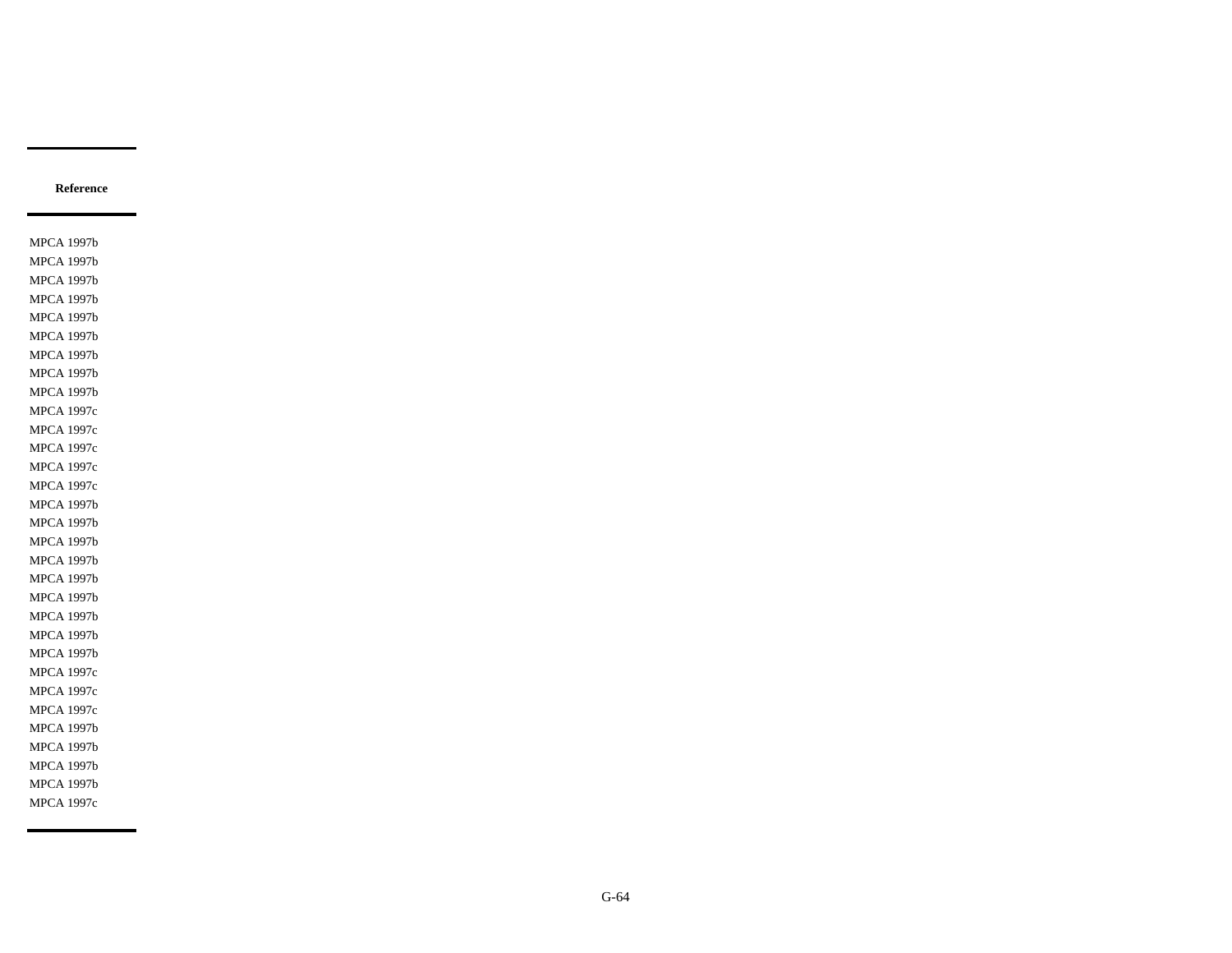MPCA 1997c MPCA 1997c MPCA 1997c MPCA 1997c MPCA 1997b MPCA 1997b MPCA 1997b MPCA 1997b MPCA 1997c MPCA 1997c MPCA 1997c MPCA 1997c MPCA 1997c MPCA 1997c MPCA 1997c MPCA 1997c MPCA 1997c MPCA 1997c MPCA 1997c MPCA 1997b MPCA 1997b MPCA 1997b MPCA 1997b MPCA 1997b MPCA 1997b MPCA 1997b MPCA 1997b MPCA 1997b MPCA 1997b MPCA 1997b MPCA 1997b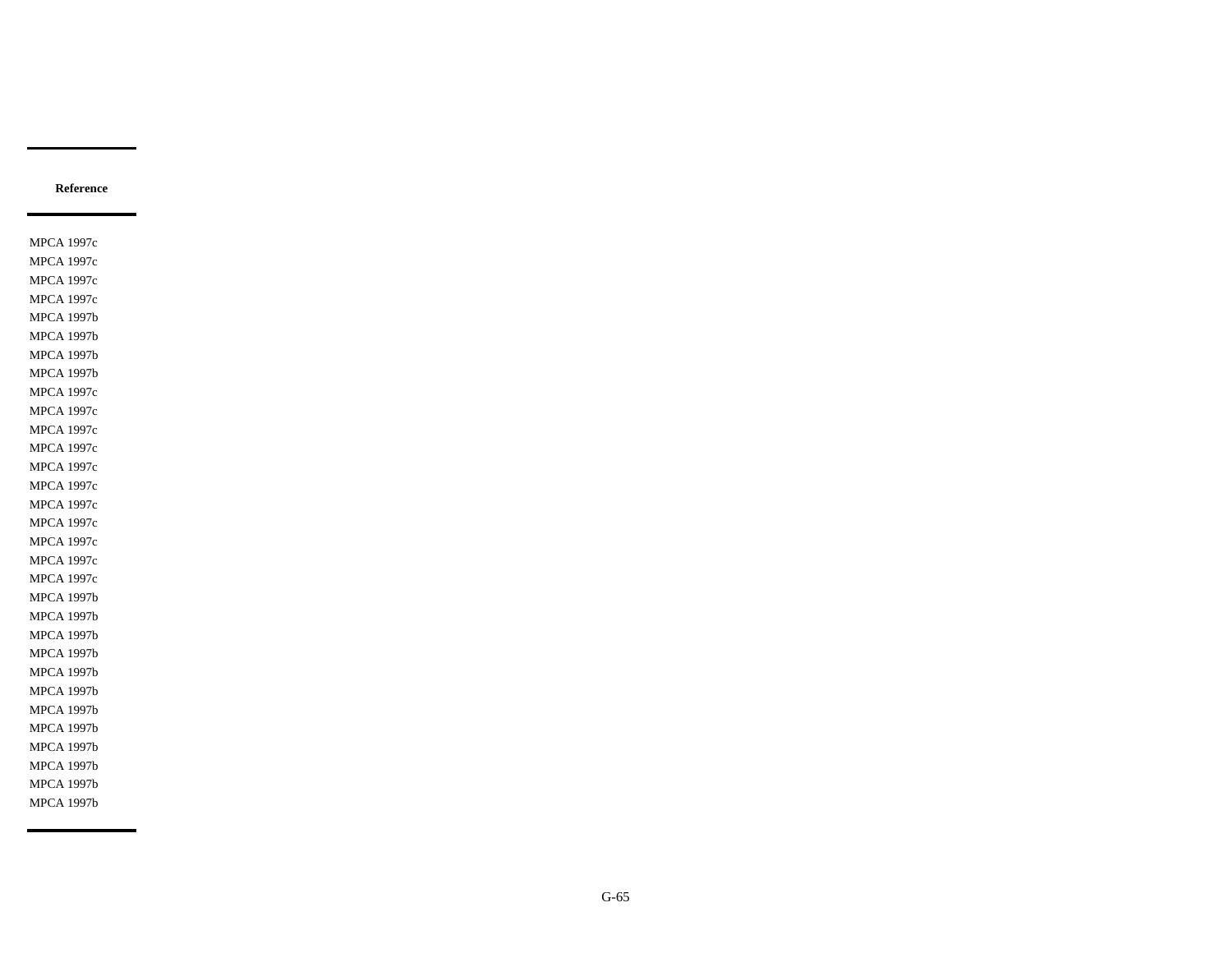MPCA 1997c MPCA 1997c MPCA 1997c MPCA 1997c MPCA 1997c Crane et al. 1997 Crane et al. 1997 MPCA 1997b MPCA 1997b MPCA 1997b MPCA 1997c MPCA 1997c MPCA 1997c MPCA 1997c MPCA 1997c MPCA 1997c MPCA 1997c MPCA 1997c MPCA 1997c MPCA 1997c MPCA 1997c MPCA 1997c MPCA 1997c MPCA 1997c MPCA 1997c MPCA 1997c MPCA 1997c MPCA 1997c MPCA 1997c MPCA 1997c MPCA 1997c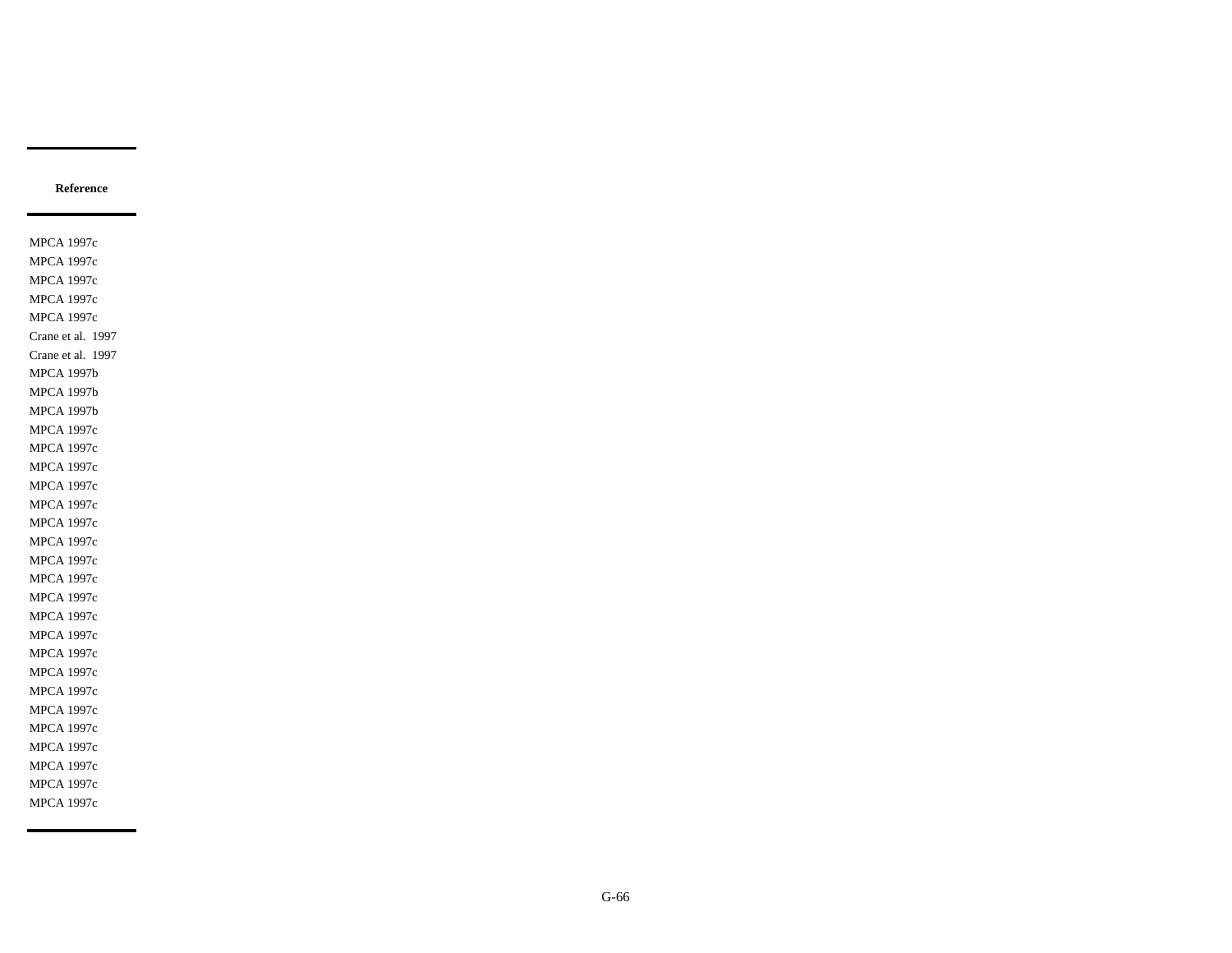MPCA 1997c MPCA 1997c MPCA 1997c MPCA 1997c MPCA 1997c MPCA 1997c MPCA 1997c MPCA 1997c MPCA 1997c MPCA 1997b MPCA 1997b MPCA 1997b MPCA 1997b MPCA 1997b MPCA 1997b MPCA 1997b MPCA 1997b MPCA 1997b MPCA 1997b MPCA 1997b MPCA 1997b MPCA 1997b MPCA 1997b MPCA 1997b MPCA 1997b MPCA 1997b MPCA 1997b MPCA 1997b MPCA 1997b MPCA 1997b MPCA 1997b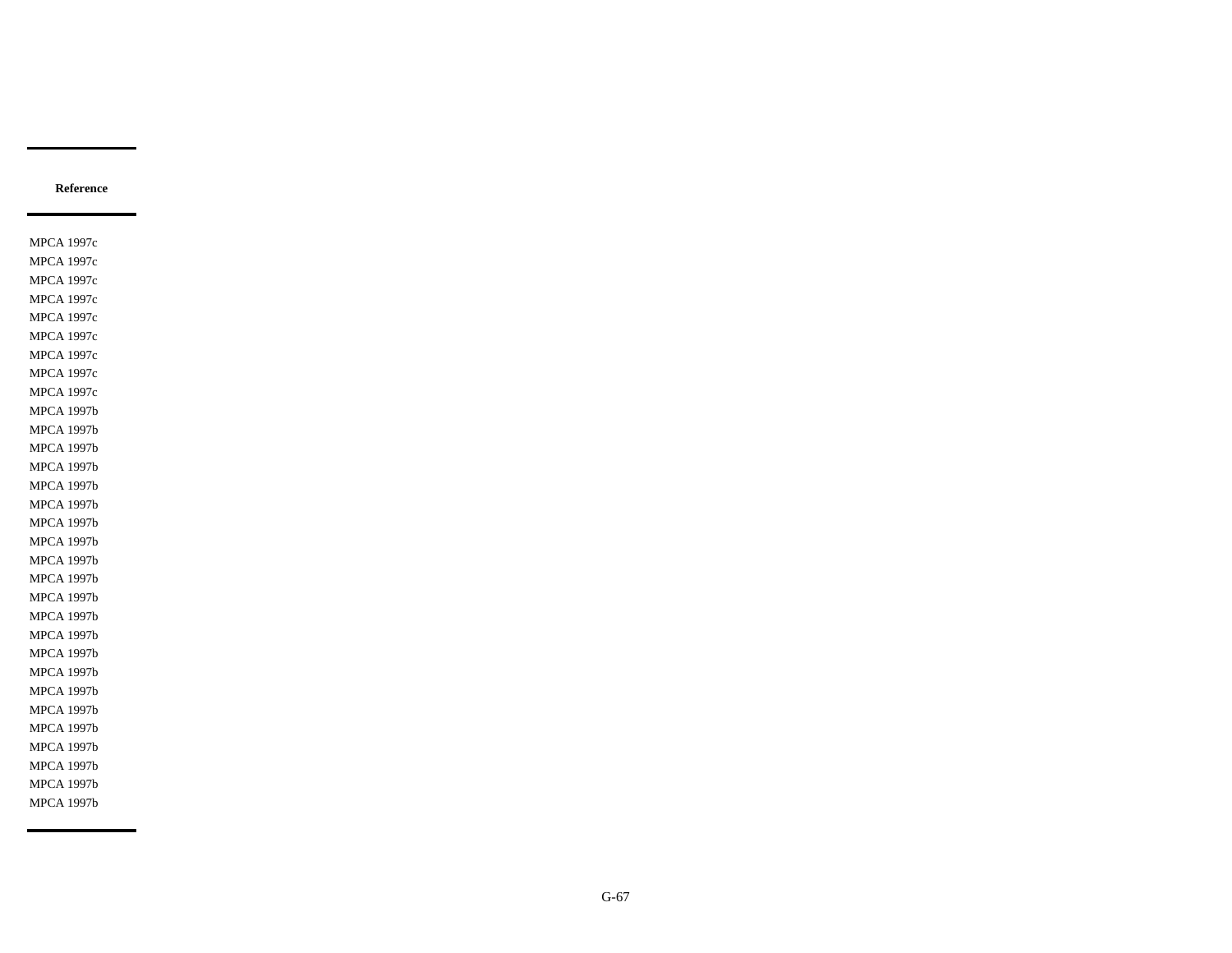MPCA 1997b MPCA 1997b MPCA 1997b MPCA 1997b MPCA 1997b MPCA 1997b MPCA 1997b MPCA 1997b MPCA 1997b MPCA 1997c MPCA 1997c MPCA 1997c MPCA 1997b MPCA 1997b MPCA 1997b MPCA 1997b IT Corp. 1996 IT Corp. 1996 IT Corp. 1996 IT Corp. 1996 MPCA 1997b MPCA 1997b MPCA 1997b MPCA 1997b MPCA 1997b MPCA 1997b MPCA 1997b MPCA 1997b MPCA 1997c MPCA 1997c MPCA 1997c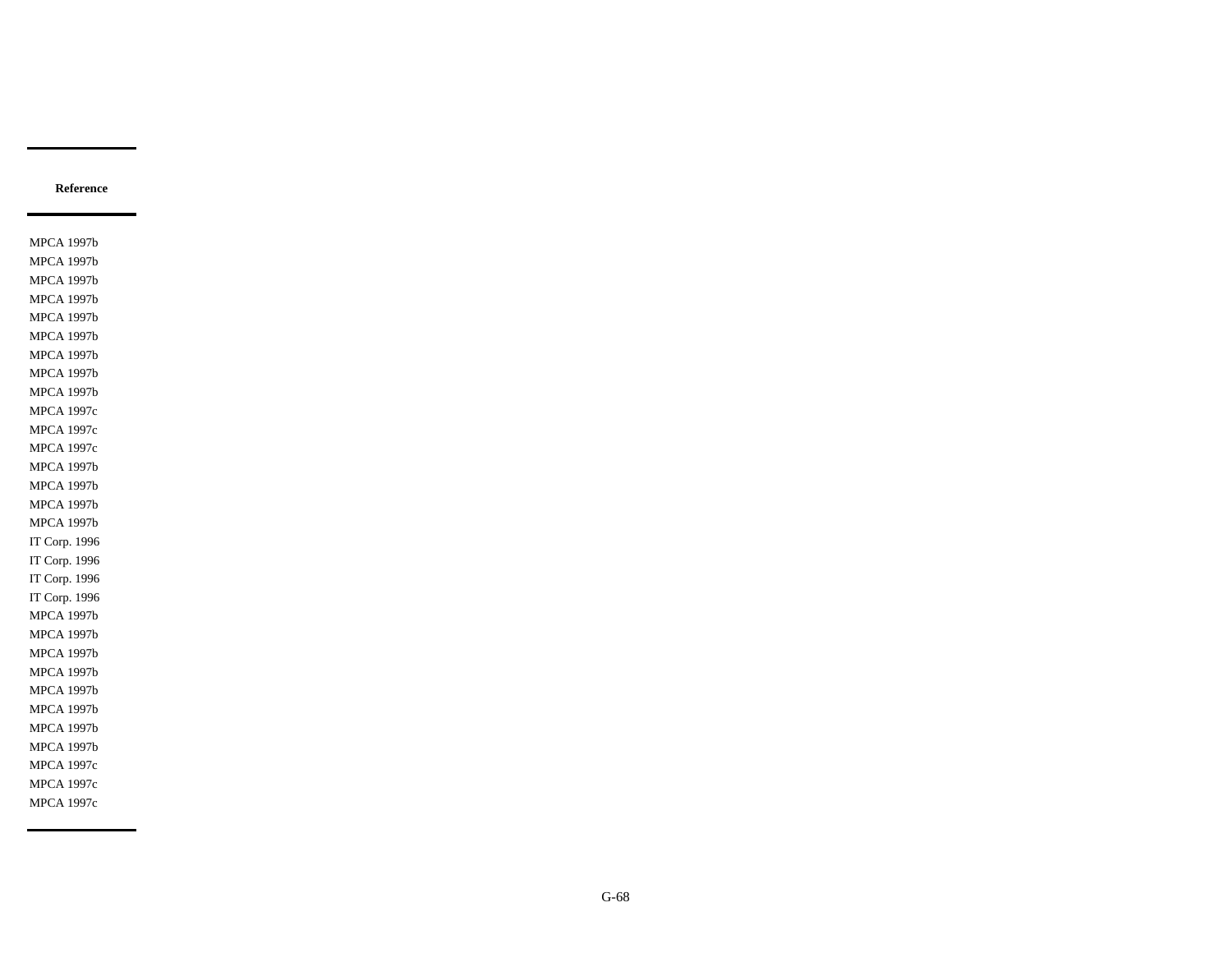MPCA 1997c MPCA 1997c MPCA 1997b MPCA 1997b MPCA 1997b MPCA 1997b MPCA 1997c MPCA 1997c MPCA 1997c MPCA 1997c MPCA 1997c Crane et al. 1997 Crane et al. 1997 Crane et al. 1997 Crane et al. 1997 MPCA 1997b MPCA 1997b MPCA 1997b MPCA 1997b MPCA 1997c MPCA 1997c MPCA 1997c MPCA 1997c MPCA 1997c MPCA 1997b MPCA 1997b MPCA 1997b MPCA 1997b MPCA 1997b MPCA 1997b MPCA 1997b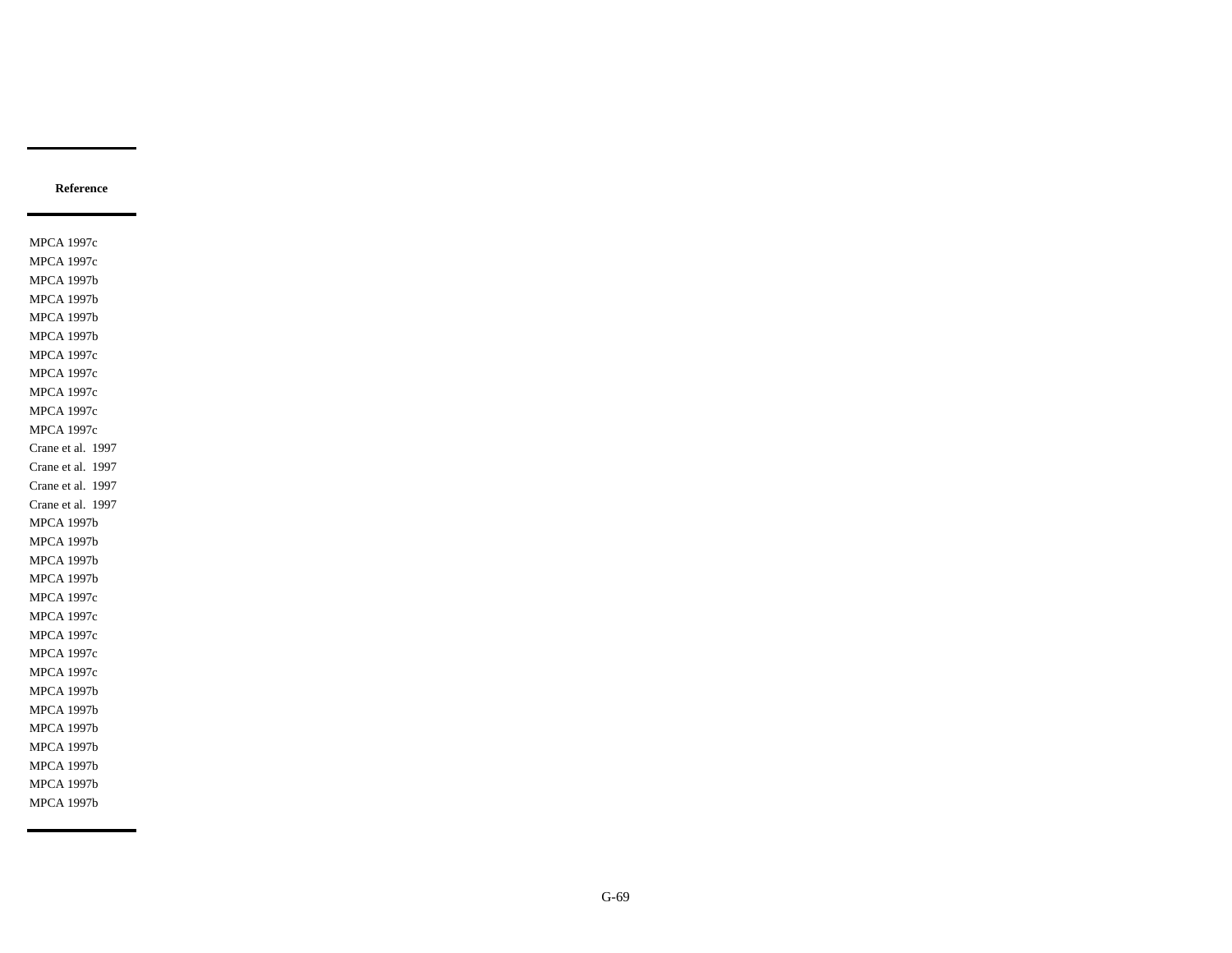MPCA 1997b MPCA 1997c MPCA 1997c MPCA 1997c MPCA 1997c MPCA 1997c MPCA 1997b MPCA 1997b MPCA 1997b MPCA 1997b MPCA 1997b MPCA 1997b MPCA 1997b MPCA 1997c MPCA 1997c MPCA 1997c MPCA 1997c MPCA 1997c MPCA 1997c MPCA 1997c MPCA 1997c MPCA 1997c MPCA 1997c MPCA 1997b MPCA 1997b MPCA 1997b MPCA 1997b Crane et al. 1997 Crane et al. 1997 MPCA 1997b MPCA 1997b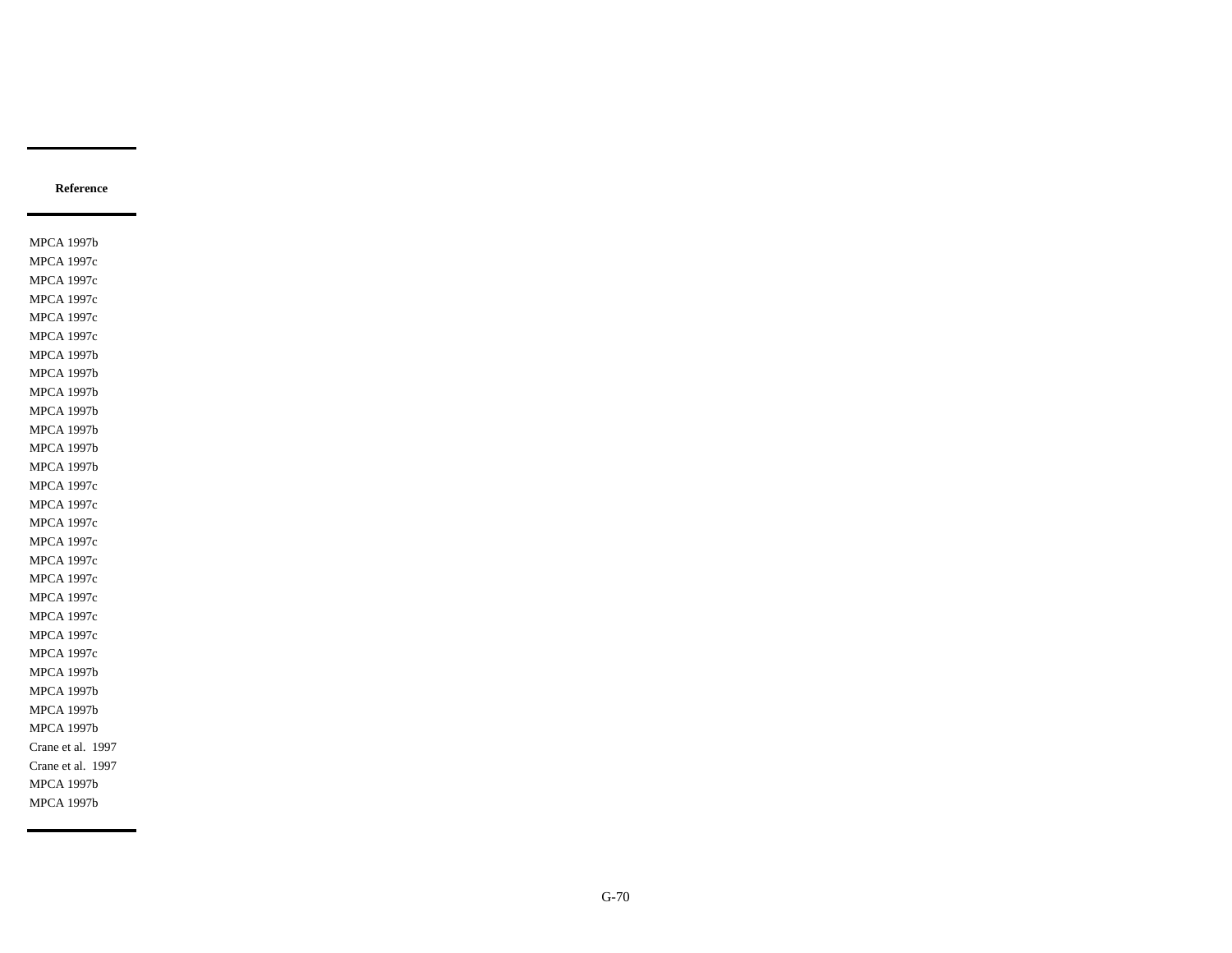MPCA 1997b MPCA 1997b MPCA 1997b MPCA 1997b MPCA 1997b MPCA 1997b MPCA 1997c MPCA 1997c MPCA 1997c MPCA 1997c MPCA 1997c MPCA 1997c MPCA 1997c MPCA 1997c MPCA 1997c MPCA 1997c MPCA 1997b MPCA 1997b MPCA 1997b MPCA 1997b MPCA 1997b MPCA 1997b MPCA 1997b MPCA 1997b MPCA 1997b MPCA 1997b MPCA 1997b MPCA 1997b MPCA 1997b MPCA 1997b MPCA 1997b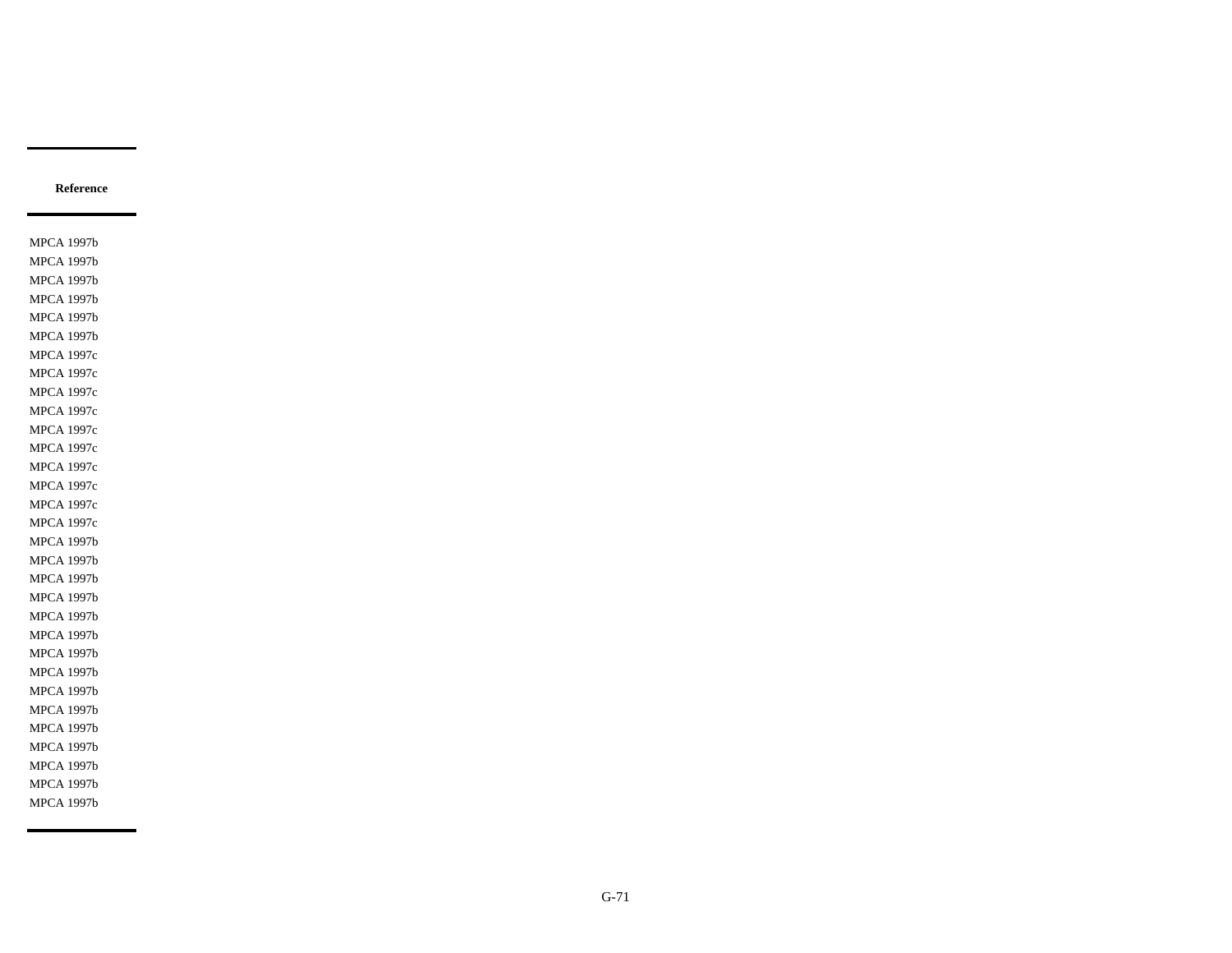MPCA 1997b MPCA 1997b MPCA 1997b MPCA 1997b MPCA 1997b MPCA 1997b MPCA 1997b MPCA 1997b MPCA 1997b MPCA 1997b MPCA 1997b Crane et al. 1997 Crane et al. 1997 MPCA 1997b MPCA 1997b MPCA 1997b MPCA 1997b Crane et al. 1997 Crane et al. 1997 MPCA 1997b MPCA 1997b MPCA 1997b MPCA 1997b MPCA 1997b MPCA 1997b MPCA 1997b MPCA 1997b Crane et al. 1997 Crane et al. 1997 MPCA 1997c MPCA 1997c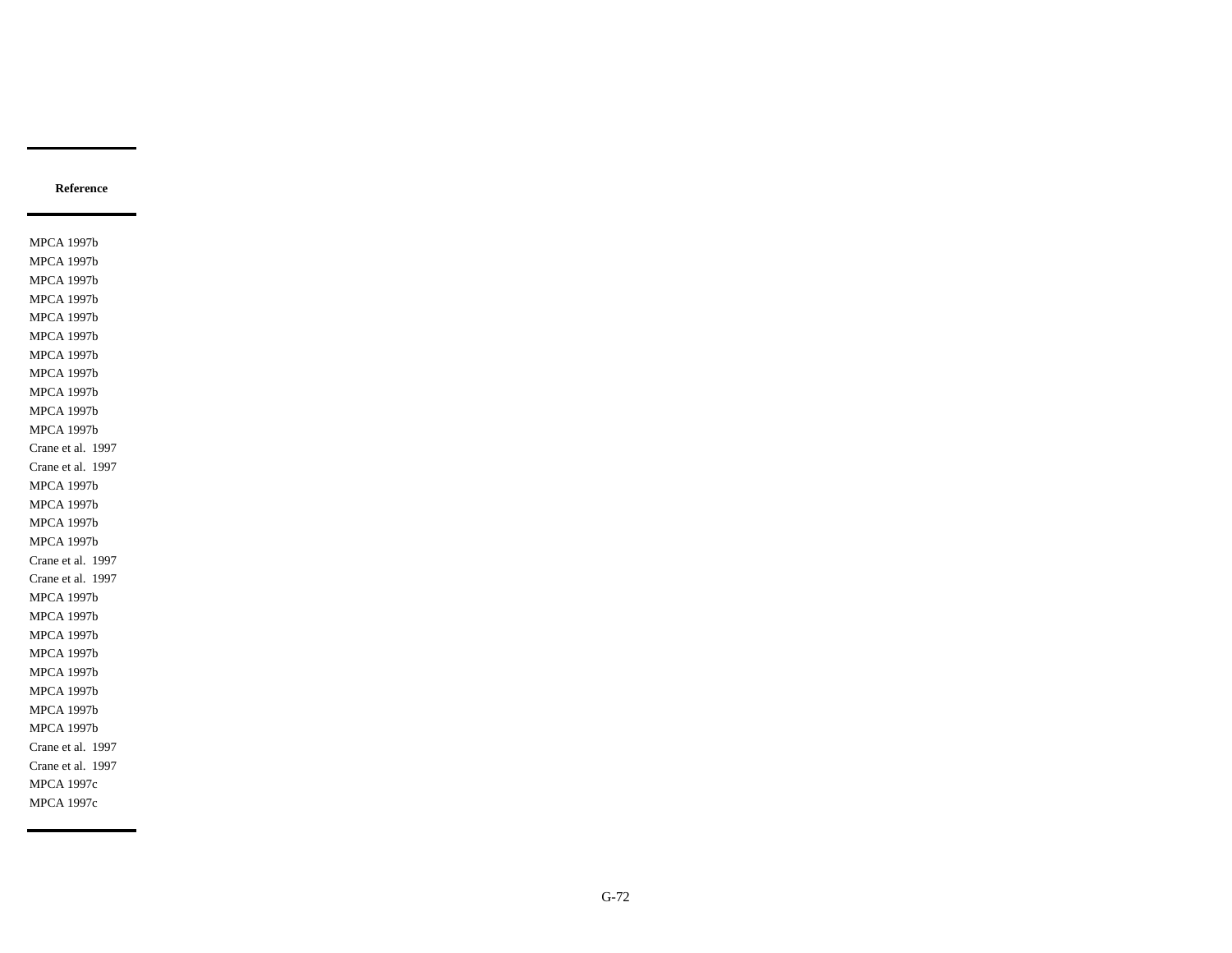MPCA 1997c IT Corp. 1996 IT Corp. 1996 IT Corp. 1996 IT Corp. 1996 MPCA 1997c MPCA 1997c MPCA 1997c Crane et al. 1997 Crane et al. 1997 Crane et al. 1997 Crane et al. 1997 Crane et al. 1997 Crane et al. 1997 MPCA 1997c MPCA 1997c MPCA 1997c MPCA 1997c MPCA 1997c MPCA 1997c MPCA 1997c MPCA 1997c MPCA 1997c MPCA 1997c MPCA 1997c MPCA 1997b MPCA 1997b MPCA 1997b MPCA 1997b MPCA 1997b MPCA 1997b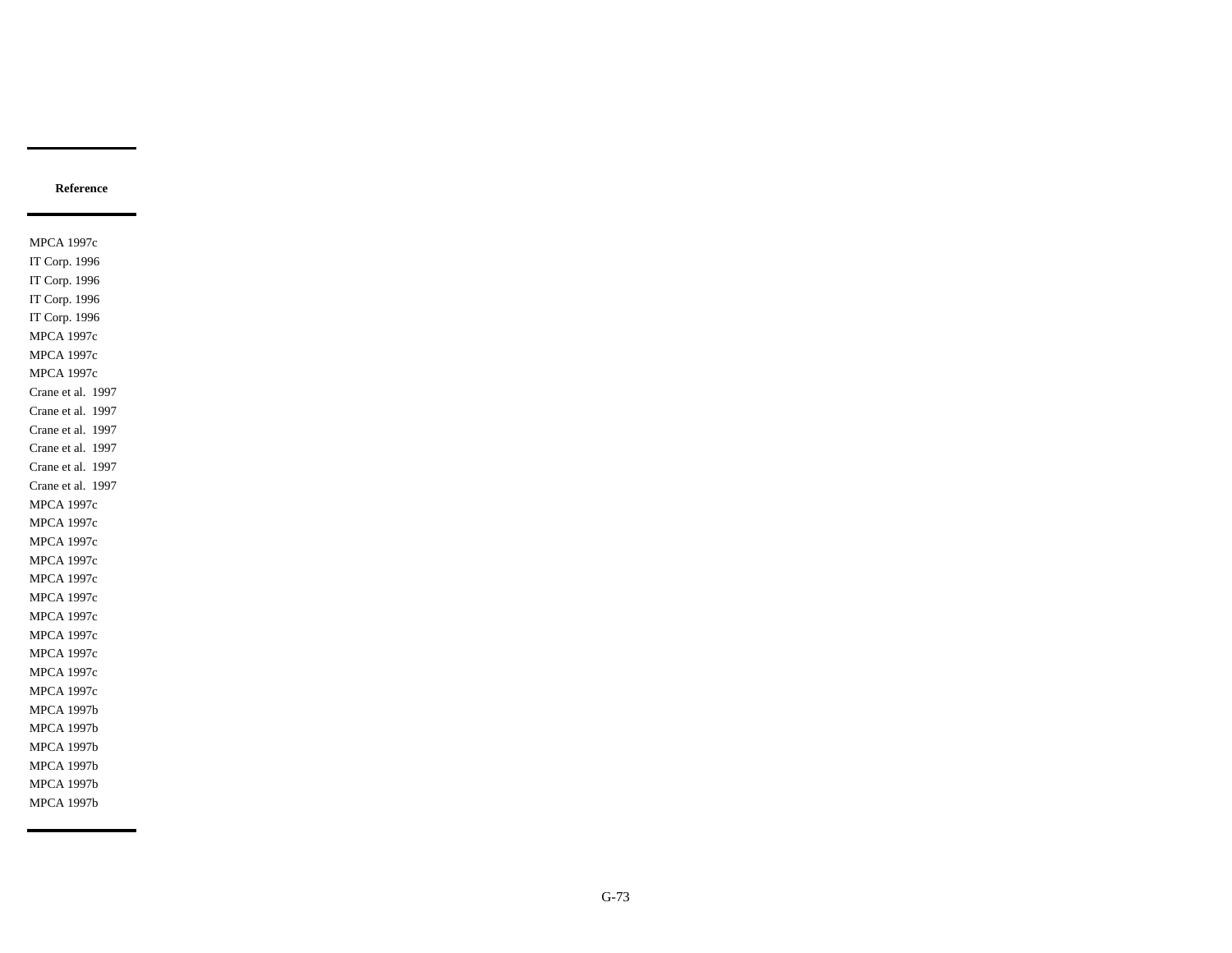MPCA 1997b MPCA 1997b MPCA 1997b MPCA 1997b MPCA 1997b MPCA 1997b MPCA 1997b MPCA 1997b MPCA 1997b MPCA 1997b MPCA 1997b MPCA 1997b MPCA 1997b MPCA 1997b MPCA 1997b MPCA 1997b MPCA 1997b MPCA 1997c MPCA 1997c MPCA 1997c MPCA 1997c MPCA 1997c MPCA 1997b MPCA 1997b MPCA 1997b MPCA 1997b MPCA 1997b MPCA 1997b MPCA 1997b MPCA 1997b MPCA 1997b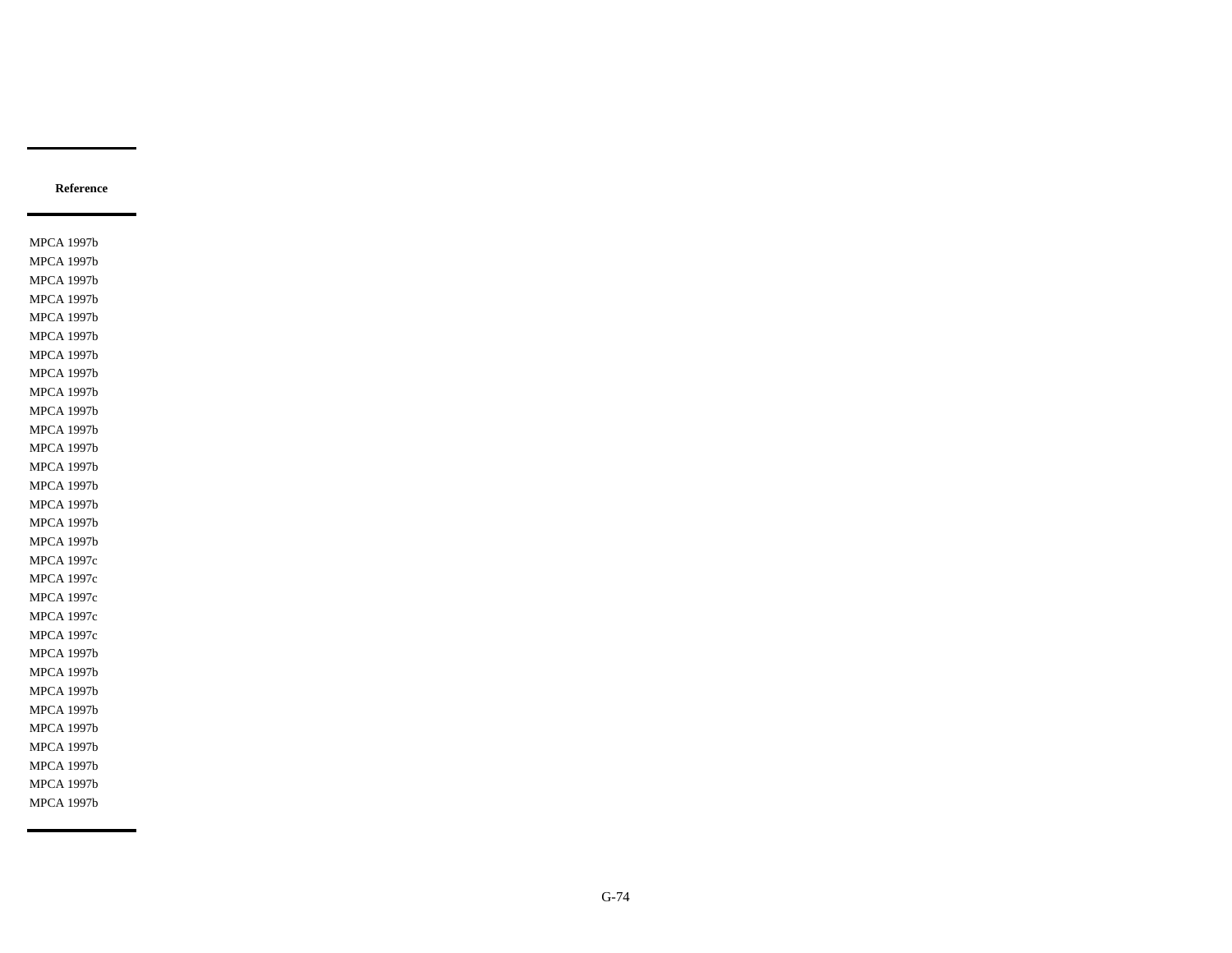MPCA 1997b MPCA 1997b MPCA 1997b MPCA 1997b MPCA 1997b MPCA 1997b MPCA 1997b MPCA 1997b MPCA 1997b MPCA 1997b MPCA 1997b MPCA 1997b MPCA 1997b MPCA 1997b MPCA 1997b MPCA 1997b MPCA 1997b MPCA 1997b Crane et al. 1997 Crane et al. 1997 MPCA 1997b MPCA 1997b MPCA 1997b MPCA 1997b MPCA 1997b MPCA 1997b MPCA 1997b MPCA 1997b IT Corp. 1996 IT Corp. 1996 IT Corp. 1996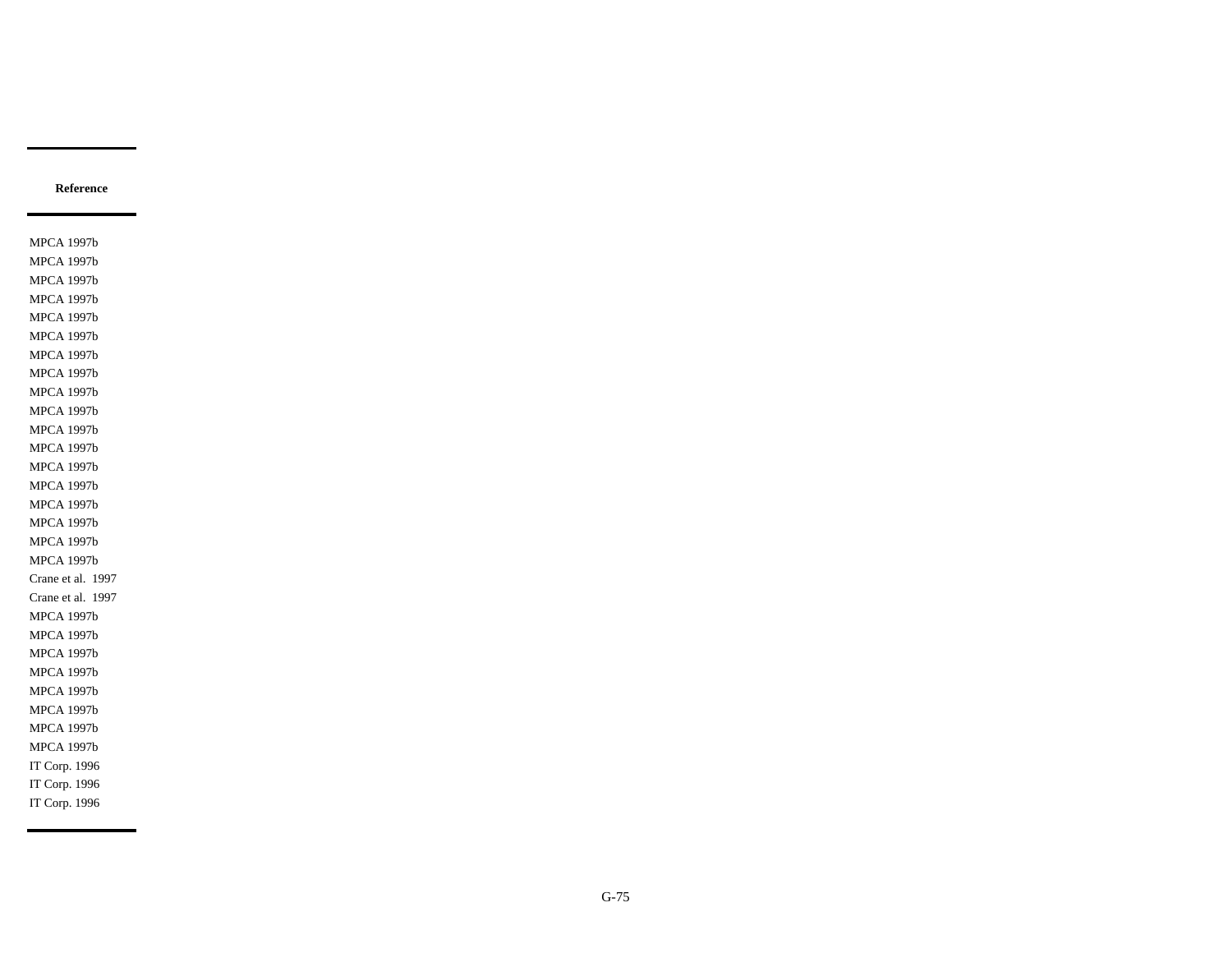IT Corp. 1996 Crane et al. 1997 Crane et al. 1997 MPCA 1997b MPCA 1997b MPCA 1997b MPCA 1997b MPCA 1997b MPCA 1997b MPCA 1997b MPCA 1997b MPCA 1997b MPCA 1997b MPCA 1997b MPCA 1997b MPCA 1997b MPCA 1997b MPCA 1997b MPCA 1997b MPCA 1997b MPCA 1997b MPCA 1997b MPCA 1997b MPCA 1997b MPCA 1997b MPCA 1997b MPCA 1997b MPCA 1997b MPCA 1997b MPCA 1997c MPCA 1997c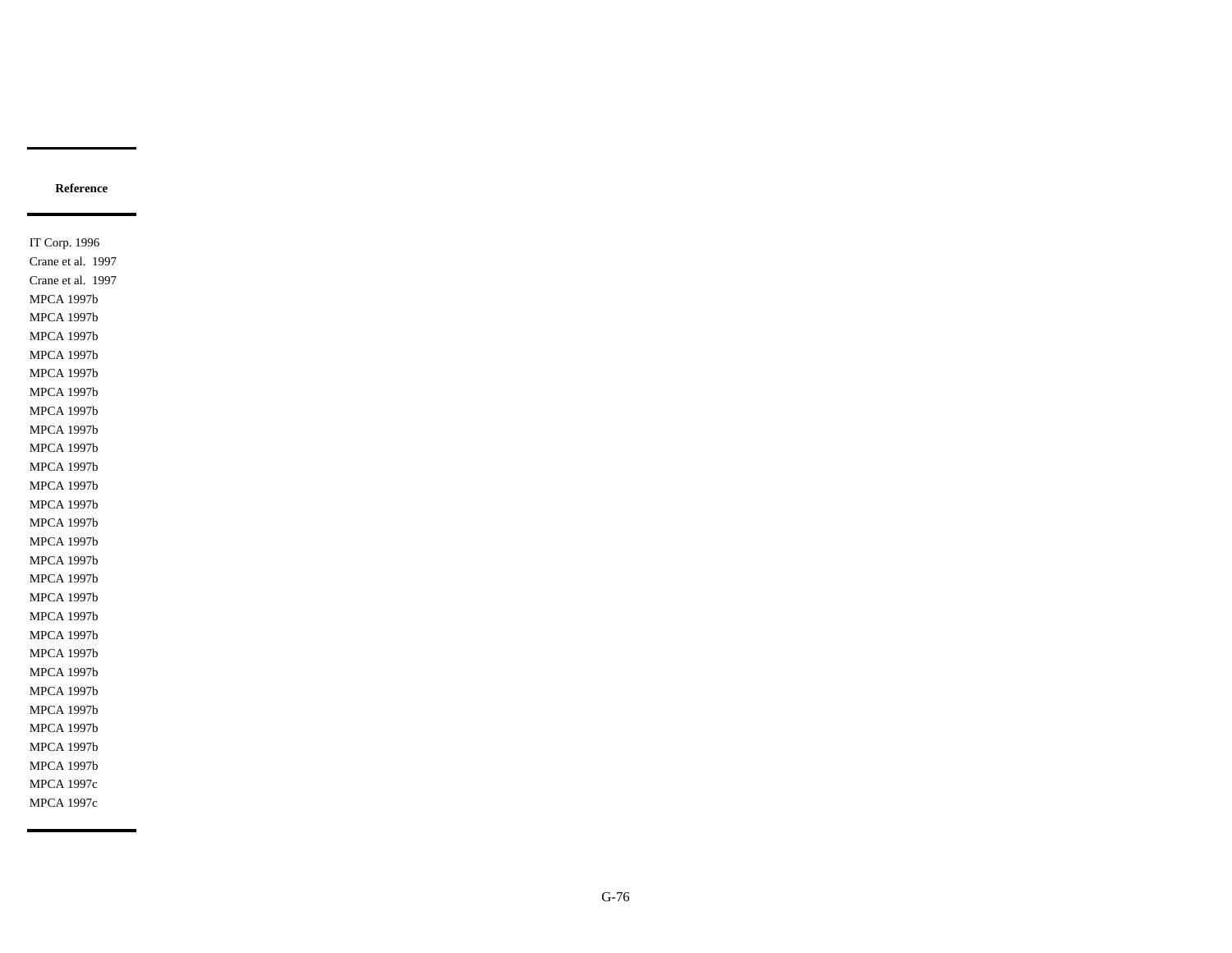MPCA 1997c MPCA 1997c MPCA 1997c MPCA 1997b MPCA 1997b MPCA 1997b MPCA 1997b IT Corp. 1996 IT Corp. 1996 IT Corp. 1996 IT Corp. 1996 IT Corp. 1996 IT Corp. 1996 IT Corp. 1996 IT Corp. 1996 MPCA 1997c MPCA 1997c MPCA 1997c MPCA 1997c MPCA 1997c MPCA 1997b MPCA 1997b MPCA 1997b MPCA 1997b Crane et al. 1997 Crane et al. 1997 IT Corp. 1996 IT Corp. 1996 IT Corp. 1996 IT Corp. 1996 Crane et al. 1997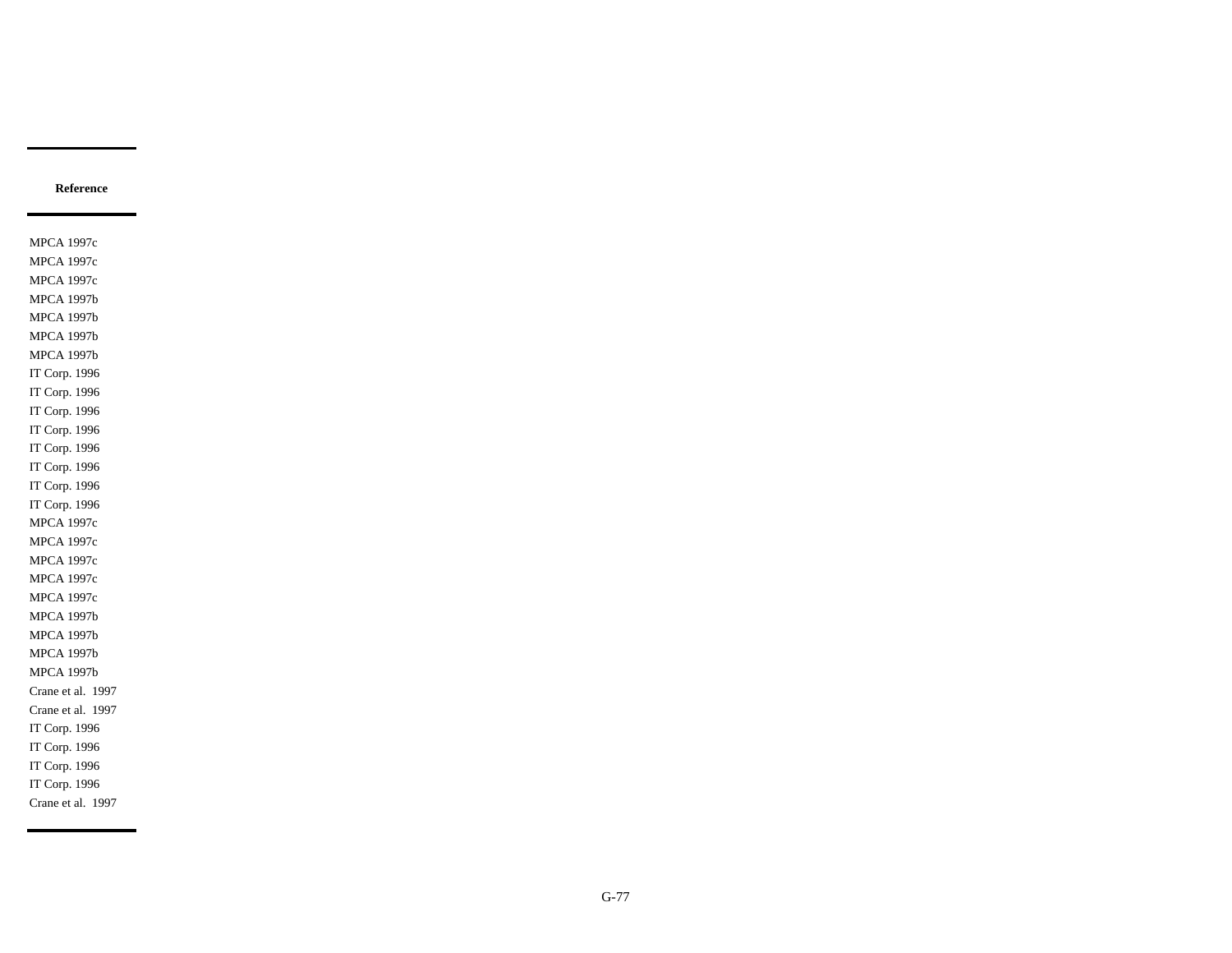Crane et al. 1997 Crane et al. 1997 Crane et al. 1997 MPCA 1997b MPCA 1997b MPCA 1997b MPCA 1997b Crane et al. 1997 Crane et al. 1997 Crane et al. 1997 MPCA 1997b MPCA 1997b MPCA 1997b MPCA 1997b MPCA 1997b MPCA 1997b MPCA 1997b MPCA 1997b MPCA 1996 MPCA 1997c MPCA 1997c MPCA 1997c MPCA 1996 IT Corp. 1996 IT Corp. 1996 IT Corp. 1996 IT Corp. 1996 MPCA 1997b MPCA 1997b MPCA 1997b MPCA 1997b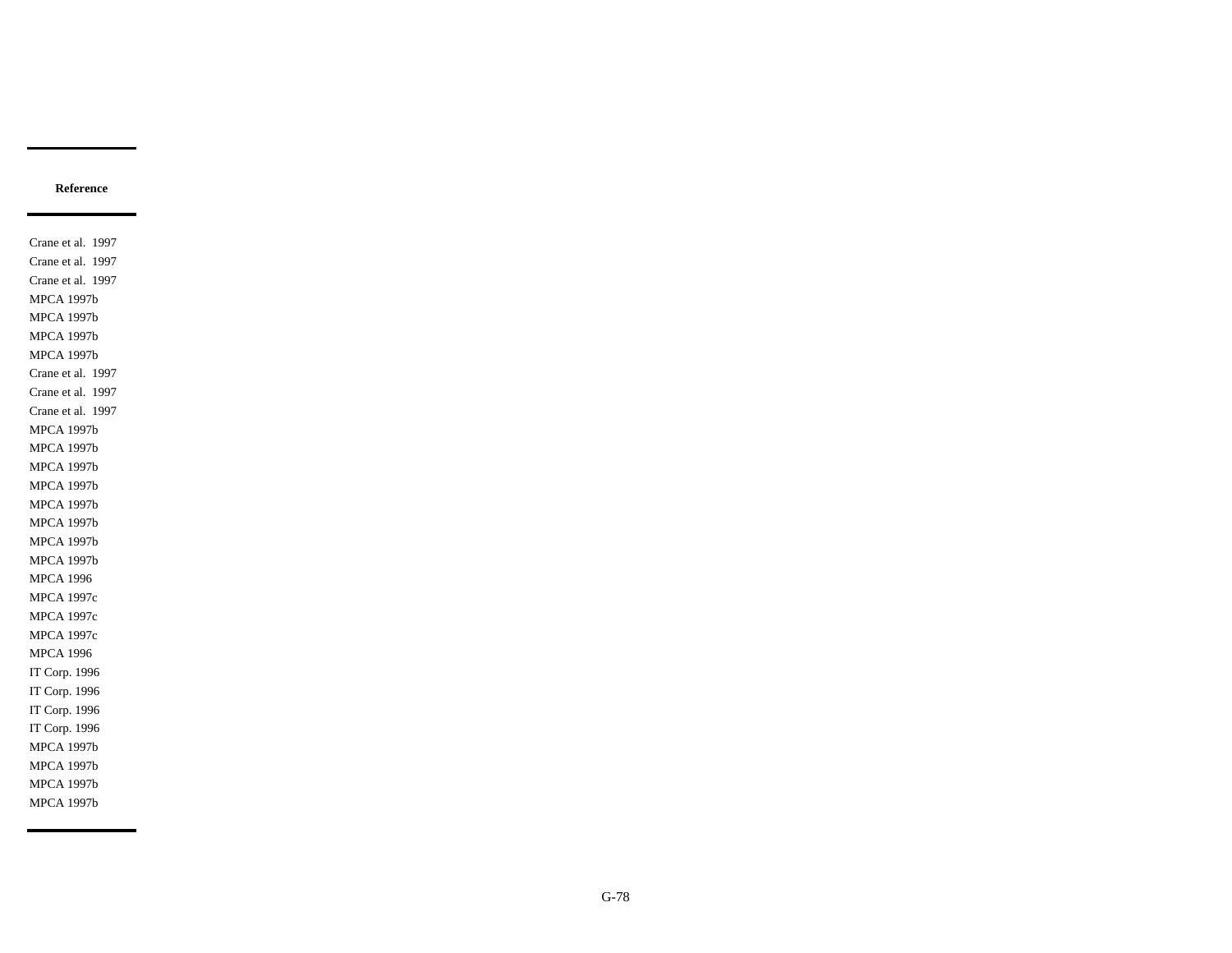MPCA 1996 Crane et al. 1997 Crane et al. 1997 IT Corp. 1996 IT Corp. 1996 IT Corp. 1996 IT Corp. 1996 MPCA 1997b MPCA 1997b MPCA 1997b MPCA 1997b MPCA 1997c MPCA 1997c MPCA 1997c MPCA 1997c MPCA 1997c IT Corp. 1996 IT Corp. 1996 IT Corp. 1996 IT Corp. 1996 IT Corp. 1996 IT Corp. 1996 IT Corp. 1996 IT Corp. 1996 IT Corp. 1996 IT Corp. 1996 IT Corp. 1996 IT Corp. 1996 IT Corp. 1996 IT Corp. 1996 IT Corp. 1996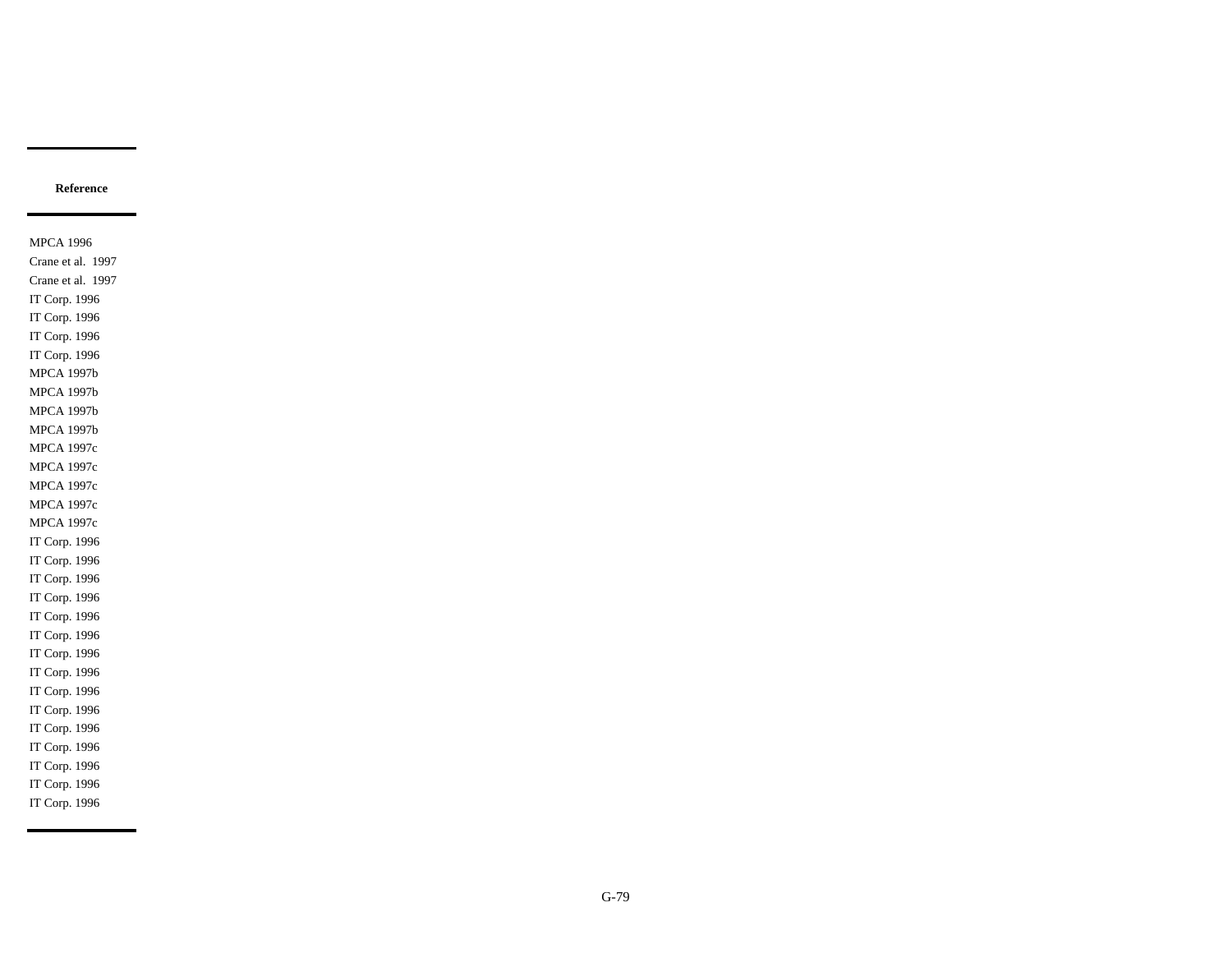IT Corp. 1996 Crane et al. 1997 IT Corp. 1996 IT Corp. 1996 IT Corp. 1996 IT Corp. 1996 IT Corp. 1996 IT Corp. 1996 IT Corp. 1996 IT Corp. 1996 IT Corp. 1996 IT Corp. 1996 IT Corp. 1996 IT Corp. 1996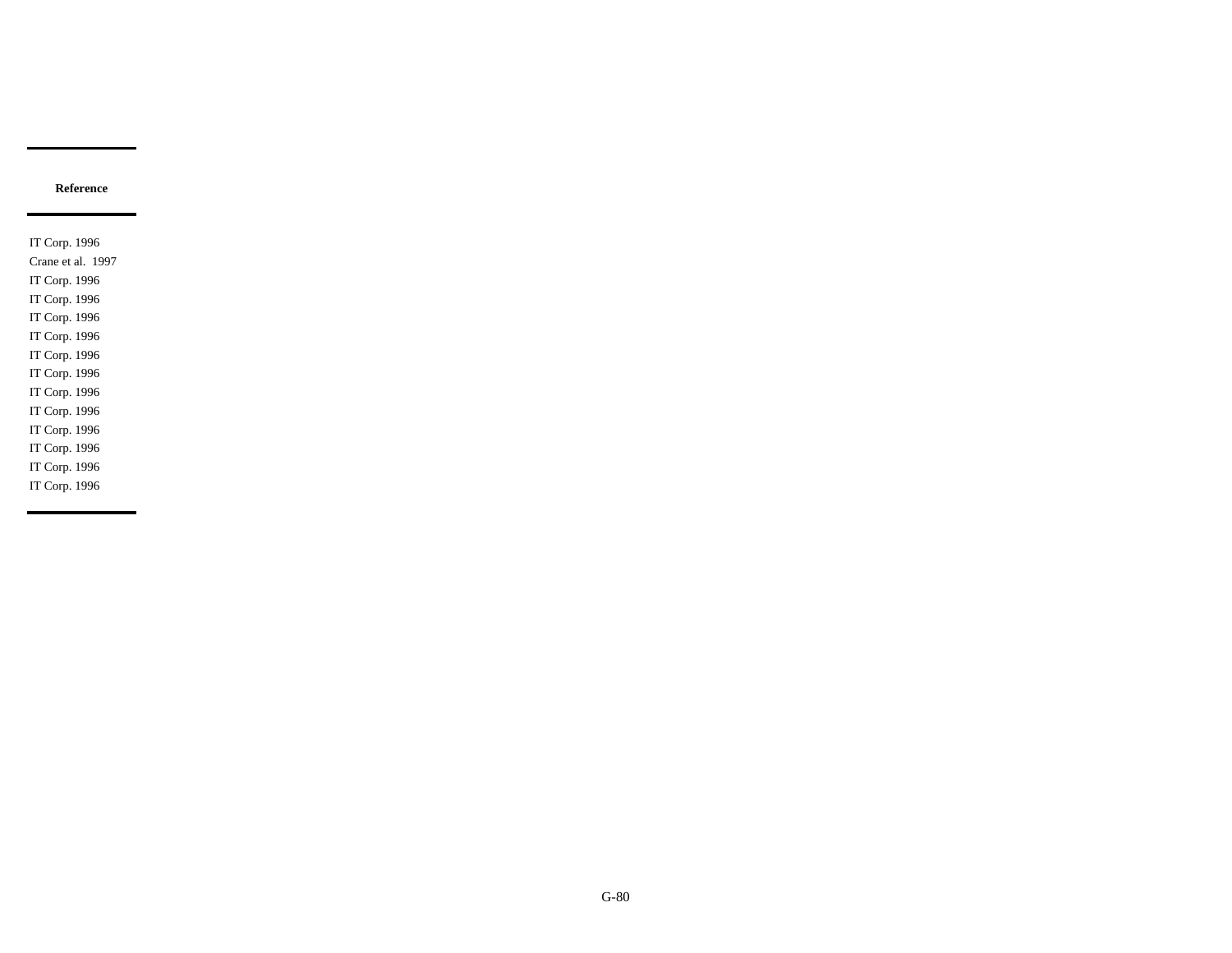|  | Table G-6. A Summary of the Available Data on the Biological Effects Associated with Sediment-sorbed Mercury in the St. Louis River Area of Concern |  |
|--|-----------------------------------------------------------------------------------------------------------------------------------------------------|--|
|--|-----------------------------------------------------------------------------------------------------------------------------------------------------|--|

| Mercury<br>(mg/kg) | Area                                              | <b>Test Duration</b> | <b>Test</b><br>Organism | <b>Species</b>             | <b>Life Stage</b> | <b>End-Point Measured</b>                            | <b>Result</b> | <b>TOC</b><br>(%) |
|--------------------|---------------------------------------------------|----------------------|-------------------------|----------------------------|-------------------|------------------------------------------------------|---------------|-------------------|
| < 0.004            | Allouez Bay                                       | 10 day               | Diptera                 | Chironomus tentans         | LAR               | 55 % survival                                        | Not toxic     | 0.35              |
| < 0.004            | Allouez Bay                                       | 30 minute            | Bacteria                | Photobacterium phosphoreum | <b>NA</b>         | 26.2 % red. biolum.^                                 | Toxic         | 0.35              |
| < 0.004            | Allouez Bay                                       | 30 minute            | Bacteria                | Photobacterium phosphoreum | <b>NA</b>         | 11.24 mg growth                                      | Not toxic     | 0.35              |
| 0.005              | St. Louis River - Stryker Bay                     | 10 day               | Diptera                 | Chironomus tentans         | LAR               | 78 % survival                                        | Not toxic     | 2.93              |
| 0.005              | St. Louis River - Miller & Coffee Creek Embayment | $10 \text{ day}$     | Amphipod                | Hyalella azteca            | <b>JUV</b>        | $0.14$ mg growth                                     | Toxic         | 2.93              |
| 0.005              | St. Louis River - Stryker Bay                     | 10 day               | Diptera                 | Chironomus tentans         | LAR               | 1.04 mg growth                                       | Toxic         | 2.93              |
| 0.005              | St. Louis River - Stryker Bay                     | 10 day               | Amphipod                | Hyalella azteca            | <b>JUV</b>        | 97 % survival                                        | Not toxic     | 2.93              |
| < 0.005            | St. Louis Bay                                     | 30 minute            | Bacteria                | Photobacterium phosphoreum | <b>NA</b>         | 100 EC50 biolum.#                                    | Not toxic     | 0.12              |
| < 0.005            | St. Louis Bay                                     | 10 day               | Amphipod                | Hyalella azteca            | <b>JUV</b>        | 95 % survival                                        | Not toxic     | 0.12              |
| < 0.005            | St. Louis Bay                                     | 30 minute            | Bacteria                | Photobacterium phosphoreum | <b>NA</b>         | $3.4$ % red. biolum. <sup><math>\wedge</math></sup>  | Not toxic     | 0.12              |
| < 0.005            | St. Louis Bay                                     | 10 day               | Diptera                 | Chironomus tentans         | LAR               | 78 % survival                                        | Not toxic     | 0.12              |
| < 0.006            | D-S Harbor                                        | 30 minute            | Bacteria                | Photobacterium phosphoreum | NA                | 100 EC50 biolum.#                                    | Not toxic     | 0.16              |
| < 0.006            | D-S Harbor                                        | 30 minute            | Bacteria                | Photobacterium phosphoreum | <b>NA</b>         | 22.95 % red. biolum.^                                | Toxic         | 0.16              |
| < 0.006            | D-S Harbor                                        | 10 day               | Diptera                 | Chironomus tentans         | LAR               | 90 % survival                                        | Not toxic     | 0.16              |
| < 0.008            | Allouez Bay                                       | 30 minute            | Bacteria                | Photobacterium phosphoreum | <b>NA</b>         | 3.96 EC50 biolum.#                                   | Not toxic     | 0.59              |
| < 0.008            | Allouez Bay                                       | 10 day               | Diptera                 | Chironomus tentans         | LAR               | 80 % survival                                        | Not toxic     | 0.59              |
| < 0.008            | Allouez Bay                                       | 30 minute            | Bacteria                | Photobacterium phosphoreum | <b>NA</b>         | $0\%$ red. biolum. <sup><math>\wedge</math></sup>    | Not toxic     | 0.59              |
| < 0.009            | St. Louis River - Lower St. Louis River           | 30 minute            | Bacteria                | Photobacterium phosphoreum | NA                | 2.83 EC50 biolum.#                                   | Not toxic     | 0.68              |
| < 0.009            | St. Louis River - Lower St. Louis River           | 10 day               | Diptera                 | Chironomus tentans         | LAR               | 55 % survival                                        | Not toxic     | 0.68              |
| < 0.009            | St. Louis River - Lower St. Louis River           | 30 minute            | Bacteria                | Photobacterium phosphoreum | <b>NA</b>         | $21.31$ % red. biolum. <sup><math>\land</math></sup> | Toxic         | 0.68              |
| < 0.010            | D-S Harbor                                        | 30 minute            | Bacteria                | Photobacterium phosphoreum | <b>NA</b>         | 26.3 % red. biolum.^                                 | Toxic         | 0.08              |
| < 0.010            | D-S Harbor                                        | $10 \text{ day}$     | Diptera                 | Chironomus tentans         | LAR               | 90 % survival                                        | Not toxic     | 0.08              |
| < 0.010            | D-S Harbor                                        | 10 day               | Amphipod                | Hyalella azteca            | <b>JUV</b>        | 86 % survival                                        | Not toxic     | 0.08              |
| < 0.010            | D-S Harbor                                        | 30 minute            | Bacteria                | Photobacterium phosphoreum | <b>NA</b>         | 100 EC50 biolum.#                                    | Not toxic     | 0.08              |
| < 0.013            | D-S Harbor                                        | 30 minute            | Bacteria                | Photobacterium phosphoreum | NA                | 23.05 % red. biolum.^                                | Toxic         | 0.24              |
| < 0.013            | D-S Harbor                                        | 10 day               | Amphipod                | Hyalella azteca            | <b>JUV</b>        | 72 % survival                                        | Not toxic     | 0.24              |
| < 0.013            | D-S Harbor                                        | 10 day               | Diptera                 | Chironomus tentans         | LAR               | 52 % survival                                        | Not toxic     | 0.24              |
| < 0.013            | D-S Harbor                                        | 30 minute            | Bacteria                | Photobacterium phosphoreum | NA                | 100 EC50 biolum.#                                    | Not toxic     | 0.24              |
| < 0.014            | D-S Harbor                                        | 30 minute            | Bacteria                | Photobacterium phosphoreum | NA                | 4.94 EC50 biolum.#                                   | Not toxic     | 0.2               |
| < 0.014            | D-S Harbor                                        | 10 day               | Amphipod                | Chironomus tentans         | <b>JUV</b>        | 86 % survival                                        | Not toxic     | 0.2               |
| < 0.014            | D-S Harbor                                        | $10 \text{ day}$     | Diptera                 | Chironomus tentans         | LAR               | 85 % survival                                        | Not toxic     | 0.2               |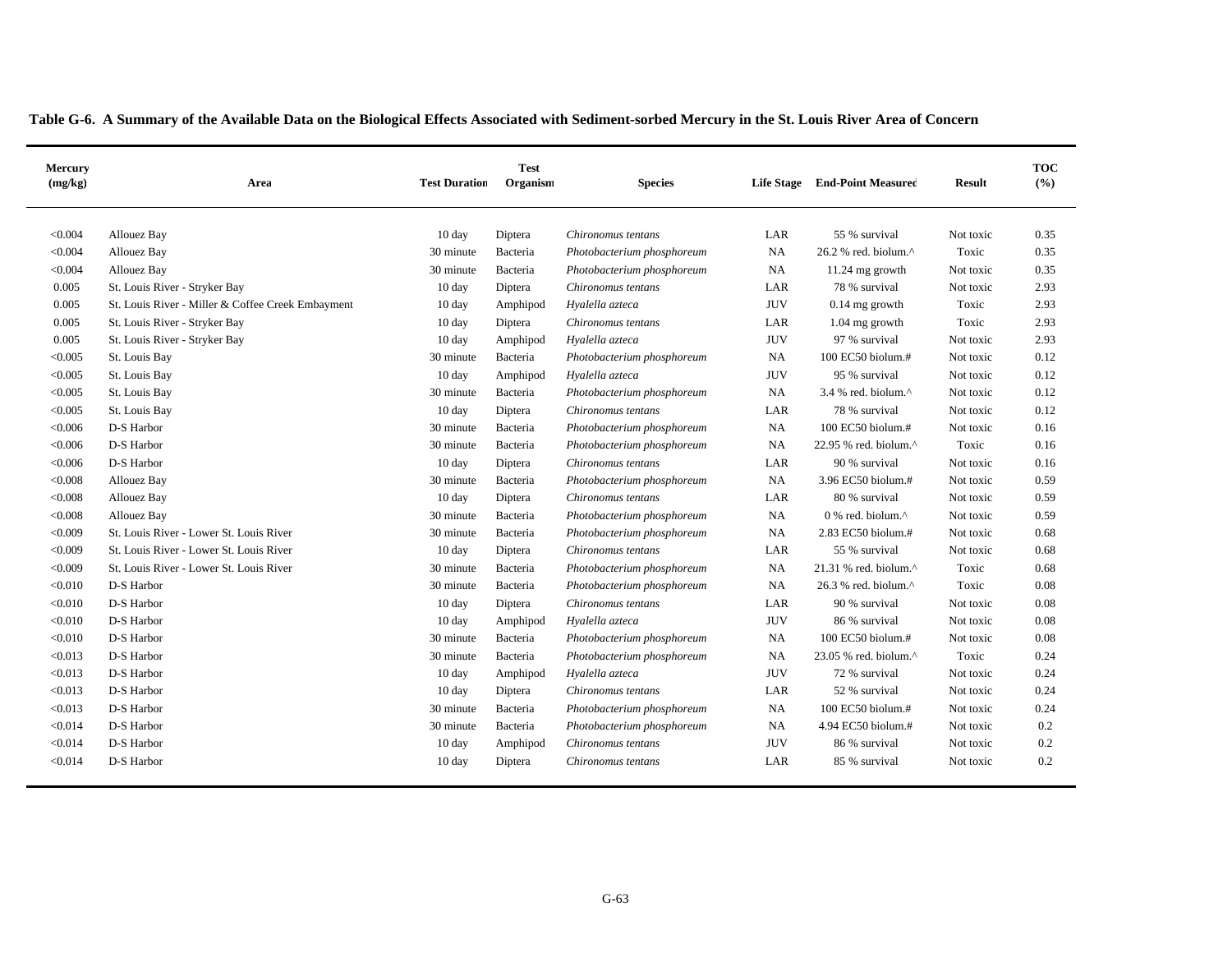| Mercury<br>(mg/kg) | Area                                    | <b>Test Duration</b> | <b>Test</b><br>Organism | <b>Species</b>             |            | Life Stage End-Point Measured                        | <b>Result</b> | <b>TOC</b><br>(%) |
|--------------------|-----------------------------------------|----------------------|-------------------------|----------------------------|------------|------------------------------------------------------|---------------|-------------------|
| < 0.014            | D-S Harbor                              | 30 minute            | Bacteria                | Photobacterium phosphoreum | NA         | $25.2$ % red. biolum. <sup><math>\wedge</math></sup> | Toxic         | 0.2               |
| < 0.015            | D-S Harbor                              | 30 minute            | Bacteria                | Photobacterium phosphoreum | NA         | 39.7 % red. biolum.^                                 | Toxic         | 0.4               |
| < 0.015            | D-S Harbor                              | 10 day               | Amphipod                | Hyalella azteca            | <b>JUV</b> | 85 % survival                                        | Not toxic     | 0.4               |
| < 0.015            | D-S Harbor                              | $10 \text{ day}$     | Diptera                 | Chironomus tentans         | LAR        | 88 % survival                                        | Not toxic     | 0.4               |
| < 0.015            | D-S Harbor                              | 10 day               | Diptera                 | Chironomus tentans         | LAR        | 85 % survival                                        | Not toxic     | 0.4               |
| < 0.015            | D-S Harbor                              | 30 minute            | Bacteria                | Photobacterium phosphoreum | NA         | 100 EC50 biolum.#                                    | Not toxic     | 0.4               |
| < 0.015            | D-S Harbor                              | 10 day               | Amphipod                | Hyalella azteca            | <b>JUV</b> | 82 % survival                                        | Not toxic     | 0.4               |
| < 0.017            | St. Louis River - Lower St. Louis River | 30 minute            | Bacteria                | Photobacterium phosphoreum | NA         | 12 % red. biolum.^                                   | Not toxic     | 0.56              |
| < 0.017            | St. Louis River - Lower St. Louis River | 30 minute            | Bacteria                | Photobacterium phosphoreum | NA         | 2.12 EC50 biolum.#                                   | Not toxic     | 0.56              |
| < 0.017            | St. Louis River - Lower St. Louis River | 10 day               | Amphipod                | Hyalella azteca            | <b>JUV</b> | 97.5 % survival                                      | Not toxic     | 0.56              |
| < 0.017            | St. Louis River - Lower St. Louis River | 10 day               | Diptera                 | Chironomus tentans         | LAR        | 67.5 % survival                                      | Not toxic     | 0.56              |
| < 0.02             | D-S Harbor                              | 30 minute            | Bacteria                | Photobacterium phosphoreum | NA         | 9.08 EC50 biolum.#                                   | Not toxic     | 0.14              |
| < 0.02             | Superior Bay                            | 10 day               | Diptera                 | Chironomus tentans         | LAR        | 100 % survival                                       | Not toxic     | 6.7               |
| < 0.02             | Superior Bay                            | 10 day               | Amphipod                | Hyalella azteca            | <b>JUV</b> | 90 % survival                                        | Not toxic     | 6.7               |
| < 0.02             | Superior Bay                            | 10 day               | Diptera                 | Chironomus tentans         | LAR        | $0.57$ mg growth                                     | Not toxic     | 6.7               |
| < 0.02             | D-S Harbor                              | 10 day               | Diptera                 | Chironomus tentans         | LAR        | 82 % survival                                        | Not toxic     | 0.14              |
| < 0.02             | D-S Harbor                              | 30 minute            | Bacteria                | Photobacterium phosphoreum | NA         | 45.3 % red. biolum.^                                 | Toxic         | 0.14              |
| < 0.02             | D-S Harbor                              | 10 day               | Amphipod                | Hyalella azteca            | <b>JUV</b> | 64 % survival                                        | Not toxic     | 0.14              |
| < 0.02             | Superior Bay                            | 48 hour              | Cladoceran              | Ceriodaphnia dubia         | ADT        | $100$ % survival                                     | Not toxic     | 6.7               |
| < 0.023            | D-S Harbor                              | 30 minute            | Bacteria                | Photobacterium phosphoreum | NA         | 67.3 % red. biolum.^                                 | Toxic         | 0.14              |
| < 0.023            | D-S Harbor                              | 10 day               | Amphipod                | Hyalella azteca            | <b>JUV</b> | 58 % survival                                        | Not toxic     | 0.14              |
| < 0.023            | D-S Harbor                              | 30 minute            | Bacteria                | Photobacterium phosphoreum | NA         | 17.83 EC50 biolum.#                                  | Not toxic     | 0.14              |
| < 0.023            | D-S Harbor                              | 10 day               | Diptera                 | Chironomus tentans         | LAR        | 75 % survival                                        | Not toxic     | 0.14              |
| 0.025              | D-S Harbor                              | 30 minute            | Bacteria                | Photobacterium phosphoreum | NA         | 0 % red. biolum.^                                    | Not toxic     | 1.1               |
| 0.025              | D-S Harbor                              | 10 day               | Diptera                 | Chironomus tentans         | LAR        | 62 % survival                                        | Not toxic     | 1.1               |
| 0.025              | D-S Harbor                              | 30 minute            | Bacteria                | Photobacterium phosphoreum | NA         | 0.82 EC50 biolum.#                                   | Not toxic     | 1.1               |
| 0.025              | D-S Harbor                              | 10 day               | Amphipod                | Hyalella azteca            | <b>JUV</b> | 90 % survival                                        | Not toxic     | 1.1               |
| 0.026              | Allouez Bay                             | 30 minute            | Bacteria                | Photobacterium phosphoreum | NA         | 29.7 % red. biolum.^                                 | Toxic         | 1.02              |
| 0.026              | Allouez Bay                             | 10 day               | Diptera                 | Chironomus tentans         | LAR        | 80 % survival                                        | Not toxic     | 1.02              |
| 0.026              | Allouez Bay                             | 10 day               | Amphipod                | Hyalella azteca            | <b>JUV</b> | 90 % survival                                        | Not toxic     | 1.02              |
| 0.026              | Allouez Bay                             | 30 minute            | Bacteria                | Photobacterium phosphoreum | NA         | 0.81 EC50 biolum.#                                   | Not toxic     | 1.02              |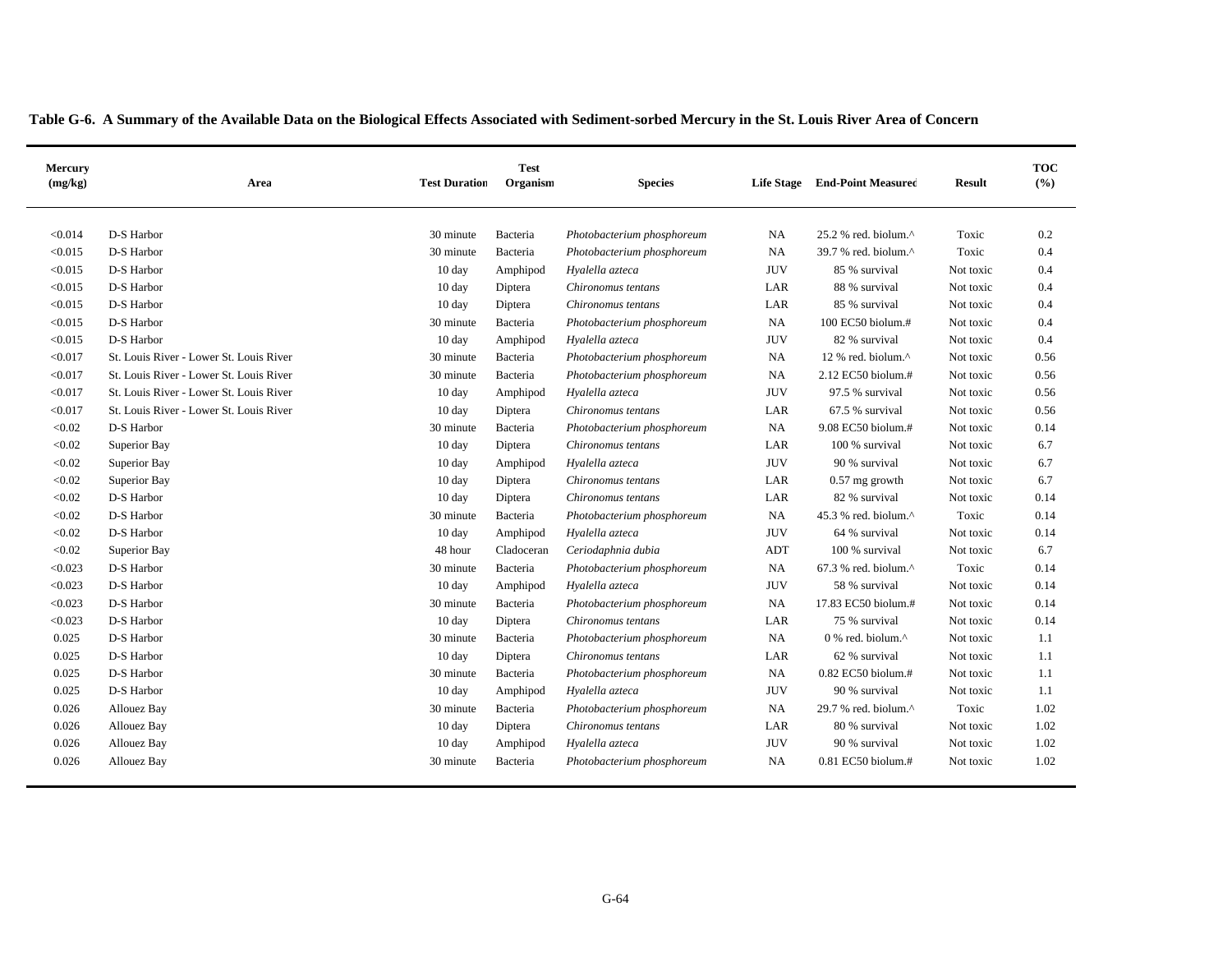| Table G-6. A Summary of the Available Data on the Biological Effects Associated with Sediment-sorbed Mercury in the St. Louis River Area of Concern |  |  |
|-----------------------------------------------------------------------------------------------------------------------------------------------------|--|--|
|                                                                                                                                                     |  |  |

| Mercury<br>(mg/kg) | Area                                    | <b>Test Duration</b> | <b>Test</b><br>Organism | <b>Species</b>             | <b>Life Stage</b> | <b>End-Point Measured</b>        | <b>Result</b>  | <b>TOC</b><br>(%) |
|--------------------|-----------------------------------------|----------------------|-------------------------|----------------------------|-------------------|----------------------------------|----------------|-------------------|
| 0.026              | St. Louis River - Lower St. Louis River | 30 minute            | Bacteria                | Photobacterium phosphoreum | NA                | 14.18 EC50 biolum.#              | Not toxic      | 0.86              |
| 0.026              | St. Louis River - Lower St. Louis River | $10 \text{ day}$     | Amphipod                | Hyalella azteca            | <b>JUV</b>        | 90 % survival                    | Not toxic      | 0.86              |
| 0.026              | St. Louis River - Lower St. Louis River | 30 minute            | Bacteria                | Photobacterium phosphoreum | NA                | $2.8$ % red. biolum. $^{\wedge}$ | Not toxic      | 0.86              |
| 0.026              | St. Louis River - Lower St. Louis River | $10 \text{ day}$     | Diptera                 | Chironomus tentans         | LAR               | 72 % survival                    | Not toxic      | 0.86              |
| 0.028              | D-S Harbor                              | 30 minute            | Bacteria                | Photobacterium phosphoreum | NA                | 0.72 EC50 biolum.#               | Not toxic      | 1.42              |
| 0.028              | D-S Harbor                              | 30 minute            | Bacteria                | Photobacterium phosphoreum | NA                | 41.98 % red. biolum. $^{\wedge}$ | Toxic          | 1.42              |
| 0.028              | D-S Harbor                              | 10 day               | Diptera                 | Chironomus tentans         | LAR               | 60 % survival                    | Not toxic      | 1.42              |
| 0.028              | D-S Harbor                              | $10 \text{ day}$     | Amphipod                | Hyalella azteca            | <b>JUV</b>        | 100 % survival                   | Not toxic      | 1.42              |
| 0.028              | D-S Harbor                              | 15 minute            | Bacteria                | Photobacterium phosphoreum | NA                | 12.1 % red. biolum. $^{\wedge}$  | Not toxic      | 1.69              |
| 0.028              | D-S Harbor                              | 10 day               | Amphipod                | Hyalella azteca            | <b>JUV</b>        | 84 % survival                    | Not toxic      | 1.69              |
| 0.028              | D-S Harbor                              | 15 minute            | Bacteria                | Photobacterium phosphoreum | NA                | 4.29 EC50 biolum.#               | Not toxic      | 1.69              |
| 0.030              | St. Louis River - Keene Creek           | $10 \text{ day}$     | Diptera                 | Chironomus tentans         | LAR               | 1.13 mg growth                   | Not determined | 4.64              |
| 0.030              | Spirit Lake - Grassy Point              | $10 \text{ day}$     | Amphipod                | Hyalella azteca            | <b>JUV</b>        | 92 % survival                    | Not toxic      | <b>NR</b>         |
| 0.030              | St. Louis River - Keene Creek           | $10 \text{ day}$     | Amphipod                | Hyalella azteca            | <b>JUV</b>        | 92 % survival                    | Not toxic      | 4.64              |
| 0.030              | Spirit Lake - Grassy Point              | 10 day               | Diptera                 | Chironomus tentans         | LAR               | 92 % survival                    | Not toxic      | <b>NR</b>         |
| 0.030              | St. Louis River - Keene Creek           | $10 \text{ day}$     | Amphipod                | Hyalella azteca            | <b>JUV</b>        | $0.16$ mg growth                 | Toxic          | 4.64              |
| 0.030              | St. Louis River - Keene Creek           | 10 day               | Diptera                 | Chironomus tentans         | LAR               | 30 % survival                    | Toxic          | 4.64              |
| 0.032              | D-S Harbor                              | $10 \text{ day}$     | Diptera                 | Chironomus tentans         | LAR               | 85 % survival                    | Not toxic      | 1.87              |
| 0.032              | D-S Harbor                              | $10 \text{ day}$     | Amphipod                | Hyalella azteca            | <b>JUV</b>        | 93 % survival                    | Not toxic      | 1.87              |
| 0.032              | D-S Harbor                              | 15 minute            | Bacteria                | Photobacterium phosphoreum | <b>NA</b>         | 2.07 EC50 biolum.#               | Not toxic      | 1.87              |
| 0.032              | D-S Harbor                              | 15 minute            | Bacteria                | Photobacterium phosphoreum | NA                | 21.8 % red. biolum.^             | Toxic          | 1.87              |
| 0.032              | D-S Harbor                              | 10 day               | Diptera                 | Chironomus tentans         | LAR               | $0.53$ mg growth                 | Not toxic      | 1.87              |
| 0.034              | Spirit Lake                             | 30 minute            | Bacteria                | Photobacterium phosphoreum | NA                | 5.36 EC50 biolum.#               | Not toxic      | 0.61              |
| 0.034              | Spirit Lake                             | $10 \text{ day}$     | Diptera                 | Chironomus tentans         | LAR               | 65 % survival                    | Not toxic      | 0.61              |
| 0.034              | Spirit Lake                             | $10 \text{ day}$     | Amphipod                | Hyalella azteca            | <b>JUV</b>        | 97.5 % survival                  | Not toxic      | 0.61              |
| 0.034              | Spirit Lake                             | 30 minute            | Bacteria                | Photobacterium phosphoreum | NA                | 15.5 % red. biolum.^             | Not toxic      | 0.61              |
| 0.034              | Spirit Lake                             | $10 \text{ day}$     | Amphipod                | Hyalella azteca            | <b>JUV</b>        | 75 % survival                    | Not toxic      | 5.77              |
| 0.034              | Spirit Lake                             | 10 day               | Diptera                 | Chironomus tentans         | LAR               | 75 % survival                    | Not toxic      | 5.77              |
| 0.034              | Spirit Lake                             | 30 minute            | Bacteria                | Photobacterium phosphoreum | NA                | 6.73 EC50 biolum.#               | Not toxic      | 5.77              |
| 0.034              | Spirit Lake                             | 30 minute            | Bacteria                | Photobacterium phosphoreum | <b>NA</b>         | $6.4$ % red. biolum. $^{\wedge}$ | Not toxic      | 5.77              |
| 0.040              | St. Louis River - Keene Creek           | $10 \text{ day}$     | Amphipod                | Hyalella azteca            | <b>JUV</b>        | 52 % survival                    | Toxic          | 3.42              |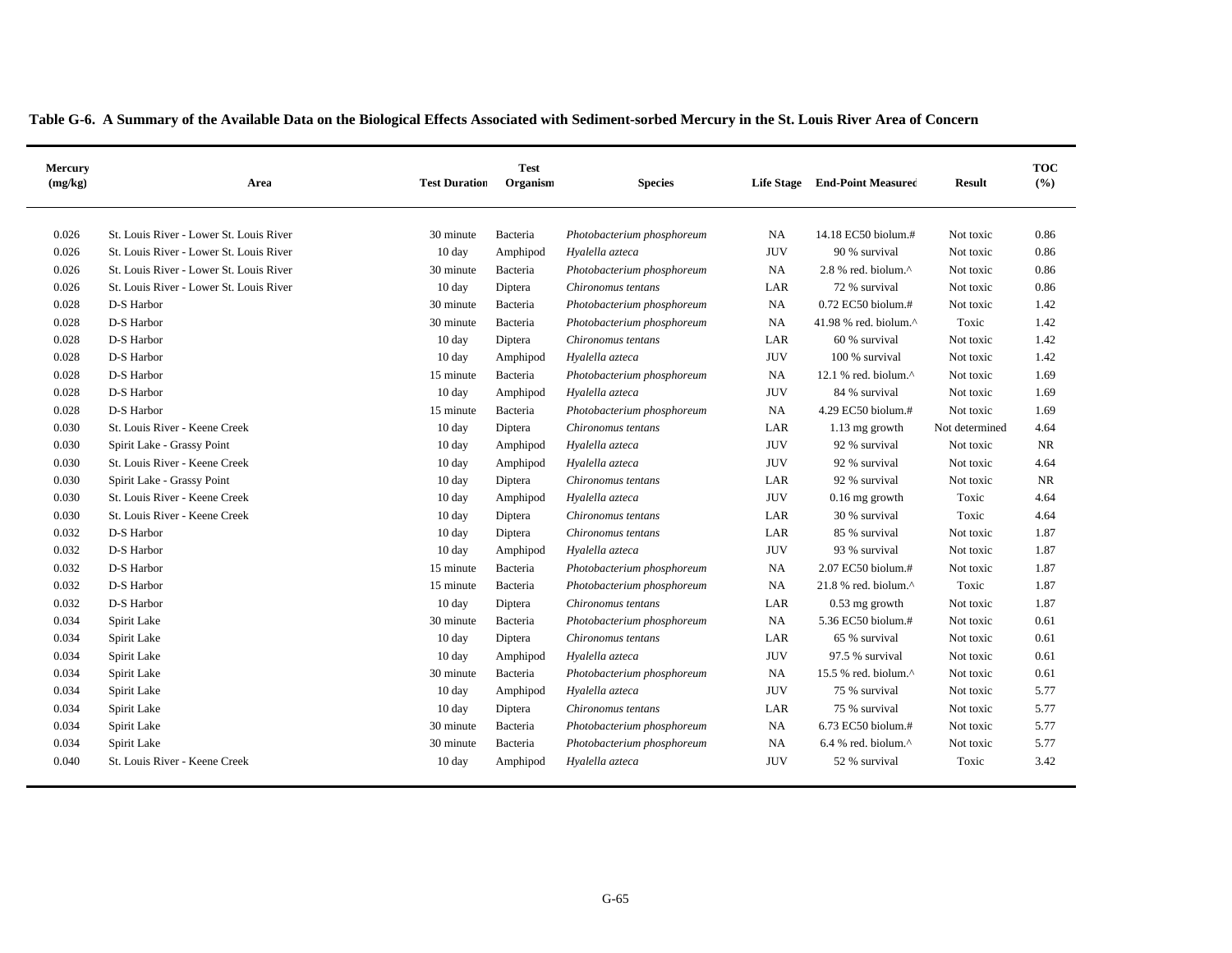|  | Table G-6. A Summary of the Available Data on the Biological Effects Associated with Sediment-sorbed Mercury in the St. Louis River Area of Concern |  |  |  |  |  |  |  |  |  |  |
|--|-----------------------------------------------------------------------------------------------------------------------------------------------------|--|--|--|--|--|--|--|--|--|--|
|  |                                                                                                                                                     |  |  |  |  |  |  |  |  |  |  |

| Mercury<br>(mg/kg) | Area                          | <b>Test</b><br><b>Test Duration</b><br>Organism<br><b>Species</b> |          |                            | <b>Life Stage</b> | <b>End-Point Measured</b>                         | <b>Result</b>  | <b>TOC</b><br>(%) |
|--------------------|-------------------------------|-------------------------------------------------------------------|----------|----------------------------|-------------------|---------------------------------------------------|----------------|-------------------|
| 0.040              | St. Louis River - Keene Creek | $10 \text{ day}$                                                  | Amphipod | Hyalella azteca            | <b>JUV</b>        | $0.2$ mg growth                                   | Not toxic      | 3.42              |
| 0.040              | St. Louis River - Keene Creek | $10 \text{ day}$                                                  | Diptera  | Chironomus tentans         | LAR               | $0.56$ mg growth                                  | Not determined | 3.42              |
| 0.040              | St. Louis River - Keene Creek | 10 day                                                            | Diptera  | Chironomus tentans         | LAR               | 38 % survival                                     | Toxic          | 3.42              |
| 0.041              | Spirit Lake                   | 30 minute                                                         | Bacteria | Photobacterium phosphoreum | NA                | 4.18 EC50 biolum.#                                | Not toxic      | 2.19              |
| 0.041              | Spirit Lake                   | 10 day                                                            | Amphipod | Hyalella azteca            | <b>JUV</b>        | 97.5 % survival                                   | Not toxic      | 2.19              |
| 0.041              | Spirit Lake                   | 30 minute                                                         | Bacteria | Photobacterium phosphoreum | NA                | 27.4 % red. biolum.^                              | Toxic          | 2.19              |
| 0.041              | Spirit Lake                   | $10 \text{ day}$                                                  | Diptera  | Chironomus tentans         | LAR               | 75 % survival                                     | Not toxic      | 2.19              |
| 0.044              | Spirit Lake - Grassy Point    | $10 \text{ day}$                                                  | Amphipod | Hyalella azteca            | <b>JUV</b>        | 80 % survival                                     | Not toxic      | <b>NR</b>         |
| 0.044              | Spirit Lake - Grassy Point    | 10 day                                                            | Diptera  | Chironomus tentans         | LAR               | 70 % survival                                     | Not toxic      | <b>NR</b>         |
| 0.049              | St. Louis Bay                 | 10 day                                                            | Amphipod | Hyalella azteca            | <b>JUV</b>        | 70 % survival                                     | Not toxic      | 1.82              |
| 0.049              | St. Louis Bay                 | 30 minute                                                         | Bacteria | Photobacterium phosphoreum | NA                | $-2.8$ % red. biolum. $^{\wedge}$                 | Not toxic      | 1.82              |
| 0.049              | St. Louis Bay                 | 10 day                                                            | Diptera  | Chironomus tentans         | LAR               | 75 % survival                                     | Not toxic      | 1.82              |
| 0.049              | St. Louis Bay                 | 30 minute                                                         | Bacteria | Photobacterium phosphoreum | NA                | 3.56 EC50 biolum.#                                | Not toxic      | 1.82              |
| 0.050              | Lower St. Louis River         | 30 minute                                                         | Bacteria | Photobacterium phosphoreum | NA                | 1.46 EC50 biolum.#                                | Not toxic      | 2.4               |
| 0.050              | Lower St. Louis River         | $10 \text{ day}$                                                  | Diptera  | Chironomus tentans         | LAR               | 82 % survival                                     | Not toxic      | 2.4               |
| 0.050              | Lower St. Louis River         | 30 minute                                                         | Bacteria | Photobacterium phosphoreum | NA                | 35.18 % red. biolum.^                             | Toxic          | 2.4               |
| 0.050              | Lower St. Louis River         | 10 day                                                            | Amphipod | Hyalella azteca            | <b>JUV</b>        | 98 % survival                                     | Not toxic      | 2.4               |
| 0.050              | Lower St. Louis River         | 30 minute                                                         | Bacteria | Photobacterium phosphoreum | NA                | 0.96 EC50 biolum.#                                | Not toxic      | $2.2\,$           |
| 0.050              | Lower St. Louis River         | $10 \text{ day}$                                                  | Diptera  | Chironomus tentans         | LAR               | 55 % survival                                     | Not toxic      | 2.2               |
| 0.050              | Lower St. Louis River         | 30 minute                                                         | Bacteria | Photobacterium phosphoreum | <b>NA</b>         | 9.31 % red. biolum.^                              | Not toxic      | 2.2               |
| 0.050              | Lower St. Louis River         | 10 day                                                            | Amphipod | Hyalella azteca            | <b>JUV</b>        | 70 % survival                                     | Not toxic      | 2.2               |
| 0.051              | Spirit Lake                   | $10 \text{ day}$                                                  | Diptera  | Chironomus tentans         | LAR               | 88 % survival                                     | Not toxic      | 1.65              |
| 0.051              | Spirit Lake                   | 15 minute                                                         | Bacteria | Photobacterium phosphoreum | NA                | 0 % red. biolum.^                                 | Not toxic      | 1.65              |
| 0.051              | Spirit Lake                   | 10 day                                                            | Amphipod | Hyalella azteca            | <b>JUV</b>        | 87 % survival                                     | Not toxic      | 1.65              |
| 0.051              | Spirit Lake                   | 15 minute                                                         | Bacteria | Photobacterium phosphoreum | NA                | 4.42 EC50 biolum.#                                | Not toxic      | 1.65              |
| 0.051              | Spirit Lake                   | $10 \text{ day}$                                                  | Diptera  | Chironomus tentans         | LAR               | $0.53$ mg growth                                  | Not toxic      | 1.65              |
| 0.052              | D-S Harbor                    | 30 minute                                                         | Bacteria | Photobacterium phosphoreum | NA                | $0.96$ EC50 biolum.#                              | Not toxic      | 1.35              |
| 0.052              | D-S Harbor                    | 30 minute                                                         | Bacteria | Photobacterium phosphoreum | NA                | $0\%$ red. biolum. <sup><math>\wedge</math></sup> | Not toxic      | 1.35              |
| 0.052              | D-S Harbor                    | 10 day                                                            | Amphipod | Hyalella azteca            | <b>JUV</b>        | 92 % survival                                     | Not toxic      | 1.35              |
| 0.052              | D-S Harbor                    | 10 day                                                            | Diptera  | Chironomus tentans         | LAR               | 70 % survival                                     | Not toxic      | 1.35              |
| 0.052              | Spirit Lake                   | $10 \text{ day}$                                                  | Diptera  | Chironomus tentans         | LAR               | 55 % survival                                     | Not toxic      | 3.07              |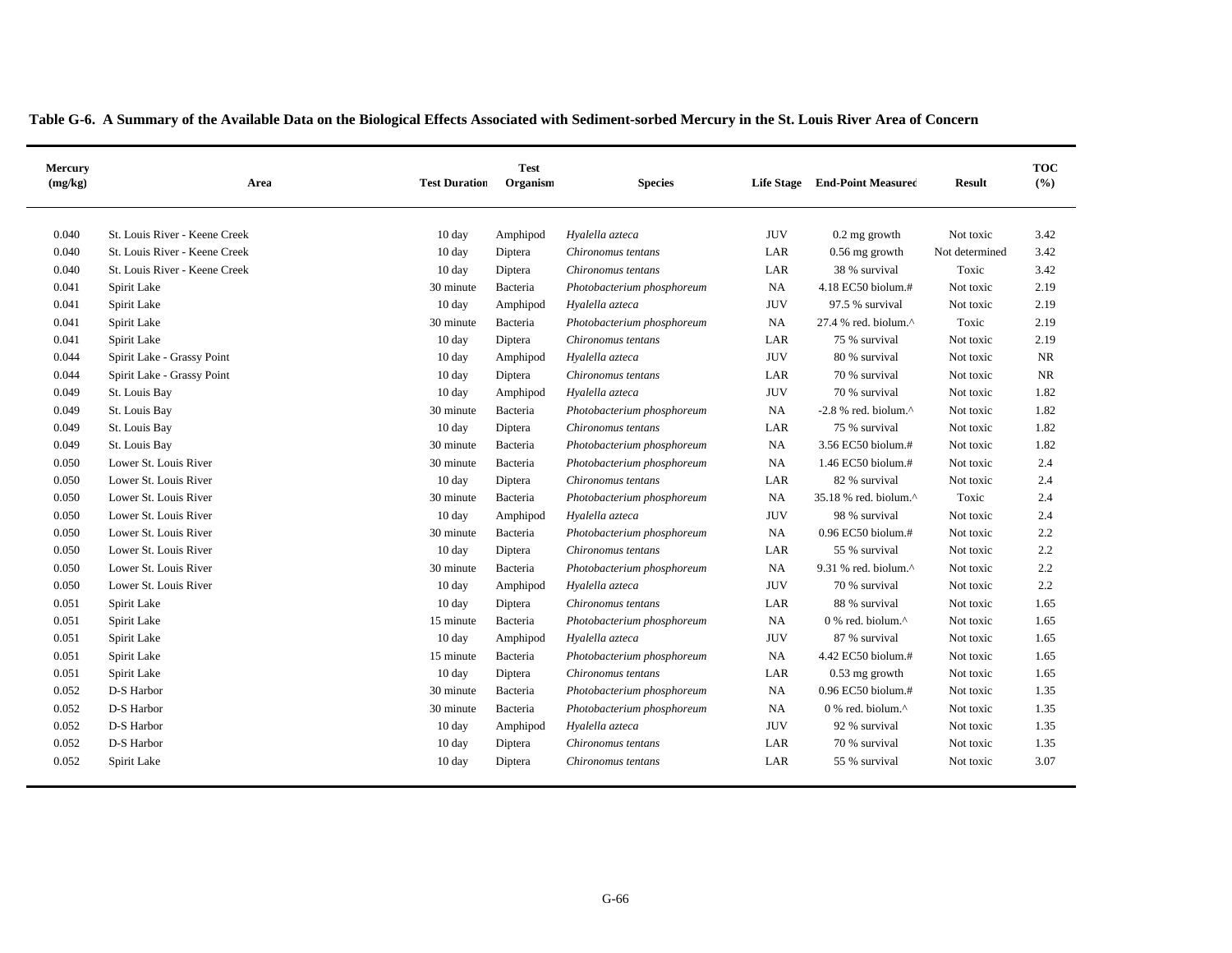| Mercury<br>(mg/kg) |                       | Area | <b>Test Duration</b> | <b>Test</b><br>Organism | <b>Species</b>             |            | Life Stage End-Point Measured | <b>Result</b> | <b>TOC</b><br>(%) |
|--------------------|-----------------------|------|----------------------|-------------------------|----------------------------|------------|-------------------------------|---------------|-------------------|
| 0.052              | Spirit Lake           |      | 30 minute            | Bacteria                | Photobacterium phosphoreum | NA         | 32.24 % red. biolum.^         | Toxic         | 3.07              |
| 0.052              | Spirit Lake           |      | 30 minute            | Bacteria                | Photobacterium phosphoreum | NA         | 0.73 EC50 biolum.#            | Not toxic     | 3.07              |
| 0.055              | Spirit Lake           |      | 10 day               | Amphipod                | Hyalella azteca            | <b>JUV</b> | 90 % survival                 | Not toxic     | 1.71              |
| 0.055              | Spirit Lake           |      | 15 minute            | Bacteria                | Photobacterium phosphoreum | NA         | 1.27 EC50 biolum.#            | Not toxic     | 1.71              |
| 0.055              | Spirit Lake           |      | 15 minute            | Bacteria                | Photobacterium phosphoreum | NA         | 42.1 % red. biolum.^          | Toxic         | 1.71              |
| 0.055              | Spirit Lake           |      | 10 day               | Diptera                 | Chironomus tentans         | LAR        | 78 % survival                 | Not toxic     | 1.71              |
| 0.055              | Spirit Lake           |      | 10 day               | Diptera                 | Chironomus tentans         | LAR        | 0.4 mg growth                 | Not toxic     | 1.71              |
| 0.056              | D-S Harbor            |      | 30 minute            | Bacteria                | Photobacterium phosphoreum | NA         | 2.06 EC50 biolum.#            | Not toxic     | 0.81              |
| 0.056              | D-S Harbor            |      | 10 day               | Diptera                 | Chironomus tentans         | LAR        | 18 % survival                 | Toxic         | 0.81              |
| 0.056              | D-S Harbor            |      | 10 day               | Amphipod                | Hyalella azteca            | <b>JUV</b> | 89 % survival                 | Not toxic     | 0.81              |
| 0.056              | D-S Harbor            |      | 30 minute            | Bacteria                | Photobacterium phosphoreum | NA         | 26.9 % red. biolum.^          | Toxic         | 0.81              |
| 0.057              | Lower St. Louis River |      | 30 minute            | Bacteria                | Photobacterium phosphoreum | NA         | 0 % red. biolum.^             | Not toxic     | 3.02              |
| 0.057              | Lower St. Louis River |      | 10 day               | Diptera                 | Chironomus tentans         | LAR        | 75 % survival                 | Not toxic     | 3.02              |
| 0.057              | Lower St. Louis River |      | 10 day               | Amphipod                | Hyalella azteca            | <b>JUV</b> | 98 % survival                 | Not toxic     | 3.02              |
| 0.057              | Lower St. Louis River |      | 30 minute            | Bacteria                | Photobacterium phosphoreum | NA         | 0.37 EC50 biolum.#            | Toxic         | 3.02              |
| 0.058              | Allouez Bay           |      | 10 day               | Amphipod                | Hyalella azteca            | <b>JUV</b> | 85 % survival                 | Not toxic     | 4.47              |
| 0.058              | Allouez Bay           |      | 30 minute            | Bacteria                | Photobacterium phosphoreum | NA         | 0.82 EC50 biolum.#            | Not toxic     | 4.47              |
| 0.058              | Allouez Bay           |      | 10 day               | Diptera                 | Chironomus tentans         | LAR        | 68 % survival                 | Not toxic     | 4.47              |
| 0.058              | Allouez Bay           |      | 30 minute            | Bacteria                | Photobacterium phosphoreum | NA         | 33.03 % red. biolum.^         | Toxic         | 4.47              |
| 0.059              | Lower St. Louis River |      | 30 minute            | Bacteria                | Photobacterium phosphoreum | NA         | 0.23 EC50 biolum.#            | Toxic         | 2.82              |
| 0.059              | Lower St. Louis River |      | 10 day               | Diptera                 | Chironomus tentans         | LAR        | 67.5 % survival               | Not toxic     | 2.82              |
| 0.059              | Lower St. Louis River |      | 30 minute            | Bacteria                | Photobacterium phosphoreum | NA         | 3.17 % red. biolum.^          | Not toxic     | 2.82              |
| 0.059              | Lower St. Louis River |      | 10 day               | Amphipod                | Hyalella azteca            | <b>JUV</b> | 95 % survival                 | Not toxic     | 2.82              |
| 0.064              | Lower St. Louis River |      | 10 day               | Diptera                 | Chironomus tentans         | LAR        | 52 % survival                 | Not toxic     | 1.37              |
| 0.064              | Lower St. Louis River |      | 15 minute            | Bacteria                | Photobacterium phosphoreum | NA         | 3.52 EC50 biolum.#            | Not toxic     | 1.37              |
| 0.064              | Lower St. Louis River |      | 10 day               | Diptera                 | Chironomus tentans         | LAR        | $0.57$ mg growth              | Not toxic     | 1.37              |
| 0.064              | Lower St. Louis River |      | 10 day               | Amphipod                | Hyalella azteca            | <b>JUV</b> | 92 % survival                 | Not toxic     | 1.37              |
| 0.064              | Lower St. Louis River |      | 15 minute            | Bacteria                | Photobacterium phosphoreum | NA         | 8.2 % red. biolum.^           | Not toxic     | 1.37              |
| 0.066              | Lower St. Louis River |      | 10 day               | Diptera                 | Chironomus tentans         | LAR        | 92 % survival                 | Not toxic     | 2.37              |
| 0.066              | Lower St. Louis River |      | 10 day               | Amphipod                | Hyalella azteca            | <b>JUV</b> | 92 % survival                 | Not toxic     | 2.37              |
| 0.066              | Lower St. Louis River |      | 30 minute            | Bacteria                | Photobacterium phosphoreum | NA         | 28.9 % red. biolum.^          | Toxic         | 2.37              |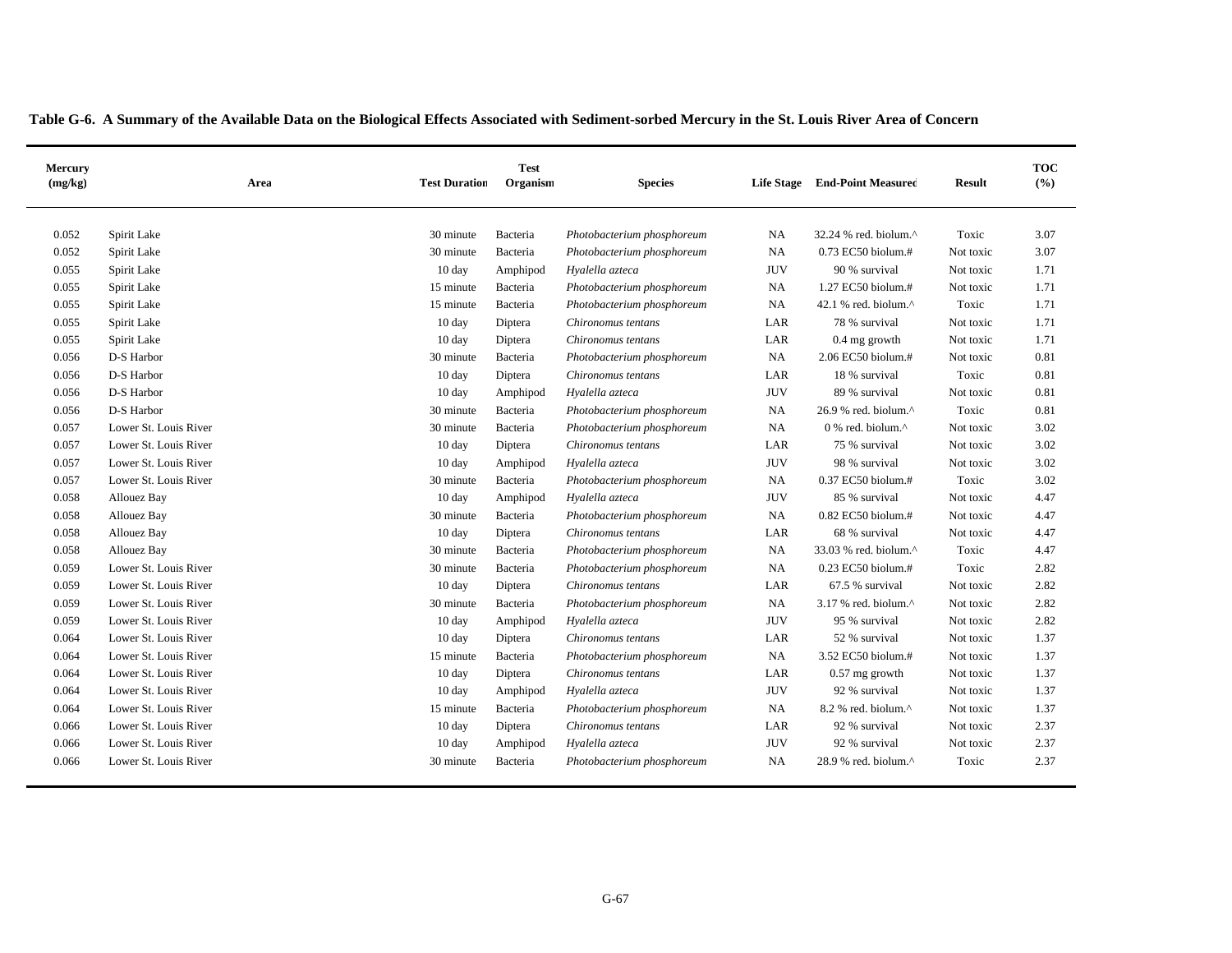|  |  | Table G-6. A Summary of the Available Data on the Biological Effects Associated with Sediment-sorbed Mercury in the St. Louis River Area of Concern |  |  |
|--|--|-----------------------------------------------------------------------------------------------------------------------------------------------------|--|--|
|  |  |                                                                                                                                                     |  |  |

| Mercury<br>(mg/kg) | Area                  | <b>Test Duration</b> | <b>Test</b><br>Organism | <b>Species</b>             | <b>Life Stage</b> | <b>End-Point Measured</b>                         | <b>Result</b>  | <b>TOC</b><br>(%) |
|--------------------|-----------------------|----------------------|-------------------------|----------------------------|-------------------|---------------------------------------------------|----------------|-------------------|
| 0.066              | Lower St. Louis River | 30 minute            | Bacteria                | Photobacterium phosphoreum | <b>NA</b>         | $0.64$ EC50 biolum.#                              | Not toxic      | 2.37              |
| 0.069              | D-S Harbor            | $10 \text{ day}$     | Diptera                 | Chironomus tentans         | LAR               | 10 % survival                                     | Toxic          | 3.99              |
| 0.069              | D-S Harbor            | 30 minute            | Bacteria                | Photobacterium phosphoreum | <b>NA</b>         | 66.5 % red. biolum.^                              | Toxic          | 3.99              |
| 0.069              | D-S Harbor            | 10 day               | Amphipod                | Hyalella azteca            | <b>JUV</b>        | 75 % survival                                     | Not toxic      | 3.99              |
| 0.069              | D-S Harbor            | 30 minute            | Bacteria                | Photobacterium phosphoreum | <b>NA</b>         | $0.09$ EC50 biolum.#                              | Toxic          | 3.99              |
| 0.069              | Lower St. Louis River | 10 day               | Amphipod                | Hyalella azteca            | <b>JUV</b>        | 60 % survival                                     | Not toxic      | NR                |
| 0.069              | Lower St. Louis River | 30 minute            | Bacteria                | Photobacterium phosphoreum | <b>NA</b>         | 2.4 EC50 biolum.#                                 | Not toxic      | <b>NR</b>         |
| 0.069              | Lower St. Louis River | 30 minute            | Bacteria                | Photobacterium phosphoreum | <b>NA</b>         | 1.1 % red. biolum. $^{\wedge}$                    | Not toxic      | NR                |
| 0.069              | Lower St. Louis River | 10 day               | Diptera                 | Chironomus tentans         | LAR               | 12 % survival                                     | Toxic          | NR                |
| 0.071              | D-S Harbor            | 15 minute            | Bacteria                | Photobacterium phosphoreum | <b>NA</b>         | 1.14 EC50 biolum.#                                | Not toxic      | 1.44              |
| 0.071              | D-S Harbor            | 10 day               | Amphipod                | Hyalella azteca            | <b>JUV</b>        | 98 % survival                                     | Not toxic      | 1.44              |
| 0.071              | D-S Harbor            | 15 minute            | Bacteria                | Photobacterium phosphoreum | <b>NA</b>         | 5.4 % red. biolum.^                               | Not toxic      | 1.44              |
| 0.072              | Spirit Lake           | 15 minute            | Bacteria                | Photobacterium phosphoreum | NA                | 0.77 EC50 biolum.#                                | Not toxic      | 1                 |
| 0.072              | Spirit Lake           | 15 minute            | Bacteria                | Photobacterium phosphoreum | NA                | 52.4 % red. biolum.^                              | Toxic          | $\mathbf{1}$      |
| 0.072              | Spirit Lake           | $10 \text{ day}$     | Amphipod                | Hyalella azteca            | <b>JUV</b>        | 63 % survival                                     | Toxic          | 1                 |
| 0.072              | Spirit Lake           | $10 \text{ day}$     | Diptera                 | Chironomus tentans         | LAR               | 0 % survival                                      | Toxic          | 1                 |
| 0.072              | Spirit Lake           | 10 day               | Diptera                 | Chironomus tentans         | LAR               | Not determined                                    | Not determined | 1                 |
| 0.072              | D-S Harbor            | 10 day               | Amphipod                | Hyalella azteca            | <b>JUV</b>        | 78 % survival                                     | Not toxic      | 1.85              |
| 0.072              | D-S Harbor            | 30 minute            | Bacteria                | Photobacterium phosphoreum | NA                | $0.75$ EC50 biolum.#                              | Not toxic      | 1.85              |
| 0.072              | D-S Harbor            | $10 \text{ day}$     | Diptera                 | Chironomus tentans         | LAR               | 90 % survival                                     | Not toxic      | 1.85              |
| 0.072              | D-S Harbor            | 30 minute            | Bacteria                | Photobacterium phosphoreum | <b>NA</b>         | 14.9 % red. biolum.^                              | Not toxic      | 1.85              |
| 0.076              | Spirit Lake           | 30 minute            | Bacteria                | Photobacterium phosphoreum | <b>NA</b>         | $0.4$ EC50 biolum.#                               | Toxic          | 2.82              |
| 0.076              | Spirit Lake           | $10 \text{ day}$     | Amphipod                | Hyalella azteca            | <b>JUV</b>        | 70 % survival                                     | Not toxic      | 2.82              |
| 0.076              | Spirit Lake           | 10 day               | Diptera                 | Chironomus tentans         | LAR               | 72 % survival                                     | Not toxic      | 2.82              |
| 0.076              | Spirit Lake           | 30 minute            | Bacteria                | Photobacterium phosphoreum | NA                | 10.2 % red. biolum. $^{\wedge}$                   | Not toxic      | 2.82              |
| 0.076              | D-S Harbor            | 15 minute            | Bacteria                | Photobacterium phosphoreum | <b>NA</b>         | 1.92 EC50 biolum.#                                | Not toxic      | 2.98              |
| 0.076              | D-S Harbor            | $10 \text{ day}$     | Diptera                 | Chironomus tentans         | LAR               | $0.58$ mg growth                                  | Not toxic      | 2.98              |
| 0.076              | D-S Harbor            | 15 minute            | Bacteria                | Photobacterium phosphoreum | <b>NA</b>         | 10.5 % red. biolum.^                              | Not toxic      | 2.98              |
| 0.076              | D-S Harbor            | 10 day               | Diptera                 | Chironomus tentans         | LAR               | 72 % survival                                     | Not toxic      | 2.98              |
| 0.076              | D-S Harbor            | $10 \text{ day}$     | Amphipod                | Hyalella azteca            | <b>JUV</b>        | 97 % survival                                     | Not toxic      | 2.98              |
| 0.077              | D-S Harbor            | 15 minute            | Bacteria                | Photobacterium phosphoreum | NA                | $0\%$ red. biolum. <sup><math>\wedge</math></sup> | Not toxic      | 2.24              |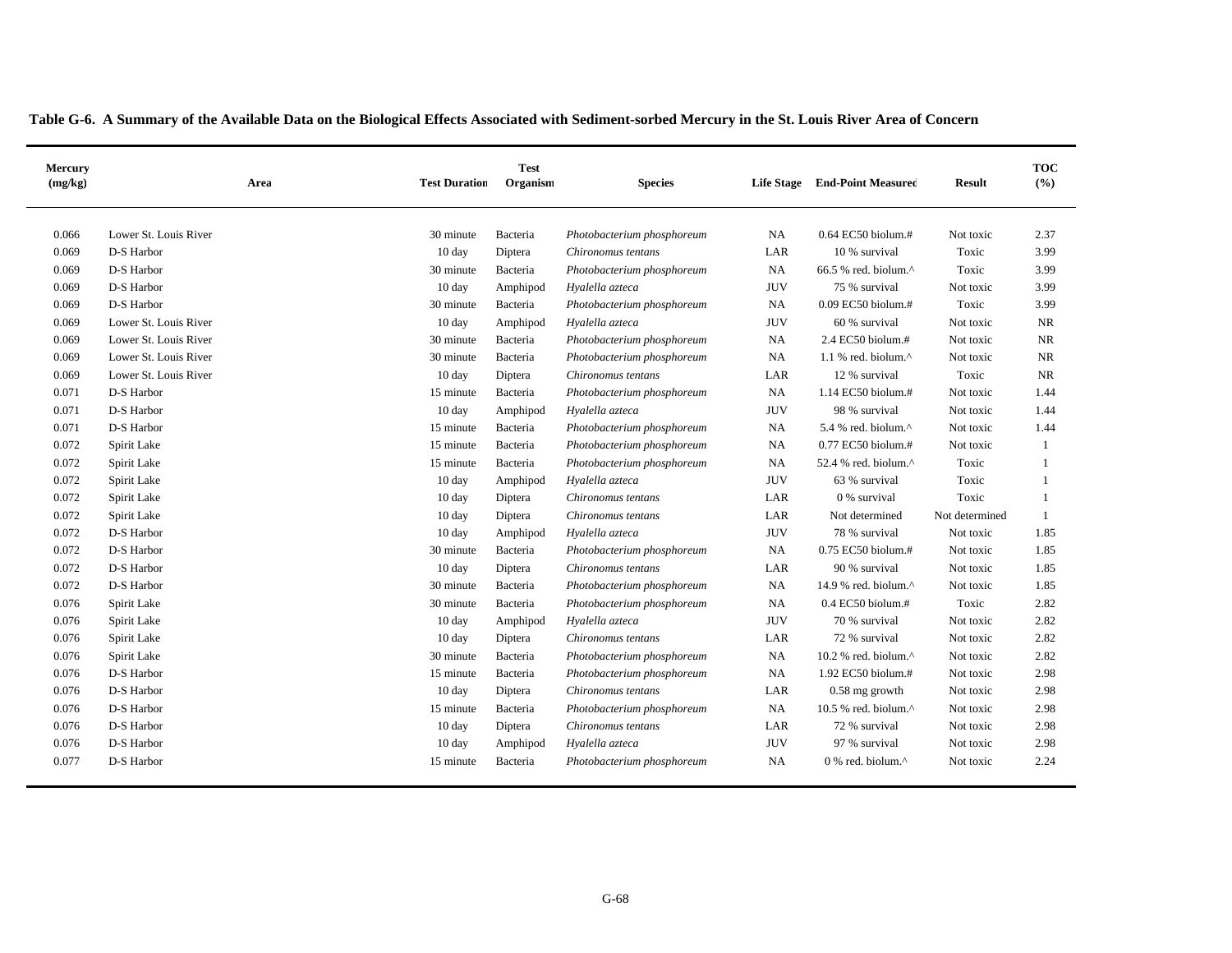|  | Table G-6. A Summary of the Available Data on the Biological Effects Associated with Sediment-sorbed Mercury in the St. Louis River Area of Concern |  |  |  |  |  |  |  |  |  |  |
|--|-----------------------------------------------------------------------------------------------------------------------------------------------------|--|--|--|--|--|--|--|--|--|--|
|  |                                                                                                                                                     |  |  |  |  |  |  |  |  |  |  |

| Mercury<br>(mg/kg) | Area                  | <b>Test Duration</b> | <b>Test</b><br>Organism | <b>Species</b>             | <b>Life Stage</b> | <b>End-Point Measured</b> | <b>Result</b> | <b>TOC</b><br>(%) |
|--------------------|-----------------------|----------------------|-------------------------|----------------------------|-------------------|---------------------------|---------------|-------------------|
| 0.077              | D-S Harbor            | 10 day               | Diptera                 | Chironomus tentans         | LAR               | 0.46 mg growth            | Not toxic     | 2.24              |
| 0.077              | D-S Harbor            | 10 day               | Amphipod                | Hyalella azteca            | <b>JUV</b>        | 98 % survival             | Not toxic     | 2.24              |
| 0.077              | D-S Harbor            | $10 \text{ day}$     | Diptera                 | Chironomus tentans         | LAR               | 95 % survival             | Not toxic     | 2.24              |
| 0.077              | D-S Harbor            | 15 minute            | Bacteria                | Photobacterium phosphoreum | <b>NA</b>         | 1.3 EC50 biolum.#         | Not toxic     | 2.24              |
| 0.078              | Lower St. Louis River | 30 minute            | Bacteria                | Photobacterium phosphoreum | NA                | 18.89 % red. biolum.^     | Not toxic     | 2.91              |
| 0.078              | Lower St. Louis River | 10 day               | Diptera                 | Chironomus tentans         | LAR               | 90 % survival             | Not toxic     | 2.91              |
| 0.078              | Lower St. Louis River | 10 day               | Amphipod                | Hyalella azteca            | <b>JUV</b>        | 92 % survival             | Not toxic     | 2.91              |
| 0.078              | Lower St. Louis River | 30 minute            | Bacteria                | Photobacterium phosphoreum | NA                | 0.96 EC50 biolum.#        | Not toxic     | 2.91              |
| 0.078              | Spirit Lake           | 30 minute            | Bacteria                | Photobacterium phosphoreum | NA                | $0.41$ EC50 biolum.#      | Toxic         | 2.59              |
| 0.078              | Spirit Lake           | 30 minute            | Bacteria                | Photobacterium phosphoreum | <b>NA</b>         | 7.4 % red. biolum.^       | Not toxic     | 2.59              |
| 0.078              | Spirit Lake           | 10 day               | Diptera                 | Chironomus tentans         | LAR               | 65 % survival             | Not toxic     | 2.59              |
| 0.078              | Spirit Lake           | 10 day               | Amphipod                | Hyalella azteca            | <b>JUV</b>        | 97.5 % survival           | Not toxic     | 2.59              |
| 0.080              | Lower St. Louis River | 30 minute            | Bacteria                | Photobacterium phosphoreum | <b>NA</b>         | $0.24$ EC50 biolum.#      | Toxic         | 1.75              |
| 0.080              | Lower St. Louis River | 10 day               | Amphipod                | Hyalella azteca            | <b>JUV</b>        | 92 % survival             | Not toxic     | 1.75              |
| 0.080              | Lower St. Louis River | 30 minute            | Bacteria                | Photobacterium phosphoreum | <b>NA</b>         | 22.87 % red. biolum.^     | Toxic         | 1.75              |
| 0.080              | Lower St. Louis River | 10 day               | Diptera                 | Chironomus tentans         | LAR               | 95 % survival             | Not toxic     | 1.75              |
| 0.088              | Lower St. Louis River | 15 minute            | Bacteria                | Photobacterium phosphoreum | <b>NA</b>         | 12 % red. biolum.^        | Not toxic     | 2.7               |
| 0.088              | Lower St. Louis River | 10 day               | Amphipod                | Hyalella azteca            | <b>JUV</b>        | 90 % survival             | Not toxic     | 2.7               |
| 0.088              | Lower St. Louis River | 15 minute            | Bacteria                | Photobacterium phosphoreum | NA                | $0.52$ EC50 biolum.#      | Not toxic     | 2.7               |
| 0.088              | Lower St. Louis River | 10 day               | Amphipod                | Hyalella azteca            | <b>JUV</b>        | 93 % survival             | Not toxic     | 2.7               |
| 0.088              | Lower St. Louis River | $10 \text{ day}$     | Diptera                 | Chironomus tentans         | LAR               | $0.44$ mg growth          | Not toxic     | 2.7               |
| 0.088              | Lower St. Louis River | 10 day               | Diptera                 | Chironomus tentans         | LAR               | 70 % survival             | Not toxic     | 2.7               |
| 0.088              | Lower St. Louis River | 10 day               | Diptera                 | Chironomus tentans         | LAR               | 68 % survival             | Not toxic     | 2.7               |
| 0.088              | Lower St. Louis River | 15 minute            | Bacteria                | Photobacterium phosphoreum | <b>NA</b>         | 5.3 % red. biolum.^       | Not toxic     | 2.7               |
| 0.088              | Lower St. Louis River | $10 \text{ day}$     | Diptera                 | Chironomus tentans         | LAR               | 0.56 mg growth            | Not toxic     | 2.7               |
| 0.088              | Lower St. Louis River | 15 minute            | Bacteria                | Photobacterium phosphoreum | <b>NA</b>         | $0.52$ EC50 biolum.#      | Not toxic     | 2.7               |
| 0.089              | D-S Harbor            | 15 minute            | Bacteria                | Photobacterium phosphoreum | <b>NA</b>         | 3.82 EC50 biolum.#        | Not toxic     | 3.85              |
| 0.089              | D-S Harbor            | 15 minute            | Bacteria                | Photobacterium phosphoreum | <b>NA</b>         | 0 % red. biolum.^         | Not toxic     | 3.85              |
| 0.089              | D-S Harbor            | 10 day               | Diptera                 | Chironomus tentans         | LAR               | 85 % survival             | Not toxic     | 3.85              |
| 0.089              | D-S Harbor            | 10 day               | Diptera                 | Chironomus tentans         | LAR               | 0.64 mg growth            | Not toxic     | 3.85              |
| 0.089              | D-S Harbor            | $10 \text{ day}$     | Amphipod                | Hyalella azteca            | <b>JUV</b>        | 88 % survival             | Not toxic     | 3.85              |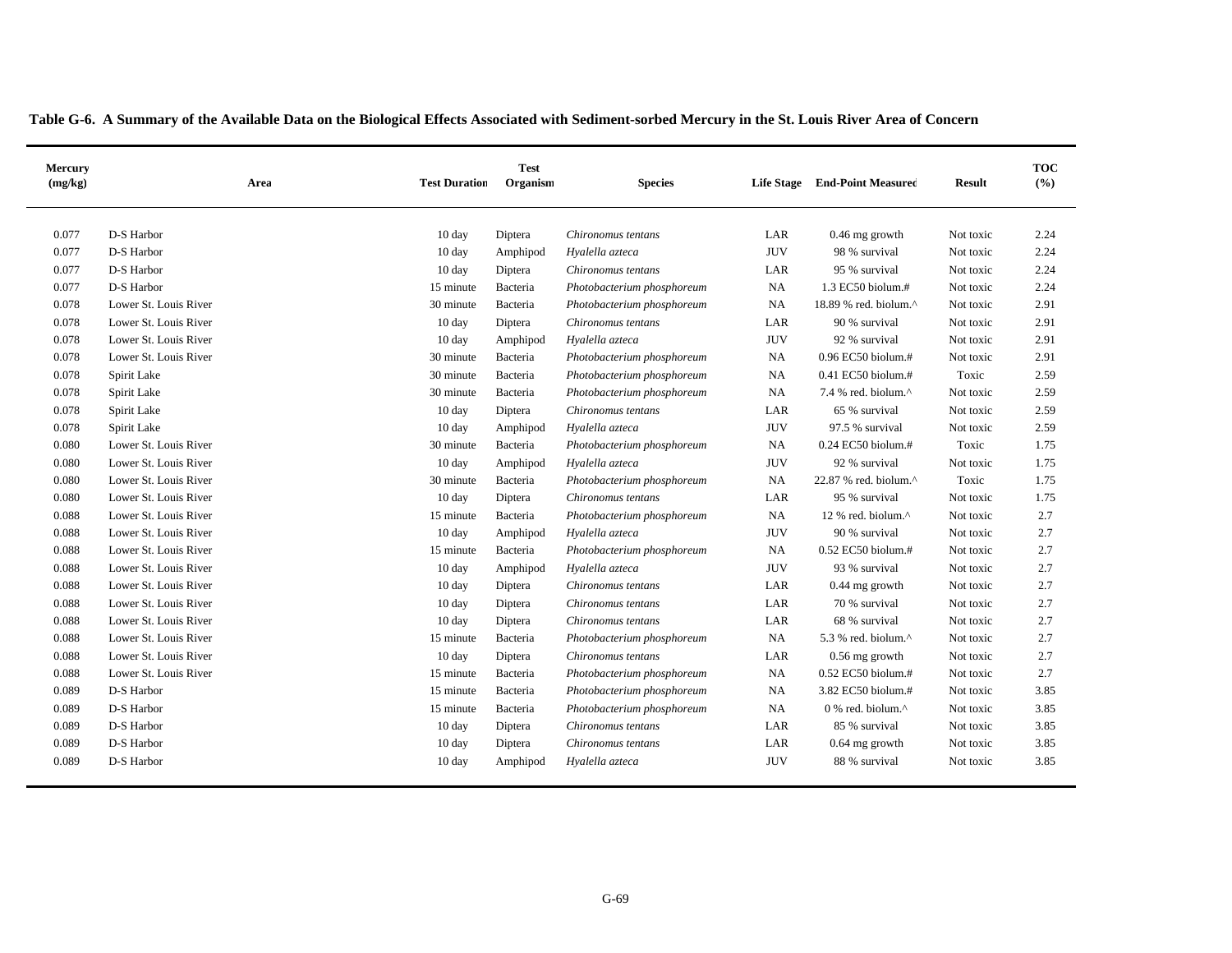| Mercury<br>(mg/kg) | Area                                    | <b>Test Duration</b> | <b>Test</b><br>Organism | <b>Species</b>             | <b>Life Stage</b> | <b>End-Point Measured</b>                           | <b>Result</b> | <b>TOC</b><br>(%) |
|--------------------|-----------------------------------------|----------------------|-------------------------|----------------------------|-------------------|-----------------------------------------------------|---------------|-------------------|
| 0.089              | St. Louis Bay                           | 30 minute            | Bacteria                | Photobacterium phosphoreum | NA                | $-0.7$ % red. biolum. $^{\wedge}$                   | Not toxic     | 1.55              |
| 0.089              | St. Louis Bay                           | 30 minute            | Bacteria                | Photobacterium phosphoreum | NA                | 0.47 EC50 biolum.#                                  | Toxic         | 1.55              |
| 0.089              | St. Louis Bay                           | 10 day               | Diptera                 | Chironomus tentans         | LAR               | 65 % survival                                       | Not toxic     | 1.55              |
| 0.093              | Spirit Lake                             | $10 \text{ day}$     | Diptera                 | Chironomus tentans         | LAR               | $0.37$ mg growth                                    | Not toxic     | 2.34              |
| 0.093              | Spirit Lake                             | $10 \text{ day}$     | Diptera                 | Chironomus tentans         | LAR               | 95 % survival                                       | Not toxic     | 2.34              |
| 0.093              | Spirit Lake                             | $10 \text{ day}$     | Amphipod                | Hyalella azteca            | <b>JUV</b>        | 90 % survival                                       | Not toxic     | 2.34              |
| 0.093              | Spirit Lake                             | 15 minute            | Bacteria                | Photobacterium phosphoreum | NA                | 0.77 EC50 biolum.#                                  | Not toxic     | 2.34              |
| 0.093              | Spirit Lake                             | 15 minute            | Bacteria                | Photobacterium phosphoreum | NA                | 12.1 % red. biolum.^                                | Not toxic     | 2.34              |
| 0.094              | Spirit Lake                             | 10 day               | Amphipod                | Hyalella azteca            | <b>JUV</b>        | 3 % survival                                        | Toxic         | 8.4               |
| 0.094              | Spirit Lake                             | 30 minute            | Bacteria                | Photobacterium phosphoreum | NA                | $0.2$ EC50 biolum.#                                 | Toxic         | 8.4               |
| 0.094              | Spirit Lake                             | 10 day               | Diptera                 | Chironomus tentans         | LAR               | 0 % survival                                        | Toxic         | 8.4               |
| 0.094              | Spirit Lake                             | 30 minute            | Bacteria                | Photobacterium phosphoreum | NA                | 81.5 % red. biolum.^                                | Toxic         | 8.4               |
| 0.096              | St. Louis River - Lower St. Louis River | 30 minute            | Bacteria                | Photobacterium phosphoreum | NA                | 0.48 EC50 biolum.#                                  | Toxic         | 3.14              |
| 0.096              | St. Louis River - Lower St. Louis River | 30 minute            | Bacteria                | Photobacterium phosphoreum | NA                | 22.4 % red. biolum. $^{\wedge}$                     | Toxic         | 3.14              |
| 0.096              | St. Louis River - Lower St. Louis River | 10 day               | Diptera                 | Chironomus tentans         | LAR               | 70 % survival                                       | Not toxic     | 3.14              |
| 0.100              | St. Louis River - Lower St. Louis River | 30 minute            | Bacteria                | Photobacterium phosphoreum | NA                | 0.09 EC50 biolum.#                                  | Toxic         | 4.84              |
| 0.100              | St. Louis River - Lower St. Louis River | 10 day               | Amphipod                | Hyalella azteca            | <b>JUV</b>        | 92 % survival                                       | Not toxic     | 4.84              |
| 0.100              | St. Louis River - Lower St. Louis River | 10 day               | Diptera                 | Chironomus tentans         | LAR               | 90 % survival                                       | Not toxic     | 4.84              |
| 0.100              | St. Louis River - Lower St. Louis River | 30 minute            | Bacteria                | Photobacterium phosphoreum | NA                | 18.2 % red. biolum.^                                | Not toxic     | 4.84              |
| 0.101              | Spirit Lake                             | 10 day               | Diptera                 | Chironomus tentans         | LAR               | 98 % survival                                       | Not toxic     | 13.81             |
| 0.101              | Spirit Lake                             | 30 minute            | Bacteria                | Photobacterium phosphoreum | NA                | $0.1$ % red. biolum. <sup><math>\wedge</math></sup> | Not toxic     | 13.81             |
| 0.101              | Spirit Lake                             | $10 \text{ day}$     | Amphipod                | Hyalella azteca            | <b>JUV</b>        | 62 % survival                                       | Not toxic     | 13.81             |
| 0.101              | Spirit Lake                             | 30 minute            | Bacteria                | Photobacterium phosphoreum | NA                | 3.88 EC50 biolum.#                                  | Not toxic     | 13.81             |
| 0.104              | D-S Harbor                              | $10 \text{ day}$     | Diptera                 | Chironomus tentans         | LAR               | 62 % survival                                       | Not toxic     | 1.94              |
| 0.104              | D-S Harbor                              | 30 minute            | Bacteria                | Photobacterium phosphoreum | NA                | 40.37 % red. biolum.^                               | Toxic         | 1.94              |
| 0.104              | D-S Harbor                              | 10 day               | Amphipod                | Hyalella azteca            | <b>JUV</b>        | 98 % survival                                       | Not toxic     | 1.94              |
| 0.104              | D-S Harbor                              | 30 minute            | Bacteria                | Photobacterium phosphoreum | NA                | 0.58 EC50 biolum.#                                  | Not toxic     | 1.94              |
| 0.121              | D-S Harbor                              | 10 day               | Amphipod                | Hyalella azteca            | <b>JUV</b>        | 98 % survival                                       | Not toxic     | 2.34              |
| 0.121              | D-S Harbor                              | 30 minute            | Bacteria                | Photobacterium phosphoreum | NA                | $0.28$ EC50 biolum.#                                | Toxic         | 2.34              |
| 0.121              | D-S Harbor                              | 10 day               | Diptera                 | Chironomus tentans         | LAR               | 80 % survival                                       | Not toxic     | 2.34              |
| 0.121              | D-S Harbor                              | 30 minute            | Bacteria                | Photobacterium phosphoreum | <b>NA</b>         | 15.82 % red. biolum. $^{\wedge}$                    | Not toxic     | 2.34              |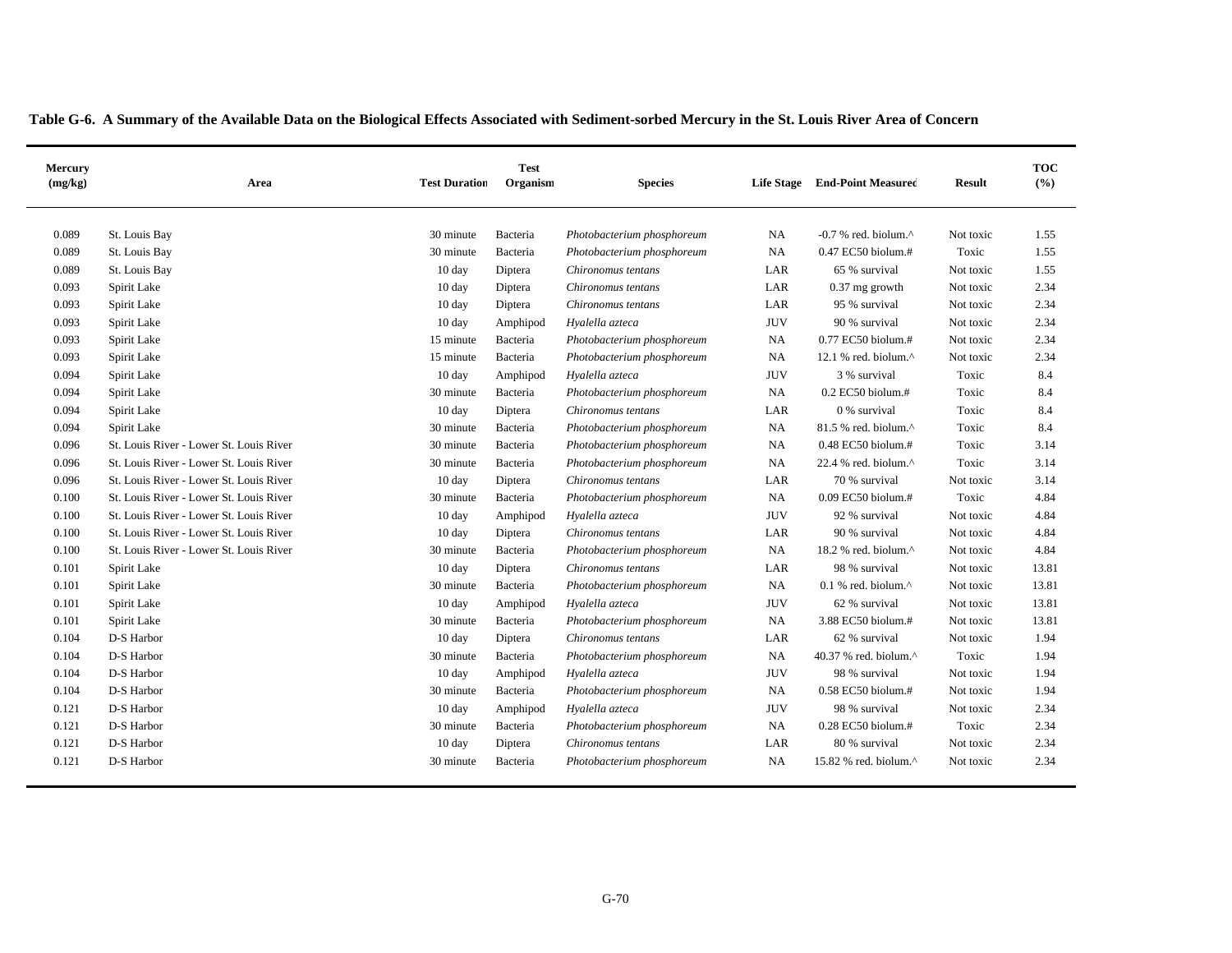| Mercury<br>(mg/kg) | Area                                        | <b>Test Duration</b> | <b>Test</b><br>Organism | <b>Species</b>             |                | Life Stage End-Point Measured                        | <b>Result</b>  | <b>TOC</b><br>(%) |
|--------------------|---------------------------------------------|----------------------|-------------------------|----------------------------|----------------|------------------------------------------------------|----------------|-------------------|
| 0.122              | Spirit Lake                                 | 30 minute            | Bacteria                | Photobacterium phosphoreum | NA             | $26.1$ % red. biolum. <sup><math>\wedge</math></sup> | Toxic          | 0.82              |
| 0.122              | Spirit Lake                                 | 10 day               | Diptera                 | Chironomus tentans         | LAR            | 0 % survival                                         | Toxic          | 0.82              |
| 0.122              | Spirit Lake                                 | 10 day               | Amphipod                | Hyalella azteca            | <b>JUV</b>     | 59 % survival                                        | Not toxic      | 0.82              |
| 0.122              | Spirit Lake                                 | 30 minute            | Bacteria                | Photobacterium phosphoreum | NA             | $0.05$ EC50 biolum.#                                 | Toxic          | 0.82              |
| 0.128              | D-S Harbor                                  | 30 minute            | Bacteria                | Photobacterium phosphoreum | NA             | $0\%$ red. biolum. $^{\wedge}$                       | Not toxic      | 3.2               |
| 0.128              | D-S Harbor                                  | 10 day               | Diptera                 | Chironomus tentans         | LAR            | 62 % survival                                        | Not toxic      | 3.2               |
| 0.128              | D-S Harbor                                  | 30 minute            | Bacteria                | Photobacterium phosphoreum | NA             | 0.58 EC50 biolum.#                                   | Not toxic      | 3.2               |
| 0.128              | D-S Harbor                                  | 10 day               | Amphipod                | Hyalella azteca            | <b>JUV</b>     | 100 % survival                                       | Not toxic      | 3.2               |
| 0.130              | Lower St. Louis River                       | 10 day               | Amphipod                | Hyalella azteca            | <b>JUV</b>     | 100 % survival                                       | Not toxic      | 3.25              |
| 0.130              | Lower St. Louis River                       | 15 minute            | Bacteria                | Photobacterium phosphoreum | NA             | 0.42 EC50 biolum.#                                   | Toxic          | 3.25              |
| 0.130              | Lower St. Louis River                       | 15 minute            | Bacteria                | Photobacterium phosphoreum | NA             | 28.8 % red. biolum.^                                 | Toxic          | 3.25              |
| 0.137              | Spirit Lake                                 | 30 minute            | Bacteria                | Photobacterium phosphoreum | NA             | 45.6 % red. biolum.^                                 | Toxic          | 3.2               |
| 0.137              | Spirit Lake                                 | 30 minute            | Bacteria                | Photobacterium phosphoreum | NA             | 1.1 EC50 biolum.#                                    | Not toxic      | 3.2               |
| 0.137              | Spirit Lake                                 | 10 day               | Diptera                 | Chironomus tentans         | LAR            | 50 % survival                                        | Not toxic      | 3.2               |
| 0.150              | St. Louis River - Keene Creek               | 10 day               | Diptera                 | Chironomus tentans         | LAR            | 1.59 mg growth                                       | Not toxic      | 6.4               |
| 0.150              | St. Louis River - Keene Creek               | 10 day               | Diptera                 | Chironomus tentans         | LAR            | 72 % survival                                        | Not toxic      | 6.4               |
| 0.150              | St. Louis River - Keene Creek               | 10 day               | Amphipod                | Hyalella azteca            | <b>JUV</b>     | 87 % survival                                        | Not toxic      | 6.4               |
| 0.150              | St. Louis River - Keene Creek               | 10 day               | Amphipod                | Hyalella azteca            | <b>JUV</b>     | $0.2$ mg growth                                      | Not toxic      | 6.4               |
| 0.159              | St. Louis Bay - St. Louis Bay               | 10 day               | Amphipod                | Hyalella azteca            | <b>JUV</b>     | 75 % survival                                        | Not toxic      | 2.63              |
| 0.159              | St. Louis Bay - St. Louis Bay               | 30 minute            | Bacteria                | Photobacterium phosphoreum | NA             | 0.32 EC50 biolum.#                                   | Toxic          | 2.63              |
| 0.159              | St. Louis Bay - St. Louis Bay               | 30 minute            | Bacteria                | Photobacterium phosphoreum | NA             | 33.45 % red. biolum.^                                | Toxic          | 2.63              |
| 0.159              | St. Louis Bay - St. Louis Bay               | 10 day               | Diptera                 | Chironomus tentans         | LAR            | 68 % survival                                        | Not toxic      | 2.63              |
| 0.160              | D-S Harbor - North of MN Power & Light Dock | $10 \text{ day}$     | Diptera                 | Chironomus tentans         | $\overline{?}$ | 100 % survival                                       | Not toxic      | $\rm NR$          |
| 0.160              | D-S Harbor - North of MN Power & Light Dock | 48 hour              | Cladoceran              | Daphnia magna              | $\overline{?}$ | 100 % survival                                       | Not toxic      | $\rm NR$          |
| 0.160              | Brule River - above Stones Bridge           | 48 hour              | Cladoceran              | Daphnia magna              | $\overline{?}$ | 95 % survival                                        | Not toxic      | <b>NR</b>         |
| 0.160              | Brule River - above Stones Bridge           | 10 day               | Diptera                 | Chironomus tentans         | $\overline{?}$ | 100 % survival                                       | Not toxic      | $\rm NR$          |
| 0.161              | St. Louis Bay                               | 10 day               | Amphipod                | Hyalella azteca            | <b>JUV</b>     | 92 % survival                                        | Not toxic      | 13.91             |
| 0.161              | St. Louis Bay                               | 15 minute            | Bacteria                | Photobacterium phosphoreum | NA             | 93.4 % red. biolum.^                                 | Toxic          | 13.91             |
| 0.161              | St. Louis Bay                               | 10 day               | Diptera                 | Chironomus tentans         | LAR            | Not determined                                       | Not determined | 13.91             |
| 0.161              | St. Louis Bay                               | 15 minute            | Bacteria                | Photobacterium phosphoreum | NA             | 0.4 EC50 biolum.#                                    | Toxic          | 13.91             |
| 0.161              | St. Louis Bay                               | 10 day               | Diptera                 | Chironomus tentans         | LAR            | 18 % survival                                        | Toxic          | 13.91             |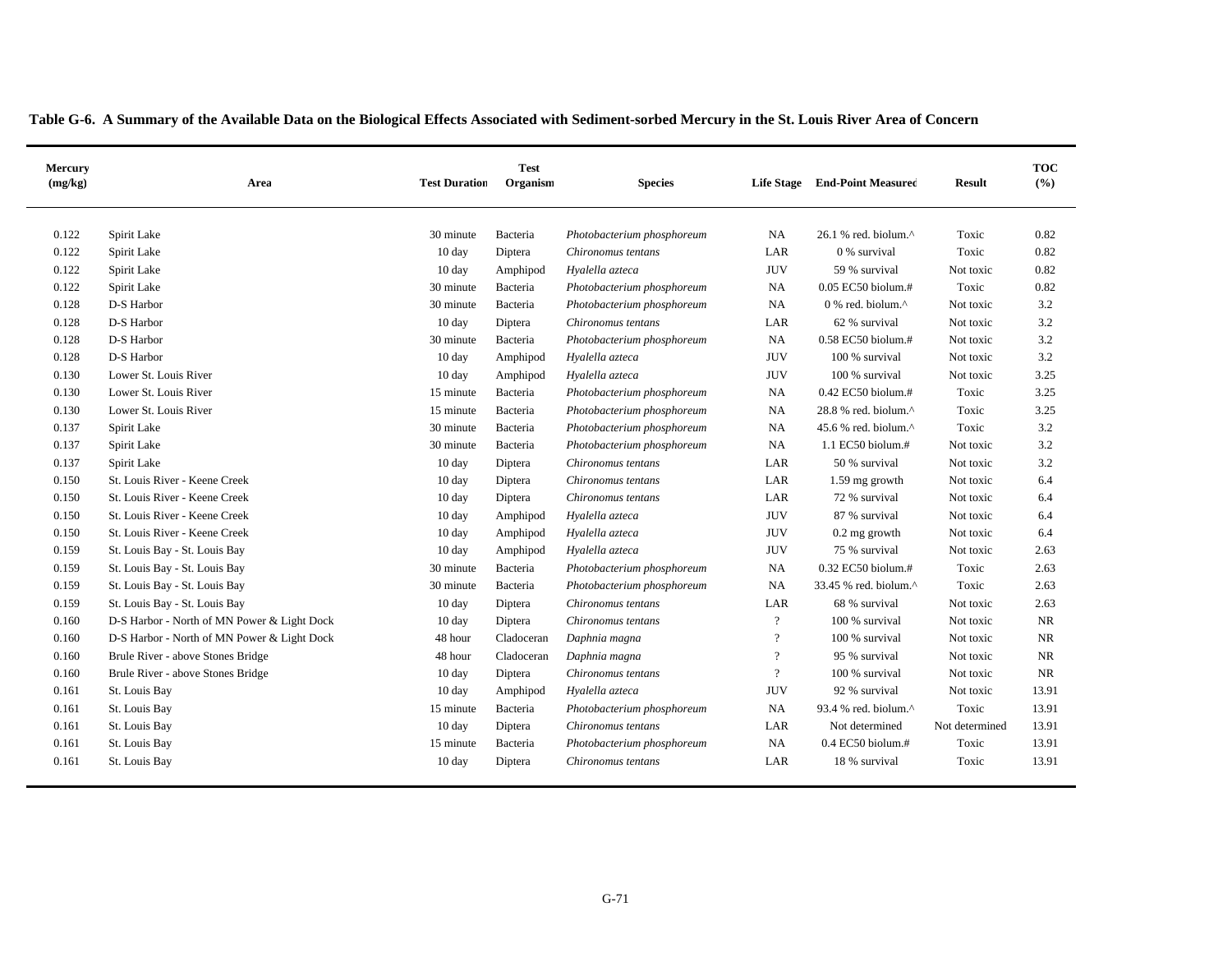| Mercury<br>(mg/kg) | Area                                  | <b>Test Duration</b> | <b>Test</b><br>Organism | <b>Species</b>             | <b>Life Stage</b> | <b>End-Point Measured</b> | <b>Result</b> | <b>TOC</b><br>(%) |
|--------------------|---------------------------------------|----------------------|-------------------------|----------------------------|-------------------|---------------------------|---------------|-------------------|
| 0.168              | Spirit Lake                           | 15 minute            | Bacteria                | Photobacterium phosphoreum | <b>NA</b>         | 1.06 EC50 biolum.#        | Not toxic     | 3.74              |
| 0.168              | Spirit Lake                           | 10 day               | Amphipod                | Hyalella azteca            | <b>JUV</b>        | 90 % survival             | Not toxic     | 3.74              |
| 0.168              | Spirit Lake                           | 15 minute            | Bacteria                | Photobacterium phosphoreum | NA                | 0 % red. biolum.^         | Not toxic     | 3.74              |
| 0.168              | Spirit Lake                           | $10 \text{ day}$     | Diptera                 | Chironomus tentans         | LAR               | $0.57$ mg growth          | Not toxic     | 3.74              |
| 0.168              | Spirit Lake                           | $10 \text{ day}$     | Diptera                 | Chironomus tentans         | LAR               | 65 % survival             | Not toxic     | 3.74              |
| 0.180              | D-S Harbor - Hallett Coal Dock #6     | 48 hour              | Cladoceran              | Daphnia magna              | $\overline{?}$    | 95 % survival             | Not toxic     | NR                |
| 0.180              | D-S Harbor - Hallett Coal Dock #6     | 10 day               | Diptera                 | Chironomus tentans         | $\overline{?}$    | 86.6 % survival           | Not toxic     | <b>NR</b>         |
| 0.182              | St. Louis Bay                         | 15 minute            | Bacteria                | Photobacterium phosphoreum | NA                | 1.35 EC50 biolum.#        | Not toxic     | 6.72              |
| 0.182              | St. Louis Bay                         | 10 day               | Diptera                 | Chironomus tentans         | LAR               | 88 % survival             | Not toxic     | 6.72              |
| 0.182              | St. Louis Bay                         | $10 \text{ day}$     | Diptera                 | Chironomus tentans         | LAR               | $0.46$ mg growth          | Not toxic     | 6.72              |
| 0.182              | St. Louis Bay                         | 15 minute            | Bacteria                | Photobacterium phosphoreum | NA                | 0 % red. biolum.^         | Not toxic     | 6.72              |
| 0.182              | St. Louis Bay                         | 10 day               | Amphipod                | Hyalella azteca            | <b>JUV</b>        | 87 % survival             | Not toxic     | 6.72              |
| 0.184              | D-S Harbor                            | 30 minute            | Bacteria                | Photobacterium phosphoreum | NA                | 0.2 EC50 biolum.#         | Toxic         | 3.07              |
| 0.184              | D-S Harbor                            | 10 day               | Amphipod                | Hyalella azteca            | <b>JUV</b>        | 95 % survival             | Not toxic     | 3.07              |
| 0.184              | D-S Harbor                            | 10 day               | Diptera                 | Chironomus tentans         | LAR               | 70 % survival             | Not toxic     | 3.07              |
| 0.184              | D-S Harbor                            | 30 minute            | Bacteria                | Photobacterium phosphoreum | NA                | 0 % red. biolum.^         | Not toxic     | 3.07              |
| 0.188              | St. Louis Bay                         | 30 minute            | Bacteria                | Photobacterium phosphoreum | NA                | 0.45 EC50 biolum.#        | Toxic         | 2.88              |
| 0.188              | St. Louis Bay                         | 10 day               | Diptera                 | Chironomus tentans         | LAR               | 60 % survival             | Not toxic     | 2.88              |
| 0.188              | St. Louis Bay                         | 30 minute            | Bacteria                | Photobacterium phosphoreum | NA                | 0 % red. biolum.^         | Not toxic     | 2.88              |
| 0.189              | Spirit Lake                           | 10 day               | Diptera                 | Chironomus tentans         | LAR               | 72 % survival             | Not toxic     | 17.49             |
| 0.189              | Spirit Lake                           | 10 day               | Amphipod                | Hyalella azteca            | <b>JUV</b>        | 75 % survival             | Not toxic     | 17.49             |
| 0.189              | Spirit Lake                           | 30 minute            | Bacteria                | Photobacterium phosphoreum | NA                | 1.49 EC50 biolum.#        | Not toxic     | 17.49             |
| 0.189              | Spirit Lake                           | 30 minute            | Bacteria                | Photobacterium phosphoreum | NA                | 0 % red. biolum.^         | Not toxic     | 17.49             |
| 0.190              | D-S Harbor - NW side of Lakehead Dock | 10 day               | Diptera                 | Chironomus tentans         | LAR               | 1.04 mg growth            | Not toxic     | 8.4               |
| 0.190              | D-S Harbor - NW side of Lakehead Dock | 48 hour              | Cladoceran              | Ceriodaphnia dubia         | ADT               | 100 % survival            | Not toxic     | 8.4               |
| 0.190              | D-S Harbor - NW side of Lakehead Dock | $10 \text{ day}$     | Diptera                 | Chironomus tentans         | LAR               | 100 % survival            | Not toxic     | 8.4               |
| 0.190              | D-S Harbor - NW side of Lakehead Dock | $10 \text{ day}$     | Amphipod                | Hyalella azteca            | <b>JUV</b>        | 95 % survival             | Not toxic     | 8.4               |
| 0.194              | Spirit Lake                           | 30 minute            | Bacteria                | Photobacterium phosphoreum | NA                | 0.72 EC50 biolum.#        | Not toxic     | 3.32              |
| 0.194              | Spirit Lake                           | 10 day               | Amphipod                | Hyalella azteca            | <b>JUV</b>        | 55 % survival             | Not toxic     | 3.32              |
| 0.194              | Spirit Lake                           | 30 minute            | Bacteria                | Photobacterium phosphoreum | NA                | 8.1 % red. biolum.^       | Not toxic     | 3.32              |
| 0.194              | Spirit Lake                           | 10 day               | Diptera                 | Chironomus tentans         | LAR               | 88 % survival             | Not toxic     | 3.32              |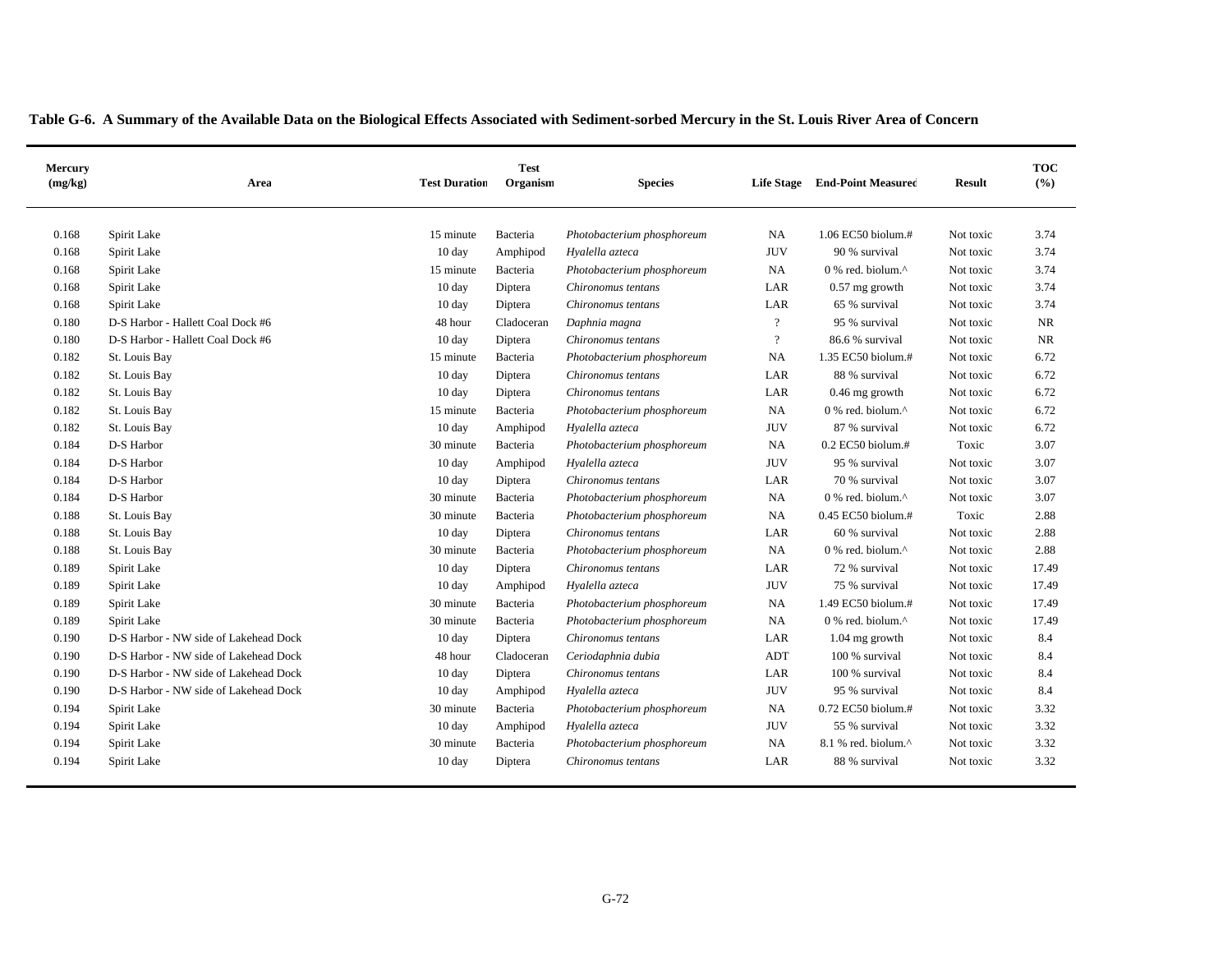| Mercury<br>(mg/kg) | Area                               | <b>Test Duration</b> | <b>Test</b><br>Organism | <b>Species</b>             | <b>Life Stage</b> | <b>End-Point Measured</b> | <b>Result</b> | <b>TOC</b><br>(%) |
|--------------------|------------------------------------|----------------------|-------------------------|----------------------------|-------------------|---------------------------|---------------|-------------------|
| 0.200              | D-S Harbor                         | 10 day               | Diptera                 | Chironomus tentans         | LAR               | 80 % survival             | Not toxic     | 2.93              |
| 0.200              | D-S Harbor                         | 30 minute            | Bacteria                | Photobacterium phosphoreum | $_{\rm NA}$       | 13.8 % red. biolum.^      | Not toxic     | 2.93              |
| 0.200              | D-S Harbor                         | 30 minute            | Bacteria                | Photobacterium phosphoreum | $_{\rm NA}$       | 0.16 EC50 biolum.#        | Toxic         | 2.93              |
| 0.209              | D-S Harbor                         | 30 minute            | Bacteria                | Photobacterium phosphoreum | NA                | 0.34 EC50 biolum.#        | Toxic         | 3.38              |
| 0.209              | D-S Harbor                         | 30 minute            | Bacteria                | Photobacterium phosphoreum | NA                | 19.2 % red. biolum.^      | Not toxic     | 3.38              |
| 0.209              | D-S Harbor                         | 10 day               | Diptera                 | Chironomus tentans         | LAR               | 35 % survival             | Not toxic     | 3.38              |
| 0.209              | D-S Harbor                         | 10 day               | Amphipod                | Hyalella azteca            | <b>JUV</b>        | 88 % survival             | Not toxic     | 3.38              |
| 0.210              | Spirit Lake                        | 15 minute            | Bacteria                | Photobacterium phosphoreum | NA                | 0.51 EC50 biolum.#        | Not toxic     | 3.95              |
| 0.210              | Spirit Lake                        | 15 minute            | Bacteria                | Photobacterium phosphoreum | NA                | 0.51 EC50 biolum.#        | Not toxic     | 3.95              |
| 0.210              | Spirit Lake                        | 10 day               | Amphipod                | Hyalella azteca            | <b>JUV</b>        | 70 % survival             | Toxic         | 3.95              |
| 0.210              | Spirit Lake                        | 15 minute            | Bacteria                | Photobacterium phosphoreum | NA                | 23.7 % red. biolum.^      | Toxic         | 3.95              |
| 0.210              | Spirit Lake                        | $10 \text{ day}$     | Amphipod                | Hyalella azteca            | <b>JUV</b>        | 88 % survival             | Not toxic     | 3.95              |
| 0.210              | Spirit Lake                        | 15 minute            | Bacteria                | Photobacterium phosphoreum | NA                | 30.7 % red. biolum.^      | Toxic         | 3.95              |
| 0.210              | D-S Harbor - Howards Bay           | 10 day               | Amphipod                | Hyalella azteca            | $\rm JUV$         | 95 % survival             | Not toxic     | <b>NR</b>         |
| 0.210              | D-S Harbor - Howards Bay           | 10 day               | Diptera                 | Chironomus tentans         | LAR               | 80 % survival             | Not toxic     | <b>NR</b>         |
| 0.211              | D-S Harbor                         | 15 minute            | Bacteria                | Photobacterium phosphoreum | NA                | 0.74 EC50 biolum.#        | Not toxic     | 3.4               |
| 0.211              | D-S Harbor                         | 10 day               | Diptera                 | Chironomus tentans         | LAR               | $0.37$ mg growth          | Not toxic     | 3.4               |
| 0.211              | D-S Harbor                         | 10 day               | Amphipod                | Hyalella azteca            | <b>JUV</b>        | 87 % survival             | Not toxic     | 3.4               |
| 0.211              | D-S Harbor                         | 15 minute            | Bacteria                | Photobacterium phosphoreum | NA                | 1.2 % red. biolum.^       | Not toxic     | 3.4               |
| 0.211              | D-S Harbor                         | 15 minute            | Bacteria                | Photobacterium phosphoreum | NA                | 0.74 EC50 biolum.#        | Not toxic     | 3.4               |
| 0.211              | D-S Harbor                         | 10 day               | Amphipod                | Hyalella azteca            | <b>JUV</b>        | 87 % survival             | Not toxic     | 3.4               |
| 0.211              | D-S Harbor                         | 10 day               | Diptera                 | Chironomus tentans         | LAR               | $0.49$ mg growth          | Not toxic     | 3.4               |
| 0.211              | D-S Harbor                         | 10 day               | Diptera                 | Chironomus tentans         | LAR               | 85 % survival             | Not toxic     | 3.4               |
| 0.211              | D-S Harbor                         | 15 minute            | Bacteria                | Photobacterium phosphoreum | NA                | 1.9 % red. biolum.^       | Not toxic     | 3.4               |
| 0.211              | D-S Harbor                         | 10 day               | Diptera                 | Chironomus tentans         | LAR               | 77 % survival             | Not toxic     | 3.4               |
| 0.215              | St. Louis Bay                      | 30 minute            | Bacteria                | Photobacterium phosphoreum | NA                | 0 % red. biolum.^         | Not toxic     | 4.02              |
| 0.215              | St. Louis Bay                      | 10 day               | Diptera                 | Chironomus tentans         | LAR               | 90 % survival             | Not toxic     | 4.02              |
| 0.215              | St. Louis Bay                      | $10 \text{ day}$     | Amphipod                | Hyalella azteca            | <b>JUV</b>        | 90 % survival             | Not toxic     | 4.02              |
| 0.215              | St. Louis Bay                      | 30 minute            | Bacteria                | Photobacterium phosphoreum | NA                | $0.58$ EC50 biolum.#      | Not toxic     | 4.02              |
| 0.220              | D-S Harbor - City of Superior WWTP | 10 day               | Amphipod                | Hyalella azteca            | <b>JUV</b>        | 79 % survival             | Not toxic     | NR                |
| 0.220              | D-S Harbor - Slip C                | 10 day               | Amphipod                | Hyalella azteca            | <b>JUV</b>        | 96 % survival             | Not toxic     | <b>NR</b>         |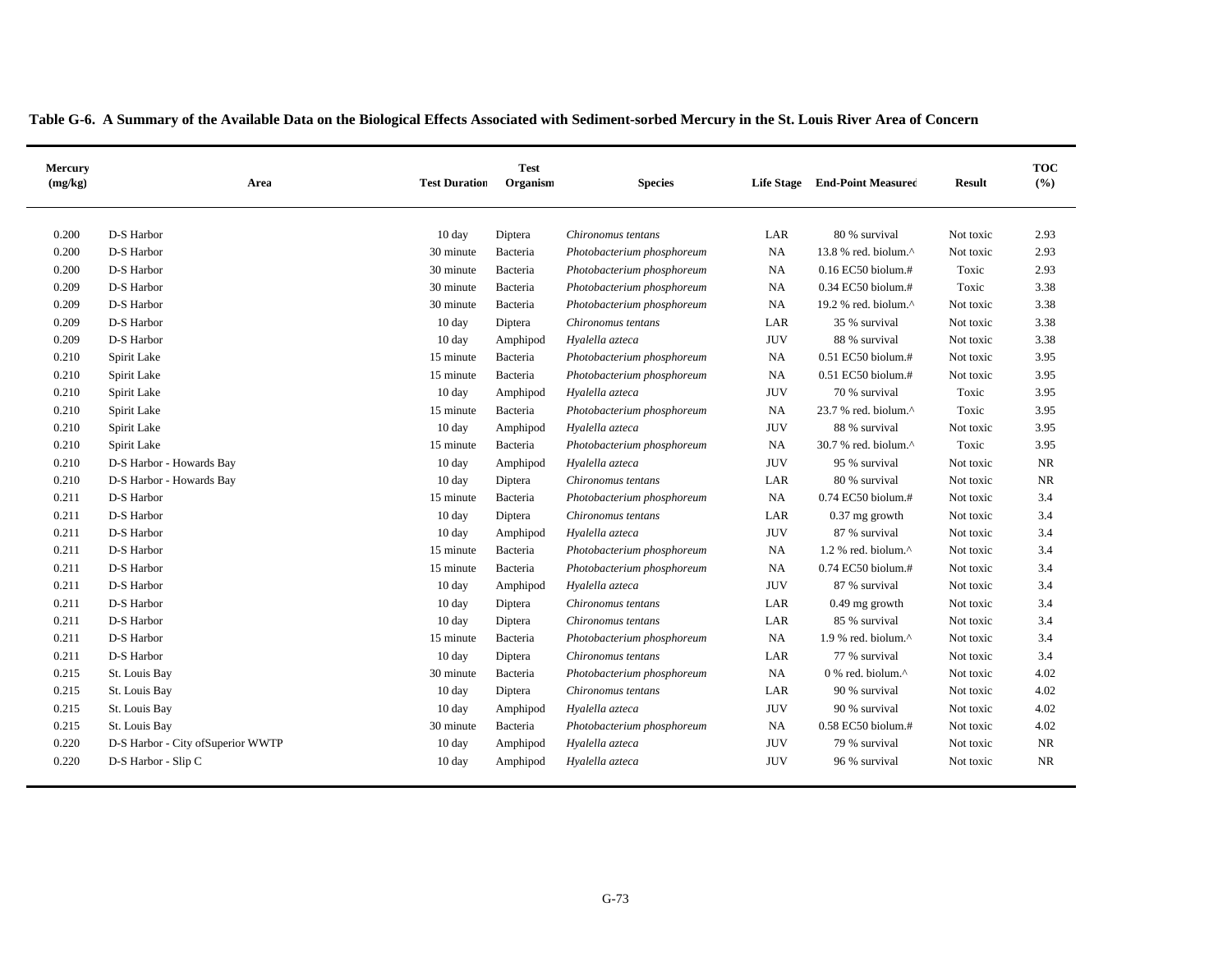| Mercury<br>(mg/kg) | Area                                            | <b>Test Duration</b> | <b>Test</b><br>Organism | <b>Species</b>             | <b>Life Stage</b> | <b>End-Point Measured</b>       | <b>Result</b> | <b>TOC</b><br>(%) |
|--------------------|-------------------------------------------------|----------------------|-------------------------|----------------------------|-------------------|---------------------------------|---------------|-------------------|
| 0.221              | Spirit Lake                                     | 10 day               | Diptera                 | Chironomus tentans         | LAR               | 0 % survival                    | Toxic         | 8.26              |
| 0.221              | Spirit Lake                                     | 10 day               | Amphipod                | Hyalella azteca            | <b>JUV</b>        | 0 % survival                    | Toxic         | 8.26              |
| 0.221              | Spirit Lake                                     | 30 minute            | Bacteria                | Photobacterium phosphoreum | NA                | 0.06 EC50 biolum.#              | Toxic         | 8.26              |
| 0.221              | Spirit Lake                                     | 30 minute            | Bacteria                | Photobacterium phosphoreum | NA                | 99.9 % red. biolum.^            | Toxic         | 8.26              |
| 0.224              | Spirit Lake                                     | 30 minute            | Bacteria                | Photobacterium phosphoreum | NA                | 14.8 % red. biolum. $^{\wedge}$ | Not toxic     | 10.68             |
| 0.224              | Spirit Lake                                     | 10 day               | Diptera                 | Chironomus tentans         | LAR               | 70 % survival                   | Not toxic     | 10.68             |
| 0.224              | Spirit Lake                                     | 30 minute            | Bacteria                | Photobacterium phosphoreum | NA                | 0.34 EC50 biolum.#              | Toxic         | 10.68             |
| 0.229              | St. Louis Bay                                   | 30 minute            | Bacteria                | Photobacterium phosphoreum | NA                | 0.96 EC50 biolum.#              | Not toxic     | 4.36              |
| 0.229              | St. Louis Bay                                   | 10 day               | Diptera                 | Chironomus tentans         | LAR               | 85 % survival                   | Not toxic     | 4.36              |
| 0.229              | St. Louis Bay                                   | 30 minute            | Bacteria                | Photobacterium phosphoreum | NA                | -0.6 % red. biolum. $^{\wedge}$ | Not toxic     | 4.36              |
| 0.229              | St. Louis Bay                                   | $10 \text{ day}$     | Amphipod                | Hyalella azteca            | <b>JUV</b>        | 68 % survival                   | Not toxic     | 4.36              |
| 0.230              | D-S Harbor - City of Superior WWTP              | $10 \text{ day}$     | Amphipod                | Hyalella azteca            | <b>JUV</b>        | 96 % survival                   | Not toxic     | <b>NR</b>         |
| 0.233              | D-S Harbor                                      | 10 day               | Amphipod                | Hyalella azteca            | <b>JUV</b>        | 91 % survival                   | Not toxic     | 2.67              |
| 0.233              | D-S Harbor                                      | 30 minute            | Bacteria                | Photobacterium phosphoreum | $_{\rm NA}$       | 0.36 EC50 biolum.#              | Toxic         | 2.67              |
| 0.233              | D-S Harbor                                      | 30 minute            | Bacteria                | Photobacterium phosphoreum | NA                | 31.2 % red. biolum.^            | Toxic         | 2.67              |
| 0.233              | D-S Harbor                                      | 10 day               | Diptera                 | Chironomus tentans         | LAR               | 60 % survival                   | Not toxic     | 2.67              |
| 0.240              | D-S Harbor - Slip C                             | 10 day               | Amphipod                | Hyalella azteca            | <b>JUV</b>        | 92 % survival                   | Not toxic     | <b>NR</b>         |
| 0.240              | D-S Harbor - Slip C                             | 10 day               | Diptera                 | Chironomus tentans         | LAR               | 55 % survival                   | Toxic         | $\rm NR$          |
| 0.240              | Spirit Lake - Grassy Point                      | 10 day               | Diptera                 | Chironomus tentans         | LAR               | 75 % survival                   | Not toxic     | $\rm NR$          |
| 0.240              | Spirit Lake - Grassy Point                      | 10 day               | Amphipod                | Hyalella azteca            | <b>JUV</b>        | 75 % survival                   | Not toxic     | <b>NR</b>         |
| 0.250              | St. Louis River - Keene Creek                   | 10 day               | Amphipod                | Hyalella azteca            | <b>JUV</b>        | 100 % survival                  | Not toxic     | 23.1              |
| 0.250              | D-S Harbor - Allouez Bay                        | 10 day               | Diptera                 | Chironomus tentans         | $\overline{?}$    | 100 % survival                  | Not toxic     | $\rm NR$          |
| 0.250              | D-S Harbor - Allouez Bay                        | 48 hour              | Cladoceran              | Daphnia magna              | $\overline{?}$    | 100 % survival                  | Not toxic     | <b>NR</b>         |
| 0.250              | St. Louis River - Keene Creek                   | 10 day               | Diptera                 | Chironomus tentans         | LAR               | 1.35 mg growth                  | Not toxic     | 23.1              |
| 0.250              | St. Louis River - Keene Creek                   | 10 day               | Diptera                 | Chironomus tentans         | LAR               | 82 % survival                   | Not toxic     | 23.1              |
| 0.250              | St. Louis River - Keene Creek                   | $10 \text{ day}$     | Amphipod                | Hyalella azteca            | $\rm JUV$         | $0.2$ mg growth                 | Not toxic     | 23.1              |
| 0.252              | Lower St. Louis River                           | 30 minute            | Bacteria                | Photobacterium phosphoreum | NA                | 9.22 % red. biolum.^            | Not toxic     | 2.37              |
| 0.252              | Lower St. Louis River                           | 30 minute            | Bacteria                | Photobacterium phosphoreum | NA                | 0.57 EC50 biolum.#              | Not toxic     | 2.37              |
| 0.252              | Lower St. Louis River                           | 10 day               | Amphipod                | Hyalella azteca            | <b>JUV</b>        | 95 % survival                   | Not toxic     | 2.37              |
| 0.252              | Lower St. Louis River                           | 10 day               | Diptera                 | Chironomus tentans         | LAR               | 77.5 % survival                 | Not toxic     | 2.37              |
| 0.260              | St. Louis Bay - Miller & Coffee Creek Embayment | $10 \text{ day}$     | Amphipod                | Hyalella azteca            | <b>JUV</b>        | 90 % survival                   | Not toxic     | <b>NR</b>         |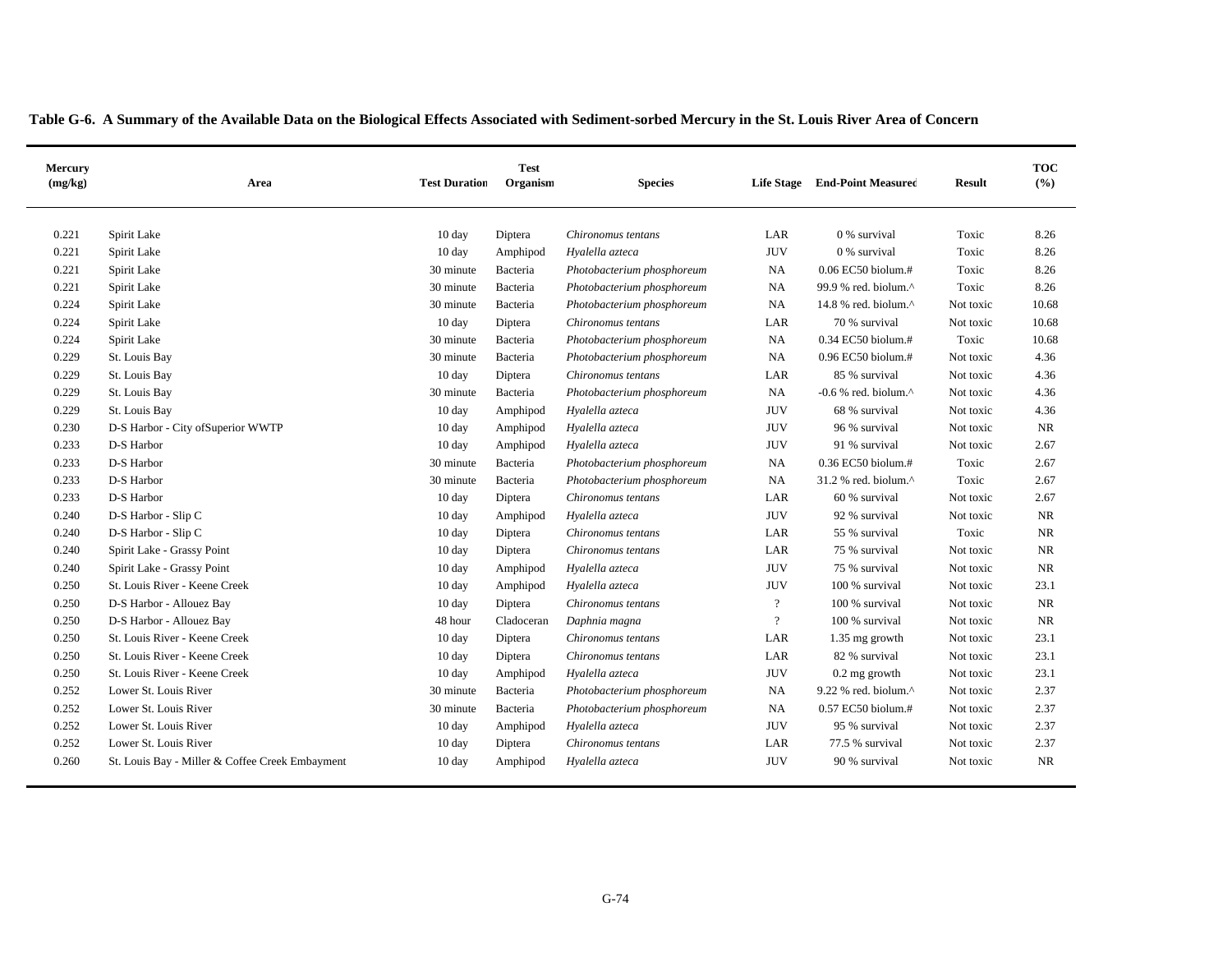|  | Table G-6. A Summary of the Available Data on the Biological Effects Associated with Sediment-sorbed Mercury in the St. Louis River Area of Concern |  |
|--|-----------------------------------------------------------------------------------------------------------------------------------------------------|--|
|--|-----------------------------------------------------------------------------------------------------------------------------------------------------|--|

| Mercury<br>(mg/kg) | Area                                            | <b>Test Duration</b> | <b>Test</b><br>Organism | <b>Species</b>             | <b>Life Stage</b> | <b>End-Point Measured</b>                            | <b>Result</b> | <b>TOC</b><br>(%) |
|--------------------|-------------------------------------------------|----------------------|-------------------------|----------------------------|-------------------|------------------------------------------------------|---------------|-------------------|
| 0.260              | St. Louis Bay - Miller & Coffee Creek Embayment | 10 day               | Diptera                 | Chironomus tentans         | LAR               | 68 % survival                                        | Toxic         | <b>NR</b>         |
| 0.260              | St. Louis Bay - Miller & Coffee Creek Embayment | 10 day               | Amphipod                | Hyalella azteca            | <b>JUV</b>        | 85 % survival                                        | Not toxic     | NR                |
| 0.260              | St. Louis Bay - Miller & Coffee Creek Embayment | 10 day               | Diptera                 | Chironomus tentans         | LAR               | 90 % survival                                        | Not toxic     | <b>NR</b>         |
| 0.262              | D-S Harbor                                      | 30 minute            | Bacteria                | Photobacterium phosphoreum | NA                | 1 % red. biolum.^                                    | Not toxic     | 3.69              |
| 0.262              | D-S Harbor                                      | $10 \text{ day}$     | Diptera                 | Chironomus tentans         | LAR               | 75 % survival                                        | Not toxic     | 3.69              |
| 0.262              | D-S Harbor                                      | 10 day               | Amphipod                | Hyalella azteca            | <b>JUV</b>        | 94 % survival                                        | Not toxic     | 3.69              |
| 0.262              | D-S Harbor                                      | 30 minute            | Bacteria                | Photobacterium phosphoreum | <b>NA</b>         | 0.37 EC50 biolum.#                                   | Toxic         | 3.69              |
| 0.264              | St. Louis Bay                                   | 15 minute            | Bacteria                | Photobacterium phosphoreum | NA                | 0 % red. biolum.^                                    | Not toxic     | 3.97              |
| 0.264              | St. Louis Bay                                   | 10 day               | Amphipod                | Hyalella azteca            | <b>JUV</b>        | 90 % survival                                        | Not toxic     | 3.97              |
| 0.264              | St. Louis Bay                                   | 15 minute            | Bacteria                | Photobacterium phosphoreum | <b>NA</b>         | 0.77 EC50 biolum.#                                   | Not toxic     | 3.97              |
| 0.264              | St. Louis Bay                                   | 10 day               | Diptera                 | Chironomus tentans         | LAR               | 75 % survival                                        | Not toxic     | 3.97              |
| 0.264              | St. Louis Bay                                   | 10 day               | Diptera                 | Chironomus tentans         | LAR               | $0.49$ mg growth                                     | Not toxic     | 3.97              |
| 0.269              | D-S Harbor                                      | 30 minute            | Bacteria                | Photobacterium phosphoreum | <b>NA</b>         | $0.16$ EC50 biolum.#                                 | Toxic         | 5.59              |
| 0.269              | D-S Harbor                                      | 10 day               | Amphipod                | Hyalella azteca            | <b>JUV</b>        | 95 % survival                                        | Not toxic     | 5.59              |
| 0.269              | D-S Harbor                                      | 10 day               | Diptera                 | Chironomus tentans         | LAR               | 72 % survival                                        | Not toxic     | 5.59              |
| 0.269              | D-S Harbor                                      | 30 minute            | Bacteria                | Photobacterium phosphoreum | NA                | 4 % red. biolum.^                                    | Not toxic     | 5.59              |
| 0.269              | D-S Harbor                                      | 10 day               | Amphipod                | Hyalella azteca            | <b>JUV</b>        | 85 % survival                                        | Not toxic     | 4.05              |
| 0.269              | D-S Harbor                                      | 15 minute            | Bacteria                | Photobacterium phosphoreum | NA                | $20.9$ % red. biolum. <sup><math>\wedge</math></sup> | Toxic         | 4.05              |
| 0.269              | D-S Harbor                                      | 10 day               | Diptera                 | Chironomus tentans         | LAR               | $0.35$ mg growth                                     | Not toxic     | 4.05              |
| 0.269              | D-S Harbor                                      | 10 day               | Diptera                 | Chironomus tentans         | LAR               | 58 % survival                                        | Not toxic     | 4.05              |
| 0.269              | D-S Harbor                                      | 15 minute            | Bacteria                | Photobacterium phosphoreum | <b>NA</b>         | $0.4$ EC50 biolum.#                                  | Toxic         | 4.05              |
| 0.280              | D-S Harbor - Slip C                             | 10 day               | Amphipod                | Hyalella azteca            | <b>JUV</b>        | 85 % survival                                        | Not toxic     | NR                |
| 0.280              | D-S Harbor - Slip C                             | 10 day               | Diptera                 | Chironomus tentans         | LAR               | 72 % survival                                        | Not toxic     | NR                |
| 0.288              | St. Louis Bay                                   | 30 minute            | Bacteria                | Photobacterium phosphoreum | NA                | 0.38 EC50 biolum.#                                   | Toxic         | 13.98             |
| 0.288              | St. Louis Bay                                   | 10 day               | Diptera                 | Chironomus tentans         | LAR               | 82 % survival                                        | Not toxic     | 13.98             |
| 0.288              | St. Louis Bay                                   | 30 minute            | Bacteria                | Photobacterium phosphoreum | <b>NA</b>         | 29.59 % red. biolum.^                                | Toxic         | 13.98             |
| 0.288              | St. Louis Bay                                   | 10 day               | Amphipod                | Hyalella azteca            | <b>JUV</b>        | 56 % survival                                        | Not toxic     | 13.98             |
| 0.291              | Spirit Lake                                     | 10 day               | Amphipod                | Hyalella azteca            | <b>JUV</b>        | 41 % survival                                        | Toxic         | 4.24              |
| 0.291              | Spirit Lake                                     | 30 minute            | Bacteria                | Photobacterium phosphoreum | NA                | 53.2 % red. biolum.^                                 | Toxic         | 4.24              |
| 0.291              | Spirit Lake                                     | 30 minute            | Bacteria                | Photobacterium phosphoreum | NA                | $0.12$ EC50 biolum.#                                 | Toxic         | 4.24              |
| 0.291              | Spirit Lake                                     | 10 day               | Diptera                 | Chironomus tentans         | LAR               | 70 % survival                                        | Not toxic     | 4.24              |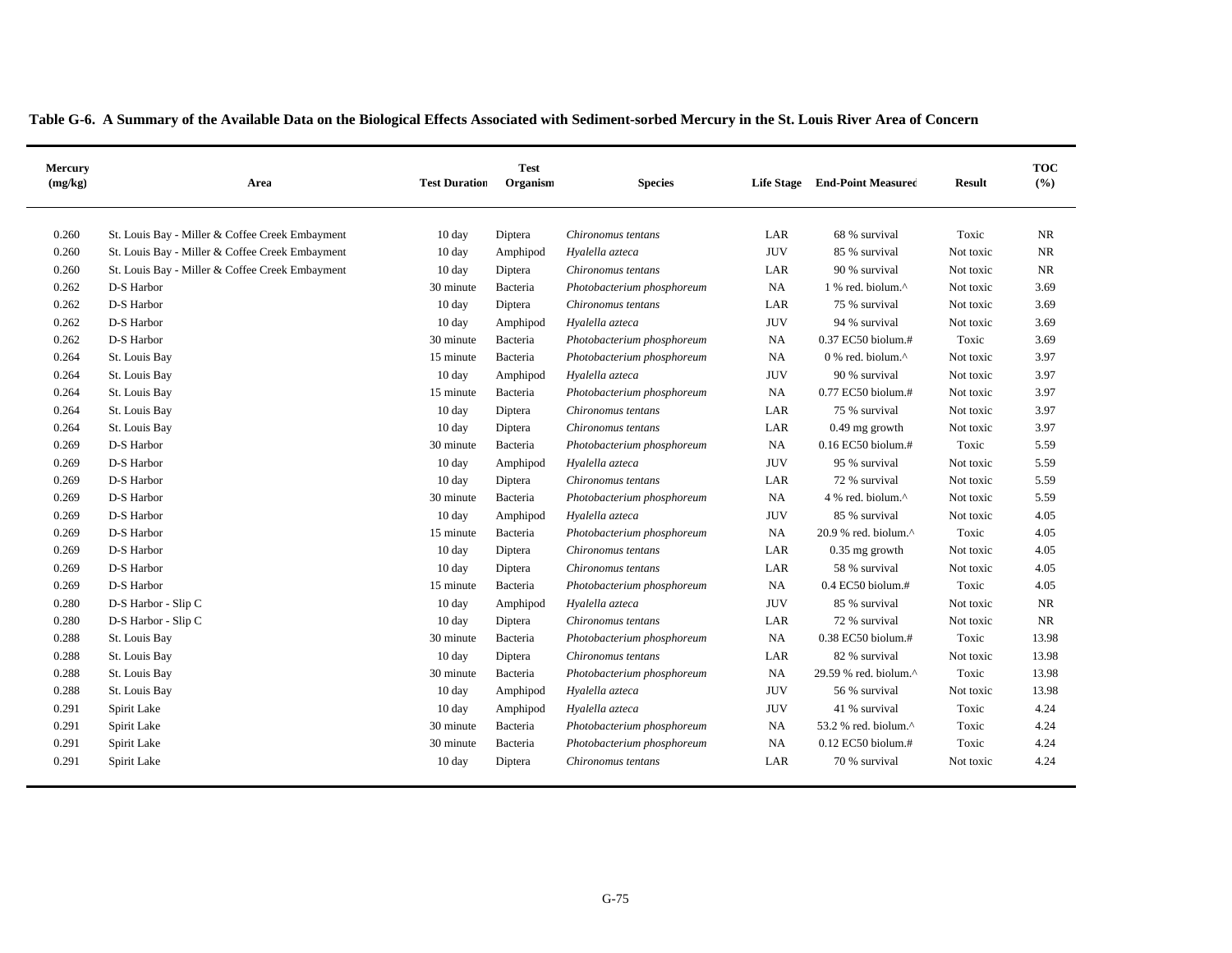| Mercury<br>(mg/kg) | Area                                            | <b>Test Duration</b> | <b>Test</b><br>Organism | <b>Species</b>             |             | Life Stage End-Point Measured | <b>Result</b>  | <b>TOC</b><br>(%) |
|--------------------|-------------------------------------------------|----------------------|-------------------------|----------------------------|-------------|-------------------------------|----------------|-------------------|
| 0.309              | St. Louis Bay                                   | 15 minute            | Bacteria                | Photobacterium phosphoreum | NA          | 8.5 % red. biolum.^           | Not toxic      | 2.43              |
| 0.309              | St. Louis Bay                                   | 10 day               | Amphipod                | Hyalella azteca            | <b>JUV</b>  | 95 % survival                 | Not toxic      | 2.43              |
| 0.309              | St. Louis Bay                                   | 15 minute            | Bacteria                | Photobacterium phosphoreum | NA          | 0.67 EC50 biolum.#            | Not toxic      | 2.43              |
| 0.310              | St. Louis River - Stryker Bay                   | 10 day               | Diptera                 | Chironomus tentans         | LAR         | 0.8 mg growth                 | Toxic          | 8.08              |
| 0.310              | D-S Harbor - Howards Bay                        | 10 day               | Amphipod                | Hyalella azteca            | <b>JUV</b>  | 55 % survival                 | Toxic          | <b>NR</b>         |
| 0.310              | D-S Harbor - Howards Bay                        | 10 day               | Diptera                 | Chironomus tentans         | LAR         | 70 % survival                 | Not toxic      | <b>NR</b>         |
| 0.310              | St. Louis River - Stryker Bay                   | 10 day               | Amphipod                | Hyalella azteca            | <b>JUV</b>  | 48 % survival                 | Toxic          | 8.08              |
| 0.310              | St. Louis River - Stryker Bay                   | $10 \text{ day}$     | Amphipod                | Hyalella azteca            | <b>JUV</b>  | $0.14$ mg growth              | Toxic          | 8.08              |
| 0.310              | St. Louis River - Stryker Bay                   | 10 day               | Diptera                 | Chironomus tentans         | LAR         | 53 % survival                 | Toxic          | 8.08              |
| 0.312              | D-S Harbor                                      | 15 minute            | Bacteria                | Photobacterium phosphoreum | NA          | 1.76 EC50 biolum.#            | Not toxic      | 4.02              |
| 0.312              | D-S Harbor                                      | 15 minute            | Bacteria                | Photobacterium phosphoreum | NA          | 4.1 % red. biolum.^           | Not toxic      | 4.02              |
| 0.312              | D-S Harbor                                      | 10 day               | Diptera                 | Chironomus tentans         | LAR         | 57 % survival                 | Toxic          | 4.02              |
| 0.312              | D-S Harbor                                      | 10 day               | Diptera                 | Chironomus tentans         | LAR         | Not determined                | Not determined | 4.02              |
| 0.312              | D-S Harbor                                      | 10 day               | Amphipod                | Hyalella azteca            | <b>JUV</b>  | 90 % survival                 | Not toxic      | 4.02              |
| 0.319              | St. Louis River                                 | 10 day               | Diptera                 | Chironomus tentans         | LAR         | 87 % survival                 | Not toxic      | 5.88              |
| 0.336              | Spirit Lake                                     | 30 minute            | Bacteria                | Photobacterium phosphoreum | NA          | 0.35 EC50 biolum.#            | Toxic          | 4.13              |
| 0.336              | Spirit Lake                                     | 10 day               | Amphipod                | Hyalella azteca            | <b>JUV</b>  | 90 % survival                 | Not toxic      | 4.13              |
| 0.336              | Spirit Lake                                     | 10 day               | Diptera                 | Chironomus tentans         | LAR         | 72 % survival                 | Not toxic      | 4.13              |
| 0.336              | Spirit Lake                                     | 30 minute            | Bacteria                | Photobacterium phosphoreum | NA          | 21.7 % red. biolum.^          | Toxic          | 4.13              |
| 0.348              | Spirit Lake                                     | 10 day               | Diptera                 | Chironomus tentans         | LAR         | 0 % survival                  | Toxic          | 11.98             |
| 0.348              | Spirit Lake                                     | 15 minute            | Bacteria                | Photobacterium phosphoreum | $_{\rm NA}$ | 0.38 EC50 biolum.#            | Toxic          | 11.98             |
| 0.348              | Spirit Lake                                     | 15 minute            | Bacteria                | Photobacterium phosphoreum | NA          | 84.7 % red. biolum.^          | Toxic          | 11.98             |
| 0.348              | Spirit Lake                                     | 10 day               | Amphipod                | Hyalella azteca            | <b>JUV</b>  | 12 % survival                 | Toxic          | 11.98             |
| 0.348              | Spirit Lake                                     | 10 day               | Diptera                 | Chironomus tentans         | LAR         | -9 mg growth                  | Not determined | 11.98             |
| 0.350              | D-S Harbor - Howards Bay                        | 10 day               | Diptera                 | Chironomus tentans         | LAR         | 80 % survival                 | Not toxic      | <b>NR</b>         |
| 0.350              | D-S Harbor - Howards Bay                        | 10 day               | Amphipod                | Hyalella azteca            | <b>JUV</b>  | 85 % survival                 | Not toxic      | <b>NR</b>         |
| 0.360              | St. Louis River - Stryker Bay                   | 10 day               | Diptera                 | Chironomus tentans         | LAR         | 1.02 mg growth                | Toxic          | 11.76             |
| 0.360              | St. Louis Bay - Miller & Coffee Creek Embayment | 10 day               | Amphipod                | Hyalella azteca            | <b>JUV</b>  | 72 % survival                 | Not toxic      | NR                |
| 0.360              | St. Louis Bay - Miller & Coffee Creek Embayment | 10 day               | Diptera                 | Chironomus tentans         | LAR         | 80 % survival                 | Not toxic      | NR                |
| 0.360              | St. Louis River - Stryker Bay                   | 10 day               | Amphipod                | Hyalella azteca            | <b>JUV</b>  | 100 % survival                | Not toxic      | 11.76             |
| 0.360              | D-S Harbor - Minnesota Slip                     | 10 day               | Amphipod                | Hyalella azteca            | <b>JUV</b>  | 100 % survival                | Not toxic      | NR                |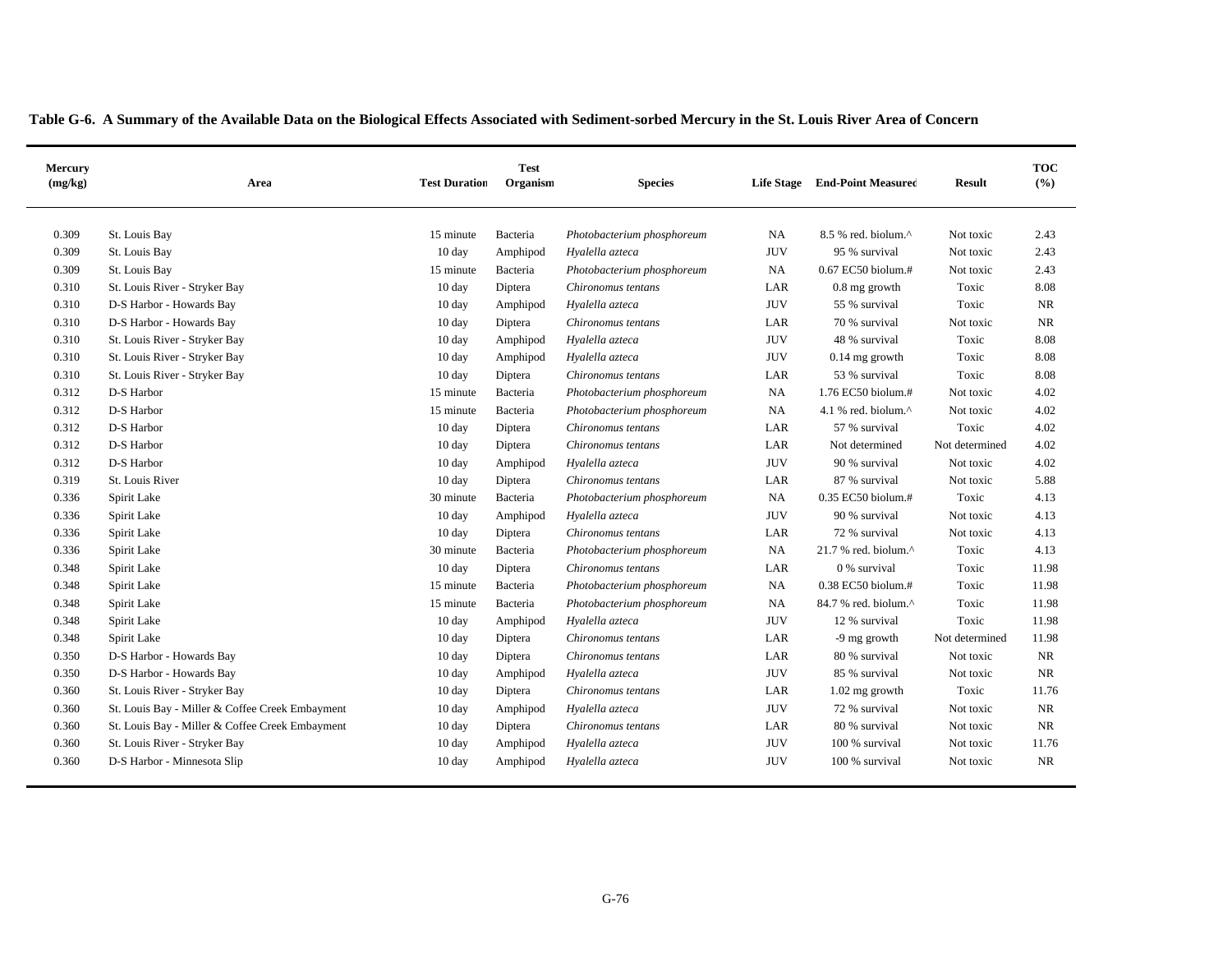|  |  | Table G-6. A Summary of the Available Data on the Biological Effects Associated with Sediment-sorbed Mercury in the St. Louis River Area of Concern |
|--|--|-----------------------------------------------------------------------------------------------------------------------------------------------------|

| Mercury<br>(mg/kg) | Area                          | <b>Test Duration</b> | <b>Test</b><br>Organism | <b>Species</b>             | <b>Life Stage</b> | <b>End-Point Measured</b>      | <b>Result</b>  | <b>TOC</b><br>(%) |
|--------------------|-------------------------------|----------------------|-------------------------|----------------------------|-------------------|--------------------------------|----------------|-------------------|
| 0.360              | St. Louis River - Stryker Bay | $10 \text{ day}$     | Diptera                 | Chironomus tentans         | LAR               | 67 % survival                  | Not toxic      | 11.76             |
| 0.360              | St. Louis River - Stryker Bay | 10 day               | Amphipod                | Hyalella azteca            | <b>JUV</b>        | $0.11$ mg growth               | Toxic          | 11.76             |
| 0.364              | Spirit Lake                   | 30 minute            | Bacteria                | Photobacterium phosphoreum | NA                | 8.6 % red. biolum.^            | Not toxic      | 3.98              |
| 0.364              | Spirit Lake                   | 10 day               | Diptera                 | Chironomus tentans         | LAR               | 72 % survival                  | Not toxic      | 3.98              |
| 0.364              | Spirit Lake                   | 10 day               | Amphipod                | Hyalella azteca            | <b>JUV</b>        | 100 % survival                 | Not toxic      | 3.98              |
| 0.364              | Spirit Lake                   | 30 minute            | Bacteria                | Photobacterium phosphoreum | <b>NA</b>         | 0.37 EC50 biolum.#             | Toxic          | 3.98              |
| 0.370              | St. Louis River - Keene Creek | 10 day               | Amphipod                | Hyalella azteca            | <b>JUV</b>        | 75 % survival                  | Toxic          | 12.95             |
| 0.370              | St. Louis River - Keene Creek | 10 day               | Diptera                 | Chironomus tentans         | LAR               | $0.65$ mg growth               | Not determined | 12.95             |
| 0.370              | St. Louis River - Keene Creek | 10 day               | Amphipod                | Hyalella azteca            | <b>JUV</b>        | $0.1$ mg growth                | Toxic          | 12.95             |
| 0.370              | St. Louis River - Keene Creek | 10 day               | Diptera                 | Chironomus tentans         | LAR               | 30 % survival                  | Toxic          | 12.95             |
| 0.389              | St. Louis Bay                 | 30 minute            | Bacteria                | Photobacterium phosphoreum | NA                | 20.18 % red. biolum.^          | Toxic          | 3.47              |
| 0.389              | St. Louis Bay                 | 10 day               | Diptera                 | Chironomus tentans         | LAR               | 70 % survival                  | Not toxic      | 3.47              |
| 0.389              | St. Louis Bay                 | 30 minute            | Bacteria                | Photobacterium phosphoreum | NA                | 0.48 EC50 biolum.#             | Toxic          | 3.47              |
| 0.389              | St. Louis Bay                 | 10 day               | Amphipod                | Hyalella azteca            | <b>JUV</b>        | 94 % survival                  | Not toxic      | 3.47              |
| 0.398              | Spirit Lake                   | 30 minute            | Bacteria                | Photobacterium phosphoreum | NA                | 0.97 EC50 biolum.#             | Not toxic      | 5.34              |
| 0.398              | Spirit Lake                   | 10 day               | Diptera                 | Chironomus tentans         | LAR               | 75 % survival                  | Not toxic      | 5.34              |
| 0.398              | Spirit Lake                   | 10 day               | Amphipod                | Hyalella azteca            | <b>JUV</b>        | 100 % survival                 | Not toxic      | 5.34              |
| 0.398              | Spirit Lake                   | 30 minute            | Bacteria                | Photobacterium phosphoreum | <b>NA</b>         | 18.8 % red. biolum.^           | Not toxic      | 5.34              |
| 0.413              | St. Louis River               | 10 day               | Diptera                 | Chironomus tentans         | LAR               | 63 % survival                  | Toxic          | 6.12              |
| 0.430              | St. Louis Bay                 | 15 minute            | Bacteria                | Photobacterium phosphoreum | NA                | 1.12 EC50 biolum.#             | Not toxic      | 29.84             |
| 0.430              | St. Louis Bay                 | 10 day               | Amphipod                | Hyalella azteca            | <b>JUV</b>        | 93 % survival                  | Not toxic      | 29.84             |
| 0.430              | St. Louis Bay                 | 10 day               | Diptera                 | Chironomus tentans         | LAR               | $0.43$ mg growth               | Not toxic      | 29.84             |
| 0.430              | St. Louis Bay                 | 10 day               | Diptera                 | Chironomus tentans         | LAR               | 45 % survival                  | Not toxic      | 29.84             |
| 0.430              | St. Louis Bay                 | 15 minute            | Bacteria                | Photobacterium phosphoreum | NA                | 7.4 % red. biolum. $^{\wedge}$ | Not toxic      | 29.84             |
| 0.432              | D-S Harbor                    | 10 day               | Amphipod                | Hyalella azteca            | <b>JUV</b>        | 85 % survival                  | Not toxic      | 6.03              |
| 0.432              | D-S Harbor                    | 15 minute            | Bacteria                | Photobacterium phosphoreum | NA                | 58 % red. biolum.^             | Toxic          | 6.03              |
| 0.432              | D-S Harbor                    | 15 minute            | Bacteria                | Photobacterium phosphoreum | <b>NA</b>         | 4.07 EC50 biolum.#             | Not toxic      | 6.03              |
| 0.433              | St. Louis Bay                 | 10 day               | Amphipod                | Hyalella azteca            | <b>JUV</b>        | 93 % survival                  | Not toxic      | 3.87              |
| 0.433              | St. Louis Bay                 | 15 minute            | Bacteria                | Photobacterium phosphoreum | <b>NA</b>         | 1.1 % red. biolum. $^{\wedge}$ | Not toxic      | 3.87              |
| 0.433              | St. Louis Bay                 | $10 \text{ day}$     | Diptera                 | Chironomus tentans         | LAR               | $0.23$ mg growth               | Toxic          | 3.87              |
| 0.433              | St. Louis Bay                 | 15 minute            | Bacteria                | Photobacterium phosphoreum | NA                | $0.41$ EC50 biolum.#           | Toxic          | 3.87              |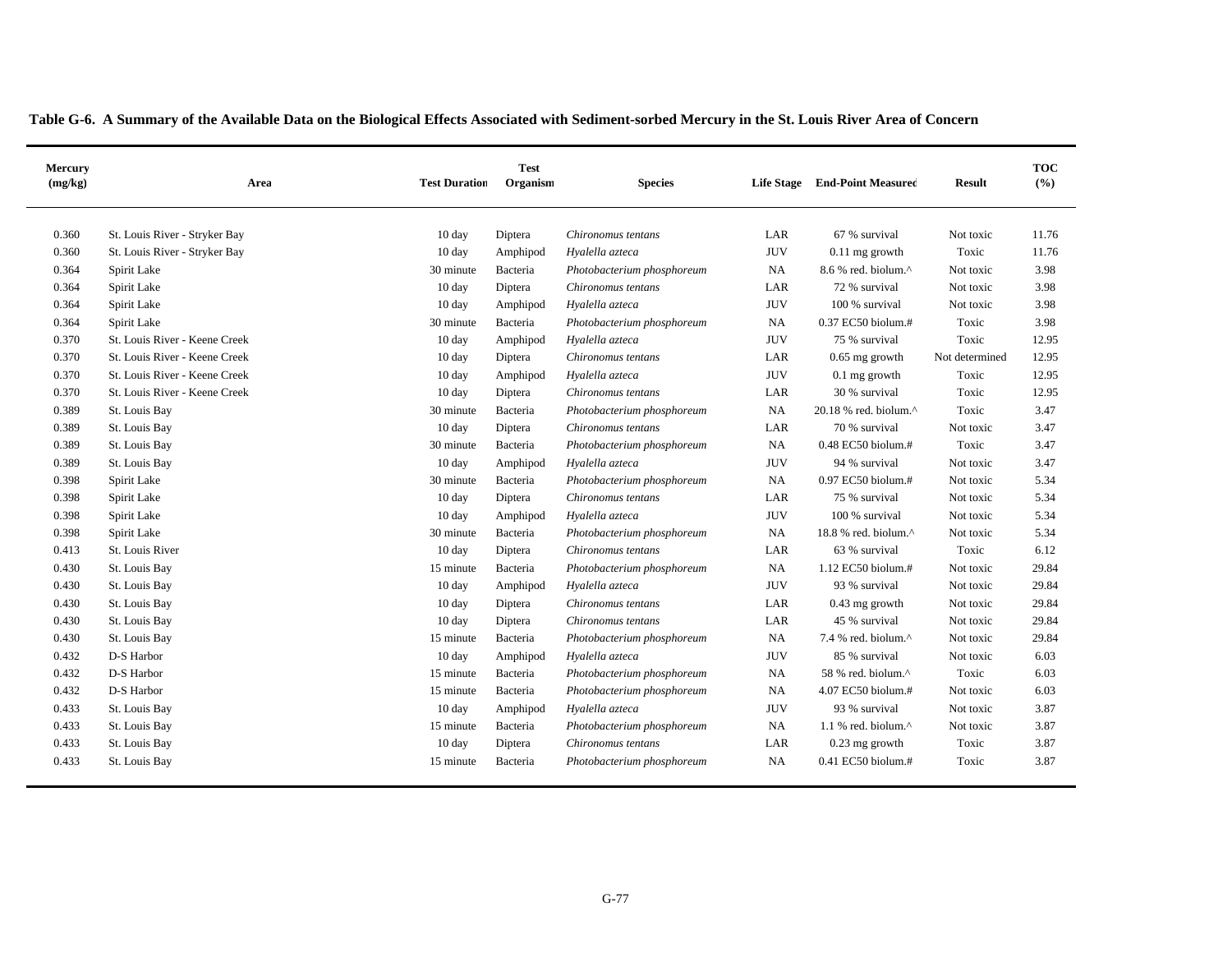| Mercury<br>(mg/kg) | Area                                            | <b>Test Duration</b> | <b>Test</b><br>Organism | <b>Species</b>             | <b>Life Stage</b> | <b>End-Point Measured</b> | <b>Result</b>  | <b>TOC</b><br>(%) |
|--------------------|-------------------------------------------------|----------------------|-------------------------|----------------------------|-------------------|---------------------------|----------------|-------------------|
| 0.433              | St. Louis Bay                                   | 10 day               | Diptera                 | Chironomus tentans         | LAR               | 75 % survival             | Not toxic      | 3.87              |
| 0.440              | D-S Harbor                                      | 10 day               | Amphipod                | Hyalella azteca            | <b>JUV</b>        | 88 % survival             | Not toxic      | 4.7               |
| 0.440              | D-S Harbor                                      | 30 minute            | Bacteria                | Photobacterium phosphoreum | NA                | 2.55 EC50 biolum.#        | Not toxic      | 4.7               |
| 0.440              | D-S Harbor                                      | 30 minute            | Bacteria                | Photobacterium phosphoreum | NA                | 12.7 % red. biolum.^      | Not toxic      | 4.7               |
| 0.440              | D-S Harbor                                      | 10 day               | Diptera                 | Chironomus tentans         | LAR               | 65 % survival             | Not toxic      | 4.7               |
| 0.440              | St. Louis River - Stryker Bay                   | 10 day               | Amphipod                | Hyalella azteca            | <b>JUV</b>        | $0.15$ mg growth          | Toxic          | 6.15              |
| 0.440              | St. Louis River - Stryker Bay                   | 10 day               | Diptera                 | Chironomus tentans         | LAR               | 77 % survival             | Not toxic      | 6.15              |
| 0.440              | St. Louis River - Stryker Bay                   | 10 day               | Amphipod                | Hyalella azteca            | <b>JUV</b>        | 83 % survival             | Not toxic      | 6.15              |
| 0.440              | St. Louis River - Stryker Bay                   | 10 day               | Diptera                 | Chironomus tentans         | LAR               | 0.84 mg growth            | Toxic          | 6.15              |
| 0.460              | Spirit Lake - Grassy Point                      | 10 day               | Diptera                 | Chironomus tentans         | LAR               | 82 % survival             | Not toxic      | NR                |
| 0.460              | Spirit Lake - Grassy Point                      | 10 day               | Amphipod                | Hyalella azteca            | <b>JUV</b>        | 82 % survival             | Not toxic      | NR                |
| 0.463              | D-S Harbor                                      | 10 day               | Amphipod                | Hyalella azteca            | <b>JUV</b>        | 69 % survival             | Not toxic      | 4.54              |
| 0.463              | D-S Harbor                                      | 10 day               | Diptera                 | Chironomus tentans         | LAR               | 5 % survival              | Not toxic      | 4.54              |
| 0.463              | D-S Harbor                                      | 30 minute            | Bacteria                | Photobacterium phosphoreum | NA                | 30 % red. biolum.^        | Toxic          | 4.54              |
| 0.463              | D-S Harbor                                      | 30 minute            | Bacteria                | Photobacterium phosphoreum | NA                | 0.05 EC50 biolum.#        | Toxic          | 4.54              |
| 0.490              | D-S Harbor - Minnesota Slip                     | 10 day               | Amphipod                | Hyalella azteca            | <b>JUV</b>        | 89 % survival             | Not toxic      | <b>NR</b>         |
| 0.500              | Spirit Lake - Grassy Point                      | 10 day               | Amphipod                | Hyalella azteca            | <b>JUV</b>        | 65 % survival             | Toxic          | <b>NR</b>         |
| 0.500              | D-S Harbor - Howards Bay                        | $10 \text{ day}$     | Amphipod                | Hyalella azteca            | <b>JUV</b>        | 96 % survival             | Not toxic      | NR                |
| 0.500              | Spirit Lake - Grassy Point                      | $10 \text{ day}$     | Diptera                 | Chironomus tentans         | LAR               | 72 % survival             | Not toxic      | <b>NR</b>         |
| 0.502              | D-S Harbor                                      | $10 \text{ day}$     | Diptera                 | Chironomus tentans         | LAR               | 3 % survival              | Toxic          | 8.97              |
| 0.502              | D-S Harbor                                      | 15 minute            | Bacteria                | Photobacterium phosphoreum | NA                | 42.1 % red. biolum.^      | Toxic          | 8.97              |
| 0.502              | D-S Harbor                                      | 15 minute            | Bacteria                | Photobacterium phosphoreum | NA                | 0.05 EC50 biolum.#        | Toxic          | 8.97              |
| 0.502              | D-S Harbor                                      | 10 day               | Diptera                 | Chironomus tentans         | LAR               | Not determined            | Not determined | 8.97              |
| 0.502              | D-S Harbor                                      | 10 day               | Amphipod                | Hyalella azteca            | <b>JUV</b>        | 75 % survival             | Toxic          | 8.97              |
| 0.520              | St. Louis Bay - Miller & Coffee Creek Embayment | 10 day               | Amphipod                | Hyalella azteca            | <b>JUV</b>        | 90 % survival             | Not toxic      | <b>NR</b>         |
| 0.520              | St. Louis Bay - Miller & Coffee Creek Embayment | 10 day               | Diptera                 | Chironomus tentans         | LAR               | 80 % survival             | Not toxic      | NR                |
| 0.529              | D-S Harbor                                      | 30 minute            | Bacteria                | Photobacterium phosphoreum | NA                | 15.5 % red. biolum.^      | Not toxic      | 4.11              |
| 0.529              | D-S Harbor                                      | 30 minute            | Bacteria                | Photobacterium phosphoreum | NA                | 0.24 EC50 biolum.#        | Toxic          | 4.11              |
| 0.529              | D-S Harbor                                      | 10 day               | Amphipod                | Hyalella azteca            | <b>JUV</b>        | 98 % survival             | Not toxic      | 4.11              |
| 0.529              | D-S Harbor                                      | 10 day               | Diptera                 | Chironomus tentans         | LAR               | 68 % survival             | Not toxic      | 4.11              |
| 0.540              | St. Louis Bay - Miller & Coffee Creek Embayment | $10 \text{ day}$     | Diptera                 | Chironomus tentans         | LAR               | 78 % survival             | Not toxic      | <b>NR</b>         |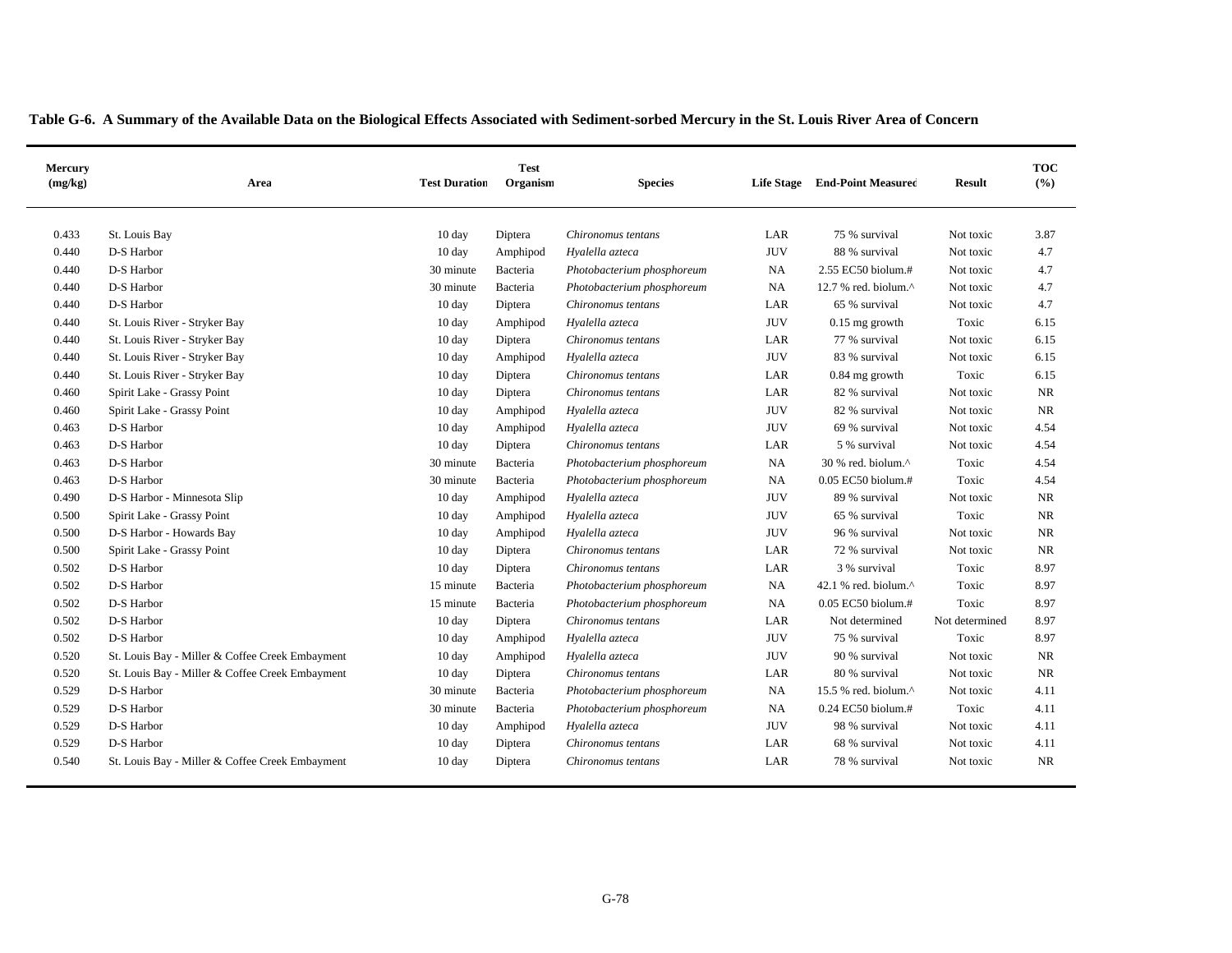|  | Table G-6. A Summary of the Available Data on the Biological Effects Associated with Sediment-sorbed Mercury in the St. Louis River Area of Concern |  |
|--|-----------------------------------------------------------------------------------------------------------------------------------------------------|--|
|--|-----------------------------------------------------------------------------------------------------------------------------------------------------|--|

| Mercury<br>(mg/kg) | Area                                            | <b>Test Duration</b> | <b>Test</b><br>Organism | <b>Species</b>             | <b>Life Stage</b> | <b>End-Point Measured</b>        | <b>Result</b>  | <b>TOC</b><br>(%) |
|--------------------|-------------------------------------------------|----------------------|-------------------------|----------------------------|-------------------|----------------------------------|----------------|-------------------|
| 0.540              | St. Louis Bay - Miller & Coffee Creek Embayment | 10 day               | Amphipod                | Hyalella azteca            | <b>JUV</b>        | 98 % survival                    | Not toxic      | NR.               |
| 0.540              | D-S Harbor - Howards Bay                        | $10 \text{ day}$     | Amphipod                | Hyalella azteca            | <b>JUV</b>        | 68 % survival                    | Not toxic      | NR                |
| 0.540              | D-S Harbor - Howards Bay                        | 10 day               | Diptera                 | Chironomus tentans         | LAR               | 70 % survival                    | Not toxic      | NR                |
| 0.559              | D-S Harbor                                      | 15 minute            | Bacteria                | Photobacterium phosphoreum | NA                | 0.02 EC50 biolum.#               | Toxic          | 6.77              |
| 0.559              | D-S Harbor                                      | $10 \text{ day}$     | Diptera                 | Chironomus tentans         | LAR               | 18 % survival                    | Toxic          | 6.77              |
| 0.559              | D-S Harbor                                      | 10 day               | Amphipod                | Hyalella azteca            | <b>JUV</b>        | 92 % survival                    | Not toxic      | 6.77              |
| 0.559              | D-S Harbor                                      | 10 day               | Diptera                 | Chironomus tentans         | LAR               | Not determined                   | Not determined | 6.77              |
| 0.559              | D-S Harbor                                      | 15 minute            | Bacteria                | Photobacterium phosphoreum | NA                | 30.8 % red. biolum.^             | Toxic          | 6.77              |
| 0.573              | D-S Harbor - Howards Bay                        | 10 day               | Diptera                 | Chironomus tentans         | LAR               | 80 % survival                    | Not toxic      | <b>NR</b>         |
| 0.573              | D-S Harbor - Howards Bay                        | 10 day               | Amphipod                | Hyalella azteca            | <b>JUV</b>        | 78 % survival                    | Not toxic      | <b>NR</b>         |
| 0.589              | St. Louis River                                 | 10 day               | Diptera                 | Chironomus tentans         | LAR               | 93 % survival                    | Not toxic      | 9.58              |
| 0.611              | D-S Harbor                                      | 15 minute            | Bacteria                | Photobacterium phosphoreum | NA                | 1.5 EC50 biolum.#                | Not toxic      | 3.99              |
| 0.611              | D-S Harbor                                      | 15 minute            | Bacteria                | Photobacterium phosphoreum | NA                | 0 % red. biolum.^                | Not toxic      | 3.99              |
| 0.611              | D-S Harbor                                      | 10 day               | Amphipod                | Hyalella azteca            | <b>JUV</b>        | 86 % survival                    | Not toxic      | 3.99              |
| 0.611              | D-S Harbor                                      | 30 minute            | Bacteria                | Photobacterium phosphoreum | <b>NA</b>         | 11.1 % red. biolum. $^{\wedge}$  | Not toxic      | 3.76              |
| 0.611              | D-S Harbor                                      | 10 day               | Amphipod                | Hyalella azteca            | <b>JUV</b>        | 44 % survival                    | Not toxic      | 3.76              |
| 0.611              | D-S Harbor                                      | 30 minute            | Bacteria                | Photobacterium phosphoreum | NA                | 0.25 EC50 biolum.#               | Toxic          | 3.76              |
| 0.611              | D-S Harbor                                      | 10 day               | Diptera                 | Chironomus tentans         | LAR               | 58 % survival                    | Not toxic      | 3.76              |
| 0.656              | D-S Harbor                                      | 30 minute            | Bacteria                | Photobacterium phosphoreum | NA                | 0.36 EC50 biolum.#               | Toxic          | 4.05              |
| 0.656              | D-S Harbor                                      | 30 minute            | Bacteria                | Photobacterium phosphoreum | NA                | 8.3 % red. biolum.^              | Not toxic      | 4.05              |
| 0.656              | D-S Harbor                                      | 10 day               | Amphipod                | Hyalella azteca            | <b>JUV</b>        | 67 % survival                    | Not toxic      | 4.05              |
| 0.656              | D-S Harbor                                      | 10 day               | Diptera                 | Chironomus tentans         | LAR               | 70 % survival                    | Not toxic      | 4.05              |
| 0.671              | D-S Harbor                                      | 10 day               | Diptera                 | Chironomus tentans         | LAR               | 88 % survival                    | Not toxic      | 4.11              |
| 0.671              | D-S Harbor                                      | 30 minute            | Bacteria                | Photobacterium phosphoreum | <b>NA</b>         | $2.8$ % red. biolum. $^{\wedge}$ | Not toxic      | 4.41              |
| 0.671              | D-S Harbor                                      | 10 day               | Diptera                 | Chironomus tentans         | LAR               | 68 % survival                    | Not toxic      | 4.41              |
| 0.671              | D-S Harbor                                      | 10 day               | Amphipod                | Hyalella azteca            | <b>JUV</b>        | 72 % survival                    | Not toxic      | 4.11              |
| 0.671              | D-S Harbor                                      | 10 day               | Amphipod                | Hyalella azteca            | <b>JUV</b>        | 92 % survival                    | Not toxic      | 4.41              |
| 0.671              | D-S Harbor                                      | 30 minute            | Bacteria                | Photobacterium phosphoreum | NA                | $0.3$ EC50 biolum.#              | Toxic          | 4.41              |
| 0.700              | St. Louis River - Keene Creek                   | 10 day               | Diptera                 | Chironomus tentans         | LAR               | 60 % survival                    | Toxic          | 100               |
| 0.700              | St. Louis River - Keene Creek                   | 10 day               | Diptera                 | Chironomus tentans         | LAR               | 1.23 mg growth                   | Not toxic      | 100               |
| 0.700              | St. Louis River - Keene Creek                   | 10 day               | Amphipod                | Hyalella azteca            | <b>JUV</b>        | $0.18$ mg growth                 | Not toxic      | 100               |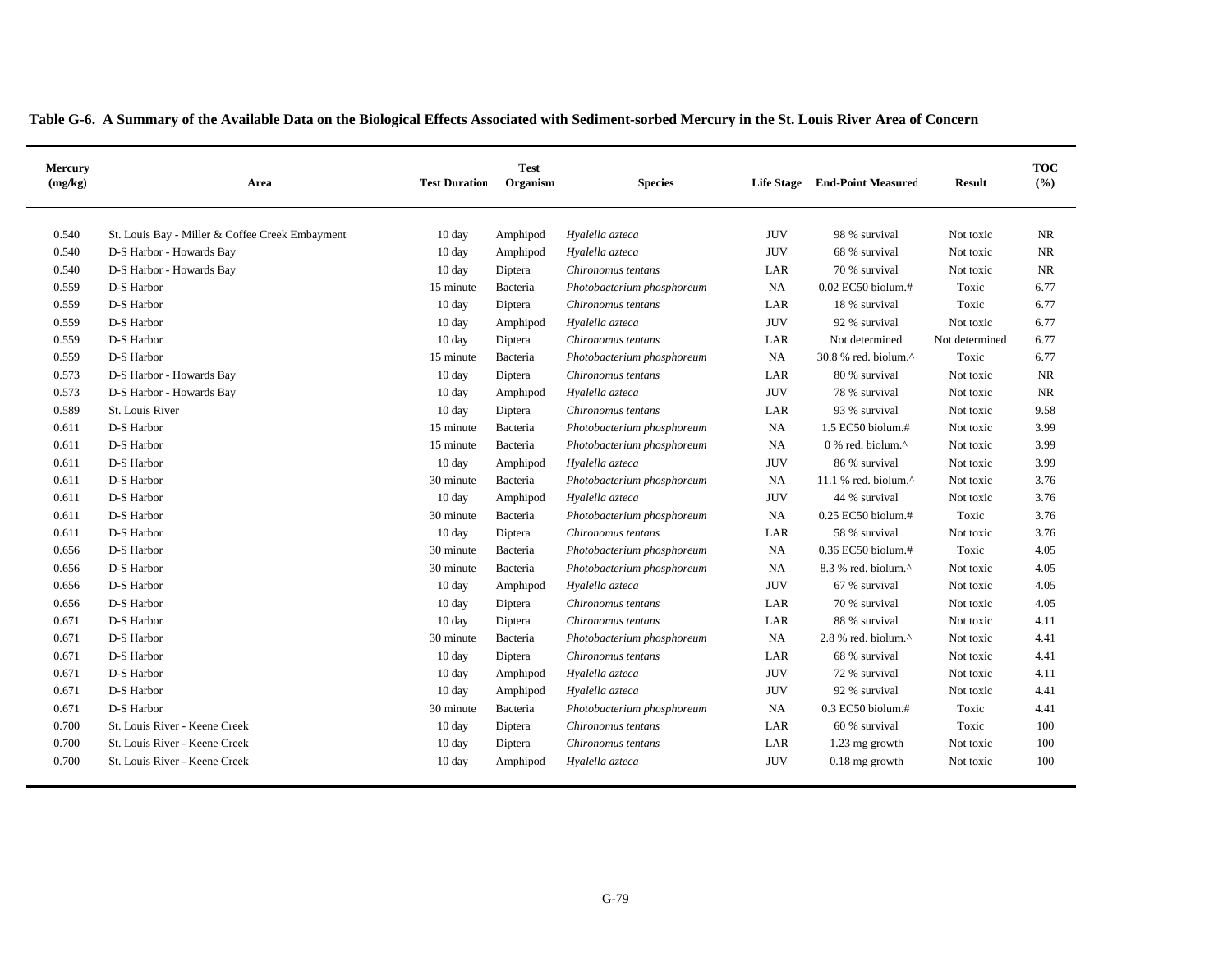|  | Table G-6. A Summary of the Available Data on the Biological Effects Associated with Sediment-sorbed Mercury in the St. Louis River Area of Concern |
|--|-----------------------------------------------------------------------------------------------------------------------------------------------------|
|--|-----------------------------------------------------------------------------------------------------------------------------------------------------|

| Mercury<br>(mg/kg) | Area                                            | <b>Test Duration</b> | <b>Test</b><br>Organism | <b>Species</b>             | <b>Life Stage</b> | <b>End-Point Measured</b>       | <b>Result</b>  | <b>TOC</b><br>(%) |
|--------------------|-------------------------------------------------|----------------------|-------------------------|----------------------------|-------------------|---------------------------------|----------------|-------------------|
| 0.700              | St. Louis River - Keene Creek                   | 10 day               | Amphipod                | Hyalella azteca            | <b>JUV</b>        | 90 % survival                   | Not toxic      | 100               |
| 0.702              | St. Louis Bay                                   | 30 minute            | Bacteria                | Photobacterium phosphoreum | <b>NA</b>         | 29.6 % red. biolum. $^{\wedge}$ | Toxic          | 2.13              |
| 0.702              | St. Louis Bay                                   | 30 minute            | Bacteria                | Photobacterium phosphoreum | <b>NA</b>         | 0.47 EC50 biolum.#              | Toxic          | 2.13              |
| 0.702              | St. Louis Bay                                   | 10 day               | Amphipod                | Hyalella azteca            | <b>JUV</b>        | 86 % survival                   | Not toxic      | 2.13              |
| 0.702              | St. Louis Bay                                   | $10 \text{ day}$     | Diptera                 | Chironomus tentans         | LAR               | 82 % survival                   | Not toxic      | 2.13              |
| 0.710              | Spirit Lake - Grassy Point                      | 10 day               | Diptera                 | Chironomus tentans         | LAR               | 70 % survival                   | Not toxic      | <b>NR</b>         |
| 0.710              | Spirit Lake - Grassy Point                      | 10 day               | Amphipod                | Hyalella azteca            | <b>JUV</b>        | 90 % survival                   | Not toxic      | <b>NR</b>         |
| 0.720              | D-S Harbor - Howards Bay                        | 10 day               | Diptera                 | Chironomus tentans         | LAR               | 72 % survival                   | Not toxic      | <b>NR</b>         |
| 0.720              | D-S Harbor - Howards Bay                        | 10 day               | Amphipod                | Hyalella azteca            | <b>JUV</b>        | 52 % survival                   | Toxic          | <b>NR</b>         |
| 0.720              | St. Louis Bay - Miller & Coffee Creek Embayment | 10 day               | Amphipod                | Hyalella azteca            | <b>JUV</b>        | 96 % survival                   | Not toxic      | <b>NR</b>         |
| 0.750              | St. Louis Bay - Miller & Coffee Creek Embayment | 10 day               | Amphipod                | Hyalella azteca            | <b>JUV</b>        | 96 % survival                   | Not toxic      | NR                |
| 0.760              | St. Louis River - Stryker Bay                   | 10 day               | Diptera                 | Chironomus tentans         | LAR               | Not determined                  | Not determined | 11.16             |
| 0.760              | St. Louis River - Stryker Bay                   | 10 day               | Diptera                 | Chironomus tentans         | LAR               | 0 % survival                    | Toxic          | 11.16             |
| 0.760              | St. Louis River - Stryker Bay                   | 10 day               | Amphipod                | Hyalella azteca            | <b>JUV</b>        | Not determined                  | Not determined | 11.16             |
| 0.760              | St. Louis River - Stryker Bay                   | 10 day               | Amphipod                | Hyalella azteca            | <b>JUV</b>        | 0 % survival                    | Toxic          | 11.16             |
| 0.790              | St. Louis Bay - Miller & Coffee Creek Embayment | 10 day               | Amphipod                | Hyalella azteca            | <b>JUV</b>        | 96 % survival                   | Not toxic      | $\rm NR$          |
| 0.870              | D-S Harbor - City of Superior WWTP              | 10 day               | Diptera                 | Chironomus tentans         | LAR               | 62 % survival                   | Not toxic      | <b>NR</b>         |
| 0.870              | D-S Harbor - City of Superior WWTP              | 10 day               | Amphipod                | Hyalella azteca            | <b>JUV</b>        | 80 % survival                   | Not toxic      | NR.               |
| 0.920              | St. Louis Bay - Miller & Coffee Creek Embayment | 10 day               | Amphipod                | Hyalella azteca            | <b>JUV</b>        | 93 % survival                   | Not toxic      | NR.               |
| 0.966              | St. Louis Bay                                   | 10 day               | Amphipod                | Hyalella azteca            | <b>JUV</b>        | 12 % survival                   | Toxic          | 14.19             |
| 0.966              | St. Louis Bay                                   | 10 day               | Diptera                 | Chironomus tentans         | LAR               | 0 % survival                    | Toxic          | 14.19             |
| 0.966              | St. Louis Bay                                   | 30 minute            | Bacteria                | Photobacterium phosphoreum | <b>NA</b>         | 0.16 EC50 biolum.#              | Toxic          | 14.19             |
| 0.966              | St. Louis Bay                                   | 30 minute            | Bacteria                | Photobacterium phosphoreum | <b>NA</b>         | 67.9 % red. biolum.^            | Toxic          | 14.19             |
| 0.980              | D-S Harbor - Howards Bay                        | 10 day               | Amphipod                | Hyalella azteca            | <b>JUV</b>        | 100 % survival                  | Not toxic      | <b>NR</b>         |
| 0.980              | D-S Harbor - NE of Sanitary District Plant      | 10 day               | Diptera                 | Chironomus tentans         | $\overline{?}$    | $100$ % survival                | Not toxic      | <b>NR</b>         |
| 0.980              | D-S Harbor - NE of Sanitary District Plant      | 48 hour              | Cladoceran              | Daphnia magna              | $\gamma$          | 100 % survival                  | Not toxic      | NR                |
| 1.26               | St. Louis Bay                                   | 15 minute            | Bacteria                | Photobacterium phosphoreum | <b>NA</b>         | $20%$ red. biolum. $^{\wedge}$  | Toxic          | 4.48              |
| 1.26               | St. Louis Bay                                   | 15 minute            | Bacteria                | Photobacterium phosphoreum | NA                | 0.29 EC50 biolum.#              | Toxic          | 4.48              |
| 1.26               | St. Louis Bay                                   | $10 \text{ day}$     | Amphipod                | Hyalella azteca            | <b>JUV</b>        | 16 % survival                   | Toxic          | 4.48              |
| 1.31               | St. Louis River - Stryker Bay                   | 10 day               | Amphipod                | Hyalella azteca            | <b>JUV</b>        | $0.07$ mg growth                | Not determined | <b>NR</b>         |
| 1.31               | St. Louis River - Stryker Bay                   | $10 \text{ day}$     | Diptera                 | Chironomus tentans         | LAR               | 30 % survival                   | Toxic          | <b>NR</b>         |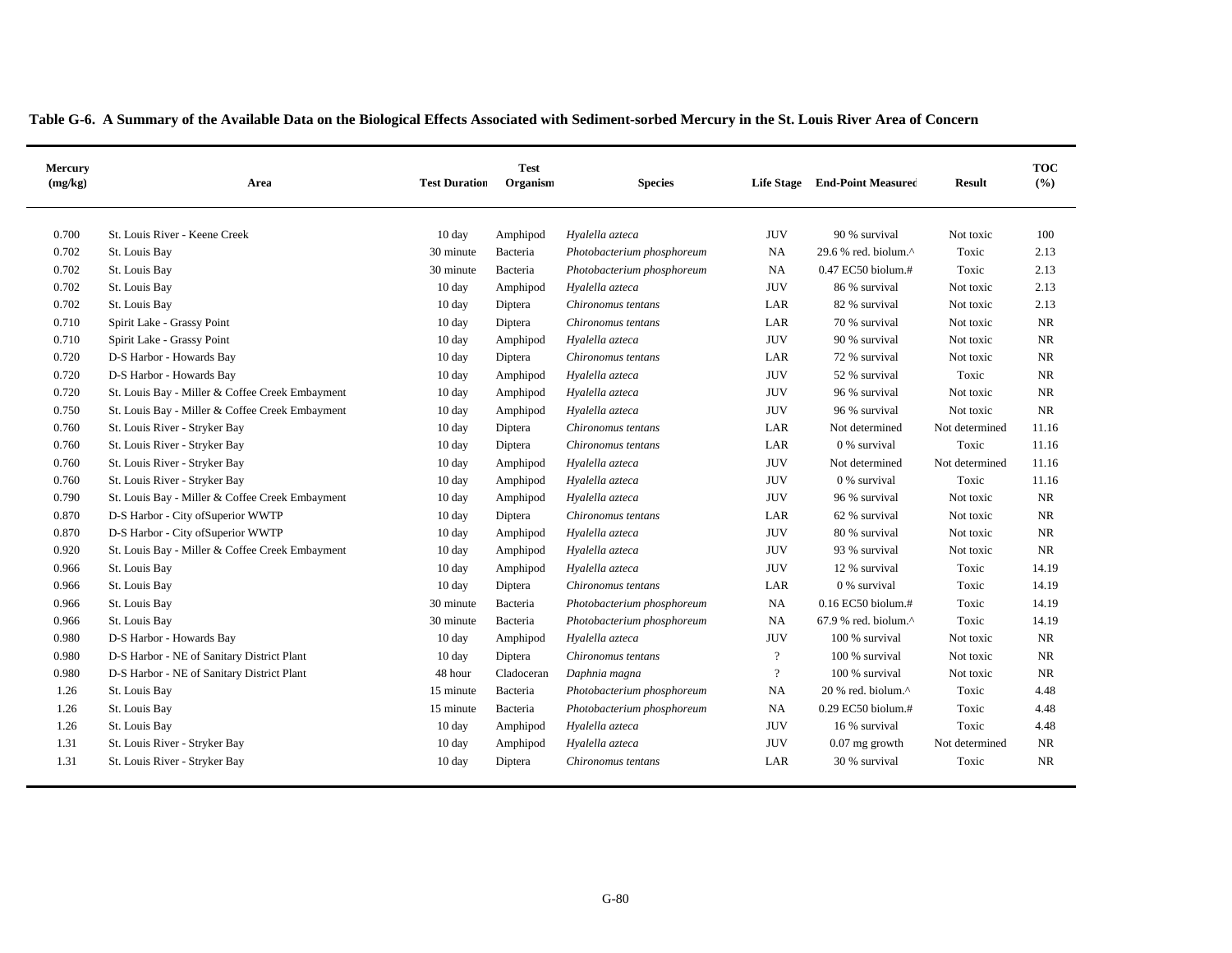| Table G-6. A Summary of the Available Data on the Biological Effects Associated with Sediment-sorbed Mercury in the St. Louis River Area of Concern |  |  |
|-----------------------------------------------------------------------------------------------------------------------------------------------------|--|--|
|                                                                                                                                                     |  |  |

| Mercury<br>(mg/kg) | Area                                            | <b>Test Duration</b> | Test<br>Organism | <b>Species</b>     | <b>Life Stage</b> | <b>End-Point Measured</b> | <b>Result</b>  | <b>TOC</b><br>(%) |
|--------------------|-------------------------------------------------|----------------------|------------------|--------------------|-------------------|---------------------------|----------------|-------------------|
| 1.31               | St. Louis River - Stryker Bay                   | $10 \text{ day}$     | Amphipod         | Hyalella azteca    | JUV               | 8 % survival              | Toxic          | NR                |
| 1.31               | St. Louis River - Stryker Bay                   | $10 \text{ day}$     | Diptera          | Chironomus tentans | LAR               | $0.24$ mg growth          | Not determined | <b>NR</b>         |
| 1.42               | St. Louis River - Stryker Bay                   | $10 \text{ day}$     | Diptera          | Chironomus tentans | LAR               | 1.3 mg growth             | Not toxic      | 26.54             |
| 1.42               | St. Louis River - Stryker Bay                   | $10 \text{ day}$     | Amphipod         | Hyalella azteca    | JUV               | $0.18$ mg growth          | Toxic          | 26.54             |
| 1.42               | St. Louis River - Stryker Bay                   | $10 \text{ day}$     | Diptera          | Chironomus tentans | LAR               | 83 % survival             | Not toxic      | 26.54             |
| 1.42               | St. Louis River - Stryker Bay                   | 10 day               | Amphipod         | Hyalella azteca    | JUV               | 92 % survival             | Not toxic      | 26.54             |
| 1.50               | St. Louis Bay - Miller & Coffee Creek Embayment | $10 \text{ day}$     | Amphipod         | Hyalella azteca    | JUV               | 90 % survival             | Not toxic      | NR                |
| 1.50               | St. Louis Bay - Miller & Coffee Creek Embayment | $10 \text{ day}$     | Diptera          | Chironomus tentans | LAR               | 80 % survival             | Not toxic      | NR                |
| 2.15               | St. Louis River - Stryker Bay                   | $10 \text{ day}$     | Amphipod         | Hyalella azteca    | <b>JUV</b>        | 0 % survival              | Toxic          | 50.12             |
| 2.15               | St. Louis River - Stryker Bay                   | $10 \text{ day}$     | Diptera          | Chironomus tentans | LAR               | $0.09$ mg growth          | Not determined | 50.12             |
| 2.15               | St. Louis River - Stryker Bay                   | $10 \text{ day}$     | Diptera          | Chironomus tentans | LAR               | 8 % survival              | Toxic          | 50.12             |
| 2.15               | St. Louis River - Stryker Bay                   | $10 \text{ day}$     | Amphipod         | Hyalella azteca    | JUV               | Not determined            | Not determined | 50.12             |
| 2.73               | St. Louis River - Stryker Bay                   | $10 \text{ day}$     | Amphipod         | Hyalella azteca    | <b>JUV</b>        | $0.17$ mg growth          | Toxic          | 45.37             |
| 2.73               | St. Louis River - Stryker Bay                   | $10 \text{ day}$     | Diptera          | Chironomus tentans | LAR               | 92 % survival             | Not toxic      | 45.37             |
| 2.73               | St. Louis River - Stryker Bay                   | $10 \text{ day}$     | Diptera          | Chironomus tentans | LAR               | $1.07$ mg growth          | Toxic          | 45.37             |
| 2.73               | St. Louis River - Stryker Bay                   | $10 \text{ day}$     | Amphipod         | Hyalella azteca    | JUV               | 87 % survival             | Not toxic      | 45.37             |

\* = SEM measurement; ^ = relative to control; D-S = Duluth-Superior; # = expressed as % DW sediment; red. biolum. = reduced bioluminescence; EC50 = effective concentration affecting 50% of the population. LAR = larvae;  $JUV =$  juvenile;  $TOC =$  total organic carbon;  $NR =$  not reported.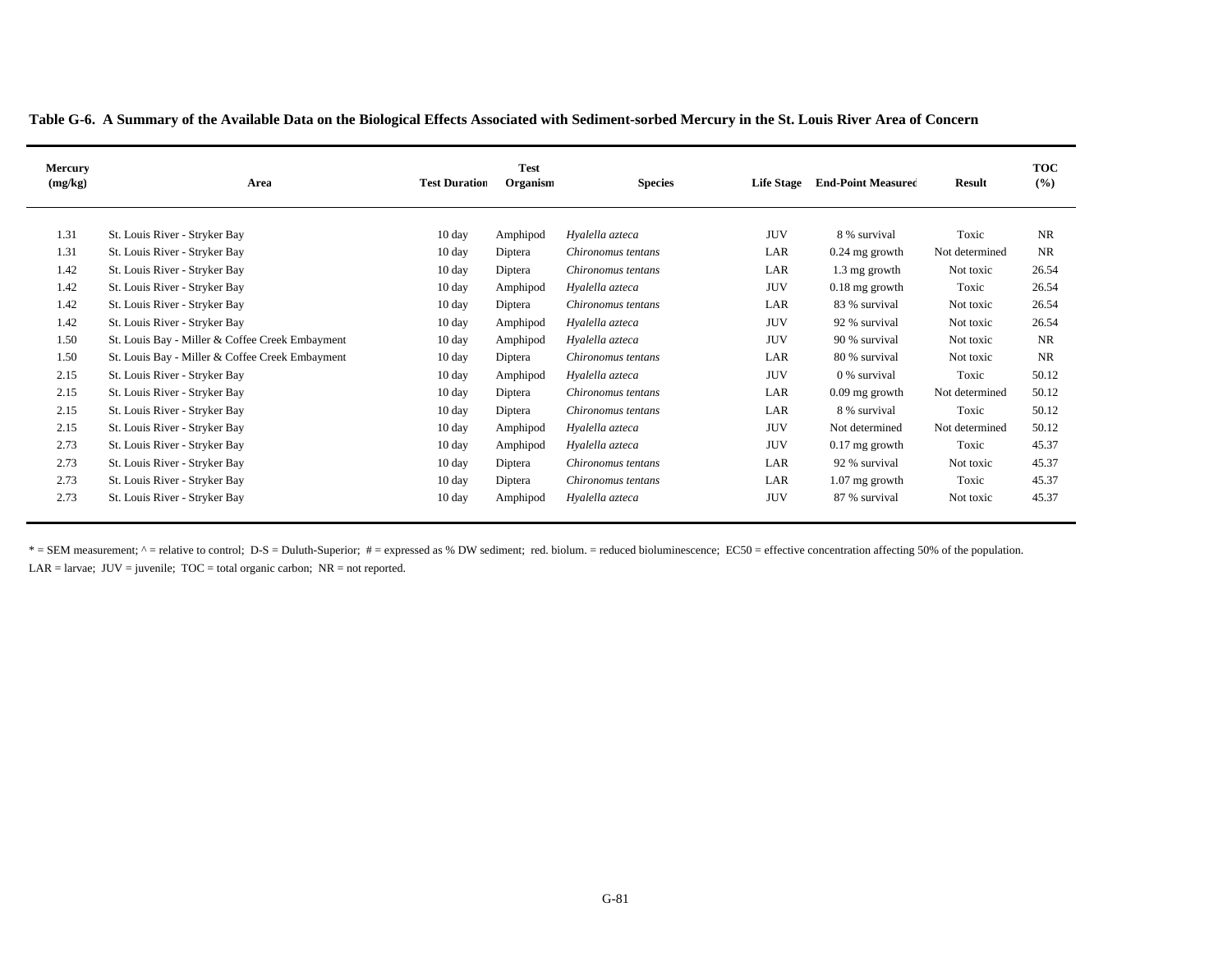MPCA 1997b MPCA 1997b MPCA 1997b IT Corp. 1996 IT Corp. 1996 IT Corp. 1996 IT Corp. 1996 MPCA 1997b MPCA 1997b MPCA 1997b MPCA 1997b MPCA 1997b MPCA 1997b MPCA 1997b MPCA 1997b MPCA 1997b MPCA 1997b MPCA 1997b MPCA 1997b MPCA 1997b MPCA 1997b MPCA 1997b MPCA 1997b MPCA 1997b MPCA 1997b MPCA 1997b MPCA 1997b MPCA 1997b MPCA 1997b MPCA 1997b MPCA 1997b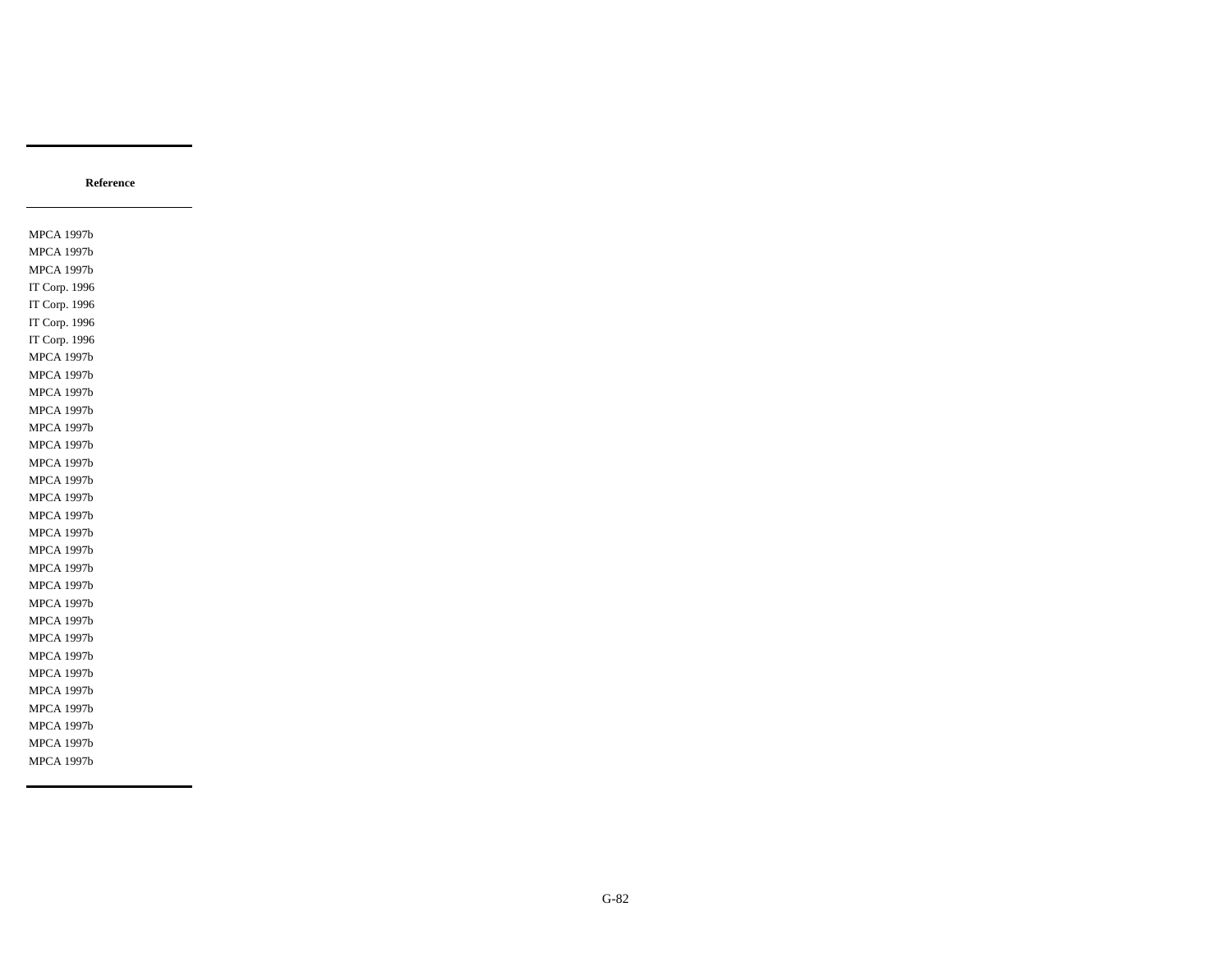MPCA 1997b MPCA 1997b MPCA 1997b MPCA 1997b MPCA 1997b MPCA 1997b MPCA 1997b MPCA 1997b MPCA 1997b MPCA 1997b MPCA 1997b MPCA 1997b Wenck Associates Inc. 1995 Wenck Associates Inc. 1995 Wenck Associates Inc. 1995 MPCA 1997b MPCA 1997b MPCA 1997b Wenck Associates Inc. 1995 MPCA 1997b MPCA 1997b MPCA 1997b MPCA 1997b MPCA 1997b MPCA 1997b MPCA 1997b MPCA 1997b MPCA 1997b MPCA 1997b MPCA 1997b MPCA 1997b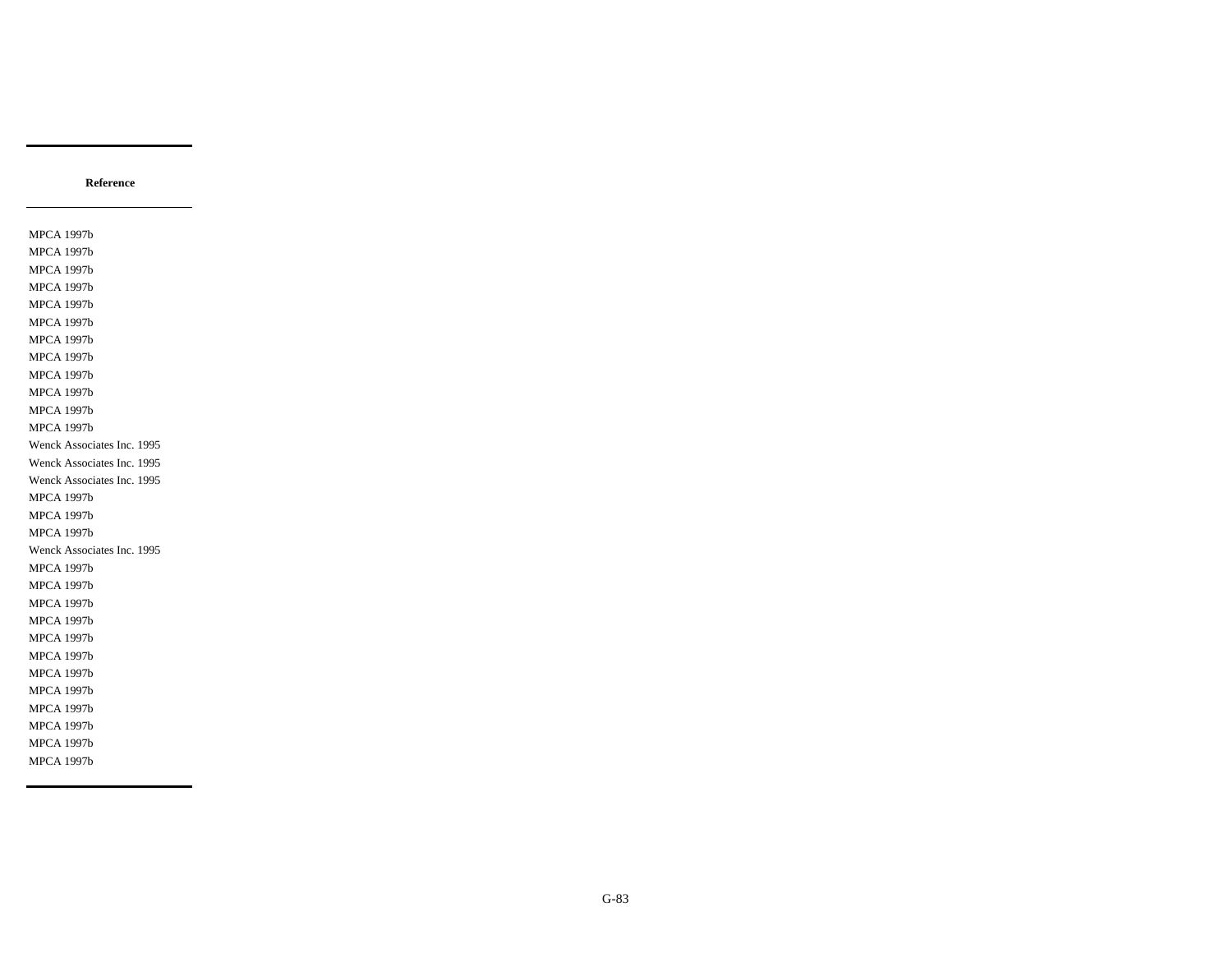MPCA 1997b MPCA 1997b MPCA 1997b MPCA 1997b MPCA 1997b MPCA 1997b MPCA 1997b MPCA 1997b MPCA 1997c MPCA 1997c MPCA 1997c IT Corp. 1996 Crane *et al.* 1997 IT Corp. 1996 Crane *et al.* 1997 IT Corp. 1996 IT Corp. 1996 MPCA 1997c MPCA 1997c MPCA 1997c MPCA 1997c MPCA 1997c MPCA 1997b MPCA 1997b MPCA 1997b MPCA 1997b MPCA 1997b MPCA 1997b MPCA 1997b MPCA 1997b IT Corp. 1996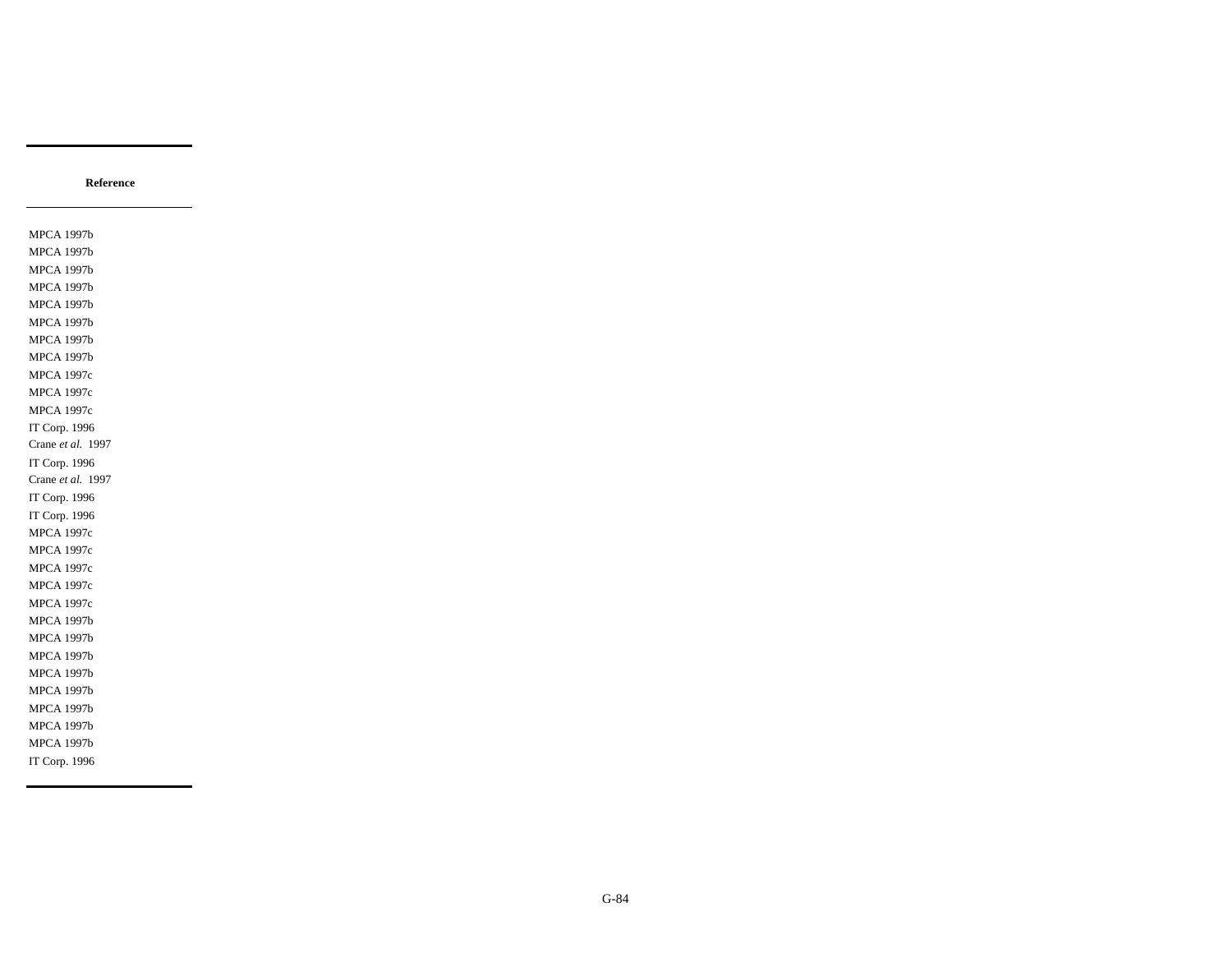IT Corp. 1996 IT Corp. 1996 IT Corp. 1996 MPCA 1997b MPCA 1997b MPCA 1997b MPCA 1997b Crane *et al.* 1997 Crane *et al.* 1997 MPCA 1997b MPCA 1997b MPCA 1997b MPCA 1997b MPCA 1997b MPCA 1997b MPCA 1997b MPCA 1997b MPCA 1997b MPCA 1997b MPCA 1997b MPCA 1997b MPCA 1997c MPCA 1997c MPCA 1997c MPCA 1997c MPCA 1997c MPCA 1997b MPCA 1997b MPCA 1997b MPCA 1997b MPCA 1997b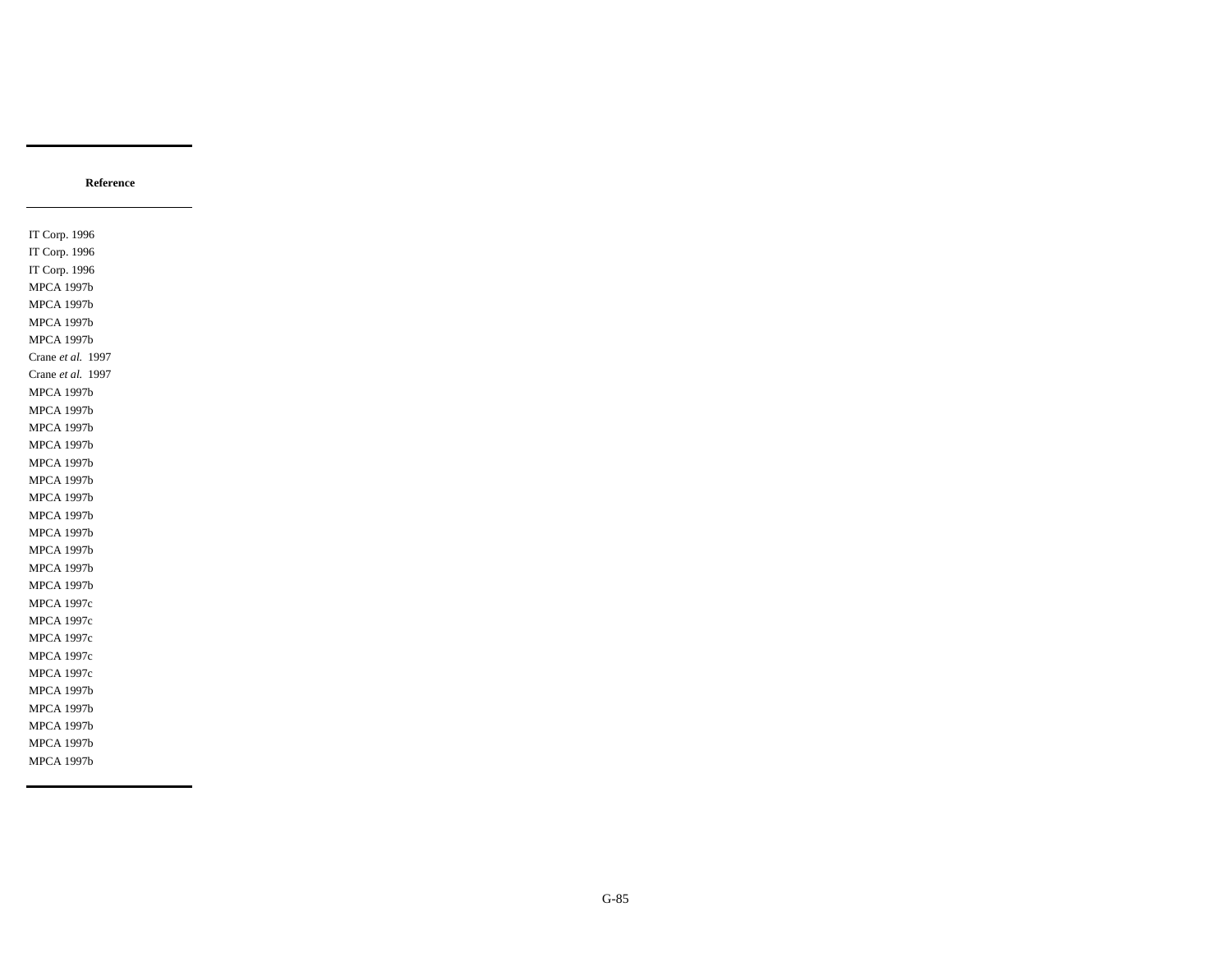MPCA 1997b MPCA 1997b MPCA 1997c MPCA 1997c MPCA 1997c MPCA 1997c MPCA 1997c MPCA 1997b MPCA 1997b MPCA 1997b MPCA 1997b MPCA 1997b MPCA 1997b MPCA 1997b MPCA 1997b MPCA 1997b MPCA 1997b MPCA 1997b MPCA 1997b MPCA 1997b MPCA 1997b MPCA 1997b MPCA 1997b MPCA 1997c MPCA 1997c MPCA 1997c MPCA 1997c MPCA 1997c MPCA 1997b MPCA 1997b MPCA 1997b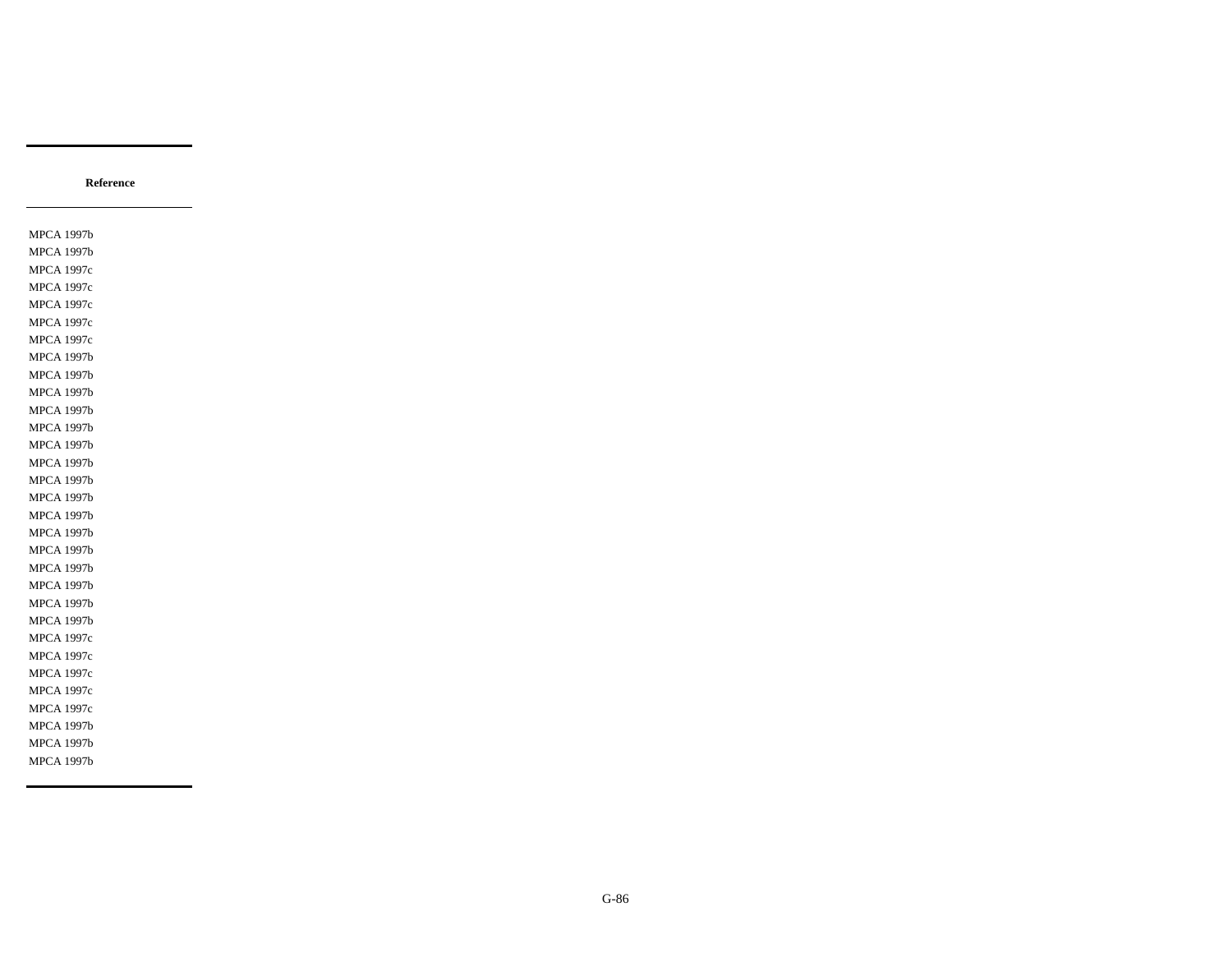MPCA 1997b MPCA 1997b MPCA 1997b MPCA 1997b MPCA 1997b MPCA 1997b MPCA 1997b MPCA 1997b MPCA 1997b MPCA 1997c MPCA 1997c MPCA 1997c MPCA 1997c MPCA 1997c MPCA 1997c MPCA 1997c MPCA 1997c MPCA 1997b MPCA 1997b MPCA 1997b MPCA 1997b MPCA 1997b MPCA 1997b MPCA 1997b MPCA 1997b MPCA 1997c MPCA 1997c MPCA 1997c MPCA 1997c MPCA 1997c MPCA 1997c

**Reference**

G-87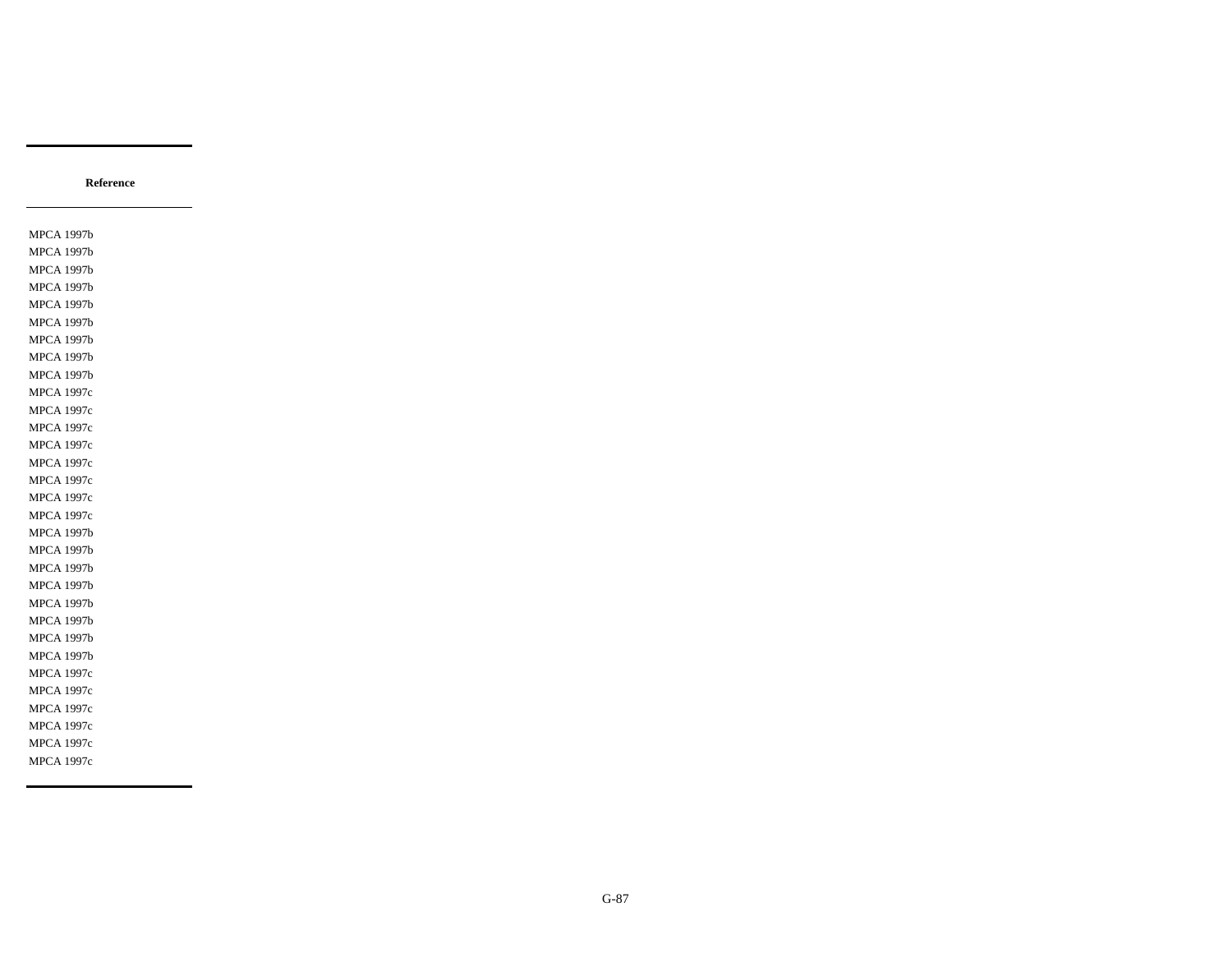MPCA 1997c MPCA 1997c MPCA 1997c MPCA 1997c MPCA 1997b MPCA 1997b MPCA 1997b MPCA 1997b MPCA 1997b MPCA 1997b MPCA 1997b MPCA 1997b MPCA 1997b MPCA 1997b MPCA 1997b MPCA 1997b MPCA 1997c MPCA 1997c MPCA 1997c MPCA 1997c MPCA 1997c MPCA 1997c MPCA 1997c MPCA 1997c MPCA 1997c MPCA 1997c MPCA 1997c MPCA 1997c MPCA 1997c MPCA 1997c MPCA 1997c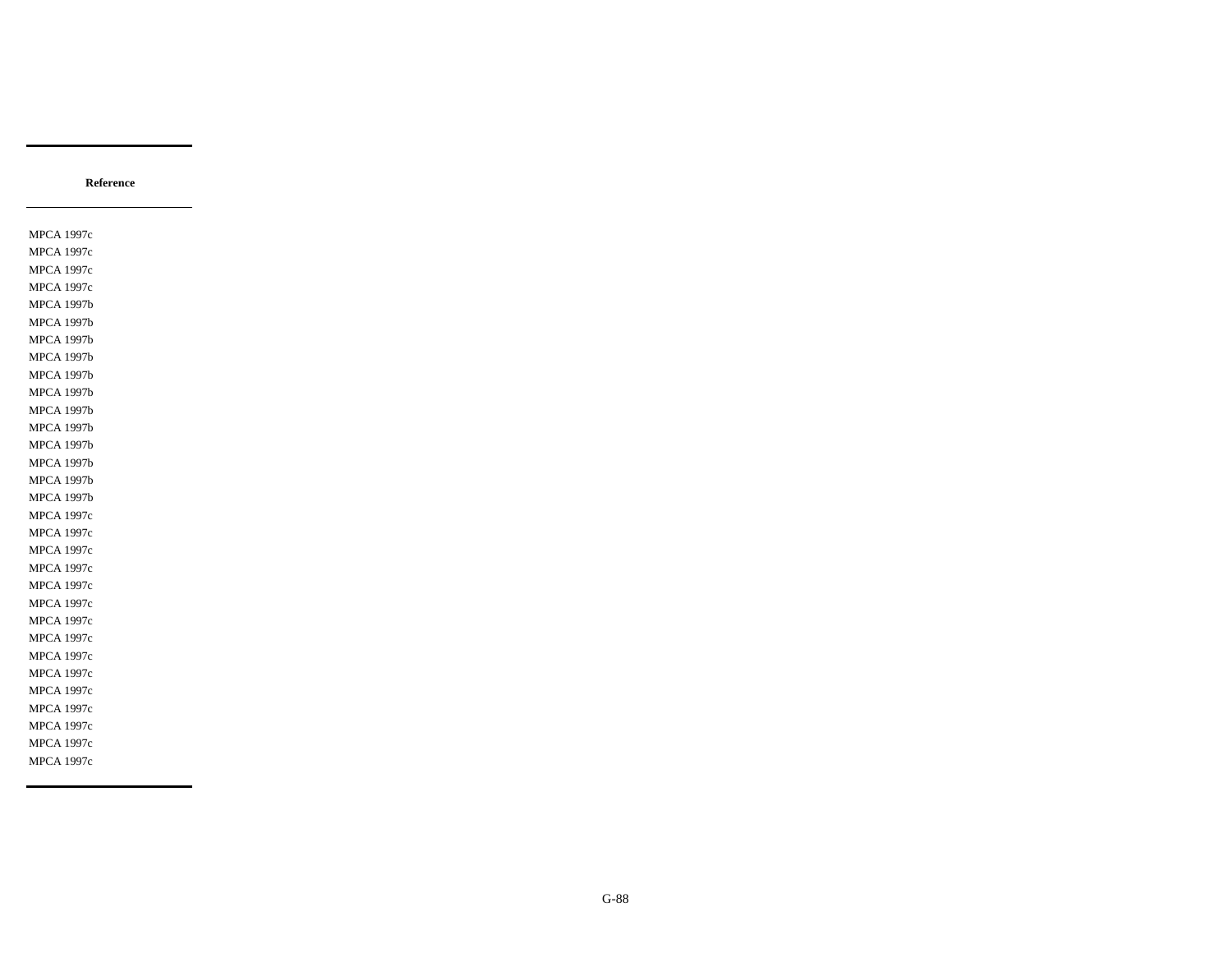MPCA 1997b MPCA 1997b MPCA 1997b MPCA 1997c MPCA 1997c MPCA 1997c MPCA 1997c MPCA 1997c MPCA 1997b MPCA 1997b MPCA 1997b MPCA 1997b MPCA 1997b MPCA 1997b MPCA 1997b MPCA 1997b MPCA 1997b MPCA 1997b MPCA 1997b MPCA 1997b MPCA 1997b MPCA 1997b MPCA 1997b MPCA 1997b MPCA 1997b MPCA 1997b MPCA 1997b MPCA 1997b MPCA 1997b MPCA 1997b MPCA 1997b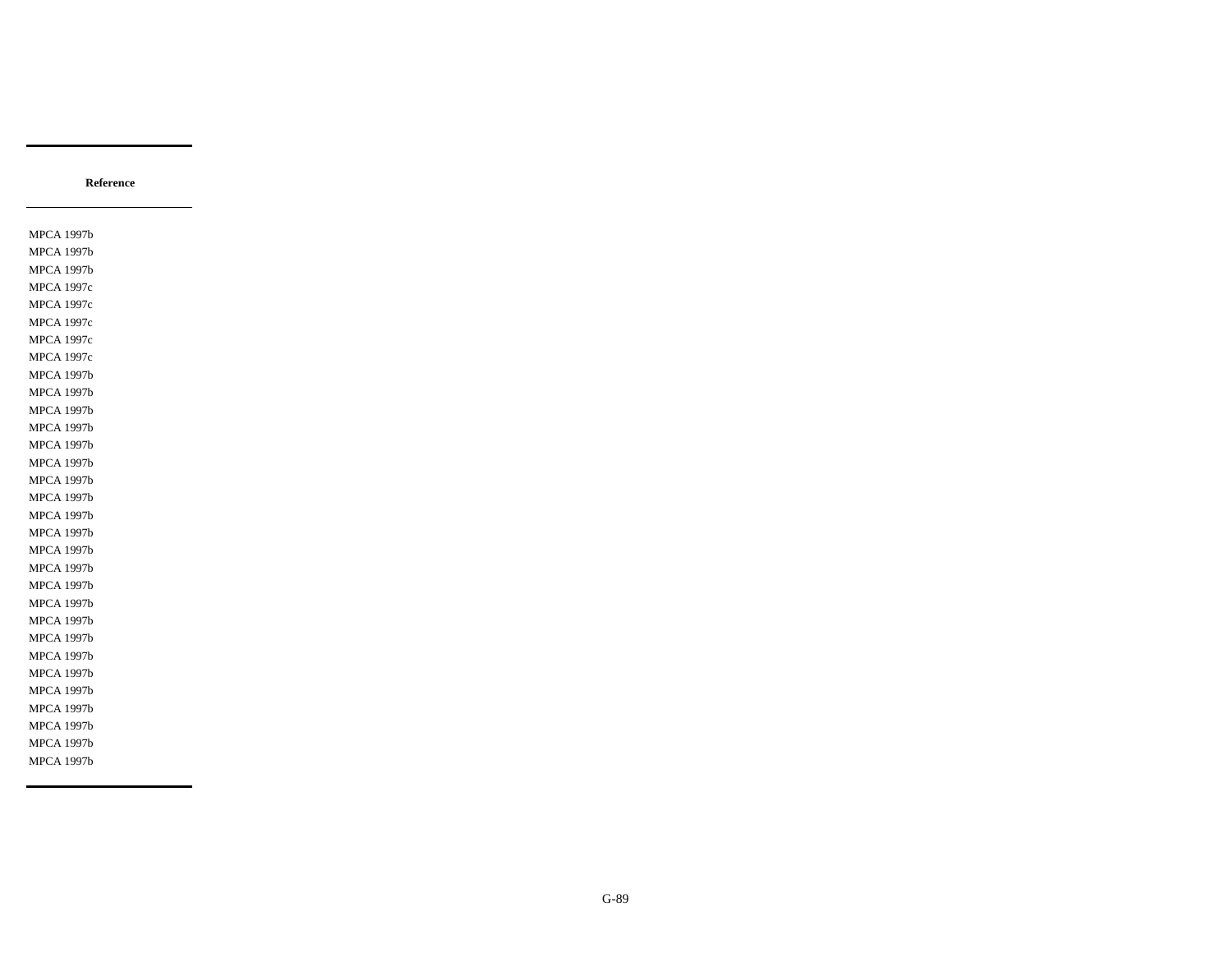MPCA 1997b MPCA 1997b MPCA 1997b MPCA 1997b MPCA 1997b MPCA 1997b MPCA 1997b MPCA 1997b MPCA 1997c MPCA 1997c MPCA 1997c MPCA 1997b MPCA 1997b MPCA 1997b IT Corp. 1996 IT Corp. 1996 IT Corp. 1996 IT Corp. 1996 MPCA 1997b MPCA 1997b MPCA 1997b MPCA 1997b Smith *et al.* 1992 Smith *et al.* 1992 Smith *et al.* 1992 Smith *et al.* 1992 MPCA 1997c MPCA 1997c MPCA 1997c MPCA 1997c MPCA 1997c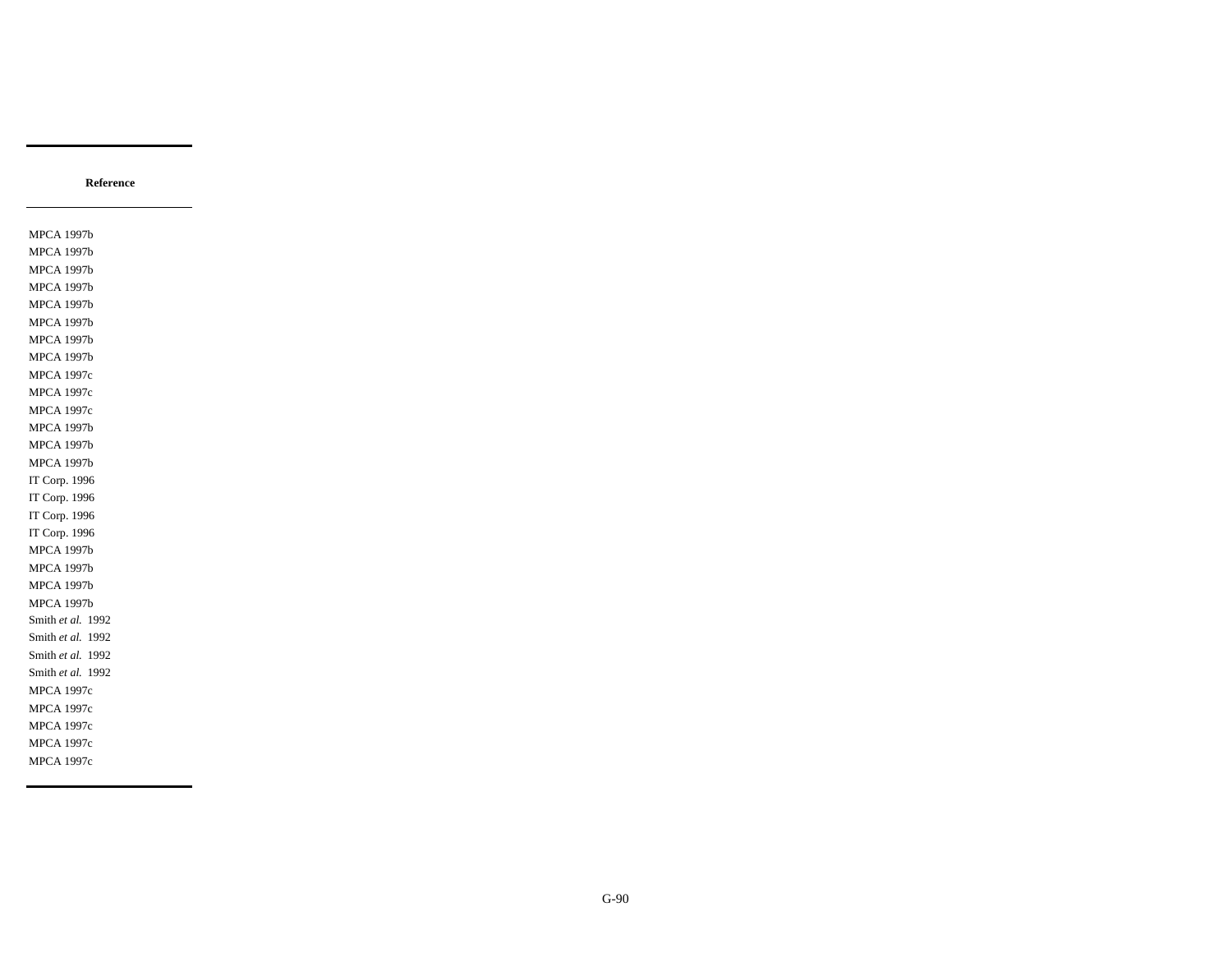MPCA 1997c MPCA 1997c MPCA 1997c MPCA 1997c MPCA 1997c Smith *et al.* 1992 Smith *et al.* 1992 MPCA 1997c MPCA 1997c MPCA 1997c MPCA 1997c MPCA 1997c MPCA 1997b MPCA 1997b MPCA 1997b MPCA 1997b MPCA 1997b MPCA 1997b MPCA 1997b MPCA 1997b MPCA 1997b MPCA 1997b MPCA 1997b Wenck Associates Inc. 1995 Wenck Associates Inc. 1995 Wenck Associates Inc. 1995 Wenck Associates Inc. 1995 MPCA 1997b MPCA 1997b MPCA 1997b MPCA 1997b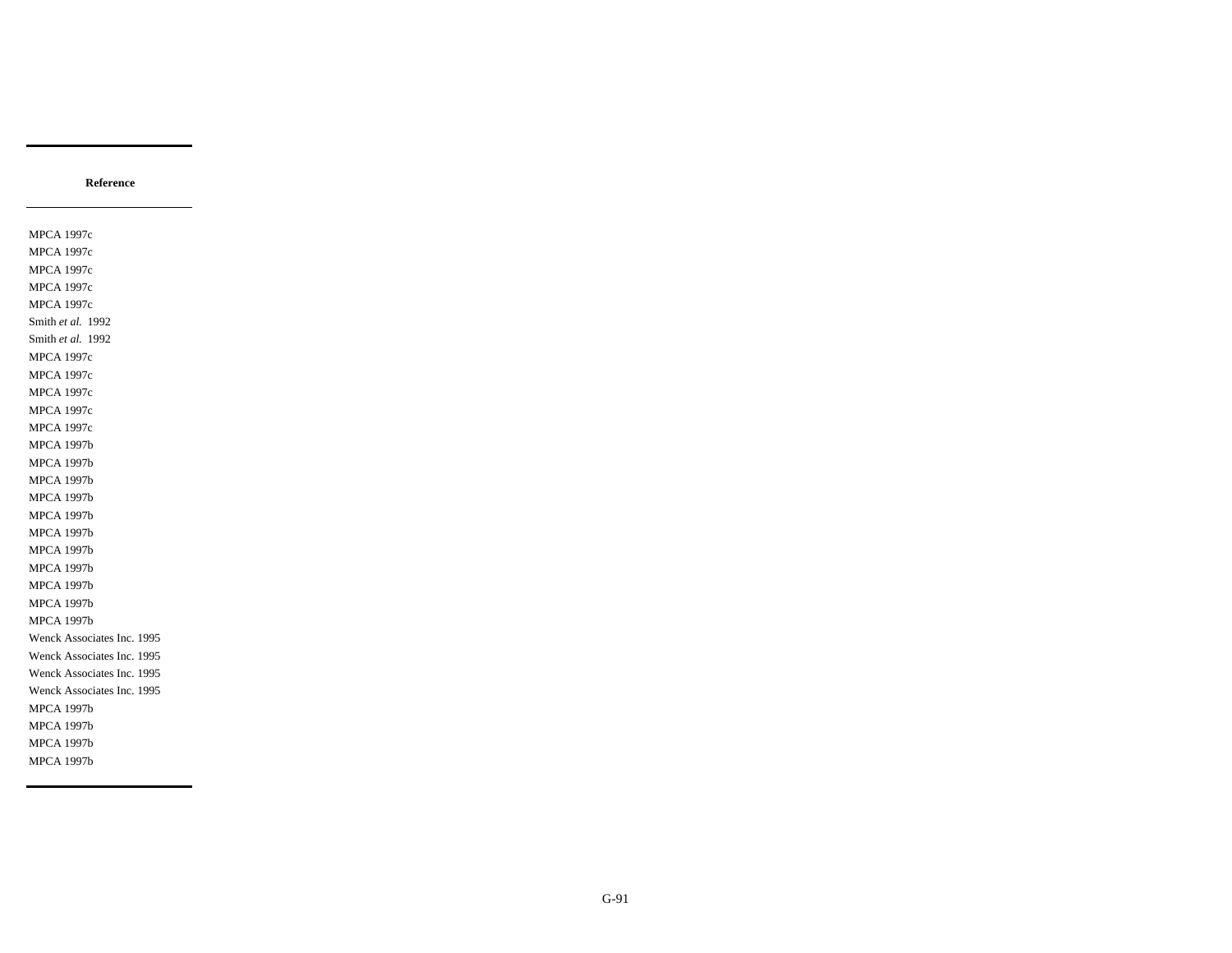MPCA 1997b MPCA 1997b MPCA 1997b MPCA 1997b MPCA 1997b MPCA 1997b MPCA 1997b MPCA 1997c MPCA 1997c MPCA 1997c MPCA 1997c MPCA 1997c MPCA 1997c Crane *et al.* 1997 Crane *et al.* 1997 MPCA 1997c MPCA 1997c MPCA 1997c MPCA 1997c MPCA 1997c MPCA 1997c MPCA 1997c MPCA 1997c MPCA 1997c MPCA 1997c MPCA 1997b MPCA 1997b MPCA 1997b MPCA 1997b Crane *et al.* 1997 Crane *et al.* 1997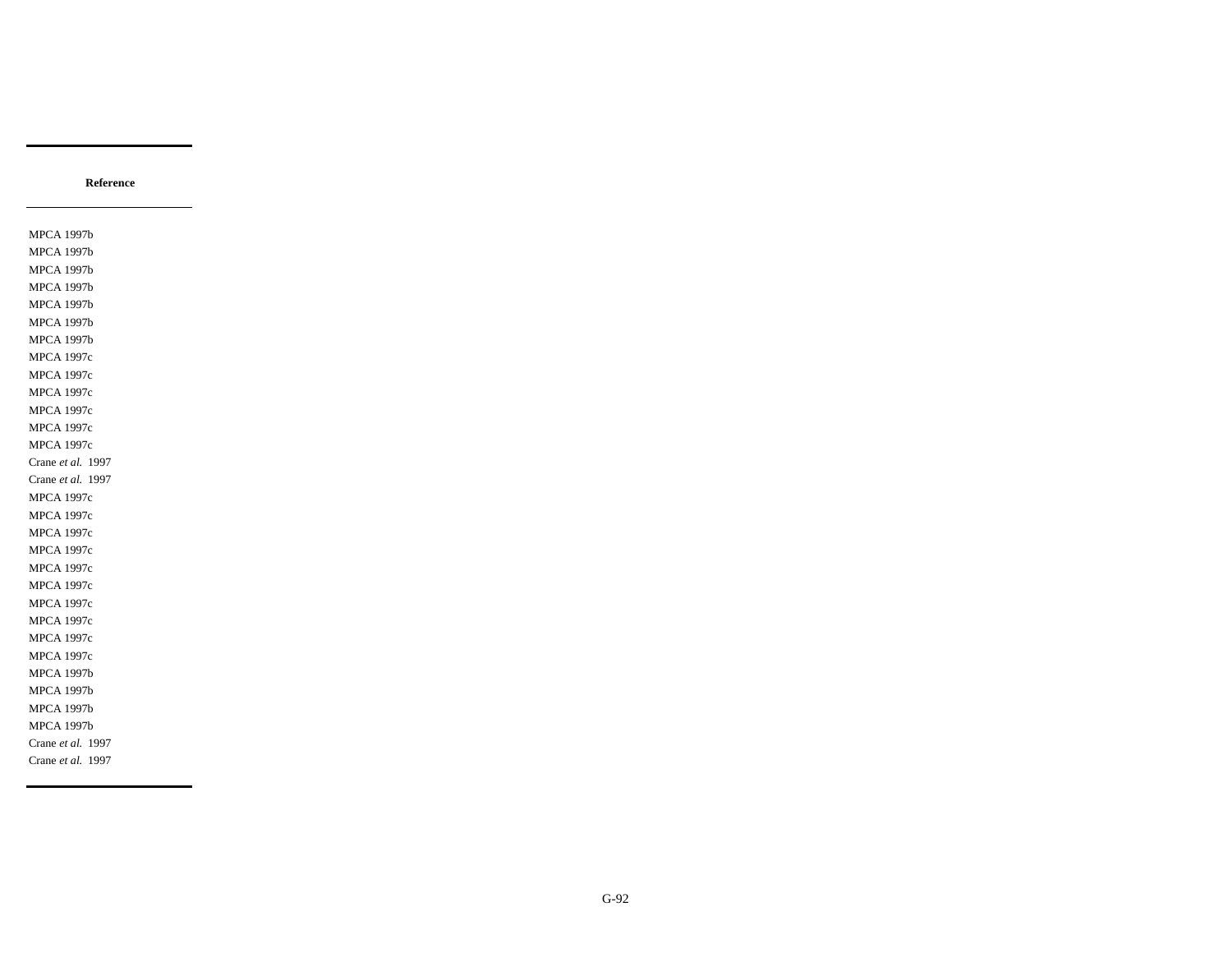MPCA 1997b MPCA 1997b MPCA 1997b MPCA 1997b MPCA 1997b MPCA 1997b MPCA 1997b MPCA 1997b MPCA 1997b MPCA 1997b MPCA 1997b Crane *et al.* 1997 MPCA 1997b MPCA 1997b MPCA 1997b MPCA 1997b Crane *et al.* 1997 Crane *et al.* 1997 Crane *et al.* 1997 Crane *et al.* 1997 IT Corp. 1996 Smith *et al.* 1992 Smith *et al.* 1992 IT Corp. 1996 IT Corp. 1996 IT Corp. 1996 MPCA 1997b MPCA 1997b MPCA 1997b MPCA 1997b Crane *et al.* 1997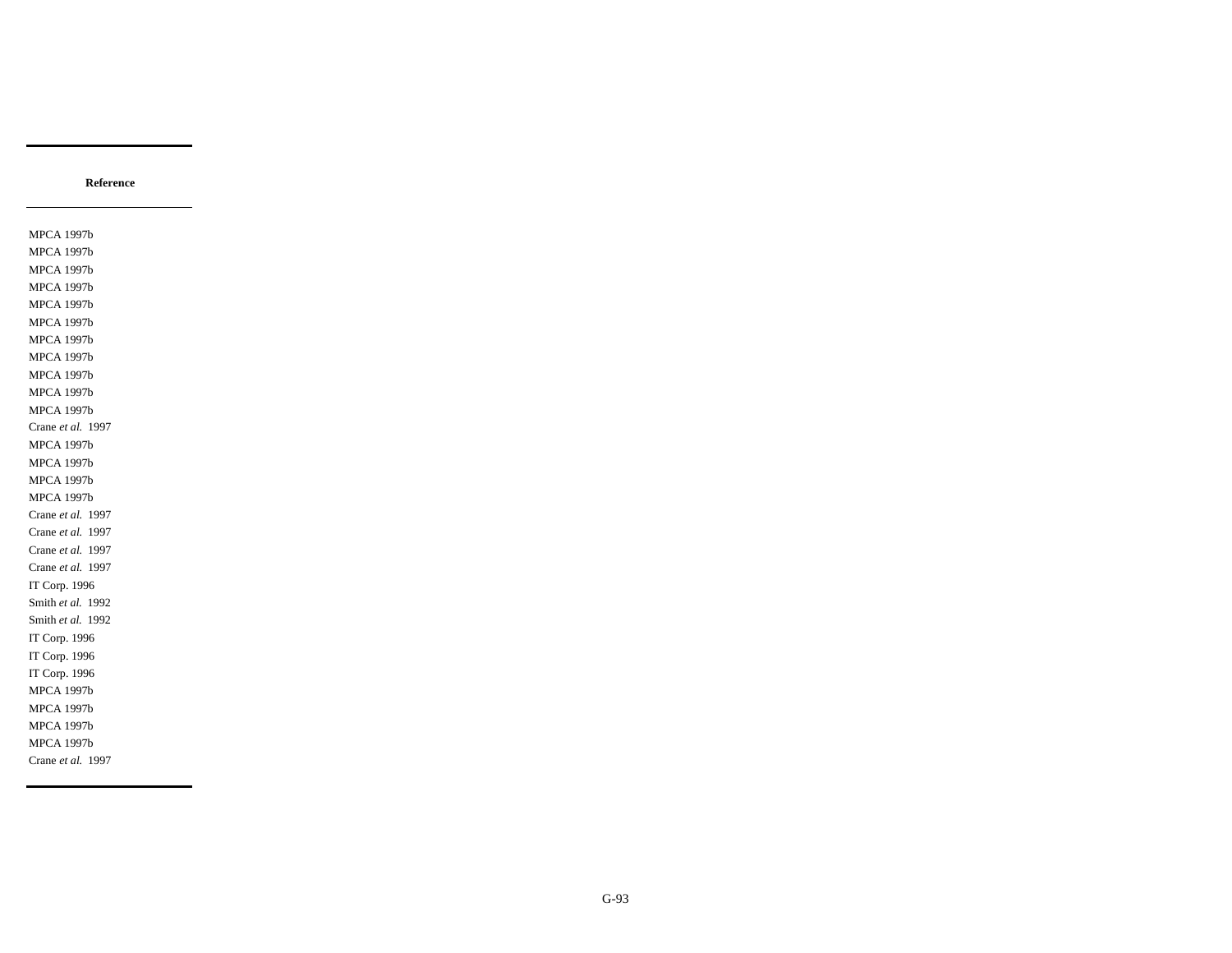Crane *et al.* 1997 Crane *et al.* 1997 Crane *et al.* 1997 MPCA 1997b MPCA 1997b MPCA 1997b MPCA 1997b MPCA 1997c MPCA 1997c MPCA 1997c MPCA 1997c MPCA 1997c MPCA 1997b MPCA 1997b MPCA 1997b MPCA 1997b MPCA 1997c MPCA 1997c MPCA 1997c MPCA 1997c MPCA 1997c Crane *et al.* 1997 Crane *et al.* 1997 MPCA 1997b MPCA 1997b MPCA 1997b MPCA 1997b MPCA 1997b MPCA 1997b MPCA 1997b MPCA 1997b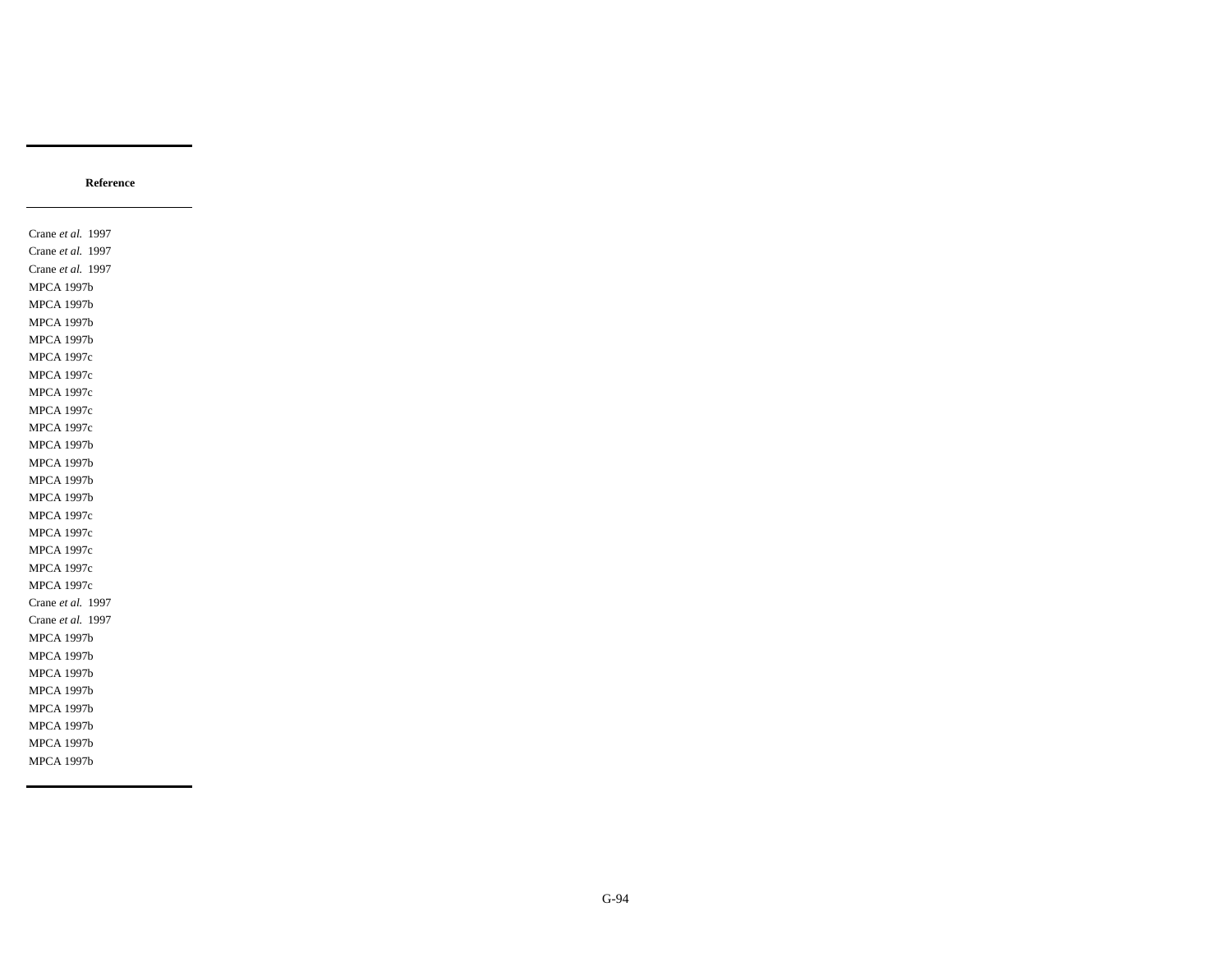MPCA 1997c MPCA 1997c MPCA 1997c IT Corp. 1996 Crane *et al.* 1997 Crane *et al.* 1997 IT Corp. 1996 IT Corp. 1996 IT Corp. 1996 MPCA 1997c MPCA 1997c MPCA 1997c MPCA 1997c MPCA 1997c MPCA 1993 MPCA 1997b MPCA 1997b MPCA 1997b MPCA 1997b MPCA 1997c MPCA 1997c MPCA 1997c MPCA 1997c MPCA 1997c Crane *et al.* 1997 Crane *et al.* 1997 IT Corp. 1996 Crane *et al.* 1997 Crane *et al.* 1997 IT Corp. 1996 Crane *et al.* 1997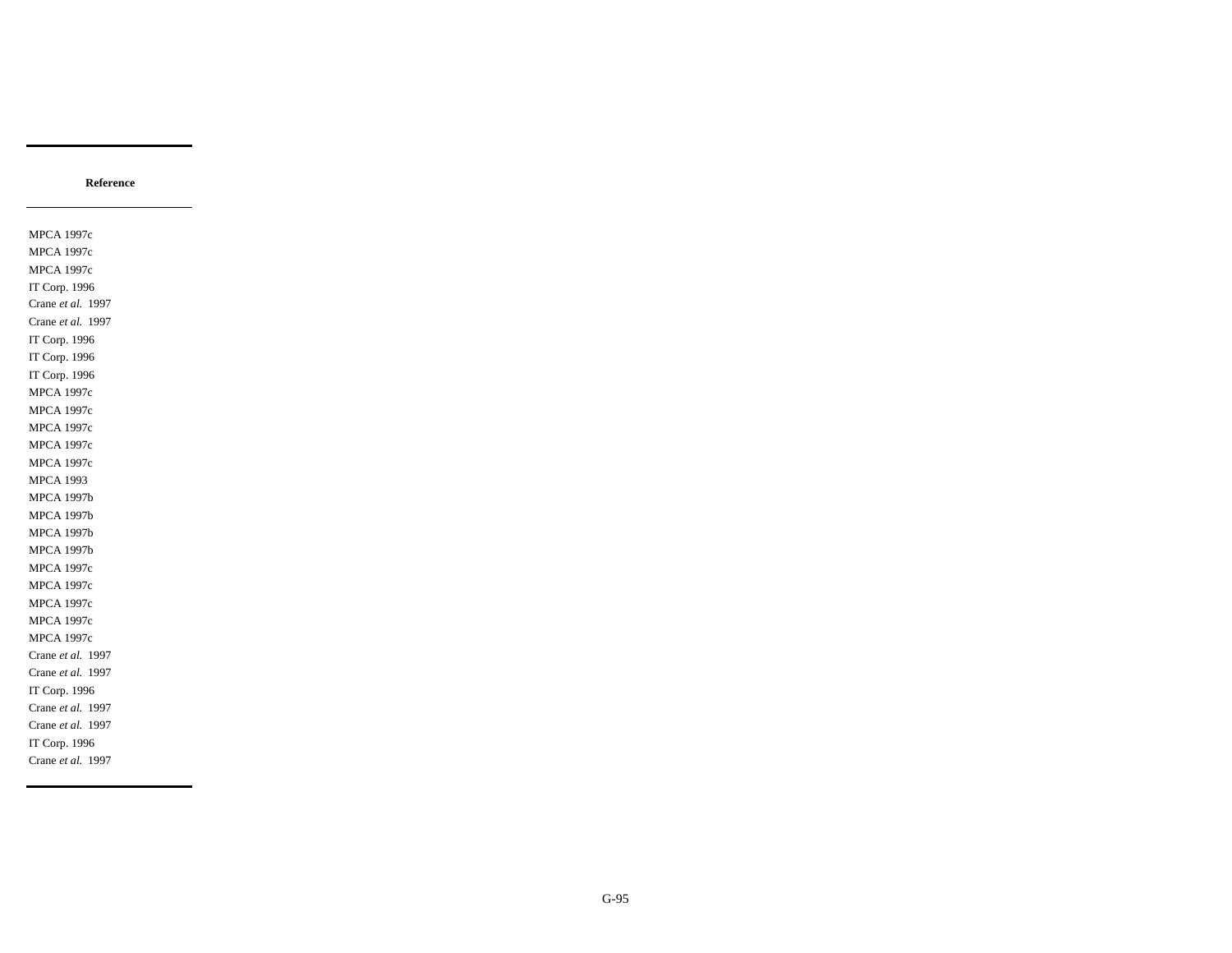IT Corp. 1996 IT Corp. 1996 MPCA 1997b MPCA 1997b MPCA 1997b MPCA 1997b IT Corp. 1996 IT Corp. 1996 IT Corp. 1996 IT Corp. 1996 MPCA 1997b MPCA 1997b MPCA 1997b MPCA 1997b MPCA 1997b MPCA 1997b MPCA 1997b MPCA 1997b MPCA 1993 MPCA 1997c MPCA 1997c MPCA 1997c MPCA 1997c MPCA 1997c MPCA 1997c MPCA 1997c MPCA 1997c MPCA 1997c MPCA 1997c MPCA 1997c MPCA 1997c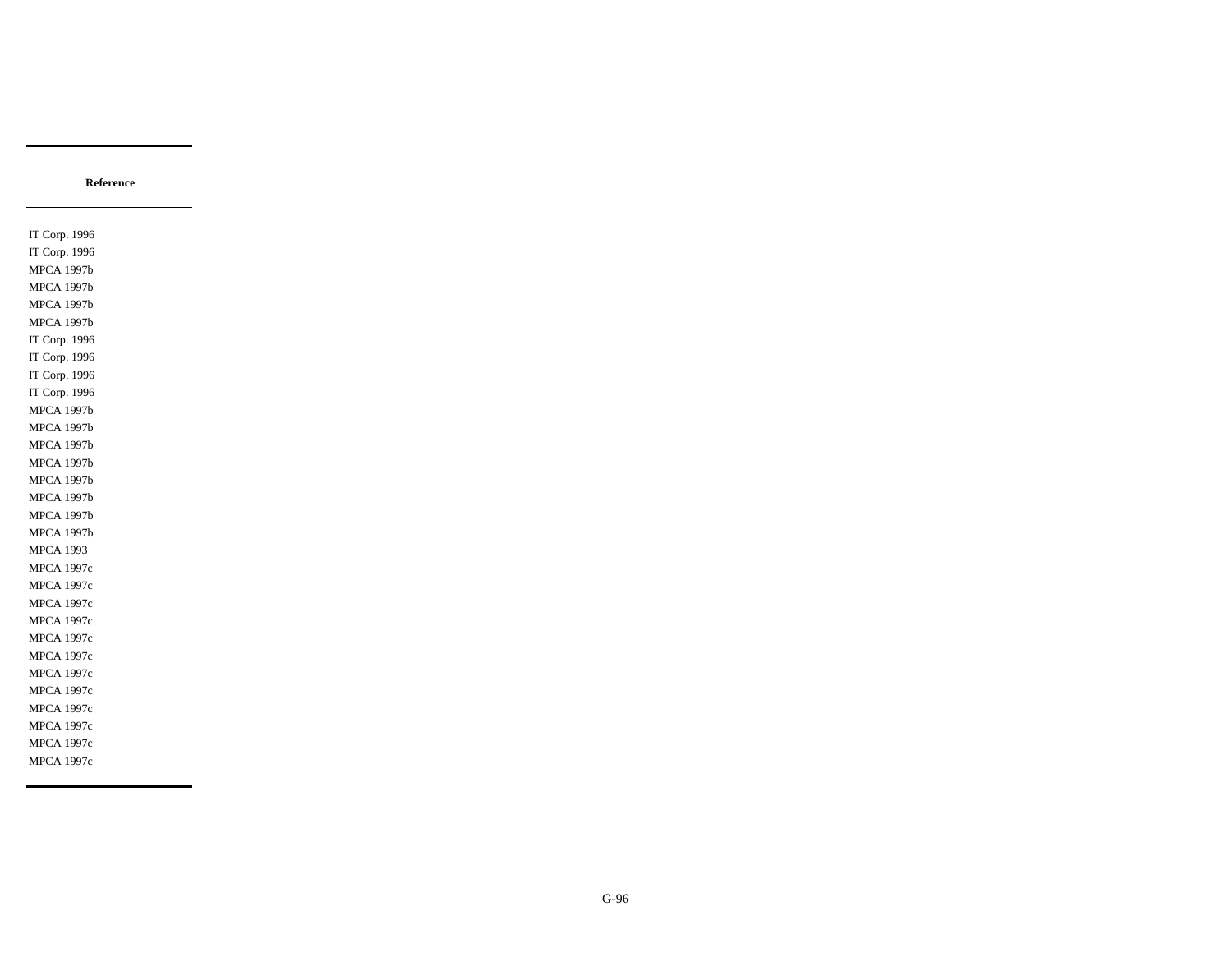MPCA 1997c MPCA 1997b MPCA 1997b MPCA 1997b MPCA 1997b IT Corp. 1996 IT Corp. 1996 IT Corp. 1996 IT Corp. 1996 Crane *et al.* 1997 Crane *et al.* 1997 MPCA 1997b MPCA 1997b MPCA 1997b MPCA 1997b Crane *et al.* 1997 Crane *et al.* 1997 Crane *et al.* 1997 Crane *et al.* 1997 MPCA 1997c MPCA 1997c MPCA 1997c MPCA 1997c MPCA 1997c Crane *et al.* 1997 Crane *et al.* 1997 MPCA 1997b MPCA 1997b MPCA 1997b MPCA 1997b Crane *et al.* 1997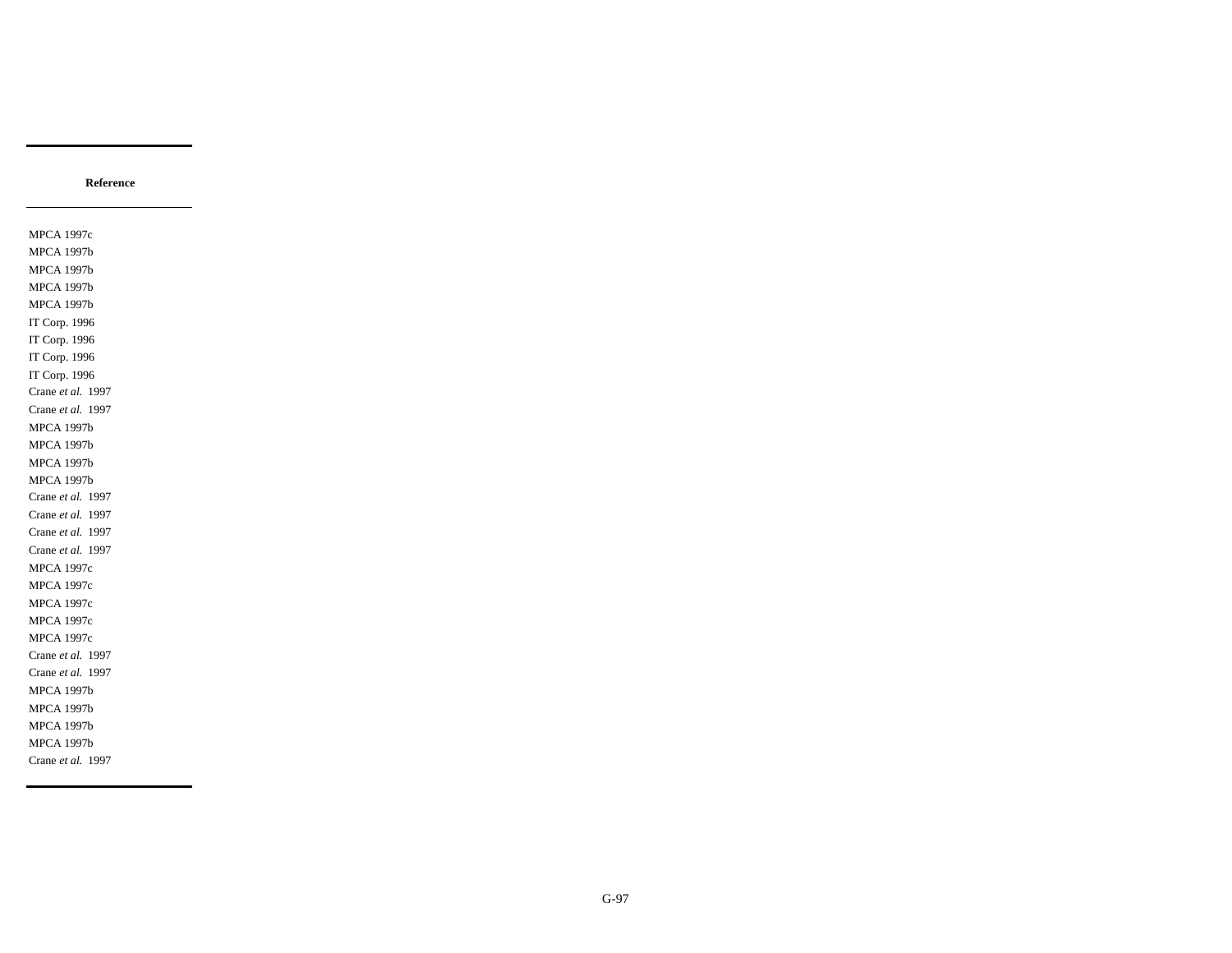Crane *et al.* 1997 Crane *et al.* 1997 Crane *et al.* 1997 MPCA 1997c MPCA 1997c MPCA 1997c MPCA 1997c MPCA 1997c Crane *et al.* 1997 Crane *et al.* 1997 MPCA 1993 MPCA 1997c MPCA 1997c MPCA 1997c MPCA 1997b MPCA 1997b MPCA 1997b MPCA 1997b MPCA 1997b MPCA 1997b MPCA 1997b MPCA 1997b MPCA 1997b MPCA 1997b MPCA 1997b MPCA 1997b MPCA 1997b MPCA 1997b IT Corp. 1996 IT Corp. 1996 IT Corp. 1996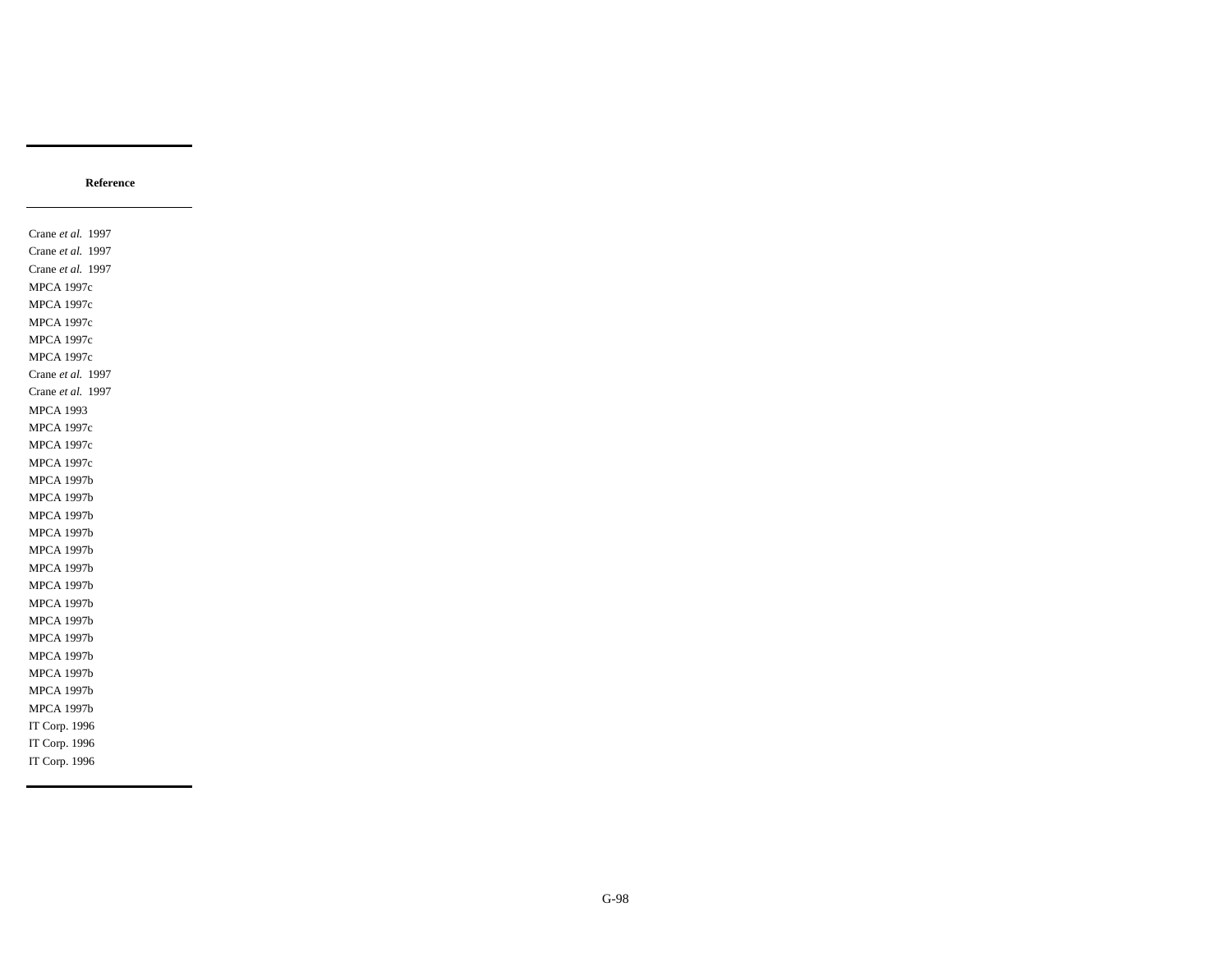IT Corp. 1996 MPCA 1997b MPCA 1997b MPCA 1997b MPCA 1997b Crane *et al.* 1997 Crane *et al.* 1997 Crane *et al.* 1997 Crane *et al.* 1997 Crane *et al.* 1997 Crane *et al.* 1997 IT Corp. 1996 IT Corp. 1996 IT Corp. 1996 IT Corp. 1996 Crane *et al.* 1997 Crane *et al.* 1997 Crane *et al.* 1997 Crane *et al.* 1997 MPCA 1997b MPCA 1997b MPCA 1997b MPCA 1997b Crane *et al.* 1997 Smith *et al.* 1992 Smith *et al.* 1992 MPCA 1997c MPCA 1997c MPCA 1997c IT Corp. 1996 IT Corp. 1996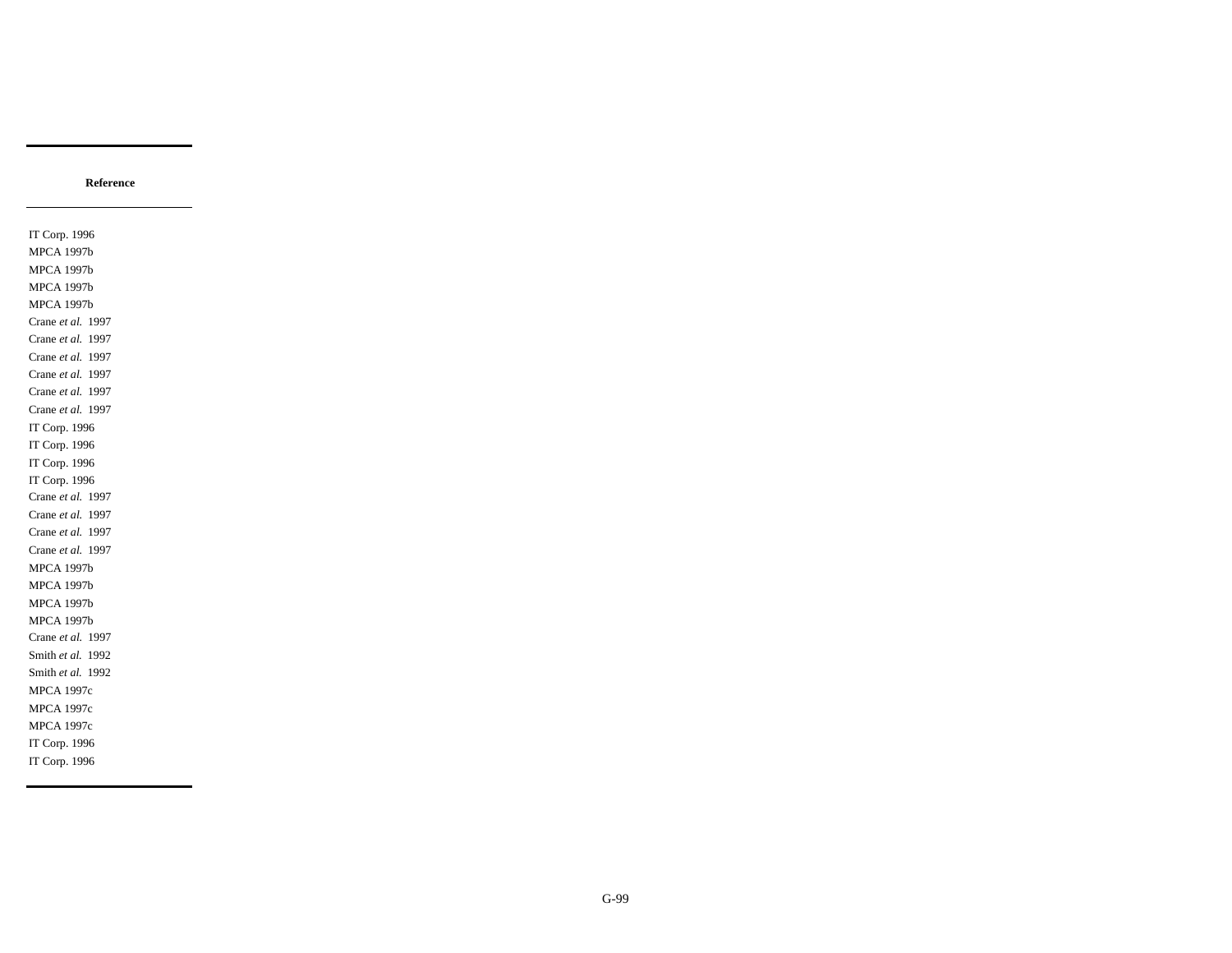IT Corp. 1996 IT Corp. 1996 IT Corp. 1996 IT Corp. 1996 IT Corp. 1996 IT Corp. 1996 Crane *et al.* 1997 Crane *et al.* 1997 IT Corp. 1996 IT Corp. 1996 IT Corp. 1996 IT Corp. 1996 IT Corp. 1996 IT Corp. 1996 IT Corp. 1996 IT Corp. 1996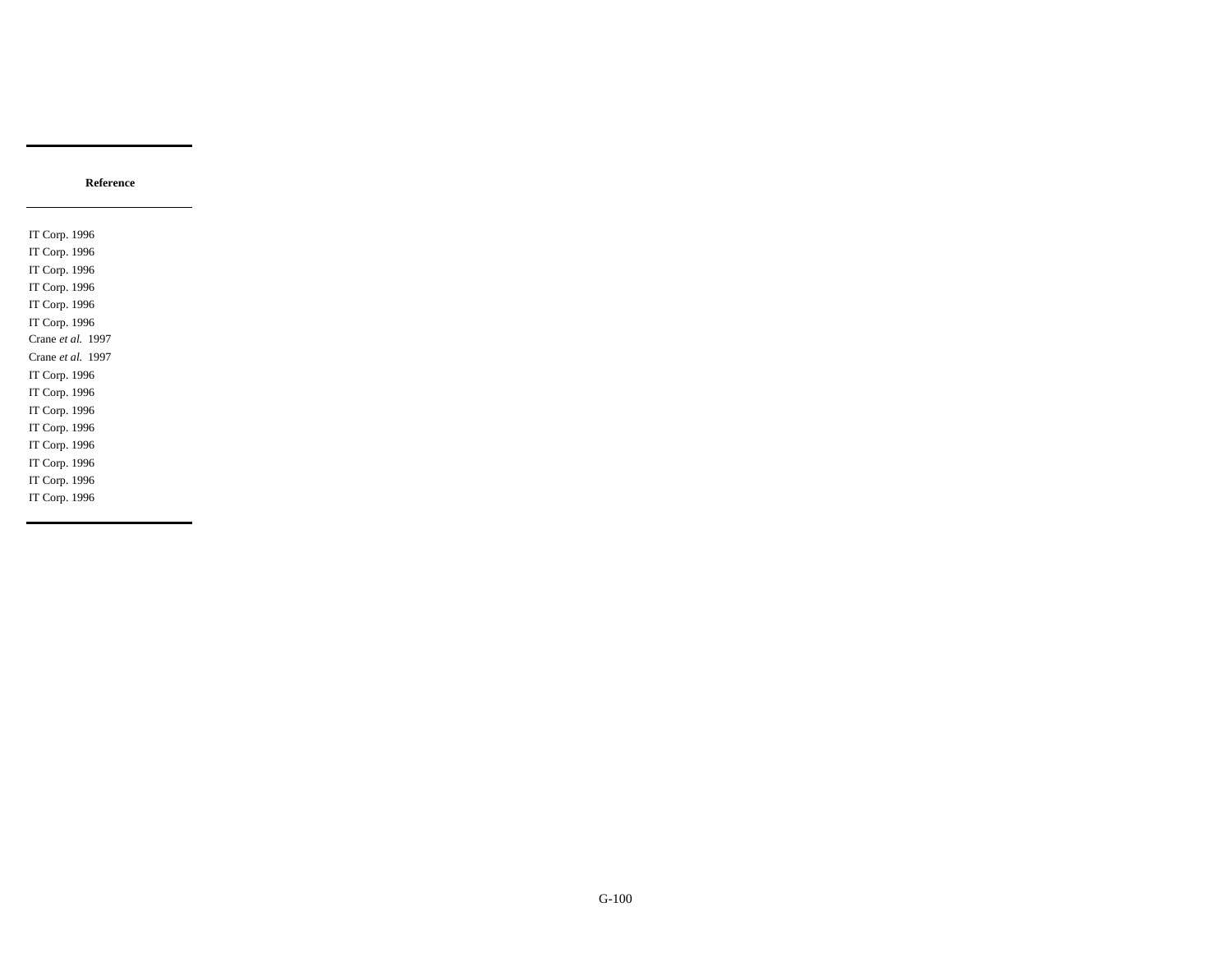| Zinc    |                                       | <b>Test</b>      | <b>Test</b> |                            |            |                                  |               | <b>TOC</b> |                   |
|---------|---------------------------------------|------------------|-------------|----------------------------|------------|----------------------------------|---------------|------------|-------------------|
| (mg/kg) | Area                                  | <b>Duration</b>  | Organism    | <b>Species</b>             |            | Life Stage End-Point Measured    | <b>Result</b> | (%)        | Reference         |
|         |                                       |                  |             |                            |            |                                  |               |            |                   |
| $4.35*$ | Allouez Bay                           | 30 minute        | Bacteria    | Photobacterium phosphoreum | <b>NA</b>  | 11.24 EC50 biolum.#              | Not toxic     | 0.35       | <b>MPCA 1997b</b> |
| $4.35*$ | Allouez Bay                           | $10 \text{ day}$ | Diptera     | Chironomus tentans         | LAR        | 55 % survival                    | Not toxic     | 0.35       | <b>MPCA 1997b</b> |
| $4.35*$ | Allouez Bay                           | 30 minute        | Bacteria    | Photobacterium phosphoreum | NA         | 26.2 red. biolum.^               | Toxic         | 0.35       | <b>MPCA 1997b</b> |
| $5.24*$ | Allouez Bay                           | 30 minute        | Bacteria    | Photobacterium phosphoreum | NA         | 3.96 EC50 biolum.#               | Not toxic     | 0.59       | <b>MPCA 1997b</b> |
| $5.24*$ | <b>Allouez Bay</b>                    | $10 \text{ day}$ | Diptera     | Chironomus tentans         | LAR        | 80 % survival                    | Not toxic     | 0.59       | <b>MPCA 1997b</b> |
| $5.24*$ | Allouez Bay                           | 30 minute        | Bacteria    | Photobacterium phosphoreum | NA         | 0 red. biolum. $^{\wedge}$       | Not toxic     | 0.59       | <b>MPCA 1997b</b> |
| $6.19*$ | Duluth-Superior Harbor                | 30 minute        | Bacteria    | Photobacterium phosphoreum | <b>NA</b>  | 22.95 red. biolum.^              | Toxic         | 0.16       | <b>MPCA 1997b</b> |
| $6.19*$ | Duluth-Superior Harbor                | 30 minute        | Bacteria    | Photobacterium phosphoreum | <b>NA</b>  | 100 EC50 biolum.#                | Not toxic     | 0.16       | <b>MPCA 1997b</b> |
| $6.19*$ | Duluth-Superior Harbor                | 10 day           | Diptera     | Chironomus tentans         | LAR        | 90 % survival                    | Not toxic     | 0.16       | <b>MPCA 1997b</b> |
| $6.73*$ | Duluth-Superior Harbor                | 30 minute        | Bacteria    | Photobacterium phosphoreum | <b>NA</b>  | 26.3 red. biolum. $^{\wedge}$    | Toxic         | 0.08       | <b>MPCA 1997b</b> |
| $6.73*$ | Duluth-Superior Harbor                | 10 day           | Diptera     | Chironomus tentans         | LAR        | 90 % survival                    | Not toxic     | 0.08       | <b>MPCA 1997b</b> |
| $6.73*$ | Duluth-Superior Harbor                | $10 \text{ day}$ | Amphipod    | Hyalella azteca            | <b>JUV</b> | 86 % survival                    | Not toxic     | 0.08       | <b>MPCA 1997b</b> |
| $6.73*$ | Duluth-Superior Harbor                | 30 minute        | Bacteria    | Photobacterium phosphoreum | NA         | 100 EC50 biolum.#                | Not toxic     | 0.08       | <b>MPCA 1997b</b> |
| $7.76*$ | St. Louis River-Lower St. Louis River | 30 minute        | Bacteria    | Photobacterium phosphoreum | <b>NA</b>  | $21.31$ red. biolum. $^{\wedge}$ | Toxic         | 0.68       | <b>MPCA 1997b</b> |
| $7.76*$ | St. Louis River-Lower St. Louis River | 30 minute        | Bacteria    | Photobacterium phosphoreum | NA         | 2.83 EC50 biolum.#               | Not toxic     | 0.68       | <b>MPCA 1997b</b> |
| $7.76*$ | St. Louis River-Lower St. Louis River | $10 \text{ day}$ | Diptera     | Chironomus tentans         | LAR        | 55 % survival                    | Not toxic     | 0.68       | <b>MPCA 1997b</b> |
| $7.79*$ | Duluth-Superior Harbor                | $10 \text{ day}$ | Diptera     | Chironomus tentans         | LAR        | 85 % survival                    | Not toxic     | 0.4        | <b>MPCA 1997b</b> |
| $7.79*$ | Duluth-Superior Harbor                | $10 \text{ day}$ | Amphipod    | Hyalella azteca            | <b>JUV</b> | 82 % survival                    | Not toxic     | 0.4        | <b>MPCA 1997b</b> |
| 7.79*   | Duluth-Superior Harbor                | $10 \text{ day}$ | Diptera     | Chironomus tentans         | LAR        | 88 % survival                    | Not toxic     | 0.4        | <b>MPCA 1997b</b> |
| $7.79*$ | Duluth-Superior Harbor                | 30 minute        | Bacteria    | Photobacterium phosphoreum | <b>NA</b>  | 39.7 red. biolum. $^{\wedge}$    | Toxic         | 0.4        | <b>MPCA 1997b</b> |
| 7.79*   | Duluth-Superior Harbor                | $10 \text{ day}$ | Amphipod    | Hyalella azteca            | <b>JUV</b> | 85 % survival                    | Not toxic     | 0.4        | <b>MPCA 1997b</b> |
| $7.79*$ | Duluth-Superior Harbor                | 30 minute        | Bacteria    | Photobacterium phosphoreum | <b>NA</b>  | $100$ EC50 biolum.#              | Not toxic     | 0.4        | <b>MPCA 1997b</b> |
| 7.90*   | Duluth-Superior Harbor                | 30 minute        | Bacteria    | Photobacterium phosphoreum | NA         | 25.2 red. biolum.^               | Toxic         | 0.2        | <b>MPCA 1997b</b> |
| $7.90*$ | Duluth-Superior Harbor                | $10 \text{ day}$ | Diptera     | Chironomus tentans         | LAR        | 85 % survival                    | Not toxic     | 0.2        | <b>MPCA 1997b</b> |
| 7.90*   | Duluth-Superior Harbor                | $10 \text{ day}$ | Amphipod    | Hyalella azteca            | <b>JUV</b> | 86 % survival                    | Not toxic     | 0.2        | <b>MPCA 1997b</b> |
| $7.90*$ | Duluth-Superior Harbor                | 30 minute        | Bacteria    | Photobacterium phosphoreum | <b>NA</b>  | 4.94 EC50 biolum.#               | Not toxic     | 0.2        | <b>MPCA 1997b</b> |
| $9.17*$ | Duluth-Superior Harbor                | 30 minute        | Bacteria    | Photobacterium phosphoreum | NA         | $67.3$ red. biolum. $^{\wedge}$  | Toxic         | 0.14       | <b>MPCA 1997b</b> |
| $9.17*$ | Duluth-Superior Harbor                | 30 minute        | Bacteria    | Photobacterium phosphoreum | <b>NA</b>  | 17.83 EC50 biolum.#              | Not toxic     | 0.14       | <b>MPCA 1997b</b> |
| $9.17*$ | Duluth-Superior Harbor                | 10 day           | Diptera     | Chironomus tentans         | LAR        | 75 % survival                    | Not toxic     | 0.14       | <b>MPCA 1997b</b> |
| $9.17*$ | Duluth-Superior Harbor                | $10 \text{ day}$ | Amphipod    | Hyalella azteca            | <b>JUV</b> | 58 % survival                    | Not toxic     | 0.14       | <b>MPCA 1997b</b> |
| $10.2*$ | Duluth-Superior Harbor                | 30 minute        | Bacteria    | Photobacterium phosphoreum | NA         | 23.05 red. biolum.^              | Toxic         | 0.24       | <b>MPCA 1997b</b> |
| $10.2*$ | Duluth-Superior Harbor                | $10 \text{ day}$ | Amphipod    | Hyalella azteca            | <b>JUV</b> | 72 % survival                    | Not toxic     | 0.24       | <b>MPCA 1997b</b> |
| $10.2*$ | Duluth-Superior Harbor                | $10 \text{ day}$ | Diptera     | Chironomus tentans         | LAR        | 52 % survival                    | Not toxic     |            | 0.24 MPCA 1997b   |
|         |                                       |                  |             |                            |            |                                  |               |            |                   |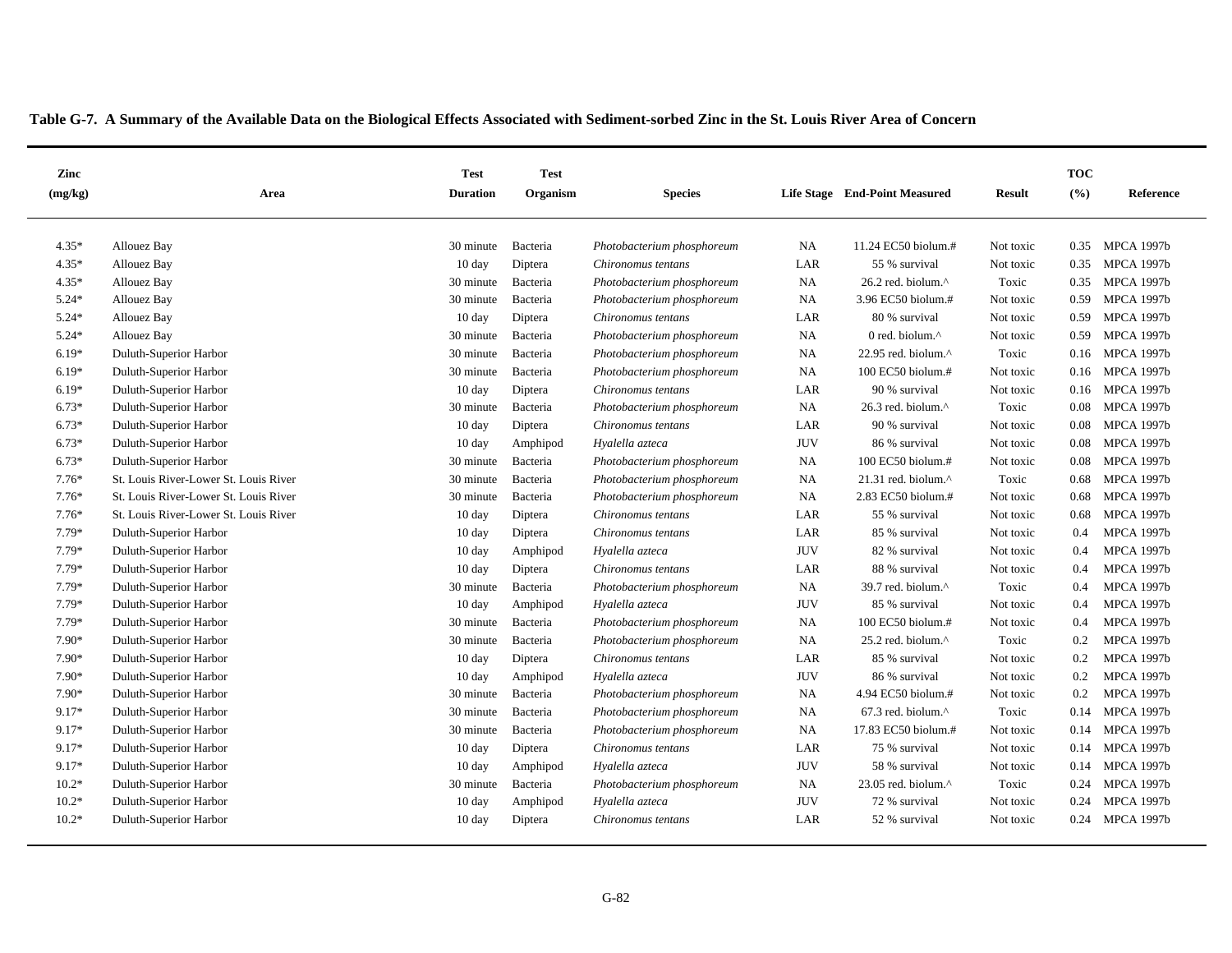| Zinc    |                                       | <b>Test</b>      | <b>Test</b> |                            |            |                               |               | <b>TOC</b> |                   |
|---------|---------------------------------------|------------------|-------------|----------------------------|------------|-------------------------------|---------------|------------|-------------------|
| (mg/kg) | Area                                  | <b>Duration</b>  | Organism    | <b>Species</b>             |            | Life Stage End-Point Measured | <b>Result</b> | (%)        | Reference         |
|         |                                       |                  |             |                            |            |                               |               |            |                   |
| $10.2*$ | Duluth-Superior Harbor                | 30 minute        | Bacteria    | Photobacterium phosphoreum | <b>NA</b>  | 100 EC50 biolum.#             | Not toxic     | 0.24       | <b>MPCA 1997b</b> |
| $11.1*$ | Duluth-Superior Harbor                | 30 minute        | Bacteria    | Photobacterium phosphoreum | NA         | 45.3 red. biolum.^            | Toxic         |            | 0.14 MPCA 1997b   |
| $11.1*$ | Duluth-Superior Harbor                | 30 minute        | Bacteria    | Photobacterium phosphoreum | NA         | 9.08 EC50 biolum.#            | Not toxic     | 0.14       | <b>MPCA 1997b</b> |
| $11.1*$ | Duluth-Superior Harbor                | $10 \text{ day}$ | Amphipod    | Hyalella azteca            | <b>JUV</b> | 64 % survival                 | Not toxic     | 0.14       | <b>MPCA 1997b</b> |
| $11.1*$ | Duluth-Superior Harbor                | 10 day           | Diptera     | Chironomus tentans         | LAR        | 82 % survival                 | Not toxic     | 0.14       | <b>MPCA 1997b</b> |
| $11.2*$ | St. Louis Bay-East of Erie Pier       | $10 \text{ day}$ | Amphipod    | Hyalella azteca            | <b>JUV</b> | 58 % survival                 | Toxic         | 0.28       | Crane et al. 1997 |
| $11.2*$ | St. Louis Bay-East of Erie Pier       | $10 \text{ day}$ | Diptera     | Chironomus tentans         | LAR        | 90 % survival                 | Not toxic     | 0.28       | Crane et al. 1997 |
| $13.5*$ | Lower St. Louis River                 | 15 minute        | Bacteria    | Photobacterium phosphoreum | <b>NA</b>  | 8.2 red. biolum.^             | Not toxic     | 1.37       | <b>MPCA 1997c</b> |
| $13.5*$ | Lower St. Louis River                 | 10 day           | Diptera     | Chironomus tentans         | LAR        | $0.57$ mg growth              | Not toxic     | 1.37       | <b>MPCA 1997c</b> |
| $13.5*$ | Lower St. Louis River                 | $10 \text{ day}$ | Amphipod    | Hyalella azteca            | <b>JUV</b> | 92 % survival                 | Not toxic     | 1.37       | <b>MPCA 1997c</b> |
| $13.5*$ | Lower St. Louis River                 | $10 \text{ day}$ | Diptera     | Chironomus tentans         | LAR        | 52 % survival                 | Not toxic     | 1.37       | <b>MPCA 1997c</b> |
| $13.5*$ | Lower St. Louis River                 | 15 minute        | Bacteria    | Photobacterium phosphoreum | <b>NA</b>  | 3.52 EC50 biolum.#            | Not toxic     | 1.37       | <b>MPCA 1997c</b> |
| $14.8*$ | Spirit Lake-Grassy Point              | 10 day           | Amphipod    | Hyalella azteca            | <b>JUV</b> | 92 % survival                 | Not toxic     | 0.89       | Crane et al. 1997 |
| $14.8*$ | Spirit Lake-Grassy Point              | $10 \text{ day}$ | Diptera     | Chironomus tentans         | LAR        | 92 % survival                 | Not toxic     | 0.89       | Crane et al. 1997 |
| $15.0*$ | Allouez Bay                           | 30 minute        | Bacteria    | Photobacterium phosphoreum | NA         | 29.7 red. biolum.^            | Toxic         | 1.02       | <b>MPCA 1997b</b> |
| $15.0*$ | Allouez Bay                           | $10 \text{ day}$ | Diptera     | Chironomus tentans         | LAR        | 80 % survival                 | Not toxic     | 1.02       | <b>MPCA 1997b</b> |
| $15.0*$ | Allouez Bay                           | $10 \text{ day}$ | Amphipod    | Hyalella azteca            | <b>JUV</b> | 90 % survival                 | Not toxic     | 1.02       | <b>MPCA 1997b</b> |
| $15.0*$ | Allouez Bay                           | 30 minute        | Bacteria    | Photobacterium phosphoreum | <b>NA</b>  | $0.81$ EC50 biolum.#          | Not toxic     | 1.02       | <b>MPCA 1997b</b> |
| $16.6*$ | St. Louis River-Lower St. Louis River | 30 minute        | Bacteria    | Photobacterium phosphoreum | NA         | 14.18 EC50 biolum.#           | Not toxic     | 0.86       | <b>MPCA 1997b</b> |
| $16.6*$ | St. Louis River-Lower St. Louis River | 30 minute        | Bacteria    | Photobacterium phosphoreum | <b>NA</b>  | 2.8 red. biolum. $^{\wedge}$  | Not toxic     | 0.86       | <b>MPCA 1997b</b> |
| $16.6*$ | St. Louis River-Lower St. Louis River | $10 \text{ day}$ | Diptera     | Chironomus tentans         | LAR        | 72 % survival                 | Not toxic     | 0.86       | <b>MPCA 1997b</b> |
| $16.6*$ | St. Louis River-Lower St. Louis River | $10 \text{ day}$ | Amphipod    | Hyalella azteca            | <b>JUV</b> | 90 % survival                 | Not toxic     | 0.86       | <b>MPCA 1997b</b> |
| $16.7*$ | St. Louis River-Lower St. Louis River | 30 minute        | Bacteria    | Photobacterium phosphoreum | NA         | 12 red. biolum.^              | Not toxic     |            | 0.56 MPCA 1997b   |
| $16.7*$ | St. Louis River-Lower St. Louis River | $10 \text{ day}$ | Diptera     | Chironomus tentans         | LAR        | 67.5 % survival               | Not toxic     |            | 0.56 MPCA 1997b   |
| $16.7*$ | St. Louis River-Lower St. Louis River | $10 \text{ day}$ | Amphipod    | Hyalella azteca            | <b>JUV</b> | 97.5 % survival               | Not toxic     |            | 0.56 MPCA 1997b   |
| $16.7*$ | St. Louis River-Lower St. Louis River | 30 minute        | Bacteria    | Photobacterium phosphoreum | <b>NA</b>  | $2.12$ EC50 biolum.#          | Not toxic     |            | 0.56 MPCA 1997b   |
| $16.7*$ | Duluth-Superior Harbor                | 15 minute        | Bacteria    | Photobacterium phosphoreum | NA         | 5.4 red. biolum.^             | Not toxic     | 1.44       | <b>MPCA 1997c</b> |
| $16.7*$ | Duluth-Superior Harbor                | 15 minute        | Bacteria    | Photobacterium phosphoreum | <b>NA</b>  | 1.14 EC50 biolum.#            | Not toxic     | 1.44       | <b>MPCA 1997c</b> |
| $16.7*$ | Duluth-Superior Harbor                | 10 day           | Amphipod    | Hyalella azteca            | <b>JUV</b> | 98 % survival                 | Not toxic     | 1.44       | <b>MPCA 1997c</b> |
| $17.4*$ | Duluth-Superior Harbor                | 30 minute        | Bacteria    | Photobacterium phosphoreum | <b>NA</b>  | 0 red. biolum. $\wedge$       | Not toxic     | 1.1        | <b>MPCA 1997b</b> |
| $17.4*$ | Duluth-Superior Harbor                | 30 minute        | Bacteria    | Photobacterium phosphoreum | <b>NA</b>  | 0.82 EC50 biolum.#            | Not toxic     | 1.1        | <b>MPCA 1997b</b> |
| $17.4*$ | Duluth-Superior Harbor                | $10 \text{ day}$ | Amphipod    | Hyalella azteca            | <b>JUV</b> | 90 % survival                 | Not toxic     | 1.1        | <b>MPCA 1997b</b> |
| $17.4*$ | Duluth-Superior Harbor                | $10 \text{ day}$ | Diptera     | Chironomus tentans         | LAR        | 62 % survival                 | Not toxic     | 1.1        | <b>MPCA 1997b</b> |
|         |                                       |                  |             |                            |            |                               |               |            |                   |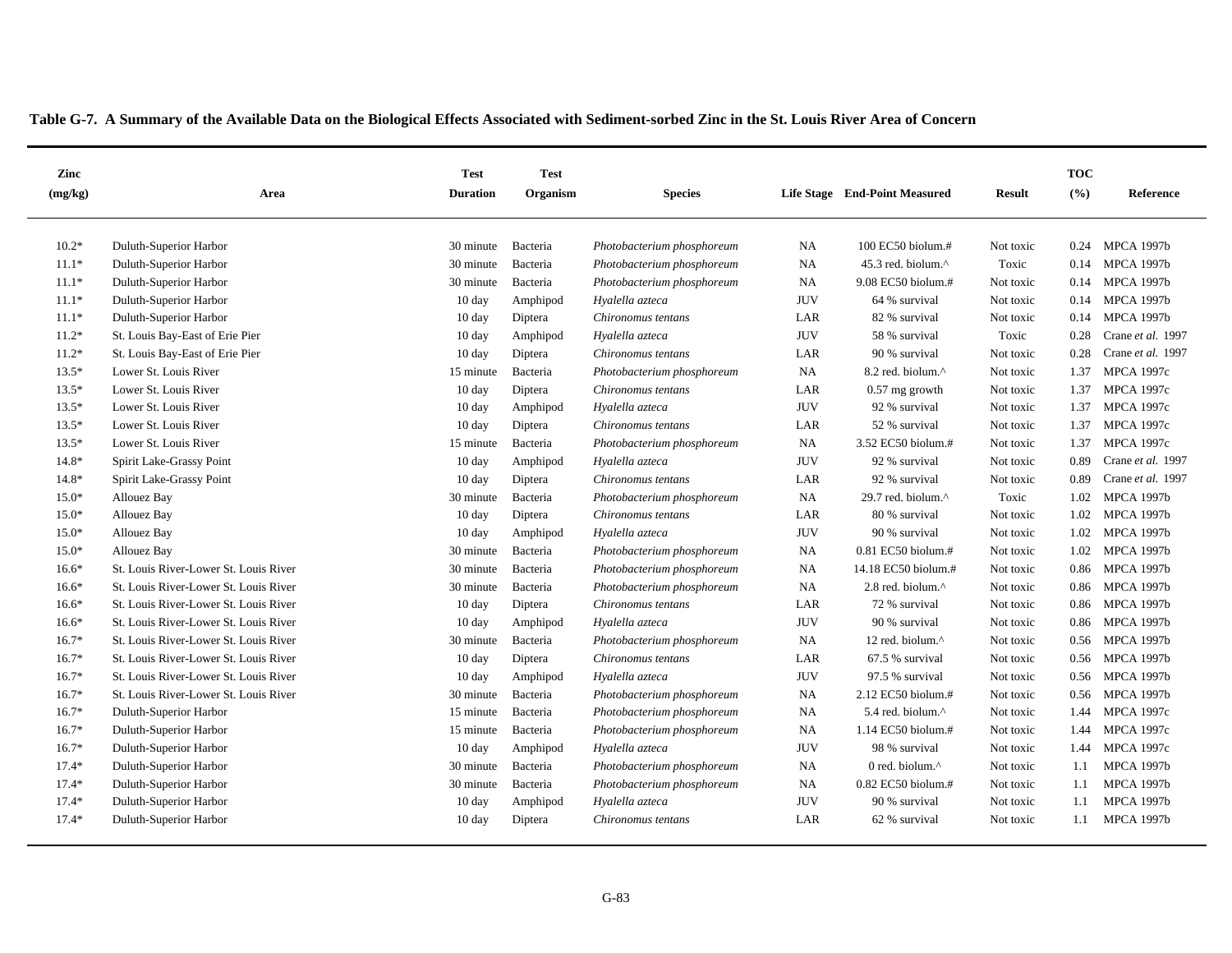| Zinc    |                        | <b>Test</b>      | <b>Test</b> |                            |            |                               |               | <b>TOC</b> |                   |
|---------|------------------------|------------------|-------------|----------------------------|------------|-------------------------------|---------------|------------|-------------------|
| (mg/kg) | Area                   | <b>Duration</b>  | Organism    | <b>Species</b>             |            | Life Stage End-Point Measured | <b>Result</b> | (%)        | Reference         |
|         |                        |                  |             |                            |            |                               |               |            |                   |
| $18.3*$ | Duluth-Superior Harbor | 10 day           | Amphipod    | Hyalella azteca            | <b>JUV</b> | 93 % survival                 | Not toxic     | 1.87       | <b>MPCA 1997c</b> |
| $18.3*$ | Duluth-Superior Harbor | $10 \text{ day}$ | Diptera     | Chironomus tentans         | LAR        | $0.53$ mg growth              | Not toxic     | 1.87       | <b>MPCA 1997c</b> |
| $18.3*$ | Duluth-Superior Harbor | 15 minute        | Bacteria    | Photobacterium phosphoreum | NA         | 21.8 red. biolum.^            | Toxic         | 1.87       | <b>MPCA 1997c</b> |
| $18.3*$ | Duluth-Superior Harbor | 10 day           | Diptera     | Chironomus tentans         | LAR        | 85 % survival                 | Not toxic     | 1.87       | <b>MPCA 1997c</b> |
| 18.3*   | Duluth-Superior Harbor | 15 minute        | Bacteria    | Photobacterium phosphoreum | NA         | 2.07 EC50 biolum.#            | Not toxic     | 1.87       | <b>MPCA 1997c</b> |
| 18.4*   | Duluth-Superior Harbor | 15 minute        | Bacteria    | Photobacterium phosphoreum | <b>NA</b>  | 12.1 red. biolum.^            | Not toxic     | 1.69       | <b>MPCA 1997c</b> |
| $18.4*$ | Duluth-Superior Harbor | $10 \text{ day}$ | Amphipod    | Hyalella azteca            | <b>JUV</b> | 84 % survival                 | Not toxic     | 1.69       | <b>MPCA 1997c</b> |
| $18.4*$ | Duluth-Superior Harbor | 15 minute        | Bacteria    | Photobacterium phosphoreum | <b>NA</b>  | 4.29 EC50 biolum.#            | Not toxic     | 1.69       | <b>MPCA 1997c</b> |
| $19.9*$ | St. Louis Bay          | $10 \text{ day}$ | Amphipod    | Hyalella azteca            | <b>JUV</b> | 95 % survival                 | Not toxic     | 0.12       | <b>MPCA 1997b</b> |
| $19.9*$ | St. Louis Bay          | 30 minute        | Bacteria    | Photobacterium phosphoreum | NA         | 3.4 red. biolum.^             | Not toxic     | 0.12       | <b>MPCA 1997b</b> |
| 19.9*   | St. Louis Bay          | $10 \text{ day}$ | Diptera     | Chironomus tentans         | LAR        | 78 % survival                 | Not toxic     | 0.12       | <b>MPCA 1997b</b> |
| $19.9*$ | St. Louis Bay          | 30 minute        | Bacteria    | Photobacterium phosphoreum | NA         | 100 EC50 biolum.#             | Not toxic     | 0.12       | <b>MPCA 1997b</b> |
| $20.0*$ | Spirit Lake            | $10 \text{ day}$ | Amphipod    | Hyalella azteca            | <b>JUV</b> | 97.5 % survival               | Not toxic     | 0.61       | <b>MPCA 1997b</b> |
| $20.0*$ | Spirit Lake            | 30 minute        | Bacteria    | Photobacterium phosphoreum | NA         | 5.36 EC50 biolum.#            | Not toxic     | 0.61       | <b>MPCA 1997b</b> |
| $20.0*$ | Spirit Lake            | $10 \text{ day}$ | Diptera     | Chironomus tentans         | LAR        | 65 % survival                 | Not toxic     | 0.61       | <b>MPCA 1997b</b> |
| $20.0*$ | Spirit Lake            | 30 minute        | Bacteria    | Photobacterium phosphoreum | NA         | 15.5 red. biolum. $\wedge$    | Not toxic     | 0.61       | <b>MPCA 1997b</b> |
| $22.5*$ | Allouez Bay            | 30 minute        | Bacteria    | Photobacterium phosphoreum | NA         | $0.82$ EC50 biolum.#          | Not toxic     | 4.47       | <b>MPCA 1997b</b> |
| $22.5*$ | Allouez Bay            | 30 minute        | Bacteria    | Photobacterium phosphoreum | NA         | 33.03 red. biolum.^           | Toxic         | 4.47       | <b>MPCA 1997b</b> |
| $22.5*$ | Allouez Bay            | $10 \text{ day}$ | Diptera     | Chironomus tentans         | LAR        | 68 % survival                 | Not toxic     | 4.47       | <b>MPCA 1997b</b> |
| $22.5*$ | Allouez Bay            | $10 \text{ day}$ | Amphipod    | Hyalella azteca            | <b>JUV</b> | 85 % survival                 | Not toxic     | 4.47       | <b>MPCA 1997b</b> |
| $25.2*$ | Spirit Lake            | 30 minute        | Bacteria    | Photobacterium phosphoreum | <b>NA</b>  | 6.73 EC50 biolum.#            | Not toxic     |            | 5.77 MPCA 1997b   |
| $25.2*$ | Spirit Lake            | 30 minute        | Bacteria    | Photobacterium phosphoreum | NA         | 6.4 red. biolum.^             | Not toxic     | 5.77       | <b>MPCA 1997b</b> |
| $25.2*$ | Spirit Lake            | $10 \text{ day}$ | Diptera     | Chironomus tentans         | LAR        | 75 % survival                 | Not toxic     | 5.77       | <b>MPCA 1997b</b> |
| $25.2*$ | Spirit Lake            | $10 \text{ day}$ | Amphipod    | Hyalella azteca            | <b>JUV</b> | 75 % survival                 | Not toxic     | 5.77       | <b>MPCA 1997b</b> |
| $26.7*$ | Duluth-Superior Harbor | $10 \text{ day}$ | Diptera     | Chironomus tentans         | LAR        | 72 % survival                 | Not toxic     | 2.98       | <b>MPCA 1997c</b> |
| $26.7*$ | Duluth-Superior Harbor | $10 \text{ day}$ | Diptera     | Chironomus tentans         | LAR        | $0.58$ mg growth              | Not toxic     | 2.98       | <b>MPCA 1997c</b> |
| $26.7*$ | Duluth-Superior Harbor | 15 minute        | Bacteria    | Photobacterium phosphoreum | <b>NA</b>  | 1.92 EC50 biolum.#            | Not toxic     | 2.98       | <b>MPCA 1997c</b> |
| $26.7*$ | Duluth-Superior Harbor | 15 minute        | Bacteria    | Photobacterium phosphoreum | NA         | 10.5 red. biolum.^            | Not toxic     | 2.98       | <b>MPCA 1997c</b> |
| $26.7*$ | Duluth-Superior Harbor | $10 \text{ day}$ | Amphipod    | Hyalella azteca            | <b>JUV</b> | 97 % survival                 | Not toxic     | 2.98       | <b>MPCA 1997c</b> |
| $27.8*$ | Duluth-Superior Harbor | 30 minute        | Bacteria    | Photobacterium phosphoreum | <b>NA</b>  | $0.72$ EC50 biolum.#          | Not toxic     | 1.42       | <b>MPCA 1997b</b> |
| 27.8*   | Duluth-Superior Harbor | 30 minute        | Bacteria    | Photobacterium phosphoreum | NA         | 41.98 red. biolum.^           | Toxic         | 1.42       | <b>MPCA 1997b</b> |
| 27.8*   | Duluth-Superior Harbor | $10 \text{ day}$ | Diptera     | Chironomus tentans         | LAR        | 60 % survival                 | Not toxic     | 1.42       | <b>MPCA 1997b</b> |
| $27.8*$ | Duluth-Superior Harbor | $10 \text{ day}$ | Amphipod    | Hyalella azteca            | <b>JUV</b> | 100 % survival                | Not toxic     |            | 1.42 MPCA 1997b   |
|         |                        |                  |             |                            |            |                               |               |            |                   |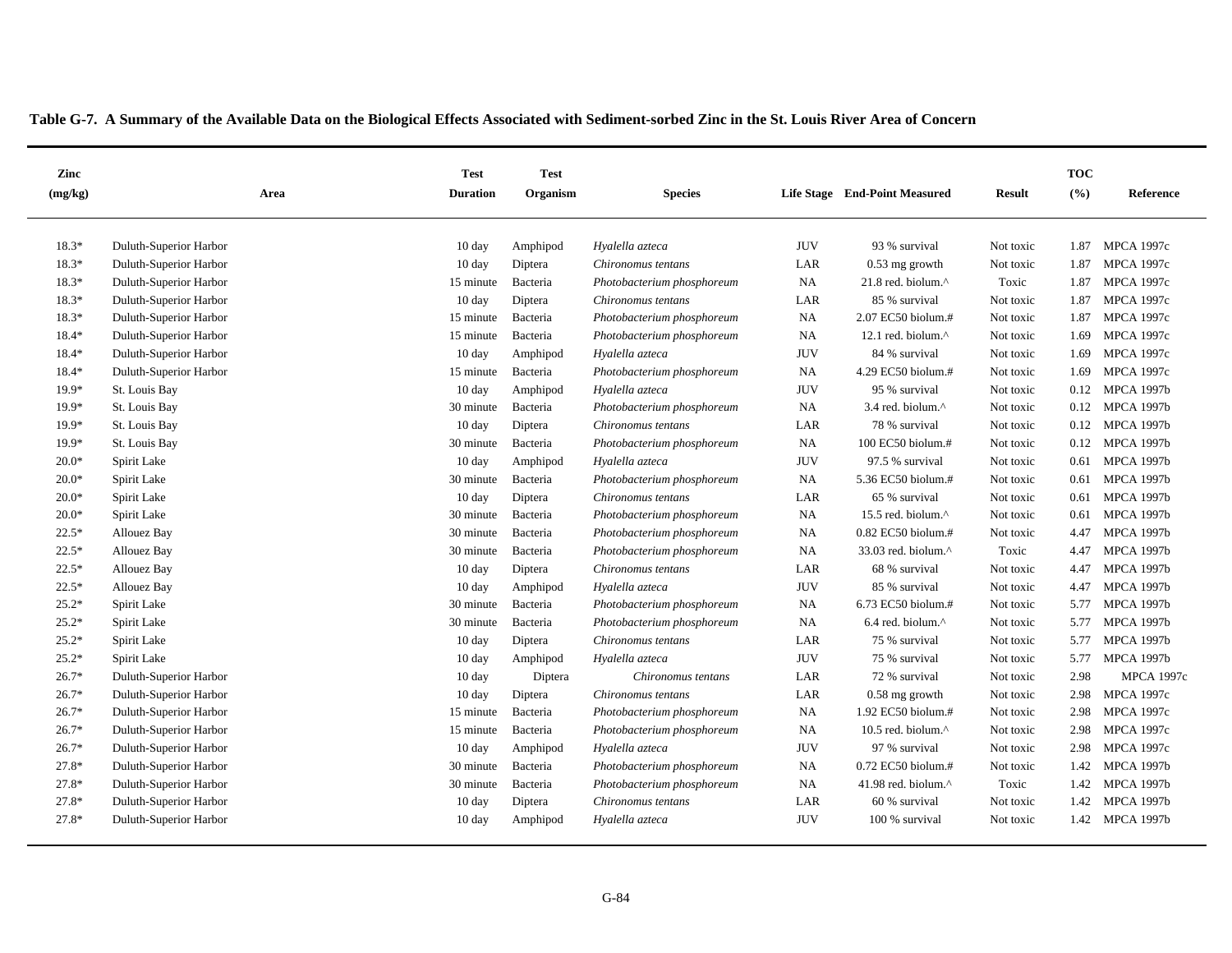| Zinc    |                          | <b>Test</b>      | <b>Test</b> |                            |            |                                 |               | <b>TOC</b> |                   |
|---------|--------------------------|------------------|-------------|----------------------------|------------|---------------------------------|---------------|------------|-------------------|
| (mg/kg) | Area                     | <b>Duration</b>  | Organism    | <b>Species</b>             |            | Life Stage End-Point Measured   | <b>Result</b> | (%)        | Reference         |
| $28.4*$ | St. Louis Bay            | $10 \text{ day}$ | Diptera     | Chironomus tentans         | LAR        | 65 % survival                   | Not toxic     | 1.55       | <b>MPCA 1997b</b> |
| 28.4*   | St. Louis Bay            | 30 minute        | Bacteria    | Photobacterium phosphoreum | NA         | 0.47 EC50 biolum.#              | Toxic         | 1.55       | <b>MPCA 1997b</b> |
| 28.4*   | St. Louis Bay            | 30 minute        | Bacteria    | Photobacterium phosphoreum | NA         | $-0.7$ red. biolum. $^{\wedge}$ | Not toxic     | 1.55       | <b>MPCA 1997b</b> |
| 28.4*   | Duluth-Superior Harbor   | $10 \text{ day}$ | Amphipod    | Hyalella azteca            | <b>JUV</b> | 89 % survival                   | Not toxic     | 0.81       | <b>MPCA 1997b</b> |
| 28.4*   | Duluth-Superior Harbor   | 10 day           | Diptera     | Chironomus tentans         | LAR        | 18 % survival                   | Toxic         | 0.81       | <b>MPCA 1997b</b> |
| $28.4*$ | Duluth-Superior Harbor   | 30 minute        | Bacteria    | Photobacterium phosphoreum | NA         | 26.9 red. biolum.^              | Toxic         | 0.81       | <b>MPCA 1997b</b> |
| 28.4*   | Duluth-Superior Harbor   | 30 minute        | Bacteria    | Photobacterium phosphoreum | <b>NA</b>  | 2.06 EC50 biolum.#              | Not toxic     | 0.81       | <b>MPCA 1997b</b> |
| $28.5*$ | Spirit Lake-Grassy Point | 10 day           | Diptera     | Chironomus tentans         | LAR        | 70 % survival                   | Not toxic     | 7.1        | Crane et al. 1997 |
| $28.5*$ | Spirit Lake-Grassy Point | $10 \text{ day}$ | Amphipod    | Hyalella azteca            | <b>JUV</b> | 80 % survival                   | Not toxic     | 7.1        | Crane et al. 1997 |
| $29.3*$ | St. Louis Bay            | 30 minute        | Bacteria    | Photobacterium phosphoreum | <b>NA</b>  | $-2.8$ red. biolum. $^{\wedge}$ | Not toxic     | 1.82       | <b>MPCA 1997b</b> |
| $29.3*$ | St. Louis Bay            | 10 day           | Diptera     | Chironomus tentans         | LAR        | 75 % survival                   | Not toxic     | 1.82       | <b>MPCA 1997b</b> |
| $29.3*$ | St. Louis Bay            | $10 \text{ day}$ | Amphipod    | Hyalella azteca            | <b>JUV</b> | 70 % survival                   | Not toxic     | 1.82       | <b>MPCA 1997b</b> |
| $29.3*$ | St. Louis Bay            | 30 minute        | Bacteria    | Photobacterium phosphoreum | NA         | 3.56 EC50 biolum.#              | Not toxic     | 1.82       | <b>MPCA 1997b</b> |
| $29.5*$ | Spirit Lake              | $10 \text{ day}$ | Diptera     | Chironomus tentans         | LAR        | 88 % survival                   | Not toxic     | 1.65       | <b>MPCA 1997c</b> |
| $29.5*$ | Spirit Lake              | 10 day           | Amphipod    | Hyalella azteca            | <b>JUV</b> | 87 % survival                   | Not toxic     | 1.65       | <b>MPCA 1997c</b> |
| $29.5*$ | Spirit Lake              | 15 minute        | Bacteria    | Photobacterium phosphoreum | NA         | 0 red. biolum. $\wedge$         | Not toxic     | 1.65       | <b>MPCA 1997c</b> |
| $29.5*$ | Spirit Lake              | 10 day           | Diptera     | Chironomus tentans         | LAR        | 0.53 mg growth                  | Not toxic     | 1.65       | <b>MPCA 1997c</b> |
| $29.5*$ | Spirit Lake              | 15 minute        | Bacteria    | Photobacterium phosphoreum | NA         | 4.42 EC50 biolum.#              | Not toxic     | 1.65       | <b>MPCA 1997c</b> |
| $29.7*$ | Duluth-Superior Harbor   | $10 \text{ day}$ | Diptera     | Chironomus tentans         | LAR        | 95 % survival                   | Not toxic     | 2.24       | <b>MPCA 1997c</b> |
| 29.7*   | Duluth-Superior Harbor   | 10 day           | Diptera     | Chironomus tentans         | LAR        | $0.46$ mg growth                | Not toxic     | 2.24       | <b>MPCA 1997c</b> |
| $29.7*$ | Duluth-Superior Harbor   | $10 \text{ day}$ | Amphipod    | Hyalella azteca            | <b>JUV</b> | 98 % survival                   | Not toxic     | 2.24       | <b>MPCA 1997c</b> |
| 29.7*   | Duluth-Superior Harbor   | 15 minute        | Bacteria    | Photobacterium phosphoreum | NA         | 1.3 EC50 biolum.#               | Not toxic     | 2.24       | <b>MPCA 1997c</b> |
| $29.7*$ | Duluth-Superior Harbor   | 15 minute        | Bacteria    | Photobacterium phosphoreum | <b>NA</b>  | 0 red. biolum. $\wedge$         | Not toxic     | 2.24       | <b>MPCA 1997c</b> |
| $32.0*$ | Spirit Lake              | $10 \text{ day}$ | Diptera     | Chironomus tentans         | LAR        | 0.4 mg growth                   | Not toxic     |            | 1.71 MPCA 1997c   |
| $32.0*$ | Spirit Lake              | 15 minute        | Bacteria    | Photobacterium phosphoreum | <b>NA</b>  | 42.1 red. biolum. $^{\wedge}$   | Toxic         |            | 1.71 MPCA 1997c   |
| $32.0*$ | Spirit Lake              | 15 minute        | Bacteria    | Photobacterium phosphoreum | NA         | 1.27 EC50 biolum.#              | Not toxic     |            | 1.71 MPCA 1997c   |
| $32.0*$ | Spirit Lake              | $10 \text{ day}$ | Amphipod    | Hyalella azteca            | <b>JUV</b> | 90 % survival                   | Not toxic     |            | 1.71 MPCA 1997c   |
| $32.0*$ | Spirit Lake              | 10 day           | Diptera     | Chironomus tentans         | LAR        | 78 % survival                   | Not toxic     | 1.71       | <b>MPCA 1997c</b> |
| 32.8*   | Duluth-Superior Harbor   | $10 \text{ day}$ | Amphipod    | Hyalella azteca            | <b>JUV</b> | 78 % survival                   | Not toxic     | 1.85       | <b>MPCA 1997b</b> |
| $32.8*$ | Duluth-Superior Harbor   | 30 minute        | Bacteria    | Photobacterium phosphoreum | <b>NA</b>  | 0.75 EC50 biolum.#              | Not toxic     | 1.85       | <b>MPCA 1997b</b> |
| $32.8*$ | Duluth-Superior Harbor   | 10 day           | Diptera     | Chironomus tentans         | LAR        | 90 % survival                   | Not toxic     | 1.85       | <b>MPCA 1997b</b> |
| $32.8*$ | Duluth-Superior Harbor   | 30 minute        | Bacteria    | Photobacterium phosphoreum | <b>NA</b>  | 14.9 red. biolum. $\wedge$      | Not toxic     | 1.85       | <b>MPCA 1997b</b> |
| $33.7*$ | Duluth-Superior Harbor   | 15 minute        | Bacteria    | Photobacterium phosphoreum | <b>NA</b>  | 1.76 EC50 biolum.#              | Not toxic     |            | 4.02 MPCA 1997c   |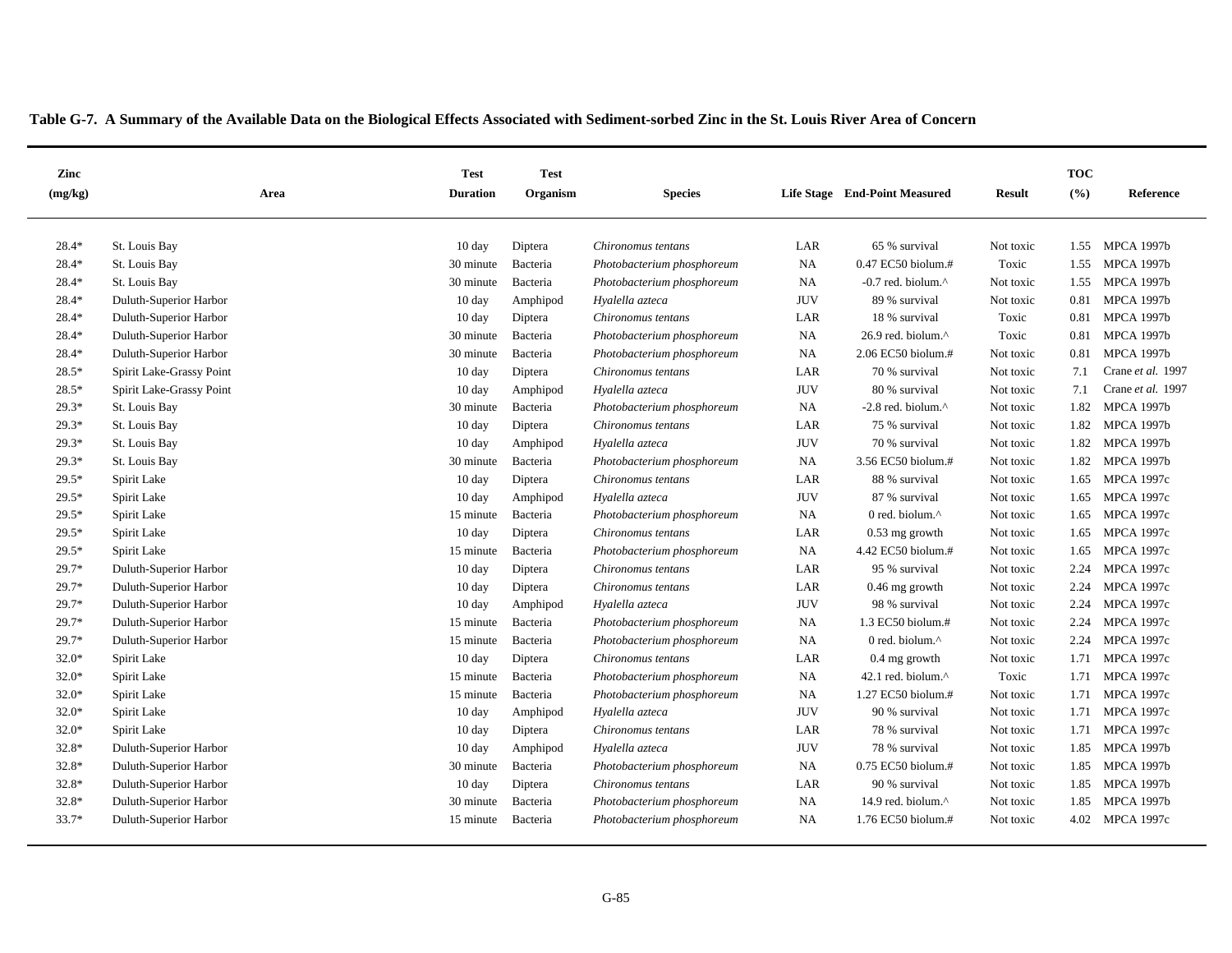| Zinc    |                        | <b>Test</b>      | <b>Test</b> |                            |            |                                  |                | <b>TOC</b> |                   |
|---------|------------------------|------------------|-------------|----------------------------|------------|----------------------------------|----------------|------------|-------------------|
| (mg/kg) | Area                   | <b>Duration</b>  | Organism    | <b>Species</b>             |            | Life Stage End-Point Measured    | <b>Result</b>  | (%)        | Reference         |
|         |                        |                  |             |                            |            |                                  |                |            |                   |
| $33.7*$ | Duluth-Superior Harbor | 15 minute        | Bacteria    | Photobacterium phosphoreum | <b>NA</b>  | 4.1 red. biolum. $^{\wedge}$     | Not toxic      | 4.02       | <b>MPCA 1997c</b> |
| 33.7*   | Duluth-Superior Harbor | $10 \text{ day}$ | Diptera     | Chironomus tentans         | LAR        | 57 % survival                    | Toxic          | 4.02       | <b>MPCA 1997c</b> |
| $33.7*$ | Duluth-Superior Harbor | $10 \text{ day}$ | Amphipod    | Hyalella azteca            | <b>JUV</b> | 90 % survival                    | Not toxic      | 4.02       | <b>MPCA 1997c</b> |
| 33.7*   | Duluth-Superior Harbor | 10 day           | Diptera     | Chironomus tentans         | LAR        | Not determined                   | Not determined | 4.02       | <b>MPCA 1997c</b> |
| $34.3*$ | Lower St. Louis River  | 30 minute        | Bacteria    | Photobacterium phosphoreum | <b>NA</b>  | 2.4 EC50 biolum.#                | Not toxic      | NR.        | <b>MPCA 1997b</b> |
| $34.3*$ | Lower St. Louis River  | 10 day           | Diptera     | Chironomus tentans         | LAR        | 12 % survival                    | Toxic          | <b>NR</b>  | <b>MPCA 1997b</b> |
| $34.3*$ | Lower St. Louis River  | 30 minute        | Bacteria    | Photobacterium phosphoreum | <b>NA</b>  | 1.1 red. biolum.^                | Not toxic      | <b>NR</b>  | <b>MPCA 1997b</b> |
| $34.3*$ | Lower St. Louis River  | 10 day           | Amphipod    | Hyalella azteca            | <b>JUV</b> | 60 % survival                    | Not toxic      | NR         | <b>MPCA 1997b</b> |
| 34.9*   | Lower St. Louis River  | $10 \text{ day}$ | Amphipod    | Hyalella azteca            | <b>JUV</b> | 90 % survival                    | Not toxic      | 2.7        | <b>MPCA 1997c</b> |
| $34.9*$ | Lower St. Louis River  | 15 minute        | Bacteria    | Photobacterium phosphoreum | <b>NA</b>  | 12 red. biolum.^                 | Not toxic      | 2.7        | <b>MPCA 1997c</b> |
| 34.9*   | Lower St. Louis River  | $10 \text{ day}$ | Diptera     | Chironomus tentans         | LAR        | $0.56$ mg growth                 | Not toxic      | 2.7        | <b>MPCA 1997c</b> |
| $34.9*$ | Lower St. Louis River  | $10 \text{ day}$ | Diptera     | Chironomus tentans         | LAR        | 70 % survival                    | Not toxic      | 2.7        | <b>MPCA 1997c</b> |
| 34.9*   | Lower St. Louis River  | $10 \text{ day}$ | Amphipod    | Hyalella azteca            | <b>JUV</b> | 93 % survival                    | Not toxic      | 2.7        | <b>MPCA 1997c</b> |
| $34.9*$ | Lower St. Louis River  | 15 minute        | Bacteria    | Photobacterium phosphoreum | <b>NA</b>  | $0.52$ EC50 biolum.#             | Not toxic      | 2.7        | <b>MPCA 1997c</b> |
| 34.9*   | Lower St. Louis River  | $10 \text{ day}$ | Diptera     | Chironomus tentans         | LAR        | 68 % survival                    | Not toxic      | 2.7        | <b>MPCA 1997c</b> |
| 34.9*   | Lower St. Louis River  | 15 minute        | Bacteria    | Photobacterium phosphoreum | NA         | 5.3 red. biolum.^                | Not toxic      | 2.7        | <b>MPCA 1997c</b> |
| 34.9*   | Lower St. Louis River  | 10 day           | Diptera     | Chironomus tentans         | LAR        | $0.44$ mg growth                 | Not toxic      | 2.7        | <b>MPCA 1997c</b> |
| 34.9*   | Lower St. Louis River  | 15 minute        | Bacteria    | Photobacterium phosphoreum | NA         | $0.52$ EC50 biolum.#             | Not toxic      | 2.7        | <b>MPCA 1997c</b> |
| $37.4*$ | Duluth-Superior Harbor | $10 \text{ day}$ | Diptera     | Chironomus tentans         | LAR        | 70 % survival                    | Not toxic      | 1.35       | <b>MPCA 1997b</b> |
| $37.4*$ | Duluth-Superior Harbor | 30 minute        | Bacteria    | Photobacterium phosphoreum | NA         | 0 red. biolum.^                  | Not toxic      | 1.35       | <b>MPCA 1997b</b> |
| $37.4*$ | Duluth-Superior Harbor | $10 \text{ day}$ | Amphipod    | Hyalella azteca            | <b>JUV</b> | 92 % survival                    | Not toxic      | 1.35       | <b>MPCA 1997b</b> |
| $37.4*$ | Duluth-Superior Harbor | 30 minute        | Bacteria    | Photobacterium phosphoreum | NA         | 0.96 EC50 biolum.#               | Not toxic      | 1.35       | <b>MPCA 1997b</b> |
| $40.5*$ | Spirit Lake            | 30 minute        | Bacteria    | Photobacterium phosphoreum | NA         | 0.73 EC50 biolum.#               | Not toxic      | 3.07       | <b>MPCA 1997b</b> |
| $40.5*$ | Spirit Lake            | $10 \text{ day}$ | Diptera     | Chironomus tentans         | LAR        | 55 % survival                    | Not toxic      | 3.07       | <b>MPCA 1997b</b> |
| $40.5*$ | Spirit Lake            | 30 minute        | Bacteria    | Photobacterium phosphoreum | <b>NA</b>  | $32.24$ red. biolum. $^{\wedge}$ | Toxic          | 3.07       | <b>MPCA 1997b</b> |
| $40.5*$ | Spirit Lake            | 30 minute        | Bacteria    | Photobacterium phosphoreum | NA         | 27.4 red. biolum.^               | Toxic          | 2.19       | <b>MPCA 1997b</b> |
| $40.5*$ | Spirit Lake            | 30 minute        | Bacteria    | Photobacterium phosphoreum | <b>NA</b>  | 4.18 EC50 biolum.#               | Not toxic      | 2.19       | <b>MPCA 1997b</b> |
| $40.5*$ | Spirit Lake            | 10 day           | Diptera     | Chironomus tentans         | LAR        | 75 % survival                    | Not toxic      | 2.19       | <b>MPCA 1997b</b> |
| $40.5*$ | Spirit Lake            | $10 \text{ day}$ | Amphipod    | Hyalella azteca            | <b>JUV</b> | 97.5 % survival                  | Not toxic      | 2.19       | <b>MPCA 1997b</b> |
| 43.7*   | Lower St. Louis River  | 10 day           | Amphipod    | Hyalella azteca            | <b>JUV</b> | 92 % survival                    | Not toxic      | 1.75       | <b>MPCA 1997b</b> |
| 43.7*   | Lower St. Louis River  | 30 minute        | Bacteria    | Photobacterium phosphoreum | NA         | 22.87 red. biolum.^              | Toxic          | 1.75       | <b>MPCA 1997b</b> |
| $43.7*$ | Lower St. Louis River  | 30 minute        | Bacteria    | Photobacterium phosphoreum | <b>NA</b>  | 0.24 EC50 biolum.#               | Toxic          | 1.75       | <b>MPCA 1997b</b> |
| 43.7*   | Lower St. Louis River  | $10 \text{ day}$ | Diptera     | Chironomus tentans         | LAR        | 95 % survival                    | Not toxic      | 1.75       | <b>MPCA 1997b</b> |
|         |                        |                  |             |                            |            |                                  |                |            |                   |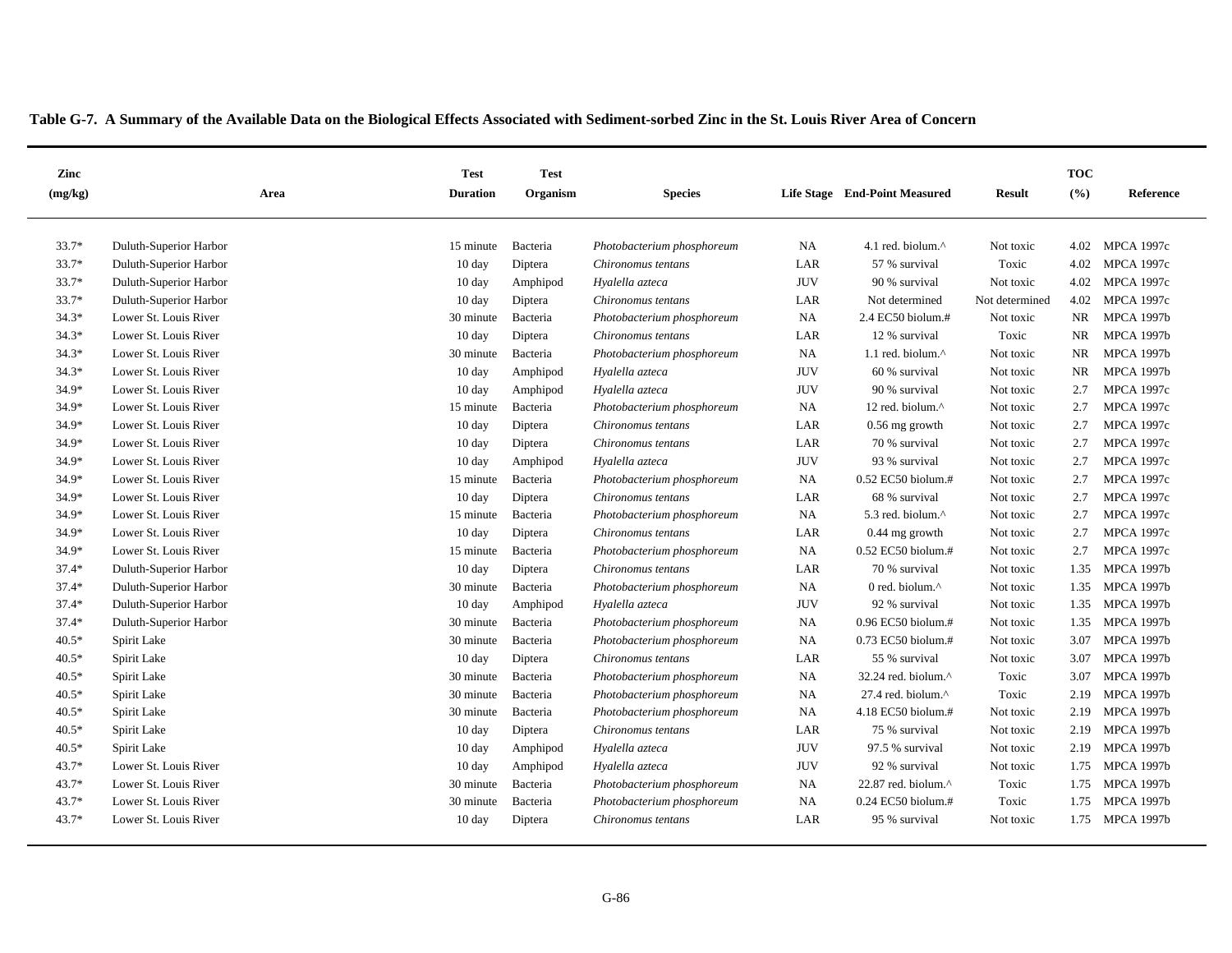| Zinc    |                                       | <b>Test</b>      | <b>Test</b> |                            |            |                               |               | <b>TOC</b> |                   |
|---------|---------------------------------------|------------------|-------------|----------------------------|------------|-------------------------------|---------------|------------|-------------------|
| (mg/kg) | Area                                  | <b>Duration</b>  | Organism    | <b>Species</b>             |            | Life Stage End-Point Measured | <b>Result</b> | (%)        | Reference         |
| $45.4*$ | Duluth-Superior Harbor                | $10 \text{ day}$ | Diptera     | Chironomus tentans         | LAR        | $0.64$ mg growth              | Not toxic     | 3.85       | <b>MPCA 1997c</b> |
| 45.4*   | Duluth-Superior Harbor                | 15 minute        | Bacteria    | Photobacterium phosphoreum | NA         | 3.82 EC50 biolum.#            | Not toxic     | 3.85       | <b>MPCA 1997c</b> |
| $45.4*$ | Duluth-Superior Harbor                | $10 \text{ day}$ | Amphipod    | Hyalella azteca            | <b>JUV</b> | 88 % survival                 | Not toxic     | 3.85       | <b>MPCA 1997c</b> |
| 45.4*   | Duluth-Superior Harbor                | 10 day           | Diptera     | Chironomus tentans         | LAR        | 85 % survival                 | Not toxic     | 3.85       | <b>MPCA 1997c</b> |
| 45.4*   | Duluth-Superior Harbor                | 15 minute        | Bacteria    | Photobacterium phosphoreum | <b>NA</b>  | 0 red. biolum.^               | Not toxic     | 3.85       | <b>MPCA 1997c</b> |
| $46.6*$ | Lower St. Louis River                 | $10 \text{ day}$ | Amphipod    | Hyalella azteca            | <b>JUV</b> | 70 % survival                 | Not toxic     | 2.2        | <b>MPCA 1997b</b> |
| $46.6*$ | Lower St. Louis River                 | 30 minute        | Bacteria    | Photobacterium phosphoreum | NA         | 0.96 EC50 biolum.#            | Not toxic     | 2.2        | <b>MPCA 1997b</b> |
| $46.6*$ | Lower St. Louis River                 | 10 day           | Diptera     | Chironomus tentans         | LAR        | 55 % survival                 | Not toxic     | 2.2        | <b>MPCA 1997b</b> |
| $46.6*$ | Lower St. Louis River                 | 30 minute        | Bacteria    | Photobacterium phosphoreum | <b>NA</b>  | 9.31 red. biolum.^            | Not toxic     | 2.2        | <b>MPCA 1997b</b> |
| 47.9*   | Duluth-Superior Harbor                | 30 minute        | Bacteria    | Photobacterium phosphoreum | <b>NA</b>  | 0 red. biolum. $^{\wedge}$    | Not toxic     | 3.2        | <b>MPCA 1997b</b> |
| 47.9*   | Duluth-Superior Harbor                | $10 \text{ day}$ | Amphipod    | Hyalella azteca            | <b>JUV</b> | 100 % survival                | Not toxic     | 3.2        | <b>MPCA 1997b</b> |
| 47.9*   | Duluth-Superior Harbor                | $10 \text{ day}$ | Diptera     | Chironomus tentans         | LAR        | 62 % survival                 | Not toxic     | 3.2        | <b>MPCA 1997b</b> |
| 47.9*   | Duluth-Superior Harbor                | 30 minute        | Bacteria    | Photobacterium phosphoreum | NA         | 0.58 EC50 biolum.#            | Not toxic     | 3.2        | <b>MPCA 1997b</b> |
| $49.2*$ | St. Louis River-Lower St. Louis River | 30 minute        | Bacteria    | Photobacterium phosphoreum | NA         | 22.4 red. biolum.^            | Toxic         | 3.14       | <b>MPCA 1997b</b> |
| 49.2*   | St. Louis River-Lower St. Louis River | 30 minute        | Bacteria    | Photobacterium phosphoreum | NA         | 0.48 EC50 biolum.#            | Toxic         | 3.14       | <b>MPCA 1997b</b> |
| 49.2*   | St. Louis River-Lower St. Louis River | $10 \text{ day}$ | Diptera     | Chironomus tentans         | LAR        | 70 % survival                 | Not toxic     | 3.14       | <b>MPCA 1997b</b> |
| $50.0*$ | Lower St. Louis River                 | 15 minute        | Bacteria    | Photobacterium phosphoreum | NA         | $0.42$ EC50 biolum.#          | Toxic         | 3.25       | <b>MPCA 1997c</b> |
| $50.0*$ | Lower St. Louis River                 | $10 \text{ day}$ | Amphipod    | Hyalella azteca            | <b>JUV</b> | 100 % survival                | Not toxic     | 3.25       | <b>MPCA 1997c</b> |
| $50.0*$ | Lower St. Louis River                 | 15 minute        | Bacteria    | Photobacterium phosphoreum | <b>NA</b>  | 28.8 red. biolum.^            | Toxic         | 3.25       | <b>MPCA 1997c</b> |
| $51.0*$ | Spirit Lake                           | 30 minute        | Bacteria    | Photobacterium phosphoreum | <b>NA</b>  | 10.2 red. biolum. $^{\wedge}$ | Not toxic     | 2.82       | <b>MPCA 1997b</b> |
| $51.0*$ | Spirit Lake                           | 30 minute        | Bacteria    | Photobacterium phosphoreum | <b>NA</b>  | $0.4$ EC50 biolum.#           | Toxic         | 2.82       | <b>MPCA 1997b</b> |
| $51.0*$ | Spirit Lake                           | $10 \text{ day}$ | Amphipod    | Hyalella azteca            | <b>JUV</b> | 70 % survival                 | Not toxic     | 2.82       | <b>MPCA 1997b</b> |
| $51.0*$ | Spirit Lake                           | $10 \text{ day}$ | Diptera     | Chironomus tentans         | LAR        | 72 % survival                 | Not toxic     | 2.82       | <b>MPCA 1997b</b> |
| $51.6*$ | St. Louis Bay                         | $10 \text{ day}$ | Diptera     | Chironomus tentans         | LAR        | 88 % survival                 | Not toxic     |            | 6.72 MPCA 1997c   |
| $51.6*$ | St. Louis Bay                         | 15 minute        | Bacteria    | Photobacterium phosphoreum | <b>NA</b>  | 1.35 EC50 biolum.#            | Not toxic     |            | 6.72 MPCA 1997c   |
| $51.6*$ | St. Louis Bay                         | 10 day           | Amphipod    | Hyalella azteca            | <b>JUV</b> | 87 % survival                 | Not toxic     |            | 6.72 MPCA 1997c   |
| $51.6*$ | St. Louis Bay                         | $10 \text{ day}$ | Diptera     | Chironomus tentans         | LAR        | $0.46$ mg growth              | Not toxic     | 6.72       | <b>MPCA 1997c</b> |
| $51.6*$ | St. Louis Bay                         | 15 minute        | Bacteria    | Photobacterium phosphoreum | NA         | 0 red. biolum.^               | Not toxic     | 6.72       | <b>MPCA 1997c</b> |
| $52.1*$ | Spirit Lake                           | 30 minute        | Bacteria    | Photobacterium phosphoreum | <b>NA</b>  | 7.4 red. biolum.^             | Not toxic     | 2.59       | <b>MPCA 1997b</b> |
| $52.1*$ | Spirit Lake                           | $10 \text{ day}$ | Amphipod    | Hyalella azteca            | <b>JUV</b> | 97.5 % survival               | Not toxic     | 2.59       | <b>MPCA 1997b</b> |
| $52.1*$ | Spirit Lake                           | 30 minute        | Bacteria    | Photobacterium phosphoreum | <b>NA</b>  | 0.41 EC50 biolum.#            | Toxic         | 2.59       | <b>MPCA 1997b</b> |
| $52.1*$ | Spirit Lake                           | $10 \text{ day}$ | Diptera     | Chironomus tentans         | LAR        | 65 % survival                 | Not toxic     | 2.59       | <b>MPCA 1997b</b> |
| 53.7*   | Duluth-Superior Harbor                | $10 \text{ day}$ | Diptera     | Chironomus tentans         | LAR        | 62 % survival                 | Not toxic     |            | 1.94 MPCA 1997b   |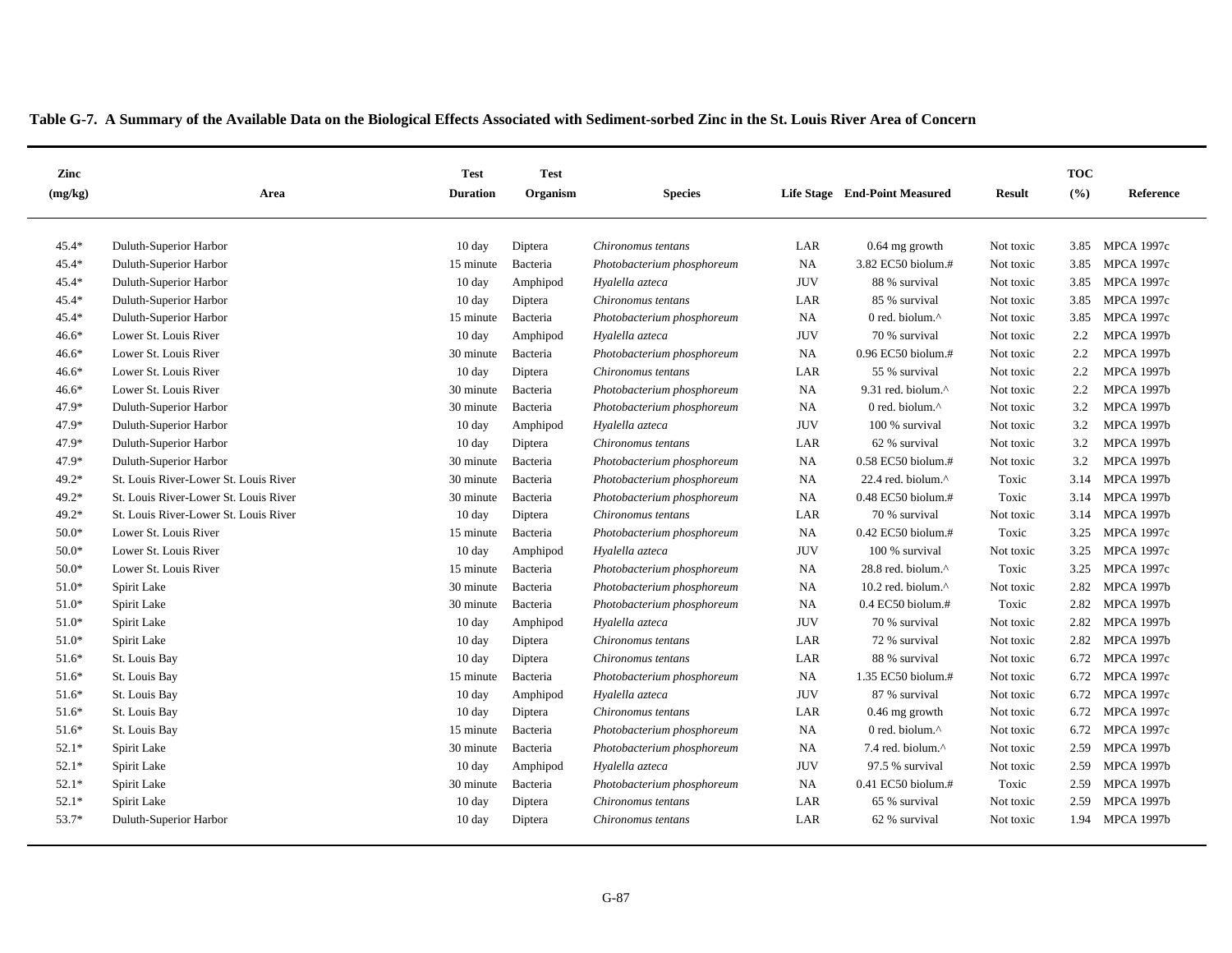| Zinc    |                                                          | <b>Test</b>      | <b>Test</b> |                            |            |                                 |                | <b>TOC</b> |                   |
|---------|----------------------------------------------------------|------------------|-------------|----------------------------|------------|---------------------------------|----------------|------------|-------------------|
| (mg/kg) | Area                                                     | <b>Duration</b>  | Organism    | <b>Species</b>             |            | Life Stage End-Point Measured   | <b>Result</b>  | (%)        | Reference         |
| 53.7*   | Duluth-Superior Harbor                                   | 30 minute        | Bacteria    | Photobacterium phosphoreum | <b>NA</b>  | 40.37 red. biolum. $^{\wedge}$  | Toxic          | 1.94       | <b>MPCA 1997b</b> |
| 53.7*   | Duluth-Superior Harbor                                   | $10 \text{ day}$ | Amphipod    | Hyalella azteca            | <b>JUV</b> | 98 % survival                   | Not toxic      | 1.94       | <b>MPCA 1997b</b> |
| 53.7*   | Duluth-Superior Harbor                                   | 30 minute        | Bacteria    | Photobacterium phosphoreum | NA         | 0.58 EC50 biolum.#              | Not toxic      | 1.94       | <b>MPCA 1997b</b> |
| 54.0*   | Lower St. Louis River                                    | 30 minute        | Bacteria    | Photobacterium phosphoreum | NA         | 1.46 EC50 biolum.#              | Not toxic      | 2.4        | <b>MPCA 1997b</b> |
| 54.0*   | Lower St. Louis River                                    | 30 minute        | Bacteria    | Photobacterium phosphoreum | NA         | 35.18 red. biolum.^             | Toxic          | 2.4        | <b>MPCA 1997b</b> |
| 54.0*   | Lower St. Louis River                                    | $10 \text{ day}$ | Amphipod    | Hyalella azteca            | <b>JUV</b> | 98 % survival                   | Not toxic      | 2.4        | <b>MPCA 1997b</b> |
| 54.0*   | Lower St. Louis River                                    | 10 day           | Diptera     | Chironomus tentans         | LAR        | 82 % survival                   | Not toxic      | 2.4        | <b>MPCA 1997b</b> |
| $55.1*$ | Duluth-Superior Harbor-Howards Bay                       | 10 day           | Amphipod    | Hyalella azteca            | <b>JUV</b> | 95 % survival                   | Not toxic      | 1.8        | Crane et al. 1997 |
| $55.1*$ | Duluth-Superior Harbor-Howards Bay                       | 10 day           | Diptera     | Chironomus tentans         | LAR        | 80 % survival                   | Not toxic      | 1.8        | Crane et al. 1997 |
| 57.6*   | Spirit Lake                                              | 10 day           | Diptera     | Chironomus tentans         | LAR        | 95 % survival                   | Not toxic      | 2.34       | <b>MPCA 1997c</b> |
| 57.6*   | Spirit Lake                                              | 15 minute        | Bacteria    | Photobacterium phosphoreum | <b>NA</b>  | 12.1 red. biolum. $^{\wedge}$   | Not toxic      | 2.34       | <b>MPCA 1997c</b> |
| 57.6*   | Spirit Lake                                              | 15 minute        | Bacteria    | Photobacterium phosphoreum | <b>NA</b>  | 0.77 EC50 biolum.#              | Not toxic      | 2.34       | <b>MPCA 1997c</b> |
| 57.6*   | Spirit Lake                                              | $10 \text{ day}$ | Amphipod    | Hyalella azteca            | <b>JUV</b> | 90 % survival                   | Not toxic      | 2.34       | <b>MPCA 1997c</b> |
| 57.6*   | Spirit Lake                                              | $10 \text{ day}$ | Diptera     | Chironomus tentans         | LAR        | 0.37 mg growth                  | Not toxic      | 2.34       | <b>MPCA 1997c</b> |
| 57.7    | St. Louis River-Keene Creek                              | $10 \text{ day}$ | Diptera     | Chironomus tentans         | LAR        | 30 % survival                   | Toxic          | 4.64       | IT Corp. 1996     |
| 57.7    | St. Louis River-Keene Creek                              | 10 day           | Diptera     | Chironomus tentans         | LAR        | 1.13 mg growth                  | Not determined | 4.64       | IT Corp. 1996     |
| 57.7    | St. Louis River-Keene Creek                              | 10 day           | Amphipod    | Hyalella azteca            | <b>JUV</b> | 92 % survival                   | Not toxic      | 4.64       | IT Corp. 1996     |
| 57.7    | St. Louis River-Keene Creek                              | $10 \text{ day}$ | Amphipod    | Hyalella azteca            | <b>JUV</b> | $0.16$ mg growth                | Toxic          | 4.64       | IT Corp. 1996     |
| 58.7*   | Lower St. Louis River                                    | 30 minute        | Bacteria    | Photobacterium phosphoreum | NA         | $3.17$ red. biolum. $^{\wedge}$ | Not toxic      | 2.82       | <b>MPCA 1997b</b> |
| 58.7*   | Lower St. Louis River                                    | $10 \text{ day}$ | Diptera     | Chironomus tentans         | LAR        | 67.5 % survival                 | Not toxic      | 2.82       | <b>MPCA 1997b</b> |
| 58.7*   | Lower St. Louis River                                    | $10 \text{ day}$ | Amphipod    | Hyalella azteca            | <b>JUV</b> | 95 % survival                   | Not toxic      | 2.82       | <b>MPCA 1997b</b> |
| 58.7*   | Lower St. Louis River                                    | 30 minute        | Bacteria    | Photobacterium phosphoreum | NA         | $0.23$ EC50 biolum.#            | Toxic          | 2.82       | <b>MPCA 1997b</b> |
| 59.7*   | Lower St. Louis River                                    | 10 day           | Amphipod    | Hyalella azteca            | <b>JUV</b> | 92 % survival                   | Not toxic      | 2.91       | <b>MPCA 1997b</b> |
| 59.7*   | Lower St. Louis River                                    | 30 minute        | Bacteria    | Photobacterium phosphoreum | NA         | 0.96 EC50 biolum.#              | Not toxic      | 2.91       | <b>MPCA 1997b</b> |
| 59.7*   | Lower St. Louis River                                    | 30 minute        | Bacteria    | Photobacterium phosphoreum | NA         | 18.89 red. biolum.^             | Not toxic      | 2.91       | <b>MPCA 1997b</b> |
| 59.7*   | Lower St. Louis River                                    | $10 \text{ day}$ | Diptera     | Chironomus tentans         | LAR        | 90 % survival                   | Not toxic      | 2.91       | <b>MPCA 1997b</b> |
| $62.3*$ | Lower St. Louis River                                    | $10 \text{ day}$ | Amphipod    | Hyalella azteca            | <b>JUV</b> | 98 % survival                   | Not toxic      | 3.02       | <b>MPCA 1997b</b> |
| $62.3*$ | Lower St. Louis River                                    | 10 day           | Diptera     | Chironomus tentans         | LAR        | 75 % survival                   | Not toxic      | 3.02       | <b>MPCA 1997b</b> |
| $62.3*$ | Lower St. Louis River                                    | 30 minute        | Bacteria    | Photobacterium phosphoreum | NA         | 0 red. biolum.^                 | Not toxic      | 3.02       | <b>MPCA 1997b</b> |
| $62.3*$ | Lower St. Louis River                                    | 30 minute        | Bacteria    | Photobacterium phosphoreum | <b>NA</b>  | $0.37$ EC50 biolum.#            | Toxic          | 3.02       | <b>MPCA 1997b</b> |
| $62.4*$ | St. Louis Bay-South of DM & IR Taconite Storage Facility | 10 day           | Diptera     | Chironomus tentans         | LAR        | 75 % survival                   | Not toxic      | 2.6        | Crane et al. 1997 |
| $62.4*$ | St. Louis Bay-South of DM & IR Taconite Storage Facility | $10 \text{ day}$ | Amphipod    | Hyalella azteca            | <b>JUV</b> | 98 % survival                   | Not toxic      | 2.6        | Crane et al. 1997 |
| 64.6*   | St. Louis Bay-South of DM & IR Taconite Storage Facility | $10 \text{ day}$ | Amphipod    | Hyalella azteca            | <b>JUV</b> | 70 % survival                   | Toxic          | 2.5        | Crane et al. 1997 |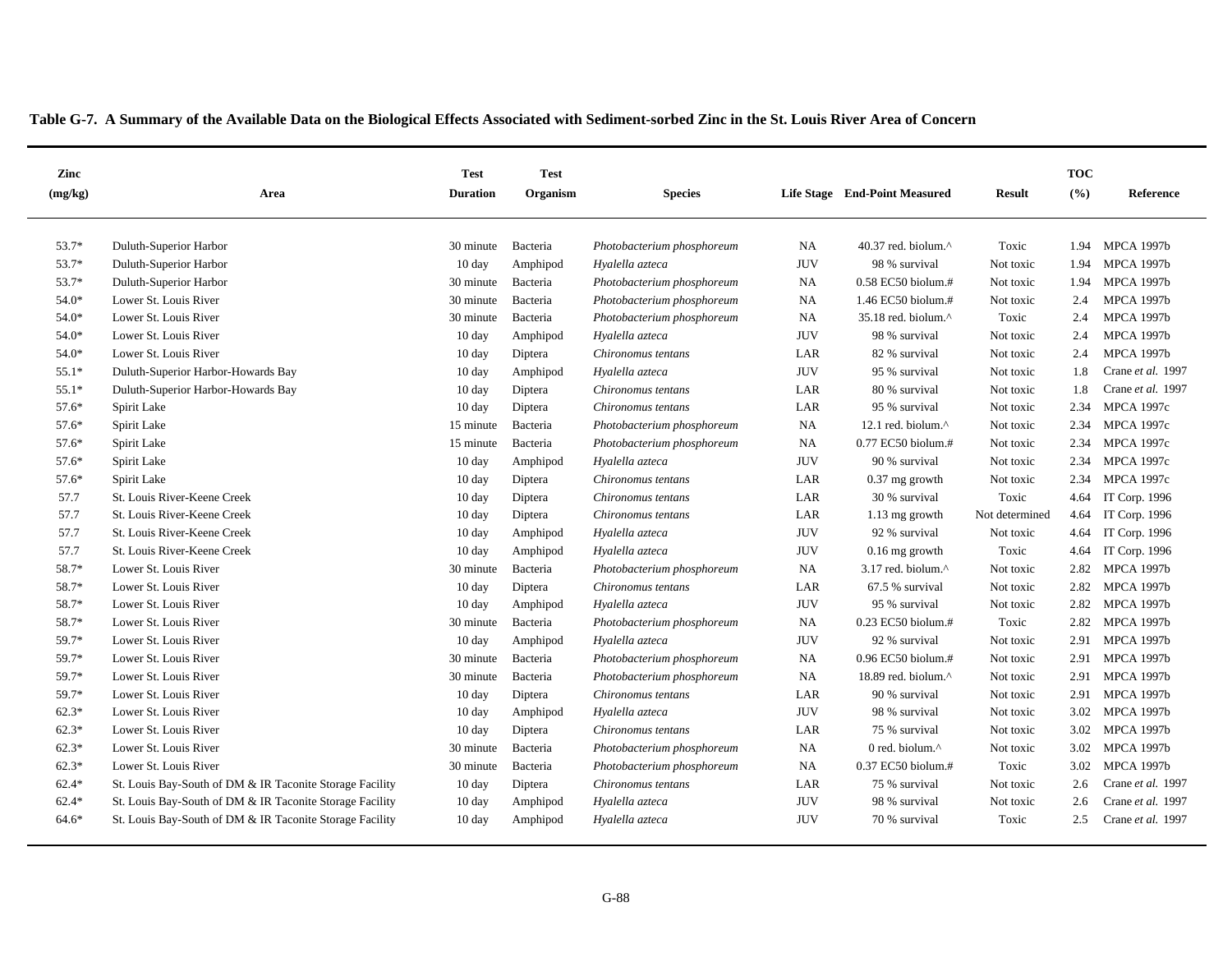| Zinc    |                                                          | <b>Test</b>      | <b>Test</b> |                            |            |                               |               | <b>TOC</b> |                   |
|---------|----------------------------------------------------------|------------------|-------------|----------------------------|------------|-------------------------------|---------------|------------|-------------------|
| (mg/kg) | Area                                                     | <b>Duration</b>  | Organism    | <b>Species</b>             |            | Life Stage End-Point Measured | <b>Result</b> | (%)        | Reference         |
| $64.6*$ | St. Louis Bay-South of DM & IR Taconite Storage Facility | $10 \text{ day}$ | Diptera     | Chironomus tentans         | LAR        | 72 % survival                 | Toxic         | 2.5        | Crane et al. 1997 |
| 66.0*   | St. Louis River-Lower St. Louis River                    | 30 minute        | Bacteria    | Photobacterium phosphoreum | NA         | 18.2 red. biolum.^            | Not toxic     | 4.84       | <b>MPCA 1997b</b> |
| 66.0*   | St. Louis River-Lower St. Louis River                    | 30 minute        | Bacteria    | Photobacterium phosphoreum | NA         | 0.09 EC50 biolum.#            | Toxic         | 4.84       | <b>MPCA 1997b</b> |
| 66.0*   | St. Louis River-Lower St. Louis River                    | $10 \text{ day}$ | Amphipod    | Hyalella azteca            | <b>JUV</b> | 92 % survival                 | Not toxic     | 4.84       | <b>MPCA 1997b</b> |
| 66.0*   | St. Louis River-Lower St. Louis River                    | $10 \text{ day}$ | Diptera     | Chironomus tentans         | LAR        | 90 % survival                 | Not toxic     | 4.84       | <b>MPCA 1997b</b> |
| 66.4*   | Spirit Lake                                              | $10 \text{ day}$ | Amphipod    | Hyalella azteca            | <b>JUV</b> | 75 % survival                 | Not toxic     |            | 17.49 MPCA 1997b  |
| 66.4*   | Spirit Lake                                              | 30 minute        | Bacteria    | Photobacterium phosphoreum | NA         | 1.49 EC50 biolum.#            | Not toxic     |            | 17.49 MPCA 1997b  |
| 66.4*   | Spirit Lake                                              | 30 minute        | Bacteria    | Photobacterium phosphoreum | NA         | 0 red. biolum. $^{\wedge}$    | Not toxic     |            | 17.49 MPCA 1997b  |
| 66.4*   | Spirit Lake                                              | $10 \text{ day}$ | Diptera     | Chironomus tentans         | LAR        | 72 % survival                 | Not toxic     |            | 17.49 MPCA 1997b  |
| 68.3*   | Duluth-Superior Harbor                                   | 30 minute        | Bacteria    | Photobacterium phosphoreum | <b>NA</b>  | 15.82 red. biolum.^           | Not toxic     | 2.34       | <b>MPCA 1997b</b> |
| 68.3*   | Duluth-Superior Harbor                                   | 10 day           | Diptera     | Chironomus tentans         | LAR        | 80 % survival                 | Not toxic     | 2.34       | <b>MPCA 1997b</b> |
| 68.3*   | Duluth-Superior Harbor                                   | $10 \text{ day}$ | Amphipod    | Hyalella azteca            | <b>JUV</b> | 98 % survival                 | Not toxic     | 2.34       | <b>MPCA 1997b</b> |
| 68.3*   | Duluth-Superior Harbor                                   | 30 minute        | Bacteria    | Photobacterium phosphoreum | <b>NA</b>  | $0.28$ EC50 biolum.#          | Toxic         | 2.34       | <b>MPCA 1997b</b> |
| 68.6*   | Spirit Lake                                              | $10 \text{ day}$ | Amphipod    | Hyalella azteca            | <b>JUV</b> | 3 % survival                  | Toxic         | 8.4        | <b>MPCA 1997b</b> |
| 68.6*   | Spirit Lake                                              | $10 \text{ day}$ | Diptera     | Chironomus tentans         | LAR        | 0 % survival                  | Toxic         | 8.4        | <b>MPCA 1997b</b> |
| 68.6*   | Spirit Lake                                              | 30 minute        | Bacteria    | Photobacterium phosphoreum | NA         | $0.2$ EC50 biolum.#           | Toxic         | 8.4        | <b>MPCA 1997b</b> |
| 68.6*   | Spirit Lake                                              | 30 minute        | Bacteria    | Photobacterium phosphoreum | NA         | 81.5 red. biolum.^            | Toxic         | 8.4        | <b>MPCA 1997b</b> |
| $69.2*$ | Lower St. Louis River                                    | 30 minute        | Bacteria    | Photobacterium phosphoreum | <b>NA</b>  | 28.9 red. biolum. $^{\wedge}$ | Toxic         | 2.37       | <b>MPCA 1997b</b> |
| $69.2*$ | Lower St. Louis River                                    | 10 day           | Amphipod    | Hyalella azteca            | <b>JUV</b> | 92 % survival                 | Not toxic     | 2.37       | <b>MPCA 1997b</b> |
| $69.2*$ | Lower St. Louis River                                    | $10 \text{ day}$ | Diptera     | Chironomus tentans         | LAR        | 92 % survival                 | Not toxic     | 2.37       | <b>MPCA 1997b</b> |
| $69.2*$ | Lower St. Louis River                                    | 30 minute        | Bacteria    | Photobacterium phosphoreum | NA         | 0.64 EC50 biolum.#            | Not toxic     | 2.37       | <b>MPCA 1997b</b> |
| $69.2*$ | Spirit Lake                                              | $10 \text{ day}$ | Amphipod    | Hyalella azteca            | <b>JUV</b> | 0 % survival                  | Toxic         | 8.26       | <b>MPCA 1997b</b> |
| $69.2*$ | Spirit Lake                                              | $10 \text{ day}$ | Diptera     | Chironomus tentans         | LAR        | 0 % survival                  | Toxic         | 8.26       | <b>MPCA 1997b</b> |
| $69.2*$ | Spirit Lake                                              | 30 minute        | Bacteria    | Photobacterium phosphoreum | <b>NA</b>  | $0.06$ EC50 biolum.#          | Toxic         | 8.26       | <b>MPCA 1997b</b> |
| $69.2*$ | Spirit Lake                                              | 30 minute        | Bacteria    | Photobacterium phosphoreum | NA         | 99.9 red. biolum.^            | Toxic         | 8.26       | <b>MPCA 1997b</b> |
| $71.5*$ | St. Louis Bay-South of DM & IR Taconite Storage Facility | $10 \text{ day}$ | Diptera     | Chironomus tentans         | LAR        | 88 % survival                 | Not toxic     | 2.3        | Crane et al. 1997 |
| $71.5*$ | St. Louis Bay-South of DM & IR Taconite Storage Facility | 10 day           | Amphipod    | Hyalella azteca            | <b>JUV</b> | 95 % survival                 | Not toxic     | 2.3        | Crane et al. 1997 |
| 71.8*   | Spirit Lake                                              | $10 \text{ day}$ | Amphipod    | Hyalella azteca            | <b>JUV</b> | 90 % survival                 | Not toxic     |            | 3.735 MPCA 1997c  |
| 71.8*   | Spirit Lake                                              | 15 minute        | Bacteria    | Photobacterium phosphoreum | <b>NA</b>  | 1.06 EC50 biolum.#            | Not toxic     |            | 3.735 MPCA 1997c  |
| 71.8*   | Spirit Lake                                              | $10 \text{ day}$ | Diptera     | Chironomus tentans         | LAR        | $0.57$ mg growth              | Not toxic     |            | 3.735 MPCA 1997c  |
| 71.8*   | Spirit Lake                                              | 15 minute        | Bacteria    | Photobacterium phosphoreum | <b>NA</b>  | 0 red. biolum.^               | Not toxic     |            | 3.735 MPCA 1997c  |
| 71.8*   | Spirit Lake                                              | $10 \text{ day}$ | Diptera     | Chironomus tentans         | LAR        | 65 % survival                 | Not toxic     | 3.735      | <b>MPCA 1997c</b> |
| $73.3*$ | St. Louis Bay-East of Erie Pier                          | $10 \text{ day}$ | Diptera     | Chironomus tentans         | LAR        | 78 % survival                 | Not toxic     | 2.9        | Crane et al. 1997 |
|         |                                                          |                  |             |                            |            |                               |               |            |                   |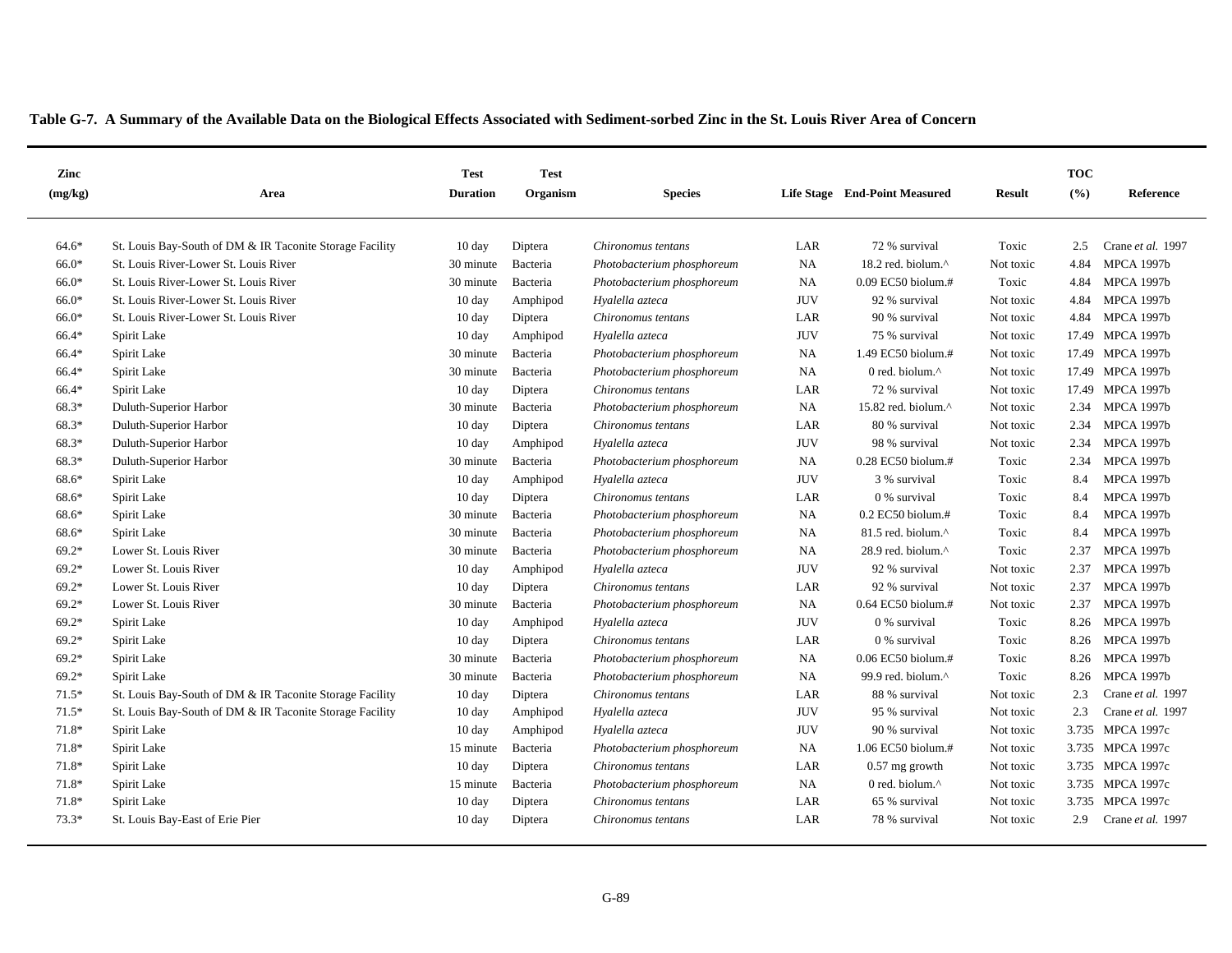| Zinc    |                                                          | <b>Test</b>      | <b>Test</b> |                            |            |                                |               | <b>TOC</b> |                   |
|---------|----------------------------------------------------------|------------------|-------------|----------------------------|------------|--------------------------------|---------------|------------|-------------------|
| (mg/kg) | Area                                                     | <b>Duration</b>  | Organism    | <b>Species</b>             |            | Life Stage End-Point Measured  | <b>Result</b> | (%)        | Reference         |
| $73.3*$ | St. Louis Bay-East of Erie Pier                          | $10 \text{ day}$ | Amphipod    | Hyalella azteca            | <b>JUV</b> | 67 % survival                  | Not toxic     | 2.9        | Crane et al. 1997 |
| $73.4*$ | Duluth-Superior Harbor                                   | 10 day           | Diptera     | Chironomus tentans         | LAR        | $0.49$ mg growth               | Not toxic     | 3.4        | <b>MPCA 1997c</b> |
| $73.4*$ | Duluth-Superior Harbor                                   | $10 \text{ day}$ | Amphipod    | Hyalella azteca            | <b>JUV</b> | 87 % survival                  | Not toxic     | 3.4        | <b>MPCA 1997c</b> |
| 73.4*   | Duluth-Superior Harbor                                   | 15 minute        | Bacteria    | Photobacterium phosphoreum | NA         | 0.74 EC50 biolum.#             | Not toxic     | 3.4        | <b>MPCA 1997c</b> |
| 73.4*   | Duluth-Superior Harbor                                   | 15 minute        | Bacteria    | Photobacterium phosphoreum | NA         | 1.9 red. biolum.^              | Not toxic     | 3.4        | <b>MPCA 1997c</b> |
| 73.4*   | Duluth-Superior Harbor                                   | 15 minute        | Bacteria    | Photobacterium phosphoreum | NA         | $0.74$ EC50 biolum.#           | Not toxic     | 3.4        | <b>MPCA 1997c</b> |
| 73.4*   | Duluth-Superior Harbor                                   | $10 \text{ day}$ | Diptera     | Chironomus tentans         | LAR        | 77 % survival                  | Not toxic     | 3.4        | <b>MPCA 1997c</b> |
| 73.4*   | Duluth-Superior Harbor                                   | 10 day           | Diptera     | Chironomus tentans         | LAR        | 0.37 mg growth                 | Not toxic     | 3.4        | <b>MPCA 1997c</b> |
| 73.4*   | Duluth-Superior Harbor                                   | 15 minute        | Bacteria    | Photobacterium phosphoreum | <b>NA</b>  | 1.2 red. biolum.^              | Not toxic     | 3.4        | <b>MPCA 1997c</b> |
| 73.4*   | Duluth-Superior Harbor                                   | $10 \text{ day}$ | Amphipod    | Hyalella azteca            | <b>JUV</b> | 87 % survival                  | Not toxic     | 3.4        | <b>MPCA 1997c</b> |
| 73.4*   | Duluth-Superior Harbor                                   | 10 day           | Diptera     | Chironomus tentans         | LAR        | 85 % survival                  | Not toxic     | 3.4        | <b>MPCA 1997c</b> |
| $73.7*$ | St. Louis Bay                                            | $10 \text{ day}$ | Amphipod    | Hyalella azteca            | <b>JUV</b> | 95 % survival                  | Not toxic     | 2.43       | <b>MPCA 1997c</b> |
| 73.7*   | St. Louis Bay                                            | 15 minute        | Bacteria    | Photobacterium phosphoreum | NA         | 8.5 red. biolum.^              | Not toxic     | 2.43       | <b>MPCA 1997c</b> |
| $73.7*$ | St. Louis Bay                                            | 15 minute        | Bacteria    | Photobacterium phosphoreum | <b>NA</b>  | 0.67 EC50 biolum.#             | Not toxic     | 2.43       | <b>MPCA 1997c</b> |
| 76.9*   | Spirit Lake                                              | 30 minute        | Bacteria    | Photobacterium phosphoreum | NA         | 3.88 EC50 biolum.#             | Not toxic     |            | 13.81 MPCA 1997b  |
| 76.9*   | Spirit Lake                                              | 30 minute        | Bacteria    | Photobacterium phosphoreum | NA         | $0.1$ red. biolum. $^{\wedge}$ | Not toxic     |            | 13.81 MPCA 1997b  |
| 76.9*   | Spirit Lake                                              | 10 day           | Diptera     | Chironomus tentans         | LAR        | 98 % survival                  | Not toxic     |            | 13.81 MPCA 1997b  |
| 76.9*   | Spirit Lake                                              | $10 \text{ day}$ | Amphipod    | Hyalella azteca            | <b>JUV</b> | 62 % survival                  | Not toxic     | 13.81      | <b>MPCA 1997b</b> |
| $77.5*$ | St. Louis Bay-South of DM & IR Taconite Storage Facility | $10 \text{ day}$ | Amphipod    | Hyalella azteca            | <b>JUV</b> | 82 % survival                  | Not toxic     | 2.9        | Crane et al. 1997 |
| $77.5*$ | St. Louis Bay-South of DM & IR Taconite Storage Facility | $10 \text{ day}$ | Diptera     | Chironomus tentans         | LAR        | 72 % survival                  | Not toxic     | 2.9        | Crane et al. 1997 |
| $77.6*$ | Spirit Lake                                              | $10 \text{ day}$ | Diptera     | Chironomus tentans         | LAR        | 50 % survival                  | Not toxic     | 3.2        | <b>MPCA 1997b</b> |
| $77.6*$ | Spirit Lake                                              | 30 minute        | Bacteria    | Photobacterium phosphoreum | NA         | 1.1 EC50 biolum.#              | Not toxic     | 3.2        | <b>MPCA 1997b</b> |
| $77.6*$ | Spirit Lake                                              | 30 minute        | Bacteria    | Photobacterium phosphoreum | <b>NA</b>  | 45.6 red. biolum. $\wedge$     | Toxic         | 3.2        | <b>MPCA 1997b</b> |
| 78.4*   | Spirit Lake-Grassy Point                                 | $10 \text{ day}$ | Diptera     | Chironomus tentans         | LAR        | 75 % survival                  | Not toxic     | 5          | Crane et al. 1997 |
| 78.4*   | Spirit Lake-Grassy Point                                 | $10 \text{ day}$ | Amphipod    | Hyalella azteca            | <b>JUV</b> | 75 % survival                  | Not toxic     | .5         | Crane et al. 1997 |
| $82.1*$ | Spirit Lake-Grassy Point                                 | 10 day           | Diptera     | Chironomus tentans         | LAR        | 70 % survival                  | Not toxic     | 12         | Crane et al. 1997 |
| $82.1*$ | Spirit Lake-Grassy Point                                 | $10 \text{ day}$ | Amphipod    | Hyalella azteca            | <b>JUV</b> | 90 % survival                  | Not toxic     | 12         | Crane et al. 1997 |
| 83.4*   | Duluth-Superior Harbor                                   | 30 minute        | Bacteria    | Photobacterium phosphoreum | <b>NA</b>  | 13.8 red. biolum.^             | Not toxic     | 2.93       | <b>MPCA 1997b</b> |
| 83.4*   | Duluth-Superior Harbor                                   | $10 \text{ day}$ | Diptera     | Chironomus tentans         | LAR        | 80 % survival                  | Not toxic     | 2.93       | <b>MPCA 1997b</b> |
| 83.4*   | Duluth-Superior Harbor                                   | 30 minute        | Bacteria    | Photobacterium phosphoreum | <b>NA</b>  | $0.16$ EC50 biolum.#           | Toxic         | 2.93       | <b>MPCA 1997b</b> |
| 88.3*   | Spirit Lake                                              | 10 day           | Diptera     | Chironomus tentans         | LAR        | 88 % survival                  | Not toxic     | 3.32       | <b>MPCA 1997b</b> |
| 88.3*   | Spirit Lake                                              | 30 minute        | Bacteria    | Photobacterium phosphoreum | <b>NA</b>  | 8.1 red. biolum.^              | Not toxic     | 3.32       | <b>MPCA 1997b</b> |
| 88.3*   | Spirit Lake                                              | $10 \text{ day}$ | Amphipod    | Hyalella azteca            | <b>JUV</b> | 55 % survival                  | Not toxic     |            | 3.32 MPCA 1997b   |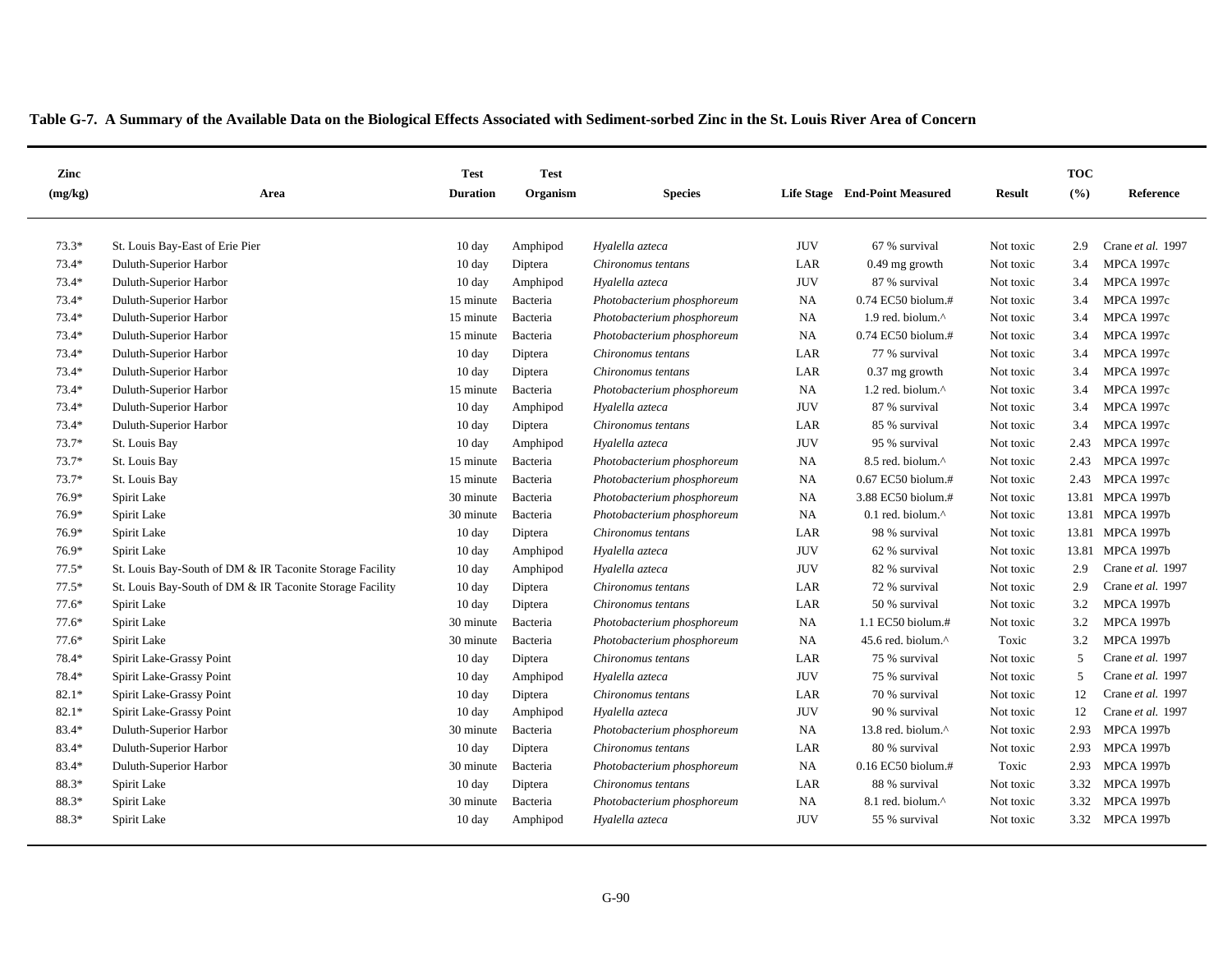| Zinc    |                                    | <b>Test</b>      | <b>Test</b> |                            |            |                                                    |                | <b>TOC</b> |                   |
|---------|------------------------------------|------------------|-------------|----------------------------|------------|----------------------------------------------------|----------------|------------|-------------------|
| (mg/kg) | Area                               | <b>Duration</b>  | Organism    | <b>Species</b>             |            | Life Stage End-Point Measured                      | <b>Result</b>  | (%)        | Reference         |
|         |                                    |                  |             |                            |            |                                                    |                |            |                   |
| 88.3*   | Spirit Lake                        | 30 minute        | Bacteria    | Photobacterium phosphoreum | <b>NA</b>  | 0.72 EC50 biolum.#                                 | Not toxic      |            | 3.32 MPCA 1997b   |
| 88.3*   | St. Louis Bay                      | $10 \text{ day}$ | Diptera     | Chironomus tentans         | LAR        | Not determined                                     | Not determined |            | 13.91 MPCA 1997c  |
| 88.3*   | St. Louis Bay                      | $10 \text{ day}$ | Amphipod    | Hyalella azteca            | <b>JUV</b> | 92 % survival                                      | Not toxic      |            | 13.91 MPCA 1997c  |
| 88.3*   | St. Louis Bay                      | 15 minute        | Bacteria    | Photobacterium phosphoreum | <b>NA</b>  | 93.4 red. biolum.^                                 | Toxic          |            | 13.91 MPCA 1997c  |
| 88.3*   | St. Louis Bay                      | $10 \text{ day}$ | Diptera     | Chironomus tentans         | LAR        | 18 % survival                                      | Toxic          |            | 13.91 MPCA 1997c  |
| 88.3*   | St. Louis Bay                      | 15 minute        | Bacteria    | Photobacterium phosphoreum | <b>NA</b>  | $0.4$ EC50 biolum.#                                | Toxic          |            | 13.91 MPCA 1997c  |
| 91.3*   | Duluth-Superior Harbor             | $10 \text{ day}$ | Amphipod    | Hyalella azteca            | <b>JUV</b> | 94 % survival                                      | Not toxic      | 3.69       | <b>MPCA 1997b</b> |
| 91.3*   | Duluth-Superior Harbor             | 30 minute        | Bacteria    | Photobacterium phosphoreum | <b>NA</b>  | 1 red. biolum.^                                    | Not toxic      | 3.69       | <b>MPCA 1997b</b> |
| 91.3*   | Duluth-Superior Harbor             | 30 minute        | Bacteria    | Photobacterium phosphoreum | NA         | 0.37 EC50 biolum.#                                 | Toxic          | 3.69       | <b>MPCA 1997b</b> |
| 91.3*   | Duluth-Superior Harbor             | 10 day           | Diptera     | Chironomus tentans         | LAR        | 75 % survival                                      | Not toxic      | 3.69       | <b>MPCA 1997b</b> |
| 91.3*   | Duluth-Superior Harbor             | $10 \text{ day}$ | Amphipod    | Hyalella azteca            | <b>JUV</b> | 95 % survival                                      | Not toxic      | 3.07       | <b>MPCA 1997b</b> |
| 91.3*   | Duluth-Superior Harbor             | $10 \text{ day}$ | Diptera     | Chironomus tentans         | LAR        | 70 % survival                                      | Not toxic      | 3.07       | <b>MPCA 1997b</b> |
| 91.3*   | Duluth-Superior Harbor             | 30 minute        | Bacteria    | Photobacterium phosphoreum | <b>NA</b>  | 0 red. biolum. $\wedge$                            | Not toxic      | 3.07       | <b>MPCA 1997b</b> |
| 91.3*   | Duluth-Superior Harbor             | 30 minute        | Bacteria    | Photobacterium phosphoreum | <b>NA</b>  | $0.2$ EC50 biolum.#                                | Toxic          | 3.07       | <b>MPCA 1997b</b> |
| 93.5*   | Duluth-Superior Harbor             | $10 \text{ day}$ | Diptera     | Chironomus tentans         | LAR        | 60 % survival                                      | Not toxic      | 2.67       | <b>MPCA 1997b</b> |
| 93.5*   | Duluth-Superior Harbor             | 30 minute        | Bacteria    | Photobacterium phosphoreum | <b>NA</b>  | $0.36$ EC50 biolum.#                               | Toxic          | 2.67       | <b>MPCA 1997b</b> |
| 93.5*   | Duluth-Superior Harbor             | $10 \text{ day}$ | Amphipod    | Hyalella azteca            | <b>JUV</b> | 91 % survival                                      | Not toxic      | 2.67       | <b>MPCA 1997b</b> |
| 93.5*   | Duluth-Superior Harbor             | 30 minute        | Bacteria    | Photobacterium phosphoreum | <b>NA</b>  | $31.2$ red. biolum. <sup><math>\wedge</math></sup> | Toxic          | 2.67       | <b>MPCA 1997b</b> |
| 95.5*   | St. Louis Bay                      | 30 minute        | Bacteria    | Photobacterium phosphoreum | <b>NA</b>  | 0.45 EC50 biolum.#                                 | Toxic          | 2.88       | <b>MPCA 1997b</b> |
| $95.5*$ | St. Louis Bay                      | 30 minute        | Bacteria    | Photobacterium phosphoreum | <b>NA</b>  | 0 red. biolum. $\wedge$                            | Not toxic      | 2.88       | <b>MPCA 1997b</b> |
| 95.5*   | St. Louis Bay                      | 10 day           | Diptera     | Chironomus tentans         | LAR        | 60 % survival                                      | Not toxic      | 2.88       | <b>MPCA 1997b</b> |
| $96.2*$ | St. Louis Bay                      | $10 \text{ day}$ | Amphipod    | Hyalella azteca            | <b>JUV</b> | 75 % survival                                      | Not toxic      | 2.63       | <b>MPCA 1997b</b> |
| $96.2*$ | St. Louis Bay                      | $10 \text{ day}$ | Diptera     | Chironomus tentans         | LAR        | 68 % survival                                      | Not toxic      | 2.63       | <b>MPCA 1997b</b> |
| 96.2*   | St. Louis Bay                      | 30 minute        | Bacteria    | Photobacterium phosphoreum | <b>NA</b>  | 0.32 EC50 biolum.#                                 | Toxic          | 2.63       | <b>MPCA 1997b</b> |
| $96.2*$ | St. Louis Bay                      | 30 minute        | Bacteria    | Photobacterium phosphoreum | <b>NA</b>  | 33.45 red. biolum. $\wedge$                        | Toxic          | 2.63       | <b>MPCA 1997b</b> |
| 99.2*   | St. Louis Bay                      | 30 minute        | Bacteria    | Photobacterium phosphoreum | <b>NA</b>  | -0.6 red. biolum. $^{\wedge}$                      | Not toxic      |            | 4.36 MPCA 1997b   |
| 99.2*   | St. Louis Bay                      | $10 \text{ day}$ | Diptera     | Chironomus tentans         | LAR        | 85 % survival                                      | Not toxic      |            | 4.36 MPCA 1997b   |
| 99.2*   | St. Louis Bay                      | $10 \text{ day}$ | Amphipod    | Hyalella azteca            | <b>JUV</b> | 68 % survival                                      | Not toxic      |            | 4.36 MPCA 1997b   |
| 99.2*   | St. Louis Bay                      | 30 minute        | Bacteria    | Photobacterium phosphoreum | <b>NA</b>  | 0.96 EC50 biolum.#                                 | Not toxic      |            | 4.36 MPCA 1997b   |
| 100     | Duluth-Superior Harbor-Allouez Bay | 10 day           | Diptera     | Chironomus tentans         | Unknown    | 100 % survival                                     | Not toxic      | NR         | Smith et al. 1992 |
| 100     | Duluth-Superior Harbor-Allouez Bay | $48-h$           | Cladoceran  | Daphnia magna              | Unknown    | 100 % survival                                     | Not toxic      | <b>NR</b>  | Smith et al. 1992 |
| $103*$  | Spirit Lake                        | 15 minute        | Bacteria    | Photobacterium phosphoreum | <b>NA</b>  | $30.7$ red. biolum. $^{\wedge}$                    | Toxic          | 3.95       | <b>MPCA 1997c</b> |
| $103*$  | Spirit Lake                        | 15 minute        | Bacteria    | Photobacterium phosphoreum | <b>NA</b>  | 23.7 red. biolum. $\wedge$                         | Toxic          | 3.95       | <b>MPCA 1997c</b> |
|         |                                    |                  |             |                            |            |                                                    |                |            |                   |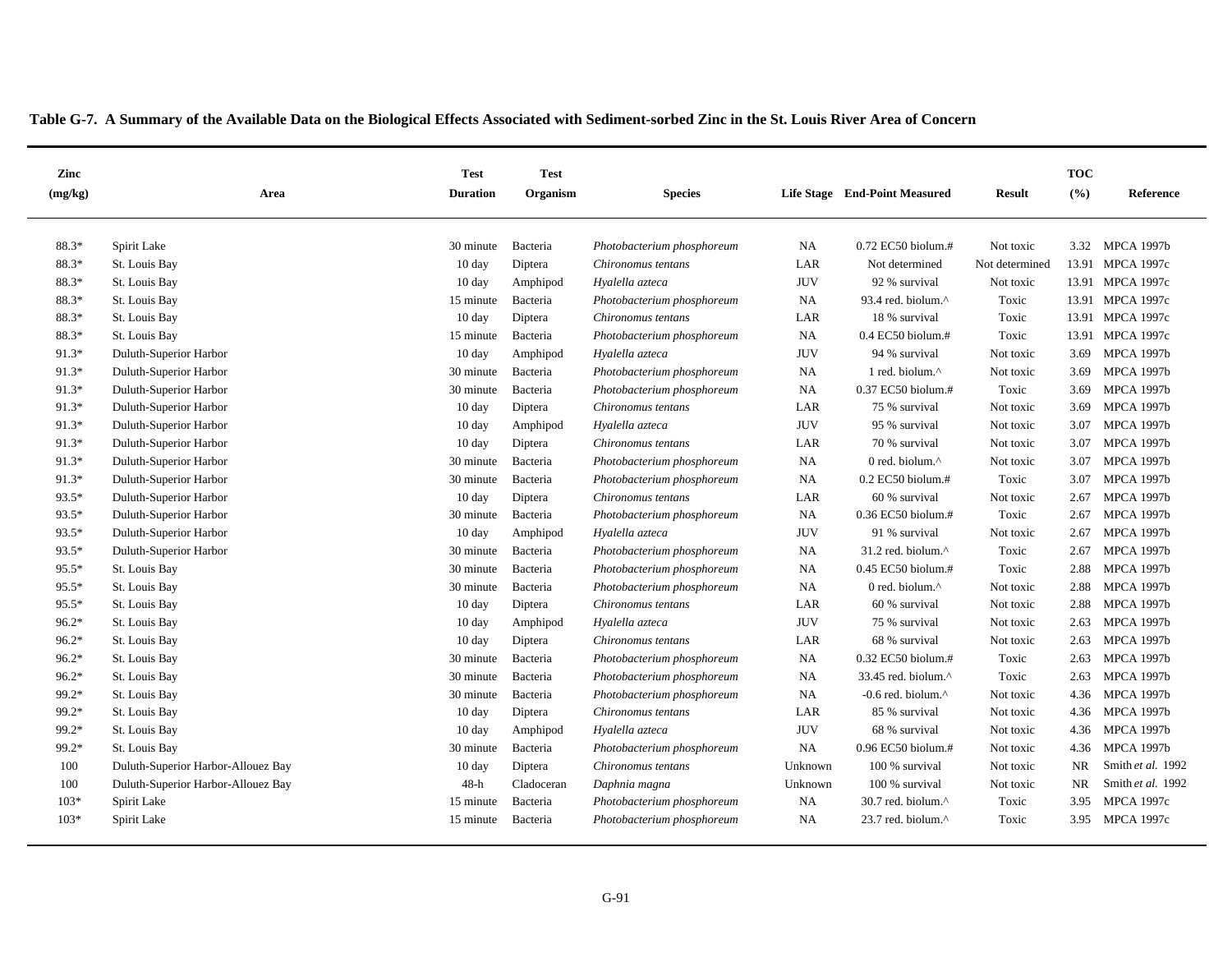| Zinc    |                                             | <b>Test</b>      | <b>Test</b> |                            |            |                               |                | <b>TOC</b> |                    |
|---------|---------------------------------------------|------------------|-------------|----------------------------|------------|-------------------------------|----------------|------------|--------------------|
| (mg/kg) | Area                                        | <b>Duration</b>  | Organism    | <b>Species</b>             |            | Life Stage End-Point Measured | <b>Result</b>  | (%)        | Reference          |
| $103*$  | Spirit Lake                                 | 15 minute        | Bacteria    | Photobacterium phosphoreum | <b>NA</b>  | 0.51 EC50 biolum.#            | Not toxic      | 3.95       | <b>MPCA 1997c</b>  |
| $103*$  | Spirit Lake                                 | $10 \text{ day}$ | Amphipod    | Hyalella azteca            | <b>JUV</b> | 70 % survival                 | Toxic          | 3.95       | <b>MPCA 1997c</b>  |
| $103*$  | Spirit Lake                                 | 15 minute        | Bacteria    | Photobacterium phosphoreum | <b>NA</b>  | 0.51 EC50 biolum.#            | Not toxic      | 3.95       | <b>MPCA 1997c</b>  |
| $103*$  | Spirit Lake                                 | $10 \text{ day}$ | Amphipod    | Hyalella azteca            | <b>JUV</b> | 88 % survival                 | Not toxic      | 3.95       | <b>MPCA 1997c</b>  |
| $106*$  | St. Louis Bay                               | 10 day           | Amphipod    | Hyalella azteca            | <b>JUV</b> | 90 % survival                 | Not toxic      | 4.02       | <b>MPCA 1997b</b>  |
| $106*$  | St. Louis Bay                               | $10 \text{ day}$ | Diptera     | Chironomus tentans         | LAR        | 90 % survival                 | Not toxic      | 4.02       | <b>MPCA 1997b</b>  |
| $106*$  | St. Louis Bay                               | 30 minute        | Bacteria    | Photobacterium phosphoreum | <b>NA</b>  | $0.58$ EC50 biolum.#          | Not toxic      | 4.02       | <b>MPCA 1997b</b>  |
| $106*$  | St. Louis Bay                               | 30 minute        | Bacteria    | Photobacterium phosphoreum | <b>NA</b>  | 0 red. biolum.^               | Not toxic      | 4.02       | <b>MPCA 1997b</b>  |
| 107*    | Duluth-Superior Harbor                      | 30 minute        | Bacteria    | Photobacterium phosphoreum | <b>NA</b>  | 0.34 EC50 biolum.#            | Toxic          | 3.38       | <b>MPCA 1997b</b>  |
| $107*$  | Duluth-Superior Harbor                      | $10 \text{ day}$ | Amphipod    | Hyalella azteca            | <b>JUV</b> | 88 % survival                 | Not toxic      | 3.38       | <b>MPCA 1997b</b>  |
| 107*    | Duluth-Superior Harbor                      | 10 day           | Diptera     | Chironomus tentans         | LAR        | 35 % survival                 | Not toxic      | 3.38       | <b>MPCA 1997b</b>  |
| 107*    | Duluth-Superior Harbor                      | 30 minute        | Bacteria    | Photobacterium phosphoreum | NA         | 19.2 red. biolum.^            | Not toxic      | 3.38       | <b>MPCA 1997b</b>  |
| 109*    | Duluth-Superior Harbor                      | 30 minute        | Bacteria    | Photobacterium phosphoreum | <b>NA</b>  | $0.3$ EC50 biolum.#           | Toxic          | 4.41       | <b>MPCA 1997b</b>  |
| 109*    | Duluth-Superior Harbor                      | 30 minute        | Bacteria    | Photobacterium phosphoreum | <b>NA</b>  | 2.8 red. biolum.^             | Not toxic      | 4.41       | <b>MPCA 1997b</b>  |
| 109*    | Duluth-Superior Harbor                      | $10 \text{ day}$ | Diptera     | Chironomus tentans         | LAR        | 68 % survival                 | Not toxic      | 4.41       | <b>MPCA 1997b</b>  |
| 109*    | Duluth-Superior Harbor                      | $10 \text{ day}$ | Amphipod    | Hyalella azteca            | <b>JUV</b> | 92 % survival                 | Not toxic      | 4.41       | <b>MPCA 1997b</b>  |
| 112*    | Duluth-Superior Harbor-Howards Bay          | 10 day           | Amphipod    | Hyalella azteca            | <b>JUV</b> | 85 % survival                 | Not toxic      | 3.9        | Crane et al. 1997  |
| $112*$  | Duluth-Superior Harbor-Howards Bay          | $10 \text{ day}$ | Diptera     | Chironomus tentans         | LAR        | 80 % survival                 | Not toxic      | 3.9        | Crane et al. 1997  |
| $115*$  | St. Louis Bay                               | 10 day           | Diptera     | Chironomus tentans         | LAR        | $0.49$ mg growth              | Not toxic      | 3.97       | <b>MPCA 1997c</b>  |
| $115*$  | St. Louis Bay                               | $10 \text{ day}$ | Amphipod    | Hyalella azteca            | <b>JUV</b> | 90 % survival                 | Not toxic      | 3.97       | <b>MPCA 1997c</b>  |
| $115*$  | St. Louis Bay                               | 15 minute        | Bacteria    | Photobacterium phosphoreum | <b>NA</b>  | 0.77 EC50 biolum.#            | Not toxic      | 3.97       | <b>MPCA 1997c</b>  |
| $115*$  | St. Louis Bay                               | 15 minute        | Bacteria    | Photobacterium phosphoreum | <b>NA</b>  | 0 red. biolum.^               | Not toxic      | 3.97       | <b>MPCA 1997c</b>  |
| $115*$  | St. Louis Bay                               | $10 \text{ day}$ | Diptera     | Chironomus tentans         | LAR        | 75 % survival                 | Not toxic      | 3.97       | <b>MPCA 1997c</b>  |
| $116*$  | Lower St. Louis River                       | 30 minute        | Bacteria    | Photobacterium phosphoreum | <b>NA</b>  | 9.22 red. biolum.^            | Not toxic      | 2.37       | <b>MPCA 1997b</b>  |
| $116*$  | Lower St. Louis River                       | $10 \text{ day}$ | Diptera     | Chironomus tentans         | LAR        | 77.5 % survival               | Not toxic      | 2.37       | <b>MPCA 1997b</b>  |
| $116*$  | Lower St. Louis River                       | 30 minute        | Bacteria    | Photobacterium phosphoreum | <b>NA</b>  | $0.57$ EC50 biolum.#          | Not toxic      | 2.37       | <b>MPCA 1997b</b>  |
| $116*$  | Lower St. Louis River                       | 10 day           | Amphipod    | Hyalella azteca            | <b>JUV</b> | 95 % survival                 | Not toxic      | 2.37       | <b>MPCA 1997b</b>  |
| 120     | Duluth-Superior Harbor-Hallett Coal Dock #6 | $48-h$           | Cladoceran  | Daphnia magna              | Unknown    | 95 % survival                 | Not toxic      | NR         | Smith et al. 1992  |
| 120     | Duluth-Superior Harbor-North of Minnesota   | 10 day           | Diptera     | Chironomus tentans         | Unknown    | 100 % survival                | Not toxic      | NR         | Smith et al. 1992  |
| 120     | Duluth-Superior Harbor-North of Minnesota   | $48-h$           | Cladoceran  | Daphnia magna              | Unknown    | 100 % survival                | Not toxic      | <b>NR</b>  | Smith et al. 1992  |
| 120     | St. Louis River-Keene Creek                 | $10 \text{ day}$ | Diptera     | Chironomus tentans         | LAR        | $0.56$ mg growth              | Not determined | 3.42       | IT Corp. 1996      |
| 120     | St. Louis River-Stryker Bay                 | $10 \text{ day}$ | Diptera     | Chironomus tentans         | LAR        | $1.04$ mg growth              | Toxic          | 2.93       | IT Corp. 1996      |
| 120     | St. Louis River-Keene Creek                 | $10 \text{ day}$ | Amphipod    | Hyalella azteca            | <b>JUV</b> | $0.2$ mg growth               | Not toxic      |            | 3.42 IT Corp. 1996 |
|         |                                             |                  |             |                            |            |                               |                |            |                    |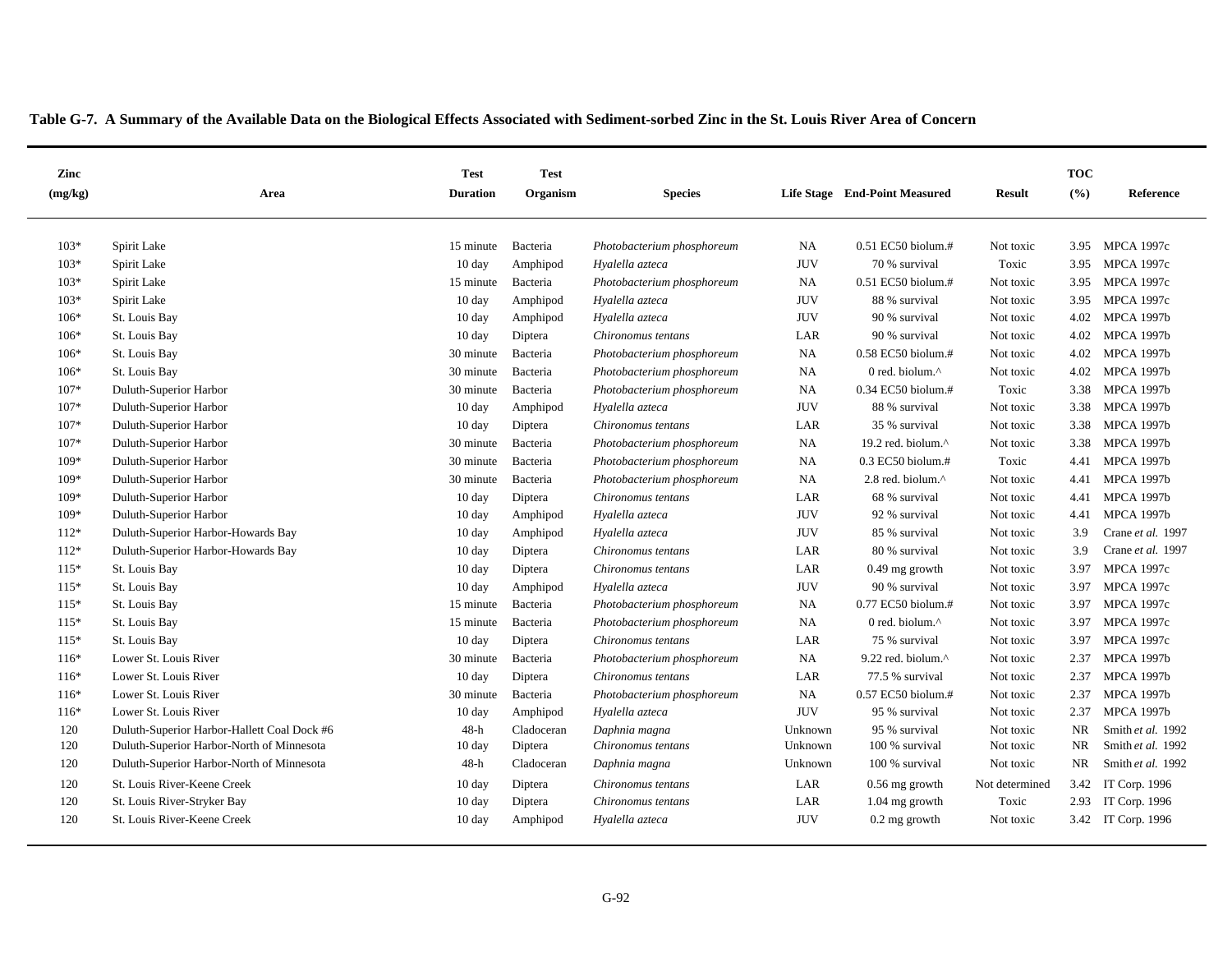| Zinc    |                                             | <b>Test</b>      | <b>Test</b> |                            |            |                                |                | <b>TOC</b> |                      |
|---------|---------------------------------------------|------------------|-------------|----------------------------|------------|--------------------------------|----------------|------------|----------------------|
| (mg/kg) | Area                                        | <b>Duration</b>  | Organism    | <b>Species</b>             |            | Life Stage End-Point Measured  | <b>Result</b>  | (%)        | Reference            |
|         |                                             |                  |             |                            |            |                                |                |            |                      |
| 120     | St. Louis River-Keene Creek                 | $10 \text{ day}$ | Diptera     | Chironomus tentans         | LAR        | 38 % survival                  | Toxic          |            | 3.42 IT Corp. 1996   |
| 120     | St. Louis River-Keene Creek                 | $10 \text{ day}$ | Amphipod    | Hyalella azteca            | <b>JUV</b> | 52 % survival                  | Toxic          | 3.42       | <b>IT Corp. 1996</b> |
| 120     | St. Louis River-Stryker Bay                 | 10 day           | Amphipod    | Hyalella azteca            | <b>JUV</b> | $0.14$ mg growth               | Toxic          | 2.93       | IT Corp. 1996        |
| 120     | Duluth-Superior Harbor-Hallett Coal Dock #6 | $10 \text{ day}$ | Diptera     | Chironomus tentans         | Unknown    | 86.6 % survival                | Not toxic      | <b>NR</b>  | Smith et al. 1992    |
| 120     | St. Louis River-Stryker Bay                 | $10 \text{ day}$ | Diptera     | Chironomus tentans         | LAR        | 78 % survival                  | Not toxic      | 2.93       | IT Corp. 1996        |
| 120     | St. Louis River-Stryker Bay                 | $10 \text{ day}$ | Amphipod    | Hyalella azteca            | <b>JUV</b> | 97 % survival                  | Not toxic      |            | 2.93 IT Corp. 1996   |
| $122*$  | Duluth-Superior Harbor                      | 10 day           | Diptera     | Chironomus tentans         | LAR        | Not determined                 | Not determined | 8.97       | <b>MPCA 1997c</b>    |
| $122*$  | Duluth-Superior Harbor                      | 10 day           | Amphipod    | Hyalella azteca            | <b>JUV</b> | 75 % survival                  | Toxic          | 8.97       | <b>MPCA 1997c</b>    |
| $122*$  | Duluth-Superior Harbor                      | 15 minute        | Bacteria    | Photobacterium phosphoreum | NA         | 42.1 red. biolum.^             | Toxic          | 8.97       | <b>MPCA 1997c</b>    |
| $122*$  | Duluth-Superior Harbor                      | 15 minute        | Bacteria    | Photobacterium phosphoreum | NA         | $0.05$ EC50 biolum.#           | Toxic          | 8.97       | <b>MPCA 1997c</b>    |
| $122*$  | Duluth-Superior Harbor                      | 10 day           | Diptera     | Chironomus tentans         | LAR        | 3 % survival                   | Toxic          | 8.97       | <b>MPCA 1997c</b>    |
| $122*$  | Duluth-Superior Harbor                      | 15 minute        | Bacteria    | Photobacterium phosphoreum | <b>NA</b>  | $0.4$ EC50 biolum.#            | Toxic          | 4.05       | <b>MPCA 1997c</b>    |
| $122*$  | Duluth-Superior Harbor                      | 10 day           | Amphipod    | Hyalella azteca            | <b>JUV</b> | 85 % survival                  | Not toxic      | 4.05       | <b>MPCA 1997c</b>    |
| $122*$  | Duluth-Superior Harbor                      | $10 \text{ day}$ | Diptera     | Chironomus tentans         | LAR        | 58 % survival                  | Not toxic      | 4.05       | <b>MPCA 1997c</b>    |
| $122*$  | Duluth-Superior Harbor                      | 15 minute        | Bacteria    | Photobacterium phosphoreum | NA         | 20.9 red. biolum.^             | Toxic          | 4.05       | <b>MPCA 1997c</b>    |
| $122*$  | Duluth-Superior Harbor                      | $10 \text{ day}$ | Diptera     | Chironomus tentans         | LAR        | $0.35$ mg growth               | Not toxic      | 4.05       | <b>MPCA 1997c</b>    |
| $124*$  | St. Louis Bay                               | $10 \text{ day}$ | Diptera     | Chironomus tentans         | LAR        | 82 % survival                  | Not toxic      |            | 13.98 MPCA 1997b     |
| $124*$  | St. Louis Bay                               | 30 minute        | Bacteria    | Photobacterium phosphoreum | NA         | 29.59 red. biolum. $^{\wedge}$ | Toxic          |            | 13.98 MPCA 1997b     |
| 124*    | St. Louis Bay                               | 30 minute        | Bacteria    | Photobacterium phosphoreum | NA         | 0.38 EC50 biolum.#             | Toxic          |            | 13.98 MPCA 1997b     |
| $124*$  | St. Louis Bay                               | $10 \text{ day}$ | Amphipod    | Hyalella azteca            | <b>JUV</b> | 56 % survival                  | Not toxic      |            | 13.98 MPCA 1997b     |
| $125*$  | St. Louis Bay                               | 15 minute        | Bacteria    | Photobacterium phosphoreum | NA         | 0.41 EC50 biolum.#             | Toxic          | 3.87       | <b>MPCA 1997c</b>    |
| $125*$  | St. Louis Bay                               | $10 \text{ day}$ | Diptera     | Chironomus tentans         | LAR        | $0.23$ mg growth               | Toxic          | 3.87       | <b>MPCA 1997c</b>    |
| $125*$  | St. Louis Bay                               | 10 day           | Diptera     | Chironomus tentans         | LAR        | 75 % survival                  | Not toxic      | 3.87       | <b>MPCA 1997c</b>    |
| $125*$  | St. Louis Bay                               | 15 minute        | Bacteria    | Photobacterium phosphoreum | <b>NA</b>  | 1.1 red. biolum.^              | Not toxic      | 3.87       | <b>MPCA 1997c</b>    |
| $125*$  | St. Louis Bay                               | $10 \text{ day}$ | Amphipod    | Hyalella azteca            | <b>JUV</b> | 93 % survival                  | Not toxic      | 3.87       | <b>MPCA 1997c</b>    |
| $125*$  | Duluth-Superior Harbor                      | 15 minute        | Bacteria    | Photobacterium phosphoreum | <b>NA</b>  | $1.5$ EC50 biolum.#            | Not toxic      | 3.99       | <b>MPCA 1997c</b>    |
| $125*$  | Duluth-Superior Harbor                      | 15 minute        | Bacteria    | Photobacterium phosphoreum | NA         | 0 red. biolum.^                | Not toxic      | 3.99       | <b>MPCA 1997c</b>    |
| $125*$  | Duluth-Superior Harbor                      | $10 \text{ day}$ | Amphipod    | Hyalella azteca            | <b>JUV</b> | 86 % survival                  | Not toxic      | 3.99       | <b>MPCA 1997c</b>    |
| $125*$  | Spirit Lake                                 | 10 day           | Diptera     | Chironomus tentans         | LAR        | 70 % survival                  | Not toxic      |            | 10.68 MPCA 1997b     |
| $125*$  | Spirit Lake                                 | 30 minute        | Bacteria    | Photobacterium phosphoreum | <b>NA</b>  | $0.34$ EC50 biolum.#           | Toxic          |            | 10.68 MPCA 1997b     |
| $125*$  | Spirit Lake                                 | 30 minute        | Bacteria    | Photobacterium phosphoreum | NA         | 14.8 red. biolum.^             | Not toxic      |            | 10.68 MPCA 1997b     |
| 139*    | St. Louis Bay                               | 15 minute        | Bacteria    | Photobacterium phosphoreum | <b>NA</b>  | 7.4 red. biolum.^              | Not toxic      |            | 29.84 MPCA 1997c     |
| 139*    | St. Louis Bay                               | $10 \text{ day}$ | Amphipod    | Hyalella azteca            | <b>JUV</b> | 93 % survival                  | Not toxic      |            | 29.84 MPCA 1997c     |
|         |                                             |                  |             |                            |            |                                |                |            |                      |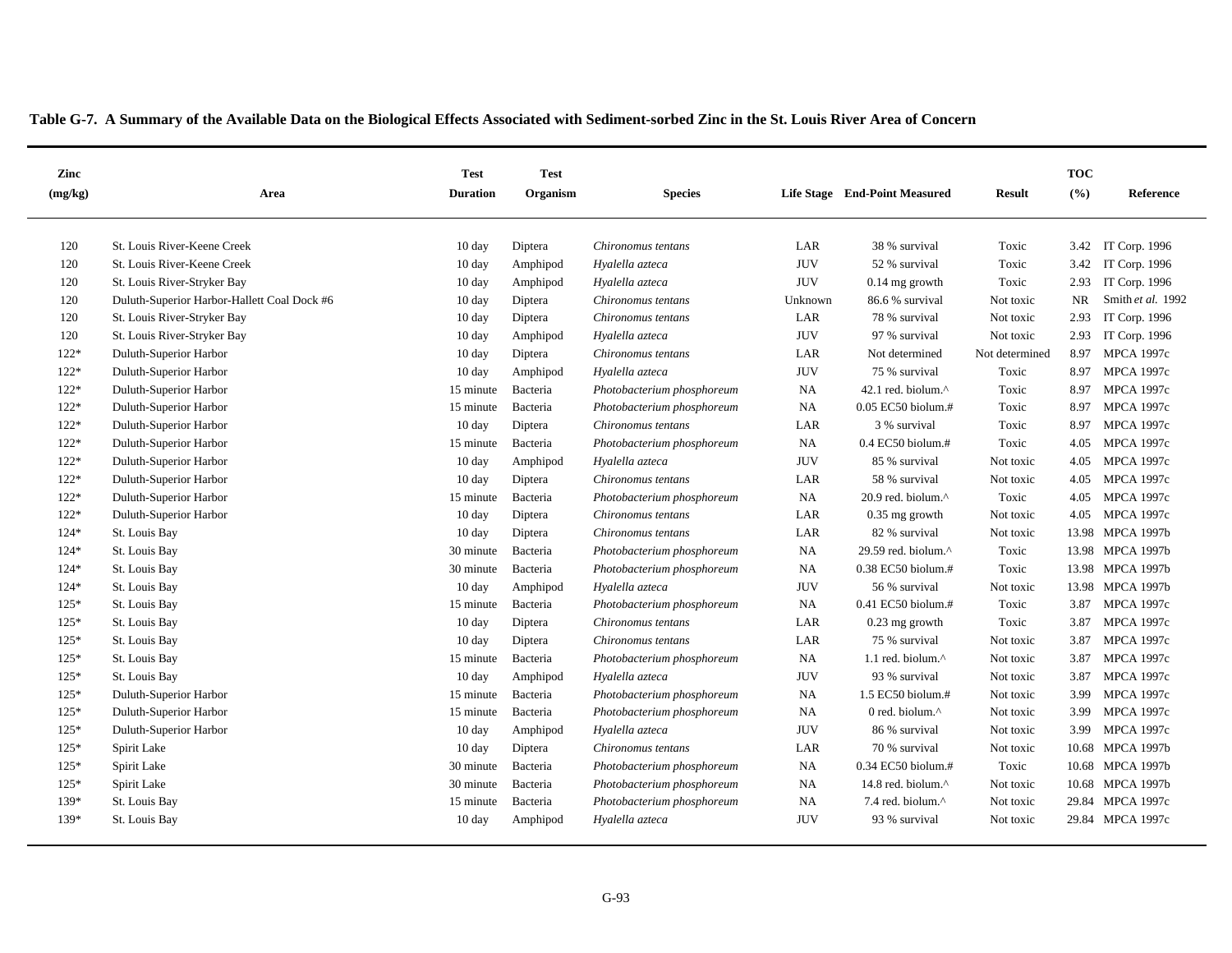| Zinc    |                                    | <b>Test</b>      | <b>Test</b> |                            |            |                                  |               | <b>TOC</b>    |                   |
|---------|------------------------------------|------------------|-------------|----------------------------|------------|----------------------------------|---------------|---------------|-------------------|
| (mg/kg) | Area                               | <b>Duration</b>  | Organism    | <b>Species</b>             |            | Life Stage End-Point Measured    | <b>Result</b> | (%)           | Reference         |
| 139*    | St. Louis Bay                      | 15 minute        | Bacteria    | Photobacterium phosphoreum | <b>NA</b>  | $1.12$ EC50 biolum.#             | Not toxic     |               | 29.84 MPCA 1997c  |
| 139*    | St. Louis Bay                      | $10 \text{ day}$ | Diptera     | Chironomus tentans         | LAR        | $0.43$ mg growth                 | Not toxic     |               | 29.84 MPCA 1997c  |
| 139*    | St. Louis Bay                      | $10 \text{ day}$ | Diptera     | Chironomus tentans         | LAR        | 45 % survival                    | Not toxic     |               | 29.84 MPCA 1997c  |
| 143     | St. Louis River-Keene Creek        | 10 day           | Diptera     | Chironomus tentans         | LAR        | 1.59 mg growth                   | Not toxic     | 6.4           | IT Corp. 1996     |
| 143     | St. Louis River-Keene Creek        | $10 \text{ day}$ | Amphipod    | Hyalella azteca            | <b>JUV</b> | 87 % survival                    | Not toxic     | 6.4           | IT Corp. 1996     |
| 143     | St. Louis River-Keene Creek        | 10 day           | Diptera     | Chironomus tentans         | LAR        | 72 % survival                    | Not toxic     | 6.4           | IT Corp. 1996     |
| 143     | St. Louis River-Keene Creek        | $10 \text{ day}$ | Amphipod    | Hyalella azteca            | <b>JUV</b> | $0.2$ mg growth                  | Not toxic     | 6.4           | IT Corp. 1996     |
| 145*    | Spirit Lake                        | $10 \text{ day}$ | Diptera     | Chironomus tentans         | LAR        | 75 % survival                    | Not toxic     | 5.34          | <b>MPCA 1997b</b> |
| 145*    | Spirit Lake                        | $10 \text{ day}$ | Amphipod    | Hyalella azteca            | <b>JUV</b> | 100 % survival                   | Not toxic     | 5.34          | <b>MPCA 1997b</b> |
| $145*$  | Spirit Lake                        | 30 minute        | Bacteria    | Photobacterium phosphoreum | <b>NA</b>  | 18.8 red. biolum.^               | Not toxic     | 5.34          | <b>MPCA 1997b</b> |
| 145*    | Spirit Lake                        | 30 minute        | Bacteria    | Photobacterium phosphoreum | <b>NA</b>  | 0.97 EC50 biolum.#               | Not toxic     | 5.34          | <b>MPCA 1997b</b> |
| $145*$  | Duluth-Superior Harbor-Howards Bay | 10 day           | Amphipod    | Hyalella azteca            | <b>JUV</b> | 96 % survival                    | Not toxic     | 3             | Crane et al. 1997 |
| $146*$  | Duluth-Superior Harbor             | $10 \text{ day}$ | Amphipod    | Hyalella azteca            | <b>JUV</b> | 95 % survival                    | Not toxic     | 5.59          | <b>MPCA 1997b</b> |
| $146*$  | Duluth-Superior Harbor             | 30 minute        | Bacteria    | Photobacterium phosphoreum | <b>NA</b>  | $0.16$ EC50 biolum.#             | Toxic         | 5.59          | <b>MPCA 1997b</b> |
| $146*$  | Duluth-Superior Harbor             | 30 minute        | Bacteria    | Photobacterium phosphoreum | NA         | 4 red. biolum.^                  | Not toxic     | 5.59          | <b>MPCA 1997b</b> |
| 146*    | Duluth-Superior Harbor             | $10 \text{ day}$ | Diptera     | Chironomus tentans         | LAR        | 72 % survival                    | Not toxic     | 5.59          | <b>MPCA 1997b</b> |
| 149*    | Spirit Lake                        | 10 day           | Diptera     | Chironomus tentans         | LAR        | 70 % survival                    | Not toxic     | 4.24          | <b>MPCA 1997b</b> |
| 149*    | Spirit Lake                        | 30 minute        | Bacteria    | Photobacterium phosphoreum | NA         | 0.12 EC50 biolum.#               | Toxic         | 4.24          | <b>MPCA 1997b</b> |
| 149*    | Spirit Lake                        | $10 \text{ day}$ | Amphipod    | Hyalella azteca            | <b>JUV</b> | 41 % survival                    | Toxic         | 4.24          | <b>MPCA 1997b</b> |
| 149*    | Spirit Lake                        | 30 minute        | Bacteria    | Photobacterium phosphoreum | NA         | 53.2 red. biolum.^               | Toxic         | 4.24          | <b>MPCA 1997b</b> |
| $151*$  | Duluth-Superior Harbor-Howards Bay | $10 \text{ day}$ | Amphipod    | Hyalella azteca            | <b>JUV</b> | 100 % survival                   | Not toxic     | 2.8           | Crane et al. 1997 |
| $151*$  | Duluth-Superior Harbor-Howards Bay | 10 day           | Amphipod    | Hyalella azteca            | <b>JUV</b> | 68 % survival                    | Not toxic     | 3             | Crane et al. 1997 |
| $151*$  | Duluth-Superior Harbor-Howards Bay | $10 \text{ day}$ | Diptera     | Chironomus tentans         | LAR        | 70 % survival                    | Not toxic     | $\mathcal{R}$ | Crane et al. 1997 |
| 152*    | St. Louis Bay                      | $10 \text{ day}$ | Diptera     | Chironomus tentans         | LAR        | 70 % survival                    | Not toxic     | 3.47          | <b>MPCA 1997b</b> |
| $152*$  | St. Louis Bay                      | 30 minute        | Bacteria    | Photobacterium phosphoreum | <b>NA</b>  | $20.18$ red. biolum. $^{\wedge}$ | Toxic         | 3.47          | <b>MPCA 1997b</b> |
| 152*    | St. Louis Bay                      | 30 minute        | Bacteria    | Photobacterium phosphoreum | NA         | 0.48 EC50 biolum.#               | Toxic         | 3.47          | <b>MPCA 1997b</b> |
| 152*    | St. Louis Bay                      | $10 \text{ day}$ | Amphipod    | Hyalella azteca            | <b>JUV</b> | 94 % survival                    | Not toxic     | 3.47          | <b>MPCA 1997b</b> |
| $161*$  | Duluth-Superior Harbor             | 10 day           | Diptera     | Chironomus tentans         | LAR        | 88 % survival                    | Not toxic     |               | 4.11 MPCA 1997b   |
| $161*$  | Duluth-Superior Harbor             | $10 \text{ day}$ | Amphipod    | Hyalella azteca            | <b>JUV</b> | 98 % survival                    | Not toxic     |               | 4.11 MPCA 1997b   |
| $161*$  | Duluth-Superior Harbor             | 30 minute        | Bacteria    | Photobacterium phosphoreum | <b>NA</b>  | $0.24$ EC50 biolum.#             | Toxic         |               | 4.11 MPCA 1997b   |
| $161*$  | Duluth-Superior Harbor             | 10 day           | Diptera     | Chironomus tentans         | LAR        | 68 % survival                    | Not toxic     |               | 4.11 MPCA 1997b   |
| $161*$  | Duluth-Superior Harbor             | 30 minute        | Bacteria    | Photobacterium phosphoreum | <b>NA</b>  | 15.5 red. biolum. $^{\wedge}$    | Not toxic     |               | 4.11 MPCA 1997b   |
| $161*$  | Duluth-Superior Harbor             | $10 \text{ day}$ | Amphipod    | Hyalella azteca            | <b>JUV</b> | 72 % survival                    | Not toxic     |               | 4.11 MPCA 1997b   |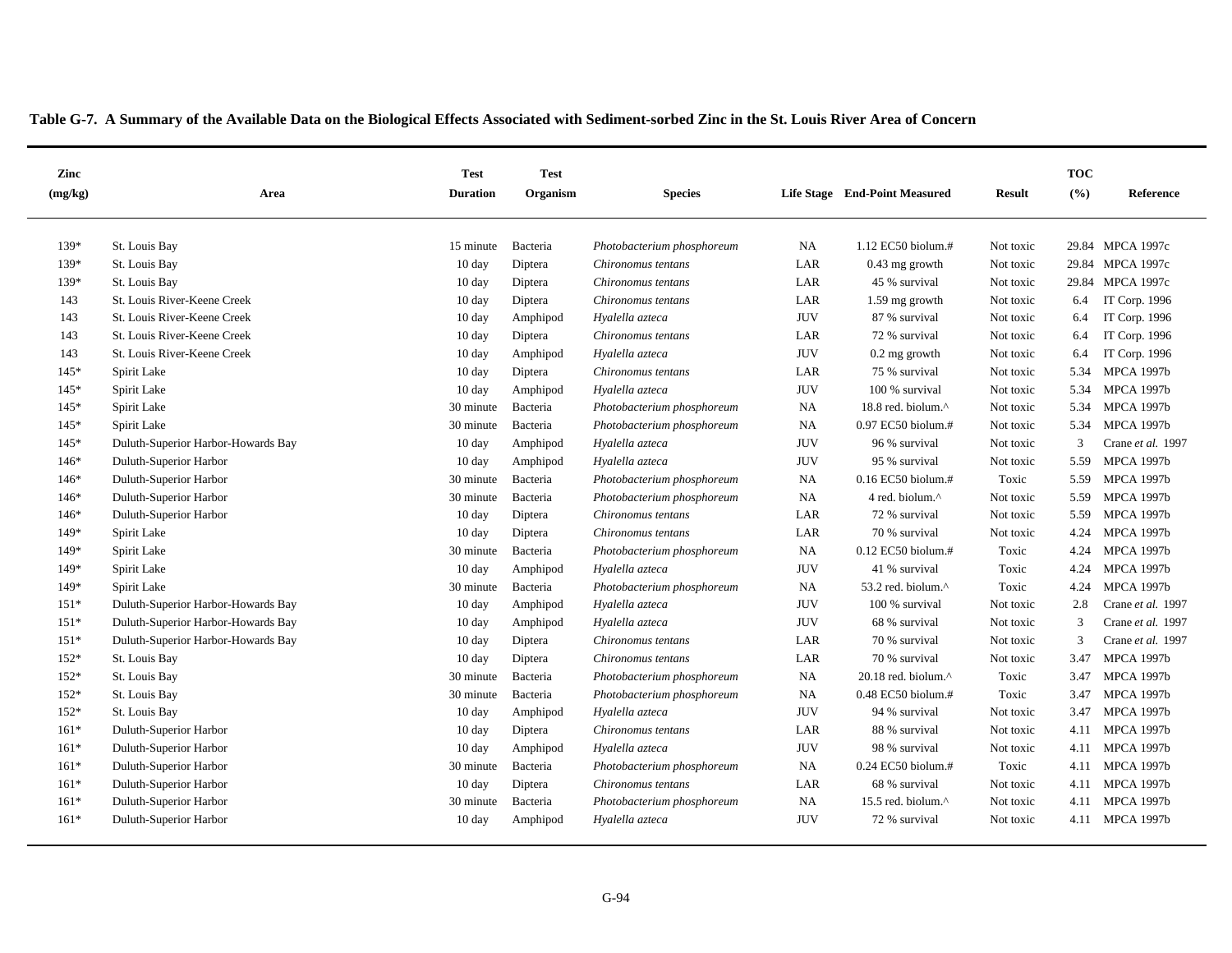| Zinc    |                                    | <b>Test</b>      | <b>Test</b> |                            |              |                                 |               | <b>TOC</b>        |                   |
|---------|------------------------------------|------------------|-------------|----------------------------|--------------|---------------------------------|---------------|-------------------|-------------------|
| (mg/kg) | Area                               | <b>Duration</b>  | Organism    | <b>Species</b>             |              | Life Stage End-Point Measured   | <b>Result</b> | (° <sub>0</sub> ) | Reference         |
| $161*$  | Spirit Lake-Grassy Point           | 10 day           | Amphipod    | Hyalella azteca            | <b>JUV</b>   | 82 % survival                   | Not toxic     | 6.5               | Crane et al. 1997 |
| $161*$  | Spirit Lake-Grassy Point           | 10 day           | Diptera     | Chironomus tentans         | LAR          | 82 % survival                   | Not toxic     | 6.5               | Crane et al. 1997 |
| $165*$  | Duluth-Superior Harbor-Howards Bay | 10 day           | Amphipod    | Hyalella azteca            | <b>JUV</b>   | 55 % survival                   | Toxic         | 2.2               | Crane et al. 1997 |
| $165*$  | Duluth-Superior Harbor-Howards Bay | 10 day           | Diptera     | Chironomus tentans         | LAR          | 70 % survival                   | Not toxic     | 2.2               | Crane et al. 1997 |
| $167*$  | Duluth-Superior Harbor             | 30 minute        | Bacteria    | Photobacterium phosphoreum | NA           | 8.3 red. biolum.^               | Not toxic     | 4.05              | <b>MPCA 1997b</b> |
| 167*    | Duluth-Superior Harbor             | 10 day           | Diptera     | Chironomus tentans         | LAR          | 70 % survival                   | Not toxic     | 4.05              | <b>MPCA 1997b</b> |
| 167*    | Duluth-Superior Harbor             | 10 day           | Amphipod    | Hyalella azteca            | <b>JUV</b>   | 67 % survival                   | Not toxic     | 4.05              | <b>MPCA 1997b</b> |
| $167*$  | Duluth-Superior Harbor             | 30 minute        | Bacteria    | Photobacterium phosphoreum | <b>NA</b>    | $0.36$ EC50 biolum.#            | Toxic         | 4.05              | <b>MPCA 1997b</b> |
| 167     | St. Louis River-Stryker Bay        | 10 day           | Diptera     | Chironomus tentans         | LAR          | 0.8 mg growth                   | Toxic         | 8.08              | IT Corp. 1996     |
| 167     | St. Louis River-Stryker Bay        | 10 day           | Amphipod    | Hyalella azteca            | <b>JUV</b>   | 48 % survival                   | Toxic         | 8.08              | IT Corp. 1996     |
| 167     | St. Louis River-Stryker Bay        | $10 \text{ day}$ | Amphipod    | Hyalella azteca            | <b>JUV</b>   | $0.14$ mg growth                | Toxic         | 8.08              | IT Corp. 1996     |
| 167     | St. Louis River-Stryker Bay        | 10 day           | Diptera     | Chironomus tentans         | LAR          | 53 % survival                   | Toxic         | 8.08              | IT Corp. 1996     |
| 168*    | Duluth-Superior Harbor             | $10 \text{ day}$ | Diptera     | Chironomus tentans         | LAR          | 5 % survival                    | Not toxic     | 4.54              | <b>MPCA 1997b</b> |
| 168*    | Duluth-Superior Harbor             | 10 day           | Amphipod    | Hyalella azteca            | <b>JUV</b>   | 69 % survival                   | Not toxic     | 4.54              | <b>MPCA 1997b</b> |
| 168*    | Duluth-Superior Harbor             | 30 minute        | Bacteria    | Photobacterium phosphoreum | NA           | 30 red. biolum.^                | Toxic         | 4.54              | <b>MPCA 1997b</b> |
| 168*    | Duluth-Superior Harbor             | 30 minute        | Bacteria    | Photobacterium phosphoreum | <b>NA</b>    | 0.05 EC50 biolum.#              | Toxic         | 4.54              | <b>MPCA 1997b</b> |
| $171*$  | Duluth-Superior Harbor             | 10 day           | Amphipod    | Hyalella azteca            | <b>JUV</b>   | 75 % survival                   | Not toxic     | 3.99              | <b>MPCA 1997b</b> |
| $171*$  | Duluth-Superior Harbor             | 30 minute        | Bacteria    | Photobacterium phosphoreum | <b>NA</b>    | $0.09$ EC50 biolum.#            | Toxic         | 3.99              | <b>MPCA 1997b</b> |
| $171*$  | Duluth-Superior Harbor             | $10 \text{ day}$ | Diptera     | Chironomus tentans         | LAR          | 10 % survival                   | Toxic         | 3.99              | <b>MPCA 1997b</b> |
| $171*$  | Duluth-Superior Harbor             | 30 minute        | Bacteria    | Photobacterium phosphoreum | <b>NA</b>    | $66.5$ red. biolum. $^{\wedge}$ | Toxic         | 3.99              | <b>MPCA 1997b</b> |
| 172*    | Spirit Lake                        | 10 day           | Diptera     | Chironomus tentans         | LAR          | 72 % survival                   | Not toxic     | 3.98              | <b>MPCA 1997b</b> |
| 172*    | Spirit Lake                        | $10 \text{ day}$ | Amphipod    | Hyalella azteca            | <b>JUV</b>   | 100 % survival                  | Not toxic     | 3.98              | <b>MPCA 1997b</b> |
| 172*    | Spirit Lake                        | 30 minute        | Bacteria    | Photobacterium phosphoreum | <b>NA</b>    | 0.37 EC50 biolum.#              | Toxic         | 3.98              | <b>MPCA 1997b</b> |
| $172*$  | Spirit Lake                        | 30 minute        | Bacteria    | Photobacterium phosphoreum | <b>NA</b>    | 8.6 red. biolum.^               | Not toxic     | 3.98              | <b>MPCA 1997b</b> |
| $174*$  | St. Louis Bay                      | $10 \text{ day}$ | Amphipod    | Hyalella azteca            | <b>JUV</b>   | 16 % survival                   | Toxic         | 4.48              | <b>MPCA 1997c</b> |
| $174*$  | St. Louis Bay                      | 15 minute        | Bacteria    | Photobacterium phosphoreum | <b>NA</b>    | 20 red. biolum.^                | Toxic         | 4.48              | <b>MPCA 1997c</b> |
| $174*$  | St. Louis Bay                      | 15 minute        | Bacteria    | Photobacterium phosphoreum | <b>NA</b>    | 0.29 EC50 biolum.#              | Toxic         | 4.48              | <b>MPCA 1997c</b> |
| $176*$  | St. Louis Bay                      | $10 \text{ day}$ | Amphipod    | Hyalella azteca            | <b>JUV</b>   | 86 % survival                   | Not toxic     | 2.13              | <b>MPCA 1997b</b> |
| $176*$  | St. Louis Bay                      | $10 \text{ day}$ | Diptera     | Chironomus tentans         | $_{\rm LAR}$ | 82 % survival                   | Not toxic     | 2.13              | <b>MPCA 1997b</b> |
| $176*$  | St. Louis Bay                      | 30 minute        | Bacteria    | Photobacterium phosphoreum | <b>NA</b>    | 0.47 EC50 biolum.#              | Toxic         | 2.13              | <b>MPCA 1997b</b> |
| 176*    | St. Louis Bay                      | 30 minute        | Bacteria    | Photobacterium phosphoreum | <b>NA</b>    | 29.6 red. biolum.^              | Toxic         | 2.13              | <b>MPCA 1997b</b> |
| $177*$  | Duluth-Superior Harbor-Howards Bay | $10 \text{ day}$ | Amphipod    | Hyalella azteca            | <b>JUV</b>   | 52 % survival                   | Toxic         | 3.2               | Crane et al. 1997 |
| $177*$  | Duluth-Superior Harbor-Howards Bay | $10 \text{ day}$ | Diptera     | Chironomus tentans         | LAR          | 72 % survival                   | Not toxic     | 3.2               | Crane et al. 1997 |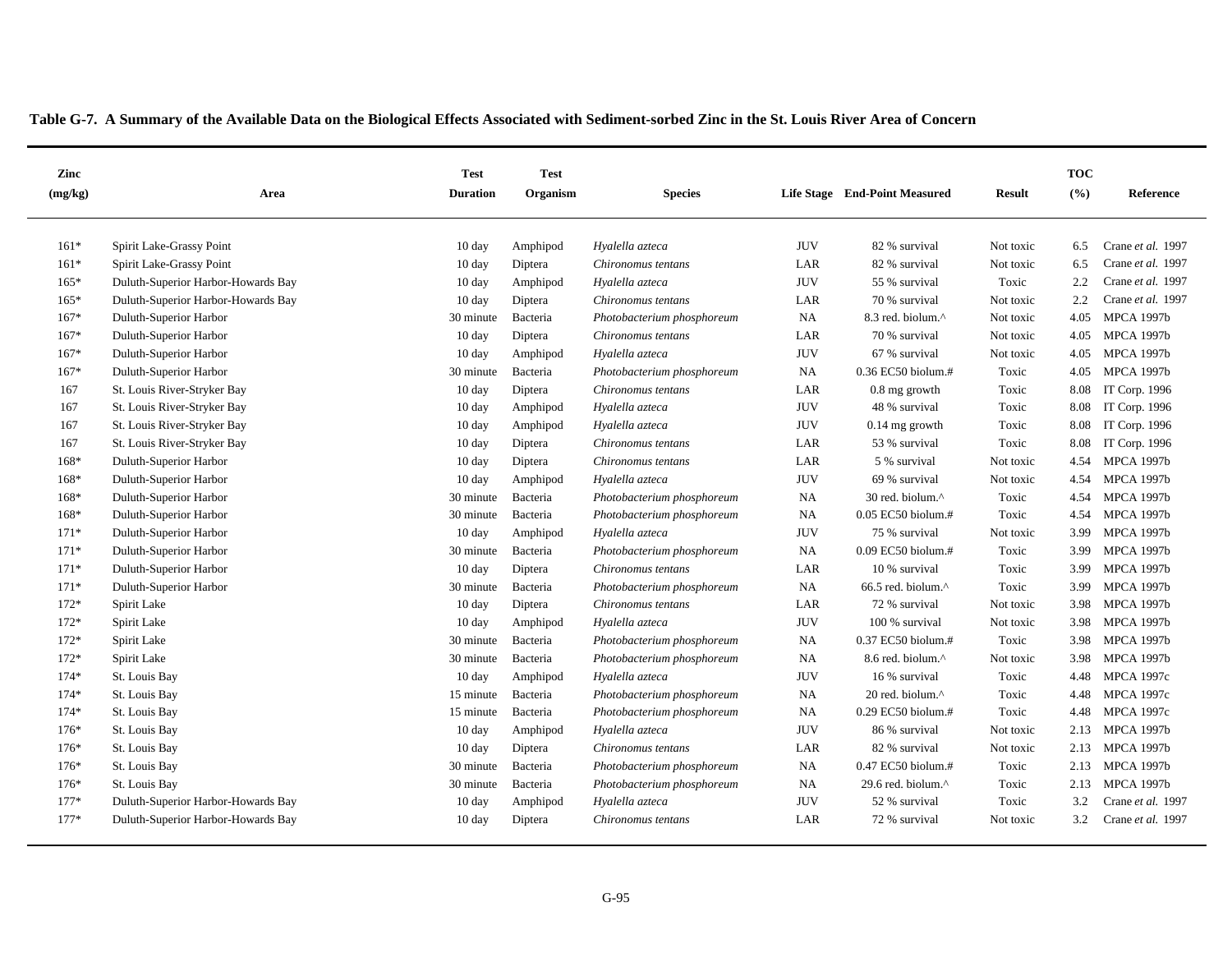| Zinc    |                                                  | <b>Test</b>      | <b>Test</b> |                            |            |                                 |                | <b>TOC</b> |                   |
|---------|--------------------------------------------------|------------------|-------------|----------------------------|------------|---------------------------------|----------------|------------|-------------------|
| (mg/kg) | Area                                             | <b>Duration</b>  | Organism    | <b>Species</b>             |            | Life Stage End-Point Measured   | <b>Result</b>  | (%)        | <b>Reference</b>  |
| 178*    | Spirit Lake-Grassy Point                         | $10 \text{ day}$ | Diptera     | Chironomus tentans         | LAR        | 72 % survival                   | Not toxic      | 6.6        | Crane et al. 1997 |
| 178*    | Spirit Lake-Grassy Point                         | $10 \text{ day}$ | Amphipod    | Hyalella azteca            | <b>JUV</b> | 65 % survival                   | Toxic          | 6.6        | Crane et al. 1997 |
| 178*    | Spirit Lake                                      | $10 \text{ day}$ | Diptera     | Chironomus tentans         | LAR        | 72 % survival                   | Not toxic      | 4.13       | <b>MPCA 1997b</b> |
| 178*    | Spirit Lake                                      | 10 day           | Amphipod    | Hyalella azteca            | <b>JUV</b> | 90 % survival                   | Not toxic      | 4.13       | <b>MPCA 1997b</b> |
| 178*    | Spirit Lake                                      | 30 minute        | Bacteria    | Photobacterium phosphoreum | <b>NA</b>  | $0.35$ EC50 biolum.#            | Toxic          | 4.13       | <b>MPCA 1997b</b> |
| 178*    | Spirit Lake                                      | 30 minute        | Bacteria    | Photobacterium phosphoreum | <b>NA</b>  | 21.7 red. biolum.^              | Toxic          | 4.13       | <b>MPCA 1997b</b> |
| 184*    | Duluth-Superior Harbor                           | 10 day           | Diptera     | Chironomus tentans         | LAR        | 58 % survival                   | Not toxic      | 3.76       | MPCA 1997b        |
| 184*    | Duluth-Superior Harbor                           | 30 minute        | Bacteria    | Photobacterium phosphoreum | NA         | 0.25 EC50 biolum.#              | Toxic          | 3.76       | <b>MPCA 1997b</b> |
| 184*    | Duluth-Superior Harbor                           | 30 minute        | Bacteria    | Photobacterium phosphoreum | <b>NA</b>  | 11.1 red. biolum.^              | Not toxic      | 3.76       | <b>MPCA 1997b</b> |
| 184*    | Duluth-Superior Harbor                           | $10 \text{ day}$ | Amphipod    | Hyalella azteca            | <b>JUV</b> | 44 % survival                   | Not toxic      | 3.76       | <b>MPCA 1997b</b> |
| 184*    | Duluth-Superior Harbor-Howards Bay               | 10 day           | Diptera     | Chironomus tentans         | LAR        | 80 % survival                   | Not toxic      | 5.2        | Crane et al. 1997 |
| 184*    | Duluth-Superior Harbor-Howards Bay               | $10 \text{ day}$ | Amphipod    | Hyalella azteca            | <b>JUV</b> | 78 % survival                   | Not toxic      | 5.2        | Crane et al. 1997 |
| $203*$  | Spirit Lake                                      | 15 minute        | Bacteria    | Photobacterium phosphoreum | <b>NA</b>  | 84.7 red. biolum.^              | Toxic          |            | 11.975 MPCA 1997c |
| 203*    | Spirit Lake                                      | $10 \text{ day}$ | Diptera     | Chironomus tentans         | LAR        | 0 % survival                    | Toxic          |            | 11.975 MPCA 1997c |
| $203*$  | Spirit Lake                                      | $10 \text{ day}$ | Diptera     | Chironomus tentans         | LAR        | Not determined                  | Not determined |            | 11.975 MPCA 1997c |
| $203*$  | Spirit Lake                                      | 15 minute        | Bacteria    | Photobacterium phosphoreum | <b>NA</b>  | $0.38$ EC50 biolum.#            | Toxic          |            | 11.975 MPCA 1997c |
| $203*$  | Spirit Lake                                      | $10 \text{ day}$ | Amphipod    | Hyalella azteca            | <b>JUV</b> | 12 % survival                   | Toxic          |            | 11.975 MPCA 1997c |
| 210     | Duluth-Superior Harbor-Northeast of Western Lake | $10 \text{ day}$ | Diptera     | Chironomus tentans         | Unknown    | 100 % survival                  | Not toxic      | NR         | Smith et al. 1992 |
| 210     | Duluth-Superior Harbor-Northeast of Western Lake | $48-h$           | Cladoceran  | Daphnia magna              | Unknown    | 100 % survival                  | Not toxic      | NR         | Smith et al. 1992 |
| $221*$  | Duluth-Superior Harbor                           | 15 minute        | Bacteria    | Photobacterium phosphoreum | <b>NA</b>  | 0.02 EC50 biolum.#              | Toxic          | 6.77       | <b>MPCA 1997c</b> |
| $221*$  | Duluth-Superior Harbor                           | $10 \text{ day}$ | Diptera     | Chironomus tentans         | LAR        | Not determined                  | Not determined |            | 6.77 MPCA 1997c   |
| $221*$  | Duluth-Superior Harbor                           | $10 \text{ day}$ | Diptera     | Chironomus tentans         | LAR        | 18 % survival                   | Toxic          |            | 6.77 MPCA 1997c   |
| $221*$  | Duluth-Superior Harbor                           | $10 \text{ day}$ | Amphipod    | Hyalella azteca            | <b>JUV</b> | 92 % survival                   | Not toxic      | 6.77       | <b>MPCA 1997c</b> |
| $221*$  | Duluth-Superior Harbor                           | 15 minute        | Bacteria    | Photobacterium phosphoreum | <b>NA</b>  | 30.8 red. biolum.^              | Toxic          | 6.77       | <b>MPCA 1997c</b> |
| 229*    | Spirit Lake                                      | $10 \text{ day}$ | Diptera     | Chironomus tentans         | LAR        | 0 % survival                    | Toxic          | 0.82       | <b>MPCA 1997b</b> |
| 229*    | Spirit Lake                                      | $10 \text{ day}$ | Amphipod    | Hyalella azteca            | <b>JUV</b> | 59 % survival                   | Not toxic      | 0.82       | <b>MPCA 1997b</b> |
| 229*    | Spirit Lake                                      | 30 minute        | Bacteria    | Photobacterium phosphoreum | <b>NA</b>  | $0.05$ EC50 biolum.#            | Toxic          | 0.82       | <b>MPCA 1997b</b> |
| 229*    | Spirit Lake                                      | 30 minute        | Bacteria    | Photobacterium phosphoreum | <b>NA</b>  | 26.1 red. biolum.^              | Toxic          | 0.82       | <b>MPCA 1997b</b> |
| 233*    | St. Louis Bay                                    | 10 day           | Amphipod    | Hyalella azteca            | <b>JUV</b> | 12 % survival                   | Toxic          |            | 14.19 MPCA 1997b  |
| 233*    | St. Louis Bay                                    | 30 minute        | Bacteria    | Photobacterium phosphoreum | <b>NA</b>  | $0.16$ EC50 biolum.#            | Toxic          |            | 14.19 MPCA 1997b  |
| 233*    | St. Louis Bay                                    | 30 minute        | Bacteria    | Photobacterium phosphoreum | <b>NA</b>  | $67.9$ red. biolum. $^{\wedge}$ | Toxic          |            | 14.19 MPCA 1997b  |
| 233*    | St. Louis Bay                                    | $10 \text{ day}$ | Diptera     | Chironomus tentans         | LAR        | 0 % survival                    | Toxic          |            | 14.19 MPCA 1997b  |
| 243*    | Duluth-Superior Harbor                           | $10 \text{ day}$ | Amphipod    | Hyalella azteca            | <b>JUV</b> | 85 % survival                   | Not toxic      |            | 6.03 MPCA 1997c   |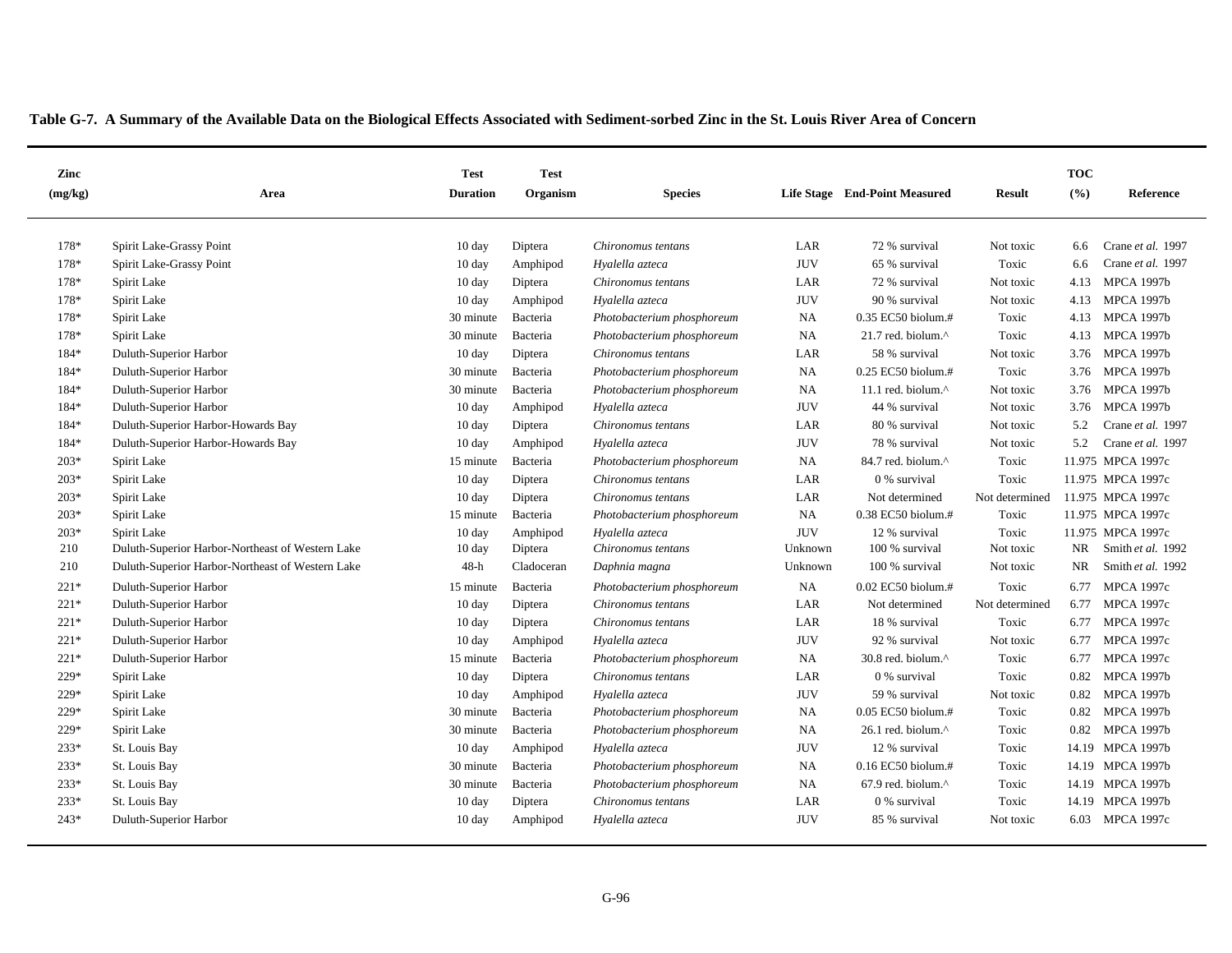| Zinc         |                                                  | <b>Test</b>            | <b>Test</b>          |                                                          |                          |                                        |                    | <b>TOC</b>     |                                        |
|--------------|--------------------------------------------------|------------------------|----------------------|----------------------------------------------------------|--------------------------|----------------------------------------|--------------------|----------------|----------------------------------------|
| (mg/kg)      | Area                                             | <b>Duration</b>        | Organism             | <b>Species</b>                                           |                          | Life Stage End-Point Measured          | <b>Result</b>      | (9/6)          | Reference                              |
|              |                                                  |                        |                      |                                                          |                          |                                        |                    |                |                                        |
| 243*<br>243* | Duluth-Superior Harbor<br>Duluth-Superior Harbor | 15 minute<br>15 minute | Bacteria             | Photobacterium phosphoreum<br>Photobacterium phosphoreum | <b>NA</b><br>NA          | 4.07 EC50 biolum.#<br>58 red. biolum.^ | Not toxic<br>Toxic | 6.03           | <b>MPCA 1997c</b><br><b>MPCA 1997c</b> |
| 252*         | Duluth-Superior Harbor                           | 30 minute              | Bacteria<br>Bacteria | Photobacterium phosphoreum                               | NA                       | 12.7 red. biolum.^                     | Not toxic          | 6.03<br>4.7    | <b>MPCA 1997b</b>                      |
| 252*         | Duluth-Superior Harbor                           | $10 \text{ day}$       | Diptera              | Chironomus tentans                                       | LAR                      | 65 % survival                          | Not toxic          | 4.7            | <b>MPCA 1997b</b>                      |
| 252*         | Duluth-Superior Harbor                           | 10 day                 | Amphipod             | Hyalella azteca                                          | <b>JUV</b>               | 88 % survival                          | Not toxic          | 4.7            | <b>MPCA 1997b</b>                      |
| 252*         | Duluth-Superior Harbor                           | 30 minute              | Bacteria             | Photobacterium phosphoreum                               | NA                       | 2.55 EC50 biolum.#                     | Not toxic          | 4.7            | <b>MPCA 1997b</b>                      |
| 253          | St. Louis River                                  | 10 day                 | Diptera              | Chironomus tentans                                       | LAR                      | 63 % survival                          | Toxic              |                | 6.12 MPCA 1996                         |
| 258          |                                                  | $10 \text{ day}$       |                      |                                                          | LAR                      |                                        | Toxic              |                |                                        |
|              | St. Louis River-Stryker Bay                      |                        | Diptera              | Chironomus tentans                                       |                          | 0 % survival                           |                    |                | 11.16 IT Corp. 1996                    |
| 258          | St. Louis River-Stryker Bay                      | 10 day                 | Amphipod             | Hyalella azteca                                          | <b>JUV</b><br><b>JUV</b> | 0 % survival                           | Toxic              |                | 11.16 IT Corp. 1996                    |
| 258          | St. Louis River-Stryker Bay                      | $10 \text{ day}$       | Amphipod             | Hyalella azteca                                          |                          | Not determined                         | Not determined     |                | 11.16 IT Corp. 1996                    |
| 258          | St. Louis River-Stryker Bay                      | $10 \text{ day}$       | Diptera              | Chironomus tentans                                       | LAR                      | Not determined                         | Not determined     |                | 11.16 IT Corp. 1996                    |
| 278          | St. Louis River                                  | $10 \text{ day}$       | Diptera              | Chironomus tentans                                       | LAR                      | 93 % survival                          | Not toxic          |                | 9.58 MPCA 1996                         |
| 281          | St. Louis River                                  | 10 day                 | Diptera              | Chironomus tentans                                       | LAR                      | 87 % survival                          | Not toxic          | 5.88           | <b>MPCA 1996</b>                       |
| 315          | St. Louis River-Stryker Bay                      | $10 \text{ day}$       | Amphipod             | Hyalella azteca                                          | <b>JUV</b>               | $0.15$ mg growth                       | Toxic              | 6.15           | IT Corp. 1996                          |
| 315          | St. Louis River-Stryker Bay                      | $10 \text{ day}$       | Amphipod             | Hyalella azteca                                          | <b>JUV</b>               | 83 % survival                          | Not toxic          | 6.15           | IT Corp. 1996                          |
| 315          | St. Louis River-Stryker Bay                      | $10 \text{ day}$       | Diptera              | Chironomus tentans                                       | LAR                      | 0.84 mg growth                         | Toxic              | 6.15           | IT Corp. 1996                          |
| 315          | St. Louis River-Stryker Bay                      | $10 \text{ day}$       | Diptera              | Chironomus tentans                                       | LAR                      | 77 % survival                          | Not toxic          | 6.15           | IT Corp. 1996                          |
| 357*         | Spirit Lake                                      | 15 minute              | Bacteria             | Photobacterium phosphoreum                               | NA                       | 52.4 red. biolum. $^{\wedge}$          | Toxic              | -1             | <b>MPCA 1997c</b>                      |
| 357*         | Spirit Lake                                      | 10 day                 | Diptera              | Chironomus tentans                                       | LAR                      | Not determined                         | Not determined     | -1             | <b>MPCA 1997c</b>                      |
| 357*         | Spirit Lake                                      | $10 \text{ day}$       | Amphipod             | Hyalella azteca                                          | <b>JUV</b>               | 63 % survival                          | Toxic              | -1             | <b>MPCA 1997c</b>                      |
| 357*         | Spirit Lake                                      | 15 minute              | Bacteria             | Photobacterium phosphoreum                               | NA                       | 0.77 EC50 biolum.#                     | Not toxic          | $\overline{1}$ | <b>MPCA 1997c</b>                      |
| 357*         | Spirit Lake                                      | $10 \text{ day}$       | Diptera              | Chironomus tentans                                       | LAR                      | 0 % survival                           | Toxic              |                | <b>MPCA 1997c</b>                      |
| 409          | St. Louis River-Keene Creek                      | $10 \text{ day}$       | Diptera              | Chironomus tentans                                       | LAR                      | 30 % survival                          | Toxic              |                | 12.95 IT Corp. 1996                    |
| 409          | St. Louis River-Keene Creek                      | $10 \text{ day}$       | Diptera              | Chironomus tentans                                       | LAR                      | $0.65$ mg growth                       | Not determined     |                | 12.95 IT Corp. 1996                    |
| 409          | St. Louis River-Keene Creek                      | 10 day                 | Amphipod             | Hyalella azteca                                          | <b>JUV</b>               | 75 % survival                          | Toxic              |                | 12.95 IT Corp. 1996                    |
| 409          | St. Louis River-Keene Creek                      | $10 \text{ day}$       | Amphipod             | Hyalella azteca                                          | <b>JUV</b>               | $0.1$ mg growth                        | Toxic              |                | 12.95 IT Corp. 1996                    |
| 423          | St. Louis River-Keene Creek                      | $10 \text{ day}$       | Amphipod             | Hyalella azteca                                          | <b>JUV</b>               | $0.2$ mg growth                        | Not toxic          |                | 23.1 IT Corp. 1996                     |
| 423          | St. Louis River-Keene Creek                      | $10 \text{ day}$       | Amphipod             | Hyalella azteca                                          | <b>JUV</b>               | 100 % survival                         | Not toxic          |                | 23.1 IT Corp. 1996                     |
| 423          | St. Louis River-Keene Creek                      | 10 day                 | Diptera              | Chironomus tentans                                       | LAR                      | 82 % survival                          | Not toxic          |                | 23.1 IT Corp. 1996                     |
| 423          | St. Louis River-Keene Creek                      | $10 \text{ day}$       | Diptera              | Chironomus tentans                                       | LAR                      | $1.35$ mg growth                       | Not toxic          |                | 23.1 IT Corp. 1996                     |
| 452          | St. Louis River-Stryker Bay                      | 10 day                 | Amphipod             | Hyalella azteca                                          | <b>JUV</b>               | $0.11$ mg growth                       | Toxic              |                | 11.76 IT Corp. 1996                    |
| 452          | St. Louis River-Stryker Bay                      | $10 \text{ day}$       | Amphipod             | Hyalella azteca                                          | <b>JUV</b>               | 100 % survival                         | Not toxic          |                | 11.76 IT Corp. 1996                    |
| 452          | St. Louis River-Stryker Bay                      | $10 \text{ day}$       | Diptera              | Chironomus tentans                                       | LAR                      | 67 % survival                          | Not toxic          |                | 11.76 IT Corp. 1996                    |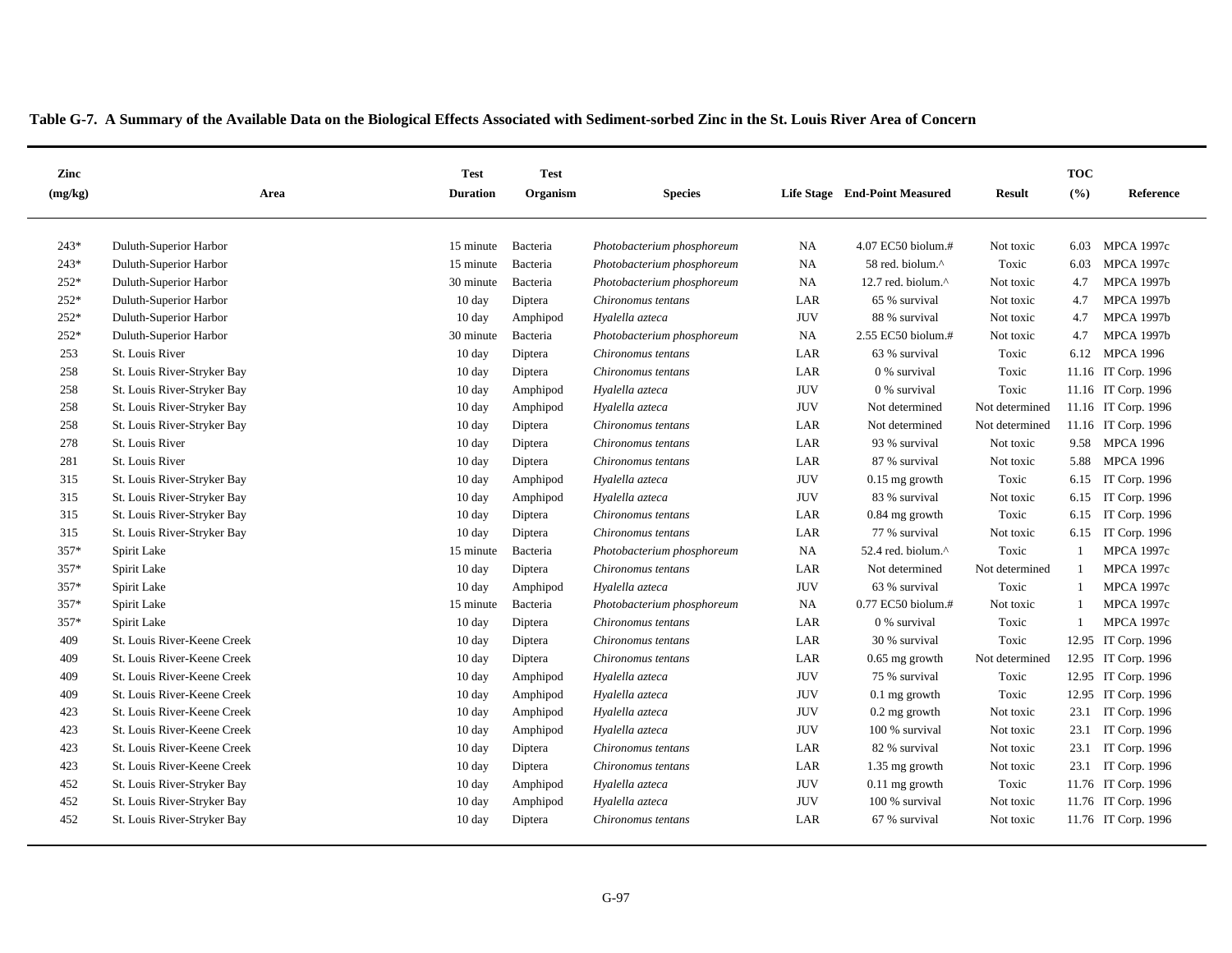| Zinc    |                             | <b>Test</b>      | <b>Test</b> |                    |            |                               |                | <b>TOC</b> |                     |
|---------|-----------------------------|------------------|-------------|--------------------|------------|-------------------------------|----------------|------------|---------------------|
| (mg/kg) | Area                        | <b>Duration</b>  | Organism    | <b>Species</b>     |            | Life Stage End-Point Measured | <b>Result</b>  | (%)        | Reference           |
|         |                             |                  |             |                    |            |                               |                |            |                     |
| 452     | St. Louis River-Stryker Bay | 10 day           | Diptera     | Chironomus tentans | LAR        | $1.02$ mg growth              | Toxic          |            | 11.76 IT Corp. 1996 |
| 501     | St. Louis River-Stryker Bay |                  |             |                    | <b>JUV</b> | 0 % survival                  | Toxic          |            |                     |
|         |                             | $10 \text{ day}$ | Amphipod    | Hyalella azteca    |            |                               |                |            | 50.12 IT Corp. 1996 |
| 501     | St. Louis River-Stryker Bay | $10 \text{ day}$ | Diptera     | Chironomus tentans | LAR        | $0.09$ mg growth              | Not determined |            | 50.12 IT Corp. 1996 |
| 501     | St. Louis River-Stryker Bay | 10 day           | Diptera     | Chironomus tentans | LAR        | 8 % survival                  | Toxic          |            | 50.12 IT Corp. 1996 |
| 501     | St. Louis River-Stryker Bay | $10 \text{ day}$ | Amphipod    | Hyalella azteca    | <b>JUV</b> | Not determined                | Not determined |            | 50.12 IT Corp. 1996 |
| 609     | St. Louis River-Stryker Bay | $10 \text{ day}$ | Amphipod    | Hyalella azteca    | <b>JUV</b> | 8 % survival                  | Toxic          | NR         | IT Corp. 1996       |
| 609     | St. Louis River-Stryker Bay | $10 \text{ day}$ | Diptera     | Chironomus tentans | LAR        | 30 % survival                 | Toxic          | <b>NR</b>  | IT Corp. 1996       |
| 609     | St. Louis River-Stryker Bay | $10 \text{ day}$ | Diptera     | Chironomus tentans | LAR        | $0.24$ mg growth              | Not determined | NR         | IT Corp. 1996       |
| 609     | St. Louis River-Stryker Bay | 10 day           | Amphipod    | Hyalella azteca    | <b>JUV</b> | $0.07$ mg growth              | Not determined | <b>NR</b>  | IT Corp. 1996       |
| 1089    | St. Louis River-Keene Creek | $10 \text{ day}$ | Amphipod    | Hyalella azteca    | <b>JUV</b> | 90 % survival                 | Not toxic      | <b>NR</b>  | IT Corp. 1996       |
| 1089    | St. Louis River-Keene Creek | $10 \text{ day}$ | Diptera     | Chironomus tentans | LAR        | 1.23 mg growth                | Not toxic      | <b>NR</b>  | IT Corp. 1996       |
| 1089    | St. Louis River-Keene Creek | $10 \text{ day}$ | Amphipod    | Hyalella azteca    | <b>JUV</b> | $0.18$ mg growth              | Not toxic      | <b>NR</b>  | IT Corp. 1996       |
| 1089    | St. Louis River-Keene Creek | $10 \text{ day}$ | Diptera     | Chironomus tentans | LAR        | 60 % survival                 | Toxic          | NR         | IT Corp. 1996       |
| 1246    | St. Louis River-Stryker Bay | $10 \text{ day}$ | Diptera     | Chironomus tentans | LAR        | 1.3 mg growth                 | Not toxic      | 26.54      | IT Corp. 1996       |
| 1246    | St. Louis River-Stryker Bay | $10 \text{ day}$ | Diptera     | Chironomus tentans | LAR        | 83 % survival                 | Not toxic      |            | 26.54 IT Corp. 1996 |
| 1246    | St. Louis River-Stryker Bay | $10 \text{ day}$ | Amphipod    | Hyalella azteca    | <b>JUV</b> | 92 % survival                 | Not toxic      | 26.54      | IT Corp. 1996       |
| 1246    | St. Louis River-Stryker Bay | $10 \text{ day}$ | Amphipod    | Hyalella azteca    | <b>JUV</b> | $0.18$ mg growth              | Toxic          | 26.54      | IT Corp. 1996       |
| 1498    | St. Louis River-Stryker Bay | $10 \text{ day}$ | Amphipod    | Hyalella azteca    | <b>JUV</b> | $0.17$ mg growth              | Toxic          | 45.37      | IT Corp. 1996       |
| 1498    | St. Louis River-Stryker Bay | $10 \text{ day}$ | Diptera     | Chironomus tentans | LAR        | 92 % survival                 | Not toxic      | 45.37      | IT Corp. 1996       |
| 1498    | St. Louis River-Stryker Bay | $10 \text{ day}$ | Amphipod    | Hyalella azteca    | <b>JUV</b> | 87 % survival                 | Not toxic      |            | 45.37 IT Corp. 1996 |
| 1498    | St. Louis River-Stryker Bay | $10 \text{ day}$ | Diptera     | Chironomus tentans | LAR        | $1.07$ mg growth              | Toxic          |            | 45.37 IT Corp. 1996 |

\* = SEM measurement; ^ = relative to control; D-S = Duluth-Superior; # = expressed as % DW sediment; red. Biolum. = reduced bioluminescence; EC50 = effective concentration affecting 50% of the population. LAR = larvae;  $JUV =$  juvenile;  $TOC =$  total organic carbon;  $NR =$  not reported.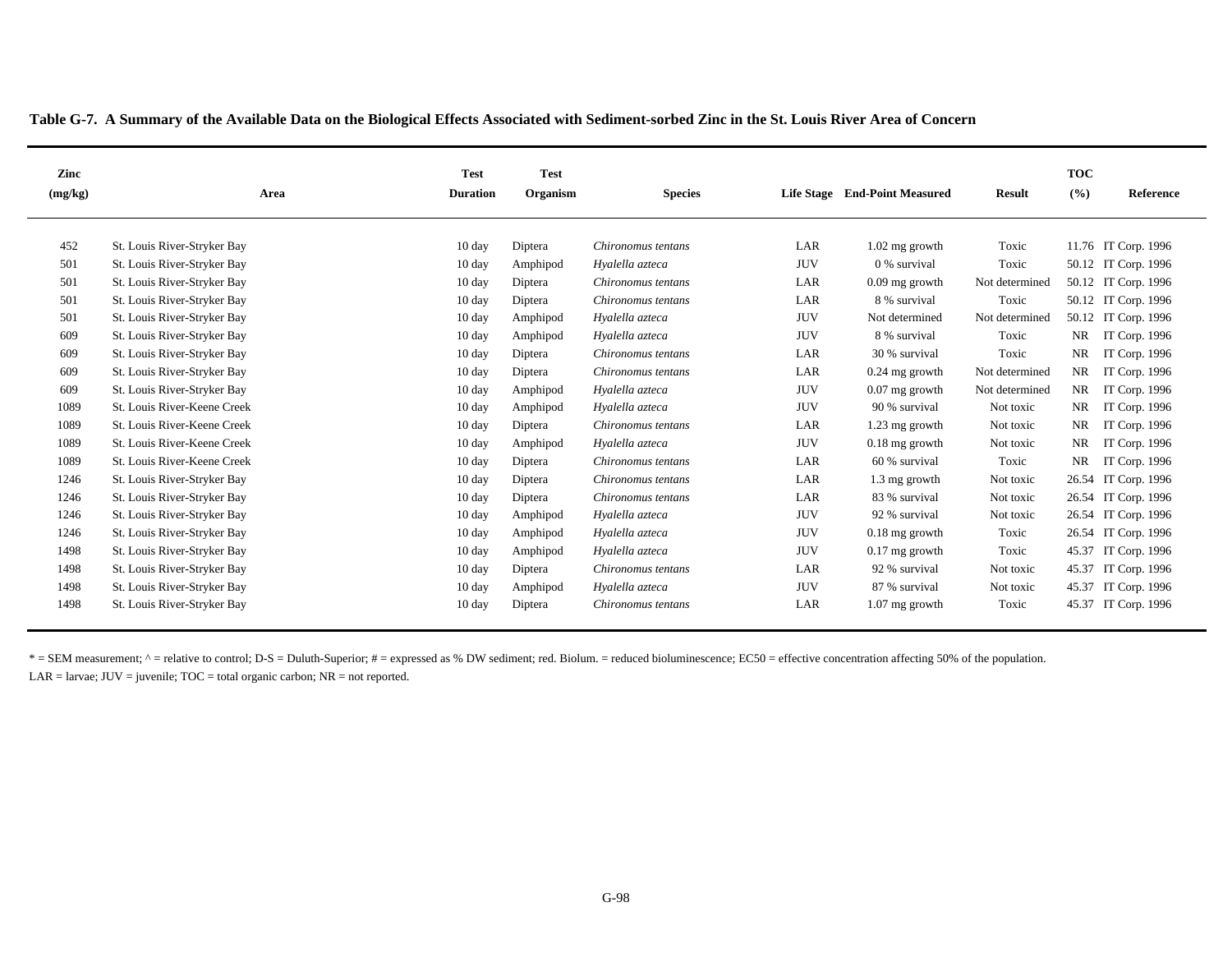| LAR<br>$0.600*$<br>Duluth-Superior Harbor<br>$10 \text{ day}$<br>Diptera<br>Chironomus tentans<br>75 % survival<br>Not toxic<br><b>MPCA 1997b</b><br>0.14<br><b>NA</b><br>$0.600*$<br>Duluth-Superior Harbor<br>30 minute<br>Bacteria<br>$67.3$ red. biolum. $^{\wedge}$<br>Toxic<br><b>MPCA 1997b</b><br>Photobacterium phosphoreum<br>0.14<br>$0.600*$<br>Duluth-Superior Harbor<br>30 minute<br>Bacteria<br><b>NA</b><br>17.83 EC50 biolum.#<br><b>MPCA 1997b</b><br>Photobacterium phosphoreum<br>Not toxic<br>0.14<br><b>JUV</b><br>58 % survival<br><b>MPCA 1997b</b><br>$0.600*$<br>Duluth-Superior Harbor<br>$10 \text{ day}$<br>Amphipod<br>Hyalella azteca<br>Not toxic<br>0.14<br><b>JUV</b><br>$0.880*$<br>Duluth-Superior Harbor<br>$10 \text{ day}$<br>Hyalella azteca<br>86 % survival<br>Not toxic<br>0.08<br><b>MPCA 1997b</b><br>Amphipod<br>$0.880*$<br><b>MPCA 1997b</b><br>Duluth-Superior Harbor<br>$10 \text{ day}$<br>Diptera<br>LAR<br>90 % survival<br>Not toxic<br>0.08<br>Chironomus tentans<br><b>MPCA 1997b</b><br>$0.880*$<br>Duluth-Superior Harbor<br>30 minute<br>NA<br>100 EC50 biolum.#<br>Not toxic<br>Bacteria<br>Photobacterium phosphoreum<br>0.08<br><b>JUV</b><br><b>MPCA 1997b</b><br>$0.880*$<br>Duluth-Superior Harbor<br>86 % survival<br>$10 \text{ day}$<br>Amphipod<br>Hyalella azteca<br>Not toxic<br>0.2<br>0.880*<br>Toxic<br><b>MPCA 1997b</b><br>Spirit Lake<br>$10 \text{ day}$<br>Diptera<br>Chironomus tentans<br>LAR<br>0 % survival<br>8.26<br><b>JUV</b><br>0.880*<br><b>MPCA 1997b</b><br>Spirit Lake<br>$10 \text{ day}$<br>Amphipod<br>Hyalella azteca<br>0 % survival<br>Toxic<br>8.26<br><b>MPCA 1997b</b><br>$0.880*$<br>Spirit Lake<br>30 minute<br>Bacteria<br>Photobacterium phosphoreum<br><b>NA</b><br>$0.06$ EC50 biolum.#<br>Toxic<br>8.26<br>$0.880*$<br>Duluth-Superior Harbor<br>30 minute<br>Bacteria<br>NA<br>$26.3$ red. biolum. $^{\wedge}$<br>Toxic<br>0.08<br><b>MPCA 1997b</b><br>Photobacterium phosphoreum<br>0.880*<br><b>NA</b><br><b>MPCA 1997b</b><br>Duluth-Superior Harbor<br>30 minute<br>Bacteria<br>Photobacterium phosphoreum<br>4.94 EC50 biolum.#<br>Not toxic<br>0.2<br>$0.880*$<br>NA<br><b>MPCA 1997b</b><br>Duluth-Superior Harbor<br>30 minute<br>Bacteria<br>Photobacterium phosphoreum<br>$25.2$ red. biolum. $^{\wedge}$<br>Toxic<br>0.2<br>LAR<br><b>MPCA 1997b</b><br>$0.880*$<br>Duluth-Superior Harbor<br>10 day<br>Diptera<br>85 % survival<br>Not toxic<br>0.2<br>Chironomus tentans<br><b>NA</b><br><b>MPCA 1997b</b><br>$0.880*$<br>Bacteria<br>99.9 red. biolum.^<br>Toxic<br>8.26<br>Spirit Lake<br>30 minute<br>Photobacterium phosphoreum<br>$0.894*$<br>10 day<br>LAR<br><b>MPCA 1997b</b><br>Allouez Bay<br>Diptera<br>Chironomus tentans<br>80 % survival<br>Not toxic<br>0.59<br>NA<br>3.96 EC50 biolum.#<br>Not toxic<br><b>MPCA 1997b</b><br>$0.894*$<br>Allouez Bay<br>30 minute<br>Bacteria<br>Photobacterium phosphoreum<br>0.59<br><b>NA</b><br>0 red. biolum.^<br>0.59<br>0.894*<br>Allouez Bay<br>30 minute<br>Bacteria<br>Photobacterium phosphoreum<br>Not toxic<br><b>MPCA 1997b</b><br>$1.03*$<br>LAR<br>Duluth-Superior Harbor<br>$10 \text{ day}$<br>Diptera<br>90 % survival<br>Not toxic<br>0.16<br><b>MPCA 1997b</b><br>Chironomus tentans<br>$1.03*$<br>Duluth-Superior Harbor<br>Bacteria<br>NA<br>100 EC50 biolum.#<br><b>MPCA 1997b</b><br>30 minute<br>Photobacterium phosphoreum<br>Not toxic<br>0.16<br>$1.03*$<br>NA<br>Toxic<br>Duluth-Superior Harbor<br>30 minute<br>Bacteria<br>Photobacterium phosphoreum<br>22.95 red. biolum. $^{\wedge}$<br><b>MPCA 1997b</b><br>0.16<br>$1.08*$<br><b>JUV</b><br>64 % survival<br><b>MPCA 1997b</b><br>Duluth-Superior Harbor<br>$10 \text{ day}$<br>Hyalella azteca<br>Not toxic<br>Amphipod<br>0.14<br>$1.08*$<br><b>NA</b><br>9.08 EC50 biolum.#<br><b>MPCA 1997b</b><br>Duluth-Superior Harbor<br>30 minute<br>Bacteria<br>Photobacterium phosphoreum<br>Not toxic<br>0.14<br>NA<br>Toxic<br><b>MPCA 1997b</b><br>1.08*<br>Duluth-Superior Harbor<br>45.3 red. biolum.^<br>30 minute<br>Bacteria<br>Photobacterium phosphoreum<br>0.14<br><b>MPCA 1997b</b><br>1.08*<br>Duluth-Superior Harbor<br>10 day<br>LAR<br>82 % survival<br>Diptera<br>Chironomus tentans<br>Not toxic<br>0.14<br>$1.14*$<br><b>NA</b><br>11.24 EC50 biolum.#<br>Not toxic<br>0.35<br><b>MPCA 1997b</b><br>Allouez Bay<br>30 minute<br>Bacteria<br>Photobacterium phosphoreum<br>LAR<br>55 % survival<br><b>MPCA 1997b</b><br>$1.14*$<br>Allouez Bay<br>$10 \text{ day}$<br>Chironomus tentans<br>Not toxic<br>0.35<br>Diptera<br>NA<br>Toxic<br>$1.14*$<br>Allouez Bay<br>30 minute<br>Bacteria<br>26.2 red. biolum.^<br>0.35<br><b>MPCA 1997b</b><br>Chironomus tentans<br><b>JUV</b><br>$1.18*$<br>Duluth-Superior Harbor<br>72 % survival<br><b>MPCA 1997b</b><br>$10 \text{ day}$<br>Hyalella azteca<br>Not toxic<br>0.24<br>Amphipod<br>$1.18*$<br><b>MPCA 1997b</b><br>Duluth-Superior Harbor<br>30 minute<br>Bacteria<br><b>NA</b><br>$100$ EC50 biolum.#<br>Not toxic<br>0.24<br>Photobacterium phosphoreum | <b>Nickel</b><br>(mg/kg) | Area | <b>Test</b><br><b>Duration</b> | <b>Test</b><br>Organism | <b>Species</b> | <b>Life Stage</b> | <b>End-Point Measured</b> | Result | <b>TOC</b><br>(%) | Reference |
|---------------------------------------------------------------------------------------------------------------------------------------------------------------------------------------------------------------------------------------------------------------------------------------------------------------------------------------------------------------------------------------------------------------------------------------------------------------------------------------------------------------------------------------------------------------------------------------------------------------------------------------------------------------------------------------------------------------------------------------------------------------------------------------------------------------------------------------------------------------------------------------------------------------------------------------------------------------------------------------------------------------------------------------------------------------------------------------------------------------------------------------------------------------------------------------------------------------------------------------------------------------------------------------------------------------------------------------------------------------------------------------------------------------------------------------------------------------------------------------------------------------------------------------------------------------------------------------------------------------------------------------------------------------------------------------------------------------------------------------------------------------------------------------------------------------------------------------------------------------------------------------------------------------------------------------------------------------------------------------------------------------------------------------------------------------------------------------------------------------------------------------------------------------------------------------------------------------------------------------------------------------------------------------------------------------------------------------------------------------------------------------------------------------------------------------------------------------------------------------------------------------------------------------------------------------------------------------------------------------------------------------------------------------------------------------------------------------------------------------------------------------------------------------------------------------------------------------------------------------------------------------------------------------------------------------------------------------------------------------------------------------------------------------------------------------------------------------------------------------------------------------------------------------------------------------------------------------------------------------------------------------------------------------------------------------------------------------------------------------------------------------------------------------------------------------------------------------------------------------------------------------------------------------------------------------------------------------------------------------------------------------------------------------------------------------------------------------------------------------------------------------------------------------------------------------------------------------------------------------------------------------------------------------------------------------------------------------------------------------------------------------------------------------------------------------------------------------------------------------------------------------------------------------------------------------------------------------------------------------------------------------------------------------------------------------------------------------------------------------------------------------------------------------------------------------------------------------------------------------------------------------------------------------------------------------------------------------------------------------------------------------------------------------------------------------------------------------------------------------------------------------------------------------------------------------------------------------------------------------------------------------------------------------------------------------------------------------------------------------------------------------------------------------------------------------------------------------------|--------------------------|------|--------------------------------|-------------------------|----------------|-------------------|---------------------------|--------|-------------------|-----------|
|                                                                                                                                                                                                                                                                                                                                                                                                                                                                                                                                                                                                                                                                                                                                                                                                                                                                                                                                                                                                                                                                                                                                                                                                                                                                                                                                                                                                                                                                                                                                                                                                                                                                                                                                                                                                                                                                                                                                                                                                                                                                                                                                                                                                                                                                                                                                                                                                                                                                                                                                                                                                                                                                                                                                                                                                                                                                                                                                                                                                                                                                                                                                                                                                                                                                                                                                                                                                                                                                                                                                                                                                                                                                                                                                                                                                                                                                                                                                                                                                                                                                                                                                                                                                                                                                                                                                                                                                                                                                                                                                                                                                                                                                                                                                                                                                                                                                                                                                                                                                                                                                                             |                          |      |                                |                         |                |                   |                           |        |                   |           |
|                                                                                                                                                                                                                                                                                                                                                                                                                                                                                                                                                                                                                                                                                                                                                                                                                                                                                                                                                                                                                                                                                                                                                                                                                                                                                                                                                                                                                                                                                                                                                                                                                                                                                                                                                                                                                                                                                                                                                                                                                                                                                                                                                                                                                                                                                                                                                                                                                                                                                                                                                                                                                                                                                                                                                                                                                                                                                                                                                                                                                                                                                                                                                                                                                                                                                                                                                                                                                                                                                                                                                                                                                                                                                                                                                                                                                                                                                                                                                                                                                                                                                                                                                                                                                                                                                                                                                                                                                                                                                                                                                                                                                                                                                                                                                                                                                                                                                                                                                                                                                                                                                             |                          |      |                                |                         |                |                   |                           |        |                   |           |
|                                                                                                                                                                                                                                                                                                                                                                                                                                                                                                                                                                                                                                                                                                                                                                                                                                                                                                                                                                                                                                                                                                                                                                                                                                                                                                                                                                                                                                                                                                                                                                                                                                                                                                                                                                                                                                                                                                                                                                                                                                                                                                                                                                                                                                                                                                                                                                                                                                                                                                                                                                                                                                                                                                                                                                                                                                                                                                                                                                                                                                                                                                                                                                                                                                                                                                                                                                                                                                                                                                                                                                                                                                                                                                                                                                                                                                                                                                                                                                                                                                                                                                                                                                                                                                                                                                                                                                                                                                                                                                                                                                                                                                                                                                                                                                                                                                                                                                                                                                                                                                                                                             |                          |      |                                |                         |                |                   |                           |        |                   |           |
|                                                                                                                                                                                                                                                                                                                                                                                                                                                                                                                                                                                                                                                                                                                                                                                                                                                                                                                                                                                                                                                                                                                                                                                                                                                                                                                                                                                                                                                                                                                                                                                                                                                                                                                                                                                                                                                                                                                                                                                                                                                                                                                                                                                                                                                                                                                                                                                                                                                                                                                                                                                                                                                                                                                                                                                                                                                                                                                                                                                                                                                                                                                                                                                                                                                                                                                                                                                                                                                                                                                                                                                                                                                                                                                                                                                                                                                                                                                                                                                                                                                                                                                                                                                                                                                                                                                                                                                                                                                                                                                                                                                                                                                                                                                                                                                                                                                                                                                                                                                                                                                                                             |                          |      |                                |                         |                |                   |                           |        |                   |           |
|                                                                                                                                                                                                                                                                                                                                                                                                                                                                                                                                                                                                                                                                                                                                                                                                                                                                                                                                                                                                                                                                                                                                                                                                                                                                                                                                                                                                                                                                                                                                                                                                                                                                                                                                                                                                                                                                                                                                                                                                                                                                                                                                                                                                                                                                                                                                                                                                                                                                                                                                                                                                                                                                                                                                                                                                                                                                                                                                                                                                                                                                                                                                                                                                                                                                                                                                                                                                                                                                                                                                                                                                                                                                                                                                                                                                                                                                                                                                                                                                                                                                                                                                                                                                                                                                                                                                                                                                                                                                                                                                                                                                                                                                                                                                                                                                                                                                                                                                                                                                                                                                                             |                          |      |                                |                         |                |                   |                           |        |                   |           |
|                                                                                                                                                                                                                                                                                                                                                                                                                                                                                                                                                                                                                                                                                                                                                                                                                                                                                                                                                                                                                                                                                                                                                                                                                                                                                                                                                                                                                                                                                                                                                                                                                                                                                                                                                                                                                                                                                                                                                                                                                                                                                                                                                                                                                                                                                                                                                                                                                                                                                                                                                                                                                                                                                                                                                                                                                                                                                                                                                                                                                                                                                                                                                                                                                                                                                                                                                                                                                                                                                                                                                                                                                                                                                                                                                                                                                                                                                                                                                                                                                                                                                                                                                                                                                                                                                                                                                                                                                                                                                                                                                                                                                                                                                                                                                                                                                                                                                                                                                                                                                                                                                             |                          |      |                                |                         |                |                   |                           |        |                   |           |
|                                                                                                                                                                                                                                                                                                                                                                                                                                                                                                                                                                                                                                                                                                                                                                                                                                                                                                                                                                                                                                                                                                                                                                                                                                                                                                                                                                                                                                                                                                                                                                                                                                                                                                                                                                                                                                                                                                                                                                                                                                                                                                                                                                                                                                                                                                                                                                                                                                                                                                                                                                                                                                                                                                                                                                                                                                                                                                                                                                                                                                                                                                                                                                                                                                                                                                                                                                                                                                                                                                                                                                                                                                                                                                                                                                                                                                                                                                                                                                                                                                                                                                                                                                                                                                                                                                                                                                                                                                                                                                                                                                                                                                                                                                                                                                                                                                                                                                                                                                                                                                                                                             |                          |      |                                |                         |                |                   |                           |        |                   |           |
|                                                                                                                                                                                                                                                                                                                                                                                                                                                                                                                                                                                                                                                                                                                                                                                                                                                                                                                                                                                                                                                                                                                                                                                                                                                                                                                                                                                                                                                                                                                                                                                                                                                                                                                                                                                                                                                                                                                                                                                                                                                                                                                                                                                                                                                                                                                                                                                                                                                                                                                                                                                                                                                                                                                                                                                                                                                                                                                                                                                                                                                                                                                                                                                                                                                                                                                                                                                                                                                                                                                                                                                                                                                                                                                                                                                                                                                                                                                                                                                                                                                                                                                                                                                                                                                                                                                                                                                                                                                                                                                                                                                                                                                                                                                                                                                                                                                                                                                                                                                                                                                                                             |                          |      |                                |                         |                |                   |                           |        |                   |           |
|                                                                                                                                                                                                                                                                                                                                                                                                                                                                                                                                                                                                                                                                                                                                                                                                                                                                                                                                                                                                                                                                                                                                                                                                                                                                                                                                                                                                                                                                                                                                                                                                                                                                                                                                                                                                                                                                                                                                                                                                                                                                                                                                                                                                                                                                                                                                                                                                                                                                                                                                                                                                                                                                                                                                                                                                                                                                                                                                                                                                                                                                                                                                                                                                                                                                                                                                                                                                                                                                                                                                                                                                                                                                                                                                                                                                                                                                                                                                                                                                                                                                                                                                                                                                                                                                                                                                                                                                                                                                                                                                                                                                                                                                                                                                                                                                                                                                                                                                                                                                                                                                                             |                          |      |                                |                         |                |                   |                           |        |                   |           |
|                                                                                                                                                                                                                                                                                                                                                                                                                                                                                                                                                                                                                                                                                                                                                                                                                                                                                                                                                                                                                                                                                                                                                                                                                                                                                                                                                                                                                                                                                                                                                                                                                                                                                                                                                                                                                                                                                                                                                                                                                                                                                                                                                                                                                                                                                                                                                                                                                                                                                                                                                                                                                                                                                                                                                                                                                                                                                                                                                                                                                                                                                                                                                                                                                                                                                                                                                                                                                                                                                                                                                                                                                                                                                                                                                                                                                                                                                                                                                                                                                                                                                                                                                                                                                                                                                                                                                                                                                                                                                                                                                                                                                                                                                                                                                                                                                                                                                                                                                                                                                                                                                             |                          |      |                                |                         |                |                   |                           |        |                   |           |
|                                                                                                                                                                                                                                                                                                                                                                                                                                                                                                                                                                                                                                                                                                                                                                                                                                                                                                                                                                                                                                                                                                                                                                                                                                                                                                                                                                                                                                                                                                                                                                                                                                                                                                                                                                                                                                                                                                                                                                                                                                                                                                                                                                                                                                                                                                                                                                                                                                                                                                                                                                                                                                                                                                                                                                                                                                                                                                                                                                                                                                                                                                                                                                                                                                                                                                                                                                                                                                                                                                                                                                                                                                                                                                                                                                                                                                                                                                                                                                                                                                                                                                                                                                                                                                                                                                                                                                                                                                                                                                                                                                                                                                                                                                                                                                                                                                                                                                                                                                                                                                                                                             |                          |      |                                |                         |                |                   |                           |        |                   |           |
|                                                                                                                                                                                                                                                                                                                                                                                                                                                                                                                                                                                                                                                                                                                                                                                                                                                                                                                                                                                                                                                                                                                                                                                                                                                                                                                                                                                                                                                                                                                                                                                                                                                                                                                                                                                                                                                                                                                                                                                                                                                                                                                                                                                                                                                                                                                                                                                                                                                                                                                                                                                                                                                                                                                                                                                                                                                                                                                                                                                                                                                                                                                                                                                                                                                                                                                                                                                                                                                                                                                                                                                                                                                                                                                                                                                                                                                                                                                                                                                                                                                                                                                                                                                                                                                                                                                                                                                                                                                                                                                                                                                                                                                                                                                                                                                                                                                                                                                                                                                                                                                                                             |                          |      |                                |                         |                |                   |                           |        |                   |           |
|                                                                                                                                                                                                                                                                                                                                                                                                                                                                                                                                                                                                                                                                                                                                                                                                                                                                                                                                                                                                                                                                                                                                                                                                                                                                                                                                                                                                                                                                                                                                                                                                                                                                                                                                                                                                                                                                                                                                                                                                                                                                                                                                                                                                                                                                                                                                                                                                                                                                                                                                                                                                                                                                                                                                                                                                                                                                                                                                                                                                                                                                                                                                                                                                                                                                                                                                                                                                                                                                                                                                                                                                                                                                                                                                                                                                                                                                                                                                                                                                                                                                                                                                                                                                                                                                                                                                                                                                                                                                                                                                                                                                                                                                                                                                                                                                                                                                                                                                                                                                                                                                                             |                          |      |                                |                         |                |                   |                           |        |                   |           |
|                                                                                                                                                                                                                                                                                                                                                                                                                                                                                                                                                                                                                                                                                                                                                                                                                                                                                                                                                                                                                                                                                                                                                                                                                                                                                                                                                                                                                                                                                                                                                                                                                                                                                                                                                                                                                                                                                                                                                                                                                                                                                                                                                                                                                                                                                                                                                                                                                                                                                                                                                                                                                                                                                                                                                                                                                                                                                                                                                                                                                                                                                                                                                                                                                                                                                                                                                                                                                                                                                                                                                                                                                                                                                                                                                                                                                                                                                                                                                                                                                                                                                                                                                                                                                                                                                                                                                                                                                                                                                                                                                                                                                                                                                                                                                                                                                                                                                                                                                                                                                                                                                             |                          |      |                                |                         |                |                   |                           |        |                   |           |
|                                                                                                                                                                                                                                                                                                                                                                                                                                                                                                                                                                                                                                                                                                                                                                                                                                                                                                                                                                                                                                                                                                                                                                                                                                                                                                                                                                                                                                                                                                                                                                                                                                                                                                                                                                                                                                                                                                                                                                                                                                                                                                                                                                                                                                                                                                                                                                                                                                                                                                                                                                                                                                                                                                                                                                                                                                                                                                                                                                                                                                                                                                                                                                                                                                                                                                                                                                                                                                                                                                                                                                                                                                                                                                                                                                                                                                                                                                                                                                                                                                                                                                                                                                                                                                                                                                                                                                                                                                                                                                                                                                                                                                                                                                                                                                                                                                                                                                                                                                                                                                                                                             |                          |      |                                |                         |                |                   |                           |        |                   |           |
|                                                                                                                                                                                                                                                                                                                                                                                                                                                                                                                                                                                                                                                                                                                                                                                                                                                                                                                                                                                                                                                                                                                                                                                                                                                                                                                                                                                                                                                                                                                                                                                                                                                                                                                                                                                                                                                                                                                                                                                                                                                                                                                                                                                                                                                                                                                                                                                                                                                                                                                                                                                                                                                                                                                                                                                                                                                                                                                                                                                                                                                                                                                                                                                                                                                                                                                                                                                                                                                                                                                                                                                                                                                                                                                                                                                                                                                                                                                                                                                                                                                                                                                                                                                                                                                                                                                                                                                                                                                                                                                                                                                                                                                                                                                                                                                                                                                                                                                                                                                                                                                                                             |                          |      |                                |                         |                |                   |                           |        |                   |           |
|                                                                                                                                                                                                                                                                                                                                                                                                                                                                                                                                                                                                                                                                                                                                                                                                                                                                                                                                                                                                                                                                                                                                                                                                                                                                                                                                                                                                                                                                                                                                                                                                                                                                                                                                                                                                                                                                                                                                                                                                                                                                                                                                                                                                                                                                                                                                                                                                                                                                                                                                                                                                                                                                                                                                                                                                                                                                                                                                                                                                                                                                                                                                                                                                                                                                                                                                                                                                                                                                                                                                                                                                                                                                                                                                                                                                                                                                                                                                                                                                                                                                                                                                                                                                                                                                                                                                                                                                                                                                                                                                                                                                                                                                                                                                                                                                                                                                                                                                                                                                                                                                                             |                          |      |                                |                         |                |                   |                           |        |                   |           |
|                                                                                                                                                                                                                                                                                                                                                                                                                                                                                                                                                                                                                                                                                                                                                                                                                                                                                                                                                                                                                                                                                                                                                                                                                                                                                                                                                                                                                                                                                                                                                                                                                                                                                                                                                                                                                                                                                                                                                                                                                                                                                                                                                                                                                                                                                                                                                                                                                                                                                                                                                                                                                                                                                                                                                                                                                                                                                                                                                                                                                                                                                                                                                                                                                                                                                                                                                                                                                                                                                                                                                                                                                                                                                                                                                                                                                                                                                                                                                                                                                                                                                                                                                                                                                                                                                                                                                                                                                                                                                                                                                                                                                                                                                                                                                                                                                                                                                                                                                                                                                                                                                             |                          |      |                                |                         |                |                   |                           |        |                   |           |
|                                                                                                                                                                                                                                                                                                                                                                                                                                                                                                                                                                                                                                                                                                                                                                                                                                                                                                                                                                                                                                                                                                                                                                                                                                                                                                                                                                                                                                                                                                                                                                                                                                                                                                                                                                                                                                                                                                                                                                                                                                                                                                                                                                                                                                                                                                                                                                                                                                                                                                                                                                                                                                                                                                                                                                                                                                                                                                                                                                                                                                                                                                                                                                                                                                                                                                                                                                                                                                                                                                                                                                                                                                                                                                                                                                                                                                                                                                                                                                                                                                                                                                                                                                                                                                                                                                                                                                                                                                                                                                                                                                                                                                                                                                                                                                                                                                                                                                                                                                                                                                                                                             |                          |      |                                |                         |                |                   |                           |        |                   |           |
|                                                                                                                                                                                                                                                                                                                                                                                                                                                                                                                                                                                                                                                                                                                                                                                                                                                                                                                                                                                                                                                                                                                                                                                                                                                                                                                                                                                                                                                                                                                                                                                                                                                                                                                                                                                                                                                                                                                                                                                                                                                                                                                                                                                                                                                                                                                                                                                                                                                                                                                                                                                                                                                                                                                                                                                                                                                                                                                                                                                                                                                                                                                                                                                                                                                                                                                                                                                                                                                                                                                                                                                                                                                                                                                                                                                                                                                                                                                                                                                                                                                                                                                                                                                                                                                                                                                                                                                                                                                                                                                                                                                                                                                                                                                                                                                                                                                                                                                                                                                                                                                                                             |                          |      |                                |                         |                |                   |                           |        |                   |           |
|                                                                                                                                                                                                                                                                                                                                                                                                                                                                                                                                                                                                                                                                                                                                                                                                                                                                                                                                                                                                                                                                                                                                                                                                                                                                                                                                                                                                                                                                                                                                                                                                                                                                                                                                                                                                                                                                                                                                                                                                                                                                                                                                                                                                                                                                                                                                                                                                                                                                                                                                                                                                                                                                                                                                                                                                                                                                                                                                                                                                                                                                                                                                                                                                                                                                                                                                                                                                                                                                                                                                                                                                                                                                                                                                                                                                                                                                                                                                                                                                                                                                                                                                                                                                                                                                                                                                                                                                                                                                                                                                                                                                                                                                                                                                                                                                                                                                                                                                                                                                                                                                                             |                          |      |                                |                         |                |                   |                           |        |                   |           |
|                                                                                                                                                                                                                                                                                                                                                                                                                                                                                                                                                                                                                                                                                                                                                                                                                                                                                                                                                                                                                                                                                                                                                                                                                                                                                                                                                                                                                                                                                                                                                                                                                                                                                                                                                                                                                                                                                                                                                                                                                                                                                                                                                                                                                                                                                                                                                                                                                                                                                                                                                                                                                                                                                                                                                                                                                                                                                                                                                                                                                                                                                                                                                                                                                                                                                                                                                                                                                                                                                                                                                                                                                                                                                                                                                                                                                                                                                                                                                                                                                                                                                                                                                                                                                                                                                                                                                                                                                                                                                                                                                                                                                                                                                                                                                                                                                                                                                                                                                                                                                                                                                             |                          |      |                                |                         |                |                   |                           |        |                   |           |
|                                                                                                                                                                                                                                                                                                                                                                                                                                                                                                                                                                                                                                                                                                                                                                                                                                                                                                                                                                                                                                                                                                                                                                                                                                                                                                                                                                                                                                                                                                                                                                                                                                                                                                                                                                                                                                                                                                                                                                                                                                                                                                                                                                                                                                                                                                                                                                                                                                                                                                                                                                                                                                                                                                                                                                                                                                                                                                                                                                                                                                                                                                                                                                                                                                                                                                                                                                                                                                                                                                                                                                                                                                                                                                                                                                                                                                                                                                                                                                                                                                                                                                                                                                                                                                                                                                                                                                                                                                                                                                                                                                                                                                                                                                                                                                                                                                                                                                                                                                                                                                                                                             |                          |      |                                |                         |                |                   |                           |        |                   |           |
|                                                                                                                                                                                                                                                                                                                                                                                                                                                                                                                                                                                                                                                                                                                                                                                                                                                                                                                                                                                                                                                                                                                                                                                                                                                                                                                                                                                                                                                                                                                                                                                                                                                                                                                                                                                                                                                                                                                                                                                                                                                                                                                                                                                                                                                                                                                                                                                                                                                                                                                                                                                                                                                                                                                                                                                                                                                                                                                                                                                                                                                                                                                                                                                                                                                                                                                                                                                                                                                                                                                                                                                                                                                                                                                                                                                                                                                                                                                                                                                                                                                                                                                                                                                                                                                                                                                                                                                                                                                                                                                                                                                                                                                                                                                                                                                                                                                                                                                                                                                                                                                                                             |                          |      |                                |                         |                |                   |                           |        |                   |           |
|                                                                                                                                                                                                                                                                                                                                                                                                                                                                                                                                                                                                                                                                                                                                                                                                                                                                                                                                                                                                                                                                                                                                                                                                                                                                                                                                                                                                                                                                                                                                                                                                                                                                                                                                                                                                                                                                                                                                                                                                                                                                                                                                                                                                                                                                                                                                                                                                                                                                                                                                                                                                                                                                                                                                                                                                                                                                                                                                                                                                                                                                                                                                                                                                                                                                                                                                                                                                                                                                                                                                                                                                                                                                                                                                                                                                                                                                                                                                                                                                                                                                                                                                                                                                                                                                                                                                                                                                                                                                                                                                                                                                                                                                                                                                                                                                                                                                                                                                                                                                                                                                                             |                          |      |                                |                         |                |                   |                           |        |                   |           |
|                                                                                                                                                                                                                                                                                                                                                                                                                                                                                                                                                                                                                                                                                                                                                                                                                                                                                                                                                                                                                                                                                                                                                                                                                                                                                                                                                                                                                                                                                                                                                                                                                                                                                                                                                                                                                                                                                                                                                                                                                                                                                                                                                                                                                                                                                                                                                                                                                                                                                                                                                                                                                                                                                                                                                                                                                                                                                                                                                                                                                                                                                                                                                                                                                                                                                                                                                                                                                                                                                                                                                                                                                                                                                                                                                                                                                                                                                                                                                                                                                                                                                                                                                                                                                                                                                                                                                                                                                                                                                                                                                                                                                                                                                                                                                                                                                                                                                                                                                                                                                                                                                             |                          |      |                                |                         |                |                   |                           |        |                   |           |
|                                                                                                                                                                                                                                                                                                                                                                                                                                                                                                                                                                                                                                                                                                                                                                                                                                                                                                                                                                                                                                                                                                                                                                                                                                                                                                                                                                                                                                                                                                                                                                                                                                                                                                                                                                                                                                                                                                                                                                                                                                                                                                                                                                                                                                                                                                                                                                                                                                                                                                                                                                                                                                                                                                                                                                                                                                                                                                                                                                                                                                                                                                                                                                                                                                                                                                                                                                                                                                                                                                                                                                                                                                                                                                                                                                                                                                                                                                                                                                                                                                                                                                                                                                                                                                                                                                                                                                                                                                                                                                                                                                                                                                                                                                                                                                                                                                                                                                                                                                                                                                                                                             |                          |      |                                |                         |                |                   |                           |        |                   |           |
|                                                                                                                                                                                                                                                                                                                                                                                                                                                                                                                                                                                                                                                                                                                                                                                                                                                                                                                                                                                                                                                                                                                                                                                                                                                                                                                                                                                                                                                                                                                                                                                                                                                                                                                                                                                                                                                                                                                                                                                                                                                                                                                                                                                                                                                                                                                                                                                                                                                                                                                                                                                                                                                                                                                                                                                                                                                                                                                                                                                                                                                                                                                                                                                                                                                                                                                                                                                                                                                                                                                                                                                                                                                                                                                                                                                                                                                                                                                                                                                                                                                                                                                                                                                                                                                                                                                                                                                                                                                                                                                                                                                                                                                                                                                                                                                                                                                                                                                                                                                                                                                                                             |                          |      |                                |                         |                |                   |                           |        |                   |           |
|                                                                                                                                                                                                                                                                                                                                                                                                                                                                                                                                                                                                                                                                                                                                                                                                                                                                                                                                                                                                                                                                                                                                                                                                                                                                                                                                                                                                                                                                                                                                                                                                                                                                                                                                                                                                                                                                                                                                                                                                                                                                                                                                                                                                                                                                                                                                                                                                                                                                                                                                                                                                                                                                                                                                                                                                                                                                                                                                                                                                                                                                                                                                                                                                                                                                                                                                                                                                                                                                                                                                                                                                                                                                                                                                                                                                                                                                                                                                                                                                                                                                                                                                                                                                                                                                                                                                                                                                                                                                                                                                                                                                                                                                                                                                                                                                                                                                                                                                                                                                                                                                                             |                          |      |                                |                         |                |                   |                           |        |                   |           |
|                                                                                                                                                                                                                                                                                                                                                                                                                                                                                                                                                                                                                                                                                                                                                                                                                                                                                                                                                                                                                                                                                                                                                                                                                                                                                                                                                                                                                                                                                                                                                                                                                                                                                                                                                                                                                                                                                                                                                                                                                                                                                                                                                                                                                                                                                                                                                                                                                                                                                                                                                                                                                                                                                                                                                                                                                                                                                                                                                                                                                                                                                                                                                                                                                                                                                                                                                                                                                                                                                                                                                                                                                                                                                                                                                                                                                                                                                                                                                                                                                                                                                                                                                                                                                                                                                                                                                                                                                                                                                                                                                                                                                                                                                                                                                                                                                                                                                                                                                                                                                                                                                             |                          |      |                                |                         |                |                   |                           |        |                   |           |
|                                                                                                                                                                                                                                                                                                                                                                                                                                                                                                                                                                                                                                                                                                                                                                                                                                                                                                                                                                                                                                                                                                                                                                                                                                                                                                                                                                                                                                                                                                                                                                                                                                                                                                                                                                                                                                                                                                                                                                                                                                                                                                                                                                                                                                                                                                                                                                                                                                                                                                                                                                                                                                                                                                                                                                                                                                                                                                                                                                                                                                                                                                                                                                                                                                                                                                                                                                                                                                                                                                                                                                                                                                                                                                                                                                                                                                                                                                                                                                                                                                                                                                                                                                                                                                                                                                                                                                                                                                                                                                                                                                                                                                                                                                                                                                                                                                                                                                                                                                                                                                                                                             |                          |      |                                |                         |                |                   |                           |        |                   |           |
|                                                                                                                                                                                                                                                                                                                                                                                                                                                                                                                                                                                                                                                                                                                                                                                                                                                                                                                                                                                                                                                                                                                                                                                                                                                                                                                                                                                                                                                                                                                                                                                                                                                                                                                                                                                                                                                                                                                                                                                                                                                                                                                                                                                                                                                                                                                                                                                                                                                                                                                                                                                                                                                                                                                                                                                                                                                                                                                                                                                                                                                                                                                                                                                                                                                                                                                                                                                                                                                                                                                                                                                                                                                                                                                                                                                                                                                                                                                                                                                                                                                                                                                                                                                                                                                                                                                                                                                                                                                                                                                                                                                                                                                                                                                                                                                                                                                                                                                                                                                                                                                                                             |                          |      |                                |                         |                |                   |                           |        |                   |           |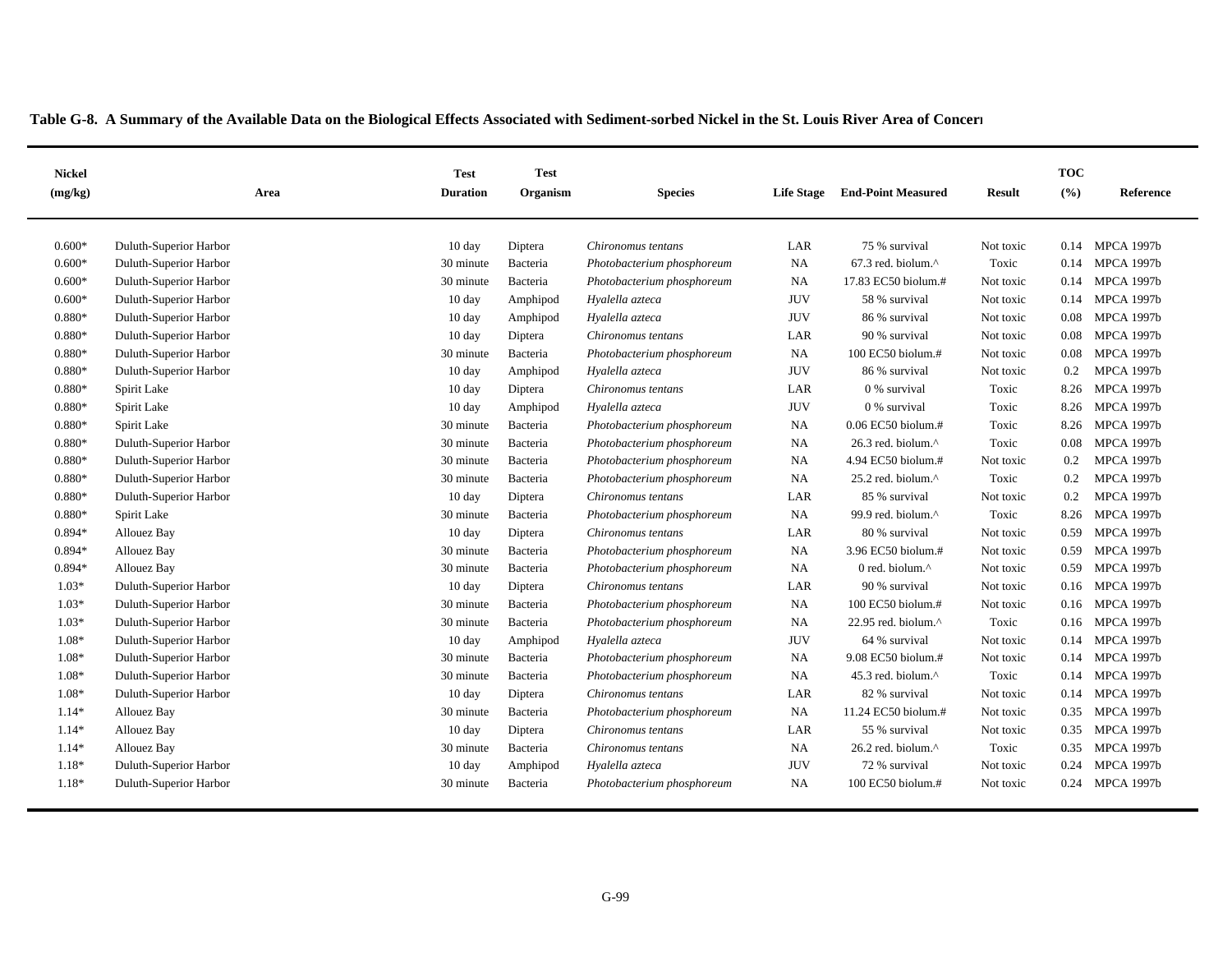| <b>Nickel</b><br>(mg/kg) | Area                            | <b>Test</b><br><b>Duration</b> | <b>Test</b><br>Organism | <b>Species</b>             | <b>Life Stage</b> | <b>End-Point Measured</b>        | Result    | <b>TOC</b><br>(%) | Reference         |
|--------------------------|---------------------------------|--------------------------------|-------------------------|----------------------------|-------------------|----------------------------------|-----------|-------------------|-------------------|
|                          |                                 |                                |                         |                            |                   |                                  |           |                   |                   |
| $1.18*$                  | Duluth-Superior Harbor          | $10 \text{ day}$               | Diptera                 | Chironomus tentans         | LAR               | 52 % survival                    | Not toxic | 0.24              | <b>MPCA 1997b</b> |
| 1.18*                    | Duluth-Superior Harbor          | 30 minute                      | Bacteria                | Photobacterium phosphoreum | <b>NA</b>         | $23.05$ red. biolum. $^{\wedge}$ | Toxic     | 0.24              | <b>MPCA 1997b</b> |
| $1.21*$                  | Spirit Lake                     | 30 minute                      | Bacteria                | Photobacterium phosphoreum | <b>NA</b>         | 81.5 red. biolum.^               | Toxic     | 8.4               | <b>MPCA 1997b</b> |
| $1.21*$                  | Spirit Lake                     | 30 minute                      | Bacteria                | Photobacterium phosphoreum | NA                | $0.2$ EC50 biolum.#              | Toxic     | 8.4               | <b>MPCA 1997b</b> |
| $1.21*$                  | Spirit Lake                     | $10 \text{ day}$               | Amphipod                | Hyalella azteca            | <b>JUV</b>        | 3 % survival                     | Toxic     | 8.4               | <b>MPCA 1997b</b> |
| $1.21*$                  | Spirit Lake                     | $10 \text{ day}$               | Diptera                 | Chironomus tentans         | LAR               | 0 % survival                     | Toxic     | 8.4               | <b>MPCA 1997b</b> |
| $1.44*$                  | Duluth-Superior Harbor          | 15 minute                      | Bacteria                | Photobacterium phosphoreum | NA                | 12.1 red. biolum. $^{\wedge}$    | Not toxic | 1.69              | <b>MPCA 1997c</b> |
| $1.44*$                  | Duluth-Superior Harbor          | 15 minute                      | Bacteria                | Photobacterium phosphoreum | NA                | 4.29 EC50 biolum.#               | Not toxic | 1.69              | <b>MPCA 1997c</b> |
| $1.44*$                  | Duluth-Superior Harbor          | $10 \text{ day}$               | Amphipod                | Hyalella azteca            | <b>JUV</b>        | 84 % survival                    | Not toxic | 1.69              | <b>MPCA 1997c</b> |
| $1.52*$                  | St. Louis Bay-East of Erie Pier | $10 \text{ day}$               | Amphipod                | Hyalella azteca            | <b>JUV</b>        | 58 % survival                    | Toxic     | 0.28              | Crane et al. 1997 |
| $1.52*$                  | St. Louis Bay-East of Erie Pier | $10 \text{ day}$               | Diptera                 | Chironomus tentans         | LAR               | 90 % survival                    | Not toxic | 0.28              | Crane et al. 1997 |
| $1.62*$                  | Duluth-Superior Harbor          | 15 minute                      | Bacteria                | Photobacterium phosphoreum | <b>NA</b>         | 1.14 EC50 biolum.#               | Not toxic | 1.44              | <b>MPCA 1997c</b> |
| $1.62*$                  | Duluth-Superior Harbor          | $10 \text{ day}$               | Amphipod                | Hyalella azteca            | <b>JUV</b>        | 98 % survival                    | Not toxic | 1.44              | <b>MPCA 1997c</b> |
| $1.62*$                  | Duluth-Superior Harbor          | 15 minute                      | Bacteria                | Photobacterium phosphoreum | <b>NA</b>         | 5.4 red. biolum.^                | Not toxic | 1.44              | <b>MPCA 1997c</b> |
| $1.63*$                  | Duluth-Superior Harbor          | $10 \text{ day}$               | Diptera                 | Chironomus tentans         | LAR               | 85 % survival                    | Not toxic | 0.4               | <b>MPCA 1997b</b> |
| $1.63*$                  | Duluth-Superior Harbor          | $10 \text{ day}$               | Amphipod                | Hyalella azteca            | <b>JUV</b>        | 85 % survival                    | Not toxic | 0.4               | <b>MPCA 1997b</b> |
| $1.63*$                  | Duluth-Superior Harbor          | 30 minute                      | Bacteria                | Photobacterium phosphoreum | <b>NA</b>         | 39.7 red. biolum.^               | Toxic     | 0.4               | <b>MPCA 1997b</b> |
| $1.63*$                  | Duluth-Superior Harbor          | 30 minute                      | Bacteria                | Photobacterium phosphoreum | <b>NA</b>         | 100 EC50 biolum.#                | Not toxic | 0.4               | <b>MPCA 1997b</b> |
| $1.63*$                  | Duluth-Superior Harbor          | $10 \text{ day}$               | Amphipod                | Hyalella azteca            | <b>JUV</b>        | 82 % survival                    | Not toxic | 0.4               | <b>MPCA 1997b</b> |
| $1.63*$                  | Duluth-Superior Harbor          | $10 \text{ day}$               | Diptera                 | Chironomus tentans         | LAR               | 88 % survival                    | Not toxic | 0.4               | <b>MPCA 1997b</b> |
| $1.64*$                  | Spirit Lake                     | 15 minute                      | Bacteria                | Photobacterium phosphoreum | <b>NA</b>         | 1.27 EC50 biolum.#               | Not toxic | 1.71              | <b>MPCA 1997c</b> |
| $1.64*$                  | Spirit Lake                     | 15 minute                      | Bacteria                | Photobacterium phosphoreum | <b>NA</b>         | 42.1 red. biolum.^               | Toxic     | 1.71              | <b>MPCA 1997c</b> |
| $1.64*$                  | Spirit Lake                     | $10 \text{ day}$               | Amphipod                | Hyalella azteca            | <b>JUV</b>        | 90 % survival                    | Not toxic | 1.71              | <b>MPCA 1997c</b> |
| $1.64*$                  | Spirit Lake                     | 10 day                         | Diptera                 | Chironomus tentans         | LAR               | 78 % survival                    | Not toxic | 1.71              | <b>MPCA 1997c</b> |
| $1.64*$                  | Spirit Lake                     | $10 \text{ day}$               | Diptera                 | Chironomus tentans         | LAR               | $0.4$ mg growth                  | Not toxic | 1.71              | <b>MPCA 1997c</b> |
| $1.69*$                  | St. Louis Bay                   | $10 \text{ day}$               | Amphipod                | Hyalella azteca            | <b>JUV</b>        | 95 % survival                    | Not toxic | 0.12              | <b>MPCA 1997b</b> |
| $1.69*$                  | St. Louis Bay                   | 30 minute                      | Bacteria                | Photobacterium phosphoreum | NA                | 100 EC50 biolum.#                | Not toxic | 0.12              | <b>MPCA 1997b</b> |
| $1.69*$                  | St. Louis Bay                   | 30 minute                      | Bacteria                | Photobacterium phosphoreum | <b>NA</b>         | 3.4 red. biolum.^                | Not toxic | 0.12              | <b>MPCA 1997b</b> |
| $1.69*$                  | St. Louis Bay                   | $10 \text{ day}$               | Diptera                 | Chironomus tentans         | LAR               | 78 % survival                    | Not toxic | 0.12              | <b>MPCA 1997b</b> |
| $1.73*$                  | Allouez Bay                     | 30 minute                      | Bacteria                | Photobacterium phosphoreum | <b>NA</b>         | $0.82$ EC50 biolum.#             | Not toxic | 4.47              | <b>MPCA 1997b</b> |
| $1.73*$                  | Allouez Bay                     | $10 \text{ day}$               | Amphipod                | Hyalella azteca            | <b>JUV</b>        | 85 % survival                    | Not toxic | 4.47              | <b>MPCA 1997b</b> |
|                          |                                 |                                |                         |                            |                   |                                  |           |                   |                   |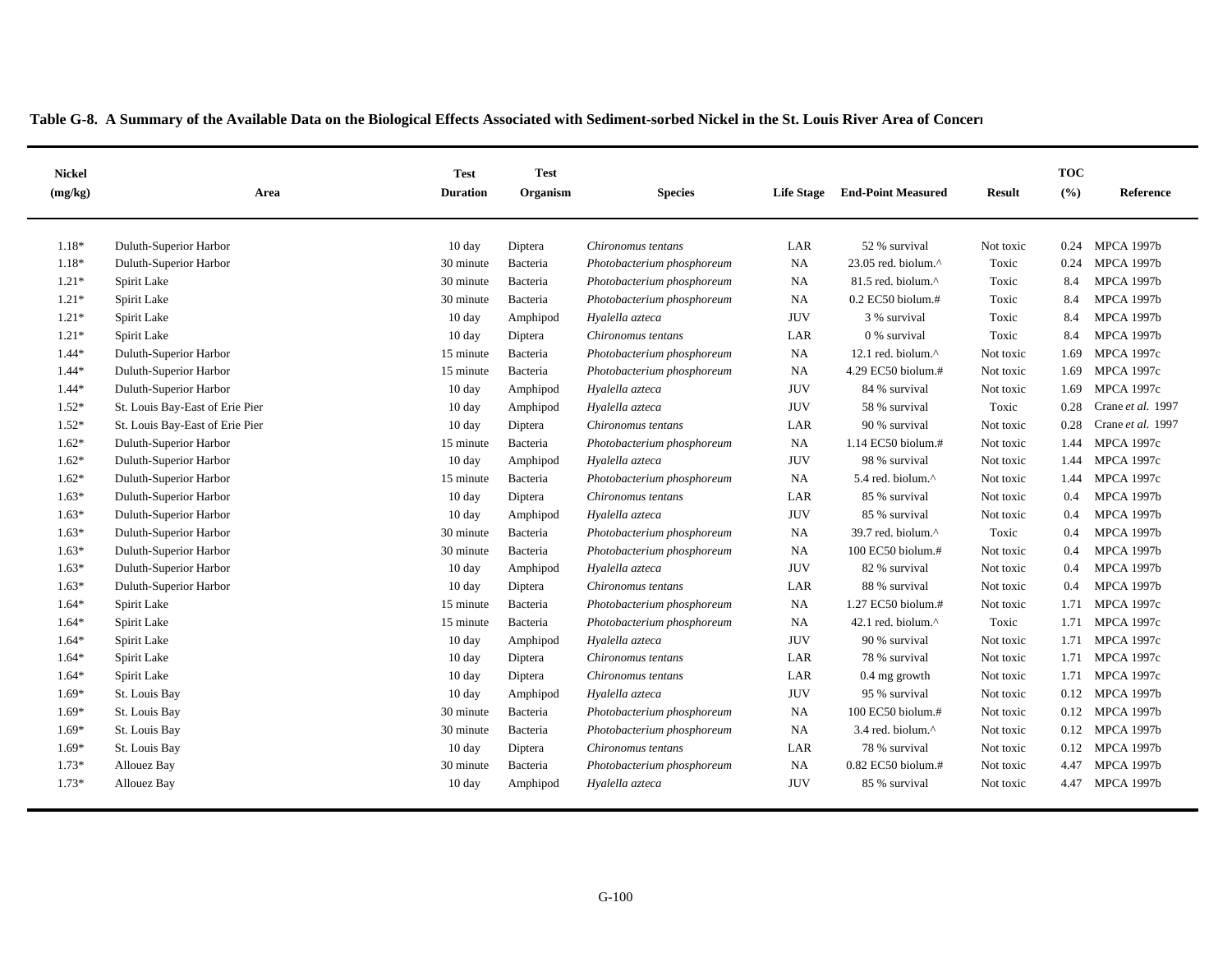|  |  | Table G-8. A Summary of the Available Data on the Biological Effects Associated with Sediment-sorbed Nickel in the St. Louis River Area of Concern |  |
|--|--|----------------------------------------------------------------------------------------------------------------------------------------------------|--|
|  |  |                                                                                                                                                    |  |

| <b>Nickel</b><br>(mg/kg) | Area                   | <b>Test</b><br><b>Duration</b> | <b>Test</b><br>Organism | <b>Species</b>             | <b>Life Stage</b> | <b>End-Point Measured</b>       | <b>Result</b>  | <b>TOC</b><br>(%) | <b>Reference</b>  |
|--------------------------|------------------------|--------------------------------|-------------------------|----------------------------|-------------------|---------------------------------|----------------|-------------------|-------------------|
| $1.73*$                  | <b>Allouez Bay</b>     | 30 minute                      | Bacteria                | Photobacterium phosphoreum | <b>NA</b>         | 33.03 red. biolum.^             | Toxic          | 4.47              | <b>MPCA 1997b</b> |
| $1.73*$                  | Allouez Bay            | $10 \text{ day}$               | Diptera                 | Chironomus tentans         | LAR               | 68 % survival                   | Not toxic      | 4.47              | <b>MPCA 1997b</b> |
| 1.88*                    | Spirit Lake            | 15 minute                      | Bacteria                | Photobacterium phosphoreum | <b>NA</b>         | 4.42 EC50 biolum.#              | Not toxic      | 1.65              | <b>MPCA 1997c</b> |
| 1.88*                    | Spirit Lake            | $10 \text{ day}$               | Diptera                 | Chironomus tentans         | LAR               | 0.53 mg growth                  | Not toxic      | 1.65              | <b>MPCA 1997c</b> |
| 1.88*                    | Spirit Lake            | $10 \text{ day}$               | Diptera                 | Chironomus tentans         | LAR               | 88 % survival                   | Not toxic      | 1.65              | <b>MPCA 1997c</b> |
| 1.88*                    | Spirit Lake            | 15 minute                      | Bacteria                | Photobacterium phosphoreum | <b>NA</b>         | 0 red. biolum.^                 | Not toxic      | 1.65              | <b>MPCA 1997c</b> |
| 1.88*                    | Spirit Lake            | $10 \text{ day}$               | Amphipod                | Hyalella azteca            | <b>JUV</b>        | 87 % survival                   | Not toxic      | 1.65              | <b>MPCA 1997c</b> |
| $2.05*$                  | Duluth-Superior Harbor | 15 minute                      | Bacteria                | Photobacterium phosphoreum | NA                | 4.1 red. biolum.^               | Not toxic      | 4.02              | <b>MPCA 1997c</b> |
| $2.05*$                  | Duluth-Superior Harbor | 10 day                         | Diptera                 | Chironomus tentans         | LAR               | 57 % survival                   | Toxic          | 4.02              | <b>MPCA 1997c</b> |
| $2.05*$                  | Duluth-Superior Harbor | 10 day                         | Diptera                 | Chironomus tentans         | LAR               | Not determined                  | Not determined | 4.02              | <b>MPCA 1997c</b> |
| $2.05*$                  | Duluth-Superior Harbor | 10 day                         | Amphipod                | Hyalella azteca            | <b>JUV</b>        | 90 % survival                   | Not toxic      | 4.02              | <b>MPCA 1997c</b> |
| $2.05*$                  | Duluth-Superior Harbor | 15 minute                      | Bacteria                | Photobacterium phosphoreum | <b>NA</b>         | 1.76 EC50 biolum.#              | Not toxic      | 4.02              | <b>MPCA 1997c</b> |
| $2.16*$                  | Lower St. Louis River  | $10 \text{ day}$               | Amphipod                | Hyalella azteca            | <b>JUV</b>        | 92 % survival                   | Not toxic      | 1.37              | <b>MPCA 1997c</b> |
| $2.16*$                  | Lower St. Louis River  | 15 minute                      | Bacteria                | Photobacterium phosphoreum | <b>NA</b>         | 3.52 EC50 biolum.#              | Not toxic      | 1.37              | <b>MPCA 1997c</b> |
| $2.16*$                  | Lower St. Louis River  | 15 minute                      | Bacteria                | Photobacterium phosphoreum | NA                | 8.2 red. biolum.^               | Not toxic      | 1.37              | <b>MPCA 1997c</b> |
| $2.16*$                  | Lower St. Louis River  | $10 \text{ day}$               | Diptera                 | Chironomus tentans         | LAR               | 52 % survival                   | Not toxic      | 1.37              | <b>MPCA 1997c</b> |
| $2.16*$                  | Lower St. Louis River  | $10 \text{ day}$               | Diptera                 | Chironomus tentans         | LAR               | $0.57$ mg growth                | Not toxic      | 1.37              | <b>MPCA 1997c</b> |
| $2.19*$                  | St. Louis Bay          | 30 minute                      | Bacteria                | Photobacterium phosphoreum | <b>NA</b>         | 0.47 EC50 biolum.#              | Toxic          | 1.55              | <b>MPCA 1997b</b> |
| $2.19*$                  | St. Louis Bay          | 30 minute                      | Bacteria                | Photobacterium phosphoreum | <b>NA</b>         | $-0.7$ red. biolum. $^{\wedge}$ | Not toxic      | 1.55              | <b>MPCA 1997b</b> |
| $2.19*$                  | St. Louis Bay          | $10 \text{ day}$               | Diptera                 | Chironomus tentans         | LAR               | 65 % survival                   | Not toxic      | 1.55              | <b>MPCA 1997b</b> |
| $2.22*$                  | Duluth-Superior Harbor | 15 minute                      | Bacteria                | Photobacterium phosphoreum | <b>NA</b>         | 10.5 red. biolum. $^{\wedge}$   | Not toxic      | 2.98              | <b>MPCA 1997c</b> |
| $2.22*$                  | Duluth-Superior Harbor | 15 minute                      | Bacteria                | Photobacterium phosphoreum | <b>NA</b>         | 1.92 EC50 biolum.#              | Not toxic      | 2.98              | <b>MPCA 1997c</b> |
| $2.22*$                  | Duluth-Superior Harbor | 10 day                         | Amphipod                | Hyalella azteca            | <b>JUV</b>        | 97 % survival                   | Not toxic      | 2.98              | <b>MPCA 1997c</b> |
| $2.22*$                  | Duluth-Superior Harbor | 10 day                         | Diptera                 | Chironomus tentans         | LAR               | 72 % survival                   | Not toxic      | 2.98              | <b>MPCA 1997c</b> |
| $2.22*$                  | Duluth-Superior Harbor | $10 \text{ day}$               | Diptera                 | Chironomus tentans         | LAR               | $0.58$ mg growth                | Not toxic      | 2.98              | <b>MPCA 1997c</b> |
| $2.23*$                  | St. Louis Bay          | 15 minute                      | Bacteria                | Photobacterium phosphoreum | NA                | 93.4 red. biolum.^              | Toxic          |                   | 13.91 MPCA 1997c  |
| $2.23*$                  | St. Louis Bay          | 15 minute                      | Bacteria                | Photobacterium phosphoreum | <b>NA</b>         | $0.4$ EC50 biolum.#             | Toxic          | 13.91             | <b>MPCA 1997c</b> |
| $2.23*$                  | St. Louis Bay          | $10 \text{ day}$               | Amphipod                | Hyalella azteca            | <b>JUV</b>        | 92 % survival                   | Not toxic      |                   | 13.91 MPCA 1997c  |
| $2.23*$                  | St. Louis Bay          | $10 \text{ day}$               | Diptera                 | Chironomus tentans         | LAR               | Not determined                  | Not determined |                   | 13.91 MPCA 1997c  |
| $2.23*$                  | St. Louis Bay          | 10 day                         | Diptera                 | Chironomus tentans         | LAR               | 18 % survival                   | Toxic          |                   | 13.91 MPCA 1997c  |
| $2.36*$                  | Spirit Lake            | 15 minute                      | Bacteria                | Photobacterium phosphoreum | NA                | 0.38 EC50 biolum.#              | Toxic          |                   | 11.975 MPCA 1997c |
|                          |                        |                                |                         |                            |                   |                                 |                |                   |                   |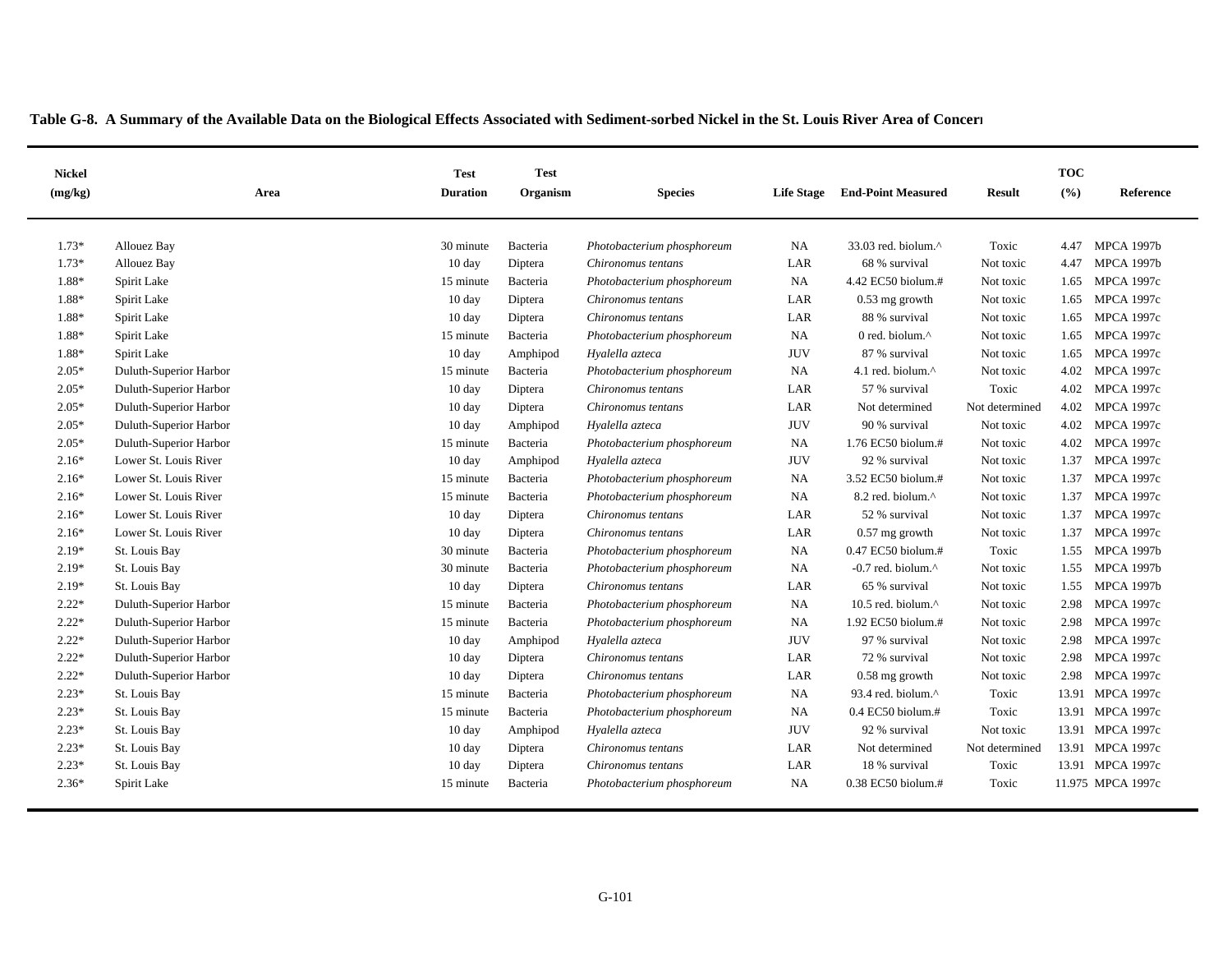| <b>Nickel</b><br>(mg/kg) | Area                                  | <b>Test</b><br><b>Duration</b> | <b>Test</b><br>Organism | <b>Species</b>             | <b>Life Stage</b> | <b>End-Point Measured</b>       | <b>Result</b>  | <b>TOC</b><br>(%) | Reference         |
|--------------------------|---------------------------------------|--------------------------------|-------------------------|----------------------------|-------------------|---------------------------------|----------------|-------------------|-------------------|
| $2.36*$                  | Spirit Lake                           | 15 minute                      | Bacteria                | Photobacterium phosphoreum | <b>NA</b>         | $84.7$ red. biolum. $^{\wedge}$ | Toxic          |                   | 11.975 MPCA 1997c |
| $2.36*$                  | Spirit Lake                           | 10 day                         | Diptera                 | Chironomus tentans         | LAR               | 0 % survival                    | Toxic          |                   | 11.975 MPCA 1997c |
| $2.36*$                  | Spirit Lake                           | 10 day                         | Diptera                 | Chironomus tentans         | LAR               | Not determined                  | Not determined |                   | 11.975 MPCA 1997c |
| $2.36*$                  | Spirit Lake                           | 10 day                         | Amphipod                | Hyalella azteca            | <b>JUV</b>        | 12 % survival                   | Toxic          |                   | 11.975 MPCA 1997c |
| $2.60*$                  | Spirit Lake-Grassy Point              | 10 day                         | Diptera                 | Chironomus tentans         | LAR               | 92 % survival                   | Not toxic      | 0.89              | Crane et al. 1997 |
| $2.60*$                  | Spirit Lake-Grassy Point              | 10 day                         | Amphipod                | Hyalella azteca            | <b>JUV</b>        | 92 % survival                   | Not toxic      | 0.89              | Crane et al. 1997 |
| $2.77*$                  | Lower St. Louis River                 | 15 minute                      | Bacteria                | Photobacterium phosphoreum | NA                | 5.3 red. biolum.^               | Not toxic      | 2.7               | <b>MPCA 1997c</b> |
| $2.77*$                  | Lower St. Louis River                 | 10 day                         | Diptera                 | Chironomus tentans         | LAR               | 70 % survival                   | Not toxic      | 2.7               | <b>MPCA 1997c</b> |
| $2.77*$                  | Lower St. Louis River                 | 15 minute                      | Bacteria                | Photobacterium phosphoreum | <b>NA</b>         | $0.52$ EC50 biolum.#            | Not toxic      | 2.7               | <b>MPCA 1997c</b> |
| $2.77*$                  | Lower St. Louis River                 | 10 day                         | Diptera                 | Chironomus tentans         | LAR               | $0.56$ mg growth                | Not toxic      | 2.7               | <b>MPCA 1997c</b> |
| $2.77*$                  | Lower St. Louis River                 | 15 minute                      | Bacteria                | Photobacterium phosphoreum | NA                | 12 red. biolum.^                | Not toxic      | 2.7               | <b>MPCA 1997c</b> |
| $2.77*$                  | Lower St. Louis River                 | $10 \text{ day}$               | Amphipod                | Hyalella azteca            | <b>JUV</b>        | 90 % survival                   | Not toxic      | 2.7               | <b>MPCA 1997c</b> |
| $2.77*$                  | Lower St. Louis River                 | 10 day                         | Diptera                 | Chironomus tentans         | LAR               | 68 % survival                   | Not toxic      | 2.7               | <b>MPCA 1997c</b> |
| $2.77*$                  | Lower St. Louis River                 | 10 day                         | Amphipod                | Hyalella azteca            | <b>JUV</b>        | 93 % survival                   | Not toxic      | 2.7               | <b>MPCA 1997c</b> |
| $2.77*$                  | Lower St. Louis River                 | 10 day                         | Diptera                 | Chironomus tentans         | LAR               | $0.44$ mg growth                | Not toxic      | 2.7               | <b>MPCA 1997c</b> |
| $2.77*$                  | Lower St. Louis River                 | 15 minute                      | Bacteria                | Photobacterium phosphoreum | NA                | 0.52 EC50 biolum.#              | Not toxic      | 2.7               | <b>MPCA 1997c</b> |
| 2.79*                    | St. Louis Bay                         | 10 day                         | Diptera                 | Chironomus tentans         | LAR               | $0.46$ mg growth                | Not toxic      | 6.72              | <b>MPCA 1997c</b> |
| 2.79*                    | St. Louis Bay                         | 15 minute                      | Bacteria                | Photobacterium phosphoreum | <b>NA</b>         | 0 red. biolum.^                 | Not toxic      | 6.72              | <b>MPCA 1997c</b> |
| $2.79*$                  | St. Louis Bay                         | 10 day                         | Amphipod                | Hyalella azteca            | <b>JUV</b>        | 87 % survival                   | Not toxic      | 6.72              | <b>MPCA 1997c</b> |
| $2.79*$                  | St. Louis Bay                         | 10 day                         | Diptera                 | Chironomus tentans         | LAR               | 88 % survival                   | Not toxic      | 6.72              | <b>MPCA 1997c</b> |
| $2.79*$                  | St. Louis Bay                         | 15 minute                      | Bacteria                | Photobacterium phosphoreum | NA                | 1.35 EC50 biolum.#              | Not toxic      | 6.72              | <b>MPCA 1997c</b> |
| $2.85*$                  | Spirit Lake                           | 30 minute                      | Bacteria                | Photobacterium phosphoreum | NA                | 15.5 red. biolum. $^{\wedge}$   | Not toxic      | 0.61              | <b>MPCA 1997b</b> |
| 2.85*                    | Spirit Lake                           | 30 minute                      | Bacteria                | Photobacterium phosphoreum | NA                | 5.36 EC50 biolum.#              | Not toxic      | 0.61              | <b>MPCA 1997b</b> |
| $2.85*$                  | Spirit Lake                           | 10 day                         | Amphipod                | Hyalella azteca            | <b>JUV</b>        | 97.5 % survival                 | Not toxic      | 0.61              | <b>MPCA 1997b</b> |
| $2.85*$                  | Spirit Lake                           | 10 day                         | Diptera                 | Chironomus tentans         | LAR               | 65 % survival                   | Not toxic      | 0.61              | <b>MPCA 1997b</b> |
| $3.08*$                  | Duluth-Superior Harbor                | 30 minute                      | Bacteria                | Photobacterium phosphoreum | NA                | 2.06 EC50 biolum.#              | Not toxic      | 0.81              | <b>MPCA 1997b</b> |
| $3.08*$                  | Duluth-Superior Harbor                | 30 minute                      | Bacteria                | Photobacterium phosphoreum | NA                | 26.9 red. biolum. $^{\wedge}$   | Toxic          | 0.81              | <b>MPCA 1997b</b> |
| $3.08*$                  | Duluth-Superior Harbor                | 10 day                         | Amphipod                | Hyalella azteca            | <b>JUV</b>        | 89 % survival                   | Not toxic      | 0.81              | <b>MPCA 1997b</b> |
| $3.08*$                  | Duluth-Superior Harbor                | $10 \text{ day}$               | Diptera                 | Chironomus tentans         | LAR               | 18 % survival                   | Toxic          | 0.81              | <b>MPCA 1997b</b> |
| $3.27*$                  | St. Louis River-Lower St. Louis River | 30 minute                      | Bacteria                | Photobacterium phosphoreum | NA                | 2.8 red. biolum.^               | Not toxic      | 0.86              | <b>MPCA 1997b</b> |
| $3.27*$                  | St. Louis River-Lower St. Louis River | $10 \text{ day}$               | Amphipod                | Hyalella azteca            | <b>JUV</b>        | 90 % survival                   | Not toxic      |                   | 0.86 MPCA 1997b   |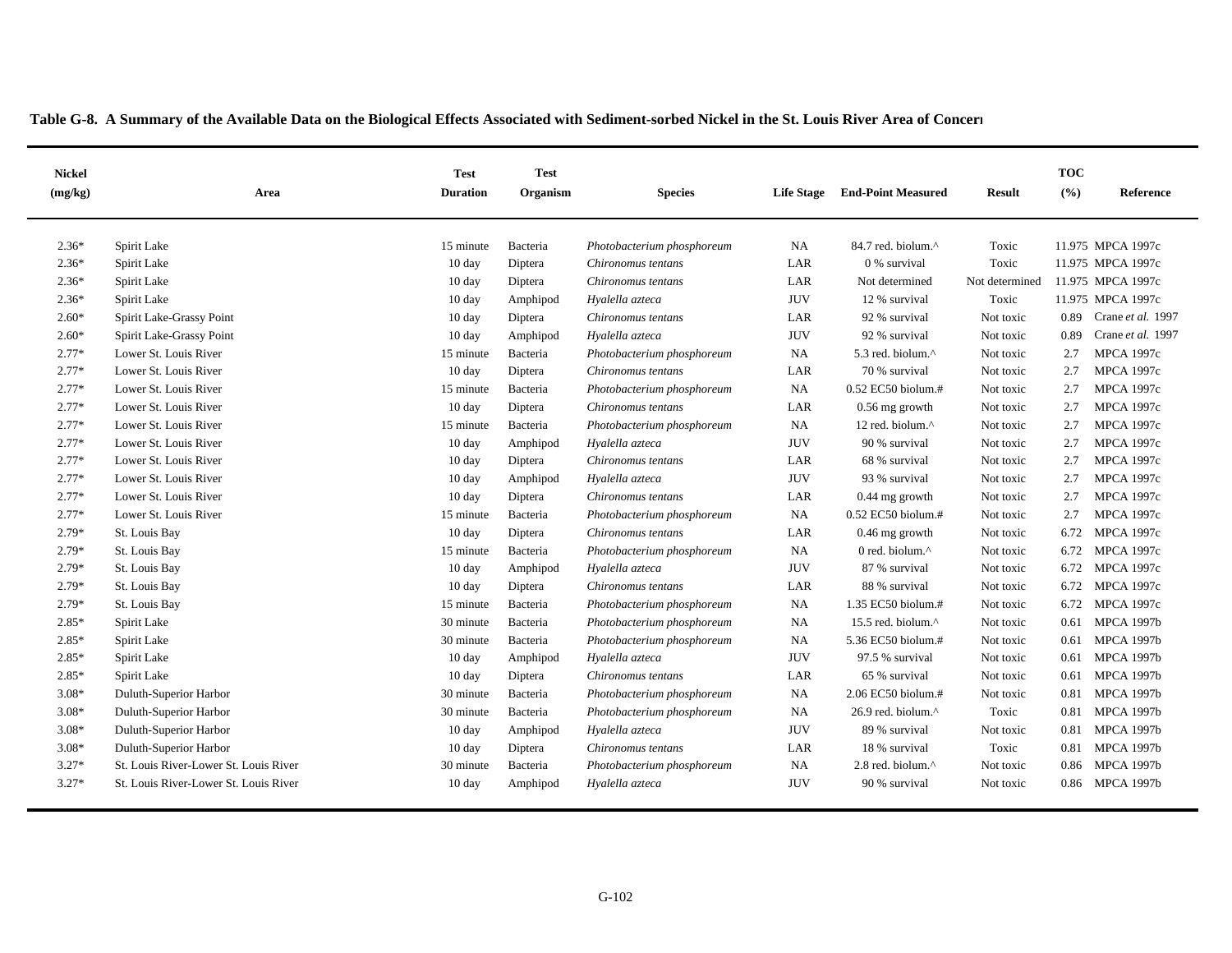| <b>Nickel</b><br>(mg/kg) | Area                                  | <b>Test</b><br><b>Duration</b> | <b>Test</b><br>Organism | <b>Species</b>             | <b>Life Stage</b> | <b>End-Point Measured</b>        | <b>Result</b> | <b>TOC</b><br>(%) | <b>Reference</b>  |
|--------------------------|---------------------------------------|--------------------------------|-------------------------|----------------------------|-------------------|----------------------------------|---------------|-------------------|-------------------|
| $3.27*$                  |                                       |                                |                         |                            |                   |                                  |               |                   |                   |
|                          | St. Louis River-Lower St. Louis River | 30 minute                      | Bacteria                | Photobacterium phosphoreum | <b>NA</b>         | 14.18 EC50 biolum.#              | Not toxic     | 0.86              | <b>MPCA 1997b</b> |
| $3.27*$                  | St. Louis River-Lower St. Louis River | $10 \text{ day}$               | Diptera                 | Chironomus tentans         | LAR               | 72 % survival                    | Not toxic     | 0.86              | <b>MPCA 1997b</b> |
| $3.53*$                  | Allouez Bay                           | 10 day                         | Diptera                 | Chironomus tentans         | LAR               | 80 % survival                    | Not toxic     | 1.02              | <b>MPCA 1997b</b> |
| $3.53*$                  | Allouez Bay                           | 30 minute                      | Bacteria                | Photobacterium phosphoreum | <b>NA</b>         | 0.81 EC50 biolum.#               | Not toxic     | 1.02              | <b>MPCA 1997b</b> |
| $3.53*$                  | Allouez Bay                           | 30 minute                      | Bacteria                | Photobacterium phosphoreum | <b>NA</b>         | 29.7 red. biolum.^               | Toxic         |                   | 1.02 MPCA 1997b   |
| $3.53*$                  | Allouez Bay                           | $10 \text{ day}$               | Amphipod                | Hyalella azteca            | <b>JUV</b>        | 90 % survival                    | Not toxic     |                   | 1.02 MPCA 1997b   |
| $3.59*$                  | Duluth-Superior Harbor                | $10 \text{ day}$               | Amphipod                | Hyalella azteca            | <b>JUV</b>        | 78 % survival                    | Not toxic     | 1.85              | <b>MPCA 1997b</b> |
| $3.59*$                  | Duluth-Superior Harbor                | 30 minute                      | Bacteria                | Photobacterium phosphoreum | <b>NA</b>         | 14.9 red. biolum.^               | Not toxic     | 1.85              | <b>MPCA 1997b</b> |
| $3.59*$                  | Duluth-Superior Harbor                | 30 minute                      | Bacteria                | Photobacterium phosphoreum | <b>NA</b>         | 0.75 EC50 biolum.#               | Not toxic     |                   | 1.85 MPCA 1997b   |
| $3.59*$                  | Duluth-Superior Harbor                | 10 day                         | Diptera                 | Chironomus tentans         | LAR               | 90 % survival                    | Not toxic     | 1.85              | <b>MPCA 1997b</b> |
| $3.70*$                  | St. Louis River-Lower St. Louis River | 30 minute                      | Bacteria                | Photobacterium phosphoreum | NA                | 21.31 red. biolum. $^{\wedge}$   | Toxic         | 0.68              | <b>MPCA 1997b</b> |
| $3.70*$                  | St. Louis River-Lower St. Louis River | 10 day                         | Diptera                 | Chironomus tentans         | LAR               | 55 % survival                    | Not toxic     | 0.68              | <b>MPCA 1997b</b> |
| $3.70*$                  | St. Louis River-Lower St. Louis River | 30 minute                      | Bacteria                | Photobacterium phosphoreum | <b>NA</b>         | 2.83 EC50 biolum.#               | Not toxic     | 0.68              | <b>MPCA 1997b</b> |
| $3.77*$                  | Duluth-Superior Harbor                | 15 minute                      | Bacteria                | Photobacterium phosphoreum | <b>NA</b>         | 0 red. biolum.^                  | Not toxic     | 2.24              | <b>MPCA 1997c</b> |
| $3.77*$                  | Duluth-Superior Harbor                | 10 day                         | Diptera                 | Chironomus tentans         | LAR               | 95 % survival                    | Not toxic     | 2.24              | <b>MPCA 1997c</b> |
| $3.77*$                  | Duluth-Superior Harbor                | 10 day                         | Diptera                 | Chironomus tentans         | LAR               | $0.46$ mg growth                 | Not toxic     | 2.24              | <b>MPCA 1997c</b> |
| $3.77*$                  | Duluth-Superior Harbor                | $10 \text{ day}$               | Amphipod                | Hyalella azteca            | <b>JUV</b>        | 98 % survival                    | Not toxic     | 2.24              | <b>MPCA 1997c</b> |
| $3.77*$                  | Duluth-Superior Harbor                | 15 minute                      | Bacteria                | Photobacterium phosphoreum | <b>NA</b>         | 1.3 EC50 biolum.#                | Not toxic     | 2.24              | <b>MPCA 1997c</b> |
| $3.79*$                  | St. Louis Bay                         | 15 minute                      | Bacteria                | Photobacterium phosphoreum | <b>NA</b>         | 20 red. biolum.^                 | Toxic         | 4.48              | <b>MPCA 1997c</b> |
| $3.79*$                  | St. Louis Bay                         | 15 minute                      | Bacteria                | Photobacterium phosphoreum | <b>NA</b>         | 0.29 EC50 biolum.#               | Toxic         | 4.48              | <b>MPCA 1997c</b> |
| $3.79*$                  | St. Louis Bay                         | $10 \text{ day}$               | Amphipod                | Hyalella azteca            | <b>JUV</b>        | 16 % survival                    | Toxic         | 4.48              | <b>MPCA 1997c</b> |
| $4.07*$                  | Lower St. Louis River                 | 15 minute                      | Bacteria                | Photobacterium phosphoreum | <b>NA</b>         | 28.8 red. biolum.^               | Toxic         | 3.25              | <b>MPCA 1997c</b> |
| $4.07*$                  | Lower St. Louis River                 | 15 minute                      | Bacteria                | Photobacterium phosphoreum | NA                | $0.42$ EC50 biolum.#             | Toxic         | 3.25              | <b>MPCA 1997c</b> |
| $4.07*$                  | Lower St. Louis River                 | 10 day                         | Amphipod                | Hyalella azteca            | <b>JUV</b>        | 100 % survival                   | Not toxic     | 3.25              | <b>MPCA 1997c</b> |
| $4.15*$                  | Spirit Lake-Grassy Point              | 10 day                         | Diptera                 | Chironomus tentans         | LAR               | 70 % survival                    | Not toxic     | 7.1               | Crane et al. 1997 |
| $4.15*$                  | Spirit Lake-Grassy Point              | $10 \text{ day}$               | Amphipod                | Hyalella azteca            | <b>JUV</b>        | 80 % survival                    | Not toxic     | 7.1               | Crane et al. 1997 |
| $4.29*$                  | Duluth-Superior Harbor                | 30 minute                      | Bacteria                | Photobacterium phosphoreum | <b>NA</b>         | $0.58$ EC50 biolum.#             | Not toxic     | 3.2               | <b>MPCA 1997b</b> |
| $4.29*$                  | Duluth-Superior Harbor                | 10 day                         | Diptera                 | Chironomus tentans         | LAR               | 62 % survival                    | Not toxic     | 3.2               | <b>MPCA 1997b</b> |
| $4.29*$                  | Duluth-Superior Harbor                | 10 day                         | Amphipod                | Hyalella azteca            | <b>JUV</b>        | 100 % survival                   | Not toxic     | 3.2               | <b>MPCA 1997b</b> |
| $4.29*$                  | Duluth-Superior Harbor                | 30 minute                      | Bacteria                | Photobacterium phosphoreum | <b>NA</b>         | 0 red. biolum.^                  | Not toxic     | 3.2               | <b>MPCA 1997b</b> |
| $4.30*$                  | Spirit Lake                           | 30 minute                      | Bacteria                | Photobacterium phosphoreum | <b>NA</b>         | $32.24$ red. biolum. $^{\wedge}$ | Toxic         | 3.07              | <b>MPCA 1997b</b> |
|                          |                                       |                                |                         |                            |                   |                                  |               |                   |                   |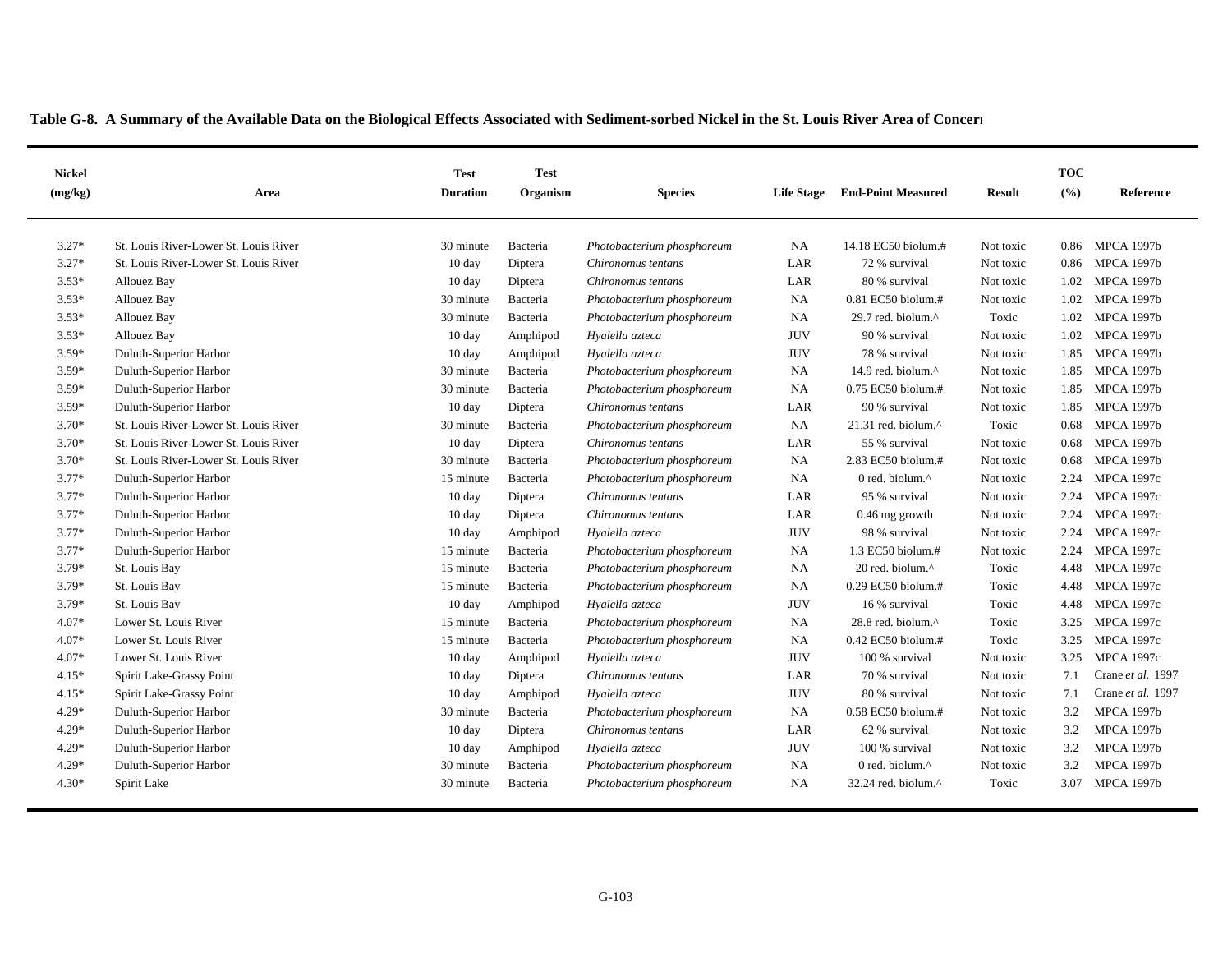| <b>Nickel</b><br>(mg/kg) | Area                                                     | <b>Test</b><br><b>Duration</b> | <b>Test</b><br>Organism | <b>Species</b>             | <b>Life Stage</b> | <b>End-Point Measured</b>     | <b>Result</b>  | <b>TOC</b><br>(%) | Reference         |
|--------------------------|----------------------------------------------------------|--------------------------------|-------------------------|----------------------------|-------------------|-------------------------------|----------------|-------------------|-------------------|
|                          |                                                          |                                |                         |                            |                   |                               |                |                   |                   |
| $4.30*$                  | Spirit Lake                                              | 30 minute                      | Bacteria                | Photobacterium phosphoreum | <b>NA</b>         | $0.73$ EC50 biolum.#          | Not toxic      | 3.07              | <b>MPCA 1997b</b> |
| $4.30*$                  | Spirit Lake                                              | 10 day                         | Diptera                 | Chironomus tentans         | LAR               | 55 % survival                 | Not toxic      | 3.07              | <b>MPCA 1997b</b> |
| $4.37*$                  | Duluth-Superior Harbor                                   | $10 \text{ day}$               | Amphipod                | Hyalella azteca            | <b>JUV</b>        | 75 % survival                 | Toxic          | 8.97              | MPCA 1997c        |
| $4.37*$                  | Duluth-Superior Harbor                                   | 15 minute                      | Bacteria                | Photobacterium phosphoreum | <b>NA</b>         | 42.1 red. biolum. $^{\wedge}$ | Toxic          | 8.97              | <b>MPCA 1997c</b> |
| $4.37*$                  | Duluth-Superior Harbor                                   | $10 \text{ day}$               | Diptera                 | Chironomus tentans         | LAR               | 3 % survival                  | Toxic          | 8.97              | MPCA 1997c        |
| $4.37*$                  | Duluth-Superior Harbor                                   | $10 \text{ day}$               | Diptera                 | Chironomus tentans         | LAR               | Not determined                | Not determined | 8.97              | <b>MPCA 1997c</b> |
| $4.37*$                  | Duluth-Superior Harbor                                   | 15 minute                      | Bacteria                | Photobacterium phosphoreum | <b>NA</b>         | $0.05$ EC50 biolum.#          | Toxic          |                   | 8.97 MPCA 1997c   |
| $4.45*$                  | St. Louis River-Lower St. Louis River                    | $10 \text{ day}$               | Amphipod                | Hyalella azteca            | <b>JUV</b>        | 97.5 % survival               | Not toxic      |                   | 0.56 MPCA 1997b   |
| $4.45*$                  | St. Louis River-Lower St. Louis River                    | 30 minute                      | Bacteria                | Photobacterium phosphoreum | <b>NA</b>         | 2.12 EC50 biolum.#            | Not toxic      |                   | 0.56 MPCA 1997b   |
| $4.45*$                  | St. Louis River-Lower St. Louis River                    | 30 minute                      | Bacteria                | Photobacterium phosphoreum | <b>NA</b>         | 12 red. biolum.^              | Not toxic      |                   | 0.56 MPCA 1997b   |
| $4.45*$                  | St. Louis River-Lower St. Louis River                    | 10 day                         | Diptera                 | Chironomus tentans         | LAR               | 67.5 % survival               | Not toxic      | 0.56              | <b>MPCA 1997b</b> |
| $4.56*$                  | St. Louis Bay-South of DM & IR Taconite Storage Facility | $10 \text{ day}$               | Diptera                 | Chironomus tentans         | LAR               | 88 % survival                 | Not toxic      | 2.3               | Crane et al. 1997 |
| $4.56*$                  | St. Louis Bay-South of DM & IR Taconite Storage Facility | $10 \text{ day}$               | Amphipod                | Hyalella azteca            | <b>JUV</b>        | 95 % survival                 | Not toxic      | 2.3               | Crane et al. 1997 |
| $4.64*$                  | Duluth-Superior Harbor                                   | 10 day                         | Amphipod                | Hyalella azteca            | <b>JUV</b>        | 88 % survival                 | Not toxic      | 3.85              | <b>MPCA 1997c</b> |
| $4.64*$                  | Duluth-Superior Harbor                                   | 15 minute                      | Bacteria                | Photobacterium phosphoreum | NA                | 0 red. biolum.^               | Not toxic      | 3.85              | <b>MPCA 1997c</b> |
| $4.64*$                  | Duluth-Superior Harbor                                   | $10 \text{ day}$               | Diptera                 | Chironomus tentans         | LAR               | 85 % survival                 | Not toxic      | 3.85              | <b>MPCA 1997c</b> |
| $4.64*$                  | Duluth-Superior Harbor                                   | $10 \text{ day}$               | Diptera                 | Chironomus tentans         | LAR               | $0.64$ mg growth              | Not toxic      | 3.85              | <b>MPCA 1997c</b> |
| $4.64*$                  | Duluth-Superior Harbor                                   | 15 minute                      | Bacteria                | Photobacterium phosphoreum | <b>NA</b>         | 3.82 EC50 biolum.#            | Not toxic      | 3.85              | <b>MPCA 1997c</b> |
| $4.66*$                  | Duluth-Superior Harbor                                   | 15 minute                      | Bacteria                | Photobacterium phosphoreum | <b>NA</b>         | 0 red. biolum.^               | Not toxic      | 3.99              | <b>MPCA 1997c</b> |
| $4.66*$                  | Duluth-Superior Harbor                                   | 15 minute                      | Bacteria                | Photobacterium phosphoreum | <b>NA</b>         | 1.5 EC50 biolum.#             | Not toxic      | 3.99              | <b>MPCA 1997c</b> |
| $4.66*$                  | Duluth-Superior Harbor                                   | $10 \text{ day}$               | Amphipod                | Hyalella azteca            | <b>JUV</b>        | 86 % survival                 | Not toxic      | 3.99              | <b>MPCA 1997c</b> |
| $4.73*$                  | Spirit Lake-Grassy Point                                 | 10 day                         | Diptera                 | Chironomus tentans         | LAR               | 70 % survival                 | Not toxic      | 12                | Crane et al. 1997 |
| $4.73*$                  | Spirit Lake-Grassy Point                                 | $10 \text{ day}$               | Amphipod                | Hyalella azteca            | <b>JUV</b>        | 90 % survival                 | Not toxic      | 12                | Crane et al. 1997 |
| 4.81*                    | Duluth-Superior Harbor                                   | 30 minute                      | Bacteria                | Photobacterium phosphoreum | <b>NA</b>         | 0.16 EC50 biolum.#            | Toxic          | 5.59              | <b>MPCA 1997b</b> |
| 4.81*                    | Duluth-Superior Harbor                                   | 30 minute                      | Bacteria                | Photobacterium phosphoreum | <b>NA</b>         | 4 red. biolum.^               | Not toxic      | 5.59              | <b>MPCA 1997b</b> |
| 4.81*                    | Duluth-Superior Harbor                                   | 10 day                         | Diptera                 | Chironomus tentans         | LAR               | 72 % survival                 | Not toxic      | 5.59              | <b>MPCA 1997b</b> |
| 4.81*                    | Duluth-Superior Harbor                                   | 10 day                         | Amphipod                | Hyalella azteca            | <b>JUV</b>        | 95 % survival                 | Not toxic      | 5.59              | <b>MPCA 1997b</b> |
| 4.97*                    | Spirit Lake                                              | 30 minute                      | Bacteria                | Photobacterium phosphoreum | <b>NA</b>         | 6.4 red. biolum.^             | Not toxic      | 5.77              | <b>MPCA 1997b</b> |
| 4.97*                    | Spirit Lake                                              | 10 day                         | Diptera                 | Chironomus tentans         | LAR               | 75 % survival                 | Not toxic      | 5.77              | <b>MPCA 1997b</b> |
| 4.97*                    | Spirit Lake                                              | 30 minute                      | Bacteria                | Photobacterium phosphoreum | <b>NA</b>         | $6.73$ EC50 biolum.#          | Not toxic      | 5.77              | <b>MPCA 1997b</b> |
| 4.97*                    | Spirit Lake                                              | $10 \text{ day}$               | Amphipod                | Hyalella azteca            | <b>JUV</b>        | 75 % survival                 | Not toxic      |                   | 5.77 MPCA 1997b   |
|                          |                                                          |                                |                         |                            |                   |                               |                |                   |                   |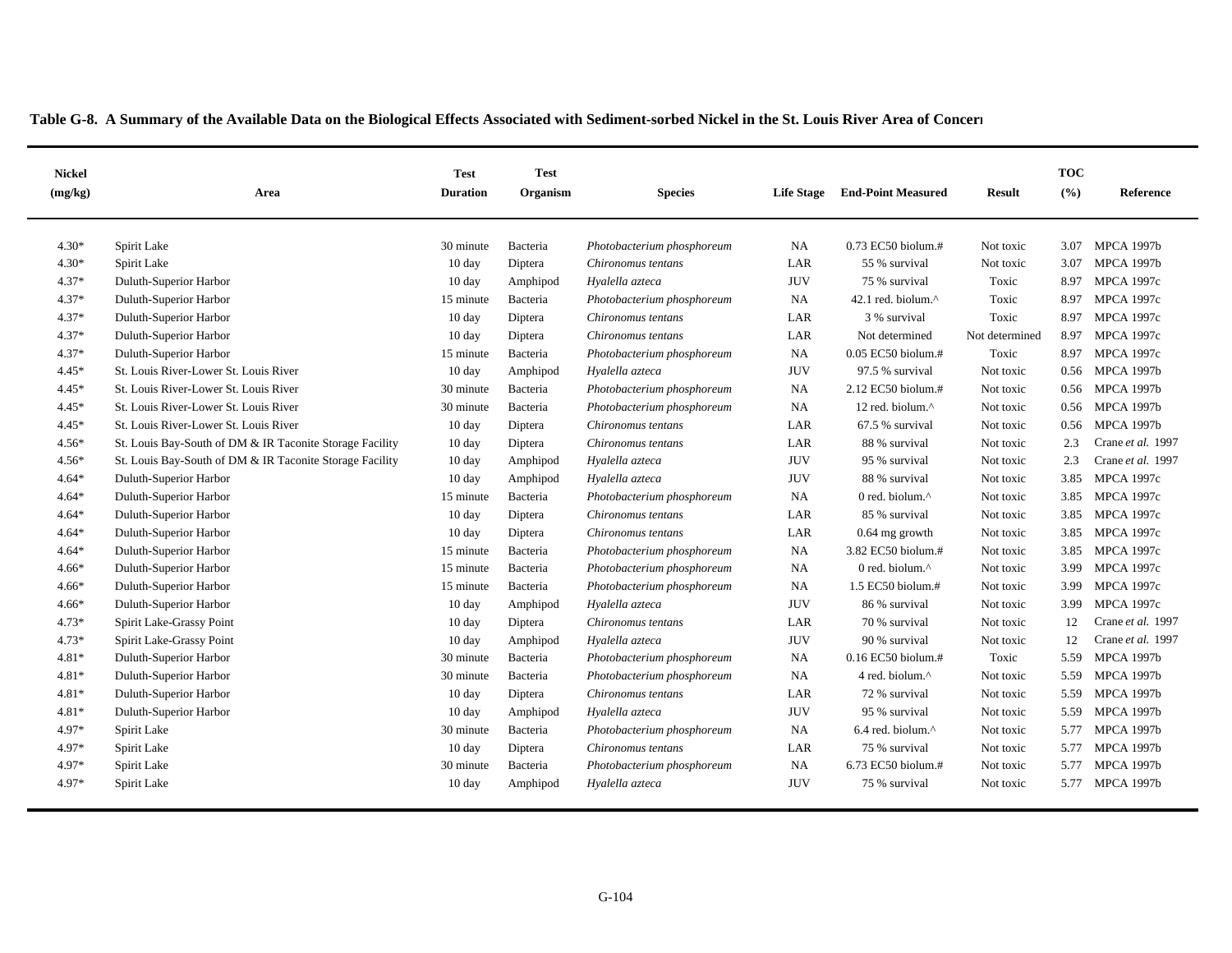| <b>Nickel</b><br>(mg/kg) | Area                   | <b>Test</b><br><b>Duration</b> | <b>Test</b><br>Organism | <b>Species</b>             | <b>Life Stage</b> | <b>End-Point Measured</b>                          | Result    | <b>TOC</b><br>(%) | Reference         |
|--------------------------|------------------------|--------------------------------|-------------------------|----------------------------|-------------------|----------------------------------------------------|-----------|-------------------|-------------------|
|                          |                        |                                |                         |                            |                   |                                                    |           |                   |                   |
| 4.97*                    | Duluth-Superior Harbor | 15 minute                      | Bacteria                | Photobacterium phosphoreum | <b>NA</b>         | 2.07 EC50 biolum.#                                 | Not toxic | 1.87              | <b>MPCA 1997c</b> |
| 4.97*                    | Duluth-Superior Harbor | 10 day                         | Diptera                 | Chironomus tentans         | LAR               | 85 % survival                                      | Not toxic | 1.87              | <b>MPCA 1997c</b> |
| 4.97*                    | Duluth-Superior Harbor | $10 \text{ day}$               | Amphipod                | Hyalella azteca            | <b>JUV</b>        | 93 % survival                                      | Not toxic | 1.87              | <b>MPCA 1997c</b> |
| 4.97*                    | Duluth-Superior Harbor | 15 minute                      | Bacteria                | Photobacterium phosphoreum | <b>NA</b>         | 21.8 red. biolum.^                                 | Toxic     | 1.87              | <b>MPCA 1997c</b> |
| 4.97*                    | Duluth-Superior Harbor | $10 \text{ day}$               | Diptera                 | Chironomus tentans         | LAR               | 0.53 mg growth                                     | Not toxic | 1.87              | <b>MPCA 1997c</b> |
| $5.03*$                  | St. Louis Bay          | 10 day                         | Amphipod                | Hyalella azteca            | <b>JUV</b>        | 12 % survival                                      | Toxic     |                   | 14.19 MPCA 1997b  |
| $5.03*$                  | St. Louis Bay          | 10 day                         | Diptera                 | Chironomus tentans         | LAR               | 0 % survival                                       | Toxic     |                   | 14.19 MPCA 1997b  |
| $5.03*$                  | St. Louis Bay          | 30 minute                      | Bacteria                | Photobacterium phosphoreum | NA                | $67.9$ red. biolum. <sup><math>\wedge</math></sup> | Toxic     |                   | 14.19 MPCA 1997b  |
| $5.03*$                  | St. Louis Bay          | 30 minute                      | Bacteria                | Photobacterium phosphoreum | NA                | 0.16 EC50 biolum.#                                 | Toxic     |                   | 14.19 MPCA 1997b  |
| $5.05*$                  | St. Louis Bay          | 30 minute                      | Bacteria                | Photobacterium phosphoreum | <b>NA</b>         | $-2.8$ red. biolum. $^{\wedge}$                    | Not toxic | 1.82              | <b>MPCA 1997b</b> |
| $5.05*$                  | St. Louis Bay          | $10 \text{ day}$               | Amphipod                | Hyalella azteca            | <b>JUV</b>        | 70 % survival                                      | Not toxic | 1.82              | <b>MPCA 1997b</b> |
| $5.05*$                  | St. Louis Bay          | 30 minute                      | Bacteria                | Photobacterium phosphoreum | <b>NA</b>         | 3.56 EC50 biolum.#                                 | Not toxic | 1.82              | <b>MPCA 1997b</b> |
| $5.05*$                  | St. Louis Bay          | 10 day                         | Diptera                 | Chironomus tentans         | LAR               | 75 % survival                                      | Not toxic | 1.82              | <b>MPCA 1997b</b> |
| $5.29*$                  | St. Louis Bay          | 15 minute                      | Bacteria                | Photobacterium phosphoreum | NA                | 0.67 EC50 biolum.#                                 | Not toxic | 2.43              | <b>MPCA 1997c</b> |
| $5.29*$                  | St. Louis Bay          | 15 minute                      | Bacteria                | Photobacterium phosphoreum | NA                | 8.5 red. biolum. <sup>^</sup>                      | Not toxic | 2.43              | <b>MPCA 1997c</b> |
| 5.29*                    | St. Louis Bay          | $10 \text{ day}$               | Amphipod                | Hyalella azteca            | <b>JUV</b>        | 95 % survival                                      | Not toxic | 2.43              | <b>MPCA 1997c</b> |
| 5.30*                    | Duluth-Superior Harbor | $10 \text{ day}$               | Diptera                 | Chironomus tentans         | LAR               | $0.49$ mg growth                                   | Not toxic | 3.4               | <b>MPCA 1997c</b> |
| 5.30*                    | Duluth-Superior Harbor | $10 \text{ day}$               | Diptera                 | Chironomus tentans         | LAR               | 77 % survival                                      | Not toxic | 3.4               | <b>MPCA 1997c</b> |
| 5.30*                    | Duluth-Superior Harbor | 15 minute                      | Bacteria                | Photobacterium phosphoreum | NA                | 0.74 EC50 biolum.#                                 | Not toxic | 3.4               | <b>MPCA 1997c</b> |
| 5.30*                    | Duluth-Superior Harbor | 15 minute                      | Bacteria                | Photobacterium phosphoreum | NA                | 0.74 EC50 biolum.#                                 | Not toxic | 3.4               | <b>MPCA 1997c</b> |
| 5.30*                    | Duluth-Superior Harbor | $10 \text{ day}$               | Diptera                 | Chironomus tentans         | LAR               | 85 % survival                                      | Not toxic | 3.4               | <b>MPCA 1997c</b> |
| 5.30*                    | Duluth-Superior Harbor | $10 \text{ day}$               | Amphipod                | Hyalella azteca            | <b>JUV</b>        | 87 % survival                                      | Not toxic | 3.4               | <b>MPCA 1997c</b> |
| 5.30*                    | Duluth-Superior Harbor | 15 minute                      | Bacteria                | Photobacterium phosphoreum | <b>NA</b>         | 1.2 red. biolum. $^{\wedge}$                       | Not toxic | 3.4               | <b>MPCA 1997c</b> |
| 5.30*                    | Duluth-Superior Harbor | 10 day                         | Amphipod                | Hyalella azteca            | <b>JUV</b>        | 87 % survival                                      | Not toxic | 3.4               | <b>MPCA 1997c</b> |
| 5.30*                    | Duluth-Superior Harbor | $10 \text{ day}$               | Diptera                 | Chironomus tentans         | LAR               | $0.37$ mg growth                                   | Not toxic | 3.4               | <b>MPCA 1997c</b> |
| 5.30*                    | Duluth-Superior Harbor | 15 minute                      | Bacteria                | Photobacterium phosphoreum | NA                | 1.9 red. biolum.^                                  | Not toxic | 3.4               | <b>MPCA 1997c</b> |
| $5.31*$                  | Spirit Lake            | $10 \text{ day}$               | Amphipod                | Hyalella azteca            | <b>JUV</b>        | 90 % survival                                      | Not toxic | 3.735             | <b>MPCA 1997c</b> |
| $5.31*$                  | Spirit Lake            | 15 minute                      | Bacteria                | Photobacterium phosphoreum | <b>NA</b>         | 0 red. biolum.^                                    | Not toxic | 3.735             | <b>MPCA 1997c</b> |
| 5.31*                    | Spirit Lake            | 10 day                         | Diptera                 | Chironomus tentans         | LAR               | 65 % survival                                      | Not toxic | 3.735             | <b>MPCA 1997c</b> |
| $5.31*$                  | Spirit Lake            | $10 \text{ day}$               | Diptera                 | Chironomus tentans         | LAR               | 0.57 mg growth                                     | Not toxic | 3.735             | <b>MPCA 1997c</b> |
| $5.31*$                  | Spirit Lake            | 15 minute                      | Bacteria                | Photobacterium phosphoreum | NA                | 1.06 EC50 biolum.#                                 | Not toxic |                   | 3.735 MPCA 1997c  |
|                          |                        |                                |                         |                            |                   |                                                    |           |                   |                   |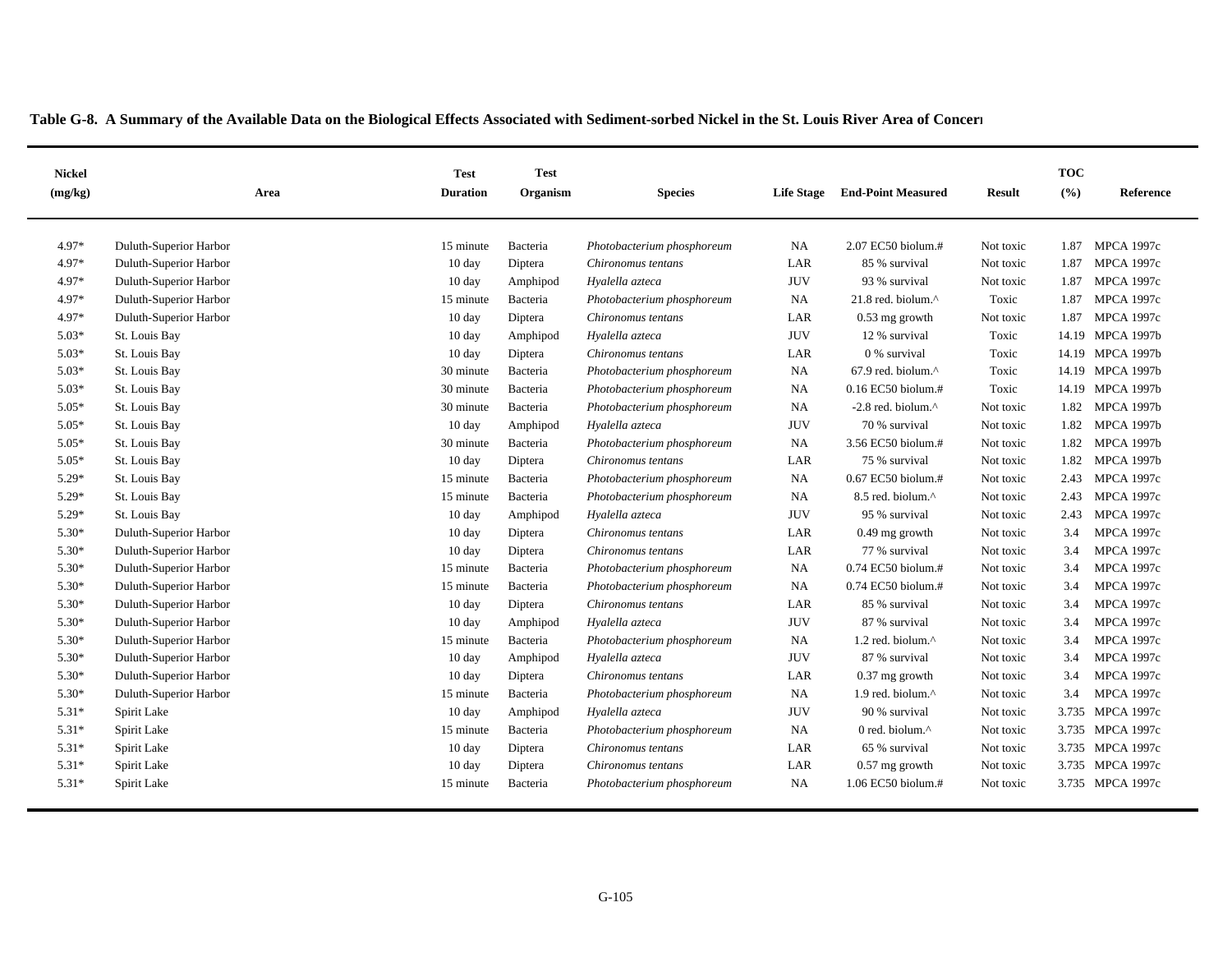| <b>Nickel</b><br>(mg/kg) | Area                   | <b>Test</b><br><b>Duration</b> | <b>Test</b><br>Organism | <b>Species</b>             | <b>Life Stage</b> | <b>End-Point Measured</b>      | Result    | <b>TOC</b><br>(%) | Reference         |
|--------------------------|------------------------|--------------------------------|-------------------------|----------------------------|-------------------|--------------------------------|-----------|-------------------|-------------------|
|                          |                        |                                |                         |                            |                   |                                |           |                   |                   |
| $5.35*$                  | Duluth-Superior Harbor | $10 \text{ day}$               | Diptera                 | Chironomus tentans         | LAR               | 62 % survival                  | Not toxic | 1.1               | <b>MPCA 1997b</b> |
| $5.35*$                  | Duluth-Superior Harbor | 10 day                         | Amphipod                | Hyalella azteca            | <b>JUV</b>        | 90 % survival                  | Not toxic | 1.1               | <b>MPCA 1997b</b> |
| 5.35*                    | Duluth-Superior Harbor | 30 minute                      | Bacteria                | Photobacterium phosphoreum | <b>NA</b>         | 0.82 EC50 biolum.#             | Not toxic | 1.1               | <b>MPCA 1997b</b> |
| 5.35*                    | Duluth-Superior Harbor | 30 minute                      | Bacteria                | Photobacterium phosphoreum | NA                | 0 red. biolum.^                | Not toxic | 1.1               | <b>MPCA 1997b</b> |
| 5.60*                    | St. Louis Bay          | 15 minute                      | Bacteria                | Photobacterium phosphoreum | NA                | 1.1 red. biolum. $\wedge$      | Not toxic | 3.87              | <b>MPCA 1997c</b> |
| $5.60*$                  | St. Louis Bay          | $10 \text{ day}$               | Diptera                 | Chironomus tentans         | LAR               | $0.23$ mg growth               | Toxic     | 3.87              | <b>MPCA 1997c</b> |
| $5.60*$                  | St. Louis Bay          | $10 \text{ day}$               | Diptera                 | Chironomus tentans         | LAR               | 75 % survival                  | Not toxic | 3.87              | <b>MPCA 1997c</b> |
| $5.60*$                  | St. Louis Bay          | $10 \text{ day}$               | Amphipod                | Hyalella azteca            | <b>JUV</b>        | 93 % survival                  | Not toxic | 3.87              | <b>MPCA 1997c</b> |
| $5.60*$                  | St. Louis Bay          | 15 minute                      | Bacteria                | Photobacterium phosphoreum | <b>NA</b>         | $0.41$ EC50 biolum.#           | Toxic     | 3.87              | <b>MPCA 1997c</b> |
| $5.61*$                  | Spirit Lake            | $10 \text{ day}$               | Amphipod                | Hyalella azteca            | <b>JUV</b>        | 90 % survival                  | Not toxic | 2.34              | <b>MPCA 1997c</b> |
| $5.61*$                  | Spirit Lake            | $10 \text{ day}$               | Diptera                 | Chironomus tentans         | LAR               | $0.37$ mg growth               | Not toxic | 2.34              | <b>MPCA 1997c</b> |
| $5.61*$                  | Spirit Lake            | 15 minute                      | Bacteria                | Photobacterium phosphoreum | NA                | $0.77$ EC50 biolum.#           | Not toxic | 2.34              | <b>MPCA 1997c</b> |
| $5.61*$                  | Spirit Lake            | $10 \text{ day}$               | Diptera                 | Chironomus tentans         | LAR               | 95 % survival                  | Not toxic | 2.34              | <b>MPCA 1997c</b> |
| $5.61*$                  | Spirit Lake            | 15 minute                      | Bacteria                | Photobacterium phosphoreum | NA                | 12.1 red. biolum. $^{\wedge}$  | Not toxic | 2.34              | <b>MPCA 1997c</b> |
| 5.77*                    | Duluth-Superior Harbor | $10 \text{ day}$               | Diptera                 | Chironomus tentans         | LAR               | 58 % survival                  | Not toxic | 4.05              | <b>MPCA 1997c</b> |
| 5.77*                    | Duluth-Superior Harbor | 15 minute                      | Bacteria                | Photobacterium phosphoreum | NA                | 20.9 red. biolum. $^{\wedge}$  | Toxic     | 4.05              | <b>MPCA 1997c</b> |
| 5.77*                    | Duluth-Superior Harbor | $10 \text{ day}$               | Amphipod                | Hyalella azteca            | <b>JUV</b>        | 85 % survival                  | Not toxic | 4.05              | <b>MPCA 1997c</b> |
| 5.77*                    | Duluth-Superior Harbor | 15 minute                      | Bacteria                | Photobacterium phosphoreum | <b>NA</b>         | $0.4$ EC50 biolum.#            | Toxic     | 4.05              | <b>MPCA 1997c</b> |
| 5.77*                    | Duluth-Superior Harbor | 10 day                         | Diptera                 | Chironomus tentans         | LAR               | $0.35$ mg growth               | Not toxic | 4.05              | <b>MPCA 1997c</b> |
| 5.78*                    | Spirit Lake            | 30 minute                      | Bacteria                | Photobacterium phosphoreum | <b>NA</b>         | 18.8 red. biolum.^             | Not toxic | 5.34              | <b>MPCA 1997b</b> |
| 5.78*                    | Spirit Lake            | $10 \text{ day}$               | Diptera                 | Chironomus tentans         | LAR               | 75 % survival                  | Not toxic | 5.34              | <b>MPCA 1997b</b> |
| 5.78*                    | Spirit Lake            | 30 minute                      | Bacteria                | Photobacterium phosphoreum | NA                | 0.97 EC50 biolum.#             | Not toxic | 5.34              | <b>MPCA 1997b</b> |
| 5.78*                    | Spirit Lake            | $10 \text{ day}$               | Amphipod                | Hyalella azteca            | <b>JUV</b>        | 100 % survival                 | Not toxic | 5.34              | <b>MPCA 1997b</b> |
| 5.80*                    | Lower St. Louis River  | 30 minute                      | Bacteria                | Photobacterium phosphoreum | NA                | 0.24 EC50 biolum.#             | Toxic     | 1.75              | <b>MPCA 1997b</b> |
| 5.80*                    | Lower St. Louis River  | $10 \text{ day}$               | Amphipod                | Hyalella azteca            | <b>JUV</b>        | 92 % survival                  | Not toxic | 1.75              | <b>MPCA 1997b</b> |
| 5.80*                    | Lower St. Louis River  | 30 minute                      | Bacteria                | Photobacterium phosphoreum | <b>NA</b>         | 22.87 red. biolum.^            | Toxic     | 1.75              | <b>MPCA 1997b</b> |
| 5.80*                    | Lower St. Louis River  | $10 \text{ day}$               | Diptera                 | Chironomus tentans         | LAR               | 95 % survival                  | Not toxic | 1.75              | <b>MPCA 1997b</b> |
| $6.18*$                  | Duluth-Superior Harbor | $10 \text{ day}$               | Amphipod                | Hyalella azteca            | <b>JUV</b>        | 98 % survival                  | Not toxic | 1.94              | <b>MPCA 1997b</b> |
| $6.18*$                  | Duluth-Superior Harbor | 30 minute                      | Bacteria                | Photobacterium phosphoreum | <b>NA</b>         | 0.58 EC50 biolum.#             | Not toxic | 1.94              | <b>MPCA 1997b</b> |
| $6.18*$                  | Duluth-Superior Harbor | 30 minute                      | Bacteria                | Photobacterium phosphoreum | <b>NA</b>         | 40.37 red. biolum. $^{\wedge}$ | Toxic     | 1.94              | <b>MPCA 1997b</b> |
| $6.18*$                  | Duluth-Superior Harbor | $10 \text{ day}$               | Diptera                 | Chironomus tentans         | LAR               | 62 % survival                  | Not toxic | 1.94              | <b>MPCA 1997b</b> |
|                          |                        |                                |                         |                            |                   |                                |           |                   |                   |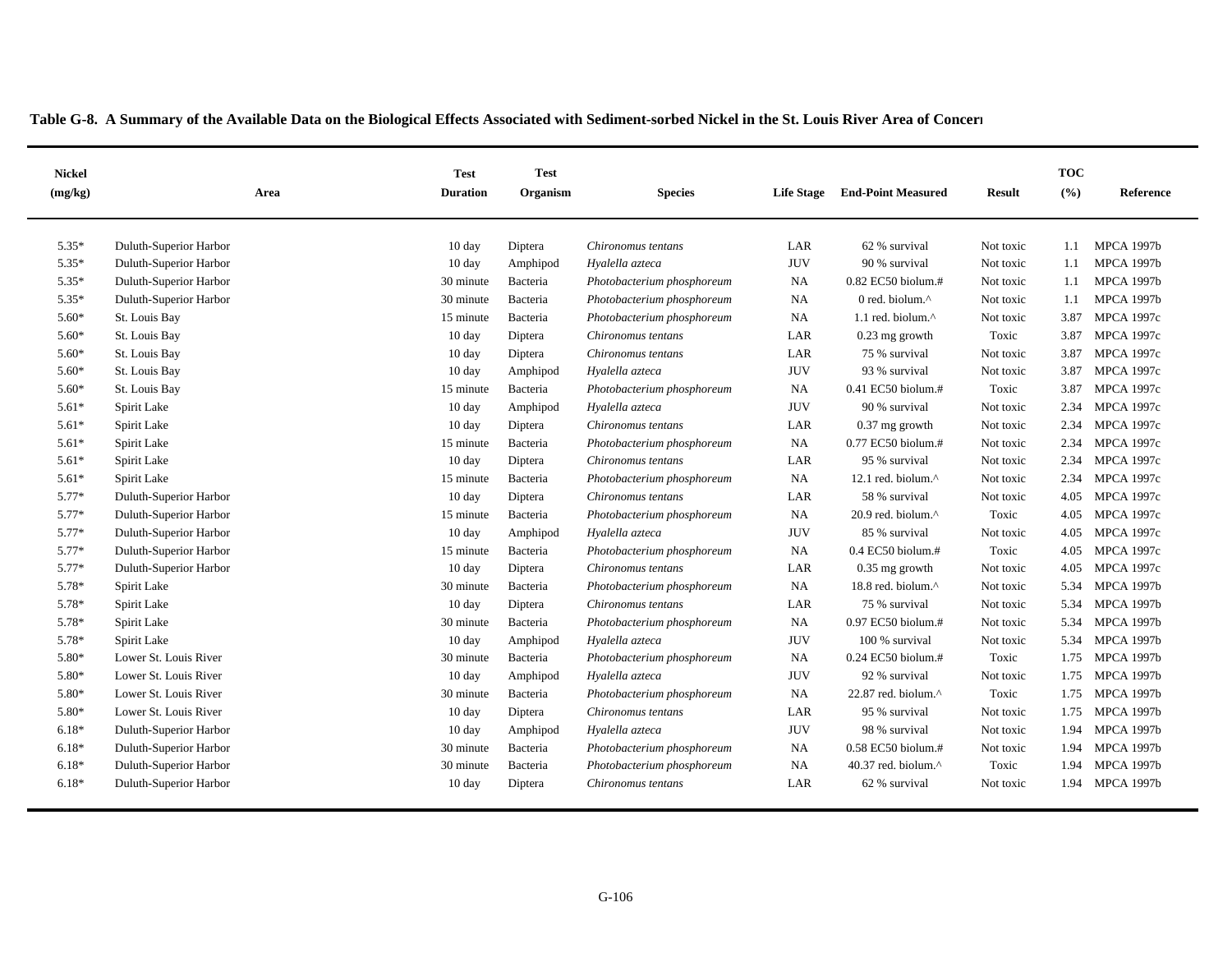| <b>Nickel</b><br>(mg/kg) | Area                                                     | <b>Test</b><br><b>Duration</b> | <b>Test</b><br>Organism | <b>Species</b>             | <b>Life Stage</b> | <b>End-Point Measured</b>       | Result    | <b>TOC</b><br>(%) | Reference         |
|--------------------------|----------------------------------------------------------|--------------------------------|-------------------------|----------------------------|-------------------|---------------------------------|-----------|-------------------|-------------------|
|                          |                                                          |                                |                         |                            |                   |                                 |           |                   |                   |
| $6.19*$                  | Duluth-Superior Harbor-Howards Bay                       | $10 \text{ day}$               | Amphipod                | Hyalella azteca            | <b>JUV</b>        | 95 % survival                   | Not toxic | 1.8               | Crane et al. 1997 |
| $6.19*$                  | Duluth-Superior Harbor-Howards Bay                       | $10 \text{ day}$               | Diptera                 | Chironomus tentans         | LAR               | 80 % survival                   | Not toxic | 1.8               | Crane et al. 1997 |
| $6.27*$                  | St. Louis Bay                                            | 15 minute                      | Bacteria                | Photobacterium phosphoreum | <b>NA</b>         | 0.77 EC50 biolum.#              | Not toxic | 3.97              | <b>MPCA 1997c</b> |
| $6.27*$                  | St. Louis Bay                                            | $10 \text{ day}$               | Diptera                 | Chironomus tentans         | LAR               | $0.49$ mg growth                | Not toxic | 3.97              | <b>MPCA 1997c</b> |
| $6.27*$                  | St. Louis Bay                                            | $10 \text{ day}$               | Diptera                 | Chironomus tentans         | LAR               | 75 % survival                   | Not toxic | 3.97              | <b>MPCA 1997c</b> |
| $6.27*$                  | St. Louis Bay                                            | $10 \text{ day}$               | Amphipod                | Hyalella azteca            | <b>JUV</b>        | 90 % survival                   | Not toxic | 3.97              | <b>MPCA 1997c</b> |
| $6.27*$                  | St. Louis Bay                                            | 15 minute                      | Bacteria                | Photobacterium phosphoreum | NA                | 0 red. biolum.^                 | Not toxic | 3.97              | <b>MPCA 1997c</b> |
| $6.35*$                  | St. Louis Bay-South of DM & IR Taconite Storage Facility | $10 \text{ day}$               | Diptera                 | Chironomus tentans         | LAR               | 75 % survival                   | Not toxic | 2.6               | Crane et al. 1997 |
| $6.41*$                  | Spirit Lake                                              | $10 \text{ day}$               | Amphipod                | Hyalella azteca            | <b>JUV</b>        | 97.5 % survival                 | Not toxic | 2.19              | <b>MPCA 1997b</b> |
| $6.41*$                  | Spirit Lake                                              | $10 \text{ day}$               | Diptera                 | Chironomus tentans         | LAR               | 75 % survival                   | Not toxic | 2.19              | <b>MPCA 1997b</b> |
| $6.41*$                  | Spirit Lake                                              | 30 minute                      | Bacteria                | Photobacterium phosphoreum | <b>NA</b>         | 27.4 red. biolum.^              | Toxic     | 2.19              | <b>MPCA 1997b</b> |
| $6.41*$                  | Spirit Lake                                              | 30 minute                      | Bacteria                | Photobacterium phosphoreum | <b>NA</b>         | 4.18 EC50 biolum.#              | Not toxic | 2.19              | <b>MPCA 1997b</b> |
| $6.59*$                  | St. Louis Bay                                            | 30 minute                      | Bacteria                | Photobacterium phosphoreum | <b>NA</b>         | 0.96 EC50 biolum.#              | Not toxic | 4.36              | <b>MPCA 1997b</b> |
| $6.59*$                  | St. Louis Bay                                            | 10 day                         | Amphipod                | Hyalella azteca            | <b>JUV</b>        | 68 % survival                   | Not toxic | 4.36              | <b>MPCA 1997b</b> |
| $6.59*$                  | St. Louis Bay                                            | 30 minute                      | Bacteria                | Photobacterium phosphoreum | NA                | -0.6 red. biolum. $^{\wedge}$   | Not toxic | 4.36              | <b>MPCA 1997b</b> |
| $6.59*$                  | St. Louis Bay                                            | $10 \text{ day}$               | Diptera                 | Chironomus tentans         | LAR               | 85 % survival                   | Not toxic | 4.36              | <b>MPCA 1997b</b> |
| $6.94*$                  | St. Louis River-Lower St. Louis River                    | 30 minute                      | Bacteria                | Photobacterium phosphoreum | <b>NA</b>         | 22.4 red. biolum.^              | Toxic     | 3.14              | <b>MPCA 1997b</b> |
| $6.94*$                  | St. Louis River-Lower St. Louis River                    | 30 minute                      | Bacteria                | Photobacterium phosphoreum | <b>NA</b>         | 0.48 EC50 biolum.#              | Toxic     | 3.14              | <b>MPCA 1997b</b> |
| $6.94*$                  | St. Louis River-Lower St. Louis River                    | $10 \text{ day}$               | Diptera                 | Chironomus tentans         | LAR               | 70 % survival                   | Not toxic | 3.14              | <b>MPCA 1997b</b> |
| $7.00*$                  | St. Louis Bay-East of Erie Pier                          | $10 \text{ day}$               | Amphipod                | Hyalella azteca            | <b>JUV</b>        | 67 % survival                   | Not toxic | 2.9               | Crane et al. 1997 |
| $7.00*$                  | St. Louis Bay-East of Erie Pier                          | $10 \text{ day}$               | Diptera                 | Chironomus tentans         | LAR               | 78 % survival                   | Not toxic | 2.9               | Crane et al. 1997 |
| $7.14*$                  | St. Louis River-Lower St. Louis River                    | 30 minute                      | Bacteria                | Photobacterium phosphoreum | NA                | 0.09 EC50 biolum.#              | Toxic     | 4.84              | <b>MPCA 1997b</b> |
| $7.14*$                  | St. Louis River-Lower St. Louis River                    | $10 \text{ day}$               | Amphipod                | Hyalella azteca            | <b>JUV</b>        | 92 % survival                   | Not toxic | 4.84              | <b>MPCA 1997b</b> |
| $7.14*$                  | St. Louis River-Lower St. Louis River                    | 30 minute                      | Bacteria                | Photobacterium phosphoreum | <b>NA</b>         | 18.2 red. biolum.^              | Not toxic | 4.84              | <b>MPCA 1997b</b> |
| $7.14*$                  | St. Louis River-Lower St. Louis River                    | $10 \text{ day}$               | Diptera                 | Chironomus tentans         | LAR               | 90 % survival                   | Not toxic | 4.84              | <b>MPCA 1997b</b> |
| $7.25*$                  | St. Louis Bay-South of DM & IR Taconite Storage Facility | $10 \text{ day}$               | Amphipod                | Hyalella azteca            | <b>JUV</b>        | 70 % survival                   | Toxic     | 2.5               | Crane et al. 1997 |
| $7.25*$                  | St. Louis Bay-South of DM & IR Taconite Storage Facility | 10 day                         | Diptera                 | Chironomus tentans         | LAR               | 72 % survival                   | Toxic     | 2.5               | Crane et al. 1997 |
| $7.37*$                  | Spirit Lake                                              | $10 \text{ day}$               | Amphipod                | Hyalella azteca            | <b>JUV</b>        | 59 % survival                   | Not toxic | 0.82              | <b>MPCA 1997b</b> |
| $7.37*$                  | Spirit Lake                                              | 30 minute                      | Bacteria                | Photobacterium phosphoreum | <b>NA</b>         | $0.05$ EC50 biolum.#            | Toxic     | 0.82              | <b>MPCA 1997b</b> |
| $7.37*$                  | Spirit Lake                                              | $10 \text{ day}$               | Diptera                 | Chironomus tentans         | LAR               | 0 % survival                    | Toxic     | 0.82              | <b>MPCA 1997b</b> |
| $7.37*$                  | Spirit Lake                                              | 30 minute                      | Bacteria                | Photobacterium phosphoreum | NA                | $26.1$ red. biolum. $^{\wedge}$ | Toxic     |                   | 0.82 MPCA 1997b   |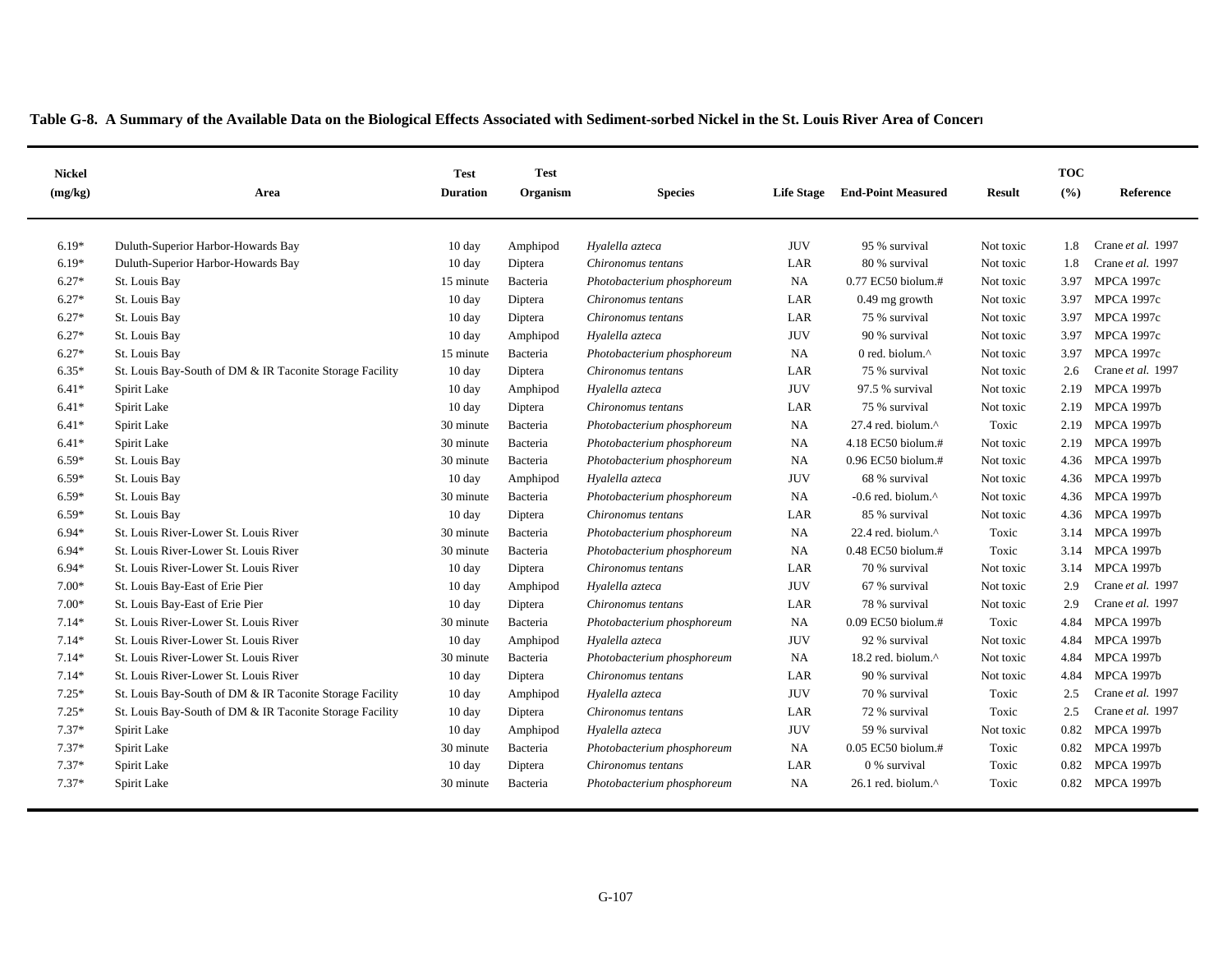| <b>Nickel</b><br>(mg/kg) | Area                     | <b>Test</b><br><b>Duration</b> | <b>Test</b><br>Organism | <b>Species</b>             | <b>Life Stage</b> | <b>End-Point Measured</b>      | <b>Result</b> | <b>TOC</b><br>(%) | Reference         |
|--------------------------|--------------------------|--------------------------------|-------------------------|----------------------------|-------------------|--------------------------------|---------------|-------------------|-------------------|
| $7.54*$                  | Spirit Lake              | 10 day                         | Amphipod                | Hyalella azteca            | <b>JUV</b>        | 62 % survival                  | Not toxic     |                   | 13.81 MPCA 1997b  |
| $7.54*$                  | Spirit Lake              | $10 \text{ day}$               | Diptera                 | Chironomus tentans         | LAR               | 98 % survival                  | Not toxic     |                   | 13.81 MPCA 1997b  |
| $7.54*$                  | Spirit Lake              | 30 minute                      | Bacteria                | Photobacterium phosphoreum | NA                | $0.1$ red. biolum. $^{\wedge}$ | Not toxic     |                   | 13.81 MPCA 1997b  |
| $7.54*$                  | Spirit Lake              | 30 minute                      | Bacteria                | Photobacterium phosphoreum | NA                | 3.88 EC50 biolum.#             | Not toxic     |                   | 13.81 MPCA 1997b  |
| $7.67*$                  | Duluth-Superior Harbor   | $10 \text{ day}$               | Amphipod                | Hyalella azteca            | <b>JUV</b>        | 94 % survival                  | Not toxic     | 3.69              | <b>MPCA 1997b</b> |
| $7.67*$                  | Duluth-Superior Harbor   | 30 minute                      | Bacteria                | Photobacterium phosphoreum | <b>NA</b>         | 1 red. biolum.^                | Not toxic     | 3.69              | <b>MPCA 1997b</b> |
| $7.67*$                  | Duluth-Superior Harbor   | 30 minute                      | Bacteria                | Photobacterium phosphoreum | NA                | 0.37 EC50 biolum.#             | Toxic         | 3.69              | <b>MPCA 1997b</b> |
| $7.67*$                  | Duluth-Superior Harbor   | $10 \text{ day}$               | Diptera                 | Chironomus tentans         | LAR               | 75 % survival                  | Not toxic     | 3.69              | <b>MPCA 1997b</b> |
| $7.71*$                  | Lower St. Louis River    | 30 minute                      | Bacteria                | Photobacterium phosphoreum | NA                | $0.96$ EC50 biolum.#           | Not toxic     | $2.2^{\circ}$     | <b>MPCA 1997b</b> |
| $7.71*$                  | Lower St. Louis River    | 30 minute                      | Bacteria                | Photobacterium phosphoreum | NA                | 9.31 red. biolum.^             | Not toxic     | 2.2               | <b>MPCA 1997b</b> |
| $7.71*$                  | Lower St. Louis River    | $10 \text{ day}$               | Amphipod                | Hyalella azteca            | <b>JUV</b>        | 70 % survival                  | Not toxic     | 2.2               | <b>MPCA 1997b</b> |
| $7.71*$                  | Lower St. Louis River    | 10 day                         | Diptera                 | Chironomus tentans         | LAR               | 55 % survival                  | Not toxic     | 2.2               | <b>MPCA 1997b</b> |
| $7.72*$                  | Spirit Lake              | $10 \text{ day}$               | Amphipod                | Hyalella azteca            | <b>JUV</b>        | 55 % survival                  | Not toxic     | 3.32              | <b>MPCA 1997b</b> |
| $7.72*$                  | Spirit Lake              | 30 minute                      | Bacteria                | Photobacterium phosphoreum | NA                | 8.1 red. biolum.^              | Not toxic     | 3.32              | <b>MPCA 1997b</b> |
| $7.72*$                  | Spirit Lake              | 10 day                         | Diptera                 | Chironomus tentans         | LAR               | 88 % survival                  | Not toxic     | 3.32              | <b>MPCA 1997b</b> |
| $7.72*$                  | Spirit Lake              | 30 minute                      | Bacteria                | Photobacterium phosphoreum | NA                | 0.72 EC50 biolum.#             | Not toxic     | 3.32              | <b>MPCA 1997b</b> |
| 7.96*                    | Spirit Lake              | 15 minute                      | Bacteria                | Photobacterium phosphoreum | NA                | 0.51 EC50 biolum.#             | Not toxic     | 3.95              | <b>MPCA 1997c</b> |
| 7.96*                    | Spirit Lake              | $10 \text{ day}$               | Amphipod                | Hyalella azteca            | <b>JUV</b>        | 70 % survival                  | Toxic         | 3.95              | <b>MPCA 1997c</b> |
| 7.96*                    | Spirit Lake              | 15 minute                      | Bacteria                | Photobacterium phosphoreum | NA                | 0.51 EC50 biolum.#             | Not toxic     | 3.95              | <b>MPCA 1997c</b> |
| 7.96*                    | Spirit Lake              | $10 \text{ day}$               | Amphipod                | Hyalella azteca            | <b>JUV</b>        | 88 % survival                  | Not toxic     | 3.95              | <b>MPCA 1997c</b> |
| 7.96*                    | Spirit Lake              | 15 minute                      | Bacteria                | Photobacterium phosphoreum | NA                | 30.7 red. biolum.^             | Toxic         | 3.95              | <b>MPCA 1997c</b> |
| 7.96*                    | Spirit Lake              | 15 minute                      | Bacteria                | Photobacterium phosphoreum | NA                | 23.7 red. biolum.^             | Toxic         | 3.95              | <b>MPCA 1997c</b> |
| 7.96*                    | Duluth-Superior Harbor   | 30 minute                      | Bacteria                | Photobacterium phosphoreum | NA                | 15.82 red. biolum.^            | Not toxic     | 2.34              | <b>MPCA 1997b</b> |
| 7.96*                    | Duluth-Superior Harbor   | 10 day                         | Diptera                 | Chironomus tentans         | LAR               | 80 % survival                  | Not toxic     | 2.34              | <b>MPCA 1997b</b> |
| 7.96*                    | Duluth-Superior Harbor   | $10 \text{ day}$               | Amphipod                | Hyalella azteca            | <b>JUV</b>        | 98 % survival                  | Not toxic     | 2.34              | <b>MPCA 1997b</b> |
| 7.96*                    | Duluth-Superior Harbor   | 30 minute                      | Bacteria                | Photobacterium phosphoreum | NA                | 0.28 EC50 biolum.#             | Toxic         | 2.34              | <b>MPCA 1997b</b> |
| $8.00*$                  | St. Louis Bay            | 30 minute                      | Bacteria                | Photobacterium phosphoreum | NA                | 0.45 EC50 biolum.#             | Toxic         | 2.88              | <b>MPCA 1997b</b> |
| $8.00*$                  | St. Louis Bay            | 30 minute                      | Bacteria                | Photobacterium phosphoreum | NA                | 0 red. biolum.^                | Not toxic     | 2.88              | <b>MPCA 1997b</b> |
| $8.00*$                  | St. Louis Bay            | $10 \text{ day}$               | Diptera                 | Chironomus tentans         | LAR               | 60 % survival                  | Not toxic     | 2.88              | <b>MPCA 1997b</b> |
| $8.04*$                  | Spirit Lake-Grassy Point | $10 \text{ day}$               | Diptera                 | Chironomus tentans         | LAR               | 82 % survival                  | Not toxic     | 6.5               | Crane et al. 1997 |
| $8.04*$                  | Spirit Lake-Grassy Point | $10 \text{ day}$               | Amphipod                | Hyalella azteca            | <b>JUV</b>        | 82 % survival                  | Not toxic     | 6.5               | Crane et al. 1997 |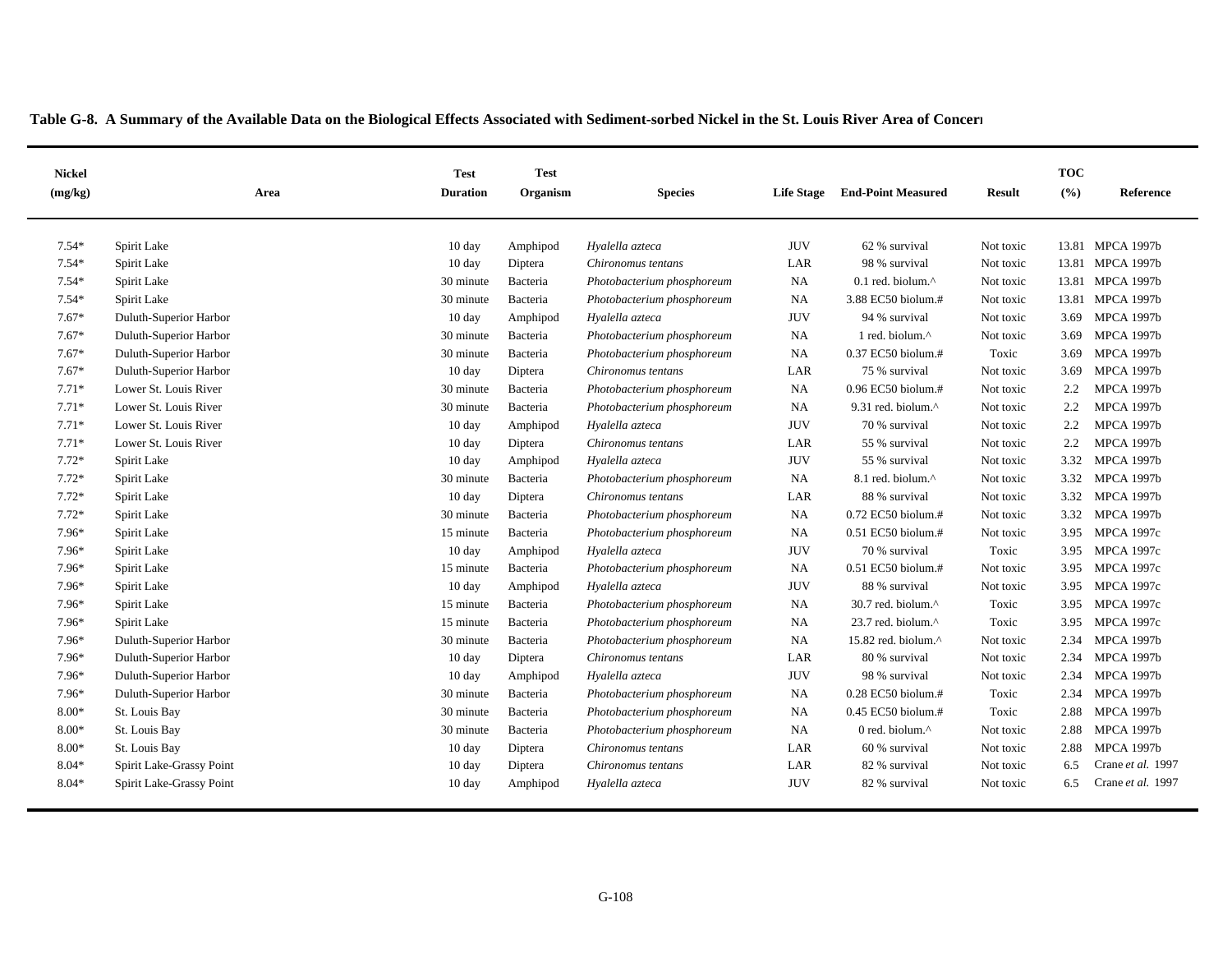| <b>Nickel</b><br>(mg/kg) | Area                                                     | <b>Test</b><br><b>Duration</b> | <b>Test</b><br>Organism | <b>Species</b>             | <b>Life Stage</b> | <b>End-Point Measured</b> | Result    | <b>TOC</b><br>(%) | Reference         |
|--------------------------|----------------------------------------------------------|--------------------------------|-------------------------|----------------------------|-------------------|---------------------------|-----------|-------------------|-------------------|
|                          |                                                          |                                |                         |                            |                   |                           |           |                   |                   |
| $8.22*$                  | Lower St. Louis River                                    | $10 \text{ day}$               | Diptera                 | Chironomus tentans         | LAR               | 12 % survival             | Toxic     | NR.               | <b>MPCA 1997b</b> |
| $8.22*$                  | Lower St. Louis River                                    | 10 day                         | Amphipod                | Hyalella azteca            | <b>JUV</b>        | 60 % survival             | Not toxic | <b>NR</b>         | <b>MPCA 1997b</b> |
| $8.22*$                  | Lower St. Louis River                                    | 30 minute                      | Bacteria                | Photobacterium phosphoreum | <b>NA</b>         | 2.4 EC50 biolum.#         | Not toxic | NR                | <b>MPCA 1997b</b> |
| $8.22*$                  | Lower St. Louis River                                    | 30 minute                      | Bacteria                | Photobacterium phosphoreum | NA                | 1.1 red. biolum.^         | Not toxic | NR                | <b>MPCA 1997b</b> |
| $8.23*$                  | St. Louis Bay-South of DM & IR Taconite Storage Facility | $10 \text{ day}$               | Diptera                 | Chironomus tentans         | LAR               | 72 % survival             | Not toxic | 2.9               | Crane et al. 1997 |
| $8.23*$                  | St. Louis Bay-South of DM & IR Taconite Storage Facility | $10 \text{ day}$               | Amphipod                | Hyalella azteca            | <b>JUV</b>        | 82 % survival             | Not toxic | 2.9               | Crane et al. 1997 |
| 8.43*                    | Duluth-Superior Harbor                                   | 15 minute                      | Bacteria                | Photobacterium phosphoreum | <b>NA</b>         | 4.07 EC50 biolum.#        | Not toxic | 6.03              | <b>MPCA 1997c</b> |
| 8.43*                    | Duluth-Superior Harbor                                   | $10 \text{ day}$               | Amphipod                | Hyalella azteca            | <b>JUV</b>        | 85 % survival             | Not toxic | 6.03              | <b>MPCA 1997c</b> |
| 8.43*                    | Duluth-Superior Harbor                                   | 15 minute                      | Bacteria                | Photobacterium phosphoreum | NA                | 58 red. biolum.^          | Toxic     | 6.03              | <b>MPCA 1997c</b> |
| 8.43*                    | Duluth-Superior Harbor                                   | 30 minute                      | Bacteria                | Photobacterium phosphoreum | <b>NA</b>         | 8.3 red. biolum.^         | Not toxic | 4.05              | <b>MPCA 1997b</b> |
| 8.43*                    | Duluth-Superior Harbor                                   | 30 minute                      | Bacteria                | Photobacterium phosphoreum | <b>NA</b>         | 0.36 EC50 biolum.#        | Toxic     | 4.05              | <b>MPCA 1997b</b> |
| 8.43*                    | Duluth-Superior Harbor                                   | $10 \text{ day}$               | Amphipod                | Hyalella azteca            | <b>JUV</b>        | 67 % survival             | Not toxic | 4.05              | <b>MPCA 1997b</b> |
| 8.43*                    | Duluth-Superior Harbor                                   | 10 day                         | Diptera                 | Chironomus tentans         | LAR               | 70 % survival             | Not toxic | 4.05              | <b>MPCA 1997b</b> |
| 8.43*                    | Duluth-Superior Harbor                                   | $10 \text{ day}$               | Amphipod                | Hyalella azteca            | <b>JUV</b>        | 91 % survival             | Not toxic | 2.67              | <b>MPCA 1997b</b> |
| 8.43*                    | Duluth-Superior Harbor                                   | 30 minute                      | Bacteria                | Photobacterium phosphoreum | NA                | $0.36$ EC50 biolum.#      | Toxic     | 2.67              | <b>MPCA 1997b</b> |
| 8.43*                    | Duluth-Superior Harbor                                   | 10 day                         | Diptera                 | Chironomus tentans         | LAR               | 60 % survival             | Not toxic | 2.67              | <b>MPCA 1997b</b> |
| 8.43*                    | Duluth-Superior Harbor                                   | 30 minute                      | Bacteria                | Photobacterium phosphoreum | <b>NA</b>         | 31.2 red. biolum.^        | Toxic     | 2.67              | <b>MPCA 1997b</b> |
| 8.50*                    | Duluth-Superior Harbor                                   | 30 minute                      | Bacteria                | Photobacterium phosphoreum | <b>NA</b>         | 0.72 EC50 biolum.#        | Not toxic | 1.42              | <b>MPCA 1997b</b> |
| 8.50*                    | Duluth-Superior Harbor                                   | $10 \text{ day}$               | Diptera                 | Chironomus tentans         | LAR               | 60 % survival             | Not toxic | 1.42              | <b>MPCA 1997b</b> |
| 8.50*                    | Duluth-Superior Harbor                                   | $10 \text{ day}$               | Amphipod                | Hyalella azteca            | <b>JUV</b>        | 100 % survival            | Not toxic | 1.42              | <b>MPCA 1997b</b> |
| $8.50*$                  | Duluth-Superior Harbor                                   | 30 minute                      | Bacteria                | Photobacterium phosphoreum | <b>NA</b>         | 41.98 red. biolum.^       | Toxic     | 1.42              | <b>MPCA 1997b</b> |
| 8.50*                    | Spirit Lake                                              | 30 minute                      | Bacteria                | Photobacterium phosphoreum | <b>NA</b>         | 1.49 EC50 biolum.#        | Not toxic |                   | 17.49 MPCA 1997b  |
| $8.50*$                  | Spirit Lake                                              | 10 day                         | Amphipod                | Hyalella azteca            | <b>JUV</b>        | 75 % survival             | Not toxic |                   | 17.49 MPCA 1997b  |
| 8.50*                    | Spirit Lake                                              | $10 \text{ day}$               | Diptera                 | Chironomus tentans         | LAR               | 72 % survival             | Not toxic |                   | 17.49 MPCA 1997b  |
| $8.50*$                  | Spirit Lake                                              | 30 minute                      | Bacteria                | Photobacterium phosphoreum | NA                | 0 red. biolum. $\wedge$   | Not toxic |                   | 17.49 MPCA 1997b  |
| $8.52*$                  | Spirit Lake-Grassy Point                                 | $10 \text{ day}$               | Amphipod                | Hyalella azteca            | <b>JUV</b>        | 75 % survival             | Not toxic | $\overline{5}$    | Crane et al. 1997 |
| $8.52*$                  | Spirit Lake-Grassy Point                                 | $10 \text{ day}$               | Diptera                 | Chironomus tentans         | LAR               | 75 % survival             | Not toxic | 5                 | Crane et al. 1997 |
| 8.57*                    | St. Louis Bay                                            | $10 \text{ day}$               | Amphipod                | Hyalella azteca            | <b>JUV</b>        | 75 % survival             | Not toxic | 2.63              | <b>MPCA 1997b</b> |
| 8.57*                    | St. Louis Bay                                            | 30 minute                      | Bacteria                | Photobacterium phosphoreum | <b>NA</b>         | 33.45 red. biolum.^       | Toxic     | 2.63              | <b>MPCA 1997b</b> |
| 8.57*                    | St. Louis Bay                                            | 30 minute                      | Bacteria                | Photobacterium phosphoreum | NA                | $0.32$ EC50 biolum.#      | Toxic     | 2.63              | <b>MPCA 1997b</b> |
| $8.57*$                  | St. Louis Bay                                            | $10 \text{ day}$               | Diptera                 | Chironomus tentans         | LAR               | 68 % survival             | Not toxic | 2.63              | <b>MPCA 1997b</b> |
|                          |                                                          |                                |                         |                            |                   |                           |           |                   |                   |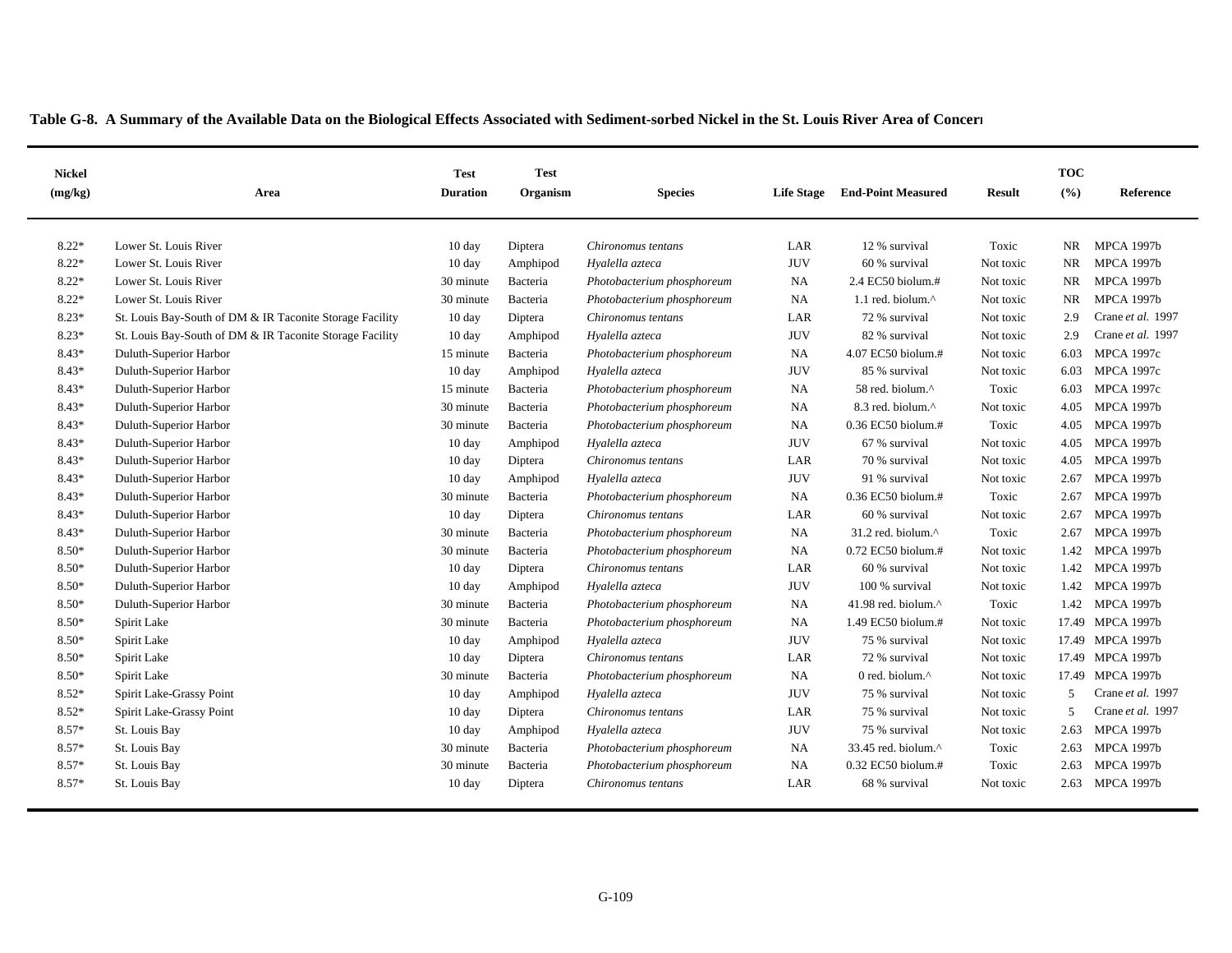| <b>Nickel</b><br>(mg/kg) | Area                     | <b>Test</b><br><b>Duration</b> | <b>Test</b><br>Organism | <b>Species</b>             | <b>Life Stage</b> | <b>End-Point Measured</b>      | Result         | <b>TOC</b><br>(%) | Reference         |
|--------------------------|--------------------------|--------------------------------|-------------------------|----------------------------|-------------------|--------------------------------|----------------|-------------------|-------------------|
|                          |                          |                                |                         |                            |                   |                                |                |                   |                   |
| $8.62*$                  | Lower St. Louis River    | 30 minute                      | Bacteria                | Photobacterium phosphoreum | <b>NA</b>         | 1.46 EC50 biolum.#             | Not toxic      | 2.4               | <b>MPCA 1997b</b> |
| $8.62*$                  | Lower St. Louis River    | 10 day                         | Amphipod                | Hyalella azteca            | <b>JUV</b>        | 98 % survival                  | Not toxic      | 2.4               | <b>MPCA 1997b</b> |
| $8.62*$                  | Lower St. Louis River    | $10 \text{ day}$               | Diptera                 | Chironomus tentans         | LAR               | 82 % survival                  | Not toxic      | 2.4               | <b>MPCA 1997b</b> |
| $8.62*$                  | Lower St. Louis River    | 30 minute                      | Bacteria                | Photobacterium phosphoreum | NA                | 35.18 red. biolum.^            | Toxic          | 2.4               | <b>MPCA 1997b</b> |
| 8.72*                    | Duluth-Superior Harbor   | 30 minute                      | Bacteria                | Photobacterium phosphoreum | NA                | 0 red. biolum. $\wedge$        | Not toxic      | 1.35              | <b>MPCA 1997b</b> |
| 8.72*                    | Duluth-Superior Harbor   | $10 \text{ day}$               | Diptera                 | Chironomus tentans         | LAR               | 70 % survival                  | Not toxic      | 1.35              | <b>MPCA 1997b</b> |
| 8.72*                    | Duluth-Superior Harbor   | $10 \text{ day}$               | Amphipod                | Hyalella azteca            | <b>JUV</b>        | 92 % survival                  | Not toxic      | 1.35              | <b>MPCA 1997b</b> |
| 8.72*                    | Duluth-Superior Harbor   | 30 minute                      | Bacteria                | Photobacterium phosphoreum | NA                | 0.96 EC50 biolum.#             | Not toxic      |                   | 1.35 MPCA 1997b   |
| 8.72*                    | Duluth-Superior Harbor   | 15 minute                      | Bacteria                | Photobacterium phosphoreum | <b>NA</b>         | 30.8 red. biolum.^             | Toxic          | 6.77              | <b>MPCA 1997c</b> |
| 8.72*                    | Duluth-Superior Harbor   | $10 \text{ day}$               | Diptera                 | Chironomus tentans         | LAR               | 18 % survival                  | Toxic          | 6.77              | <b>MPCA 1997c</b> |
| 8.72*                    | Duluth-Superior Harbor   | $10 \text{ day}$               | Diptera                 | Chironomus tentans         | LAR               | Not determined                 | Not determined | 6.77              | <b>MPCA 1997c</b> |
| 8.72*                    | Duluth-Superior Harbor   | $10 \text{ day}$               | Amphipod                | Hyalella azteca            | <b>JUV</b>        | 92 % survival                  | Not toxic      | 6.77              | <b>MPCA 1997c</b> |
| 8.72*                    | Duluth-Superior Harbor   | 15 minute                      | Bacteria                | Photobacterium phosphoreum | <b>NA</b>         | 0.02 EC50 biolum.#             | Toxic          | 6.77              | <b>MPCA 1997c</b> |
| $9.02*$                  | Spirit Lake-Grassy Point | $10 \text{ day}$               | Diptera                 | Chironomus tentans         | LAR               | 72 % survival                  | Not toxic      | 6.6               | Crane et al. 1997 |
| $9.02*$                  | Spirit Lake-Grassy Point | $10 \text{ day}$               | Amphipod                | Hyalella azteca            | <b>JUV</b>        | 65 % survival                  | Toxic          | 6.6               | Crane et al. 1997 |
| $9.14*$                  | Spirit Lake              | $10 \text{ day}$               | Amphipod                | Hyalella azteca            | <b>JUV</b>        | 90 % survival                  | Not toxic      | 4.13              | <b>MPCA 1997b</b> |
| 9.14*                    | Spirit Lake              | $10 \text{ day}$               | Diptera                 | Chironomus tentans         | LAR               | 72 % survival                  | Not toxic      | 4.13              | <b>MPCA 1997b</b> |
| 9.14*                    | Spirit Lake              | 30 minute                      | Bacteria                | Photobacterium phosphoreum | <b>NA</b>         | 21.7 red. biolum.^             | Toxic          | 4.13              | <b>MPCA 1997b</b> |
| 9.14*                    | Spirit Lake              | 30 minute                      | Bacteria                | Photobacterium phosphoreum | <b>NA</b>         | 0.35 EC50 biolum.#             | Toxic          | 4.13              | <b>MPCA 1997b</b> |
| $9.30*$                  | Lower St. Louis River    | $10 \text{ day}$               | Amphipod                | Hyalella azteca            | <b>JUV</b>        | 98 % survival                  | Not toxic      | 3.02              | <b>MPCA 1997b</b> |
| $9.30*$                  | Lower St. Louis River    | 30 minute                      | Bacteria                | Photobacterium phosphoreum | <b>NA</b>         | 0.37 EC50 biolum.#             | Toxic          | 3.02              | <b>MPCA 1997b</b> |
| $9.30*$                  | Lower St. Louis River    | 30 minute                      | Bacteria                | Photobacterium phosphoreum | <b>NA</b>         | 0 red. biolum.^                | Not toxic      | 3.02              | <b>MPCA 1997b</b> |
| $9.30*$                  | Lower St. Louis River    | 10 day                         | Diptera                 | Chironomus tentans         | LAR               | 75 % survival                  | Not toxic      | 3.02              | <b>MPCA 1997b</b> |
| $9.32*$                  | St. Louis Bay            | $10 \text{ day}$               | Diptera                 | Chironomus tentans         | LAR               | 82 % survival                  | Not toxic      | 2.13              | <b>MPCA 1997b</b> |
| $9.32*$                  | St. Louis Bay            | 30 minute                      | Bacteria                | Photobacterium phosphoreum | NA                | 29.6 red. biolum. $^{\wedge}$  | Toxic          | 2.13              | <b>MPCA 1997b</b> |
| $9.32*$                  | St. Louis Bay            | 30 minute                      | Bacteria                | Photobacterium phosphoreum | <b>NA</b>         | 0.47 EC50 biolum.#             | Toxic          | 2.13              | <b>MPCA 1997b</b> |
| $9.32*$                  | St. Louis Bay            | $10 \text{ day}$               | Amphipod                | Hyalella azteca            | <b>JUV</b>        | 86 % survival                  | Not toxic      | 2.13              | <b>MPCA 1997b</b> |
| 9.45*                    | St. Louis Bay            | 10 day                         | Amphipod                | Hyalella azteca            | <b>JUV</b>        | 56 % survival                  | Not toxic      | 13.98             | <b>MPCA 1997b</b> |
| $9.45*$                  | St. Louis Bay            | $10 \text{ day}$               | Diptera                 | Chironomus tentans         | LAR               | 82 % survival                  | Not toxic      |                   | 13.98 MPCA 1997b  |
| 9.45*                    | St. Louis Bay            | 30 minute                      | Bacteria                | Photobacterium phosphoreum | NA                | 29.59 red. biolum. $^{\wedge}$ | Toxic          |                   | 13.98 MPCA 1997b  |
| $9.45*$                  | St. Louis Bay            | 30 minute                      | Bacteria                | Photobacterium phosphoreum | <b>NA</b>         | $0.38$ EC50 biolum.#           | Toxic          |                   | 13.98 MPCA 1997b  |
|                          |                          |                                |                         |                            |                   |                                |                |                   |                   |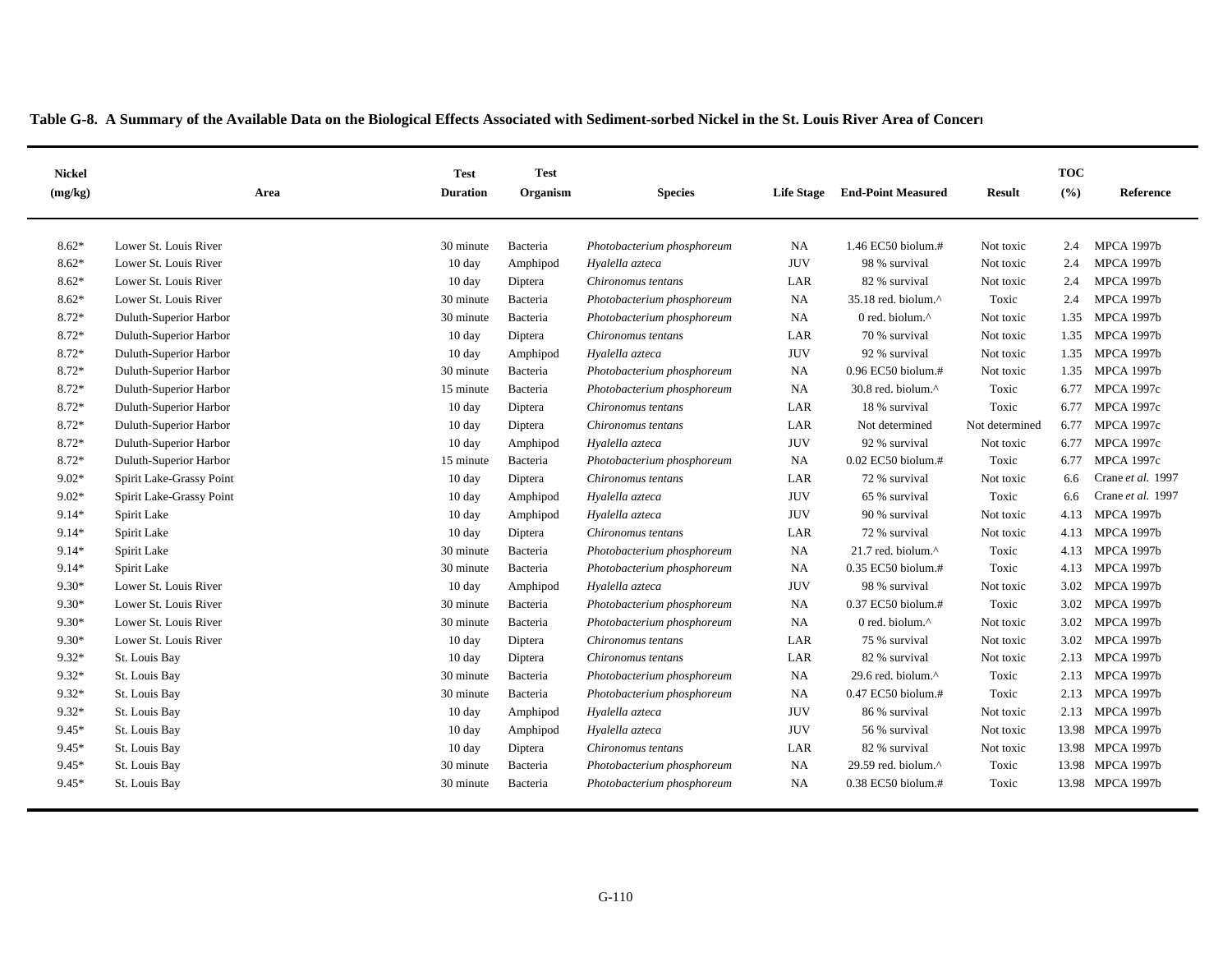| <b>Nickel</b><br>(mg/kg) | Area                               | <b>Test</b><br><b>Duration</b> | <b>Test</b><br>Organism | <b>Species</b>             | <b>Life Stage</b> | <b>End-Point Measured</b>      | <b>Result</b> | <b>TOC</b><br>(%) | Reference         |
|--------------------------|------------------------------------|--------------------------------|-------------------------|----------------------------|-------------------|--------------------------------|---------------|-------------------|-------------------|
|                          |                                    |                                |                         |                            |                   |                                |               |                   |                   |
| 9.48*                    | Duluth-Superior Harbor             | 30 minute                      | Bacteria                | Photobacterium phosphoreum | <b>NA</b>         | $0.3$ EC50 biolum.#            | Toxic         | 4.41              | <b>MPCA 1997b</b> |
| 9.48*                    | Duluth-Superior Harbor             | $10 \text{ day}$               | Amphipod                | Hyalella azteca            | <b>JUV</b>        | 92 % survival                  | Not toxic     | 4.41              | <b>MPCA 1997b</b> |
| 9.48*                    | Duluth-Superior Harbor             | 30 minute                      | Bacteria                | Photobacterium phosphoreum | NA                | 2.8 red. biolum.^              | Not toxic     | 4.41              | <b>MPCA 1997b</b> |
| 9.48*                    | Duluth-Superior Harbor             | $10 \text{ day}$               | Diptera                 | Chironomus tentans         | LAR               | 68 % survival                  | Not toxic     | 4.41              | <b>MPCA 1997b</b> |
| 9.57*                    | Duluth-Superior Harbor             | 30 minute                      | Bacteria                | Photobacterium phosphoreum | NA                | 13.8 red. biolum.^             | Not toxic     | 2.93              | <b>MPCA 1997b</b> |
| 9.57*                    | Duluth-Superior Harbor             | 30 minute                      | Bacteria                | Photobacterium phosphoreum | NA                | 0.16 EC50 biolum.#             | Toxic         | 2.93              | <b>MPCA 1997b</b> |
| 9.57*                    | Duluth-Superior Harbor             | $10 \text{ day}$               | Diptera                 | Chironomus tentans         | LAR               | 80 % survival                  | Not toxic     | 2.93              | <b>MPCA 1997b</b> |
| $9.69*$                  | Spirit Lake                        | $10 \text{ day}$               | Diptera                 | Chironomus tentans         | LAR               | 70 % survival                  | Not toxic     |                   | 10.68 MPCA 1997b  |
| $9.69*$                  | Spirit Lake                        | 30 minute                      | Bacteria                | Photobacterium phosphoreum | <b>NA</b>         | 14.8 red. biolum.^             | Not toxic     |                   | 10.68 MPCA 1997b  |
| $9.69*$                  | Spirit Lake                        | 30 minute                      | Bacteria                | Photobacterium phosphoreum | NA                | 0.34 EC50 biolum.#             | Toxic         | 10.68             | <b>MPCA 1997b</b> |
| $9.69*$                  | Spirit Lake                        | $10 \text{ day}$               | Diptera                 | Chironomus tentans         | LAR               | 65 % survival                  | Not toxic     | 2.59              | <b>MPCA 1997b</b> |
| $9.69*$                  | Spirit Lake                        | 30 minute                      | Bacteria                | Photobacterium phosphoreum | NA                | 0.41 EC50 biolum.#             | Toxic         | 2.59              | <b>MPCA 1997b</b> |
| $9.69*$                  | Spirit Lake                        | 30 minute                      | Bacteria                | Photobacterium phosphoreum | <b>NA</b>         | 7.4 red. biolum. <sup>^</sup>  | Not toxic     | 2.59              | <b>MPCA 1997b</b> |
| $9.69*$                  | Spirit Lake                        | $10 \text{ day}$               | Amphipod                | Hyalella azteca            | <b>JUV</b>        | 97.5 % survival                | Not toxic     | 2.59              | <b>MPCA 1997b</b> |
| 9.86*                    | Lower St. Louis River              | 10 day                         | Diptera                 | Chironomus tentans         | LAR               | 67.5 % survival                | Not toxic     | 2.82              | <b>MPCA 1997b</b> |
| 9.86*                    | Lower St. Louis River              | $10 \text{ day}$               | Amphipod                | Hyalella azteca            | <b>JUV</b>        | 95 % survival                  | Not toxic     | 2.82              | <b>MPCA 1997b</b> |
| 9.86*                    | Lower St. Louis River              | 30 minute                      | Bacteria                | Photobacterium phosphoreum | <b>NA</b>         | $0.23$ EC50 biolum.#           | Toxic         | 2.82              | <b>MPCA 1997b</b> |
| 9.86*                    | Lower St. Louis River              | 30 minute                      | Bacteria                | Photobacterium phosphoreum | <b>NA</b>         | 3.17 red. biolum.^             | Not toxic     | 2.82              | <b>MPCA 1997b</b> |
| 9.98*                    | Duluth-Superior Harbor             | 30 minute                      | Bacteria                | Photobacterium phosphoreum | <b>NA</b>         | 0 red. biolum.^                | Not toxic     | 3.07              | <b>MPCA 1997b</b> |
| 9.98*                    | Duluth-Superior Harbor             | 30 minute                      | Bacteria                | Photobacterium phosphoreum | NA                | $0.2$ EC50 biolum.#            | Toxic         | 3.07              | <b>MPCA 1997b</b> |
| 9.98*                    | Duluth-Superior Harbor             | $10 \text{ day}$               | Diptera                 | Chironomus tentans         | LAR               | 70 % survival                  | Not toxic     | 3.07              | <b>MPCA 1997b</b> |
| 9.98*                    | Duluth-Superior Harbor             | $10 \text{ day}$               | Amphipod                | Hyalella azteca            | <b>JUV</b>        | 95 % survival                  | Not toxic     | 3.07              | <b>MPCA 1997b</b> |
| $10.0*$                  | Duluth-Superior Harbor             | 30 minute                      | Bacteria                | Photobacterium phosphoreum | NA                | 15.5 red. biolum.^             | Not toxic     | 4.11              | <b>MPCA 1997b</b> |
| $10.0*$                  | Duluth-Superior Harbor             | $10 \text{ day}$               | Diptera                 | Chironomus tentans         | LAR               | 68 % survival                  | Not toxic     | 4.11              | <b>MPCA 1997b</b> |
| $10.0*$                  | Duluth-Superior Harbor             | 30 minute                      | Bacteria                | Photobacterium phosphoreum | NA                | $0.24$ EC50 biolum.#           | Toxic         | 4.11              | <b>MPCA 1997b</b> |
| $10.0*$                  | Duluth-Superior Harbor             | 10 day                         | Amphipod                | Hyalella azteca            | <b>JUV</b>        | 98 % survival                  | Not toxic     | 4.11              | <b>MPCA 1997b</b> |
| $10.0*$                  | Duluth-Superior Harbor             | $10 \text{ day}$               | Diptera                 | Chironomus tentans         | LAR               | 88 % survival                  | Not toxic     | 4.11              | <b>MPCA 1997b</b> |
| $10.0*$                  | Duluth-Superior Harbor             | $10 \text{ day}$               | Amphipod                | Hyalella azteca            | <b>JUV</b>        | 72 % survival                  | Not toxic     | 4.11              | <b>MPCA 1997b</b> |
| $10.1*$                  | Duluth-Superior Harbor-Howards Bay | 10 day                         | Diptera                 | Chironomus tentans         | LAR               | 80 % survival                  | Not toxic     | 5.2               | Crane et al. 1997 |
| $10.1*$                  | Duluth-Superior Harbor-Howards Bay | $10 \text{ day}$               | Amphipod                | Hyalella azteca            | <b>JUV</b>        | 78 % survival                  | Not toxic     | 5.2               | Crane et al. 1997 |
| $10.3*$                  | Lower St. Louis River              | 30 minute                      | Bacteria                | Photobacterium phosphoreum | <b>NA</b>         | 18.89 red. biolum. $^{\wedge}$ | Not toxic     | 2.91              | <b>MPCA 1997b</b> |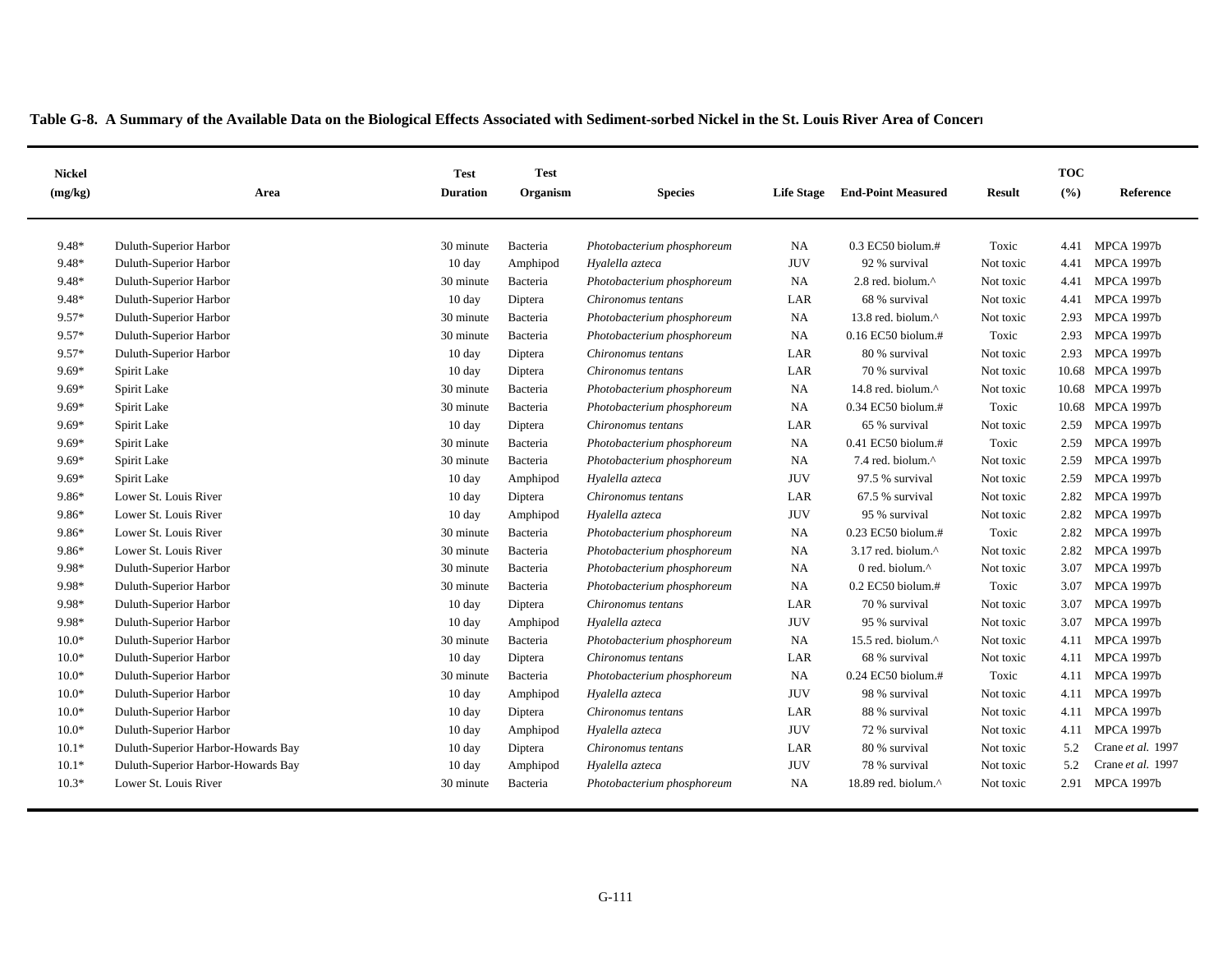| <b>Nickel</b><br>(mg/kg) | Area                        | <b>Test</b><br><b>Duration</b> | <b>Test</b><br>Organism | <b>Species</b>             | <b>End-Point Measured</b><br><b>Life Stage</b><br>Result |                                |                | <b>TOC</b><br>(%) | Reference            |
|--------------------------|-----------------------------|--------------------------------|-------------------------|----------------------------|----------------------------------------------------------|--------------------------------|----------------|-------------------|----------------------|
|                          |                             |                                |                         |                            |                                                          |                                |                |                   |                      |
| $10.3*$                  | Lower St. Louis River       | $10 \text{ day}$               | Diptera                 | Chironomus tentans         | LAR                                                      | 90 % survival                  | Not toxic      | 2.91              | <b>MPCA 1997b</b>    |
| $10.3*$                  | Lower St. Louis River       | 10 day                         | Amphipod                | Hyalella azteca            | <b>JUV</b>                                               | 92 % survival                  | Not toxic      | 2.91              | <b>MPCA 1997b</b>    |
| $10.3*$                  | Lower St. Louis River       | 30 minute                      | Bacteria                | Photobacterium phosphoreum | <b>NA</b>                                                | 0.96 EC50 biolum.#             | Not toxic      | 2.91              | <b>MPCA 1997b</b>    |
| $10.5*$                  | Spirit Lake                 | 30 minute                      | Bacteria                | Photobacterium phosphoreum | <b>NA</b>                                                | 1.1 EC50 biolum.#              | Not toxic      | 3.2               | <b>MPCA 1997b</b>    |
| $10.5*$                  | Spirit Lake                 | 30 minute                      | Bacteria                | Photobacterium phosphoreum | <b>NA</b>                                                | 45.6 red. biolum. <sup>^</sup> | Toxic          | 3.2               | <b>MPCA 1997b</b>    |
| $10.5*$                  | Spirit Lake                 | 10 day                         | Diptera                 | Chironomus tentans         | LAR                                                      | 50 % survival                  | Not toxic      | 3.2               | <b>MPCA 1997b</b>    |
| 10.7                     | St. Louis River-Keene Creek | 10 day                         | Diptera                 | Chironomus tentans         | LAR                                                      | $1.13$ mg growth               | Not determined | 4.64              | IT Corp. 1996        |
| 10.7                     | St. Louis River-Keene Creek | $10 \text{ day}$               | Amphipod                | Hyalella azteca            | <b>JUV</b>                                               | $0.16$ mg growth               | Toxic          | 4.64              | <b>IT Corp. 1996</b> |
| 10.7                     | St. Louis River-Keene Creek | $10 \text{ day}$               | Diptera                 | Chironomus tentans         | LAR                                                      | 30 % survival                  | Toxic          | 4.64              | IT Corp. 1996        |
| 10.7                     | St. Louis River-Keene Creek | $10 \text{ day}$               | Amphipod                | Hyalella azteca            | <b>JUV</b>                                               | 92 % survival                  | Not toxic      | 4.64              | IT Corp. 1996        |
| $10.7*$                  | Spirit Lake                 | 30 minute                      | Bacteria                | Photobacterium phosphoreum | <b>NA</b>                                                | 8.6 red. biolum.^              | Not toxic      | 3.98              | <b>MPCA 1997b</b>    |
| $10.7*$                  | Spirit Lake                 | 30 minute                      | Bacteria                | Photobacterium phosphoreum | <b>NA</b>                                                | 0.37 EC50 biolum.#             | Toxic          | 3.98              | <b>MPCA 1997b</b>    |
| $10.7*$                  | Spirit Lake                 | $10 \text{ day}$               | Amphipod                | Hyalella azteca            | <b>JUV</b>                                               | 100 % survival                 | Not toxic      | 3.98              | <b>MPCA 1997b</b>    |
| $10.7*$                  | Spirit Lake                 | $10 \text{ day}$               | Diptera                 | Chironomus tentans         | LAR                                                      | 72 % survival                  | Not toxic      | 3.98              | <b>MPCA 1997b</b>    |
| $11.0*$                  | Lower St. Louis River       | 10 day                         | Amphipod                | Hyalella azteca            | <b>JUV</b>                                               | 92 % survival                  | Not toxic      | 2.37              | <b>MPCA 1997b</b>    |
| $11.0*$                  | Lower St. Louis River       | $10 \text{ day}$               | Diptera                 | Chironomus tentans         | LAR                                                      | 92 % survival                  | Not toxic      | 2.37              | <b>MPCA 1997b</b>    |
| $11.0*$                  | Lower St. Louis River       | 30 minute                      | Bacteria                | Photobacterium phosphoreum | NA                                                       | 0.64 EC50 biolum.#             | Not toxic      | 2.37              | <b>MPCA 1997b</b>    |
| $11.0*$                  | Lower St. Louis River       | 30 minute                      | Bacteria                | Photobacterium phosphoreum | <b>NA</b>                                                | 28.9 red. biolum.^             | Toxic          | 2.37              | <b>MPCA 1997b</b>    |
| $11.3*$                  | St. Louis Bay               | $10 \text{ day}$               | Diptera                 | Chironomus tentans         | LAR                                                      | 45 % survival                  | Not toxic      | 29.84             | <b>MPCA 1997c</b>    |
| $11.3*$                  | St. Louis Bay               | 15 minute                      | Bacteria                | Photobacterium phosphoreum | <b>NA</b>                                                | 7.4 red. biolum.^              | Not toxic      | 29.84             | <b>MPCA 1997c</b>    |
| $11.3*$                  | St. Louis Bay               | 15 minute                      | Bacteria                | Photobacterium phosphoreum | <b>NA</b>                                                | 1.12 EC50 biolum.#             | Not toxic      | 29.84             | <b>MPCA 1997c</b>    |
| $11.3*$                  | St. Louis Bay               | $10 \text{ day}$               | Diptera                 | Chironomus tentans         | LAR                                                      | $0.43$ mg growth               | Not toxic      | 29.84             | <b>MPCA 1997c</b>    |
| $11.3*$                  | St. Louis Bay               | $10 \text{ day}$               | Amphipod                | Hyalella azteca            | <b>JUV</b>                                               | 93 % survival                  | Not toxic      | 29.84             | <b>MPCA 1997c</b>    |
| 11.9*                    | St. Louis Bay               | 30 minute                      | Bacteria                | Photobacterium phosphoreum | <b>NA</b>                                                | 0 red. biolum.^                | Not toxic      | 4.02              | <b>MPCA 1997b</b>    |
| $11.9*$                  | St. Louis Bay               | 30 minute                      | Bacteria                | Photobacterium phosphoreum | NA                                                       | 0.58 EC50 biolum.#             | Not toxic      | 4.02              | <b>MPCA 1997b</b>    |
| $11.9*$                  | St. Louis Bay               | $10 \text{ day}$               | Diptera                 | Chironomus tentans         | LAR                                                      | 90 % survival                  | Not toxic      | 4.02              | <b>MPCA 1997b</b>    |
| $11.9*$                  | St. Louis Bay               | $10 \text{ day}$               | Amphipod                | Hyalella azteca            | <b>JUV</b>                                               | 90 % survival                  | Not toxic      | 4.02              | <b>MPCA 1997b</b>    |
| 11.9*                    | Spirit Lake                 | 10 day                         | Diptera                 | Chironomus tentans         | LAR                                                      | 72 % survival                  | Not toxic      | 2.82              | <b>MPCA 1997b</b>    |
| $11.9*$                  | Spirit Lake                 | 10 day                         | Amphipod                | Hyalella azteca            | <b>JUV</b>                                               | 70 % survival                  | Not toxic      | 2.82              | <b>MPCA 1997b</b>    |
| $11.9*$                  | Spirit Lake                 | 30 minute                      | Bacteria                | Photobacterium phosphoreum | NA                                                       | $0.4$ EC50 biolum.#            | Toxic          | 2.82              | <b>MPCA 1997b</b>    |
| $11.9*$                  | Spirit Lake                 | 30 minute                      | Bacteria                | Photobacterium phosphoreum | <b>NA</b>                                                | 10.2 red. biolum. $^{\wedge}$  | Not toxic      |                   | 2.82 MPCA 1997b      |
|                          |                             |                                |                         |                            |                                                          |                                |                |                   |                      |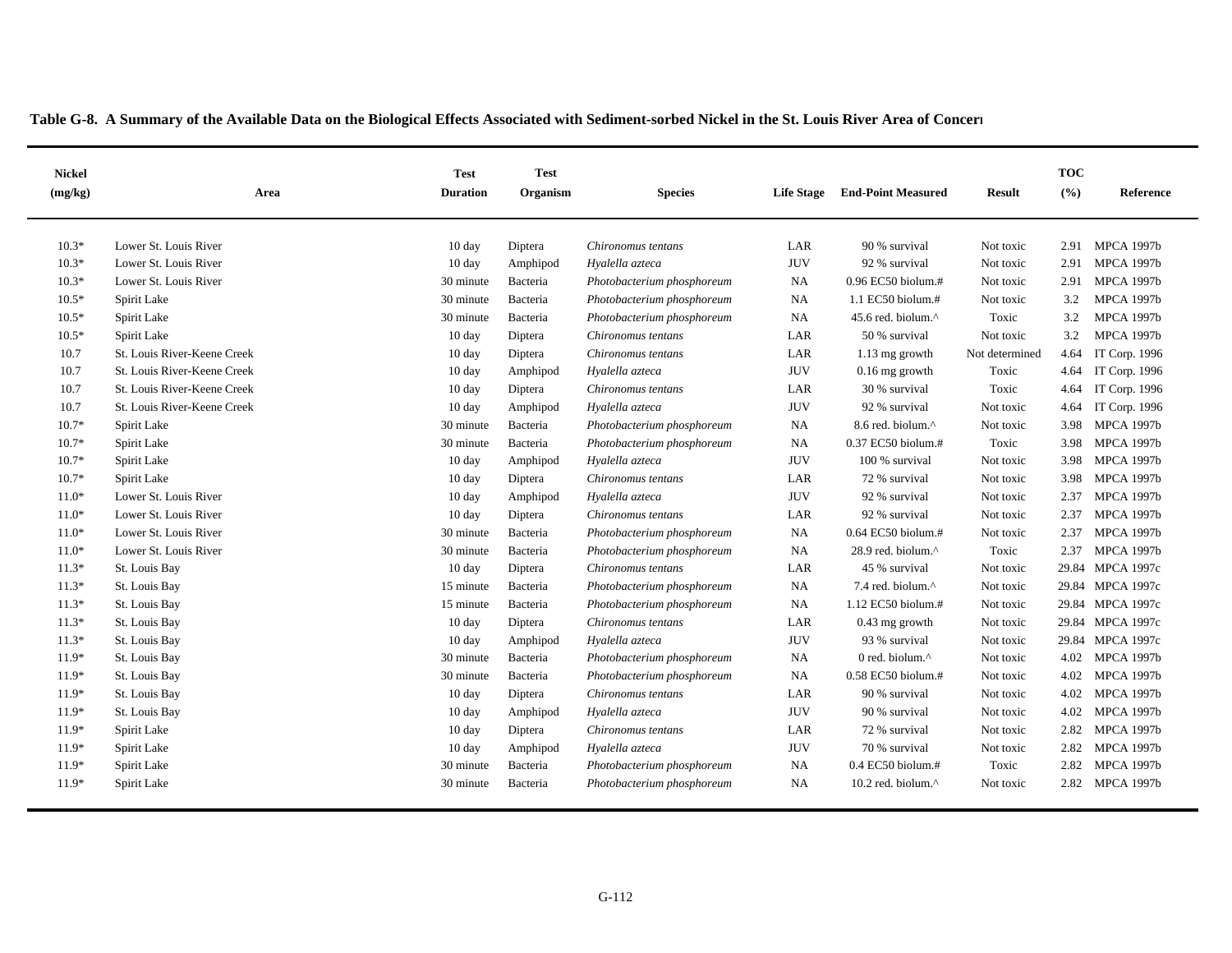| <b>Nickel</b><br>(mg/kg) | Area                               | <b>Test</b><br><b>Test</b><br><b>Duration</b><br>Organism<br><b>Species</b><br><b>Life Stage</b><br><b>End-Point Measured</b> |          | <b>Result</b>              | <b>TOC</b><br>(%) | Reference                     |                |               |                     |
|--------------------------|------------------------------------|-------------------------------------------------------------------------------------------------------------------------------|----------|----------------------------|-------------------|-------------------------------|----------------|---------------|---------------------|
|                          |                                    |                                                                                                                               |          |                            |                   |                               |                |               |                     |
| $12.2*$                  | Duluth-Superior Harbor-Howards Bay | 10 day                                                                                                                        | Amphipod | Hyalella azteca            | <b>JUV</b>        | 68 % survival                 | Not toxic      | $\mathcal{R}$ | Crane et al. 1997   |
| $12.2*$                  | Duluth-Superior Harbor-Howards Bay | 10 day                                                                                                                        | Diptera  | Chironomus tentans         | LAR               | 70 % survival                 | Not toxic      | 3             | Crane et al. 1997   |
| $12.3*$                  | Duluth-Superior Harbor-Howards Bay | 10 day                                                                                                                        | Diptera  | Chironomus tentans         | LAR               | 80 % survival                 | Not toxic      | 3.9           | Crane et al. 1997   |
| $12.3*$                  | Duluth-Superior Harbor-Howards Bay | 10 day                                                                                                                        | Amphipod | Hyalella azteca            | <b>JUV</b>        | 85 % survival                 | Not toxic      | 3.9           | Crane et al. 1997   |
| $12.4*$                  | Duluth-Superior Harbor             | 10 day                                                                                                                        | Amphipod | Hyalella azteca            | <b>JUV</b>        | 88 % survival                 | Not toxic      | 3.38          | <b>MPCA 1997b</b>   |
| $12.4*$                  | Duluth-Superior Harbor             | 30 minute                                                                                                                     | Bacteria | Photobacterium phosphoreum | NA                | 0.34 EC50 biolum.#            | Toxic          | 3.38          | <b>MPCA 1997b</b>   |
| $12.4*$                  | Duluth-Superior Harbor             | 30 minute                                                                                                                     | Bacteria | Photobacterium phosphoreum | NA                | 19.2 red. biolum.^            | Not toxic      | 3.38          | <b>MPCA 1997b</b>   |
| $12.4*$                  | Duluth-Superior Harbor             | 10 day                                                                                                                        | Diptera  | Chironomus tentans         | LAR               | 35 % survival                 | Not toxic      | 3.38          | <b>MPCA 1997b</b>   |
| 12.8*                    | Duluth-Superior Harbor             | 10 day                                                                                                                        | Amphipod | Hyalella azteca            | <b>JUV</b>        | 75 % survival                 | Not toxic      | 3.99          | <b>MPCA 1997b</b>   |
| 12.8*                    | Duluth-Superior Harbor             | 10 day                                                                                                                        | Diptera  | Chironomus tentans         | LAR               | 10 % survival                 | Toxic          | 3.99          | <b>MPCA 1997b</b>   |
| $12.8*$                  | Duluth-Superior Harbor             | 30 minute                                                                                                                     | Bacteria | Photobacterium phosphoreum | NA                | 66.5 red. biolum. $^{\wedge}$ | Toxic          | 3.99          | <b>MPCA 1997b</b>   |
| $12.8*$                  | Duluth-Superior Harbor             | 30 minute                                                                                                                     | Bacteria | Photobacterium phosphoreum | NA                | 0.09 EC50 biolum.#            | Toxic          | 3.99          | <b>MPCA 1997b</b>   |
| $13.0*$                  | Duluth-Superior Harbor             | $10 \text{ day}$                                                                                                              | Amphipod | Hyalella azteca            | <b>JUV</b>        | 44 % survival                 | Not toxic      | 3.76          | <b>MPCA 1997b</b>   |
| $13.0*$                  | Duluth-Superior Harbor             | 30 minute                                                                                                                     | Bacteria | Photobacterium phosphoreum | NA                | 11.1 red. biolum. $^{\wedge}$ | Not toxic      | 3.76          | <b>MPCA 1997b</b>   |
| $13.0*$                  | Duluth-Superior Harbor             | $10 \text{ day}$                                                                                                              | Diptera  | Chironomus tentans         | LAR               | 58 % survival                 | Not toxic      | 3.76          | <b>MPCA 1997b</b>   |
| $13.0*$                  | Duluth-Superior Harbor             | 30 minute                                                                                                                     | Bacteria | Photobacterium phosphoreum | NA                | 0.25 EC50 biolum.#            | Toxic          | 3.76          | <b>MPCA 1997b</b>   |
| 13.0                     | St. Louis River-Keene Creek        | 10 day                                                                                                                        | Diptera  | Chironomus tentans         | LAR               | 30 % survival                 | Toxic          |               | 12.95 IT Corp. 1996 |
| 13.0                     | St. Louis River-Keene Creek        | 10 day                                                                                                                        | Diptera  | Chironomus tentans         | LAR               | $0.65$ mg growth              | Not determined |               | 12.95 IT Corp. 1996 |
| 13.0                     | St. Louis River-Keene Creek        | 10 day                                                                                                                        | Amphipod | Hyalella azteca            | <b>JUV</b>        | 75 % survival                 | Toxic          |               | 12.95 IT Corp. 1996 |
| 13.0                     | St. Louis River-Keene Creek        | 10 day                                                                                                                        | Amphipod | Hyalella azteca            | <b>JUV</b>        | $0.1$ mg growth               | Toxic          |               | 12.95 IT Corp. 1996 |
| $13.3*$                  | St. Louis Bay                      | 30 minute                                                                                                                     | Bacteria | Photobacterium phosphoreum | NA                | 20.18 red. biolum.^           | Toxic          | 3.47          | <b>MPCA 1997b</b>   |
| $13.3*$                  | St. Louis Bay                      | 10 day                                                                                                                        | Diptera  | Chironomus tentans         | LAR               | 70 % survival                 | Not toxic      | 3.47          | <b>MPCA 1997b</b>   |
| $13.3*$                  | St. Louis Bay                      | $10 \text{ day}$                                                                                                              | Amphipod | Hyalella azteca            | <b>JUV</b>        | 94 % survival                 | Not toxic      | 3.47          | <b>MPCA 1997b</b>   |
| $13.3*$                  | St. Louis Bay                      | 30 minute                                                                                                                     | Bacteria | Photobacterium phosphoreum | NA                | 0.48 EC50 biolum.#            | Toxic          | 3.47          | <b>MPCA 1997b</b>   |
| $13.5*$                  | Duluth-Superior Harbor-Howards Bay | 10 day                                                                                                                        | Amphipod | Hyalella azteca            | <b>JUV</b>        | 96 % survival                 | Not toxic      | 3             | Crane et al. 1997   |
| $13.6*$                  | Spirit Lake                        | 10 day                                                                                                                        | Amphipod | Hyalella azteca            | <b>JUV</b>        | 41 % survival                 | Toxic          | 4.24          | <b>MPCA 1997b</b>   |
| $13.6*$                  | Spirit Lake                        | 30 minute                                                                                                                     | Bacteria | Photobacterium phosphoreum | NA                | $0.12$ EC50 biolum.#          | Toxic          | 4.24          | <b>MPCA 1997b</b>   |
| $13.6*$                  | Spirit Lake                        | 30 minute                                                                                                                     | Bacteria | Photobacterium phosphoreum | NA                | 53.2 red. biolum.^            | Toxic          | 4.24          | <b>MPCA 1997b</b>   |
| $13.6*$                  | Spirit Lake                        | 10 day                                                                                                                        | Diptera  | Chironomus tentans         | LAR               | 70 % survival                 | Not toxic      | 4.24          | <b>MPCA 1997b</b>   |
| $13.7*$                  | Lower St. Louis River              | $10 \text{ day}$                                                                                                              | Diptera  | Chironomus tentans         | LAR               | 77.5 % survival               | Not toxic      | 2.37          | <b>MPCA 1997b</b>   |
| $13.7*$                  | Lower St. Louis River              | 30 minute                                                                                                                     | Bacteria | Photobacterium phosphoreum | NA                | $0.57$ EC50 biolum.#          | Not toxic      | 2.37          | <b>MPCA 1997b</b>   |
|                          |                                    |                                                                                                                               |          |                            |                   |                               |                |               |                     |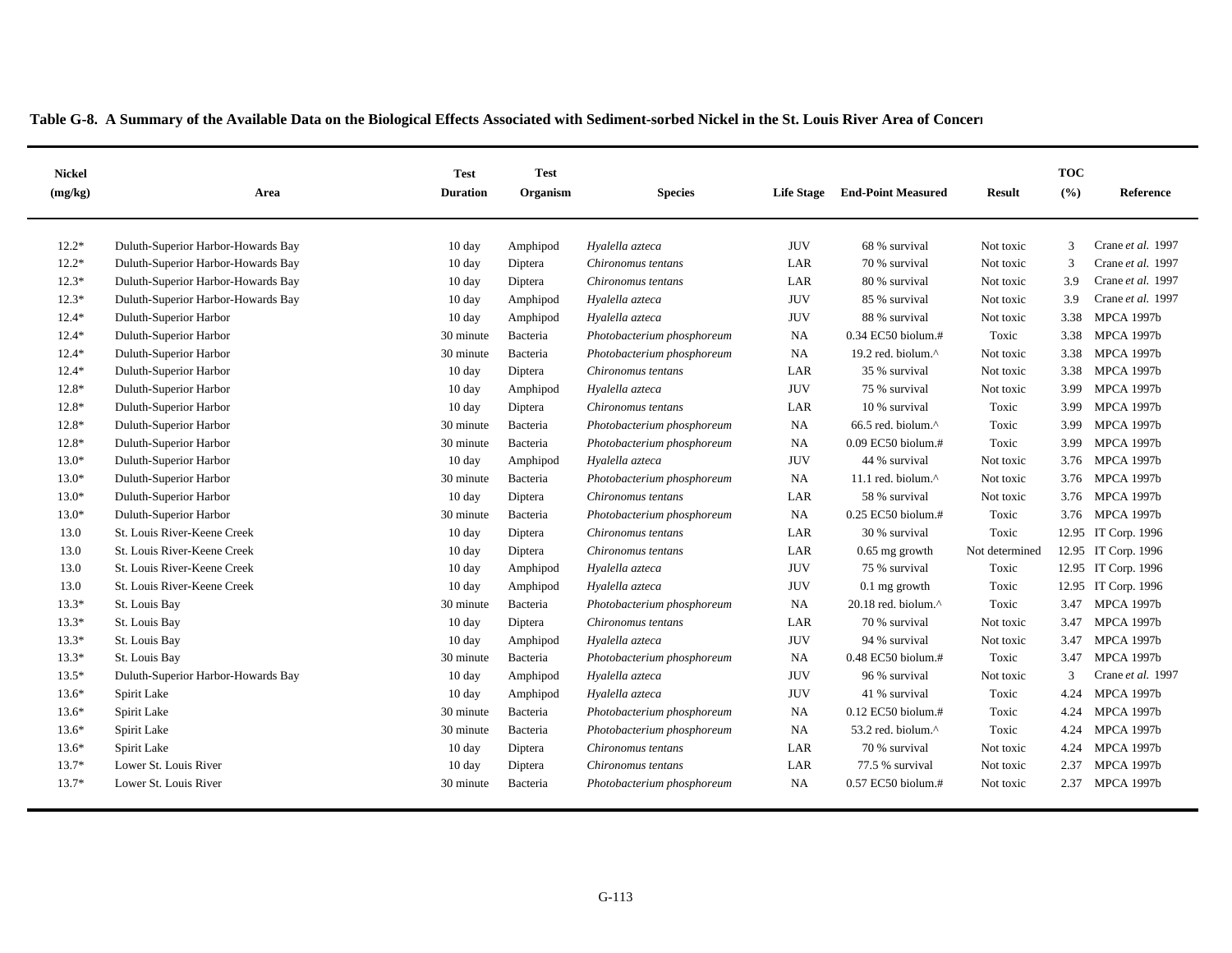| <b>Nickel</b><br>(mg/kg) | Area                               | <b>Test</b><br><b>Duration</b> | <b>Test</b><br>Organism | <b>Species</b>             | <b>End-Point Measured</b><br><b>Life Stage</b> |                               | <b>Result</b>  | <b>TOC</b><br>(%) | Reference         |
|--------------------------|------------------------------------|--------------------------------|-------------------------|----------------------------|------------------------------------------------|-------------------------------|----------------|-------------------|-------------------|
|                          |                                    |                                |                         |                            |                                                |                               |                |                   |                   |
| $13.7*$                  | Lower St. Louis River              | $10 \text{ day}$               | Amphipod                | Hyalella azteca            | <b>JUV</b>                                     | 95 % survival                 | Not toxic      | 2.37              | <b>MPCA 1997b</b> |
| $13.7*$                  | Lower St. Louis River              | 30 minute                      | Bacteria                | Photobacterium phosphoreum | <b>NA</b>                                      | 9.22 red. biolum.^            | Not toxic      | 2.37              | <b>MPCA 1997b</b> |
| 13.8*                    | Duluth-Superior Harbor-Howards Bay | $10 \text{ day}$               | Amphipod                | Hyalella azteca            | <b>JUV</b>                                     | 55 % survival                 | Toxic          | 2.2               | Crane et al. 1997 |
| $13.8*$                  | Duluth-Superior Harbor-Howards Bay | 10 day                         | Diptera                 | Chironomus tentans         | LAR                                            | 70 % survival                 | Not toxic      | 2.2               | Crane et al. 1997 |
| $14.2*$                  | Duluth-Superior Harbor-Howards Bay | $10 \text{ day}$               | Amphipod                | Hyalella azteca            | <b>JUV</b>                                     | 100 % survival                | Not toxic      | 2.8               | Crane et al. 1997 |
| $15.1*$                  | Spirit Lake                        | 15 minute                      | Bacteria                | Photobacterium phosphoreum | <b>NA</b>                                      | 0.77 EC50 biolum.#            | Not toxic      |                   | <b>MPCA 1997c</b> |
| $15.1*$                  | Spirit Lake                        | 15 minute                      | Bacteria                | Photobacterium phosphoreum | <b>NA</b>                                      | 52.4 red. biolum.^            | Toxic          |                   | <b>MPCA 1997c</b> |
| $15.1*$                  | Spirit Lake                        | $10 \text{ day}$               | Amphipod                | Hyalella azteca            | <b>JUV</b>                                     | 63 % survival                 | Toxic          |                   | <b>MPCA 1997c</b> |
| $15.1*$                  | Spirit Lake                        | $10 \text{ day}$               | Diptera                 | Chironomus tentans         | LAR                                            | 0 % survival                  | Toxic          |                   | <b>MPCA 1997c</b> |
| $15.1*$                  | Spirit Lake                        | 10 day                         | Diptera                 | Chironomus tentans         | LAR                                            | Not determined                | Not determined | -1                | <b>MPCA 1997c</b> |
| $16.0*$                  | Duluth-Superior Harbor             | 30 minute                      | Bacteria                | Photobacterium phosphoreum | <b>NA</b>                                      | 2.55 EC50 biolum.#            | Not toxic      | 4.7               | <b>MPCA 1997b</b> |
| $16.0*$                  | Duluth-Superior Harbor             | 30 minute                      | Bacteria                | Photobacterium phosphoreum | <b>NA</b>                                      | 12.7 red. biolum. $^{\wedge}$ | Not toxic      | 4.7               | <b>MPCA 1997b</b> |
| $16.0*$                  | Duluth-Superior Harbor             | 10 day                         | Diptera                 | Chironomus tentans         | LAR                                            | 65 % survival                 | Not toxic      | 4.7               | <b>MPCA 1997b</b> |
| $16.0*$                  | Duluth-Superior Harbor             | 10 day                         | Amphipod                | Hyalella azteca            | <b>JUV</b>                                     | 88 % survival                 | Not toxic      | 4.7               | <b>MPCA 1997b</b> |
| $16.6*$                  | Duluth-Superior Harbor-Howards Bay | $10 \text{ day}$               | Diptera                 | Chironomus tentans         | LAR                                            | 72 % survival                 | Not toxic      | 3.2               | Crane et al. 1997 |
| $16.6*$                  | Duluth-Superior Harbor-Howards Bay | 10 day                         | Amphipod                | Hyalella azteca            | <b>JUV</b>                                     | 52 % survival                 | Toxic          | 3.2               | Crane et al. 1997 |
| 17.2                     | St. Louis River-Keene Creek        | 10 day                         | Diptera                 | Chironomus tentans         | LAR                                            | 38 % survival                 | Toxic          | 3.42              | IT Corp. 1996     |
| 17.2                     | St. Louis River-Keene Creek        | 10 day                         | Amphipod                | Hyalella azteca            | <b>JUV</b>                                     | 52 % survival                 | Toxic          | 3.42              | IT Corp. 1996     |
| 17.2                     | St. Louis River-Keene Creek        | $10 \text{ day}$               | Amphipod                | Hyalella azteca            | <b>JUV</b>                                     | $0.2$ mg growth               | Not toxic      | 3.42              | IT Corp. 1996     |
| 17.2                     | St. Louis River-Keene Creek        | 10 day                         | Diptera                 | Chironomus tentans         | LAR                                            | $0.56$ mg growth              | Not determined | 3.42              | IT Corp. 1996     |
| $17.7*$                  | Duluth-Superior Harbor             | 10 day                         | Amphipod                | Hyalella azteca            | <b>JUV</b>                                     | 69 % survival                 | Not toxic      | 4.54              | <b>MPCA 1997b</b> |
| $17.7*$                  | Duluth-Superior Harbor             | $10 \text{ day}$               | Diptera                 | Chironomus tentans         | LAR                                            | 5 % survival                  | Not toxic      | 4.54              | <b>MPCA 1997b</b> |
| $17.7*$                  | Duluth-Superior Harbor             | 30 minute                      | Bacteria                | Photobacterium phosphoreum | <b>NA</b>                                      | 0.05 EC50 biolum.#            | Toxic          | 4.54              | <b>MPCA 1997b</b> |
| $17.7*$                  | Duluth-Superior Harbor             | 30 minute                      | Bacteria                | Photobacterium phosphoreum | <b>NA</b>                                      | 30 red. biolum.^              | Toxic          | 4.54              | <b>MPCA 1997b</b> |
| 28.7                     | St. Louis River-Stryker Bay        | $10 \text{ day}$               | Diptera                 | Chironomus tentans         | LAR                                            | 53 % survival                 | Toxic          | 8.08              | IT Corp. 1996     |
| 28.7                     | St. Louis River-Stryker Bay        | 10 day                         | Diptera                 | Chironomus tentans         | LAR                                            | $0.8$ mg growth               | Toxic          | 8.08              | IT Corp. 1996     |
| 28.7                     | St. Louis River-Stryker Bay        | 10 day                         | Amphipod                | Hyalella azteca            | <b>JUV</b>                                     | 48 % survival                 | Toxic          | 8.08              | IT Corp. 1996     |
| 28.7                     | St. Louis River-Stryker Bay        | 10 day                         | Amphipod                | Hyalella azteca            | <b>JUV</b>                                     | $0.14$ mg growth              | Toxic          | 8.08              | IT Corp. 1996     |
| 30.4                     | St. Louis River-Keene Creek        | 10 day                         | Diptera                 | Chironomus tentans         | LAR                                            | 72 % survival                 | Not toxic      | 6.4               | IT Corp. 1996     |
| 30.4                     | St. Louis River-Keene Creek        | 10 day                         | Amphipod                | Hyalella azteca            | <b>JUV</b>                                     | 87 % survival                 | Not toxic      | 6.4               | IT Corp. 1996     |
| 30.4                     | St. Louis River-Keene Creek        | 10 day                         | Diptera                 | Chironomus tentans         | LAR                                            | $1.59$ mg growth              | Not toxic      | 6.4               | IT Corp. 1996     |
|                          |                                    |                                |                         |                            |                                                |                               |                |                   |                   |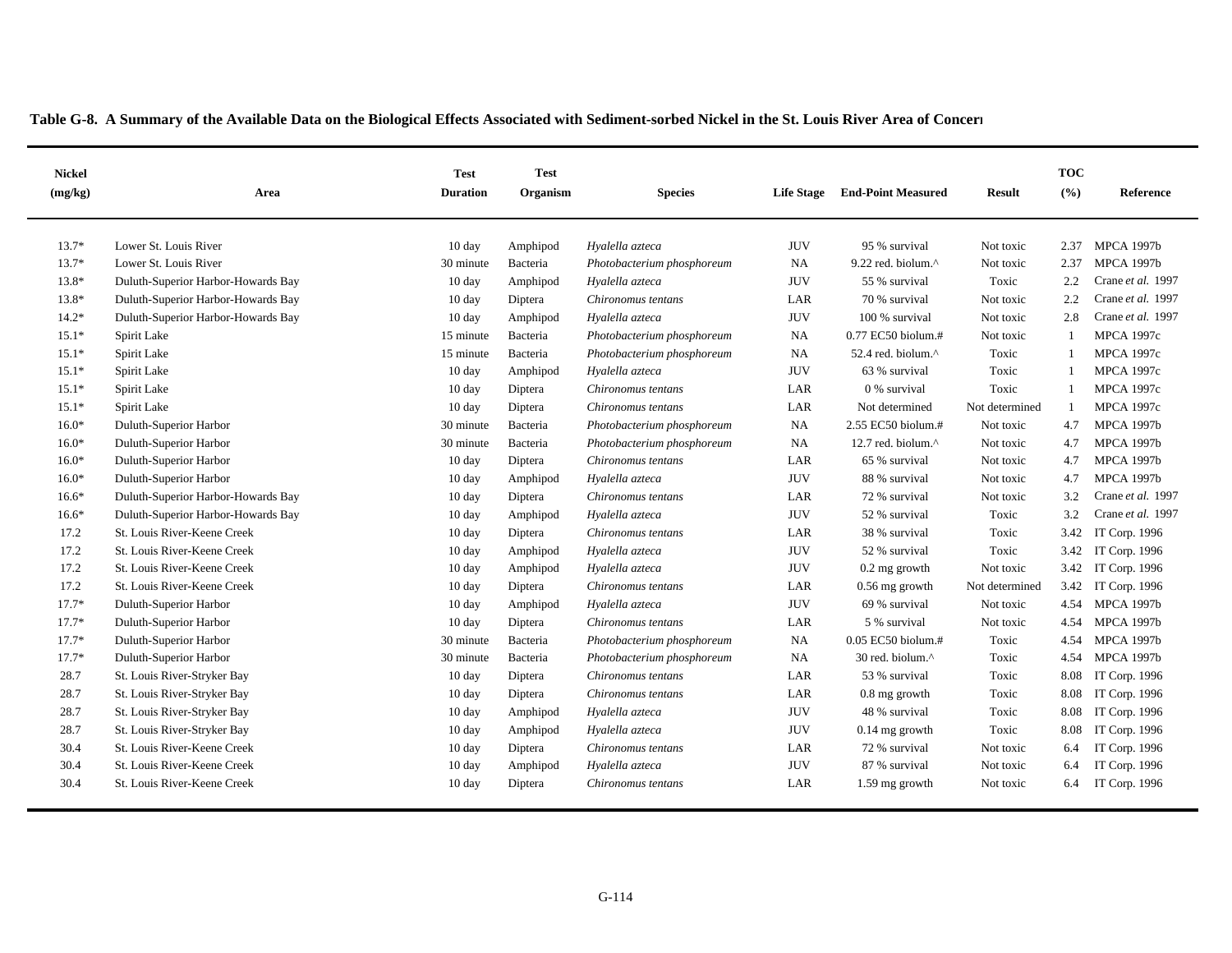| <b>Nickel</b><br>(mg/kg) | Area                        | <b>Test</b><br><b>Duration</b> | <b>Test</b><br>Organism | <b>Species</b>     | <b>Life Stage</b> | <b>End-Point Measured</b> | Result         | <b>TOC</b><br>(%) | Reference           |
|--------------------------|-----------------------------|--------------------------------|-------------------------|--------------------|-------------------|---------------------------|----------------|-------------------|---------------------|
|                          |                             |                                |                         |                    |                   |                           |                |                   |                     |
| 30.4                     | St. Louis River-Keene Creek | $10 \text{ day}$               | Amphipod                | Hyalella azteca    | <b>JUV</b>        | $0.2$ mg growth           | Not toxic      | 6.4               | IT Corp. 1996       |
| 34.4                     | St. Louis River-Stryker Bay | 10 day                         | Diptera                 | Chironomus tentans | LAR               | 0 % survival              | Toxic          |                   | 11.16 IT Corp. 1996 |
| 34.4                     | St. Louis River-Stryker Bay | $10 \text{ day}$               | Amphipod                | Hyalella azteca    | <b>JUV</b>        | Not determined            | Not determined |                   | 11.16 IT Corp. 1996 |
| 34.4                     | St. Louis River-Stryker Bay | $10 \text{ day}$               | Amphipod                | Hyalella azteca    | <b>JUV</b>        | 0 % survival              | Toxic          |                   | 11.16 IT Corp. 1996 |
| 34.4                     | St. Louis River-Stryker Bay | $10 \text{ day}$               | Diptera                 | Chironomus tentans | LAR               | Not determined            | Not determined |                   | 11.16 IT Corp. 1996 |
| 41.6                     | St. Louis River-Stryker Bay | $10 \text{ day}$               | Diptera                 | Chironomus tentans | LAR               | 78 % survival             | Not toxic      | 2.93              | IT Corp. 1996       |
| 41.6                     | St. Louis River-Stryker Bay | $10 \text{ day}$               | Diptera                 | Chironomus tentans | LAR               | $1.04$ mg growth          | Toxic          | 2.93              | IT Corp. 1996       |
| 41.6                     | St. Louis River-Stryker Bay | 10 <sub>day</sub>              | Amphipod                | Hyalella azteca    | <b>JUV</b>        | 97 % survival             | Not toxic      | 2.93              | IT Corp. 1996       |
| 41.6                     | St. Louis River-Stryker Bay | 10 <sub>day</sub>              | Amphipod                | Hyalella azteca    | <b>JUV</b>        | $0.14$ mg growth          | Toxic          | 2.93              | IT Corp. 1996       |
| 44.2                     | St. Louis River-Stryker Bay | $10 \text{ day}$               | Amphipod                | Hyalella azteca    | <b>JUV</b>        | 83 % survival             | Not toxic      | 6.15              | IT Corp. 1996       |
| 44.2                     | St. Louis River-Stryker Bay | $10 \text{ day}$               | Diptera                 | Chironomus tentans | LAR               | $0.84$ mg growth          | Toxic          | 6.15              | IT Corp. 1996       |
| 44.2                     | St. Louis River-Stryker Bay | $10 \text{ day}$               | Diptera                 | Chironomus tentans | LAR               | 77 % survival             | Not toxic      | 6.15              | IT Corp. 1996       |
| 44.2                     | St. Louis River-Stryker Bay | 10 <sub>day</sub>              | Amphipod                | Hyalella azteca    | <b>JUV</b>        | $0.15$ mg growth          | Toxic          | 6.15              | IT Corp. 1996       |
| 62.1                     | St. Louis River-Stryker Bay | 10 day                         | Diptera                 | Chironomus tentans | LAR               | 8 % survival              | Toxic          |                   | 50.12 IT Corp. 1996 |
| 62.1                     | St. Louis River-Stryker Bay | 10 day                         | Diptera                 | Chironomus tentans | LAR               | $0.09$ mg growth          | Not determined |                   | 50.12 IT Corp. 1996 |
| 62.1                     | St. Louis River-Stryker Bay | $10 \text{ day}$               | Amphipod                | Hyalella azteca    | <b>JUV</b>        | 0 % survival              | Toxic          |                   | 50.12 IT Corp. 1996 |
| 62.1                     | St. Louis River-Stryker Bay | 10 day                         | Amphipod                | Hyalella azteca    | <b>JUV</b>        | Not determined            | Not determined |                   | 50.12 IT Corp. 1996 |
| 65.6                     | St. Louis River-Stryker Bay | $10 \text{ day}$               | Amphipod                | Hyalella azteca    | <b>JUV</b>        | 100 % survival            | Not toxic      |                   | 11.76 IT Corp. 1996 |
| 65.6                     | St. Louis River-Stryker Bay | $10 \text{ day}$               | Diptera                 | Chironomus tentans | LAR               | $1.02$ mg growth          | Toxic          |                   | 11.76 IT Corp. 1996 |
| 65.6                     | St. Louis River-Stryker Bay | $10 \text{ day}$               | Diptera                 | Chironomus tentans | LAR               | 67 % survival             | Not toxic      |                   | 11.76 IT Corp. 1996 |
| 65.6                     | St. Louis River-Stryker Bay | $10 \text{ day}$               | Amphipod                | Hyalella azteca    | <b>JUV</b>        | $0.11$ mg growth          | Toxic          |                   | 11.76 IT Corp. 1996 |
| 72.6                     | St. Louis River-Stryker Bay | $10 \text{ day}$               | Diptera                 | Chironomus tentans | LAR               | $0.24$ mg growth          | Not determined | NR.               | IT Corp. 1996       |
| 72.6                     | St. Louis River-Stryker Bay | $10 \text{ day}$               | Amphipod                | Hyalella azteca    | <b>JUV</b>        | 8 % survival              | Toxic          | NR                | IT Corp. 1996       |
| 72.6                     | St. Louis River-Stryker Bay | $10 \text{ day}$               | Diptera                 | Chironomus tentans | LAR               | 30 % survival             | Toxic          | NR                | IT Corp. 1996       |
| 72.6                     | St. Louis River-Stryker Bay | $10 \text{ day}$               | Amphipod                | Hyalella azteca    | <b>JUV</b>        | $0.07$ mg growth          | Not determined | <b>NR</b>         | IT Corp. 1996       |
| 73.2                     | St. Louis River-Keene Creek | 10 <sub>day</sub>              | Amphipod                | Hyalella azteca    | <b>JUV</b>        | $0.2$ mg growth           | Not toxic      | 23.1              | IT Corp. 1996       |
| 73.2                     | St. Louis River-Keene Creek | $10 \text{ day}$               | Amphipod                | Hyalella azteca    | <b>JUV</b>        | 100 % survival            | Not toxic      | 23.1              | IT Corp. 1996       |
| 73.2                     | St. Louis River-Keene Creek | $10 \text{ day}$               | Diptera                 | Chironomus tentans | LAR               | 1.35 mg growth            | Not toxic      | 23.1              | IT Corp. 1996       |
| 73.2                     | St. Louis River-Keene Creek | $10 \text{ day}$               | Diptera                 | Chironomus tentans | LAR               | 82 % survival             | Not toxic      | 23.1              | IT Corp. 1996       |
| 93.0                     | St. Louis River-Keene Creek | $10 \text{ day}$               | Diptera                 | Chironomus tentans | LAR               | 60 % survival             | Toxic          | NR                | IT Corp. 1996       |
| 93.0                     | St. Louis River-Keene Creek | 10 day                         | Amphipod                | Hyalella azteca    | <b>JUV</b>        | $0.18$ mg growth          | Not toxic      |                   | NR IT Corp. 1996    |
|                          |                             |                                |                         |                    |                   |                           |                |                   |                     |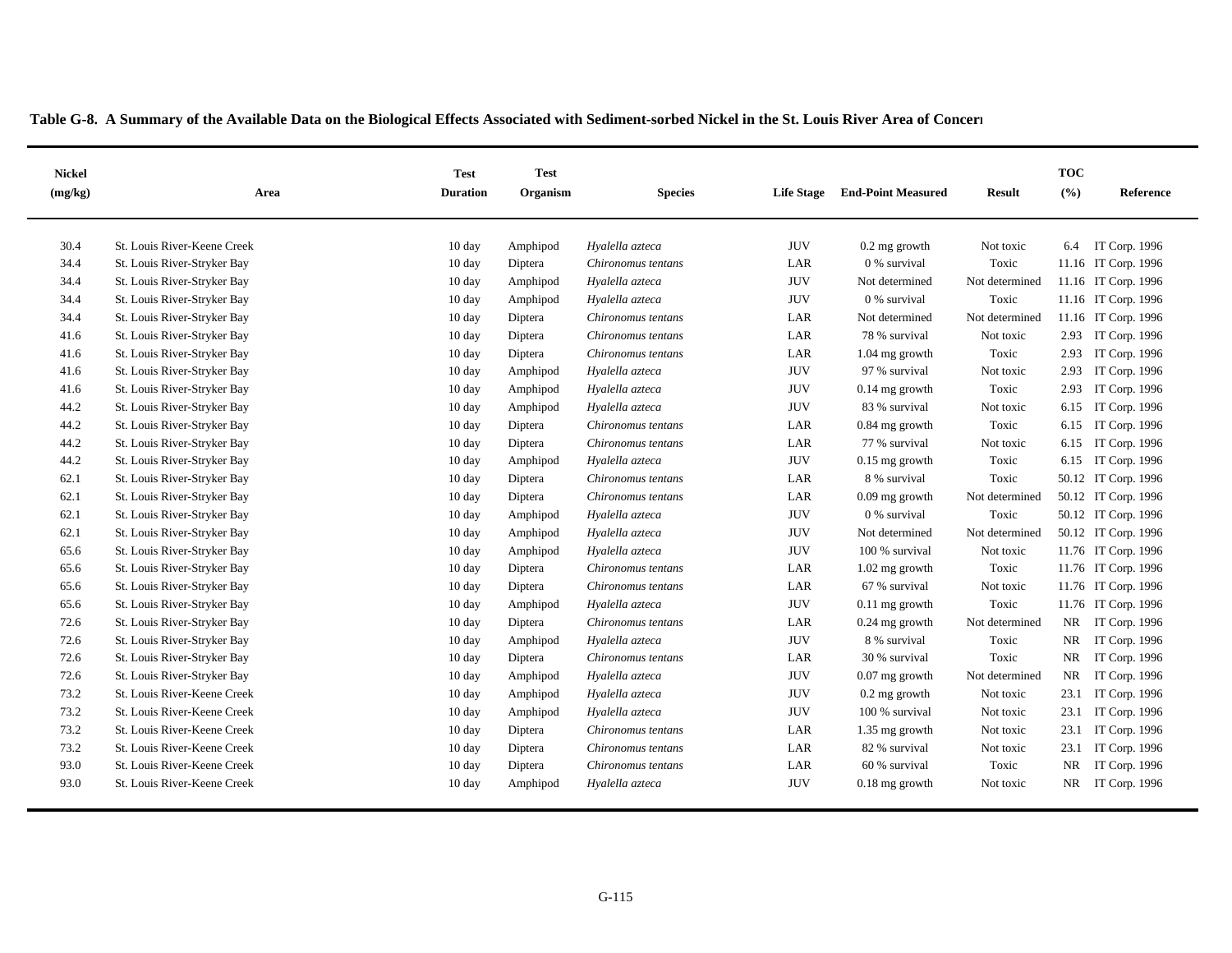| <b>Nickel</b><br>(mg/kg) | Area                        | <b>Test</b><br><b>Duration</b> | <b>Test</b><br>Organism | <b>Species</b>     | <b>Life Stage</b> | <b>End-Point Measured</b> | <b>Result</b> | <b>TOC</b><br>(9/6) | Reference           |
|--------------------------|-----------------------------|--------------------------------|-------------------------|--------------------|-------------------|---------------------------|---------------|---------------------|---------------------|
| 93.0                     | St. Louis River-Keene Creek | $10 \text{ day}$               | Amphipod                | Hyalella azteca    | <b>JUV</b>        | 90 % survival             | Not toxic     |                     | NR IT Corp. 1996    |
| 93.0                     | St. Louis River-Keene Creek | $10 \text{ day}$               | Diptera                 | Chironomus tentans | LAR               | $1.23$ mg growth          | Not toxic     |                     | NR IT Corp. 1996    |
| 145                      | St. Louis River-Stryker Bay | $10 \text{ day}$               | Diptera                 | Chironomus tentans | LAR               | 92 % survival             | Not toxic     |                     | 45.37 IT Corp. 1996 |
| 145                      | St. Louis River-Stryker Bay | $10 \text{ day}$               | Amphipod                | Hyalella azteca    | <b>JUV</b>        | 87 % survival             | Not toxic     |                     | 45.37 IT Corp. 1996 |
| 145                      | St. Louis River-Stryker Bay | $10 \text{ day}$               | Diptera                 | Chironomus tentans | LAR               | $1.07$ mg growth          | Toxic         |                     | 45.37 IT Corp. 1996 |
| 145                      | St. Louis River-Stryker Bay | $10 \text{ day}$               | Amphipod                | Hyalella azteca    | <b>JUV</b>        | $0.17$ mg growth          | Toxic         |                     | 45.37 IT Corp. 1996 |
| 166                      | St. Louis River-Stryker Bay | $10 \text{ day}$               | Amphipod                | Hyalella azteca    | <b>JUV</b>        | 92 % survival             | Not toxic     |                     | 26.54 IT Corp. 1996 |
| 166                      | St. Louis River-Stryker Bay | $10 \text{ day}$               | Amphipod                | Hyalella azteca    | <b>JUV</b>        | $0.18$ mg growth          | Toxic         |                     | 26.54 IT Corp. 1996 |
| 166                      | St. Louis River-Stryker Bay | $10 \text{ day}$               | Diptera                 | Chironomus tentans | LAR               | 83 % survival             | Not toxic     |                     | 26.54 IT Corp. 1996 |
| 166                      | St. Louis River-Stryker Bay | $10 \text{ day}$               | Diptera                 | Chironomus tentans | LAR               | 1.3 mg growth             | Not toxic     |                     | 26.54 IT Corp. 1996 |

\* = SEM measurement;  $\land$  = relative to control; D-S = Duluth-Superior; # = expressed as % DW sediment; red. Biolum. = reduced bioluminescence; EC50 = effective concentration affecting 50% of the population.

LAR = larvae;  $JUV =$  juvenile;  $TOC =$  total organic carbon;  $NR =$  not reported.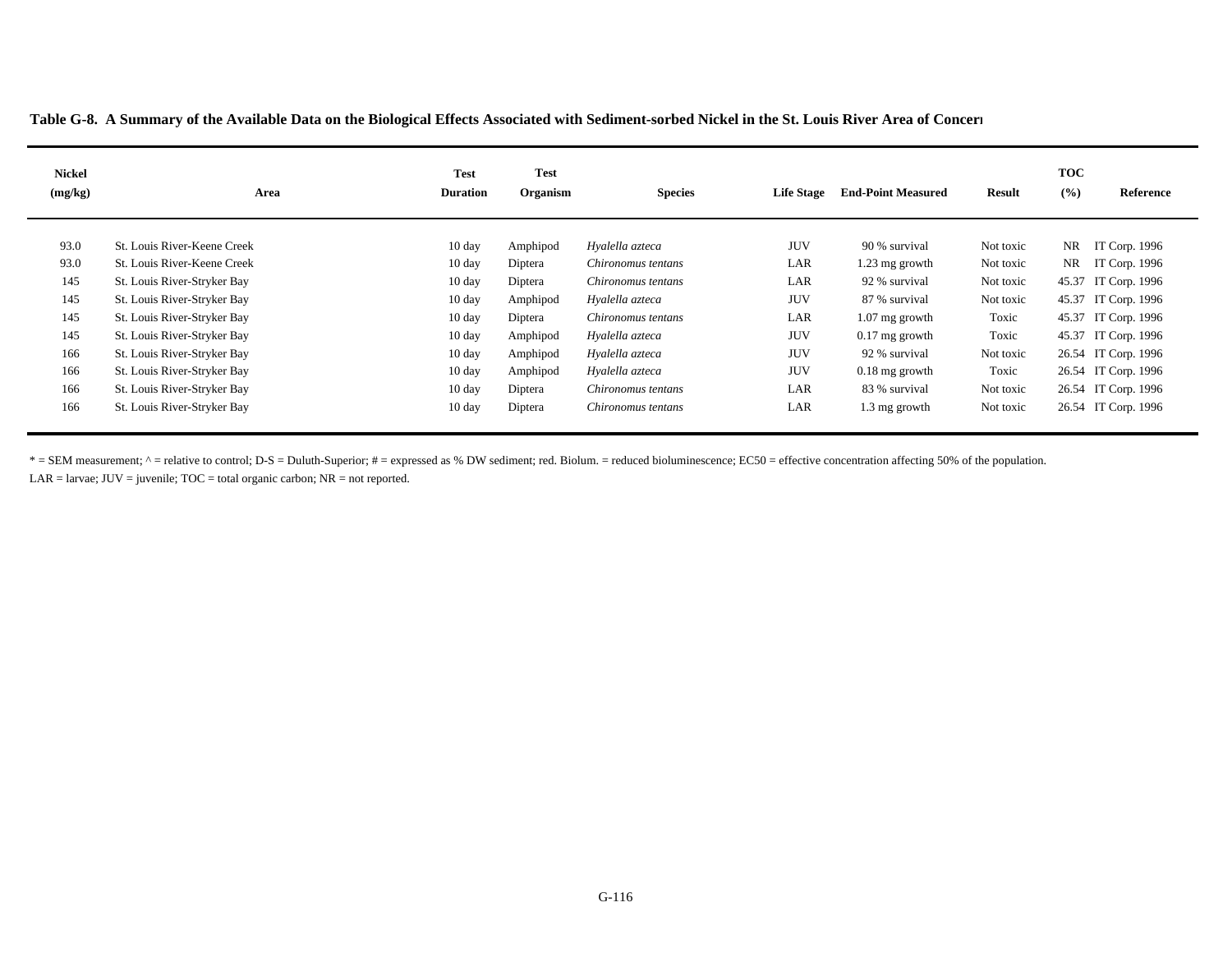# **Table G-9. A Summary of the Available Data on the Biological Effects Associated with Sediment-sorbed Total Polychlorinated Biphenyls (PCBs) in the St. Louis River Area of Concern**

| <b>Total PCBs</b><br>$(\mu g/kg)$ | Area                                            | <b>Test Duration</b> | <b>Test Organism</b> | <b>Species</b>     | <b>Life Stage</b> | <b>End-Point Measured</b> | <b>Result</b> | <b>TOC</b><br>(%) | <b>Reference</b>  |
|-----------------------------------|-------------------------------------------------|----------------------|----------------------|--------------------|-------------------|---------------------------|---------------|-------------------|-------------------|
| 59.0                              | D-S Harbor - City of Superior WWTP              | $10 \text{ day}$     | Amphipod             | Hyalella azteca    | <b>JUV</b>        | 96 % survival             | Not toxic     | <b>NR</b>         | Crane et al. 1997 |
| 78.5                              | D-S Harbor - City of Superior WWTP              | $10 \text{ day}$     | Amphipod             | Hyalella azteca    | <b>JUV</b>        | 79 % survival             | Not toxic     | <b>NR</b>         | Crane et al. 1997 |
| 109                               | D-S Harbor - City of Superior WWTP              | $10 \text{ day}$     | Diptera              | Chironomus tentans | LAR               | 62 mg growth              | Not toxic     | <b>NR</b>         | Crane et al. 1997 |
| 109                               | D-S Harbor - City of Superior WWTP              | $10 \text{ day}$     | Amphipod             | Hyalella azteca    | <b>JUV</b>        | 80 % survival             | Not toxic     | <b>NR</b>         | Crane et al. 1997 |
| 120                               | St. Louis Bay - Miller & Coffee Creek Embayment | 10 day               | Amphipod             | Hyalella azteca    | <b>JUV</b>        | 90 % survival             | Not toxic     | <b>NR</b>         | Crane et al. 1997 |
| 120                               | St. Louis Bay - Miller & Coffee Creek Embayment | 10 day               | Diptera              | Chironomus tentans | LAR               | 90 % survival             | Not toxic     | <b>NR</b>         | Crane et al. 1997 |
| 134                               | D-S Harbor - Slip C                             | $10 \text{ day}$     | Amphipod             | Hyalella azteca    | <b>JUV</b>        | 96 % survival             | Not toxic     | <b>NR</b>         | Crane et al. 1997 |
| 145                               | St. Louis Bay - Miller & Coffee Creek Embayment | $10 \text{ day}$     | Amphipod             | Hyalella azteca    | <b>JUV</b>        | 85 % survival             | Not toxic     | <b>NR</b>         | Crane et al. 1997 |
| 145                               | St. Louis Bay - Miller & Coffee Creek Embayment | $10 \text{ day}$     | Diptera              | Chironomus tentans | LAR               | 68 % survival             | Toxic         | <b>NR</b>         | Crane et al. 1997 |
| 203                               | St. Louis Bay - Miller & Coffee Creek Embayment | 10 day               | Diptera              | Chironomus tentans | LAR               | 80 % survival             | Not toxic     | <b>NR</b>         | Crane et al. 1997 |
| 203                               | St. Louis Bay - Miller & Coffee Creek Embayment | 10 day               | Amphipod             | Hyalella azteca    | <b>JUV</b>        | 90 % survival             | Not toxic     | <b>NR</b>         | Crane et al. 1997 |
| 208                               | D-S Harbor - Slip C                             | $10 \text{ day}$     | Diptera              | Chironomus tentans | LAR               | 72 % survival             | Not toxic     | <b>NR</b>         | Crane et al. 1997 |
| 208                               | D-S Harbor - Slip C                             | $10 \text{ day}$     | Amphipod             | Hyalella azteca    | <b>JUV</b>        | 85 % survival             | Not toxic     | <b>NR</b>         | Crane et al. 1997 |
| 241                               | St. Louis Bay - Miller & Coffee Creek Embayment | 10 day               | Amphipod             | Hyalella azteca    | <b>JUV</b>        | 72 % survival             | Not toxic     | <b>NR</b>         | Crane et al. 1997 |
| 241                               | St. Louis Bay - Miller & Coffee Creek Embayment | $10 \text{ day}$     | Diptera              | Chironomus tentans | LAR               | 80 % survival             | Not toxic     | <b>NR</b>         | Crane et al. 1997 |
| 259                               | D-S Harbor - Minnesota Slip                     | $10 \text{ day}$     | Amphipod             | Hyalella azteca    | <b>JUV</b>        | 89 % survival             | Not toxic     | <b>NR</b>         | Crane et al. 1997 |
| 270                               | D-S Harbor - Minnesota Slip                     | $10 \text{ day}$     | Amphipod             | Hyalella azteca    | <b>JUV</b>        | 100 % survival            | Not toxic     | <b>NR</b>         | Crane et al. 1997 |
| 283                               | St. Louis Bay - Miller & Coffee Creek Embayment | $10 \text{ day}$     | Amphipod             | Hyalella azteca    | <b>JUV</b>        | 98 % survival             | Not toxic     | <b>NR</b>         | Crane et al. 1997 |
| 283                               | St. Louis Bay - Miller & Coffee Creek Embayment | $10 \text{ day}$     | Diptera              | Chironomus tentans | LAR               | 78 % survival             | Not toxic     | <b>NR</b>         | Crane et al. 1997 |
| 326                               | D-S Harbor - Slip C                             | $10 \text{ day}$     | Diptera              | Chironomus tentans | LAR               | 55 % survival             | Toxic         | <b>NR</b>         | Crane et al. 1997 |
| 326                               | D-S Harbor - Slip C                             | $10 \text{ day}$     | Amphipod             | Hyalella azteca    | <b>JUV</b>        | 92 % survival             | Not toxic     | <b>NR</b>         | Crane et al. 1997 |
| 346                               | St. Louis Bay - Miller & Coffee Creek Embayment | $10 \text{ day}$     | Amphipod             | Hyalella azteca    | <b>JUV</b>        | 96 % survival             | Not toxic     | <b>NR</b>         | Crane et al. 1997 |
| 396                               | St. Louis Bay - Miller & Coffee Creek Embayment | 10 day               | Amphipod             | Hyalella azteca    | <b>JUV</b>        | 96 % survival             | Not toxic     | <b>NR</b>         | Crane et al. 1997 |
| 424                               | St. Louis Bay - Miller & Coffee Creek Embayment | $10 \text{ day}$     | Amphipod             | Hyalella azteca    | <b>JUV</b>        | 93 % survival             | Not toxic     | <b>NR</b>         | Crane et al. 1997 |
| 491                               | St. Louis Bay - Miller & Coffee Creek Embayment | $10 \text{ day}$     | Amphipod             | Hyalella azteca    | <b>JUV</b>        | 96 % survival             | Not toxic     | <b>NR</b>         | Crane et al. 1997 |
| 816                               | St. Louis Bay - Miller & Coffee Creek Embayment | $10 \text{ day}$     | Diptera              | Chironomus tentans | LAR               | 80 % survival             | Not toxic     | NR                | Crane et al. 1997 |
| 816                               | St. Louis Bay - Miller & Coffee Creek Embayment | $10 \text{ day}$     | Amphipod             | Hyalella azteca    | <b>JUV</b>        | 90 % survival             | Not toxic     | NR                | Crane et al. 1997 |

 $^{\circ}$  = relative to control; D-S = Duluth-Superior; # = expressed as % DW sediment; LAR = larvae; JUV = juvenile; TOC = total organic carbon; NR = not reported.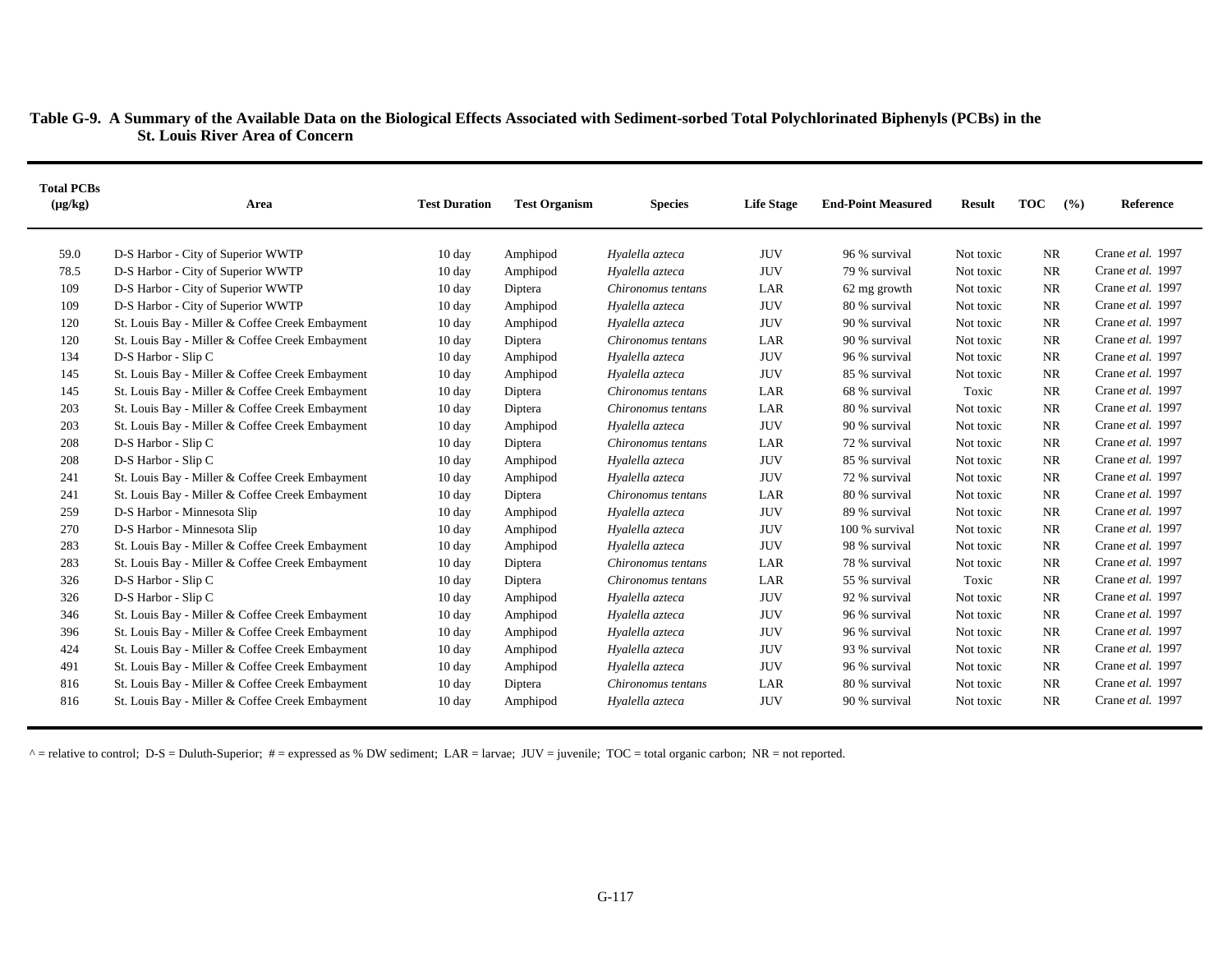| <b>Total PAHs</b><br>$(\mu g/kg)$ | Area                                              | <b>Test</b><br><b>Duration</b> | <b>Test</b><br>Organism | <b>Species</b>             | <b>Life Stage</b> | <b>End-Point Measured</b>                           | <b>Result</b> | <b>TOC</b><br>(%) |
|-----------------------------------|---------------------------------------------------|--------------------------------|-------------------------|----------------------------|-------------------|-----------------------------------------------------|---------------|-------------------|
| 35.0                              | D-S Harbor                                        | $10 \text{ day}$               | Amphipod                | Hyalella azteca            | <b>JUV</b>        | 86 % survival                                       | Not toxic     | 0.08              |
| 35.0                              | D-S Harbor                                        | $10 \text{ day}$               | Diptera                 | Chironomus tentans         | LAR               | 90 % survival                                       | Not toxic     | 0.08              |
| 35.0                              | D-S Harbor                                        | 30 minute                      | Bacteria                | Photobacterium phosphoreum | <b>NA</b>         | 100 mg growth                                       | Not toxic     | 0.08              |
| 35.0                              | D-S Harbor                                        | 30 minute                      | Bacteria                | Photobacterium phosphoreum | <b>NA</b>         | 26.3 % red. biolum.^                                | Toxic         | 0.08              |
| 52.9                              | St. Louis River - Miller & Coffee Creek Embayment | 10 day                         | Amphipod                | Hyalella azteca            | <b>JUV</b>        | $0.14$ mg growth                                    | Toxic         | 2.93              |
| 52.9                              | St. Louis River - Stryker Bay                     | $10 \text{ day}$               | Amphipod                | Hyalella azteca            | <b>JUV</b>        | 97 % survival                                       | Not toxic     | 2.93              |
| 52.9                              | St. Louis River - Stryker Bay                     | $10 \text{ day}$               | Diptera                 | Chironomus tentans         | LAR               | 1.04 mg growth                                      | Toxic         | 2.93              |
| 52.9                              | St. Louis River - Stryker Bay                     | 10 day                         | Diptera                 | Chironomus tentans         | LAR               | 78 % survival                                       | Not toxic     | 2.93              |
| 59.9                              | Allouez Bay                                       | 30 minute                      | Bacteria                | Photobacterium phosphoreum | <b>NA</b>         | 11.24 EC50 biolum.#                                 | Not toxic     | 0.35              |
| 59.9                              | <b>Allouez Bay</b>                                | $10 \text{ day}$               | Diptera                 | Chironomus tentans         | LAR               | 55 % survival                                       | Not toxic     | 0.35              |
| 59.9                              | <b>Allouez Bay</b>                                | 30 minute                      | Bacteria                | Photobacterium phosphoreum | NA                | 26.2 % red. biolum.^                                | Toxic         | 0.35              |
| 62.0                              | <b>Allouez Bay</b>                                | 30 minute                      | Bacteria                | Photobacterium phosphoreum | <b>NA</b>         | 3.96 EC50 biolum.#                                  | Not toxic     | 0.59              |
| 62.0                              | Allouez Bay                                       | 30 minute                      | Bacteria                | Photobacterium phosphoreum | <b>NA</b>         | $0\%$ red. biolum. <sup><math>\wedge</math></sup>   | Not toxic     | 0.59              |
| 62.0                              | Allouez Bay                                       | 10 day                         | Diptera                 | Chironomus tentans         | LAR               | 80 % survival                                       | Not toxic     | 0.59              |
| 68.1                              | D-S Harbor                                        | $10 \text{ day}$               | Diptera                 | Chironomus tentans         | LAR               | 75 % survival                                       | Not toxic     | 0.14              |
| 68.1                              | D-S Harbor                                        | 30 minute                      | Bacteria                | Photobacterium phosphoreum | NA                | 17.83 EC50 biolum.#                                 | Not toxic     | 0.14              |
| 68.1                              | D-S Harbor                                        | 30 minute                      | Bacteria                | Photobacterium phosphoreum | <b>NA</b>         | $67.3$ % red. biolum. <sup><math>\land</math></sup> | Toxic         | 0.14              |
| 68.1                              | D-S Harbor                                        | $10 \text{ day}$               | Amphipod                | Hyalella azteca            | <b>JUV</b>        | 58 % survival                                       | Not toxic     | 0.14              |
| 81.3                              | <b>Allouez Bay</b>                                | 10 day                         | Diptera                 | Chironomus tentans         | LAR               | 80 % survival                                       | Not toxic     | 1.02              |
| 81.3                              | Allouez Bay                                       | 30 minute                      | Bacteria                | Photobacterium phosphoreum | <b>NA</b>         | $0.81$ EC50 biolum.#                                | Not toxic     | 1.02              |
| 81.3                              | <b>Allouez Bay</b>                                | $10 \text{ day}$               | Amphipod                | Hyalella azteca            | <b>JUV</b>        | 90 % survival                                       | Not toxic     | 1.02              |
| 81.3                              | Allouez Bay                                       | 30 minute                      | Bacteria                | Photobacterium phosphoreum | <b>NA</b>         | 29.7 % red. biolum.^                                | Toxic         | 1.02              |
| 102                               | St. Louis Bay                                     | 30 minute                      | Bacteria                | Photobacterium phosphoreum | <b>NA</b>         | $3.4$ % red. biolum. <sup><math>\land</math></sup>  | Not toxic     | 0.12              |
| 102                               | St. Louis Bay                                     | $10 \text{ day}$               | Diptera                 | Chironomus tentans         | LAR               | 78 % survival                                       | Not toxic     | 0.12              |
| 102                               | St. Louis Bay                                     | 30 minute                      | Bacteria                | Photobacterium phosphoreum | <b>NA</b>         | 100 EC50 biolum.#                                   | Not toxic     | 0.12              |
| 102                               | St. Louis Bay                                     | $10 \text{ day}$               | Amphipod                | Hyalella azteca            | <b>JUV</b>        | 95 % survival                                       | Not toxic     | 0.12              |
| 154                               | D-S Harbor                                        | $10 \text{ day}$               | Amphipod                | Hyalella azteca            | <b>JUV</b>        | 86 % survival                                       | Not toxic     | 0.2               |
| 154                               | D-S Harbor                                        | $10 \text{ day}$               | Diptera                 | Chironomus tentans         | LAR               | 85 % survival                                       | Not toxic     | 0.2               |
| 154                               | D-S Harbor                                        | 30 minute                      | Bacteria                | Chironomus tentans         | <b>NA</b>         | 4.94 EC50 biolum.#                                  | Not toxic     | 0.2               |
| 154                               | D-S Harbor                                        | 30 minute                      | Bacteria                | Photobacterium phosphoreum | <b>NA</b>         | 25.2 % red. biolum.^                                | Toxic         | 0.2               |
| 273                               | D-S Harbor                                        | $10 \text{ day}$               | Diptera                 | Chironomus tentans         | LAR               | 90 % survival                                       | Not toxic     | 0.16              |
| 273                               | D-S Harbor                                        | 30 minute                      | Bacteria                | Photobacterium phosphoreum | <b>NA</b>         | 22.95 % red. biolum.^                               | Toxic         | 0.16              |
| 273                               | D-S Harbor                                        | 30 minute                      | Bacteria                | Photobacterium phosphoreum | <b>NA</b>         | 100 EC50 biolum.#                                   | Not toxic     | 0.16              |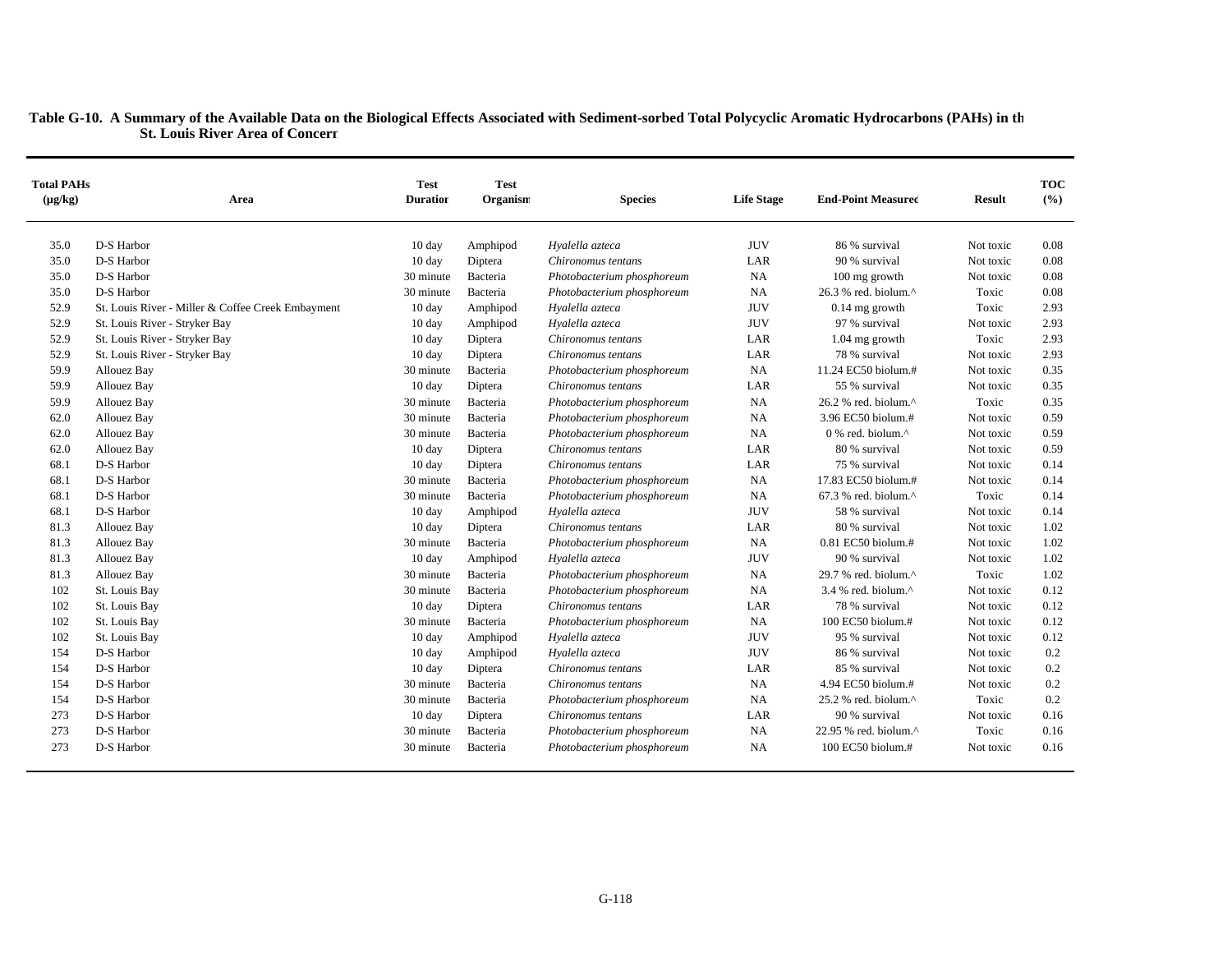| <b>Total PAHs</b><br>$(\mu g/kg)$ | Area                       | <b>Test</b><br><b>Duration</b> | <b>Test</b><br>Organism | <b>Species</b>             | <b>Life Stage</b> | <b>End-Point Measured</b>         | <b>Result</b> | <b>TOC</b><br>(%) |
|-----------------------------------|----------------------------|--------------------------------|-------------------------|----------------------------|-------------------|-----------------------------------|---------------|-------------------|
| 277                               | Spirit Lake                | 10 day                         | Amphipod                | Hyalella azteca            | <b>JUV</b>        | 75 % survival                     | Not toxic     | 5.77              |
| 277                               | Spirit Lake                | 30 minute                      | Bacteria                | Photobacterium phosphoreum | <b>NA</b>         | 6.73 EC50 biolum.#                | Not toxic     | 5.77              |
| 277                               | Spirit Lake                | $10 \text{ day}$               | Diptera                 | Chironomus tentans         | LAR               | 75 % survival                     | Not toxic     | 5.77              |
| 277                               | Spirit Lake                | 30 minute                      | Bacteria                | Photobacterium phosphoreum | <b>NA</b>         | 6.4 % red. biolum.^               | Not toxic     | 5.77              |
| 279                               | D-S Harbor                 | $10 \text{ day}$               | Diptera                 | Chironomus tentans         | LAR               | 60 % survival                     | Not toxic     | 1.42              |
| 279                               | D-S Harbor                 | 30 minute                      | Bacteria                | Photobacterium phosphoreum | NA                | 41.98 % red. biolum. $^{\wedge}$  | Toxic         | 1.42              |
| 279                               | D-S Harbor                 | 30 minute                      | Bacteria                | Photobacterium phosphoreum | NA                | $0.72$ EC50 biolum.#              | Not toxic     | 1.42              |
| 279                               | D-S Harbor                 | $10 \text{ day}$               | Amphipod                | Hyalella azteca            | <b>JUV</b>        | 100 % survival                    | Not toxic     | 1.42              |
| 299                               | Spirit Lake                | 30 minute                      | Bacteria                | Photobacterium phosphoreum | NA                | $0.4$ EC50 biolum.#               | Toxic         | 2.82              |
| 299                               | Spirit Lake                | 10 day                         | Amphipod                | Hyalella azteca            | <b>JUV</b>        | 70 % survival                     | Not toxic     | 2.82              |
| 299                               | Spirit Lake                | 10 day                         | Diptera                 | Chironomus tentans         | LAR               | 72 % survival                     | Not toxic     | 2.82              |
| 299                               | Spirit Lake                | 30 minute                      | Bacteria                | Photobacterium phosphoreum | <b>NA</b>         | 10.2 % red. biolum.^              | Not toxic     | 2.82              |
| 333                               | Lower St. Louis River      | 10 day                         | Diptera                 | Chironomus tentans         | LAR               | 90 % survival                     | Not toxic     | 2.91              |
| 333                               | Lower St. Louis River      | 30 minute                      | Bacteria                | Photobacterium phosphoreum | <b>NA</b>         | 18.89 % red. biolum.^             | Not toxic     | 2.91              |
| 333                               | Lower St. Louis River      | 30 minute                      | Bacteria                | Photobacterium phosphoreum | NA                | $0.96$ EC50 biolum.#              | Not toxic     | 2.91              |
| 333                               | Lower St. Louis River      | 10 day                         | Amphipod                | Hyalella azteca            | <b>JUV</b>        | 92 % survival                     | Not toxic     | 2.91              |
| 340                               | Superior Bay               | $10 \text{ day}$               | Amphipod                | Hyalella azteca            | <b>JUV</b>        | 90 % survival                     | Not toxic     | 6.7               |
| 340                               | Superior Bay               | 10 day                         | Diptera                 | Chironomus tentans         | LAR               | 100 % survival                    | Not toxic     | 6.7               |
| 340                               | Superior Bay               | 48 hour                        | Cladoceran              | Ceriodaphnia dubia         | ADT               | 100 % survival                    | Not toxic     | 6.7               |
| 340                               | Superior Bay               | 10 day                         | Diptera                 | Chironomus tentans         | LAR               | $0.57$ mg growth                  | Not toxic     | 6.7               |
| 344                               | D-S Harbor                 | 15 minute                      | Bacteria                | Photobacterium phosphoreum | <b>NA</b>         | 2.07 EC50 biolum.#                | Not toxic     | 1.87              |
| 344                               | D-S Harbor                 | 10 day                         | Amphipod                | Hyalella azteca            | <b>JUV</b>        | 93 % survival                     | Not toxic     | 1.87              |
| 344                               | D-S Harbor                 | 15 minute                      | Bacteria                | Photobacterium phosphoreum | <b>NA</b>         | $21.8$ % red. biolum. $^{\wedge}$ | Toxic         | 1.87              |
| 344                               | D-S Harbor                 | $10 \text{ day}$               | Diptera                 | Chironomus tentans         | LAR               | 85 % survival                     | Not toxic     | 1.87              |
| 344                               | D-S Harbor                 | $10 \text{ day}$               | Diptera                 | Chironomus tentans         | LAR               | $0.53$ mg growth                  | Not toxic     | 1.87              |
| 496                               | D-S Harbor                 | $10 \text{ day}$               | Amphipod                | Hyalella azteca            | <b>JUV</b>        | 85 % survival                     | Not toxic     | 0.4               |
| 496                               | D-S Harbor                 | 30 minute                      | Bacteria                | Photobacterium phosphoreum | NA                | 100 EC50 biolum.#                 | Not toxic     | 0.4               |
| 496                               | D-S Harbor                 | 30 minute                      | Bacteria                | Photobacterium phosphoreum | <b>NA</b>         | 39.7 % red. biolum.^              | Toxic         | 0.4               |
| 496                               | D-S Harbor                 | $10 \text{ day}$               | Diptera                 | Chironomus tentans         | LAR               | 88 % survival                     | Not toxic     | 0.4               |
| 496                               | D-S Harbor                 | $10 \text{ day}$               | Diptera                 | Chironomus tentans         | LAR               | 85 % survival                     | Not toxic     | 0.4               |
| 496                               | D-S Harbor                 | $10 \text{ day}$               | Amphipod                | Hyalella azteca            | <b>JUV</b>        | 82 % survival                     | Not toxic     | 0.4               |
| 528                               | Spirit Lake - Grassy Point | $10 \text{ day}$               | Amphipod                | Hyalella azteca            | <b>JUV</b>        | 80 % survival                     | Not toxic     | <b>NR</b>         |
| 528                               | Spirit Lake - Grassy Point | $10 \text{ day}$               | Diptera                 | Chironomus tentans         | LAR               | 70 % survival                     | Not toxic     | <b>NR</b>         |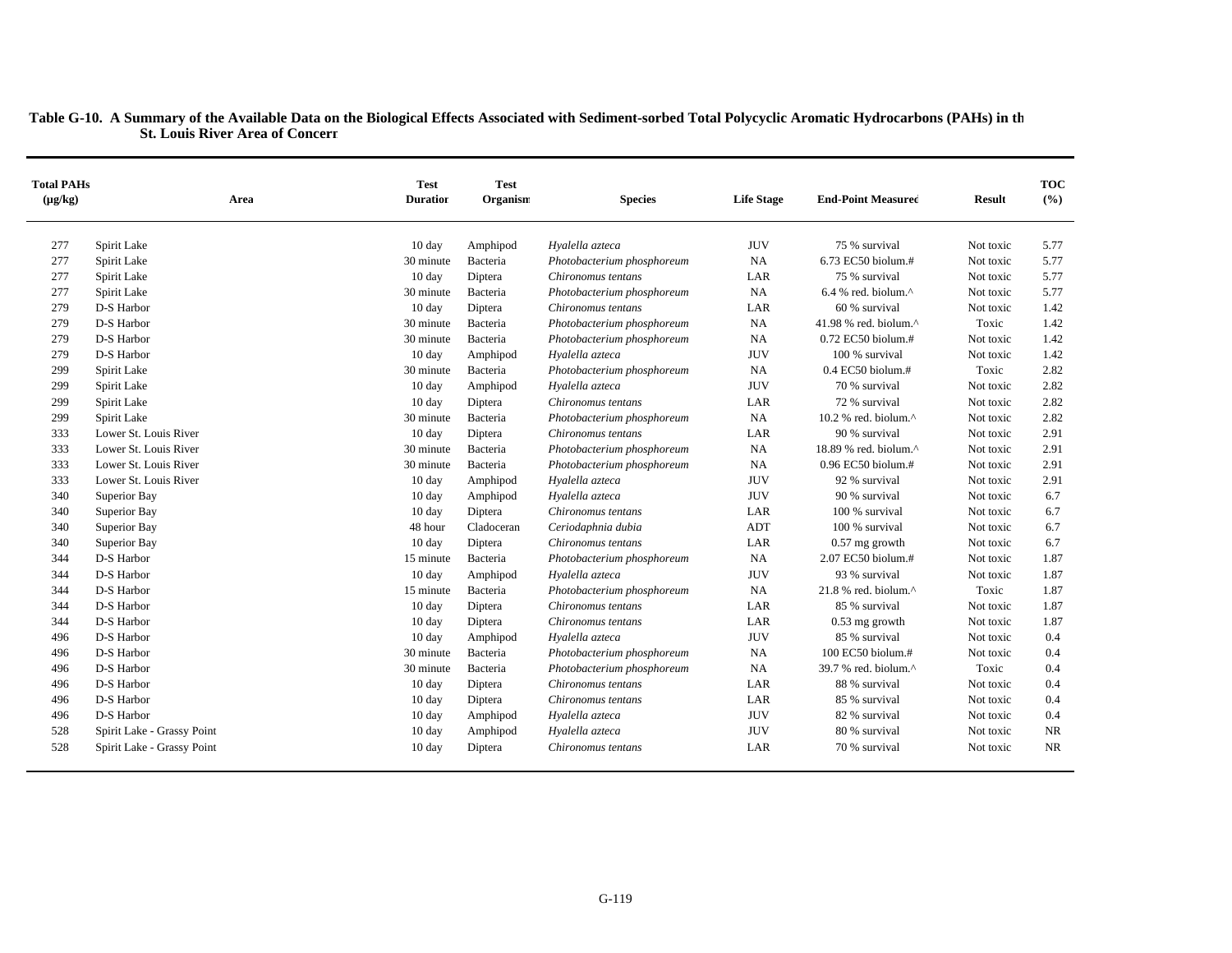| <b>Total PAHs</b><br>$(\mu g/kg)$ | Area                       | <b>Test</b><br><b>Duration</b> | <b>Test</b><br>Organism | <b>Species</b>             | <b>Life Stage</b> | <b>End-Point Measured</b>       | <b>Result</b> | <b>TOC</b><br>(%) |
|-----------------------------------|----------------------------|--------------------------------|-------------------------|----------------------------|-------------------|---------------------------------|---------------|-------------------|
| 529                               | Spirit Lake                | 10 day                         | Amphipod                | Hyalella azteca            | <b>JUV</b>        | 97.5 % survival                 | Not toxic     | 2.59              |
| 529                               | Spirit Lake                | 30 minute                      | Bacteria                | Photobacterium phosphoreum | <b>NA</b>         | 7.4 % red. biolum. $\wedge$     | Not toxic     | 2.59              |
| 529                               | Spirit Lake                | 30 minute                      | Bacteria                | Photobacterium phosphoreum | NA                | $0.41$ EC50 biolum.#            | Toxic         | 2.59              |
| 529                               | Spirit Lake                | 10 day                         | Diptera                 | Chironomus tentans         | LAR               | 65 % survival                   | Not toxic     | 2.59              |
| 534                               | Lower St. Louis River      | $10 \text{ day}$               | Diptera                 | Chironomus tentans         | LAR               | $0.56$ mg growth                | Not toxic     | 2.7               |
| 534                               | Lower St. Louis River      | 15 minute                      | Bacteria                | Photobacterium phosphoreum | NA                | 5.3 % red. biolum. $\wedge$     | Not toxic     | 2.7               |
| 534                               | Lower St. Louis River      | $10 \text{ day}$               | Diptera                 | Chironomus tentans         | LAR               | 68 % survival                   | Not toxic     | 2.7               |
| 534                               | Lower St. Louis River      | 15 minute                      | Bacteria                | Photobacterium phosphoreum | NA                | $0.52$ EC50 biolum.#            | Not toxic     | 2.7               |
| 534                               | Lower St. Louis River      | $10 \text{ day}$               | Diptera                 | Chironomus tentans         | LAR               | 70 % survival                   | Not toxic     | 2.7               |
| 534                               | Lower St. Louis River      | 15 minute                      | Bacteria                | Photobacterium phosphoreum | NA                | 12 % red. biolum.^              | Not toxic     | 2.7               |
| 534                               | Lower St. Louis River      | 10 day                         | Amphipod                | Hyalella azteca            | <b>JUV</b>        | 90 % survival                   | Not toxic     | 2.7               |
| 534                               | Lower St. Louis River      | 15 minute                      | Bacteria                | Photobacterium phosphoreum | <b>NA</b>         | $0.52$ EC50 biolum.#            | Not toxic     | 2.7               |
| 534                               | Lower St. Louis River      | 10 day                         | Amphipod                | Hyalella azteca            | <b>JUV</b>        | 93 % survival                   | Not toxic     | 2.7               |
| 534                               | Lower St. Louis River      | 10 day                         | Diptera                 | Chironomus tentans         | LAR               | $0.44$ mg growth                | Not toxic     | 2.7               |
| 604                               | Spirit Lake                | 15 minute                      | Bacteria                | Photobacterium phosphoreum | NA                | $0.77$ EC50 biolum.#            | Not toxic     | 2.34              |
| 604                               | Spirit Lake                | 10 day                         | Amphipod                | Hyalella azteca            | <b>JUV</b>        | 90 % survival                   | Not toxic     | 2.34              |
| 604                               | Spirit Lake                | 10 day                         | Diptera                 | Chironomus tentans         | LAR               | $0.37$ mg growth                | Not toxic     | 2.34              |
| 604                               | Spirit Lake                | 15 minute                      | Bacteria                | Photobacterium phosphoreum | <b>NA</b>         | 12.1 % red. biolum. $^{\wedge}$ | Not toxic     | 2.34              |
| 604                               | Spirit Lake                | 10 day                         | Diptera                 | Chironomus tentans         | LAR               | 95 % survival                   | Not toxic     | 2.34              |
| 675                               | D-S Harbor                 | $10 \text{ day}$               | Amphipod                | Hyalella azteca            | <b>JUV</b>        | 84 % survival                   | Not toxic     | 1.69              |
| 675                               | D-S Harbor                 | 15 minute                      | Bacteria                | Photobacterium phosphoreum | <b>NA</b>         | 4.29 EC50 biolum.#              | Not toxic     | 1.69              |
| 675                               | D-S Harbor                 | 15 minute                      | Bacteria                | Photobacterium phosphoreum | NA                | 12.1 % red. biolum.^            | Not toxic     | 1.69              |
| 689                               | St. Louis Bay              | 10 day                         | Diptera                 | Chironomus tentans         | LAR               | 75 % survival                   | Not toxic     | 1.82              |
| 689                               | St. Louis Bay              | 30 minute                      | Bacteria                | Photobacterium phosphoreum | <b>NA</b>         | 3.56 EC50 biolum.#              | Not toxic     | 1.82              |
| 689                               | St. Louis Bay              | 10 day                         | Amphipod                | Hyalella azteca            | <b>JUV</b>        | 70 % survival                   | Not toxic     | 1.82              |
| 689                               | St. Louis Bay              | 30 minute                      | Bacteria                | Photobacterium phosphoreum | NA                | -2.8 % red. biolum. $^{\wedge}$ | Not toxic     | 1.82              |
| 725                               | Spirit Lake - Grassy Point | 10 day                         | Diptera                 | Chironomus tentans         | LAR               | 92 % survival                   | Not toxic     | <b>NR</b>         |
| 725                               | Spirit Lake - Grassy Point | $10 \text{ day}$               | Amphipod                | Hyalella azteca            | <b>JUV</b>        | 92 % survival                   | Not toxic     | <b>NR</b>         |
| 748                               | Lower St. Louis River      | 10 day                         | Amphipod                | Hyalella azteca            | <b>JUV</b>        | 100 % survival                  | Not toxic     | 3.25              |
| 748                               | Lower St. Louis River      | 15 minute                      | Bacteria                | Photobacterium phosphoreum | <b>NA</b>         | 28.8 % red. biolum.^            | Toxic         | 3.25              |
| 748                               | Lower St. Louis River      | 15 minute                      | Bacteria                | Photobacterium phosphoreum | NA                | $0.42$ EC50 biolum.#            | Toxic         | 3.25              |
| 773                               | D-S Harbor                 | $10 \text{ day}$               | Amphipod                | Hyalella azteca            | <b>JUV</b>        | 92 % survival                   | Not toxic     | 1.35              |
| 773                               | D-S Harbor                 | $10 \text{ day}$               | Diptera                 | Chironomus tentans         | LAR               | 70 % survival                   | Not toxic     | 1.35              |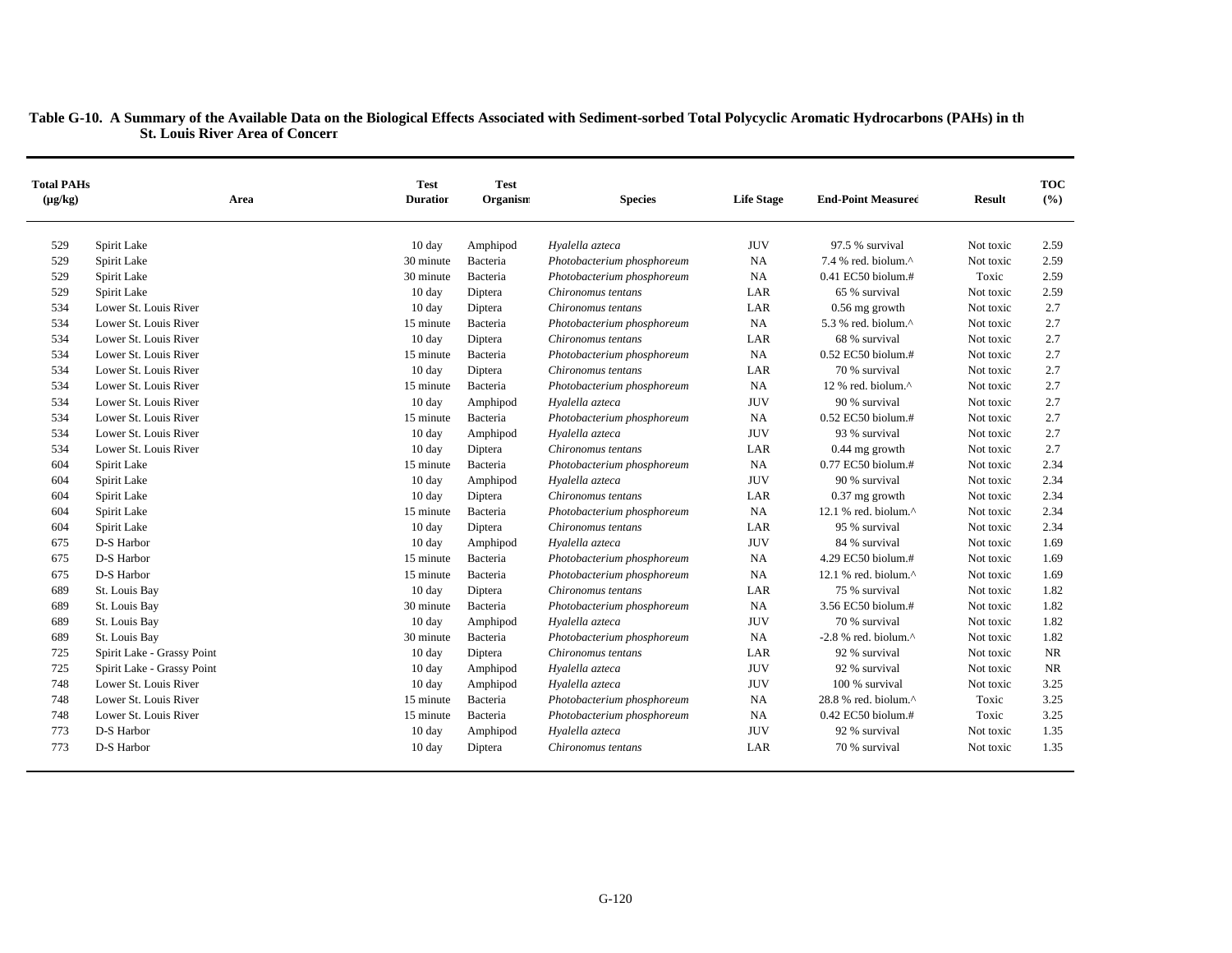| <b>Total PAHs</b><br>$(\mu g/kg)$ | Area                                    | <b>Test</b><br><b>Duration</b> | <b>Test</b><br>Organism | <b>Species</b>             | <b>Life Stage</b> | <b>End-Point Measured</b>                         | <b>Result</b>  | <b>TOC</b><br>(%) |
|-----------------------------------|-----------------------------------------|--------------------------------|-------------------------|----------------------------|-------------------|---------------------------------------------------|----------------|-------------------|
| 773                               | D-S Harbor                              | 30 minute                      | Bacteria                | Photobacterium phosphoreum | <b>NA</b>         | 0 % red. biolum.^                                 | Not toxic      | 1.35              |
| 773                               | D-S Harbor                              | 30 minute                      | Bacteria                | Photobacterium phosphoreum | <b>NA</b>         | 0.96 EC50 biolum.#                                | Not toxic      | 1.35              |
| 905                               | St. Louis Harbor                        | 10 day                         | Oligochaete             | Lumbriculus variegatus     | ADT               | 85 % survival                                     | Not toxic      | 0.7               |
| 905                               | St. Louis Harbor                        | 10 day                         | Diptera                 | Chironomus tentans         | LAR               | $0.8$ mg growth                                   | Not toxic      | 0.7               |
| 905                               | St. Louis Harbor                        | $10 \text{ day}$               | Amphipod                | Hyalella azteca            | <b>JUV</b>        | 65 % survival                                     | Not toxic      | 0.7               |
| 905                               | St. Louis Harbor                        | $10 \text{ day}$               | Oligochaete             | Lumbriculus variegatus     | ADT               | 0 % survival/normal & UV                          | Toxic          | 0.7               |
| 905                               | St. Louis Harbor                        | 10 day                         | Diptera                 | Chironomus tentans         | LAR               | 87.5 % survival                                   | Not toxic      | 0.7               |
| 905                               | St. Louis Harbor                        | $10 \text{ day}$               | Amphipod                | Hyalella azteca            | <b>JUV</b>        | $0.04$ mg growth                                  | Not determined | 0.7               |
| 905                               | St. Louis Harbor                        | 10 day                         | Diptera                 | Chironomus tentans         | LAR               | 0.74 % weight using UV light                      | Not toxic      | 0.7               |
| 905                               | St. Louis Harbor                        | $10 \text{ day}$               | Oligochaete             | Lumbriculus variegatus     | ADT               | $0.65$ mg growth                                  | Toxic          | 0.7               |
| 905                               | St. Louis Harbor                        | 10 day                         | Amphipod                | Hyalella azteca            | <b>JUV</b>        | 0 % survival/normal & UV                          | Toxic          | 0.7               |
| 905                               | St. Louis Harbor                        | $10 \text{ day}$               | Diptera                 | Chironomus tentans         | LAR               | 65 % survival/normal & UV                         | Toxic          | 0.7               |
| 940                               | D-S Harbor                              | $10 \text{ day}$               | Diptera                 | Chironomus tentans         | LAR               | 95 % survival                                     | Not toxic      | 2.24              |
| 940                               | D-S Harbor                              | $10 \text{ day}$               | Diptera                 | Chironomus tentans         | LAR               | 0.46 mg growth                                    | Not toxic      | 2.24              |
| 940                               | D-S Harbor                              | 15 minute                      | Bacteria                | Photobacterium phosphoreum | <b>NA</b>         | $0\%$ red. biolum. <sup><math>\wedge</math></sup> | Not toxic      | 2.24              |
| 940                               | D-S Harbor                              | 15 minute                      | Bacteria                | Photobacterium phosphoreum | <b>NA</b>         | 1.3 EC50 biolum.#                                 | Not toxic      | 2.24              |
| 940                               | D-S Harbor                              | $10 \text{ day}$               | Amphipod                | Hyalella azteca            | <b>JUV</b>        | 98 % survival                                     | Not toxic      | 2.24              |
| 1002                              | St. Louis River - Lower St. Louis River | $10 \text{ day}$               | Diptera                 | Chironomus tentans         | LAR               | 90 % survival                                     | Not toxic      | 4.84              |
| 1002                              | St. Louis River - Lower St. Louis River | 10 day                         | Amphipod                | Hyalella azteca            | <b>JUV</b>        | 92 % survival                                     | Not toxic      | 4.84              |
| 1002                              | St. Louis River - Lower St. Louis River | 30 minute                      | Bacteria                | Photobacterium phosphoreum | <b>NA</b>         | $0.09$ EC50 biolum.#                              | Toxic          | 4.84              |
| 1002                              | St. Louis River - Lower St. Louis River | 30 minute                      | Bacteria                | Photobacterium phosphoreum | <b>NA</b>         | 18.2 % red. biolum. $\wedge$                      | Not toxic      | 4.84              |
| 1536                              | D-S Harbor                              | 15 minute                      | Bacteria                | Photobacterium phosphoreum | <b>NA</b>         | 3.82 EC50 biolum.#                                | Not toxic      | 3.85              |
| 1536                              | D-S Harbor                              | $10 \text{ day}$               | Amphipod                | Hyalella azteca            | <b>JUV</b>        | 88 % survival                                     | Not toxic      | 3.85              |
| 1536                              | D-S Harbor                              | 15 minute                      | Bacteria                | Photobacterium phosphoreum | <b>NA</b>         | $0\%$ red. biolum. <sup><math>\wedge</math></sup> | Not toxic      | 3.85              |
| 1536                              | D-S Harbor                              | $10 \text{ day}$               | Diptera                 | Chironomus tentans         | LAR               | 85 % survival                                     | Not toxic      | 3.85              |
| 1536                              | D-S Harbor                              | $10 \text{ day}$               | Diptera                 | Chironomus tentans         | LAR               | $0.64$ mg growth                                  | Not toxic      | 3.85              |
| 1817                              | Spirit Lake                             | 30 minute                      | Bacteria                | Photobacterium phosphoreum | <b>NA</b>         | 0.97 EC50 biolum.#                                | Not toxic      | 5.34              |
| 1817                              | Spirit Lake                             | $10 \text{ day}$               | Amphipod                | Hyalella azteca            | <b>JUV</b>        | 100 % survival                                    | Not toxic      | 5.34              |
| 1817                              | Spirit Lake                             | $10 \text{ day}$               | Diptera                 | Chironomus tentans         | LAR               | 75 % survival                                     | Not toxic      | 5.34              |
| 1817                              | Spirit Lake                             | 30 minute                      | Bacteria                | Photobacterium phosphoreum | NA                | 18.8 % red. biolum.^                              | Not toxic      | 5.34              |
| 1846                              | St. Louis Harbor                        | $10 \text{ day}$               | Oligochaete             | Lumbriculus variegatus     | ADT               | 100 % survival                                    | Not toxic      | 4.1               |
| 1846                              | St. Louis Harbor                        | $10 \text{ day}$               | Oligochaete             | Lumbriculus variegatus     | ADT               | 0.83 % weight using UV light                      | Toxic          | 4.1               |
| 1846                              | St. Louis Harbor                        | $10 \text{ day}$               | Oligochaete             | Lumbriculus variegatus     | ADT               | $0.85$ mg growth                                  | Not toxic      | 4.1               |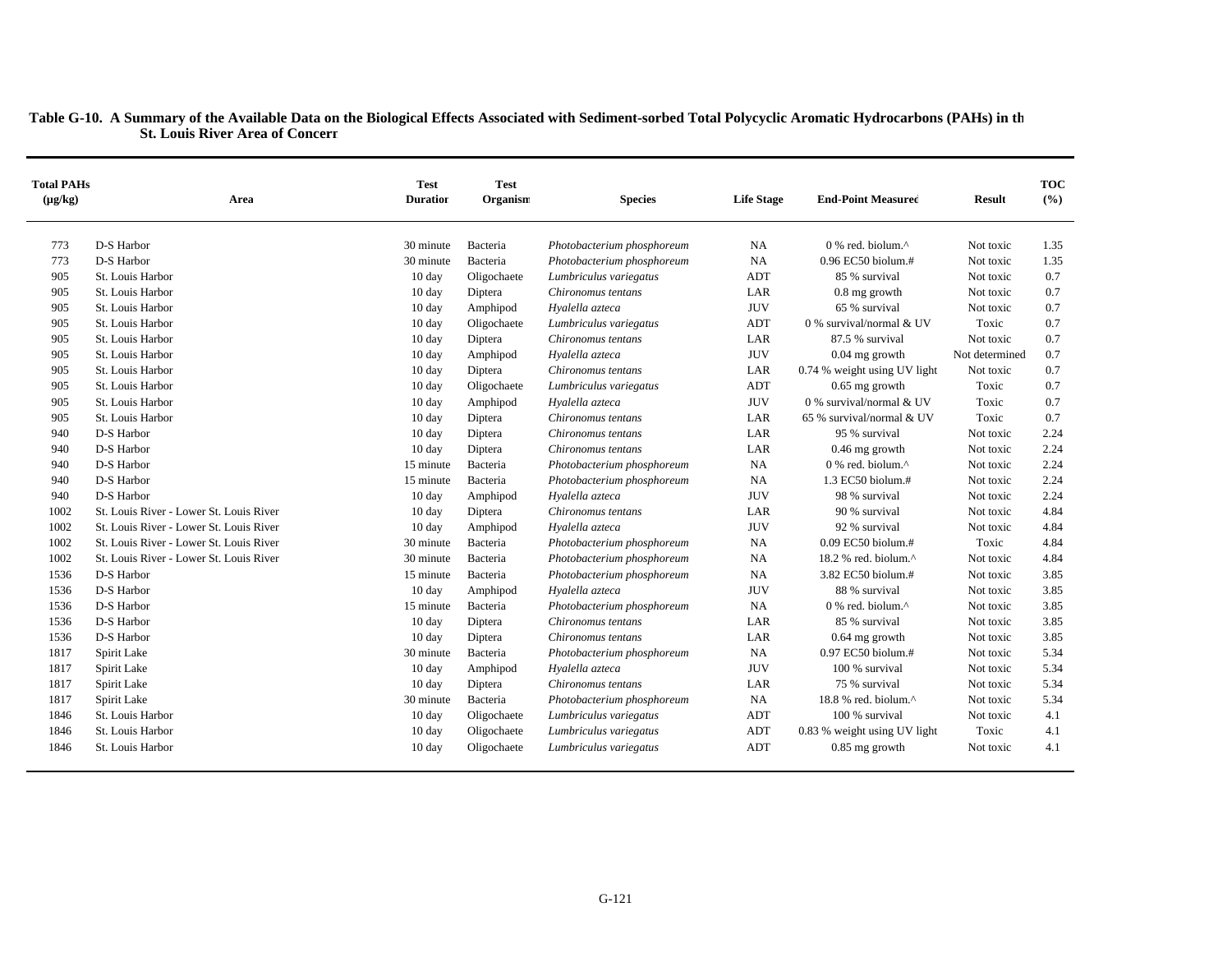| <b>Total PAHs</b><br>$(\mu g/kg)$ | Area                       | <b>Test</b><br><b>Duration</b> | <b>Test</b><br>Organism | <b>Species</b>             | <b>Life Stage</b> | <b>End-Point Measured</b>                         | <b>Result</b> | <b>TOC</b><br>(%) |
|-----------------------------------|----------------------------|--------------------------------|-------------------------|----------------------------|-------------------|---------------------------------------------------|---------------|-------------------|
| 1846                              | St. Louis Harbor           | 10 day                         | Amphipod                | Hyalella azteca            | <b>JUV</b>        | 0.05 % weight using UV light                      | Not toxic     | 4.1               |
| 1846                              | St. Louis Harbor           | 10 day                         | Amphipod                | Hyalella azteca            | <b>JUV</b>        | 72.5 % survival/normal & UV                       | Not toxic     | 4.1               |
| 1846                              | St. Louis Harbor           | 10 day                         | Oligochaete             | Lumbriculus variegatus     | <b>ADT</b>        | 87.5 % survival/normal & UV                       | Not toxic     | 4.1               |
| 1846                              | St. Louis Harbor           | $10 \text{ day}$               | Diptera                 | Chironomus tentans         | LAR               | $0.93$ mg growth                                  | Not toxic     | 4.1               |
| 1846                              | St. Louis Harbor           | $10 \text{ day}$               | Amphipod                | Hyalella azteca            | <b>JUV</b>        | $0.04$ mg growth                                  | Toxic         | 4.1               |
| 1846                              | St. Louis Harbor           | 10 day                         | Amphipod                | Hyalella azteca            | <b>JUV</b>        | 80 % survival                                     | Not toxic     | 4.1               |
| 1846                              | St. Louis Harbor           | $10 \text{ day}$               | Diptera                 | Chironomus tentans         | LAR               | 85 % survival                                     | Not toxic     | 4.1               |
| 1846                              | St. Louis Harbor           | 10 day                         | Diptera                 | Chironomus tentans         | LAR               | 1.08 % weight using UV light                      | Not toxic     | 4.1               |
| 1846                              | St. Louis Harbor           | 10 day                         | Diptera                 | Chironomus tentans         | LAR               | 95 % survival/normal & UV                         | Not toxic     | 4.1               |
| 2000                              | Spirit Lake                | 15 minute                      | Bacteria                | Photobacterium phosphoreum | <b>NA</b>         | $0$ % red. biolum. <sup><math>\wedge</math></sup> | Not toxic     | 1.65              |
| 2000                              | Spirit Lake                | 10 day                         | Amphipod                | Hyalella azteca            | <b>JUV</b>        | 87 % survival                                     | Not toxic     | 1.65              |
| 2000                              | Spirit Lake                | 10 day                         | Diptera                 | Chironomus tentans         | LAR               | $0.53$ mg growth                                  | Not toxic     | 1.65              |
| 2000                              | Spirit Lake                | 15 minute                      | Bacteria                | Photobacterium phosphoreum | <b>NA</b>         | 4.42 EC50 biolum.#                                | Not toxic     | 1.65              |
| 2000                              | Spirit Lake                | 10 day                         | Diptera                 | Chironomus tentans         | LAR               | 88 % survival                                     | Not toxic     | 1.65              |
| 2489                              | D-S Harbor                 | 10 day                         | Diptera                 | Chironomus tentans         | LAR               | 72 % survival                                     | Not toxic     | 2.98              |
| 2489                              | D-S Harbor                 | 15 minute                      | Bacteria                | Photobacterium phosphoreum | <b>NA</b>         | 1.92 EC50 biolum.#                                | Not toxic     | 2.98              |
| 2489                              | D-S Harbor                 | 10 day                         | Diptera                 | Chironomus tentans         | LAR               | $0.58$ mg growth                                  | Not toxic     | 2.98              |
| 2489                              | D-S Harbor                 | 10 day                         | Amphipod                | Hyalella azteca            | <b>JUV</b>        | 97 % survival                                     | Not toxic     | 2.98              |
| 2489                              | D-S Harbor                 | 15 minute                      | Bacteria                | Photobacterium phosphoreum | NA                | 10.5 % red. biolum. $^{\wedge}$                   | Not toxic     | 2.98              |
| 2684                              | Spirit Lake                | 15 minute                      | Bacteria                | Photobacterium phosphoreum | <b>NA</b>         | $0.51$ EC50 biolum.#                              | Not toxic     | 3.95              |
| 2684                              | Spirit Lake                | 10 day                         | Amphipod                | Hyalella azteca            | <b>JUV</b>        | 70 % survival                                     | Toxic         | 3.95              |
| 2684                              | Spirit Lake                | 10 day                         | Amphipod                | Hyalella azteca            | <b>JUV</b>        | 88 % survival                                     | Not toxic     | 3.95              |
| 2684                              | Spirit Lake                | 15 minute                      | Bacteria                | Photobacterium phosphoreum | <b>NA</b>         | 30.7 % red. biolum.^                              | Toxic         | 3.95              |
| 2684                              | Spirit Lake                | 15 minute                      | Bacteria                | Photobacterium phosphoreum | <b>NA</b>         | 0.51 EC50 biolum.#                                | Not toxic     | 3.95              |
| 2684                              | Spirit Lake                | 15 minute                      | Bacteria                | Photobacterium phosphoreum | NA                | 23.7 % red. biolum.^                              | Toxic         | 3.95              |
| 2742                              | Spirit Lake - Grassy Point | 10 day                         | Amphipod                | Hyalella azteca            | <b>JUV</b>        | 75 % survival                                     | Not toxic     | <b>NR</b>         |
| 2742                              | Spirit Lake - Grassy Point | $10 \text{ day}$               | Diptera                 | Chironomus tentans         | LAR               | 75 % survival                                     | Not toxic     | <b>NR</b>         |
| 2967                              | Spirit Lake - Grassy Point | 10 day                         | Amphipod                | Hyalella azteca            | <b>JUV</b>        | 90 % survival                                     | Not toxic     | <b>NR</b>         |
| 2967                              | Spirit Lake - Grassy Point | 10 day                         | Diptera                 | Chironomus tentans         | LAR               | 70 % survival                                     | Not toxic     | <b>NR</b>         |
| 4227                              | D-S Harbor                 | $10 \text{ day}$               | Diptera                 | Chironomus tentans         | LAR               | $0.37$ mg growth                                  | Not toxic     | 3.4               |
| 4227                              | D-S Harbor                 | 10 day                         | Amphipod                | Hyalella azteca            | <b>JUV</b>        | 87 % survival                                     | Not toxic     | 3.4               |
| 4227                              | D-S Harbor                 | 15 minute                      | Bacteria                | Photobacterium phosphoreum | <b>NA</b>         | 1.9 % red. biolum.^                               | Not toxic     | 3.4               |
| 4227                              | D-S Harbor                 | 10 day                         | Diptera                 | Chironomus tentans         | LAR               | 85 % survival                                     | Not toxic     | 3.4               |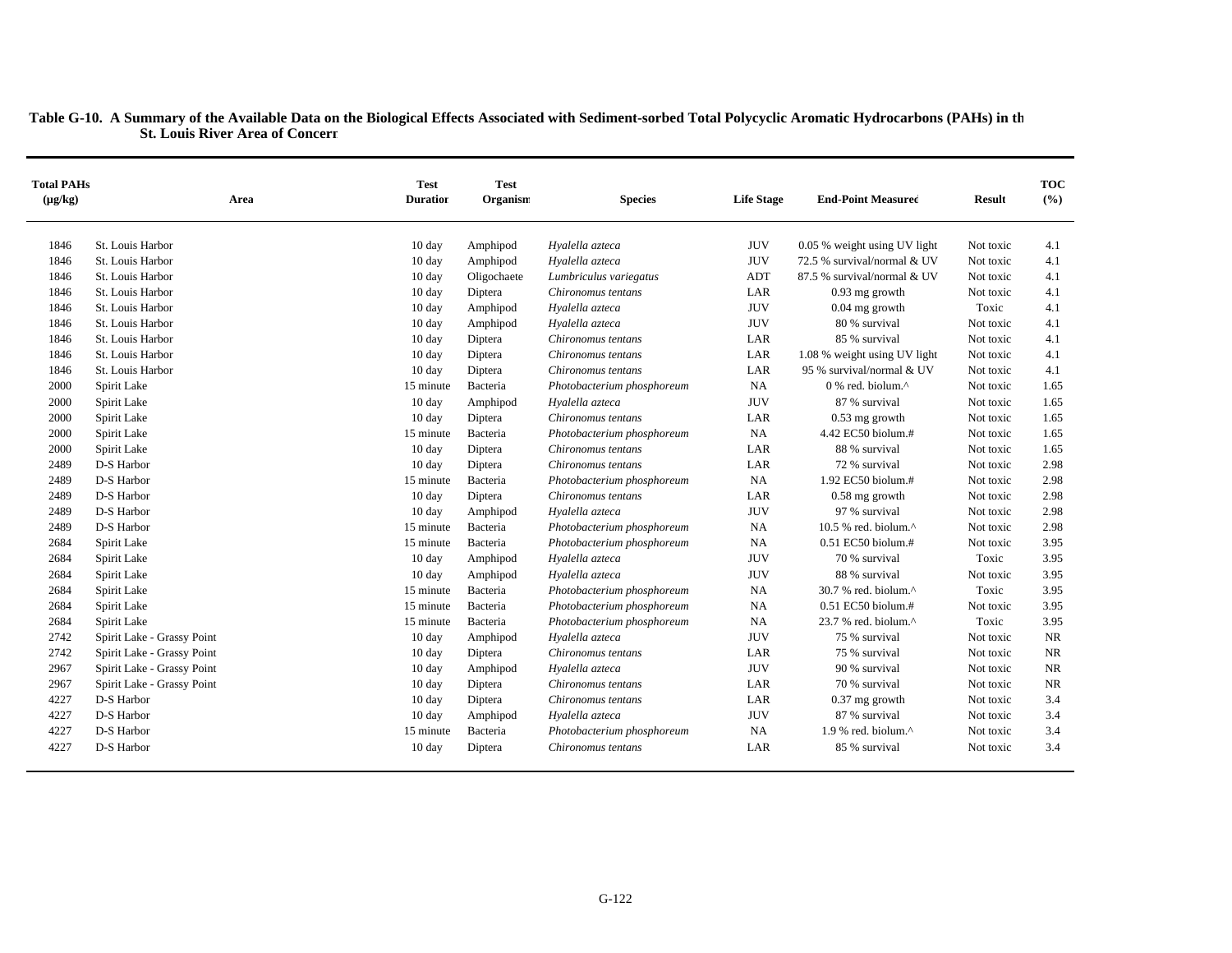| <b>Total PAHs</b><br>$(\mu g/kg)$ | Area                                            | <b>Test</b><br><b>Duration</b> | <b>Test</b><br>Organism | <b>Species</b>             | <b>Life Stage</b> | <b>End-Point Measured</b>      | <b>Result</b>  | <b>TOC</b><br>(%) |
|-----------------------------------|-------------------------------------------------|--------------------------------|-------------------------|----------------------------|-------------------|--------------------------------|----------------|-------------------|
| 4227                              | D-S Harbor                                      | $10 \text{ day}$               | Diptera                 | Chironomus tentans         | LAR               | $0.49$ mg growth               | Not toxic      | 3.4               |
| 4227                              | D-S Harbor                                      | 15 minute                      | Bacteria                | Photobacterium phosphoreum | <b>NA</b>         | 0.74 EC50 biolum.#             | Not toxic      | 3.4               |
| 4227                              | D-S Harbor                                      | 15 minute                      | Bacteria                | Photobacterium phosphoreum | <b>NA</b>         | 1.2 % red. biolum. $^{\wedge}$ | Not toxic      | 3.4               |
| 4227                              | D-S Harbor                                      | 15 minute                      | Bacteria                | Photobacterium phosphoreum | <b>NA</b>         | 0.74 EC50 biolum.#             | Not toxic      | 3.4               |
| 4227                              | D-S Harbor                                      | $10 \text{ day}$               | Amphipod                | Hyalella azteca            | <b>JUV</b>        | 87 % survival                  | Not toxic      | 3.4               |
| 4227                              | D-S Harbor                                      | $10 \text{ day}$               | Diptera                 | Chironomus tentans         | LAR               | 77 % survival                  | Not toxic      | 3.4               |
| 4276                              | D-S Harbor                                      | $10 \text{ day}$               | Diptera                 | Chironomus tentans         | LAR               | Not determined                 | Not determined | 4.02              |
| 4276                              | D-S Harbor                                      | $10 \text{ day}$               | Amphipod                | Hyalella azteca            | <b>JUV</b>        | 90 % survival                  | Not toxic      | 4.02              |
| 4276                              | D-S Harbor                                      | 10 day                         | Diptera                 | Chironomus tentans         | LAR               | 57 % survival                  | Toxic          | 4.02              |
| 4276                              | D-S Harbor                                      | 15 minute                      | Bacteria                | Photobacterium phosphoreum | <b>NA</b>         | 4.1 % red. biolum. $\wedge$    | Not toxic      | 4.02              |
| 4276                              | D-S Harbor                                      | 15 minute                      | Bacteria                | Photobacterium phosphoreum | <b>NA</b>         | 1.76 EC50 biolum.#             | Not toxic      | 4.02              |
| 4296                              | Lower St. Louis River                           | 10 day                         | Amphipod                | Hyalella azteca            | <b>JUV</b>        | 92 % survival                  | Not toxic      | 1.37              |
| 4296                              | Lower St. Louis River                           | 10 day                         | Diptera                 | Chironomus tentans         | LAR               | 52 % survival                  | Not toxic      | 1.37              |
| 4296                              | Lower St. Louis River                           | 15 minute                      | Bacteria                | Photobacterium phosphoreum | <b>NA</b>         | 3.52 EC50 biolum.#             | Not toxic      | 1.37              |
| 4296                              | Lower St. Louis River                           | 10 day                         | Diptera                 | Chironomus tentans         | LAR               | $0.57$ mg growth               | Not toxic      | 1.37              |
| 4296                              | Lower St. Louis River                           | 15 minute                      | Bacteria                | Photobacterium phosphoreum | <b>NA</b>         | 8.2 % red. biolum.^            | Not toxic      | 1.37              |
| 4422                              | St. Louis Bay - Miller & Coffee Creek Embayment | 10 day                         | Amphipod                | Hyalella azteca            | <b>JUV</b>        | 96 % survival                  | Not toxic      | NR                |
| 4813                              | St. Louis River - Stryker Bay                   | $10 \text{ day}$               | Amphipod                | Hyalella azteca            | <b>JUV</b>        | 100 % survival                 | Not toxic      | 11.76             |
| 4813                              | St. Louis River - Stryker Bay                   | 10 day                         | Amphipod                | Hyalella azteca            | <b>JUV</b>        | $0.11$ mg growth               | Toxic          | 11.76             |
| 4813                              | St. Louis River - Stryker Bay                   | 10 day                         | Diptera                 | Chironomus tentans         | LAR               | 67 % survival                  | Not toxic      | 11.76             |
| 4813                              | St. Louis River - Stryker Bay                   | $10 \text{ day}$               | Diptera                 | Chironomus tentans         | LAR               | 1.02 mg growth                 | Toxic          | 11.76             |
| 5159                              | St. Louis River - Keene Creek                   | 10 day                         | Diptera                 | Chironomus tentans         | LAR               | 1.59 mg growth                 | Not toxic      | 6.4               |
| 5159                              | St. Louis River - Keene Creek                   | $10 \text{ day}$               | Amphipod                | Hyalella azteca            | <b>JUV</b>        | $0.2$ mg growth                | Not toxic      | 6.4               |
| 5159                              | St. Louis River - Keene Creek                   | 10 day                         | Amphipod                | Hyalella azteca            | <b>JUV</b>        | 87 % survival                  | Not toxic      | 6.4               |
| 5159                              | St. Louis River - Keene Creek                   | 10 day                         | Diptera                 | Chironomus tentans         | LAR               | 72 % survival                  | Not toxic      | 6.4               |
| 5224                              | Spirit Lake                                     | 15 minute                      | Bacteria                | Photobacterium phosphoreum | NA                | 0.77 EC50 biolum.#             | Not toxic      | 1                 |
| 5224                              | Spirit Lake                                     | 10 day                         | Diptera                 | Chironomus tentans         | LAR               | 0 % survival                   | Toxic          | -1                |
| 5224                              | Spirit Lake                                     | $10 \text{ day}$               | Diptera                 | Chironomus tentans         | LAR               | Not determined                 | Not determined | 1                 |
| 5224                              | Spirit Lake                                     | 10 day                         | Amphipod                | Hyalella azteca            | <b>JUV</b>        | 63 % survival                  | Toxic          | $\mathbf{1}$      |
| 5224                              | Spirit Lake                                     | 15 minute                      | Bacteria                | Photobacterium phosphoreum | <b>NA</b>         | 52.4 % red. biolum.^           | Toxic          | 1                 |
| 5451                              | St. Louis Bay - Miller & Coffee Creek Embayment | 10 day                         | Amphipod                | Hyalella azteca            | <b>JUV</b>        | 96 % survival                  | Not toxic      | <b>NR</b>         |
| 5568                              | D-S Harbor                                      | $10 \text{ day}$               | Diptera                 | Chironomus tentans         | LAR               | 88 % survival                  | Not toxic      | 4.11              |
| 5568                              | D-S Harbor                                      | $10 \text{ day}$               | Amphipod                | Hyalella azteca            | <b>JUV</b>        | 72 % survival                  | Not toxic      | 4.11              |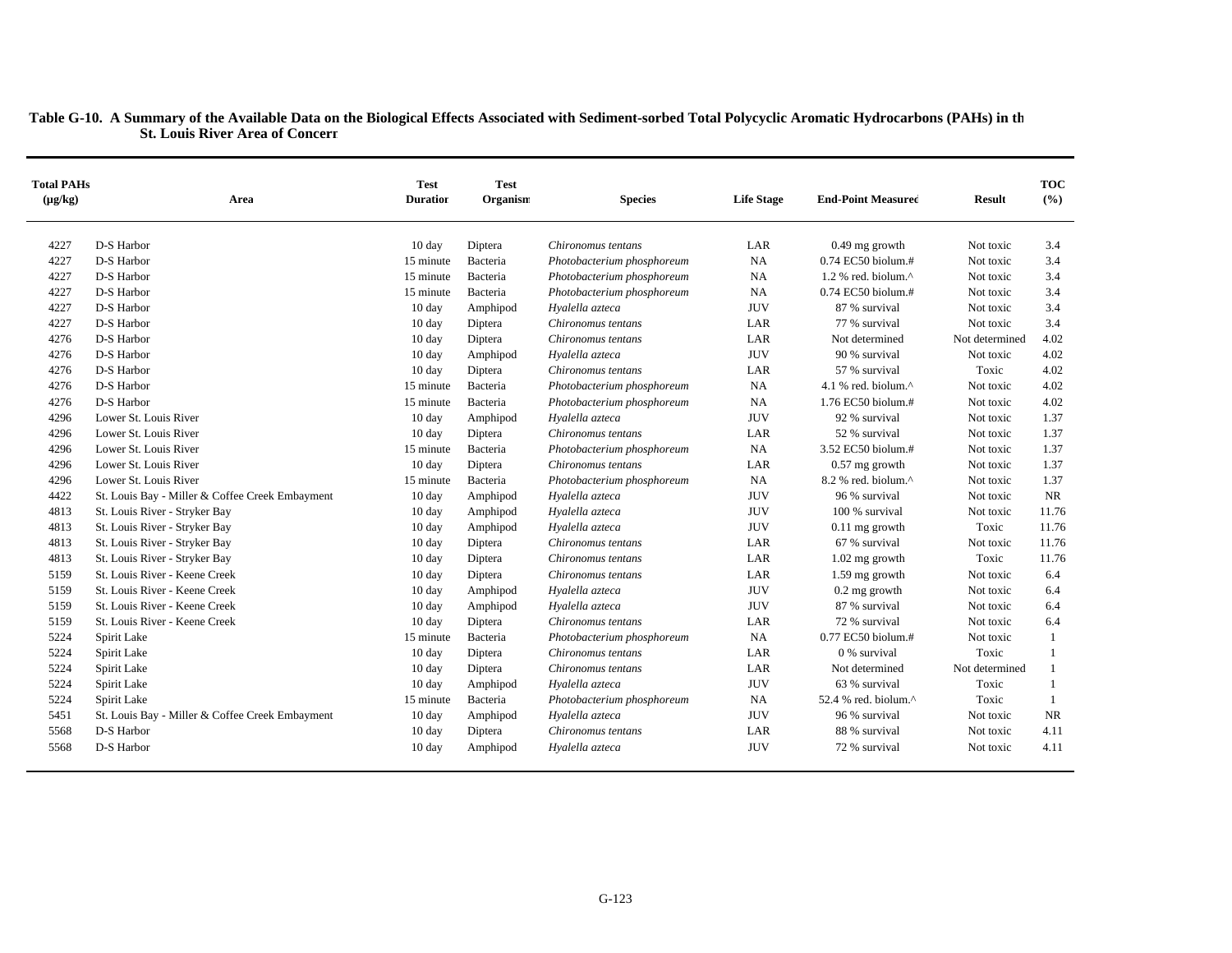| <b>Total PAHs</b><br>$(\mu g/kg)$ | Area                                            | <b>Test</b><br><b>Duration</b> | <b>Test</b><br>Organism | <b>Species</b>             | <b>Life Stage</b> | <b>End-Point Measured</b>       | <b>Result</b> | <b>TOC</b><br>(%) |
|-----------------------------------|-------------------------------------------------|--------------------------------|-------------------------|----------------------------|-------------------|---------------------------------|---------------|-------------------|
|                                   |                                                 |                                |                         |                            |                   |                                 |               |                   |
| 5568                              | D-S Harbor                                      | 30 minute                      | Bacteria                | Photobacterium phosphoreum | NA                | 0.24 EC50 biolum.#              | Toxic         | 4.11              |
| 5568                              | D-S Harbor                                      | 10 day                         | Amphipod                | Hyalella azteca            | <b>JUV</b>        | 98 % survival                   | Not toxic     | 4.11              |
| 5568                              | D-S Harbor                                      | $10 \text{ day}$               | Diptera                 | Chironomus tentans         | LAR               | 68 % survival                   | Not toxic     | 4.11              |
| 5568                              | D-S Harbor                                      | 30 minute                      | Bacteria                | Photobacterium phosphoreum | <b>NA</b>         | 15.5 % red. biolum. $^{\wedge}$ | Not toxic     | 4.11              |
| 5680                              | D-S Harbor                                      | 30 minute                      | Bacteria                | Photobacterium phosphoreum | <b>NA</b>         | 23.05 % red. biolum.^           | Toxic         | 0.24              |
| 5680                              | D-S Harbor                                      | $10 \text{ day}$               | Diptera                 | Chironomus tentans         | LAR               | 52 % survival                   | Not toxic     | 0.24              |
| 5680                              | D-S Harbor                                      | $10 \text{ day}$               | Amphipod                | Hyalella azteca            | <b>JUV</b>        | 72 % survival                   | Not toxic     | 0.24              |
| 5680                              | D-S Harbor                                      | 30 minute                      | Bacteria                | Photobacterium phosphoreum | <b>NA</b>         | 100 EC50 biolum.#               | Not toxic     | 0.24              |
| 5695                              | St. Louis Bay - Miller & Coffee Creek Embayment | $10 \text{ day}$               | Amphipod                | Hyalella azteca            | <b>JUV</b>        | 93 % survival                   | Not toxic     | <b>NR</b>         |
| 5782                              | D-S Harbor - Slip C                             | $10 \text{ day}$               | Diptera                 | Chironomus tentans         | LAR               | 72 % survival                   | Not toxic     | <b>NR</b>         |
| 5782                              | D-S Harbor - Slip C                             | $10 \text{ day}$               | Amphipod                | Hyalella azteca            | <b>JUV</b>        | 85 % survival                   | Not toxic     | NR.               |
| 6141                              | St. Louis Bay - Miller & Coffee Creek Embayment | 10 day                         | Amphipod                | Hyalella azteca            | <b>JUV</b>        | 96 % survival                   | Not toxic     | <b>NR</b>         |
| 6688                              | St. Louis Bay                                   | 15 minute                      | Bacteria                | Photobacterium phosphoreum | <b>NA</b>         | 8.5 % red. biolum.^             | Not toxic     | 2.43              |
| 6688                              | St. Louis Bay                                   | $10 \text{ day}$               | Amphipod                | Hyalella azteca            | <b>JUV</b>        | 95 % survival                   | Not toxic     | 2.43              |
| 6688                              | St. Louis Bay                                   | 15 minute                      | Bacteria                | Photobacterium phosphoreum | <b>NA</b>         | 0.67 EC50 biolum.#              | Not toxic     | 2.43              |
| 6826                              | St. Louis Bay - Miller & Coffee Creek Embayment | 10 day                         | Amphipod                | Hyalella azteca            | <b>JUV</b>        | 90 % survival                   | Not toxic     | <b>NR</b>         |
| 6826                              | St. Louis Bay - Miller & Coffee Creek Embayment | $10 \text{ day}$               | Diptera                 | Chironomus tentans         | LAR               | 80 % survival                   | Not toxic     | NR.               |
| 7025                              | Spirit Lake - Grassy Point                      | 10 day                         | Diptera                 | Chironomus tentans         | LAR               | 82 % survival                   | Not toxic     | <b>NR</b>         |
| 7025                              | Spirit Lake - Grassy Point                      | 10 day                         | Amphipod                | Hyalella azteca            | <b>JUV</b>        | 82 % survival                   | Not toxic     | NR.               |
| 7092                              | St. Louis Bay - Miller & Coffee Creek Embayment | 10 day                         | Amphipod                | Hyalella azteca            | <b>JUV</b>        | 90 % survival                   | Not toxic     | <b>NR</b>         |
| 7092                              | St. Louis Bay - Miller & Coffee Creek Embayment | $10 \text{ day}$               | Diptera                 | Chironomus tentans         | LAR               | 90 % survival                   | Not toxic     | NR                |
| 7201                              | D-S Harbor - Slip C                             | $10 \text{ day}$               | Amphipod                | Hyalella azteca            | <b>JUV</b>        | 96 % survival                   | Not toxic     | <b>NR</b>         |
| 7247                              | St. Louis Bay - Miller & Coffee Creek Embayment | $10 \text{ day}$               | Amphipod                | Hyalella azteca            | <b>JUV</b>        | 72 % survival                   | Not toxic     | <b>NR</b>         |
| 7247                              | St. Louis Bay - Miller & Coffee Creek Embayment | $10 \text{ day}$               | Diptera                 | Chironomus tentans         | LAR               | 80 % survival                   | Not toxic     | <b>NR</b>         |
| 7349                              | D-S Harbor                                      | 10 day                         | Diptera                 | Chironomus tentans         | LAR               | 5 % survival                    | Not toxic     | 4.54              |
| 7349                              | D-S Harbor                                      | 30 minute                      | Bacteria                | Photobacterium phosphoreum | <b>NA</b>         | $30%$ red. biolum. $^{\wedge}$  | Toxic         | 4.54              |
| 7349                              | D-S Harbor                                      | 30 minute                      | Bacteria                | Photobacterium phosphoreum | <b>NA</b>         | 0.05 EC50 biolum.#              | Toxic         | 4.54              |
| 7349                              | D-S Harbor                                      | $10 \text{ day}$               | Amphipod                | Hyalella azteca            | <b>JUV</b>        | 69 % survival                   | Not toxic     | 4.54              |
| 7504                              | D-S Harbor                                      | 15 minute                      | Bacteria                | Photobacterium phosphoreum | <b>NA</b>         | 1.14 EC50 biolum.#              | Not toxic     | 1.44              |
| 7504                              | D-S Harbor                                      | 15 minute                      | Bacteria                | Photobacterium phosphoreum | <b>NA</b>         | 5.4 % red. biolum.^             | Not toxic     | 1.44              |
| 7504                              | D-S Harbor                                      | $10 \text{ day}$               | Amphipod                | Hyalella azteca            | <b>JUV</b>        | 98 % survival                   | Not toxic     | 1.44              |
| 7802                              | St. Louis Bay - Miller & Coffee Creek Embayment | $10 \text{ day}$               | Diptera                 | Chironomus tentans         | LAR               | 78 % survival                   | Not toxic     | <b>NR</b>         |
| 7802                              | St. Louis Bay - Miller & Coffee Creek Embayment | 10 day                         | Amphipod                | Hyalella azteca            | <b>JUV</b>        | 98 % survival                   | Not toxic     | <b>NR</b>         |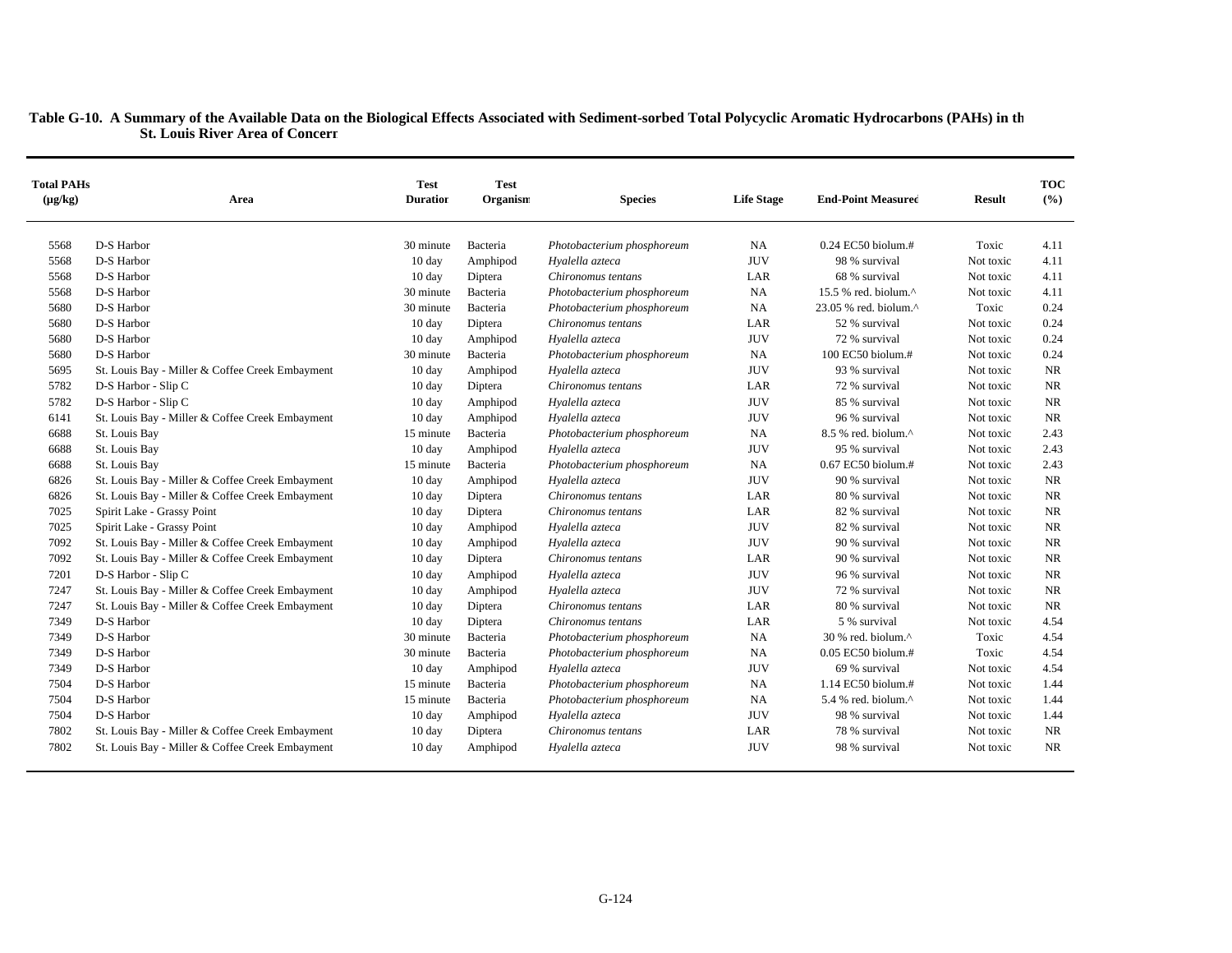| <b>Total PAHs</b><br>$(\mu g/kg)$ | Area                                            | <b>Test</b><br><b>Duration</b> | <b>Test</b><br>Organism | <b>Species</b>             | <b>Life Stage</b> | <b>End-Point Measured</b>        | <b>Result</b>  | <b>TOC</b><br>(%) |
|-----------------------------------|-------------------------------------------------|--------------------------------|-------------------------|----------------------------|-------------------|----------------------------------|----------------|-------------------|
| 7829                              | D-S Harbor                                      | 15 minute                      | Bacteria                | Photobacterium phosphoreum | NA                | 1.5 EC50 biolum.#                | Not toxic      | 3.99              |
| 7829                              | D-S Harbor                                      | 15 minute                      | Bacteria                | Photobacterium phosphoreum | <b>NA</b>         | 0 % red. biolum.^                | Not toxic      | 3.99              |
| 7829                              | D-S Harbor                                      | $10 \text{ day}$               | Amphipod                | Hyalella azteca            | <b>JUV</b>        | 86 % survival                    | Not toxic      | 3.99              |
| 7930                              | D-S Harbor - NW side of Lakehead Dock           | 10 day                         | Amphipod                | Hyalella azteca            | <b>JUV</b>        | 95 % survival                    | Not toxic      | 8.4               |
| 7930                              | D-S Harbor - NW side of Lakehead Dock           | $10 \text{ day}$               | Diptera                 | Chironomus tentans         | LAR               | 100 % survival                   | Not toxic      | 8.4               |
| 7930                              | D-S Harbor - NW side of Lakehead Dock           | $10 \text{ day}$               | Diptera                 | Chironomus tentans         | LAR               | $1.04$ mg growth                 | Not toxic      | 8.4               |
| 7930                              | D-S Harbor - NW side of Lakehead Dock           | 48 hour                        | Cladoceran              | Ceriodaphnia dubia         | <b>ADT</b>        | 100 % survival                   | Not toxic      | 8.4               |
| 8078                              | St. Louis Bay                                   | 15 minute                      | Bacteria                | Photobacterium phosphoreum | NA                | 1.1 % red. biolum. $^{\wedge}$   | Not toxic      | 3.87              |
| 8078                              | St. Louis Bay                                   | 10 day                         | Amphipod                | Hyalella azteca            | <b>JUV</b>        | 93 % survival                    | Not toxic      | 3.87              |
| 8078                              | St. Louis Bay                                   | $10 \text{ day}$               | Diptera                 | Chironomus tentans         | LAR               | $0.23$ mg growth                 | Toxic          | 3.87              |
| 8078                              | St. Louis Bay                                   | 10 day                         | Diptera                 | Chironomus tentans         | LAR               | 75 % survival                    | Not toxic      | 3.87              |
| 8078                              | St. Louis Bay                                   | 15 minute                      | Bacteria                | Photobacterium phosphoreum | NA                | 0.41 EC50 biolum.#               | Toxic          | 3.87              |
| 8292                              | D-S Harbor                                      | 10 day                         | Diptera                 | Chironomus tentans         | LAR               | 70 % survival                    | Not toxic      | 4.05              |
| 8292                              | D-S Harbor                                      | 30 minute                      | Bacteria                | Photobacterium phosphoreum | NA                | 8.3 % red. biolum.^              | Not toxic      | 4.05              |
| 8292                              | D-S Harbor                                      | 10 day                         | Amphipod                | Hyalella azteca            | <b>JUV</b>        | 67 % survival                    | Not toxic      | 4.05              |
| 8292                              | D-S Harbor                                      | 30 minute                      | Bacteria                | Photobacterium phosphoreum | NA                | 0.36 EC50 biolum.#               | Toxic          | 4.05              |
| 8482                              | Spirit Lake                                     | 30 minute                      | Bacteria                | Photobacterium phosphoreum | <b>NA</b>         | 3.88 EC50 biolum.#               | Not toxic      | 13.81             |
| 8482                              | Spirit Lake                                     | 30 minute                      | Bacteria                | Photobacterium phosphoreum | <b>NA</b>         | $0.1$ % red. biolum. $^{\wedge}$ | Not toxic      | 13.81             |
| 8482                              | Spirit Lake                                     | 10 day                         | Amphipod                | Hyalella azteca            | <b>JUV</b>        | 62 % survival                    | Not toxic      | 13.81             |
| 8482                              | Spirit Lake                                     | $10 \text{ day}$               | Diptera                 | Chironomus tentans         | LAR               | 98 % survival                    | Not toxic      | 13.81             |
| 8692                              | St. Louis Bay - Miller & Coffee Creek Embayment | 10 day                         | Amphipod                | Hyalella azteca            | <b>JUV</b>        | 90 % survival                    | Not toxic      | <b>NR</b>         |
| 8692                              | St. Louis Bay - Miller & Coffee Creek Embayment | $10 \text{ day}$               | Diptera                 | Chironomus tentans         | LAR               | 80 % survival                    | Not toxic      | <b>NR</b>         |
| 8765                              | St. Louis Harbor                                | $10 \text{ day}$               | Diptera                 | Chironomus tentans         | LAR               | $0.65$ mg growth                 | Toxic          | 6.1               |
| 8765                              | St. Louis Harbor                                | $10 \text{ day}$               | Diptera                 | Chironomus tentans         | LAR               | 0.8 % weight using UV light      | Not toxic      | 6.1               |
| 8765                              | St. Louis Harbor                                | $10 \text{ day}$               | Diptera                 | Chironomus tentans         | LAR               | 82.5 % survival/normal & UV      | Not toxic      | 6.1               |
| 8765                              | St. Louis Harbor                                | 10 day                         | Amphipod                | Hyalella azteca            | <b>JUV</b>        | 2.5 % survival/normal & UV       | Toxic          | 6.1               |
| 8765                              | St. Louis Harbor                                | $10 \text{ day}$               | Amphipod                | Hyalella azteca            | <b>JUV</b>        | $0.08$ mg growth                 | Not determined | 6.1               |
| 8765                              | St. Louis Harbor                                | $10 \text{ day}$               | Oligochaete             | Lumbriculus variegatus     | ADT               | $0.54$ mg growth                 | Toxic          | 6.1               |
| 8765                              | St. Louis Harbor                                | 10 day                         | Oligochaete             | Lumbriculus variegatus     | ADT               | 0 % survival/normal & UV         | Toxic          | 6.1               |
| 8765                              | St. Louis Harbor                                | $10 \text{ day}$               | Amphipod                | Hyalella azteca            | <b>JUV</b>        | 42.5 % survival                  | Toxic          | 6.1               |
| 8765                              | St. Louis Harbor                                | 10 day                         | Oligochaete             | Lumbriculus variegatus     | <b>ADT</b>        | 75 % survival                    | Toxic          | 6.1               |
| 8765                              | St. Louis Harbor                                | $10 \text{ day}$               | Diptera                 | Chironomus tentans         | LAR               | 92.5 % survival                  | Not toxic      | 6.1               |
| 9244                              | Spirit Lake - Grassy Point                      | $10 \text{ day}$               | Diptera                 | Chironomus tentans         | LAR               | 72 % survival                    | Not toxic      | <b>NR</b>         |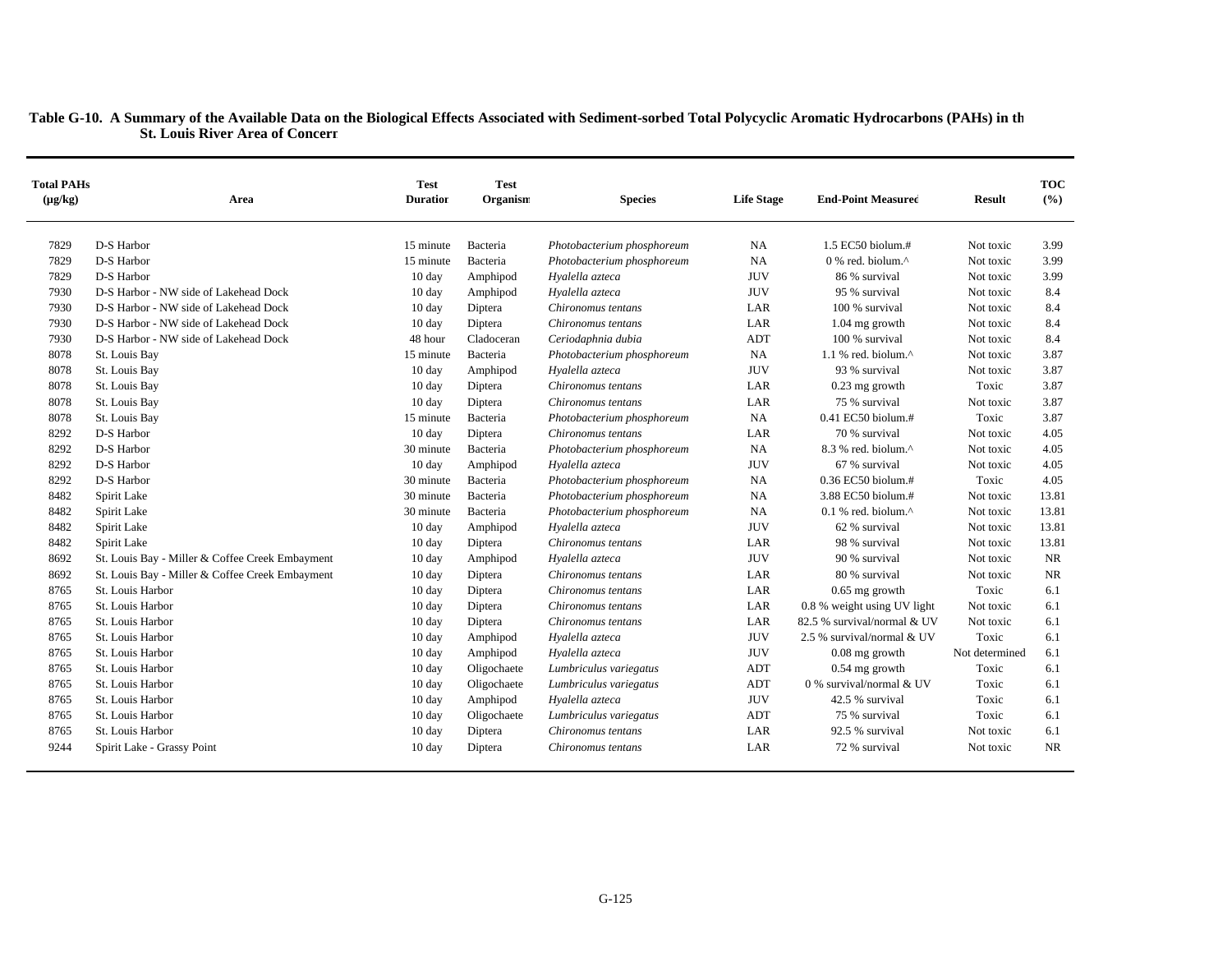| <b>Total PAHs</b><br>$(\mu g/kg)$ | Area                          | <b>Test</b><br><b>Duration</b> | <b>Test</b><br>Organism | <b>Species</b>             | <b>Life Stage</b> | <b>End-Point Measured</b>                           | <b>Result</b>  | <b>TOC</b><br>(%) |
|-----------------------------------|-------------------------------|--------------------------------|-------------------------|----------------------------|-------------------|-----------------------------------------------------|----------------|-------------------|
| 9244                              | Spirit Lake - Grassy Point    | 10 day                         | Amphipod                | Hyalella azteca            | <b>JUV</b>        | 65 % survival                                       | Toxic          | <b>NR</b>         |
| 9593                              | St. Louis Bay                 | 10 day                         | Amphipod                | Hyalella azteca            | <b>JUV</b>        | 86 % survival                                       | Not toxic      | 2.13              |
| 9593                              | St. Louis Bay                 | 30 minute                      | Bacteria                | Photobacterium phosphoreum | <b>NA</b>         | 29.6 % red. biolum. $\wedge$                        | Toxic          | 2.13              |
| 9593                              | St. Louis Bay                 | 30 minute                      | Bacteria                | Photobacterium phosphoreum | <b>NA</b>         | 0.47 EC50 biolum.#                                  | Toxic          | 2.13              |
| 9593                              | St. Louis Bay                 | $10 \text{ day}$               | Diptera                 | Chironomus tentans         | LAR               | 82 % survival                                       | Not toxic      | 2.13              |
| 9710                              | St. Louis Bay                 | 30 minute                      | Bacteria                | Photobacterium phosphoreum | <b>NA</b>         | 0.32 EC50 biolum.#                                  | Toxic          | 2.63              |
| 9710                              | St. Louis Bay                 | 30 minute                      | Bacteria                | Photobacterium phosphoreum | <b>NA</b>         | 33.45 % red. biolum.^                               | Toxic          | 2.63              |
| 9710                              | St. Louis Bay                 | $10 \text{ day}$               | Diptera                 | Chironomus tentans         | LAR               | 68 % survival                                       | Not toxic      | 2.63              |
| 9710                              | St. Louis Bay                 | $10 \text{ day}$               | Amphipod                | Hyalella azteca            | <b>JUV</b>        | 75 % survival                                       | Not toxic      | 2.63              |
| 9874                              | St. Louis River - Keene Creek | $10 \text{ day}$               | Diptera                 | Chironomus tentans         | LAR               | 1.35 mg growth                                      | Not toxic      | 23.1              |
| 9874                              | St. Louis River - Keene Creek | 10 day                         | Diptera                 | Chironomus tentans         | LAR               | 82 % survival                                       | Not toxic      | 23.1              |
| 9874                              | St. Louis River - Keene Creek | $10 \text{ day}$               | Amphipod                | Hyalella azteca            | <b>JUV</b>        | 100 % survival                                      | Not toxic      | 23.1              |
| 9874                              | St. Louis River - Keene Creek | $10 \text{ day}$               | Amphipod                | Hyalella azteca            | <b>JUV</b>        | $0.2$ mg growth                                     | Not toxic      | 23.1              |
| 9893                              | Spirit Lake                   | 10 day                         | Diptera                 | Chironomus tentans         | LAR               | 0 % survival                                        | Toxic          | 0.82              |
| 9893                              | Spirit Lake                   | 30 minute                      | Bacteria                | Photobacterium phosphoreum | <b>NA</b>         | $26.1$ % red. biolum. <sup><math>\land</math></sup> | Toxic          | 0.82              |
| 9893                              | Spirit Lake                   | 10 day                         | Amphipod                | Hyalella azteca            | <b>JUV</b>        | 59 % survival                                       | Not toxic      | 0.82              |
| 9893                              | Spirit Lake                   | 30 minute                      | Bacteria                | Photobacterium phosphoreum | <b>NA</b>         | $0.05$ EC50 biolum.#                                | Toxic          | 0.82              |
| 10199                             | St. Louis Bay                 | 30 minute                      | Bacteria                | Photobacterium phosphoreum | <b>NA</b>         | 20.18 % red. biolum.^                               | Toxic          | 3.47              |
| 10199                             | St. Louis Bay                 | 30 minute                      | Bacteria                | Photobacterium phosphoreum | NA                | 0.48 EC50 biolum.#                                  | Toxic          | 3.47              |
| 10199                             | St. Louis Bay                 | 10 day                         | Amphipod                | Hyalella azteca            | <b>JUV</b>        | 94 % survival                                       | Not toxic      | 3.47              |
| 10199                             | St. Louis Bay                 | 10 day                         | Diptera                 | Chironomus tentans         | LAR               | 70 % survival                                       | Not toxic      | 3.47              |
| 10370                             | D-S Harbor                    | 15 minute                      | Bacteria                | Photobacterium phosphoreum | <b>NA</b>         | 42.1 % red. biolum. $^{\wedge}$                     | Toxic          | 8.97              |
| 10370                             | D-S Harbor                    | 15 minute                      | Bacteria                | Photobacterium phosphoreum | <b>NA</b>         | $0.05$ EC50 biolum.#                                | Toxic          | 8.97              |
| 10370                             | D-S Harbor                    | 10 day                         | Diptera                 | Chironomus tentans         | LAR               | Not determined                                      | Not determined | 8.97              |
| 10370                             | D-S Harbor                    | 10 day                         | Diptera                 | Chironomus tentans         | LAR               | 3 % survival                                        | Toxic          | 8.97              |
| 10370                             | D-S Harbor                    | 10 day                         | Amphipod                | Hyalella azteca            | <b>JUV</b>        | 75 % survival                                       | Toxic          | 8.97              |
| 10719                             | Spirit Lake                   | $10 \text{ day}$               | Amphipod                | Hyalella azteca            | <b>JUV</b>        | 100 % survival                                      | Not toxic      | 3.98              |
| 10719                             | Spirit Lake                   | 10 day                         | Diptera                 | Chironomus tentans         | LAR               | 72 % survival                                       | Not toxic      | 3.98              |
| 10719                             | Spirit Lake                   | 30 minute                      | Bacteria                | Photobacterium phosphoreum | <b>NA</b>         | 8.6 % red. biolum.^                                 | Not toxic      | 3.98              |
| 10719                             | Spirit Lake                   | 30 minute                      | Bacteria                | Photobacterium phosphoreum | <b>NA</b>         | 0.37 EC50 biolum.#                                  | Toxic          | 3.98              |
| 10955                             | Spirit Lake                   | $10 \text{ day}$               | Amphipod                | Hyalella azteca            | <b>JUV</b>        | 75 % survival                                       | Not toxic      | 17.49             |
| 10955                             | Spirit Lake                   | 30 minute                      | Bacteria                | Photobacterium phosphoreum | <b>NA</b>         | 1.49 EC50 biolum.#                                  | Not toxic      | 17.49             |
| 10955                             | Spirit Lake                   | $10 \text{ day}$               | Diptera                 | Chironomus tentans         | LAR               | 72 % survival                                       | Not toxic      | 17.49             |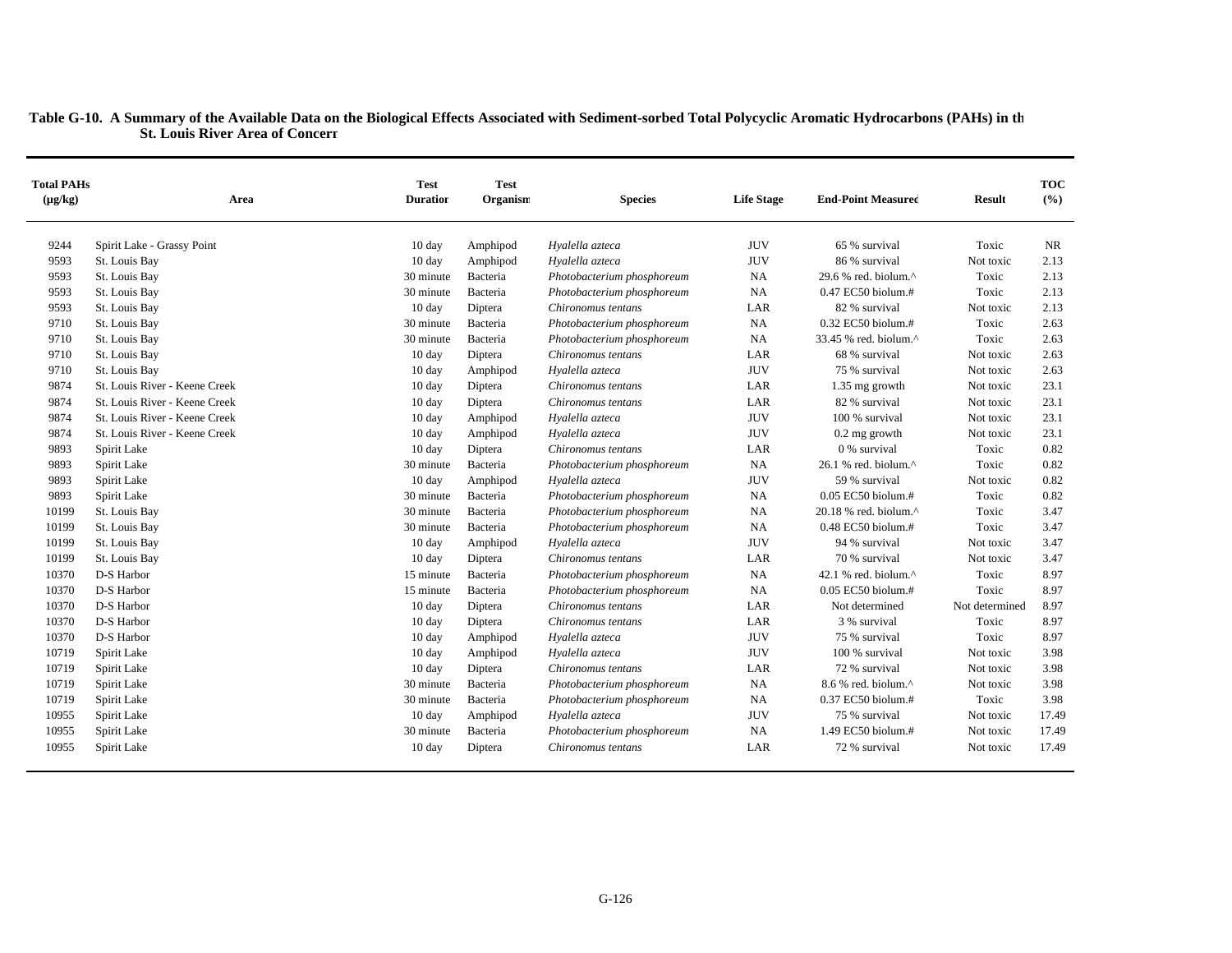| <b>Total PAHs</b><br>$(\mu g/kg)$ | Area                                            | <b>Test</b><br><b>Duration</b> | <b>Test</b><br>Organism | <b>Species</b>             | <b>Life Stage</b> | <b>End-Point Measured</b>                            | Result         | <b>TOC</b><br>(%) |
|-----------------------------------|-------------------------------------------------|--------------------------------|-------------------------|----------------------------|-------------------|------------------------------------------------------|----------------|-------------------|
| 10955                             | Spirit Lake                                     | 30 minute                      | Bacteria                | Photobacterium phosphoreum | <b>NA</b>         | 0 % red. biolum.^                                    | Not toxic      | 17.49             |
| 11499                             | St. Louis Bay - Miller & Coffee Creek Embayment | 10 day                         | Amphipod                | Hyalella azteca            | <b>JUV</b>        | 85 % survival                                        | Not toxic      | <b>NR</b>         |
| 11499                             | St. Louis Bay - Miller & Coffee Creek Embayment | 10 day                         | Diptera                 | Chironomus tentans         | LAR               | 68 % survival                                        | Toxic          | <b>NR</b>         |
| 11625                             | St. Louis Bay                                   | 15 minute                      | Bacteria                | Photobacterium phosphoreum | <b>NA</b>         | 20 % red. biolum.^                                   | Toxic          | 4.48              |
| 11625                             | St. Louis Bay                                   | 10 day                         | Amphipod                | Hyalella azteca            | <b>JUV</b>        | 16 % survival                                        | Toxic          | 4.48              |
| 11625                             | St. Louis Bay                                   | 15 minute                      | Bacteria                | Photobacterium phosphoreum | NA                | $0.29$ EC50 biolum.#                                 | Toxic          | 4.48              |
| 11744                             | St. Louis Bay                                   | $10 \text{ day}$               | Diptera                 | Chironomus tentans         | LAR               | 75 % survival                                        | Not toxic      | 3.97              |
| 11744                             | St. Louis Bay                                   | 10 day                         | Diptera                 | Chironomus tentans         | LAR               | $0.49$ mg growth                                     | Not toxic      | 3.97              |
| 11744                             | St. Louis Bay                                   | 15 minute                      | Bacteria                | Photobacterium phosphoreum | NA                | 0 % red. biolum.^                                    | Not toxic      | 3.97              |
| 11744                             | St. Louis Bay                                   | 15 minute                      | Bacteria                | Photobacterium phosphoreum | <b>NA</b>         | 0.77 EC50 biolum.#                                   | Not toxic      | 3.97              |
| 11744                             | St. Louis Bay                                   | 10 day                         | Amphipod                | Hyalella azteca            | <b>JUV</b>        | 90 % survival                                        | Not toxic      | 3.97              |
| 12401                             | D-S Harbor                                      | $10 \text{ day}$               | Diptera                 | Chironomus tentans         | LAR               | 58 % survival                                        | Not toxic      | 4.05              |
| 12401                             | D-S Harbor                                      | 15 minute                      | Bacteria                | Photobacterium phosphoreum | <b>NA</b>         | $0.4$ EC50 biolum.#                                  | Toxic          | 4.05              |
| 12401                             | D-S Harbor                                      | $10 \text{ day}$               | Diptera                 | Chironomus tentans         | LAR               | $0.35$ mg growth                                     | Not toxic      | 4.05              |
| 12401                             | D-S Harbor                                      | 15 minute                      | Bacteria                | Photobacterium phosphoreum | NA                | $20.9$ % red. biolum. $^{\wedge}$                    | Toxic          | 4.05              |
| 12401                             | D-S Harbor                                      | $10 \text{ day}$               | Amphipod                | Hyalella azteca            | <b>JUV</b>        | 85 % survival                                        | Not toxic      | 4.05              |
| 12940                             | Allouez Bay                                     | 10 day                         | Diptera                 | Chironomus tentans         | LAR               | 68 % survival                                        | Not toxic      | 4.47              |
| 12940                             | Allouez Bay                                     | 10 day                         | Amphipod                | Hyalella azteca            | <b>JUV</b>        | 85 % survival                                        | Not toxic      | 4.47              |
| 12940                             | Allouez Bay                                     | 30 minute                      | Bacteria                | Photobacterium phosphoreum | <b>NA</b>         | 0.82 EC50 biolum.#                                   | Not toxic      | 4.47              |
| 12940                             | Allouez Bay                                     | 30 minute                      | Bacteria                | Photobacterium phosphoreum | <b>NA</b>         | $33.03$ % red. biolum. <sup><math>\land</math></sup> | Toxic          | 4.47              |
| 13337                             | D-S Harbor                                      | $10 \text{ day}$               | Diptera                 | Chironomus tentans         | LAR               | Not determined                                       | Not determined | 6.77              |
| 13337                             | D-S Harbor                                      | $10 \text{ day}$               | Amphipod                | Hyalella azteca            | <b>JUV</b>        | 92 % survival                                        | Not toxic      | 6.77              |
| 13337                             | D-S Harbor                                      | $10 \text{ day}$               | Diptera                 | Chironomus tentans         | LAR               | 18 % survival                                        | Toxic          | 6.77              |
| 13337                             | D-S Harbor                                      | 15 minute                      | Bacteria                | Photobacterium phosphoreum | <b>NA</b>         | 30.8 % red. biolum.^                                 | Toxic          | 6.77              |
| 13337                             | D-S Harbor                                      | 15 minute                      | Bacteria                | Photobacterium phosphoreum | <b>NA</b>         | $0.02$ EC50 biolum.#                                 | Toxic          | 6.77              |
| 14225                             | St. Louis River - Stryker Bay                   | 10 day                         | Diptera                 | Chironomus tentans         | LAR               | 83 % survival                                        | Not toxic      | 26.54             |
| 14225                             | St. Louis River - Stryker Bay                   | 10 day                         | Amphipod                | Hyalella azteca            | <b>JUV</b>        | $0.18$ mg growth                                     | Toxic          | 26.54             |
| 14225                             | St. Louis River - Stryker Bay                   | $10 \text{ day}$               | Amphipod                | Hyalella azteca            | <b>JUV</b>        | 92 % survival                                        | Not toxic      | 26.54             |
| 14225                             | St. Louis River - Stryker Bay                   | 10 day                         | Diptera                 | Chironomus tentans         | LAR               | 1.3 mg growth                                        | Not toxic      | 26.54             |
| 14568                             | St. Louis Bay                                   | $10 \text{ day}$               | Diptera                 | Chironomus tentans         | LAR               | 85 % survival                                        | Not toxic      | 4.36              |
| 14568                             | St. Louis Bay                                   | 10 day                         | Amphipod                | Hyalella azteca            | <b>JUV</b>        | 68 % survival                                        | Not toxic      | 4.36              |
| 14568                             | St. Louis Bay                                   | 30 minute                      | Bacteria                | Photobacterium phosphoreum | <b>NA</b>         | -0.6 % red. biolum. $^{\wedge}$                      | Not toxic      | 4.36              |
| 14568                             | St. Louis Bay                                   | 30 minute                      | Bacteria                | Photobacterium phosphoreum | <b>NA</b>         | $0.96$ EC50 biolum.#                                 | Not toxic      | 4.36              |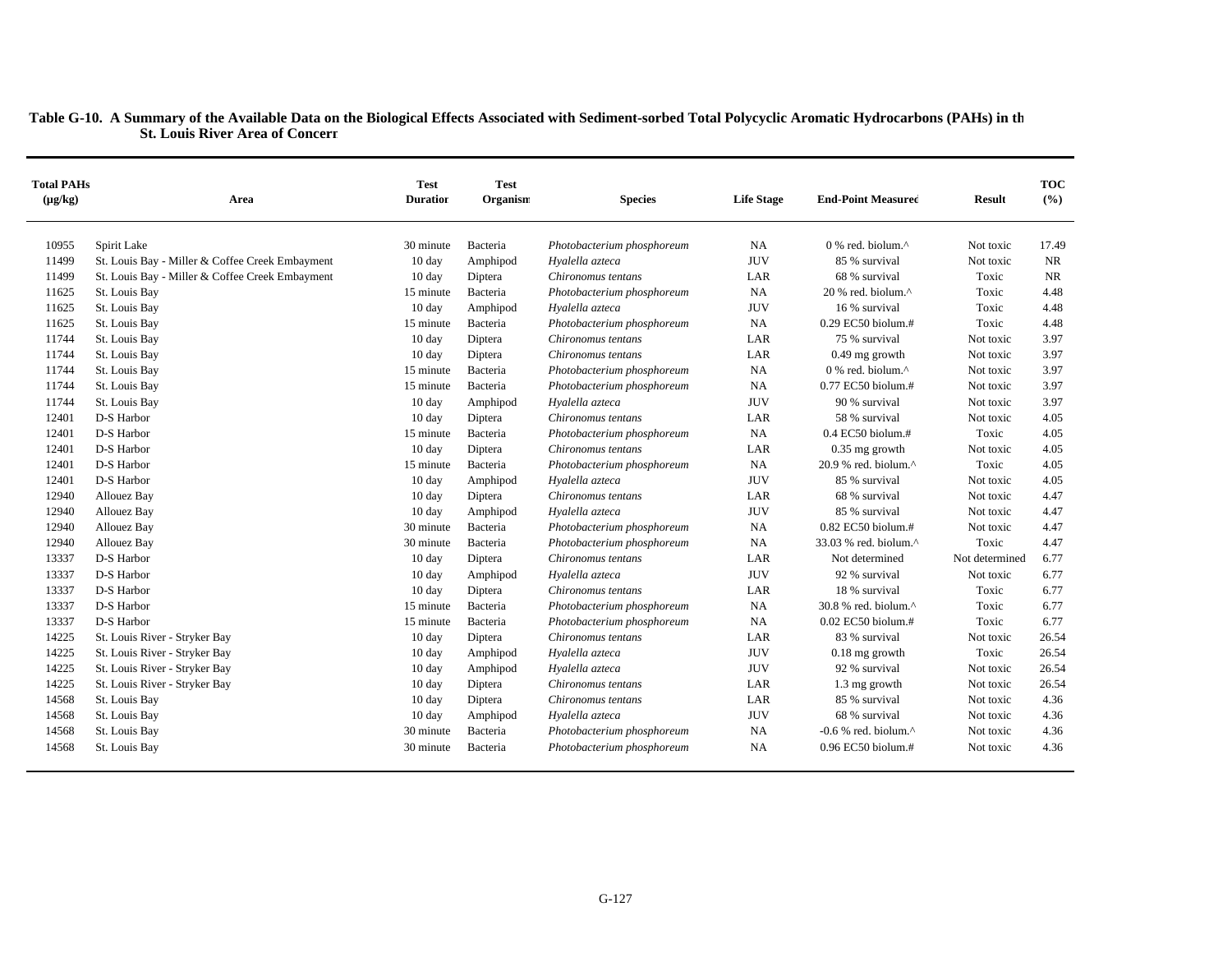| <b>Total PAHs</b><br>$(\mu g/kg)$ | Area                          | <b>Test</b><br><b>Duration</b> | <b>Test</b><br>Organism | <b>Species</b>             | <b>Life Stage</b> | <b>End-Point Measured</b>                           | <b>Result</b> | <b>TOC</b><br>(%) |
|-----------------------------------|-------------------------------|--------------------------------|-------------------------|----------------------------|-------------------|-----------------------------------------------------|---------------|-------------------|
| 14749                             | St. Louis Bay                 | 30 minute                      | Bacteria                | Photobacterium phosphoreum | <b>NA</b>         | 0.38 EC50 biolum.#                                  | Toxic         | 13.98             |
| 14749                             | St. Louis Bay                 | 30 minute                      | Bacteria                | Photobacterium phosphoreum | <b>NA</b>         | 29.59 % red. biolum.^                               | Toxic         | 13.98             |
| 14749                             | St. Louis Bay                 | 10 day                         | Diptera                 | Chironomus tentans         | LAR               | 82 % survival                                       | Not toxic     | 13.98             |
| 14749                             | St. Louis Bay                 | 10 day                         | Amphipod                | Hyalella azteca            | <b>JUV</b>        | 56 % survival                                       | Not toxic     | 13.98             |
| 16294                             | Spirit Lake                   | 10 day                         | Diptera                 | Chironomus tentans         | LAR               | 65 % survival                                       | Not toxic     | 3.74              |
| 16294                             | Spirit Lake                   | 15 minute                      | Bacteria                | Photobacterium phosphoreum | <b>NA</b>         | 1.06 EC50 biolum.#                                  | Not toxic     | 3.74              |
| 16294                             | Spirit Lake                   | 10 day                         | Diptera                 | Chironomus tentans         | LAR               | $0.57$ mg growth                                    | Not toxic     | 3.74              |
| 16294                             | Spirit Lake                   | 15 minute                      | Bacteria                | Photobacterium phosphoreum | <b>NA</b>         | $0$ % red. biolum. <sup><math>\wedge</math></sup>   | Not toxic     | 3.74              |
| 16294                             | Spirit Lake                   | 10 day                         | Amphipod                | Hyalella azteca            | <b>JUV</b>        | 90 % survival                                       | Not toxic     | 3.74              |
| 18737                             | St. Louis River - Stryker Bay | $10 \text{ day}$               | Amphipod                | Hyalella azteca            | <b>JUV</b>        | 83 % survival                                       | Not toxic     | 6.15              |
| 18737                             | St. Louis River - Stryker Bay | $10 \text{ day}$               | Diptera                 | Chironomus tentans         | LAR               | $0.84$ mg growth                                    | Toxic         | 6.15              |
| 18737                             | St. Louis River - Stryker Bay | $10 \text{ day}$               | Diptera                 | Chironomus tentans         | LAR               | 77 % survival                                       | Not toxic     | 6.15              |
| 18737                             | St. Louis River - Stryker Bay | 10 day                         | Amphipod                | Hyalella azteca            | <b>JUV</b>        | $0.15$ mg growth                                    | Toxic         | 6.15              |
| 20340                             | St. Louis Bay                 | 15 minute                      | Bacteria                | Photobacterium phosphoreum | <b>NA</b>         | $0\%$ red. biolum. <sup><math>\wedge</math></sup>   | Not toxic     | 6.72              |
| 20340                             | St. Louis Bay                 | 10 day                         | Diptera                 | Chironomus tentans         | LAR               | 88 % survival                                       | Not toxic     | 6.72              |
| 20340                             | St. Louis Bay                 | 15 minute                      | Bacteria                | Photobacterium phosphoreum | <b>NA</b>         | 1.35 EC50 biolum.#                                  | Not toxic     | 6.72              |
| 20340                             | St. Louis Bay                 | 10 day                         | Amphipod                | Hyalella azteca            | <b>JUV</b>        | 87 % survival                                       | Not toxic     | 6.72              |
| 20340                             | St. Louis Bay                 | $10 \text{ day}$               | Diptera                 | Chironomus tentans         | LAR               | $0.46$ mg growth                                    | Not toxic     | 6.72              |
| 20748                             | St. Louis River - Stryker Bay | 10 day                         | Diptera                 | Chironomus tentans         | LAR               | 1.07 mg growth                                      | Toxic         | 45.37             |
| 20748                             | St. Louis River - Stryker Bay | 10 day                         | Diptera                 | Chironomus tentans         | LAR               | 92 % survival                                       | Not toxic     | 45.37             |
| 20748                             | St. Louis River - Stryker Bay | $10 \text{ day}$               | Amphipod                | Hyalella azteca            | <b>JUV</b>        | 87 % survival                                       | Not toxic     | 45.37             |
| 20748                             | St. Louis River - Stryker Bay | 10 day                         | Amphipod                | Hyalella azteca            | <b>JUV</b>        | $0.17$ mg growth                                    | Toxic         | 45.37             |
| 22450                             | St. Louis Bay                 | 15 minute                      | Bacteria                | Photobacterium phosphoreum | <b>NA</b>         | 7.4 % red. biolum. $^{\wedge}$                      | Not toxic     | 29.84             |
| 22450                             | St. Louis Bay                 | $10 \text{ day}$               | Diptera                 | Chironomus tentans         | LAR               | 45 % survival                                       | Not toxic     | 29.84             |
| 22450                             | St. Louis Bay                 | $10 \text{ day}$               | Diptera                 | Chironomus tentans         | LAR               | $0.43$ mg growth                                    | Not toxic     | 29.84             |
| 22450                             | St. Louis Bay                 | 10 day                         | Amphipod                | Hyalella azteca            | <b>JUV</b>        | 93 % survival                                       | Not toxic     | 29.84             |
| 22450                             | St. Louis Bay                 | 15 minute                      | Bacteria                | Photobacterium phosphoreum | <b>NA</b>         | 1.12 EC50 biolum.#                                  | Not toxic     | 29.84             |
| 24200                             | St. Louis River               | $10 \text{ day}$               | Diptera                 | Chironomus tentans         | LAR               | 87 % survival                                       | Not toxic     | 5.88              |
| 26567                             | St. Louis Bay                 | $10 \text{ day}$               | Diptera                 | Chironomus tentans         | LAR               | 0 % survival                                        | Toxic         | 14.19             |
| 26567                             | St. Louis Bay                 | 30 minute                      | Bacteria                | Photobacterium phosphoreum | NA                | $67.9$ % red. biolum. <sup><math>\land</math></sup> | Toxic         | 14.19             |
| 26567                             | St. Louis Bay                 | 30 minute                      | Bacteria                | Photobacterium phosphoreum | <b>NA</b>         | $0.16$ EC50 biolum.#                                | Toxic         | 14.19             |
| 26567                             | St. Louis Bay                 | 10 day                         | Amphipod                | Hyalella azteca            | <b>JUV</b>        | 12 % survival                                       | Toxic         | 14.19             |
| 36423                             | Spirit Lake                   | $10 \text{ day}$               | Diptera                 | Chironomus tentans         | LAR               | 72 % survival                                       | Not toxic     | 4.13              |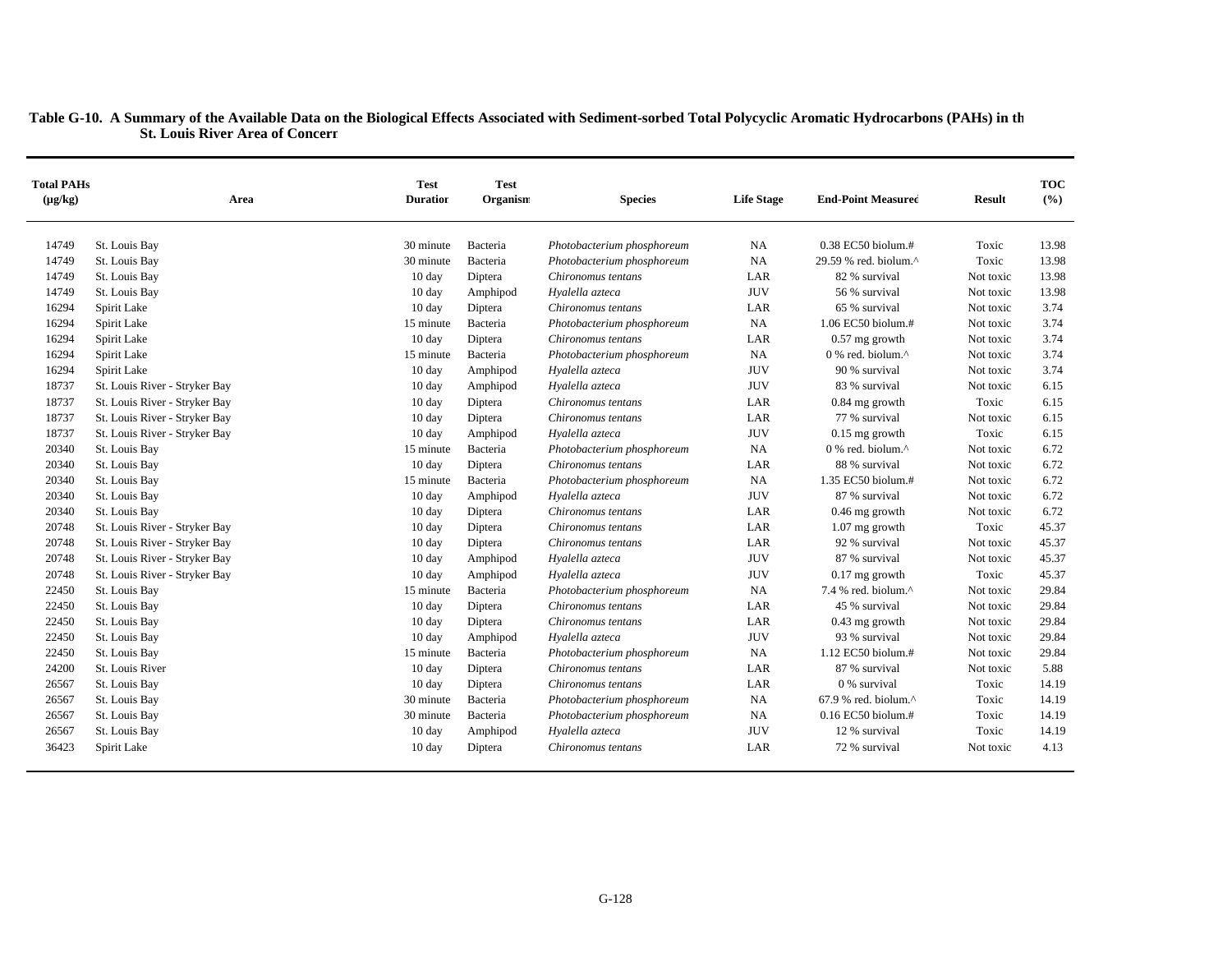| <b>Total PAHs</b><br>$(\mu g/kg)$ | Area                          | <b>Test</b><br><b>Duration</b> | <b>Test</b><br>Organism | <b>Species</b>             | <b>Life Stage</b> | <b>End-Point Measured</b>         | <b>Result</b> | <b>TOC</b><br>(%) |
|-----------------------------------|-------------------------------|--------------------------------|-------------------------|----------------------------|-------------------|-----------------------------------|---------------|-------------------|
| 36423                             | Spirit Lake                   | 10 day                         | Amphipod                | Hyalella azteca            | <b>JUV</b>        | 90 % survival                     | Not toxic     | 4.13              |
| 36423                             | Spirit Lake                   | 30 minute                      | Bacteria                | Photobacterium phosphoreum | <b>NA</b>         | 0.35 EC50 biolum.#                | Toxic         | 4.13              |
| 36423                             | Spirit Lake                   | 30 minute                      | Bacteria                | Photobacterium phosphoreum | NA                | $21.7$ % red. biolum. $^{\wedge}$ | Toxic         | 4.13              |
| 40938                             | St. Louis River - Stryker Bay | 10 day                         | Amphipod                | Hyalella azteca            | <b>JUV</b>        | $0.14$ mg growth                  | Toxic         | 8.08              |
| 40938                             | St. Louis River - Stryker Bay | $10 \text{ day}$               | Diptera                 | Chironomus tentans         | LAR               | 53 % survival                     | Toxic         | 8.08              |
| 40938                             | St. Louis River - Stryker Bay | $10 \text{ day}$               | Amphipod                | Hyalella azteca            | <b>JUV</b>        | 48 % survival                     | Toxic         | 8.08              |
| 40938                             | St. Louis River - Stryker Bay | 10 day                         | Diptera                 | Chironomus tentans         | LAR               | $0.8$ mg growth                   | Toxic         | 8.08              |
| 41803                             | D-S Harbor - Minnesota Slip   | 10 day                         | Amphipod                | Hyalella azteca            | <b>JUV</b>        | 89 % survival                     | Not toxic     | <b>NR</b>         |
| 43411                             | D-S Harbor                    | 30 minute                      | Bacteria                | Photobacterium phosphoreum | <b>NA</b>         | 4 % red. biolum.^                 | Not toxic     | 5.59              |
| 43411                             | D-S Harbor                    | 30 minute                      | Bacteria                | Photobacterium phosphoreum | <b>NA</b>         | $0.16$ EC50 biolum.#              | Toxic         | 5.59              |
| 43411                             | D-S Harbor                    | $10 \text{ day}$               | Amphipod                | Hyalella azteca            | <b>JUV</b>        | 95 % survival                     | Not toxic     | 5.59              |
| 43411                             | D-S Harbor                    | $10 \text{ day}$               | Diptera                 | Chironomus tentans         | LAR               | 72 % survival                     | Not toxic     | 5.59              |
| 44342                             | Spirit Lake                   | 30 minute                      | Bacteria                | Photobacterium phosphoreum | <b>NA</b>         | 32.24 % red. biolum.^             | Toxic         | 3.07              |
| 44342                             | Spirit Lake                   | 10 day                         | Diptera                 | Chironomus tentans         | LAR               | 55 % survival                     | Not toxic     | 3.07              |
| 44342                             | Spirit Lake                   | 30 minute                      | Bacteria                | Photobacterium phosphoreum | <b>NA</b>         | 0.73 EC50 biolum.#                | Not toxic     | 3.07              |
| 44857                             | D-S Harbor - Slip C           | $10 \text{ day}$               | Diptera                 | Chironomus tentans         | LAR               | 55 % survival                     | Toxic         | <b>NR</b>         |
| 44857                             | D-S Harbor - Slip C           | $10 \text{ day}$               | Amphipod                | Hyalella azteca            | <b>JUV</b>        | 92 % survival                     | Not toxic     | <b>NR</b>         |
| 48194                             | St. Louis River - Keene Creek | $10 \text{ day}$               | Amphipod                | Hyalella azteca            | <b>JUV</b>        | 90 % survival                     | Not toxic     | 100               |
| 48194                             | St. Louis River - Keene Creek | 10 day                         | Amphipod                | Hyalella azteca            | <b>JUV</b>        | $0.18$ mg growth                  | Not toxic     | 100               |
| 48194                             | St. Louis River - Keene Creek | $10 \text{ day}$               | Diptera                 | Chironomus tentans         | LAR               | 60 % survival                     | Toxic         | 100               |
| 48194                             | St. Louis River - Keene Creek | $10 \text{ day}$               | Diptera                 | Chironomus tentans         | LAR               | 1.23 mg growth                    | Not toxic     | 100               |
| 50690                             | D-S Harbor - Minnesota Slip   | $10 \text{ day}$               | Amphipod                | Hyalella azteca            | <b>JUV</b>        | 100 % survival                    | Not toxic     | NR                |
| 52144                             | D-S Harbor                    | $10 \text{ day}$               | Diptera                 | Chironomus tentans         | LAR               | 65 % survival                     | Not toxic     | 4.7               |
| 52144                             | D-S Harbor                    | $10 \text{ day}$               | Amphipod                | Hyalella azteca            | <b>JUV</b>        | 88 % survival                     | Not toxic     | 4.7               |
| 52144                             | D-S Harbor                    | 30 minute                      | Bacteria                | Photobacterium phosphoreum | <b>NA</b>         | 12.7 % red. biolum. $^{\wedge}$   | Not toxic     | 4.7               |
| 52144                             | D-S Harbor                    | 30 minute                      | Bacteria                | Photobacterium phosphoreum | NA                | 2.55 EC50 biolum.#                | Not toxic     | 4.7               |
| 56816                             | Spirit Lake                   | 10 day                         | Diptera                 | Chironomus tentans         | LAR               | 78 % survival                     | Not toxic     | 1.71              |
| 56816                             | Spirit Lake                   | 10 day                         | Amphipod                | Hyalella azteca            | <b>JUV</b>        | 90 % survival                     | Not toxic     | 1.71              |
| 56816                             | Spirit Lake                   | 15 minute                      | Bacteria                | Photobacterium phosphoreum | <b>NA</b>         | 1.27 EC50 biolum.#                | Not toxic     | 1.71              |
| 56816                             | Spirit Lake                   | 15 minute                      | Bacteria                | Photobacterium phosphoreum | <b>NA</b>         | 42.1 % red. biolum. $^{\wedge}$   | Toxic         | 1.71              |
| 56816                             | Spirit Lake                   | 10 day                         | Diptera                 | Chironomus tentans         | LAR               | 0.4 mg growth                     | Not toxic     | 1.71              |
| 58370                             | St. Louis River               | $10 \text{ day}$               | Diptera                 | Chironomus tentans         | LAR               | 93 % survival                     | Not toxic     | 9.58              |
| 63454                             | D-S Harbor                    | $10 \text{ day}$               | Amphipod                | Hyalella azteca            | <b>JUV</b>        | 85 % survival                     | Not toxic     | 6.03              |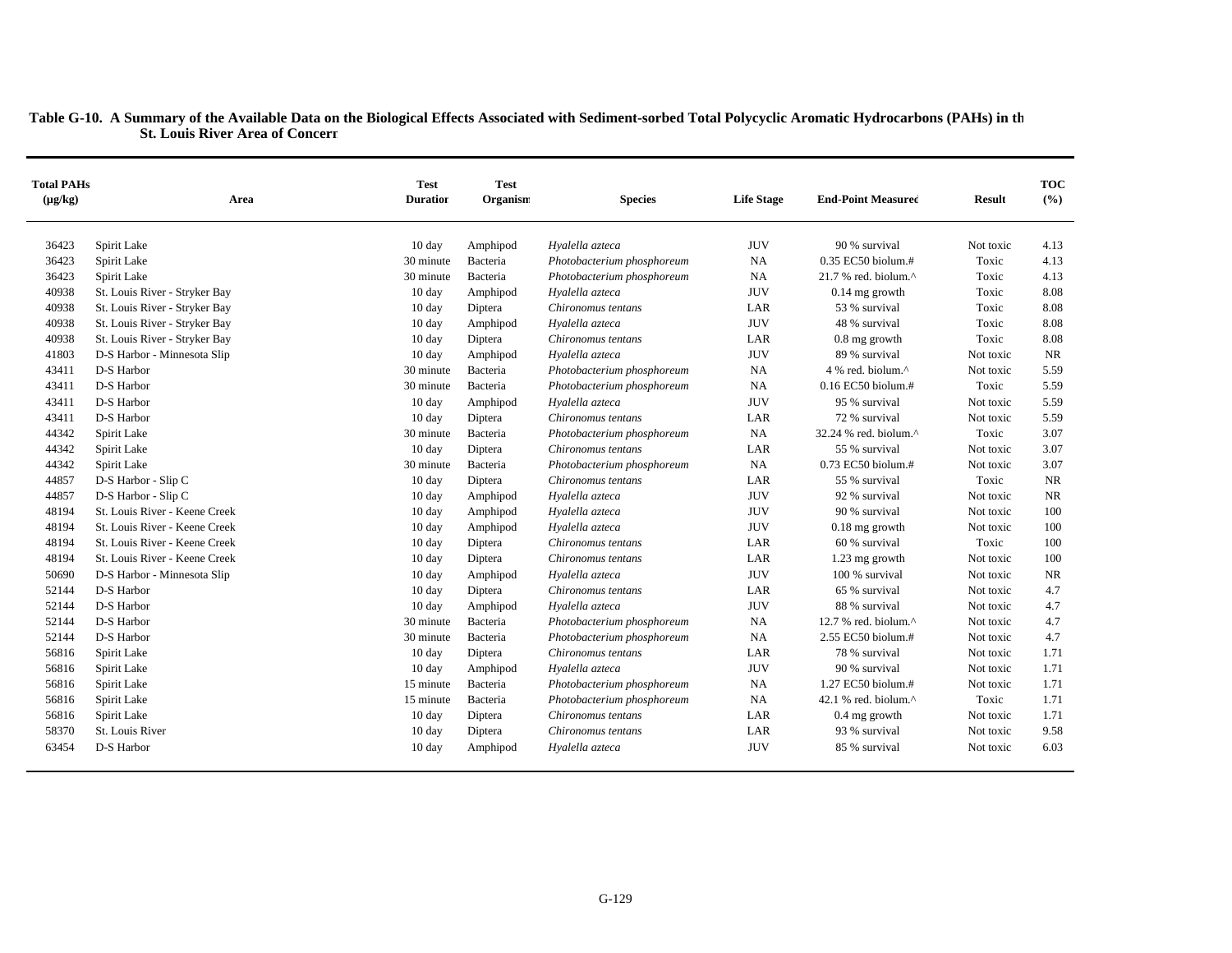| <b>Total PAHs</b><br>$(\mu g/kg)$ | Area                          | <b>Test</b><br><b>Duration</b> | <b>Test</b><br>Organism | <b>Species</b>                        | <b>Life Stage</b> | <b>End-Point Measured</b> | <b>Result</b>               | <b>TOC</b><br>(%) |
|-----------------------------------|-------------------------------|--------------------------------|-------------------------|---------------------------------------|-------------------|---------------------------|-----------------------------|-------------------|
| 63454                             | D-S Harbor                    | 15 minute                      | Bacteria                | Photobacterium phosphoreum            | <b>NA</b>         | 4.07 EC50 biolum.#        | Not toxic                   | 6.03              |
| 63454                             | D-S Harbor                    | 15 minute                      | Bacteria                | Photobacterium phosphoreum            | <b>NA</b>         | 58 % red. biolum.^        | Toxic                       | 6.03              |
| 72623                             | St. Louis River - Keene Creek | 10 day                         | Amphipod                | Hyalella azteca                       | <b>JUV</b>        | $0.2$ mg growth           | Not toxic                   | 3.42              |
| 72623                             | St. Louis River - Keene Creek | $10 \text{ day}$               | Amphipod                | Hyalella azteca                       | <b>JUV</b>        | 52 % survival             | Toxic                       | 3.42              |
| 72623                             | St. Louis River - Keene Creek | $10 \text{ day}$               | Diptera                 | Chironomus tentans                    | LAR               | 38 % survival             | Toxic                       | 3.42              |
| 72623                             | St. Louis River - Keene Creek | 10 day                         | Diptera                 | Chironomus tentans                    | LAR               | $0.56$ mg growth          | Not determined              | 3.42              |
| 159070                            | St. Louis River - Keene Creek | 10 day                         | Diptera                 | Chironomus tentans                    | LAR               | $1.13$ mg growth          | Not determined              | 4.64              |
| 159070                            | St. Louis River - Keene Creek | $10 \text{ day}$               | Amphipod                | Hyalella azteca                       | <b>JUV</b>        | $0.16$ mg growth          | Toxic                       | 4.64              |
| 159070                            | St. Louis River - Keene Creek | $10 \text{ day}$               | Amphipod                | Hyalella azteca                       | <b>JUV</b>        | 92 % survival             | Not toxic                   | 4.64              |
| 159070                            | St. Louis River - Keene Creek |                                |                         | Chironomus tentans                    | LAR               | 30 % survival             | Toxic                       | 4.64              |
| 288267                            |                               | 10 day                         | Diptera                 |                                       | <b>NA</b>         | $0.4$ EC50 biolum.#       | Toxic                       | 13.91             |
|                                   | St. Louis Bay                 | 15 minute                      | Bacteria                | Photobacterium phosphoreum            | <b>JUV</b>        | 92 % survival             |                             | 13.91             |
| 288267                            | St. Louis Bay                 | $10 \text{ day}$               | Amphipod                | Hyalella azteca<br>Chironomus tentans |                   | Not determined            | Not toxic<br>Not determined | 13.91             |
| 288267                            | St. Louis Bay                 | 10 day                         | Diptera                 |                                       | LAR               | 18 % survival             |                             |                   |
| 288267                            | St. Louis Bay                 | 10 day                         | Diptera                 | Chironomus tentans                    | LAR               |                           | Toxic                       | 13.91             |
| 288267                            | St. Louis Bay                 | 15 minute                      | Bacteria                | Photobacterium phosphoreum            | <b>NA</b>         | 93.4 % red. biolum.^      | Toxic                       | 13.91             |
| 314638                            | St. Louis River - Stryker Bay | 10 day                         | Diptera                 | Chironomus tentans                    | LAR               | 30 % survival             | Toxic                       | NR                |
| 314638                            | St. Louis River - Stryker Bay | 10 day                         | Amphipod                | Hyalella azteca                       | <b>JUV</b>        | $0.07$ mg growth          | Not determined              | <b>NR</b>         |
| 314638                            | St. Louis River - Stryker Bay | 10 day                         | Amphipod                | Hyalella azteca                       | <b>JUV</b>        | 8 % survival              | Toxic                       | <b>NR</b>         |
| 314638                            | St. Louis River - Stryker Bay | 10 day                         | Diptera                 | Chironomus tentans                    | LAR               | $0.24$ mg growth          | Not determined              | NR                |
| 607636                            | St. Louis River - Stryker Bay | 10 day                         | Diptera                 | Chironomus tentans                    | LAR               | $0.09$ mg growth          | Not determined              | 50.12             |
| 607636                            | St. Louis River - Stryker Bay | 10 day                         | Amphipod                | Hyalella azteca                       | <b>JUV</b>        | 0 % survival              | Toxic                       | 50.12             |
| 607636                            | St. Louis River - Stryker Bay | 10 day                         | Amphipod                | Hyalella azteca                       | <b>JUV</b>        | Not determined            | Not determined              | 50.12             |
| 607636                            | St. Louis River - Stryker Bay | $10 \text{ day}$               | Diptera                 | Chironomus tentans                    | LAR               | 8 % survival              | Toxic                       | 50.12             |
| 705683                            | St. Louis River - Keene Creek | 10 day                         | Diptera                 | Chironomus tentans                    | LAR               | 30 % survival             | Toxic                       | 12.95             |
| 705683                            | St. Louis River - Keene Creek | $10 \text{ day}$               | Amphipod                | Hyalella azteca                       | <b>JUV</b>        | $0.1$ mg growth           | Toxic                       | 12.95             |
| 705683                            | St. Louis River - Keene Creek | $10 \text{ day}$               | Amphipod                | Hyalella azteca                       | <b>JUV</b>        | 75 % survival             | Toxic                       | 12.95             |
| 705683                            | St. Louis River - Keene Creek | 10 day                         | Diptera                 | Chironomus tentans                    | LAR               | $0.65$ mg growth          | Not determined              | 12.95             |
| 788663                            | St. Louis River - Stryker Bay | 10 day                         | Amphipod                | Hyalella azteca                       | <b>JUV</b>        | -9 mg growth              | Not determined              | 11.16             |
| 788663                            | St. Louis River - Stryker Bay | $10 \text{ day}$               | Diptera                 | Chironomus tentans                    | LAR               | 0 % survival              | Toxic                       | 11.16             |
| 788663                            | St. Louis River - Stryker Bay | $10 \text{ day}$               | Diptera                 | Chironomus tentans                    | LAR               | Not determined            | Not determined              | 11.16             |
| 788663                            | St. Louis River - Stryker Bay | 10 day                         | Amphipod                | Hyalella azteca                       | <b>JUV</b>        | 0 % survival              | Toxic                       | 11.16             |
| 1199107                           | Spirit Lake                   | 15 minute                      | Bacteria                | Photobacterium phosphoreum            | <b>NA</b>         | 0.38 EC50 biolum.#        | Toxic                       | 11.98             |
| 1199107                           | Spirit Lake                   | 10 day                         | Amphipod                | Hyalella azteca                       | <b>JUV</b>        | 12 % survival             | Toxic                       | 11.98             |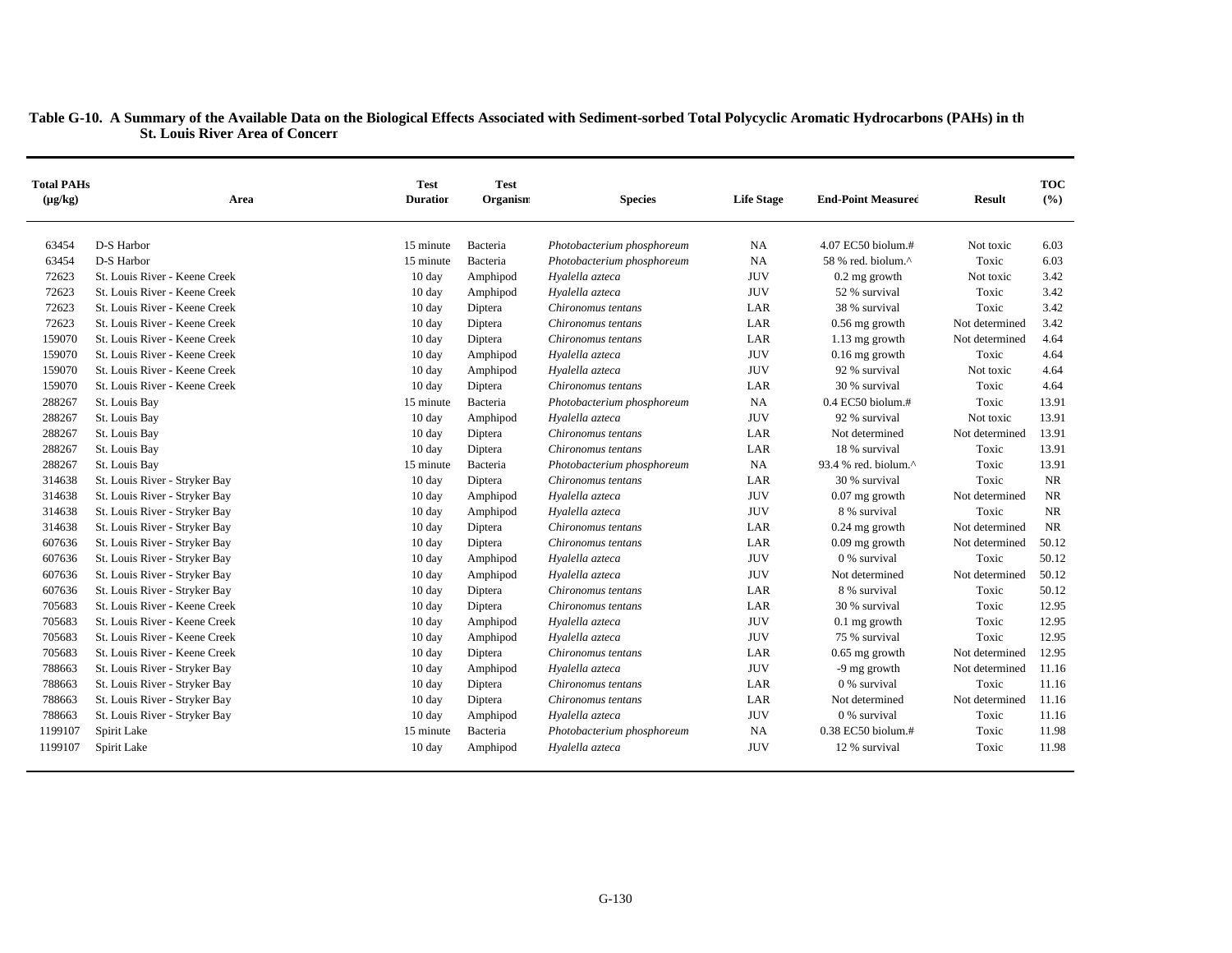| <b>Total PAHs</b><br>$(\mu g/kg)$ | Area            | <b>Test</b><br><b>Duration</b> | <b>Test</b><br>Organism | <b>Species</b>             | <b>Life Stage</b> | <b>End-Point Measured</b>                           | <b>Result</b>  | <b>TOC</b><br>(%) |
|-----------------------------------|-----------------|--------------------------------|-------------------------|----------------------------|-------------------|-----------------------------------------------------|----------------|-------------------|
|                                   |                 |                                |                         |                            |                   |                                                     |                |                   |
| 1199107                           | Spirit Lake     | 15 minute                      | Bacteria                | Photobacterium phosphoreum | NA                | $84.7$ % red. biolum. <sup><math>\land</math></sup> | Toxic          | 11.98             |
| 1199107                           | Spirit Lake     | $10 \text{ day}$               | Diptera                 | Chironomus tentans         | LAR               | 0 % survival                                        | Toxic          | 11.98             |
| 1199107                           | Spirit Lake     | $10 \text{ day}$               | Diptera                 | Chironomus tentans         | LAR               | Not determined                                      | Not determined | 11.98             |
| 1201142                           | Spirit Lake     | $10 \text{ day}$               | Amphipod                | Hyalella azteca            | <b>JUV</b>        | 0 % survival                                        | Toxic          | 8.26              |
| 1201142                           | Spirit Lake     | $10 \text{ day}$               | Diptera                 | Chironomus tentans         | LAR               | 0 % survival                                        | Toxic          | 8.26              |
| 1201142                           | Spirit Lake     | 30 minute                      | Bacteria                | Photobacterium phosphoreum | <b>NA</b>         | 99.9 % red. biolum. $\wedge$                        | Toxic          | 8.26              |
| 1201142                           | Spirit Lake     | 30 minute                      | Bacteria                | Photobacterium phosphoreum | <b>NA</b>         | $0.06$ EC50 biolum.#                                | Toxic          | 8.26              |
| 3306000                           | St. Louis River | $10 \text{ day}$               | Diptera                 | Chironomus tentans         | LAR               | 63 % survival                                       | Toxic          | 6.12              |
|                                   |                 |                                |                         |                            |                   |                                                     |                |                   |

 $\land$  = relative to control; D-S = Duluth-Superior; # = expressed as % DW sediment; red. biolum. = reduced bioluminescence; EC50 = effective concentration affecting 50% of the population.  $LAR =$  larvae;  $JUV =$  juvenile;  $TOC =$  total organic carbon;  $NR =$  not reported.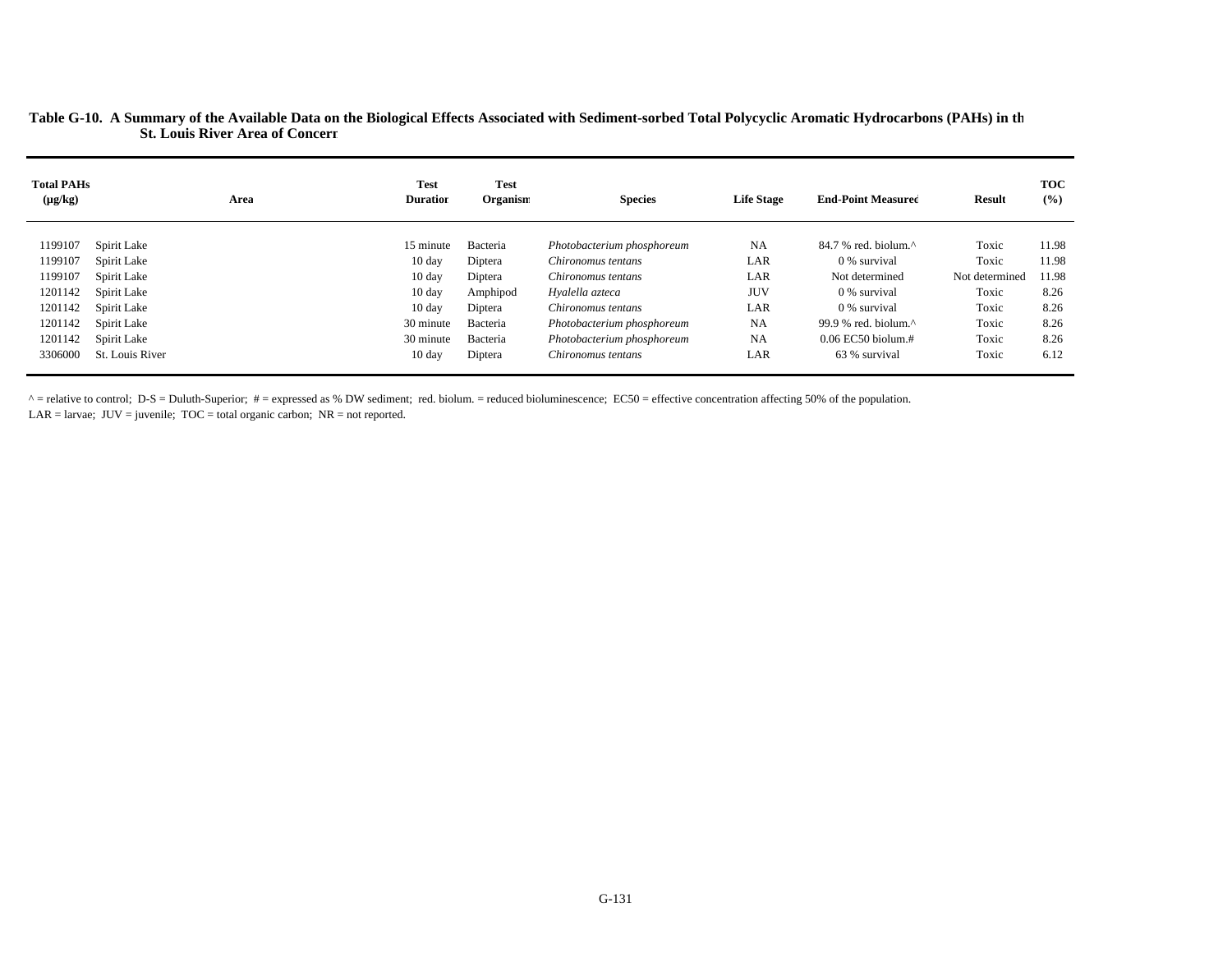MPCA 1997b MPCA 1997b MPCA 1997b MPCA 1997b IT Corp. 1996 IT Corp. 1996 IT Corp. 1996 IT Corp. 1996 MPCA 1997b MPCA 1997b MPCA 1997b MPCA 1997b MPCA 1997b MPCA 1997b MPCA 1997b MPCA 1997b MPCA 1997b MPCA 1997b MPCA 1997b MPCA 1997b MPCA 1997b MPCA 1997b MPCA 1997b MPCA 1997b MPCA 1997b MPCA 1997b MPCA 1997b MPCA 1997b MPCA 1997b MPCA 1997b MPCA 1997b MPCA 1997b MPCA 1997b

**Reference**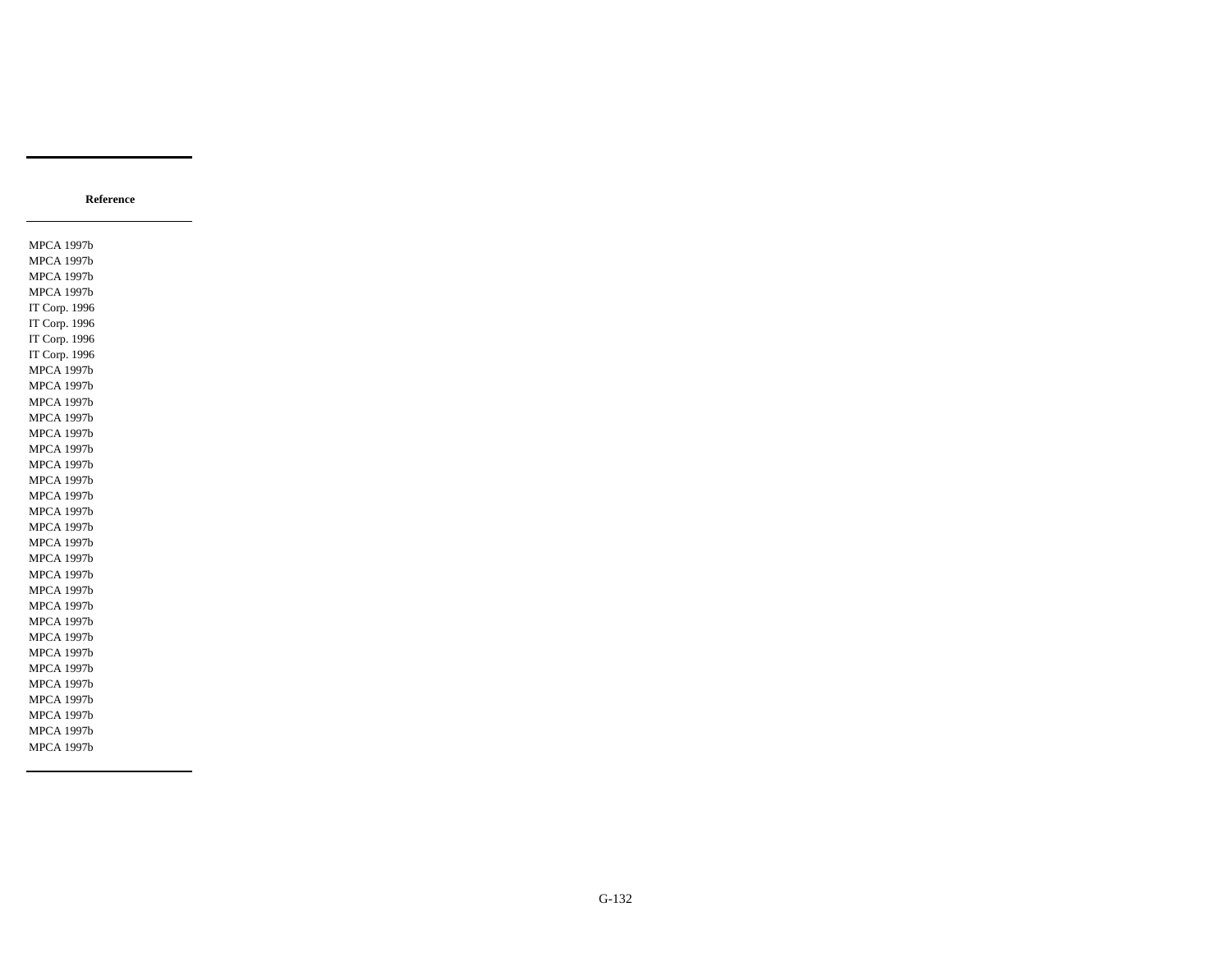MPCA 1997b MPCA 1997b MPCA 1997b MPCA 1997b MPCA 1997b MPCA 1997b MPCA 1997b MPCA 1997b MPCA 1997b MPCA 1997b MPCA 1997b MPCA 1997b MPCA 1997b MPCA 1997b MPCA 1997b MPCA 1997b Wenck Associates Inc. 1995 Wenck Associates Inc. 1995 Wenck Associates Inc. 1995 Wenck Associates Inc. 1995 MPCA 1997c MPCA 1997c MPCA 1997c MPCA 1997c MPCA 1997c MPCA 1997b MPCA 1997b MPCA 1997b MPCA 1997b MPCA 1997b MPCA 1997b Crane *et al.* 1997 Crane *et al.* 1997

**Reference**

G-133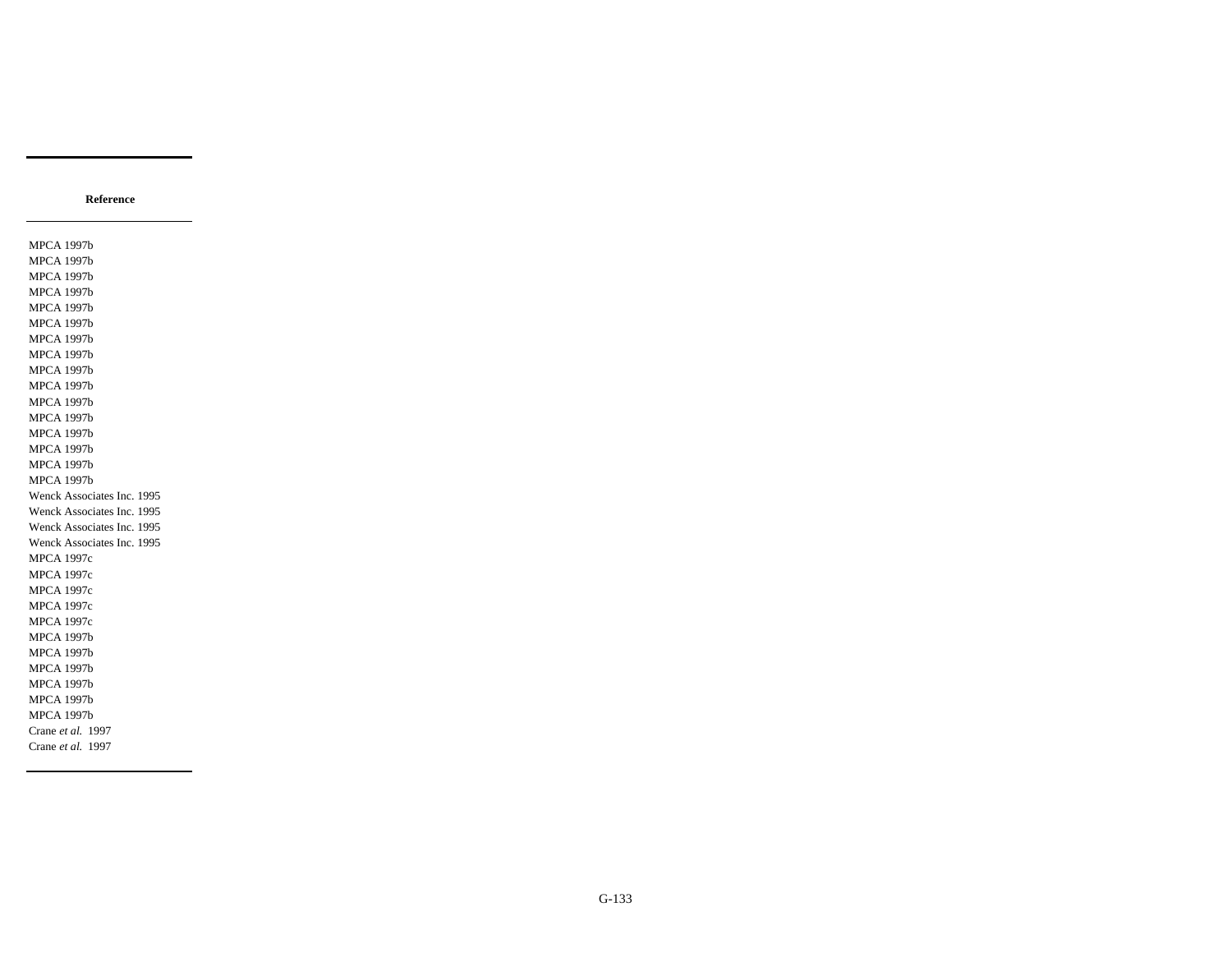MPCA 1997b MPCA 1997b MPCA 1997b MPCA 1997b MPCA 1997c MPCA 1997c MPCA 1997c MPCA 1997c MPCA 1997c MPCA 1997c MPCA 1997c MPCA 1997c MPCA 1997c MPCA 1997c MPCA 1997c MPCA 1997c MPCA 1997c MPCA 1997c MPCA 1997c MPCA 1997c MPCA 1997c MPCA 1997c MPCA 1997b MPCA 1997b MPCA 1997b MPCA 1997b Crane *et al.* 1997 Crane *et al.* 1997 MPCA 1997c MPCA 1997c MPCA 1997c MPCA 1997b MPCA 1997b

**Reference**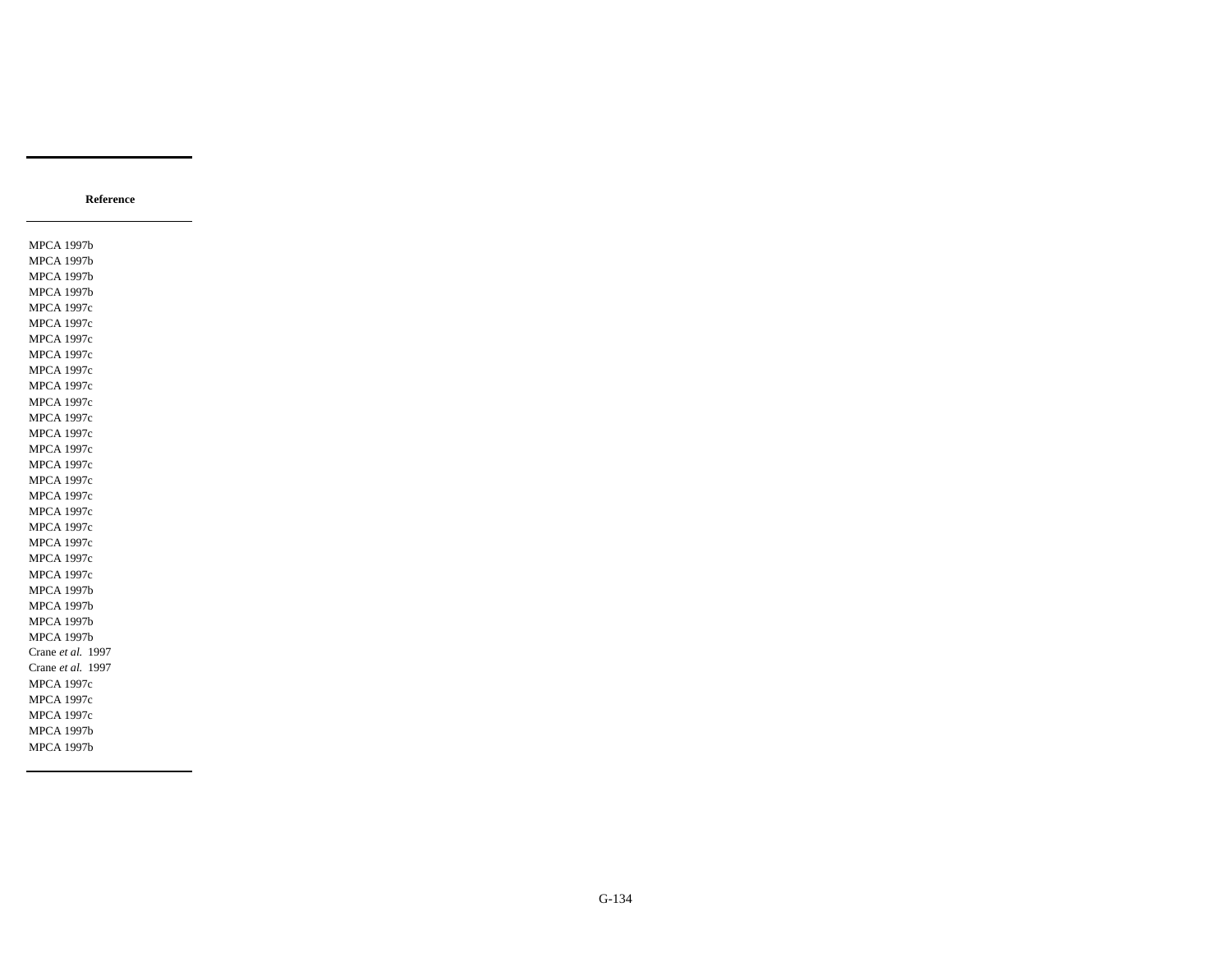**Reference**

MPCA 1997b MPCA 1997b Ankley *et al.* 1994 Ankley *et al.* 1994 Ankley *et al.* 1994 Ankley *et al.* 1994 Ankley *et al.* 1994 Ankley *et al.* 1994 Ankley *et al.* 1994 Ankley *et al.* 1994 Ankley *et al.* 1994 Ankley *et al.* 1994 MPCA 1997c MPCA 1997c MPCA 1997c MPCA 1997c MPCA 1997c MPCA 1997b MPCA 1997b MPCA 1997b MPCA 1997b MPCA 1997c MPCA 1997c MPCA 1997c MPCA 1997c MPCA 1997c MPCA 1997b MPCA 1997b MPCA 1997b MPCA 1997b Ankley *et al.* 1994 Ankley *et al.* 1994 Ankley *et al.* 1994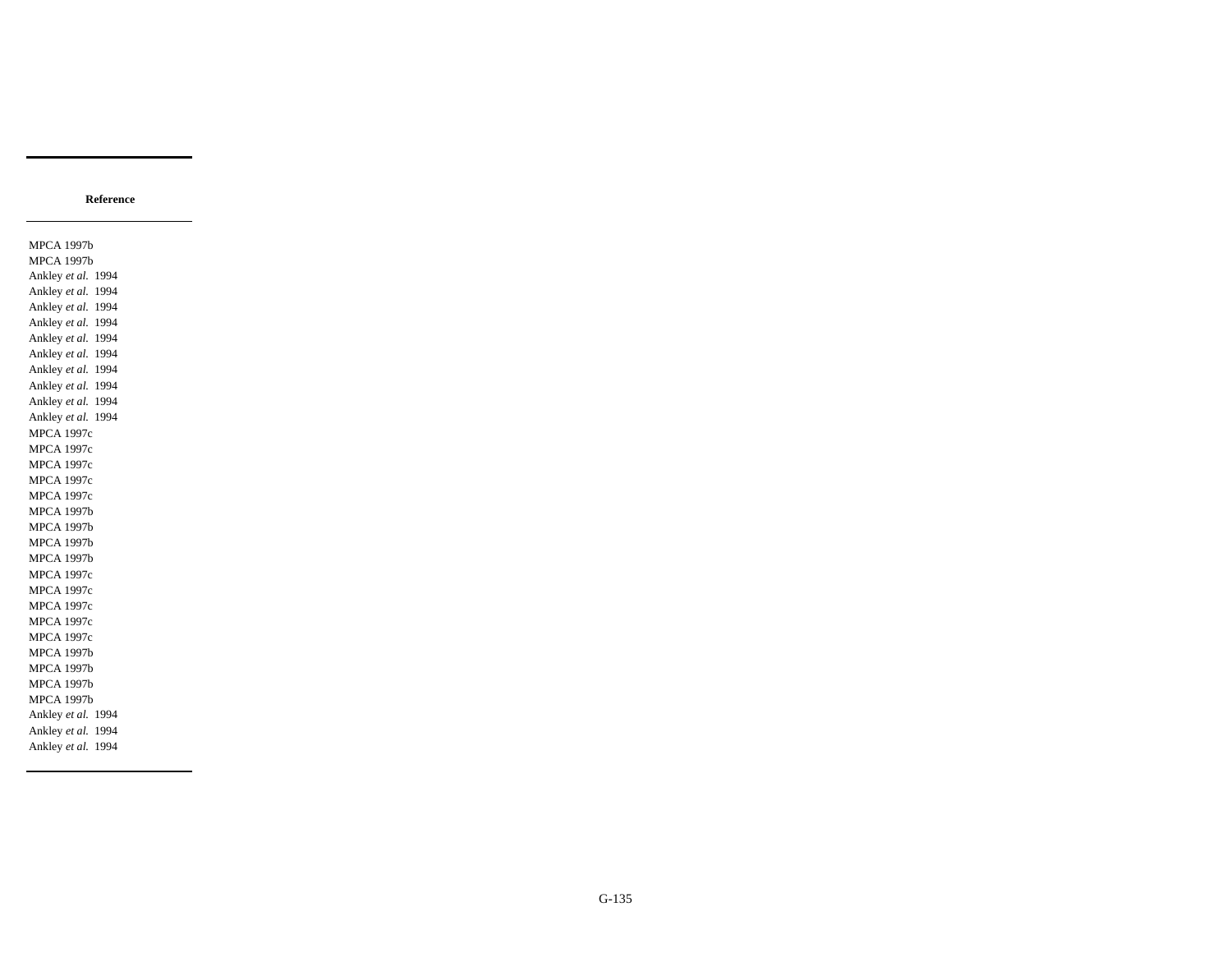#### **Reference**

Ankley *et al.* 1994 Ankley *et al.* 1994 Ankley *et al.* 1994 Ankley *et al.* 1994 Ankley *et al.* 1994 Ankley *et al.* 1994 Ankley *et al.* 1994 Ankley *et al.* 1994 Ankley *et al.* 1994 MPCA 1997c MPCA 1997c MPCA 1997c MPCA 1997c MPCA 1997c MPCA 1997c MPCA 1997c MPCA 1997c MPCA 1997c MPCA 1997c MPCA 1997c MPCA 1997c MPCA 1997c MPCA 1997c MPCA 1997c MPCA 1997c Crane *et al.* 1997 Crane *et al.* 1997 Crane *et al.* 1997 Crane *et al.* 1997 MPCA 1997c MPCA 1997c MPCA 1997c MPCA 1997c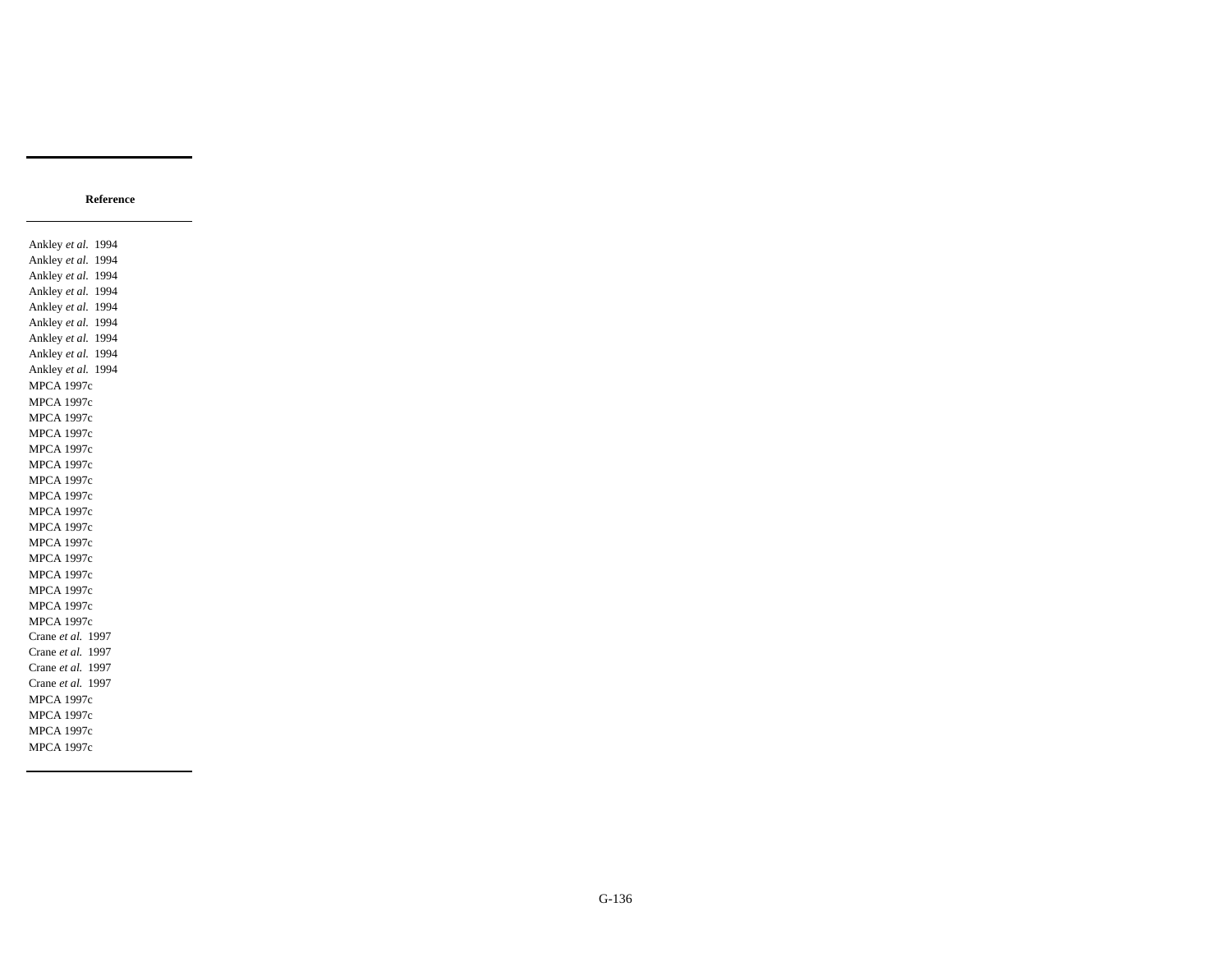MPCA 1997c MPCA 1997c MPCA 1997c MPCA 1997c MPCA 1997c MPCA 1997c MPCA 1997c MPCA 1997c MPCA 1997c MPCA 1997c MPCA 1997c MPCA 1997c MPCA 1997c MPCA 1997c MPCA 1997c MPCA 1997c Crane *et al.* 1997 IT Corp. 1996 IT Corp. 1996 IT Corp. 1996 IT Corp. 1996 IT Corp. 1996 IT Corp. 1996 IT Corp. 1996 IT Corp. 1996 MPCA 1997c MPCA 1997c MPCA 1997c MPCA 1997c MPCA 1997c Crane *et al.* 1997 MPCA 1997b MPCA 1997b

**Reference**

G-137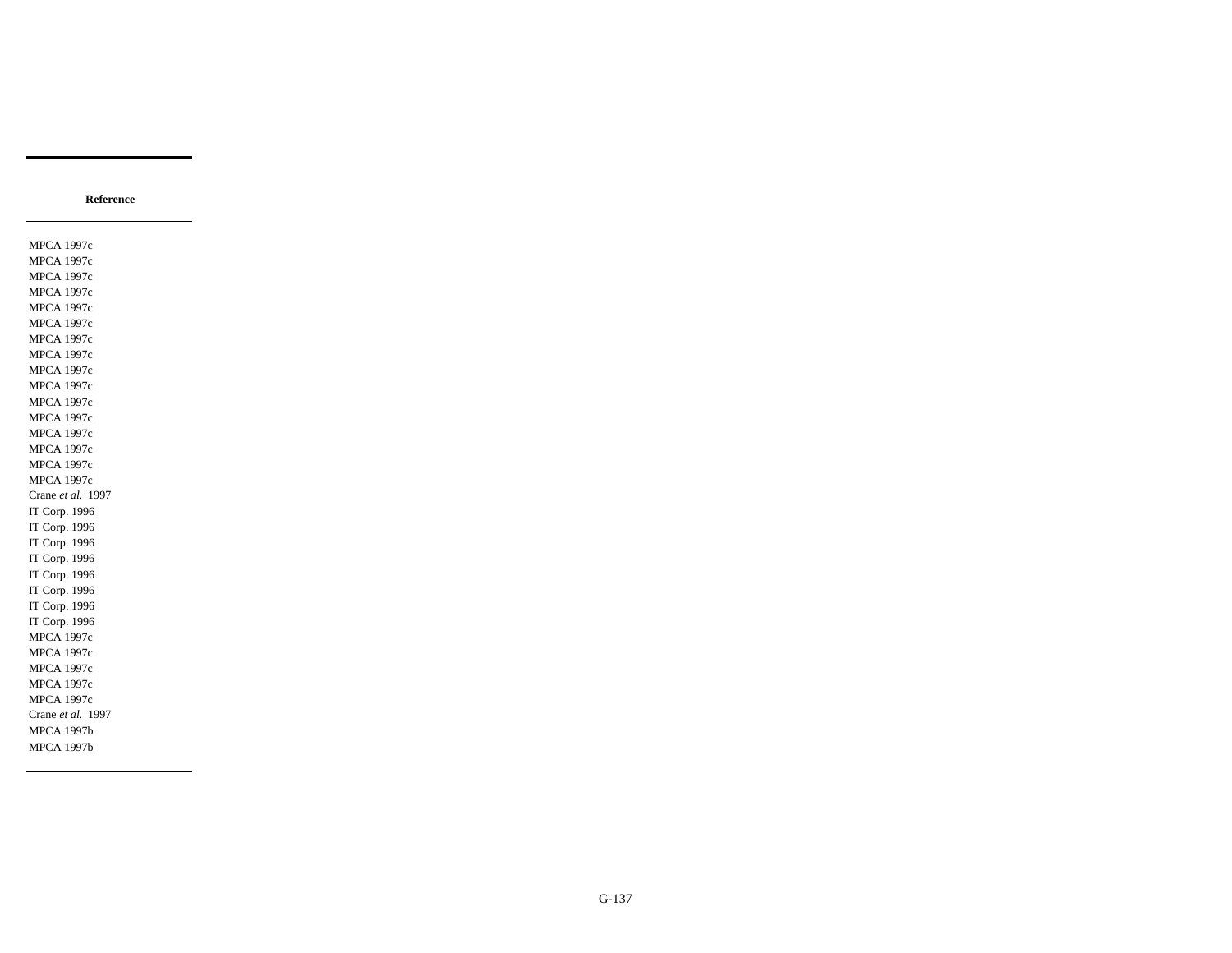MPCA 1997b MPCA 1997b MPCA 1997b MPCA 1997b MPCA 1997b MPCA 1997b MPCA 1997b MPCA 1997b Crane *et al.* 1997 Crane *et al.* 1997 Crane *et al.* 1997 Crane *et al.* 1997 MPCA 1997c MPCA 1997c MPCA 1997c Crane *et al.* 1997 Crane *et al.* 1997 Crane *et al.* 1997 Crane *et al.* 1997 Crane *et al.* 1997 Crane *et al.* 1997 Crane *et al.* 1997 Crane *et al.* 1997 Crane *et al.* 1997 MPCA 1997b MPCA 1997b MPCA 1997b MPCA 1997b MPCA 1997c MPCA 1997c MPCA 1997c Crane *et al.* 1997 Crane *et al.* 1997

**Reference**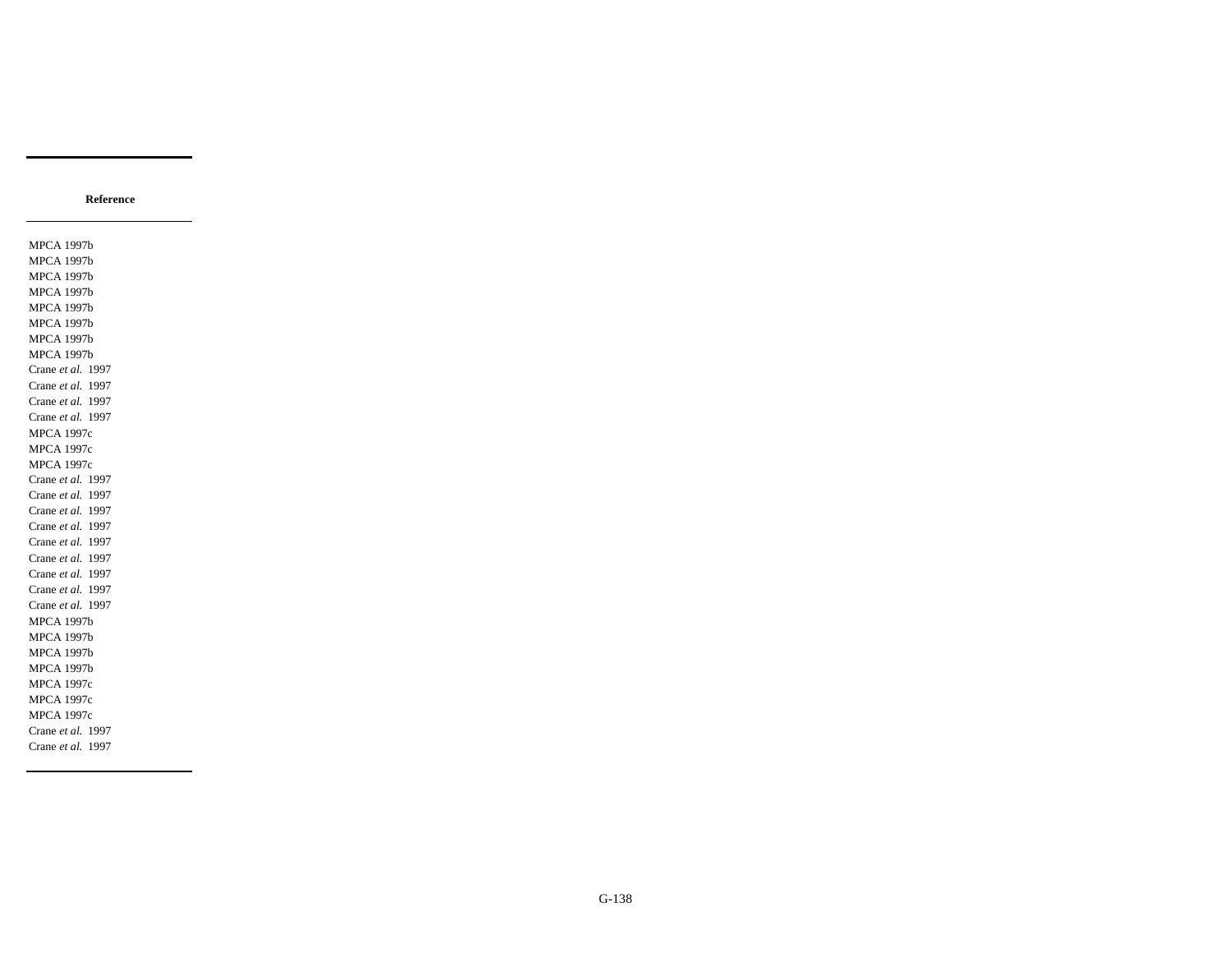#### **Reference**

MPCA 1997c MPCA 1997c MPCA 1997c Wenck Associates Inc. 1995 Wenck Associates Inc. 1995 Wenck Associates Inc. 1995 Wenck Associates Inc. 1995 MPCA 1997c MPCA 1997c MPCA 1997c MPCA 1997c MPCA 1997c MPCA 1997b MPCA 1997b MPCA 1997b MPCA 1997b MPCA 1997b MPCA 1997b MPCA 1997b MPCA 1997b Crane *et al.* 1997 Crane *et al.* 1997 Ankley *et al.* 1994 Ankley *et al.* 1994 Ankley *et al.* 1994 Ankley *et al.* 1994 Ankley *et al.* 1994 Ankley *et al.* 1994 Ankley *et al.* 1994 Ankley *et al.* 1994 Ankley *et al.* 1994 Ankley *et al.* 1994 Crane *et al.* 1997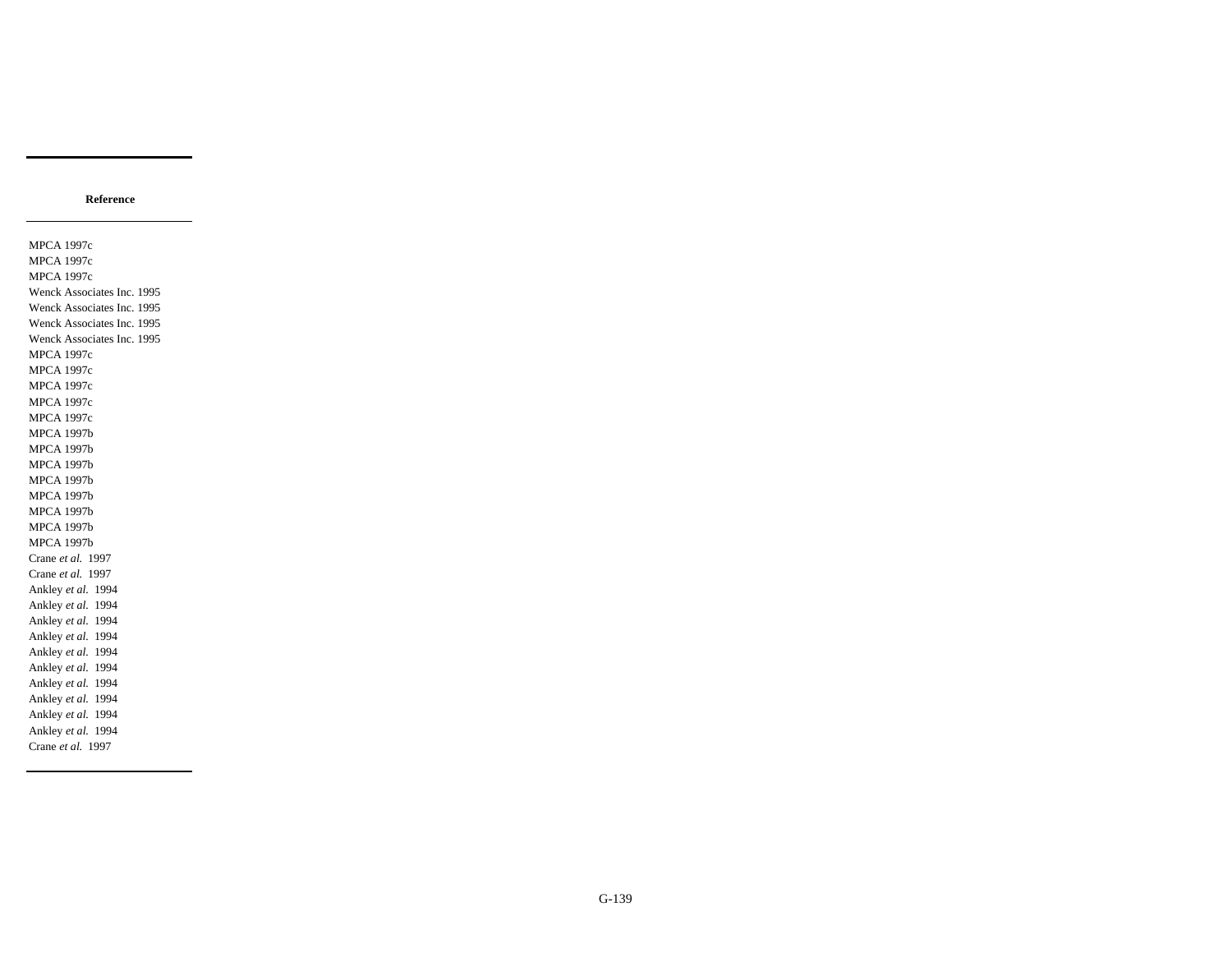#### **Reference**

Crane *et al.* 1997 MPCA 1997b MPCA 1997b MPCA 1997b MPCA 1997b MPCA 1997b MPCA 1997b MPCA 1997b MPCA 1997b IT Corp. 1996 IT Corp. 1996 IT Corp. 1996 IT Corp. 1996 MPCA 1997b MPCA 1997b MPCA 1997b MPCA 1997b MPCA 1997b MPCA 1997b MPCA 1997b MPCA 1997b MPCA 1997c MPCA 1997c MPCA 1997c MPCA 1997c MPCA 1997c MPCA 1997b MPCA 1997b MPCA 1997b MPCA 1997b MPCA 1997b MPCA 1997b MPCA 1997b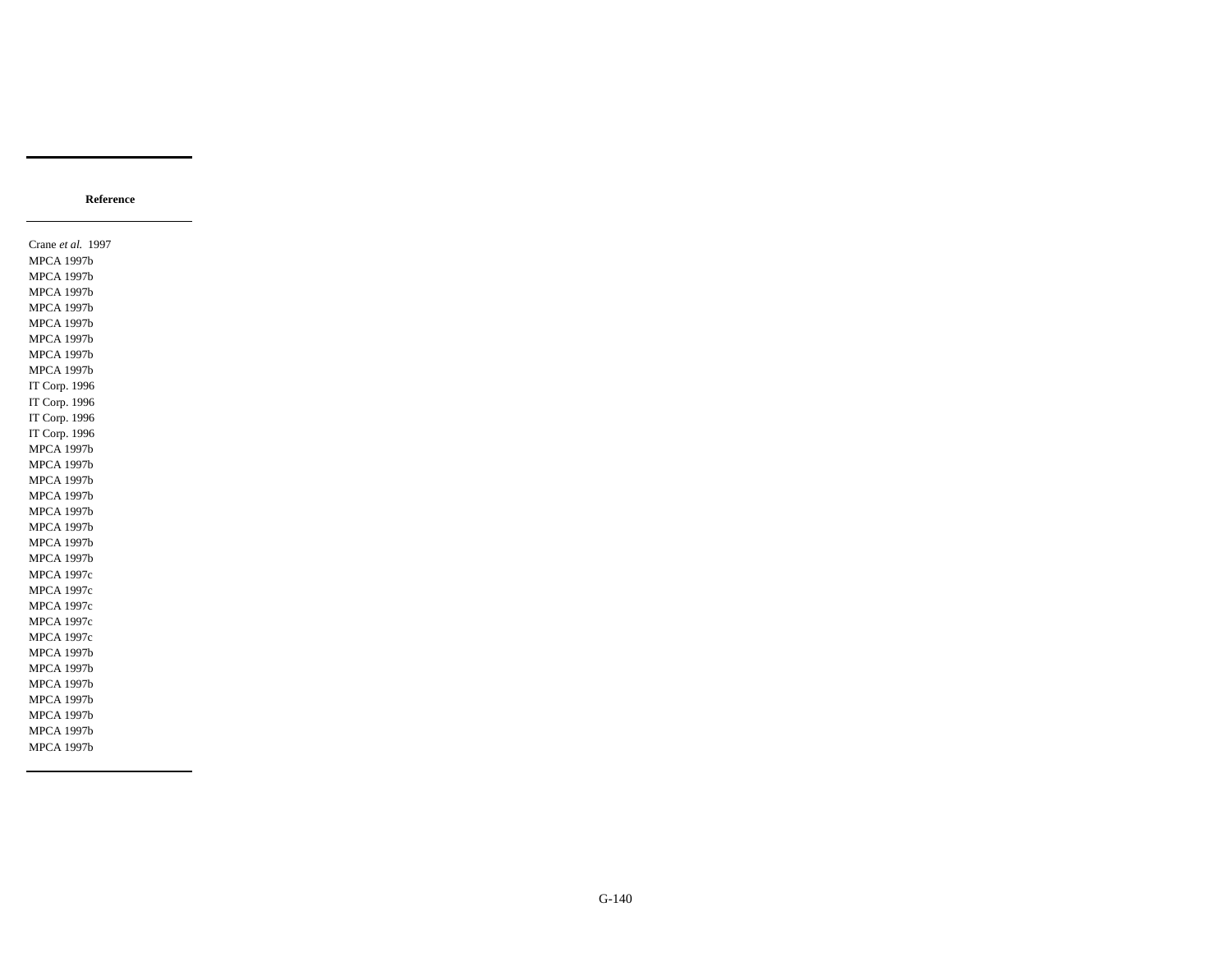MPCA 1997b Crane *et al.* 1997 Crane *et al.* 1997 MPCA 1997c MPCA 1997c MPCA 1997c MPCA 1997c MPCA 1997c MPCA 1997c MPCA 1997c MPCA 1997c MPCA 1997c MPCA 1997c MPCA 1997c MPCA 1997c MPCA 1997c MPCA 1997b MPCA 1997b MPCA 1997b MPCA 1997b MPCA 1997c MPCA 1997c MPCA 1997c MPCA 1997c MPCA 1997c IT Corp. 1996 IT Corp. 1996 IT Corp. 1996 IT Corp. 1996 MPCA 1997b MPCA 1997b MPCA 1997b MPCA 1997b

**Reference**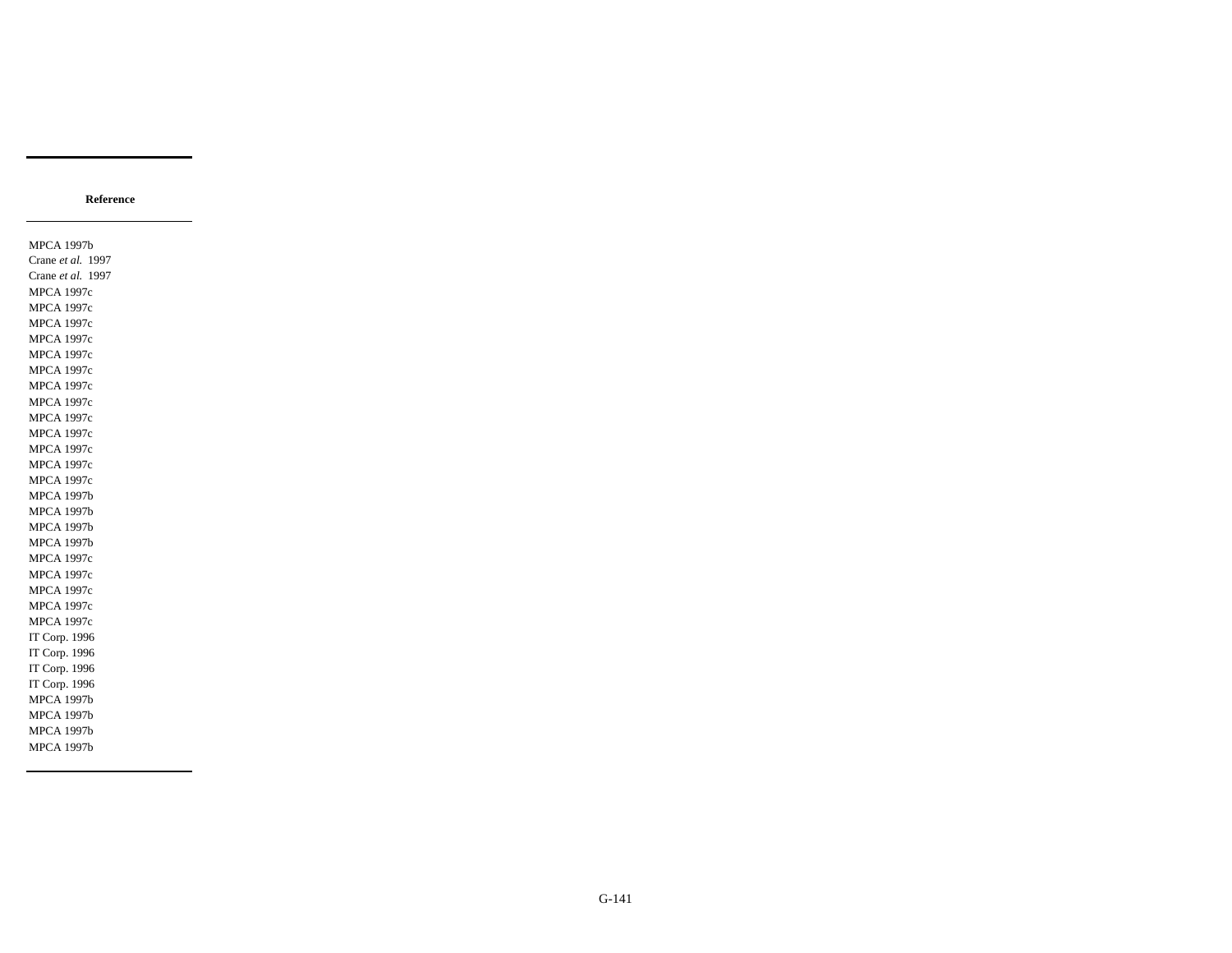MPCA 1997b MPCA 1997b MPCA 1997b MPCA 1997b MPCA 1997c MPCA 1997c MPCA 1997c MPCA 1997c MPCA 1997c IT Corp. 1996 IT Corp. 1996 IT Corp. 1996 IT Corp. 1996 MPCA 1997c MPCA 1997c MPCA 1997c MPCA 1997c MPCA 1997c IT Corp. 1996 IT Corp. 1996 IT Corp. 1996 IT Corp. 1996 MPCA 1997c MPCA 1997c MPCA 1997c MPCA 1997c MPCA 1997c MPCA 1993 MPCA 1997b MPCA 1997b MPCA 1997b MPCA 1997b MPCA 1997b

**Reference**

G-142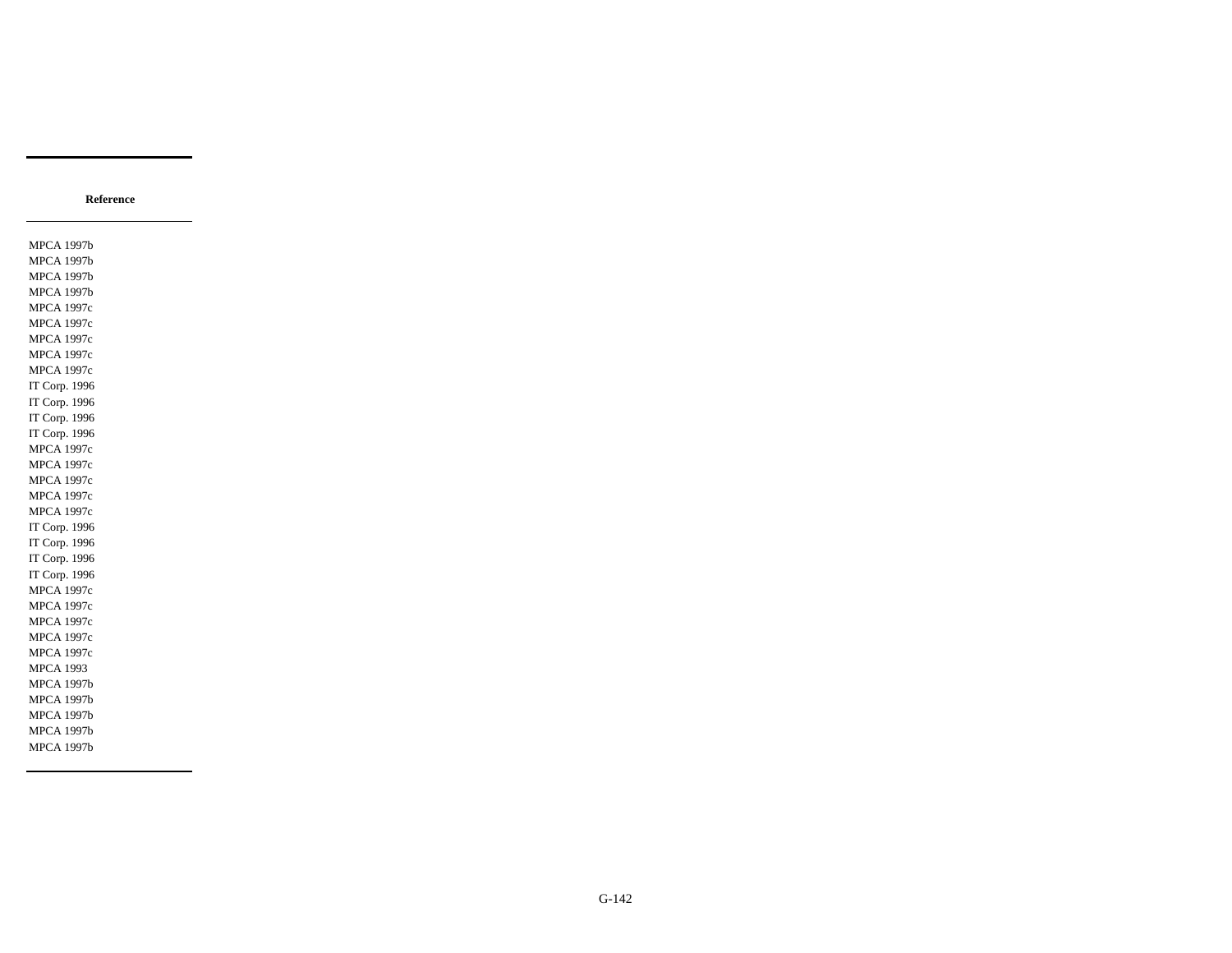#### **Reference**

MPCA 1997b MPCA 1997b MPCA 1997b IT Corp. 1996 IT Corp. 1996 IT Corp. 1996 IT Corp. 1996 Crane *et al.* 1997 MPCA 1997b MPCA 1997b MPCA 1997b MPCA 1997b MPCA 1997b MPCA 1997b MPCA 1997b Crane *et al.* 1997 Crane *et al.* 1997 IT Corp. 1996 IT Corp. 1996 IT Corp. 1996 IT Corp. 1996 Crane *et al.* 1997 MPCA 1997b MPCA 1997b MPCA 1997b MPCA 1997b MPCA 1997c MPCA 1997c MPCA 1997c MPCA 1997c MPCA 1997c MPCA 1993 MPCA 1997c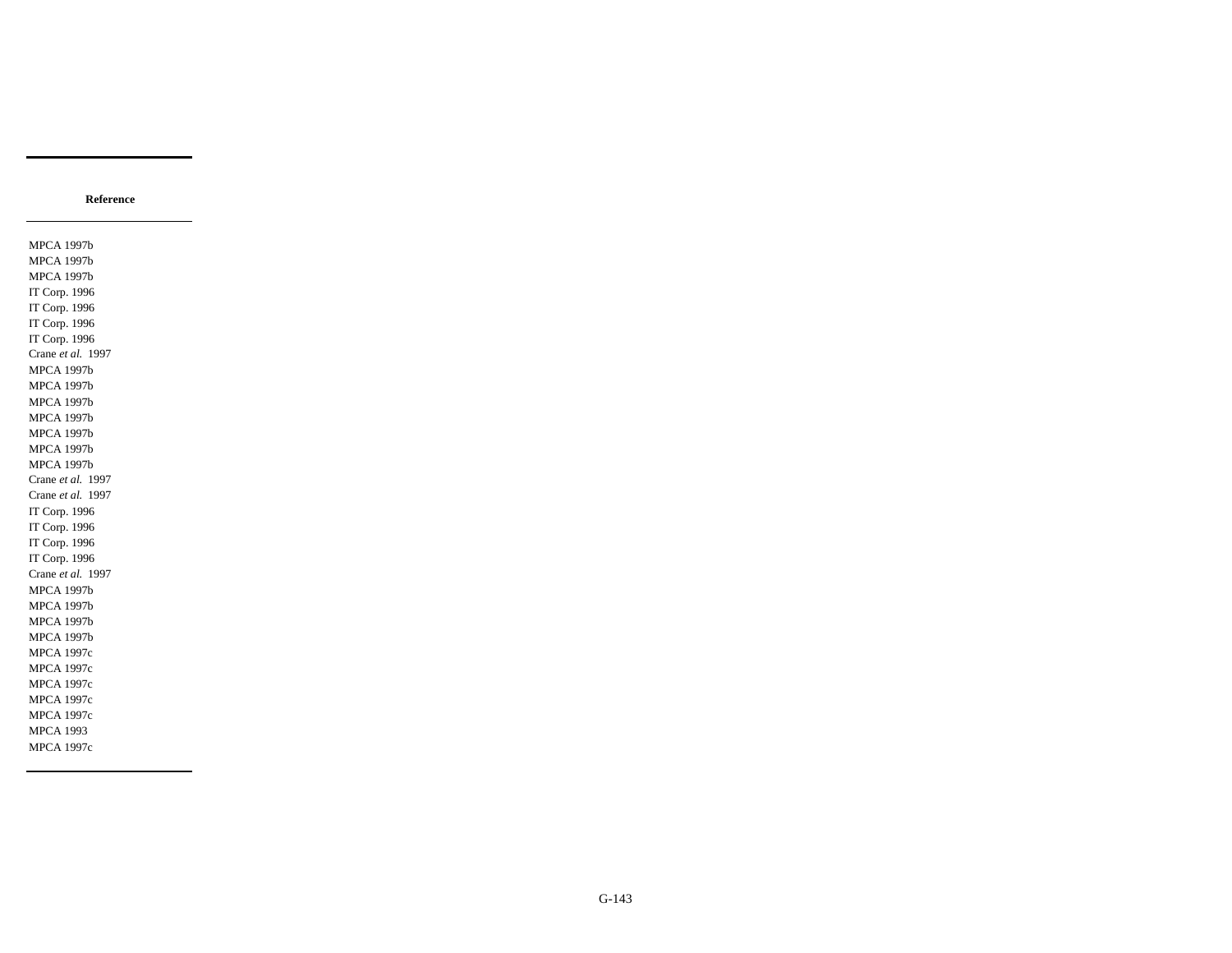## **Reference**

MPCA 1997c MPCA 1997c IT Corp. 1996 IT Corp. 1996 IT Corp. 1996 IT Corp. 1996 IT Corp. 1996 IT Corp. 1996 IT Corp. 1996 IT Corp. 1996 MPCA 1997c MPCA 1997c MPCA 1997c MPCA 1997c MPCA 1997c IT Corp. 1996 IT Corp. 1996 IT Corp. 1996 IT Corp. 1996 IT Corp. 1996 IT Corp. 1996 IT Corp. 1996 IT Corp. 1996 IT Corp. 1996 IT Corp. 1996 IT Corp. 1996 IT Corp. 1996 IT Corp. 1996 IT Corp. 1996 IT Corp. 1996 IT Corp. 1996 MPCA 1997c MPCA 1997c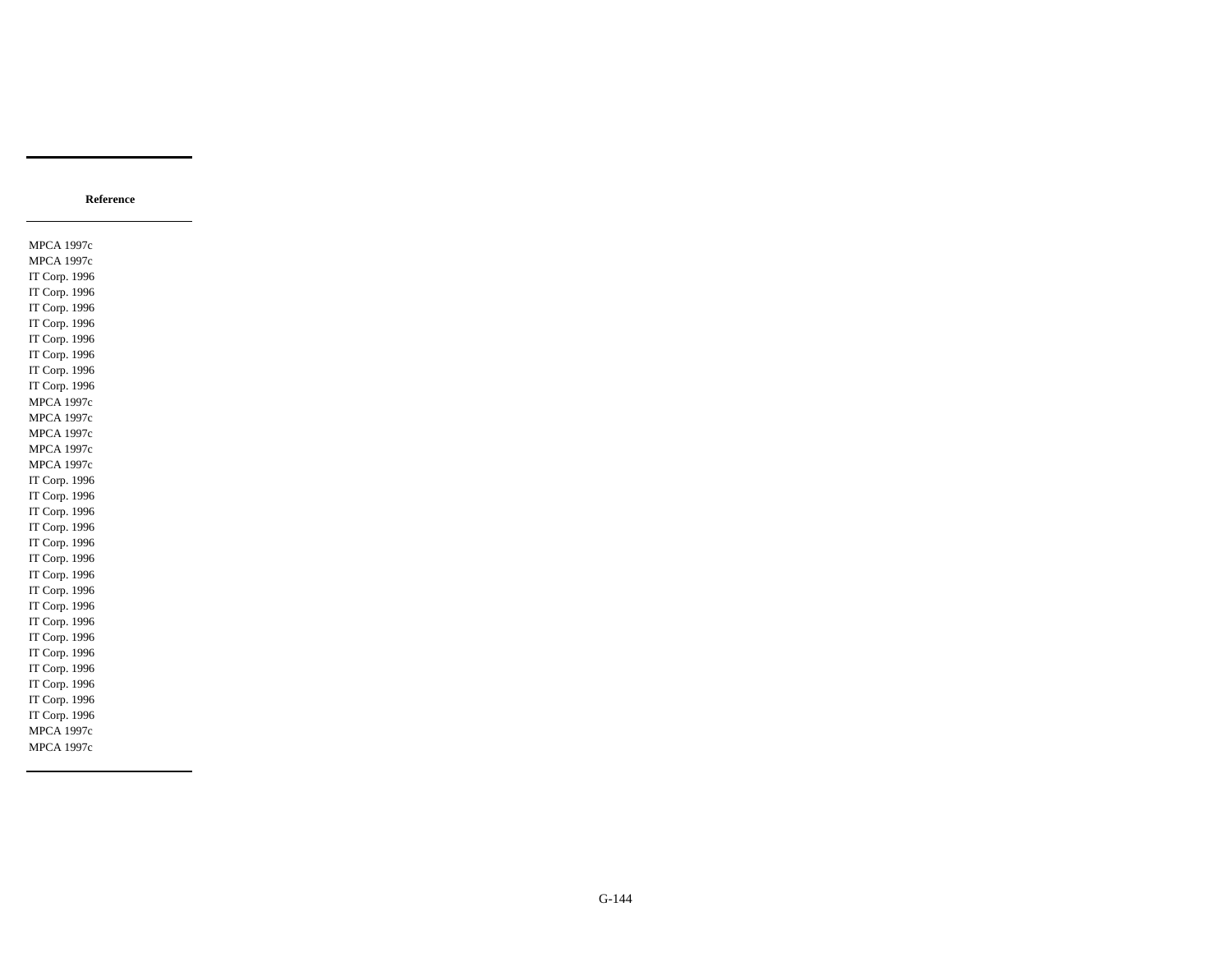MPCA 1997c MPCA 1997c MPCA 1997c MPCA 1997b MPCA 1997b MPCA 1997b MPCA 1997b MPCA 1993

**Reference**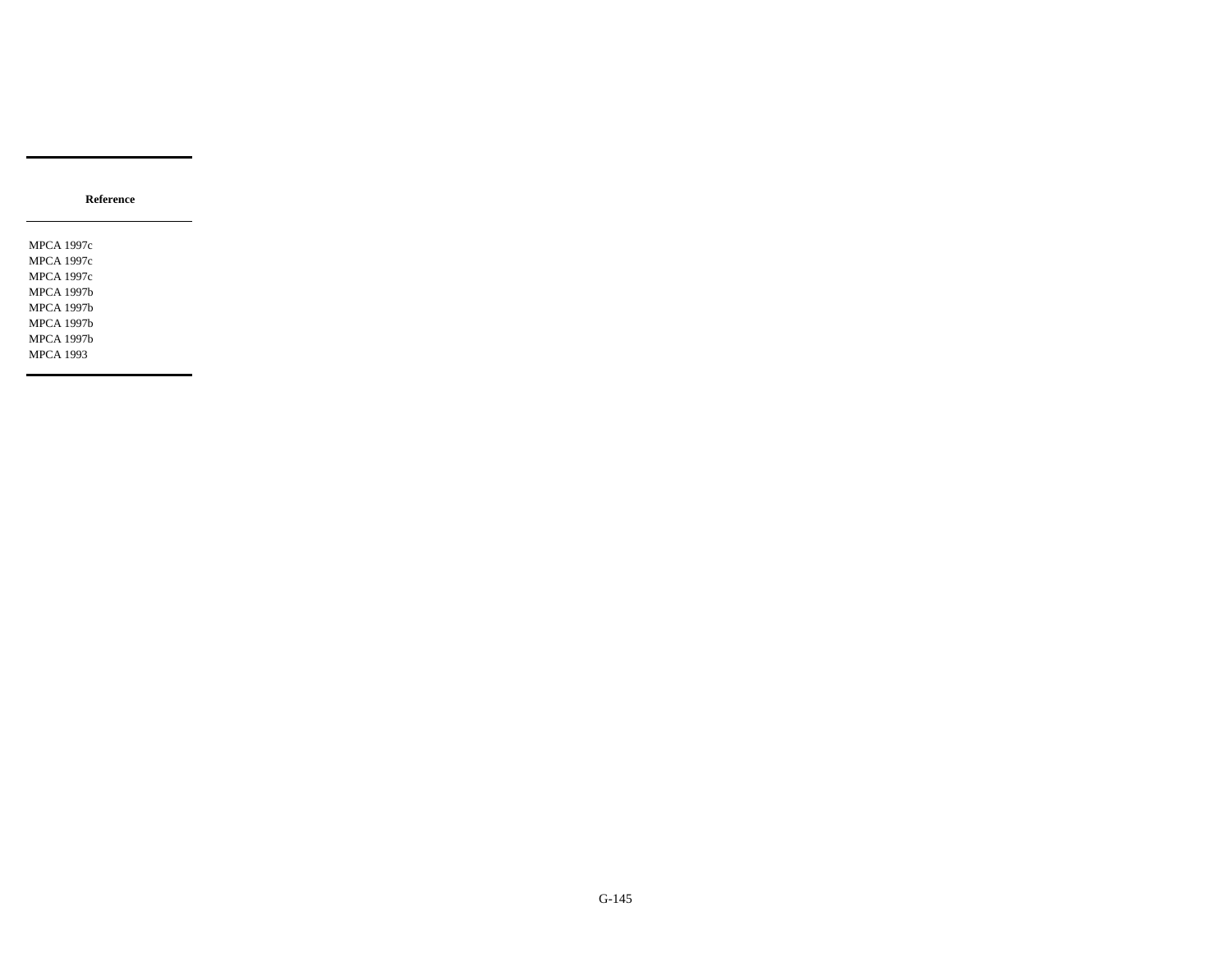| Benz(a)-<br>anthracene<br>$(\mu g/kg)$ | Area                                         | Test<br><b>Duration</b> | <b>Test</b><br>Organism | <b>Species</b>             | Life Stage | <b>End-Point Measured</b>                            | Result    | <b>TOC (%)</b> |
|----------------------------------------|----------------------------------------------|-------------------------|-------------------------|----------------------------|------------|------------------------------------------------------|-----------|----------------|
| 3.50                                   | Allouez Bay                                  | $10 \text{ day}$        | Diptera                 | Chironomus tentans         | LAR        | 80 % survival                                        | Not toxic | 0.59           |
| 3.50                                   | Allouez Bay                                  | 30 minute               | Bacteria                | Photobacterium phosphoreum | NA         | 0 % red. biolum.^                                    | Not toxic | 0.59           |
| 3.50                                   | <b>Allouez Bay</b>                           | 30 minute               | Bacteria                | Photobacterium phosphoreum | NA         | 3.96 mg growth                                       | Not toxic | 0.59           |
| 4.40                                   | D-S Harbor                                   | $10 \text{ day}$        | Amphipod                | Hyalella azteca            | <b>JUV</b> | 86 % survival                                        | Not toxic | 0.08           |
| 4.40                                   | D-S Harbor - Miller & Coffee Creek Embayment | 30 minute               | Bacteria                | Photobacterium phosphoreum | NA         | 26.3 % red. Biolum.^                                 | Toxic     | 0.08           |
| 4.40                                   | D-S Harbor                                   | 30 minute               | Bacteria                | Photobacterium phosphoreum | NA         | 100 EC50 biolum.#                                    | Not toxic | 0.08           |
| 4.40                                   | D-S Harbor                                   | 10 day                  | Diptera                 | Chironomus tentans         | LAR        | 90 % survival                                        | Not toxic | 0.08           |
| 6.10                                   | Allouez Bay                                  | 30 minute               | Bacteria                | Photobacterium phosphoreum | NA         | 11.24 EC50 biolum.#                                  | Not toxic | 0.35           |
| 6.10                                   | Allouez Bay                                  | 30 minute               | Bacteria                | Photobacterium phosphoreum | NA         | $26.2$ % red. biolum. <sup><math>\wedge</math></sup> | Toxic     | 0.35           |
| 6.10                                   | Allouez Bay                                  | 10 day                  | Diptera                 | Chironomus tentans         | LAR        | 55 % survival                                        | Not toxic | 0.35           |
| 6.40                                   | St. Louis River - Stryker Bay                | $10 \text{ day}$        | Amphipod                | Hyalella azteca            | <b>JUV</b> | $0.14$ mg growth                                     | Toxic     | 2.93           |
| 6.40                                   | St. Louis River - Stryker Bay                | $10 \text{ day}$        | Diptera                 | Chironomus tentans         | LAR        | $1.04$ mg growth                                     | Toxic     | 2.93           |
| 6.40                                   | St. Louis River - Stryker Bay                | 10 day                  | Amphipod                | Hyalella azteca            | <b>JUV</b> | 97 % survival                                        | Not toxic | 2.93           |
| 6.40                                   | St. Louis River - Stryker Bay                | $10 \text{ day}$        | Diptera                 | Chironomus tentans         | LAR        | 78 % survival                                        | Not toxic | 2.93           |
| 7.00                                   | St. Louis Bay                                | $10 \text{ day}$        | Diptera                 | Chironomus tentans         | LAR        | 78 % survival                                        | Not toxic | 0.12           |
| 7.00                                   | St. Louis Bay                                | 30 minute               | Bacteria                | Photobacterium phosphoreum | NA         | 3.4 % red. biolum.^                                  | Not toxic | 0.12           |
| 7.00                                   | St. Louis Bay                                | 10 day                  | Amphipod                | Hyalella azteca            | <b>JUV</b> | 95 % survival                                        | Not toxic | 0.12           |
| 7.00                                   | St. Louis Bay                                | 30 minute               | Bacteria                | Photobacterium phosphoreum | NA         | 100 EC50 biolum.#                                    | Not toxic | 0.12           |
| 7.20                                   | Allouez Bay                                  | 10 day                  | Amphipod                | Hyalella azteca            | <b>JUV</b> | 90 % survival                                        | Not toxic | 1.02           |
| 7.20                                   | Allouez Bay                                  | 30 minute               | Bacteria                | Photobacterium phosphoreum | NA         | 29.7 % red. Biolum.^                                 | Toxic     | 1.02           |
| 7.20                                   | Allouez Bay                                  | 30 minute               | Bacteria                | Photobacterium phosphoreum | NA         | $0.81$ EC50 biolum.#                                 | Not toxic | 1.02           |
| 7.20                                   | Allouez Bay                                  | 10 day                  | Diptera                 | Chironomus tentans         | LAR        | 80 % survival                                        | Not toxic | 1.02           |
| 8.10                                   | D-S Harbor                                   | 30 minute               | Bacteria                | Photobacterium phosphoreum | NA         | $67.3$ % red. biolum. $^{\wedge}$                    | Toxic     | 0.14           |
| 8.10                                   | D-S Harbor                                   | 30 minute               | Bacteria                | Photobacterium phosphoreum | NA         | 17.83 EC50 biolum.#                                  | Not toxic | 0.14           |
| 8.10                                   | D-S Harbor                                   | 10 day                  | Amphipod                | Hyalella azteca            | <b>JUV</b> | 58 % survival                                        | Not toxic | 0.14           |
| 8.10                                   | D-S Harbor                                   | 10 day                  | Diptera                 | Chironomus tentans         | LAR        | 75 % survival                                        | Not toxic | 0.14           |
| 20.3                                   | D-S Harbor                                   | $10 \text{ day}$        | Amphipod                | Hyalella azteca            | <b>JUV</b> | 86 % survival                                        | Not toxic | 0.2            |
| 20.3                                   | D-S Harbor                                   | 10 day                  | Diptera                 | Chironomus tentans         | LAR        | 85 % survival                                        | Not toxic | 0.2            |
| 20.3                                   | D-S Harbor                                   | 30 minute               | Bacteria                | Photobacterium phosphoreum | NA         | 25.2 % red. biolum.^                                 | Toxic     | 0.2            |
| 20.3                                   | D-S Harbor                                   | 30 minute               | Bacteria                | Chironomus tentans         | NA         | 4.94 EC50 biolum.#                                   | Not toxic | 0.2            |
| 22.0                                   | D-S Harbor                                   | $10 \text{ day}$        | Diptera                 | Chironomus tentans         | LAR        | 85 % survival                                        | Not toxic | 1.87           |
| 22.0                                   | D-S Harbor                                   | $10 \text{ day}$        | Diptera                 | Chironomus tentans         | LAR        | $0.53$ mg growth                                     | Not toxic | 1.87           |
| 22.0                                   | D-S Harbor                                   | $10 \text{ day}$        | Amphipod                | Hyalella azteca            | <b>JUV</b> | 93 % survival                                        | Not toxic | 1.87           |
| 22.0                                   | D-S Harbor                                   | 15 minute               | Bacteria                | Photobacterium phosphoreum | NA         | 2.07 EC50 biolum.#                                   | Not toxic | 1.87           |
| 22.0                                   | D-S Harbor                                   | 15 minute               | Bacteria                | Photobacterium phosphoreum | NA         | $21.8$ % red. biolum. $^{\wedge}$                    | Toxic     | 1.87           |
| 23.0                                   | Spirit Lake                                  | 30 minute               | Bacteria                | Photobacterium phosphoreum | NA         | $0.4$ EC50 biolum.#                                  | Toxic     | 2.82           |
| 23.0                                   | Spirit Lake                                  | 10 day                  | Amphipod                | Hyalella azteca            | <b>JUV</b> | 70 % survival                                        | Not toxic | 2.82           |
| 23.0                                   | Spirit Lake                                  | $10 \text{ day}$        | Diptera                 | Chironomus tentans         | LAR        | 72 % survival                                        | Not toxic | 2.82           |
| 23.0                                   | Spirit Lake                                  | 30 minute               | Bacteria                | Photobacterium phosphoreum | NA         | 10.2 % red. Biolum.^                                 | Not toxic | 2.82           |
| 23.2                                   | D-S Harbor                                   | 30 minute               | Bacteria                | Photobacterium phosphoreum | NA         | 0.72 EC50 biolum.#                                   | Not toxic | 1.42           |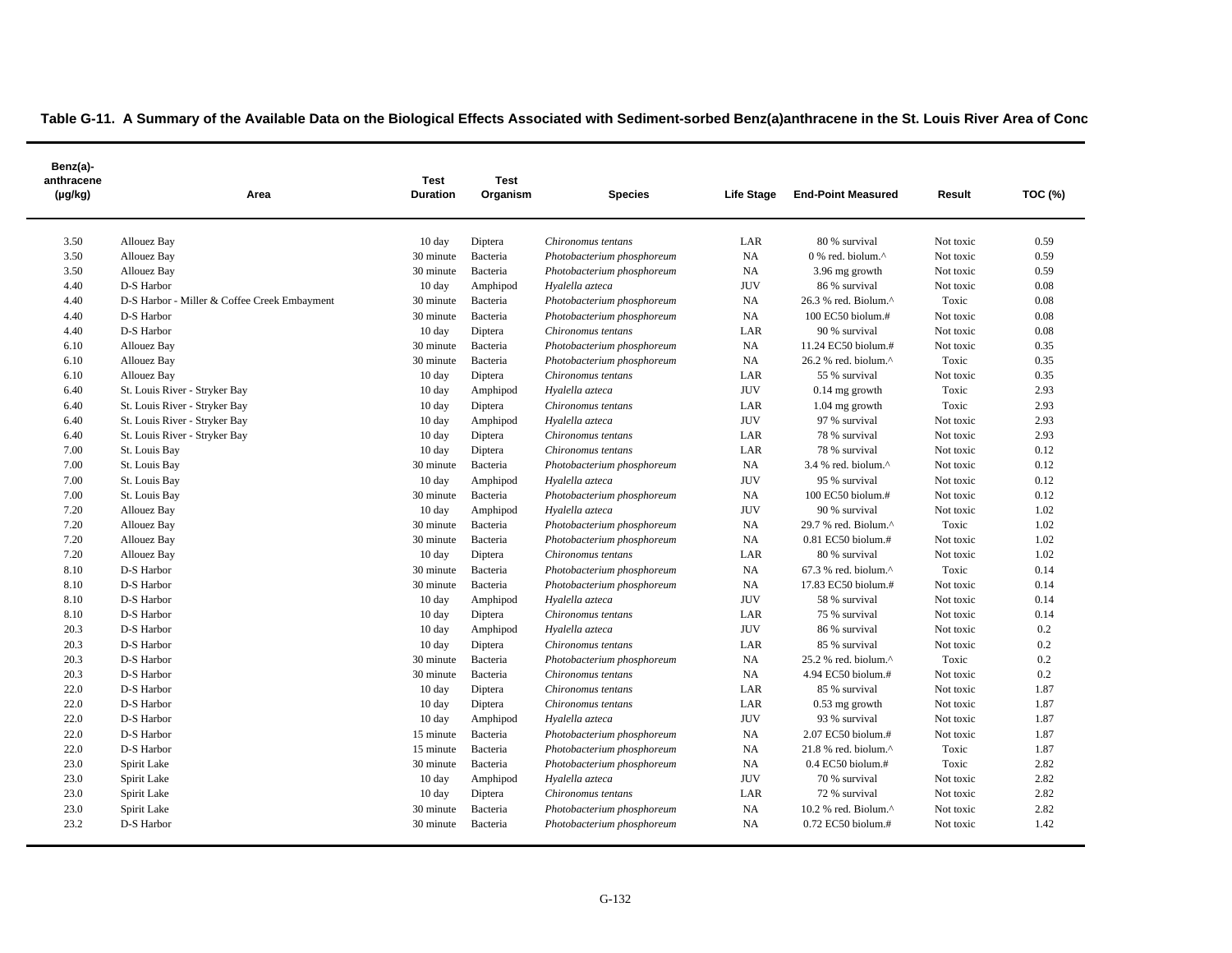| Benz(a)-<br>anthracene<br>$(\mu g/kg)$ | Area                       | <b>Test</b><br><b>Duration</b> | <b>Test</b><br>Organism | <b>Species</b>             | Life Stage | <b>End-Point Measured</b>       | Result    | <b>TOC (%)</b> |
|----------------------------------------|----------------------------|--------------------------------|-------------------------|----------------------------|------------|---------------------------------|-----------|----------------|
| 3.50                                   | Allouez Bay                | $10 \text{ day}$               | Diptera                 | Chironomus tentans         | LAR        | 80 % survival                   | Not toxic | 0.59           |
| 23.2                                   | D-S Harbor                 | $10 \text{ day}$               | Amphipod                | Hyalella azteca            | <b>JUV</b> | 100 % survival                  | Not toxic | 1.42           |
| 23.2                                   | D-S Harbor                 | $10 \text{ day}$               | Diptera                 | Chironomus tentans         | LAR        | 60 % survival                   | Not toxic | 1.42           |
| 23.2                                   | D-S Harbor                 | 30 minute                      | Bacteria                | Photobacterium phosphoreum | NA         | 41.98 % red. Biolum.^           | Toxic     | 1.42           |
| 24.0                                   | Lower St. Louis River      | $10 \text{ day}$               | Amphipod                | Hyalella azteca            | <b>JUV</b> | 92 % survival                   | Not toxic | 2.91           |
| 24.0                                   | Lower St. Louis River      | 30 minute                      | Bacteria                | Photobacterium phosphoreum | NA         | 0.96 EC50 biolum.#              | Not toxic | 2.91           |
| 24.0                                   | Lower St. Louis River      | $10 \text{ day}$               | Diptera                 | Chironomus tentans         | LAR        | 90 % survival                   | Not toxic | 2.91           |
| 24.0                                   | Lower St. Louis River      | 30 minute                      | Bacteria                | Photobacterium phosphoreum | NA         | 18.89 % red. biolum.^           | Not toxic | 2.91           |
| 28.0                                   | Spirit Lake - Grassy Point | $10 \text{ day}$               | Diptera                 | Chironomus tentans         | LAR        | 70 % survival                   | Not toxic | NR             |
| 28.0                                   | Spirit Lake - Grassy Point | 10 day                         | Amphipod                | Hyalella azteca            | <b>JUV</b> | 80 % survival                   | Not toxic | <b>NR</b>      |
| 28.0                                   | Spirit Lake - Spirit Lake  | 30 minute                      | Bacteria                | Photobacterium phosphoreum | NA         | 6.4 % red. biolum. $^{\wedge}$  | Not toxic | 5.77           |
| 28.0                                   | Spirit Lake - Spirit Lake  | $10 \text{ day}$               | Diptera                 | Chironomus tentans         | LAR        | 75 % survival                   | Not toxic | 5.77           |
| 28.0                                   | Spirit Lake - Spirit Lake  | 10 day                         | Amphipod                | Hyalella azteca            | <b>JUV</b> | 75 % survival                   | Not toxic | 5.77           |
| 28.0                                   | Spirit Lake - Spirit Lake  | 30 minute                      | Bacteria                | Photobacterium phosphoreum | NA         | 6.73 EC50 biolum.#              | Not toxic | 5.77           |
| 31.8                                   | D-S Harbor                 | 30 minute                      | Bacteria                | Photobacterium phosphoreum | NA         | 22.95 % red. biolum.^           | Toxic     | 0.16           |
| 31.8                                   | D-S Harbor                 | 30 minute                      | Bacteria                | Photobacterium phosphoreum | NA         | 100 EC50 biolum.#               | Not toxic | 0.16           |
| 31.8                                   | D-S Harbor                 | 10 day                         | Diptera                 | Chironomus tentans         | LAR        | 90 % survival                   | Not toxic | 0.16           |
| 43.0                                   | D-S Harbor                 | 15 minute                      | Bacteria                | Photobacterium phosphoreum | NA         | 12.1 % red. biolum. $^{\wedge}$ | Not toxic | 1.69           |
| 43.0                                   | D-S Harbor                 | 10 day                         | Amphipod                | Hyalella azteca            | <b>JUV</b> | 84 % survival                   | Not toxic | 1.69           |
| 43.0                                   | D-S Harbor                 | 15 minute                      | Bacteria                | Photobacterium phosphoreum | NA         | 4.29 EC50 biolum.#              | Not toxic | 1.69           |
| 48.0                                   | Spirit Lake                | $10 \text{ day}$               | Amphipod                | Hyalella azteca            | <b>JUV</b> | 97.5 % survival                 | Not toxic | 2.59           |
| 48.0                                   | Spirit Lake                | 10 day                         | Diptera                 | Chironomus tentans         | LAR        | 65 % survival                   | Not toxic | 2.59           |
| 48.0                                   | Spirit Lake                | 30 minute                      | Bacteria                | Photobacterium phosphoreum | NA         | 7.4 % red. Biolum.^             | Not toxic | 2.59           |
| 48.0                                   | Spirit Lake                | 30 minute                      | Bacteria                | Photobacterium phosphoreum | NA         | 0.41 EC50 biolum.#              | Toxic     | 2.59           |
| 49.0                                   | D-S Harbor                 | $10 \text{ day}$               | Diptera                 | Chironomus tentans         | LAR        | 85 % survival                   | Not toxic | 0.4            |
| 49.0                                   | D-S Harbor                 | 10 day                         | Amphipod                | Hyalella azteca            | <b>JUV</b> | 85 % survival                   | Not toxic | 0.4            |
| 49.0                                   | D-S Harbor                 | 10 day                         | Amphipod                | Hyalella azteca            | <b>JUV</b> | 82 % survival                   | Not toxic | 0.4            |
| 49.0                                   | D-S Harbor                 | 30 minute                      | Bacteria                | Photobacterium phosphoreum | NA         | 100 EC50 biolum.#               | Not toxic | 0.4            |
| 49.0                                   | D-S Harbor                 | 10 day                         | Diptera                 | Chironomus tentans         | LAR        | 88 % survival                   | Not toxic | 0.4            |
| 49.0                                   | D-S Harbor                 | 30 minute                      | Bacteria                | Photobacterium phosphoreum | NA         | 39.7 % red. biolum.^            | Toxic     | 0.4            |
| < 50.0                                 | Superior Bay               | 10 day                         | Diptera                 | Chironomus tentans         | LAR        | 100 % survival                  | Not toxic | 6.7            |
| < 50.0                                 | Superior Bay               | $10 \text{ day}$               | Diptera                 | Chironomus tentans         | LAR        | $0.57$ mg growth                | Not toxic | 6.7            |
| < 50.0                                 | Superior Bay               | $10 \text{ day}$               | Amphipod                | Hyalella azteca            | <b>JUV</b> | 90 % survival                   | Not toxic | 6.7            |
| $<$ 50.0                               | Superior Bay               | 48 hour                        | Cladoceran              | Ceriodaphnia dubia         | <b>ADT</b> | 100 % survival                  | Not toxic | 6.7            |
| 53.0                                   | Spirit Lake                | $10 \text{ day}$               | Amphipod                | Hyalella azteca            | <b>JUV</b> | 90 % survival                   | Not toxic | 2.34           |
| 53.0                                   | Spirit Lake                | 15 minute                      | Bacteria                | Photobacterium phosphoreum | NA         | 0.77 EC50 biolum.#              | Not toxic | 2.34           |
| 53.0                                   | Spirit Lake                | 15 minute                      | Bacteria                | Photobacterium phosphoreum | NA         | 12.1 % red. biolum.^            | Not toxic | 2.34           |
| 53.0                                   | Spirit Lake                | $10 \text{ day}$               | Diptera                 | Chironomus tentans         | LAR        | 95 % survival                   | Not toxic | 2.34           |
| 53.0                                   | Spirit Lake                | 10 day                         | Diptera                 | Chironomus tentans         | LAR        | 0.37 mg growth                  | Not toxic | 2.34           |
| 56.5                                   | Lower St. Louis River      | $10 \text{ day}$               | Diptera                 | Chironomus tentans         | LAR        | 68 % survival                   | Not toxic | 2.7            |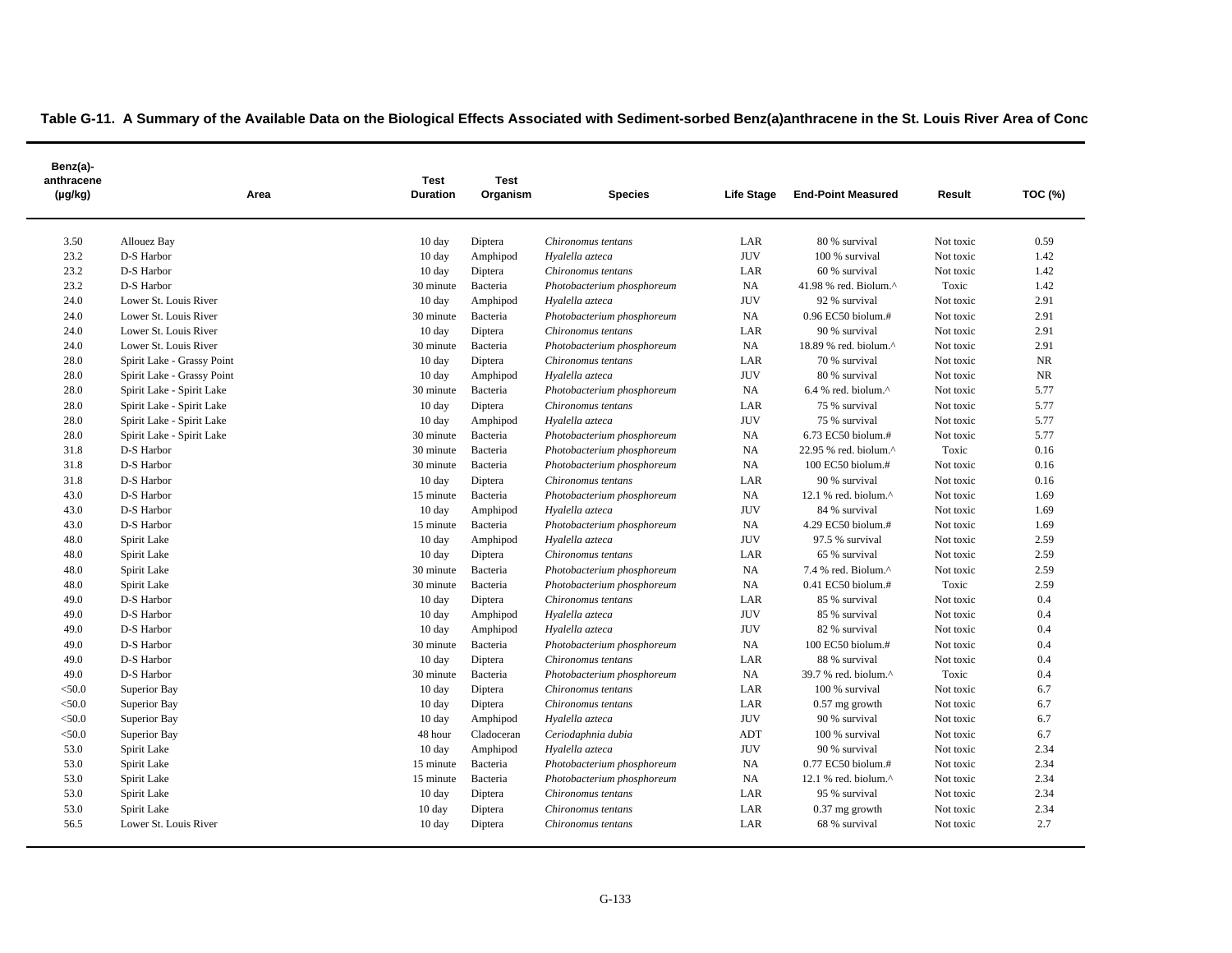| Benz(a)-<br>anthracene<br>$(\mu g/kg)$ | Area                                    | <b>Test</b><br><b>Duration</b> | <b>Test</b><br>Organism | <b>Species</b>             | Life Stage | <b>End-Point Measured</b>                         | Result    | TOC (%)   |
|----------------------------------------|-----------------------------------------|--------------------------------|-------------------------|----------------------------|------------|---------------------------------------------------|-----------|-----------|
| 3.50                                   | Allouez Bay                             | $10 \text{ day}$               | Diptera                 | Chironomus tentans         | LAR        | 80 % survival                                     | Not toxic | 0.59      |
| 56.5                                   | Lower St. Louis River                   | $10 \text{ day}$               | Amphipod                | Hyalella azteca            | <b>JUV</b> | 93 % survival                                     | Not toxic | 2.7       |
| 56.5                                   | Lower St. Louis River                   | 15 minute                      | Bacteria                | Photobacterium phosphoreum | NA         | $0.52$ EC50 biolum.#                              | Not toxic | 2.7       |
| 56.5                                   | Lower St. Louis River                   | 10 day                         | Amphipod                | Hyalella azteca            | <b>JUV</b> | 90 % survival                                     | Not toxic | 2.7       |
| 56.5                                   | Lower St. Louis River                   | 15 minute                      | Bacteria                | Photobacterium phosphoreum | NA         | 12 % red. biolum.^                                | Not toxic | 2.7       |
| 56.5                                   | Lower St. Louis River                   | $10 \text{ day}$               | Diptera                 | Chironomus tentans         | LAR        | 70 % survival                                     | Not toxic | 2.7       |
| 56.5                                   | Lower St. Louis River                   | $10 \text{ day}$               | Diptera                 | Chironomus tentans         | LAR        | 0.44 mg growth                                    | Not toxic | 2.7       |
| 56.5                                   | Lower St. Louis River                   | 15 minute                      | Bacteria                | Photobacterium phosphoreum | NA         | $0.52$ EC50 biolum.#                              | Not toxic | 2.7       |
| 56.5                                   | Lower St. Louis River                   | 15 minute                      | Bacteria                | Photobacterium phosphoreum | NA         | 5.3 % red. biolum. $\wedge$                       | Not toxic | 2.7       |
| 74.0                                   | St. Louis Bay                           | 30 minute                      | Bacteria                | Photobacterium phosphoreum | NA         | 3.56 EC50 biolum.#                                | Not toxic | 1.82      |
| 74.0                                   | St. Louis Bay                           | $10 \text{ day}$               | Amphipod                | Hyalella azteca            | <b>JUV</b> | 70 % survival                                     | Not toxic | 1.82      |
| 74.0                                   | St. Louis Bay                           | 10 day                         | Diptera                 | Chironomus tentans         | LAR        | 75 % survival                                     | Not toxic | 1.82      |
| 74.0                                   | St. Louis Bay                           | 30 minute                      | Bacteria                | Photobacterium phosphoreum | NA         | $-2.8$ % red.biolum. $^{\wedge}$                  | Not toxic | 1.82      |
| 77.8                                   | D-S Harbor                              | 30 minute                      | Bacteria                | Photobacterium phosphoreum | NA         | 0.96 EC50 biolum.#                                | Not toxic | 1.35      |
| 77.8                                   | D-S Harbor                              | 10 day                         | Amphipod                | Hyalella azteca            | <b>JUV</b> | 92 % survival                                     | Not toxic | 1.35      |
| 77.8                                   | D-S Harbor                              | $10 \text{ day}$               | Diptera                 | Chironomus tentans         | LAR        | 70 % survival                                     | Not toxic | 1.35      |
| 77.8                                   | D-S Harbor                              | 30 minute                      | Bacteria                | Photobacterium phosphoreum | NA         | $0\%$ red. biolum. <sup><math>\wedge</math></sup> | Not toxic | 1.35      |
| 84.0                                   | Spirit Lake - Grassy Point              | $10 \text{ day}$               | Amphipod                | Hyalella azteca            | <b>JUV</b> | 92 % survival                                     | Not toxic | NR        |
| 84.0                                   | Spirit Lake - Grassy Point              | $10 \text{ day}$               | Diptera                 | Chironomus tentans         | LAR        | 92 % survival                                     | Not toxic | <b>NR</b> |
| 85.0                                   | St. Louis River - Lower St. Louis River | 30 minute                      | Bacteria                | Photobacterium phosphoreum | NA         | 0.09 EC50 biolum.#                                | Toxic     | 4.84      |
| 85.0                                   | St. Louis River - Lower St. Louis River | 10 day                         | Amphipod                | Hyalella azteca            | <b>JUV</b> | 92 % survival                                     | Not toxic | 4.84      |
| 85.0                                   | St. Louis River - Lower St. Louis River | 30 minute                      | Bacteria                | Photobacterium phosphoreum | NA         | 18.2 % red. biolum.^                              | Not toxic | 4.84      |
| 85.0                                   | D-S Harbor                              | 15 minute                      | Bacteria                | Photobacterium phosphoreum | NA         | 0 % red. biolum.^                                 | Not toxic | 2.24      |
| 85.0                                   | D-S Harbor                              | 15 minute                      | Bacteria                | Photobacterium phosphoreum | NA         | 1.3 EC50 biolum.#                                 | Not toxic | 2.24      |
| 85.0                                   | St. Louis River - Lower St. Louis River | $10 \text{ day}$               | Diptera                 | Chironomus tentans         | LAR        | 90 % survival                                     | Not toxic | 4.84      |
| 85.0                                   | D-S Harbor                              | $10 \text{ day}$               | Amphipod                | Hyalella azteca            | <b>JUV</b> | 98 % survival                                     | Not toxic | 2.24      |
| 85.0                                   | D-S Harbor                              | $10 \text{ day}$               | Diptera                 | Chironomus tentans         | LAR        | $0.46$ mg growth                                  | Not toxic | 2.24      |
| 85.0                                   | D-S Harbor                              | $10 \text{ day}$               | Diptera                 | Chironomus tentans         | LAR        | 95 % survival                                     | Not toxic | 2.24      |
| 98.0                                   | Lower St. Louis River                   | 15 minute                      | Bacteria                | Photobacterium phosphoreum | NA         | 28.8 % red. biolum.^                              | Toxic     | 3.25      |
| 98.0                                   | Lower St. Louis River                   | 15 minute                      | Bacteria                | Photobacterium phosphoreum | NA.        | 0.42 EC 50 biolum.#                               | Toxic     | 3.25      |
| 98.0                                   | Lower St. Louis River                   | $10 \text{ day}$               | Amphipod                | Hyalella azteca            | <b>JUV</b> | 100 % survival                                    | Not toxic | 3.25      |
| 140                                    | D-S Harbor                              | 10 day                         | Amphipod                | Hyalella azteca            | <b>JUV</b> | 88 % survival                                     | Not toxic | 3.85      |
| 140                                    | D-S Harbor                              | 15 minute                      | Bacteria                | Photobacterium phosphoreum | NA         | 3.82 EC50 biolum.#                                | Not toxic | 3.85      |
| 140                                    | D-S Harbor                              | 15 minute                      | Bacteria                | Photobacterium phosphoreum | NA         | 0 % red. biolum.^                                 | Not toxic | 3.85      |
| 140                                    | D-S Harbor                              | 10 day                         | Diptera                 | Chironomus tentans         | LAR        | 85 % survival                                     | Not toxic | 3.85      |
| 140                                    | D-S Harbor                              | $10 \text{ day}$               | Diptera                 | Chironomus tentans         | LAR        | $0.64$ mg growth                                  | Not toxic | 3.85      |
| 209                                    | Spirit Lake                             | 30 minute                      | Bacteria                | Photobacterium phosphoreum | NA         | 18.8 % red. biolum.^                              | Not toxic | 5.34      |
| 209                                    | Spirit Lake                             | 10 day                         | Diptera                 | Chironomus tentans         | LAR        | 75 % survival                                     | Not toxic | 5.34      |
| 209                                    | Spirit Lake                             | 10 day                         | Amphipod                | Hyalella azteca            | <b>JUV</b> | 100 % survival                                    | Not toxic | 5.34      |
| 209                                    | Spirit Lake                             | 30 minute                      | Bacteria                | Photobacterium phosphoreum | NA         | 0.97 EC50 biolum.#                                | Not toxic | 5.34      |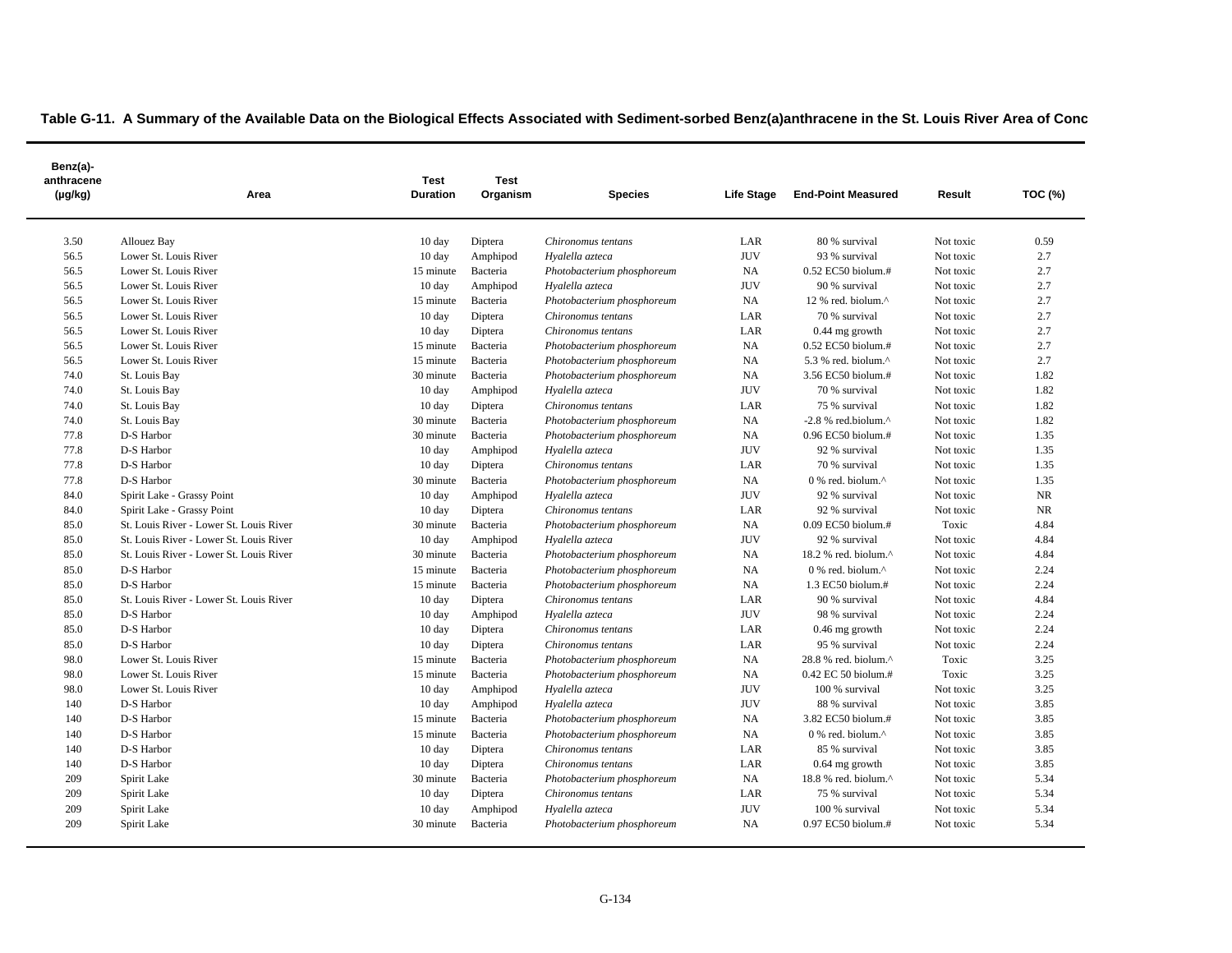| Benz(a)-<br>anthracene<br>(µg/kg) | Area                       | Test<br><b>Duration</b> | <b>Test</b><br>Organism | <b>Species</b>             | Life Stage | <b>End-Point Measured</b>        | Result         | TOC (%) |
|-----------------------------------|----------------------------|-------------------------|-------------------------|----------------------------|------------|----------------------------------|----------------|---------|
| 3.50                              | Allouez Bay                | 10 day                  | Diptera                 | Chironomus tentans         | LAR        | 80 % survival                    | Not toxic      | 0.59    |
| 213                               | Spirit Lake                | 15 minute               | Bacteria                | Photobacterium phosphoreum | NA         | 4.42 EC50 biolum.#               | Not toxic      | 1.65    |
| 213                               | Spirit Lake                | 15 minute               | Bacteria                | Photobacterium phosphoreum | NA         | 0 % red. biolum.^                | Not toxic      | 1.65    |
| 213                               | Spirit Lake                | 10 day                  | Diptera                 | Chironomus tentans         | LAR        | 88 % survival                    | Not toxic      | 1.65    |
| 213                               | Spirit Lake                | $10 \text{ day}$        | Diptera                 | Chironomus tentans         | LAR        | $0.53$ mg growth                 | Not toxic      | 1.65    |
| 213                               | Spirit Lake                | $10 \text{ day}$        | Amphipod                | Hyalella azteca            | <b>JUV</b> | 87 % survival                    | Not toxic      | 1.65    |
| 222                               | D-S Harbor                 | 15 minute               | Bacteria                | Photobacterium phosphoreum | NA         | 1.92 EC50 biolum.#               | Not toxic      | 2.98    |
| 222                               | D-S Harbor                 | $10 \text{ day}$        | Amphipod                | Hyalella azteca            | <b>JUV</b> | 97 % survival                    | Not toxic      | 2.98    |
| 222                               | D-S Harbor                 | $10 \text{ day}$        | Diptera                 | Chironomus tentans         | LAR        | 72 % survival                    | Not toxic      | 2.98    |
| 222                               | D-S Harbor                 | 15 minute               | Bacteria                | Photobacterium phosphoreum | NA         | 10.5 % red. biolum. $^{\wedge}$  | Not toxic      | 2.98    |
| 222                               | D-S Harbor                 | 10 day                  | Diptera                 | Chironomus tentans         | LAR        | 0.58 mg growth                   | Not toxic      | 2.98    |
| 260                               | Spirit Lake - Grassy Point | 10 day                  | Diptera                 | Chironomus tentans         | LAR        | 75 % survival                    | Not toxic      | NR      |
| 260                               | Spirit Lake - Grassy Point | 10 day                  | Amphipod                | Hyalella azteca            | <b>JUV</b> | 75 % survival                    | Not toxic      | NR      |
| 270                               | Spirit Lake - Grassy Point | $10 \text{ day}$        | Diptera                 | Chironomus tentans         | LAR        | 70 % survival                    | Not toxic      | NR      |
| 270                               | Spirit Lake - Grassy Point | $10 \text{ day}$        | Amphipod                | Hyalella azteca            | <b>JUV</b> | 90 % survival                    | Not toxic      | NR      |
| 333                               | Spirit Lake                | 15 minute               | Bacteria                | Photobacterium phosphoreum | NA         | 0.51 EC50 biolum.#               | Not toxic      | 3.95    |
| 333                               | Spirit Lake                | 15 minute               | Bacteria                | Photobacterium phosphoreum | NA         | 23.7 % red. biolum.^             | Toxic          | 3.95    |
| 333                               | Spirit Lake                | $10 \text{ day}$        | Amphipod                | Hyalella azteca            | <b>JUV</b> | 88 % survival                    | Not toxic      | 3.95    |
| 333                               | Spirit Lake                | 15 minute               | Bacteria                | Photobacterium phosphoreum | NA         | 0.51 EC50 biolum.#               | Not toxic      | 3.95    |
| 333                               | Spirit Lake                | $10 \text{ day}$        | Amphipod                | Hyalella azteca            | <b>JUV</b> | 70 % survival                    | Toxic          | 3.95    |
| 333                               | Spirit Lake                | 15 minute               | Bacteria                | Photobacterium phosphoreum | NA         | 30.7 % red. biolum.^             | Toxic          | 3.95    |
| 345                               | Spirit Lake                | 10 day                  | Amphipod                | Hyalella azteca            | <b>JUV</b> | 63 % survival                    | Toxic          |         |
| 345                               | Spirit Lake                | 15 minute               | Bacteria                | Photobacterium phosphoreum | <b>NA</b>  | 0.77 EC50 biolum.#               | Not toxic      |         |
| 345                               | Spirit Lake                | $10 \text{ day}$        | Diptera                 | Chironomus tentans         | LAR        | Not determined                   | Not determined |         |
| 345                               | Spirit Lake                | 10 day                  | Diptera                 | Chironomus tentans         | LAR        | 0 % survival                     | Toxic          |         |
| 345                               | Spirit Lake                | 15 minute               | Bacteria                | Photobacterium phosphoreum | NA         | 52.4 % red. biolum.^             | Toxic          |         |
| 359                               | D-S Harbor                 | 10 day                  | Amphipod                | Hyalella azteca            | <b>JUV</b> | 87 % survival                    | Not toxic      | 3.4     |
| 359                               | D-S Harbor                 | 15 minute               | Bacteria                | Photobacterium phosphoreum | NA         | $0.74$ EC50 biolum.#             | Not toxic      | 3.4     |
| 359                               | D-S Harbor                 | 15 minute               | Bacteria                | Photobacterium phosphoreum | NA         | 1.2 % red. biolum. $^{\wedge}$   | Not toxic      | 3.4     |
| 359                               | D-S Harbor                 | 10 day                  | Diptera                 | Chironomus tentans         | LAR        | 0.49 mg growth                   | Not toxic      | 3.4     |
| 359                               | D-S Harbor                 | $10 \text{ day}$        | Diptera                 | Chironomus tentans         | LAR        | 0.37 mg growth                   | Not toxic      | 3.4     |
| 359                               | D-S Harbor                 | $10 \text{ day}$        | Amphipod                | Hyalella azteca            | <b>JUV</b> | 87 % survival                    | Not toxic      | 3.4     |
| 359                               | D-S Harbor                 | 15 minute               | Bacteria                | Photobacterium phosphoreum | NA         | $1.9$ % red. biolum. $^{\wedge}$ | Not toxic      | 3.4     |
| 359                               | D-S Harbor                 | 15 minute               | Bacteria                | Photobacterium phosphoreum | NA         | 0.74 EC50 biolum.#               | Not toxic      | 3.4     |
| 359                               | D-S Harbor                 | $10 \text{ day}$        | Diptera                 | Chironomus tentans         | LAR        | 85 % survival                    | Not toxic      | 3.4     |
| 359                               | D-S Harbor                 | $10 \text{ day}$        | Diptera                 | Chironomus tentans         | LAR        | 77 % survival                    | Not toxic      | 3.4     |
| 362                               | D-S Harbor                 | $10 \text{ day}$        | Amphipod                | Hyalella azteca            | <b>JUV</b> | 90 % survival                    | Not toxic      | 4.02    |
| 362                               | D-S Harbor                 | 15 minute               | Bacteria                | Photobacterium phosphoreum | NA         | 4.1 % red. biolum. $^{\wedge}$   | Not toxic      | 4.02    |
| 362                               | D-S Harbor                 | $10 \text{ day}$        | Diptera                 | Chironomus tentans         | LAR        | Not determined                   | Not determined | 4.02    |
| 362                               | D-S Harbor                 | 15 minute               | Bacteria                | Photobacterium phosphoreum | NA         | 1.76 EC50 biolum.#               | Not toxic      | 4.02    |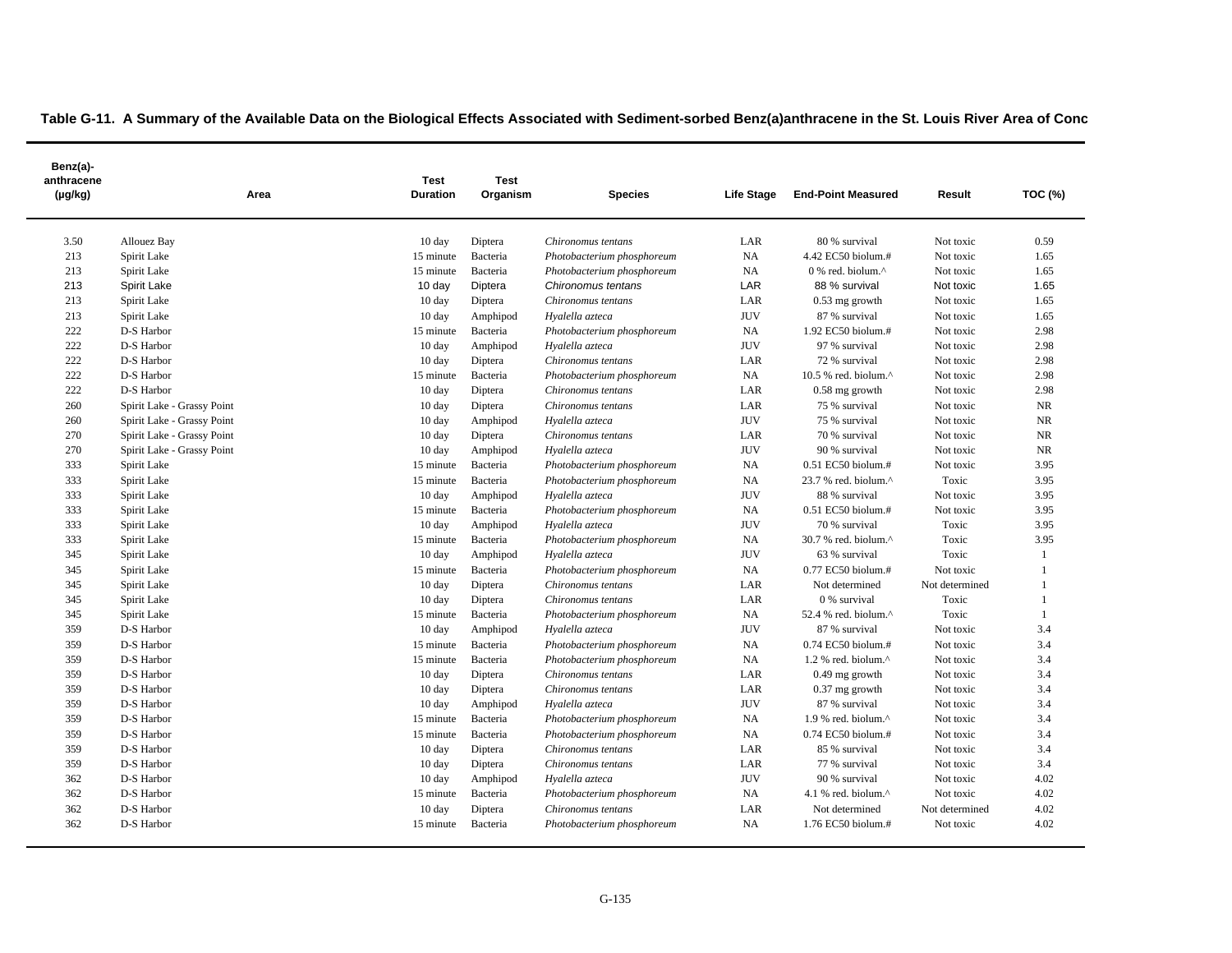| Benz(a)-<br>anthracene<br>$(\mu g/kg)$ | Area                                            | Test<br><b>Duration</b> | <b>Test</b><br>Organism | <b>Species</b>             | Life Stage | <b>End-Point Measured</b>        | Result         | <b>TOC (%)</b> |
|----------------------------------------|-------------------------------------------------|-------------------------|-------------------------|----------------------------|------------|----------------------------------|----------------|----------------|
| 3.50                                   | Allouez Bay                                     | 10 day                  | Diptera                 | Chironomus tentans         | LAR        | 80 % survival                    | Not toxic      | 0.59           |
| 362                                    | D-S Harbor                                      | 10 day                  | Diptera                 | Chironomus tentans         | LAR        | 57 % survival                    | Toxic          | 4.02           |
| 460                                    | D-S Harbor                                      | 30 minute               | Bacteria                | Photobacterium phosphoreum | NA         | 30 % red. biolum.^               | Toxic          | 4.54           |
| 460                                    | D-S Harbor                                      | 30 minute               | Bacteria                | Photobacterium phosphoreum | NA         | 0.05 EC50 biolum.#               | Toxic          | 4.54           |
| 460                                    | D-S Harbor                                      | 10 day                  | Diptera                 | Chironomus tentans         | LAR        | 5 % survival                     | Not toxic      | 4.54           |
| 460                                    | D-S Harbor                                      | $10 \text{ day}$        | Amphipod                | Hyalella azteca            | <b>JUV</b> | 69 % survival                    | Not toxic      | 4.54           |
| 470                                    | St. Louis Bay - Miller & Coffee Creek Embayment | 10 day                  | Amphipod                | Hyalella azteca            | <b>JUV</b> | 96 % survival                    | Not toxic      | <b>NR</b>      |
| 482                                    | St. Louis Bay                                   | 15 minute               | Bacteria                | Photobacterium phosphoreum | NA         | 8.5 % red. biolum.^              | Not toxic      | 2.43           |
| 482                                    | St. Louis Bay                                   | $10 \text{ day}$        | Amphipod                | Hyalella azteca            | <b>JUV</b> | 95 % survival                    | Not toxic      | 2.43           |
| 482                                    | St. Louis Bay                                   | 15 minute               | Bacteria                | Photobacterium phosphoreum | NA         | 0.67 EC50 biolum.#               | Not toxic      | 2.43           |
| 505                                    | Lower St. Louis River                           | 15 minute               | Bacteria                | Photobacterium phosphoreum | NA         | 3.52 EC50 biolum.#               | Not toxic      | 1.37           |
| 505                                    | Lower St. Louis River                           | $10 \text{ day}$        | Amphipod                | Hyalella azteca            | <b>JUV</b> | 92 % survival                    | Not toxic      | 1.37           |
| 505                                    | Lower St. Louis River                           | 10 day                  | Diptera                 | Chironomus tentans         | LAR        | $0.57$ mg growth                 | Not toxic      | 1.37           |
| 505                                    | Lower St. Louis River                           | 10 day                  | Diptera                 | Chironomus tentans         | LAR        | 52 % survival                    | Not toxic      | 1.37           |
| 505                                    | Lower St. Louis River                           | 15 minute               | Bacteria                | Photobacterium phosphoreum | NA         | $8.2$ % red. biolum. $^{\wedge}$ | Not toxic      | 1.37           |
| 580                                    | St. Louis Bay - Miller & Coffee Creek Embayment | $10 \text{ day}$        | Amphipod                | Hyalella azteca            | <b>JUV</b> | 96 % survival                    | Not toxic      | NR             |
| 580                                    | D-S Harbor                                      | 15 minute               | Bacteria                | Photobacterium phosphoreum | NA         | 5.4 % red. biolum.^              | Not toxic      | 1.44           |
| 580                                    | D-S Harbor                                      | $10 \text{ day}$        | Amphipod                | Hyalella azteca            | <b>JUV</b> | 98 % survival                    | Not toxic      | 1.44           |
| 580                                    | D-S Harbor                                      | 15 minute               | Bacteria                | Photobacterium phosphoreum | NA         | 1.14 EC50 biolum.#               | Not toxic      | 1.44           |
| 600                                    | St. Louis Bay - Miller & Coffee Creek Embayment | $10 \text{ day}$        | Amphipod                | Hyalella azteca            | <b>JUV</b> | 93 % survival                    | Not toxic      | NR             |
| 603                                    | D-S Harbor                                      | $10 \text{ day}$        | Diptera                 | Chironomus tentans         | LAR        | 52 % survival                    | Not toxic      | 0.24           |
| 603                                    | D-S Harbor                                      | 30 minute               | Bacteria                | Photobacterium phosphoreum | NA         | 23.05 % red. biolum.^            | Toxic          | 0.24           |
| 603                                    | D-S Harbor                                      | 10 day                  | Amphipod                | Hyalella azteca            | <b>JUV</b> | 72 % survival                    | Not toxic      | 0.24           |
| 603                                    | D-S Harbor                                      | 30 minute               | Bacteria                | Photobacterium phosphoreum | NA         | $100$ EC50 biolum.#              | Not toxic      | 0.24           |
| 610                                    | D-S Harbor - Slip C                             | $10 \text{ day}$        | Amphipod                | Hyalella azteca            | <b>JUV</b> | 85 % survival                    | Not toxic      | NR             |
| 610                                    | D-S Harbor - Slip C                             | 10 day                  | Diptera                 | Chironomus tentans         | LAR        | 72 % survival                    | Not toxic      | NR             |
| 656                                    | D-S Harbor                                      | $10 \text{ day}$        | Amphipod                | Hyalella azteca            | <b>JUV</b> | 98 % survival                    | Not toxic      | 4.11           |
| 656                                    | D-S Harbor                                      | $10 \text{ day}$        | Amphipod                | Hyalella azteca            | <b>JUV</b> | 72 % survival                    | Not toxic      | 4.11           |
| 656                                    | D-S Harbor                                      | 30 minute               | Bacteria                | Photobacterium phosphoreum | NA         | 0.24 EC50 biolum.#               | Toxic          | 4.11           |
| 656                                    | D-S Harbor                                      | $10 \text{ day}$        | Diptera                 | Chironomus tentans         | LAR        | 68 % survival                    | Not toxic      | 4.11           |
| 656                                    | D-S Harbor                                      | 30 minute               | Bacteria                | Photobacterium phosphoreum | NA         | 15.5 % red. biolum.^             | Not toxic      | 4.11           |
| 656                                    | D-S Harbor                                      | $10 \text{ day}$        | Diptera                 | Chironomus tentans         | LAR        | 88 % survival                    | Not toxic      | 4.11           |
| 698                                    | D-S Harbor                                      | $10 \text{ day}$        | Amphipod                | Hyalella azteca            | <b>JUV</b> | 75 % survival                    | Toxic          | 8.97           |
| 698                                    | D-S Harbor                                      | 15 minute               | Bacteria                | Photobacterium phosphoreum | NA         | 42.1 % red. biolum.^             | Toxic          | 8.97           |
| 698                                    | D-S Harbor                                      | $10 \text{ day}$        | Diptera                 | Chironomus tentans         | LAR        | 3 % survival                     | Toxic          | 8.97           |
| 698                                    | D-S Harbor                                      | 15 minute               | Bacteria                | Photobacterium phosphoreum | NA         | $0.05$ EC50 biolum.#             | Toxic          | 8.97           |
| 698                                    | D-S Harbor                                      | $10 \text{ day}$        | Diptera                 | Chironomus tentans         | LAR        | Not determined                   | Not determined | 8.97           |
| 730                                    | St. Louis Bay - Miller & Coffee Creek Embayment | $10 \text{ day}$        | Amphipod                | Hyalella azteca            | <b>JUV</b> | 96 % survival                    | Not toxic      | <b>NR</b>      |
| 740                                    | D-S Harbor - Slip C                             | $10 \text{ day}$        | Amphipod                | Hyalella azteca            | <b>JUV</b> | 96 % survival                    | Not toxic      | <b>NR</b>      |
| 780                                    | Spirit Lake - Grassy Point                      | 10 day                  | Diptera                 | Chironomus tentans         | LAR        | 82 % survival                    | Not toxic      | <b>NR</b>      |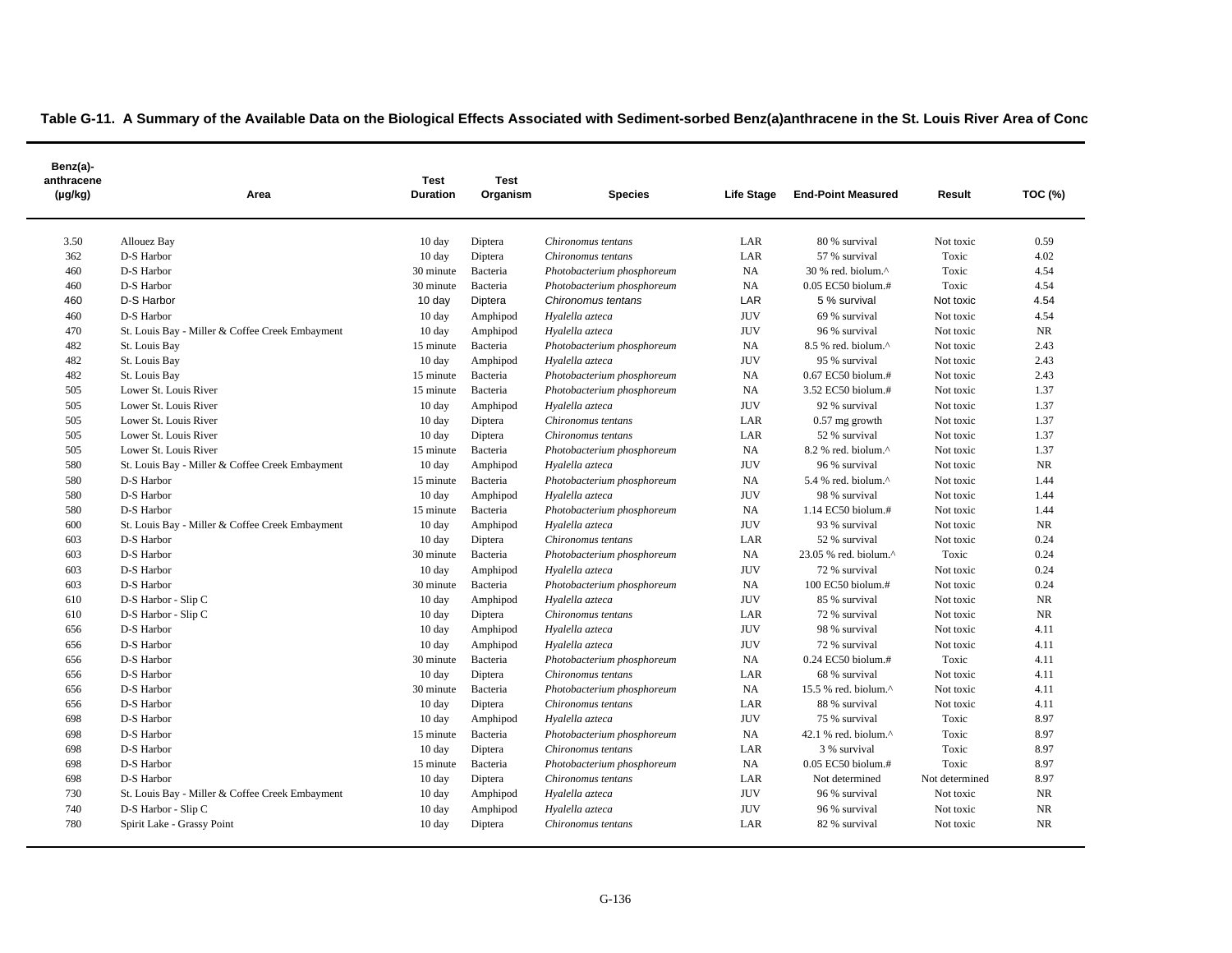$\blacksquare$ 

| Benz(a)-<br>anthracene<br>$(\mu g/kg)$ | Area                                            | <b>Test</b><br><b>Duration</b> | <b>Test</b><br>Organism | <b>Species</b>             | Life Stage | <b>End-Point Measured</b>                         | Result    | <b>TOC (%)</b> |
|----------------------------------------|-------------------------------------------------|--------------------------------|-------------------------|----------------------------|------------|---------------------------------------------------|-----------|----------------|
| 3.50                                   | <b>Allouez Bay</b>                              | 10 day                         | Diptera                 | Chironomus tentans         | LAR        | 80 % survival                                     | Not toxic | 0.59           |
| 780                                    | Spirit Lake - Grassy Point                      | 10 day                         | Amphipod                | Hyalella azteca            | <b>JUV</b> | 82 % survival                                     | Not toxic | NR             |
| 792                                    | St. Louis River - Stryker Bay                   | $10 \text{ day}$               | Amphipod                | Hyalella azteca            | <b>JUV</b> | 100 % survival                                    | Not toxic | 11.76          |
| 792                                    | St. Louis River - Stryker Bay                   | $10 \text{ day}$               | Amphipod                | Hyalella azteca            | <b>JUV</b> | $0.11$ mg growth                                  | Toxic     | 11.76          |
| 792                                    | St. Louis River - Stryker Bay                   | $10 \text{ day}$               | Diptera                 | Chironomus tentans         | LAR        | 67 % survival                                     | Not toxic | 11.76          |
| 792                                    | St. Louis River - Stryker Bay                   | $10 \text{ day}$               | Diptera                 | Chironomus tentans         | LAR        | 1.02 mg growth                                    | Toxic     | 11.76          |
| 793                                    | St. Louis River - Keene Creek                   | $10 \text{ day}$               | Amphipod                | Hyalella azteca            | <b>JUV</b> | 87 % survival                                     | Not toxic | 6.4            |
| 793                                    | St. Louis River - Keene Creek                   | 10 day                         | Amphipod                | Hyalella azteca            | <b>JUV</b> | $0.2$ mg growth                                   | Not toxic | 6.4            |
| 793                                    | St. Louis River - Keene Creek                   | 10 day                         | Diptera                 | Chironomus tentans         | LAR        | 72 % survival                                     | Not toxic | 6.4            |
| 793                                    | St. Louis River - Keene Creek                   | 10 day                         | Diptera                 | Chironomus tentans         | LAR        | 1.59                                              | Not toxic | 6.4            |
| 801                                    | St. Louis Bay                                   | 10 day                         | Amphipod                | Hyalella azteca            | <b>JUV</b> | 93 % survival                                     | Not toxic | 3.87           |
| 801                                    | St. Louis Bay                                   | 10 day                         | Diptera                 | Chironomus tentans         | LAR        | $0.23$ mg growth                                  | Toxic     | 3.87           |
| 801                                    | St. Louis Bay                                   | 10 day                         | Diptera                 | Chironomus tentans         | LAR        | 75 % survival                                     | Not toxic | 3.87           |
| 801                                    | St. Louis Bay                                   | 15 minute                      | Bacteria                | Photobacterium phosphoreum | <b>NA</b>  | $1.1$ % red. biolum. $^{\wedge}$                  | Not toxic | 3.87           |
| 801                                    | St. Louis Bay                                   | 15 minute                      | Bacteria                | Photobacterium phosphoreum | <b>NA</b>  | $0.41$ EC50 biolum.#                              | Toxic     | 3.87           |
| 860                                    | St. Louis Bay - Miller & Coffee Creek Embayment | 10 day                         | Diptera                 | Chironomus tentans         | LAR        | 90 % survival                                     | Not toxic | NR             |
| 860                                    | St. Louis Bay - Miller & Coffee Creek Embayment | 10 day                         | Amphipod                | Hyalella azteca            | <b>JUV</b> | 90 % survival                                     | Not toxic | <b>NR</b>      |
| 867                                    | St. Louis Bay                                   | 30 minute                      | Bacteria                | Photobacterium phosphoreum | NA         | $0.32$ EC50 biolum.#                              | Toxic     | 2.63           |
| 867                                    | St. Louis Bay                                   | 30 minute                      | Bacteria                | Photobacterium phosphoreum | <b>NA</b>  | 33.45 % red. biolum.^                             | Toxic     | 2.63           |
| 867                                    | St. Louis Bay                                   | 10 day                         | Amphipod                | Hyalella azteca            | <b>JUV</b> | 75 % survival                                     | Not toxic | 2.63           |
| 867                                    | St. Louis Bay                                   | $10 \text{ day}$               | Diptera                 | Chironomus tentans         | LAR        | 68 % survival                                     | Not toxic | 2.63           |
| 880                                    | St. Louis Bay - Miller & Coffee Creek Embayment | 10 day                         | Amphipod                | Hyalella azteca            | <b>JUV</b> | 90 % survival                                     | Not toxic | NR             |
| 880                                    | St. Louis Bay - Miller & Coffee Creek Embayment | 10 day                         | Diptera                 | Chironomus tentans         | LAR        | 80 % survival                                     | Not toxic | $\rm NR$       |
| 920                                    | St. Louis Bay - Miller & Coffee Creek Embayment | 10 day                         | Amphipod                | Hyalella azteca            | <b>JUV</b> | 72 % survival                                     | Not toxic | <b>NR</b>      |
| 920                                    | St. Louis Bay - Miller & Coffee Creek Embayment | 10 day                         | Diptera                 | Chironomus tentans         | LAR        | 80 % survival                                     | Not toxic | NR             |
| 950                                    | D-S Harbor - NW side of Lakehead Dock           | $10 \text{ day}$               | Diptera                 | Chironomus tentans         | LAR        | 100 % survival                                    | Not toxic | 8.4            |
| 950                                    | D-S Harbor - NW side of Lakehead Dock           | 48 hour                        | Cladoceran              | Ceriodaphnia dubia         | ADT        | 100 % survival                                    | Not toxic | 8.4            |
| 950                                    | D-S Harbor                                      | 15 minute                      | Bacteria                | Photobacterium phosphoreum | NA         | $0\%$ red. biolum. <sup><math>\wedge</math></sup> | Not toxic | 3.99           |
| 950                                    | D-S Harbor - NW side of Lakehead Dock           | 10 day                         | Amphipod                | Hyalella azteca            | <b>JUV</b> | 95 % survival                                     | Not toxic | 8.4            |
| 950                                    | D-S Harbor                                      | $10 \text{ day}$               | Amphipod                | Hyalella azteca            | <b>JUV</b> | 86 % survival                                     | Not toxic | 3.99           |
| 950                                    | D-S Harbor                                      | 15 minute                      | Bacteria                | Photobacterium phosphoreum | <b>NA</b>  | 1.5 EC50 biolum.#                                 | Not toxic | 3.99           |
| 950                                    | D-S Harbor - NW side of Lakehead Dock           | 10 day                         | Diptera                 | Chironomus tentans         | LAR        | $1.04$ mg growth                                  | Not toxic | 8.4            |
| 1000                                   | Spirit Lake - Grassy Point                      | $10 \text{ day}$               | Amphipod                | Hyalella azteca            | <b>JUV</b> | 65 % survival                                     | Toxic     | <b>NR</b>      |
| 1000                                   | St. Louis Bay - Miller & Coffee Creek Embayment | 10 day                         | Diptera                 | Chironomus tentans         | LAR        | 78 % survival                                     | Not toxic | <b>NR</b>      |
| 1000                                   | St. Louis Bay - Miller & Coffee Creek Embayment | $10 \text{ day}$               | Amphipod                | Hyalella azteca            | <b>JUV</b> | 98 % survival                                     | Not toxic | <b>NR</b>      |
| 1000                                   | Spirit Lake - Grassy Point                      | $10 \text{ day}$               | Diptera                 | Chironomus tentans         | LAR        | 72 % survival                                     | Not toxic | NR             |
| 1071                                   | Spirit Lake                                     | 30 minute                      | Bacteria                | Photobacterium phosphoreum | <b>NA</b>  | $26.1$ % red. biolum. $^{\wedge}$                 | Toxic     | 0.82           |
| 1071                                   | Spirit Lake                                     | $10 \text{ day}$               | Diptera                 | Chironomus tentans         | LAR        | 0 % survival                                      | Toxic     | 0.82           |
| 1071                                   | Spirit Lake                                     | 30 minute                      | Bacteria                | Photobacterium phosphoreum | <b>NA</b>  | 0.05 EC50 biolum.#                                | Toxic     | 0.82           |
| 1071                                   | Spirit Lake                                     | 10 day                         | Amphipod                | Hyalella azteca            | <b>JUV</b> | 59 % survival                                     | Not toxic | 0.82           |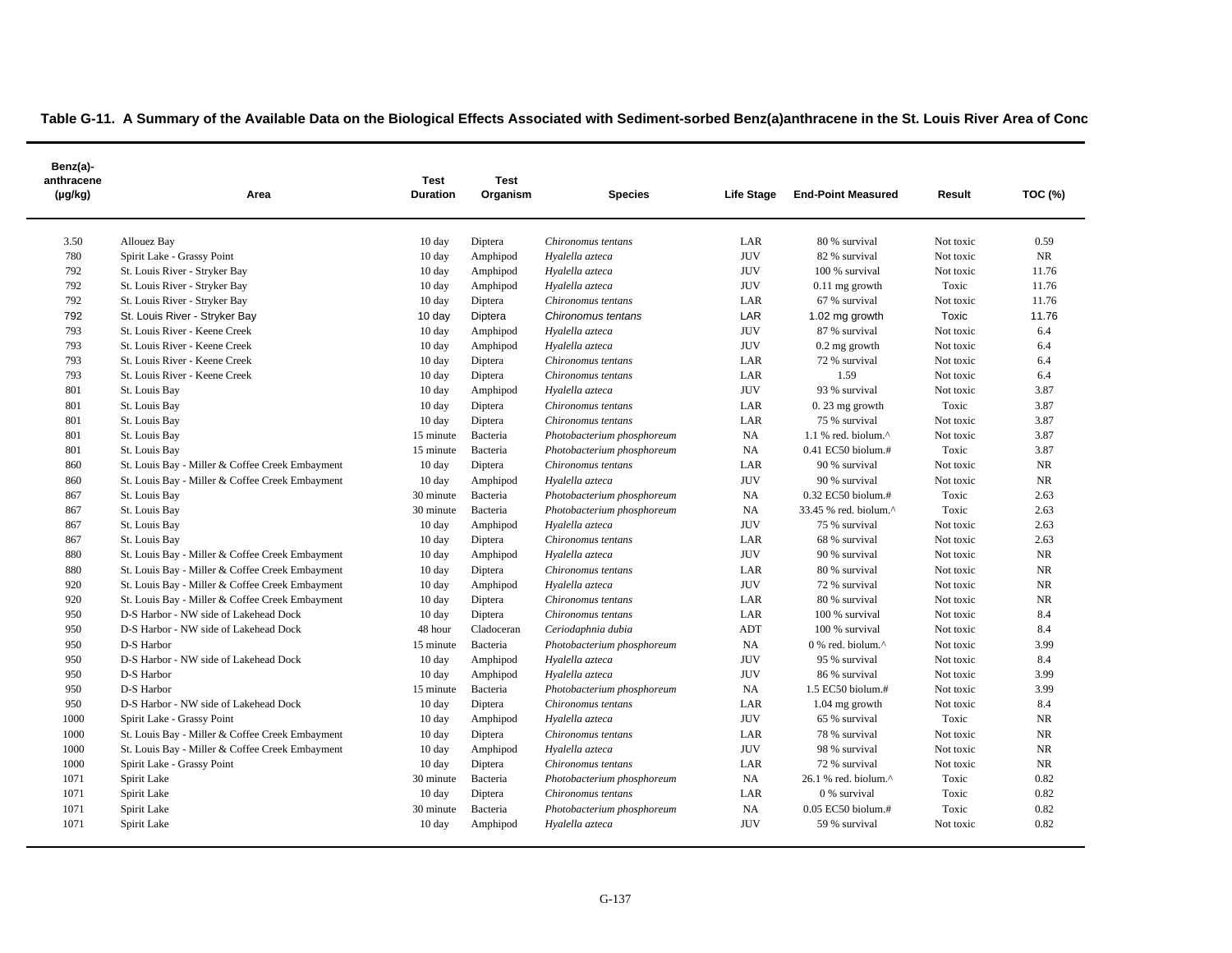| Benz(a)-<br>anthracene<br>$(\mu g/kg)$ | Area                                            | <b>Test</b><br><b>Duration</b> | <b>Test</b><br>Organism | <b>Species</b>             | Life Stage | <b>End-Point Measured</b>        | Result         | TOC (%)   |
|----------------------------------------|-------------------------------------------------|--------------------------------|-------------------------|----------------------------|------------|----------------------------------|----------------|-----------|
| 3.50                                   | Allouez Bay                                     | 10 day                         | Diptera                 | Chironomus tentans         | LAR        | 80 % survival                    | Not toxic      | 0.59      |
| 1100                                   | St. Louis Bay - Miller & Coffee Creek Embayment | $10 \text{ day}$               | Diptera                 | Chironomus tentans         | LAR        | 80 % survival                    | Not toxic      | <b>NR</b> |
| 1100                                   | St. Louis Bay - Miller & Coffee Creek Embayment | $10 \text{ day}$               | Amphipod                | Hyalella azteca            | <b>JUV</b> | 90 % survival                    | Not toxic      | <b>NR</b> |
| 1122                                   | St. Louis Bay                                   | 15 minute                      | Bacteria                | Photobacterium phosphoreum | NA         | 0.77 EC50 biolum.#               | Not toxic      | 3.97      |
| 1122                                   | St. Louis Bay                                   | $10 \text{ day}$               | Diptera                 | Chironomus tentans         | LAR        | $0.49$ mg growth                 | Not toxic      | 3.97      |
| 1122                                   | St. Louis Bay                                   | 15 minute                      | Bacteria                | Photobacterium phosphoreum | NA         | 0 % red. biolum.^                | Not toxic      | 3.97      |
| 1122                                   | St. Louis Bay                                   | $10 \text{ day}$               | Diptera                 | Chironomus tentans         | LAR        | 75 % survival                    | Not toxic      | 3.97      |
| 1122                                   | St. Louis Bay                                   | $10 \text{ day}$               | Amphipod                | Hyalella azteca            | <b>JUV</b> | 90 % survival                    | Not toxic      | 3.97      |
| 1124                                   | St. Louis Bay                                   | 10 day                         | Amphipod                | Hyalella azteca            | <b>JUV</b> | 16 % survival                    | Toxic          | 4.48      |
| 1124                                   | St. Louis Bay                                   | 15 minute                      | Bacteria                | Photobacterium phosphoreum | NA         | 0.29 EC50 biolum.#               | Toxic          | 4.48      |
| 1124                                   | St. Louis Bay                                   | 15 minute                      | Bacteria                | Photobacterium phosphoreum | NA         | $20%$ red. biolum. $^{\wedge}$   | Toxic          | 4.48      |
| 1150                                   | D-S Harbor                                      | $10 \text{ day}$               | Diptera                 | Chironomus tentans         | LAR        | Not determined                   | Not determined | 6.77      |
| 1150                                   | D-S Harbor                                      | 15 minute                      | Bacteria                | Photobacterium phosphoreum | NA         | 30.8% red. biolum.^              | Toxic          | 6.77      |
| 1150                                   | D-S Harbor                                      | $10 \text{ day}$               | Diptera                 | Chironomus tentans         | LAR        | 18 % survival                    | Toxic          | 6.77      |
| 1150                                   | D-S Harbor                                      | $10 \text{ day}$               | Amphipod                | Hyalella azteca            | <b>JUV</b> | 92 % survival                    | Not toxic      | 6.77      |
| 1150                                   | D-S Harbor                                      | 15 minute                      | Bacteria                | Photobacterium phosphoreum | NA         | 0.02 EC50 biolum.#               | Toxic          | 6.77      |
| 1201                                   | D-S Harbor                                      | 30 minute                      | Bacteria                | Photobacterium phosphoreum | NA         | $8.3$ % red. biolum. $^{\wedge}$ | Not toxic      | 4.05      |
| 1201                                   | D-S Harbor                                      | 30 minute                      | Bacteria                | Photobacterium phosphoreum | NA         | 0.36 EC50 biolum.#               | Toxic          | 4.05      |
| 1201                                   | D-S Harbor                                      | $10 \text{ day}$               | Amphipod                | Hyalella azteca            | <b>JUV</b> | 67 % survival                    | Not toxic      | 4.05      |
| 1201                                   | D-S Harbor                                      | $10 \text{ day}$               | Diptera                 | Chironomus tentans         | LAR        | 70 % survival                    | Not toxic      | 4.05      |
| 1205                                   | Spirit Lake                                     | 30 minute                      | Bacteria                | Photobacterium phosphoreum | NA         | $0.1$ % red. biolum. $^{\wedge}$ | Not toxic      | 13.81     |
| 1205                                   | Spirit Lake                                     | $10 \text{ day}$               | Amphipod                | Hyalella azteca            | <b>JUV</b> | 62 % survival                    | Not toxic      | 13.81     |
| 1205                                   | Spirit Lake                                     | 30 minute                      | Bacteria                | Photobacterium phosphoreum | NA         | 3.88 EC50 biolum.#               | Not toxic      | 13.81     |
| 1205                                   | Spirit Lake                                     | $10 \text{ day}$               | Diptera                 | Chironomus tentans         | LAR        | 98 % survival                    | Not toxic      | 13.81     |
| 1226                                   | St. Louis Bay                                   | 30 minute                      | Bacteria                | Photobacterium phosphoreum | NA         | 29.59 % red. biolum.^            | Toxic          | 13.98     |
| 1226                                   | St. Louis Bay                                   | 10 day                         | Diptera                 | Chironomus tentans         | LAR        | 82 % survival                    | Not toxic      | 13.98     |
| 1226                                   | St. Louis Bay                                   | $10 \text{ day}$               | Amphipod                | Hyalella azteca            | <b>JUV</b> | 56 % survival                    | Not toxic      | 13.98     |
| 1226                                   | St. Louis Bay                                   | 30 minute                      | Bacteria                | Photobacterium phosphoreum | NA         | $0.38$ EC50 biolum.#             | Toxic          | 13.98     |
| 1243                                   | St. Louis Bay                                   | 30 minute                      | Bacteria                | Photobacterium phosphoreum | NA         | 20.18 % red. biolum.^            | Toxic          | 3.47      |
| 1243                                   | St. Louis Bay                                   | 10 day                         | Diptera                 | Chironomus tentans         | LAR        | 70 % survival                    | Not toxic      | 3.47      |
| 1243                                   | St. Louis Bay                                   | $10 \text{ day}$               | Amphipod                | Hyalella azteca            | <b>JUV</b> | 94 % survival                    | Not toxic      | 3.47      |
| 1243                                   | St. Louis Bay                                   | 30 minute                      | Bacteria                | Photobacterium phosphoreum | NA         | 0.48 EC50 biolum.#               | Toxic          | 3.47      |
| 1268                                   | St. Louis River - Keene Creek                   | $10 \text{ day}$               | Amphipod                | Hyalella azteca            | <b>JUV</b> | 0.2 mg growth                    | Not toxic      | 23.1      |
| 1268                                   | St. Louis River - Keene Creek                   | $10 \text{ day}$               | Amphipod                | Hyalella azteca            | <b>JUV</b> | 100 % survival                   | Not toxic      | 23.1      |
| 1268                                   | St. Louis River - Keene Creek                   | $10 \text{ day}$               | Diptera                 | Chironomus tentans         | LAR        | 1.35 mg growth                   | Not toxic      | 23.1      |
| 1268                                   | St. Louis River - Keene Creek                   | $10 \text{ day}$               | Diptera                 | Chironomus tentans         | LAR        | 82 % survival                    | Not toxic      | 23.1      |
| 1278                                   | D-S Harbor                                      | 15 minute                      | Bacteria                | Photobacterium phosphoreum | NA         | 20.9 % red. biolum.^             | Toxic          | 4.05      |
| 1278                                   | D-S Harbor                                      | 10 day                         | Amphipod                | Hyalella azteca            | <b>JUV</b> | 85 % survival                    | Not toxic      | 4.05      |
| 1278                                   | D-S Harbor                                      | 10 <sub>day</sub>              | Diptera                 | Chironomus tentans         | LAR        | $0.35$ mg growth                 | Not toxic      | 4.05      |
| 1278                                   | D-S Harbor                                      | $10 \text{ day}$               | Diptera                 | Chironomus tentans         | LAR        | 58 % survival                    | Not toxic      | 4.05      |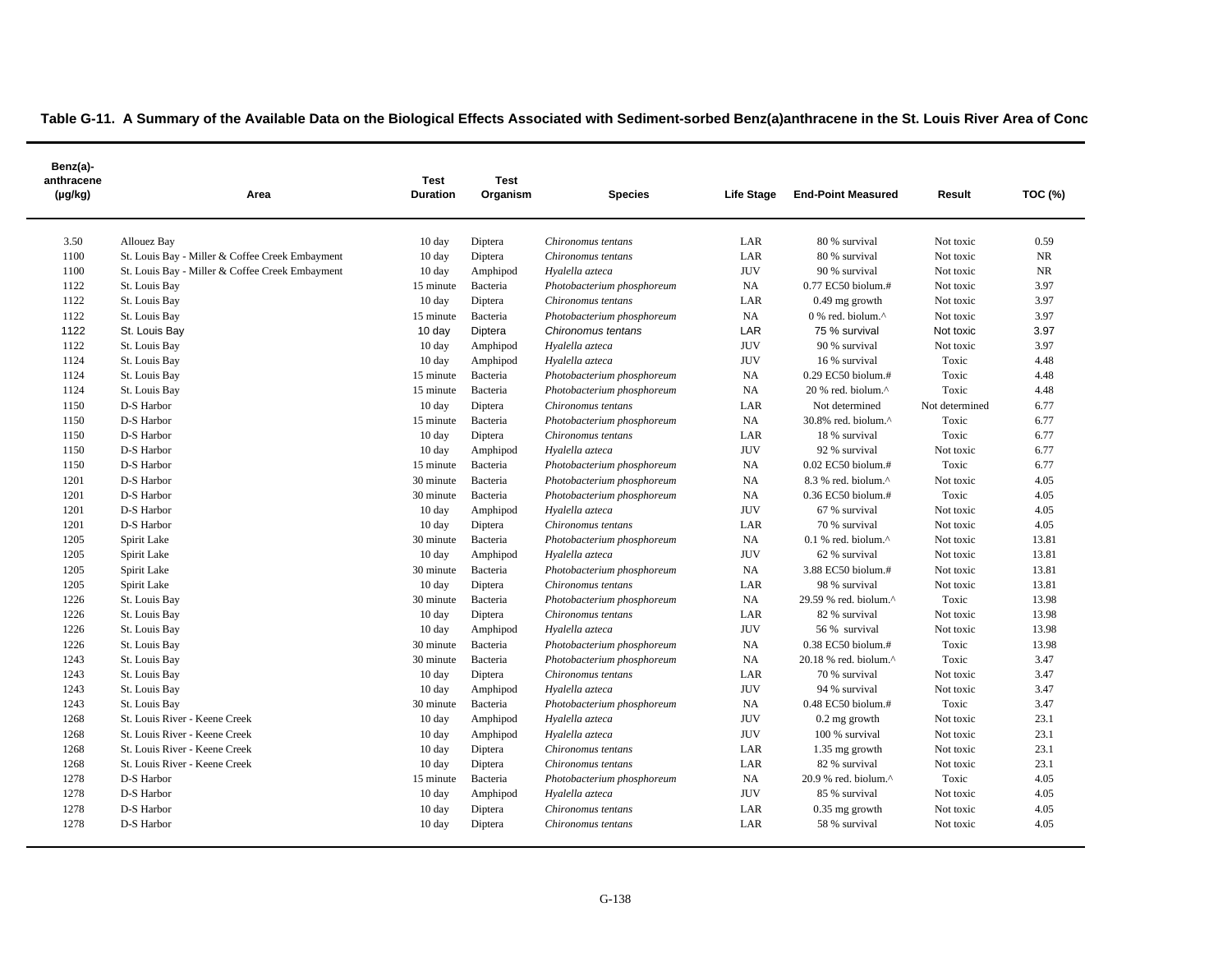| Benz(a)-<br>anthracene<br>(µg/kg) | Area                                            | Test<br><b>Duration</b> | <b>Test</b><br>Organism | <b>Species</b>             | Life Stage | <b>End-Point Measured</b>         | Result         | <b>TOC (%)</b> |
|-----------------------------------|-------------------------------------------------|-------------------------|-------------------------|----------------------------|------------|-----------------------------------|----------------|----------------|
| 3.50                              | Allouez Bay                                     | $10 \text{ day}$        | Diptera                 | Chironomus tentans         | LAR        | 80 % survival                     | Not toxic      | 0.59           |
| 1278                              | D-S Harbor                                      | 15 minute               | Bacteria                | Photobacterium phosphoreum | NA         | $0.4$ EC50 biolum.#               | Toxic          | 4.05           |
| 1286                              | St. Louis Bay                                   | $10 \text{ day}$        | Diptera                 | Chironomus tentans         | LAR        | $0.43$ mg growth                  | Not toxic      | 29.84          |
| 1286                              | St. Louis Bay                                   | 10 day                  | Diptera                 | Chironomus tentans         | LAR        | 45 % survival                     | Not toxic      | 29.84          |
| 1286                              | St. Louis Bay                                   | $10 \text{ day}$        | Amphipod                | Hyalella azteca            | <b>JUV</b> | 93 % survival                     | Not toxic      | 29.84          |
| 1286                              | St. Louis Bay                                   | 15 minute               | Bacteria                | Photobacterium phosphoreum | <b>NA</b>  | 1.12 EC50 biolum.#                | Not toxic      | 29.84          |
| 1286                              | St. Louis Bay                                   | 15 minute               | Bacteria                | Photobacterium phosphoreum | <b>NA</b>  | 7.4 % red. biolum.^               | Not toxic      | 29.84          |
| 1368                              | Spirit Lake                                     | 30 minute               | Bacteria                | Photobacterium phosphoreum | <b>NA</b>  | 0.37 EC50 biolum.#                | Toxic          | 3.98           |
| 1368                              | Spirit Lake                                     | $10 \text{ day}$        | Amphipod                | Hyalella azteca            | <b>JUV</b> | 100 % survival                    | Not toxic      | 3.98           |
| 1368                              | Spirit Lake                                     | 30 minute               | Bacteria                | Photobacterium phosphoreum | NA         | 8.6 % red. biolum.^               | Not toxic      | 3.98           |
| 1368                              | Spirit Lake                                     | $10 \text{ day}$        | Diptera                 | Chironomus tentans         | LAR        | 72 % survival                     | Not toxic      | 3.98           |
| 1369                              | Allouez Bay                                     | $10 \text{ day}$        | Amphipod                | Hyalella azteca            | <b>JUV</b> | 85 % survival                     | Not toxic      | 4.47           |
| 1369                              | Allouez Bay                                     | 30 minute               | Bacteria                | Photobacterium phosphoreum | <b>NA</b>  | $0.82$ EC50 biolum.#              | Not toxic      | 4.47           |
| 1369                              | Allouez Bay                                     | 30 minute               | Bacteria                | Photobacterium phosphoreum | NA         | 33.03 % red. biolum.^             | Toxic          | 4.47           |
| 1369                              | Allouez Bay                                     | $10 \text{ day}$        | Diptera                 | Chironomus tentans         | LAR        | 68 % survival                     | Not toxic      | 4.47           |
| 1395                              | St. Louis Bay                                   | 30 minute               | Bacteria                | Photobacterium phosphoreum | <b>NA</b>  | 29.6 % red. biolum.^              | Toxic          | 2.13           |
| 1395                              | St. Louis Bay                                   | $10 \text{ day}$        | Amphipod                | Hyalella azteca            | <b>JUV</b> | 86 % survival                     | Not toxic      | 2.13           |
| 1395                              | St. Louis Bay                                   | 30 minute               | Bacteria                | Photobacterium phosphoreum | <b>NA</b>  | $0.47$ EC50 biolum.#              | Toxic          | 2.13           |
| 1395                              | St. Louis Bay                                   | $10 \text{ day}$        | Diptera                 | Chironomus tentans         | LAR        | 82 % survival                     | Not toxic      | 2.13           |
| 1400                              | St. Louis Bay - Miller & Coffee Creek Embayment | $10 \text{ day}$        | Amphipod                | Hyalella azteca            | <b>JUV</b> | 85 % survival                     | Not toxic      | NR             |
| 1400                              | St. Louis Bay - Miller & Coffee Creek Embayment | $10 \text{ day}$        | Diptera                 | Chironomus tentans         | LAR        | 68 % survival                     | Toxic          | <b>NR</b>      |
| 1483                              | Spirit Lake                                     | 30 minute               | Bacteria                | Photobacterium phosphoreum | <b>NA</b>  | 1.49 EC50 biolum.#                | Not toxic      | 17.49          |
| 1483                              | Spirit Lake                                     | $10 \text{ day}$        | Amphipod                | Hyalella azteca            | <b>JUV</b> | 75 % survival                     | Not toxic      | 17.49          |
| 1483                              | Spirit Lake                                     | 30 minute               | Bacteria                | Photobacterium phosphoreum | NA         | 0 % red. biolum.^                 | Not toxic      | 17.49          |
| 1483                              | Spirit Lake                                     | $10 \text{ day}$        | Diptera                 | Chironomus tentans         | LAR        | 72 % survival                     | Not toxic      | 17.49          |
| 1530                              | Spirit Lake                                     | $10 \text{ day}$        | Diptera                 | Chironomus tentans         | LAR        | $0.57$ mg growth                  | Not toxic      | 3.74           |
| 1530                              | Spirit Lake                                     | 15 minute               | Bacteria                | Photobacterium phosphoreum | NA         | 1.06 EC50 biolum.#                | Not toxic      | 3.74           |
| 1530                              | Spirit Lake                                     | $10 \text{ day}$        | Diptera                 | Chironomus tentans         | LAR        | 65 % survival                     | Not toxic      | 3.74           |
| 1530                              | Spirit Lake                                     | 15 minute               | Bacteria                | Photobacterium phosphoreum | NA         | $0$ % red. biolum. $^{\wedge}$    | Not toxic      | 3.74           |
| 1530                              | Spirit Lake                                     | $10 \text{ day}$        | Amphipod                | Hyalella azteca            | <b>JUV</b> | 90 % survival                     | Not toxic      | 3.74           |
| 1623                              | St. Louis River - Keene Creek                   | $10 \text{ day}$        | Diptera                 | Chironomus tentans         | LAR        | $0.56$ mg growth                  | Not determined | 3.42           |
| 1623                              | St. Louis River - Keene Creek                   | 10 day                  | Diptera                 | Chironomus tentans         | LAR        | 38 % survival                     | Toxic          | 3.42           |
| 1623                              | St. Louis River - Keene Creek                   | $10 \text{ day}$        | Amphipod                | Hyalella azteca            | <b>JUV</b> | $0.2$ mg growth                   | Not toxic      | 3.42           |
| 1623                              | St. Louis River - Keene Creek                   | $10 \text{ day}$        | Amphipod                | Hyalella azteca            | <b>JUV</b> | 52 % survival                     | Toxic          | 3.42           |
| 1649                              | St. Louis Bay                                   | $10 \text{ day}$        | Diptera                 | Chironomus tentans         | LAR        | 85 % survival                     | Not toxic      | 4.36           |
| 1649                              | St. Louis Bay                                   | $10 \text{ day}$        | Amphipod                | Hyalella azteca            | <b>JUV</b> | 68 % survival                     | Not toxic      | 4.36           |
| 1649                              | St. Louis Bay                                   | 30 minute               | Bacteria                | Photobacterium phosphoreum | NA         | $-0.6$ % red. biolum. $^{\wedge}$ | Not toxic      | 4.36           |
| 1649                              | St. Louis Bay                                   | 30 minute               | Bacteria                | Photobacterium phosphoreum | NA         | 0.96 EC50 biolum.#                | Not toxic      | 4.36           |
| 1976                              | St. Louis Bay                                   | 30 minute               | Bacteria                | Photobacterium phosphoreum | <b>NA</b>  | $0.16$ EC50 biolum.#              | Toxic          | 14.19          |
| 1976                              | St. Louis Bay                                   | $10 \text{ day}$        | Amphipod                | Hyalella azteca            | <b>JUV</b> | 12 % survival                     | Toxic          | 14.19          |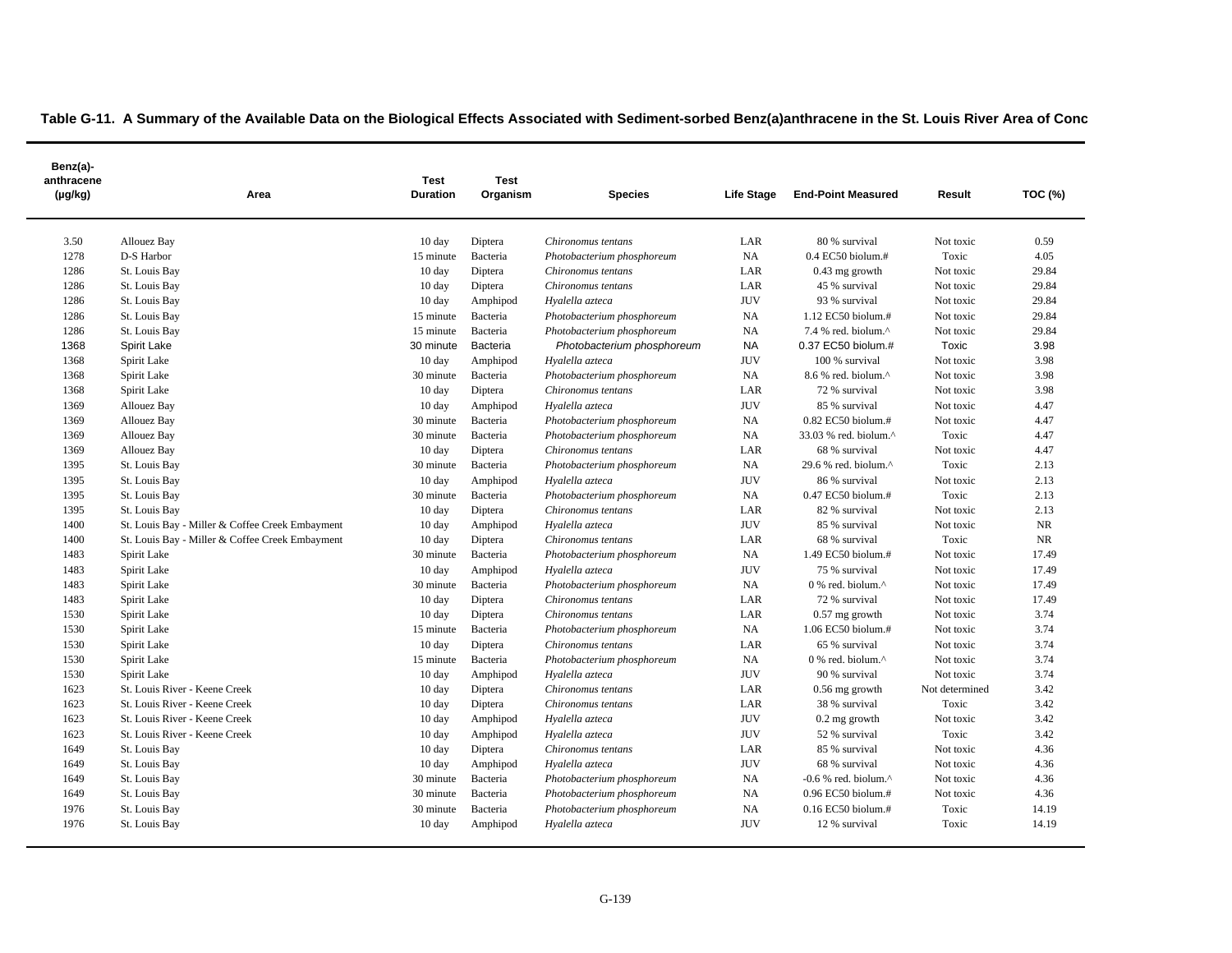| Benz(a)-<br>anthracene<br>(µg/kg) | Area                          | <b>Test</b><br><b>Duration</b> | <b>Test</b><br>Organism | <b>Species</b>             | Life Stage | <b>End-Point Measured</b>                         | Result    | TOC (%) |
|-----------------------------------|-------------------------------|--------------------------------|-------------------------|----------------------------|------------|---------------------------------------------------|-----------|---------|
| 3.50                              | Allouez Bay                   | 10 day                         | Diptera                 | Chironomus tentans         | LAR        | 80 % survival                                     | Not toxic | 0.59    |
| 1976                              | St. Louis Bay                 | $10 \text{ day}$               | Diptera                 | Chironomus tentans         | LAR        | 0 % survival                                      | Toxic     | 14.19   |
| 1976                              | St. Louis Bay                 | 30 minute                      | Bacteria                | Photobacterium phosphoreum | NA         | 67.9 % red. biolum.^                              | Toxic     | 14.19   |
| 2105                              | St. Louis Bay                 | 10 day                         | Diptera                 | Chironomus tentans         | LAR        | 88 % survival                                     | Not toxic | 6.72    |
| 2105                              | St. Louis Bay                 | 15 minute                      | Bacteria                | Photobacterium phosphoreum | NA         | 1.35 EC50 biolum.#                                | Not toxic | 6.72    |
| 2105                              | St. Louis Bay                 | 10 day                         | Diptera                 | Chironomus tentans         | LAR        | $0.46$ mg growth                                  | Not toxic | 6.72    |
| 2105                              | St. Louis Bay                 | 15 minute                      | Bacteria                | Photobacterium phosphoreum | NA         | $0$ % red. biolum. <sup><math>\wedge</math></sup> | Not toxic | 6.72    |
| 2105                              | St. Louis Bay                 | 10 day                         | Amphipod                | Hyalella azteca            | <b>JUV</b> | 87 % survival                                     | Not toxic | 6.72    |
| 2429                              | St. Louis River - Stryker Bay | 10 day                         | Amphipod                | Hyalella azteca            | <b>JUV</b> | 0.15 mg growth                                    | Toxic     | 6.15    |
| 2429                              | St. Louis River - Stryker Bay | 10 day                         | Diptera                 | Chironomus tentans         | LAR        | 77 % survival                                     | Not toxic | 6.15    |
| 2429                              | St. Louis River - Stryker Bay | $10 \text{ day}$               | Diptera                 | Chironomus tentans         | LAR        | $0.84$ mg growth                                  | Toxic     | 6.15    |
| 2429                              | St. Louis River - Stryker Bay | $10 \text{ day}$               | Amphipod                | Hyalella azteca            | <b>JUV</b> | 83 % survival                                     | Not toxic | 6.15    |
| 2500                              | St. Louis River               | $10 \text{ day}$               | Diptera                 | Chironomus tentans         | LAR        | 87 % survival                                     | Not toxic | 5.88    |
| 2606                              | St. Louis River - Stryker Bay | $10 \text{ day}$               | Amphipod                | Hyalella azteca            | <b>JUV</b> | $0.18$ mg growth                                  | Toxic     | 26.54   |
| 2606                              | St. Louis River - Stryker Bay | 10 day                         | Diptera                 | Chironomus tentans         | LAR        | 83 % survival                                     | Not toxic | 26.54   |
| 2606                              | St. Louis River - Stryker Bay | 10 day                         | Diptera                 | Chironomus tentans         | LAR        | 1.3 mg growth                                     | Not toxic | 26.54   |
| 2606                              | St. Louis River - Stryker Bay | $10 \text{ day}$               | Amphipod                | Hyalella azteca            | <b>JUV</b> | 92 % survival                                     | Not toxic | 26.54   |
| 3510                              | Spirit Lake                   | 30 minute                      | Bacteria                | Photobacterium phosphoreum | NA         | 32.24 % red. biolum.^                             | Toxic     | 3.07    |
| 3510                              | Spirit Lake                   | 30 minute                      | Bacteria                | Photobacterium phosphoreum | NA         | 0.73 EC50 biolum.#                                | Not toxic | 3.07    |
| 3510                              | Spirit Lake                   | 10 day                         | Diptera                 | Chironomus tentans         | LAR        | 55 % survival                                     | Not toxic | 3.07    |
| 3600                              | D-S Harbor - Slip C           | 10 day                         | Amphipod                | Hyalella azteca            | <b>JUV</b> | 92 % survival                                     | Not toxic | NR      |
| 3600                              | D-S Harbor - Slip C           | $10 \text{ day}$               | Diptera                 | Chironomus tentans         | LAR        | 55 % survival                                     | Toxic     | NR      |
| 3612                              | St. Louis River - Stryker Bay | $10 \text{ day}$               | Diptera                 | Chironomus tentans         | LAR        | 92 % survival                                     | Not toxic | 45.37   |
| 3612                              | St. Louis River - Stryker Bay | 10 day                         | Amphipod                | Hyalella azteca            | <b>JUV</b> | $0.17$ mg growth                                  | Toxic     | 45.37   |
| 3612                              | St. Louis River - Stryker Bay | $10 \text{ day}$               | Diptera                 | Chironomus tentans         | LAR        | $1.07$ mg growth                                  | Toxic     | 45.37   |
| 3612                              | St. Louis River - Stryker Bay | 10 day                         | Amphipod                | Hyalella azteca            | <b>JUV</b> | 87 % survival                                     | Not toxic | 45.37   |
| 4100                              | D-S Harbor - Minnesota Slip   | $10 \text{ day}$               | Amphipod                | Hyalella azteca            | <b>JUV</b> | 89 % survival                                     | Not toxic | NR      |
| 4137                              | Spirit Lake                   | 30 minute                      | Bacteria                | Photobacterium phosphoreum | NA         | 99.9 % red. biolum.^                              | Toxic     | 8.26    |
| 4137                              | Spirit Lake                   | $10 \text{ day}$               | Diptera                 | Chironomus tentans         | LAR        | 0 % survival                                      | Toxic     | 8.26    |
| 4137                              | Spirit Lake                   | $10 \text{ day}$               | Amphipod                | Hyalella azteca            | <b>JUV</b> | 0 % survival                                      | Toxic     | 8.26    |
| 4137                              | Spirit Lake                   | 30 minute                      | Bacteria                | Photobacterium phosphoreum | NA         | $0.06$ EC50 biolum.#                              | Toxic     | 8.26    |
| 4382                              | Spirit Lake                   | 30 minute                      | Bacteria                | Photobacterium phosphoreum | NA         | 0.35 EC50 biolum.#                                | Toxic     | 4.13    |
| 4382                              | Spirit Lake                   | 10 day                         | Amphipod                | Hyalella azteca            | <b>JUV</b> | 90 % survival                                     | Not toxic | 4.13    |
| 4382                              | Spirit Lake                   | 30 minute                      | Bacteria                | Photobacterium phosphoreum | <b>NA</b>  | $21.7$ % red. biolum. $^{\wedge}$                 | Toxic     | 4.13    |
| 4382                              | Spirit Lake                   | $10 \text{ day}$               | Diptera                 | Chironomus tentans         | LAR        | 72 % survival                                     | Not toxic | 4.13    |
| 4788                              | D-S Harbor                    | $10 \text{ day}$               | Amphipod                | Hyalella azteca            | <b>JUV</b> | 95 % survival                                     | Not toxic | 5.59    |
| 4788                              | D-S Harbor                    | 30 minute                      | Bacteria                | Photobacterium phosphoreum | NA         | 4 % red. biolum.^                                 | Not toxic | 5.59    |
| 4788                              | D-S Harbor                    | 30 minute                      | Bacteria                | Photobacterium phosphoreum | NA         | 0.16 EC50 biolum.#                                | Toxic     | 5.59    |
| 4788                              | D-S Harbor                    | $10 \text{ day}$               | Diptera                 | Chironomus tentans         | LAR        | 72 % survival                                     | Not toxic | 5.59    |
| 4935                              | Spirit Lake                   | $10 \text{ day}$               | Amphipod                | Hyalella azteca            | <b>JUV</b> | 90 % survival                                     | Not toxic | 1.71    |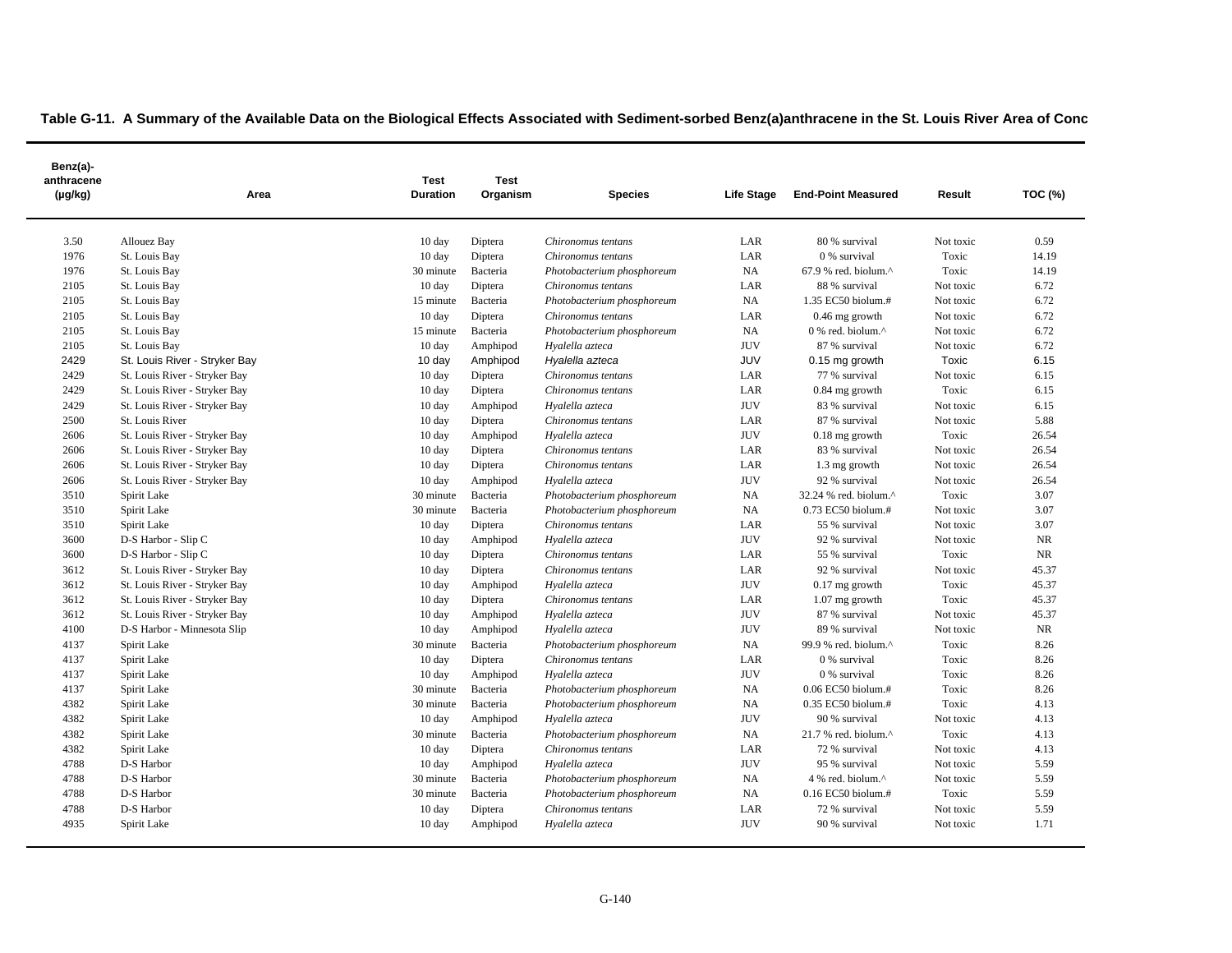| Benz(a)-<br>anthracene<br>$(\mu g/kg)$ | Area                          | Test<br><b>Duration</b> | <b>Test</b><br>Organism | <b>Species</b>             | Life Stage | <b>End-Point Measured</b> | Result         | <b>TOC (%)</b> |
|----------------------------------------|-------------------------------|-------------------------|-------------------------|----------------------------|------------|---------------------------|----------------|----------------|
| 3.50                                   | Allouez Bay                   | $10 \text{ day}$        | Diptera                 | Chironomus tentans         | LAR        | 80 % survival             | Not toxic      | 0.59           |
| 4935                                   | Spirit Lake                   | 15 minute               | Bacteria                | Photobacterium phosphoreum | NA         | 1.27 EC50 biolum.#        | Not toxic      | 1.71           |
| 4935                                   | Spirit Lake                   | $10 \text{ day}$        | Diptera                 | Chironomus tentans         | LAR        | 78 % survival             | Not toxic      | 1.71           |
| 4935                                   | Spirit Lake                   | $10 \text{ day}$        | Diptera                 | Chironomus tentans         | LAR        | $0.4$ mg growth           | Not toxic      | 1.71           |
| 4935                                   | Spirit Lake                   | 15 minute               | Bacteria                | Photobacterium phosphoreum | NA         | 42.1 % red. biolum.^      | Toxic          | 1.71           |
| 5167                                   | D-S Harbor                    | $10 \text{ day}$        | Amphipod                | Hyalella azteca            | <b>JUV</b> | 88 % survival             | Not toxic      | 4.7            |
| 5167                                   | D-S Harbor                    | 10 day                  | Diptera                 | Chironomus tentans         | LAR        | 65 % survival             | Not toxic      | 4.7            |
| 5167                                   | D-S Harbor                    | 30 minute               | Bacteria                | Photobacterium phosphoreum | NA         | 12.7 % red. biolum.^      | Not toxic      | 4.7            |
| 5167                                   | D-S Harbor                    | 30 minute               | Bacteria                | Photobacterium phosphoreum | NA         | 2.55 EC50 biolum.#        | Not toxic      | 4.7            |
| 5300                                   | D-S Harbor - Minnesota Slip   | 10 day                  | Amphipod                | Hyalella azteca            | JUV        | 100 % survival            | Not toxic      | <b>NR</b>      |
| 6161                                   | D-S Harbor                    | 15 minute               | Bacteria                | Photobacterium phosphoreum | NA         | 4.07 EC50 biolum.#        | Not toxic      | 6.03           |
| 6161                                   | D-S Harbor                    | 15 minute               | Bacteria                | Photobacterium phosphoreum | NA         | 58 % red. biolum.^        | Toxic          | 6.03           |
| 6161                                   | D-S Harbor                    | $10 \text{ day}$        | Amphipod                | Hyalella azteca            | <b>JUV</b> | 85 % survival             | Not toxic      | 6.03           |
| 6744                                   | St. Louis River - Keene Creek | $10 \text{ day}$        | Amphipod                | Hyalella azteca            | <b>JUV</b> | $0.1$ mg growth           | Toxic          | 12.95          |
| 6744                                   | St. Louis River - Keene Creek | $10 \text{ day}$        | Amphipod                | Hyalella azteca            | <b>JUV</b> | 75 % survival             | Toxic          | 12.95          |
| 6744                                   | St. Louis River - Keene Creek | $10 \text{ day}$        | Diptera                 | Chironomus tentans         | LAR        | $0.65$ mg growth          | Not determined | 12.95          |
| 6744                                   | St. Louis River - Keene Creek | $10 \text{ day}$        | Diptera                 | Chironomus tentans         | LAR        | 30 % survival             | Toxic          | 12.95          |
| 6914                                   | St. Louis Bay                 | $10 \text{ day}$        | Amphipod                | Hyalella azteca            | <b>JUV</b> | 92 % survival             | Not toxic      | 13.91          |
| 6914                                   | St. Louis Bay                 | $10 \text{ day}$        | Diptera                 | Chironomus tentans         | LAR        | Not determined            | Not determined | 13.91          |
| 6914                                   | St. Louis Bay                 | 15 minute               | Bacteria                | Photobacterium phosphoreum | NA         | 93.4 % red. biolum.^      | Toxic          | 13.91          |
| 6914                                   | St. Louis Bay                 | $10 \text{ day}$        | Diptera                 | Chironomus tentans         | LAR        | 18 % survival             | Toxic          | 13.91          |
| 6914                                   | St. Louis Bay                 | 15 minute               | Bacteria                | Photobacterium phosphoreum | NA         | $0.4$ EC50 biolum.#       | Toxic          | 13.91          |
| 7600                                   | St. Louis River               | $10 \text{ day}$        | Diptera                 | Chironomus tentans         | LAR        | 93 % survival             | Not toxic      | 9.58           |
| 8977                                   | St. Louis River               | $10 \text{ day}$        | Amphipod                | Hyalella azteca            | <b>JUV</b> | 48 % survival             | Toxic          | 8.08           |
| 8977                                   | St. Louis River               | $10 \text{ day}$        | Amphipod                | Hyalella azteca            | <b>JUV</b> | $0.14$ mg growth          | Toxic          | 8.08           |
| 8977                                   | St. Louis River               | $10 \text{ day}$        | Diptera                 | Chironomus tentans         | LAR        | 53 % survival             | Toxic          | 8.08           |
| 8977                                   | St. Louis River               | 10 day                  | Diptera                 | Chironomus tentans         | LAR        | $0.8$ mg growth           | Toxic          | 8.08           |
| 10117                                  | St. Louis River - Keene Creek | $10 \text{ day}$        | Diptera                 | Chironomus tentans         | LAR        | 60 % survival             | Toxic          | 100            |
| 10117                                  | St. Louis River - Keene Creek | $10 \text{ day}$        | Diptera                 | Chironomus tentans         | LAR        | 1.23 mg growth            | Not toxic      | 100            |
| 10117                                  | St. Louis River - Keene Creek | $10 \text{ day}$        | Amphipod                | Hyalella azteca            | <b>JUV</b> | 90 % survival             | Not toxic      | 100            |
| 10117                                  | St. Louis River - Keene Creek | $10 \text{ day}$        | Amphipod                | Hyalella azteca            | <b>JUV</b> | $0.18$ mg growth          | Not toxic      | 100            |
| 11111                                  | St. Louis River - Keene Creek | 10 day                  | Diptera                 | Chironomus tentans         | LAR        | 30 % survival             | Toxic          | 4.64           |
| 11111                                  | St. Louis River - Keene Creek | 10 day                  | Amphipod                | Hyalella azteca            | <b>JUV</b> | $0.16$ mg growth          | Toxic          | 4.64           |
| 11111                                  | St. Louis River - Keene Creek | 10 day                  | Diptera                 | Chironomus tentans         | LAR        | 1.13 mg growth            | Not determined | 4.64           |
| 11111                                  | St. Louis River - Keene Creek | $10 \text{ day}$        | Amphipod                | Hyalella azteca            | <b>JUV</b> | 92 % survival             | Not toxic      | 4.64           |
| 39106                                  | St. Louis River - Stryker Bay | $10 \text{ day}$        | Diptera                 | Chironomus tentans         | LAR        | 30 % survival             | Toxic          | <b>NR</b>      |
| 39106                                  | St. Louis River - Stryker Bay | 10 day                  | Diptera                 | Chironomus tentans         | LAR        | $0.24$ mg growth          | Not determined | <b>NR</b>      |
| 39106                                  | St. Louis River - Stryker Bay | $10 \text{ day}$        | Amphipod                | Hyalella azteca            | <b>JUV</b> | $0.07$ mg growth          | Not determined | <b>NR</b>      |
| 39106                                  | St. Louis River - Stryker Bay | $10 \text{ day}$        | Amphipod                | Hyalella azteca            | <b>JUV</b> | 8 % survival              | Toxic          | <b>NR</b>      |
| 54893                                  | St. Louis River - Stryker Bay | $10 \text{ day}$        | Amphipod                | Hyalella azteca            | <b>JUV</b> | 0 % survival              | Toxic          | 50.12          |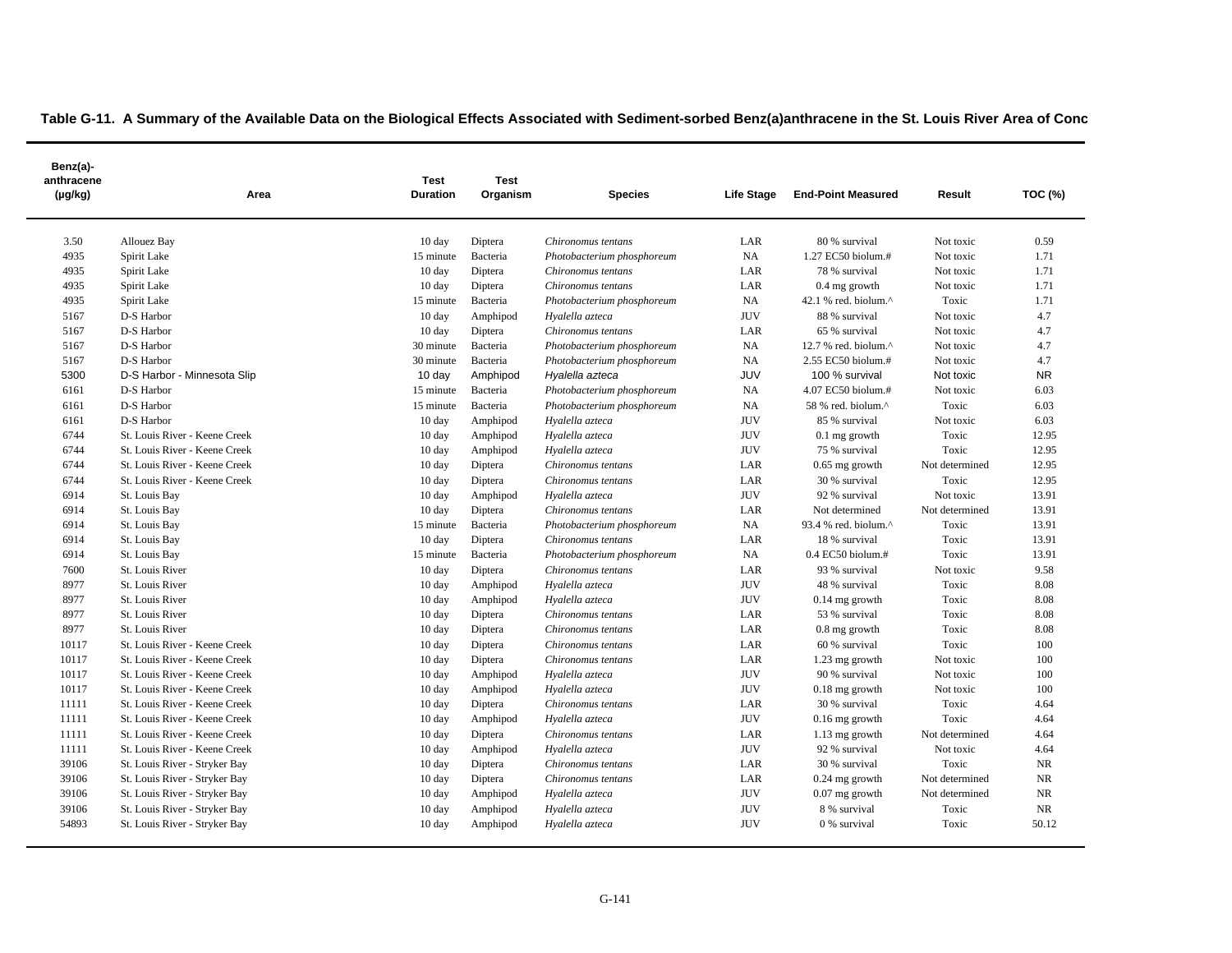| Benz(a)-<br>anthracene<br>(µg/kg) | Area                          | <b>Test</b><br><b>Duration</b> | <b>Test</b><br>Organism | <b>Species</b>             | <b>Life Stage</b> | <b>End-Point Measured</b>                           | Result         | TOC (%) |
|-----------------------------------|-------------------------------|--------------------------------|-------------------------|----------------------------|-------------------|-----------------------------------------------------|----------------|---------|
| 3.50                              | Allouez Bay                   | 10 day                         | Diptera                 | Chironomus tentans         | LAR               | 80 % survival                                       | Not toxic      | 0.59    |
| 54893                             | St. Louis River - Stryker Bay | $10 \text{ day}$               | Diptera                 | Chironomus tentans         | LAR               | $0.09$ mg growth                                    | Not determined | 50.12   |
| 54893                             | St. Louis River - Stryker Bay | $10 \text{ day}$               | Diptera                 | Chironomus tentans         | LAR               | 8 % survival                                        | Toxic          | 50.12   |
| 54893                             | St. Louis River - Stryker Bay | $10 \text{ day}$               | Amphipod                | Hyalella azteca            | <b>JUV</b>        | Not determined                                      | Not determined | 50.12   |
| 104603                            | St. Louis River - Stryker Bay | 10 day                         | Diptera                 | Chironomus tentans         | LAR               | Not determined                                      | Not determined | 11.16   |
| 104603                            | St. Louis River - Stryker Bay | 10 day                         | Diptera                 | Chironomus tentans         | LAR               | 0 % survival                                        | Toxic          | 11.16   |
| 104603                            | St. Louis River - Stryker Bay | $10 \text{ day}$               | Amphipod                | Hyalella azteca            | <b>JUV</b>        | 0 % survival                                        | Toxic          | 11.16   |
| 104603                            | St. Louis River - Stryker Bay | $10 \text{ day}$               | Amphipod                | Hyalella azteca            | <b>JUV</b>        | Not determined                                      | Not determined | 11.16   |
| 116582                            | Spirit Lake                   | $10 \text{ day}$               | Amphipod                | Hyalella azteca            | <b>JUV</b>        | 12 % survival                                       | Toxic          | 11.98   |
| 116582                            | Spirit Lake                   | 10 day                         | Diptera                 | Chironomus tentans         | LAR               | Not determined                                      | Not determined | 11.98   |
| 116582                            | Spirit Lake                   | $10 \text{ day}$               | Diptera                 | Chironomus tentans         | LAR               | 0 % survival                                        | Toxic          | 11.98   |
| 116582                            | Spirit Lake                   | 15 minute                      | Bacteria                | Photobacterium phosphoreum | <b>NA</b>         | $84.7$ % red, biolum. <sup><math>\land</math></sup> | Toxic          | 11.98   |
| 116582                            | Spirit Lake                   | 15 minute                      | Bacteria                | Photobacterium phosphoreum | <b>NA</b>         | $0.38$ EC50 biolum.#                                | Toxic          | 11.98   |
| 230000                            | St. Louis River               | $10 \text{ day}$               | Diptera                 | Chironomus tentans         | LAR               | 63 % survival                                       | Toxic          | 6.12    |

^ = relative to control; D-S = Duluth-Superior; # = expressed as % DW sediment; red. biolum. = reduced bioluminescence; EC50 = effective concentration affecting 50% of the population.

 $LAR =$  larvae;  $JUV =$  juvenile;  $TOC =$  total organic carbon;  $NR =$  not reported.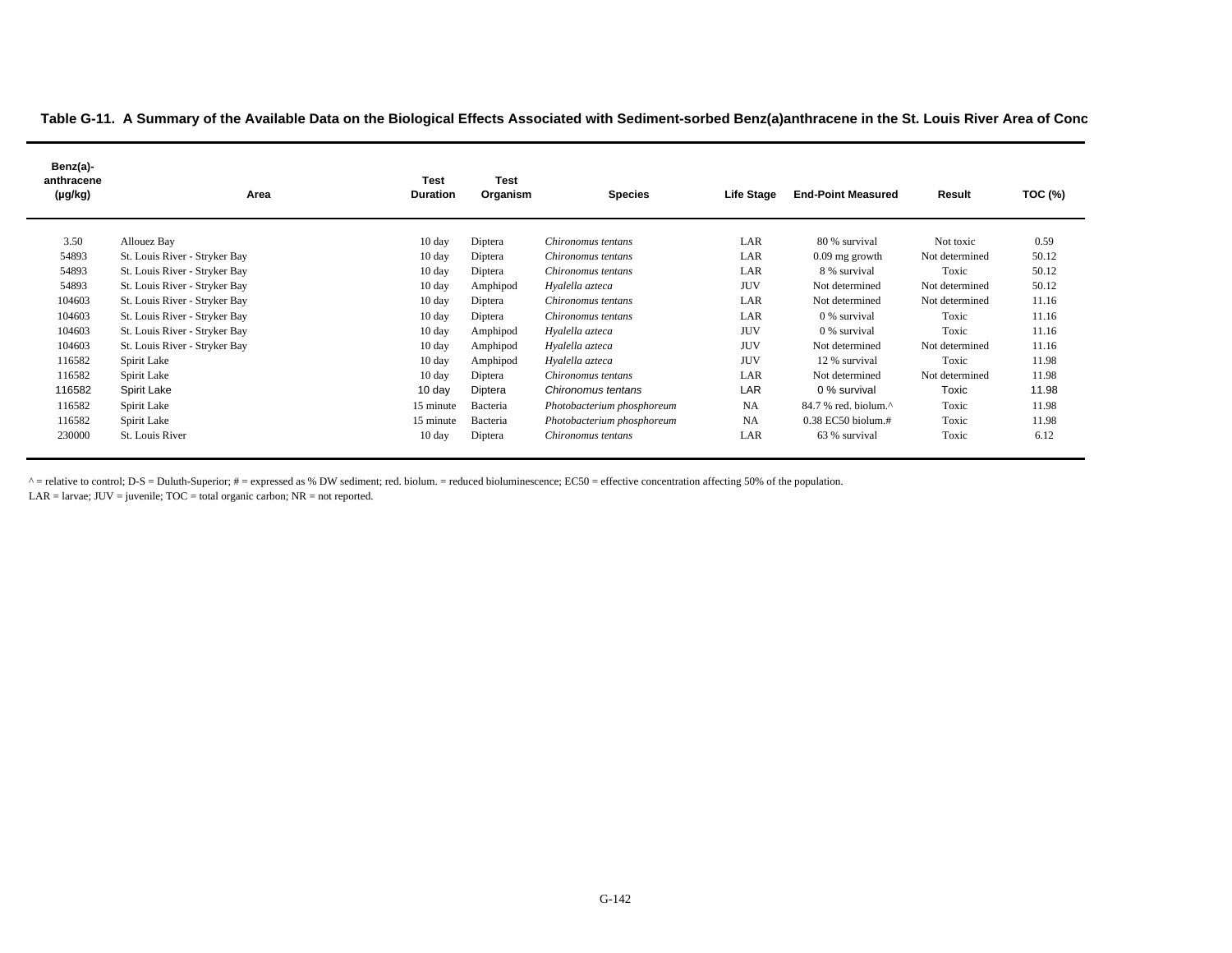**Reference**

MPCA 1997b MPCA 1997b MPCA 1997b MPCA 1997b MPCA 1997b MPCA 1997b MPCA 1997b MPCA 1997b MPCA 1997b MPCA 1997b IT Corp. 1996 IT Corp. 1996 IT Corp. 1996 IT Corp. 1996 MPCA 1997b MPCA 1997b MPCA 1997b MPCA 1997b MPCA 1997b MPCA 1997b MPCA 1997b MPCA 1997b MPCA 1997b MPCA 1997b MPCA 1997b MPCA 1997b MPCA 1997b MPCA 1997b MPCA 1997b MPCA 1997b MPCA 1997c MPCA 1997c MPCA 1997c MPCA 1997c MPCA 1997c MPCA 1997b MPCA 1997b MPCA 1997b MPCA 1997b MPCA 1997b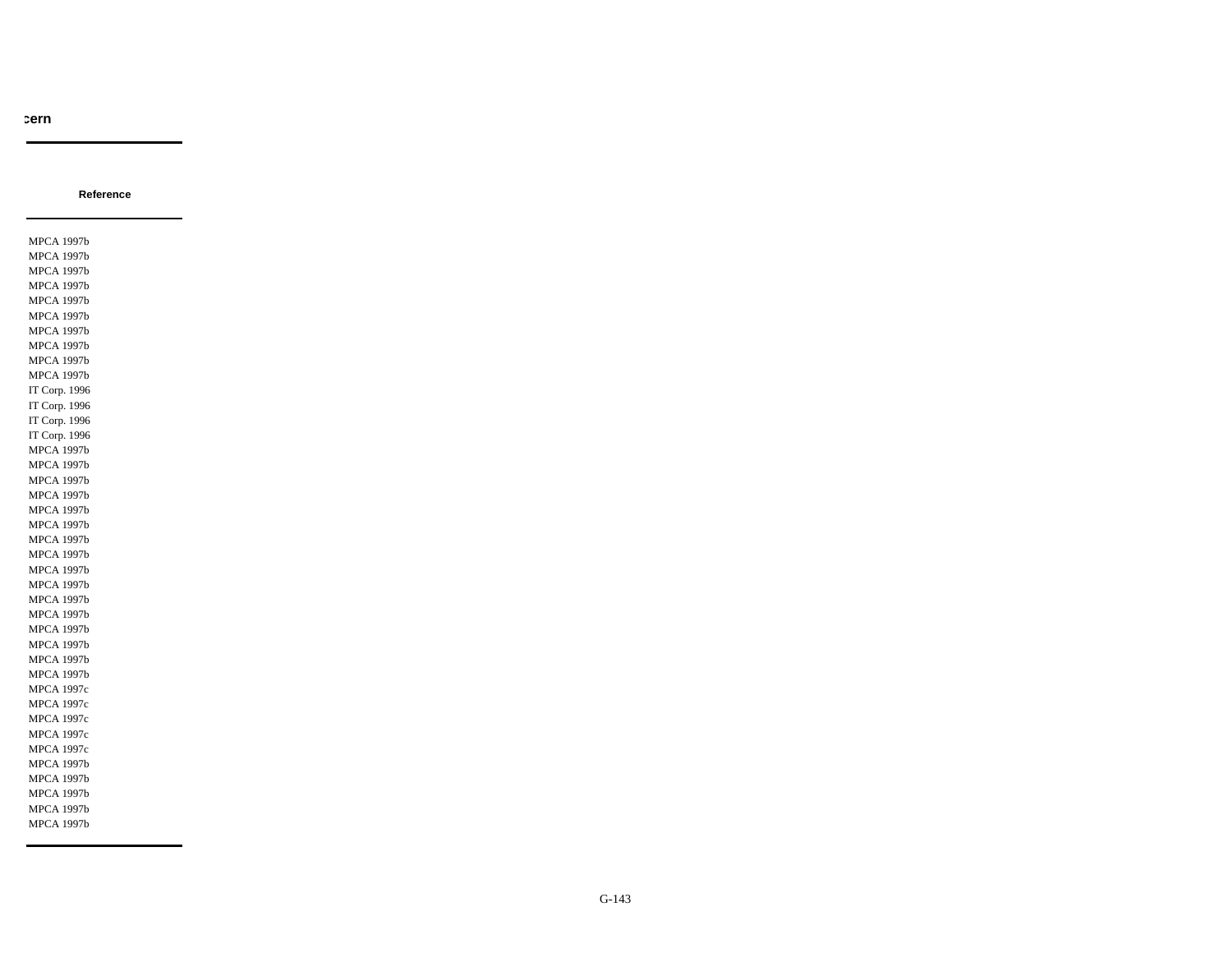MPCA 1997b MPCA 1997b MPCA 1997b MPCA 1997b MPCA 1997b MPCA 1997b MPCA 1997b MPCA 1997b Crane *et al.* 1997 Crane *et al* . 1997 MPCA 1997b MPCA 1997b MPCA 1997b MPCA 1997b MPCA 1997b MPCA 1997b MPCA 1997b MPCA 1997c MPCA 1997c MPCA 1997c MPCA 1997b MPCA 1997b MPCA 1997b MPCA 1997b MPCA 1997b MPCA 1997b MPCA 1997b MPCA 1997b MPCA 1997b MPCA 1997b Wenck Associates Inc. 1995 Wenck Associates Inc. 1995 Wenck Associates Inc. 1995 Wenck Associates Inc. 1995 MPCA 1997c MPCA 1997c MPCA 1997c MPCA 1997c MPCA 1997c MPCA 1997c

**Reference**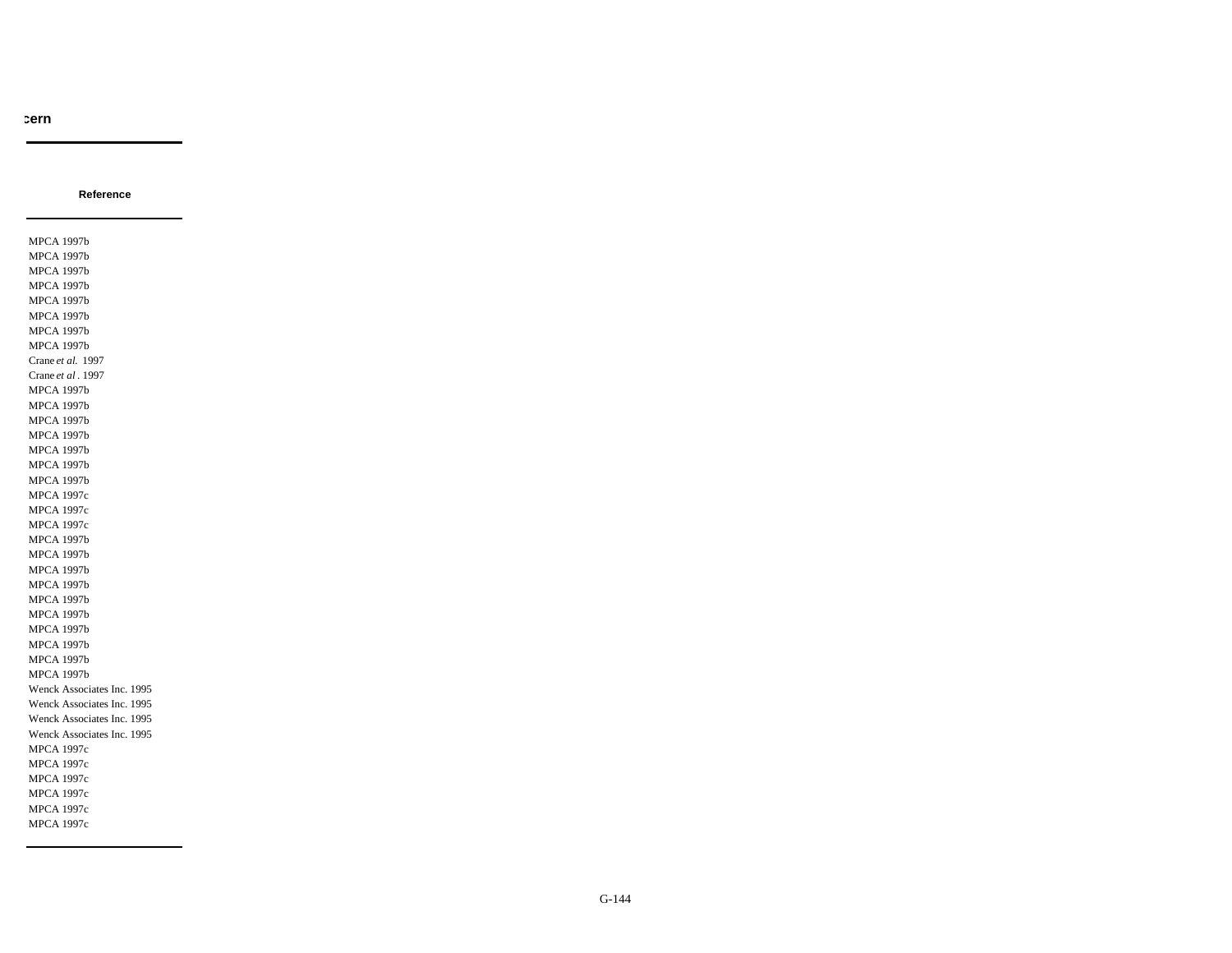**Reference**

MPCA 1997b MPCA 1997c MPCA 1997c MPCA 1997c MPCA 1997c MPCA 1997c MPCA 1997c MPCA 1997c MPCA 1997c MPCA 1997b MPCA 1997b MPCA 1997b MPCA 1997b MPCA 1997b MPCA 1997b MPCA 1997b MPCA 1997b Crane *et al.* 1997 Crane *et al.* 1997 MPCA 1997b MPCA 1997b MPCA 1997b MPCA 1997b MPCA 1997b MPCA 1997b MPCA 1997c MPCA 1997c MPCA 1997c MPCA 1997c MPCA 1997c MPCA 1997c MPCA 1997c MPCA 1997c MPCA 1997c MPCA 1997c MPCA 1997c MPCA 1997b MPCA 1997b MPCA 1997b MPCA 1997b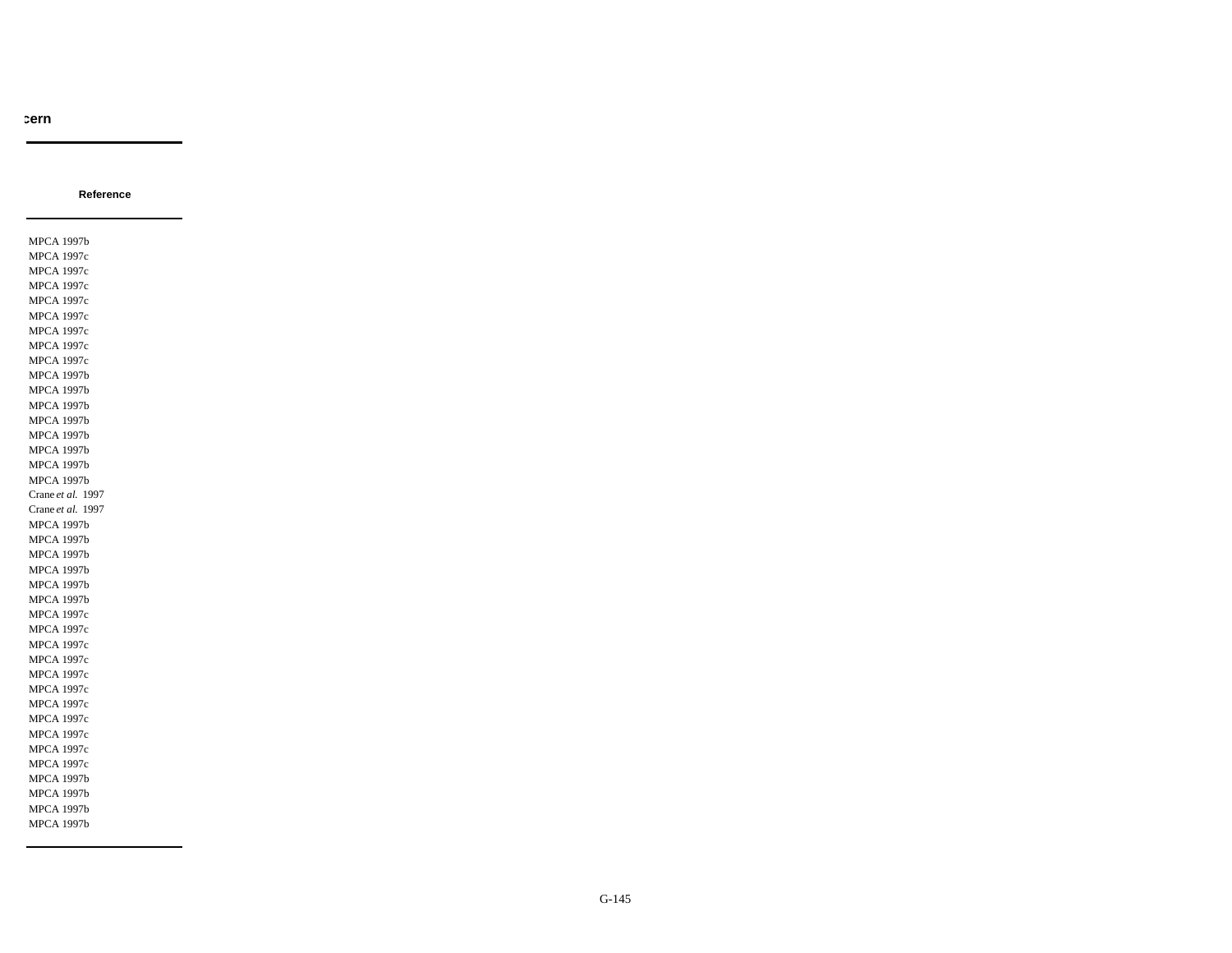**Reference**

MPCA 1997b MPCA 1997c MPCA 1997c MPCA 1997c MPCA 1997c MPCA 1997c MPCA 1997c MPCA 1997c MPCA 1997c MPCA 1997c MPCA 1997c Crane *et al.* 1997 Crane *et al* . 1997 Crane *et al.* 1997 Crane *et al* . 1997 MPCA 1997c MPCA 1997c MPCA 1997c MPCA 1997c MPCA 1997c MPCA 1997c MPCA 1997c MPCA 1997c MPCA 1997c MPCA 1997c MPCA 1997c MPCA 1997c MPCA 1997c MPCA 1997c MPCA 1997c MPCA 1997c MPCA 1997c MPCA 1997c MPCA 1997c MPCA 1997c MPCA 1997c MPCA 1997c MPCA 1997c MPCA 1997c MPCA 1997c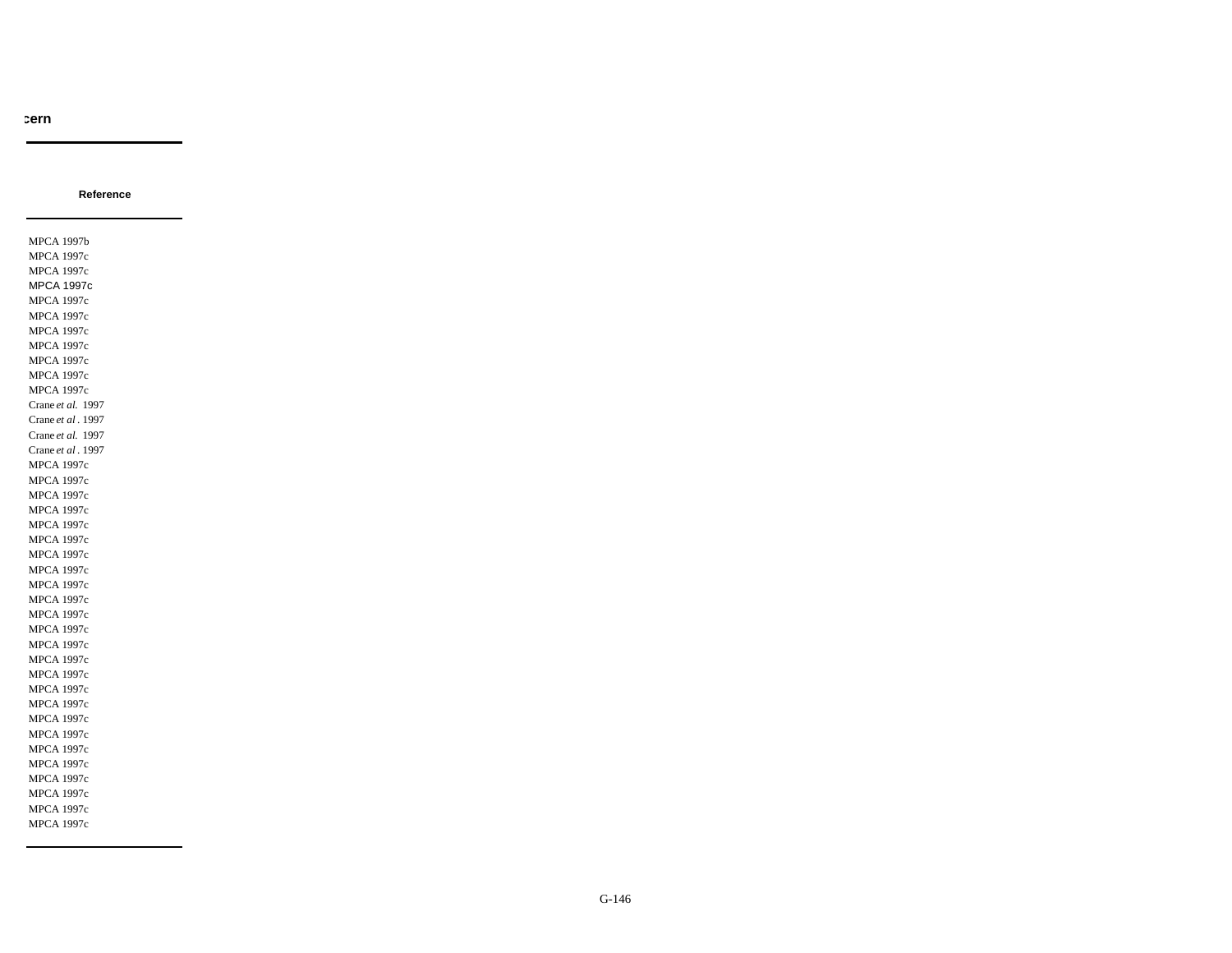**Reference**

MPCA 1997b MPCA 1997c MPCA 1997b MPCA 1997b MPCA 1997b MPCA 1997b Crane *et al* . 1997 MPCA 1997c MPCA 1997c MPCA 1997c MPCA 1997c MPCA 1997c MPCA 1997c MPCA 1997c MPCA 1997c Crane *et al.* 1997 MPCA 1997c MPCA 1997c MPCA 1997c Crane *et al* . 1997 MPCA 1997b MPCA 1997b MPCA 1997b MPCA 1997b Crane *et al.* 1997 Crane *et al.* 1997 MPCA 1997b MPCA 1997b MPCA 1997b MPCA 1997b MPCA 1997b MPCA 1997b MPCA 1997c MPCA 1997c MPCA 1997c MPCA 1997c MPCA 1997c Crane *et al.* 1997 Crane *et al.* 1997 Crane *et al.* 1997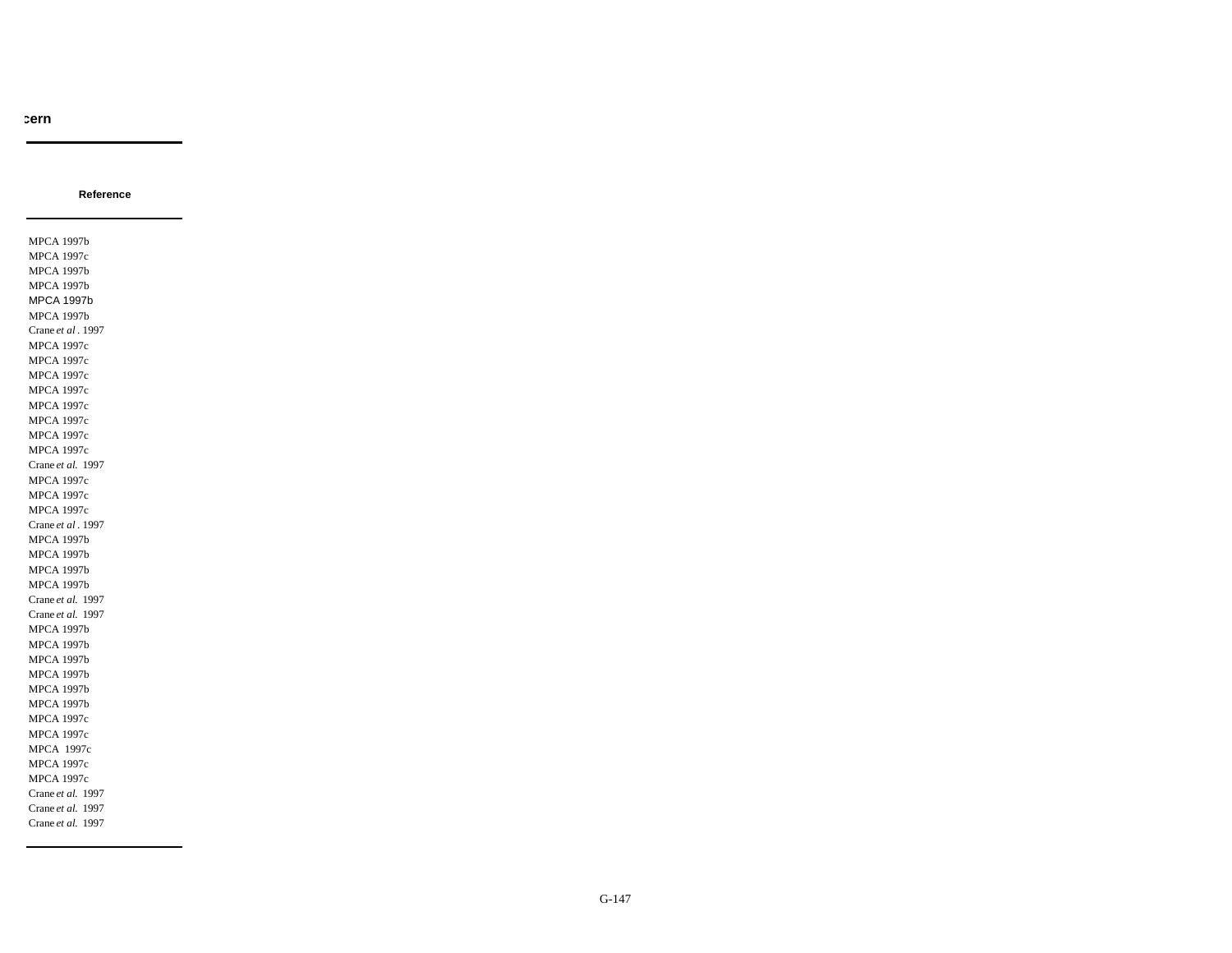**Reference**

MPCA 1997b Crane *et al.* 1997 IT Corp. 1996 IT Corp. 1996 IT Corp. 1996 IT Corp. 1996 IT Corp. 1996 IT Corp. 1996 IT Corp. 1996 IT Corp. 1996 MPCA 1997c MPCA 1997c MPCA 1997c MPCA 1997c MPCA 1997c Crane *et al.* 1997 Crane *et al.* 1997 MPCA 1997b MPCA 1997b MPCA 1997b MPCA 1997b Crane *et al.* 1997 Crane *et al.* 1997 Crane *et al.* 1997 Crane *et al.* 1997 Wenck Associates Inc. 1995 Wenck Associates Inc. 1995 MPCA 1997c Wenck Associates Inc. 1995 MPCA 1997c MPCA 1997c Wenck Associates Inc. 1995 Crane *et al.* 1997 Crane *et al.* 1997 Crane *et al.* 1997 Crane *et al.* 1997 MPCA 1997b MPCA 1997b MPCA 1997b MPCA 1997b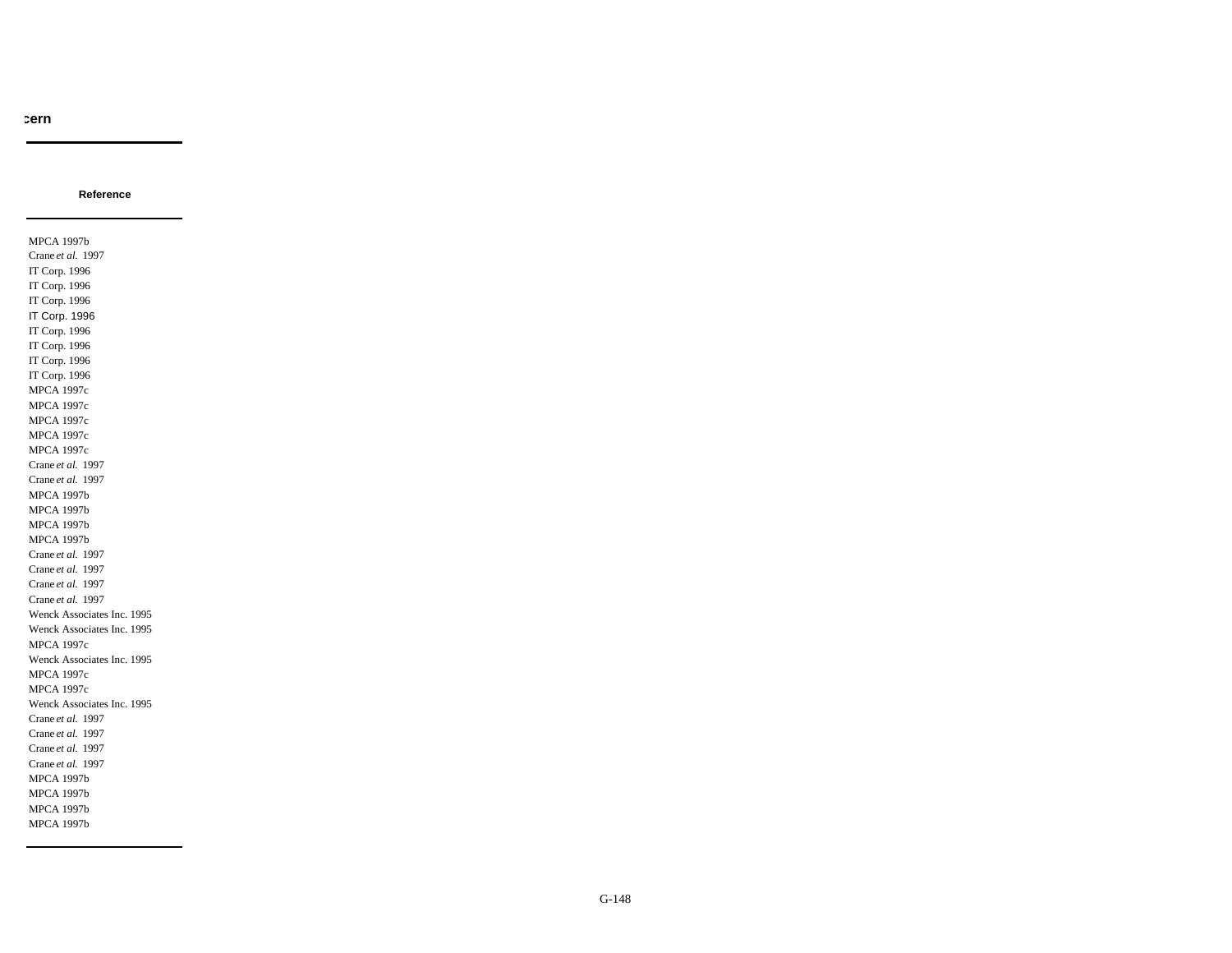**Reference**

MPCA 1997b Crane *et al.* 1997 Crane *et al.* 1997 MPCA 1997c MPCA 1997c MPCA 1997c MPCA 1997c MPCA 1997c MPCA 1997c MPCA 1997c MPCA 1997c MPCA 1997c MPCA 1997c MPCA 1997c MPCA 1997c MPCA 1997c MPCA 1997b MPCA 1997b MPCA 1997b MPCA 1997b MPCA 1997b MPCA 1997b MPCA 1997b MPCA 1997b MPCA 1997b MPCA 1997b MPCA 1997b MPCA 1997b MPCA 1997b MPCA 1997b MPCA 1997b MPCA 1997b IT Corp. 1996 IT Corp. 1996 IT Corp. 1996 IT Corp. 1996 MPCA 1997c MPCA 1997c MPCA 1997c MPCA 1997c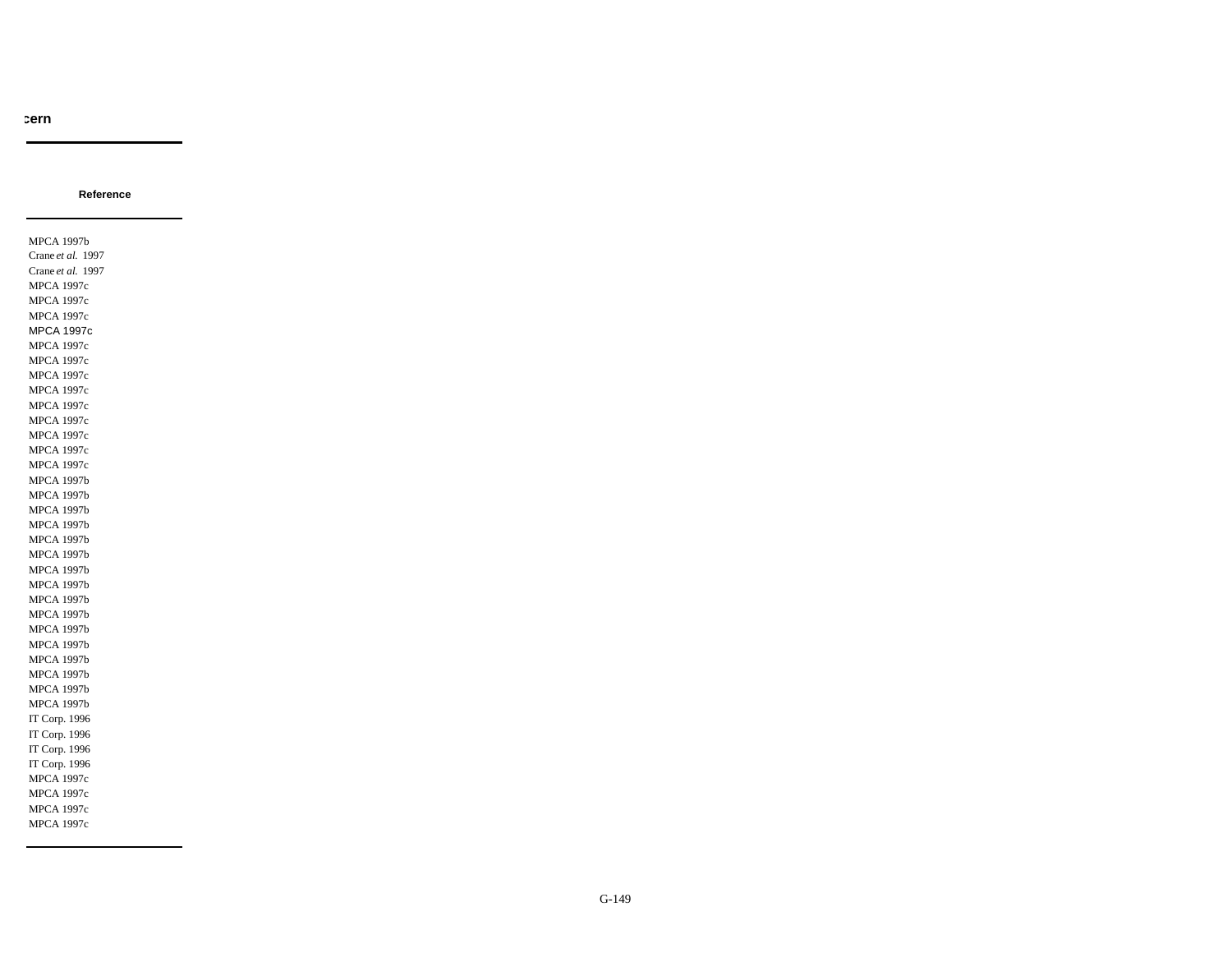**Reference**

MPCA 1997b MPCA 1997c MPCA 1997c MPCA 1997c MPCA 1997c MPCA 1997c MPCA 1997c MPCA 1997b MPCA 1997b MPCA 1997b MPCA 1997b MPCA 1997b MPCA 1997b MPCA 1997b MPCA 1997b MPCA 1997b MPCA 1997b MPCA 1997b MPCA 1997b Crane *et al* . 1997 Crane *et al* . 1997 MPCA 1997b MPCA 1997b MPCA 1997b MPCA 1997b MPCA 1997c MPCA 1997c MPCA 1997c MPCA 1997c MPCA 1997c IT Corp. 1996 IT Corp. 1996 IT Corp. 1996 IT Corp. 1996 MPCA 1997b MPCA 1997b MPCA 1997b MPCA 1997b MPCA 1997b MPCA 1997b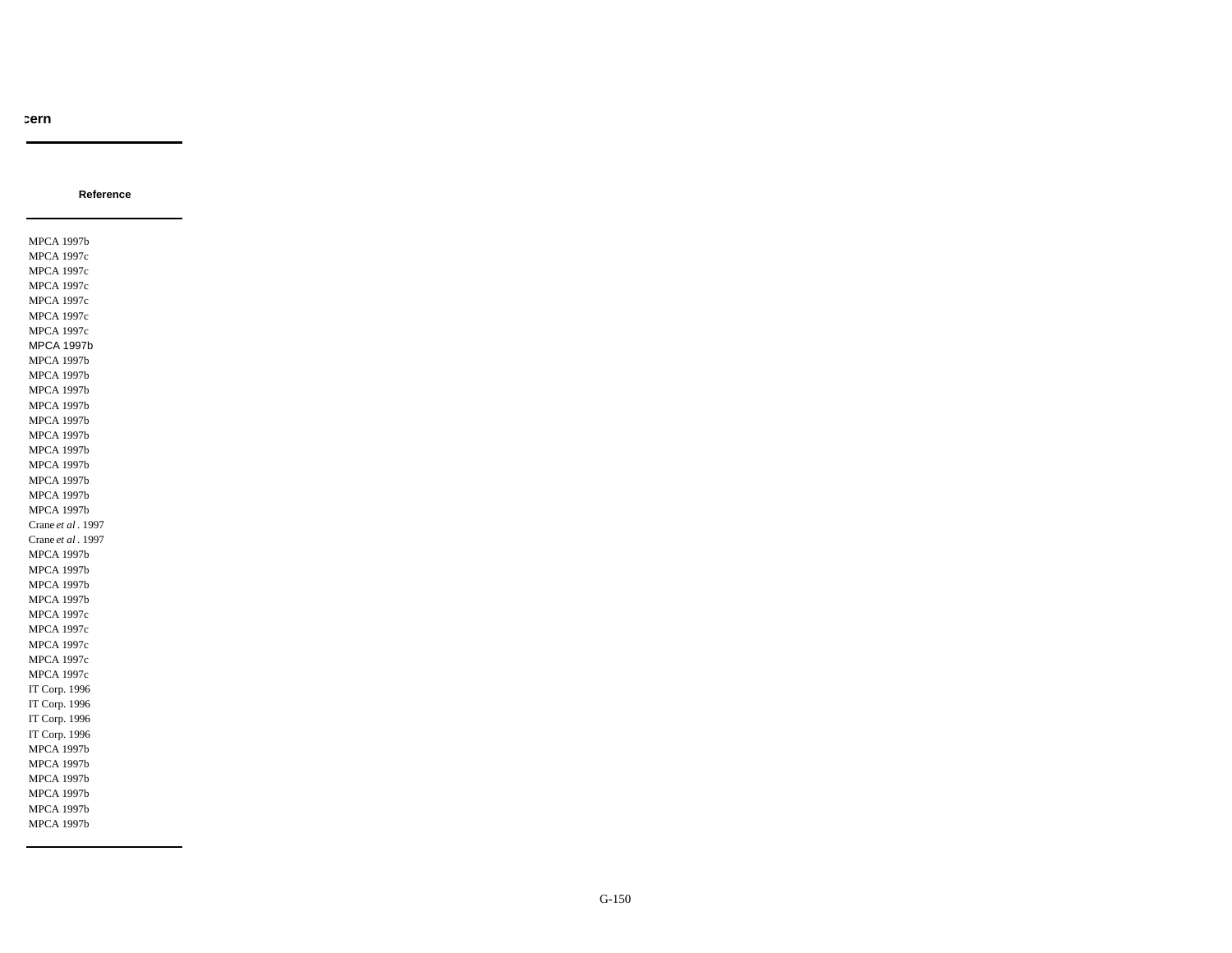**Reference**

MPCA 1997b MPCA 1997b MPCA 1997b MPCA 1997c MPCA 1997c MPCA 1997c MPCA 1997c MPCA 1997c IT Corp. 1996 IT Corp. 1996 IT Corp. 1996 IT Corp. 1996 MPCA 1993 IT Corp. 1996 IT Corp. 1996 IT Corp. 1996 IT Corp. 1996 MPCA 1997b MPCA 1997b MPCA 1997b Crane *et al.* 1997 Crane *et al.* 1997 IT Corp. 1996 IT Corp. 1996 IT Corp. 1996 IT Corp. 1996 Crane *et al.* 1997 MPCA 1997b MPCA 1997b MPCA 1997b MPCA 1997b MPCA 1997b MPCA 1997b MPCA 1997b MPCA 1997b MPCA 1997b MPCA 1997b MPCA 1997b MPCA 1997b MPCA 1997c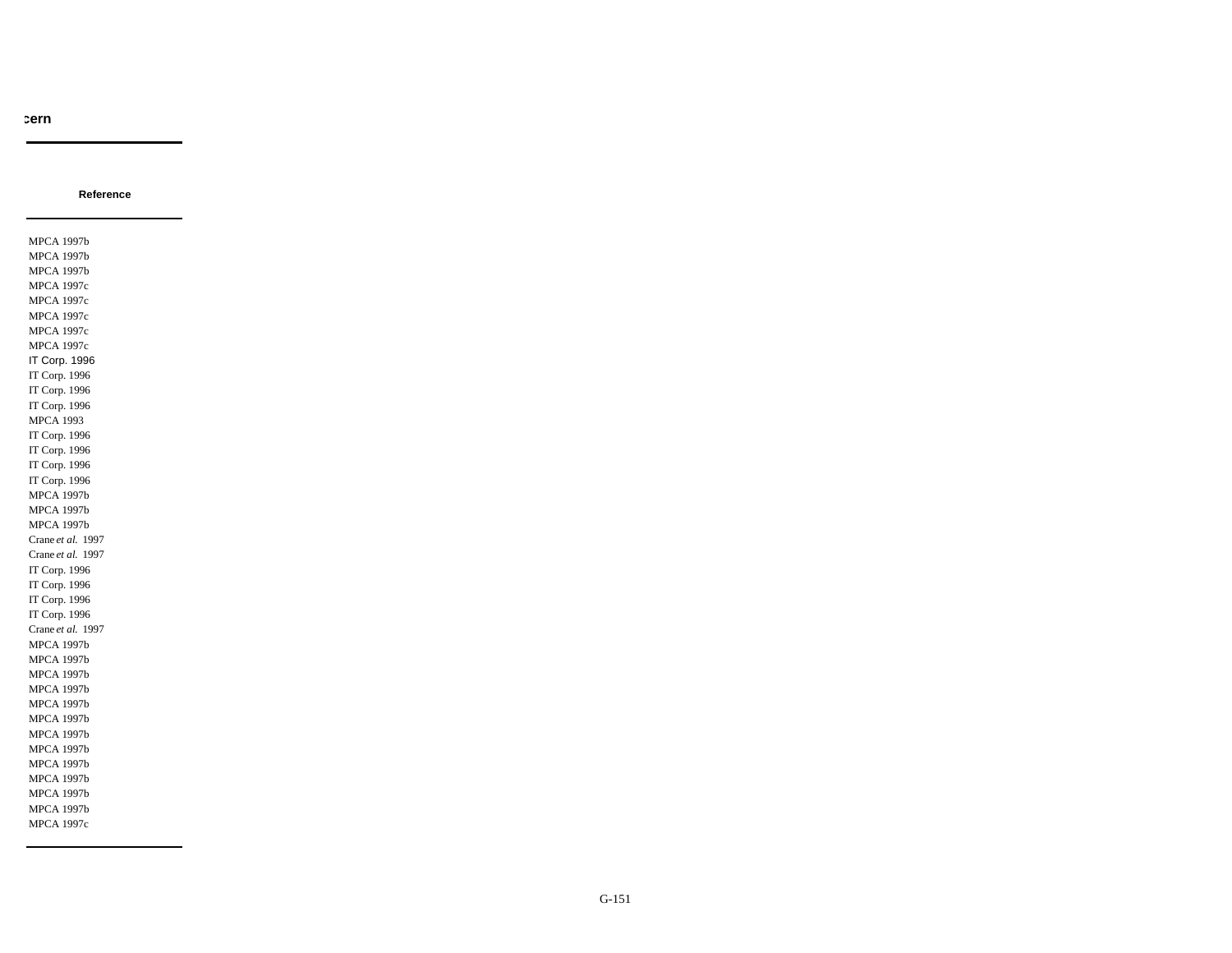**Reference**

MPCA 1997b MPCA 1997c MPCA 1997c MPCA 1997c MPCA 1997c MPCA 1997b MPCA 1997b MPCA 1997b MPCA 1997b Crane *et al.* 1997 MPCA 1997c MPCA 1997c MPCA 1997c IT Corp. 1996 IT Corp. 1996 IT Corp. 1996 IT Corp. 1996 MPCA 1997c MPCA 1997c MPCA 1997c MPCA 1997c MPCA 1997c MPCA 1993 IT Corp. 1996 IT Corp. 1996 IT Corp. 1996 IT Corp. 1996 IT Corp. 1996 IT Corp. 1996 IT Corp. 1996 IT Corp. 1996 IT Corp. 1996 IT Corp. 1996 IT Corp. 1996 IT Corp. 1996 IT Corp. 1996 IT Corp. 1996 IT Corp. 1996 IT Corp. 1996 IT Corp. 1996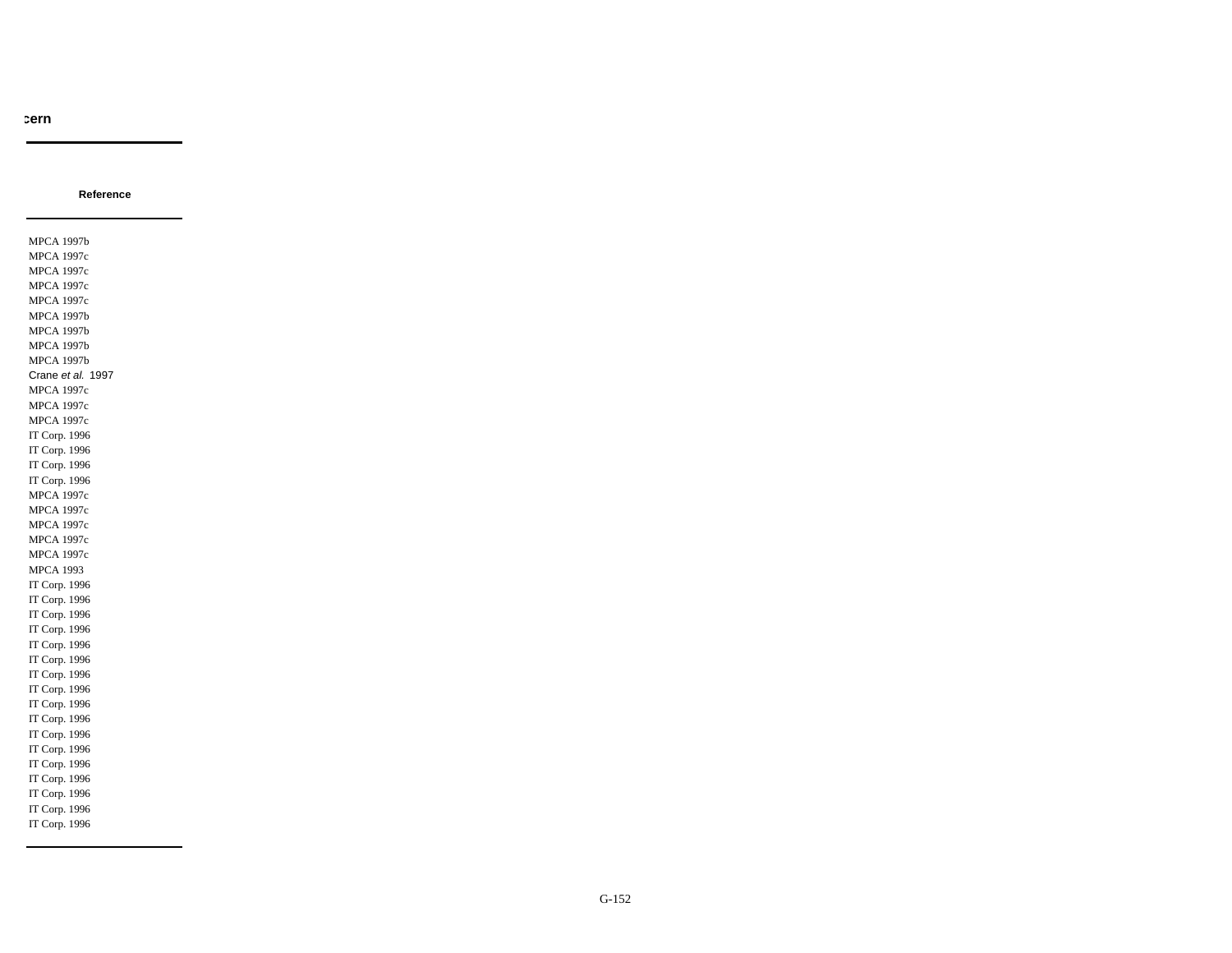**Reference**

MPCA 1997b IT Corp. 1996 IT Corp. 1996 IT Corp. 1996 IT Corp. 1996 IT Corp. 1996 IT Corp. 1996 IT Corp. 1996 MPCA 1997c MPCA 1997c MPCA 1997c MPCA 1997c MPCA 1997c MPCA 1993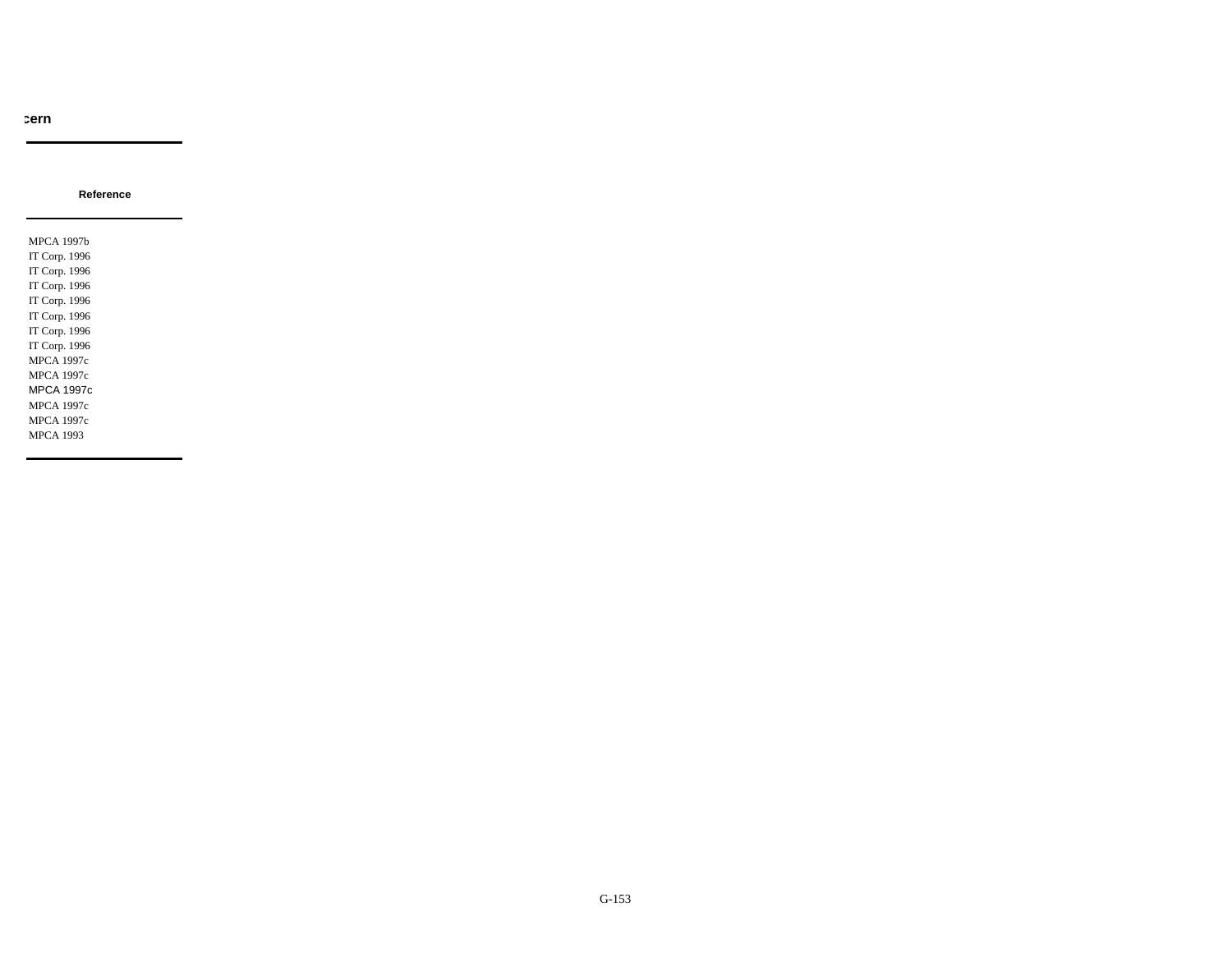|  | Table G-12. A Summary of the Available Data on the Biological Effects Associated with Sediment-sorbed Benzo(a)pyrene in the St. Louis River Area of Concern |  |
|--|-------------------------------------------------------------------------------------------------------------------------------------------------------------|--|
|  |                                                                                                                                                             |  |

| Benzo(a)-              |                                                   |                      |                         |                            |                   |                              |               |                      |                   |
|------------------------|---------------------------------------------------|----------------------|-------------------------|----------------------------|-------------------|------------------------------|---------------|----------------------|-------------------|
| pyrene<br>$(\mu g/kg)$ | Area                                              | <b>Test Duration</b> | <b>Test</b><br>Organism | <b>Species</b>             | <b>Life Stage</b> | <b>End-Point Measured</b>    | <b>Result</b> | <b>TOC</b><br>$($ %) | Reference         |
| 3.50                   | <b>Allouez Bay</b>                                | 30 minute            | Bacteria                | Photobacterium phosphoreum | NA                | 11.24 EC50 biolum.#          | Not toxic     | 0.35                 | MPCA 1997b        |
| 3.50                   | <b>Allouez Bay</b>                                | $10 \text{ day}$     | Diptera                 | Chironomus tentans         | LAR               | 55 % survival                | Not toxic     | 0.35                 | <b>MPCA 1997b</b> |
| 3.50                   | <b>Allouez Bay</b>                                | 30 minute            | Bacteria                | Photobacterium phosphoreum | NA                | 26.2 mg growth               | Toxic         | 0.35                 | <b>MPCA 1997b</b> |
| 3.70                   | St. Louis River - Stryker Bay                     | 10 day               | Diptera                 | Chironomus tentans         | LAR               | 78 % survival                | Not toxic     | 2.93                 | IT Corp. 1996     |
| 3.70                   | St. Louis River - Miller & Coffee Creek Embayment | 10 day               | Diptera                 | Chironomus tentans         | LAR               | $1.04$ mg growth             | Toxic         | 2.93                 | IT Corp. 1996     |
| 3.70                   | St. Louis River - Stryker Bay                     | 10 day               | Amphipod                | Hyalella azteca            | <b>JUV</b>        | 97 % survival                | Not toxic     | 2.93                 | IT Corp. 1996     |
| 3.70                   | St. Louis River - Stryker Bay                     | 10 day               | Amphipod                | Hyalella azteca            | <b>JUV</b>        | $0.14$ mg growth             | Toxic         | 2.93                 | IT Corp. 1996     |
| 4.00                   | Allouez Bay                                       | 30 minute            | Bacteria                | Photobacterium phosphoreum | NA                | 3.96 EC50 biolum.#           | Not toxic     | 0.59                 | <b>MPCA 1997b</b> |
| 4.00                   | Allouez Bay                                       | 10 day               | Diptera                 | Chironomus tentans         | LAR               | 80 % survival                | Not toxic     | 0.59                 | <b>MPCA 1997b</b> |
| 4.00                   | <b>Allouez Bay</b>                                | 30 minute            | Bacteria                | Photobacterium phosphoreum | NA                | 0 % red. biolum.^            | Not toxic     | 0.59                 | <b>MPCA 1997b</b> |
| 4.30                   | D-S Harbor                                        | 30 minute            | Bacteria                | Photobacterium phosphoreum | NA                | 100 EC50 biolum.#            | Not toxic     | 0.08                 | <b>MPCA 1997b</b> |
| 4.30                   | D-S Harbor                                        | $10 \text{ day}$     | Diptera                 | Chironomus tentans         | LAR               | 90 % survival                | Not toxic     | 0.08                 | <b>MPCA 1997b</b> |
| 4.30                   | D-S Harbor                                        | 30 minute            | Bacteria                | Photobacterium phosphoreum | NA                | 26.3 % red. biolum.^         | Toxic         | 0.08                 | <b>MPCA 1997b</b> |
| 4.30                   | D-S Harbor                                        | $10 \text{ day}$     | Amphipod                | Hyalella azteca            | <b>JUV</b>        | 86 % survival                | Not toxic     | 0.08                 | <b>MPCA 1997b</b> |
| 5.50                   | <b>Allouez Bay</b>                                | 30 minute            | Bacteria                | Photobacterium phosphoreum | NA                | 0.81 EC50 biolum.#           | Not toxic     | 1.02                 | <b>MPCA 1997b</b> |
| 5.50                   | Allouez Bay                                       | $10 \text{ day}$     | Amphipod                | Hyalella azteca            | <b>JUV</b>        | 90 % survival                | Not toxic     | 1.02                 | <b>MPCA 1997b</b> |
| 5.50                   | <b>Allouez Bay</b>                                | 10 day               | Diptera                 | Chironomus tentans         | LAR               | 80 % survival                | Not toxic     |                      | 1.02 MPCA 1997b   |
| 5.50                   | <b>Allouez Bay</b>                                | 30 minute            | Bacteria                | Photobacterium phosphoreum | NA                | 29.7 % red. biolum. $\wedge$ | Toxic         | $1.02 -$             | <b>MPCA 1997b</b> |
| 8.00                   | D-S Harbor                                        | 10 day               | Diptera                 | Chironomus tentans         | LAR               | 75 % survival                | Not toxic     | 0.14                 | <b>MPCA 1997b</b> |
| 8.00                   | D-S Harbor                                        | 10 day               | Amphipod                | Hyalella azteca            | <b>JUV</b>        | 58 % survival                | Not toxic     | 0.14                 | <b>MPCA 1997b</b> |
| 8.00                   | D-S Harbor                                        | 30 minute            | Bacteria                | Photobacterium phosphoreum | NA                | 17.83 EC50 biolum.#          | Not toxic     | 0.14                 | <b>MPCA 1997b</b> |
| 8.00                   | D-S Harbor                                        | 30 minute            | Bacteria                | Photobacterium phosphoreum | NA                | 67.3 % red. biolum.^         | Toxic         | 0.14                 | <b>MPCA 1997b</b> |
| 9.00                   | St. Louis Bay                                     | 10 day               | Amphipod                | Hyalella azteca            | <b>JUV</b>        | 95 % survival                | Not toxic     | 0.12                 | <b>MPCA 1997b</b> |
| 9.00                   | St. Louis Bay                                     | 30 minute            | Bacteria                | Photobacterium phosphoreum | NA                | 3.4 % red. biolum.^          | Not toxic     |                      | 0.12 MPCA 1997b   |
| 9.00                   | St. Louis Bay                                     | 10 day               | Diptera                 | Chironomus tentans         | LAR               | 78 % survival                | Not toxic     |                      | 0.12 MPCA 1997b   |
| 9.00                   | St. Louis Bay                                     | 30 minute            | Bacteria                | Photobacterium phosphoreum | NA                | 100 EC50 biolum.#            | Not toxic     |                      | 0.12 MPCA 1997b   |
| 15.2                   | D-S Harbor                                        | 30 minute            | Bacteria                | Photobacterium phosphoreum | NA                | 41.98 % red. biolum.^        | Toxic         |                      | 1.42 MPCA 1997b   |
| 15.2                   | D-S Harbor                                        | 10 day               | Diptera                 | Chironomus tentans         | LAR               | 60 % survival                | Not toxic     | 1.42                 | <b>MPCA 1997b</b> |
| 15.2                   | D-S Harbor                                        | 30 minute            | Bacteria                | Photobacterium phosphoreum | NA                | 0.72 EC50 biolum.#           | Not toxic     | 1.42                 | <b>MPCA 1997b</b> |
| 15.2                   | D-S Harbor                                        | $10 \text{ day}$     | Amphipod                | Chironomus tentans         | <b>JUV</b>        | 100 % survival               | Not toxic     |                      | 1.42 MPCA 1997b   |
| 17.0                   | D-S Harbor                                        | $10 \text{ day}$     | Diptera                 | Chironomus tentans         | LAR               | 85 % survival                | Not toxic     | 1.87                 | <b>MPCA 1997c</b> |
| 17.0                   | D-S Harbor                                        | 15 minute            | Bacteria                | Photobacterium phosphoreum | NA                | 21.8 % red. biolum.^         | Toxic         | 1.87                 | <b>MPCA 1997c</b> |
| 17.0                   | D-S Harbor                                        | $10 \text{ day}$     | Diptera                 | Chironomus tentans         | LAR               | $0.53$ mg growth             | Not toxic     | 1.87                 | <b>MPCA 1997c</b> |
| 17.0                   | D-S Harbor                                        | 15 minute            | Bacteria                | Photobacterium phosphoreum | NA                | 2.07 EC50 biolum.#           | Not toxic     | 1.87                 | <b>MPCA 1997c</b> |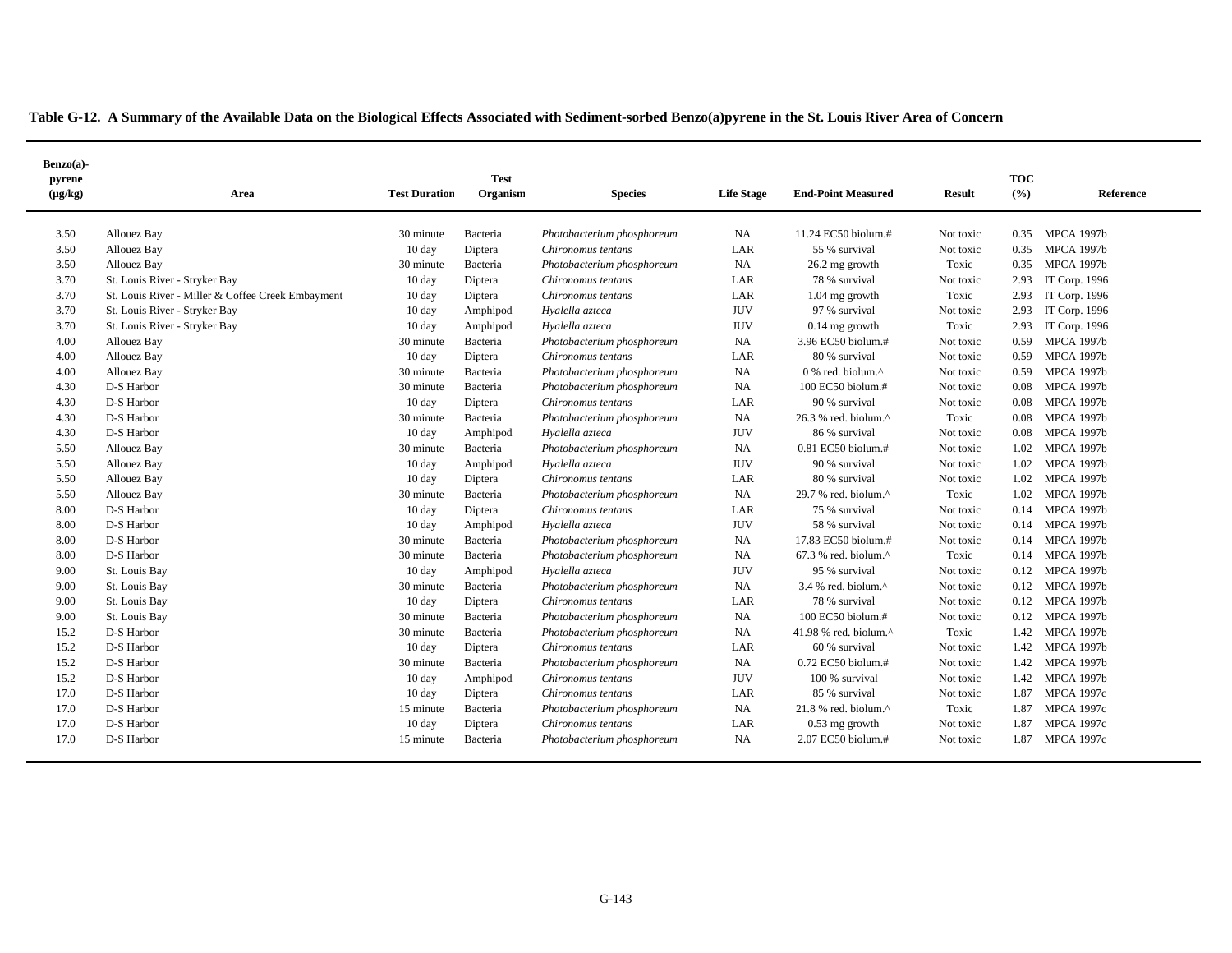| $Benzo(a)$ -<br>pyrene |                            |                      | <b>Test</b> |                            |                   |                                                      |               | <b>TOC</b>    |                            |
|------------------------|----------------------------|----------------------|-------------|----------------------------|-------------------|------------------------------------------------------|---------------|---------------|----------------------------|
| $(\mu g/kg)$           | Area                       | <b>Test Duration</b> | Organism    | <b>Species</b>             | <b>Life Stage</b> | <b>End-Point Measured</b>                            | <b>Result</b> | (9/6)         | Reference                  |
| 17.0                   | D-S Harbor                 | $10 \text{ day}$     | Amphipod    | Hyalella azteca            | <b>JUV</b>        | 93 % survival                                        | Not toxic     | 1.87          | <b>MPCA 1997c</b>          |
| 20.0                   | Spirit Lake - Grassy Point | 10 day               | Amphipod    | Hyalella azteca            | <b>JUV</b>        | 80 % survival                                        | Not toxic     | <b>NR</b>     | Crane et al. 1997          |
| 20.0                   | Spirit Lake - Grassy Point | $10 \text{ day}$     | Diptera     | Chironomus tentans         | LAR               | 70 % survival                                        | Not toxic     | <b>NR</b>     | Crane et al. 1997          |
| 21.6                   | D-S Harbor                 | $10 \text{ day}$     | Amphipod    | Hyalella azteca            | <b>JUV</b>        | 86 % survival                                        | Not toxic     | 0.2           | <b>MPCA 1997b</b>          |
| 21.6                   | D-S Harbor                 | 30 minute            | Bacteria    | Photobacterium phosphoreum | NA                | $25.2$ % red. biolum. <sup><math>\wedge</math></sup> | Toxic         | 0.2           | <b>MPCA 1997b</b>          |
| 21.6                   | D-S Harbor                 | 30 minute            | Bacteria    | Photobacterium phosphoreum | NA                | 4.94 EC50 biolum.#                                   | Not toxic     | 0.2           | <b>MPCA 1997b</b>          |
| 21.6                   | D-S Harbor                 | 10 day               | Diptera     | Chironomus tentans         | LAR               | 85 % survival                                        | Not toxic     | 0.2           | <b>MPCA 1997b</b>          |
| 28.3                   | Spirit Lake                | 10 day               | Amphipod    | Hyalella azteca            | <b>JUV</b>        | 97.5 % survival                                      | Not toxic     | 2.59          | <b>MPCA 1997b</b>          |
| 28.3                   | Spirit Lake                | 10 day               | Diptera     | Chironomus tentans         | LAR               | 65 % survival                                        | Not toxic     | 2.59          | <b>MPCA 1997b</b>          |
| 28.3                   | Spirit Lake                | 30 minute            | Bacteria    | Photobacterium phosphoreum | NA                | 7.4 % red. biolum.^                                  | Not toxic     | 2.59          | <b>MPCA 1997b</b>          |
| 28.3                   | Spirit Lake                | 30 minute            | Bacteria    | Photobacterium phosphoreum | <b>NA</b>         | 0.41 EC50 biolum.#                                   | Toxic         | 2.59          | <b>MPCA 1997b</b>          |
| 32.0                   | Spirit Lake                | 30 minute            | Bacteria    | Photobacterium phosphoreum | NA                | 0.4 EC50 biolum.#                                    | Toxic         | 2.82          | <b>MPCA 1997b</b>          |
| 32.0                   | Spirit Lake                | 10 day               | Amphipod    | Hyalella azteca            | <b>JUV</b>        | 70 % survival                                        | Not toxic     | 2.82          | <b>MPCA 1997b</b>          |
| 32.0                   | Spirit Lake                | $10 \text{ day}$     | Diptera     | Chironomus tentans         | LAR               | 72 % survival                                        | Not toxic     | 2.82          | <b>MPCA 1997b</b>          |
| 32.0                   | Spirit Lake                | 30 minute            | Bacteria    | Photobacterium phosphoreum | NA                | 10.2 % red. biolum. $^{\wedge}$                      | Not toxic     | 2.82          | <b>MPCA 1997b</b>          |
| 32.5                   | Spirit Lake                | 10 day               | Amphipod    | Hyalella azteca            | <b>JUV</b>        | 75 % survival                                        | Not toxic     | 5.77          | <b>MPCA 1997b</b>          |
| 32.5                   | Spirit Lake                | 30 minute            | Bacteria    | Photobacterium phosphoreum | NA                | $6.4$ % red. biolum. <sup><math>\land</math></sup>   | Not toxic     | 5.77          | <b>MPCA 1997b</b>          |
| 32.5                   | Spirit Lake                | 10 day               | Diptera     | Chironomus tentans         | LAR               | 75 % survival                                        | Not toxic     | 5.77          | <b>MPCA 1997b</b>          |
| 32.5                   | Spirit Lake                | 30 minute            | Bacteria    | Photobacterium phosphoreum | NA                | 6.73 EC50 biolum.#                                   | Not toxic     | 5.77          | <b>MPCA 1997b</b>          |
| 36.0                   | Lower St. Louis River      | 10 day               | Amphipod    | Hyalella azteca            | <b>JUV</b>        | 92 % survival                                        | Not toxic     | 2.91          | <b>MPCA 1997b</b>          |
| 36.0                   | Lower St. Louis River      | 10 day               | Diptera     | Chironomus tentans         | LAR               | 90 % survival                                        | Not toxic     | 2.91          | <b>MPCA 1997b</b>          |
| 36.0                   | Lower St. Louis River      | 30 minute            | Bacteria    | Photobacterium phosphoreum | NA                | 18.89 % red. biolum.^                                | Not toxic     | 2.91          | <b>MPCA 1997b</b>          |
| 36.0                   | Lower St. Louis River      | 30 minute            | Bacteria    | Photobacterium phosphoreum | NA                | $0.96$ EC50 biolum.#                                 | Not toxic     | 2.91          | <b>MPCA 1997b</b>          |
| 36.1                   | D-S Harbor                 | 30 minute            | Bacteria    | Photobacterium phosphoreum | NA                | 22.95 % red. biolum.^                                | Toxic         | 0.16          | <b>MPCA 1997b</b>          |
| 36.1                   | D-S Harbor                 | 10 day               | Diptera     | Chironomus tentans         | LAR               | 90 % survival                                        | Not toxic     | 0.16          | <b>MPCA 1997b</b>          |
| 36.1                   | D-S Harbor                 | 30 minute            | Bacteria    | Photobacterium phosphoreum | NA                | 100 EC50 biolum.#                                    | Not toxic     |               | 0.16 MPCA 1997b            |
| 39.0                   | D-S Harbor                 | 10 day               | Amphipod    | Hyalella azteca            | <b>JUV</b>        | 85 % survival                                        | Not toxic     | $0.4^{\circ}$ | <b>MPCA 1997b</b>          |
| 39.0                   | D-S Harbor                 | 30 minute            | Bacteria    | Photobacterium phosphoreum | <b>NA</b>         | 39.7 % red. biolum.^                                 | Toxic         | 0.4           | <b>MPCA 1997b</b>          |
| 39.0                   | D-S Harbor                 | 10 day               | Diptera     | Chironomus tentans         | LAR               | 88 % survival                                        | Not toxic     | 0.4           | <b>MPCA 1997b</b>          |
| 39.0                   | D-S Harbor                 | 30 minute            | Bacteria    | Photobacterium phosphoreum | <b>NA</b>         | 100 EC50 biolum.#                                    | Not toxic     | 0.4           | <b>MPCA 1997b</b>          |
| 39.0                   | D-S Harbor                 | $10 \text{ day}$     | Amphipod    | Hyalella azteca            | <b>JUV</b>        | 82 % survival                                        | Not toxic     | 0.4           | <b>MPCA 1997b</b>          |
| 39.0                   | D-S Harbor                 | 10 day               | Diptera     | Chironomus tentans         | LAR               | 85 % survival                                        | Not toxic     | 0.4           | <b>MPCA 1997b</b>          |
| $<$ 50.0               | Superior Bay               | $10 \text{ day}$     | Diptera     | Chironomus tentans         | LAR               | 100 % survival                                       | Not toxic     | 6.7           | Wenck Associates Inc. 1995 |
| $<$ 50.0               | Superior Bay               | $10 \text{ day}$     | Amphipod    | Hyalella azteca            | <b>JUV</b>        | 90 % survival                                        | Not toxic     | 6.7           | Wenck Associates Inc. 1995 |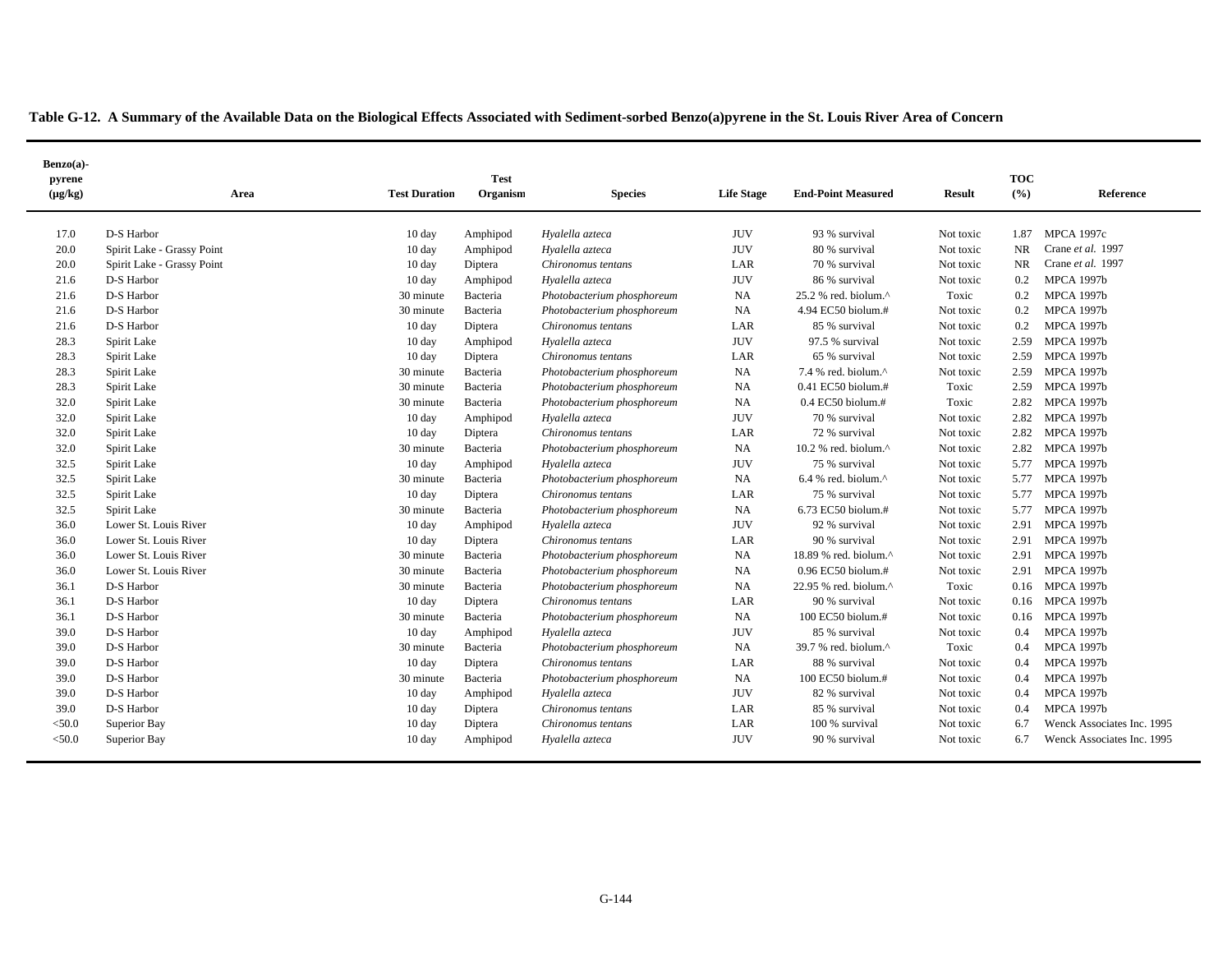| $Benzo(a)$ -<br>pyrene |                            |                      | <b>Test</b>         |                            |                   |                                        |                        | <b>TOC</b> |                                                          |
|------------------------|----------------------------|----------------------|---------------------|----------------------------|-------------------|----------------------------------------|------------------------|------------|----------------------------------------------------------|
| $(\mu g/kg)$           | Area                       | <b>Test Duration</b> | Organism            | <b>Species</b>             | <b>Life Stage</b> | <b>End-Point Measured</b>              | <b>Result</b>          | (9/6)      | Reference                                                |
|                        |                            |                      |                     |                            |                   |                                        |                        |            |                                                          |
| 50.0                   | D-S Harbor                 | 10 day               | Amphipod            | Hyalella azteca            | <b>JUV</b><br>ADT | 84 % survival<br>100 % survival        | Not toxic              | 1.69       | <b>MPCA 1997c</b>                                        |
| $<$ 50.0               | Superior Bay               | 48 hour              | Cladoceran          | Ceriodaphnia dubia         |                   |                                        | Not toxic              | 6.7<br>6.7 | Wenck Associates Inc. 1995<br>Wenck Associates Inc. 1995 |
| < 50.0<br>50.0         | Superior Bay<br>D-S Harbor | 10 day<br>15 minute  | Diptera<br>Bacteria | Chironomus tentans         | LAR<br><b>NA</b>  | $0.57$ mg growth<br>4.29 EC50 biolum.# | Not toxic<br>Not toxic | 1.69       | <b>MPCA 1997c</b>                                        |
|                        |                            |                      |                     | Photobacterium phosphoreum | <b>NA</b>         |                                        |                        |            |                                                          |
| 50.0                   | D-S Harbor                 | 15 minute            | Bacteria            | Photobacterium phosphoreum |                   | 12.1 % red. biolum.^                   | Not toxic              | 1.69       | <b>MPCA 1997c</b><br>Crane et al. 1997                   |
| 71.0                   | Spirit Lake - Grassy Point | 10 day               | Amphipod            | Hyalella azteca            | <b>JUV</b>        | 92 % survival                          | Not toxic              | <b>NR</b>  | Crane et al. 1997                                        |
| 71.0                   | Spirit Lake - Grassy Point | 10 day               | Diptera             | Chironomus tentans         | LAR               | 92 % survival                          | Not toxic              | <b>NR</b>  |                                                          |
| 72.0                   | Spirit Lake                | 15 minute            | Bacteria            | Photobacterium phosphoreum | <b>NA</b>         | 12.1 % red. biolum.^                   | Not toxic              | 2.34       | <b>MPCA 1997c</b>                                        |
| 72.0                   | Spirit Lake                | 15 minute            | Bacteria            | Photobacterium phosphoreum | <b>NA</b>         | 0.77 EC50 biolum.#                     | Not toxic              | 2.34       | <b>MPCA 1997c</b>                                        |
| 72.0                   | Spirit Lake                | 10 day               | Amphipod            | Hyalella azteca            | <b>JUV</b>        | 90 % survival                          | Not toxic              | 2.34       | MPCA 1997c                                               |
| 72.0                   | Spirit Lake                | $10 \text{ day}$     | Diptera             | Chironomus tentans         | LAR               | 95 % survival                          | Not toxic              | 2.34       | <b>MPCA 1997c</b>                                        |
| 72.0                   | Spirit Lake                | $10 \text{ day}$     | Diptera             | Chironomus tentans         | LAR               | $0.37$ mg growth                       | Not toxic              | 2.34       | <b>MPCA 1997c</b>                                        |
| 78.0                   | D-S Harbor                 | $10 \text{ day}$     | Amphipod            | Hyalella azteca            | <b>JUV</b>        | 98 % survival                          | Not toxic              | 2.24       | <b>MPCA 1997c</b>                                        |
| 78.0                   | D-S Harbor                 | 10 day               | Diptera             | Chironomus tentans         | LAR               | $0.46$ mg growth                       | Not toxic              | 2.24       | <b>MPCA 1997c</b>                                        |
| 78.0                   | D-S Harbor                 | $10 \text{ day}$     | Diptera             | Chironomus tentans         | LAR               | 95 % survival                          | Not toxic              | 2.24       | <b>MPCA 1997c</b>                                        |
| 78.0                   | D-S Harbor                 | 15 minute            | Bacteria            | Photobacterium phosphoreum | <b>NA</b>         | $0$ % red. biolum. $^{\wedge}$         | Not toxic              | 2.24       | <b>MPCA 1997c</b>                                        |
| 78.0                   | D-S Harbor                 | 15 minute            | Bacteria            | Photobacterium phosphoreum | <b>NA</b>         | 1.3 EC50 biolum.#                      | Not toxic              | 2.24       | <b>MPCA 1997c</b>                                        |
| 83.6                   | D-S Harbor                 | 30 minute            | Bacteria            | Photobacterium phosphoreum | <b>NA</b>         | 0.96 EC50 biolum.#                     | Not toxic              | 1.35       | <b>MPCA 1997b</b>                                        |
| 83.6                   | D-S Harbor                 | 10 day               | Amphipod            | Hyalella azteca            | <b>JUV</b>        | 92 % survival                          | Not toxic              | 1.35       | <b>MPCA 1997b</b>                                        |
| 83.6                   | D-S Harbor                 | 10 day               | Diptera             | Chironomus tentans         | LAR               | 70 % survival                          | Not toxic              |            | 1.35 MPCA 1997b                                          |
| 83.6                   | D-S Harbor                 | 30 minute            | Bacteria            | Photobacterium phosphoreum | <b>NA</b>         | 0 % red. biolum.^                      | Not toxic              | 1.35       | <b>MPCA 1997b</b>                                        |
| 88.3                   | Lower St. Louis River      | 10 day               | Diptera             | Chironomus tentans         | LAR               | 68 % survival                          | Not toxic              | 2.7        | <b>MPCA 1997c</b>                                        |
| 88.3                   | Lower St. Louis River      | 10 day               | Diptera             | Chironomus tentans         | LAR               | 0.56 mg growth                         | Not toxic              | 2.7        | <b>MPCA 1997c</b>                                        |
| 88.3                   | Lower St. Louis River      | 15 minute            | Bacteria            | Photobacterium phosphoreum | <b>NA</b>         | 5.3 % red. biolum. $\wedge$            | Not toxic              | 2.7        | <b>MPCA 1997c</b>                                        |
| 88.3                   | Lower St. Louis River      | $10 \text{ day}$     | Diptera             | Chironomus tentans         | LAR               | 0.44 mg growth                         | Not toxic              | 2.7        | <b>MPCA 1997c</b>                                        |
| 88.3                   | Lower St. Louis River      | 10 day               | Amphipod            | Hyalella azteca            | <b>JUV</b>        | 93 % survival                          | Not toxic              | 2.7        | <b>MPCA 1997c</b>                                        |
| 88.3                   | Lower St. Louis River      | 15 minute            | Bacteria            | Photobacterium phosphoreum | NA                | $0.52$ EC50 biolum.#                   | Not toxic              | 2.7        | <b>MPCA 1997c</b>                                        |
| 88.3                   | Lower St. Louis River      | 10 day               | Amphipod            | Hyalella azteca            | <b>JUV</b>        | 90 % survival                          | Not toxic              | 2.7        | <b>MPCA 1997c</b>                                        |
| 88.3                   | Lower St. Louis River      | 15 minute            | Bacteria            | Photobacterium phosphoreum | NA                | 12 % red. biolum.^                     | Not toxic              | 2.7        | <b>MPCA 1997c</b>                                        |
| 88.3                   | Lower St. Louis River      | 10 day               | Diptera             | Chironomus tentans         | LAR               | 70 % survival                          | Not toxic              | 2.7        | <b>MPCA 1997c</b>                                        |
| 88.3                   | Lower St. Louis River      | 15 minute            | Bacteria            | Photobacterium phosphoreum | <b>NA</b>         | 0.52 EC50 biolum.#                     | Not toxic              | 2.7        | <b>MPCA 1997c</b>                                        |
| 104                    | St. Louis Bay              | 30 minute            | Bacteria            | Photobacterium phosphoreum | <b>NA</b>         | 3.56 EC50 biolum.#                     | Not toxic              | 1.82       | <b>MPCA 1997b</b>                                        |
| 104                    | St. Louis Bay              | 30 minute            | Bacteria            | Photobacterium phosphoreum | <b>NA</b>         | $-2.8$ % red. biolum. $^{\wedge}$      | Not toxic              | 1.82       | <b>MPCA 1997b</b>                                        |
| 104                    | St. Louis Bay              | 10 day               | Diptera             | Chironomus tentans         | LAR               | 75 % survival                          | Not toxic              |            | 1.82 MPCA 1997b                                          |
|                        |                            |                      |                     |                            |                   |                                        |                        |            |                                                          |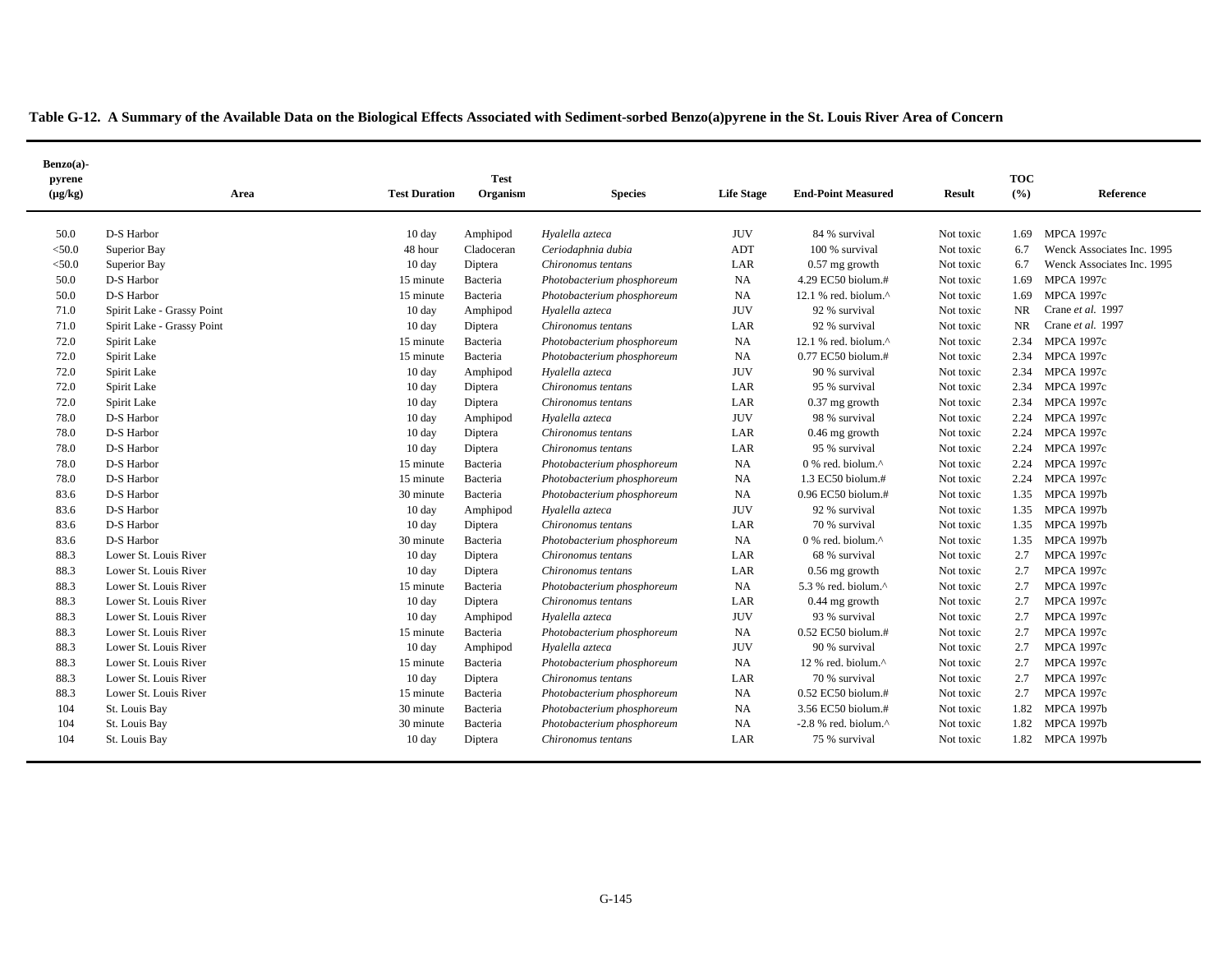| $Benzo(a)$ -<br>pyrene<br>$(\mu g/kg)$ | Area                                    | <b>Test Duration</b> | <b>Test</b><br>Organism | <b>Species</b>             | <b>Life Stage</b> | <b>End-Point Measured</b>                         | <b>Result</b>  | <b>TOC</b><br>(%) | Reference          |
|----------------------------------------|-----------------------------------------|----------------------|-------------------------|----------------------------|-------------------|---------------------------------------------------|----------------|-------------------|--------------------|
|                                        |                                         |                      |                         |                            |                   |                                                   |                |                   |                    |
| 104                                    | St. Louis Bay                           | 10 day               | Amphipod                | Hyalella azteca            | <b>JUV</b>        | 70 % survival                                     | Not toxic      | 1.82              | <b>MPCA 1997b</b>  |
| 106                                    | Lower St. Louis River                   | 10 day               | Amphipod                | Hyalella azteca            | <b>JUV</b>        | 100 % survival                                    | Not toxic      | 3.25              | <b>MPCA 1997c</b>  |
| 106                                    | Lower St. Louis River                   | 15 minute            | Bacteria                | Photobacterium phosphoreum | <b>NA</b>         | 28.8 % red. biolum.^                              | Toxic          | 3.25              | <b>MPCA 1997c</b>  |
| 106                                    | Lower St. Louis River                   | 15 minute            | Bacteria                | Photobacterium phosphoreum | <b>NA</b>         | $0.42$ EC50 biolum.#                              | Toxic          | 3.25              | <b>MPCA 1997c</b>  |
| 110                                    | St. Louis River - Lower St. Louis River | 10 day               | Diptera                 | Chironomus tentans         | LAR               | 90 % survival                                     | Not toxic      | 4.84              | <b>MPCA 1997b</b>  |
| 110                                    | St. Louis River - Lower St. Louis River | 30 minute            | Bacteria                | Photobacterium phosphoreum | <b>NA</b>         | $0.09$ EC50 biolum.#                              | Toxic          | 4.84              | <b>MPCA 1997b</b>  |
| 110                                    | St. Louis River - Lower St. Louis River | 10 day               | Amphipod                | Hyalella azteca            | <b>JUV</b>        | 92 % survival                                     | Not toxic      | 4.84              | <b>MPCA 1997b</b>  |
| 110                                    | St. Louis River - Lower St. Louis River | 30 minute            | Bacteria                | Photobacterium phosphoreum | NA                | 18.2 % red. biolum.^                              | Not toxic      | 4.84              | <b>MPCA 1997b</b>  |
| 192                                    | St. Louis Harbor                        | $10 \text{ day}$     | Diptera                 | Chironomus tentans         | LAR               | 0.74 % weight using UV light                      | Not toxic      | 0.7               | Ankley et al. 1994 |
| 192                                    | St. Louis Harbor                        | $10 \text{ day}$     | Oligochaete             | Lumbriculus variegatus     | ADT               | 0 % survival/normal & UV                          | Toxic          | 0.7               | Ankley et al. 1994 |
| 192                                    | St. Louis Harbor                        | $10 \text{ day}$     | Oligochaete             | Lumbriculus variegatus     | ADT               | $0.65$ mg growth                                  | Toxic          | 0.7               | Ankley et al. 1994 |
| 192                                    | St. Louis Harbor                        | 10 day               | Amphipod                | Hyalella azteca            | <b>JUV</b>        | 65 % survival                                     | Not toxic      | 0.7               | Ankley et al. 1994 |
| 192                                    | St. Louis Harbor                        | 10 day               | Amphipod                | Hyalella azteca            | <b>JUV</b>        | 0 % survival/normal & UV                          | Toxic          | 0.7               | Ankley et al. 1994 |
| 192                                    | St. Louis Harbor                        | $10 \text{ day}$     | Oligochaete             | Lumbriculus variegatus     | ADT               | 85 % survival                                     | Not toxic      | 0.7               | Ankley et al. 1994 |
| 192                                    | St. Louis Harbor                        | 10 day               | Diptera                 | Chironomus tentans         | LAR               | $0.8$ mg growth                                   | Not toxic      | 0.7               | Ankley et al. 1994 |
| 192                                    | St. Louis Harbor                        | $10 \text{ day}$     | Diptera                 | Chironomus tentans         | LAR               | 65 % survival/normal & UV                         | Toxic          | 0.7               | Ankley et al. 1994 |
| 192                                    | St. Louis Harbor                        | 10 day               | Diptera                 | Chironomus tentans         | LAR               | 87.5 % survival                                   | Not toxic      | 0.7               | Ankley et al. 1994 |
| 192                                    | St. Louis Harbor                        | $10 \text{ day}$     | Amphipod                | Hyalella azteca            | <b>JUV</b>        | $0.04$ mg growth                                  | Not determined | 0.7               | Ankley et al. 1994 |
| 196                                    | D-S Harbor                              | $10 \text{ day}$     | Amphipod                | Hyalella azteca            | <b>JUV</b>        | 88 % survival                                     | Not toxic      | 3.85              | <b>MPCA 1997c</b>  |
| 196                                    | D-S Harbor                              | $10 \text{ day}$     | Diptera                 | Chironomus tentans         | LAR               | 85 % survival                                     | Not toxic      | 3.85              | <b>MPCA 1997c</b>  |
| 196                                    | D-S Harbor                              | 15 minute            | Bacteria                | Photobacterium phosphoreum | <b>NA</b>         | 3.82 EC50 biolum.#                                | Not toxic      | 3.85              | <b>MPCA 1997c</b>  |
| 196                                    | D-S Harbor                              | 15 minute            | Bacteria                | Photobacterium phosphoreum | <b>NA</b>         | $0\%$ red. biolum. <sup><math>\wedge</math></sup> | Not toxic      | 3.85              | <b>MPCA 1997c</b>  |
| 196                                    | D-S Harbor                              | $10 \text{ day}$     | Diptera                 | Chironomus tentans         | LAR               | $0.64$ mg growth                                  | Not toxic      | 3.85              | <b>MPCA 1997c</b>  |
| 201                                    | Spirit Lake                             | 10 day               | Diptera                 | Chironomus tentans         | LAR               | 88 % survival                                     | Not toxic      | 1.65              | <b>MPCA 1997c</b>  |
| 201                                    | Spirit Lake                             | 15 minute            | Bacteria                | Photobacterium phosphoreum | <b>NA</b>         | 4.42 EC50 biolum.#                                | Not toxic      | 1.65              | <b>MPCA 1997c</b>  |
| 201                                    | Spirit Lake                             | 15 minute            | Bacteria                | Photobacterium phosphoreum | <b>NA</b>         | $0$ % red. biolum. $^{\wedge}$                    | Not toxic      | 1.65              | <b>MPCA 1997c</b>  |
| 201                                    | Spirit Lake                             | $10 \text{ day}$     | Diptera                 | Chironomus tentans         | LAR               | $0.53$ mg growth                                  | Not toxic      | 1.65              | <b>MPCA 1997c</b>  |
| 201                                    | Spirit Lake                             | 10 day               | Amphipod                | Hyalella azteca            | <b>JUV</b>        | 87 % survival                                     | Not toxic      | 1.65              | <b>MPCA 1997c</b>  |
| 210                                    | Spirit Lake - Grassy Point              | $10 \text{ day}$     | Amphipod                | Hyalella azteca            | <b>JUV</b>        | 75 % survival                                     | Not toxic      | NR.               | Crane et al. 1997  |
| 210                                    | Spirit Lake - Grassy Point              | 10 day               | Diptera                 | Chironomus tentans         | LAR               | 75 % survival                                     | Not toxic      | NR.               | Crane et al. 1997  |
| 230                                    | Spirit Lake - Grassy Point              | $10 \text{ day}$     | Diptera                 | Chironomus tentans         | LAR               | 70 % survival                                     | Not toxic      | NR.               | Crane et al. 1997  |
| 230                                    | Spirit Lake - Grassy Point              | $10 \text{ day}$     | Amphipod                | Hyalella azteca            | <b>JUV</b>        | 90 % survival                                     | Not toxic      | NR                | Crane et al. 1997  |
| 233                                    | D-S Harbor                              | 10 day               | Diptera                 | Chironomus tentans         | LAR               | $0.58$ mg growth                                  | Not toxic      | 2.98              | <b>MPCA 1997c</b>  |
| 233                                    | D-S Harbor                              | 15 minute            | Bacteria                | Photobacterium phosphoreum | <b>NA</b>         | 1.92 EC50 biolum.#                                | Not toxic      | 2.98              | <b>MPCA 1997c</b>  |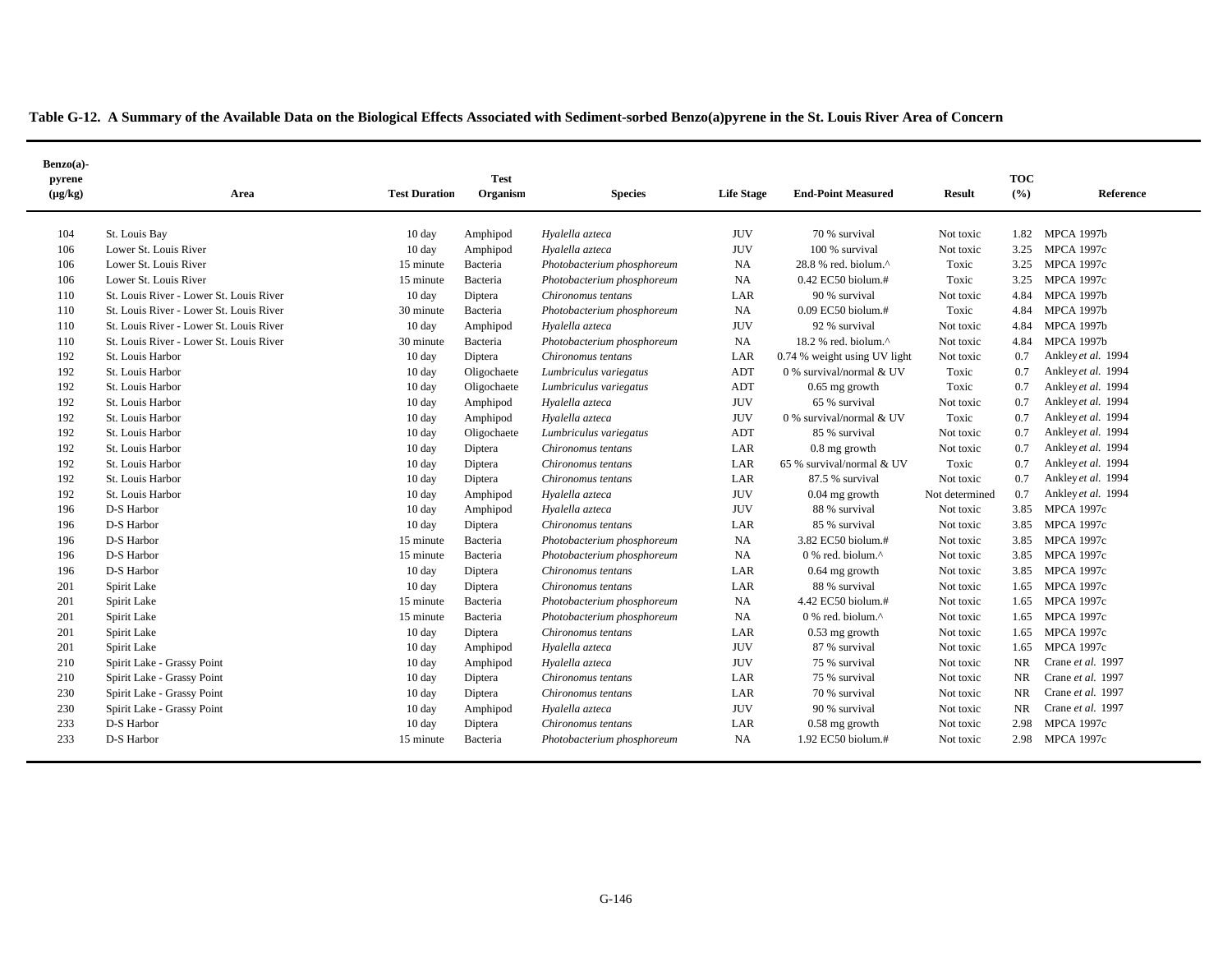| $Benzo(a)$ -           |                  |                      |                         |                            |                   |                                   | <b>TOC</b>     |              |                    |  |
|------------------------|------------------|----------------------|-------------------------|----------------------------|-------------------|-----------------------------------|----------------|--------------|--------------------|--|
| pyrene<br>$(\mu g/kg)$ | Area             | <b>Test Duration</b> | <b>Test</b><br>Organism | <b>Species</b>             | <b>Life Stage</b> | <b>End-Point Measured</b>         | <b>Result</b>  | (%)          | Reference          |  |
| 233                    | D-S Harbor       | 10 day               | Diptera                 | Chironomus tentans         | LAR               | 72 % survival                     | Not toxic      | 2.98         | <b>MPCA 1997c</b>  |  |
| 233                    | D-S Harbor       | 10 day               | Amphipod                | Hyalella azteca            | <b>JUV</b>        | 97 % survival                     | Not toxic      | 2.98         | <b>MPCA 1997c</b>  |  |
| 233                    | D-S Harbor       | 15 minute            | Bacteria                | Photobacterium phosphoreum | <b>NA</b>         | 10.5 % red. biolum.^              | Not toxic      | 2.98         | <b>MPCA 1997c</b>  |  |
| 248                    | Spirit Lake      | 10 day               | Diptera                 | Chironomus tentans         | LAR               | 75 % survival                     | Not toxic      | 5.34         | <b>MPCA 1997b</b>  |  |
| 248                    | Spirit Lake      | 30 minute            | Bacteria                | Photobacterium phosphoreum | NA                | $0.97$ EC50 biolum.#              | Not toxic      | 5.34         | <b>MPCA 1997b</b>  |  |
| 248                    | Spirit Lake      | $10 \text{ day}$     | Amphipod                | Hyalella azteca            | <b>JUV</b>        | 100 % survival                    | Not toxic      | 5.34         | <b>MPCA 1997b</b>  |  |
| 248                    | Spirit Lake      | 30 minute            | Bacteria                | Photobacterium phosphoreum | <b>NA</b>         | $18.8$ % red. biolum. $^{\wedge}$ | Not toxic      | 5.34         | <b>MPCA 1997b</b>  |  |
| 285                    | St. Louis Harbor | $10 \text{ day}$     | Amphipod                | Hyalella azteca            | <b>JUV</b>        | 80 % survival                     | Not toxic      | 4.1          | Ankley et al. 1994 |  |
| 285                    | St. Louis Harbor | $10 \text{ day}$     | Amphipod                | Hyalella azteca            | <b>JUV</b>        | $0.04$ mg growth                  | Toxic          | 4.1          | Ankley et al. 1994 |  |
| 285                    | St. Louis Harbor | 10 day               | Diptera                 | Chironomus tentans         | LAR               | 85 % survival                     | Not toxic      | 4.1          | Ankley et al. 1994 |  |
| 285                    | St. Louis Harbor | 10 day               | Diptera                 | Chironomus tentans         | LAR               | $0.93$ mg growth                  | Not toxic      | 4.1          | Ankley et al. 1994 |  |
| 285                    | St. Louis Harbor | 10 day               | Oligochaete             | Lumbriculus variegatus     | ADT               | $0.85$ mg growth                  | Not toxic      | 4.1          | Ankley et al. 1994 |  |
| 285                    | St. Louis Harbor | 10 day               | Diptera                 | Chironomus tentans         | LAR               | 1.08 % weight using UV light      | Not toxic      | 4.1          | Ankley et al. 1994 |  |
| 285                    | St. Louis Harbor | 10 day               | Amphipod                | Hyalella azteca            | <b>JUV</b>        | 72.5 % survival/normal & UV       | Not toxic      | 4.1          | Ankley et al. 1994 |  |
| 285                    | St. Louis Harbor | 10 day               | Amphipod                | Hyalella azteca            | <b>JUV</b>        | 0.05 % weight using UV light      | Not toxic      | 4.1          | Ankley et al. 1994 |  |
| 285                    | St. Louis Harbor | 10 day               | Oligochaete             | Lumbriculus variegatus     | ADT               | 87.5 % survival/normal & UV       | Not toxic      | 4.1          | Ankley et al. 1994 |  |
| 285                    | St. Louis Harbor | 10 day               | Oligochaete             | Lumbriculus variegatus     | ADT               | 100 % survival                    | Not toxic      | 4.1          | Ankley et al. 1994 |  |
| 285                    | St. Louis Harbor | 10 day               | Oligochaete             | Lumbriculus variegatus     | <b>ADT</b>        | 0.83 % weight using UV light      | Toxic          | 4.1          | Ankley et al. 1994 |  |
| 285                    | St. Louis Harbor | 10 day               | Diptera                 | Chironomus tentans         | LAR               | 95 % survival/normal & UV         | Not toxic      | 4.1          | Ankley et al. 1994 |  |
| 320                    | Spirit Lake      | 15 minute            | Bacteria                | Photobacterium phosphoreum | <b>NA</b>         | 52.4 % red. biolum.^              | Toxic          | $\mathbf{1}$ | <b>MPCA 1997c</b>  |  |
| 320                    | Spirit Lake      | $10 \text{ day}$     | Diptera                 | Chironomus tentans         | LAR               | 0 % survival                      | Toxic          | 1            | <b>MPCA 1997c</b>  |  |
| 320                    | Spirit Lake      | $10 \text{ day}$     | Diptera                 | Chironomus tentans         | LAR               | Not determined                    | Not determined | -1           | <b>MPCA 1997c</b>  |  |
| 320                    | Spirit Lake      | 10 day               | Amphipod                | Hyalella azteca            | <b>JUV</b>        | 63 % survival                     | Toxic          | 1            | <b>MPCA 1997c</b>  |  |
| 320                    | Spirit Lake      | 15 minute            | Bacteria                | Photobacterium phosphoreum | NA                | 0.77 EC50 biolum.#                | Not toxic      | $\mathbf{1}$ | <b>MPCA 1997c</b>  |  |
| 357                    | D-S Harbor       | 10 day               | Diptera                 | Chironomus tentans         | LAR               | Not determined                    | Not determined | 4.02         | <b>MPCA 1997c</b>  |  |
| 357                    | D-S Harbor       | 15 minute            | Bacteria                | Photobacterium phosphoreum | NA                | 1.76 EC50 biolum.#                | Not toxic      | 4.02         | <b>MPCA 1997c</b>  |  |
| 357                    | D-S Harbor       | $10 \text{ day}$     | Amphipod                | Hyalella azteca            | <b>JUV</b>        | 90 % survival                     | Not toxic      | 4.02         | <b>MPCA 1997c</b>  |  |
| 357                    | D-S Harbor       | 10 day               | Diptera                 | Chironomus tentans         | LAR               | 57 % survival                     | Toxic          | 4.02         | <b>MPCA 1997c</b>  |  |
| 357                    | D-S Harbor       | 10 day               | Diptera                 | Chironomus tentans         | LAR               | 5 % survival                      | Not toxic      | 4.54         | <b>MPCA 1997b</b>  |  |
| 357                    | D-S Harbor       | 10 day               | Amphipod                | Hyalella azteca            | <b>JUV</b>        | 69 % survival                     | Not toxic      | 4.54         | <b>MPCA 1997b</b>  |  |
| 357                    | D-S Harbor       | 30 minute            | Bacteria                | Photobacterium phosphoreum | <b>NA</b>         | 30 % red. biolum.^                | Toxic          | 4.54         | <b>MPCA 1997b</b>  |  |
| 357                    | D-S Harbor       | 15 minute            | Bacteria                | Photobacterium phosphoreum | <b>NA</b>         | 4.1 % red. biolum.^               | Not toxic      | 4.02         | <b>MPCA 1997c</b>  |  |
| 357                    | D-S Harbor       | 30 minute            | Bacteria                | Photobacterium phosphoreum | <b>NA</b>         | 0.05 EC50 biolum.#                | Toxic          | 4.54         | <b>MPCA 1997b</b>  |  |
| 381                    | Spirit Lake      | 15 minute            | Bacteria                | Photobacterium phosphoreum | <b>NA</b>         | $0.51$ EC50 biolum.#              | Not toxic      |              | 3.95 MPCA 1997c    |  |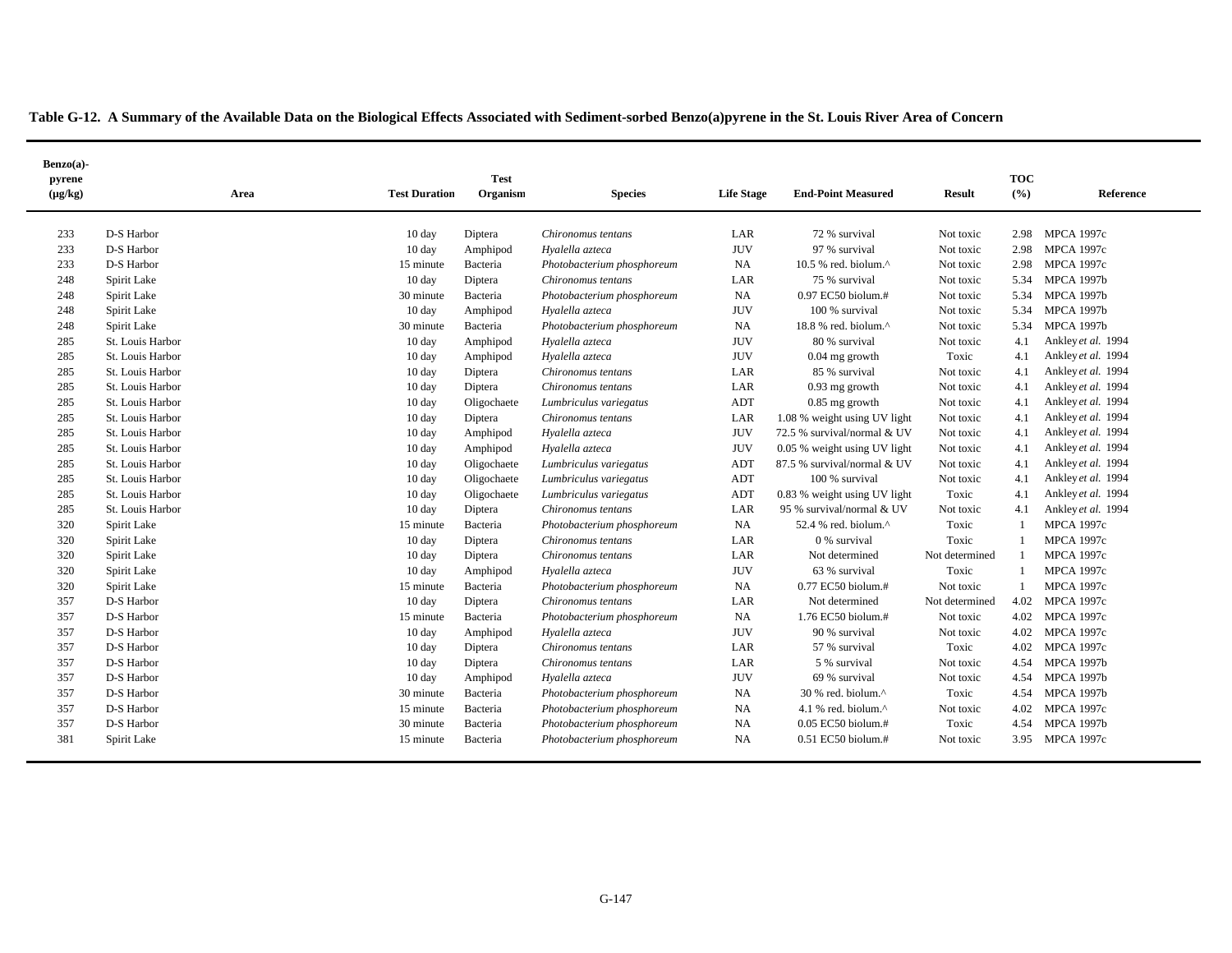|  | Table G-12. A Summary of the Available Data on the Biological Effects Associated with Sediment-sorbed Benzo(a)pyrene in the St. Louis River Area of Concern |  |
|--|-------------------------------------------------------------------------------------------------------------------------------------------------------------|--|
|  |                                                                                                                                                             |  |

| Benzo(a)-              |                                                 |                      |                         |                            |                   |                                  |               |                     |                   |
|------------------------|-------------------------------------------------|----------------------|-------------------------|----------------------------|-------------------|----------------------------------|---------------|---------------------|-------------------|
| pyrene<br>$(\mu g/kg)$ | Area                                            | <b>Test Duration</b> | <b>Test</b><br>Organism | <b>Species</b>             | <b>Life Stage</b> | <b>End-Point Measured</b>        | <b>Result</b> | <b>TOC</b><br>(°/0) | Reference         |
| 381                    | Spirit Lake                                     | 10 day               | Amphipod                | Hyalella azteca            | <b>JUV</b>        | 70 % survival                    | Toxic         | 3.95                | <b>MPCA 1997c</b> |
| 381                    | Spirit Lake                                     | 15 minute            | Bacteria                | Photobacterium phosphoreum | NA                | 23.7 % red. biolum.^             | Toxic         | 3.95                | <b>MPCA 1997c</b> |
| 381                    | Spirit Lake                                     | 15 minute            | Bacteria                | Photobacterium phosphoreum | <b>NA</b>         | 30.7 % red. biolum.^             | Toxic         | 3.95                | <b>MPCA 1997c</b> |
| 381                    | Spirit Lake                                     | 10 day               | Amphipod                | Hyalella azteca            | <b>JUV</b>        | 88 % survival                    | Not toxic     | 3.95                | <b>MPCA 1997c</b> |
| 381                    | Spirit Lake                                     | 15 minute            | Bacteria                | Photobacterium phosphoreum | <b>NA</b>         | 0.51 EC50 biolum.#               | Not toxic     | 3.95                | <b>MPCA 1997c</b> |
| 422                    | St. Louis River - Keene Creek                   | 10 day               | Amphipod                | Hyalella azteca            | <b>JUV</b>        | 87 % survival                    | Not toxic     | 6.4                 | IT Corp. 1996     |
| 422                    | St. Louis River - Keene Creek                   | $10 \text{ day}$     | Amphipod                | Hyalella azteca            | <b>JUV</b>        | 0.2 mg growth                    | Not toxic     | 6.4                 | IT Corp. 1996     |
| 422                    | St. Louis River - Keene Creek                   | $10 \text{ day}$     | Diptera                 | Chironomus tentans         | LAR               | 72 % survival                    | Not toxic     | 6.4                 | IT Corp. 1996     |
| 422                    | St. Louis River - Keene Creek                   | 10 day               | Diptera                 | Chironomus tentans         | LAR               | 1.59 mg growth                   | Not toxic     | 6.4                 | IT Corp. 1996     |
| 437                    | D-S Harbor                                      | 10 day               | Diptera                 | Chironomus tentans         | LAR               | 0.49 mg growth                   | Not toxic     | 3.4                 | <b>MPCA 1997c</b> |
| 437                    | D-S Harbor                                      | 10 day               | Amphipod                | Hyalella azteca            | <b>JUV</b>        | 87 % survival                    | Not toxic     | 3.4                 | <b>MPCA 1997c</b> |
| 437                    | D-S Harbor                                      | 15 minute            | Bacteria                | Photobacterium phosphoreum | <b>NA</b>         | 1.9 % red. biolum.^              | Not toxic     | 3.4                 | <b>MPCA 1997c</b> |
| 437                    | D-S Harbor                                      | 10 day               | Diptera                 | Chironomus tentans         | LAR               | 77 % survival                    | Not toxic     | 3.4                 | <b>MPCA 1997c</b> |
| 437                    | D-S Harbor                                      | $10 \text{ day}$     | Diptera                 | Chironomus tentans         | LAR               | 85 % survival                    | Not toxic     | 3.4                 | <b>MPCA 1997c</b> |
| 437                    | D-S Harbor                                      | $10 \text{ day}$     | Diptera                 | Chironomus tentans         | LAR               | $0.37$ mg growth                 | Not toxic     | 3.4                 | <b>MPCA 1997c</b> |
| 437                    | D-S Harbor                                      | $10 \text{ day}$     | Amphipod                | Hyalella azteca            | <b>JUV</b>        | 87 % survival                    | Not toxic     | 3.4                 | <b>MPCA 1997c</b> |
| 437                    | D-S Harbor                                      | 15 minute            | Bacteria                | Photobacterium phosphoreum | NA                | $0.74$ EC50 biolum.#             | Not toxic     | 3.4                 | <b>MPCA 1997c</b> |
| 437                    | D-S Harbor                                      | 15 minute            | Bacteria                | Photobacterium phosphoreum | <b>NA</b>         | 0.74 EC50 biolum.#               | Not toxic     | 3.4                 | <b>MPCA 1997c</b> |
| 437                    | D-S Harbor                                      | 15 minute            | Bacteria                | Photobacterium phosphoreum | <b>NA</b>         | 1.2 % red. biolum.^              | Not toxic     | 3.4                 | <b>MPCA 1997c</b> |
| 466                    | D-S Harbor                                      | 15 minute            | Bacteria                | Photobacterium phosphoreum | <b>NA</b>         | 5.4 % red. biolum.^              | Not toxic     | 1.44                | <b>MPCA 1997c</b> |
| 466                    | D-S Harbor                                      | 10 day               | Amphipod                | Hyalella azteca            | <b>JUV</b>        | 98 % survival                    | Not toxic     | 1.44                | <b>MPCA 1997c</b> |
| 466                    | D-S Harbor                                      | 15 minute            | Bacteria                | Photobacterium phosphoreum | NA                | $1.14$ EC50 biolum.#             | Not toxic     | 1.44                | <b>MPCA 1997c</b> |
| 470                    | St. Louis Bay - Miller & Coffee Creek Embayment | 10 day               | Amphipod                | Hyalella azteca            | <b>JUV</b>        | 96 % survival                    | Not toxic     | <b>NR</b>           | Crane et al. 1997 |
| 509                    | St. Louis Bay                                   | 15 minute            | Bacteria                | Photobacterium phosphoreum | NA                | $8.5$ % red. biolum. $^{\wedge}$ | Not toxic     | 2.43                | <b>MPCA 1997c</b> |
| 509                    | St. Louis Bay                                   | 15 minute            | Bacteria                | Photobacterium phosphoreum | NA                | $0.67$ EC50 biolum.#             | Not toxic     | 2.43                | <b>MPCA 1997c</b> |
| 509                    | St. Louis Bay                                   | 10 day               | Amphipod                | Hyalella azteca            | <b>JUV</b>        | 95 % survival                    | Not toxic     | 2.43                | <b>MPCA 1997c</b> |
| 522                    | D-S Harbor                                      | 30 minute            | Bacteria                | Photobacterium phosphoreum | NA                | 100 EC50 biolum.#                | Not toxic     | 0.24                | <b>MPCA 1997b</b> |
| 522                    | D-S Harbor                                      | 10 day               | Diptera                 | Chironomus tentans         | LAR               | 52 % survival                    | Not toxic     | 0.24                | <b>MPCA 1997b</b> |
| 522                    | D-S Harbor                                      | 30 minute            | Bacteria                | Photobacterium phosphoreum | <b>NA</b>         | 23.05 % red. biolum.^            | Toxic         | 0.24                | <b>MPCA 1997b</b> |
| 522                    | D-S Harbor                                      | 10 day               | Amphipod                | Hyalella azteca            | <b>JUV</b>        | 72 % survival                    | Not toxic     | 0.24                | <b>MPCA 1997b</b> |
| 560                    | Lower St. Louis River                           | 10 day               | Diptera                 | Chironomus tentans         | LAR               | $0.57$ mg growth                 | Not toxic     | 1.37                | <b>MPCA 1997c</b> |
| 560                    | Lower St. Louis River                           | 15 minute            | Bacteria                | Photobacterium phosphoreum | NA                | 3.52 EC50 biolum.#               | Not toxic     | 1.37                | <b>MPCA 1997c</b> |
| 560                    | Lower St. Louis River                           | 15 minute            | Bacteria                | Photobacterium phosphoreum | <b>NA</b>         | $8.2$ % red. biolum. $^{\wedge}$ | Not toxic     | 1.37                | <b>MPCA 1997c</b> |
| 560                    | Lower St. Louis River                           | $10 \text{ day}$     | Amphipod                | Hyalella azteca            | <b>JUV</b>        | 92 % survival                    | Not toxic     | 1.37                | <b>MPCA 1997c</b> |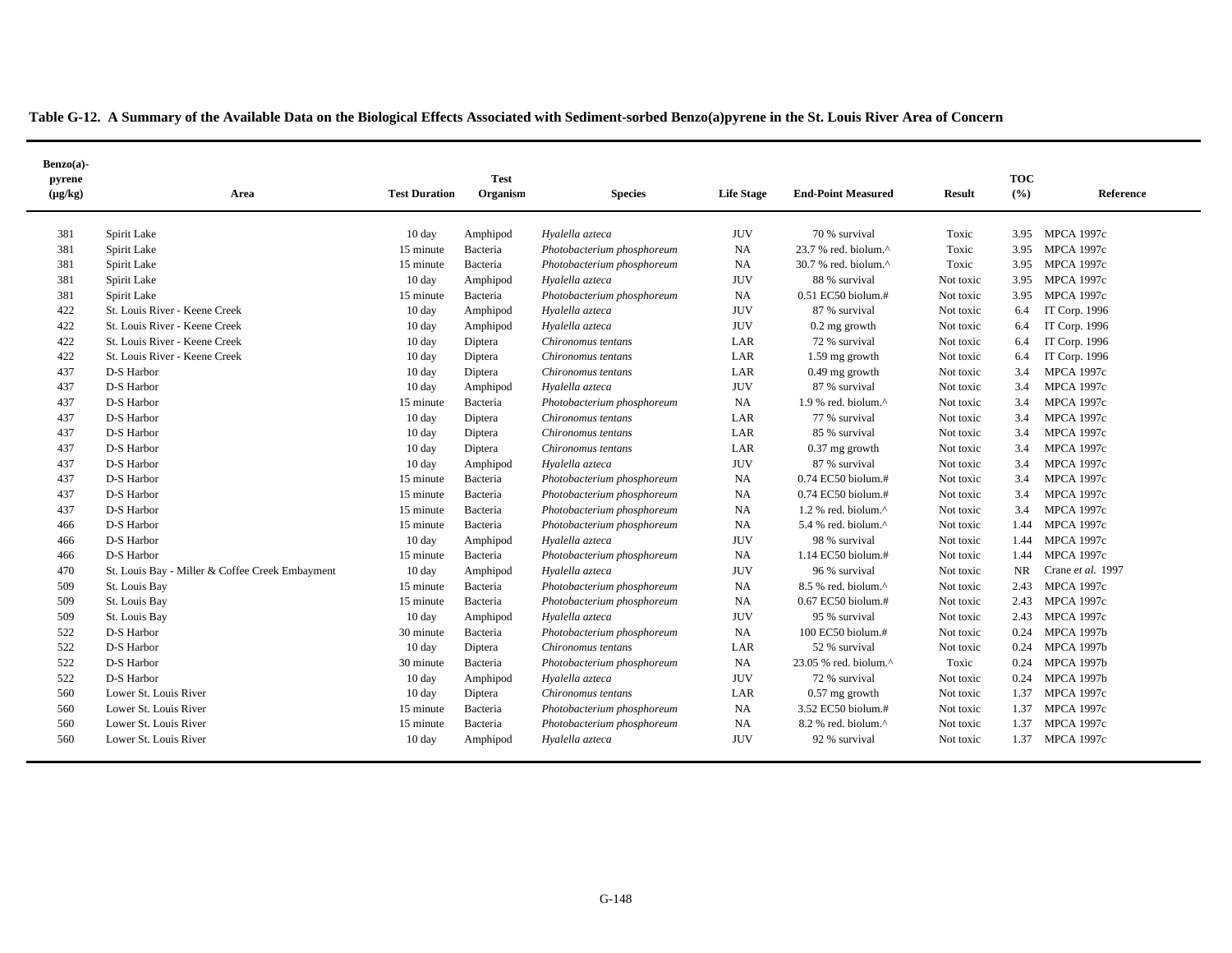|  | Table G-12. A Summary of the Available Data on the Biological Effects Associated with Sediment-sorbed Benzo(a)pyrene in the St. Louis River Area of Concern |  |
|--|-------------------------------------------------------------------------------------------------------------------------------------------------------------|--|
|  |                                                                                                                                                             |  |

| Benzo(a)-<br>pyrene |                                                 | <b>Test Duration</b> | <b>Test</b><br>Organism |                            | <b>Life Stage</b> | <b>End-Point Measured</b>      | <b>Result</b>  | <b>TOC</b><br>(°/0) | Reference                  |
|---------------------|-------------------------------------------------|----------------------|-------------------------|----------------------------|-------------------|--------------------------------|----------------|---------------------|----------------------------|
| $(\mu g/kg)$        | Area                                            |                      |                         | <b>Species</b>             |                   |                                |                |                     |                            |
| 560                 | Lower St. Louis River                           | 10 day               | Diptera                 | Chironomus tentans         | LAR               | 52 % survival                  | Not toxic      | 1.37                | <b>MPCA 1997c</b>          |
| 588                 | St. Louis River - Stryker Bay                   | 10 day               | Diptera                 | Chironomus tentans         | LAR               | 67 % survival                  | Not toxic      |                     | 11.76 IT Corp. 1996        |
| 588                 | St. Louis River - Stryker Bay                   | $10 \text{ day}$     | Diptera                 | Chironomus tentans         | LAR               | $1.02$ mg growth               | Toxic          |                     | 11.76 IT Corp. 1996        |
| 588                 | St. Louis River - Stryker Bay                   | 10 day               | Amphipod                | Hyalella azteca            | <b>JUV</b>        | 100 % survival                 | Not toxic      |                     | 11.76 IT Corp. 1996        |
| 588                 | St. Louis River - Stryker Bay                   | $10 \text{ day}$     | Amphipod                | Hyalella azteca            | <b>JUV</b>        | $0.11$ mg growth               | Toxic          |                     | 11.76 IT Corp. 1996        |
| 590                 | St. Louis Bay - Miller & Coffee Creek Embayment | $10 \text{ day}$     | Amphipod                | Hyalella azteca            | <b>JUV</b>        | 93 % survival                  | Not toxic      | <b>NR</b>           | Crane et al. 1997          |
| 590                 | St. Louis Bay - Miller & Coffee Creek Embayment | $10 \text{ day}$     | Amphipod                | Hyalella azteca            | <b>JUV</b>        | 96 % survival                  | Not toxic      | NR.                 | Crane et al. 1997          |
| 610                 | D-S Harbor - Slip C                             | $10 \text{ day}$     | Amphipod                | Hyalella azteca            | <b>JUV</b>        | 85 % survival                  | Not toxic      | NR.                 | Crane et al. 1997          |
| 610                 | D-S Harbor - Slip C                             | 10 day               | Diptera                 | Chironomus tentans         | LAR               | 72 % survival                  | Not toxic      | NR.                 | Crane et al. 1997          |
| 689                 | D-S Harbor                                      | 10 day               | Amphipod                | Hyalella azteca            | <b>JUV</b>        | 75 % survival                  | Toxic          | 8.97                | <b>MPCA 1997c</b>          |
| 689                 | D-S Harbor                                      | 10 day               | Diptera                 | Chironomus tentans         | LAR               | Not determined                 | Not determined | 8.97                | <b>MPCA 1997c</b>          |
| 689                 | D-S Harbor                                      | 10 day               | Diptera                 | Chironomus tentans         | LAR               | 3 % survival                   | Toxic          | 8.97                | <b>MPCA 1997c</b>          |
| 689                 | D-S Harbor                                      | 15 minute            | Bacteria                | Photobacterium phosphoreum | <b>NA</b>         | 0.05 EC50 biolum.#             | Toxic          | 8.97                | <b>MPCA 1997c</b>          |
| 689                 | D-S Harbor                                      | 15 minute            | Bacteria                | Photobacterium phosphoreum | NA                | 42.1 % red. biolum. $\wedge$   | Toxic          | 8.97                | <b>MPCA 1997c</b>          |
| 732                 | St. Louis River - Keene Creek                   | 10 day               | Amphipod                | Hyalella azteca            | <b>JUV</b>        | 100 % survival                 | Not toxic      | 23.1                | IT Corp. 1996              |
| 732                 | St. Louis River - Keene Creek                   | $10 \text{ day}$     | Diptera                 | Chironomus tentans         | LAR               | 82 % survival                  | Not toxic      | 23.1                | IT Corp. 1996              |
| 732                 | St. Louis River - Keene Creek                   | 10 day               | Diptera                 | Chironomus tentans         | LAR               | 1.35 mg growth                 | Not toxic      | 23.1                | IT Corp. 1996              |
| 732                 | St. Louis River - Keene Creek                   | 10 day               | Amphipod                | Hyalella azteca            | <b>JUV</b>        | $0.2$ mg growth                | Not toxic      | 23.1                | IT Corp. 1996              |
| 750                 | D-S Harbor - NW side of Lakehead Dock           | 10 day               | Amphipod                | Hyalella azteca            | <b>JUV</b>        | 95 % survival                  | Not toxic      | 8.4                 | Wenck Associates Inc. 1995 |
| 750                 | D-S Harbor - NW side of Lakehead Dock           | 48 hour              | Cladoceran              | Ceriodaphnia dubia         | ADT               | 100 % survival                 | Not toxic      | 8.4                 | Wenck Associates Inc. 1995 |
| 750                 | St. Louis Bay - Miller & Coffee Creek Embayment | 10 day               | Amphipod                | Hyalella azteca            | <b>JUV</b>        | 96 % survival                  | Not toxic      | <b>NR</b>           | Crane et al. 1997          |
| 750                 | D-S Harbor - NW side of Lakehead Dock           | $10 \text{ day}$     | Diptera                 | Chironomus tentans         | LAR               | 100 % survival                 | Not toxic      | 8.4                 | Wenck Associates Inc. 1995 |
| 750                 | Spirit Lake - Grassy Point                      | $10 \text{ day}$     | Diptera                 | Chironomus tentans         | LAR               | 82 % survival                  | Not toxic      | <b>NR</b>           | Crane et al. 1997          |
| 750                 | Spirit Lake - Grassy Point                      | 10 day               | Amphipod                | Hyalella azteca            | <b>JUV</b>        | 82 % survival                  | Not toxic      | NR.                 | Crane et al. 1997          |
| 750                 | D-S Harbor - NW side of Lakehead Dock           | $10 \text{ day}$     | Diptera                 | Chironomus tentans         | LAR               | 1.04 mg growth                 | Not toxic      | 8.4                 | Wenck Associates Inc. 1995 |
| 780                 | D-S Harbor - Slip C                             | 10 day               | Amphipod                | Hyalella azteca            | <b>JUV</b>        | 96 % survival                  | Not toxic      | <b>NR</b>           | Crane et al. 1997          |
| 790                 | St. Louis Bay - Miller & Coffee Creek Embayment | 10 day               | Amphipod                | Hyalella azteca            | <b>JUV</b>        | 90 % survival                  | Not toxic      | <b>NR</b>           | Crane et al. 1997          |
| 790                 | St. Louis Bay - Miller & Coffee Creek Embayment | 10 day               | Diptera                 | Chironomus tentans         | LAR               | 90 % survival                  | Not toxic      | <b>NR</b>           | Crane et al. 1997          |
| 830                 | St. Louis Bay - Miller & Coffee Creek Embayment | 10 day               | Diptera                 | Chironomus tentans         | LAR               | 80 % survival                  | Not toxic      | <b>NR</b>           | Crane et al. 1997          |
| 830                 | St. Louis Bay - Miller & Coffee Creek Embayment | 10 day               | Amphipod                | Hyalella azteca            | <b>JUV</b>        | 72 % survival                  | Not toxic      | NR.                 | Crane et al. 1997          |
| 858                 | D-S Harbor                                      | 15 minute            | Bacteria                | Photobacterium phosphoreum | <b>NA</b>         | $0$ % red. biolum. $^{\wedge}$ | Not toxic      | 3.99                | <b>MPCA 1997c</b>          |
| 858                 | D-S Harbor                                      | 15 minute            | Bacteria                | Photobacterium phosphoreum | NA                | 1.5 EC50 biolum.#              | Not toxic      | 3.99                | <b>MPCA 1997c</b>          |
| 858                 | D-S Harbor                                      | $10 \text{ day}$     | Amphipod                | Hyalella azteca            | <b>JUV</b>        | 86 % survival                  | Not toxic      | 3.99                | <b>MPCA 1997c</b>          |
| 860                 | St. Louis Bay - Miller & Coffee Creek Embayment | $10 \text{ day}$     | Amphipod                | Hyalella azteca            | <b>JUV</b>        | 90 % survival                  | Not toxic      | <b>NR</b>           | Crane et al. 1997          |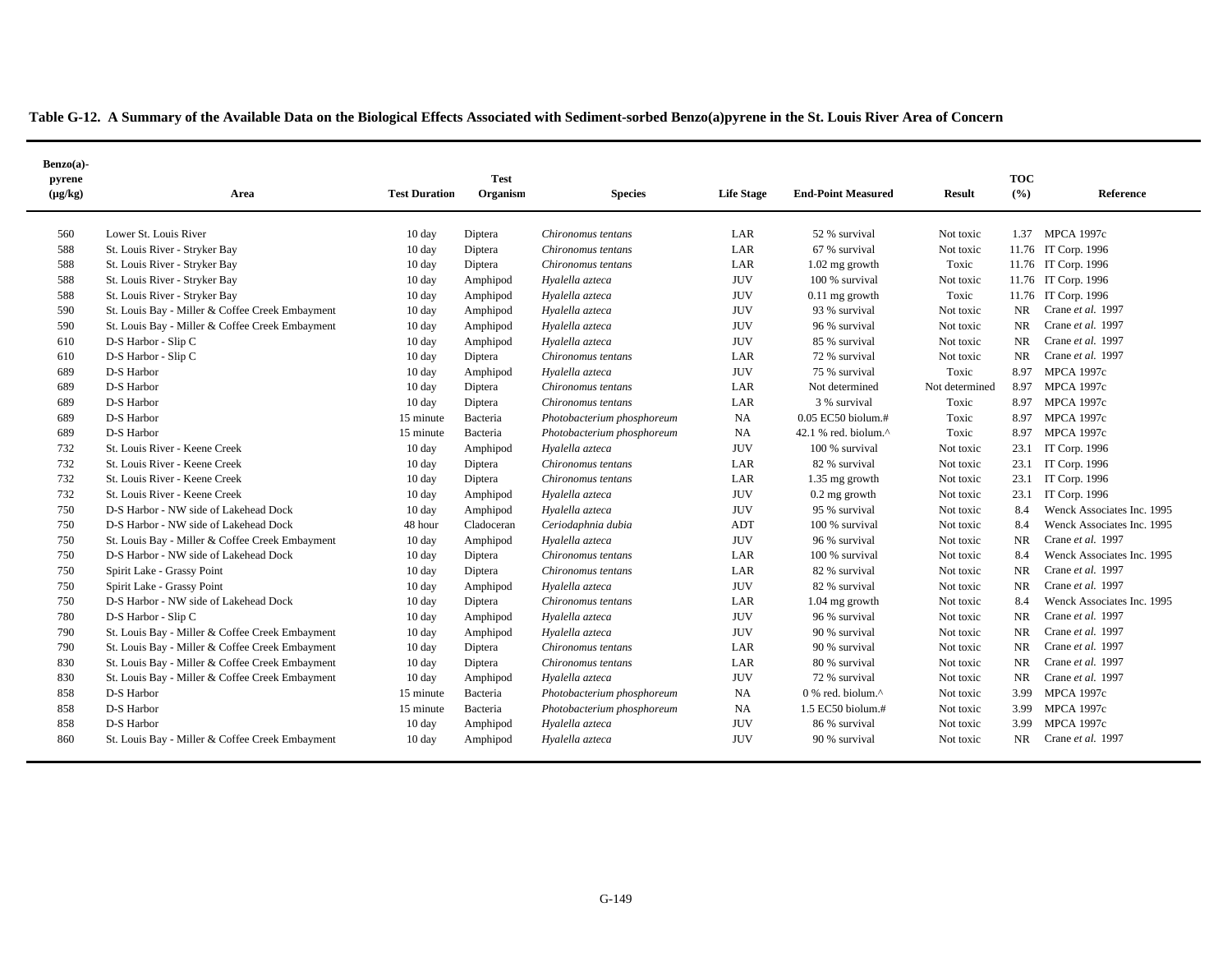| $Benzo(a)$ -           |                                                 |                      |                         |                            |                   |                             |                |                   |                   |
|------------------------|-------------------------------------------------|----------------------|-------------------------|----------------------------|-------------------|-----------------------------|----------------|-------------------|-------------------|
| pyrene<br>$(\mu g/kg)$ | Area                                            | <b>Test Duration</b> | <b>Test</b><br>Organism | <b>Species</b>             | <b>Life Stage</b> | <b>End-Point Measured</b>   | <b>Result</b>  | <b>TOC</b><br>(%) | Reference         |
| 860                    | St. Louis Bay - Miller & Coffee Creek Embayment | $10 \text{ day}$     | Diptera                 | Chironomus tentans         | LAR               | 80 % survival               | Not toxic      | NR.               | Crane et al. 1997 |
| 862                    | Spirit Lake                                     | 30 minute            | Bacteria                | Photobacterium phosphoreum | NA                | $0.05$ EC50 biolum.#        | Toxic          | 0.82              | <b>MPCA 1997b</b> |
| 862                    | Spirit Lake                                     | $10 \text{ day}$     | Amphipod                | Hyalella azteca            | <b>JUV</b>        | 59 % survival               | Not toxic      | 0.82              | <b>MPCA 1997b</b> |
| 862                    | Spirit Lake                                     | $10 \text{ day}$     | Diptera                 | Chironomus tentans         | LAR               | 0 % survival                | Toxic          | 0.82              | <b>MPCA 1997b</b> |
| 862                    | Spirit Lake                                     | 30 minute            | Bacteria                | Photobacterium phosphoreum | <b>NA</b>         | 26.1 % red. biolum.^        | Toxic          | 0.82              | <b>MPCA 1997b</b> |
| 867                    | D-S Harbor                                      | 10 day               | Diptera                 | Chironomus tentans         | LAR               | 88 % survival               | Not toxic      | 4.11              | <b>MPCA 1997b</b> |
| 867                    | D-S Harbor                                      | 10 day               | Amphipod                | Hyalella azteca            | <b>JUV</b>        | 72 % survival               | Not toxic      | 4.11              | <b>MPCA 1997b</b> |
| 867                    | D-S Harbor                                      | 10 day               | Amphipod                | Hyalella azteca            | <b>JUV</b>        | 98 % survival               | Not toxic      |                   | 4.11 MPCA 1997b   |
| 867                    | D-S Harbor                                      | 30 minute            | Bacteria                | Photobacterium phosphoreum | NA                | 15.5 % red. biolum.^        | Not toxic      |                   | 4.11 MPCA 1997b   |
| 867                    | D-S Harbor                                      | 30 minute            | Bacteria                | Photobacterium phosphoreum | <b>NA</b>         | 0.24 EC50 biolum.#          | Toxic          | 4.11              | <b>MPCA 1997b</b> |
| 867                    | D-S Harbor                                      | 10 day               | Diptera                 | Chironomus tentans         | LAR               | 68 % survival               | Not toxic      | 4.11              | <b>MPCA 1997b</b> |
| 920                    | St. Louis Bay - Miller & Coffee Creek Embayment | 10 day               | Amphipod                | Hyalella azteca            | <b>JUV</b>        | 98 % survival               | Not toxic      | NR.               | Crane et al. 1997 |
| 920                    | St. Louis Bay - Miller & Coffee Creek Embayment | $10 \text{ day}$     | Diptera                 | Chironomus tentans         | LAR               | 78 % survival               | Not toxic      | NR.               | Crane et al. 1997 |
| 925                    | St. Louis River - Keene Creek                   | $10 \text{ day}$     | Diptera                 | Chironomus tentans         | LAR               | $0.56$ mg growth            | Not determined | 3.42              | IT Corp. 1996     |
| 925                    | St. Louis River - Keene Creek                   | $10 \text{ day}$     | Diptera                 | Chironomus tentans         | LAR               | 38 % survival               | Toxic          | 3.42              | IT Corp. 1996     |
| 925                    | St. Louis River - Keene Creek                   | 10 day               | Amphipod                | Hyalella azteca            | <b>JUV</b>        | $0.2$ mg growth             | Not toxic      | 3.42              | IT Corp. 1996     |
| 925                    | St. Louis River - Keene Creek                   | 10 day               | Amphipod                | Hyalella azteca            | <b>JUV</b>        | 52 % survival               | Toxic          | 3.42              | IT Corp. 1996     |
| 940                    | Spirit Lake - Grassy Point                      | $10 \text{ day}$     | Amphipod                | Hyalella azteca            | <b>JUV</b>        | 65 % survival               | Toxic          | NR.               | Crane et al. 1997 |
| 940                    | Spirit Lake - Grassy Point                      | 10 day               | Diptera                 | Chironomus tentans         | LAR               | 72 % survival               | Not toxic      | NR.               | Crane et al. 1997 |
| 1000                   | St. Louis Bay - Miller & Coffee Creek Embayment | $10 \text{ day}$     | Amphipod                | Hyalella azteca            | <b>JUV</b>        | 90 % survival               | Not toxic      | NR.               | Crane et al. 1997 |
| 1000                   | St. Louis Bay - Miller & Coffee Creek Embayment | $10 \text{ day}$     | Diptera                 | Chironomus tentans         | LAR               | 80 % survival               | Not toxic      | NR.               | Crane et al. 1997 |
| 1019                   | St. Louis Bay                                   | $10 \text{ day}$     | Diptera                 | Chironomus tentans         | LAR               | 75 % survival               | Not toxic      | 3.87              | <b>MPCA 1997c</b> |
| 1019                   | St. Louis Bay                                   | 15 minute            | Bacteria                | Photobacterium phosphoreum | <b>NA</b>         | $0.41$ EC50 biolum.#        | Toxic          | 3.87              | <b>MPCA 1997c</b> |
| 1019                   | St. Louis Bay                                   | 15 minute            | Bacteria                | Photobacterium phosphoreum | <b>NA</b>         | 1.1 % red. biolum.^         | Not toxic      | 3.87              | <b>MPCA 1997c</b> |
| 1019                   | St. Louis Bay                                   | 10 day               | Diptera                 | Chironomus tentans         | LAR               | $0.23$ mg growth            | Toxic          | 3.87              | <b>MPCA 1997c</b> |
| 1019                   | St. Louis Bay                                   | 10 day               | Amphipod                | Hyalella azteca            | <b>JUV</b>        | 93 % survival               | Not toxic      | 3.87              | <b>MPCA 1997c</b> |
| 1022                   | St. Louis Bay                                   | 15 minute            | Bacteria                | Photobacterium phosphoreum | <b>NA</b>         | 0.29 EC50 biolum.#          | Toxic          | 4.48              | <b>MPCA 1997c</b> |
| 1022                   | St. Louis Bay                                   | 10 day               | Amphipod                | Hyalella azteca            | <b>JUV</b>        | 16 % survival               | Toxic          |                   | 4.48 MPCA 1997c   |
| 1022                   | St. Louis Bay                                   | 15 minute            | Bacteria                | Photobacterium phosphoreum | NA                | 20 % red. biolum.^          | Toxic          |                   | 4.48 MPCA 1997c   |
| 1072                   | St. Louis Bay                                   | 15 minute            | Bacteria                | Photobacterium phosphoreum | <b>NA</b>         | 1.12 EC50 biolum.#          | Not toxic      |                   | 29.84 MPCA 1997c  |
| 1072                   | St. Louis Bay                                   | $10 \text{ day}$     | Amphipod                | Hyalella azteca            | <b>JUV</b>        | 93 % survival               | Not toxic      |                   | 29.84 MPCA 1997c  |
| 1072                   | St. Louis Bay                                   | $10 \text{ day}$     | Diptera                 | Chironomus tentans         | LAR               | $0.43$ mg growth            | Not toxic      |                   | 29.84 MPCA 1997c  |
| 1072                   | St. Louis Bay                                   | $10 \text{ day}$     | Diptera                 | Chironomus tentans         | LAR               | 45 % survival               | Not toxic      |                   | 29.84 MPCA 1997c  |
| 1072                   | St. Louis Bay                                   | 15 minute            | Bacteria                | Photobacterium phosphoreum | NA                | 7.4 % red. biolum. $\wedge$ | Not toxic      |                   | 29.84 MPCA 1997c  |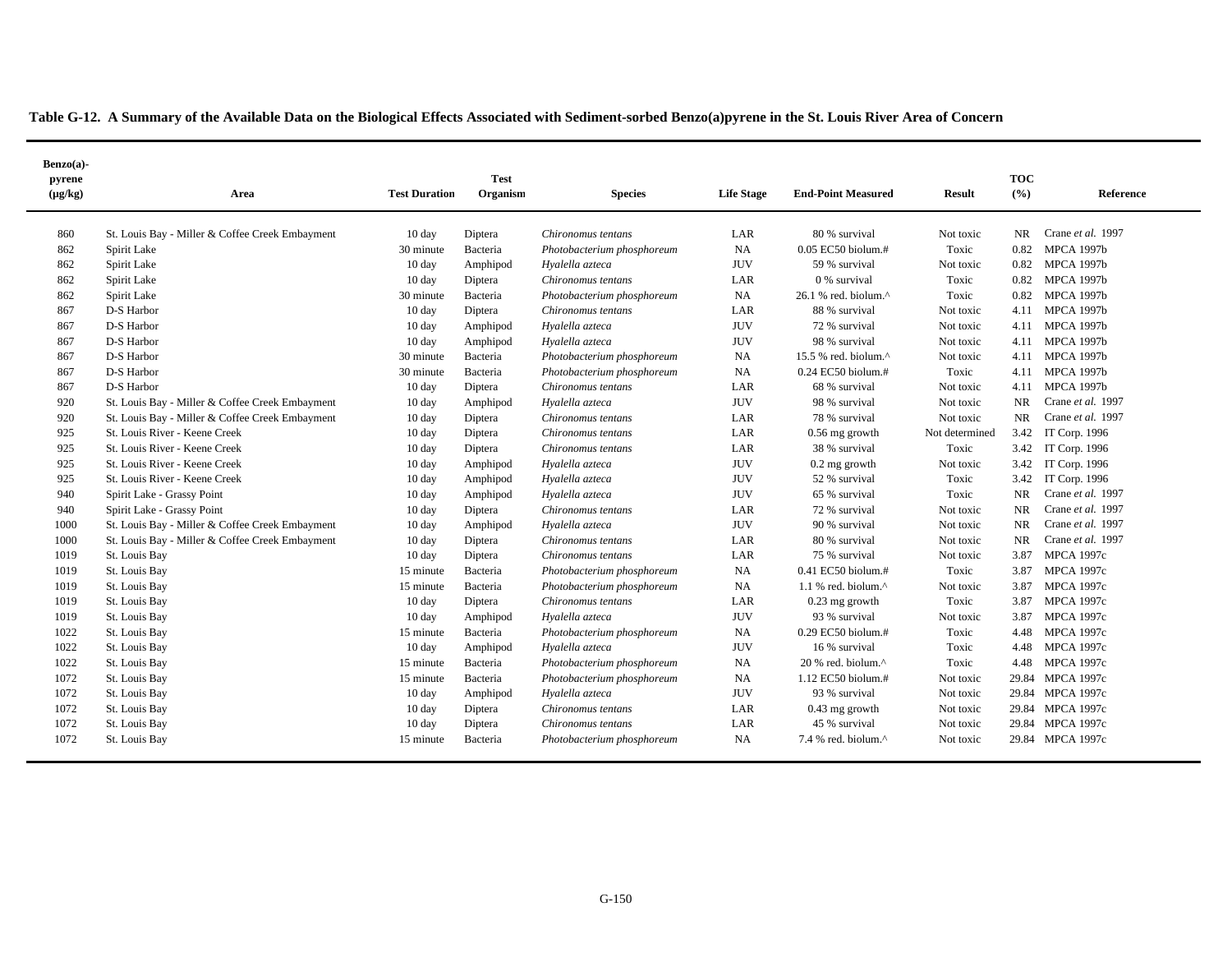| Table G-12. A Summary of the Available Data on the Biological Effects Associated with Sediment-sorbed Benzo(a)pyrene in the St. Louis River Area of Concern |  |
|-------------------------------------------------------------------------------------------------------------------------------------------------------------|--|
|                                                                                                                                                             |  |

| Benzo(a)-<br>pyrene<br>$(\mu g/kg)$ | Area                                            | <b>Test Duration</b> | <b>Test</b><br>Organism | <b>Species</b>             | <b>Life Stage</b> | <b>End-Point Measured</b>        | <b>Result</b>  | <b>TOC</b><br>(°/0) | Reference         |
|-------------------------------------|-------------------------------------------------|----------------------|-------------------------|----------------------------|-------------------|----------------------------------|----------------|---------------------|-------------------|
| 1119                                | D-S Harbor                                      | 15 minute            | Bacteria                | Photobacterium phosphoreum | NA                | $0.02$ EC50 biolum.#             | Toxic          | 6.77                | MPCA 1997c        |
| 1119                                | D-S Harbor                                      | 10 day               | Amphipod                | Hyalella azteca            | <b>JUV</b>        | 92 % survival                    | Not toxic      | 6.77                | <b>MPCA 1997c</b> |
| 1119                                | D-S Harbor                                      | 15 minute            | Bacteria                | Photobacterium phosphoreum | <b>NA</b>         | 30.8 % red. biolum.^             | Toxic          | 6.77                | <b>MPCA 1997c</b> |
| 1119                                | D-S Harbor                                      | 10 day               | Diptera                 | Chironomus tentans         | LAR               | 18 % survival                    | Toxic          | 6.77                | <b>MPCA 1997c</b> |
| 1119                                | D-S Harbor                                      | 10 day               | Diptera                 | Chironomus tentans         | LAR               | Not determined                   | Not determined | 6.77                | <b>MPCA 1997c</b> |
| 1190                                | St. Louis Bay                                   | 30 minute            | Bacteria                | Photobacterium phosphoreum | NA                | 0.38 EC50 biolum.#               | Toxic          |                     | 13.98 MPCA 1997b  |
| 1190                                | St. Louis Bay                                   | 30 minute            | Bacteria                | Photobacterium phosphoreum | NA                | 29.59 % red. biolum. $\wedge$    | Toxic          |                     | 13.98 MPCA 1997b  |
| 1190                                | St. Louis Bay                                   | 10 day               | Amphipod                | Hyalella azteca            | <b>JUV</b>        | 56 % survival                    | Not toxic      | 13.98               | <b>MPCA 1997b</b> |
| 1190                                | St. Louis Bay                                   | $10 \text{ day}$     | Diptera                 | Chironomus tentans         | LAR               | 82 % survival                    | Not toxic      | 13.98               | <b>MPCA 1997b</b> |
| 1192                                | D-S Harbor                                      | 30 minute            | Bacteria                | Photobacterium phosphoreum | <b>NA</b>         | 0.36 EC50 biolum.#               | Toxic          | 4.05                | <b>MPCA 1997b</b> |
| 1192                                | D-S Harbor                                      | 30 minute            | Bacteria                | Photobacterium phosphoreum | NA                | 8.3 % red. biolum.^              | Not toxic      | 4.05                | <b>MPCA 1997b</b> |
| 1192                                | D-S Harbor                                      | $10 \text{ day}$     | Amphipod                | Hyalella azteca            | <b>JUV</b>        | 67 % survival                    | Not toxic      | 4.05                | <b>MPCA 1997b</b> |
| 1192                                | D-S Harbor                                      | $10 \text{ day}$     | Diptera                 | Chironomus tentans         | LAR               | 70 % survival                    | Not toxic      | 4.05                | <b>MPCA 1997b</b> |
| 1250                                | St. Louis Bay                                   | 30 minute            | Bacteria                | Photobacterium phosphoreum | NA                | 33.45 % red. biolum.^            | Toxic          | 2.63                | <b>MPCA 1997b</b> |
| 1250                                | St. Louis Bay                                   | 30 minute            | Bacteria                | Photobacterium phosphoreum | NA                | 0.32 EC50 biolum.#               | Toxic          | 2.63                | <b>MPCA 1997b</b> |
| 1250                                | St. Louis Bay                                   | $10 \text{ day}$     | Amphipod                | Hyalella azteca            | <b>JUV</b>        | 75 % survival                    | Not toxic      | 2.63                | <b>MPCA 1997b</b> |
| 1250                                | St. Louis Bay                                   | 10 day               | Diptera                 | Chironomus tentans         | LAR               | 68 % survival                    | Not toxic      | 2.63                | <b>MPCA 1997b</b> |
| 1290                                | Spirit Lake                                     | $10 \text{ day}$     | Diptera                 | Chironomus tentans         | LAR               | 72 % survival                    | Not toxic      | 17.49               | <b>MPCA 1997b</b> |
| 1290                                | Spirit Lake                                     | $10 \text{ day}$     | Amphipod                | Hyalella azteca            | <b>JUV</b>        | 75 % survival                    | Not toxic      | 17.49               | <b>MPCA 1997b</b> |
| 1290                                | Spirit Lake                                     | 30 minute            | Bacteria                | Photobacterium phosphoreum | NA                | 1.49 EC50 biolum.#               | Not toxic      | 17.49               | <b>MPCA 1997b</b> |
| 1290                                | Spirit Lake                                     | 30 minute            | Bacteria                | Photobacterium phosphoreum | <b>NA</b>         | $0$ % red. biolum. $^{\wedge}$   | Not toxic      | 17.49               | <b>MPCA 1997b</b> |
| 1300                                | St. Louis Bay - Miller & Coffee Creek Embayment | 10 day               | Diptera                 | Chironomus tentans         | LAR               | 68 % survival                    | Toxic          | NR.                 | Crane et al. 1997 |
| 1300                                | St. Louis Bay - Miller & Coffee Creek Embayment | $10 \text{ day}$     | Amphipod                | Hyalella azteca            | <b>JUV</b>        | 85 % survival                    | Not toxic      | NR.                 | Crane et al. 1997 |
| 1314                                | Spirit Lake                                     | $10 \text{ day}$     | Amphipod                | Hyalella azteca            | <b>JUV</b>        | 62 % survival                    | Not toxic      |                     | 13.81 MPCA 1997b  |
| 1314                                | Spirit Lake                                     | 30 minute            | Bacteria                | Photobacterium phosphoreum | NA                | $0.1$ % red. biolum. $^{\wedge}$ | Not toxic      |                     | 13.81 MPCA 1997b  |
| 1314                                | Spirit Lake                                     | $10 \text{ day}$     | Diptera                 | Chironomus tentans         | LAR               | 98 % survival                    | Not toxic      |                     | 13.81 MPCA 1997b  |
| 1314                                | Spirit Lake                                     | 30 minute            | Bacteria                | Photobacterium phosphoreum | NA                | 3.88 EC50 biolum.#               | Not toxic      |                     | 13.81 MPCA 1997b  |
| 1322                                | <b>Allouez Bay</b>                              | 30 minute            | Bacteria                | Photobacterium phosphoreum | <b>NA</b>         | $0.82$ EC50 biolum.#             | Not toxic      | 4.47                | <b>MPCA 1997b</b> |
| 1322                                | Allouez Bay                                     | 10 day               | Amphipod                | Hyalella azteca            | <b>JUV</b>        | 85 % survival                    | Not toxic      | 4.47                | <b>MPCA 1997b</b> |
| 1322                                | Allouez Bay                                     | 30 minute            | Bacteria                | Photobacterium phosphoreum | NA                | 33.03 % red. biolum.^            | Toxic          | 4.47                | <b>MPCA 1997b</b> |
| 1322                                | <b>Allouez Bay</b>                              | $10 \text{ day}$     | Diptera                 | Chironomus tentans         | LAR               | 68 % survival                    | Not toxic      | 4.47                | <b>MPCA 1997b</b> |
| 1351                                | St. Louis Bay                                   | $10 \text{ day}$     | Amphipod                | Hyalella azteca            | <b>JUV</b>        | 86 % survival                    | Not toxic      | 2.13                | <b>MPCA 1997b</b> |
| 1351                                | St. Louis Bay                                   | $10 \text{ day}$     | Diptera                 | Chironomus tentans         | LAR               | 82 % survival                    | Not toxic      | 2.13                | <b>MPCA 1997b</b> |
| 1351                                | St. Louis Bay                                   | 30 minute            | Bacteria                | Photobacterium phosphoreum | <b>NA</b>         | 0.47 EC50 biolum.#               | Toxic          |                     | 2.13 MPCA 1997b   |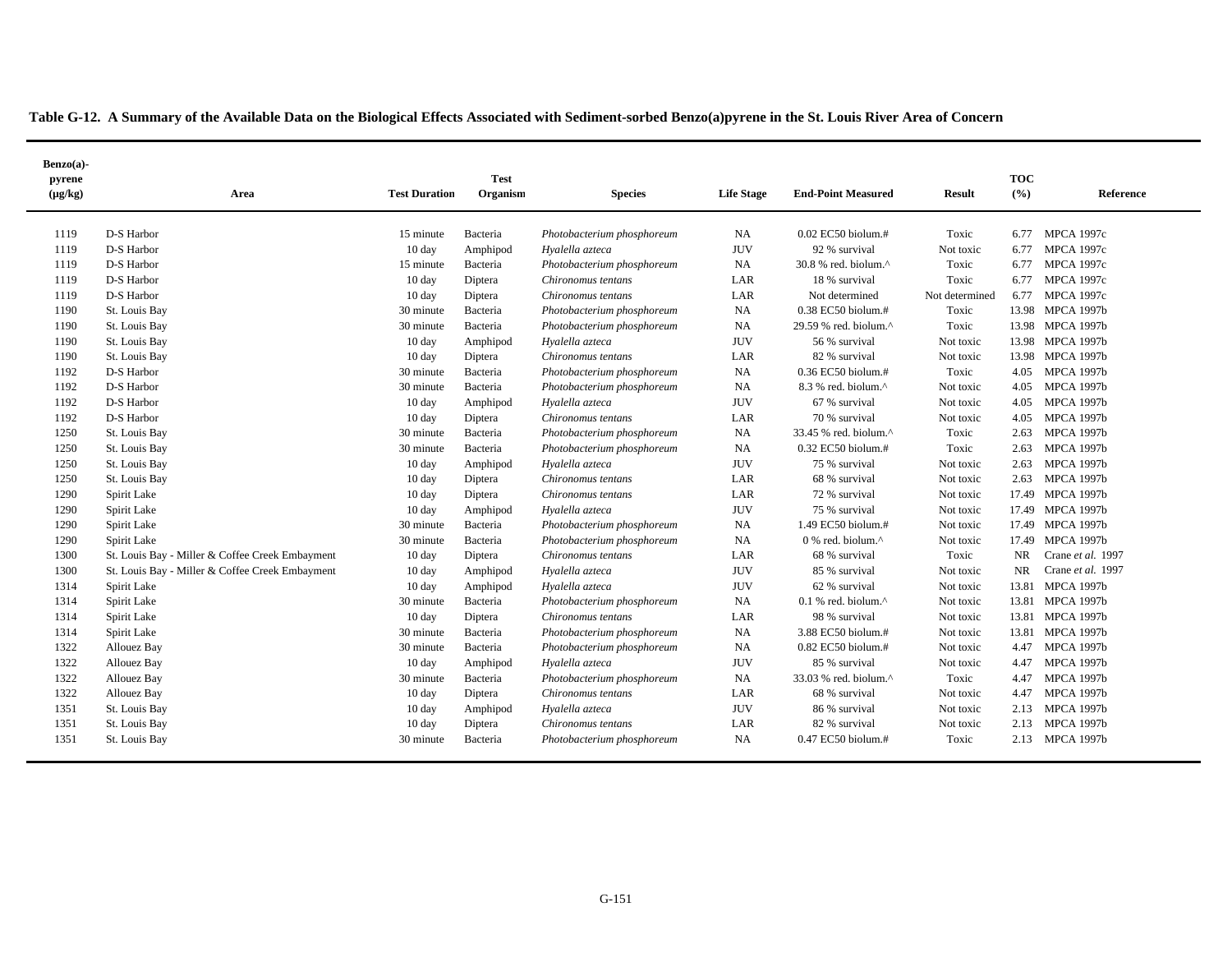| $Benzo(a)$ -           |                  |                      |                         |                            |                   |                                   |                |                     |                    |  |
|------------------------|------------------|----------------------|-------------------------|----------------------------|-------------------|-----------------------------------|----------------|---------------------|--------------------|--|
| pyrene<br>$(\mu g/kg)$ | Area             | <b>Test Duration</b> | <b>Test</b><br>Organism | <b>Species</b>             | <b>Life Stage</b> | <b>End-Point Measured</b>         | <b>Result</b>  | <b>TOC</b><br>(9/6) | Reference          |  |
| 1351                   | St. Louis Bay    | 30 minute            | Bacteria                | Photobacterium phosphoreum | NA                | 29.6 % red. biolum.^              | Toxic          | 2.13                | <b>MPCA 1997b</b>  |  |
| 1353                   | St. Louis Bay    | 30 minute            | Bacteria                | Photobacterium phosphoreum | <b>NA</b>         | 20.18 % red. biolum.^             | Toxic          | 3.47                | <b>MPCA 1997b</b>  |  |
| 1353                   | St. Louis Bay    | 10 day               | Diptera                 | Chironomus tentans         | LAR               | 70 % survival                     | Not toxic      | 3.47                | <b>MPCA 1997b</b>  |  |
| 1353                   | St. Louis Bay    | 10 day               | Amphipod                | Hyalella azteca            | <b>JUV</b>        | 94 % survival                     | Not toxic      | 3.47                | <b>MPCA 1997b</b>  |  |
| 1353                   | St. Louis Bay    | 30 minute            | Bacteria                | Photobacterium phosphoreum | <b>NA</b>         | 0.48 EC50 biolum.#                | Toxic          | 3.47                | <b>MPCA 1997b</b>  |  |
| 1415                   | Spirit Lake      | $10 \text{ day}$     | Amphipod                | Hyalella azteca            | <b>JUV</b>        | 100 % survival                    | Not toxic      | 3.98                | <b>MPCA 1997b</b>  |  |
| 1415                   | Spirit Lake      | 30 minute            | Bacteria                | Photobacterium phosphoreum | <b>NA</b>         | 0.37 EC50 biolum.#                | Toxic          | 3.98                | <b>MPCA 1997b</b>  |  |
| 1415                   | Spirit Lake      | 10 day               | Diptera                 | Chironomus tentans         | LAR               | 72 % survival                     | Not toxic      | 3.98                | <b>MPCA 1997b</b>  |  |
| 1415                   | Spirit Lake      | 30 minute            | Bacteria                | Photobacterium phosphoreum | <b>NA</b>         | 8.6 % red. biolum.^               | Not toxic      | 3.98                | <b>MPCA 1997b</b>  |  |
| 1580                   | St. Louis Harbor | 10 day               | Amphipod                | Hyalella azteca            | <b>JUV</b>        | 2.5 % survival/normal & UV        | Toxic          | 6.1                 | Ankley et al. 1994 |  |
| 1580                   | St. Louis Harbor | $10 \text{ day}$     | Oligochaete             | Lumbriculus variegatus     | ADT               | 0 % survival/normal & UV          | Toxic          | 6.1                 | Ankley et al. 1994 |  |
| 1580                   | St. Louis Harbor | 10 day               | Oligochaete             | Lumbriculus variegatus     | ADT               | $0.54$ mg growth                  | Toxic          | 6.1                 | Ankley et al. 1994 |  |
| 1580                   | St. Louis Harbor | 10 day               | Oligochaete             | Lumbriculus variegatus     | ADT               | 75 % survival                     | Toxic          | 6.1                 | Ankley et al. 1994 |  |
| 1580                   | St. Louis Harbor | 10 day               | Amphipod                | Hyalella azteca            | <b>JUV</b>        | $0.08$ mg growth                  | Not determined | 6.1                 | Ankley et al. 1994 |  |
| 1580                   | St. Louis Harbor | 10 day               | Amphipod                | Hyalella azteca            | <b>JUV</b>        | 42.5 % survival                   | Toxic          | 6.1                 | Ankley et al. 1994 |  |
| 1580                   | St. Louis Harbor | 10 day               | Diptera                 | Chironomus tentans         | LAR               | 0.8 % weight using UV light       | Not toxic      | 6.1                 | Ankley et al. 1994 |  |
| 1580                   | St. Louis Harbor | 10 day               | Diptera                 | Chironomus tentans         | LAR               | 82.5 % survival/normal & UV       | Not toxic      | 6.1                 | Ankley et al. 1994 |  |
| 1580                   | St. Louis Harbor | 10 day               | Diptera                 | Chironomus tentans         | LAR               | 92.5 % survival                   | Not toxic      | 6.1                 | Ankley et al. 1994 |  |
| 1580                   | St. Louis Harbor | 10 day               | Diptera                 | Chironomus tentans         | LAR               | $0.65$ mg growth                  | Toxic          | 6.1                 | Ankley et al. 1994 |  |
| 1616                   | St. Louis Bay    | 10 day               | Diptera                 | Chironomus tentans         | LAR               | 75 % survival                     | Not toxic      | 3.97                | <b>MPCA 1997c</b>  |  |
| 1616                   | St. Louis Bay    | 15 minute            | Bacteria                | Photobacterium phosphoreum | <b>NA</b>         | 0.77 EC50 biolum.#                | Not toxic      | 3.97                | <b>MPCA 1997c</b>  |  |
| 1616                   | St. Louis Bay    | 15 minute            | Bacteria                | Photobacterium phosphoreum | <b>NA</b>         | 0 % red. biolum.^                 | Not toxic      | 3.97                | <b>MPCA 1997c</b>  |  |
| 1616                   | St. Louis Bay    | 10 day               | Diptera                 | Chironomus tentans         | LAR               | 0.49 mg growth                    | Not toxic      | 3.97                | <b>MPCA 1997c</b>  |  |
| 1616                   | St. Louis Bay    | 10 day               | Amphipod                | Hyalella azteca            | <b>JUV</b>        | 90 % survival                     | Not toxic      | 3.97                | <b>MPCA 1997c</b>  |  |
| 1696                   | D-S Harbor       | 10 day               | Diptera                 | Chironomus tentans         | LAR               | 58 % survival                     | Not toxic      | 4.05                | <b>MPCA 1997c</b>  |  |
| 1696                   | D-S Harbor       | 15 minute            | Bacteria                | Photobacterium phosphoreum | <b>NA</b>         | 0.4 EC50 biolum.#                 | Toxic          | 4.05                | <b>MPCA 1997c</b>  |  |
| 1696                   | D-S Harbor       | 10 day               | Diptera                 | Chironomus tentans         | LAR               | $0.35$ mg growth                  | Not toxic      | 4.05                | <b>MPCA 1997c</b>  |  |
| 1696                   | D-S Harbor       | 15 minute            | Bacteria                | Photobacterium phosphoreum | <b>NA</b>         | $20.9$ % red. biolum. $^{\wedge}$ | Toxic          | 4.05                | <b>MPCA 1997c</b>  |  |
| 1696                   | D-S Harbor       | 10 day               | Amphipod                | Hyalella azteca            | <b>JUV</b>        | 85 % survival                     | Not toxic      | 4.05                | <b>MPCA 1997c</b>  |  |
| 1719                   | St. Louis Bay    | $10 \text{ day}$     | Amphipod                | Hyalella azteca            | <b>JUV</b>        | 87 % survival                     | Not toxic      | 6.72                | <b>MPCA 1997c</b>  |  |
| 1719                   | St. Louis Bay    | 10 day               | Diptera                 | Chironomus tentans         | LAR               | 88 % survival                     | Not toxic      | 6.72                | <b>MPCA 1997c</b>  |  |
| 1719                   | St. Louis Bay    | 15 minute            | Bacteria                | Photobacterium phosphoreum | <b>NA</b>         | 1.35 EC50 biolum.#                | Not toxic      | 6.72                | MPCA 1997c         |  |
| 1719                   | St. Louis Bay    | 15 minute            | Bacteria                | Photobacterium phosphoreum | <b>NA</b>         | 0 % red. biolum.^                 | Not toxic      | 6.72                | <b>MPCA 1997c</b>  |  |
| 1719                   | St. Louis Bay    | $10 \text{ day}$     | Diptera                 | Chironomus tentans         | LAR               | $0.46$ mg growth                  | Not toxic      |                     | 6.72 MPCA 1997c    |  |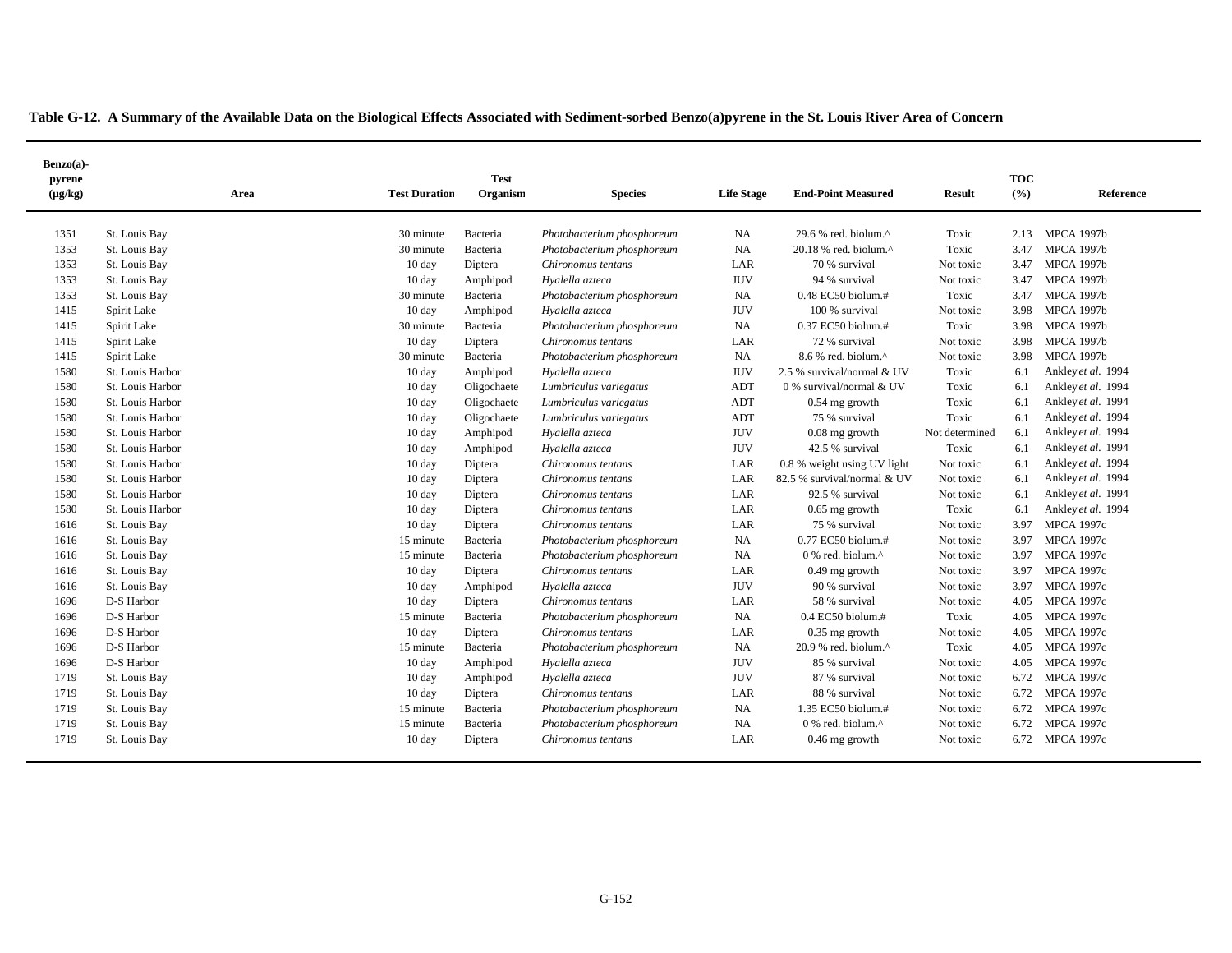|  | Table G-12. A Summary of the Available Data on the Biological Effects Associated with Sediment-sorbed Benzo(a)pyrene in the St. Louis River Area of Concern |  |  |  |
|--|-------------------------------------------------------------------------------------------------------------------------------------------------------------|--|--|--|
|  |                                                                                                                                                             |  |  |  |

| Benzo(a)-<br>pyrene |                               |                      | <b>Test</b> |                            |                   |                                                   |               | <b>TOC</b> |                     |
|---------------------|-------------------------------|----------------------|-------------|----------------------------|-------------------|---------------------------------------------------|---------------|------------|---------------------|
| $(\mu g/kg)$        | Area                          | <b>Test Duration</b> | Organism    | <b>Species</b>             | <b>Life Stage</b> | <b>End-Point Measured</b>                         | <b>Result</b> | (9/6)      | Reference           |
| 1749                | Spirit Lake                   | $10 \text{ day}$     | Diptera     | Chironomus tentans         | LAR               | 65 % survival                                     | Not toxic     |            | 3.74 MPCA 1997c     |
| 1749                | Spirit Lake                   | 15 minute            | Bacteria    | Photobacterium phosphoreum | <b>NA</b>         | 1.06 EC50 biolum.#                                | Not toxic     | 3.74       | <b>MPCA 1997c</b>   |
| 1749                | Spirit Lake                   | 10 day               | Diptera     | Chironomus tentans         | LAR               | $0.57$ mg growth                                  | Not toxic     | 3.74       | <b>MPCA 1997c</b>   |
| 1749                | Spirit Lake                   | 15 minute            | Bacteria    | Photobacterium phosphoreum | NA                | $0\%$ red, biolum. <sup><math>\wedge</math></sup> | Not toxic     | 3.74       | <b>MPCA 1997c</b>   |
| 1749                | Spirit Lake                   | $10 \text{ day}$     | Amphipod    | Hyalella azteca            | <b>JUV</b>        | 90 % survival                                     | Not toxic     | 3.74       | <b>MPCA 1997c</b>   |
| 1900                | St. Louis Bay                 | 30 minute            | Bacteria    | Photobacterium phosphoreum | <b>NA</b>         | $0.96$ EC50 biolum.#                              | Not toxic     | 4.36       | <b>MPCA 1997b</b>   |
| 1900                | St. Louis Bay                 | 10 day               | Diptera     | Chironomus tentans         | LAR               | 85 % survival                                     | Not toxic     |            | 4.36 MPCA 1997b     |
| 1900                | St. Louis Bay                 | 30 minute            | Bacteria    | Photobacterium phosphoreum | <b>NA</b>         | $-0.6$ % red. biolum. $^{\wedge}$                 | Not toxic     |            | 4.36 MPCA 1997b     |
| 1900                | St. Louis Bay                 | 10 day               | Amphipod    | Hyalella azteca            | <b>JUV</b>        | 68 % survival                                     | Not toxic     |            | 4.36 MPCA 1997b     |
| 2588                | St. Louis River - Stryker Bay | 10 day               | Amphipod    | Hyalella azteca            | <b>JUV</b>        | $0.18$ mg growth                                  | Toxic         |            | 26.54 IT Corp. 1996 |
| 2588                | St. Louis River - Stryker Bay | 10 day               | Diptera     | Chironomus tentans         | LAR               | 83 % survival                                     | Not toxic     |            | 26.54 IT Corp. 1996 |
| 2588                | St. Louis River - Stryker Bay | 10 day               | Amphipod    | Hyalella azteca            | <b>JUV</b>        | 92 % survival                                     | Not toxic     |            | 26.54 IT Corp. 1996 |
| 2588                | St. Louis River - Stryker Bay | 10 day               | Diptera     | Chironomus tentans         | LAR               | 1.3 mg growth                                     | Not toxic     |            | 26.54 IT Corp. 1996 |
| 2902                | St. Louis River - Stryker Bay | 10 day               | Amphipod    | Hyalella azteca            | <b>JUV</b>        | 83 % survival                                     | Not toxic     | 6.15       | IT Corp. 1996       |
| 2902                | St. Louis River - Stryker Bay | $10 \text{ day}$     | Amphipod    | Hyalella azteca            | <b>JUV</b>        | $0.15$ mg growth                                  | Toxic         | 6.15       | IT Corp. 1996       |
| 2902                | St. Louis River - Stryker Bay | 10 day               | Diptera     | Chironomus tentans         | LAR               | 77 % survival                                     | Not toxic     | 6.15       | IT Corp. 1996       |
| 2902                | St. Louis River - Stryker Bay | 10 day               | Diptera     | Chironomus tentans         | LAR               | $0.84$ mg growth                                  | Toxic         |            | 6.15 IT Corp. 1996  |
| 2926                | St. Louis Bay                 | 30 minute            | Bacteria    | Photobacterium phosphoreum | NA                | 67.9 % red. biolum.^                              | Toxic         |            | 14.19 MPCA 1997b    |
| 2926                | St. Louis Bay                 | 30 minute            | Bacteria    | Photobacterium phosphoreum | <b>NA</b>         | 0.16 EC50 biolum.#                                | Toxic         |            | 14.19 MPCA 1997b    |
| 2926                | St. Louis Bay                 | 10 day               | Diptera     | Chironomus tentans         | LAR               | 0 % survival                                      | Toxic         |            | 14.19 MPCA 1997b    |
| 2926                | St. Louis Bay                 | 10 day               | Amphipod    | Hyalella azteca            | <b>JUV</b>        | 12 % survival                                     | Toxic         |            | 14.19 MPCA 1997b    |
| 3300                | D-S Harbor - Slip C           | 10 day               | Diptera     | Chironomus tentans         | LAR               | 55 % survival                                     | Toxic         | NR.        | Crane et al. 1997   |
| 3300                | D-S Harbor - Slip C           | $10 \text{ day}$     | Amphipod    | Hyalella azteca            | <b>JUV</b>        | 92 % survival                                     | Not toxic     | <b>NR</b>  | Crane et al. 1997   |
| 3648                | Spirit Lake                   | 30 minute            | Bacteria    | Photobacterium phosphoreum | <b>NA</b>         | 0.73 EC50 biolum.#                                | Not toxic     | 3.07       | <b>MPCA 1997b</b>   |
| 3648                | Spirit Lake                   | 30 minute            | Bacteria    | Photobacterium phosphoreum | <b>NA</b>         | 32.24 % red. biolum.^                             | Toxic         | 3.07       | <b>MPCA 1997b</b>   |
| 3648                | Spirit Lake                   | 10 day               | Diptera     | Chironomus tentans         | LAR               | 55 % survival                                     | Not toxic     | 3.07       | <b>MPCA 1997b</b>   |
| 3744                | St. Louis River - Stryker Bay | $10 \text{ day}$     | Amphipod    | Hyalella azteca            | <b>JUV</b>        | $0.17$ mg growth                                  | Toxic         |            | 45.37 IT Corp. 1996 |
| 3744                | St. Louis River - Stryker Bay | $10 \text{ day}$     | Diptera     | Chironomus tentans         | LAR               | 92 % survival                                     | Not toxic     |            | 45.37 IT Corp. 1996 |
| 3744                | St. Louis River - Stryker Bay | $10 \text{ day}$     | Amphipod    | Hyalella azteca            | <b>JUV</b>        | 87 % survival                                     | Not toxic     |            | 45.37 IT Corp. 1996 |
| 3744                | St. Louis River - Stryker Bay | $10 \text{ day}$     | Diptera     | Chironomus tentans         | LAR               | $1.07$ mg growth                                  | Toxic         |            | 45.37 IT Corp. 1996 |
| 3900                | D-S Harbor - Minnesota Slip   | $10 \text{ day}$     | Amphipod    | Hyalella azteca            | <b>JUV</b>        | 89 % survival                                     | Not toxic     | <b>NR</b>  | Crane et al. 1997   |
| 3900                | D-S Harbor - Minnesota Slip   | $10 \text{ day}$     | Amphipod    | Hyalella azteca            | <b>JUV</b>        | 100 % survival                                    | Not toxic     | <b>NR</b>  | Crane et al. 1997   |
| 3920                | D-S Harbor                    | $10 \text{ day}$     | Amphipod    | Hyalella azteca            | <b>JUV</b>        | 95 % survival                                     | Not toxic     | 5.59       | <b>MPCA 1997b</b>   |
| 3920                | D-S Harbor                    | 30 minute            | Bacteria    | Photobacterium phosphoreum | NA                | $0.16$ EC50 biolum.#                              | Toxic         | 5.59       | <b>MPCA 1997b</b>   |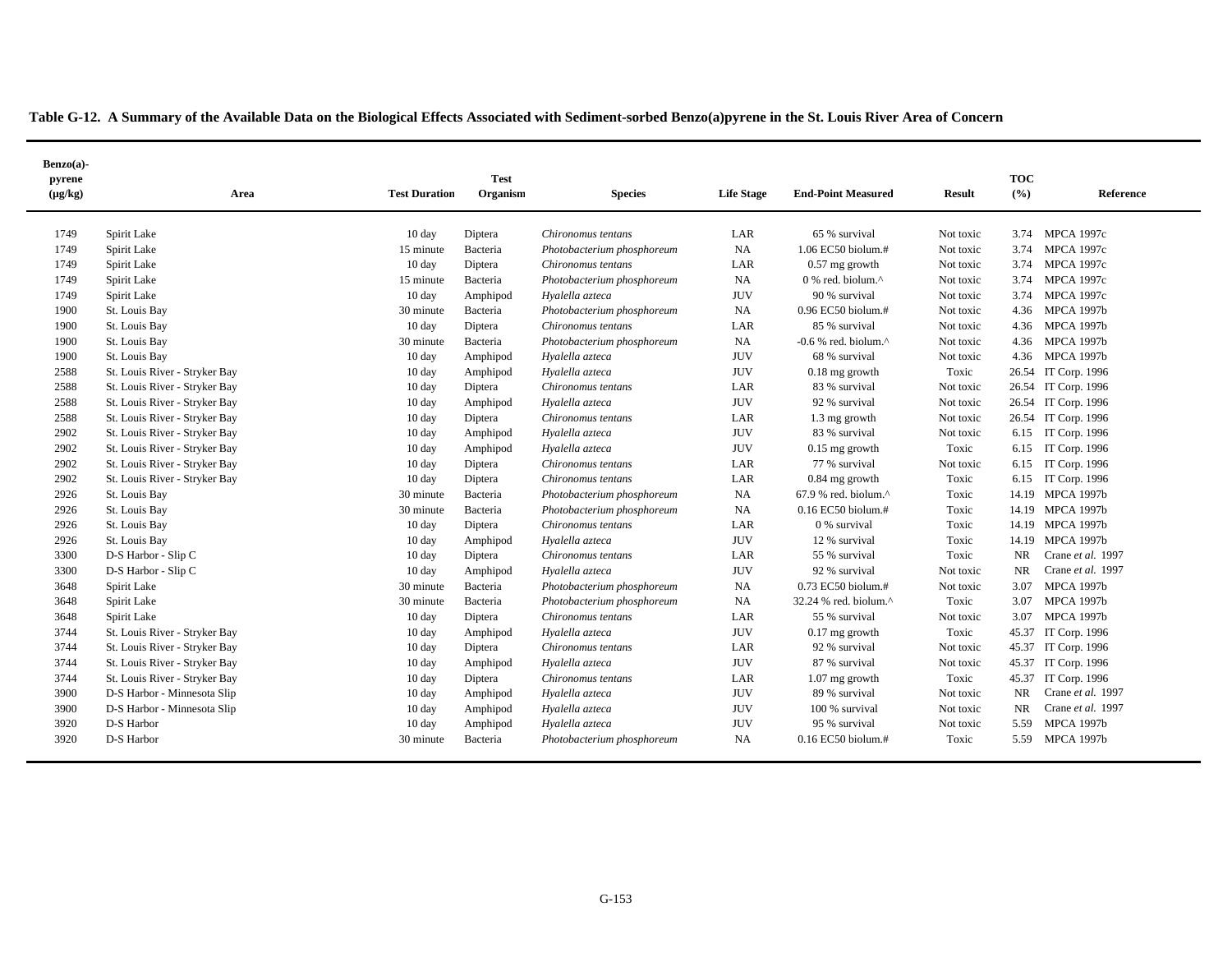|  | Table G-12. A Summary of the Available Data on the Biological Effects Associated with Sediment-sorbed Benzo(a)pyrene in the St. Louis River Area of Concern |
|--|-------------------------------------------------------------------------------------------------------------------------------------------------------------|
|  |                                                                                                                                                             |

| Benzo(a)-<br>pyrene<br>$(\mu g/kg)$ | Area                          | <b>Test Duration</b> | <b>Test</b><br>Organism | <b>Species</b>             | <b>Life Stage</b> | <b>End-Point Measured</b> | Result         | <b>TOC</b><br>(%) | Reference           |
|-------------------------------------|-------------------------------|----------------------|-------------------------|----------------------------|-------------------|---------------------------|----------------|-------------------|---------------------|
| 3920                                | D-S Harbor                    | 10 day               | Diptera                 | Chironomus tentans         | LAR               | 72 % survival             | Not toxic      | 5.59              | <b>MPCA 1997b</b>   |
| 3920                                | D-S Harbor                    | 30 minute            | Bacteria                | Photobacterium phosphoreum | <b>NA</b>         | 4 % red. biolum.^         | Not toxic      | 5.59              | <b>MPCA 1997b</b>   |
| 4262                                | Spirit Lake                   | 10 day               | Amphipod                | Hyalella azteca            | <b>JUV</b>        | 0 % survival              | Toxic          | 8.26              | <b>MPCA 1997b</b>   |
| 4262                                | Spirit Lake                   | 30 minute            | Bacteria                | Photobacterium phosphoreum | NA                | 0.06 EC50 biolum.#        | Toxic          | 8.26              | <b>MPCA 1997b</b>   |
| 4262                                | Spirit Lake                   | 10 day               | Diptera                 | Chironomus tentans         | LAR               | 0 % survival              | Toxic          | 8.26              | <b>MPCA 1997b</b>   |
| 4262                                | Spirit Lake                   | 30 minute            | Bacteria                | Photobacterium phosphoreum | NA                | 99.9 % red. biolum.^      | Toxic          | 8.26              | <b>MPCA 1997b</b>   |
| 4685                                | Spirit Lake                   | 10 day               | Diptera                 | Chironomus tentans         | LAR               | 72 % survival             | Not toxic      |                   | 4.13 MPCA 1997b     |
| 4685                                | Spirit Lake                   | 30 minute            | Bacteria                | Photobacterium phosphoreum | NA                | 21.7 % red. biolum.^      | Toxic          |                   | 4.13 MPCA 1997b     |
| 4685                                | Spirit Lake                   | 10 day               | Amphipod                | Hyalella azteca            | <b>JUV</b>        | 90 % survival             | Not toxic      | 4.13              | <b>MPCA 1997b</b>   |
| 4685                                | Spirit Lake                   | 30 minute            | Bacteria                | Photobacterium phosphoreum | <b>NA</b>         | $0.35$ EC50 biolum.#      | Toxic          | 4.13              | <b>MPCA 1997b</b>   |
| 4901                                | Spirit Lake                   | 15 minute            | Bacteria                | Photobacterium phosphoreum | NA                | 42.1 % red. biolum.^      | Toxic          |                   | 1.71 MPCA 1997c     |
| 4901                                | Spirit Lake                   | $10 \text{ day}$     | Diptera                 | Chironomus tentans         | LAR               | $0.4$ mg growth           | Not toxic      | 1.71              | <b>MPCA 1997c</b>   |
| 4901                                | Spirit Lake                   | $10 \text{ day}$     | Diptera                 | Chironomus tentans         | LAR               | 78 % survival             | Not toxic      | 1.71              | <b>MPCA 1997c</b>   |
| 4901                                | Spirit Lake                   | $10 \text{ day}$     | Amphipod                | Hyalella azteca            | <b>JUV</b>        | 90 % survival             | Not toxic      | 1.71              | <b>MPCA 1997c</b>   |
| 4901                                | Spirit Lake                   | 15 minute            | Bacteria                | Photobacterium phosphoreum | NA                | 1.27 EC50 biolum.#        | Not toxic      | 1.71              | <b>MPCA 1997c</b>   |
| 5300                                | St. Louis River               | $10 \text{ day}$     | Diptera                 | Chironomus tentans         | LAR               | 87 % survival             | Not toxic      | 5.88              | <b>MPCA 1993</b>    |
| 6226                                | St. Louis River - Keene Creek | 10 day               | Amphipod                | Hyalella azteca            | <b>JUV</b>        | $0.18$ mg growth          | Not toxic      | 100               | IT Corp. 1996       |
| 6226                                | St. Louis River - Keene Creek | 10 day               | Diptera                 | Chironomus tentans         | LAR               | 60 % survival             | Toxic          | 100               | IT Corp. 1996       |
| 6226                                | St. Louis River - Keene Creek | 10 day               | Diptera                 | Chironomus tentans         | LAR               | 1.23 mg growth            | Not toxic      | 100               | IT Corp. 1996       |
| 6226                                | St. Louis River - Keene Creek | 10 day               | Amphipod                | Hyalella azteca            | <b>JUV</b>        | 90 % survival             | Not toxic      | 100               | IT Corp. 1996       |
| 6383                                | D-S Harbor                    | 10 day               | Amphipod                | Hyalella azteca            | <b>JUV</b>        | 88 % survival             | Not toxic      | 4.7               | <b>MPCA 1997b</b>   |
| 6383                                | D-S Harbor                    | 30 minute            | Bacteria                | Photobacterium phosphoreum | NA                | 2.55 EC50 biolum.#        | Not toxic      | 4.7               | <b>MPCA 1997b</b>   |
| 6383                                | D-S Harbor                    | 10 day               | Diptera                 | Chironomus tentans         | LAR               | 65 % survival             | Not toxic      | 4.7               | <b>MPCA 1997b</b>   |
| 6383                                | D-S Harbor                    | 30 minute            | Bacteria                | Photobacterium phosphoreum | NA                | 12.7 % red. biolum.^      | Not toxic      | 4.7               | <b>MPCA 1997b</b>   |
| 6455                                | D-S Harbor                    | 10 day               | Amphipod                | Hyalella azteca            | <b>JUV</b>        | 85 % survival             | Not toxic      | 6.03              | <b>MPCA 1997c</b>   |
| 6455                                | D-S Harbor                    | 15 minute            | Bacteria                | Photobacterium phosphoreum | NA                | 58 % red. biolum.^        | Toxic          | 6.03              | <b>MPCA 1997c</b>   |
| 6455                                | D-S Harbor                    | 15 minute            | Bacteria                | Photobacterium phosphoreum | <b>NA</b>         | 4.07 EC50 biolum.#        | Not toxic      | 6.03              | <b>MPCA 1997c</b>   |
| 6463                                | St. Louis River - Stryker Bay | 10 day               | Diptera                 | Chironomus tentans         | LAR               | 53 % survival             | Toxic          | 8.08              | IT Corp. 1996       |
| 6463                                | St. Louis River - Stryker Bay | 10 day               | Diptera                 | Chironomus tentans         | LAR               | 0.8 mg growth             | Toxic          | 8.08              | IT Corp. 1996       |
| 6463                                | St. Louis River - Stryker Bay | $10 \text{ day}$     | Amphipod                | Hyalella azteca            | <b>JUV</b>        | 48 % survival             | Toxic          | 8.08              | IT Corp. 1996       |
| 6463                                | St. Louis River - Stryker Bay | $10 \text{ day}$     | Amphipod                | Hyalella azteca            | <b>JUV</b>        | $0.14$ mg growth          | Toxic          | 8.08              | IT Corp. 1996       |
| 7129                                | St. Louis River - Keene Creek | $10 \text{ day}$     | Diptera                 | Chironomus tentans         | LAR               | 30 % survival             | Toxic          |                   | 12.95 IT Corp. 1996 |
| 7129                                | St. Louis River - Keene Creek | 10 day               | Diptera                 | Chironomus tentans         | LAR               | $0.65$ mg growth          | Not determined |                   | 12.95 IT Corp. 1996 |
| 7129                                | St. Louis River - Keene Creek | $10 \text{ day}$     | Amphipod                | Hyalella azteca            | <b>JUV</b>        | 75 % survival             | Toxic          |                   | 12.95 IT Corp. 1996 |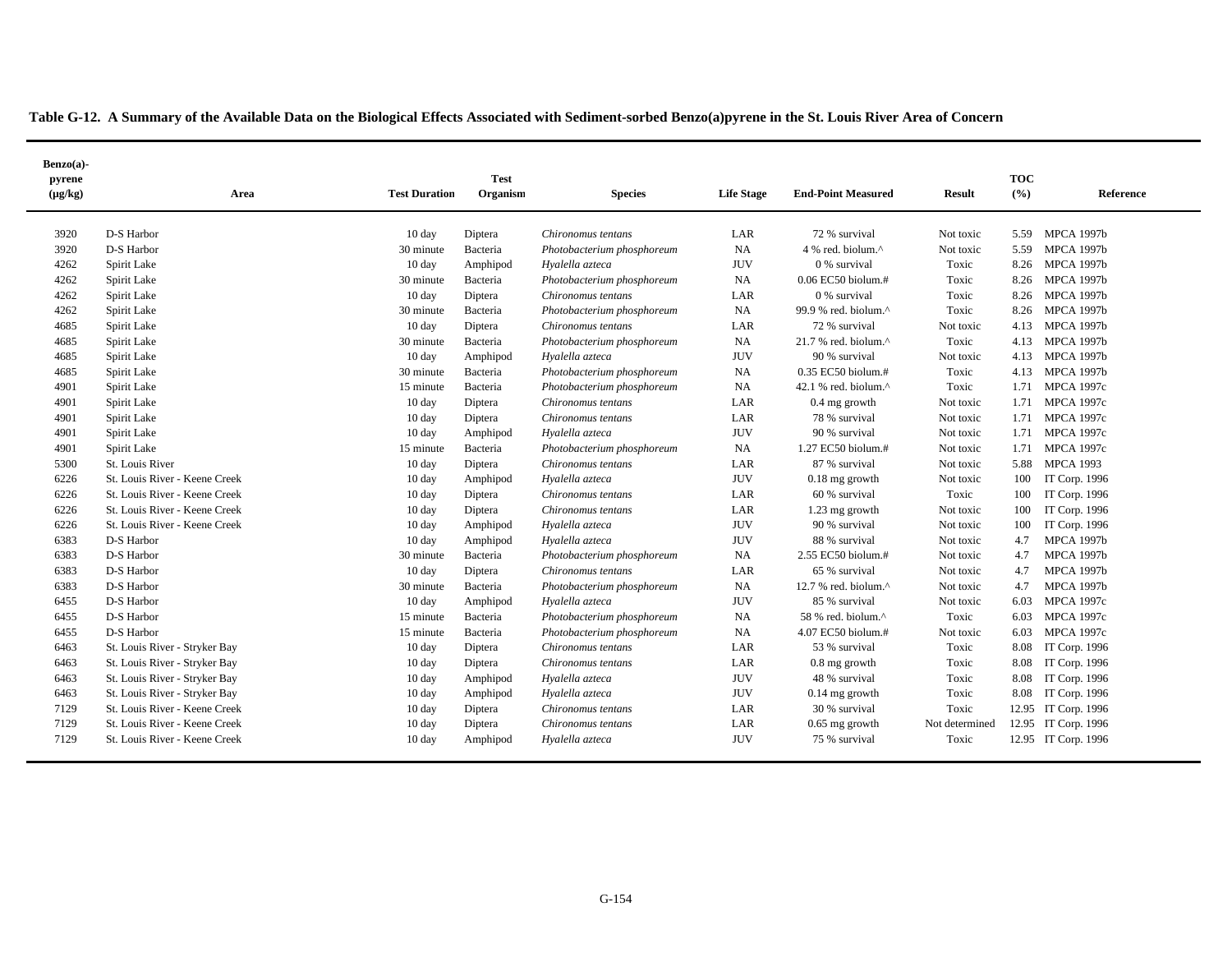|  | Table G-12. A Summary of the Available Data on the Biological Effects Associated with Sediment-sorbed Benzo(a)pyrene in the St. Louis River Area of Concern |  |
|--|-------------------------------------------------------------------------------------------------------------------------------------------------------------|--|
|  |                                                                                                                                                             |  |

| $Benzo(a)$ - |                               |                      |             |                            |                   |                           |                |            |                     |
|--------------|-------------------------------|----------------------|-------------|----------------------------|-------------------|---------------------------|----------------|------------|---------------------|
| pyrene       |                               |                      | <b>Test</b> |                            |                   |                           |                | <b>TOC</b> |                     |
| $(\mu g/kg)$ | Area                          | <b>Test Duration</b> | Organism    | <b>Species</b>             | <b>Life Stage</b> | <b>End-Point Measured</b> | <b>Result</b>  | (9/6)      | Reference           |
| 7129         | St. Louis River - Keene Creek | $10 \text{ day}$     | Amphipod    | Hyalella azteca            | <b>JUV</b>        | $0.1$ mg growth           | Toxic          |            | 12.95 IT Corp. 1996 |
| 7876         | St. Louis River - Keene Creek | 10 day               | Diptera     | Chironomus tentans         | LAR               | 1.13 mg growth            | Not determined | 4.64       | IT Corp. 1996       |
| 7876         | St. Louis River - Keene Creek | $10 \text{ day}$     | Amphipod    | Hyalella azteca            | <b>JUV</b>        | $0.16$ mg growth          | Toxic          | 4.64       | IT Corp. 1996       |
| 7876         | St. Louis River - Keene Creek | $10 \text{ day}$     | Diptera     | Chironomus tentans         | LAR               | 30 % survival             | Toxic          | 4.64       | IT Corp. 1996       |
| 7876         | St. Louis River - Keene Creek | $10 \text{ day}$     | Amphipod    | Hyalella azteca            | <b>JUV</b>        | 92 % survival             | Not toxic      | 4.64       | IT Corp. 1996       |
| 8942         | St. Louis Bay                 | 15 minute            | Bacteria    | Photobacterium phosphoreum | NA                | 93.4 % red. biolum.^      | Toxic          | 13.91      | <b>MPCA 1997c</b>   |
| 8942         | St. Louis Bay                 | 10 day               | Diptera     | Chironomus tentans         | LAR               | 18 % survival             | Toxic          | 13.91      | <b>MPCA 1997c</b>   |
| 8942         | St. Louis Bay                 | 15 minute            | Bacteria    | Photobacterium phosphoreum | NA                | $0.4$ EC50 biolum.#       | Toxic          |            | 13.91 MPCA 1997c    |
| 8942         | St. Louis Bay                 | $10 \text{ day}$     | Amphipod    | Hyalella azteca            | <b>JUV</b>        | 92 % survival             | Not toxic      |            | 13.91 MPCA 1997c    |
| 8942         | St. Louis Bay                 | $10 \text{ day}$     | Diptera     | Chironomus tentans         | LAR               | Not determined            | Not determined |            | 13.91 MPCA 1997c    |
| 10000        | St. Louis River               | $10 \text{ day}$     | Diptera     | Chironomus tentans         | LAR               | 93 % survival             | Not toxic      |            | 9.58 MPCA 1993      |
| 23866        | St. Louis River - Stryker Bay | $10 \text{ day}$     | Amphipod    | Hyalella azteca            | <b>JUV</b>        | 0 % survival              | Toxic          |            | 50.12 IT Corp. 1996 |
| 23866        | St. Louis River - Stryker Bay | 10 day               | Diptera     | Chironomus tentans         | LAR               | 8 % survival              | Toxic          |            | 50.12 IT Corp. 1996 |
| 23866        | St. Louis River - Stryker Bay | $10 \text{ day}$     | Diptera     | Chironomus tentans         | LAR               | $0.09$ mg growth          | Not determined |            | 50.12 IT Corp. 1996 |
| 23866        | St. Louis River - Stryker Bay | $10 \text{ day}$     | Amphipod    | Hyalella azteca            | <b>JUV</b>        | Not determined            | Not determined |            | 50.12 IT Corp. 1996 |
| 39106        | St. Louis River - Stryker Bay | 10 day               | Diptera     | Chironomus tentans         | LAR               | $0.24$ mg growth          | Not determined | NR         | IT Corp. 1996       |
| 39106        | St. Louis River - Stryker Bay | $10 \text{ day}$     | Amphipod    | Hyalella azteca            | <b>JUV</b>        | 8 % survival              | Toxic          | <b>NR</b>  | IT Corp. 1996       |
| 39106        | St. Louis River - Stryker Bay | $10 \text{ day}$     | Amphipod    | Hyalella azteca            | <b>JUV</b>        | $0.07$ mg growth          | Not determined | NR         | IT Corp. 1996       |
| 39106        | St. Louis River - Stryker Bay | $10 \text{ day}$     | Diptera     | Chironomus tentans         | LAR               | 30 % survival             | Toxic          | <b>NR</b>  | IT Corp. 1996       |
| 71130        | St. Louis River - Stryker Bay | $10 \text{ day}$     | Amphipod    | Hyalella azteca            | <b>JUV</b>        | 0 % survival              | Toxic          | 11.16      | IT Corp. 1996       |
| 71130        | St. Louis River - Stryker Bay | $10 \text{ day}$     | Diptera     | Chironomus tentans         | LAR               | 0 % survival              | Toxic          |            | 11.16 IT Corp. 1996 |
| 71130        | St. Louis River - Stryker Bay | $10 \text{ day}$     | Diptera     | Chironomus tentans         | LAR               | Not determined            | Not determined |            | 11.16 IT Corp. 1996 |
| 71130        | St. Louis River - Stryker Bay | $10 \text{ day}$     | Amphipod    | Hyalella azteca            | <b>JUV</b>        | Not determined            | Not determined |            | 11.16 IT Corp. 1996 |
| 88090        | Spirit Lake                   | 15 minute            | Bacteria    | Photobacterium phosphoreum | <b>NA</b>         | $0.38$ EC50 biolum.#      | Toxic          |            | 11.98 MPCA 1997c    |
| 88090        | Spirit Lake                   | 15 minute            | Bacteria    | Photobacterium phosphoreum | NA                | 84.7 % red. biolum.^      | Toxic          |            | 11.98 MPCA 1997c    |
| 88090        | Spirit Lake                   | $10 \text{ day}$     | Diptera     | Chironomus tentans         | LAR               | 0 % survival              | Toxic          |            | 11.98 MPCA 1997c    |
| 88090        | Spirit Lake                   | $10 \text{ day}$     | Amphipod    | Hyalella azteca            | <b>JUV</b>        | 12 % survival             | Toxic          |            | 11.98 MPCA 1997c    |
| 88090        | Spirit Lake                   | $10 \text{ day}$     | Diptera     | Chironomus tentans         | LAR               | Not determined            | Not determined |            | 11.98 MPCA 1997c    |
| 170000       | St. Louis River               | $10 \text{ day}$     | Diptera     | Chironomus tentans         | LAR               | 63 % survival             | Toxic          |            | 6.12 MPCA 1993      |

 $^{\circ}$  = relative to control; D-S = Duluth-Superior; # = expressed as % DW sediment; red. biolum. = reduced bioluminescence; EC50 = effective concentration affecting 50% of the population.  $LAR =$  larvae;  $JUV =$  juvenile;  $TOC =$  total organic carbon;  $NR =$  not reported.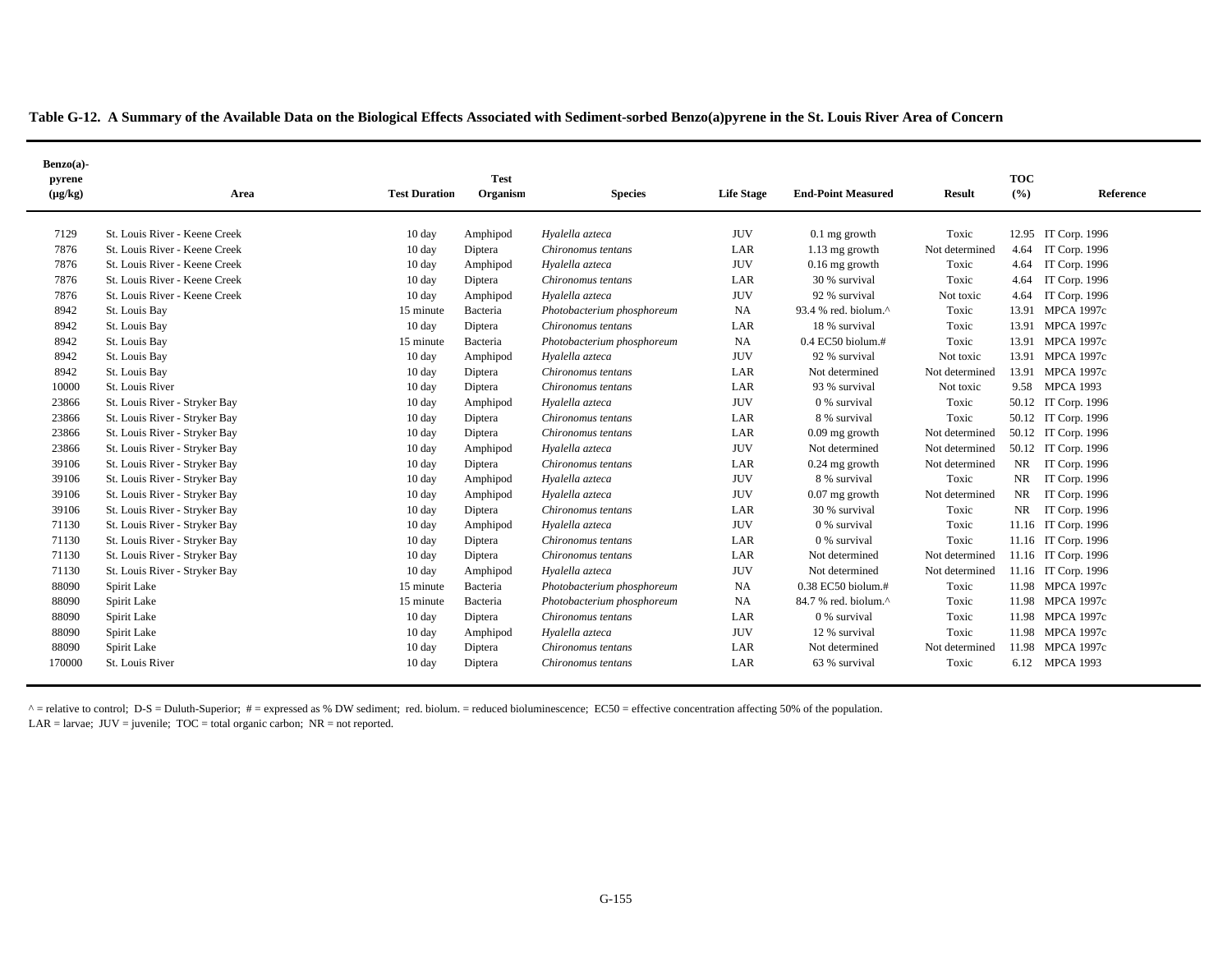| <b>Chrysene</b><br>$(\mu g/kg)$ | Area                                         | <b>Test</b><br><b>Duration</b> | <b>Test Organism</b> | <b>Species</b>             | <b>Life Stage</b> | <b>End-Point Measured</b>                           | <b>Result</b> | <b>TOC</b><br>(%) | Reference         |
|---------------------------------|----------------------------------------------|--------------------------------|----------------------|----------------------------|-------------------|-----------------------------------------------------|---------------|-------------------|-------------------|
| 3.70                            | St. Louis River - Stryker Bay                | $10 \text{ day}$               | Amphipod             | Hyalella azteca            | <b>JUV</b>        | $0.14$ mg growth                                    | Toxic         | 2.93              | IT Corp. 1996     |
| 3.70                            | St. Louis River - Stryker Bay                | $10 \text{ day}$               | Diptera              | Chironomus tentans         | LAR               | 78 % survival                                       | Not toxic     | 2.93              | IT Corp. 1996     |
| 3.70                            | St. Louis River - Stryker Bay                | $10 \text{ day}$               | Diptera              | Chironomus tentans         | LAR               | $1.04$ mg growth                                    | Toxic         | 2.93              | IT Corp. 1996     |
| 3.70                            | St. Louis River - Stryker Bay                | $10 \text{ day}$               | Amphipod             | Hyalella azteca            | <b>JUV</b>        | 97 % survival                                       | Not toxic     | 2.93              | IT Corp. 1996     |
| 5.60                            | D-S Harbor - Miller & Coffee Creek Embayment | 30 minute                      | Bacteria             | Photobacterium phosphoreum | NA                | 100 EC50 biolum.#                                   | Not toxic     | 0.08              | <b>MPCA 1997b</b> |
| 5.60                            | D-S Harbor                                   | $10 \text{ day}$               | Diptera              | Chironomus tentans         | LAR               | 90 % survival                                       | Not toxic     | 0.08              | <b>MPCA 1997b</b> |
| 5.60                            | D-S Harbor                                   | $10 \text{ day}$               | Amphipod             | Hyalella azteca            | <b>JUV</b>        | 86 % survival                                       | Not toxic     | 0.08              | <b>MPCA 1997b</b> |
| 5.60                            | D-S Harbor                                   | 30 minute                      | Bacteria             | Photobacterium phosphoreum | NA                | 26.3 % red. biolum.^                                | Toxic         | 0.08              | <b>MPCA 1997b</b> |
| 7.30                            | Allouez Bay                                  | 30 minute                      | Bacteria             | Photobacterium phosphoreum | NA                | 3.96 EC50 biolum.#                                  | Not toxic     | 0.59              | <b>MPCA 1997b</b> |
| 7.30                            | Allouez Bay                                  | $10 \text{ day}$               | Diptera              | Chironomus tentans         | LAR               | 80 % survival                                       | Not toxic     | 0.59              | <b>MPCA 1997b</b> |
| 7.30                            | Allouez Bay                                  | 30 minute                      | Bacteria             | Photobacterium phosphoreum | NA                | $0\%$ red. biolum. <sup><math>\wedge</math></sup>   | Not toxic     | 0.59              | <b>MPCA 1997b</b> |
| 8.50                            | Allouez Bay                                  | 30 minute                      | Bacteria             | Photobacterium phosphoreum | NA                | $0.81$ EC50 biolum.#                                | Not toxic     | 1.02              | <b>MPCA 1997b</b> |
| 8.50                            | Allouez Bay                                  | 30 minute                      | Bacteria             | Photobacterium phosphoreum | NA                | 29.7 % red. biolum.^                                | Toxic         |                   | 1.02 MPCA 1997b   |
| 8.50                            | Allouez Bay                                  | 10 day                         | Amphipod             | Hyalella azteca            | <b>JUV</b>        | 90 % survival                                       | Not toxic     | 1.02              | <b>MPCA 1997b</b> |
| 8.50                            | <b>Allouez Bay</b>                           | 30 minute                      | Bacteria             | Photobacterium phosphoreum | NA                | $26.2$ % red. biolum. $^{\wedge}$                   | Toxic         | 0.35              | <b>MPCA 1997b</b> |
| 8.50                            | Allouez Bay                                  | $10 \text{ day}$               | Diptera              | Chironomus tentans         | LAR               | 55 % survival                                       | Not toxic     |                   | 0.35 MPCA 1997b   |
| 8.50                            | Allouez Bay                                  | 30 minute                      | Bacteria             | Photobacterium phosphoreum | NA                | 11.24 EC50 biolum.#                                 | Not toxic     | 0.35              | <b>MPCA 1997b</b> |
| 8.50                            | Allouez Bay                                  | $10 \text{ day}$               | Diptera              | Chironomus tentans         | LAR               | 80 % survival                                       | Not toxic     | 1.02              | <b>MPCA 1997b</b> |
| 9.00                            | St. Louis Bay                                | 30 minute                      | Bacteria             | Photobacterium phosphoreum | NA                | 100 EC50 biolum.#                                   | Not toxic     |                   | 0.12 MPCA 1997b   |
| 9.00                            | St. Louis Bay                                | $10 \text{ day}$               | Diptera              | Chironomus tentans         | LAR               | 78 % survival                                       | Not toxic     | 0.12              | <b>MPCA 1997b</b> |
| 9.00                            | St. Louis Bay                                | 30 minute                      | Bacteria             | Photobacterium phosphoreum | NA                | 3.4 % red. biolum.^                                 | Not toxic     |                   | 0.12 MPCA 1997b   |
| 9.00                            | St. Louis Bay                                | $10 \text{ day}$               | Amphipod             | Hyalella azteca            | <b>JUV</b>        | 95 % survival                                       | Not toxic     | 0.12              | <b>MPCA 1997b</b> |
| 10                              | D-S Harbor                                   | 30 minute                      | Bacteria             | Photobacterium phosphoreum | NA                | 67.3 % red. biolum.^                                | Toxic         | 0.14              | <b>MPCA 1997b</b> |
| 10                              | D-S Harbor                                   | 30 minute                      | Bacteria             | Photobacterium phosphoreum | NA                | 17.83 EC50 biolum.#                                 | Not toxic     |                   | 0.14 MPCA 1997b   |
| 10                              | D-S Harbor                                   | $10 \text{ day}$               | Diptera              | Chironomus tentans         | LAR               | 75 % survival                                       | Not toxic     | 0.14              | <b>MPCA 1997b</b> |
| 10                              | D-S Harbor                                   | $10 \text{ day}$               | Amphipod             | Hyalella azteca            | <b>JUV</b>        | 58 % survival                                       | Not toxic     | 0.14              | <b>MPCA 1997b</b> |
| 23                              | D-S Harbor                                   | 30 minute                      | Bacteria             | Photobacterium phosphoreum | NA                | 4.94 EC50 biolum.#                                  | Not toxic     | 0.2               | <b>MPCA 1997b</b> |
| 23                              | D-S Harbor                                   | $10 \text{ day}$               | Amphipod             | Hyalella azteca            | <b>JUV</b>        | 86 % survival                                       | Not toxic     | 0.2               | <b>MPCA 1997b</b> |
| 23                              | D-S Harbor                                   | $10 \text{ day}$               | Diptera              | Chironomus tentans         | LAR               | 85 % survival                                       | Not toxic     | 0.2               | <b>MPCA 1997b</b> |
| 23                              | D-S Harbor                                   | 30 minute                      | Bacteria             | Chironomus tentans         | NA                | 25.2 % red. biolum.^                                | Toxic         | 0.2               | <b>MPCA 1997b</b> |
| 30                              | Spirit Lake                                  | $10 \text{ day}$               | Diptera              | Chironomus tentans         | LAR               | 75 % survival                                       | Not toxic     | 5.77              | <b>MPCA 1997b</b> |
| 30                              | Spirit Lake                                  | 30 minute Bacteria             |                      | Photobacterium phosphoreum | NA                | 6.73 EC50 biolum.#                                  | Not toxic     | 5.77              | <b>MPCA 1997b</b> |
| 30                              | Spirit Lake                                  | 10 day                         | Amphipod             | Hyalella azteca            | <b>JUV</b>        | 75 % survival                                       | Not toxic     | 5.77              | <b>MPCA 1997b</b> |
| 30                              | Spirit Lake                                  | 30 minute                      | Bacteria             | Photobacterium phosphoreum | NA                | $6.4$ % red. biolum. <sup><math>\wedge</math></sup> | Not toxic     | 5.77              | <b>MPCA 1997b</b> |
| 33                              | Spirit Lake - Grassy Point                   | $10 \text{ day}$               | Diptera              | Chironomus tentans         | LAR               | 70 % survival                                       | Not toxic     | <b>NR</b>         | Crane et al. 1997 |
| 33                              | Spirit Lake - Grassy Point                   | $10 \text{ day}$               | Amphipod             | Hyalella azteca            | <b>JUV</b>        | 80 % survival                                       | Not toxic     | <b>NR</b>         | Crane et al. 1997 |
| 34                              | D-S Harbor                                   | $10 \text{ day}$               | Diptera              | Chironomus tentans         | LAR               | 90 % survival                                       | Not toxic     | 0.16              | <b>MPCA 1997b</b> |
| 34                              | D-S Harbor                                   | 30 minute                      | Bacteria             | Photobacterium phosphoreum | NA                | 22.95 % red. biolum.^                               | Toxic         | 0.16              | <b>MPCA 1997b</b> |
| 34                              | D-S Harbor                                   | 30 minute Bacteria             |                      | Photobacterium phosphoreum | NA                | 100 EC50 biolum.#                                   | Not toxic     |                   | 0.16 MPCA 1997b   |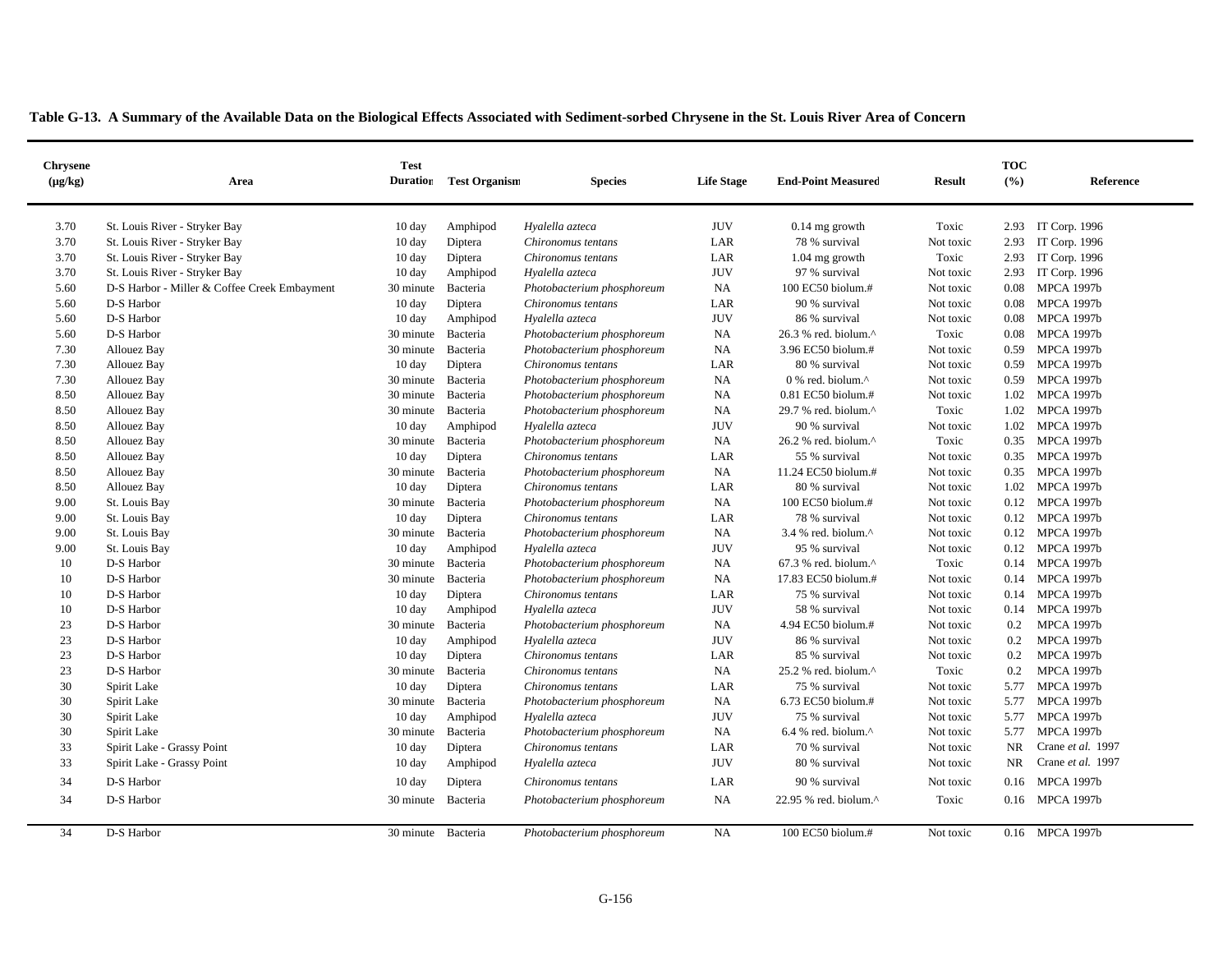| <b>Chrysene</b> |                       | Area | <b>Test</b><br><b>Duration</b> | <b>Test Organism</b> |                            | <b>Life Stage</b> | <b>End-Point Measured</b>        | <b>Result</b> | <b>TOC</b><br>(%) | Reference                  |
|-----------------|-----------------------|------|--------------------------------|----------------------|----------------------------|-------------------|----------------------------------|---------------|-------------------|----------------------------|
| $(\mu g/kg)$    |                       |      |                                |                      | <b>Species</b>             |                   |                                  |               |                   |                            |
|                 |                       |      |                                |                      |                            |                   |                                  |               |                   |                            |
| 35              | D-S Harbor            |      | 15 minute                      | Bacteria             | Photobacterium phosphoreum | <b>NA</b>         | 2.07 EC50 biolum.#               | Not toxic     | 1.87              | <b>MPCA 1997c</b>          |
| 35              | D-S Harbor            |      | 10 day                         | Diptera              | Chironomus tentans         | LAR               | $0.53$ mg growth                 | Not toxic     | 1.87              | <b>MPCA 1997c</b>          |
| 35              | D-S Harbor            |      | 15 minute                      | Bacteria             | Photobacterium phosphoreum | NA                | 21.8 % red. biolum.^             | Toxic         | 1.87              | <b>MPCA 1997c</b>          |
| 35              | D-S Harbor            |      | $10 \text{ day}$               | Diptera              | Chironomus tentans         | LAR               | 85 % survival                    | Not toxic     | 1.87              | <b>MPCA 1997c</b>          |
| 35              | D-S Harbor            |      | $10 \text{ day}$               | Amphipod             | Hyalella azteca            | <b>JUV</b>        | 93 % survival                    | Not toxic     | 1.87              | <b>MPCA 1997c</b>          |
| 37              | Spirit Lake           |      | $10 \text{ day}$               | Amphipod             | Hyalella azteca            | <b>JUV</b>        | 70 % survival                    | Not toxic     | 2.82              | <b>MPCA 1997b</b>          |
| 37              | Spirit Lake           |      | 30 minute                      | Bacteria             | Photobacterium phosphoreum | NA                | 10.2 % red. biolum.^             | Not toxic     | 2.82              | <b>MPCA 1997b</b>          |
| 37              | Spirit Lake           |      | $10 \text{ day}$               | Diptera              | Chironomus tentans         | LAR               | 72 % survival                    | Not toxic     |                   | 2.82 MPCA 1997b            |
| 37              | Spirit Lake           |      | 30 minute                      | Bacteria             | Photobacterium phosphoreum | <b>NA</b>         | $0.4$ EC50 biolum.#              | Toxic         | 2.82              | <b>MPCA 1997b</b>          |
| 40              | Lower St. Louis River |      | 10 day                         | Amphipod             | Hyalella azteca            | <b>JUV</b>        | 92 % survival                    | Not toxic     | 2.91              | <b>MPCA 1997b</b>          |
| 40              | Lower St. Louis River |      | $10 \text{ day}$               | Diptera              | Chironomus tentans         | LAR               | 90 % survival                    | Not toxic     | 2.91              | <b>MPCA 1997b</b>          |
| 40              | Lower St. Louis River |      | 30 minute                      | Bacteria             | Photobacterium phosphoreum | <b>NA</b>         | 18.89 % red. biolum.^            | Not toxic     | 2.91              | <b>MPCA 1997b</b>          |
| 40              | Lower St. Louis River |      | 30 minute                      | Bacteria             | Photobacterium phosphoreum | <b>NA</b>         | $0.96$ EC50 biolum.#             | Not toxic     |                   | 2.91 MPCA 1997b            |
| 41              | D-S Harbor            |      | $10 \text{ day}$               | Amphipod             | Hyalella azteca            | <b>JUV</b>        | 100 % survival                   | Not toxic     | 1.42              | <b>MPCA 1997b</b>          |
| 41              | D-S Harbor            |      | 30 minute                      | Bacteria             | Photobacterium phosphoreum | <b>NA</b>         | 0.72 EC50 biolum.#               | Not toxic     | 1.42              | <b>MPCA 1997b</b>          |
| 41              | D-S Harbor            |      | 30 minute                      | Bacteria             | Photobacterium phosphoreum | <b>NA</b>         | 41.98 % red. biolum. $^{\wedge}$ | Toxic         |                   | 1.42 MPCA 1997b            |
| 41              | D-S Harbor            |      | 10 day                         | Diptera              | Chironomus tentans         | LAR               | 60 % survival                    | Not toxic     | 1.42              | <b>MPCA 1997b</b>          |
| $50$            | Superior Bay          |      | 48 hour                        | Cladoceran           | Ceriodaphnia dubia         | <b>ADT</b>        | 100 % survival                   | Not toxic     | 6.7               | Wenck Associates Inc. 1995 |
| $<$ 50          | Superior Bay          |      | $10 \text{ day}$               | Amphipod             | Hyalella azteca            | <b>JUV</b>        | 90 % survival                    | Not toxic     | 6.7               | Wenck Associates Inc. 1995 |
| < 50            | Superior Bay          |      | $10 \text{ day}$               | Diptera              | Chironomus tentans         | LAR               | $0.57$ mg growth                 | Not toxic     | 6.7               | Wenck Associates Inc. 1995 |
| $50$            | Superior Bay          |      | 10 day                         | Diptera              | Chironomus tentans         | LAR               | 100 % survival                   | Not toxic     | 6.7               | Wenck Associates Inc. 1995 |
| 52              | D-S Harbor            |      | $10 \text{ day}$               | Amphipod             | Hyalella azteca            | <b>JUV</b>        | 82 % survival                    | Not toxic     | 0.4               | <b>MPCA 1997b</b>          |
| 52              | D-S Harbor            |      | $10 \text{ day}$               | Diptera              | Chironomus tentans         | LAR               | 85 % survival                    | Not toxic     | 0.4               | <b>MPCA 1997b</b>          |
| 52              | D-S Harbor            |      | $10 \text{ day}$               | Amphipod             | Hyalella azteca            | <b>JUV</b>        | 85 % survival                    | Not toxic     | 0.4               | <b>MPCA 1997b</b>          |
| 52              | D-S Harbor            |      | $10 \text{ day}$               | Diptera              | Chironomus tentans         | LAR               | 88 % survival                    | Not toxic     | 0.4               | <b>MPCA 1997b</b>          |
| 52              | D-S Harbor            |      | 30 minute                      | Bacteria             | Photobacterium phosphoreum | <b>NA</b>         | 39.7 % red. biolum.^             | Toxic         | 0.4               | <b>MPCA 1997b</b>          |
| 52              | D-S Harbor            |      | 30 minute                      | Bacteria             | Photobacterium phosphoreum | <b>NA</b>         | 100 EC50 biolum.#                | Not toxic     | 0.4               | <b>MPCA 1997b</b>          |
| 56              | D-S Harbor            |      | $10 \text{ day}$               | Amphipod             | Hyalella azteca            | <b>JUV</b>        | 84 % survival                    | Not toxic     | 1.69              | <b>MPCA 1997c</b>          |
| 56              | D-S Harbor            |      | 15 minute                      | Bacteria             | Photobacterium phosphoreum | NA                | 12.1 % red. biolum.^             | Not toxic     | 1.69              | <b>MPCA 1997c</b>          |
| 56              | D-S Harbor            |      | 15 minute                      | Bacteria             | Photobacterium phosphoreum | <b>NA</b>         | 4.29 EC50 biolum.#               | Not toxic     | 1.69              | <b>MPCA 1997c</b>          |
| 59              | Spirit Lake           |      | 30 minute                      | Bacteria             | Photobacterium phosphoreum | <b>NA</b>         | 7.4 % red. biolum.^              | Not toxic     | 2.59              | <b>MPCA 1997b</b>          |
| 59              | Spirit Lake           |      | $10 \text{ day}$               | Diptera              | Chironomus tentans         | LAR               | 65 % survival                    | Not toxic     | 2.59              | <b>MPCA 1997b</b>          |
| 59              | Spirit Lake           |      | $10 \text{ day}$               | Amphipod             | Hyalella azteca            | <b>JUV</b>        | 97.5 % survival                  | Not toxic     | 2.59              | <b>MPCA 1997b</b>          |
| 59              | Spirit Lake           |      | 30 minute                      | Bacteria             | Photobacterium phosphoreum | <b>NA</b>         | 0.41 EC50 biolum.#               | Toxic         | 2.59              | <b>MPCA 1997b</b>          |
| 73              | Lower St. Louis River |      | 15 minute                      | Bacteria             | Photobacterium phosphoreum | <b>NA</b>         | 5.3 % red. biolum.^              | Not toxic     | 2.7               | <b>MPCA 1997c</b>          |
| 73              | Lower St. Louis River |      | $10 \text{ day}$               | Diptera              | Chironomus tentans         | LAR               | 70 % survival                    | Not toxic     | 2.7               | <b>MPCA 1997c</b>          |
| 73              | Lower St. Louis River |      | 15 minute                      | Bacteria             | Photobacterium phosphoreum | <b>NA</b>         | 0.52 EC50 biolum.#               | Not toxic     | 2.7               | <b>MPCA 1997c</b>          |
|                 |                       |      |                                |                      |                            |                   |                                  |               |                   |                            |
| 73              | Lower St. Louis River |      | $10 \text{ day}$               | Amphipod             | Hyalella azteca            | <b>JUV</b>        | 93 % survival                    | Not toxic     | 2.7               | <b>MPCA 1997c</b>          |
| 73              | Lower St. Louis River |      | 15 minute                      | Bacteria             | Photobacterium phosphoreum | NA                | $0.52$ EC50 biolum.#             | Not toxic     | 2.7               | <b>MPCA 1997c</b>          |
| 73              | Lower St. Louis River |      | $10 \text{ day}$               | Diptera              | Chironomus tentans         | LAR               | $0.56$ mg growth                 | Not toxic     | 2.7               | <b>MPCA 1997c</b>          |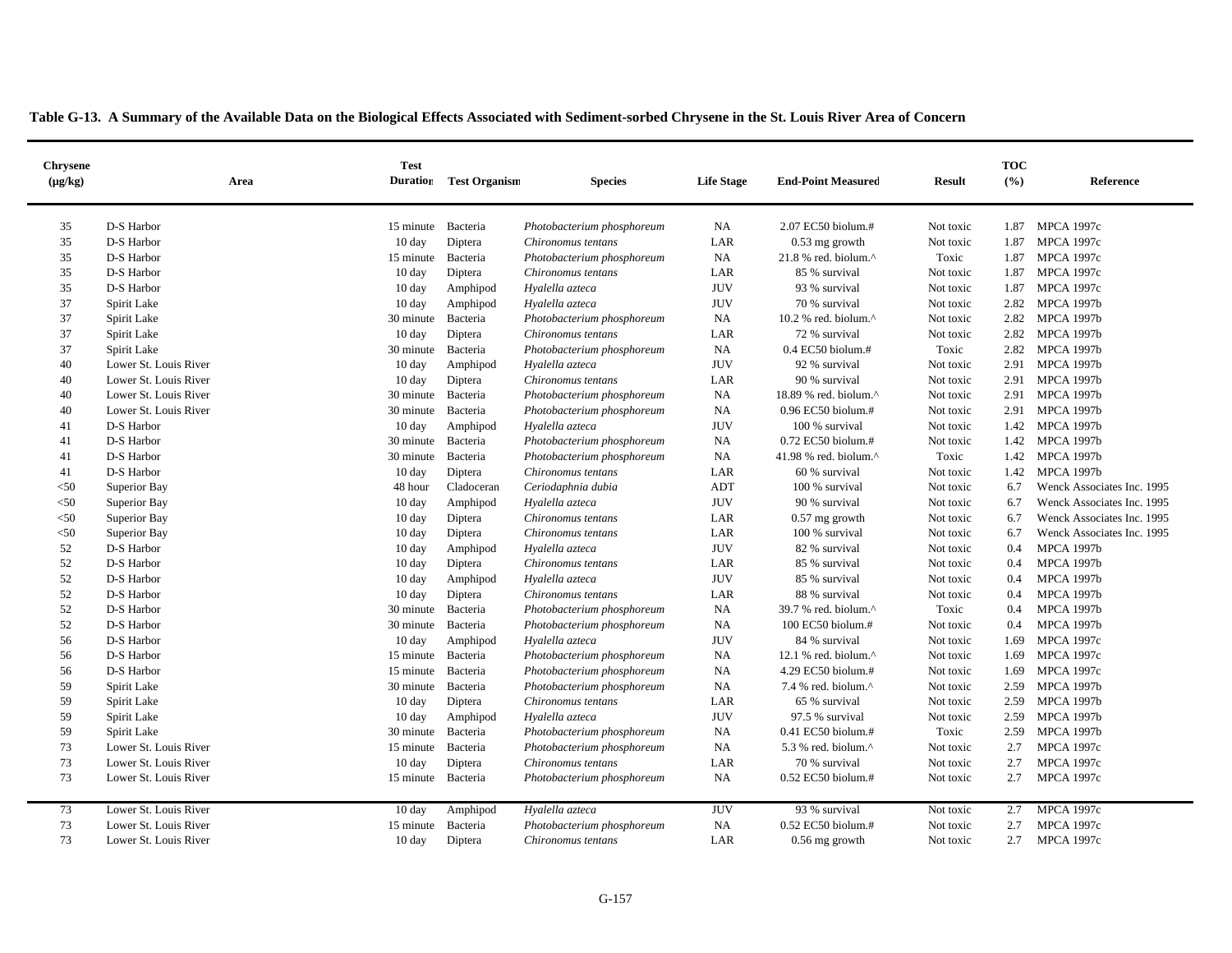|  |  |  |  | Table G-13. A Summary of the Available Data on the Biological Effects Associated with Sediment-sorbed Chrysene in the St. Louis River Area of Concern |  |
|--|--|--|--|-------------------------------------------------------------------------------------------------------------------------------------------------------|--|
|--|--|--|--|-------------------------------------------------------------------------------------------------------------------------------------------------------|--|

| <b>Chrysene</b><br>$(\mu g/kg)$ | Area                                    | <b>Test</b>      | <b>Duration</b> Test Organism | <b>Species</b>             | <b>Life Stage</b> | <b>End-Point Measured</b>                         | <b>Result</b> | <b>TOC</b><br>(%) | Reference         |
|---------------------------------|-----------------------------------------|------------------|-------------------------------|----------------------------|-------------------|---------------------------------------------------|---------------|-------------------|-------------------|
|                                 |                                         |                  |                               |                            |                   |                                                   |               |                   |                   |
| 73                              | Lower St. Louis River                   | 15 minute        | Bacteria                      | Photobacterium phosphoreum | NA                | 12 % red. biolum.^                                | Not toxic     | 2.7               | <b>MPCA 1997c</b> |
| 73                              | Lower St. Louis River                   | 10 day           | Diptera                       | Chironomus tentans         | LAR               | 68 % survival                                     | Not toxic     | 2.7               | <b>MPCA 1997c</b> |
| 73                              | Lower St. Louis River                   | $10 \text{ day}$ | Amphipod                      | Hyalella azteca            | <b>JUV</b>        | 90 % survival                                     | Not toxic     | 2.7               | <b>MPCA 1997c</b> |
| 73                              | Lower St. Louis River                   | $10 \text{ day}$ | Diptera                       | Chironomus tentans         | LAR               | $0.44$ mg growth                                  | Not toxic     | 2.7               | <b>MPCA 1997c</b> |
| 78                              | Spirit Lake                             | 15 minute        | Bacteria                      | Photobacterium phosphoreum | NA                | 0.77 EC50 biolum.#                                | Not toxic     | 2.34              | <b>MPCA 1997c</b> |
| 78                              | Spirit Lake                             | $10 \text{ day}$ | Diptera                       | Chironomus tentans         | LAR               | $0.37$ mg growth                                  | Not toxic     | 2.34              | <b>MPCA 1997c</b> |
| 78                              | Spirit Lake                             | 10 day           | Diptera                       | Chironomus tentans         | LAR               | 95 % survival                                     | Not toxic     | 2.34              | <b>MPCA 1997c</b> |
| 78                              | Spirit Lake                             | 10 day           | Amphipod                      | Hyalella azteca            | <b>JUV</b>        | 90 % survival                                     | Not toxic     | 2.34              | <b>MPCA 1997c</b> |
| 78                              | Spirit Lake                             | 15 minute        | Bacteria                      | Photobacterium phosphoreum | NA.               | 12.1 % red. biolum.^                              | Not toxic     | 2.34              | <b>MPCA 1997c</b> |
| 86                              | St. Louis Bay                           | 30 minute        | Bacteria                      | Photobacterium phosphoreum | NA                | -2.8 % red. biolum. $^{\wedge}$                   | Not toxic     | 1.82              | <b>MPCA 1997b</b> |
| 86                              | St. Louis Bay                           | $10 \text{ day}$ | Diptera                       | Chironomus tentans         | LAR               | 75 % survival                                     | Not toxic     | 1.82              | <b>MPCA 1997b</b> |
| 86                              | St. Louis Bay                           | 30 minute        | Bacteria                      | Photobacterium phosphoreum | <b>NA</b>         | 3.56 EC50 biolum.#                                | Not toxic     | 1.82              | <b>MPCA 1997b</b> |
| 86                              | St. Louis Bay                           | 10 day           | Amphipod                      | Hyalella azteca            | <b>JUV</b>        | 70 % survival                                     | Not toxic     | 1.82              | <b>MPCA 1997b</b> |
| 93                              | Spirit Lake - Grassy Point              | 10 day           | Amphipod                      | Hyalella azteca            | <b>JUV</b>        | 92 % survival                                     | Not toxic     | <b>NR</b>         | Crane et al. 1997 |
| 93                              | Spirit Lake - Grassy Point              | $10 \text{ day}$ | Diptera                       | Chironomus tentans         | LAR               | 92 % survival                                     | Not toxic     | NR.               | Crane et al. 1997 |
| 102                             | D-S Harbor                              | 30 minute        | Bacteria                      | Photobacterium phosphoreum | NA                | 0.96 EC50 biolum.#                                | Not toxic     | 1.35              | <b>MPCA 1997b</b> |
| 102                             | D-S Harbor                              | 30 minute        | Bacteria                      | Photobacterium phosphoreum | NA                | 0 % red. biolum.^                                 | Not toxic     | 1.35              | <b>MPCA 1997b</b> |
| 102                             | D-S Harbor                              | $10 \text{ day}$ | Diptera                       | Chironomus tentans         | LAR               | 70 % survival                                     | Not toxic     |                   | 1.35 MPCA 1997b   |
| 102                             | D-S Harbor                              | 10 day           | Amphipod                      | Hyalella azteca            | <b>JUV</b>        | 92 % survival                                     | Not toxic     | 1.35              | <b>MPCA 1997b</b> |
| 106                             | St. Louis River - Lower St. Louis River | $10 \text{ day}$ | Diptera                       | Chironomus tentans         | LAR               | 90 % survival                                     | Not toxic     | 4.84              | <b>MPCA 1997b</b> |
| 106                             | St. Louis River - Lower St. Louis River | 30 minute        | Bacteria                      | Photobacterium phosphoreum | NA                | 0.09 EC50 biolum.#                                | Toxic         | 4.84              | <b>MPCA 1997b</b> |
| 106                             | St. Louis River - Lower St. Louis River | 30 minute        | Bacteria                      | Photobacterium phosphoreum | <b>NA</b>         | 18.2 % red. biolum.^                              | Not toxic     | 4.84              | <b>MPCA 1997b</b> |
| 106                             | St. Louis River - Lower St. Louis River | $10 \text{ day}$ | Amphipod                      | Hyalella azteca            | <b>JUV</b>        | 92 % survival                                     | Not toxic     | 4.84              | <b>MPCA 1997b</b> |
| 107                             | Lower St. Louis River                   | 15 minute        | Bacteria                      | Photobacterium phosphoreum | <b>NA</b>         | 28.8 % red. biolum.^                              | Toxic         | 3.25              | MPCA 1997c        |
| 107                             | Lower St. Louis River                   | 10 day           | Amphipod                      | Hyalella azteca            | <b>JUV</b>        | 100 % survival                                    | Not toxic     | 3.25              | <b>MPCA 1997c</b> |
| 107                             | Lower St. Louis River                   | 15 minute        | Bacteria                      | Photobacterium phosphoreum | NA                | 0.42 EC50 biolum.#                                | Toxic         | 3.25              | <b>MPCA 1997c</b> |
| 111                             | D-S Harbor                              | $10 \text{ day}$ | Diptera                       | Chironomus tentans         | LAR               | $0.46$ mg growth                                  | Not toxic     | 2.24              | <b>MPCA 1997c</b> |
| 111                             | D-S Harbor                              | 15 minute        | Bacteria                      | Photobacterium phosphoreum | <b>NA</b>         | 1.3 EC50 biolum.#                                 | Not toxic     | 2.24              | <b>MPCA 1997c</b> |
| 111                             | D-S Harbor                              | 10 day           | Amphipod                      | Hyalella azteca            | <b>JUV</b>        | 98 % survival                                     | Not toxic     | 2.24              | <b>MPCA 1997c</b> |
| 111                             | D-S Harbor                              | 15 minute        | Bacteria                      | Photobacterium phosphoreum | NA                | 0 % red. biolum.^                                 | Not toxic     | 2.24              | <b>MPCA 1997c</b> |
| 111                             | D-S Harbor                              | $10 \text{ day}$ | Diptera                       | Chironomus tentans         | LAR               | 95 % survival                                     | Not toxic     | 2.24              | <b>MPCA 1997c</b> |
| 147                             | D-S Harbor                              | $10 \text{ day}$ | Amphipod                      | Hyalella azteca            | <b>JUV</b>        | 88 % survival                                     | Not toxic     | 3.85              | MPCA 1997c        |
| 147                             | D-S Harbor                              | 15 minute        | Bacteria                      | Photobacterium phosphoreum | <b>NA</b>         | 0 % red. biolum.^                                 | Not toxic     | 3.85              | MPCA 1997c        |
| 147                             | D-S Harbor                              | $10 \text{ day}$ | Diptera                       | Chironomus tentans         | LAR               | $0.64$ mg growth                                  | Not toxic     | 3.85              | <b>MPCA 1997c</b> |
| 147                             | D-S Harbor                              | 15 minute        | Bacteria                      | Photobacterium phosphoreum | NA                | 3.82 EC50 biolum.#                                | Not toxic     |                   | 3.85 MPCA 1997c   |
| 147                             | D-S Harbor                              | $10 \text{ day}$ | Diptera                       | Chironomus tentans         | LAR               | 85 % survival                                     | Not toxic     | 3.85              | <b>MPCA 1997c</b> |
| 191                             | Spirit Lake                             | $10 \text{ day}$ | Amphipod                      | Hyalella azteca            | <b>JUV</b>        | 87 % survival                                     | Not toxic     | 1.65              | <b>MPCA 1997c</b> |
| 191                             | Spirit Lake                             | 15 minute        | Bacteria                      | Photobacterium phosphoreum | <b>NA</b>         | 4.42 EC50 biolum.#                                | Not toxic     | 1.65              | <b>MPCA 1997c</b> |
| 191                             | Spirit Lake                             | 15 minute        | Bacteria                      | Photobacterium phosphoreum | NA                | $0\%$ red. biolum. <sup><math>\wedge</math></sup> | Not toxic     | 1.65              | <b>MPCA 1997c</b> |
| 191                             | Spirit Lake                             | $10 \text{ day}$ | Diptera                       | Chironomus tentans         | LAR               | 88 % survival                                     | Not toxic     |                   | 1.65 MPCA 1997c   |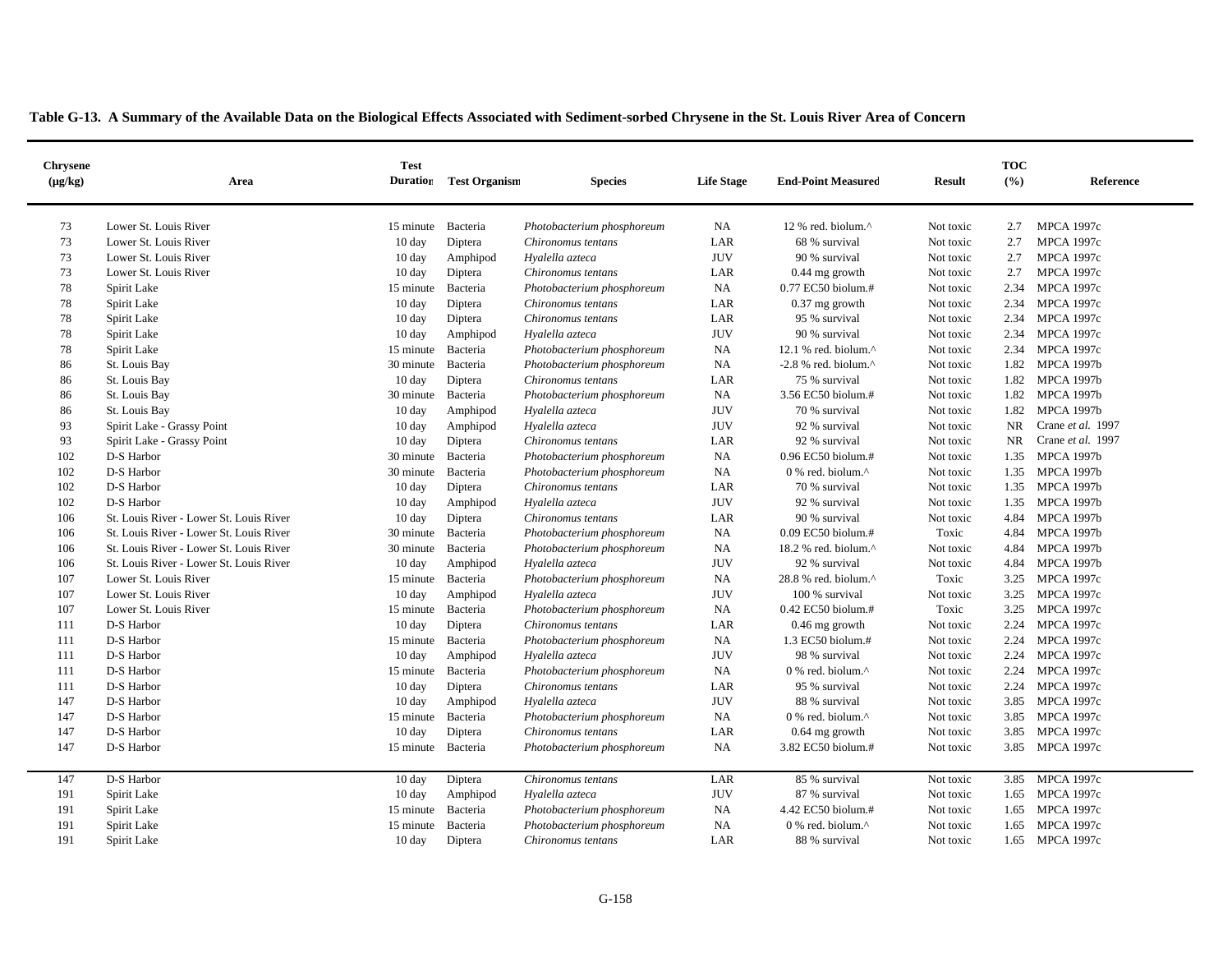|  |  |  |  |  | Table G-13. A Summary of the Available Data on the Biological Effects Associated with Sediment-sorbed Chrysene in the St. Louis River Area of Concern |
|--|--|--|--|--|-------------------------------------------------------------------------------------------------------------------------------------------------------|
|  |  |  |  |  |                                                                                                                                                       |

| <b>Chrysene</b><br>$(\mu g/kg)$ | Area                          | <b>Test</b>        | <b>Duration</b> Test Organism | <b>Species</b>             | <b>Life Stage</b> | <b>End-Point Measured</b>    | <b>Result</b>  | <b>TOC</b><br>(%) | Reference           |
|---------------------------------|-------------------------------|--------------------|-------------------------------|----------------------------|-------------------|------------------------------|----------------|-------------------|---------------------|
|                                 |                               |                    |                               |                            |                   |                              |                |                   |                     |
| 191                             | Spirit Lake                   | $10 \text{ day}$   | Diptera                       | Chironomus tentans         | LAR               | $0.53$ mg growth             | Not toxic      | 1.65              | <b>MPCA 1997c</b>   |
| 224                             | St. Louis Harbor              | 10 day             | Oligochaete                   | Lumbriculus variegatus     | ADT               | $0.65$ mg growth             | Toxic          | 0.7               | Ankley et al. 1994  |
| 224                             | St. Louis Harbor              | 10 day             | Oligochaete                   | Lumbriculus variegatus     | ADT               | 0 % survival/normal $&$ UV   | Toxic          | 0.7               | Ankley et al. 1994  |
| 224                             | St. Louis Harbor              | $10 \text{ day}$   | Diptera                       | Chironomus tentans         | LAR               | $0.8$ mg growth              | Not toxic      | 0.7               | Ankley et al. 1994  |
| 224                             | St. Louis Harbor              | $10 \text{ day}$   | Oligochaete                   | Lumbriculus variegatus     | ADT               | 85 % survival                | Not toxic      | 0.7               | Ankley et al. 1994  |
| 224                             | St. Louis Harbor              | $10 \text{ day}$   | Diptera                       | Chironomus tentans         | LAR               | 65 % survival/normal & UV    | Toxic          | 0.7               | Ankley et al. 1994  |
| 224                             | St. Louis Harbor              | $10 \text{ day}$   | Amphipod                      | Hyalella azteca            | <b>JUV</b>        | 65 % survival                | Not toxic      | 0.7               | Ankley et al. 1994  |
| 224                             | St. Louis Harbor              | $10 \text{ day}$   | Amphipod                      | Hyalella azteca            | <b>JUV</b>        | 0 % survival/normal $&$ UV   | Toxic          | 0.7               | Ankley et al. 1994  |
| 224                             | St. Louis Harbor              | 10 day             | Amphipod                      | Hyalella azteca            | <b>JUV</b>        | $0.04$ mg growth             | Not determined | 0.7               | Ankley et al. 1994  |
| 224                             | St. Louis Harbor              | 10 day             | Diptera                       | Chironomus tentans         | LAR               | 87.5 % survival              | Not toxic      | 0.7               | Ankley et al. 1994  |
| 224                             | St. Louis Harbor              | 10 day             | Diptera                       | Chironomus tentans         | LAR               | 0.74 % weight using UV light | Not toxic      | 0.7               | Ankley et al. 1994  |
| 245                             | D-S Harbor                    | $10 \text{ day}$   | Amphipod                      | Hyalella azteca            | <b>JUV</b>        | 97 % survival                | Not toxic      | 2.98              | <b>MPCA 1997c</b>   |
| 245                             | D-S Harbor                    | $10 \text{ day}$   | Diptera                       | Chironomus tentans         | LAR               | 72 % survival                | Not toxic      | 2.98              | <b>MPCA 1997c</b>   |
| 245                             | D-S Harbor                    | 15 minute          | Bacteria                      | Photobacterium phosphoreum | NA                | 10.5 % red. biolum.^         | Not toxic      | 2.98              | <b>MPCA 1997c</b>   |
| 245                             | D-S Harbor                    | $10 \text{ day}$   | Diptera                       | Chironomus tentans         | LAR               | 0.58 mg growth               | Not toxic      | 2.98              | <b>MPCA 1997c</b>   |
| 245                             | D-S Harbor                    | 15 minute          | Bacteria                      | Photobacterium phosphoreum | NA                | 1.92 EC50 biolum.#           | Not toxic      | 2.98              | <b>MPCA 1997c</b>   |
| 247                             | Spirit Lake                   | 10 day             | Amphipod                      | Hyalella azteca            | <b>JUV</b>        | 100 % survival               | Not toxic      | 5.34              | <b>MPCA 1997b</b>   |
| 247                             | Spirit Lake                   | $10 \text{ day}$   | Diptera                       | Chironomus tentans         | LAR               | 75 % survival                | Not toxic      | 5.34              | <b>MPCA 1997b</b>   |
| 247                             | Spirit Lake                   | 30 minute          | Bacteria                      | Photobacterium phosphoreum | NA                | 18.8 % red. biolum.^         | Not toxic      | 5.34              | <b>MPCA 1997b</b>   |
| 247                             | Spirit Lake                   | 30 minute          | Bacteria                      | Photobacterium phosphoreum | NA                | $0.97$ EC50 biolum.#         | Not toxic      | 5.34              | <b>MPCA 1997b</b>   |
| 304                             | St. Louis River - Keene Creek | $10 \text{ day}$   | Amphipod                      | Hyalella azteca            | <b>JUV</b>        | 0.2 mg growth                | Not toxic      | 6.4               | IT Corp. 1996       |
| 304                             | St. Louis River - Keene Creek | 10 day             | Diptera                       | Chironomus tentans         | LAR               | 1.59 mg growth               | Not toxic      | 6.4               | IT Corp. 1996       |
| 304                             | St. Louis River - Keene Creek | 10 day             | Diptera                       | Chironomus tentans         | LAR               | 72 % survival                | Not toxic      | 6.4               | IT Corp. 1996       |
| 304                             | St. Louis River - Keene Creek | 10 day             | Amphipod                      | Hyalella azteca            | <b>JUV</b>        | 87 % survival                | Not toxic      | 6.4               | IT Corp. 1996       |
| 330                             | Spirit Lake - Grassy Point    | 10 day             | Diptera                       | Chironomus tentans         | LAR               | 70 % survival                | Not toxic      | <b>NR</b>         | Crane et al. 1997   |
| 330                             | Spirit Lake - Grassy Point    | $10 \text{ day}$   | Amphipod                      | Hyalella azteca            | <b>JUV</b>        | 90 % survival                | Not toxic      | <b>NR</b>         | Crane et al. 1997   |
| 340                             | Spirit Lake - Grassy Point    | $10 \text{ day}$   | Diptera                       | Chironomus tentans         | LAR               | 75 % survival                | Not toxic      | <b>NR</b>         | Crane et al. 1997   |
| 340                             | Spirit Lake - Grassy Point    | $10 \text{ day}$   | Amphipod                      | Hyalella azteca            | <b>JUV</b>        | 75 % survival                | Not toxic      | NR.               | Crane et al. 1997   |
| 354                             | Spirit Lake                   | 10 day             | Diptera                       | Chironomus tentans         | LAR               | Not determined               | Not determined | 1                 | <b>MPCA 1997c</b>   |
| 354                             | Spirit Lake                   | 10 day             | Amphipod                      | Hyalella azteca            | <b>JUV</b>        | 63 % survival                | Toxic          | $\mathbf{1}$      | <b>MPCA 1997c</b>   |
| 354                             | Spirit Lake                   | $10 \text{ day}$   | Diptera                       | Chironomus tentans         | LAR               | 0 % survival                 | Toxic          | $\overline{1}$    | <b>MPCA 1997c</b>   |
| 354                             | Spirit Lake                   | 15 minute          | Bacteria                      | Photobacterium phosphoreum | NA                | 52.4 % red. biolum.^         | Toxic          | $\overline{1}$    | <b>MPCA 1997c</b>   |
| 354                             | Spirit Lake                   | 15 minute Bacteria |                               | Photobacterium phosphoreum | NA                | 0.77 EC50 biolum.#           | Not toxic      | $\mathbf{1}$      | <b>MPCA 1997c</b>   |
| 364                             | Spirit Lake                   | $10 \text{ day}$   | Amphipod                      | Hyalella azteca            | <b>JUV</b>        | 88 % survival                | Not toxic      | 3.95              | <b>MPCA 1997c</b>   |
| 364                             | Spirit Lake                   | 15 minute          | Bacteria                      | Photobacterium phosphoreum | NA                | 30.7 % red. biolum.^         | Toxic          | 3.95              | <b>MPCA 1997c</b>   |
| 364                             | Spirit Lake                   | 15 minute          | Bacteria                      | Photobacterium phosphoreum | NA                | 0.51 EC50 biolum.#           | Not toxic      | 3.95              | <b>MPCA 1997c</b>   |
| 364                             | Spirit Lake                   | 15 minute          | Bacteria                      | Photobacterium phosphoreum | NA                | 0.51 EC50 biolum.#           | Not toxic      |                   | 3.95 MPCA 1997c     |
| 364                             | Spirit Lake                   | $10 \text{ day}$   | Amphipod                      | Hyalella azteca            | <b>JUV</b>        | 70 % survival                | Toxic          | 3.95              | <b>MPCA 1997c</b>   |
| 364                             | Spirit Lake                   | 15 minute          | Bacteria                      | Photobacterium phosphoreum | NA                | 23.7 % red. biolum.^         | Toxic          |                   | 3.95 MPCA 1997c     |
| 385                             | St. Louis River - Stryker Bay | $10 \text{ day}$   | Amphipod                      | Hyalella azteca            | <b>JUV</b>        | $0.11$ mg growth             | Toxic          |                   | 11.76 IT Corp. 1996 |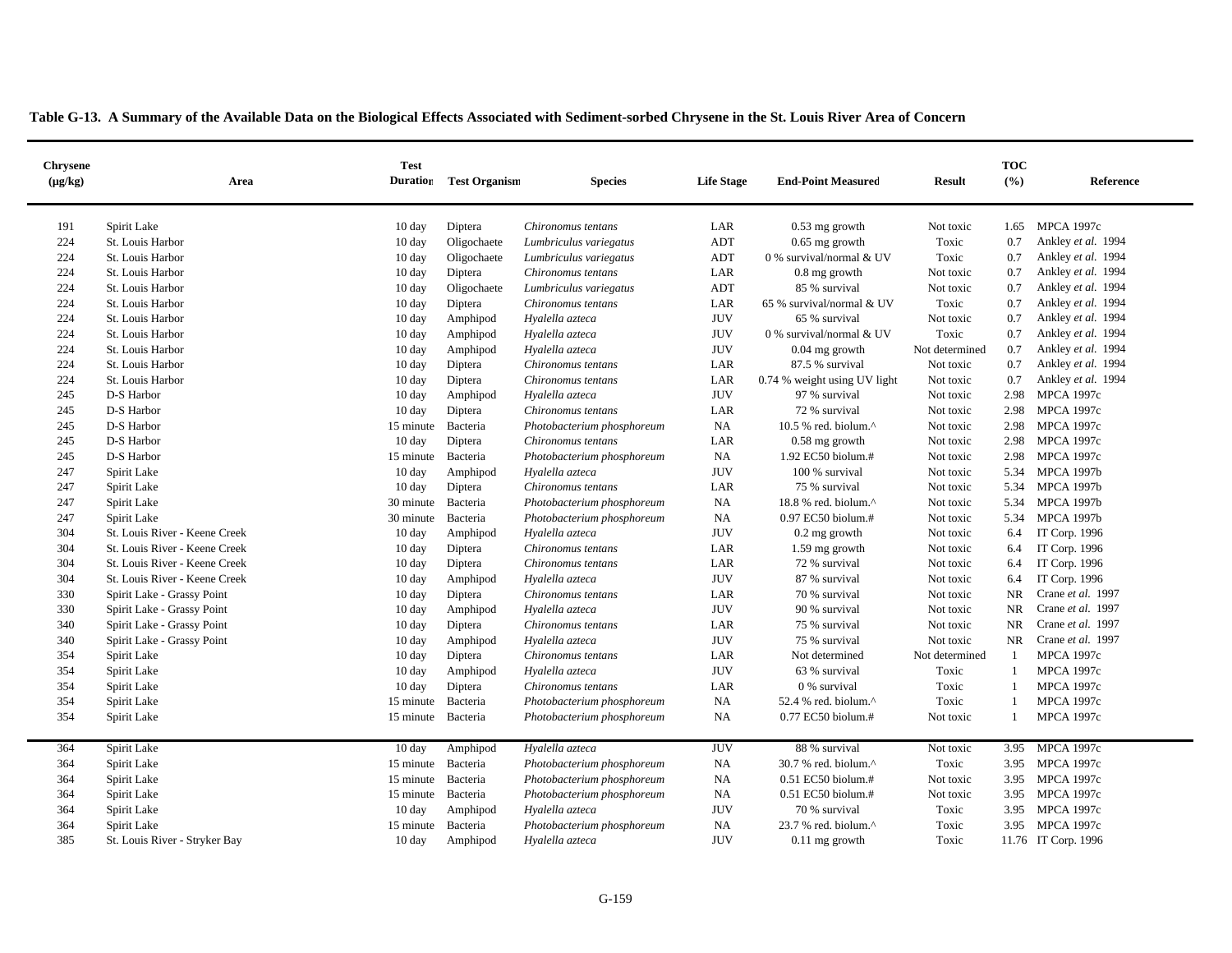| Table G-13. A Summary of the Available Data on the Biological Effects Associated with Sediment-sorbed Chrysene in the St. Louis River Area of Concern |  |  |
|-------------------------------------------------------------------------------------------------------------------------------------------------------|--|--|
|                                                                                                                                                       |  |  |

| <b>Chrysene</b><br>$(\mu g/kg)$ | Area                                            | <b>Test</b><br><b>Duration</b> | <b>Test Organism</b> | <b>Species</b>             | <b>Life Stage</b> | <b>End-Point Measured</b>    | <b>Result</b>  | <b>TOC</b><br>(%) | Reference           |
|---------------------------------|-------------------------------------------------|--------------------------------|----------------------|----------------------------|-------------------|------------------------------|----------------|-------------------|---------------------|
|                                 |                                                 |                                |                      |                            |                   |                              |                |                   |                     |
| 385                             | St. Louis River - Stryker Bay                   | $10 \text{ day}$               | Amphipod             | Hyalella azteca            | <b>JUV</b>        | 100 % survival               | Not toxic      |                   | 11.76 IT Corp. 1996 |
| 385                             | St. Louis River - Stryker Bay                   | 10 day                         | Diptera              | Chironomus tentans         | LAR               | 67 % survival                | Not toxic      |                   | 11.76 IT Corp. 1996 |
| 385                             | St. Louis River - Stryker Bay                   | 10 day                         | Diptera              | Chironomus tentans         | LAR               | $1.02$ mg growth             | Toxic          |                   | 11.76 IT Corp. 1996 |
| 387                             | St. Louis Harbor                                | $10 \text{ day}$               | Amphipod             | Hyalella azteca            | <b>JUV</b>        | $0.04$ mg growth             | Toxic          | 4.1               | Ankley et al. 1994  |
| 387                             | St. Louis Harbor                                | 10 day                         | Amphipod             | Hyalella azteca            | <b>JUV</b>        | 72.5 % survival/normal & UV  | Not toxic      | 4.1               | Ankley et al. 1994  |
| 387                             | St. Louis Harbor                                | $10 \text{ day}$               | Amphipod             | Hyalella azteca            | <b>JUV</b>        | 80 % survival                | Not toxic      | 4.1               | Ankley et al. 1994  |
| 387                             | St. Louis Harbor                                | $10 \text{ day}$               | Oligochaete          | Lumbriculus variegatus     | ADT               | 100 % survival               | Not toxic      | 4.1               | Ankley et al. 1994  |
| 387                             | St. Louis Harbor                                | $10 \text{ day}$               | Diptera              | Chironomus tentans         | LAR               | 1.08 % weight using UV light | Not toxic      | 4.1               | Ankley et al. 1994  |
| 387                             | St. Louis Harbor                                | 10 day                         | Diptera              | Chironomus tentans         | LAR               | 95 % survival/normal & UV    | Not toxic      | 4.1               | Ankley et al. 1994  |
| 387                             | St. Louis Harbor                                | $10 \text{ day}$               | Diptera              | Chironomus tentans         | LAR               | 85 % survival                | Not toxic      | 4.1               | Ankley et al. 1994  |
| 387                             | St. Louis Harbor                                | 10 day                         | Diptera              | Chironomus tentans         | LAR               | $0.93$ mg growth             | Not toxic      | 4.1               | Ankley et al. 1994  |
| 387                             | St. Louis Harbor                                | $10 \text{ day}$               | Oligochaete          | Lumbriculus variegatus     | <b>ADT</b>        | 87.5 % survival/normal & UV  | Not toxic      | 4.1               | Ankley et al. 1994  |
| 387                             | St. Louis Harbor                                | $10 \text{ day}$               | Amphipod             | Hyalella azteca            | <b>JUV</b>        | 0.05 % weight using UV light | Not toxic      | 4.1               | Ankley et al. 1994  |
| 387                             | St. Louis Harbor                                | $10 \text{ day}$               | Oligochaete          | Lumbriculus variegatus     | ADT               | 0.83 % weight using UV light | Toxic          | 4.1               | Ankley et al. 1994  |
| 387                             | St. Louis Harbor                                | 10 day                         | Oligochaete          | Lumbriculus variegatus     | <b>ADT</b>        | 0.85 mg growth               | Not toxic      | 4.1               | Ankley et al. 1994  |
| 404                             | Lower St. Louis River                           | $10 \text{ day}$               | Amphipod             | Hyalella azteca            | <b>JUV</b>        | 92 % survival                | Not toxic      | 1.37              | <b>MPCA 1997c</b>   |
| 404                             | Lower St. Louis River                           | 15 minute                      | Bacteria             | Photobacterium phosphoreum | <b>NA</b>         | 8.2 % red. biolum.^          | Not toxic      | 1.37              | <b>MPCA 1997c</b>   |
| 404                             | Lower St. Louis River                           | $10 \text{ day}$               | Diptera              | Chironomus tentans         | LAR               | $0.57$ mg growth             | Not toxic      | 1.37              | <b>MPCA 1997c</b>   |
| 404                             | Lower St. Louis River                           | 15 minute                      | Bacteria             | Photobacterium phosphoreum | <b>NA</b>         | 3.52 EC50 biolum.#           | Not toxic      | 1.37              | <b>MPCA 1997c</b>   |
| 404                             | Lower St. Louis River                           | 10 day                         | Diptera              | Chironomus tentans         | LAR               | 52 % survival                | Not toxic      | 1.37              | <b>MPCA 1997c</b>   |
| 467                             | D-S Harbor                                      | 15 minute                      | Bacteria             | Photobacterium phosphoreum | NA                | 1.2 % red. biolum.^          | Not toxic      | 3.4               | <b>MPCA 1997c</b>   |
| 467                             | D-S Harbor                                      | 10 day                         | Diptera              | Chironomus tentans         | LAR               | 85 % survival                | Not toxic      | 3.4               | <b>MPCA 1997c</b>   |
| 467                             | D-S Harbor                                      | $10 \text{ day}$               | Diptera              | Chironomus tentans         | LAR               | $0.49$ mg growth             | Not toxic      | 3.4               | <b>MPCA 1997c</b>   |
| 467                             | D-S Harbor                                      | 15 minute                      | Bacteria             | Photobacterium phosphoreum | <b>NA</b>         | 0.74 EC50 biolum.#           | Not toxic      | 3.4               | <b>MPCA 1997c</b>   |
| 467                             | D-S Harbor                                      | 15 minute                      | Bacteria             | Photobacterium phosphoreum | NA                | 0.74 EC50 biolum.#           | Not toxic      | 3.4               | <b>MPCA 1997c</b>   |
| 467                             | D-S Harbor                                      | $10 \text{ day}$               | Amphipod             | Hyalella azteca            | <b>JUV</b>        | 87 % survival                | Not toxic      | 3.4               | <b>MPCA 1997c</b>   |
| 467                             | D-S Harbor                                      | 10 day                         | Diptera              | Chironomus tentans         | LAR               | 77 % survival                | Not toxic      | 3.4               | <b>MPCA 1997c</b>   |
| 467                             | D-S Harbor                                      | $10 \text{ day}$               | Diptera              | Chironomus tentans         | LAR               | $0.37$ mg growth             | Not toxic      | 3.4               | <b>MPCA 1997c</b>   |
| 467                             | D-S Harbor                                      | 15 minute                      | Bacteria             | Photobacterium phosphoreum | <b>NA</b>         | 1.9 % red. biolum.^          | Not toxic      | 3.4               | <b>MPCA 1997c</b>   |
| 467                             | D-S Harbor                                      | $10 \text{ day}$               | Amphipod             | Hyalella azteca            | <b>JUV</b>        | 87 % survival                | Not toxic      | 3.4               | <b>MPCA 1997c</b>   |
| 482                             | D-S Harbor                                      | 15 minute                      | Bacteria             | Photobacterium phosphoreum | NA                | 1.76 EC50 biolum.#           | Not toxic      | 4.02              | <b>MPCA 1997c</b>   |
| 482                             | D-S Harbor                                      | $10 \text{ day}$               | Diptera              | Chironomus tentans         | LAR               | Not determined               | Not determined | 4.02              | <b>MPCA 1997c</b>   |
| 482                             | D-S Harbor                                      | $10 \text{ day}$               | Diptera              | Chironomus tentans         | LAR               | 57 % survival                | Toxic          | 4.02              | <b>MPCA 1997c</b>   |
| 482                             | D-S Harbor                                      | 15 minute                      | Bacteria             | Photobacterium phosphoreum | NA                | 4.1 % red. biolum.^          | Not toxic      |                   | 4.02 MPCA 1997c     |
| 482                             | D-S Harbor                                      | $10 \text{ day}$               | Amphipod             | Hyalella azteca            | <b>JUV</b>        | 90 % survival                | Not toxic      | 4.02              | MPCA 1997c          |
| 556                             | D-S Harbor                                      | 30 minute                      | Bacteria             | Photobacterium phosphoreum | <b>NA</b>         | 23.05 % red. biolum.^        | Toxic          | 0.24              | <b>MPCA 1997b</b>   |
| 556                             | D-S Harbor                                      | $10 \text{ day}$               | Amphipod             | Hyalella azteca            | <b>JUV</b>        | 72 % survival                | Not toxic      | 0.24              | <b>MPCA 1997b</b>   |
| 556                             | D-S Harbor                                      | 10 day                         | Diptera              | Chironomus tentans         | LAR               | 52 % survival                | Not toxic      | 0.24              | <b>MPCA 1997b</b>   |
| 556                             | D-S Harbor                                      | 30 minute                      | Bacteria             | Photobacterium phosphoreum | NA                | 100 EC50 biolum.#            | Not toxic      | 0.24              | <b>MPCA 1997b</b>   |
| 570                             | St. Louis Bay - Miller & Coffee Creek Embayment | 10 day                         | Amphipod             | Hyalella azteca            | <b>JUV</b>        | 96 % survival                | Not toxic      | <b>NR</b>         | Crane et al. 1997   |
|                                 |                                                 |                                |                      |                            |                   |                              |                |                   |                     |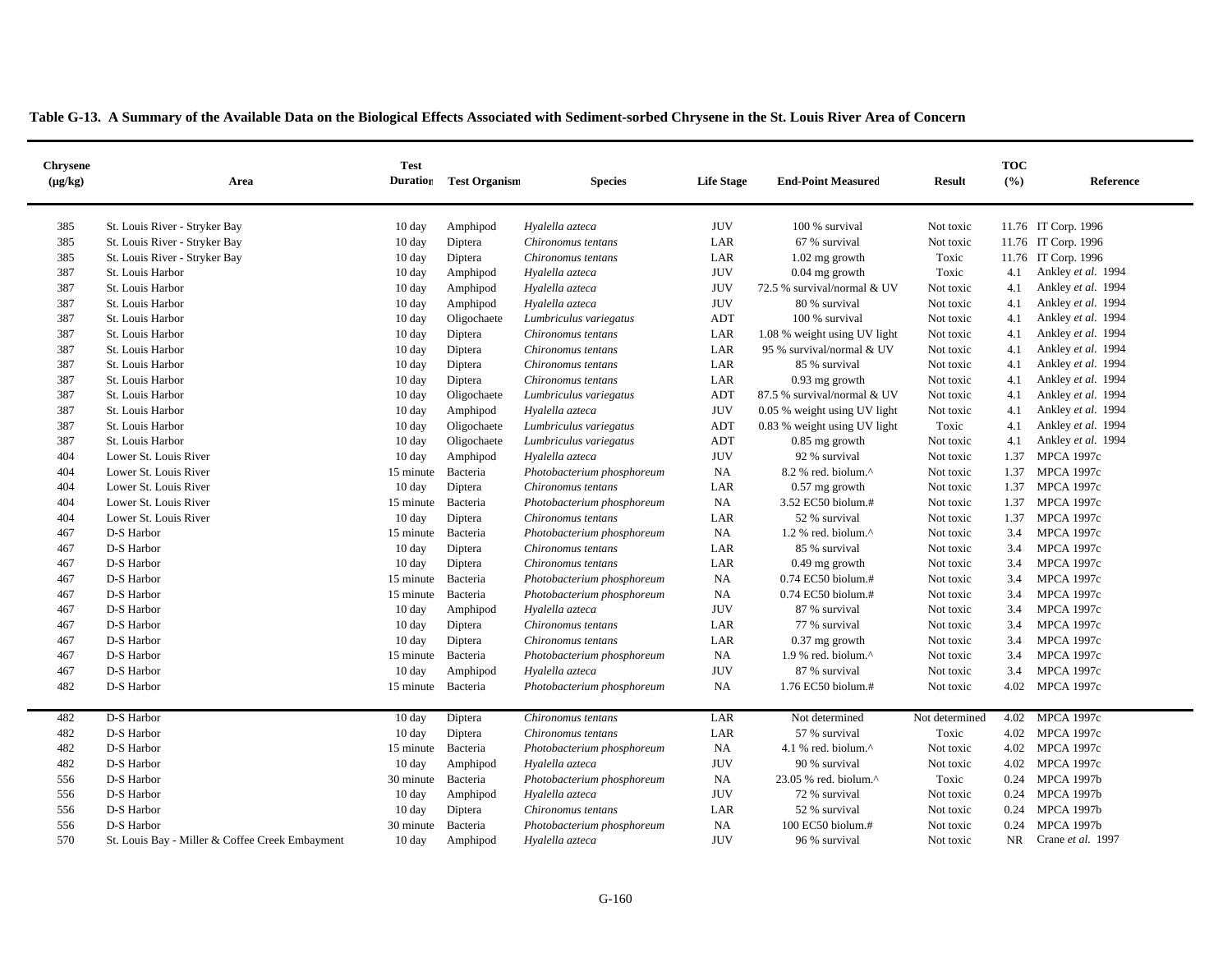| Table G-13. A Summary of the Available Data on the Biological Effects Associated with Sediment-sorbed Chrysene in the St. Louis River Area of Concern |  |  |  |  |  |  |  |  |  |  |  |  |  |  |  |  |  |  |  |  |  |  |
|-------------------------------------------------------------------------------------------------------------------------------------------------------|--|--|--|--|--|--|--|--|--|--|--|--|--|--|--|--|--|--|--|--|--|--|
|-------------------------------------------------------------------------------------------------------------------------------------------------------|--|--|--|--|--|--|--|--|--|--|--|--|--|--|--|--|--|--|--|--|--|--|

| <b>Chrysene</b><br>$(\mu g/kg)$ | Area                                            | <b>Test</b><br><b>Duration</b> | <b>Test Organism</b> | <b>Species</b>             | <b>Life Stage</b> | <b>End-Point Measured</b>   | <b>Result</b> | <b>TOC</b><br>(%) | Reference                  |
|---------------------------------|-------------------------------------------------|--------------------------------|----------------------|----------------------------|-------------------|-----------------------------|---------------|-------------------|----------------------------|
| 632                             | St. Louis Bay                                   | 15 minute                      | Bacteria             | Photobacterium phosphoreum | NA                | 0.67 EC50 biolum.#          | Not toxic     | 2.43              | <b>MPCA 1997c</b>          |
| 632                             | St. Louis Bay                                   | 15 minute                      | Bacteria             | Photobacterium phosphoreum | NA                | 8.5 % red. biolum.^         | Not toxic     | 2.43              | <b>MPCA 1997c</b>          |
| 632                             | St. Louis Bay                                   | $10 \text{ day}$               | Amphipod             | Hyalella azteca            | <b>JUV</b>        | 95 % survival               | Not toxic     | 2.43              | <b>MPCA 1997c</b>          |
| 690                             | St. Louis Bay - Miller & Coffee Creek Embayment | $10 \text{ day}$               | Amphipod             | Hyalella azteca            | <b>JUV</b>        | 96 % survival               | Not toxic     | <b>NR</b>         | Crane et al. 1997          |
| 710                             | D-S Harbor                                      | 15 minute                      | Bacteria             | Photobacterium phosphoreum | NA                | 5.4 % red. biolum. $\wedge$ | Not toxic     | 1.44              | <b>MPCA 1997c</b>          |
| 710                             | D-S Harbor                                      | $10 \text{ day}$               | Amphipod             | Hyalella azteca            | <b>JUV</b>        | 98 % survival               | Not toxic     | 1.44              | <b>MPCA 1997c</b>          |
| 710                             | D-S Harbor                                      | 15 minute                      | Bacteria             | Photobacterium phosphoreum | <b>NA</b>         | 1.14 EC50 biolum.#          | Not toxic     | 1.44              | <b>MPCA 1997c</b>          |
| 740                             | D-S Harbor - Slip C                             | 10 day                         | Diptera              | Chironomus tentans         | LAR               | 72 % survival               | Not toxic     | NR.               | Crane et al. 1997          |
| 740                             | D-S Harbor - Slip C                             | 10 day                         | Amphipod             | Hyalella azteca            | <b>JUV</b>        | 85 % survival               | Not toxic     | <b>NR</b>         | Crane et al. 1997          |
| 740                             | St. Louis Bay - Miller & Coffee Creek Embayment | $10 \text{ day}$               | Amphipod             | Hyalella azteca            | <b>JUV</b>        | 93 % survival               | Not toxic     | <b>NR</b>         | Crane et al. 1997          |
| 761                             | St. Louis River - Keene Creek                   | $10 \text{ day}$               | Diptera              | Chironomus tentans         | LAR               | 82 % survival               | Not toxic     | 23.1              | IT Corp. 1996              |
| 761                             | St. Louis River - Keene Creek                   | $10 \text{ day}$               | Amphipod             | Hyalella azteca            | <b>JUV</b>        | 100 % survival              | Not toxic     |                   | 23.1 IT Corp. 1996         |
| 761                             | St. Louis River - Keene Creek                   | 10 day                         | Amphipod             | Hyalella azteca            | <b>JUV</b>        | 0.2 mg growth               | Not toxic     |                   | 23.1 IT Corp. 1996         |
| 761                             | St. Louis River - Keene Creek                   | 10 day                         | Diptera              | Chironomus tentans         | LAR               | 1.35 mg growth              | Not toxic     |                   | 23.1 IT Corp. 1996         |
| 772                             | D-S Harbor                                      | 30 minute                      | Bacteria             | Photobacterium phosphoreum | NA                | $0.24$ EC50 biolum.#        | Toxic         |                   | 4.11 MPCA 1997b            |
| 772                             | D-S Harbor                                      | $10 \text{ day}$               | Diptera              | Chironomus tentans         | LAR               | 88 % survival               | Not toxic     |                   | 4.11 MPCA 1997b            |
| 772                             | D-S Harbor                                      | $10 \text{ day}$               | Amphipod             | Hyalella azteca            | <b>JUV</b>        | 98 % survival               | Not toxic     |                   | 4.11 MPCA 1997b            |
| 772                             | D-S Harbor                                      | $10 \text{ day}$               | Diptera              | Chironomus tentans         | LAR               | 68 % survival               | Not toxic     |                   | 4.11 MPCA 1997b            |
| 772                             | D-S Harbor                                      | 30 minute                      | Bacteria             | Photobacterium phosphoreum | NA                | 15.5 % red. biolum.^        | Not toxic     |                   | 4.11 MPCA 1997b            |
| 772                             | D-S Harbor                                      | $10 \text{ day}$               | Amphipod             | Hyalella azteca            | <b>JUV</b>        | 72 % survival               | Not toxic     |                   | 4.11 MPCA 1997b            |
| 779                             | D-S Harbor                                      | 10 day                         | Amphipod             | Hyalella azteca            | <b>JUV</b>        | 69 % survival               | Not toxic     |                   | 4.54 MPCA 1997b            |
| 779                             | D-S Harbor                                      | $10 \text{ day}$               | Diptera              | Chironomus tentans         | LAR               | 5 % survival                | Not toxic     | 4.54              | <b>MPCA 1997b</b>          |
| 779                             | D-S Harbor                                      | 30 minute                      | Bacteria             | Photobacterium phosphoreum | NA                | $0.05$ EC50 biolum.#        | Toxic         | 4.54              | <b>MPCA 1997b</b>          |
| 779                             | D-S Harbor                                      | 30 minute                      | Bacteria             | Photobacterium phosphoreum | NA                | 30 % red. biolum.^          | Toxic         | 4.54              | <b>MPCA 1997b</b>          |
| 790                             | St. Louis Bay - Miller & Coffee Creek Embayment | 10 day                         | Amphipod             | Hyalella azteca            | <b>JUV</b>        | 96 % survival               | Not toxic     | <b>NR</b>         | Crane et al. 1997          |
| 790                             | D-S Harbor - Slip C                             | 10 day                         | Amphipod             | Hyalella azteca            | <b>JUV</b>        | 96 % survival               | Not toxic     | <b>NR</b>         | Crane et al. 1997          |
| 830                             | Spirit Lake - Grassy Point                      | $10 \text{ day}$               | Amphipod             | Hyalella azteca            | <b>JUV</b>        | 82 % survival               | Not toxic     | <b>NR</b>         | Crane et al. 1997          |
| 830                             | Spirit Lake - Grassy Point                      | $10 \text{ day}$               | Diptera              | Chironomus tentans         | LAR               | 82 % survival               | Not toxic     | <b>NR</b>         | Crane et al. 1997          |
| 920                             | St. Louis Bay                                   | $10 \text{ day}$               | Diptera              | Chironomus tentans         | LAR               | 75 % survival               | Not toxic     | 3.87              | <b>MPCA 1997c</b>          |
| 920                             | St. Louis Bay                                   | 10 day                         | Amphipod             | Hyalella azteca            | <b>JUV</b>        | 93 % survival               | Not toxic     | 3.87              | <b>MPCA 1997c</b>          |
| 920                             | St. Louis Bay                                   | 15 minute                      | Bacteria             | Photobacterium phosphoreum | <b>NA</b>         | 0.41 EC50 biolum.#          | Toxic         | 3.87              | <b>MPCA 1997c</b>          |
| 920                             | St. Louis Bay - Miller & Coffee Creek Embayment | $10 \text{ day}$               | Diptera              | Chironomus tentans         | LAR               | 90 % survival               | Not toxic     | <b>NR</b>         | Crane et al. 1997          |
| 920                             | St. Louis Bay - Miller & Coffee Creek Embayment | $10 \text{ day}$               | Amphipod             | Hyalella azteca            | <b>JUV</b>        | 90 % survival               | Not toxic     | <b>NR</b>         | Crane et al. 1997          |
| 920                             | St. Louis Bay                                   | 10 day                         | Diptera              | Chironomus tentans         | LAR               | $0.23$ mg growth            | Toxic         | 3.87              | <b>MPCA 1997c</b>          |
| 920                             | St. Louis Bay                                   | 15 minute                      | Bacteria             | Photobacterium phosphoreum | <b>NA</b>         | 1.1 % red. biolum.^         | Not toxic     | 3.87              | <b>MPCA 1997c</b>          |
| 940                             | St. Louis Bay - Miller & Coffee Creek Embayment | 10 day                         | Amphipod             | Hyalella azteca            | <b>JUV</b>        | 90 % survival               | Not toxic     | NR.               | Crane et al. 1997          |
| 940                             | St. Louis Bay - Miller & Coffee Creek Embayment | 10 day                         | Diptera              | Chironomus tentans         | LAR               | 80 % survival               | Not toxic     | <b>NR</b>         | Crane et al. 1997          |
| 960                             | St. Louis Bay - Miller & Coffee Creek Embayment | $10 \text{ day}$               | Amphipod             | Hyalella azteca            | <b>JUV</b>        | 72 % survival               | Not toxic     | <b>NR</b>         | Crane et al. 1997          |
| 960                             | St. Louis Bay - Miller & Coffee Creek Embayment | $10 \text{ day}$               | Diptera              | Chironomus tentans         | LAR               | 80 % survival               | Not toxic     | <b>NR</b>         | Crane et al. 1997          |
| 1000                            | D-S Harbor - NW side of Lakehead Dock           | $10 \text{ day}$               | Diptera              | Chironomus tentans         | LAR               | $1.04$ mg growth            | Not toxic     | 8.4               | Wenck Associates Inc. 1995 |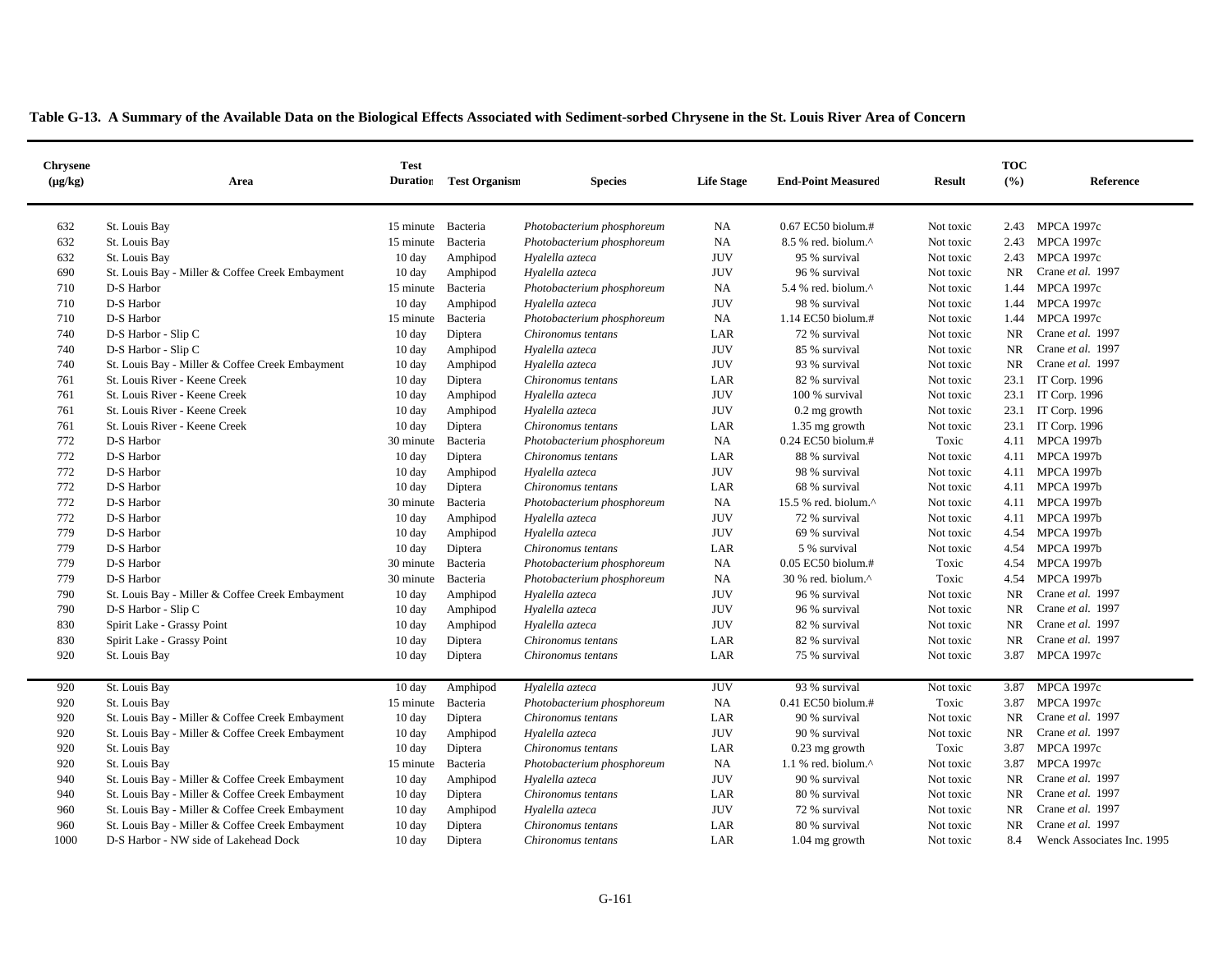| <b>Chrysene</b><br>$(\mu g/kg)$ | Area                                            | <b>Test</b><br><b>Duration</b> | <b>Test Organism</b> | <b>Species</b>             | <b>Life Stage</b> | <b>End-Point Measured</b>        | <b>Result</b>  | <b>TOC</b><br>(%) | Reference                  |
|---------------------------------|-------------------------------------------------|--------------------------------|----------------------|----------------------------|-------------------|----------------------------------|----------------|-------------------|----------------------------|
| 1000                            | D-S Harbor - NW side of Lakehead Dock           | 10 day                         | Amphipod             | Hyalella azteca            | <b>JUV</b>        | 95 % survival                    | Not toxic      | 8.4               | Wenck Associates Inc. 1995 |
| 1000                            | D-S Harbor - NW side of Lakehead Dock           | $10 \text{ day}$               | Diptera              | Chironomus tentans         | LAR               | 100 % survival                   | Not toxic      | 8.4               | Wenck Associates Inc. 1995 |
| 1000                            | D-S Harbor - NW side of Lakehead Dock           | 48 hour                        | Cladoceran           | Ceriodaphnia dubia         | ADT               | 100 % survival                   | Not toxic      | 8.4               | Wenck Associates Inc. 1995 |
| 1008                            | Spirit Lake                                     | 30 minute                      | Bacteria             | Photobacterium phosphoreum | <b>NA</b>         | 26.1 % red. biolum.^             | Toxic          | 0.82              | <b>MPCA 1997b</b>          |
| 1008                            | Spirit Lake                                     | $10 \text{ day}$               | Amphipod             | Hyalella azteca            | <b>JUV</b>        | 59 % survival                    | Not toxic      | 0.82              | <b>MPCA 1997b</b>          |
| 1008                            | Spirit Lake                                     | 30 minute                      | Bacteria             | Photobacterium phosphoreum | NA                | 0.05 EC50 biolum.#               | Toxic          |                   | 0.82 MPCA 1997b            |
| 1008                            | Spirit Lake                                     | $10 \text{ day}$               | Diptera              | Chironomus tentans         | LAR               | 0 % survival                     | Toxic          |                   | 0.82 MPCA 1997b            |
| 1045                            | Spirit Lake                                     | 30 minute                      | Bacteria             | Photobacterium phosphoreum | NA                | $0.1$ % red. biolum. $^{\wedge}$ | Not toxic      |                   | 13.81 MPCA 1997b           |
| 1045                            | Spirit Lake                                     | 30 minute                      | Bacteria             | Photobacterium phosphoreum | NA                | 3.88 EC50 biolum.#               | Not toxic      |                   | 13.81 MPCA 1997b           |
| 1045                            | Spirit Lake                                     | $10 \text{ day}$               | Diptera              | Chironomus tentans         | LAR               | 98 % survival                    | Not toxic      |                   | 13.81 MPCA 1997b           |
| 1045                            | Spirit Lake                                     | 10 day                         | Amphipod             | Hyalella azteca            | <b>JUV</b>        | 62 % survival                    | Not toxic      |                   | 13.81 MPCA 1997b           |
| 1054                            | St. Louis River - Stryker Bay                   | $10 \text{ day}$               | Diptera              | Chironomus tentans         | LAR               | 83 % survival                    | Not toxic      |                   | 26.54 IT Corp. 1996        |
| 1054                            | St. Louis River - Stryker Bay                   | 10 day                         | Amphipod             | Hyalella azteca            | <b>JUV</b>        | 92 % survival                    | Not toxic      |                   | 26.54 IT Corp. 1996        |
| 1054                            | St. Louis River - Stryker Bay                   | $10 \text{ day}$               | Diptera              | Chironomus tentans         | LAR               | 1.3 mg growth                    | Not toxic      |                   | 26.54 IT Corp. 1996        |
| 1054                            | St. Louis River - Stryker Bay                   | $10 \text{ day}$               | Amphipod             | Hyalella azteca            | <b>JUV</b>        | $0.18$ mg growth                 | Toxic          |                   | 26.54 IT Corp. 1996        |
| 1100                            | Spirit Lake - Grassy Point                      | 10 day                         | Diptera              | Chironomus tentans         | LAR               | 72 % survival                    | Not toxic      | NR                | Crane et al. 1997          |
| 1100                            | Spirit Lake - Grassy Point                      | 10 day                         | Amphipod             | Hyalella azteca            | <b>JUV</b>        | 65 % survival                    | Toxic          | <b>NR</b>         | Crane et al. 1997          |
| 1100                            | St. Louis Bay - Miller & Coffee Creek Embayment | $10 \text{ day}$               | Diptera              | Chironomus tentans         | LAR               | 78 % survival                    | Not toxic      | NR                | Crane et al. 1997          |
| 1100                            | St. Louis Bay - Miller & Coffee Creek Embayment | $10 \text{ day}$               | Amphipod             | Hyalella azteca            | <b>JUV</b>        | 98 % survival                    | Not toxic      | <b>NR</b>         | Crane et al. 1997          |
| 1102                            | St. Louis Bay                                   | 30 minute                      | Bacteria             | Photobacterium phosphoreum | <b>NA</b>         | 0.32 EC50 biolum.#               | Toxic          | 2.63              | <b>MPCA 1997b</b>          |
| 1102                            | St. Louis Bay                                   | 10 day                         | Amphipod             | Hyalella azteca            | <b>JUV</b>        | 75 % survival                    | Not toxic      | 2.63              | <b>MPCA 1997b</b>          |
| 1102                            | St. Louis Bay                                   | $10 \text{ day}$               | Diptera              | Chironomus tentans         | LAR               | 68 % survival                    | Not toxic      | 2.63              | <b>MPCA 1997b</b>          |
| 1102                            | St. Louis Bay                                   | 30 minute                      | Bacteria             | Photobacterium phosphoreum | NA                | 33.45 % red. biolum.^            | Toxic          | 2.63              | <b>MPCA 1997b</b>          |
| 1114                            | D-S Harbor                                      | 15 minute                      | Bacteria             | Photobacterium phosphoreum | NA                | 1.5 EC50 biolum.#                | Not toxic      | 3.99              | <b>MPCA 1997c</b>          |
| 1114                            | D-S Harbor                                      | 10 day                         | Amphipod             | Hyalella azteca            | <b>JUV</b>        | 86 % survival                    | Not toxic      | 3.99              | <b>MPCA 1997c</b>          |
| 1114                            | D-S Harbor                                      | 15 minute                      | Bacteria             | Photobacterium phosphoreum | NA                | 0 % red. biolum.^                | Not toxic      | 3.99              | <b>MPCA 1997c</b>          |
| 1200                            | St. Louis Bay - Miller & Coffee Creek Embayment | 10 day                         | Diptera              | Chironomus tentans         | LAR               | 80 % survival                    | Not toxic      | NR.               | Crane et al. 1997          |
| 1200                            | St. Louis Bay - Miller & Coffee Creek Embayment | 10 day                         | Amphipod             | Hyalella azteca            | <b>JUV</b>        | 90 % survival                    | Not toxic      | NR.               | Crane et al. 1997          |
| 1273                            | D-S Harbor                                      | $10 \text{ day}$               | Amphipod             | Hyalella azteca            | <b>JUV</b>        | 75 % survival                    | Toxic          |                   | 8.97 MPCA 1997c            |
| 1273                            | D-S Harbor                                      | 15 minute                      | Bacteria             | Photobacterium phosphoreum | NA                | 42.1 % red. biolum.^             | Toxic          | 8.97              | <b>MPCA 1997c</b>          |
| 1273                            | D-S Harbor                                      | 15 minute                      | Bacteria             | Photobacterium phosphoreum | NA                | 0.05 EC50 biolum.#               | Toxic          | 8.97              | <b>MPCA 1997c</b>          |
| 1273                            | D-S Harbor                                      | $10 \text{ day}$               | Diptera              | Chironomus tentans         | LAR               | 3 % survival                     | Toxic          | 8.97              | MPCA 1997c                 |
| 1273                            | D-S Harbor                                      | $10 \text{ day}$               | Diptera              | Chironomus tentans         | LAR               | Not determined                   | Not determined | 8.97              | <b>MPCA 1997c</b>          |
| 1336                            | Spirit Lake                                     | 30 minute                      | Bacteria             | Photobacterium phosphoreum | <b>NA</b>         | $0.37$ EC50 biolum.#             | Toxic          |                   | 3.98 MPCA 1997b            |
| 1336                            | Spirit Lake                                     | 30 minute                      | Bacteria             | Photobacterium phosphoreum | NA                | $8.6$ % red. biolum. $^{\wedge}$ | Not toxic      | 3.98              | <b>MPCA 1997b</b>          |
| 1336                            | Spirit Lake                                     | 10 day                         | Diptera              | Chironomus tentans         | LAR               | 72 % survival                    | Not toxic      | 3.98              | <b>MPCA 1997b</b>          |
| 1336                            | Spirit Lake                                     | 10 day                         | Amphipod             | Hyalella azteca            | <b>JUV</b>        | 100 % survival                   | Not toxic      |                   | 3.98 MPCA 1997b            |
| 1352                            | D-S Harbor                                      | $10 \text{ day}$               | Diptera              | Chironomus tentans         | LAR               | 70 % survival                    | Not toxic      | 4.05              | <b>MPCA 1997b</b>          |
| 1352                            | D-S Harbor                                      | 30 minute                      | Bacteria             | Photobacterium phosphoreum | <b>NA</b>         | 8.3 % red. biolum.^              | Not toxic      | 4.05              | <b>MPCA 1997b</b>          |
| 1352                            | D-S Harbor                                      | $10 \text{ day}$               | Amphipod             | Hvalella azteca            | <b>JUV</b>        | 67 % survival                    | Not toxic      |                   | 4.05 MPCA 1997b            |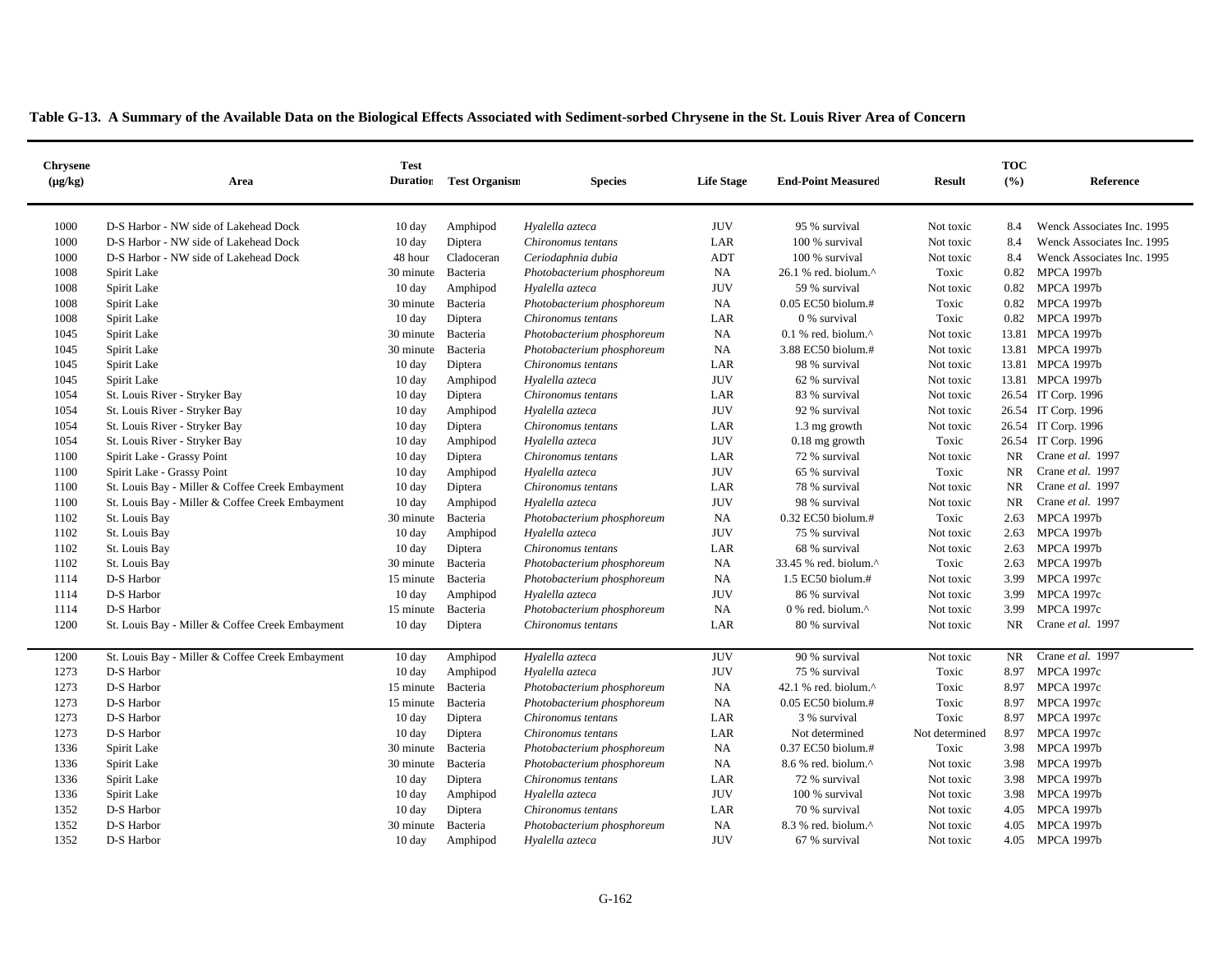|  | Table G-13. A Summary of the Available Data on the Biological Effects Associated with Sediment-sorbed Chrysene in the St. Louis River Area of Concern |  |  |  |  |  |  |  |  |  |  |  |  |
|--|-------------------------------------------------------------------------------------------------------------------------------------------------------|--|--|--|--|--|--|--|--|--|--|--|--|
|  |                                                                                                                                                       |  |  |  |  |  |  |  |  |  |  |  |  |

| <b>Chrysene</b><br>$(\mu g/kg)$ | Area                          | <b>Test</b><br><b>Duration</b> | <b>Test Organism</b> | <b>Species</b>             | <b>Life Stage</b> | <b>End-Point Measured</b>                         | <b>Result</b> | <b>TOC</b><br>(%) | Reference           |
|---------------------------------|-------------------------------|--------------------------------|----------------------|----------------------------|-------------------|---------------------------------------------------|---------------|-------------------|---------------------|
| 1352                            | D-S Harbor                    | 30 minute                      | Bacteria             | Photobacterium phosphoreum | NA                | $0.36$ EC50 biolum.#                              | Toxic         | 4.05              | <b>MPCA 1997b</b>   |
| 1371                            | St. Louis Bay                 | 15 minute                      | Bacteria             | Photobacterium phosphoreum | NA                | 20 % red. biolum.^                                | Toxic         | 4.48              | <b>MPCA 1997c</b>   |
| 1371                            | St. Louis Bay                 | 15 minute                      | Bacteria             | Photobacterium phosphoreum | <b>NA</b>         | 0.29 EC50 biolum.#                                | Toxic         | 4.48              | <b>MPCA 1997c</b>   |
| 1371                            | St. Louis Bay                 | $10 \text{ day}$               | Amphipod             | Hyalella azteca            | <b>JUV</b>        | 16 % survival                                     | Toxic         | 4.48              | <b>MPCA 1997c</b>   |
| 1423                            | St. Louis Bay                 | 30 minute                      | Bacteria             | Photobacterium phosphoreum | <b>NA</b>         | 0.38 EC50 biolum.#                                | Toxic         |                   | 13.98 MPCA 1997b    |
| 1423                            | St. Louis Bay                 | $10 \text{ day}$               | Diptera              | Chironomus tentans         | LAR               | 82 % survival                                     | Not toxic     |                   | 13.98 MPCA 1997b    |
| 1423                            | St. Louis Bay                 | $10 \text{ day}$               | Amphipod             | Hyalella azteca            | $\rm JUV$         | 56 % survival                                     | Not toxic     |                   | 13.98 MPCA 1997b    |
| 1423                            | St. Louis Bay                 | 30 minute                      | Bacteria             | Photobacterium phosphoreum | NA                | 29.59 % red. biolum.^                             | Toxic         |                   | 13.98 MPCA 1997b    |
| 1467                            | Spirit Lake                   | $10 \text{ day}$               | Amphipod             | Hyalella azteca            | <b>JUV</b>        | 90 % survival                                     | Not toxic     |                   | 3.74 MPCA 1997c     |
| 1467                            | Spirit Lake                   | $10 \text{ day}$               | Diptera              | Chironomus tentans         | LAR               | 65 % survival                                     | Not toxic     | 3.74              | <b>MPCA 1997c</b>   |
| 1467                            | Spirit Lake                   | 15 minute                      | Bacteria             | Photobacterium phosphoreum | <b>NA</b>         | 1.06 EC50 biolum.#                                | Not toxic     | 3.74              | <b>MPCA 1997c</b>   |
| 1467                            | Spirit Lake                   | $10 \text{ day}$               | Diptera              | Chironomus tentans         | LAR               | $0.57$ mg growth                                  | Not toxic     | 3.74              | <b>MPCA 1997c</b>   |
| 1467                            | Spirit Lake                   | 15 minute                      | Bacteria             | Photobacterium phosphoreum | NA                | 0 % red. biolum.^                                 | Not toxic     |                   | 3.74 MPCA 1997c     |
| 1513                            | Spirit Lake                   | 30 minute                      | Bacteria             | Photobacterium phosphoreum | NA                | 0 % red. biolum.^                                 | Not toxic     | 17.49             | <b>MPCA 1997b</b>   |
| 1513                            | Spirit Lake                   | $10 \text{ day}$               | Diptera              | Chironomus tentans         | LAR               | 72 % survival                                     | Not toxic     |                   | 17.49 MPCA 1997b    |
| 1513                            | Spirit Lake                   | $10 \text{ day}$               | Amphipod             | Hyalella azteca            | <b>JUV</b>        | 75 % survival                                     | Not toxic     |                   | 17.49 MPCA 1997b    |
| 1513                            | Spirit Lake                   | 30 minute                      | Bacteria             | Photobacterium phosphoreum | NA                | 1.49 EC50 biolum.#                                | Not toxic     |                   | 17.49 MPCA 1997b    |
| 1517                            | St. Louis Bay                 | 30 minute                      | Bacteria             | Photobacterium phosphoreum | <b>NA</b>         | 0.47 EC50 biolum.#                                | Toxic         |                   | 2.13 MPCA 1997b     |
| 1517                            | St. Louis Bay                 | 10 day                         | Diptera              | Chironomus tentans         | LAR               | 82 % survival                                     | Not toxic     |                   | 2.13 MPCA 1997b     |
| 1517                            | St. Louis Bay                 | $10 \text{ day}$               | Amphipod             | Hyalella azteca            | <b>JUV</b>        | 86 % survival                                     | Not toxic     | 2.13              | <b>MPCA 1997b</b>   |
| 1517                            | St. Louis Bay                 | 30 minute                      | Bacteria             | Photobacterium phosphoreum | <b>NA</b>         | 29.6 % red. biolum.^                              | Toxic         |                   | 2.13 MPCA 1997b     |
| 1567                            | St. Louis Bay                 | 15 minute                      | Bacteria             | Photobacterium phosphoreum | <b>NA</b>         | 7.4 % red. biolum. $^{\wedge}$                    | Not toxic     |                   | 29.84 MPCA 1997c    |
| 1567                            | St. Louis Bay                 | 15 minute                      | Bacteria             | Photobacterium phosphoreum | NA                | 1.12 EC50 biolum.#                                | Not toxic     |                   | 29.84 MPCA 1997c    |
| 1567                            | St. Louis Bay                 | $10 \text{ day}$               | Amphipod             | Hyalella azteca            | <b>JUV</b>        | 93 % survival                                     | Not toxic     |                   | 29.84 MPCA 1997c    |
| 1567                            | St. Louis Bay                 | $10 \text{ day}$               | Diptera              | Chironomus tentans         | LAR               | $0.43$ mg growth                                  | Not toxic     |                   | 29.84 MPCA 1997c    |
| 1567                            | St. Louis Bay                 | $10 \text{ day}$               | Diptera              | Chironomus tentans         | LAR               | 45 % survival                                     | Not toxic     |                   | 29.84 MPCA 1997c    |
| 1580                            | <b>Allouez Bay</b>            | 30 minute                      | Bacteria             | Photobacterium phosphoreum | NA                | 0.82 EC50 biolum.#                                | Not toxic     | 4.47              | <b>MPCA 1997b</b>   |
| 1580                            | Allouez Bay                   | $10 \text{ day}$               | Diptera              | Chironomus tentans         | LAR               | 68 % survival                                     | Not toxic     | 4.47              | <b>MPCA 1997b</b>   |
| 1580                            | Allouez Bay                   | 30 minute                      | Bacteria             | Photobacterium phosphoreum | NA                | 33.03 % red. biolum.^                             | Toxic         | 4.47              | <b>MPCA 1997b</b>   |
| 1580                            | <b>Allouez Bay</b>            | $10 \text{ day}$               | Amphipod             | Hyalella azteca            | <b>JUV</b>        | 85 % survival                                     | Not toxic     | 4.47              | <b>MPCA 1997b</b>   |
| 1586                            | St. Louis River - Stryker Bay | $10 \text{ day}$               | Diptera              | Chironomus tentans         | LAR               | $1.07$ mg growth                                  | Toxic         |                   | 45.37 IT Corp. 1996 |
| 1586                            | St. Louis River - Stryker Bay | 10 day                         | Amphipod             | Hyalella azteca            | <b>JUV</b>        | 87 % survival                                     | Not toxic     |                   | 45.37 IT Corp. 1996 |
| 1586                            | St. Louis River - Stryker Bay | $10 \text{ day}$               | Amphipod             | Hyalella azteca            | <b>JUV</b>        | $0.17$ mg growth                                  | Toxic         |                   | 45.37 IT Corp. 1996 |
| 1586                            | St. Louis River - Stryker Bay | $10 \text{ day}$               | Diptera              | Chironomus tentans         | LAR               | 92 % survival                                     | Not toxic     |                   | 45.37 IT Corp. 1996 |
| 1588                            | St. Louis Bay                 | 15 minute                      | Bacteria             | Photobacterium phosphoreum | NA                | $0\%$ red. biolum. <sup><math>\wedge</math></sup> | Not toxic     | 3.97              | <b>MPCA 1997c</b>   |
| 1588                            | St. Louis Bay                 | 15 minute                      | Bacteria             | Photobacterium phosphoreum | NA                | 0.77 EC50 biolum.#                                | Not toxic     | 3.97              | <b>MPCA 1997c</b>   |
| 1588                            | St. Louis Bay                 | 10 day                         | Amphipod             | Hyalella azteca            | <b>JUV</b>        | 90 % survival                                     | Not toxic     | 3.97              | <b>MPCA 1997c</b>   |
| 1588                            | St. Louis Bay                 | 10 day                         | Diptera              | Chironomus tentans         | LAR               | $0.49$ mg growth                                  | Not toxic     | 3.97              | <b>MPCA 1997c</b>   |
| 1588                            | St. Louis Bay                 | $10 \text{ day}$               | Diptera              | Chironomus tentans         | LAR               | 75 % survival                                     | Not toxic     | 3.97              | <b>MPCA 1997c</b>   |
| 1588                            | St. Louis Bay                 | 30 minute Bacteria             |                      | Photobacterium phosphoreum | NA                | 0.96 EC50 biolum.#                                | Not toxic     |                   | 4.36 MPCA 1997b     |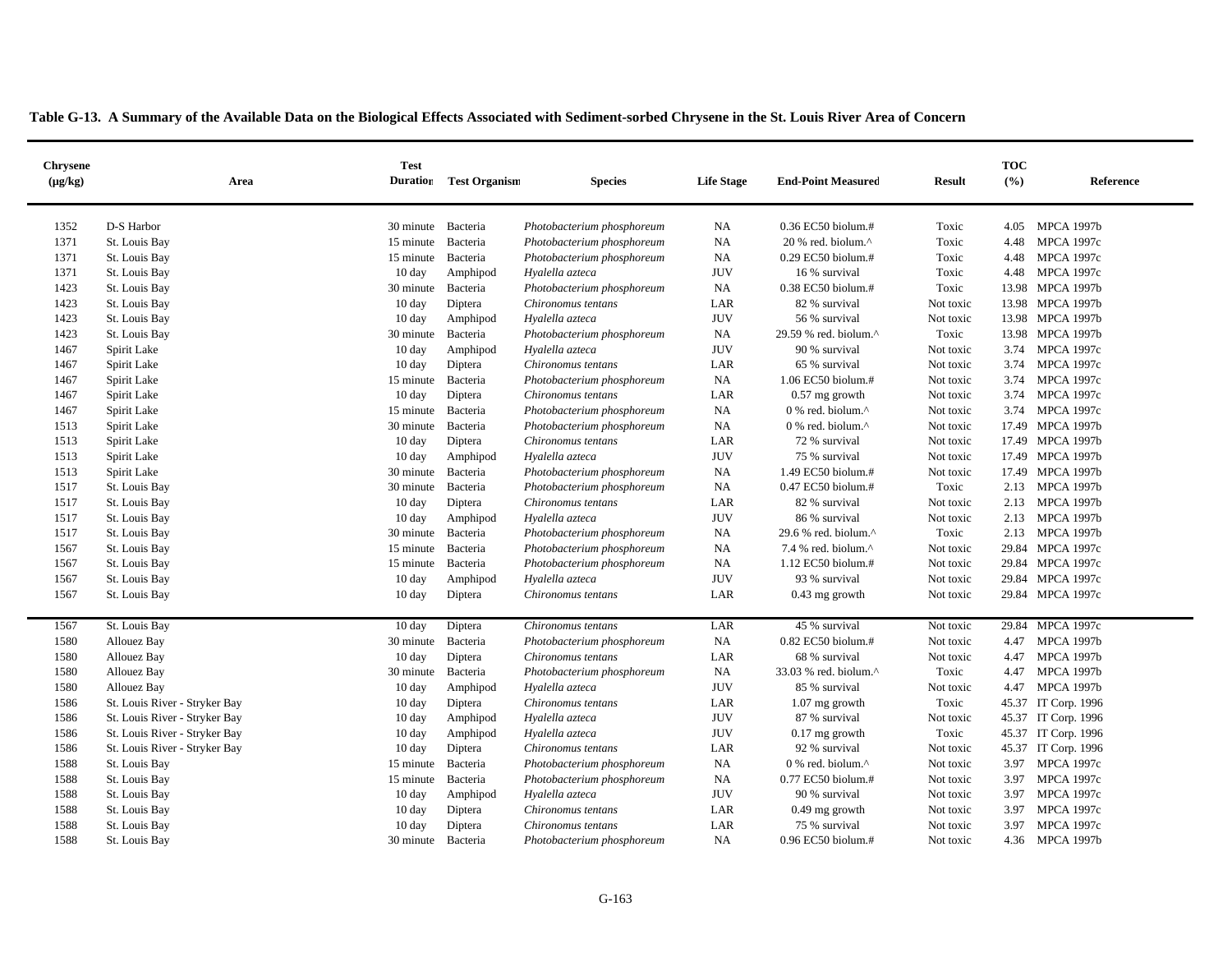|  |  | Table G-13. A Summary of the Available Data on the Biological Effects Associated with Sediment-sorbed Chrysene in the St. Louis River Area of Concern |
|--|--|-------------------------------------------------------------------------------------------------------------------------------------------------------|
|  |  |                                                                                                                                                       |

| <b>Chrysene</b><br>$(\mu g/kg)$ | Area                                            | <b>Test</b><br><b>Duration</b> | <b>Test Organism</b> | <b>Species</b>             | <b>Life Stage</b> | <b>End-Point Measured</b>                            | <b>Result</b>  | <b>TOC</b><br>(%) | Reference          |
|---------------------------------|-------------------------------------------------|--------------------------------|----------------------|----------------------------|-------------------|------------------------------------------------------|----------------|-------------------|--------------------|
| 1588                            | St. Louis Bay                                   | 30 minute                      | Bacteria             | Photobacterium phosphoreum | NA                | $-0.6$ % red. biolum. <sup><math>\wedge</math></sup> | Not toxic      | 4.36              | <b>MPCA 1997b</b>  |
| 1588                            | St. Louis Bay                                   | 10 day                         | Diptera              | Chironomus tentans         | LAR               | 85 % survival                                        | Not toxic      | 4.36              | MPCA 1997b         |
| 1588                            | St. Louis Bay                                   | $10 \text{ day}$               | Amphipod             | Hyalella azteca            | <b>JUV</b>        | 68 % survival                                        | Not toxic      | 4.36              | <b>MPCA 1997b</b>  |
| 1604                            | St. Louis Harbor                                | $10 \text{ day}$               | Amphipod             | Hyalella azteca            | <b>JUV</b>        | $0.08$ mg growth                                     | Not determined | 6.1               | Ankley et al. 1994 |
| 1604                            | St. Louis Harbor                                | $10 \text{ day}$               | Diptera              | Chironomus tentans         | LAR               | 92.5 % survival                                      | Not toxic      | 6.1               | Ankley et al. 1994 |
| 1604                            | St. Louis Harbor                                | $10 \text{ day}$               | Oligochaete          | Lumbriculus variegatus     | <b>ADT</b>        | 0 % survival/normal & UV                             | Toxic          | 6.1               | Ankley et al. 1994 |
| 1604                            | St. Louis Harbor                                | 10 day                         | Oligochaete          | Lumbriculus variegatus     | <b>ADT</b>        | 0.54 mg growth                                       | Toxic          | 6.1               | Ankley et al. 1994 |
| 1604                            | St. Louis Harbor                                | $10 \text{ day}$               | Amphipod             | Hyalella azteca            | <b>JUV</b>        | 2.5 % survival/normal & UV                           | Toxic          | 6.1               | Ankley et al. 1994 |
| 1604                            | St. Louis Harbor                                | $10 \text{ day}$               | Diptera              | Chironomus tentans         | LAR               | 82.5 % survival/normal & UV                          | Not toxic      | 6.1               | Ankley et al. 1994 |
| 1604                            | St. Louis Harbor                                | $10 \text{ day}$               | Amphipod             | Hyalella azteca            | <b>JUV</b>        | 42.5 % survival                                      | Toxic          | 6.1               | Ankley et al. 1994 |
| 1604                            | St. Louis Harbor                                | $10 \text{ day}$               | Diptera              | Chironomus tentans         | LAR               | 0.8 % weight using UV light                          | Not toxic      | 6.1               | Ankley et al. 1994 |
| 1604                            | St. Louis Harbor                                | 10 day                         | Diptera              | Chironomus tentans         | LAR               | $0.65$ mg growth                                     | Toxic          | 6.1               | Ankley et al. 1994 |
| 1604                            | St. Louis Harbor                                | 10 day                         | Oligochaete          | Lumbriculus variegatus     | <b>ADT</b>        | 75 % survival                                        | Toxic          | 6.1               | Ankley et al. 1994 |
| 1628                            | St. Louis Bay                                   | 30 minute                      | Bacteria             | Photobacterium phosphoreum | NA                | 20.18 % red. biolum.^                                | Toxic          | 3.47              | <b>MPCA 1997b</b>  |
| 1628                            | St. Louis Bay                                   | $10 \text{ day}$               | Diptera              | Chironomus tentans         | LAR               | 70 % survival                                        | Not toxic      | 3.47              | <b>MPCA 1997b</b>  |
| 1628                            | St. Louis Bay                                   | 10 day                         | Amphipod             | Hyalella azteca            | <b>JUV</b>        | 94 % survival                                        | Not toxic      | 3.47              | <b>MPCA 1997b</b>  |
| 1628                            | St. Louis Bay                                   | 30 minute                      | Bacteria             | Photobacterium phosphoreum | NA                | $0.48$ EC50 biolum.#                                 | Toxic          | 3.47              | <b>MPCA 1997b</b>  |
| 1672                            | St. Louis River - Stryker Bay                   | 10 day                         | Amphipod             | Hyalella azteca            | <b>JUV</b>        | 83 % survival                                        | Not toxic      |                   | 6.15 IT Corp. 1996 |
| 1672                            | St. Louis River - Stryker Bay                   | 10 day                         | Diptera              | Chironomus tentans         | LAR               | 0.84 mg growth                                       | Toxic          |                   | 6.15 IT Corp. 1996 |
| 1672                            | St. Louis River - Stryker Bay                   | $10 \text{ day}$               | Diptera              | Chironomus tentans         | LAR               | 77 % survival                                        | Not toxic      | 6.15              | IT Corp. 1996      |
| 1672                            | St. Louis River - Stryker Bay                   | 10 day                         | Amphipod             | Hyalella azteca            | <b>JUV</b>        | $0.15$ mg growth                                     | Toxic          | 6.15              | IT Corp. 1996      |
| 1700                            | St. Louis Bay - Miller & Coffee Creek Embayment | $10 \text{ day}$               | Diptera              | Chironomus tentans         | LAR               | 68 % survival                                        | Toxic          | <b>NR</b>         | Crane et al. 1997  |
| 1700                            | St. Louis Bay - Miller & Coffee Creek Embayment | $10 \text{ day}$               | Amphipod             | Hyalella azteca            | <b>JUV</b>        | 85 % survival                                        | Not toxic      | <b>NR</b>         | Crane et al. 1997  |
|                                 |                                                 |                                |                      |                            |                   |                                                      |                |                   |                    |
| 1748                            | D-S Harbor                                      | 10 day                         | Diptera              | Chironomus tentans         | LAR               | $0.35$ mg growth                                     | Not toxic      | 4.05              | <b>MPCA 1997c</b>  |
| 1748                            | D-S Harbor                                      | 15 minute                      | Bacteria             | Photobacterium phosphoreum | <b>NA</b>         | 20.9 % red. biolum.^                                 | Toxic          | 4.05              | <b>MPCA 1997c</b>  |
| 1748                            | D-S Harbor                                      | 15 minute                      | Bacteria             | Photobacterium phosphoreum | NA                | $0.4$ EC50 biolum.#                                  | Toxic          | 4.05              | <b>MPCA 1997c</b>  |
| 1748                            | D-S Harbor                                      | 10 day                         | Diptera              | Chironomus tentans         | LAR               | 58 % survival                                        | Not toxic      | 4.05              | <b>MPCA 1997c</b>  |
| 1748                            | D-S Harbor                                      | 10 day                         | Amphipod             | Hyalella azteca            | <b>JUV</b>        | 85 % survival                                        | Not toxic      |                   | 4.05 MPCA 1997c    |
| 1881                            | St. Louis Bay                                   | 10 day                         | Diptera              | Chironomus tentans         | LAR               | 88 % survival                                        | Not toxic      |                   | 6.72 MPCA 1997c    |
| 1881                            | St. Louis Bay                                   | 15 minute                      | Bacteria             | Photobacterium phosphoreum | NA                | 1.35 EC50 biolum.#                                   | Not toxic      |                   | 6.72 MPCA 1997c    |
| 1881                            | St. Louis Bay                                   | $10 \text{ day}$               | Diptera              | Chironomus tentans         | LAR               | $0.46$ mg growth                                     | Not toxic      |                   | 6.72 MPCA 1997c    |
| 1881                            | St. Louis Bay                                   | 15 minute                      | Bacteria             | Photobacterium phosphoreum | NA                | 0 % red. biolum.^                                    | Not toxic      |                   | 6.72 MPCA 1997c    |
| 1881                            | St. Louis Bay                                   | $10 \text{ day}$               | Amphipod             | Hyalella azteca            | <b>JUV</b>        | 87 % survival                                        | Not toxic      |                   | 6.72 MPCA 1997c    |
| 1948                            | St. Louis River - Keene Creek                   | 10 day                         | Amphipod             | Hyalella azteca            | <b>JUV</b>        | 52 % survival                                        | Toxic          |                   | 3.42 IT Corp. 1996 |
| 1948                            | St. Louis River - Keene Creek                   | 10 day                         | Diptera              | Chironomus tentans         | LAR               | 0.56 mg growth                                       | Not determined | 3.42              | IT Corp. 1996      |
| 1948                            | St. Louis River - Keene Creek                   | 10 day                         | Diptera              | Chironomus tentans         | LAR               | 38 % survival                                        | Toxic          |                   | 3.42 IT Corp. 1996 |
| 1948                            | St. Louis River - Keene Creek                   | 10 day                         | Amphipod             | Hyalella azteca            | <b>JUV</b>        | $0.2$ mg growth                                      | Not toxic      |                   | 3.42 IT Corp. 1996 |
| 2278                            | St. Louis Bay                                   | $10 \text{ day}$               | Amphipod             | Hyalella azteca            | <b>JUV</b>        | 12 % survival                                        | Toxic          |                   | 14.19 MPCA 1997b   |
| 2278                            | St. Louis Bay                                   | 30 minute                      | Bacteria             | Photobacterium phosphoreum | NA                | 0.16 EC50 biolum.#                                   | Toxic          |                   | 14.19 MPCA 1997b   |
| 2278                            | St. Louis Bay                                   | $10\:\rm{day}$                 | Diptera              | Chironomus tentans         | LAR               | 0 % survival                                         | Toxic          |                   | 14.19 MPCA 1997b   |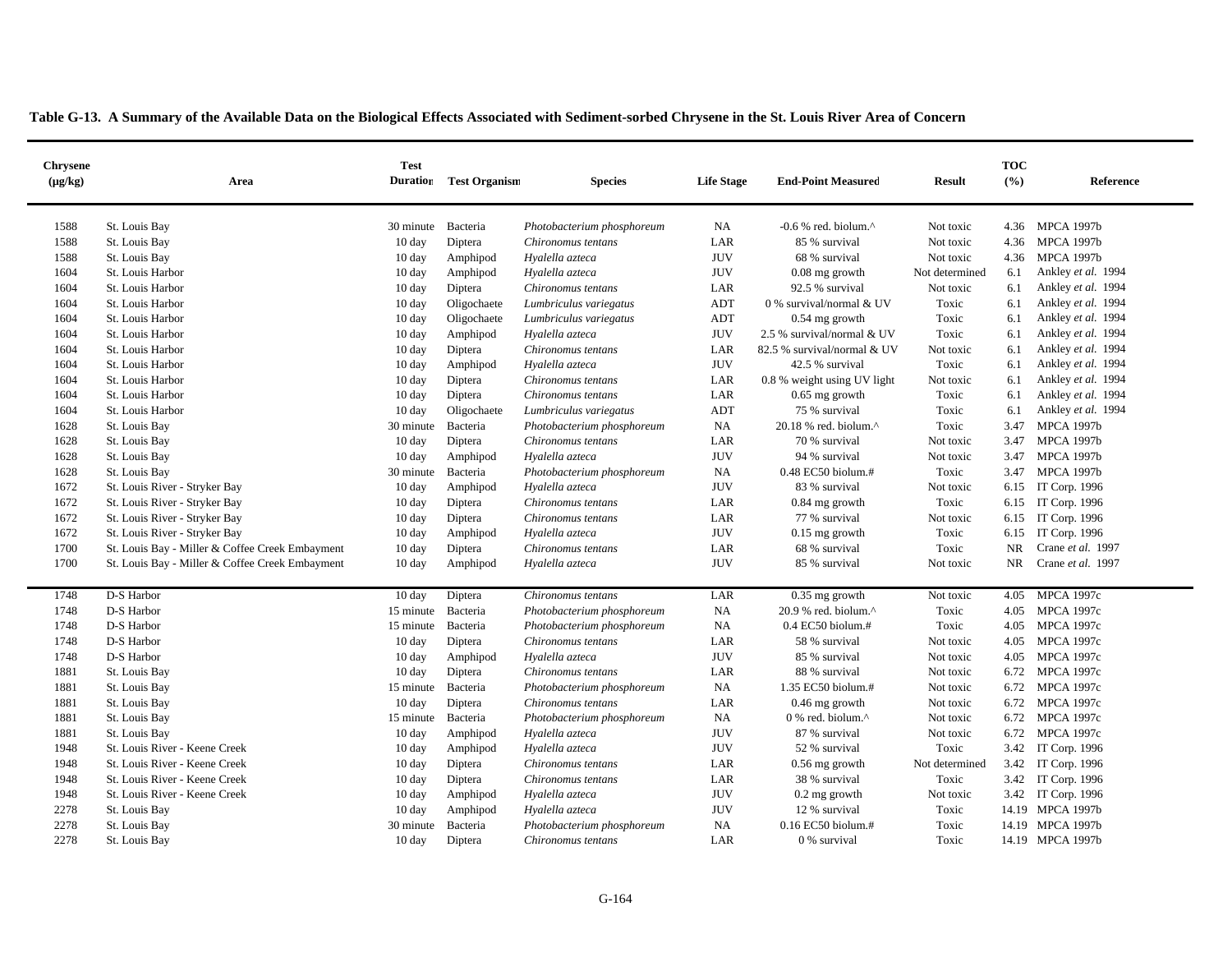|  |  | Table G-13. A Summary of the Available Data on the Biological Effects Associated with Sediment-sorbed Chrysene in the St. Louis River Area of Concern |  |
|--|--|-------------------------------------------------------------------------------------------------------------------------------------------------------|--|
|--|--|-------------------------------------------------------------------------------------------------------------------------------------------------------|--|

| <b>Chrysene</b><br>$(\mu g/kg)$ | Area                          | <b>Test</b><br><b>Duration</b> | <b>Test Organism</b> | <b>Species</b>             | <b>Life Stage</b> | <b>End-Point Measured</b>         | <b>Result</b>  | <b>TOC</b><br>(%) | Reference           |
|---------------------------------|-------------------------------|--------------------------------|----------------------|----------------------------|-------------------|-----------------------------------|----------------|-------------------|---------------------|
|                                 |                               |                                |                      |                            |                   |                                   |                |                   |                     |
| 2278                            | St. Louis Bay                 | 30 minute                      | Bacteria             | Photobacterium phosphoreum | NA                | $67.9$ % red. biolum. $^{\wedge}$ | Toxic          |                   | 14.19 MPCA 1997b    |
| 2303                            | D-S Harbor                    | 15 minute                      | Bacteria             | Photobacterium phosphoreum | <b>NA</b>         | 30.8 % red. biolum.^              | Toxic          | 6.77              | <b>MPCA 1997c</b>   |
| 2303                            | D-S Harbor                    | 10 day                         | Diptera              | Chironomus tentans         | LAR               | 18 % survival                     | Toxic          | 6.77              | <b>MPCA 1997c</b>   |
| 2303                            | D-S Harbor                    | $10 \text{ day}$               | Diptera              | Chironomus tentans         | LAR               | Not determined                    | Not determined | 6.77              | <b>MPCA 1997c</b>   |
| 2303                            | D-S Harbor                    | 15 minute                      | Bacteria             | Photobacterium phosphoreum | NA                | 0.02 EC50 biolum.#                | Toxic          | 6.77              | <b>MPCA 1997c</b>   |
| 2303                            | D-S Harbor                    | $10 \text{ day}$               | Amphipod             | Hyalella azteca            | <b>JUV</b>        | 92 % survival                     | Not toxic      | 6.77              | <b>MPCA 1997c</b>   |
| 2728                            | Spirit Lake                   | 10 day                         | Diptera              | Chironomus tentans         | LAR               | 55 % survival                     | Not toxic      | 3.07              | <b>MPCA 1997b</b>   |
| 2728                            | Spirit Lake                   | 30 minute                      | Bacteria             | Photobacterium phosphoreum | NA                | 32.24 % red. biolum.^             | Toxic          | 3.07              | <b>MPCA 1997b</b>   |
| 2728                            | Spirit Lake                   | 30 minute                      | Bacteria             | Photobacterium phosphoreum | <b>NA</b>         | 0.73 EC50 biolum.#                | Not toxic      | 3.07              | <b>MPCA 1997b</b>   |
| 2900                            | St. Louis River               | 10 day                         | Diptera              | Chironomus tentans         | LAR               | 87 % survival                     | Not toxic      | 5.88              | <b>MPCA 1993</b>    |
| 3400                            | D-S Harbor - Slip C           | 10 day                         | Amphipod             | Hyalella azteca            | <b>JUV</b>        | 92 % survival                     | Not toxic      | NR                | Crane et al. 1997   |
| 3400                            | D-S Harbor - Slip C           | $10 \text{ day}$               | Diptera              | Chironomus tentans         | LAR               | 55 % survival                     | Toxic          | <b>NR</b>         | Crane et al. 1997   |
| 3770                            | St. Louis River - Stryker Bay | $10 \text{ day}$               | Diptera              | Chironomus tentans         | LAR               | 53 % survival                     | Toxic          | 8.08              | IT Corp. 1996       |
| 3770                            | St. Louis River - Stryker Bay | $10 \text{ day}$               | Amphipod             | Hyalella azteca            | <b>JUV</b>        | $0.14$ mg growth                  | Toxic          | 8.08              | IT Corp. 1996       |
| 3770                            | St. Louis River - Stryker Bay | 10 day                         | Diptera              | Chironomus tentans         | LAR               | 0.8 mg growth                     | Toxic          | 8.08              | IT Corp. 1996       |
| 3770                            | St. Louis River - Stryker Bay | 10 day                         | Amphipod             | Hyalella azteca            | <b>JUV</b>        | 48 % survival                     | Toxic          | 8.08              | IT Corp. 1996       |
| 3942                            | Spirit Lake                   | 30 minute                      | Bacteria             | Photobacterium phosphoreum | NA                | 99.9 % red. biolum.^              | Toxic          | 8.26              | <b>MPCA 1997b</b>   |
| 3942                            | Spirit Lake                   | 30 minute                      | Bacteria             | Photobacterium phosphoreum | <b>NA</b>         | 0.06 EC50 biolum.#                | Toxic          | 8.26              | <b>MPCA 1997b</b>   |
| 3942                            | Spirit Lake                   | $10 \text{ day}$               | Amphipod             | Hyalella azteca            | <b>JUV</b>        | 0 % survival                      | Toxic          | 8.26              | <b>MPCA 1997b</b>   |
| 3942                            | Spirit Lake                   | $10 \text{ day}$               | Diptera              | Chironomus tentans         | LAR               | 0 % survival                      | Toxic          | 8.26              | <b>MPCA 1997b</b>   |
| 4068                            | Spirit Lake                   | $10 \text{ day}$               | Diptera              | Chironomus tentans         | LAR               | 72 % survival                     | Not toxic      |                   | 4.13 MPCA 1997b     |
|                                 |                               |                                |                      |                            |                   |                                   |                |                   |                     |
| 4068                            | Spirit Lake                   | $10 \text{ day}$               | Amphipod             | Hyalella azteca            | <b>JUV</b>        | 90 % survival                     | Not toxic      | 4.13              | <b>MPCA 1997b</b>   |
| 4068                            | Spirit Lake                   | 30 minute                      | Bacteria             | Photobacterium phosphoreum | <b>NA</b>         | 0.35 EC50 biolum.#                | Toxic          | 4.13              | <b>MPCA 1997b</b>   |
| 4068                            | Spirit Lake                   | 30 minute                      | Bacteria             | Photobacterium phosphoreum | NA                | 21.7 % red. biolum.^              | Toxic          | 4.13              | <b>MPCA 1997b</b>   |
| 4669                            | St. Louis River - Keene Creek | $10 \text{ day}$               | Diptera              | Chironomus tentans         | LAR               | $1.23$ mg growth                  | Not toxic      | 100               | IT Corp. 1996       |
| 4669                            | St. Louis River - Keene Creek | $10 \text{ day}$               | Diptera              | Chironomus tentans         | LAR               | 60 % survival                     | Toxic          | 100               | IT Corp. 1996       |
| 4669                            | St. Louis River - Keene Creek | $10 \text{ day}$               | Amphipod             | Hyalella azteca            | <b>JUV</b>        | 90 % survival                     | Not toxic      | 100               | IT Corp. 1996       |
| 4669                            | St. Louis River - Keene Creek | 10 day                         | Amphipod             | Hyalella azteca            | <b>JUV</b>        | $0.18$ mg growth                  | Not toxic      | 100               | IT Corp. 1996       |
| 4706                            | Spirit Lake                   | 15 minute                      | Bacteria             | Photobacterium phosphoreum | NA                | 1.27 EC50 biolum.#                | Not toxic      | 1.71              | <b>MPCA 1997c</b>   |
| 4706                            | Spirit Lake                   | $10 \text{ day}$               | Diptera              | Chironomus tentans         | LAR               | $0.4$ mg growth                   | Not toxic      | 1.71              | <b>MPCA 1997c</b>   |
| 4706                            | Spirit Lake                   | 10 day                         | Diptera              | Chironomus tentans         | LAR               | 78 % survival                     | Not toxic      | 1.71              | <b>MPCA 1997c</b>   |
| 4706                            | Spirit Lake                   | 10 day                         | Amphipod             | Hyalella azteca            | <b>JUV</b>        | 90 % survival                     | Not toxic      | 1.71              | <b>MPCA 1997c</b>   |
| 4706                            | Spirit Lake                   | 15 minute                      | Bacteria             | Photobacterium phosphoreum | NA                | 42.1 % red. biolum. $^{\wedge}$   | Toxic          | 1.71              | <b>MPCA 1997c</b>   |
| 4786                            | D-S Harbor                    | 10 day                         | Diptera              | Chironomus tentans         | LAR               | 72 % survival                     | Not toxic      | 5.59              | <b>MPCA 1997b</b>   |
| 4786                            | D-S Harbor                    | 30 minute                      | Bacteria             | Photobacterium phosphoreum | NA                | 0.16 EC50 biolum.#                | Toxic          | 5.59              | <b>MPCA 1997b</b>   |
| 4786                            | D-S Harbor                    | 10 day                         | Amphipod             | Hyalella azteca            | <b>JUV</b>        | 95 % survival                     | Not toxic      | 5.59              | <b>MPCA 1997b</b>   |
| 4786                            | D-S Harbor                    | 30 minute                      | Bacteria             | Photobacterium phosphoreum | <b>NA</b>         | 4 % red. biolum.^                 | Not toxic      | 5.59              | <b>MPCA 1997b</b>   |
| 5780                            | St. Louis River - Keene Creek | $10 \text{ day}$               | Amphipod             | Hyalella azteca            | <b>JUV</b>        | 75 % survival                     | Toxic          |                   | 12.95 IT Corp. 1996 |
| 5780                            | St. Louis River - Keene Creek | 10 day                         | Amphipod             | Hyalella azteca            | <b>JUV</b>        | $0.1$ mg growth                   | Toxic          |                   | 12.95 IT Corp. 1996 |
| 5780                            | St. Louis River - Keene Creek | 10 day                         | Diptera              | Chironomus tentans         | LAR               | $0.65$ mg growth                  | Not determined |                   | 12.95 IT Corp. 1996 |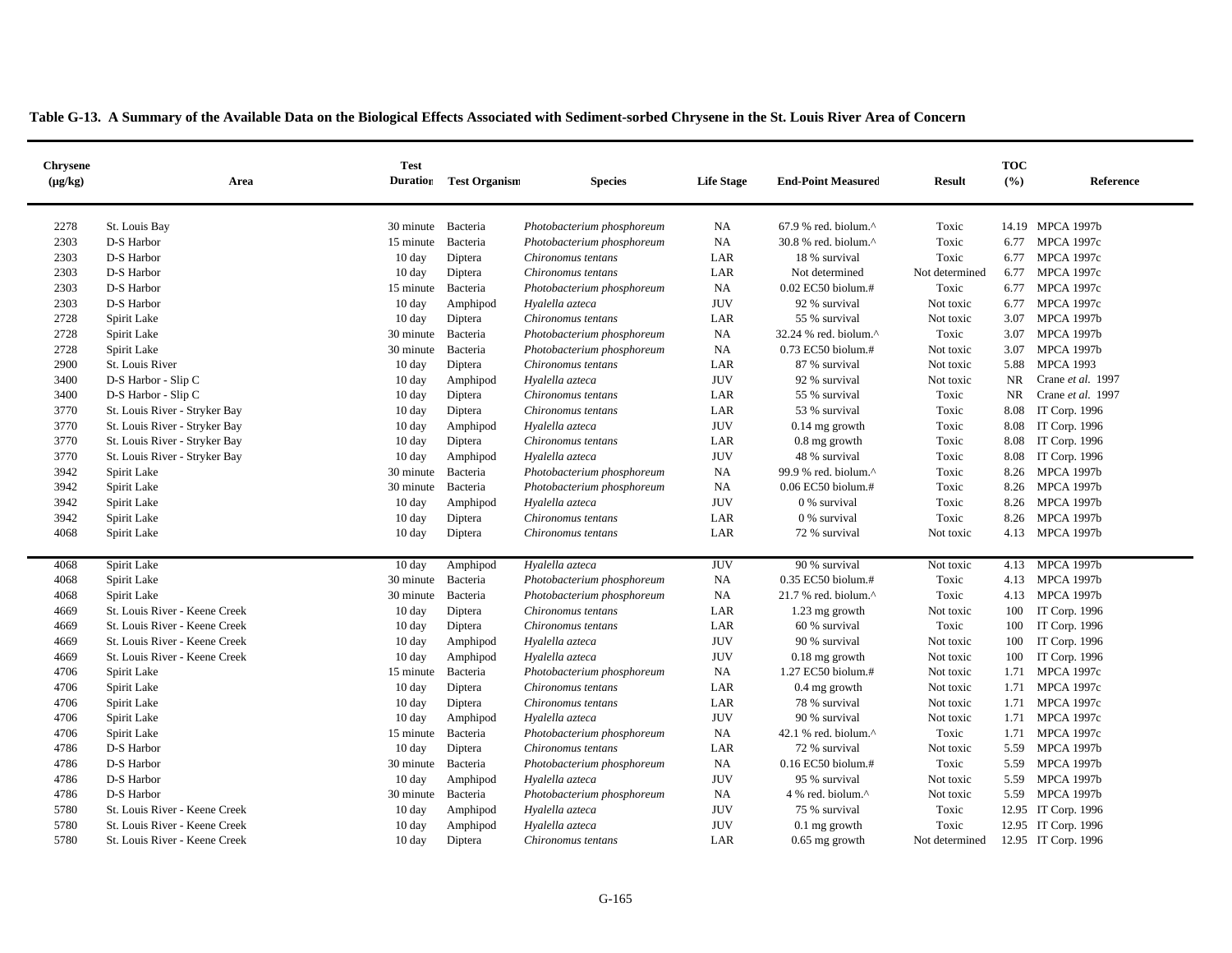|  | Table G-13. A Summary of the Available Data on the Biological Effects Associated with Sediment-sorbed Chrysene in the St. Louis River Area of Concern |
|--|-------------------------------------------------------------------------------------------------------------------------------------------------------|
|  |                                                                                                                                                       |

| <b>Chrysene</b><br>$(\mu g/kg)$ | Area                          | <b>Test</b>        | <b>Duration</b> Test Organism | <b>Species</b>             | <b>Life Stage</b> | <b>End-Point Measured</b> | <b>Result</b>  | <b>TOC</b><br>(%) | Reference           |
|---------------------------------|-------------------------------|--------------------|-------------------------------|----------------------------|-------------------|---------------------------|----------------|-------------------|---------------------|
|                                 |                               |                    |                               |                            |                   |                           |                |                   |                     |
| 5780                            | St. Louis River - Keene Creek | $10 \text{ day}$   | Diptera                       | Chironomus tentans         | LAR               | 30 % survival             | Toxic          |                   | 12.95 IT Corp. 1996 |
| 6271                            | St. Louis Bay                 | $10 \text{ day}$   | Diptera                       | Chironomus tentans         | LAR               | Not determined            | Not determined |                   | 13.91 MPCA 1997c    |
| 6271                            | St. Louis Bay                 | $10 \text{ day}$   | Diptera                       | Chironomus tentans         | LAR               | 18 % survival             | Toxic          |                   | 13.91 MPCA 1997c    |
| 6271                            | St. Louis Bay                 | 15 minute          | Bacteria                      | Photobacterium phosphoreum | <b>NA</b>         | 93.4 % red. biolum.^      | Toxic          |                   | 13.91 MPCA 1997c    |
| 6271                            | St. Louis Bay                 | $10 \text{ day}$   | Amphipod                      | Hyalella azteca            | <b>JUV</b>        | 92 % survival             | Not toxic      |                   | 13.91 MPCA 1997c    |
| 6271                            | St. Louis Bay                 | 15 minute Bacteria |                               | Photobacterium phosphoreum | NA.               | $0.4$ EC50 biolum.#       | Toxic          |                   | 13.91 MPCA 1997c    |
| 6410                            | D-S Harbor                    | 30 minute          | Bacteria                      | Photobacterium phosphoreum | NA                | 2.55 EC50 biolum.#        | Not toxic      | 4.7               | <b>MPCA 1997b</b>   |
| 6410                            | D-S Harbor                    | $10 \text{ day}$   | Amphipod                      | Hyalella azteca            | <b>JUV</b>        | 88 % survival             | Not toxic      | 4.7               | <b>MPCA 1997b</b>   |
| 6410                            | D-S Harbor                    | $10 \text{ day}$   | Diptera                       | Chironomus tentans         | LAR               | 65 % survival             | Not toxic      | 4.7               | <b>MPCA 1997b</b>   |
| 6410                            | D-S Harbor                    | 30 minute          | Bacteria                      | Photobacterium phosphoreum | NA                | 12.7 % red. biolum.^      | Not toxic      | 4.7               | <b>MPCA 1997b</b>   |
| 6500                            | D-S Harbor - Minnesota Slip   | 10 day             | Amphipod                      | Hyalella azteca            | <b>JUV</b>        | 100 % survival            | Not toxic      | NR.               | Crane et al. 1997   |
| 7800                            | St. Louis River               | $10 \text{ day}$   | Diptera                       | Chironomus tentans         | LAR               | 93 % survival             | Not toxic      | 9.58              | <b>MPCA 1993</b>    |
| 8054                            | D-S Harbor                    | $10 \text{ day}$   | Amphipod                      | Hyalella azteca            | <b>JUV</b>        | 85 % survival             | Not toxic      | 6.03              | <b>MPCA 1997c</b>   |
| 8054                            | D-S Harbor                    | 15 minute          | Bacteria                      | Photobacterium phosphoreum | NA                | 58 % red. biolum.^        | Toxic          | 6.03              | <b>MPCA 1997c</b>   |
| 8054                            | D-S Harbor                    | 15 minute          | Bacteria                      | Photobacterium phosphoreum | NA                | 4.07 EC50 biolum.#        | Not toxic      | 6.03              | <b>MPCA 1997c</b>   |
| 8861                            | St. Louis River - Keene Creek | $10 \text{ day}$   | Diptera                       | Chironomus tentans         | LAR               | 30 % survival             | Toxic          | 4.64              | IT Corp. 1996       |
| 8861                            | St. Louis River - Keene Creek | $10 \text{ day}$   | Diptera                       | Chironomus tentans         | LAR               | 1.13 mg growth            | Not determined | 4.64              | IT Corp. 1996       |
| 8861                            | St. Louis River - Keene Creek | $10 \text{ day}$   | Amphipod                      | Hyalella azteca            | <b>JUV</b>        | 92 % survival             | Not toxic      | 4.64              | IT Corp. 1996       |
| 8861                            | St. Louis River - Keene Creek | $10 \text{ day}$   | Amphipod                      | Hyalella azteca            | <b>JUV</b>        | $0.16$ mg growth          | Toxic          |                   | 4.64 IT Corp. 1996  |
|                                 |                               |                    |                               |                            |                   |                           |                |                   |                     |
| 9800                            | D-S Harbor - Minnesota Slip   | 10 day             | Amphipod                      | Hyalella azteca            | <b>JUV</b>        | 89 % survival             | Not toxic      | NR.               | Crane et al. 1997   |
| 23866                           | St. Louis River - Stryker Bay | $10 \text{ day}$   | Amphipod                      | Hyalella azteca            | <b>JUV</b>        | 0 % survival              | Toxic          |                   | 50.12 IT Corp. 1996 |
| 23866                           | St. Louis River - Stryker Bay | $10 \text{ day}$   | Diptera                       | Chironomus tentans         | LAR               | $0.09$ mg growth          | Not determined |                   | 50.12 IT Corp. 1996 |
| 23866                           | St. Louis River - Stryker Bay | $10 \text{ day}$   | Diptera                       | Chironomus tentans         | LAR               | 8 % survival              | Toxic          |                   | 50.12 IT Corp. 1996 |
| 23866                           | St. Louis River - Stryker Bay | $10 \text{ day}$   | Amphipod                      | Hyalella azteca            | <b>JUV</b>        | Not determined            | Not determined |                   | 50.12 IT Corp. 1996 |
| 36313                           | St. Louis River - Stryker Bay | $10 \text{ day}$   | Diptera                       | Chironomus tentans         | LAR               | 30 % survival             | Toxic          |                   | NR IT Corp. 1996    |
| 36313                           | St. Louis River - Stryker Bay | $10 \text{ day}$   | Amphipod                      | Hyalella azteca            | <b>JUV</b>        | $0.07$ mg growth          | Not determined |                   | NR IT Corp. 1996    |
| 36313                           | St. Louis River - Stryker Bay | $10 \text{ day}$   | Amphipod                      | Hyalella azteca            | <b>JUV</b>        | 8 % survival              | Toxic          |                   | NR IT Corp. 1996    |
| 36313                           | St. Louis River - Stryker Bay | $10 \text{ day}$   | Diptera                       | Chironomus tentans         | LAR               | $0.24$ mg growth          | Not determined |                   | NR IT Corp. 1996    |
| 83682                           | St. Louis River - Stryker Bay | $10 \text{ day}$   | Amphipod                      | Hyalella azteca            | <b>JUV</b>        | Not determined            | Not determined |                   | 11.16 IT Corp. 1996 |
| 83682                           | St. Louis River - Stryker Bay | $10 \text{ day}$   | Amphipod                      | Hyalella azteca            | <b>JUV</b>        | 0 % survival              | Toxic          |                   | 11.16 IT Corp. 1996 |
| 83682                           | St. Louis River - Stryker Bay | $10 \text{ day}$   | Diptera                       | Chironomus tentans         | LAR               | 0 % survival              | Toxic          |                   | 11.16 IT Corp. 1996 |
| 83682                           | St. Louis River - Stryker Bay | $10 \text{ day}$   | Diptera                       | Chironomus tentans         | LAR               | Not determined            | Not determined |                   | 11.16 IT Corp. 1996 |
| 88050                           | Spirit Lake                   | 15 minute          | Bacteria                      | Photobacterium phosphoreum | NA                | $0.38$ EC50 biolum.#      | Toxic          |                   | 11.98 MPCA 1997c    |
| 88050                           | Spirit Lake                   | 15 minute          | Bacteria                      | Photobacterium phosphoreum | NA                | 84.7 % red. biolum.^      | Toxic          |                   | 11.98 MPCA 1997c    |
| 88050                           | Spirit Lake                   | $10 \text{ day}$   | Diptera                       | Chironomus tentans         | LAR               | 0 % survival              | Toxic          |                   | 11.98 MPCA 1997c    |
| 88050                           | Spirit Lake                   | $10 \text{ day}$   | Amphipod                      | Hyalella azteca            | <b>JUV</b>        | 12 % survival             | Toxic          |                   | 11.98 MPCA 1997c    |
| 88050                           | Spirit Lake                   | $10 \text{ day}$   | Diptera                       | Chironomus tentans         | LAR               | Not determined            | Not determined |                   | 11.98 MPCA 1997c    |
| 190000                          | St. Louis River               | $10 \text{ day}$   | Diptera                       | Chironomus tentans         | LAR               | 63 % survival             | Toxic          |                   | 6.12 MPCA 1993      |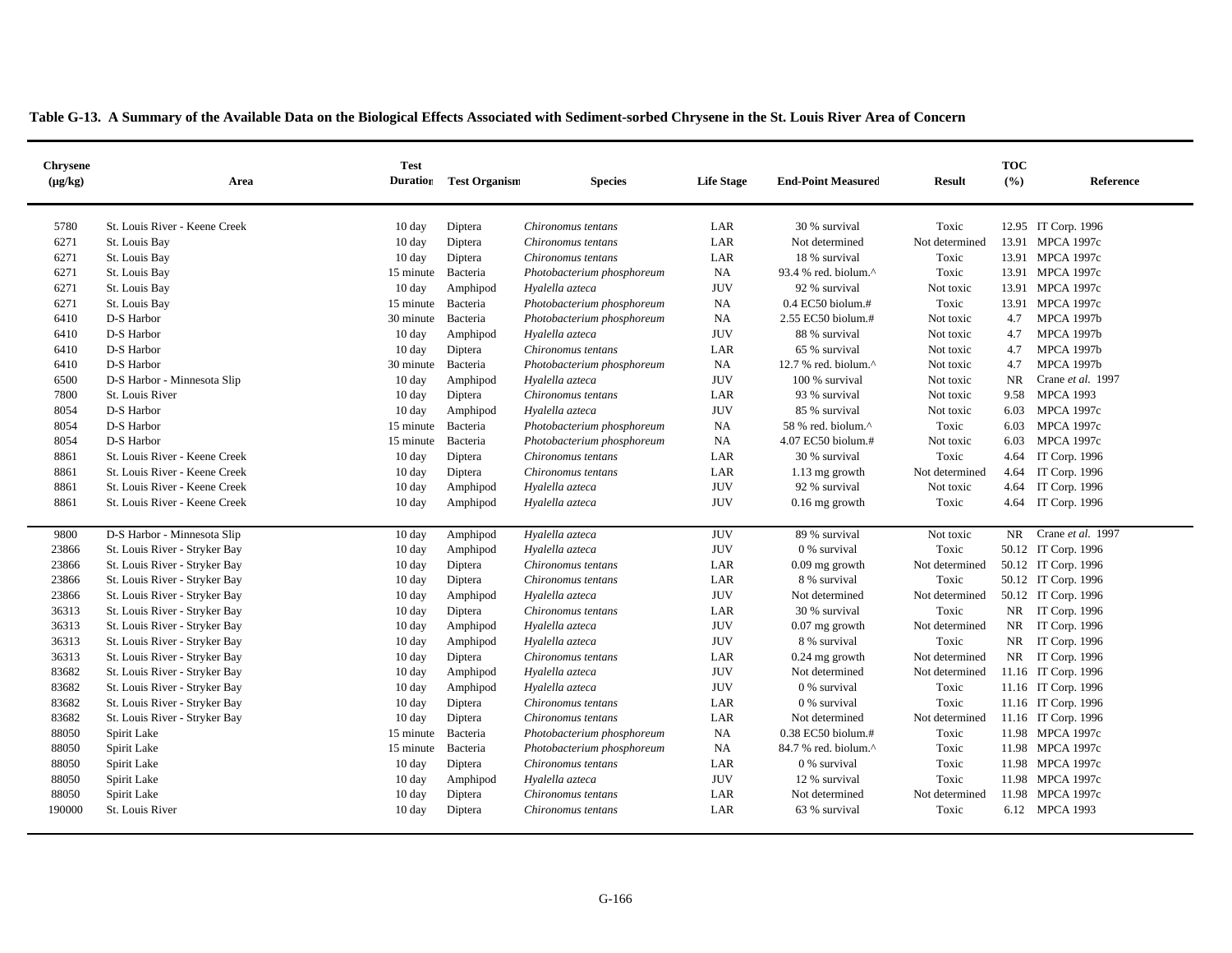| Chrysene<br>$(\mu g/kg)$ | Area | <b>Test</b><br><b>Test Organism</b><br><b>Duration</b> | <b>Species</b> | <b>Life Stage</b> | <b>End-Point Measured</b> | <b>Result</b> | <b>TOC</b><br>(9/0) | Reference |  |
|--------------------------|------|--------------------------------------------------------|----------------|-------------------|---------------------------|---------------|---------------------|-----------|--|
|                          |      |                                                        |                |                   |                           |               |                     |           |  |

 $^{\circ}$  = relative to control; D-S = Duluth-Superior;  $\#$  = expressed as % DW sediment; red. biolum. = reduced bioluminescence; EC50 = effective concentration affecting 50% of the population. LAR = larvae;  $JUV =$  juvenile;  $TOC =$  total organic carbon;  $NR =$  not reported.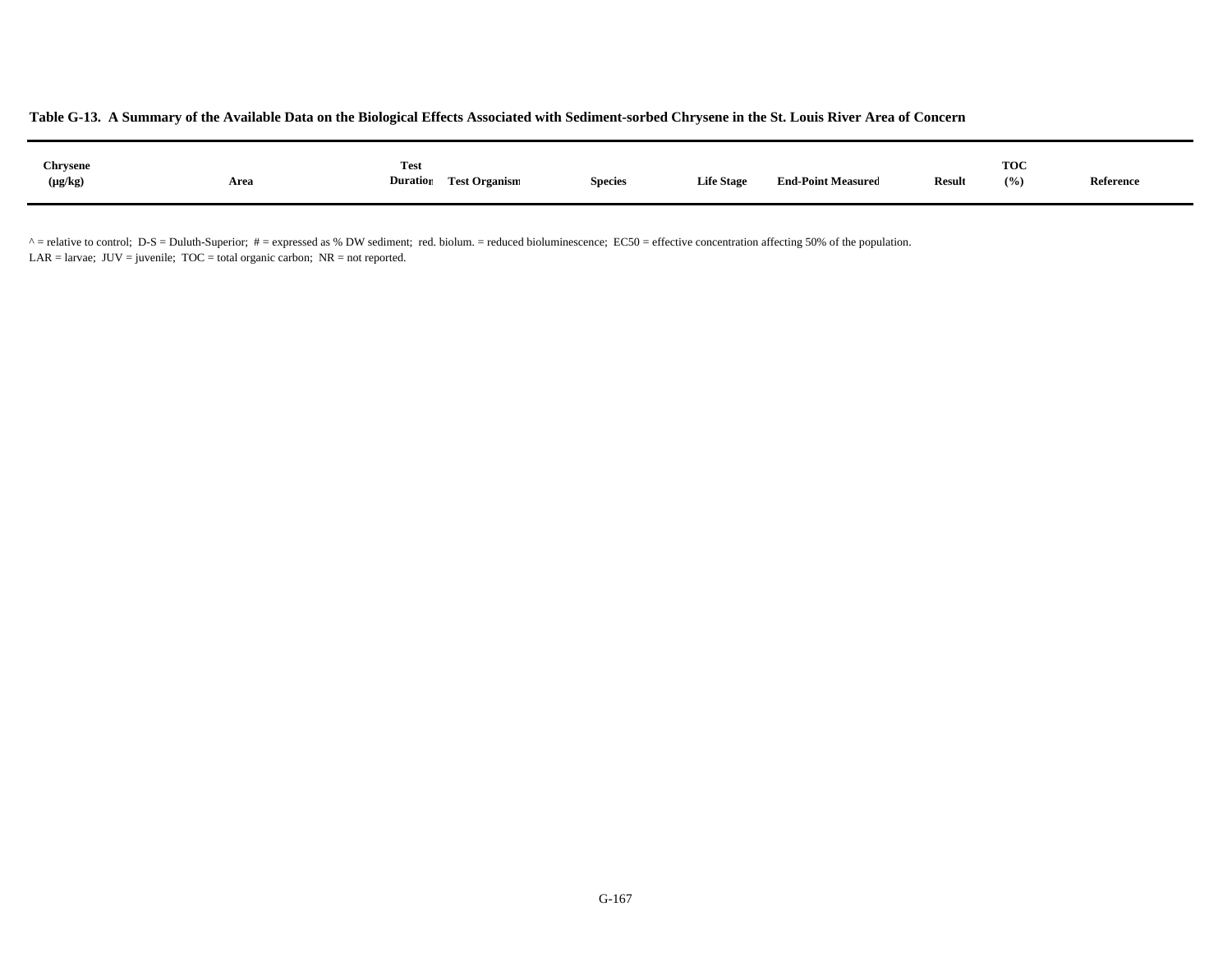| <b>Fluoranthene</b><br>$(\mu g/kg)$ | Area                                          | <b>Test</b><br><b>Duration</b> | <b>Test</b><br>Organism | <b>Species</b>             | <b>Life Stage</b> | <b>End-Point Measured</b>          | <b>Result</b> | <b>TOC</b><br>(%) | Reference         |
|-------------------------------------|-----------------------------------------------|--------------------------------|-------------------------|----------------------------|-------------------|------------------------------------|---------------|-------------------|-------------------|
| 6.20                                | D-S Harbor                                    | 30 minute Bacteria             |                         | Photobacterium phosphoreum | <b>NA</b>         | 26.3 % red. biolum.^               | Toxic         | 0.08              | <b>MPCA 1997b</b> |
| 6.20                                | D-S Harbor                                    | 30 minute                      | Bacteria                | Photobacterium phosphoreum | NA                | 100 EC50 biolum.#                  | Not toxic     | 0.08              | <b>MPCA 1997b</b> |
| 6.20                                | D-S Harbor                                    | 10 day                         | Diptera                 | Chironomus tentans         | LAR               | 90 mg growth                       | Not toxic     | 0.08              | <b>MPCA 1997b</b> |
| 6.20                                | D-S Harbor                                    | $10 \text{ day}$               | Amphipod                | Hyalella azteca            | <b>JUV</b>        | 86 % survival                      | Not toxic     | 0.08              | <b>MPCA 1997b</b> |
| 10.8                                | Allouez Bay - Miller & Coffee Creek Embayment | 30 minute                      | Bacteria                | Photobacterium phosphoreum | <b>NA</b>         | 11.24 EC50 biolum.#                | Not toxic     | 0.35              | <b>MPCA 1997b</b> |
| 10.8                                | Allouez Bay                                   | $10 \text{ day}$               | Diptera                 | Chironomus tentans         | LAR               | 55 % survival                      | Not toxic     | 0.35              | <b>MPCA 1997b</b> |
| 10.8                                | Allouez Bay                                   | 30 minute                      | Bacteria                | Photobacterium phosphoreum | <b>NA</b>         | 26.2 % red. biolum.^               | Toxic         | 0.35              | <b>MPCA 1997b</b> |
| 11.0                                | St. Louis River - Stryker Bay                 | $10 \text{ day}$               | Amphipod                | Hyalella azteca            | <b>JUV</b>        | $0.14$ mg growth                   | Toxic         | 2.93              | IT Corp. 1996     |
| 11.0                                | St. Louis River - Stryker Bay                 | $10 \text{ day}$               | Diptera                 | Chironomus tentans         | LAR               | 78 % survival                      | Not toxic     | 2.93              | IT Corp. 1996     |
| 11.0                                | St. Louis River - Stryker Bay                 | 10 day                         | Diptera                 | Chironomus tentans         | LAR               | $1.04$ mg growth                   | Toxic         | 2.93              | IT Corp. 1996     |
| 11.0                                | St. Louis River - Stryker Bay                 | 10 day                         | Amphipod                | Hyalella azteca            | <b>JUV</b>        | 97 % survival                      | Not toxic     | 2.93              | IT Corp. 1996     |
| 11.9                                | Allouez Bay                                   | $10 \text{ day}$               | Diptera                 | Chironomus tentans         | LAR               | 80 % survival                      | Not toxic     | 0.59              | <b>MPCA 1997b</b> |
| 11.9                                | Allouez Bay                                   | 30 minute                      | Bacteria                | Photobacterium phosphoreum | NA                | 0 % red. biolum.^                  | Not toxic     | 0.59              | <b>MPCA 1997b</b> |
| 11.9                                | Allouez Bay                                   | 30 minute                      | Bacteria                | Photobacterium phosphoreum | <b>NA</b>         | 3.96 EC50 biolum.#                 | Not toxic     | 0.59              | <b>MPCA 1997b</b> |
| 12.0                                | St. Louis Bay                                 | $10 \text{ day}$               | Diptera                 | Chironomus tentans         | LAR               | 78 % survival                      | Not toxic     | 0.12              | <b>MPCA 1997b</b> |
| 12.0                                | St. Louis Bay                                 | 30 minute                      | Bacteria                | Photobacterium phosphoreum | <b>NA</b>         | 3.4 % red. biolum.^                | Not toxic     | 0.12              | <b>MPCA 1997b</b> |
| 12.0                                | St. Louis Bay                                 | 30 minute                      | Bacteria                | Photobacterium phosphoreum | NA                | 100 EC50 biolum.#                  | Not toxic     | 0.12              | <b>MPCA 1997b</b> |
| 12.0                                | St. Louis Bay                                 | $10 \text{ day}$               | Amphipod                | Hyalella azteca            | <b>JUV</b>        | 95 % survival                      | Not toxic     | 0.12              | <b>MPCA 1997b</b> |
| 12.4                                | D-S Harbor                                    | $10 \text{ day}$               | Amphipod                | Hyalella azteca            | <b>JUV</b>        | 58 % survival                      | Not toxic     | 0.14              | <b>MPCA 1997b</b> |
| 12.4                                | D-S Harbor                                    | 30 minute                      | Bacteria                | Photobacterium phosphoreum | <b>NA</b>         | 17.83 EC50 biolum.#                | Not toxic     | 0.14              | <b>MPCA 1997b</b> |
| 12.4                                | D-S Harbor                                    | $10 \text{ day}$               | Diptera                 | Chironomus tentans         | LAR               | 75 % survival                      | Not toxic     |                   | 0.14 MPCA 1997b   |
| 12.4                                | D-S Harbor                                    | 30 minute                      | Bacteria                | Photobacterium phosphoreum | <b>NA</b>         | $67.3$ % red. biolum. <sup>^</sup> | Toxic         |                   | 0.14 MPCA 1997b   |
| 15.3                                | Allouez Bay                                   | 30 minute                      | Bacteria                | Photobacterium phosphoreum | <b>NA</b>         | 29.7 % red. biolum.^               | Toxic         | 1.02              | <b>MPCA 1997b</b> |
| 15.3                                | Allouez Bay                                   | $10 \text{ day}$               | Diptera                 | Chironomus tentans         | LAR               | 80 % survival                      | Not toxic     | 1.02              | <b>MPCA 1997b</b> |
| 15.3                                | <b>Allouez Bay</b>                            | 30 minute Bacteria             |                         | Photobacterium phosphoreum | <b>NA</b>         | $0.81$ EC50 biolum.#               | Not toxic     | 1.02              | <b>MPCA 1997b</b> |
| 15.3                                | <b>Allouez Bay</b>                            | $10 \text{ day}$               | Amphipod                | Hyalella azteca            | <b>JUV</b>        | 90 % survival                      | Not toxic     | 1.02              | <b>MPCA 1997b</b> |
| 32.0                                | D-S Harbor                                    | 30 minute                      | Bacteria                | Photobacterium phosphoreum | <b>NA</b>         | 4.94 EC50 biolum.#                 | Not toxic     | 0.2               | <b>MPCA 1997b</b> |
| 32.0                                | D-S Harbor                                    | $10 \text{ day}$               | Amphipod                | Hyalella azteca            | <b>JUV</b>        | 86 % survival                      | Not toxic     | 0.2               | <b>MPCA 1997b</b> |
| 32.0                                | D-S Harbor                                    | $10 \text{ day}$               | Diptera                 | Chironomus tentans         | LAR               | 85 % survival                      | Not toxic     | 0.2               | <b>MPCA 1997b</b> |
| 32.0                                | D-S Harbor                                    | 30 minute                      | Bacteria                | Chironomus tentans         | <b>NA</b>         | 25.2 % red. biolum.^               | Toxic         | 0.2               | <b>MPCA 1997b</b> |
| 53.1                                | D-S Harbor                                    | 10 day                         | Diptera                 | Chironomus tentans         | LAR               | 90 % survival                      | Not toxic     | 0.16              | <b>MPCA 1997b</b> |
| 53.1                                | D-S Harbor                                    | 30 minute Bacteria             |                         | Photobacterium phosphoreum | <b>NA</b>         | 22.95 % red. biolum.^              | Toxic         | 0.16              | <b>MPCA 1997b</b> |
| 53.1                                | D-S Harbor                                    | 30 minute                      | Bacteria                | Photobacterium phosphoreum | <b>NA</b>         | 100 EC50 biolum.#                  | Not toxic     | 0.16              | <b>MPCA 1997b</b> |
| 54.5                                | Spirit Lake                                   | 30 minute                      | Bacteria                | Photobacterium phosphoreum | <b>NA</b>         | 6.73 EC50 biolum.#                 | Not toxic     | 5.77              | <b>MPCA 1997b</b> |
| 54.5                                | Spirit Lake                                   | $10 \text{ day}$               | Amphipod                | Hyalella azteca            | <b>JUV</b>        | 75 % survival                      | Not toxic     | 5.77              | <b>MPCA 1997b</b> |
| 54.5                                | Spirit Lake                                   | 30 minute Bacteria             |                         | Photobacterium phosphoreum | <b>NA</b>         | 6.4 % red. biolum. $^{\wedge}$     | Not toxic     |                   | 5.77 MPCA 1997b   |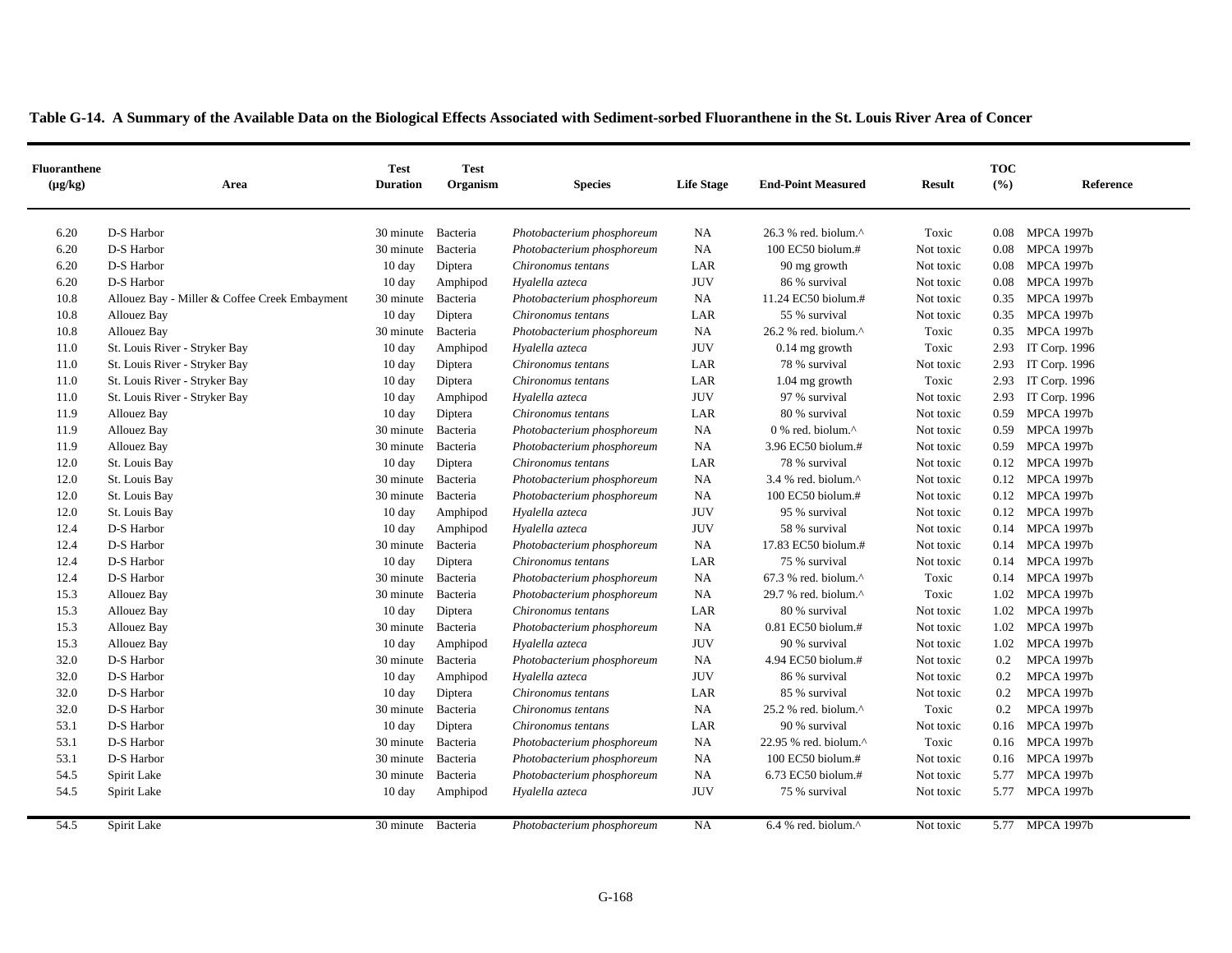| <b>Fluoranthene</b><br>$(\mu g/kg)$ | Area                  | <b>Test</b><br><b>Duration</b> | <b>Test</b><br>Organism | <b>Species</b>             | <b>Life Stage</b> | <b>End-Point Measured</b>                            | <b>Result</b> | <b>TOC</b><br>$($ %) | Reference                  |
|-------------------------------------|-----------------------|--------------------------------|-------------------------|----------------------------|-------------------|------------------------------------------------------|---------------|----------------------|----------------------------|
| 54.5                                | Spirit Lake           | $10 \text{ day}$               | Diptera                 | Chironomus tentans         | LAR               | 75 % survival                                        | Not toxic     | 5.77                 | <b>MPCA 1997b</b>          |
| 59.0                                | Lower St. Louis River | 30 minute                      | Bacteria                | Photobacterium phosphoreum | <b>NA</b>         | $0.96$ EC50 biolum.#                                 | Not toxic     | 2.91                 | <b>MPCA 1997b</b>          |
| 59.0                                | Lower St. Louis River | 30 minute                      | Bacteria                | Photobacterium phosphoreum | <b>NA</b>         | 18.89 % red. biolum. $^{\wedge}$                     | Not toxic     | 2.91                 | <b>MPCA 1997b</b>          |
| 59.0                                | Lower St. Louis River | 10 day                         | Diptera                 | Chironomus tentans         | LAR               | 90 % survival                                        | Not toxic     | 2.91                 | <b>MPCA 1997b</b>          |
| 59.0                                | Lower St. Louis River | 10 day                         | Amphipod                | Hyalella azteca            | <b>JUV</b>        | 92 % survival                                        | Not toxic     | 2.91                 | <b>MPCA 1997b</b>          |
| 63.0                                | Spirit Lake           | 10 day                         | Amphipod                | Hyalella azteca            | <b>JUV</b>        | 70 % survival                                        | Not toxic     | 2.82                 | <b>MPCA 1997b</b>          |
| 63.0                                | Spirit Lake           | 10 day                         | Diptera                 | Chironomus tentans         | LAR               | 72 % survival                                        | Not toxic     | 2.82                 | MPCA 1997b                 |
| 63.0                                | Spirit Lake           | 30 minute                      | Bacteria                | Photobacterium phosphoreum | <b>NA</b>         | $0.4$ EC50 biolum.#                                  | Toxic         | 2.82                 | <b>MPCA 1997b</b>          |
| 63.0                                | Spirit Lake           | 30 minute                      | Bacteria                | Photobacterium phosphoreum | <b>NA</b>         | 10.2 % red. biolum. $^{\wedge}$                      | Not toxic     | 2.82                 | <b>MPCA 1997b</b>          |
| 69.9                                | D-S Harbor            | 10 day                         | Amphipod                | Hyalella azteca            | <b>JUV</b>        | 100 % survival                                       | Not toxic     | 1.42                 | <b>MPCA 1997b</b>          |
| 69.9                                | D-S Harbor            | $10 \text{ day}$               | Diptera                 | Chironomus tentans         | LAR               | 60 % survival                                        | Not toxic     | 1.42                 | <b>MPCA 1997b</b>          |
| 69.9                                | D-S Harbor            | 30 minute                      | Bacteria                | Photobacterium phosphoreum | <b>NA</b>         | $0.72$ EC50 biolum.#                                 | Not toxic     | 1.42                 | <b>MPCA 1997b</b>          |
| 69.9                                | D-S Harbor            | 30 minute                      | Bacteria                | Photobacterium phosphoreum | <b>NA</b>         | 41.98 % red. biolum.^                                | Toxic         | 1.42                 | <b>MPCA 1997b</b>          |
| 78.5                                | D-S Harbor            | 15 minute                      | Bacteria                | Photobacterium phosphoreum | <b>NA</b>         | 2.07 EC50 biolum.#                                   | Not toxic     | 1.87                 | <b>MPCA 1997c</b>          |
| 78.5                                | D-S Harbor            | 10 day                         | Amphipod                | Hyalella azteca            | <b>JUV</b>        | 93 % survival                                        | Not toxic     | 1.87                 | <b>MPCA 1997c</b>          |
| 78.5                                | D-S Harbor            | 10 day                         | Diptera                 | Chironomus tentans         | LAR               | 85 % survival                                        | Not toxic     | 1.87                 | <b>MPCA 1997c</b>          |
| 78.5                                | D-S Harbor            | $10 \text{ day}$               | Diptera                 | Chironomus tentans         | LAR               | $0.53$ mg growth                                     | Not toxic     | 1.87                 | <b>MPCA 1997c</b>          |
| 78.5                                | D-S Harbor            | 15 minute                      | Bacteria                | Photobacterium phosphoreum | <b>NA</b>         | $21.8$ % red. biolum. <sup><math>\wedge</math></sup> | Toxic         | 1.87                 | <b>MPCA 1997c</b>          |
| 90.0                                | Superior Bay          | 10 day                         | Diptera                 | Chironomus tentans         | LAR               | 100 % survival                                       | Not toxic     | 6.7                  | Wenck Associates Inc. 1995 |
| 90.0                                | Superior Bay          | 10 day                         | Amphipod                | Hyalella azteca            | <b>JUV</b>        | 90 % survival                                        | Not toxic     | 6.7                  | Wenck Associates Inc. 1995 |
| 90.0                                | Superior Bay          | $10 \text{ day}$               | Diptera                 | Chironomus tentans         | LAR               | $0.57$ mg growth                                     | Not toxic     | 6.7                  | Wenck Associates Inc. 1995 |
| 90.0                                | Superior Bay          | 48 hour                        | Cladoceran              | Ceriodaphnia dubia         | ADT               | 100 % survival                                       | Not toxic     | 6.7                  | Wenck Associates Inc. 1995 |
| 90.5                                | Spirit Lake           | 30 minute                      | Bacteria                | Photobacterium phosphoreum | <b>NA</b>         | 7.4 % red. biolum. $^{\wedge}$                       | Not toxic     | 2.59                 | <b>MPCA 1997b</b>          |
| 90.5                                | Spirit Lake           | 30 minute                      | Bacteria                | Photobacterium phosphoreum | <b>NA</b>         | 0.41 EC50 biolum.#                                   | Toxic         | 2.59                 | <b>MPCA 1997b</b>          |
| 90.5                                | Spirit Lake           | 10 day                         | Diptera                 | Chironomus tentans         | LAR               | 65 % survival                                        | Not toxic     | 2.59                 | <b>MPCA 1997b</b>          |
| 90.5                                | Spirit Lake           | 10 day                         | Amphipod                | Hyalella azteca            | <b>JUV</b>        | 97.5 % survival                                      | Not toxic     | 2.59                 | <b>MPCA 1997b</b>          |
| 92.8                                | Lower St. Louis River | 15 minute                      | Bacteria                | Photobacterium phosphoreum | <b>NA</b>         | 0.52 EC50 biolum.#                                   | Not toxic     | 2.7                  | <b>MPCA 1997c</b>          |
| 92.8                                | Lower St. Louis River | 15 minute                      | Bacteria                | Photobacterium phosphoreum | <b>NA</b>         | 5.3 % red. biolum. $^{\wedge}$                       | Not toxic     | 2.7                  | <b>MPCA 1997c</b>          |
| 92.8                                | Lower St. Louis River | 10 day                         | Amphipod                | Hyalella azteca            | <b>JUV</b>        | 93 % survival                                        | Not toxic     | 2.7                  | <b>MPCA 1997c</b>          |
| 92.8                                | Lower St. Louis River | 15 minute                      | Bacteria                | Photobacterium phosphoreum | <b>NA</b>         | 0.52 EC50 biolum.#                                   | Not toxic     | 2.7                  | <b>MPCA 1997c</b>          |
| 92.8                                | Lower St. Louis River | 15 minute                      | Bacteria                | Photobacterium phosphoreum | <b>NA</b>         | 12 % red. biolum. $\wedge$                           | Not toxic     | 2.7                  | <b>MPCA 1997c</b>          |
| 92.8                                | Lower St. Louis River | 10 day                         | Diptera                 | Chironomus tentans         | LAR               | 70 % survival                                        | Not toxic     | 2.7                  | <b>MPCA 1997c</b>          |
| 92.8                                | Lower St. Louis River | 10 day                         | Diptera                 | Chironomus tentans         | LAR               | 0.56 mg growth                                       | Not toxic     | 2.7                  | <b>MPCA 1997c</b>          |
| 92.8                                | Lower St. Louis River | $10 \text{ day}$               | Diptera                 | Chironomus tentans         | LAR               | 68 % survival                                        | Not toxic     | 2.7                  | <b>MPCA 1997c</b>          |
| 92.8                                | Lower St. Louis River | 10 day                         | Diptera                 | Chironomus tentans         | LAR               | 0.44 mg growth                                       | Not toxic     | 2.7                  | <b>MPCA 1997c</b>          |
| 92.8                                | Lower St. Louis River | 10 day                         |                         | Hyalella azteca            | <b>JUV</b>        | 90 % survival                                        | Not toxic     | 2.7                  | <b>MPCA 1997c</b>          |
|                                     |                       |                                | Amphipod                |                            |                   |                                                      |               |                      |                            |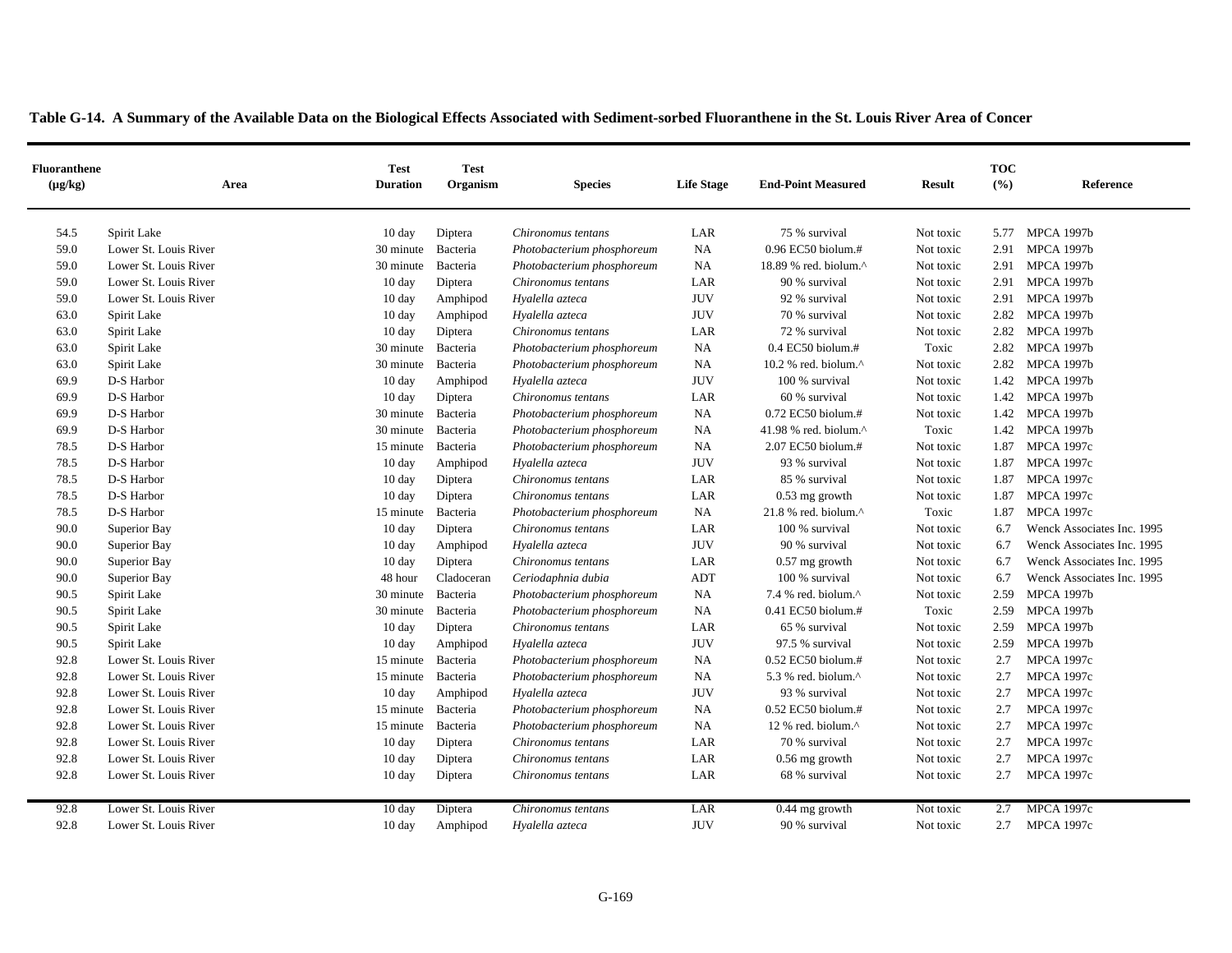|  | Table G-14. A Summary of the Available Data on the Biological Effects Associated with Sediment-sorbed Fluoranthene in the St. Louis River Area of Concer |  |
|--|----------------------------------------------------------------------------------------------------------------------------------------------------------|--|
|  |                                                                                                                                                          |  |

| <b>Fluoranthene</b><br>$(\mu g/kg)$ | Area                       | <b>Test</b><br><b>Duration</b> | <b>Test</b><br>Organism | <b>Species</b>             | <b>Life Stage</b> | <b>End-Point Measured</b>                            | <b>Result</b>  | <b>TOC</b><br>(9/6) | Reference          |
|-------------------------------------|----------------------------|--------------------------------|-------------------------|----------------------------|-------------------|------------------------------------------------------|----------------|---------------------|--------------------|
| 95.0                                | D-S Harbor                 | 30 minute Bacteria             |                         | Photobacterium phosphoreum | NA                | 100 EC50 biolum.#                                    | Not toxic      | 0.4                 | <b>MPCA 1997b</b>  |
| 95.0                                | D-S Harbor                 | $10 \text{ day}$               | Amphipod                | Hyalella azteca            | <b>JUV</b>        | 85 % survival                                        | Not toxic      | 0.4                 | <b>MPCA 1997b</b>  |
| 95.0                                | D-S Harbor                 | 30 minute                      | Bacteria                | Photobacterium phosphoreum | <b>NA</b>         | 39.7 % red. biolum.^                                 | Toxic          | 0.4                 | <b>MPCA 1997b</b>  |
| 95.0                                | D-S Harbor                 | $10 \text{ day}$               | Diptera                 | Chironomus tentans         | LAR               | 88 % survival                                        | Not toxic      | 0.4                 | <b>MPCA 1997b</b>  |
| 95.0                                | D-S Harbor                 | $10 \text{ day}$               | Diptera                 | Chironomus tentans         | LAR               | 85 % survival                                        | Not toxic      | 0.4                 | <b>MPCA 1997b</b>  |
| 95.0                                | D-S Harbor                 | $10 \text{ day}$               | Amphipod                | Hyalella azteca            | <b>JUV</b>        | 82 % survival                                        | Not toxic      | 0.4                 | <b>MPCA 1997b</b>  |
| 98.0                                | Spirit Lake - Grassy Point | 10 day                         | Amphipod                | Hyalella azteca            | <b>JUV</b>        | 80 % survival                                        | Not toxic      | <b>NR</b>           | Crane et al. 1997  |
| 98.0                                | Spirit Lake - Grassy Point | $10 \text{ day}$               | Diptera                 | Chironomus tentans         | LAR               | 70 % survival                                        | Not toxic      | <b>NR</b>           | Crane et al. 1997  |
| 111                                 | D-S Harbor                 | $10 \text{ day}$               | Amphipod                | Hyalella azteca            | <b>JUV</b>        | 84 % survival                                        | Not toxic      | 1.69                | <b>MPCA 1997c</b>  |
| 111                                 | D-S Harbor                 | 15 minute                      | Bacteria                | Photobacterium phosphoreum | NA                | 12.1 % red. biolum. $^{\wedge}$                      | Not toxic      | 1.69                | <b>MPCA 1997c</b>  |
| 111                                 | D-S Harbor                 | 15 minute                      | Bacteria                | Photobacterium phosphoreum | NA                | 4.29 EC50 biolum.#                                   | Not toxic      | 1.69                | <b>MPCA 1997c</b>  |
| 117                                 | St. Louis Bay              | 30 minute                      | Bacteria                | Photobacterium phosphoreum | NA                | 3.56 EC50 biolum.#                                   | Not toxic      | 1.82                | <b>MPCA 1997b</b>  |
| 117                                 | St. Louis Bay              | $10 \text{ day}$               | Amphipod                | Hyalella azteca            | <b>JUV</b>        | 70 % survival                                        | Not toxic      | 1.82                | <b>MPCA 1997b</b>  |
| 117                                 | St. Louis Bay              | $10 \text{ day}$               | Diptera                 | Chironomus tentans         | LAR               | 75 % survival                                        | Not toxic      |                     | 1.82 MPCA 1997b    |
| 117                                 | St. Louis Bay              | 30 minute Bacteria             |                         | Photobacterium phosphoreum | NA                | $-2.8$ % red. biolum. <sup><math>\wedge</math></sup> | Not toxic      | 1.82                | <b>MPCA 1997b</b>  |
| 127                                 | Spirit Lake                | 15 minute                      | Bacteria                | Photobacterium phosphoreum | NA                | 12.1 % red. biolum. $^{\wedge}$                      | Not toxic      | 2.34                | <b>MPCA 1997c</b>  |
| 127                                 | Spirit Lake                | $10 \text{ day}$               | Diptera                 | Chironomus tentans         | LAR               | 0.37 mg growth                                       | Not toxic      | 2.34                | <b>MPCA 1997c</b>  |
| 127                                 | Spirit Lake                | $10 \text{ day}$               | Diptera                 | Chironomus tentans         | LAR               | 95 % survival                                        | Not toxic      | 2.34                | <b>MPCA 1997c</b>  |
| 127                                 | Spirit Lake                | $10 \text{ day}$               | Amphipod                | Hyalella azteca            | <b>JUV</b>        | 90 % survival                                        | Not toxic      | 2.34                | <b>MPCA 1997c</b>  |
| 127                                 | Spirit Lake                | 15 minute                      | Bacteria                | Photobacterium phosphoreum | NA                | $0.77$ EC50 biolum.#                                 | Not toxic      | 2.34                | <b>MPCA 1997c</b>  |
| 143                                 | Lower St. Louis River      | 15 minute                      | Bacteria                | Photobacterium phosphoreum | NA                | 28.8 % red. biolum.^                                 | Toxic          | 3.25                | <b>MPCA 1997c</b>  |
| 143                                 | Lower St. Louis River      | 15 minute                      | Bacteria                | Photobacterium phosphoreum | NA                | 0.42 EC50 biolum.#                                   | Toxic          | 3.25                | <b>MPCA 1997c</b>  |
| 143                                 | Lower St. Louis River      | $10 \text{ day}$               | Amphipod                | Hyalella azteca            | <b>JUV</b>        | 100 % survival                                       | Not toxic      | 3.25                | <b>MPCA 1997c</b>  |
| 158                                 | D-S Harbor                 | $10 \text{ day}$               | Amphipod                | Hyalella azteca            | <b>JUV</b>        | 92 % survival                                        | Not toxic      |                     | 1.35 MPCA 1997b    |
| 158                                 | D-S Harbor                 | $10 \text{ day}$               | Diptera                 | Chironomus tentans         | LAR               | 70 % survival                                        | Not toxic      |                     | 1.35 MPCA 1997b    |
| 158                                 | D-S Harbor                 | 30 minute                      | Bacteria                | Photobacterium phosphoreum | NA                | $0.96$ EC50 biolum.#                                 | Not toxic      | 1.35                | <b>MPCA 1997b</b>  |
| 158                                 | D-S Harbor                 | 30 minute                      | Bacteria                | Photobacterium phosphoreum | NA                | 0 % red. biolum.^                                    | Not toxic      | 1.35                | <b>MPCA 1997b</b>  |
| 160                                 | Spirit Lake - Grassy Point | 10 day                         | Diptera                 | Chironomus tentans         | LAR               | 92 % survival                                        | Not toxic      | NR                  | Crane et al. 1997  |
| 160                                 | Spirit Lake - Grassy Point | $10 \text{ day}$               | Amphipod                | Hyalella azteca            | <b>JUV</b>        | 92 % survival                                        | Not toxic      | NR                  | Crane et al. 1997  |
| 170                                 | D-S Harbor                 | $10 \text{ day}$               | Diptera                 | Chironomus tentans         | LAR               | 95 % survival                                        | Not toxic      | 2.24                | <b>MPCA 1997c</b>  |
| 170                                 | D-S Harbor                 | 15 minute                      | Bacteria                | Photobacterium phosphoreum | NA                | 1.3 EC50 biolum.#                                    | Not toxic      | 2.24                | <b>MPCA 1997c</b>  |
| 170                                 | D-S Harbor                 | $10 \text{ day}$               | Diptera                 | Chironomus tentans         | LAR               | $0.46$ mg growth                                     | Not toxic      | 2.24                | <b>MPCA 1997c</b>  |
| 170                                 | D-S Harbor                 | 15 minute Bacteria             |                         | Photobacterium phosphoreum | NA                | 0 % red. biolum.^                                    | Not toxic      |                     | 2.24 MPCA 1997c    |
| 170                                 | D-S Harbor                 | $10 \text{ day}$               | Amphipod                | Hyalella azteca            | <b>JUV</b>        | 98 % survival                                        | Not toxic      | 2.24                | <b>MPCA 1997c</b>  |
| 181                                 | St. Louis Harbor           | $10 \text{ day}$               | Amphipod                | Hyalella azteca            | <b>JUV</b>        | 0 % survival/normal & UV                             | Toxic          | 0.7                 | Ankley et al. 1994 |
| 181                                 | St. Louis Harbor           | $10 \text{ day}$               | Amphipod                | Hyalella azteca            | <b>JUV</b>        | $0.04$ mg growth                                     | Not determined | 0.7                 | Ankley et al. 1994 |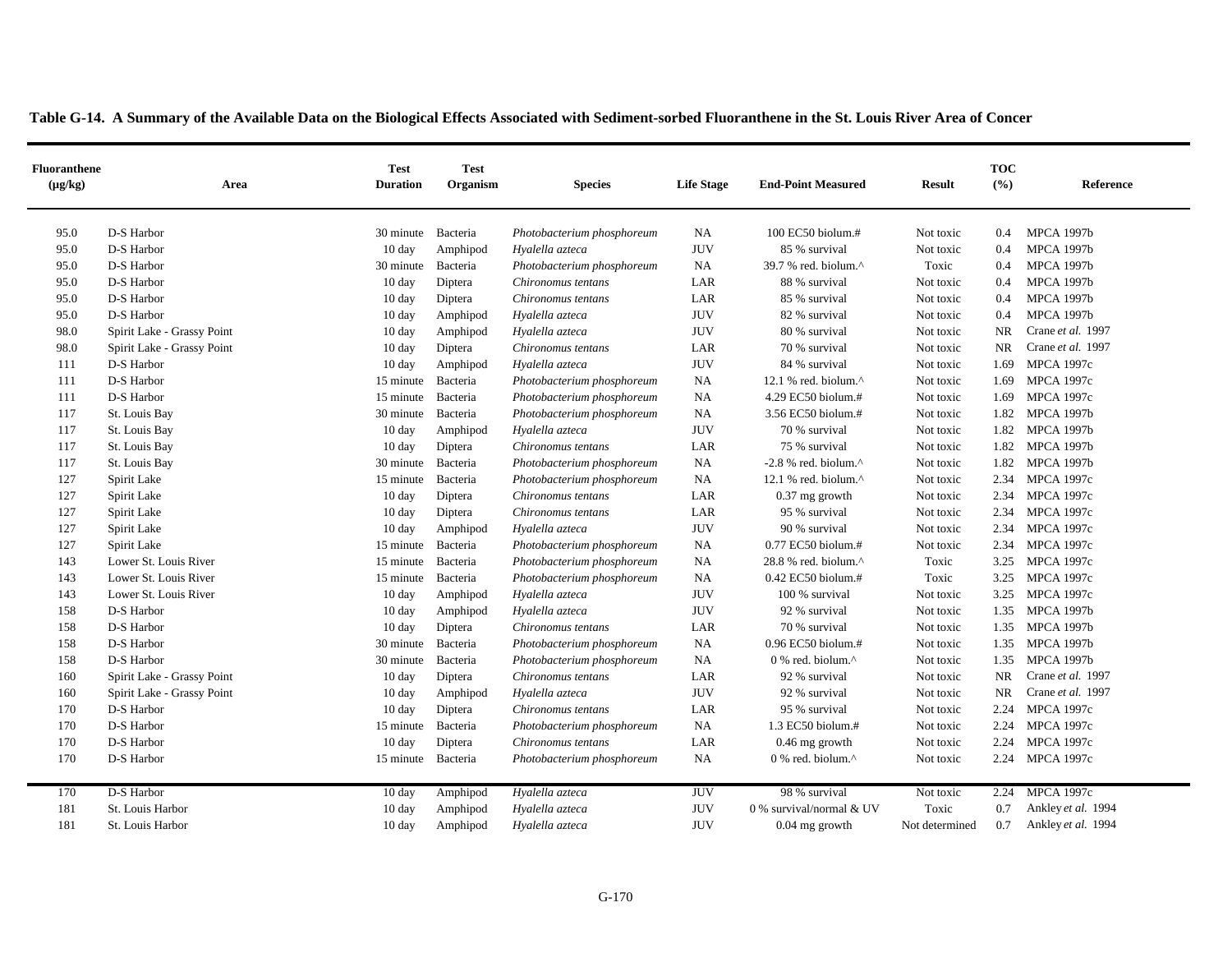| <b>Fluoranthene</b><br>$(\mu g/kg)$ | Area                                    | <b>Test</b><br><b>Duration</b> | <b>Test</b><br><b>Organism</b> | <b>Species</b>             | <b>Life Stage</b> | <b>End-Point Measured</b>    | <b>Result</b> | <b>TOC</b><br>(%) | Reference          |
|-------------------------------------|-----------------------------------------|--------------------------------|--------------------------------|----------------------------|-------------------|------------------------------|---------------|-------------------|--------------------|
| 181                                 | St. Louis Harbor                        | 10 day                         | Oligochaete                    | Lumbriculus variegatus     | ADT               | 0 % survival/normal & UV     | Toxic         | 0.7               | Ankley et al. 1994 |
| 181                                 | St. Louis Harbor                        | $10 \text{ day}$               | Oligochaete                    | Lumbriculus variegatus     | ADT               | $0.65$ mg growth             | Toxic         | 0.7               | Ankley et al. 1994 |
| 181                                 | St. Louis Harbor                        | 10 day                         | Diptera                        | Chironomus tentans         | LAR               | 0.74 % weight using UV light | Not toxic     | 0.7               | Ankley et al. 1994 |
| 181                                 | St. Louis Harbor                        | 10 day                         | Oligochaete                    | Lumbriculus variegatus     | <b>ADT</b>        | 85 % survival                | Not toxic     | 0.7               | Ankley et al. 1994 |
| 181                                 | St. Louis Harbor                        | 10 day                         | Amphipod                       | Hyalella azteca            | <b>JUV</b>        | 65 % survival                | Not toxic     | 0.7               | Ankley et al. 1994 |
| 181                                 | St. Louis Harbor                        | 10 day                         | Diptera                        | Chironomus tentans         | LAR               | 65 % survival/normal & UV    | Toxic         | 0.7               | Ankley et al. 1994 |
| 181                                 | St. Louis Harbor                        | 10 day                         | Diptera                        | Chironomus tentans         | LAR               | 87.5 % survival              | Not toxic     | 0.7               | Ankley et al. 1994 |
| 181                                 | St. Louis Harbor                        | 10 day                         | Diptera                        | Chironomus tentans         | LAR               | $0.8$ mg growth              | Not toxic     | 0.7               | Ankley et al. 1994 |
| 246                                 | St. Louis River - Lower St. Louis River | 10 day                         | Diptera                        | Chironomus tentans         | LAR               | 90 % survival                | Not toxic     | 4.84              | <b>MPCA 1997b</b>  |
| 246                                 | St. Louis River - Lower St. Louis River | 30 minute                      | Bacteria                       | Photobacterium phosphoreum | NA                | 18.2 % red. biolum.^         | Not toxic     | 4.84              | <b>MPCA 1997b</b>  |
| 246                                 | St. Louis River - Lower St. Louis River | 10 day                         | Amphipod                       | Hyalella azteca            | <b>JUV</b>        | 92 % survival                | Not toxic     | 4.84              | <b>MPCA 1997b</b>  |
| 246                                 | St. Louis River - Lower St. Louis River | 30 minute                      | Bacteria                       | Photobacterium phosphoreum | NA                | 0.09 EC50 biolum.#           | Toxic         | 4.84              | <b>MPCA 1997b</b>  |
| 308                                 | D-S Harbor                              | 15 minute                      | Bacteria                       | Photobacterium phosphoreum | NA                | 3.82 EC50 biolum.#           | Not toxic     | 3.85              | <b>MPCA 1997c</b>  |
| 308                                 | D-S Harbor                              | $10 \text{ day}$               | Amphipod                       | Hyalella azteca            | <b>JUV</b>        | 88 % survival                | Not toxic     | 3.85              | <b>MPCA 1997c</b>  |
| 308                                 | D-S Harbor                              | 15 minute                      | Bacteria                       | Photobacterium phosphoreum | NA                | 0 % red. biolum.^            | Not toxic     | 3.85              | <b>MPCA 1997c</b>  |
| 308                                 | D-S Harbor                              | 10 day                         | Diptera                        | Chironomus tentans         | LAR               | $0.64$ mg growth             | Not toxic     | 3.85              | <b>MPCA 1997c</b>  |
| 308                                 | D-S Harbor                              | 10 day                         | Diptera                        | Chironomus tentans         | LAR               | 85 % survival                | Not toxic     | 3.85              | <b>MPCA 1997c</b>  |
| 335                                 | Spirit Lake                             | 30 minute                      | Bacteria                       | Photobacterium phosphoreum | <b>NA</b>         | 18.8 % red. biolum.^         | Not toxic     | 5.34              | <b>MPCA 1997b</b>  |
| 335                                 | Spirit Lake                             | $10 \text{ day}$               | Diptera                        | Chironomus tentans         | LAR               | 75 % survival                | Not toxic     | 5.34              | <b>MPCA 1997b</b>  |
| 335                                 | Spirit Lake                             | 30 minute                      | Bacteria                       | Photobacterium phosphoreum | NA                | $0.97$ EC50 biolum.#         | Not toxic     | 5.34              | <b>MPCA 1997b</b>  |
| 335                                 | Spirit Lake                             | 10 day                         | Amphipod                       | Hyalella azteca            | <b>JUV</b>        | 100 % survival               | Not toxic     | 5.34              | <b>MPCA 1997b</b>  |
| 362                                 | St. Louis Harbor                        | 10 day                         | Amphipod                       | Hyalella azteca            | <b>JUV</b>        | 72.5 % survival/normal & UV  | Not toxic     | 4.1               | Ankley et al. 1994 |
| 362                                 | St. Louis Harbor                        | 10 day                         | Oligochaete                    | Lumbriculus variegatus     | <b>ADT</b>        | 87.5 % survival/normal & UV  | Not toxic     | 4.1               | Ankley et al. 1994 |
| 362                                 | St. Louis Harbor                        | 10 day                         | Amphipod                       | Hyalella azteca            | <b>JUV</b>        | $0.04$ mg growth             | Toxic         | 4.1               | Ankley et al. 1994 |
| 362                                 | St. Louis Harbor                        | 10 day                         | Diptera                        | Chironomus tentans         | LAR               | 85 % survival                | Not toxic     | 4.1               | Ankley et al. 1994 |
| 362                                 | St. Louis Harbor                        | 10 day                         | Diptera                        | Chironomus tentans         | LAR               | $0.93$ mg growth             | Not toxic     | 4.1               | Ankley et al. 1994 |
| 362                                 | St. Louis Harbor                        | 10 day                         | Amphipod                       | Hyalella azteca            | <b>JUV</b>        | 80 % survival                | Not toxic     | 4.1               | Ankley et al. 1994 |
| 362                                 | St. Louis Harbor                        | 10 day                         | Diptera                        | Chironomus tentans         | LAR               | 95 % survival/normal & UV    | Not toxic     | 4.1               | Ankley et al. 1994 |
| 362                                 | St. Louis Harbor                        | 10 day                         | Amphipod                       | Hyalella azteca            | <b>JUV</b>        | 0.05 % weight using UV light | Not toxic     | 4.1               | Ankley et al. 1994 |
| 362                                 | St. Louis Harbor                        | 10 day                         | Oligochaete                    | Lumbriculus variegatus     | <b>ADT</b>        | $0.85$ mg growth             | Not toxic     | 4.1               | Ankley et al. 1994 |
| 362                                 | St. Louis Harbor                        | 10 day                         | Oligochaete                    | Lumbriculus variegatus     | ADT               | 0.83 % weight using UV light | Toxic         | 4.1               | Ankley et al. 1994 |
| 362                                 | St. Louis Harbor                        | 10 day                         | Oligochaete                    | Lumbriculus variegatus     | ADT               | 100 % survival               | Not toxic     | 4.1               | Ankley et al. 1994 |
| 362                                 | St. Louis Harbor                        | 10 day                         | Diptera                        | Chironomus tentans         | LAR               | 1.08 % weight using UV light | Not toxic     | 4.1               | Ankley et al. 1994 |
| 438                                 | Spirit Lake                             | 15 minute                      | Bacteria                       | Photobacterium phosphoreum | NA                | 4.42 EC50 biolum.#           | Not toxic     | 1.65              | <b>MPCA 1997c</b>  |
| 438                                 | Spirit Lake                             | 15 minute                      | Bacteria                       | Photobacterium phosphoreum | NA                | 0 % red. biolum.^            | Not toxic     | 1.65              | <b>MPCA 1997c</b>  |
| 438                                 | Spirit Lake                             | $10 \text{ day}$               | Amphipod                       | Hyalella azteca            | <b>JUV</b>        | 87 % survival                | Not toxic     |                   | 1.65 MPCA 1997c    |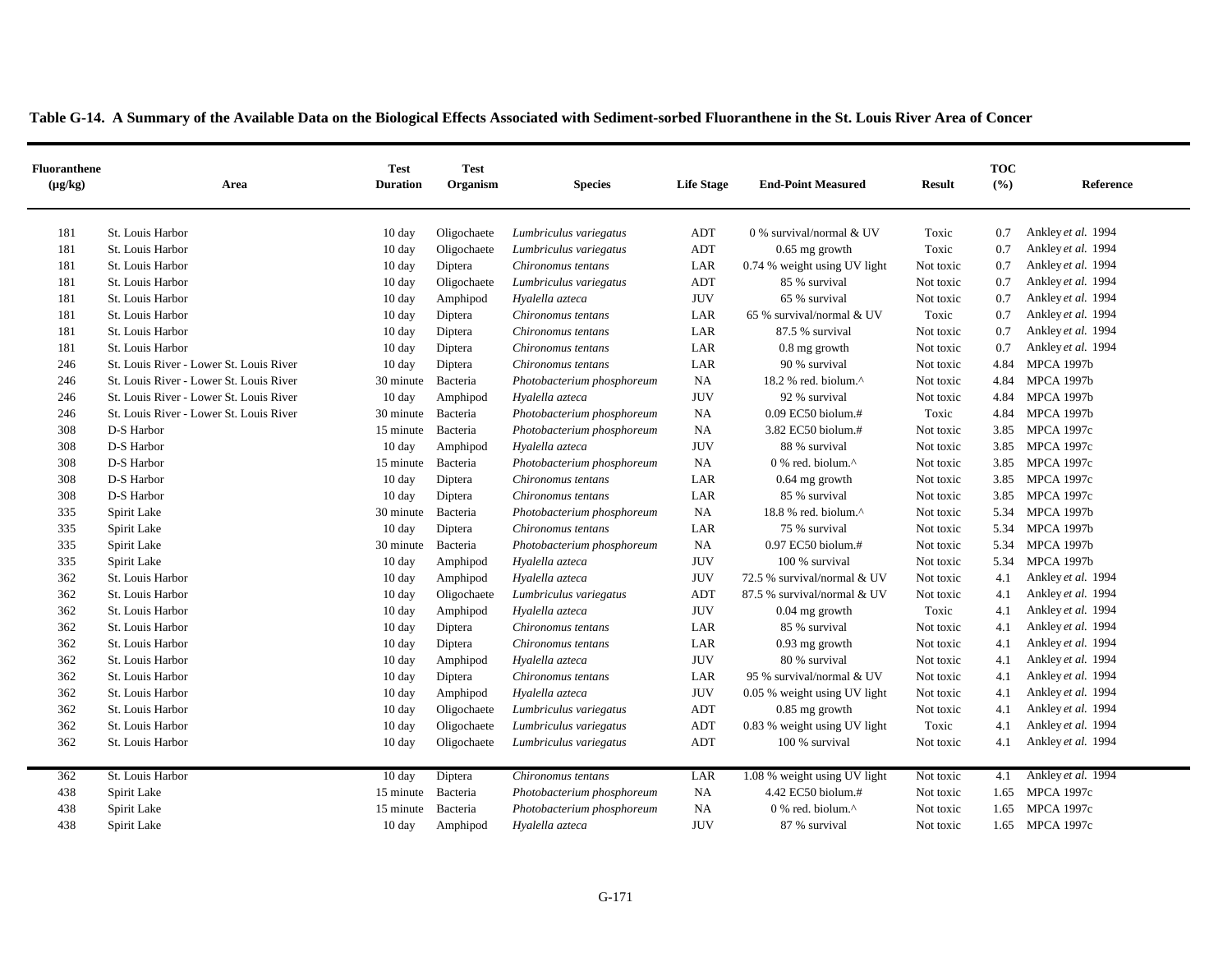|  | Table G-14. A Summary of the Available Data on the Biological Effects Associated with Sediment-sorbed Fluoranthene in the St. Louis River Area of Concer |  |  |  |  |
|--|----------------------------------------------------------------------------------------------------------------------------------------------------------|--|--|--|--|
|  |                                                                                                                                                          |  |  |  |  |

| <b>Fluoranthene</b><br>$(\mu g/kg)$ | Area                          | <b>Test</b><br><b>Duration</b> | <b>Test</b><br>Organism | <b>Species</b>             | <b>Life Stage</b> | <b>End-Point Measured</b>       | <b>Result</b>  | <b>TOC</b><br>(° <sub>0</sub> ) | Reference           |
|-------------------------------------|-------------------------------|--------------------------------|-------------------------|----------------------------|-------------------|---------------------------------|----------------|---------------------------------|---------------------|
| 438                                 | Spirit Lake                   | $10 \text{ day}$               | Diptera                 | Chironomus tentans         | LAR               | 88 % survival                   | Not toxic      |                                 | 1.65 MPCA 1997c     |
| 438                                 | Spirit Lake                   | $10 \text{ day}$               | Diptera                 | Chironomus tentans         | LAR               | $0.53$ mg growth                | Not toxic      | 1.65                            | <b>MPCA 1997c</b>   |
| 458                                 | Spirit Lake                   | 15 minute                      | Bacteria                | Photobacterium phosphoreum | NA                | 0.51 EC50 biolum.#              | Not toxic      | 3.95                            | <b>MPCA 1997c</b>   |
| 458                                 | Spirit Lake                   | $10 \text{ day}$               | Amphipod                | Hyalella azteca            | <b>JUV</b>        | 88 % survival                   | Not toxic      | 3.95                            | <b>MPCA 1997c</b>   |
| 458                                 | Spirit Lake                   | 15 minute                      | Bacteria                | Photobacterium phosphoreum | NA                | 30.7 % red. biolum.^            | Toxic          | 3.95                            | <b>MPCA 1997c</b>   |
| 458                                 | Spirit Lake                   | 10 day                         | Amphipod                | Hyalella azteca            | <b>JUV</b>        | 70 % survival                   | Toxic          | 3.95                            | <b>MPCA 1997c</b>   |
| 458                                 | Spirit Lake                   | 15 minute                      | Bacteria                | Photobacterium phosphoreum | NA                | 23.7 % red. biolum.^            | Toxic          | 3.95                            | <b>MPCA 1997c</b>   |
| 458                                 | Spirit Lake                   | 15 minute Bacteria             |                         | Photobacterium phosphoreum | NA                | 0.51 EC50 biolum.#              | Not toxic      | 3.95                            | <b>MPCA 1997c</b>   |
| 530                                 | D-S Harbor                    | 15 minute                      | Bacteria                | Photobacterium phosphoreum | NA                | 1.92 EC50 biolum.#              | Not toxic      | 2.98                            | <b>MPCA 1997c</b>   |
| 530                                 | D-S Harbor                    | 10 day                         | Amphipod                | Hyalella azteca            | <b>JUV</b>        | 97 % survival                   | Not toxic      | 2.98                            | <b>MPCA 1997c</b>   |
| 530                                 | D-S Harbor                    | 15 minute                      | Bacteria                | Photobacterium phosphoreum | NA                | 10.5 % red. biolum. $^{\wedge}$ | Not toxic      | 2.98                            | <b>MPCA 1997c</b>   |
| 530                                 | D-S Harbor                    | $10 \text{ day}$               | Diptera                 | Chironomus tentans         | LAR               | $0.58$ mg growth                | Not toxic      | 2.98                            | <b>MPCA 1997c</b>   |
| 530                                 | D-S Harbor                    | $10 \text{ day}$               | Diptera                 | Chironomus tentans         | LAR               | 72 % survival                   | Not toxic      | 2.98                            | <b>MPCA 1997c</b>   |
| 640                                 | Spirit Lake - Grassy Point    | $10 \text{ day}$               | Diptera                 | Chironomus tentans         | LAR               | 70 % survival                   | Not toxic      | <b>NR</b>                       | Crane et al. 1997   |
| 640                                 | Spirit Lake - Grassy Point    | $10 \text{ day}$               | Amphipod                | Hyalella azteca            | <b>JUV</b>        | 90 % survival                   | Not toxic      | NR                              | Crane et al. 1997   |
| 670                                 | Spirit Lake - Grassy Point    | $10 \text{ day}$               | Amphipod                | Hyalella azteca            | <b>JUV</b>        | 75 % survival                   | Not toxic      | <b>NR</b>                       | Crane et al. 1997   |
| 670                                 | Spirit Lake - Grassy Point    | 10 day                         | Diptera                 | Chironomus tentans         | LAR               | 75 % survival                   | Not toxic      | NR                              | Crane et al. 1997   |
| 679                                 | St. Louis River - Stryker Bay | $10 \text{ day}$               | Diptera                 | Chironomus tentans         | LAR               | 67 % survival                   | Not toxic      |                                 | 11.76 IT Corp. 1996 |
| 679                                 | St. Louis River - Stryker Bay | 10 day                         | Amphipod                | Hyalella azteca            | <b>JUV</b>        | 100 % survival                  | Not toxic      |                                 | 11.76 IT Corp. 1996 |
| 679                                 | St. Louis River - Stryker Bay | $10 \text{ day}$               | Amphipod                | Hyalella azteca            | <b>JUV</b>        | $0.11$ mg growth                | Toxic          |                                 | 11.76 IT Corp. 1996 |
| 679                                 | St. Louis River - Stryker Bay | $10 \text{ day}$               | Diptera                 | Chironomus tentans         | LAR               | $1.02$ mg growth                | Toxic          |                                 | 11.76 IT Corp. 1996 |
| 730                                 | D-S Harbor                    | 15 minute                      | Bacteria                | Photobacterium phosphoreum | NA                | 4.1 % red. biolum.^             | Not toxic      | 4.02                            | <b>MPCA 1997c</b>   |
| 730                                 | D-S Harbor                    | 10 day                         | Diptera                 | Chironomus tentans         | LAR               | 57 % survival                   | Toxic          | 4.02                            | <b>MPCA 1997c</b>   |
| 730                                 | D-S Harbor                    | 10 day                         | Diptera                 | Chironomus tentans         | LAR               | Not determined                  | Not determined | 4.02                            | <b>MPCA 1997c</b>   |
| 730                                 | D-S Harbor                    | $10 \text{ day}$               | Amphipod                | Hyalella azteca            | <b>JUV</b>        | 90 % survival                   | Not toxic      | 4.02                            | <b>MPCA 1997c</b>   |
| 730                                 | D-S Harbor                    | 15 minute                      | Bacteria                | Photobacterium phosphoreum | NA                | 1.76 EC50 biolum.#              | Not toxic      | 4.02                            | <b>MPCA 1997c</b>   |
| 776                                 | St. Louis River - Keene Creek | 10 day                         | Diptera                 | Chironomus tentans         | LAR               | 72 % survival                   | Not toxic      | 6.4                             | IT Corp. 1996       |
| 776                                 | St. Louis River - Keene Creek | $10 \text{ day}$               | Diptera                 | Chironomus tentans         | LAR               | 1.59 mg growth                  | Not toxic      | 6.4                             | IT Corp. 1996       |
| 776                                 | St. Louis River - Keene Creek | 10 day                         | Amphipod                | Hyalella azteca            | <b>JUV</b>        | 0.2 mg growth                   | Not toxic      | 6.4                             | IT Corp. 1996       |
| 776                                 | St. Louis River - Keene Creek | 10 day                         | Amphipod                | Hyalella azteca            | <b>JUV</b>        | 87 % survival                   | Not toxic      | 6.4                             | IT Corp. 1996       |
| 804                                 | D-S Harbor                    | 15 minute                      | Bacteria                | Photobacterium phosphoreum | NA                | 0.74 EC50 biolum.#              | Not toxic      | 3.4                             | <b>MPCA 1997c</b>   |
| 804                                 | D-S Harbor                    | 10 day                         | Diptera                 | Chironomus tentans         | LAR               | $0.37$ mg growth                | Not toxic      | 3.4                             | <b>MPCA 1997c</b>   |
| 804                                 | D-S Harbor                    | $10 \text{ day}$               | Diptera                 | Chironomus tentans         | LAR               | 77 % survival                   | Not toxic      | 3.4                             | <b>MPCA 1997c</b>   |
| 804                                 | D-S Harbor                    | 15 minute                      | Bacteria                | Photobacterium phosphoreum | NA                | 1.9 % red. biolum.^             | Not toxic      | 3.4                             | <b>MPCA 1997c</b>   |
| 804                                 | D-S Harbor                    | 15 minute                      | Bacteria                | Photobacterium phosphoreum | NA                | 1.2 % red. biolum.^             | Not toxic      | 3.4                             | <b>MPCA 1997c</b>   |
| 804                                 | D-S Harbor                    | 15 minute Bacteria             |                         | Photobacterium phosphoreum | NA                | 0.74 EC50 biolum.#              | Not toxic      | 3.4                             | <b>MPCA 1997c</b>   |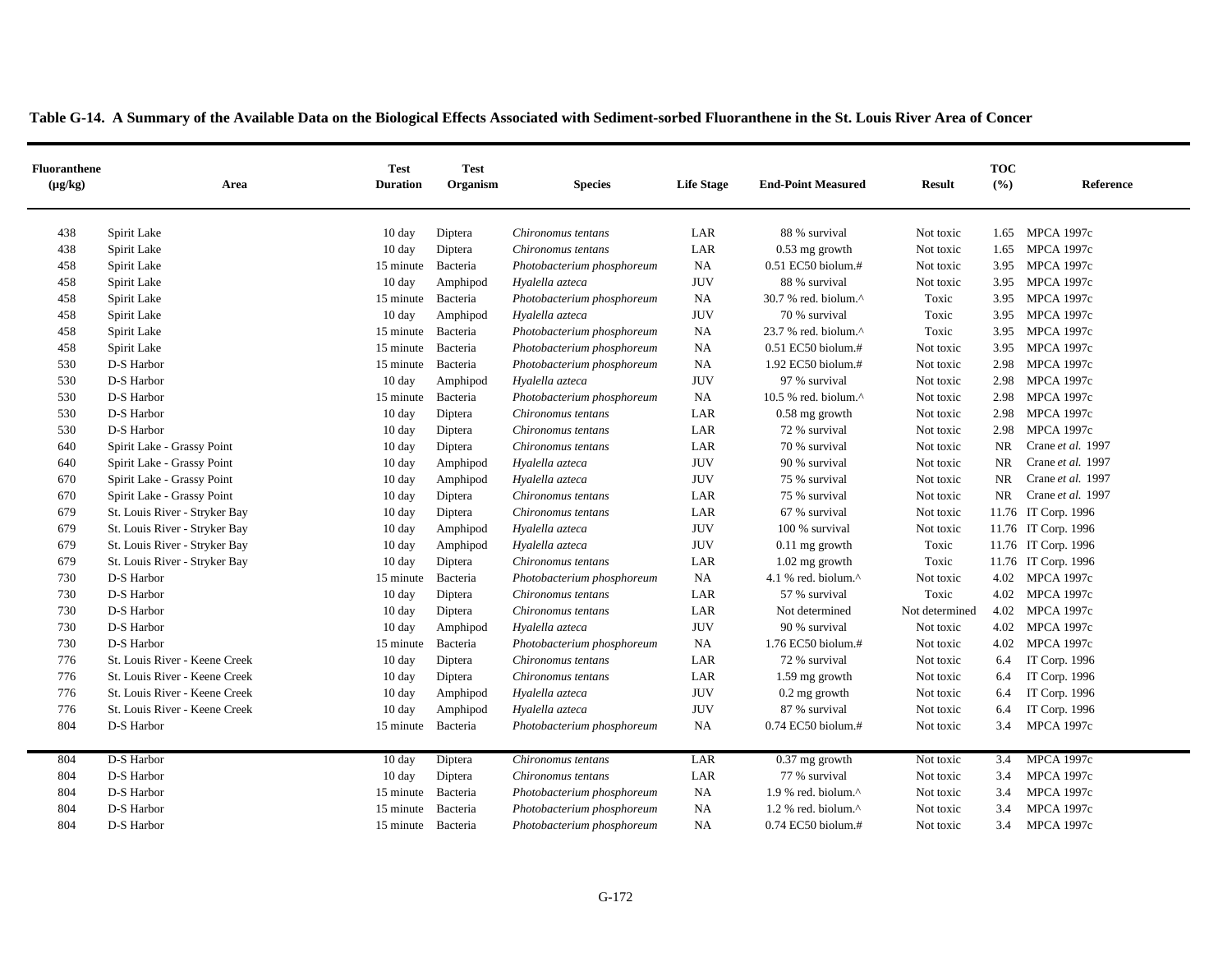| <b>Fluoranthene</b><br>$(\mu g/kg)$ | Area                                            | <b>Test</b><br><b>Duration</b> | <b>Test</b><br>Organism | <b>Species</b>             | <b>Life Stage</b> | <b>End-Point Measured</b>       | <b>Result</b>  | <b>TOC</b><br>(9/6) | Reference         |
|-------------------------------------|-------------------------------------------------|--------------------------------|-------------------------|----------------------------|-------------------|---------------------------------|----------------|---------------------|-------------------|
| 804                                 | D-S Harbor                                      | $10 \text{ day}$               | Amphipod                | Hyalella azteca            | <b>JUV</b>        | 87 % survival                   | Not toxic      | 3.4                 | <b>MPCA 1997c</b> |
| 804                                 | D-S Harbor                                      | $10 \text{ day}$               | Diptera                 | Chironomus tentans         | LAR               | 0.49 mg growth                  | Not toxic      | 3.4                 | <b>MPCA 1997c</b> |
| 804                                 | D-S Harbor                                      | $10 \text{ day}$               | Diptera                 | Chironomus tentans         | LAR               | 85 % survival                   | Not toxic      | 3.4                 | <b>MPCA 1997c</b> |
| 804                                 | D-S Harbor                                      | $10 \text{ day}$               | Amphipod                | Hyalella azteca            | <b>JUV</b>        | 87 % survival                   | Not toxic      | 3.4                 | <b>MPCA 1997c</b> |
| 950                                 | Spirit Lake                                     | $10 \text{ day}$               | Diptera                 | Chironomus tentans         | LAR               | Not determined                  | Not determined | $\overline{1}$      | <b>MPCA 1997c</b> |
| 950                                 | Spirit Lake                                     | $10 \text{ day}$               | Diptera                 | Chironomus tentans         | LAR               | 0 % survival                    | Toxic          | $\overline{1}$      | <b>MPCA 1997c</b> |
| 950                                 | Spirit Lake                                     | 15 minute                      | Bacteria                | Photobacterium phosphoreum | NA                | 52.4 % red. biolum.^            | Toxic          | $\overline{1}$      | <b>MPCA 1997c</b> |
| 950                                 | Spirit Lake                                     | 15 minute                      | Bacteria                | Photobacterium phosphoreum | NA                | 0.77 EC50 biolum.#              | Not toxic      |                     | <b>MPCA 1997c</b> |
| 950                                 | Spirit Lake                                     | 10 day                         | Amphipod                | Hyalella azteca            | <b>JUV</b>        | 63 % survival                   | Toxic          | $\overline{1}$      | <b>MPCA 1997c</b> |
| 970                                 | St. Louis Bay - Miller & Coffee Creek Embayment | $10 \text{ day}$               | Amphipod                | Hyalella azteca            | <b>JUV</b>        | 96 % survival                   | Not toxic      | <b>NR</b>           | Crane et al. 1997 |
| 1080                                | D-S Harbor                                      | 15 minute                      | Bacteria                | Photobacterium phosphoreum | <b>NA</b>         | 42.1 % red. biolum. $^{\wedge}$ | Toxic          | 8.97                | <b>MPCA 1997c</b> |
| 1080                                | D-S Harbor                                      | $10 \text{ day}$               | Amphipod                | Hyalella azteca            | <b>JUV</b>        | 75 % survival                   | Toxic          | 8.97                | <b>MPCA 1997c</b> |
| 1080                                | D-S Harbor                                      | 15 minute                      | Bacteria                | Photobacterium phosphoreum | <b>NA</b>         | $0.05$ EC50 biolum.#            | Toxic          | 8.97                | <b>MPCA 1997c</b> |
| 1080                                | D-S Harbor                                      | $10 \text{ day}$               | Diptera                 | Chironomus tentans         | LAR               | Not determined                  | Not determined | 8.97                | <b>MPCA 1997c</b> |
| 1080                                | D-S Harbor                                      | $10 \text{ day}$               | Diptera                 | Chironomus tentans         | LAR               | 3 % survival                    | Toxic          | 8.97                | <b>MPCA 1997c</b> |
| 1084                                | D-S Harbor                                      | 15 minute                      | Bacteria                | Photobacterium phosphoreum | <b>NA</b>         | 5.4 % red. biolum.^             | Not toxic      | 1.44                | <b>MPCA 1997c</b> |
| 1084                                | D-S Harbor                                      | 10 day                         | Amphipod                | Hyalella azteca            | <b>JUV</b>        | 98 % survival                   | Not toxic      | 1.44                | <b>MPCA 1997c</b> |
| 1084                                | D-S Harbor                                      | 15 minute                      | Bacteria                | Photobacterium phosphoreum | <b>NA</b>         | 1.14 EC50 biolum.#              | Not toxic      | 1.44                | <b>MPCA 1997c</b> |
| 1107                                | Lower St. Louis River                           | $10 \text{ day}$               | Amphipod                | Hyalella azteca            | <b>JUV</b>        | 92 % survival                   | Not toxic      | 1.37                | <b>MPCA 1997c</b> |
| 1107                                | Lower St. Louis River                           | $10 \text{ day}$               | Diptera                 | Chironomus tentans         | LAR               | 52 % survival                   | Not toxic      | 1.37                | <b>MPCA 1997c</b> |
| 1107                                | Lower St. Louis River                           | 15 minute                      | Bacteria                | Photobacterium phosphoreum | <b>NA</b>         | 3.52 EC50 biolum.#              | Not toxic      | 1.37                | <b>MPCA 1997c</b> |
| 1107                                | Lower St. Louis River                           | 15 minute                      | Bacteria                | Photobacterium phosphoreum | <b>NA</b>         | 8.2 % red. biolum.^             | Not toxic      | 1.37                | <b>MPCA 1997c</b> |
| 1107                                | Lower St. Louis River                           | $10 \text{ day}$               | Diptera                 | Chironomus tentans         | LAR               | $0.57$ mg growth                | Not toxic      | 1.37                | <b>MPCA 1997c</b> |
| 1118                                | D-S Harbor                                      | 30 minute                      | Bacteria                | Photobacterium phosphoreum | <b>NA</b>         | 15.5 % red. biolum. $^{\wedge}$ | Not toxic      | 4.11                | <b>MPCA 1997b</b> |
| 1118                                | D-S Harbor                                      | 10 day                         | Amphipod                | Hyalella azteca            | <b>JUV</b>        | 72 % survival                   | Not toxic      | 4.11                | <b>MPCA 1997b</b> |
| 1118                                | D-S Harbor                                      | 10 day                         | Diptera                 | Chironomus tentans         | LAR               | 88 % survival                   | Not toxic      | 4.11                | <b>MPCA 1997b</b> |
| 1118                                | D-S Harbor                                      | 30 minute                      | Bacteria                | Photobacterium phosphoreum | <b>NA</b>         | 0.24 EC50 biolum.#              | Toxic          | 4.11                | <b>MPCA 1997b</b> |
| 1118                                | D-S Harbor                                      | 10 day                         | Amphipod                | Hyalella azteca            | <b>JUV</b>        | 98 % survival                   | Not toxic      | 4.11                | <b>MPCA 1997b</b> |
| 1118                                | D-S Harbor                                      | 10 day                         | Diptera                 | Chironomus tentans         | LAR               | 68 % survival                   | Not toxic      | 4.11                | <b>MPCA 1997b</b> |
| 1190                                | D-S Harbor                                      | 30 minute Bacteria             |                         | Photobacterium phosphoreum | <b>NA</b>         | 0.05 EC50 biolum.#              | Toxic          | 4.54                | <b>MPCA 1997b</b> |
| 1190                                | D-S Harbor                                      | 10 day                         | Amphipod                | Hyalella azteca            | <b>JUV</b>        | 69 % survival                   | Not toxic      | 4.54                | <b>MPCA 1997b</b> |
| 1190                                | D-S Harbor                                      | 10 day                         | Diptera                 | Chironomus tentans         | LAR               | 5 % survival                    | Not toxic      | 4.54                | <b>MPCA 1997b</b> |
| 1190                                | D-S Harbor                                      | 30 minute                      | Bacteria                | Photobacterium phosphoreum | <b>NA</b>         | 30 % red. biolum.^              | Toxic          | 4.54                | <b>MPCA 1997b</b> |
| 1200                                | St. Louis Bay - Miller & Coffee Creek Embayment | $10 \text{ day}$               | Amphipod                | Hyalella azteca            | <b>JUV</b>        | 93 % survival                   | Not toxic      | <b>NR</b>           | Crane et al. 1997 |
| 1200                                | St. Louis Bay - Miller & Coffee Creek Embayment | 10 day                         | Amphipod                | Hyalella azteca            | <b>JUV</b>        | 96 % survival                   | Not toxic      | <b>NR</b>           | Crane et al. 1997 |
| 1300                                | D-S Harbor - Slip C                             | $10 \text{ day}$               | Diptera                 | Chironomus tentans         | LAR               | 72 % survival                   | Not toxic      | NR                  | Crane et al. 1997 |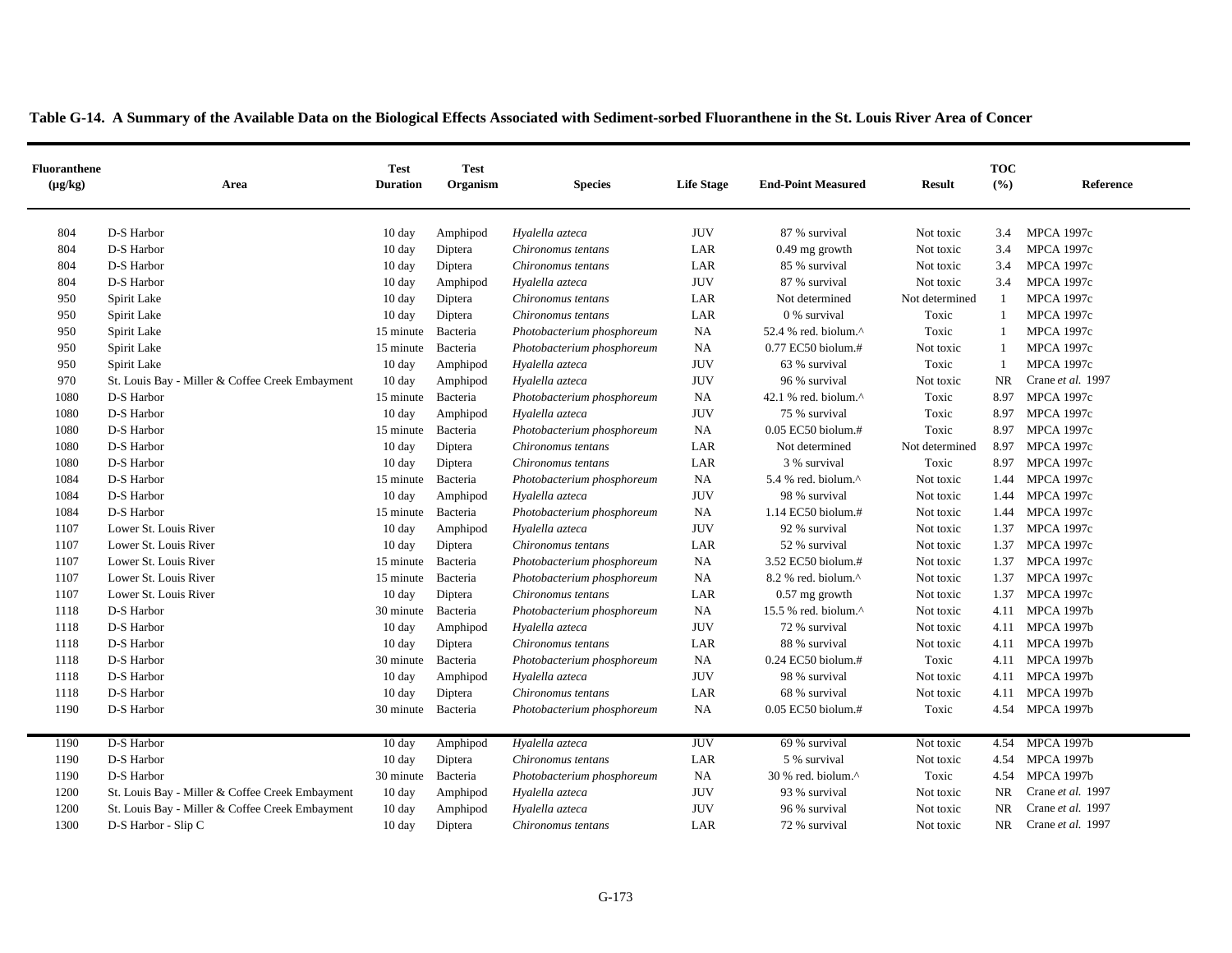| <b>Fluoranthene</b><br>$(\mu g/kg)$ | Area                                            | <b>Test</b><br><b>Duration</b> | <b>Test</b><br>Organism | <b>Species</b>             | <b>Life Stage</b>                | <b>End-Point Measured</b>                         | <b>Result</b>  | <b>TOC</b><br>(%) | Reference          |
|-------------------------------------|-------------------------------------------------|--------------------------------|-------------------------|----------------------------|----------------------------------|---------------------------------------------------|----------------|-------------------|--------------------|
| 1300                                | D-S Harbor - Slip C                             | $10 \text{ day}$               | Amphipod                | Hyalella azteca            | <b>JUV</b>                       | 85 % survival                                     | Not toxic      | NR                | Crane et al. 1997  |
| 1363                                | St. Louis Bay                                   | 10 day                         | Amphipod                | Hyalella azteca            | <b>JUV</b>                       | 95 % survival                                     | Not toxic      | 2.43              | <b>MPCA 1997c</b>  |
| 1363                                | St. Louis Bay                                   | 15 minute                      | Bacteria                | Photobacterium phosphoreum | NA                               | 8.5 % red. biolum.^                               | Not toxic      | 2.43              | <b>MPCA 1997c</b>  |
| 1363                                | St. Louis Bay                                   | 15 minute                      | Bacteria                | Photobacterium phosphoreum | NA                               | 0.67 EC50 biolum.#                                | Not toxic      | 2.43              | <b>MPCA 1997c</b>  |
| 1388                                | D-S Harbor                                      | $10 \text{ day}$               | Diptera                 | Chironomus tentans         | LAR                              | 52 % survival                                     | Not toxic      | 0.24              | <b>MPCA 1997b</b>  |
| 1388                                | D-S Harbor                                      | 30 minute                      | Bacteria                | Photobacterium phosphoreum | NA                               | 23.05 % red. biolum.^                             | Toxic          | 0.24              | <b>MPCA 1997b</b>  |
| 1388                                | D-S Harbor                                      | $10 \text{ day}$               | Amphipod                | Hyalella azteca            | <b>JUV</b>                       | 72 % survival                                     | Not toxic      | 0.24              | <b>MPCA 1997b</b>  |
| 1388                                | D-S Harbor                                      | 30 minute                      | Bacteria                | Photobacterium phosphoreum | NA                               | 100 EC50 biolum.#                                 | Not toxic      | 0.24              | <b>MPCA 1997b</b>  |
| 1400                                | Spirit Lake - Grassy Point                      | 10 day                         | Amphipod                | Hyalella azteca            | <b>JUV</b>                       | 82 % survival                                     | Not toxic      | <b>NR</b>         | Crane et al. 1997  |
| 1400                                | St. Louis Bay - Miller & Coffee Creek Embayment | $10 \text{ day}$               | Amphipod                | Hyalella azteca            | <b>JUV</b>                       | 96 % survival                                     | Not toxic      | <b>NR</b>         | Crane et al. 1997  |
| 1400                                | Spirit Lake - Grassy Point                      | $10 \text{ day}$               | Diptera                 | Chironomus tentans         | LAR                              | 82 % survival                                     | Not toxic      | <b>NR</b>         | Crane et al. 1997  |
| 1437                                | D-S Harbor                                      | 15 minute                      | Bacteria                | Photobacterium phosphoreum | <b>NA</b>                        | $0\%$ red. biolum. <sup><math>\wedge</math></sup> | Not toxic      | 3.99              | <b>MPCA 1997c</b>  |
| 1437                                | D-S Harbor                                      | $10 \text{ day}$               | Amphipod                | Hyalella azteca            | <b>JUV</b>                       | 86 % survival                                     | Not toxic      | 3.99              | <b>MPCA 1997c</b>  |
| 1437                                | D-S Harbor                                      | 15 minute                      | Bacteria                | Photobacterium phosphoreum | NA                               | 1.5 EC50 biolum.#                                 | Not toxic      | 3.99              | <b>MPCA 1997c</b>  |
| 1560                                | St. Louis Bay                                   | 15 minute                      | Bacteria                | Photobacterium phosphoreum | NA                               | $1.1$ % red. biolum. $^{\wedge}$                  | Not toxic      | 3.87              | <b>MPCA 1997c</b>  |
| 1560                                | St. Louis Bay                                   | $10 \text{ day}$               | Diptera                 | Chironomus tentans         | LAR                              | $0.23$ mg growth                                  | Toxic          | 3.87              | <b>MPCA 1997c</b>  |
| 1560                                | St. Louis Bay                                   | $10 \text{ day}$               | Diptera                 | Chironomus tentans         | LAR                              | 75 % survival                                     | Not toxic      | 3.87              | <b>MPCA 1997c</b>  |
| 1560                                | St. Louis Bay                                   | 15 minute                      | Bacteria                | Photobacterium phosphoreum | NA                               | 0.41 EC50 biolum.#                                | Toxic          | 3.87              | <b>MPCA 1997c</b>  |
| 1560                                | St. Louis Bay                                   | 10 day                         | Amphipod                | Hyalella azteca            | <b>JUV</b>                       | 93 % survival                                     | Not toxic      | 3.87              | <b>MPCA 1997c</b>  |
| 1600                                | St. Louis Bay - Miller & Coffee Creek Embayment | $10 \text{ day}$               | Diptera                 | Chironomus tentans         | LAR                              | 80 % survival                                     | Not toxic      | <b>NR</b>         | Crane et al. 1997  |
| 1600                                | St. Louis Bay - Miller & Coffee Creek Embayment | 10 day                         | Amphipod                | Hyalella azteca            | <b>JUV</b>                       | 90 % survival                                     | Not toxic      | NR                | Crane et al. 1997  |
| 1600                                | St. Louis Bay - Miller & Coffee Creek Embayment | $10 \text{ day}$               | Diptera                 | Chironomus tentans         | LAR                              | 90 % survival                                     | Not toxic      | <b>NR</b>         | Crane et al. 1997  |
| 1600                                | St. Louis Bay - Miller & Coffee Creek Embayment | $10 \text{ day}$               | Amphipod                | Hyalella azteca            | <b>JUV</b>                       | 90 % survival                                     | Not toxic      | <b>NR</b>         | Crane et al. 1997  |
| 1651                                | D-S Harbor                                      | $10 \text{ day}$               | Diptera                 | Chironomus tentans         | LAR                              | 70 % survival                                     | Not toxic      | 4.05              | <b>MPCA 1997b</b>  |
| 1651                                | D-S Harbor                                      | 30 minute                      | Bacteria                | Photobacterium phosphoreum | NA                               | 8.3 % red. biolum.^                               | Not toxic      | 4.05              | <b>MPCA 1997b</b>  |
| 1651                                | D-S Harbor                                      | $10 \text{ day}$               | Amphipod                | Hyalella azteca            | <b>JUV</b>                       | 67 % survival                                     | Not toxic      | 4.05              | <b>MPCA 1997b</b>  |
| 1651                                | D-S Harbor                                      | 30 minute                      | Bacteria                | Photobacterium phosphoreum | NA                               | 0.36 EC50 biolum.#                                | Toxic          | 4.05              | <b>MPCA 1997b</b>  |
| 1700                                | D-S Harbor - Slip C                             | 10 day                         | Amphipod                | Hyalella azteca            | <b>JUV</b>                       | 96 % survival                                     | Not toxic      | <b>NR</b>         | Crane et al. 1997  |
| 1700                                | St. Louis Bay - Miller & Coffee Creek Embayment | $10 \text{ day}$               | Amphipod                | Hyalella azteca            | <b>JUV</b>                       | 72 % survival                                     | Not toxic      | <b>NR</b>         | Crane et al. 1997  |
| 1700                                | St. Louis Bay - Miller & Coffee Creek Embayment | 10 day                         | Diptera                 | Chironomus tentans         | LAR                              | 80 % survival                                     | Not toxic      | NR.               | Crane et al. 1997  |
| 1745                                | St. Louis Harbor                                | $10 \text{ day}$               | Amphipod                | Hyalella azteca            | <b>JUV</b>                       | $0.08$ mg growth                                  | Not determined | 6.1               | Ankley et al. 1994 |
| 1745                                | St. Louis Harbor                                | $10 \text{ day}$               | Diptera                 | Chironomus tentans         | LAR                              | 92.5 % survival                                   | Not toxic      | 6.1               | Ankley et al. 1994 |
| 1745                                | St. Louis Harbor                                | $10 \text{ day}$               | Oligochaete             | Lumbriculus variegatus     | <b>ADT</b>                       | 0 % survival/normal & UV                          | Toxic          | 6.1               | Ankley et al. 1994 |
| 1745                                | St. Louis Harbor                                | $10 \text{ day}$               | Oligochaete             | Lumbriculus variegatus     | $\mathbf{A}\mathbf{D}\mathbf{T}$ | 0.54 mg growth                                    | Toxic          | 6.1               | Ankley et al. 1994 |
| 1745                                | St. Louis Harbor                                | 10 day                         | Oligochaete             | Lumbriculus variegatus     | ADT                              | 75 % survival                                     | Toxic          | 6.1               | Ankley et al. 1994 |
| 1745                                | St. Louis Harbor                                | $10 \text{ day}$               | Amphipod                | Hyalella azteca            | <b>JUV</b>                       | 2.5 % survival/normal & UV                        | Toxic          | 6.1               | Ankley et al. 1994 |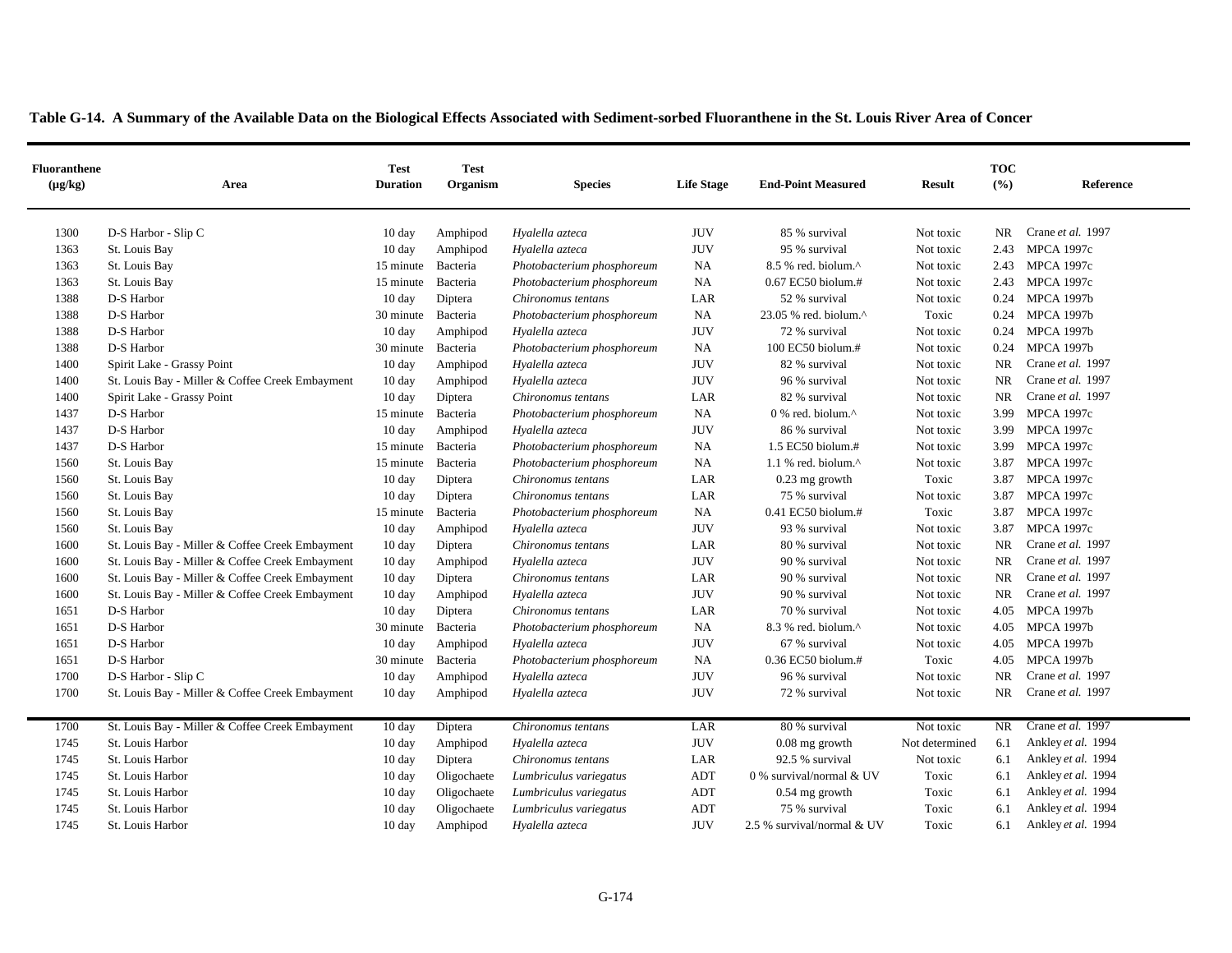| <b>Fluoranthene</b><br>$(\mu g/kg)$ | Area                                            | <b>Test</b><br><b>Duration</b> | <b>Test</b><br>Organism | <b>Species</b>             | <b>Life Stage</b> | <b>End-Point Measured</b>                           | <b>Result</b> | <b>TOC</b><br>(° <sub>0</sub> ) | Reference                  |
|-------------------------------------|-------------------------------------------------|--------------------------------|-------------------------|----------------------------|-------------------|-----------------------------------------------------|---------------|---------------------------------|----------------------------|
| 1745                                | St. Louis Harbor                                | $10 \text{ day}$               | Diptera                 | Chironomus tentans         | LAR               | $0.65$ mg growth                                    | Toxic         | 6.1                             | Ankley et al. 1994         |
| 1745                                | St. Louis Harbor                                | 10 day                         | Diptera                 | Chironomus tentans         | LAR               | 82.5 % survival/normal & UV                         | Not toxic     | 6.1                             | Ankley et al. 1994         |
| 1745                                | St. Louis Harbor                                | 10 day                         | Diptera                 | Chironomus tentans         | LAR               | 0.8 % weight using UV light                         | Not toxic     | 6.1                             | Ankley et al. 1994         |
| 1745                                | St. Louis Harbor                                | 10 day                         | Amphipod                | Hyalella azteca            | <b>JUV</b>        | 42.5 % survival                                     | Toxic         | 6.1                             | Ankley et al. 1994         |
| 1775                                | St. Louis River - Keene Creek                   | 10 day                         | Diptera                 | Chironomus tentans         | LAR               | 1.35 mg growth                                      | Not toxic     | 23.1                            | IT Corp. 1996              |
| 1775                                | St. Louis River - Keene Creek                   | 10 day                         | Diptera                 | Chironomus tentans         | LAR               | 82 % survival                                       | Not toxic     | 23.1                            | IT Corp. 1996              |
| 1775                                | St. Louis River - Keene Creek                   | 10 day                         | Amphipod                | Hyalella azteca            | $\rm JUV$         | 100 % survival                                      | Not toxic     | 23.1                            | IT Corp. 1996              |
| 1775                                | St. Louis River - Keene Creek                   | 10 day                         | Amphipod                | Hyalella azteca            | $\rm JUV$         | $0.2$ mg growth                                     | Not toxic     | 23.1                            | IT Corp. 1996              |
| 1900                                | St. Louis Bay - Miller & Coffee Creek Embayment | 10 day                         | Diptera                 | Chironomus tentans         | LAR               | 80 % survival                                       | Not toxic     | NR                              | Crane et al. 1997          |
| 1900                                | St. Louis Bay - Miller & Coffee Creek Embayment | $10 \text{ day}$               | Amphipod                | Hyalella azteca            | $\rm JUV$         | 90 % survival                                       | Not toxic     | <b>NR</b>                       | Crane et al. 1997          |
| 1900                                | Spirit Lake - Grassy Point                      | 10 day                         | Diptera                 | Chironomus tentans         | LAR               | 72 % survival                                       | Not toxic     | NR                              | Crane et al. 1997          |
| 1900                                | St. Louis Bay - Miller & Coffee Creek Embayment | $10 \text{ day}$               | Amphipod                | Hyalella azteca            | <b>JUV</b>        | 98 % survival                                       | Not toxic     | <b>NR</b>                       | Crane et al. 1997          |
| 1900                                | Spirit Lake - Grassy Point                      | 10 day                         | Amphipod                | Hyalella azteca            | $\rm JUV$         | 65 % survival                                       | Toxic         | <b>NR</b>                       | Crane et al. 1997          |
| 1900                                | St. Louis Bay - Miller & Coffee Creek Embayment | $10 \text{ day}$               | Diptera                 | Chironomus tentans         | LAR               | 78 % survival                                       | Not toxic     | <b>NR</b>                       | Crane et al. 1997          |
| 1901                                | St. Louis Bay                                   | 30 minute                      | Bacteria                | Photobacterium phosphoreum | <b>NA</b>         | 29.6 % red. biolum.^                                | Toxic         | 2.13                            | <b>MPCA 1997b</b>          |
| 1901                                | St. Louis Bay                                   | $10 \text{ day}$               | Diptera                 | Chironomus tentans         | LAR               | 82 % survival                                       | Not toxic     |                                 | 2.13 MPCA 1997b            |
| 1901                                | St. Louis Bay                                   | 30 minute                      | Bacteria                | Photobacterium phosphoreum | <b>NA</b>         | 0.47 EC50 biolum.#                                  | Toxic         |                                 | 2.13 MPCA 1997b            |
| 1901                                | St. Louis Bay                                   | $10 \text{ day}$               | Amphipod                | Hyalella azteca            | <b>JUV</b>        | 86 % survival                                       | Not toxic     |                                 | 2.13 MPCA 1997b            |
| 1917                                | St. Louis River                                 | 10 day                         | Amphipod                | Hyalella azteca            | $\rm JUV$         | 92 % survival                                       | Not toxic     |                                 | 26.54 IT Corp. 1996        |
| 1917                                | St. Louis River                                 | $10 \text{ day}$               | Diptera                 | Chironomus tentans         | LAR               | 83 % survival                                       | Not toxic     |                                 | 26.54 IT Corp. 1996        |
| 1917                                | St. Louis River                                 | 10 day                         | Amphipod                | Hyalella azteca            | <b>JUV</b>        | $0.18$ mg growth                                    | Toxic         |                                 | 26.54 IT Corp. 1996        |
| 1917                                | St. Louis River                                 | $10 \text{ day}$               | Diptera                 | Chironomus tentans         | LAR               | 1.3 mg growth                                       | Not toxic     |                                 | 26.54 IT Corp. 1996        |
| 2048                                | Spirit Lake                                     | 30 minute Bacteria             |                         | Photobacterium phosphoreum | <b>NA</b>         | $0.1$ % red. biolum. <sup><math>\wedge</math></sup> | Not toxic     |                                 | 13.81 MPCA 1997b           |
| 2048                                | Spirit Lake                                     | 30 minute                      | Bacteria                | Photobacterium phosphoreum | NA                | 3.88 EC50 biolum.#                                  | Not toxic     |                                 | 13.81 MPCA 1997b           |
| 2048                                | Spirit Lake                                     | 10 day                         | Amphipod                | Hyalella azteca            | <b>JUV</b>        | 62 % survival                                       | Not toxic     |                                 | 13.81 MPCA 1997b           |
| 2048                                | Spirit Lake                                     | 10 day                         | Diptera                 | Chironomus tentans         | LAR               | 98 % survival                                       | Not toxic     |                                 | 13.81 MPCA 1997b           |
| 2160                                | Spirit Lake                                     | 30 minute                      | Bacteria                | Photobacterium phosphoreum | <b>NA</b>         | 1.49 EC50 biolum.#                                  | Not toxic     |                                 | 17.49 MPCA 1997b           |
| 2160                                | Spirit Lake                                     | $10 \text{ day}$               | Amphipod                | Hyalella azteca            | <b>JUV</b>        | 75 % survival                                       | Not toxic     |                                 | 17.49 MPCA 1997b           |
|                                     |                                                 |                                |                         |                            |                   |                                                     |               |                                 |                            |
| 2160                                | Spirit Lake                                     | 10 day                         | Diptera                 | Chironomus tentans         | LAR               | 72 % survival                                       | Not toxic     |                                 | 17.49 MPCA 1997b           |
| 2160                                | Spirit Lake                                     | 30 minute                      | Bacteria                | Photobacterium phosphoreum | NA                | 0 % red. biolum.^                                   | Not toxic     |                                 | 17.49 MPCA 1997b           |
| 2180                                | St. Louis Bay                                   | $10 \text{ day}$               | Diptera                 | Chironomus tentans         | LAR               | 82 % survival                                       | Not toxic     |                                 | 13.98 MPCA 1997b           |
| 2180                                | St. Louis Bay                                   | 30 minute                      | Bacteria                | Photobacterium phosphoreum | <b>NA</b>         | 0.38 EC50 biolum.#                                  | Toxic         |                                 | 13.98 MPCA 1997b           |
| 2180                                | St. Louis Bay                                   | $10 \text{ day}$               | Amphipod                | Hyalella azteca            | <b>JUV</b>        | 56 % survival                                       | Not toxic     |                                 | 13.98 MPCA 1997b           |
| 2180                                | St. Louis Bay                                   | 30 minute                      | Bacteria                | Photobacterium phosphoreum | NA                | 29.59 % red. biolum.^                               | Toxic         |                                 | 13.98 MPCA 1997b           |
| 2200                                | D-S Harbor - NW side of Lakehead Dock           | 10 day                         | Diptera                 | Chironomus tentans         | LAR               | 100 % survival                                      | Not toxic     | 8.4                             | Wenck Associates Inc. 1995 |
| 2200                                | D-S Harbor - NW side of Lakehead Dock           | 48 hour                        | Cladoceran              | Ceriodaphnia dubia         | ADT               | 100 % survival                                      | Not toxic     | 8.4                             | Wenck Associates Inc. 1995 |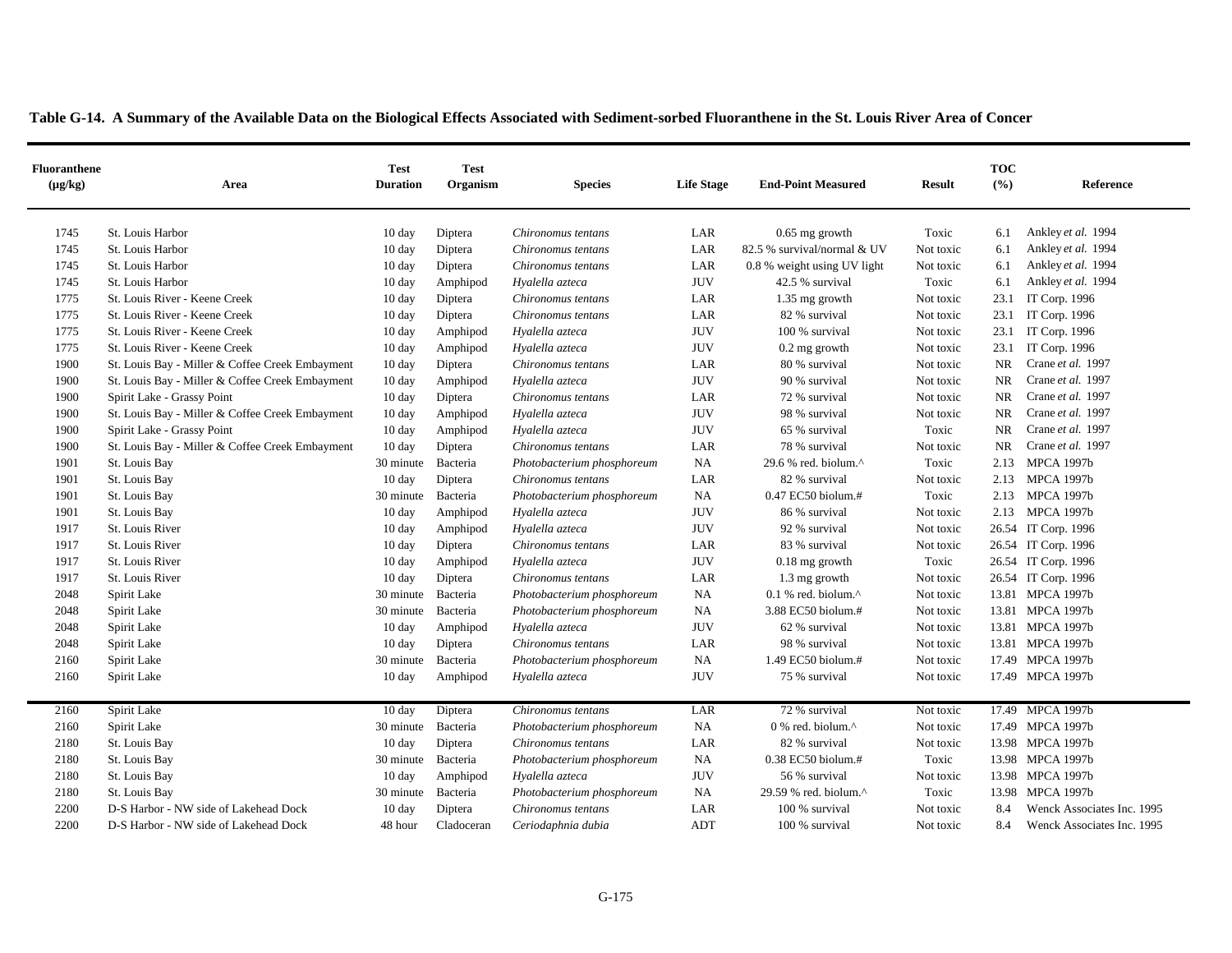| <b>Fluoranthene</b><br>$(\mu g/kg)$ | Area                                  | <b>Test</b><br><b>Duration</b> | <b>Test</b><br>Organism | <b>Species</b>             | <b>Life Stage</b> | <b>End-Point Measured</b>                             | <b>Result</b>  | <b>TOC</b><br>(9/6) | Reference                  |
|-------------------------------------|---------------------------------------|--------------------------------|-------------------------|----------------------------|-------------------|-------------------------------------------------------|----------------|---------------------|----------------------------|
| 2200                                | D-S Harbor - NW side of Lakehead Dock | $10 \text{ day}$               | Amphipod                | Hyalella azteca            | <b>JUV</b>        | 95 % survival                                         | Not toxic      | 8.4                 | Wenck Associates Inc. 1995 |
| 2200                                | D-S Harbor - NW side of Lakehead Dock | 10 day                         | Diptera                 | Chironomus tentans         | LAR               | $1.04$ mg growth                                      | Not toxic      | 8.4                 | Wenck Associates Inc. 1995 |
| 2204                                | Spirit Lake                           | 30 minute                      | Bacteria                | Photobacterium phosphoreum | NA                | 8.6 % red. biolum.^                                   | Not toxic      | 3.98                | <b>MPCA 1997b</b>          |
| 2204                                | Spirit Lake                           | 10 day                         | Diptera                 | Chironomus tentans         | LAR               | 72 % survival                                         | Not toxic      | 3.98                | <b>MPCA 1997b</b>          |
| 2204                                | Spirit Lake                           | $10 \text{ day}$               | Amphipod                | Hyalella azteca            | <b>JUV</b>        | 100 % survival                                        | Not toxic      | 3.98                | <b>MPCA 1997b</b>          |
| 2204                                | Spirit Lake                           | 30 minute                      | Bacteria                | Photobacterium phosphoreum | NA                | 0.37 EC50 biolum.#                                    | Toxic          | 3.98                | <b>MPCA 1997b</b>          |
| 2223                                | Allouez Bay                           | 30 minute                      | Bacteria                | Photobacterium phosphoreum | NA                | 33.03 % red. biolum.^                                 | Toxic          | 4.47                | <b>MPCA 1997b</b>          |
| 2223                                | Allouez Bay                           | 30 minute                      | Bacteria                | Photobacterium phosphoreum | NA                | 0.82 EC50 biolum.#                                    | Not toxic      | 4.47                | <b>MPCA 1997b</b>          |
| 2223                                | Allouez Bay                           | $10 \text{ day}$               | Diptera                 | Chironomus tentans         | LAR               | 68 % survival                                         | Not toxic      | 4.47                | <b>MPCA 1997b</b>          |
| 2223                                | Allouez Bay                           | $10 \text{ day}$               | Amphipod                | Hyalella azteca            | <b>JUV</b>        | 85 % survival                                         | Not toxic      | 4.47                | <b>MPCA 1997b</b>          |
| 2382                                | St. Louis Bay                         | 30 minute                      | Bacteria                | Photobacterium phosphoreum | NA                | 0.48 EC50 biolum.#                                    | Toxic          | 3.47                | <b>MPCA 1997b</b>          |
| 2382                                | St. Louis Bay                         | $10 \text{ day}$               | Amphipod                | Hyalella azteca            | <b>JUV</b>        | 94 % survival                                         | Not toxic      | 3.47                | <b>MPCA 1997b</b>          |
| 2382                                | St. Louis Bay                         | 10 day                         | Diptera                 | Chironomus tentans         | LAR               | 70 % survival                                         | Not toxic      | 3.47                | <b>MPCA 1997b</b>          |
| 2382                                | St. Louis Bay                         | 30 minute                      | Bacteria                | Photobacterium phosphoreum | NA                | $20.18$ % red. biolum. <sup><math>\wedge</math></sup> | Toxic          | 3.47                | <b>MPCA 1997b</b>          |
| 2505                                | Spirit Lake                           | $10 \text{ day}$               | Amphipod                | Hyalella azteca            | <b>JUV</b>        | 59 % survival                                         | Not toxic      | 0.82                | <b>MPCA 1997b</b>          |
| 2505                                | Spirit Lake                           | 30 minute                      | Bacteria                | Photobacterium phosphoreum | NA                | $0.05$ EC50 biolum.#                                  | Toxic          | 0.82                | <b>MPCA 1997b</b>          |
| 2505                                | Spirit Lake                           | $10 \text{ day}$               | Diptera                 | Chironomus tentans         | LAR               | 0 % survival                                          | Toxic          | 0.82                | <b>MPCA 1997b</b>          |
| 2505                                | Spirit Lake                           | 30 minute                      | Bacteria                | Photobacterium phosphoreum | NA                | 26.1 % red. biolum.^                                  | Toxic          | 0.82                | <b>MPCA 1997b</b>          |
| 2549                                | D-S Harbor                            | 15 minute                      | Bacteria                | Photobacterium phosphoreum | <b>NA</b>         | $0.02$ EC50 biolum.#                                  | Toxic          | 6.77                | <b>MPCA 1997c</b>          |
| 2549                                | D-S Harbor                            | $10 \text{ day}$               | Amphipod                | Hyalella azteca            | <b>JUV</b>        | 92 % survival                                         | Not toxic      | 6.77                | <b>MPCA 1997c</b>          |
| 2549                                | D-S Harbor                            | 15 minute                      | Bacteria                | Photobacterium phosphoreum | NA                | 30.8 % red. biolum.^                                  | Toxic          | 6.77                | <b>MPCA 1997c</b>          |
| 2549                                | D-S Harbor                            | 10 day                         | Diptera                 | Chironomus tentans         | LAR               | 18 % survival                                         | Toxic          | 6.77                | <b>MPCA 1997c</b>          |
| 2549                                | D-S Harbor                            | 10 day                         | Diptera                 | Chironomus tentans         | LAR               | Not determined                                        | Not determined | 6.77                | <b>MPCA 1997c</b>          |
| 2580                                | St. Louis Bay                         | $10 \text{ day}$               | Amphipod                | Hyalella azteca            | <b>JUV</b>        | 16 % survival                                         | Toxic          |                     | 4.48 MPCA 1997c            |
| 2580                                | St. Louis Bay                         | 15 minute                      | Bacteria                | Photobacterium phosphoreum | NA                | $0.29$ EC50 biolum.#                                  | Toxic          |                     | 4.48 MPCA 1997c            |
| 2580                                | St. Louis Bay                         | 15 minute                      | Bacteria                | Photobacterium phosphoreum | <b>NA</b>         | 20 % red. biolum.^                                    | Toxic          | 4.48                | <b>MPCA 1997c</b>          |
| 2636                                | Spirit Lake                           | 10 day                         | Diptera                 | Chironomus tentans         | LAR               | 65 % survival                                         | Not toxic      | 3.74                | <b>MPCA 1997c</b>          |
|                                     |                                       |                                |                         |                            |                   |                                                       |                |                     |                            |
| 2636                                | Spirit Lake                           | 15 minute                      | Bacteria                | Photobacterium phosphoreum | NA                | $0$ % red. biolum. <sup><math>\wedge</math></sup>     | Not toxic      |                     | 3.74 MPCA 1997c            |
| 2636                                | Spirit Lake                           | $10 \text{ day}$               | Diptera                 | Chironomus tentans         | LAR               | $0.57$ mg growth                                      | Not toxic      | 3.74                | <b>MPCA 1997c</b>          |
| 2636                                | Spirit Lake                           | 15 minute Bacteria             |                         | Photobacterium phosphoreum | NA                | 1.06 EC50 biolum.#                                    | Not toxic      | 3.74                | <b>MPCA 1997c</b>          |
| 2636                                | Spirit Lake                           | 10 day                         | Amphipod                | Hyalella azteca            | <b>JUV</b>        | 90 % survival                                         | Not toxic      | 3.74                | <b>MPCA 1997c</b>          |
| 2708                                | St. Louis Bay                         | 30 minute                      | Bacteria                | Photobacterium phosphoreum | NA                | 33.45 % red. biolum.^                                 | Toxic          | 2.63                | <b>MPCA 1997b</b>          |
| 2708                                | St. Louis Bay                         | 10 day                         | Amphipod                | Hyalella azteca            | <b>JUV</b>        | 75 % survival                                         | Not toxic      |                     | 2.63 MPCA 1997b            |
| 2708                                | St. Louis Bay                         | 10 day                         | Diptera                 | Chironomus tentans         | LAR               | 68 % survival                                         | Not toxic      | 2.63                | <b>MPCA 1997b</b>          |
| 2708                                | St. Louis Bay                         | 30 minute                      | Bacteria                | Photobacterium phosphoreum | NA                | 0.32 EC50 biolum.#                                    | Toxic          | 2.63                | <b>MPCA 1997b</b>          |
| 2760                                | St. Louis River - Keene Creek         | $10 \text{ day}$               | Diptera                 | Chironomus tentans         | LAR               | $0.56$ mg growth                                      | Not determined |                     | 3.42 IT Corp. 1996         |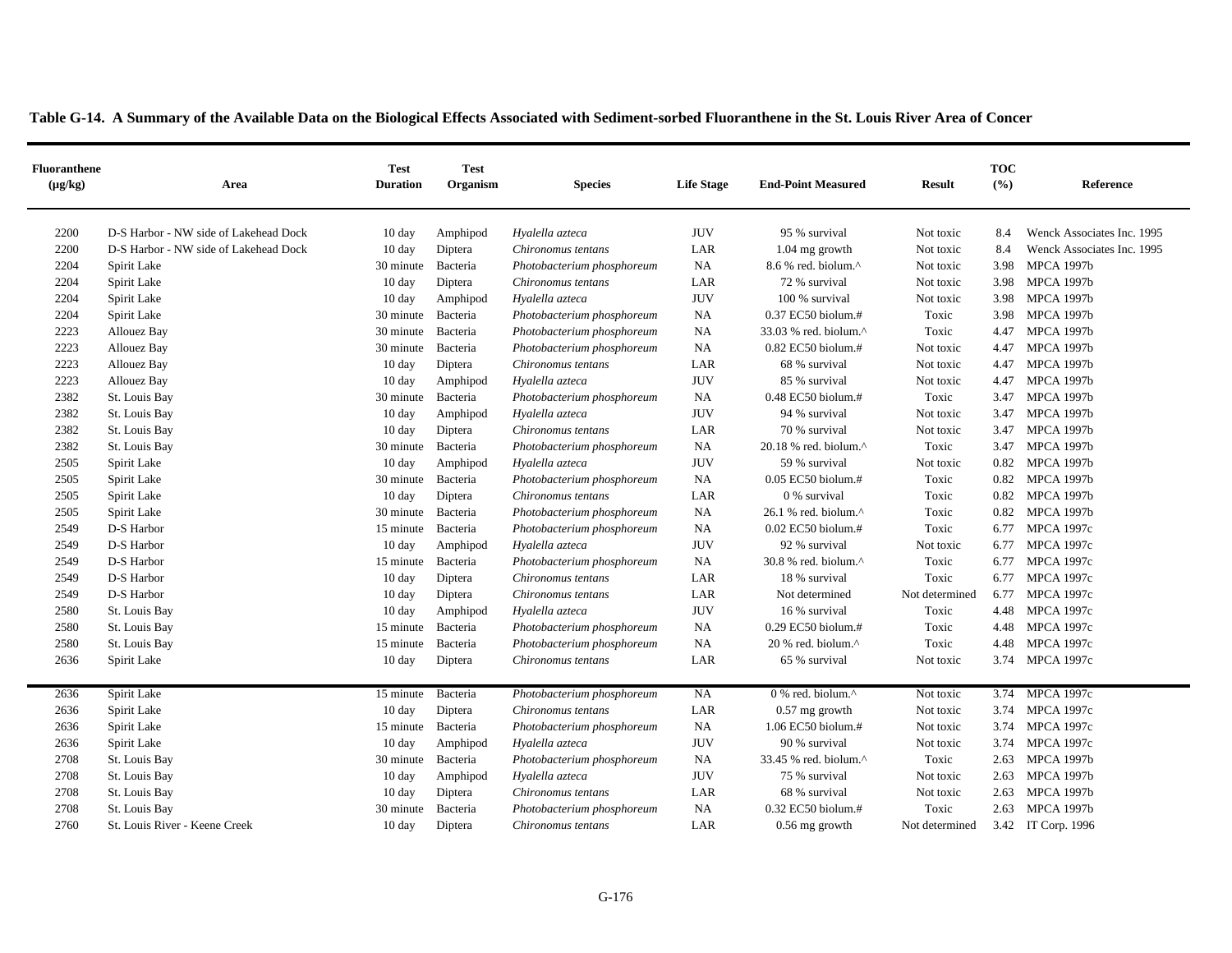|  | Table G-14. A Summary of the Available Data on the Biological Effects Associated with Sediment-sorbed Fluoranthene in the St. Louis River Area of Concer |  |
|--|----------------------------------------------------------------------------------------------------------------------------------------------------------|--|
|  |                                                                                                                                                          |  |

| <b>Fluoranthene</b><br>$(\mu g/kg)$ | Area                                            | <b>Test</b><br><b>Duration</b> | <b>Test</b><br>Organism | <b>Species</b>             | <b>Life Stage</b> | <b>End-Point Measured</b>                            | <b>Result</b> | <b>TOC</b><br>(%) | Reference           |
|-------------------------------------|-------------------------------------------------|--------------------------------|-------------------------|----------------------------|-------------------|------------------------------------------------------|---------------|-------------------|---------------------|
| 2760                                | St. Louis River - Keene Creek                   | $10 \text{ day}$               | Diptera                 | Chironomus tentans         | LAR               | 38 % survival                                        | Toxic         |                   | 3.42 IT Corp. 1996  |
| 2760                                | St. Louis River - Keene Creek                   | $10 \text{ day}$               | Amphipod                | Hyalella azteca            | <b>JUV</b>        | $0.2$ mg growth                                      | Not toxic     |                   | 3.42 IT Corp. 1996  |
| 2760                                | St. Louis River - Keene Creek                   | $10 \text{ day}$               | Amphipod                | Hyalella azteca            | <b>JUV</b>        | 52 % survival                                        | Toxic         |                   | 3.42 IT Corp. 1996  |
| 2811                                | St. Louis Bay                                   | $10 \text{ day}$               | Amphipod                | Hyalella azteca            | <b>JUV</b>        | 93 % survival                                        | Not toxic     |                   | 29.84 MPCA 1997c    |
| 2811                                | St. Louis Bay                                   | $10 \text{ day}$               | Diptera                 | Chironomus tentans         | LAR               | $0.43$ mg growth                                     | Not toxic     |                   | 29.84 MPCA 1997c    |
| 2811                                | St. Louis Bay                                   | $10 \text{ day}$               | Diptera                 | Chironomus tentans         | LAR               | 45 % survival                                        | Not toxic     |                   | 29.84 MPCA 1997c    |
| 2811                                | St. Louis Bay                                   | 15 minute                      | Bacteria                | Photobacterium phosphoreum | NA                | 7.4 % red. biolum.^                                  | Not toxic     |                   | 29.84 MPCA 1997c    |
| 2811                                | St. Louis Bay                                   | 15 minute                      | Bacteria                | Photobacterium phosphoreum | <b>NA</b>         | 1.12 EC50 biolum.#                                   | Not toxic     |                   | 29.84 MPCA 1997c    |
| 2839                                | St. Louis River - Stryker Bay                   | $10 \text{ day}$               | Amphipod                | Hyalella azteca            | <b>JUV</b>        | $0.15$ mg growth                                     | Toxic         |                   | 6.15 IT Corp. 1996  |
| 2839                                | St. Louis River - Stryker Bay                   | 10 day                         | Diptera                 | Chironomus tentans         | LAR               | 77 % survival                                        | Not toxic     |                   | 6.15 IT Corp. 1996  |
| 2839                                | St. Louis River - Stryker Bay                   | 10 day                         | Diptera                 | Chironomus tentans         | LAR               | 0.84 mg growth                                       | Toxic         |                   | 6.15 IT Corp. 1996  |
| 2839                                | St. Louis River - Stryker Bay                   | 10 day                         | Amphipod                | Hyalella azteca            | <b>JUV</b>        | 83 % survival                                        | Not toxic     |                   | 6.15 IT Corp. 1996  |
| 2860                                | St. Louis Bay                                   | $10 \text{ day}$               | Amphipod                | Hyalella azteca            | <b>JUV</b>        | 68 % survival                                        | Not toxic     | 4.36              | <b>MPCA 1997b</b>   |
| 2860                                | St. Louis Bay                                   | 10 day                         | Diptera                 | Chironomus tentans         | LAR               | 85 % survival                                        | Not toxic     |                   | 4.36 MPCA 1997b     |
| 2860                                | St. Louis Bay                                   | 30 minute                      | Bacteria                | Photobacterium phosphoreum | NA                | 0.96 EC50 biolum.#                                   | Not toxic     |                   | 4.36 MPCA 1997b     |
| 2860                                | St. Louis Bay                                   | 30 minute                      | Bacteria                | Photobacterium phosphoreum | NA                | $-0.6$ % red. biolum. <sup><math>\wedge</math></sup> | Not toxic     |                   | 4.36 MPCA 1997b     |
| 2865                                | St. Louis Bay                                   | 10 day                         | Diptera                 | Chironomus tentans         | LAR               | 75 % survival                                        | Not toxic     | 3.97              | <b>MPCA 1997c</b>   |
| 2865                                | St. Louis Bay                                   | 15 minute                      | Bacteria                | Photobacterium phosphoreum | <b>NA</b>         | 0 % red. biolum.^                                    | Not toxic     | 3.97              | <b>MPCA 1997c</b>   |
| 2865                                | St. Louis Bay                                   | $10 \text{ day}$               | Amphipod                | Hyalella azteca            | <b>JUV</b>        | 90 % survival                                        | Not toxic     | 3.97              | <b>MPCA 1997c</b>   |
| 2865                                | St. Louis Bay                                   | $10 \text{ day}$               | Diptera                 | Chironomus tentans         | LAR               | $0.49$ mg growth                                     | Not toxic     | 3.97              | <b>MPCA 1997c</b>   |
| 2865                                | St. Louis Bay                                   | 15 minute                      | Bacteria                | Photobacterium phosphoreum | <b>NA</b>         | $0.77$ EC50 biolum.#                                 | Not toxic     | 3.97              | <b>MPCA 1997c</b>   |
| 2900                                | St. Louis Bay - Miller & Coffee Creek Embayment | $10 \text{ day}$               | Diptera                 | Chironomus tentans         | LAR               | 68 % survival                                        | Toxic         | NR                | Crane et al. 1997   |
| 2900                                | St. Louis Bay - Miller & Coffee Creek Embayment | $10 \text{ day}$               | Amphipod                | Hyalella azteca            | <b>JUV</b>        | 85 % survival                                        | Not toxic     | NR                | Crane et al. 1997   |
| 3026                                | D-S Harbor                                      | $10 \text{ day}$               | Diptera                 | Chironomus tentans         | LAR               | $0.35$ mg growth                                     | Not toxic     | 4.05              | <b>MPCA 1997c</b>   |
| 3026                                | D-S Harbor                                      | 15 minute                      | Bacteria                | Photobacterium phosphoreum | NA                | $0.4$ EC50 biolum.#                                  | Toxic         | 4.05              | <b>MPCA 1997c</b>   |
| 3026                                | D-S Harbor                                      | $10 \text{ day}$               | Diptera                 | Chironomus tentans         | LAR               | 58 % survival                                        | Not toxic     |                   | 4.05 MPCA 1997c     |
| 3026                                | D-S Harbor                                      | 15 minute                      | Bacteria                | Photobacterium phosphoreum | NA                | 20.9 % red. biolum.^                                 | Toxic         | 4.05              | <b>MPCA 1997c</b>   |
| 3026                                | D-S Harbor                                      | $10 \text{ day}$               | Amphipod                | Hyalella azteca            | <b>JUV</b>        | 85 % survival                                        | Not toxic     | 4.05              | <b>MPCA 1997c</b>   |
| 3100                                | St. Louis River                                 | $10 \text{ day}$               | Diptera                 | Chironomus tentans         | LAR               | 87 % survival                                        | Not toxic     |                   | 5.88 MPCA 1993      |
| 3348                                | St. Louis River - Stryker Bay                   | $10 \text{ day}$               | Diptera                 | Chironomus tentans         | LAR               | 92 % survival                                        | Not toxic     |                   | 45.37 IT Corp. 1996 |
| 3348                                | St. Louis River - Stryker Bay                   | $10 \text{ day}$               | Diptera                 | Chironomus tentans         | LAR               | $1.07$ mg growth                                     | Toxic         |                   | 45.37 IT Corp. 1996 |
| 3348                                | St. Louis River - Stryker Bay                   | $10 \text{ day}$               | Amphipod                | Hyalella azteca            | <b>JUV</b>        | 87 % survival                                        | Not toxic     |                   | 45.37 IT Corp. 1996 |
| 3348                                | St. Louis River - Stryker Bay                   | $10 \text{ day}$               | Amphipod                | Hyalella azteca            | <b>JUV</b>        | $0.17$ mg growth                                     | Toxic         |                   | 45.37 IT Corp. 1996 |
| 4130                                | St. Louis Bay                                   | 10 day                         | Diptera                 | Chironomus tentans         | LAR               | 0.46 mg growth                                       | Not toxic     |                   | 6.72 MPCA 1997c     |
| 4130                                | St. Louis Bay                                   | 10 day                         | Amphipod                | Hyalella azteca            | <b>JUV</b>        | 87 % survival                                        | Not toxic     | 6.72              | <b>MPCA 1997c</b>   |
| 4130                                | St. Louis Bay                                   | 15 minute Bacteria             |                         | Photobacterium phosphoreum | NA                | 1.35 EC50 biolum.#                                   | Not toxic     |                   | 6.72 MPCA 1997c     |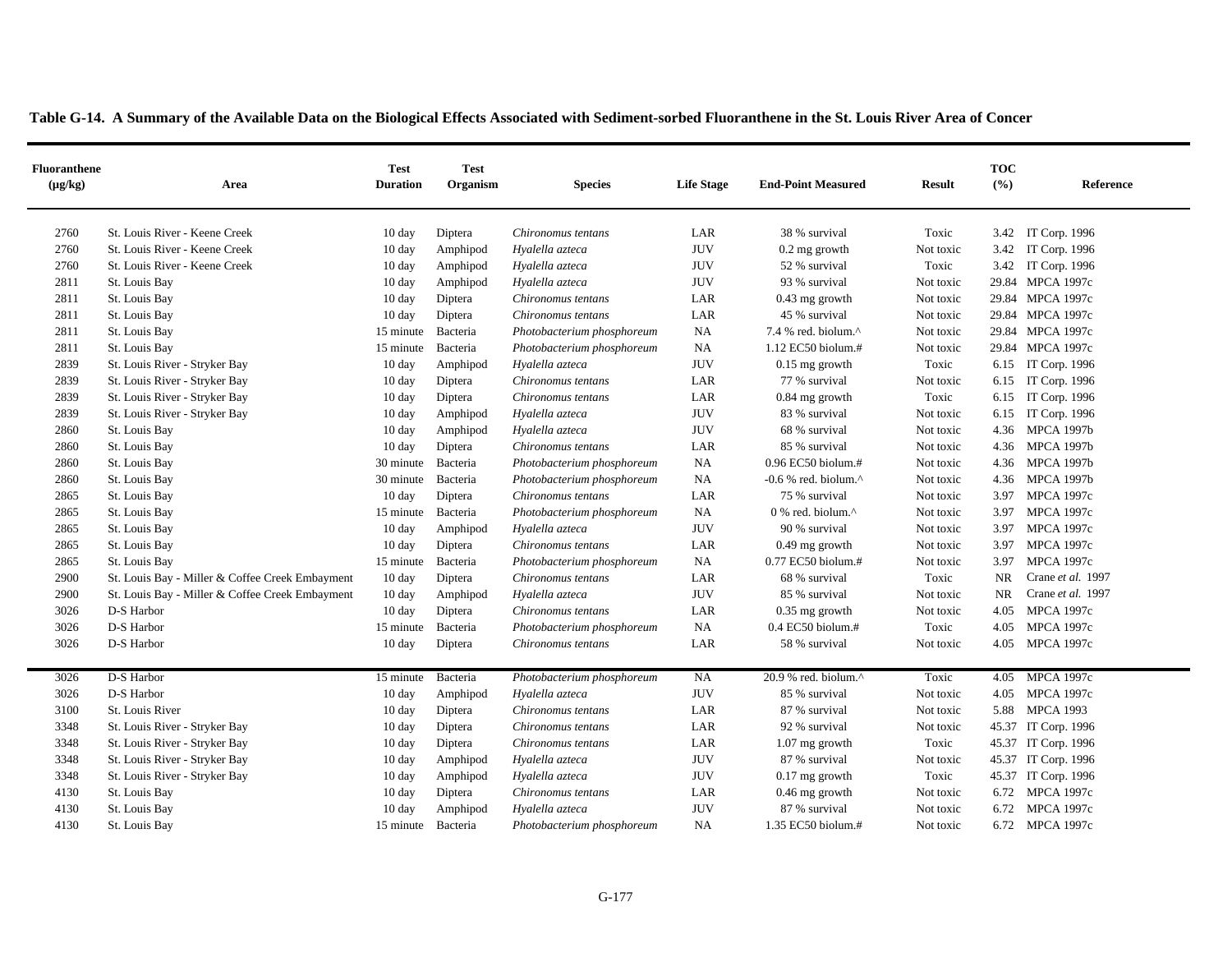|  |  | Table G-14. A Summary of the Available Data on the Biological Effects Associated with Sediment-sorbed Fluoranthene in the St. Louis River Area of Concer |
|--|--|----------------------------------------------------------------------------------------------------------------------------------------------------------|
|  |  |                                                                                                                                                          |

| <b>Fluoranthene</b><br>$(\mu g/kg)$ | Area                          | <b>Test</b><br><b>Duration</b> | <b>Test</b><br>Organism | <b>Species</b>             | <b>Life Stage</b> | <b>End-Point Measured</b>                            | <b>Result</b>  | <b>TOC</b><br>(%) | Reference           |
|-------------------------------------|-------------------------------|--------------------------------|-------------------------|----------------------------|-------------------|------------------------------------------------------|----------------|-------------------|---------------------|
| 4130                                | St. Louis Bay                 | 15 minute                      | Bacteria                | Photobacterium phosphoreum | NA                | $0\%$ red. biolum. <sup><math>\wedge</math></sup>    | Not toxic      |                   | 6.72 MPCA 1997c     |
| 4130                                | St. Louis Bay                 | $10 \text{ day}$               | Diptera                 | Chironomus tentans         | LAR               | 88 % survival                                        | Not toxic      | 6.72              | <b>MPCA 1997c</b>   |
| 6710                                | St. Louis Bay                 | $10 \text{ day}$               | Diptera                 | Chironomus tentans         | LAR               | 0 % survival                                         | Toxic          |                   | 14.19 MPCA 1997b    |
| 6710                                | St. Louis Bay                 | $10 \text{ day}$               | Amphipod                | Hyalella azteca            | <b>JUV</b>        | 12 % survival                                        | Toxic          |                   | 14.19 MPCA 1997b    |
| 6710                                | St. Louis Bay                 | 30 minute                      | Bacteria                | Photobacterium phosphoreum | <b>NA</b>         | $67.9$ % red. biolum. <sup><math>\wedge</math></sup> | Toxic          |                   | 14.19 MPCA 1997b    |
| 6710                                | St. Louis Bay                 | 30 minute                      | Bacteria                | Photobacterium phosphoreum | NA                | 0.16 EC50 biolum.#                                   | Toxic          |                   | 14.19 MPCA 1997b    |
| 7406                                | Spirit Lake                   | 30 minute                      | Bacteria                | Photobacterium phosphoreum | NA                | 0.35 EC50 biolum.#                                   | Toxic          | 4.13              | <b>MPCA 1997b</b>   |
| 7406                                | Spirit Lake                   | $10 \text{ day}$               | Amphipod                | Hyalella azteca            | <b>JUV</b>        | 90 % survival                                        | Not toxic      | 4.13              | <b>MPCA 1997b</b>   |
| 7406                                | Spirit Lake                   | $10 \text{ day}$               | Diptera                 | Chironomus tentans         | LAR               | 72 % survival                                        | Not toxic      | 4.13              | <b>MPCA 1997b</b>   |
| 7406                                | Spirit Lake                   | 30 minute                      | Bacteria                | Photobacterium phosphoreum | NA                | 21.7 % red. biolum.^                                 | Toxic          | 4.13              | <b>MPCA 1997b</b>   |
| 7507                                | Spirit Lake                   | 30 minute                      | Bacteria                | Photobacterium phosphoreum | <b>NA</b>         | 0.73 EC50 biolum.#                                   | Not toxic      | 3.07              | <b>MPCA 1997b</b>   |
| 7507                                | Spirit Lake                   | $10 \text{ day}$               | Diptera                 | Chironomus tentans         | LAR               | 55 % survival                                        | Not toxic      | 3.07              | <b>MPCA 1997b</b>   |
| 7507                                | Spirit Lake                   | 30 minute                      | Bacteria                | Photobacterium phosphoreum | NA                | 32.24 % red. biolum.^                                | Toxic          | 3.07              | <b>MPCA 1997b</b>   |
| 7800                                | Spirit Lake                   | 30 minute                      | Bacteria                | Photobacterium phosphoreum | NA                | 0.06 EC50 biolum.#                                   | Toxic          | 8.26              | <b>MPCA 1997b</b>   |
| 7800                                | Spirit Lake                   | $10 \text{ day}$               | Amphipod                | Hyalella azteca            | <b>JUV</b>        | 0 % survival                                         | Toxic          | 8.26              | <b>MPCA 1997b</b>   |
| 7800                                | Spirit Lake                   | 30 minute                      | Bacteria                | Photobacterium phosphoreum | NA                | 99.9 % red. biolum.^                                 | Toxic          |                   | 8.26 MPCA 1997b     |
| 7800                                | Spirit Lake                   | $10 \text{ day}$               | Diptera                 | Chironomus tentans         | LAR               | 0 % survival                                         | Toxic          | 8.26              | <b>MPCA 1997b</b>   |
| 8419                                | Spirit Lake                   | 15 minute                      | Bacteria                | Photobacterium phosphoreum | NA                | 42.1 % red. biolum.^                                 | Toxic          | 1.71              | <b>MPCA 1997c</b>   |
| 8419                                | Spirit Lake                   | 15 minute                      | Bacteria                | Photobacterium phosphoreum | NA                | 1.27 EC50 biolum.#                                   | Not toxic      | 1.71              | <b>MPCA 1997c</b>   |
| 8419                                | Spirit Lake                   | 10 day                         | Amphipod                | Hyalella azteca            | <b>JUV</b>        | 90 % survival                                        | Not toxic      | 1.71              | <b>MPCA 1997c</b>   |
| 8419                                | Spirit Lake                   | 10 day                         | Diptera                 | Chironomus tentans         | LAR               | 78 % survival                                        | Not toxic      | 1.71              | <b>MPCA 1997c</b>   |
| 8419                                | Spirit Lake                   | 10 day                         | Diptera                 | Chironomus tentans         | LAR               | $0.4$ mg growth                                      | Not toxic      | 1.71              | <b>MPCA 1997c</b>   |
| 8618                                | St. Louis River - Stryker Bay | 10 day                         | Diptera                 | Chironomus tentans         | LAR               | 53 % survival                                        | Toxic          | 8.08              | IT Corp. 1996       |
| 8618                                | St. Louis River - Stryker Bay | 10 day                         | Amphipod                | Hyalella azteca            | <b>JUV</b>        | $0.14$ mg growth                                     | Toxic          | 8.08              | IT Corp. 1996       |
| 8618                                | St. Louis River - Stryker Bay | $10 \text{ day}$               | Amphipod                | Hyalella azteca            | <b>JUV</b>        | 48 % survival                                        | Toxic          |                   | 8.08 IT Corp. 1996  |
| 8618                                | St. Louis River - Stryker Bay | 10 day                         | Diptera                 | Chironomus tentans         | LAR               | 0.8 mg growth                                        | Toxic          |                   | 8.08 IT Corp. 1996  |
| 8863                                | St. Louis River - Keene Creek | 10 day                         | Diptera                 | Chironomus tentans         | LAR               | 30 % survival                                        | Toxic          |                   | 12.95 IT Corp. 1996 |
| 8863                                | St. Louis River - Keene Creek | $10\ \mathrm{day}$             | Diptera                 | Chironomus tentans         | LAR               | $0.65$ mg growth                                     | Not determined |                   | 12.95 IT Corp. 1996 |
| 8863                                | St. Louis River - Keene Creek | $10 \text{ day}$               | Amphipod                | Hyalella azteca            | <b>JUV</b>        | 75 % survival                                        | Toxic          |                   | 12.95 IT Corp. 1996 |
| 8863                                | St. Louis River - Keene Creek | 10 day                         | Amphipod                | Hyalella azteca            | <b>JUV</b>        | $0.1$ mg growth                                      | Toxic          |                   | 12.95 IT Corp. 1996 |
| 9100                                | D-S Harbor - Slip C           | $10 \text{ day}$               | Diptera                 | Chironomus tentans         | LAR               | 55 % survival                                        | Toxic          | <b>NR</b>         | Crane et al. 1997   |
| 9100                                | D-S Harbor - Slip C           | 10 day                         | Amphipod                | Hyalella azteca            | <b>JUV</b>        | 92 % survival                                        | Not toxic      | <b>NR</b>         | Crane et al. 1997   |
| 9100                                | St. Louis River               | 10 day                         | Diptera                 | Chironomus tentans         | LAR               | 93 % survival                                        | Not toxic      | 9.58              | <b>MPCA 1993</b>    |
| 9297                                | St. Louis Bay                 | 10 day                         | Diptera                 | Chironomus tentans         | LAR               | 18 % survival                                        | Toxic          |                   | 13.91 MPCA 1997c    |
| 9297                                | St. Louis Bay                 | 15 minute                      | Bacteria                | Photobacterium phosphoreum | <b>NA</b>         | $0.4$ EC50 biolum.#                                  | Toxic          |                   | 13.91 MPCA 1997c    |
| 9297                                | St. Louis Bay                 | $10 \text{ day}$               | Amphipod                | Hyalella azteca            | <b>JUV</b>        | 92 % survival                                        | Not toxic      |                   | 13.91 MPCA 1997c    |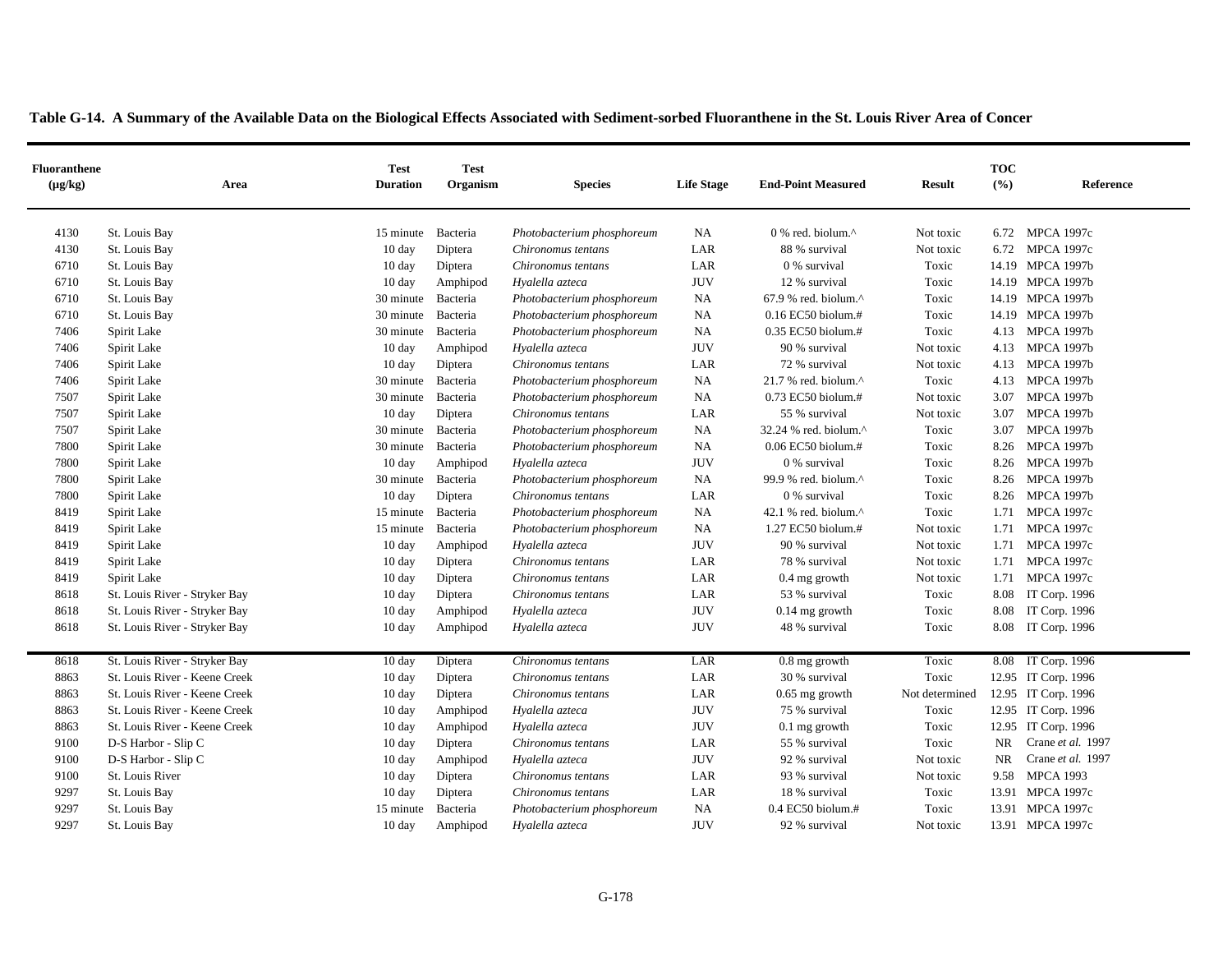| Table G-14. A Summary of the Available Data on the Biological Effects Associated with Sediment-sorbed Fluoranthene in the St. Louis River Area of Concer |  |  |
|----------------------------------------------------------------------------------------------------------------------------------------------------------|--|--|
|                                                                                                                                                          |  |  |

| <b>Fluoranthene</b><br>$(\mu g/kg)$ | Area                          | <b>Test</b><br><b>Duration</b> | <b>Test</b><br>Organism | <b>Species</b>             | <b>Life Stage</b> | <b>End-Point Measured</b> | <b>Result</b>  | <b>TOC</b><br>(%) | Reference           |
|-------------------------------------|-------------------------------|--------------------------------|-------------------------|----------------------------|-------------------|---------------------------|----------------|-------------------|---------------------|
| 9297                                | St. Louis Bay                 | $10 \text{ day}$               | Diptera                 | Chironomus tentans         | LAR               | Not determined            | Not determined |                   | 13.91 MPCA 1997c    |
| 9297                                | St. Louis Bay                 | 15 minute                      | Bacteria                | Photobacterium phosphoreum | <b>NA</b>         | 93.4 % red. biolum.^      | Toxic          |                   | 13.91 MPCA 1997c    |
| 9339                                | St. Louis River - Keene Creek | $10 \text{ day}$               | Amphipod                | Hyalella azteca            | <b>JUV</b>        | 90 % survival             | Not toxic      | 100               | IT Corp. 1996       |
| 9339                                | St. Louis River - Keene Creek | $10 \text{ day}$               | Diptera                 | Chironomus tentans         | LAR               | 60 % survival             | Toxic          | 100               | IT Corp. 1996       |
| 9339                                | St. Louis River - Keene Creek | $10 \text{ day}$               | Amphipod                | Hyalella azteca            | <b>JUV</b>        | $0.18$ mg growth          | Not toxic      | 100               | IT Corp. 1996       |
| 9339                                | St. Louis River - Keene Creek | $10 \text{ day}$               | Diptera                 | Chironomus tentans         | LAR               | 1.23 mg growth            | Not toxic      | 100               | IT Corp. 1996       |
| 9500                                | D-S Harbor - Minnesota Slip   | $10 \text{ day}$               | Amphipod                | Hyalella azteca            | <b>JUV</b>        | 89 % survival             | Not toxic      | <b>NR</b>         | Crane et al. 1997   |
| 9946                                | D-S Harbor                    | 30 minute                      | Bacteria                | Photobacterium phosphoreum | <b>NA</b>         | 4 % red. biolum.^         | Not toxic      | 5.59              | <b>MPCA 1997b</b>   |
| 9946                                | D-S Harbor                    | $10 \text{ day}$               | Diptera                 | Chironomus tentans         | LAR               | 72 % survival             | Not toxic      | 5.59              | <b>MPCA 1997b</b>   |
| 9946                                | D-S Harbor                    | $10 \text{ day}$               | Amphipod                | Hyalella azteca            | <b>JUV</b>        | 95 % survival             | Not toxic      | 5.59              | <b>MPCA 1997b</b>   |
| 9946                                | D-S Harbor                    | 30 minute                      | Bacteria                | Photobacterium phosphoreum | <b>NA</b>         | 0.16 EC50 biolum.#        | Toxic          |                   | 5.59 MPCA 1997b     |
| 12943                               | D-S Harbor                    | $10 \text{ day}$               | Amphipod                | Hyalella azteca            | <b>JUV</b>        | 88 % survival             | Not toxic      | 4.7               | <b>MPCA 1997b</b>   |
| 12943                               | D-S Harbor                    | $10 \text{ day}$               | Diptera                 | Chironomus tentans         | LAR               | 65 % survival             | Not toxic      | 4.7               | <b>MPCA 1997b</b>   |
| 12943                               | D-S Harbor                    | 30 minute                      | Bacteria                | Photobacterium phosphoreum | <b>NA</b>         | 12.7 % red. biolum.^      | Not toxic      | 4.7               | <b>MPCA 1997b</b>   |
| 12943                               | D-S Harbor                    | 30 minute                      | Bacteria                | Photobacterium phosphoreum | <b>NA</b>         | 2.55 EC50 biolum.#        | Not toxic      | 4.7               | <b>MPCA 1997b</b>   |
| 13000                               | D-S Harbor - Minnesota Slip   | 10 day                         | Amphipod                | Hyalella azteca            | <b>JUV</b>        | 100 % survival            | Not toxic      | NR                | Crane et al. 1997   |
| 16802                               | D-S Harbor                    | $10 \text{ day}$               | Amphipod                | Hyalella azteca            | <b>JUV</b>        | 85 % survival             | Not toxic      | 6.03              | <b>MPCA 1997c</b>   |
| 16802                               | D-S Harbor                    | 15 minute                      | Bacteria                | Photobacterium phosphoreum | NA                | 58 % red. biolum.^        | Toxic          | 6.03              | <b>MPCA 1997c</b>   |
| 16802                               | D-S Harbor                    | 15 minute                      | Bacteria                | Photobacterium phosphoreum | <b>NA</b>         | 4.07 EC50 biolum.#        | Not toxic      | 6.03              | <b>MPCA 1997c</b>   |
| 23910                               | St. Louis River - Keene Creek | $10 \text{ day}$               | Diptera                 | Chironomus tentans         | LAR               | 30 % survival             | Toxic          | 4.64              | IT Corp. 1996       |
| 23910                               | St. Louis River - Keene Creek | $10 \text{ day}$               | Amphipod                | Hyalella azteca            | <b>JUV</b>        | $0.16$ mg growth          | Toxic          | 4.64              | IT Corp. 1996       |
| 23910                               | St. Louis River - Keene Creek | $10 \text{ day}$               | Diptera                 | Chironomus tentans         | LAR               | 1.13 mg growth            | Not determined | 4.64              | IT Corp. 1996       |
| 23910                               | St. Louis River - Keene Creek | $10 \text{ day}$               | Amphipod                | Hyalella azteca            | <b>JUV</b>        | 92 % survival             | Not toxic      | 4.64              | IT Corp. 1996       |
| 67039                               | St. Louis River - Stryker Bay | $10 \text{ day}$               | Diptera                 | Chironomus tentans         | LAR               | $0.24$ mg growth          | Not determined |                   | NR IT Corp. 1996    |
| 67039                               | St. Louis River - Stryker Bay | 10 day                         | Amphipod                | Hyalella azteca            | <b>JUV</b>        | 8 % survival              | Toxic          |                   | NR IT Corp. 1996    |
| 67039                               | St. Louis River - Stryker Bay | $10 \text{ day}$               | Amphipod                | Hyalella azteca            | <b>JUV</b>        | $0.07$ mg growth          | Not determined | NR.               | IT Corp. 1996       |
| 67039                               | St. Louis River - Stryker Bay | 10 day                         | Diptera                 | Chironomus tentans         | LAR               | 30 % survival             | Toxic          |                   | NR IT Corp. 1996    |
| 76372                               | St. Louis River - Stryker Bay | $10 \text{ day}$               | Amphipod                | Hyalella azteca            | <b>JUV</b>        | Not determined            | Not determined |                   | 50.12 IT Corp. 1996 |
| 76372                               | St. Louis River - Stryker Bay | $10 \text{ day}$               | Amphipod                | Hyalella azteca            | <b>JUV</b>        | 0 % survival              | Toxic          |                   | 50.12 IT Corp. 1996 |
| 76372                               | St. Louis River - Stryker Bay | $10 \text{ day}$               | Diptera                 | Chironomus tentans         | LAR               | $0.09$ mg growth          | Not determined |                   | 50.12 IT Corp. 1996 |
| 76372                               | St. Louis River - Stryker Bay | $10 \text{ day}$               | Diptera                 | Chironomus tentans         | LAR               | 8 % survival              | Toxic          |                   | 50.12 IT Corp. 1996 |
| 163180                              | St. Louis River - Stryker Bay | $10 \text{ day}$               | Amphipod                | Hyalella azteca            | <b>JUV</b>        | Not determined            | Not determined |                   | 11.16 IT Corp. 1996 |
| 163180                              | St. Louis River - Stryker Bay | 10 day                         | Diptera                 | Chironomus tentans         | LAR               | Not determined            | Not determined |                   | 11.16 IT Corp. 1996 |
| 163180                              | St. Louis River - Stryker Bay | 10 day                         | Amphipod                | Hyalella azteca            | <b>JUV</b>        | 0 % survival              | Toxic          |                   | 11.16 IT Corp. 1996 |
| 163180                              | St. Louis River - Stryker Bay | $10 \text{ day}$               | Diptera                 | Chironomus tentans         | LAR               | 0 % survival              | Toxic          |                   | 11.16 IT Corp. 1996 |
| 246002                              | Spirit Lake                   | 15 minute Bacteria             |                         | Photobacterium phosphoreum | <b>NA</b>         | 0.38 EC50 biolum.#        | Toxic          |                   | 11.98 MPCA 1997c    |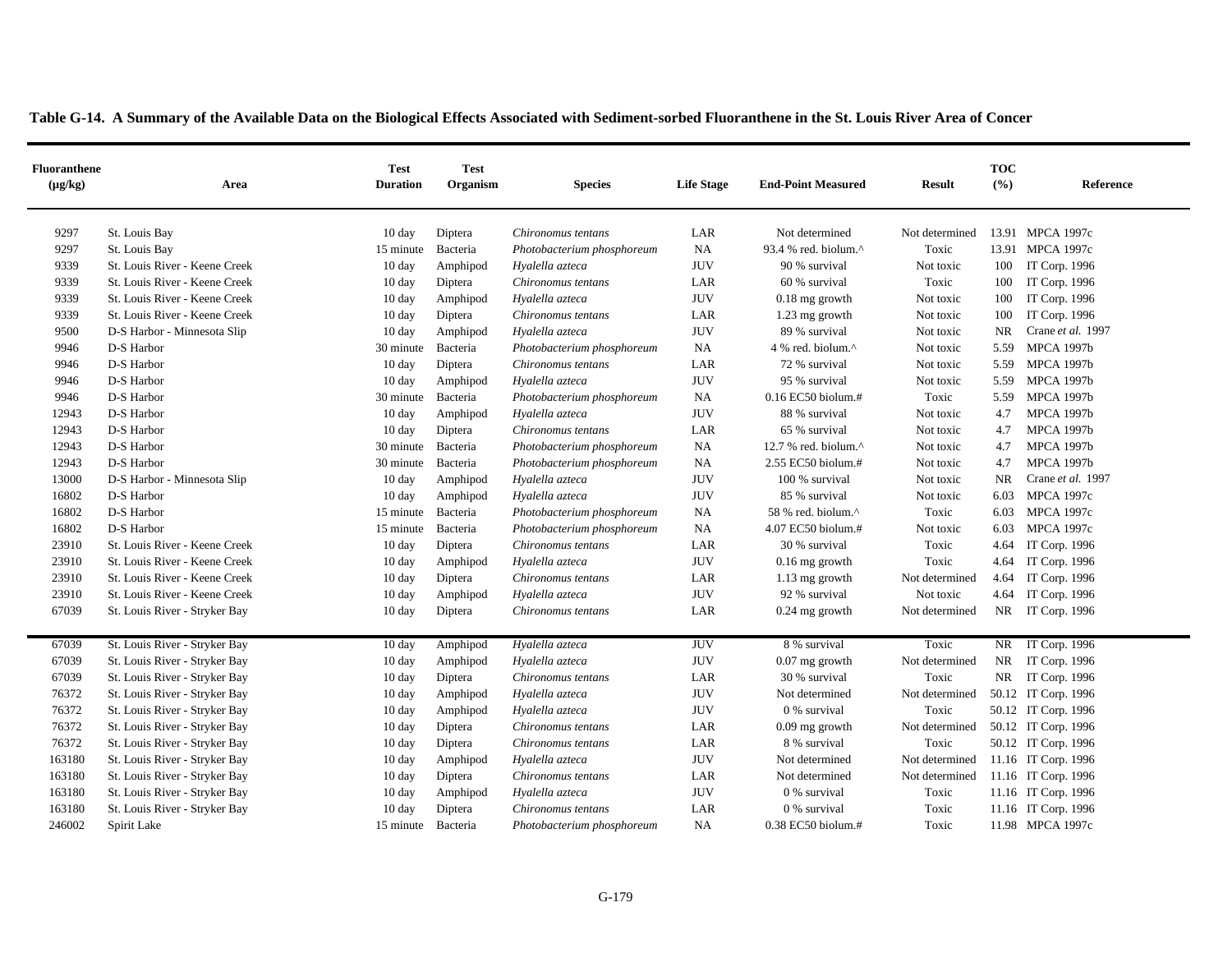**Table G-14. A Summary of the Available Data on the Biological Effects Associated with Sediment-sorbed Fluoranthene in the St. Louis River Area of Concer**

| <b>Fluoranthene</b><br>$(\mu g/kg)$ | Area            | <b>Test</b><br><b>Duration</b> | <b>Test</b><br>Organism | <b>Species</b>             | <b>Life Stage</b> | <b>End-Point Measured</b>                            | <b>Result</b>  | <b>TOC</b><br>(%) | Reference        |
|-------------------------------------|-----------------|--------------------------------|-------------------------|----------------------------|-------------------|------------------------------------------------------|----------------|-------------------|------------------|
| 246002                              | Spirit Lake     | 15 minute                      | Bacteria                | Photobacterium phosphoreum | <b>NA</b>         | $84.7$ % red. biolum. <sup><math>\wedge</math></sup> | Toxic          |                   | 11.98 MPCA 1997c |
| 246002                              | Spirit Lake     | $10 \text{ day}$               | Diptera                 | Chironomus tentans         | LAR               | 0 % survival                                         | Toxic          |                   | 11.98 MPCA 1997c |
| 246002                              | Spirit Lake     | $10 \text{ day}$               | Amphipod                | Hyalella azteca            | <b>JUV</b>        | 12 % survival                                        | Toxic          |                   | 11.98 MPCA 1997c |
| 246002                              | Spirit Lake     | $10 \text{ day}$               | Diptera                 | Chironomus tentans         | LAR               | Not determined                                       | Not determined |                   | 11.98 MPCA 1997c |
| 530000                              | St. Louis River | $10 \text{ day}$               | Diptera                 | Chironomus tentans         | LAR               | 63 % survival                                        | Toxic          |                   | 6.12 MPCA 1993   |

 $^{\circ}$  = relative to control; D-S = Duluth-Superior; # = expressed as % DW sediment; red. biolum. = reduced bioluminescence; EC50 = effective concentration affecting 50% of the population.

LAR = larvae;  $JUV =$  juvenile;  $TOC =$  total organic carbon;  $NR =$  not reported.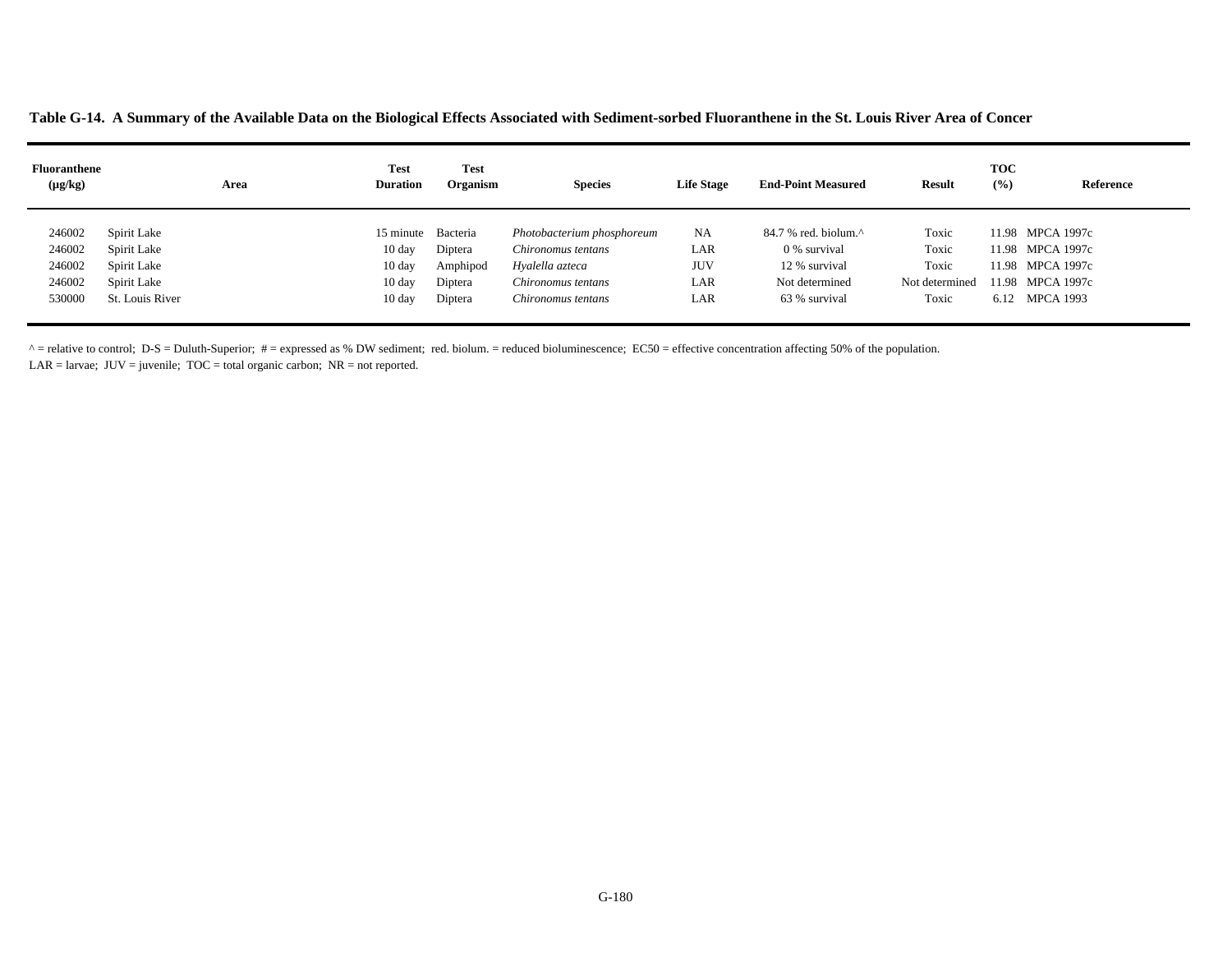| <b>Pyrene</b><br>$(\mu g/kg)$ | Area                                              | <b>Test</b><br><b>Duration</b> | <b>Test</b><br>Organism | <b>Species</b>             | Life<br><b>Stage</b> | <b>End-Point Measured</b>                           | <b>Result</b> | <b>TOC</b><br>(9/6) | Reference         |
|-------------------------------|---------------------------------------------------|--------------------------------|-------------------------|----------------------------|----------------------|-----------------------------------------------------|---------------|---------------------|-------------------|
| 6.80                          | D-S Harbor                                        | 10 day                         | Amphipod                | Hyalella azteca            | <b>JUV</b>           | 86 % survival                                       | Not toxic     | 0.08                | <b>MPCA 1997b</b> |
| 6.80                          | D-S Harbor                                        | 30 minute                      | Bacteria                | Photobacterium phosphoreum | NA                   | 26.3 % red. biolum.^                                | Toxic         | 0.08                | <b>MPCA 1997b</b> |
| 6.80                          | D-S Harbor                                        | $10 \text{ day}$               | Diptera                 | Chironomus tentans         | LAR                  | 90 mg growth                                        | Not toxic     | 0.08                | <b>MPCA 1997b</b> |
| 6.80                          | D-S Harbor                                        | 30 minute                      | Bacteria                | Photobacterium phosphoreum | <b>NA</b>            | 100 EC50 biolum.#                                   | Not toxic     | 0.08                | <b>MPCA 1997b</b> |
| 9.30                          | St. Louis River - Miller & Coffee Creek Embayment | $10 \text{ day}$               | Amphipod                | Hyalella azteca            | <b>JUV</b>           | 97 % survival                                       | Not toxic     | 2.93                | IT Corp. 1996     |
| 9.30                          | St. Louis River - Stryker Bay                     | 10 day                         | Diptera                 | Chironomus tentans         | LAR                  | 1.04 mg growth                                      | Toxic         | 2.93                | IT Corp. 1996     |
| 9.30                          | St. Louis River - Stryker Bay                     | $10 \text{ day}$               | Amphipod                | Hyalella azteca            | <b>JUV</b>           | $0.14$ mg growth                                    | Toxic         | 2.93                | IT Corp. 1996     |
| 9.30                          | St. Louis River - Stryker Bay                     | 10 day                         | Diptera                 | Chironomus tentans         | LAR                  | 78 % survival                                       | Not toxic     | 2.93                | IT Corp. 1996     |
| 11.8                          | Allouez Bay                                       | 30 minute                      | Bacteria                | Photobacterium phosphoreum | NA                   | 11.24 EC50 biolum.#                                 | Not toxic     | 0.35                | <b>MPCA 1997b</b> |
| 11.8                          | Allouez Bay                                       | 10 day                         | Diptera                 | Chironomus tentans         | LAR                  | 55 % survival                                       | Not toxic     | 0.35                | <b>MPCA 1997b</b> |
| 11.8                          | Allouez Bay                                       | 30 minute Bacteria             |                         | Photobacterium phosphoreum | NA                   | 26.2 % red. biolum.^                                | Toxic         | 0.35                | <b>MPCA 1997b</b> |
| 12.0                          | St. Louis Bay                                     | $10 \text{ day}$               | Amphipod                | Hyalella azteca            | <b>JUV</b>           | 95 % survival                                       | Not toxic     | 0.12                | <b>MPCA 1997b</b> |
| 12.0                          | St. Louis Bay                                     | 30 minute Bacteria             |                         | Photobacterium phosphoreum | <b>NA</b>            | 100 EC50 biolum.#                                   | Not toxic     |                     | 0.12 MPCA 1997b   |
| 12.0                          | St. Louis Bay                                     | $10 \text{ day}$               | Diptera                 | Chironomus tentans         | LAR                  | 78 % survival                                       | Not toxic     | 0.12                | <b>MPCA 1997b</b> |
| 12.0                          | St. Louis Bay                                     | 30 minute Bacteria             |                         | Photobacterium phosphoreum | NA                   | 3.4 % red. biolum. $^{\wedge}$                      | Not toxic     | 0.12                | <b>MPCA 1997b</b> |
| 12.5                          | D-S Harbor                                        | 10 day                         | Diptera                 | Chironomus tentans         | LAR                  | 75 % survival                                       | Not toxic     | 0.14                | <b>MPCA 1997b</b> |
| 12.5                          | D-S Harbor                                        | 30 minute                      | Bacteria                | Photobacterium phosphoreum | <b>NA</b>            | 17.83 EC50 biolum.#                                 | Not toxic     | 0.14                | <b>MPCA 1997b</b> |
| 12.5                          | D-S Harbor                                        | 10 day                         | Amphipod                | Hyalella azteca            | <b>JUV</b>           | 58 % survival                                       | Not toxic     | 0.14                | <b>MPCA 1997b</b> |
| 12.5                          | D-S Harbor                                        | 30 minute                      | Bacteria                | Photobacterium phosphoreum | NA                   | $67.3$ % red. biolum. <sup>^</sup>                  | Toxic         | 0.14                | <b>MPCA 1997b</b> |
| 12.8                          | Allouez Bay                                       | 30 minute                      | Bacteria                | Photobacterium phosphoreum | <b>NA</b>            | $0\%$ red. biolum. <sup><math>\wedge</math></sup>   | Not toxic     | 0.59                | <b>MPCA 1997b</b> |
| 12.8                          | Allouez Bay                                       | 10 day                         | Diptera                 | Chironomus tentans         | LAR                  | 80 % survival                                       | Not toxic     | 0.59                | <b>MPCA 1997b</b> |
| 12.8                          | Allouez Bay                                       | 30 minute                      | Bacteria                | Photobacterium phosphoreum | NA                   | 3.96 EC50 biolum.#                                  | Not toxic     | 0.59                | <b>MPCA 1997b</b> |
| 17.6                          | Allouez Bay                                       | 30 minute                      | Bacteria                | Photobacterium phosphoreum | <b>NA</b>            | 29.7 % red. biolum.^                                | Toxic         | 1.02                | <b>MPCA 1997b</b> |
| 17.6                          | Allouez Bay                                       | $10 \text{ day}$               | Diptera                 | Chironomus tentans         | LAR                  | 80 % survival                                       | Not toxic     | 1.02                | <b>MPCA 1997b</b> |
| 17.6                          | Allouez Bay                                       | 10 day                         | Amphipod                | Hyalella azteca            | <b>JUV</b>           | 90 % survival                                       | Not toxic     | 1.02                | <b>MPCA 1997b</b> |
| 17.6                          | Allouez Bay                                       | 30 minute Bacteria             |                         | Photobacterium phosphoreum | NA                   | 0.81 EC50 biolum.#                                  | Not toxic     | 1.02                | <b>MPCA 1997b</b> |
| 27.8                          | D-S Harbor                                        | 30 minute                      | Bacteria                | Photobacterium phosphoreum | <b>NA</b>            | 4.94 EC50 biolum.#                                  | Not toxic     | 0.2                 | <b>MPCA 1997b</b> |
| 27.8                          | D-S Harbor                                        | 30 minute                      | Bacteria                | Photobacterium phosphoreum | NA                   | 25.2 % red. biolum.^                                | Toxic         | 0.2                 | <b>MPCA 1997b</b> |
| 27.8                          | D-S Harbor                                        | 10 day                         | Amphipod                | Hyalella azteca            | <b>JUV</b>           | 86 % survival                                       | Not toxic     | 0.2                 | <b>MPCA 1997b</b> |
| 27.8                          | D-S Harbor                                        | $10 \text{ day}$               | Diptera                 | Chironomus tentans         | LAR                  | 85 % survival                                       | Not toxic     | 0.2                 | <b>MPCA 1997b</b> |
| 47.0                          | Spirit Lake                                       | 30 minute Bacteria             |                         | Photobacterium phosphoreum | NA                   | $6.4$ % red. biolum. <sup><math>\wedge</math></sup> | Not toxic     | 5.77                | <b>MPCA 1997b</b> |
| 47.0                          | Spirit Lake                                       | 30 minute                      | Bacteria                | Photobacterium phosphoreum | NA                   | 6.73 EC50 biolum.#                                  | Not toxic     | 5.77                | <b>MPCA 1997b</b> |
| 47.0                          | Spirit Lake                                       | 10 day                         | Diptera                 | Chironomus tentans         | LAR                  | 75 % survival                                       | Not toxic     | 5.77                | <b>MPCA 1997b</b> |
| 47.0                          | Spirit Lake                                       | 10 day                         | Amphipod                | Hyalella azteca            | <b>JUV</b>           | 75 % survival                                       | Not toxic     | 5.77                | <b>MPCA 1997b</b> |
| 48.2                          | D-S Harbor                                        | 30 minute                      | Bacteria                | Photobacterium phosphoreum | NA                   | 22.95 % red. biolum.^                               | Toxic         | 0.16                | <b>MPCA 1997b</b> |
| 48.2                          | D-S Harbor                                        | $10 \text{ day}$               | Diptera                 | Chironomus tentans         | LAR                  | 90 % survival                                       | Not toxic     |                     | 0.16 MPCA 1997b   |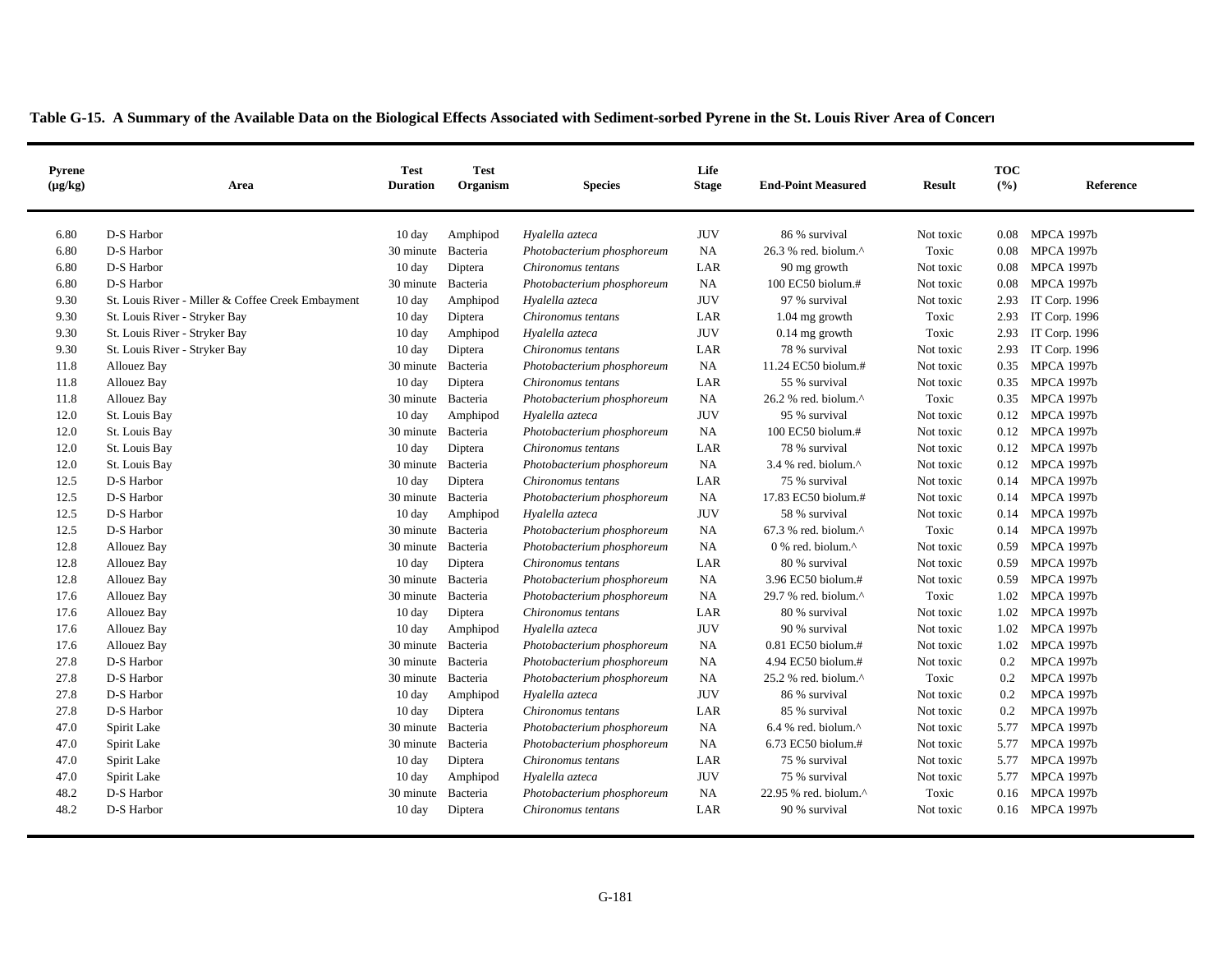| Pyrene<br>$(\mu g/kg)$ | Area                       | <b>Test</b><br><b>Duration</b> | <b>Test</b><br>Organism | <b>Species</b>             | Life<br><b>Stage</b> | <b>End-Point Measured</b>                           | <b>Result</b> | <b>TOC</b><br>(9/6) | Reference                  |
|------------------------|----------------------------|--------------------------------|-------------------------|----------------------------|----------------------|-----------------------------------------------------|---------------|---------------------|----------------------------|
| 48.2                   | D-S Harbor                 | 30 minute                      | Bacteria                | Photobacterium phosphoreum | <b>NA</b>            | 100 EC50 biolum.#                                   | Not toxic     |                     | 0.16 MPCA 1997b            |
| $<$ 50.0               | Superior Bay               | 48 hour                        | Cladoceran              | Ceriodaphnia dubia         | ADT                  | 100 % survival                                      | Not toxic     | 6.7                 | Wenck Associates Inc. 1995 |
| $<$ 50.0               | Superior Bay               | $10 \text{ day}$               | Amphipod                | Hyalella azteca            | <b>JUV</b>           | 90 % survival                                       | Not toxic     | 6.7                 | Wenck Associates Inc. 1995 |
| $<$ 50.0               | Superior Bay               | $10 \text{ day}$               | Diptera                 | Chironomus tentans         | LAR                  | 100 % survival                                      | Not toxic     | 6.7                 | Wenck Associates Inc. 1995 |
| $<$ 50.0               | Superior Bay               | $10 \text{ day}$               | Diptera                 | Chironomus tentans         | LAR                  | $0.57$ mg growth                                    | Not toxic     | 6.7                 | Wenck Associates Inc. 1995 |
| 52.0                   | Lower St. Louis River      | 10 day                         | Diptera                 | Chironomus tentans         | LAR                  | 90 % survival                                       | Not toxic     | 2.91                | <b>MPCA 1997b</b>          |
| 52.0                   | Lower St. Louis River      | 30 minute Bacteria             |                         | Photobacterium phosphoreum | <b>NA</b>            | 18.89 % red. biolum.^                               | Not toxic     | 2.91                | <b>MPCA 1997b</b>          |
| 52.0                   | Lower St. Louis River      | 30 minute                      | Bacteria                | Photobacterium phosphoreum | <b>NA</b>            | $0.96$ EC50 biolum.#                                | Not toxic     | 2.91                | <b>MPCA 1997b</b>          |
| 52.0                   | Lower St. Louis River      | $10 \text{ day}$               | Amphipod                | Hyalella azteca            | <b>JUV</b>           | 92 % survival                                       | Not toxic     | 2.91                | <b>MPCA 1997b</b>          |
| 53.0                   | Spirit Lake                | 30 minute                      | Bacteria                | Photobacterium phosphoreum | <b>NA</b>            | 10.2 % red. biolum.^                                | Not toxic     | 2.82                | <b>MPCA 1997b</b>          |
| 53.0                   | Spirit Lake                | 30 minute                      | Bacteria                | Photobacterium phosphoreum | <b>NA</b>            | $0.4$ EC50 biolum.#                                 | Toxic         | 2.82                | <b>MPCA 1997b</b>          |
| 53.0                   | Spirit Lake                | 10 day                         | Diptera                 | Chironomus tentans         | LAR                  | 72 % survival                                       | Not toxic     | 2.82                | <b>MPCA 1997b</b>          |
| 53.0                   | Spirit Lake                | $10 \text{ day}$               | Amphipod                | Hyalella azteca            | <b>JUV</b>           | 70 % survival                                       | Not toxic     | 2.82                | <b>MPCA 1997b</b>          |
| 57.4                   | D-S Harbor                 | 30 minute                      | Bacteria                | Photobacterium phosphoreum | <b>NA</b>            | $0.72$ EC50 biolum.#                                | Not toxic     | 1.42                | <b>MPCA 1997b</b>          |
| 57.4                   | D-S Harbor                 | $10 \text{ day}$               | Amphipod                | Hyalella azteca            | <b>JUV</b>           | 100 % survival                                      | Not toxic     | 1.42                | <b>MPCA 1997b</b>          |
| 57.4                   | D-S Harbor                 | $10 \text{ day}$               | Diptera                 | Chironomus tentans         | LAR                  | 60 % survival                                       | Not toxic     | 1.42                | <b>MPCA 1997b</b>          |
| 57.4                   | D-S Harbor                 | 30 minute                      | Bacteria                | Photobacterium phosphoreum | <b>NA</b>            | 41.98 % red. biolum. $\wedge$                       | Toxic         | 1.42                | <b>MPCA 1997b</b>          |
| 60.5                   | D-S Harbor                 | $10 \text{ day}$               | Amphipod                | Hyalella azteca            | <b>JUV</b>           | 93 % survival                                       | Not toxic     | 1.87                | <b>MPCA 1997c</b>          |
| 60.5                   | D-S Harbor                 | $10 \text{ day}$               | Diptera                 | Chironomus tentans         | LAR                  | 85 % survival                                       | Not toxic     | 1.87                | <b>MPCA 1997c</b>          |
| 60.5                   | D-S Harbor                 | 15 minute                      | Bacteria                | Photobacterium phosphoreum | <b>NA</b>            | $21.8$ % red. biolum. <sup><math>\land</math></sup> | Toxic         | 1.87                | <b>MPCA 1997c</b>          |
| 60.5                   | D-S Harbor                 | $10 \text{ day}$               | Diptera                 | Chironomus tentans         | LAR                  | $0.53$ mg growth                                    | Not toxic     | 1.87                | <b>MPCA 1997c</b>          |
| 60.5                   | D-S Harbor                 | 15 minute                      | Bacteria                | Photobacterium phosphoreum | <b>NA</b>            | 2.07 EC50 biolum.#                                  | Not toxic     | 1.87                | <b>MPCA 1997c</b>          |
| 71.0                   | Spirit Lake - Grassy Point | $10 \text{ day}$               | Amphipod                | Hyalella azteca            | <b>JUV</b>           | 80 % survival                                       | Not toxic     | <b>NR</b>           | Crane et al. 1997          |
| 71.0                   | Spirit Lake - Grassy Point | $10 \text{ day}$               | Diptera                 | Chironomus tentans         | LAR                  | 70 % survival                                       | Not toxic     | <b>NR</b>           | Crane et al. 1997          |
| 79.5                   | Spirit Lake                | 30 minute                      | Bacteria                | Photobacterium phosphoreum | <b>NA</b>            | 7.4 % red. biolum. $^{\wedge}$                      | Not toxic     | 2.59                | <b>MPCA 1997b</b>          |
| 79.5                   | Spirit Lake                | 30 minute Bacteria             |                         | Photobacterium phosphoreum | <b>NA</b>            | 0.41 EC50 biolum.#                                  | Toxic         | 2.59                | <b>MPCA 1997b</b>          |
| 79.5                   | Spirit Lake                | $10 \text{ day}$               | Diptera                 | Chironomus tentans         | LAR                  | 65 % survival                                       | Not toxic     | 2.59                | <b>MPCA 1997b</b>          |
| 79.5                   | Spirit Lake                | $10 \text{ day}$               | Amphipod                | Hyalella azteca            | <b>JUV</b>           | 97.5 % survival                                     | Not toxic     | 2.59                | <b>MPCA 1997b</b>          |
| 84.0                   | D-S Harbor                 | 10 day                         | Diptera                 | Chironomus tentans         | LAR                  | 85 % survival                                       | Not toxic     | 0.4                 | <b>MPCA 1997b</b>          |
| 84.0                   | D-S Harbor                 | $10 \text{ day}$               | Amphipod                | Hyalella azteca            | <b>JUV</b>           | 85 % survival                                       | Not toxic     | 0.4                 | <b>MPCA 1997b</b>          |
| 84.0                   | D-S Harbor                 | $10 \text{ day}$               | Amphipod                | Hyalella azteca            | <b>JUV</b>           | 82 % survival                                       | Not toxic     | 0.4                 | <b>MPCA 1997b</b>          |
| 84.0                   | D-S Harbor                 | 30 minute                      | Bacteria                | Photobacterium phosphoreum | <b>NA</b>            | 39.7 % red. biolum.^                                | Toxic         | 0.4                 | <b>MPCA 1997b</b>          |
| 84.0                   | D-S Harbor                 | 30 minute                      | Bacteria                | Photobacterium phosphoreum | NA                   | 100 EC50 biolum.#                                   | Not toxic     | 0.4                 | <b>MPCA 1997b</b>          |
| 84.0                   | D-S Harbor                 | $10 \text{ day}$               | Diptera                 | Chironomus tentans         | LAR                  | 88 % survival                                       | Not toxic     | 0.4                 | <b>MPCA 1997b</b>          |
| 95.0                   | Lower St. Louis River      | 10 day                         | Amphipod                | Hyalella azteca            | <b>JUV</b>           | 90 % survival                                       | Not toxic     | 2.7                 | <b>MPCA 1997c</b>          |
| 95.0                   | Lower St. Louis River      | 15 minute Bacteria             |                         | Photobacterium phosphoreum | <b>NA</b>            | 0.52 EC50 biolum.#                                  | Not toxic     | 2.7                 | <b>MPCA 1997c</b>          |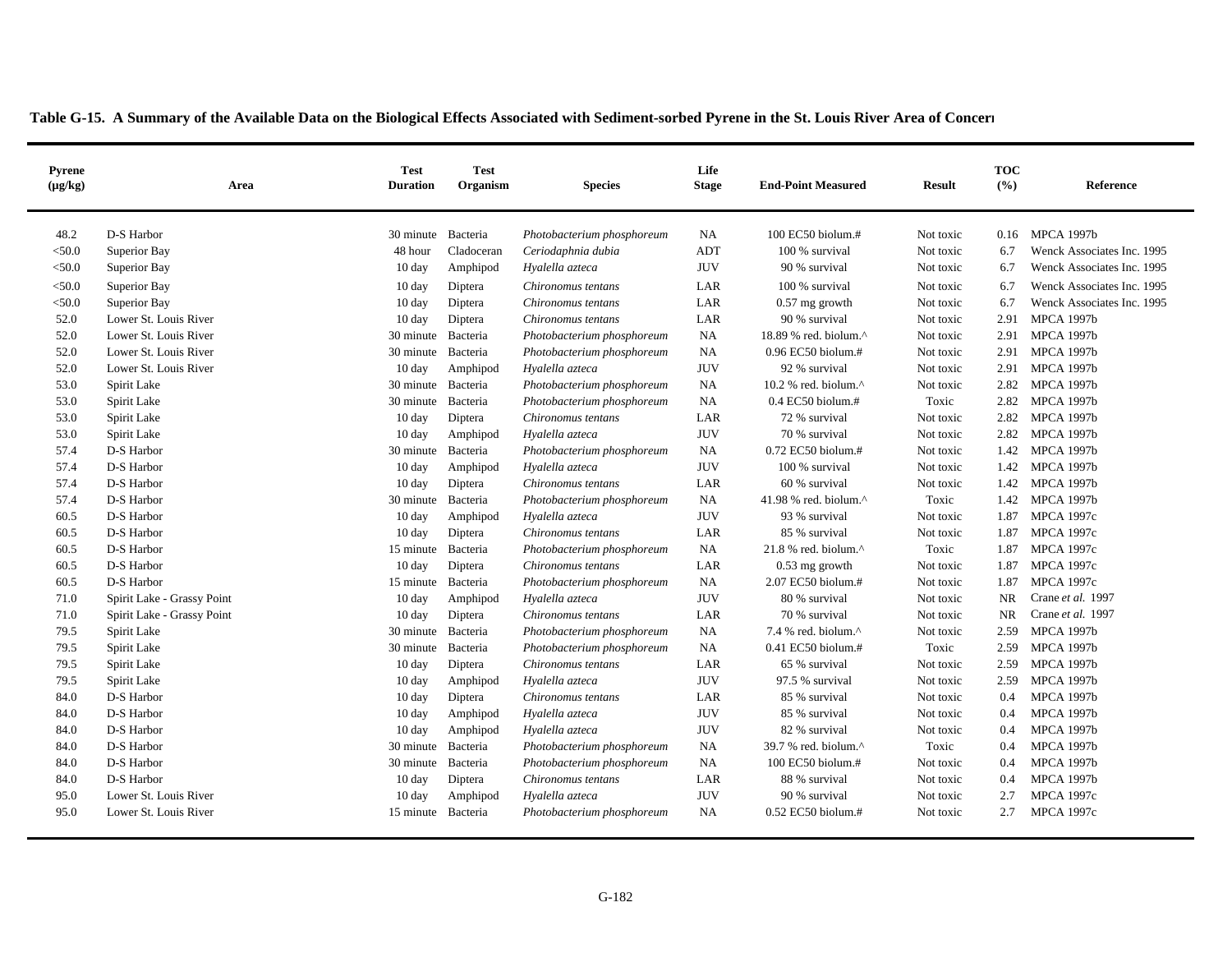| <b>Pyrene</b><br>$(\mu g/kg)$ | Area                       | <b>Test</b><br><b>Duration</b> | <b>Test</b><br>Organism | <b>Species</b>             | Life<br><b>Stage</b> | <b>End-Point Measured</b>                         | <b>Result</b>  | <b>TOC</b><br>(9/6) | Reference          |
|-------------------------------|----------------------------|--------------------------------|-------------------------|----------------------------|----------------------|---------------------------------------------------|----------------|---------------------|--------------------|
| 95.0                          | Lower St. Louis River      | 15 minute                      | Bacteria                | Photobacterium phosphoreum | <b>NA</b>            | 5.3 % red. biolum. $\wedge$                       | Not toxic      | 2.7                 | <b>MPCA 1997c</b>  |
| 95.0                          | Lower St. Louis River      | $10 \text{ day}$               | Diptera                 | Chironomus tentans         | LAR                  | 68 % survival                                     | Not toxic      | 2.7                 | <b>MPCA 1997c</b>  |
| 95.0                          | Lower St. Louis River      | 15 minute Bacteria             |                         | Photobacterium phosphoreum | NA                   | 0.52 EC50 biolum.#                                | Not toxic      | 2.7                 | <b>MPCA 1997c</b>  |
| 95.0                          | Lower St. Louis River      | $10 \text{ day}$               | Amphipod                | Hyalella azteca            | <b>JUV</b>           | 93 % survival                                     | Not toxic      | 2.7                 | <b>MPCA 1997c</b>  |
| 95.0                          | Lower St. Louis River      | $10 \text{ day}$               | Diptera                 | Chironomus tentans         | LAR                  | 70 % survival                                     | Not toxic      | 2.7                 | <b>MPCA 1997c</b>  |
| 95.0                          | Lower St. Louis River      | 15 minute                      | Bacteria                | Photobacterium phosphoreum | <b>NA</b>            | 12 % red. biolum. $\wedge$                        | Not toxic      | 2.7                 | <b>MPCA 1997c</b>  |
| 95.0                          | Lower St. Louis River      | $10 \text{ day}$               | Diptera                 | Chironomus tentans         | LAR                  | $0.56$ mg growth                                  | Not toxic      | 2.7                 | <b>MPCA 1997c</b>  |
| 95.0                          | Lower St. Louis River      | $10 \text{ day}$               | Diptera                 | Chironomus tentans         | LAR                  | 0.44 mg growth                                    | Not toxic      | 2.7                 | <b>MPCA 1997c</b>  |
| 99.0                          | D-S Harbor                 | 15 minute                      | Bacteria                | Photobacterium phosphoreum | <b>NA</b>            | 4.29 EC50 biolum.#                                | Not toxic      | 1.69                | <b>MPCA 1997c</b>  |
| 99.0                          | D-S Harbor                 | $10 \text{ day}$               | Amphipod                | Hyalella azteca            | <b>JUV</b>           | 84 % survival                                     | Not toxic      | 1.69                | <b>MPCA 1997c</b>  |
| 99.0                          | D-S Harbor                 | 15 minute                      | Bacteria                | Photobacterium phosphoreum | <b>NA</b>            | 12.1 % red. biolum. $^{\wedge}$                   | Not toxic      | 1.69                | <b>MPCA 1997c</b>  |
| 105                           | Spirit Lake                | $10 \text{ day}$               | Amphipod                | Hyalella azteca            | <b>JUV</b>           | 90 % survival                                     | Not toxic      | 2.34                | <b>MPCA 1997c</b>  |
| 105                           | Spirit Lake                | 15 minute                      | Bacteria                | Photobacterium phosphoreum | <b>NA</b>            | 0.77 EC50 biolum.#                                | Not toxic      | 2.34                | <b>MPCA 1997c</b>  |
| 105                           | Spirit Lake                | $10 \text{ day}$               | Diptera                 | Chironomus tentans         | LAR                  | 95 % survival                                     | Not toxic      | 2.34                | <b>MPCA 1997c</b>  |
| 105                           | Spirit Lake                | $10 \text{ day}$               | Diptera                 | Chironomus tentans         | LAR                  | $0.37$ mg growth                                  | Not toxic      | 2.34                | <b>MPCA 1997c</b>  |
| 105                           | Spirit Lake                | 15 minute Bacteria             |                         | Photobacterium phosphoreum | NA                   | 12.1 % red. biolum. $^{\wedge}$                   | Not toxic      | 2.34                | <b>MPCA 1997c</b>  |
| 106                           | St. Louis Bay              | 30 minute                      | Bacteria                | Photobacterium phosphoreum | <b>NA</b>            | $-2.8$ % red. biolum. $^{\wedge}$                 | Not toxic      | 1.82                | <b>MPCA 1997b</b>  |
| 106                           | St. Louis Bay              | $10 \text{ day}$               | Amphipod                | Hyalella azteca            | <b>JUV</b>           | 70 % survival                                     | Not toxic      | 1.82                | <b>MPCA 1997b</b>  |
| 106                           | St. Louis Bay              | $10 \text{ day}$               | Diptera                 | Chironomus tentans         | LAR                  | 75 % survival                                     | Not toxic      | 1.82                | <b>MPCA 1997b</b>  |
| 106                           | St. Louis Bay              | 30 minute                      | Bacteria                | Photobacterium phosphoreum | <b>NA</b>            | 3.56 EC50 biolum.#                                | Not toxic      | 1.82                | <b>MPCA 1997b</b>  |
| 130                           | Spirit Lake - Grassy Point | 10 day                         | Diptera                 | Chironomus tentans         | LAR                  | 92 % survival                                     | Not toxic      | <b>NR</b>           | Crane et al. 1997  |
| 130                           | Spirit Lake - Grassy Point | $10 \text{ day}$               | Amphipod                | Hyalella azteca            | <b>JUV</b>           | 92 % survival                                     | Not toxic      | NR                  | Crane et al. 1997  |
| 137                           | Lower St. Louis River      | 15 minute                      | Bacteria                | Photobacterium phosphoreum | <b>NA</b>            | $0.42$ EC50 biolum.#                              | Toxic          | 3.25                | <b>MPCA 1997c</b>  |
| 137                           | Lower St. Louis River      | $10 \text{ day}$               | Amphipod                | Hyalella azteca            | <b>JUV</b>           | 100 % survival                                    | Not toxic      | 3.25                | <b>MPCA 1997c</b>  |
| 137                           | Lower St. Louis River      | 15 minute                      | Bacteria                | Photobacterium phosphoreum | <b>NA</b>            | 28.8 % red. biolum.^                              | Toxic          | 3.25                | <b>MPCA 1997c</b>  |
| 145                           | D-S Harbor                 | 30 minute Bacteria             |                         | Photobacterium phosphoreum | <b>NA</b>            | $0$ % red. biolum. <sup><math>\wedge</math></sup> | Not toxic      | 1.35                | <b>MPCA 1997b</b>  |
| 145                           | D-S Harbor                 | $10 \text{ day}$               | Diptera                 | Chironomus tentans         | LAR                  | 70 % survival                                     | Not toxic      | 1.35                | <b>MPCA 1997b</b>  |
| 145                           | D-S Harbor                 | $10 \text{ day}$               | Amphipod                | Hyalella azteca            | <b>JUV</b>           | 92 % survival                                     | Not toxic      | 1.35                | <b>MPCA 1997b</b>  |
| 145                           | D-S Harbor                 | 30 minute                      | Bacteria                | Photobacterium phosphoreum | <b>NA</b>            | 0.96 EC50 biolum.#                                | Not toxic      | 1.35                | <b>MPCA 1997b</b>  |
| 158                           | D-S Harbor                 | 10 day                         | Diptera                 | Chironomus tentans         | LAR                  | $0.46$ mg growth                                  | Not toxic      | 2.24                | <b>MPCA 1997c</b>  |
| 158                           | D-S Harbor                 | $10 \text{ day}$               | Diptera                 | Chironomus tentans         | LAR                  | 95 % survival                                     | Not toxic      | 2.24                | <b>MPCA 1997c</b>  |
| 158                           | D-S Harbor                 | 15 minute                      | Bacteria                | Photobacterium phosphoreum | <b>NA</b>            | $0\%$ red. biolum. <sup><math>\land</math></sup>  | Not toxic      | 2.24                | <b>MPCA 1997c</b>  |
| 158                           | D-S Harbor                 | 15 minute                      | Bacteria                | Photobacterium phosphoreum | <b>NA</b>            | 1.3 EC50 biolum.#                                 | Not toxic      | 2.24                | <b>MPCA 1997c</b>  |
| 158                           | D-S Harbor                 | 10 day                         | Amphipod                | Hyalella azteca            | <b>JUV</b>           | 98 % survival                                     | Not toxic      | 2.24                | <b>MPCA 1997c</b>  |
| 190                           | St. Louis Harbor           | $10 \text{ day}$               | Amphipod                | Hyalella azteca            | <b>JUV</b>           | $0.04$ mg growth                                  | Not determined | 0.7                 | Ankley et al. 1994 |
| 190                           | St. Louis Harbor           | $10 \text{ day}$               | Diptera                 | Chironomus tentans         | LAR                  | 0.74 % weight using UV light                      | Not toxic      | 0.7                 | Ankley et al. 1994 |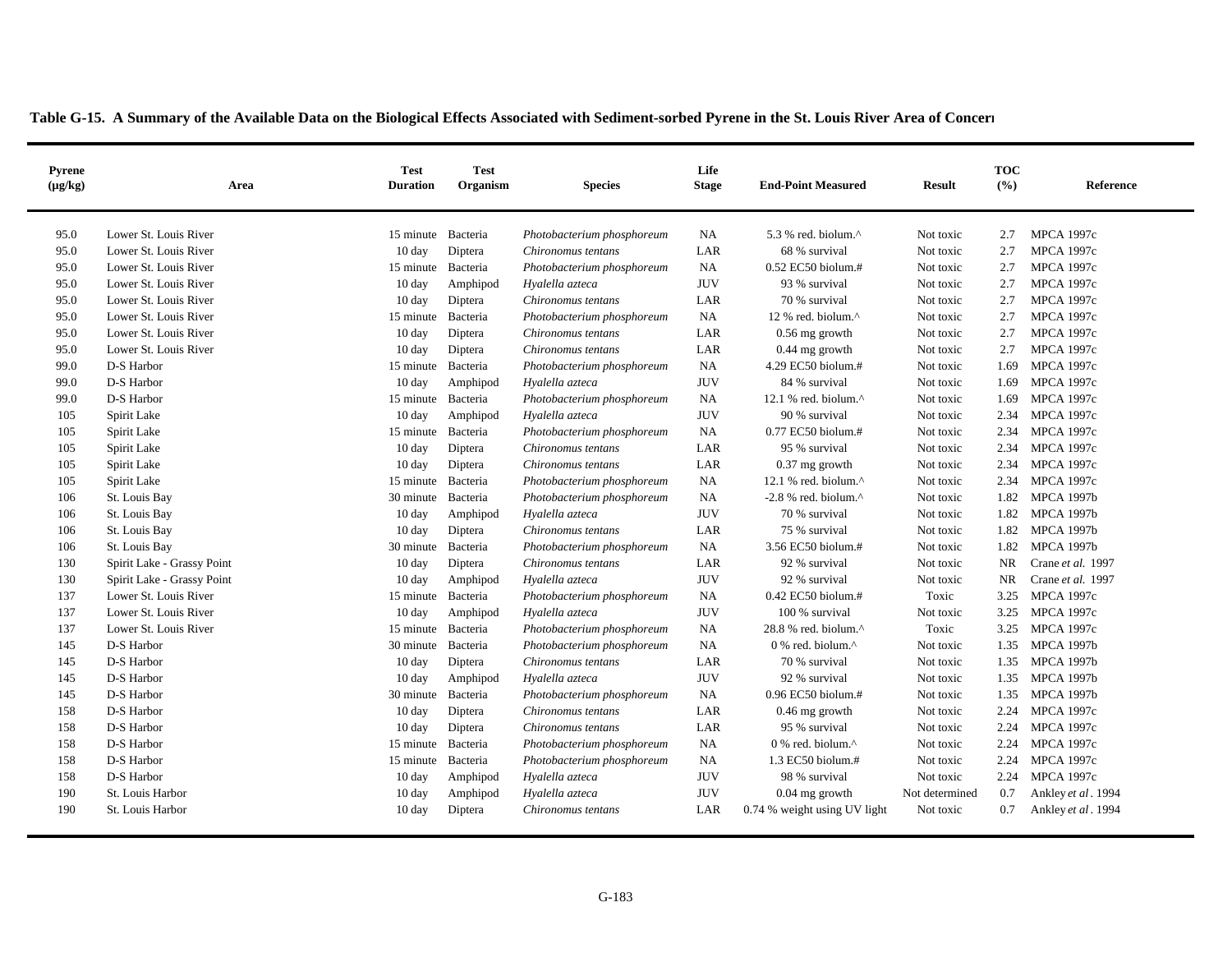| <b>Pyrene</b><br>$(\mu g/kg)$ | Area                                    | <b>Test</b><br><b>Duration</b> | <b>Test</b><br>Organism | <b>Species</b>             | Life<br><b>Stage</b> | <b>End-Point Measured</b>                         | <b>Result</b> | <b>TOC</b><br>(9/6) | Reference          |
|-------------------------------|-----------------------------------------|--------------------------------|-------------------------|----------------------------|----------------------|---------------------------------------------------|---------------|---------------------|--------------------|
| 190                           | St. Louis Harbor                        | $10 \text{ day}$               | Oligochaete             | Lumbriculus variegatus     | ADT                  | 0 % survival/normal & UV                          | Toxic         | 0.7                 | Ankley et al. 1994 |
| 190                           | St. Louis Harbor                        | $10 \text{ day}$               | Oligochaete             | Lumbriculus variegatus     | ADT                  | $0.65$ mg growth                                  | Toxic         | 0.7                 | Ankley et al. 1994 |
| 190                           | St. Louis Harbor                        | 10 day                         | Oligochaete             | Lumbriculus variegatus     | ADT                  | 85 % survival                                     | Not toxic     | 0.7                 | Ankley et al. 1994 |
| 190                           | St. Louis Harbor                        | $10 \text{ day}$               | Amphipod                | Hyalella azteca            | <b>JUV</b>           | 0 % survival/normal & UV                          | Toxic         | 0.7                 | Ankley et al. 1994 |
| 190                           | St. Louis Harbor                        | $10 \text{ day}$               | Amphipod                | Hyalella azteca            | <b>JUV</b>           | 65 % survival                                     | Not toxic     | 0.7                 | Ankley et al. 1994 |
| 190                           | St. Louis Harbor                        | $10 \text{ day}$               | Diptera                 | Chironomus tentans         | LAR                  | 65 % survival/normal & UV                         | Toxic         | 0.7                 | Ankley et al. 1994 |
| 190                           | St. Louis Harbor                        | 10 day                         | Diptera                 | Chironomus tentans         | LAR                  | 87.5 % survival                                   | Not toxic     | 0.7                 | Ankley et al. 1994 |
| 190                           | St. Louis Harbor                        | $10 \text{ day}$               | Diptera                 | Chironomus tentans         | LAR                  | $0.8$ mg growth                                   | Not toxic     | 0.7                 | Ankley et al. 1994 |
| 196                           | St. Louis River - Lower St. Louis River | 30 minute                      | Bacteria                | Photobacterium phosphoreum | <b>NA</b>            | 18.2 % red. biolum.^                              | Not toxic     | 4.84                | <b>MPCA 1997b</b>  |
| 196                           | St. Louis River - Lower St. Louis River | $10 \text{ day}$               | Amphipod                | Hyalella azteca            | <b>JUV</b>           | 92 % survival                                     | Not toxic     | 4.84                | <b>MPCA 1997b</b>  |
| 196                           | St. Louis River - Lower St. Louis River | 30 minute                      | Bacteria                | Photobacterium phosphoreum | <b>NA</b>            | $0.09$ EC50 biolum.#                              | Toxic         | 4.84                | <b>MPCA 1997b</b>  |
| 196                           | St. Louis River - Lower St. Louis River | $10 \text{ day}$               | Diptera                 | Chironomus tentans         | LAR                  | 90 % survival                                     | Not toxic     | 4.84                | <b>MPCA 1997b</b>  |
| 255                           | D-S Harbor                              | $10 \text{ day}$               | Diptera                 | Chironomus tentans         | LAR                  | $0.64$ mg growth                                  | Not toxic     | 3.85                | <b>MPCA 1997c</b>  |
| 255                           | D-S Harbor                              | 15 minute                      | Bacteria                | Photobacterium phosphoreum | <b>NA</b>            | 3.82 EC50 biolum.#                                | Not toxic     | 3.85                | <b>MPCA 1997c</b>  |
| 255                           | D-S Harbor                              | $10 \text{ day}$               | Amphipod                | Hyalella azteca            | <b>JUV</b>           | 88 % survival                                     | Not toxic     | 3.85                | <b>MPCA 1997c</b>  |
| 255                           | D-S Harbor                              | 10 day                         | Diptera                 | Chironomus tentans         | LAR                  | 85 % survival                                     | Not toxic     | 3.85                | <b>MPCA 1997c</b>  |
| 255                           | D-S Harbor                              | 15 minute                      | Bacteria                | Photobacterium phosphoreum | <b>NA</b>            | 0 % red. biolum.^                                 | Not toxic     | 3.85                | <b>MPCA 1997c</b>  |
| 343                           | Spirit Lake - Spirit Lake               | $10 \text{ day}$               | Diptera                 | Chironomus tentans         | LAR                  | $0.53$ mg growth                                  | Not toxic     | 1.65                | <b>MPCA 1997c</b>  |
| 343                           | Spirit Lake                             | 15 minute                      | Bacteria                | Photobacterium phosphoreum | <b>NA</b>            | 4.42 EC50 biolum.#                                | Not toxic     | 1.65                | <b>MPCA 1997c</b>  |
| 343                           | Spirit Lake                             | 15 minute                      | Bacteria                | Photobacterium phosphoreum | <b>NA</b>            | $0$ % red. biolum. <sup><math>\wedge</math></sup> | Not toxic     | 1.65                | <b>MPCA 1997c</b>  |
| 343                           | Spirit Lake                             | 10 day                         | Amphipod                | Hyalella azteca            | <b>JUV</b>           | 87 % survival                                     | Not toxic     | 1.65                | <b>MPCA 1997c</b>  |
| 343                           | Spirit Lake                             | $10 \text{ day}$               | Diptera                 | Chironomus tentans         | LAR                  | 88 % survival                                     | Not toxic     | 1.65                | <b>MPCA 1997c</b>  |
| 351                           | Spirit Lake                             | 30 minute Bacteria             |                         | Photobacterium phosphoreum | <b>NA</b>            | $0.97$ EC50 biolum.#                              | Not toxic     | 5.34                | <b>MPCA 1997b</b>  |
| 351                           | Spirit Lake                             | 30 minute                      | Bacteria                | Photobacterium phosphoreum | <b>NA</b>            | 18.8 % red. biolum. $^{\wedge}$                   | Not toxic     | 5.34                | <b>MPCA 1997b</b>  |
| 351                           | Spirit Lake                             | 10 day                         | Diptera                 | Chironomus tentans         | LAR                  | 75 % survival                                     | Not toxic     | 5.34                | <b>MPCA 1997b</b>  |
| 351                           | Spirit Lake                             | $10 \text{ day}$               | Amphipod                | Hyalella azteca            | <b>JUV</b>           | 100 % survival                                    | Not toxic     | 5.34                | <b>MPCA 1997b</b>  |
| 401                           | St. Louis Harbor                        | $10 \text{ day}$               | Oligochaete             | Lumbriculus variegatus     | ADT                  | 100 % survival                                    | Not toxic     | 4.1                 | Ankley et al. 1994 |
| 401                           | St. Louis Harbor                        | $10 \text{ day}$               | Oligochaete             | Lumbriculus variegatus     | ADT                  | 0.83 % weight using UV light                      | Toxic         | 4.1                 | Ankley et al. 1994 |
| 401                           | St. Louis Harbor                        | 10 day                         | Oligochaete             | Lumbriculus variegatus     | ADT                  | $0.85$ mg growth                                  | Not toxic     | 4.1                 | Ankley et al. 1994 |
| 401                           | St. Louis Harbor                        | 10 day                         | Amphipod                | Hyalella azteca            | <b>JUV</b>           | 0.05 % weight using UV light                      | Not toxic     | 4.1                 | Ankley et al. 1994 |
| 401                           | St. Louis Harbor                        | $10 \text{ day}$               | Amphipod                | Hyalella azteca            | <b>JUV</b>           | 72.5 % survival/normal & UV                       | Not toxic     | 4.1                 | Ankley et al. 1994 |
| 401                           | St. Louis Harbor                        | $10 \text{ day}$               | Diptera                 | Chironomus tentans         | LAR                  | 1.08 % weight using UV light                      | Not toxic     | 4.1                 | Ankley et al. 1994 |
| 401                           | St. Louis Harbor                        | $10 \text{ day}$               | Diptera                 | Chironomus tentans         | LAR                  | 95 % survival/normal & UV                         | Not toxic     | 4.1                 | Ankley et al. 1994 |
| 401                           | St. Louis Harbor                        | 10 day                         | Diptera                 | Chironomus tentans         | LAR                  | $0.93$ mg growth                                  | Not toxic     | 4.1                 | Ankley et al. 1994 |
| 401                           | St. Louis Harbor                        | 10 day                         | Diptera                 | Chironomus tentans         | LAR                  | 85 % survival                                     | Not toxic     | 4.1                 | Ankley et al. 1994 |
| 401                           | St. Louis Harbor                        | $10 \text{ day}$               | Amphipod                | Hyalella azteca            | <b>JUV</b>           | $0.04$ mg growth                                  | Toxic         | 4.1                 | Ankley et al. 1994 |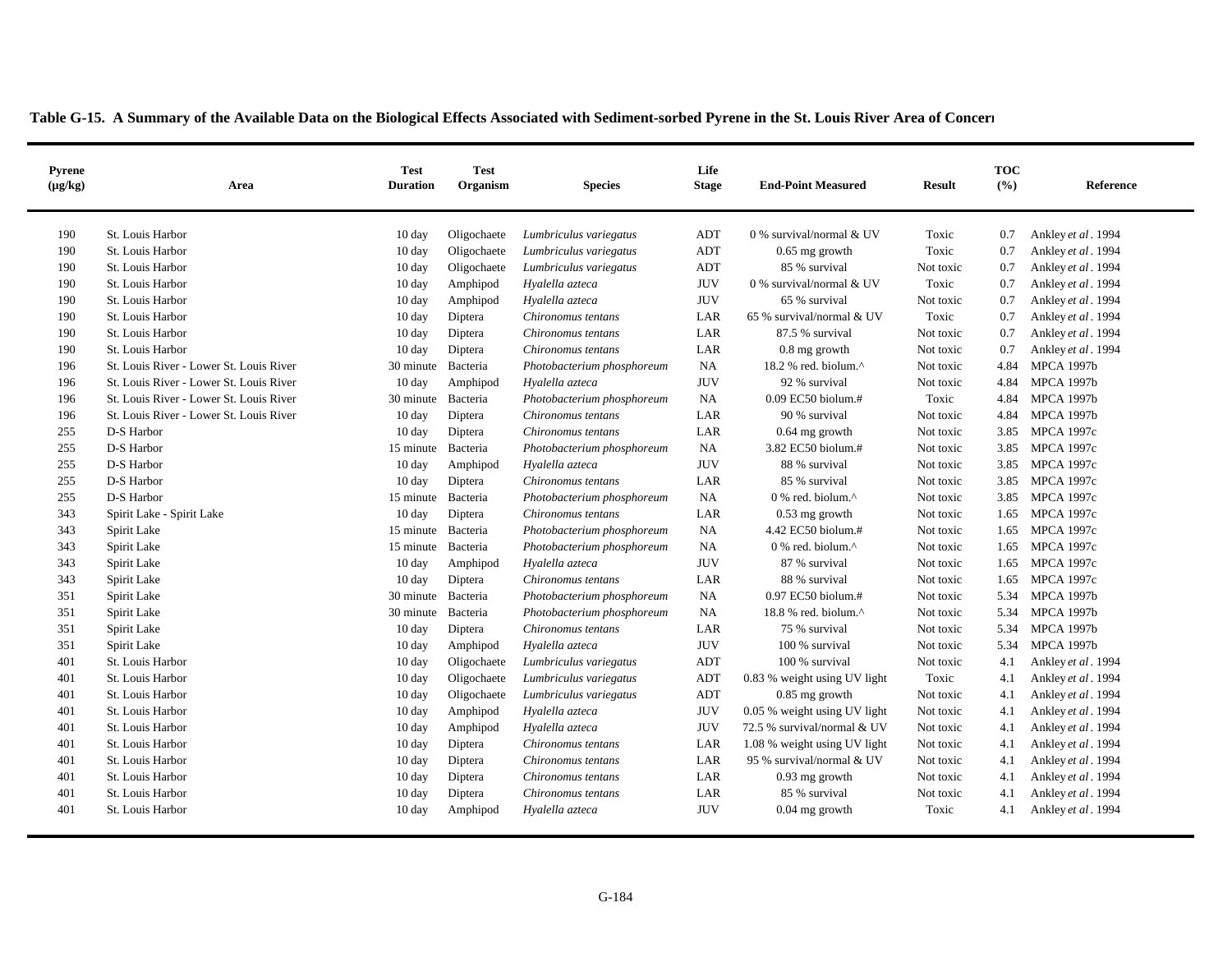| Pyrene<br>$(\mu g/kg)$ | Area                          | <b>Test</b><br><b>Duration</b> | <b>Test</b><br>Organism | <b>Species</b>             | Life<br><b>Stage</b> | <b>End-Point Measured</b>       | <b>Result</b>  | <b>TOC</b><br>(9/6) | Reference           |
|------------------------|-------------------------------|--------------------------------|-------------------------|----------------------------|----------------------|---------------------------------|----------------|---------------------|---------------------|
| 401                    | St. Louis Harbor              | $10 \text{ day}$               | Oligochaete             | Lumbriculus variegatus     | ADT                  | 87.5 % survival/normal & UV     | Not toxic      | 4.1                 | Ankley et al. 1994  |
| 401                    | St. Louis Harbor              | $10 \text{ day}$               | Amphipod                | Hyalella azteca            | <b>JUV</b>           | 80 % survival                   | Not toxic      | 4.1                 | Ankley et al. 1994  |
| 430                    | Spirit Lake                   | 15 minute Bacteria             |                         | Photobacterium phosphoreum | <b>NA</b>            | $0.51$ EC50 biolum.#            | Not toxic      | 3.95                | <b>MPCA 1997c</b>   |
| 430                    | Spirit Lake                   | 15 minute                      | Bacteria                | Photobacterium phosphoreum | <b>NA</b>            | 23.7 % red. biolum.^            | Toxic          | 3.95                | <b>MPCA 1997c</b>   |
| 430                    | Spirit Lake                   | 10 day                         | Amphipod                | Hyalella azteca            | <b>JUV</b>           | 70 % survival                   | Toxic          | 3.95                | <b>MPCA 1997c</b>   |
| 430                    | Spirit Lake                   | 15 minute                      | Bacteria                | Photobacterium phosphoreum | <b>NA</b>            | 30.7 % red. biolum.^            | Toxic          | 3.95                | <b>MPCA 1997c</b>   |
| 430                    | Spirit Lake                   | 15 minute                      | Bacteria                | Photobacterium phosphoreum | <b>NA</b>            | $0.51$ EC50 biolum.#            | Not toxic      | 3.95                | <b>MPCA 1997c</b>   |
| 430                    | Spirit Lake                   | $10 \text{ day}$               | Amphipod                | Hyalella azteca            | <b>JUV</b>           | 88 % survival                   | Not toxic      | 3.95                | <b>MPCA 1997c</b>   |
| 447                    | D-S Harbor                    | 15 minute                      | Bacteria                | Photobacterium phosphoreum | <b>NA</b>            | 1.92 EC50 biolum.#              | Not toxic      | 2.98                | <b>MPCA 1997c</b>   |
| 447                    | D-S Harbor                    | $10 \text{ day}$               | Amphipod                | Hyalella azteca            | <b>JUV</b>           | 97 % survival                   | Not toxic      | 2.98                | <b>MPCA 1997c</b>   |
| 447                    | D-S Harbor                    | $10 \text{ day}$               | Diptera                 | Chironomus tentans         | LAR                  | 72 % survival                   | Not toxic      | 2.98                | <b>MPCA 1997c</b>   |
| 447                    | D-S Harbor                    | 15 minute                      | Bacteria                | Photobacterium phosphoreum | <b>NA</b>            | 10.5 % red. biolum. $^{\wedge}$ | Not toxic      | 2.98                | <b>MPCA 1997c</b>   |
| 447                    | D-S Harbor                    | 10 day                         | Diptera                 | Chironomus tentans         | LAR                  | $0.58$ mg growth                | Not toxic      | 2.98                | <b>MPCA 1997c</b>   |
| 480                    | Spirit Lake - Grassy Point    | 10 day                         | Diptera                 | Chironomus tentans         | LAR                  | 70 % survival                   | Not toxic      | <b>NR</b>           | Crane et al. 1997   |
| 480                    | Spirit Lake - Grassy Point    | 10 day                         | Amphipod                | Hyalella azteca            | <b>JUV</b>           | 90 % survival                   | Not toxic      | <b>NR</b>           | Crane et al. 1997   |
| 523                    | St. Louis River - Keene Creek | $10 \text{ day}$               | Diptera                 | Chironomus tentans         | LAR                  | 1.59 mg growth                  | Not toxic      | 6.4                 | IT Corp. 1996       |
| 523                    | St. Louis River - Keene Creek | $10 \text{ day}$               | Amphipod                | Hyalella azteca            | <b>JUV</b>           | 87 % survival                   | Not toxic      | 6.4                 | IT Corp. 1996       |
| 523                    | St. Louis River - Keene Creek | 10 day                         | Diptera                 | Chironomus tentans         | LAR                  | 72 % survival                   | Not toxic      | 6.4                 | IT Corp. 1996       |
| 523                    | St. Louis River - Keene Creek | 10 day                         | Amphipod                | Hyalella azteca            | <b>JUV</b>           | $0.2$ mg growth                 | Not toxic      | 6.4                 | IT Corp. 1996       |
| 580                    | Spirit Lake - Grassy Point    | $10 \text{ day}$               | Amphipod                | Hyalella azteca            | <b>JUV</b>           | 75 % survival                   | Not toxic      | <b>NR</b>           | Crane et al. 1997   |
| 580                    | Spirit Lake - Grassy Point    | $10 \text{ day}$               | Diptera                 | Chironomus tentans         | LAR                  | 75 % survival                   | Not toxic      | NR                  | Crane et al. 1997   |
| 679                    | St. Louis River - Stryker Bay | $10 \text{ day}$               | Amphipod                | Hyalella azteca            | <b>JUV</b>           | 100 % survival                  | Not toxic      |                     | 11.76 IT Corp. 1996 |
| 679                    | St. Louis River - Stryker Bay | 10 day                         | Amphipod                | Hyalella azteca            | <b>JUV</b>           | $0.11$ mg growth                | Toxic          |                     | 11.76 IT Corp. 1996 |
| 679                    | St. Louis River - Stryker Bay | 10 day                         | Diptera                 | Chironomus tentans         | LAR                  | 67 % survival                   | Not toxic      |                     | 11.76 IT Corp. 1996 |
| 679                    | St. Louis River - Stryker Bay | $10 \text{ day}$               | Diptera                 | Chironomus tentans         | LAR                  | $1.02$ mg growth                | Toxic          |                     | 11.76 IT Corp. 1996 |
| 693                    | Spirit Lake                   | 10 day                         | Amphipod                | Hyalella azteca            | <b>JUV</b>           | 63 % survival                   | Toxic          |                     | <b>MPCA 1997c</b>   |
| 693                    | Spirit Lake                   | 15 minute                      | Bacteria                | Photobacterium phosphoreum | <b>NA</b>            | 52.4 % red. biolum. $^{\wedge}$ | Toxic          | -1                  | <b>MPCA 1997c</b>   |
| 693                    | Spirit Lake                   | $10 \text{ day}$               | Diptera                 | Chironomus tentans         | LAR                  | Not determined                  | Not determined |                     | <b>MPCA 1997c</b>   |
| 693                    | Spirit Lake                   | 15 minute                      | Bacteria                | Photobacterium phosphoreum | <b>NA</b>            | $0.77$ EC50 biolum.#            | Not toxic      | -1                  | <b>MPCA 1997c</b>   |
| 693                    | Spirit Lake                   | 10 day                         | Diptera                 | Chironomus tentans         | LAR                  | 0 % survival                    | Toxic          | -1                  | <b>MPCA 1997c</b>   |
| 718                    | D-S Harbor                    | $10 \text{ day}$               | Diptera                 | Chironomus tentans         | LAR                  | $0.49$ mg growth                | Not toxic      | 3.4                 | <b>MPCA 1997c</b>   |
| 718                    | D-S Harbor                    | $10 \text{ day}$               | Diptera                 | Chironomus tentans         | LAR                  | 85 % survival                   | Not toxic      | 3.4                 | <b>MPCA 1997c</b>   |
| 718                    | D-S Harbor                    | 10 day                         | Amphipod                | Hyalella azteca            | <b>JUV</b>           | 87 % survival                   | Not toxic      | 3.4                 | <b>MPCA 1997c</b>   |
| 718                    | D-S Harbor                    | 15 minute Bacteria             |                         | Photobacterium phosphoreum | <b>NA</b>            | 0.74 EC50 biolum.#              | Not toxic      | 3.4                 | <b>MPCA 1997c</b>   |
| 718                    | D-S Harbor                    | 15 minute                      | Bacteria                | Photobacterium phosphoreum | <b>NA</b>            | 1.2 % red. biolum.^             | Not toxic      | 3.4                 | <b>MPCA 1997c</b>   |
| 718                    | D-S Harbor                    | 15 minute Bacteria             |                         | Photobacterium phosphoreum | <b>NA</b>            | $0.74$ EC50 biolum.#            | Not toxic      | 3.4                 | <b>MPCA 1997c</b>   |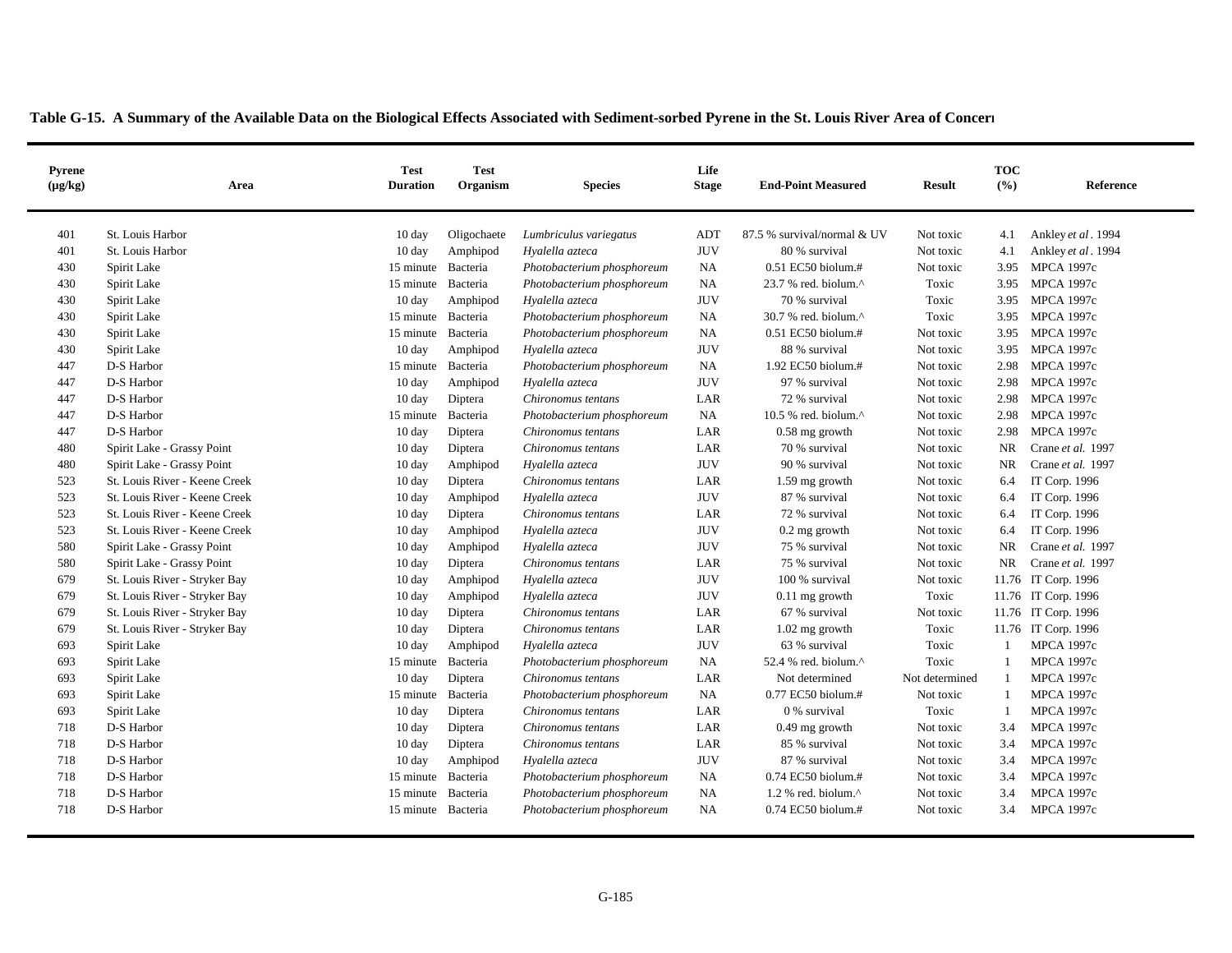| Pyrene<br>$(\mu g/kg)$ | Area                                            | <b>Test</b><br><b>Duration</b> | <b>Test</b><br>Organism | <b>Species</b>             | Life<br><b>Stage</b> | <b>End-Point Measured</b>                          | <b>Result</b>  | <b>TOC</b><br>$($ %) | Reference         |
|------------------------|-------------------------------------------------|--------------------------------|-------------------------|----------------------------|----------------------|----------------------------------------------------|----------------|----------------------|-------------------|
| 718                    | D-S Harbor                                      | 10 day                         | Amphipod                | Hyalella azteca            | <b>JUV</b>           | 87 % survival                                      | Not toxic      | 3.4                  | <b>MPCA 1997c</b> |
| 718                    | D-S Harbor                                      | $10 \text{ day}$               | Diptera                 | Chironomus tentans         | LAR                  | $0.37$ mg growth                                   | Not toxic      | 3.4                  | <b>MPCA 1997c</b> |
| 718                    | D-S Harbor                                      | 15 minute                      | Bacteria                | Photobacterium phosphoreum | NA                   | 4.1 % red. biolum. $^{\wedge}$                     | Not toxic      | 4.02                 | <b>MPCA 1997c</b> |
| 718                    | D-S Harbor                                      | $10 \text{ day}$               | Diptera                 | Chironomus tentans         | LAR                  | 57 % survival                                      | Toxic          | 4.02                 | <b>MPCA 1997c</b> |
| 718                    | D-S Harbor                                      | 10 day                         | Diptera                 | Chironomus tentans         | LAR                  | Not determined                                     | Not determined | 4.02                 | <b>MPCA 1997c</b> |
| 718                    | D-S Harbor                                      | 10 day                         | Amphipod                | Hyalella azteca            | <b>JUV</b>           | 90 % survival                                      | Not toxic      | 4.02                 | <b>MPCA 1997c</b> |
| 718                    | D-S Harbor                                      | 15 minute                      | Bacteria                | Photobacterium phosphoreum | <b>NA</b>            | 1.76 EC50 biolum.#                                 | Not toxic      | 4.02                 | <b>MPCA 1997c</b> |
| 718                    | D-S Harbor                                      | $10 \text{ day}$               | Diptera                 | Chironomus tentans         | LAR                  | 77 % survival                                      | Not toxic      | 3.4                  | <b>MPCA 1997c</b> |
| 718                    | D-S Harbor                                      | 15 minute                      | Bacteria                | Photobacterium phosphoreum | <b>NA</b>            | 1.9 % red. biolum. $^{\wedge}$                     | Not toxic      | 3.4                  | <b>MPCA 1997c</b> |
| 805                    | Lower St. Louis River                           | 15 minute                      | Bacteria                | Photobacterium phosphoreum | NA                   | 8.2 % red. biolum.^                                | Not toxic      | 1.37                 | <b>MPCA 1997c</b> |
| 805                    | Lower St. Louis River                           | $10 \text{ day}$               | Amphipod                | Hyalella azteca            | <b>JUV</b>           | 92 % survival                                      | Not toxic      | 1.37                 | <b>MPCA 1997c</b> |
| 805                    | Lower St. Louis River                           | $10 \text{ day}$               | Diptera                 | Chironomus tentans         | LAR                  | $0.57$ mg growth                                   | Not toxic      | 1.37                 | <b>MPCA 1997c</b> |
| 805                    | Lower St. Louis River                           | 15 minute                      | Bacteria                | Photobacterium phosphoreum | <b>NA</b>            | 3.52 EC50 biolum.#                                 | Not toxic      | 1.37                 | <b>MPCA 1997c</b> |
| 805                    | Lower St. Louis River                           | $10 \text{ day}$               | Diptera                 | Chironomus tentans         | LAR                  | 52 % survival                                      | Not toxic      | 1.37                 | <b>MPCA 1997c</b> |
| 840                    | St. Louis Bay - Miller & Coffee Creek Embayment | $10 \text{ day}$               | Amphipod                | Hyalella azteca            | <b>JUV</b>           | 96 % survival                                      | Not toxic      | <b>NR</b>            | Crane et al. 1997 |
| 1000                   | St. Louis Bay - Miller & Coffee Creek Embayment | $10 \text{ day}$               | Amphipod                | Hyalella azteca            | <b>JUV</b>           | 96 % survival                                      | Not toxic      | <b>NR</b>            | Crane et al. 1997 |
| 1031                   | D-S Harbor                                      | 30 minute                      | Bacteria                | Photobacterium phosphoreum | NA                   | 23.05 % red. biolum.^                              | Toxic          | 0.24                 | <b>MPCA 1997b</b> |
| 1031                   | D-S Harbor                                      | $10 \text{ day}$               | Diptera                 | Chironomus tentans         | LAR                  | 52 % survival                                      | Not toxic      | 0.24                 | <b>MPCA 1997b</b> |
| 1031                   | D-S Harbor                                      | 30 minute Bacteria             |                         | Photobacterium phosphoreum | NA                   | 100 EC50 biolum.#                                  | Not toxic      | 0.24                 | <b>MPCA 1997b</b> |
| 1031                   | D-S Harbor                                      | $10 \text{ day}$               | Amphipod                | Hyalella azteca            | <b>JUV</b>           | 72 % survival                                      | Not toxic      | 0.24                 | <b>MPCA 1997b</b> |
| 1064                   | D-S Harbor                                      | 30 minute Bacteria             |                         | Photobacterium phosphoreum | <b>NA</b>            | $0.24$ EC50 biolum.#                               | Toxic          | 4.11                 | <b>MPCA 1997b</b> |
| 1064                   | D-S Harbor                                      | $10 \text{ day}$               | Amphipod                | Hyalella azteca            | <b>JUV</b>           | 98 % survival                                      | Not toxic      | 4.11                 | <b>MPCA 1997b</b> |
| 1064                   | D-S Harbor                                      | 10 day                         | Diptera                 | Chironomus tentans         | LAR                  | 88 % survival                                      | Not toxic      | 4.11                 | <b>MPCA 1997b</b> |
| 1064                   | D-S Harbor                                      | 10 day                         | Diptera                 | Chironomus tentans         | LAR                  | 68 % survival                                      | Not toxic      | 4.11                 | <b>MPCA 1997b</b> |
| 1064                   | D-S Harbor                                      | $10 \text{ day}$               | Amphipod                | Hyalella azteca            | <b>JUV</b>           | 72 % survival                                      | Not toxic      | 4.11                 | <b>MPCA 1997b</b> |
| 1064                   | D-S Harbor                                      | 30 minute                      | Bacteria                | Photobacterium phosphoreum | $\rm NA$             | 15.5 % red. biolum.^                               | Not toxic      | 4.11                 | <b>MPCA 1997b</b> |
| 1099                   | D-S Harbor                                      | 15 minute                      | Bacteria                | Photobacterium phosphoreum | NA                   | 5.4 % red. biolum.^                                | Not toxic      | 1.44                 | <b>MPCA 1997c</b> |
| 1099                   | D-S Harbor                                      | 15 minute                      | Bacteria                | Photobacterium phosphoreum | NA                   | 1.14 EC50 biolum.#                                 | Not toxic      | 1.44                 | <b>MPCA 1997c</b> |
| 1099                   | D-S Harbor                                      | $10 \text{ day}$               | Amphipod                | Hyalella azteca            | <b>JUV</b>           | 98 % survival                                      | Not toxic      | 1.44                 | <b>MPCA 1997c</b> |
| 1100                   | St. Louis Bay - Miller & Coffee Creek Embayment | $10 \text{ day}$               | Amphipod                | Hyalella azteca            | <b>JUV</b>           | 93 % survival                                      | Not toxic      | <b>NR</b>            | Crane et al. 1997 |
| 1100                   | D-S Harbor - Slip C                             | $10 \text{ day}$               | Amphipod                | Hyalella azteca            | <b>JUV</b>           | 85 % survival                                      | Not toxic      | <b>NR</b>            | Crane et al. 1997 |
| 1100                   | D-S Harbor - Slip C                             | 10 day                         | Diptera                 | Chironomus tentans         | LAR                  | 72 % survival                                      | Not toxic      | <b>NR</b>            | Crane et al. 1997 |
| 1200                   | Spirit Lake - Grassy Point                      | 10 day                         | Diptera                 | Chironomus tentans         | LAR                  | 82 % survival                                      | Not toxic      | <b>NR</b>            | Crane et al. 1997 |
| 1200                   | Spirit Lake - Grassy Point                      | $10 \text{ day}$               | Amphipod                | Hyalella azteca            | <b>JUV</b>           | 82 % survival                                      | Not toxic      | <b>NR</b>            | Crane et al. 1997 |
| 1200                   | St. Louis Bay - Miller & Coffee Creek Embayment | $10 \text{ day}$               | Amphipod                | Hyalella azteca            | <b>JUV</b>           | 96 % survival                                      | Not toxic      | <b>NR</b>            | Crane et al. 1997 |
| 1252                   | St. Louis Bay                                   | 15 minute Bacteria             |                         | Photobacterium phosphoreum | <b>NA</b>            | $8.5\%$ red. biolum. <sup><math>\land</math></sup> | Not toxic      | 2.43                 | MPCA 1997c        |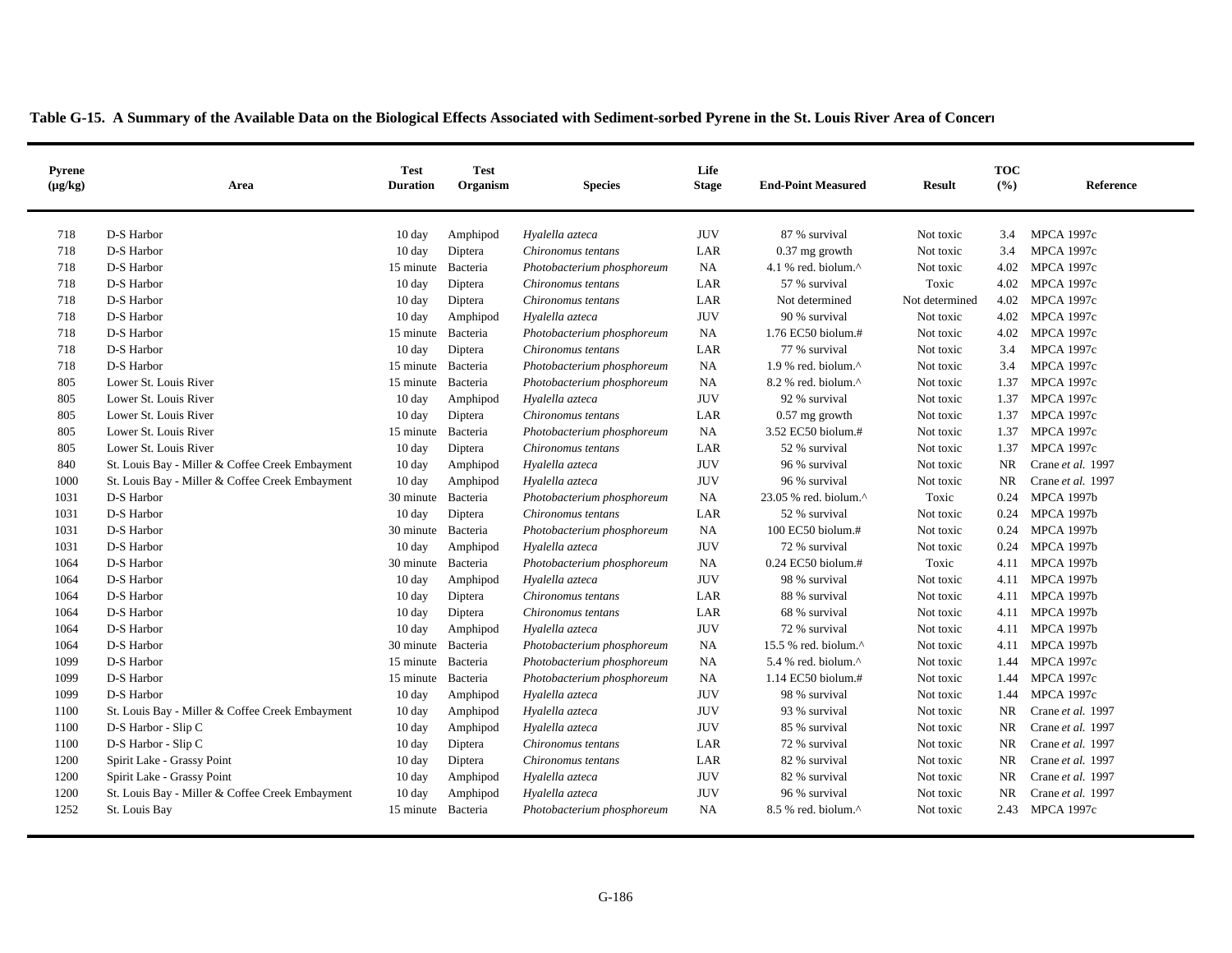| <b>Pyrene</b><br>$(\mu g/kg)$ | Area                                            | <b>Test</b><br><b>Duration</b> | <b>Test</b><br>Organism | <b>Species</b>             | Life<br><b>Stage</b> | <b>End-Point Measured</b>                         | <b>Result</b>  | <b>TOC</b><br>(%) | Reference          |
|-------------------------------|-------------------------------------------------|--------------------------------|-------------------------|----------------------------|----------------------|---------------------------------------------------|----------------|-------------------|--------------------|
|                               |                                                 |                                |                         |                            |                      |                                                   |                |                   |                    |
| 1252                          | St. Louis Bay                                   | 15 minute Bacteria             |                         | Photobacterium phosphoreum | <b>NA</b>            | 0.67 EC50 biolum.#                                | Not toxic      |                   | 2.43 MPCA 1997c    |
| 1252                          | St. Louis Bay                                   | $10 \text{ day}$               | Amphipod                | Hyalella azteca            | <b>JUV</b>           | 95 % survival                                     | Not toxic      | 2.43              | <b>MPCA 1997c</b>  |
| 1296                          | St. Louis River - Keene Creek                   | $10 \text{ day}$               | Diptera                 | Chironomus tentans         | LAR                  | 1.35 mg growth                                    | Not toxic      |                   | 23.1 IT Corp. 1996 |
| 1296                          | St. Louis River - Keene Creek                   | $10 \text{ day}$               | Amphipod                | Hyalella azteca            | <b>JUV</b>           | 100 % survival                                    | Not toxic      | 23.1              | IT Corp. 1996      |
| 1296                          | St. Louis River - Keene Creek                   | $10 \text{ day}$               | Amphipod                | Hyalella azteca            | <b>JUV</b>           | $0.2$ mg growth                                   | Not toxic      | 23.1              | IT Corp. 1996      |
| 1296                          | St. Louis River - Keene Creek                   | $10 \text{ day}$               | Diptera                 | Chironomus tentans         | LAR                  | 82 % survival                                     | Not toxic      | 23.1              | IT Corp. 1996      |
| 1300                          | St. Louis Bay - Miller & Coffee Creek Embayment | 10 day                         | Amphipod                | Hyalella azteca            | <b>JUV</b>           | 90 % survival                                     | Not toxic      | <b>NR</b>         | Crane et al. 1997  |
| 1300                          | St. Louis Bay - Miller & Coffee Creek Embayment | $10 \text{ day}$               | Diptera                 | Chironomus tentans         | LAR                  | 90 % survival                                     | Not toxic      | <b>NR</b>         | Crane et al. 1997  |
| 1317                          | D-S Harbor                                      | 15 minute                      | Bacteria                | Photobacterium phosphoreum | <b>NA</b>            | 1.5 EC50 biolum.#                                 | Not toxic      | 3.99              | MPCA 1997c         |
| 1317                          | D-S Harbor                                      | 15 minute                      | Bacteria                | Photobacterium phosphoreum | <b>NA</b>            | $0\%$ red. biolum. <sup><math>\wedge</math></sup> | Not toxic      | 3.99              | <b>MPCA 1997c</b>  |
| 1317                          | D-S Harbor                                      | $10 \text{ day}$               | Amphipod                | Hyalella azteca            | <b>JUV</b>           | 86 % survival                                     | Not toxic      | 3.99              | <b>MPCA 1997c</b>  |
| 1333                          | St. Louis Bay                                   | $10 \text{ day}$               | Diptera                 | Chironomus tentans         | LAR                  | $0.23$ mg growth                                  | Toxic          | 3.87              | <b>MPCA 1997c</b>  |
| 1333                          | St. Louis Bay                                   | 15 minute Bacteria             |                         | Photobacterium phosphoreum | <b>NA</b>            | $0.41$ EC50 biolum.#                              | Toxic          | 3.87              | <b>MPCA 1997c</b>  |
| 1333                          | St. Louis Bay                                   | 15 minute                      | Bacteria                | Photobacterium phosphoreum | <b>NA</b>            | 1.1 % red. biolum. $^{\wedge}$                    | Not toxic      | 3.87              | <b>MPCA 1997c</b>  |
| 1333                          | St. Louis Bay                                   | $10 \text{ day}$               | Diptera                 | Chironomus tentans         | LAR                  | 75 % survival                                     | Not toxic      | 3.87              | <b>MPCA 1997c</b>  |
| 1333                          | St. Louis Bay                                   | $10 \text{ day}$               | Amphipod                | Hyalella azteca            | <b>JUV</b>           | 93 % survival                                     | Not toxic      | 3.87              | <b>MPCA 1997c</b>  |
| 1340                          | D-S Harbor                                      | $10 \text{ day}$               | Amphipod                | Hyalella azteca            | <b>JUV</b>           | 69 % survival                                     | Not toxic      | 4.54              | <b>MPCA 1997b</b>  |
| 1340                          | D-S Harbor                                      | 30 minute Bacteria             |                         | Photobacterium phosphoreum | <b>NA</b>            | 0.05 EC50 biolum.#                                | Toxic          |                   | 4.54 MPCA 1997b    |
| 1340                          | D-S Harbor                                      | $10 \text{ day}$               | Diptera                 | Chironomus tentans         | LAR                  | 5 % survival                                      | Not toxic      |                   | 4.54 MPCA 1997b    |
| 1340                          | D-S Harbor                                      | 30 minute                      | Bacteria                | Photobacterium phosphoreum | <b>NA</b>            | 30 % red. biolum.^                                | Toxic          | 4.54              | <b>MPCA 1997b</b>  |
| 1384                          | D-S Harbor                                      | 15 minute                      | Bacteria                | Photobacterium phosphoreum | <b>NA</b>            | 0.05 EC50 biolum.#                                | Toxic          | 8.97              | <b>MPCA 1997c</b>  |
| 1384                          | D-S Harbor                                      | 15 minute                      | Bacteria                | Photobacterium phosphoreum | <b>NA</b>            | 42.1 % red. biolum.^                              | Toxic          | 8.97              | <b>MPCA 1997c</b>  |
| 1384                          | D-S Harbor                                      | $10 \text{ day}$               | Diptera                 | Chironomus tentans         | LAR                  | 3 % survival                                      | Toxic          | 8.97              | <b>MPCA 1997c</b>  |
| 1384                          | D-S Harbor                                      | $10 \text{ day}$               | Diptera                 | Chironomus tentans         | LAR                  | Not determined                                    | Not determined |                   | 8.97 MPCA 1997c    |
| 1384                          | D-S Harbor                                      | $10 \text{ day}$               | Amphipod                | Hyalella azteca            | <b>JUV</b>           | 75 % survival                                     | Toxic          | 8.97              | <b>MPCA 1997c</b>  |
| 1400                          | St. Louis Bay - Miller & Coffee Creek Embayment | $10 \text{ day}$               | Amphipod                | Hyalella azteca            | <b>JUV</b>           | 90 % survival                                     | Not toxic      | NR                | Crane et al. 1997  |
| 1400                          | St. Louis Bay - Miller & Coffee Creek Embayment | $10 \text{ day}$               | Diptera                 | Chironomus tentans         | LAR                  | 80 % survival                                     | Not toxic      | <b>NR</b>         | Crane et al. 1997  |
| 1400                          | D-S Harbor - Slip C                             | $10 \text{ day}$               | Amphipod                | Hyalella azteca            | <b>JUV</b>           | 96 % survival                                     | Not toxic      | <b>NR</b>         | Crane et al. 1997  |
| 1400                          | St. Louis Bay - Miller & Coffee Creek Embayment | $10 \text{ day}$               | Amphipod                | Hyalella azteca            | <b>JUV</b>           | 72 % survival                                     | Not toxic      | NR.               | Crane et al. 1997  |
| 1400                          | St. Louis Bay - Miller & Coffee Creek Embayment | $10 \text{ day}$               | Diptera                 | Chironomus tentans         | LAR                  | 80 % survival                                     | Not toxic      | <b>NR</b>         | Crane et al. 1997  |
| 1500                          | Spirit Lake - Grassy Point                      | $10 \text{ day}$               | Diptera                 | Chironomus tentans         | LAR                  | 72 % survival                                     | Not toxic      | NR                | Crane et al. 1997  |
| 1500                          | Spirit Lake - Grassy Point                      | $10 \text{ day}$               | Amphipod                | Hyalella azteca            | <b>JUV</b>           | 65 % survival                                     | Toxic          | <b>NR</b>         | Crane et al. 1997  |
| 1519                          | D-S Harbor                                      | 30 minute                      | Bacteria                | Photobacterium phosphoreum | <b>NA</b>            | 0.36 EC50 biolum.#                                | Toxic          | 4.05              | <b>MPCA 1997b</b>  |
| 1519                          | D-S Harbor                                      | $10 \text{ day}$               | Diptera                 | Chironomus tentans         | LAR                  | 70 % survival                                     | Not toxic      | 4.05              | <b>MPCA 1997b</b>  |
| 1519                          | D-S Harbor                                      | $10 \text{ day}$               | Amphipod                | Hyalella azteca            | $\rm JUV$            | 67 % survival                                     | Not toxic      | 4.05              | <b>MPCA 1997b</b>  |
| 1519                          | D-S Harbor                                      | 30 minute Bacteria             |                         | Photobacterium phosphoreum | <b>NA</b>            | $8.3$ % red. biolum. $^{\wedge}$                  | Not toxic      |                   | 4.05 MPCA 1997b    |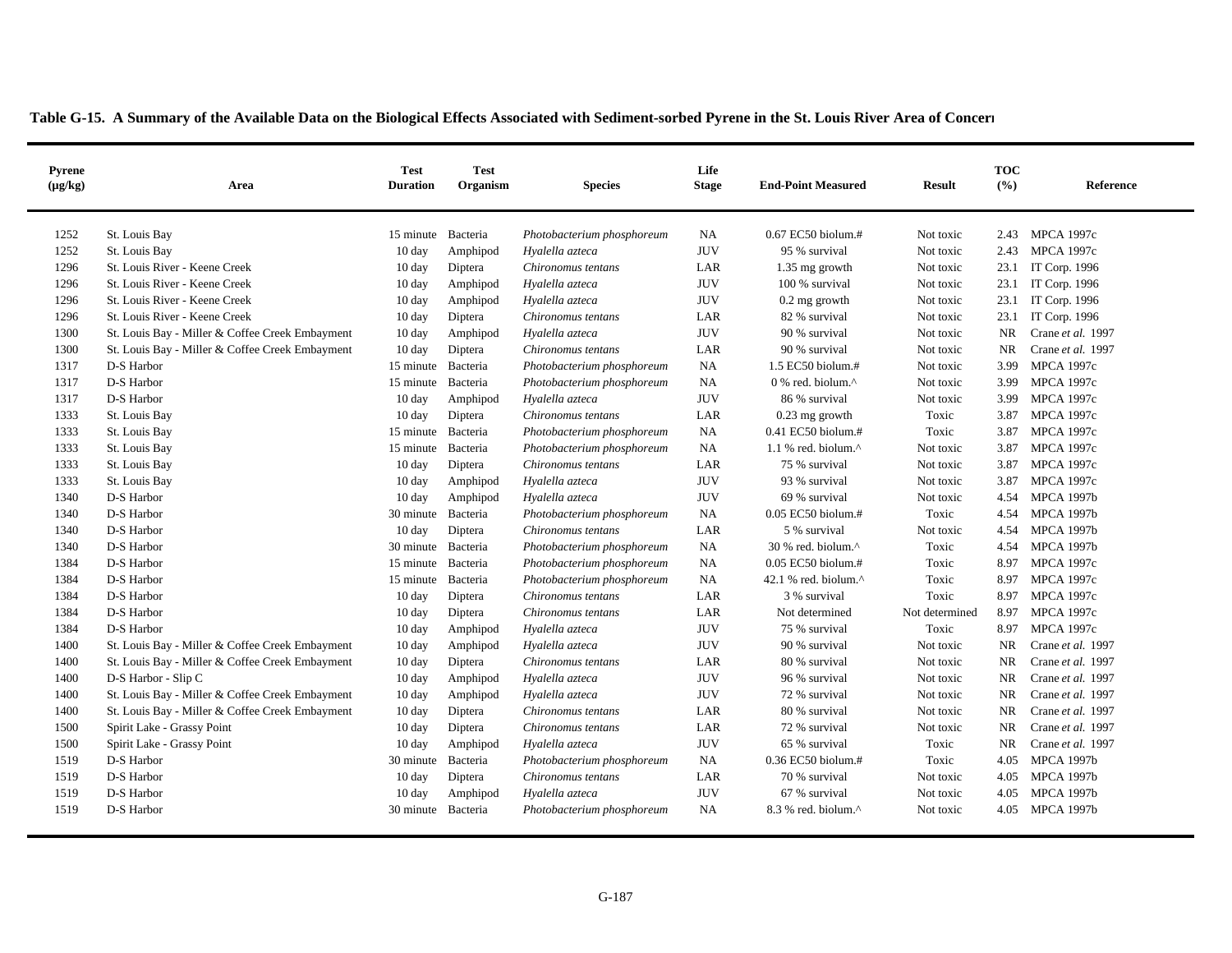| <b>Pyrene</b><br>$(\mu g/kg)$ | Area                                            | Test<br><b>Duration</b> | <b>Test</b><br>Organism | <b>Species</b>             | Life<br><b>Stage</b> | <b>End-Point Measured</b>                           | <b>Result</b> | <b>TOC</b><br>(%) | Reference                  |
|-------------------------------|-------------------------------------------------|-------------------------|-------------------------|----------------------------|----------------------|-----------------------------------------------------|---------------|-------------------|----------------------------|
| 1572                          | St. Louis River - Stryker Bay                   | $10 \text{ day}$        | Amphipod                | Hyalella azteca            | <b>JUV</b>           | 92 % survival                                       | Not toxic     |                   | 26.54 IT Corp. 1996        |
| 1572                          | St. Louis River - Stryker Bay                   | 10 day                  | Diptera                 | Chironomus tentans         | LAR                  | 83 % survival                                       | Not toxic     |                   | 26.54 IT Corp. 1996        |
| 1572                          | St. Louis River - Stryker Bay                   | 10 day                  | Diptera                 | Chironomus tentans         | LAR                  | 1.3 mg growth                                       | Not toxic     |                   | 26.54 IT Corp. 1996        |
| 1572                          | St. Louis River - Stryker Bay                   | 10 day                  | Amphipod                | Hyalella azteca            | <b>JUV</b>           | $0.18$ mg growth                                    | Toxic         |                   | 26.54 IT Corp. 1996        |
| 1600                          | St. Louis Bay - Miller & Coffee Creek Embayment | $10 \text{ day}$        | Amphipod                | Hyalella azteca            | <b>JUV</b>           | 98 % survival                                       | Not toxic     | <b>NR</b>         | Crane et al. 1997          |
| 1600                          | St. Louis Bay - Miller & Coffee Creek Embayment | $10 \text{ day}$        | Diptera                 | Chironomus tentans         | LAR                  | 78 % survival                                       | Not toxic     | <b>NR</b>         | Crane et al. 1997          |
| 1635                          | Spirit Lake                                     | 30 minute Bacteria      |                         | Photobacterium phosphoreum | <b>NA</b>            | $0.1$ % red. biolum. <sup><math>\wedge</math></sup> | Not toxic     |                   | 13.81 MPCA 1997b           |
| 1635                          | Spirit Lake                                     | $10 \text{ day}$        | Diptera                 | Chironomus tentans         | LAR                  | 98 % survival                                       | Not toxic     |                   | 13.81 MPCA 1997b           |
| 1635                          | Spirit Lake                                     | 30 minute               | Bacteria                | Photobacterium phosphoreum | <b>NA</b>            | 3.88 EC50 biolum.#                                  | Not toxic     | 13.81             | MPCA 1997b                 |
| 1635                          | Spirit Lake                                     | $10 \text{ day}$        | Amphipod                | Hyalella azteca            | <b>JUV</b>           | 62 % survival                                       | Not toxic     | 13.81             | <b>MPCA 1997b</b>          |
| 1689                          | St. Louis Bay                                   | $10 \text{ day}$        | Amphipod                | Hyalella azteca            | <b>JUV</b>           | 86 % survival                                       | Not toxic     | 2.13              | <b>MPCA 1997b</b>          |
| 1689                          | St. Louis Bay                                   | 30 minute Bacteria      |                         | Photobacterium phosphoreum | <b>NA</b>            | 0.47 EC50 biolum.#                                  | Toxic         | 2.13              | <b>MPCA 1997b</b>          |
| 1689                          | St. Louis Bay                                   | $10 \text{ day}$        | Diptera                 | Chironomus tentans         | LAR                  | 82 % survival                                       | Not toxic     | 2.13              | <b>MPCA 1997b</b>          |
| 1689                          | St. Louis Bay                                   | 30 minute               | Bacteria                | Photobacterium phosphoreum | NA                   | 29.6 % red. biolum.^                                | Toxic         | 2.13              | <b>MPCA 1997b</b>          |
| 1700                          | St. Louis Bay - Miller & Coffee Creek Embayment | $10 \text{ day}$        | Diptera                 | Chironomus tentans         | LAR                  | 80 % survival                                       | Not toxic     | <b>NR</b>         | Crane et al. 1997          |
| 1700                          | St. Louis Bay - Miller & Coffee Creek Embayment | $10 \text{ day}$        | Amphipod                | Hyalella azteca            | <b>JUV</b>           | 90 % survival                                       | Not toxic     | <b>NR</b>         | Crane et al. 1997          |
| 1714                          | Spirit Lake                                     | 30 minute Bacteria      |                         | Photobacterium phosphoreum | <b>NA</b>            | $0\%$ red. biolum. <sup><math>\wedge</math></sup>   | Not toxic     |                   | 17.49 MPCA 1997b           |
| 1714                          | Spirit Lake                                     | 30 minute Bacteria      |                         | Photobacterium phosphoreum | NA                   | 1.49 EC50 biolum.#                                  | Not toxic     |                   | 17.49 MPCA 1997b           |
| 1714                          | Spirit Lake                                     | 10 day                  | Amphipod                | Hyalella azteca            | <b>JUV</b>           | 75 % survival                                       | Not toxic     |                   | 17.49 MPCA 1997b           |
| 1714                          | Spirit Lake                                     | $10 \text{ day}$        | Diptera                 | Chironomus tentans         | LAR                  | 72 % survival                                       | Not toxic     |                   | 17.49 MPCA 1997b           |
| 1796                          | Spirit Lake                                     | 10 day                  | Amphipod                | Hyalella azteca            | <b>JUV</b>           | 59 % survival                                       | Not toxic     | 0.82              | <b>MPCA 1997b</b>          |
| 1796                          | Spirit Lake                                     | $10 \text{ day}$        | Diptera                 | Chironomus tentans         | LAR                  | 0 % survival                                        | Toxic         | 0.82              | <b>MPCA 1997b</b>          |
| 1796                          | Spirit Lake                                     | 30 minute Bacteria      |                         | Photobacterium phosphoreum | NA                   | 26.1 % red. biolum.^                                | Toxic         | 0.82              | <b>MPCA 1997b</b>          |
| 1796                          | Spirit Lake                                     | 30 minute               | Bacteria                | Photobacterium phosphoreum | <b>NA</b>            | $0.05$ EC50 biolum.#                                | Toxic         | 0.82              | <b>MPCA 1997b</b>          |
| 1800                          | D-S Harbor - NW side of Lakehead Dock           | 10 day                  | Diptera                 | Chironomus tentans         | LAR                  | $1.04$ mg growth                                    | Not toxic     | 8.4               | Wenck Associates Inc. 1995 |
| 1800                          | D-S Harbor - NW side of Lakehead Dock           | 48 hour                 | Cladoceran              | Ceriodaphnia dubia         | ADT                  | 100 % survival                                      | Not toxic     | 8.4               | Wenck Associates Inc. 1995 |
| 1800                          | D-S Harbor - NW side of Lakehead Dock           | 10 day                  | Amphipod                | Hyalella azteca            | <b>JUV</b>           | 95 % survival                                       | Not toxic     | 8.4               | Wenck Associates Inc. 1995 |
| 1800                          | D-S Harbor - NW side of Lakehead Dock           | 10 day                  | Diptera                 | Chironomus tentans         | LAR                  | 100 % survival                                      | Not toxic     | 8.4               | Wenck Associates Inc. 1995 |
| 1826                          | Spirit Lake                                     | $10 \text{ day}$        | Amphipod                | Hyalella azteca            | <b>JUV</b>           | 100 % survival                                      | Not toxic     | 3.98              | <b>MPCA 1997b</b>          |
| 1826                          | Spirit Lake                                     | 10 day                  | Diptera                 | Chironomus tentans         | LAR                  | 72 % survival                                       | Not toxic     | 3.98              | <b>MPCA 1997b</b>          |
| 1826                          | Spirit Lake                                     | 30 minute Bacteria      |                         | Photobacterium phosphoreum | <b>NA</b>            | 8.6 % red. biolum.^                                 | Not toxic     | 3.98              | <b>MPCA 1997b</b>          |
| 1826                          | Spirit Lake                                     | 30 minute               | Bacteria                | Photobacterium phosphoreum | <b>NA</b>            | $0.37$ EC50 biolum.#                                | Toxic         | 3.98              | <b>MPCA 1997b</b>          |
| 1836                          | St. Louis Harbor                                | $10 \text{ day}$        | Amphipod                | Hyalella azteca            | <b>JUV</b>           | 2.5 % survival/normal & UV                          | Toxic         | 6.1               | Ankley et al. 1994         |
| 1836                          | St. Louis Harbor                                | 10 day                  | Amphipod                | Hyalella azteca            | <b>JUV</b>           | 42.5 % survival                                     | Toxic         | 6.1               | Ankley et al. 1994         |
| 1836                          | St. Louis Harbor                                | 10 day                  | Oligochaete             | Lumbriculus variegatus     | ADT                  | 0 % survival/normal & UV                            | Toxic         | 6.1               | Ankley et al. 1994         |
| 1836                          | St. Louis Harbor                                | $10 \text{ day}$        | Diptera                 | Chironomus tentans         | LAR                  | 92.5 % survival                                     | Not toxic     | 6.1               | Ankley et al. 1994         |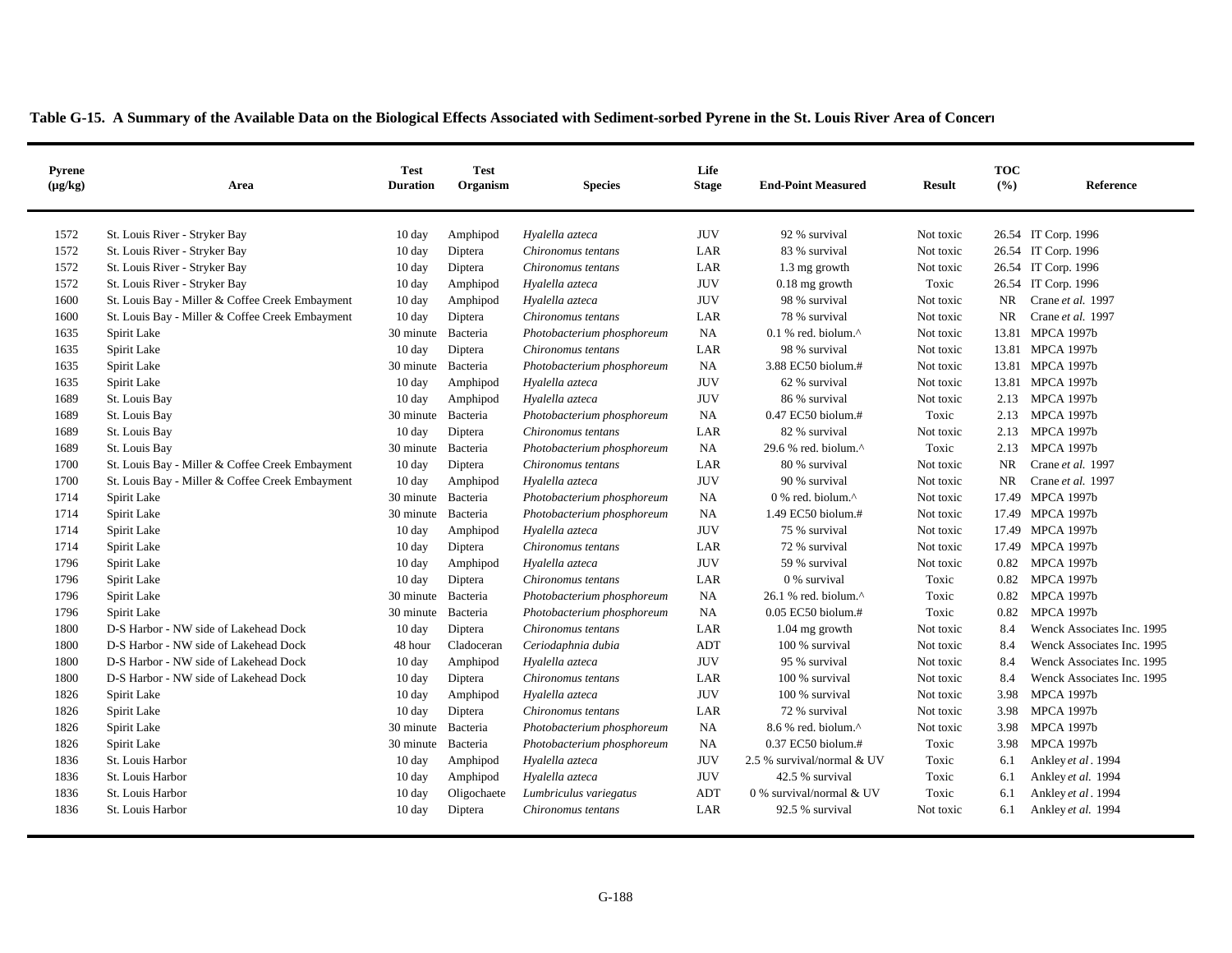| <b>Pyrene</b><br>$(\mu g/kg)$ | Area                                            | <b>Test</b><br><b>Duration</b> | <b>Test</b><br>Organism | <b>Species</b>             | Life<br><b>Stage</b> | <b>End-Point Measured</b>                             | <b>Result</b>  | <b>TOC</b><br>(%) | Reference          |
|-------------------------------|-------------------------------------------------|--------------------------------|-------------------------|----------------------------|----------------------|-------------------------------------------------------|----------------|-------------------|--------------------|
| 1836                          | St. Louis Harbor                                | $10 \text{ day}$               | Oligochaete             | Lumbriculus variegatus     | ADT                  | $0.54$ mg growth                                      | Toxic          | 6.1               | Ankley et al. 1994 |
| 1836                          | St. Louis Harbor                                | 10 day                         | Amphipod                | Hyalella azteca            | <b>JUV</b>           | $0.08$ mg growth                                      | Not determined | 6.1               | Ankley et al. 1994 |
| 1836                          | St. Louis Harbor                                | $10 \text{ day}$               | Diptera                 | Chironomus tentans         | LAR                  | 0.8 % weight using UV light                           | Not toxic      | 6.1               | Ankley et al. 1994 |
| 1836                          | St. Louis Harbor                                | $10 \text{ day}$               | Diptera                 | Chironomus tentans         | LAR                  | 82.5 % survival/normal & UV                           | Not toxic      | 6.1               | Ankley et al. 1994 |
| 1836                          | St. Louis Harbor                                | $10 \text{ day}$               | Diptera                 | Chironomus tentans         | LAR                  | $0.65$ mg growth                                      | Toxic          | 6.1               | Ankley et al. 1994 |
| 1836                          | St. Louis Harbor                                | $10 \text{ day}$               | Oligochaete             | Lumbriculus variegatus     | ADT                  | 75 % survival                                         | Toxic          | 6.1               | Ankley et al. 1994 |
| 1838                          | St. Louis Bay                                   | 10 day                         | Diptera                 | Chironomus tentans         | LAR                  | 82 % survival                                         | Not toxic      |                   | 13.98 MPCA 1997b   |
| 1838                          | St. Louis Bay                                   | 30 minute                      | Bacteria                | Photobacterium phosphoreum | <b>NA</b>            | 0.38 EC50 biolum.#                                    | Toxic          |                   | 13.98 MPCA 1997b   |
| 1838                          | St. Louis Bay                                   | 10 day                         | Amphipod                | Hyalella azteca            | <b>JUV</b>           | 56 % survival                                         | Not toxic      |                   | 13.98 MPCA 1997b   |
| 1838                          | St. Louis Bay                                   | 30 minute                      | Bacteria                | Photobacterium phosphoreum | <b>NA</b>            | 29.59 % red. biolum.^                                 | Toxic          |                   | 13.98 MPCA 1997b   |
| 1946                          | Spirit Lake                                     | $10 \text{ day}$               | Diptera                 | Chironomus tentans         | LAR                  | $0.57$ mg growth                                      | Not toxic      | 3.74              | <b>MPCA 1997c</b>  |
| 1946                          | Spirit Lake                                     | 10 day                         | Diptera                 | Chironomus tentans         | LAR                  | 65 % survival                                         | Not toxic      | 3.74              | <b>MPCA 1997c</b>  |
| 1946                          | Spirit Lake                                     | 15 minute Bacteria             |                         | Photobacterium phosphoreum | NA                   | $0\%$ red. biolum. <sup><math>\wedge</math></sup>     | Not toxic      | 3.74              | <b>MPCA 1997c</b>  |
| 1946                          | Spirit Lake                                     | 15 minute Bacteria             |                         | Photobacterium phosphoreum | NA                   | 1.06 EC50 biolum.#                                    | Not toxic      | 3.74              | <b>MPCA 1997c</b>  |
| 1946                          | Spirit Lake                                     | 10 day                         | Amphipod                | Hyalella azteca            | <b>JUV</b>           | 90 % survival                                         | Not toxic      | 3.74              | <b>MPCA 1997c</b>  |
| 2128                          | St. Louis Bay                                   | 10 day                         | Amphipod                | Hyalella azteca            | <b>JUV</b>           | 94 % survival                                         | Not toxic      | 3.47              | <b>MPCA 1997b</b>  |
| 2128                          | St. Louis Bay                                   | 30 minute Bacteria             |                         | Photobacterium phosphoreum | <b>NA</b>            | $0.48$ EC50 biolum.#                                  | Toxic          | 3.47              | <b>MPCA 1997b</b>  |
| 2128                          | St. Louis Bay                                   | 30 minute                      | Bacteria                | Photobacterium phosphoreum | <b>NA</b>            | $20.18$ % red. biolum. <sup><math>\wedge</math></sup> | Toxic          | 3.47              | <b>MPCA 1997b</b>  |
| 2128                          | St. Louis Bay                                   | $10 \text{ day}$               | Diptera                 | Chironomus tentans         | LAR                  | 70 % survival                                         | Not toxic      | 3.47              | <b>MPCA 1997b</b>  |
| 2133                          | St. Louis Bay                                   | $10 \text{ day}$               | Amphipod                | Hyalella azteca            | <b>JUV</b>           | 75 % survival                                         | Not toxic      | 2.63              | <b>MPCA 1997b</b>  |
| 2133                          | St. Louis Bay                                   | 30 minute                      | Bacteria                | Photobacterium phosphoreum | <b>NA</b>            | 33.45 % red. biolum.^                                 | Toxic          | 2.63              | <b>MPCA 1997b</b>  |
| 2133                          | St. Louis Bay                                   | $10 \text{ day}$               | Diptera                 | Chironomus tentans         | LAR                  | 68 % survival                                         | Not toxic      | 2.63              | <b>MPCA 1997b</b>  |
| 2133                          | St. Louis Bay                                   | 30 minute                      | Bacteria                | Photobacterium phosphoreum | <b>NA</b>            | $0.32$ EC50 biolum.#                                  | Toxic          | 2.63              | <b>MPCA 1997b</b>  |
| 2191                          | St. Louis Bay                                   | 15 minute                      | Bacteria                | Photobacterium phosphoreum | <b>NA</b>            | 0.29 EC50 biolum.#                                    | Toxic          | 4.48              | <b>MPCA 1997c</b>  |
| 2191                          | St. Louis Bay                                   | 10 day                         | Amphipod                | Hyalella azteca            | <b>JUV</b>           | 16 % survival                                         | Toxic          | 4.48              | <b>MPCA 1997c</b>  |
| 2191                          | St. Louis Bay                                   | 15 minute                      | Bacteria                | Photobacterium phosphoreum | <b>NA</b>            | $20%$ red. biolum. <sup><math>\wedge</math></sup>     | Toxic          | 4.48              | <b>MPCA 1997c</b>  |
| 2212                          | St. Louis Bay                                   | 15 minute                      | Bacteria                | Photobacterium phosphoreum | <b>NA</b>            | 7.4 % red. biolum.^                                   | Not toxic      | 29.84             | <b>MPCA 1997c</b>  |
| 2212                          | St. Louis Bay                                   | 10 day                         | Diptera                 | Chironomus tentans         | LAR                  | 45 % survival                                         | Not toxic      | 29.84             | <b>MPCA 1997c</b>  |
| 2212                          | St. Louis Bay                                   | 15 minute                      | Bacteria                | Photobacterium phosphoreum | NA                   | 1.12 EC50 biolum.#                                    | Not toxic      | 29.84             | <b>MPCA 1997c</b>  |
| 2212                          | St. Louis Bay                                   | 10 day                         | Amphipod                | Hyalella azteca            | <b>JUV</b>           | 93 % survival                                         | Not toxic      |                   | 29.84 MPCA 1997c   |
| 2212                          | St. Louis Bay                                   | 10 day                         | Diptera                 | Chironomus tentans         | LAR                  | $0.43$ mg growth                                      | Not toxic      |                   | 29.84 MPCA 1997c   |
| 2308                          | St. Louis Bay                                   | 10 day                         | Diptera                 | Chironomus tentans         | LAR                  | 85 % survival                                         | Not toxic      | 4.36              | <b>MPCA 1997b</b>  |
| 2308                          | St. Louis Bay                                   | 10 day                         | Amphipod                | Hyalella azteca            | <b>JUV</b>           | 68 % survival                                         | Not toxic      | 4.36              | <b>MPCA 1997b</b>  |
| 2308                          | St. Louis Bay                                   | 30 minute                      | Bacteria                | Photobacterium phosphoreum | NA                   | -0.6 % red. biolum. $^{\wedge}$                       | Not toxic      | 4.36              | <b>MPCA 1997b</b>  |
| 2308                          | St. Louis Bay                                   | 30 minute                      | Bacteria                | Photobacterium phosphoreum | <b>NA</b>            | $0.96$ EC50 biolum.#                                  | Not toxic      | 4.36              | <b>MPCA 1997b</b>  |
| 2400                          | St. Louis Bay - Miller & Coffee Creek Embayment | $10 \text{ day}$               | Amphipod                | Hyalella azteca            | <b>JUV</b>           | 85 % survival                                         | Not toxic      | NR.               | Crane et al. 1997  |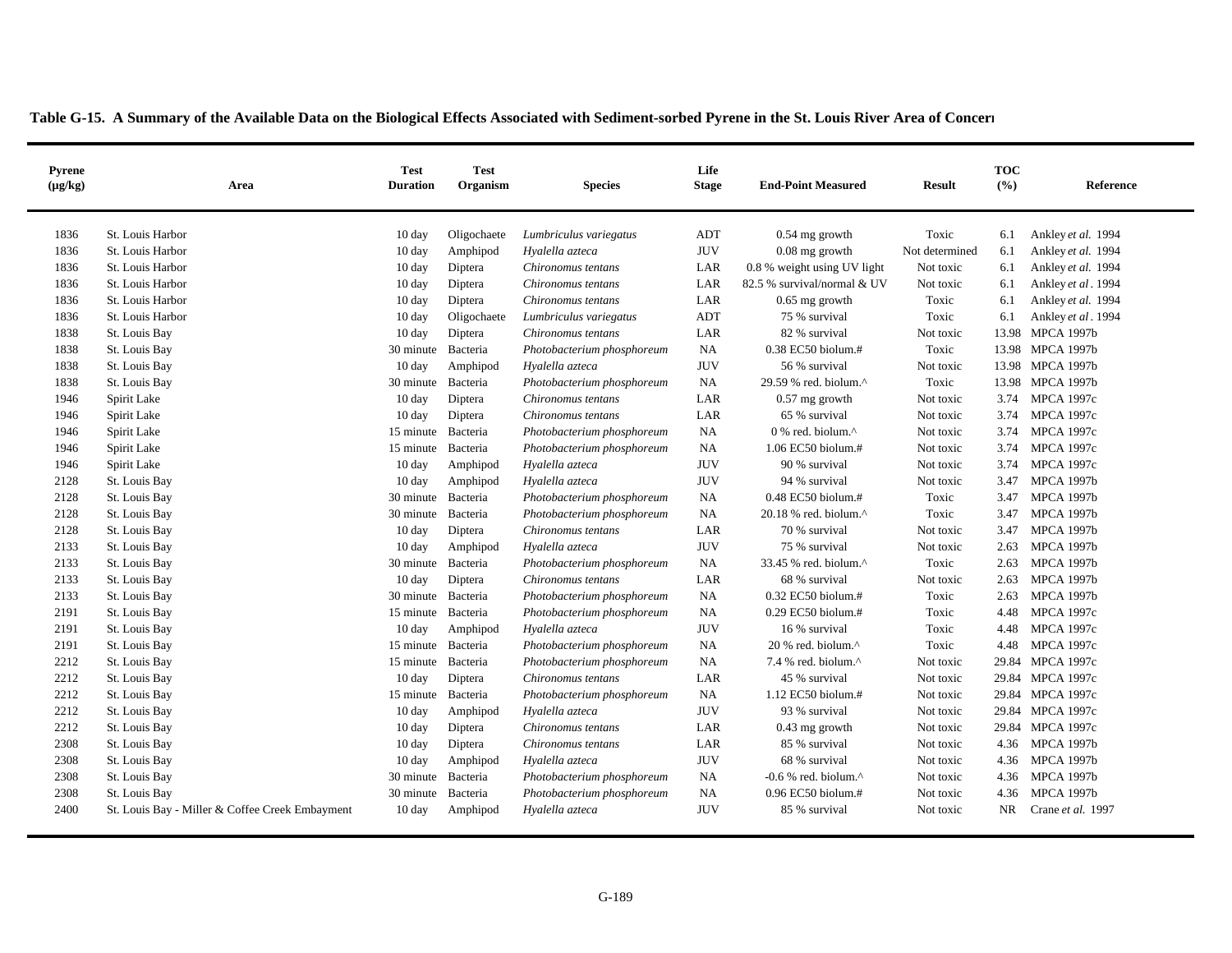| <b>Pyrene</b><br>$(\mu g/kg)$ | Area                                            | <b>Test</b><br><b>Duration</b> | <b>Test</b><br>Organism | <b>Species</b>             | Life<br><b>Stage</b> | <b>End-Point Measured</b>                         | <b>Result</b>  | <b>TOC</b><br>(9/6) | Reference           |
|-------------------------------|-------------------------------------------------|--------------------------------|-------------------------|----------------------------|----------------------|---------------------------------------------------|----------------|---------------------|---------------------|
| 2400                          | St. Louis Bay - Miller & Coffee Creek Embayment | $10 \text{ day}$               | Diptera                 | Chironomus tentans         | LAR                  | 68 % survival                                     | Toxic          | NR.                 | Crane et al. 1997   |
| 2429                          | St. Louis River - Stryker Bay                   | 10 day                         | Diptera                 | Chironomus tentans         | LAR                  | $0.84$ mg growth                                  | Toxic          | 6.15                | IT Corp. 1996       |
| 2429                          | St. Louis River - Stryker Bay                   | 10 day                         | Diptera                 | Chironomus tentans         | LAR                  | 77 % survival                                     | Not toxic      | 6.15                | IT Corp. 1996       |
| 2429                          | St. Louis River - Stryker Bay                   | $10 \text{ day}$               | Amphipod                | Hyalella azteca            | <b>JUV</b>           | $0.15$ mg growth                                  | Toxic          | 6.15                | IT Corp. 1996       |
| 2429                          | St. Louis River - Stryker Bay                   | 10 day                         | Amphipod                | Hyalella azteca            | <b>JUV</b>           | 83 % survival                                     | Not toxic      | 6.15                | IT Corp. 1996       |
| 2503                          | Allouez Bay                                     | 30 minute                      | Bacteria                | Photobacterium phosphoreum | <b>NA</b>            | 0.82 EC50 biolum.#                                | Not toxic      | 4.47                | <b>MPCA 1997b</b>   |
| 2503                          | Allouez Bay                                     | 10 day                         | Amphipod                | Hyalella azteca            | <b>JUV</b>           | 85 % survival                                     | Not toxic      | 4.47                | <b>MPCA 1997b</b>   |
| 2503                          | Allouez Bay                                     | $10 \text{ day}$               | Diptera                 | Chironomus tentans         | LAR                  | 68 % survival                                     | Not toxic      | 4.47                | <b>MPCA 1997b</b>   |
| 2503                          | Allouez Bay                                     | 30 minute                      | Bacteria                | Photobacterium phosphoreum | NA                   | 33.03 % red. biolum.^                             | Toxic          | 4.47                | <b>MPCA 1997b</b>   |
| 2505                          | St. Louis Bay                                   | 10 day                         | Diptera                 | Chironomus tentans         | LAR                  | 75 % survival                                     | Not toxic      | 3.97                | <b>MPCA 1997c</b>   |
| 2505                          | St. Louis Bay                                   | 15 minute                      | Bacteria                | Photobacterium phosphoreum | <b>NA</b>            | $0.77$ EC50 biolum.#                              | Not toxic      | 3.97                | <b>MPCA 1997c</b>   |
| 2505                          | St. Louis Bay                                   | 15 minute                      | Bacteria                | Photobacterium phosphoreum | <b>NA</b>            | $0\%$ red. biolum. <sup><math>\wedge</math></sup> | Not toxic      | 3.97                | <b>MPCA 1997c</b>   |
| 2505                          | St. Louis Bay                                   | 10 day                         | Diptera                 | Chironomus tentans         | LAR                  | $0.49$ mg growth                                  | Not toxic      | 3.97                | <b>MPCA 1997c</b>   |
| 2505                          | St. Louis Bay                                   | $10 \text{ day}$               | Amphipod                | Hyalella azteca            | <b>JUV</b>           | 90 % survival                                     | Not toxic      | 3.97                | <b>MPCA 1997c</b>   |
| 2597                          | St. Louis River - Keene Creek                   | $10 \text{ day}$               | Amphipod                | Hyalella azteca            | <b>JUV</b>           | $0.2$ mg growth                                   | Not toxic      | 3.42                | IT Corp. 1996       |
| 2597                          | St. Louis River - Keene Creek                   | 10 day                         | Amphipod                | Hyalella azteca            | <b>JUV</b>           | 52 % survival                                     | Toxic          | 3.42                | IT Corp. 1996       |
| 2597                          | St. Louis River - Keene Creek                   | 10 day                         | Diptera                 | Chironomus tentans         | LAR                  | $0.56$ mg growth                                  | Not determined | 3.42                | IT Corp. 1996       |
| 2597                          | St. Louis River - Keene Creek                   | $10 \text{ day}$               | Diptera                 | Chironomus tentans         | LAR                  | 38 % survival                                     | Toxic          |                     | 3.42 IT Corp. 1996  |
| 2632                          | D-S Harbor                                      | $10 \text{ day}$               | Diptera                 | Chironomus tentans         | LAR                  | 58 % survival                                     | Not toxic      | 4.05                | <b>MPCA 1997c</b>   |
| 2632                          | D-S Harbor                                      | 15 minute                      | Bacteria                | Photobacterium phosphoreum | <b>NA</b>            | 20.9 % red. biolum.^                              | Toxic          | 4.05                | <b>MPCA 1997c</b>   |
| 2632                          | D-S Harbor                                      | $10 \text{ day}$               | Amphipod                | Hyalella azteca            | <b>JUV</b>           | 85 % survival                                     | Not toxic      | 4.05                | <b>MPCA 1997c</b>   |
| 2632                          | D-S Harbor                                      | 15 minute                      | Bacteria                | Photobacterium phosphoreum | <b>NA</b>            | $0.4$ EC50 biolum.#                               | Toxic          | 4.05                | <b>MPCA 1997c</b>   |
| 2632                          | D-S Harbor                                      | $10 \text{ day}$               | Diptera                 | Chironomus tentans         | LAR                  | $0.35$ mg growth                                  | Not toxic      | 4.05                | <b>MPCA 1997c</b>   |
| 2819                          | St. Louis River - Stryker Bay                   | $10 \text{ day}$               | Diptera                 | Chironomus tentans         | LAR                  | 92 % survival                                     | Not toxic      |                     | 45.37 IT Corp. 1996 |
| 2819                          | St. Louis River - Stryker Bay                   | $10 \text{ day}$               | Diptera                 | Chironomus tentans         | LAR                  | $1.07$ mg growth                                  | Toxic          |                     | 45.37 IT Corp. 1996 |
| 2819                          | St. Louis River - Stryker Bay                   | $10 \text{ day}$               | Amphipod                | Hyalella azteca            | <b>JUV</b>           | 87 % survival                                     | Not toxic      |                     | 45.37 IT Corp. 1996 |
| 2819                          | St. Louis River - Stryker Bay                   | $10 \text{ day}$               | Amphipod                | Hyalella azteca            | <b>JUV</b>           | $0.17$ mg growth                                  | Toxic          |                     | 45.37 IT Corp. 1996 |
| 2933                          | St. Louis Bay                                   | 15 minute Bacteria             |                         | Photobacterium phosphoreum | NA                   | 0 % red. biolum.^                                 | Not toxic      | 6.72                | <b>MPCA 1997c</b>   |
| 2933                          | St. Louis Bay                                   | $10 \text{ day}$               | Diptera                 | Chironomus tentans         | LAR                  | $0.46$ mg growth                                  | Not toxic      | 6.72                | <b>MPCA 1997c</b>   |
| 2933                          | St. Louis Bay                                   | 15 minute                      | Bacteria                | Photobacterium phosphoreum | <b>NA</b>            | 1.35 EC50 biolum.#                                | Not toxic      | 6.72                | <b>MPCA 1997c</b>   |
| 2933                          | St. Louis Bay                                   | $10 \text{ day}$               | Amphipod                | Hyalella azteca            | <b>JUV</b>           | 87 % survival                                     | Not toxic      | 6.72                | <b>MPCA 1997c</b>   |
| 2933                          | St. Louis Bay                                   | 10 day                         | Diptera                 | Chironomus tentans         | LAR                  | 88 % survival                                     | Not toxic      | 6.72                | <b>MPCA 1997c</b>   |
| 3000                          | St. Louis River                                 | $10 \text{ day}$               | Diptera                 | Chironomus tentans         | LAR                  | 87 % survival                                     | Not toxic      | 5.88                | <b>MPCA 1993</b>    |
| 3143                          | D-S Harbor                                      | 10 day                         | Amphipod                | Hyalella azteca            | <b>JUV</b>           | 92 % survival                                     | Not toxic      | 6.77                | <b>MPCA 1997c</b>   |
| 3143                          | D-S Harbor                                      | 10 day                         | Diptera                 | Chironomus tentans         | LAR                  | Not determined                                    | Not determined | 6.77                | <b>MPCA 1997c</b>   |
| 3143                          | D-S Harbor                                      | $10 \text{ day}$               | Diptera                 | Chironomus tentans         | LAR                  | 18 % survival                                     | Toxic          | 6.77                | <b>MPCA 1997c</b>   |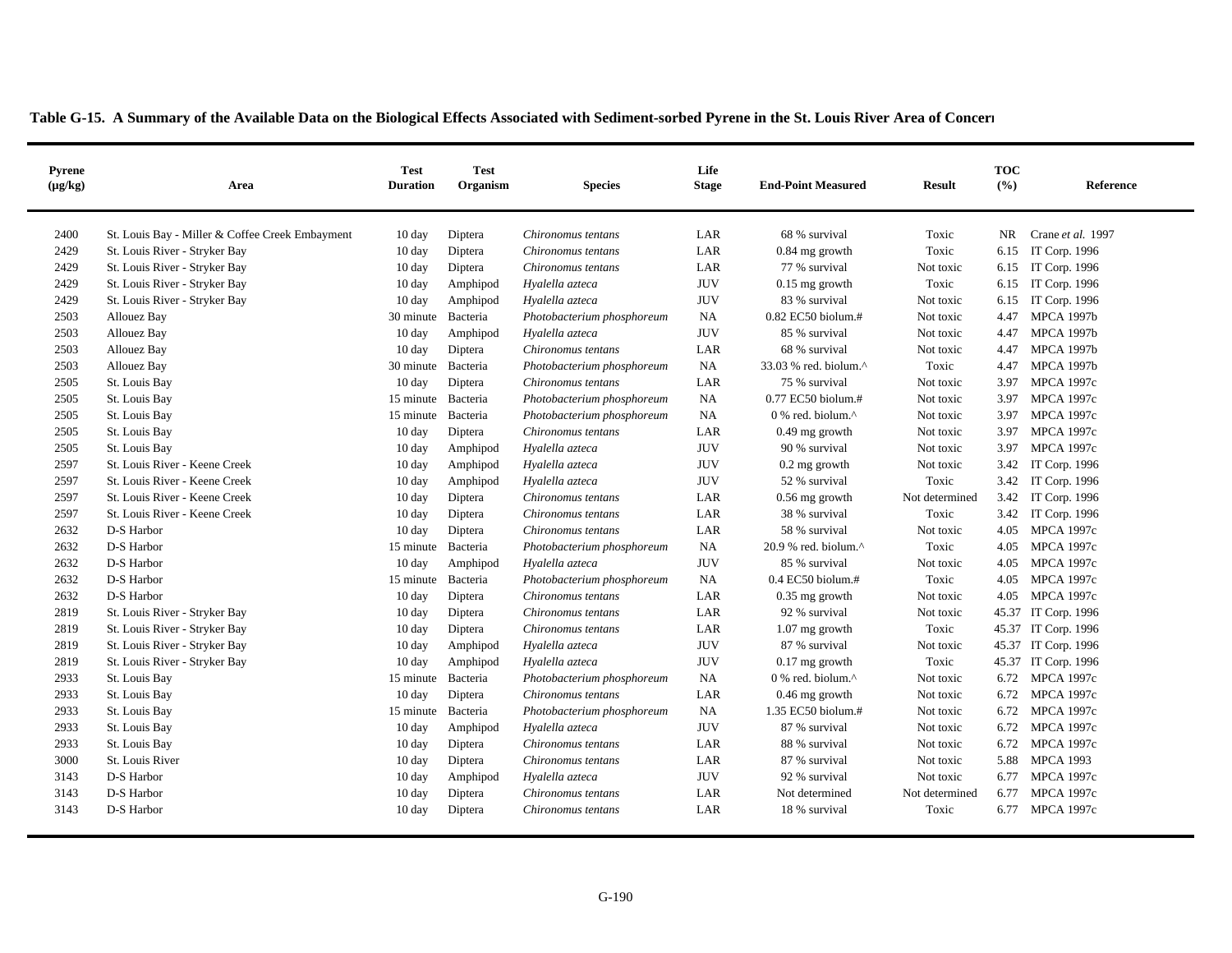| <b>Pyrene</b><br>$(\mu g/kg)$ | Area                          | <b>Test</b><br><b>Duration</b> | <b>Test</b><br>Organism | <b>Species</b>             | Life<br><b>Stage</b> | <b>End-Point Measured</b>       | <b>Result</b>  | <b>TOC</b><br>(9/6) | Reference           |
|-------------------------------|-------------------------------|--------------------------------|-------------------------|----------------------------|----------------------|---------------------------------|----------------|---------------------|---------------------|
| 3143                          | D-S Harbor                    | 15 minute Bacteria             |                         | Photobacterium phosphoreum | NA                   | 30.8 % red. biolum.^            | Toxic          | 6.77                | <b>MPCA 1997c</b>   |
| 3143                          | D-S Harbor                    | 15 minute Bacteria             |                         | Photobacterium phosphoreum | <b>NA</b>            | 0.02 EC50 biolum.#              | Toxic          | 6.77                | <b>MPCA 1997c</b>   |
| 5216                          | Spirit Lake                   | 30 minute Bacteria             |                         | Photobacterium phosphoreum | <b>NA</b>            | 0.73 EC50 biolum.#              | Not toxic      | 3.07                | <b>MPCA 1997b</b>   |
| 5216                          | Spirit Lake                   | 10 day                         | Diptera                 | Chironomus tentans         | LAR                  | 55 % survival                   | Not toxic      | 3.07                | <b>MPCA 1997b</b>   |
| 5216                          | Spirit Lake                   | 30 minute Bacteria             |                         | Photobacterium phosphoreum | <b>NA</b>            | 32.24 % red. biolum.^           | Toxic          | 3.07                | <b>MPCA 1997b</b>   |
| 5291                          | St. Louis Bay                 | 30 minute                      | Bacteria                | Photobacterium phosphoreum | NA                   | 67.9 % red. biolum.^            | Toxic          |                     | 14.19 MPCA 1997b    |
| 5291                          | St. Louis Bay                 | 30 minute                      | Bacteria                | Photobacterium phosphoreum | <b>NA</b>            | $0.16$ EC50 biolum.#            | Toxic          |                     | 14.19 MPCA 1997b    |
| 5291                          | St. Louis Bay                 | $10 \text{ day}$               | Amphipod                | Hyalella azteca            | <b>JUV</b>           | 12 % survival                   | Toxic          |                     | 14.19 MPCA 1997b    |
| 5291                          | St. Louis Bay                 | 10 day                         | Diptera                 | Chironomus tentans         | LAR                  | 0 % survival                    | Toxic          |                     | 14.19 MPCA 1997b    |
| 5412                          | Spirit Lake                   | $10 \text{ day}$               | Diptera                 | Chironomus tentans         | LAR                  | 72 % survival                   | Not toxic      | 4.13                | <b>MPCA 1997b</b>   |
| 5412                          | Spirit Lake                   | 30 minute                      | Bacteria                | Photobacterium phosphoreum | <b>NA</b>            | 21.7 % red. biolum.^            | Toxic          | 4.13                | <b>MPCA 1997b</b>   |
| 5412                          | Spirit Lake                   | 30 minute                      | Bacteria                | Photobacterium phosphoreum | <b>NA</b>            | 0.35 EC50 biolum.#              | Toxic          | 4.13                | <b>MPCA 1997b</b>   |
| 5412                          | Spirit Lake                   | 10 day                         | Amphipod                | Hyalella azteca            | <b>JUV</b>           | 90 % survival                   | Not toxic      | 4.13                | <b>MPCA 1997b</b>   |
| 5794                          | Spirit Lake                   | 10 day                         | Diptera                 | Chironomus tentans         | LAR                  | 78 % survival                   | Not toxic      | 1.71                | <b>MPCA 1997c</b>   |
| 5794                          | Spirit Lake                   | 10 day                         | Diptera                 | Chironomus tentans         | LAR                  | $0.4$ mg growth                 | Not toxic      | 1.71                | <b>MPCA 1997c</b>   |
| 5794                          | Spirit Lake                   | 10 day                         | Amphipod                | Hyalella azteca            | <b>JUV</b>           | 90 % survival                   | Not toxic      | 1.71                | <b>MPCA 1997c</b>   |
| 5794                          | Spirit Lake                   | 15 minute                      | Bacteria                | Photobacterium phosphoreum | <b>NA</b>            | 1.27 EC50 biolum.#              | Not toxic      | 1.71                | <b>MPCA 1997c</b>   |
| 5794                          | Spirit Lake                   | 15 minute Bacteria             |                         | Photobacterium phosphoreum | <b>NA</b>            | 42.1 % red. biolum.^            | Toxic          | 1.71                | <b>MPCA 1997c</b>   |
| 5858                          | Spirit Lake                   | $10 \text{ day}$               | Amphipod                | Hyalella azteca            | <b>JUV</b>           | 0 % survival                    | Toxic          | 8.26                | <b>MPCA 1997b</b>   |
| 5858                          | Spirit Lake                   | 30 minute Bacteria             |                         | Photobacterium phosphoreum | <b>NA</b>            | 0.06 EC50 biolum.#              | Toxic          | 8.26                | <b>MPCA 1997b</b>   |
| 5858                          | Spirit Lake                   | 30 minute                      | Bacteria                | Photobacterium phosphoreum | <b>NA</b>            | 99.9 % red. biolum.^            | Toxic          | 8.26                | <b>MPCA 1997b</b>   |
| 5858                          | Spirit Lake                   | 10 day                         | Diptera                 | Chironomus tentans         | LAR                  | 0 % survival                    | Toxic          | 8.26                | <b>MPCA 1997b</b>   |
| 6615                          | St. Louis River - Keene Creek | 10 day                         | Diptera                 | Chironomus tentans         | LAR                  | 60 % survival                   | Toxic          | 100                 | IT Corp. 1996       |
| 6615                          | St. Louis River - Keene Creek | $10 \text{ day}$               | Diptera                 | Chironomus tentans         | LAR                  | 1.23 mg growth                  | Not toxic      | 100                 | IT Corp. 1996       |
| 6615                          | St. Louis River - Keene Creek | 10 day                         | Amphipod                | Hyalella azteca            | <b>JUV</b>           | $0.18$ mg growth                | Not toxic      | 100                 | IT Corp. 1996       |
| 6615                          | St. Louis River - Keene Creek | $10 \text{ day}$               | Amphipod                | Hyalella azteca            | <b>JUV</b>           | 90 % survival                   | Not toxic      | 100                 | IT Corp. 1996       |
| 6658                          | St. Louis Bay                 | $10 \text{ day}$               | Diptera                 | Chironomus tentans         | LAR                  | 18 % survival                   | Toxic          | 13.91               | <b>MPCA 1997c</b>   |
| 6658                          | St. Louis Bay                 | 15 minute                      | Bacteria                | Photobacterium phosphoreum | NA                   | $0.4$ EC50 biolum.#             | Toxic          |                     | 13.91 MPCA 1997c    |
| 6658                          | St. Louis Bay                 | $10 \text{ day}$               | Diptera                 | Chironomus tentans         | LAR                  | Not determined                  | Not determined |                     | 13.91 MPCA 1997c    |
| 6658                          | St. Louis Bay                 | 15 minute                      | Bacteria                | Photobacterium phosphoreum | <b>NA</b>            | 93.4 % red. biolum. $^{\wedge}$ | Toxic          |                     | 13.91 MPCA 1997c    |
| 6658                          | St. Louis Bay                 | 10 day                         | Amphipod                | Hyalella azteca            | <b>JUV</b>           | 92 % survival                   | Not toxic      |                     | 13.91 MPCA 1997c    |
| 6822                          | St. Louis River - Stryker Bay | 10 day                         | Diptera                 | Chironomus tentans         | LAR                  | 53 % survival                   | Toxic          | 8.08                | IT Corp. 1996       |
| 6822                          | St. Louis River - Stryker Bay | $10 \text{ day}$               | Amphipod                | Hyalella azteca            | <b>JUV</b>           | $0.14$ mg growth                | Toxic          | 8.08                | IT Corp. 1996       |
| 6822                          | St. Louis River - Stryker Bay | 10 day                         | Diptera                 | Chironomus tentans         | LAR                  | $0.8$ mg growth                 | Toxic          | 8.08                | IT Corp. 1996       |
| 6822                          | St. Louis River - Stryker Bay | $10 \text{ day}$               | Amphipod                | Hyalella azteca            | $\rm JUV$            | 48 % survival                   | Toxic          | 8.08                | IT Corp. 1996       |
| 6936                          | St. Louis River - Keene Creek | $10 \text{ day}$               | Diptera                 | Chironomus tentans         | LAR                  | $0.65$ mg growth                | Not determined |                     | 12.95 IT Corp. 1996 |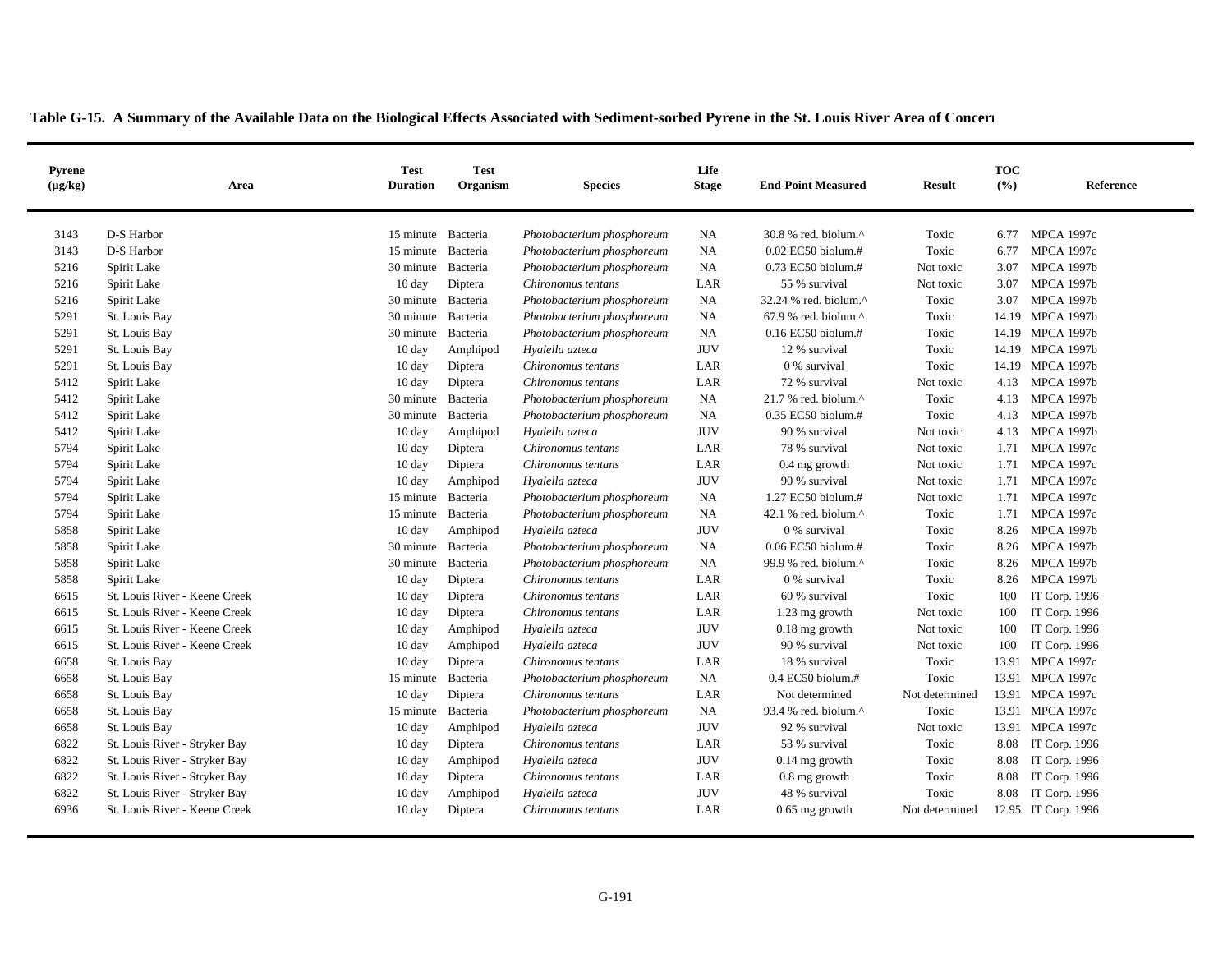| <b>Pyrene</b><br>$(\mu g/kg)$ | Area                          | <b>Test</b><br><b>Duration</b> | <b>Test</b><br>Organism | <b>Species</b>             | Life<br><b>Stage</b> | <b>End-Point Measured</b> | <b>Result</b>  | <b>TOC</b><br>(9/6) | Reference           |
|-------------------------------|-------------------------------|--------------------------------|-------------------------|----------------------------|----------------------|---------------------------|----------------|---------------------|---------------------|
|                               |                               |                                |                         |                            |                      |                           |                |                     |                     |
| 6936                          | St. Louis River - Keene Creek | $10 \text{ day}$               | Amphipod                | Hyalella azteca            | <b>JUV</b>           | 75 % survival             | Toxic          |                     | 12.95 IT Corp. 1996 |
| 6936                          | St. Louis River - Keene Creek | $10 \text{ day}$               | Amphipod                | Hyalella azteca            | <b>JUV</b>           | $0.1$ mg growth           | Toxic          |                     | 12.95 IT Corp. 1996 |
| 6936                          | St. Louis River - Keene Creek | 10 day                         | Diptera                 | Chironomus tentans         | LAR                  | 30 % survival             | Toxic          |                     | 12.95 IT Corp. 1996 |
| 7200                          | D-S Harbor - Slip C           | 10 day                         | Diptera                 | Chironomus tentans         | LAR                  | 55 % survival             | Toxic          | <b>NR</b>           | Crane et al. 1997   |
| 7200                          | D-S Harbor - Slip C           | $10 \text{ day}$               | Amphipod                | Hyalella azteca            | <b>JUV</b>           | 92 % survival             | Not toxic      | NR                  | Crane et al. 1997   |
| 7426                          | D-S Harbor                    | $10 \text{ day}$               | Amphipod                | Hyalella azteca            | <b>JUV</b>           | 95 % survival             | Not toxic      | 5.59                | <b>MPCA 1997b</b>   |
| 7426                          | D-S Harbor                    | $10 \text{ day}$               | Diptera                 | Chironomus tentans         | LAR                  | 72 % survival             | Not toxic      | 5.59                | <b>MPCA 1997b</b>   |
| 7426                          | D-S Harbor                    | 30 minute Bacteria             |                         | Photobacterium phosphoreum | NA                   | 0.16 EC50 biolum.#        | Toxic          | 5.59                | <b>MPCA 1997b</b>   |
| 7426                          | D-S Harbor                    | 30 minute                      | Bacteria                | Photobacterium phosphoreum | <b>NA</b>            | 4 % red. biolum.^         | Not toxic      | 5.59                | <b>MPCA 1997b</b>   |
| 7700                          | D-S Harbor - Minnesota Slip   | $10 \text{ day}$               | Amphipod                | Hyalella azteca            | <b>JUV</b>           | 89 % survival             | Not toxic      | NR                  | Crane et al. 1997   |
| 8500                          | St. Louis River               | $10 \text{ day}$               | Diptera                 | Chironomus tentans         | LAR                  | 93 % survival             | Not toxic      | 9.58                | <b>MPCA 1993</b>    |
| 9800                          | D-S Harbor - Minnesota Slip   | 10 day                         | Amphipod                | Hyalella azteca            | <b>JUV</b>           | 100 % survival            | Not toxic      | <b>NR</b>           | Crane et al. 1997   |
| 9844                          | D-S Harbor                    | 30 minute Bacteria             |                         | Photobacterium phosphoreum | <b>NA</b>            | 12.7 % red. biolum.^      | Not toxic      | 4.7                 | <b>MPCA 1997b</b>   |
| 9844                          | D-S Harbor                    | 30 minute                      | Bacteria                | Photobacterium phosphoreum | <b>NA</b>            | 2.55 EC50 biolum.#        | Not toxic      | 4.7                 | <b>MPCA 1997b</b>   |
| 9844                          | D-S Harbor                    | $10 \text{ day}$               | Diptera                 | Chironomus tentans         | LAR                  | 65 % survival             | Not toxic      | 4.7                 | <b>MPCA 1997b</b>   |
| 9844                          | D-S Harbor                    | $10 \text{ day}$               | Amphipod                | Hyalella azteca            | <b>JUV</b>           | 88 % survival             | Not toxic      | 4.7                 | <b>MPCA 1997b</b>   |
| 12481                         | D-S Harbor                    | 15 minute                      | Bacteria                | Photobacterium phosphoreum | <b>NA</b>            | 4.07 EC50 biolum.#        | Not toxic      | 6.03                | <b>MPCA 1997c</b>   |
| 12481                         | D-S Harbor                    | 15 minute                      | Bacteria                | Photobacterium phosphoreum | <b>NA</b>            | 58 % red. biolum.^        | Toxic          | 6.03                | <b>MPCA 1997c</b>   |
| 12481                         | D-S Harbor                    | $10 \text{ day}$               | Amphipod                | Hyalella azteca            | <b>JUV</b>           | 85 % survival             | Not toxic      | 6.03                | <b>MPCA 1997c</b>   |
| 19691                         | St. Louis River - Keene Creek | $10 \text{ day}$               | Amphipod                | Hyalella azteca            | <b>JUV</b>           | 92 % survival             | Not toxic      | 4.64                | IT Corp. 1996       |
| 19691                         | St. Louis River - Keene Creek | 10 day                         | Diptera                 | Chironomus tentans         | LAR                  | 1.13 mg growth            | Not determined | 4.64                | IT Corp. 1996       |
| 19691                         | St. Louis River - Keene Creek | $10 \text{ day}$               | Diptera                 | Chironomus tentans         | LAR                  | 30 % survival             | Toxic          | 4.64                | IT Corp. 1996       |
| 19691                         | St. Louis River - Keene Creek | $10 \text{ day}$               | Amphipod                | Hyalella azteca            | <b>JUV</b>           | $0.16$ mg growth          | Toxic          |                     | 4.64 IT Corp. 1996  |
| 50119                         | St. Louis River - Stryker Bay | $10 \text{ day}$               | Diptera                 | Chironomus tentans         | LAR                  | $0.09$ mg growth          | Not determined |                     | 50.12 IT Corp. 1996 |
| 50119                         | St. Louis River - Stryker Bay | 10 day                         | Amphipod                | Hyalella azteca            | <b>JUV</b>           | Not determined            | Not determined |                     | 50.12 IT Corp. 1996 |
| 50119                         | St. Louis River - Stryker Bay | $10 \text{ day}$               | Amphipod                | Hyalella azteca            | <b>JUV</b>           | 0 % survival              | Toxic          |                     | 50.12 IT Corp. 1996 |
| 50119                         | St. Louis River - Stryker Bay | $10 \text{ day}$               | Diptera                 | Chironomus tentans         | LAR                  | 8 % survival              | Toxic          |                     | 50.12 IT Corp. 1996 |
| 67039                         | St. Louis River - Stryker Bay | $10 \text{ day}$               | Diptera                 | Chironomus tentans         | LAR                  | $0.24$ mg growth          | Not determined | NR.                 | IT Corp. 1996       |
| 67039                         | St. Louis River - Stryker Bay | 10 day                         | Diptera                 | Chironomus tentans         | LAR                  | 30 % survival             | Toxic          |                     | NR IT Corp. 1996    |
| 67039                         | St. Louis River - Stryker Bay | 10 day                         | Amphipod                | Hyalella azteca            | <b>JUV</b>           | $0.07$ mg growth          | Not determined | NR                  | IT Corp. 1996       |
| 67039                         | St. Louis River - Stryker Bay | $10 \text{ day}$               | Amphipod                | Hyalella azteca            | <b>JUV</b>           | 8 % survival              | Toxic          | NR                  | IT Corp. 1996       |
| 155612                        | Spirit Lake                   | 15 minute                      | Bacteria                | Photobacterium phosphoreum | <b>NA</b>            | $0.38$ EC50 biolum.#      | Toxic          |                     | 11.98 MPCA 1997c    |
| 155612                        | Spirit Lake                   | 15 minute                      | Bacteria                | Photobacterium phosphoreum | <b>NA</b>            | 84.7 % red. biolum.^      | Toxic          |                     | 11.98 MPCA 1997c    |
| 155612                        | Spirit Lake                   | 10 day                         | Diptera                 | Chironomus tentans         | LAR                  | 0 % survival              | Toxic          |                     | 11.98 MPCA 1997c    |
| 155612                        | Spirit Lake                   | $10 \text{ day}$               | Amphipod                | Hyalella azteca            | <b>JUV</b>           | 12 % survival             | Toxic          |                     | 11.98 MPCA 1997c    |
| 155612                        |                               |                                |                         | Chironomus tentans         | LAR                  | Not determined            | Not determined |                     | 11.98 MPCA 1997c    |
|                               | Spirit Lake                   | $10 \text{ day}$               | Diptera                 |                            |                      |                           |                |                     |                     |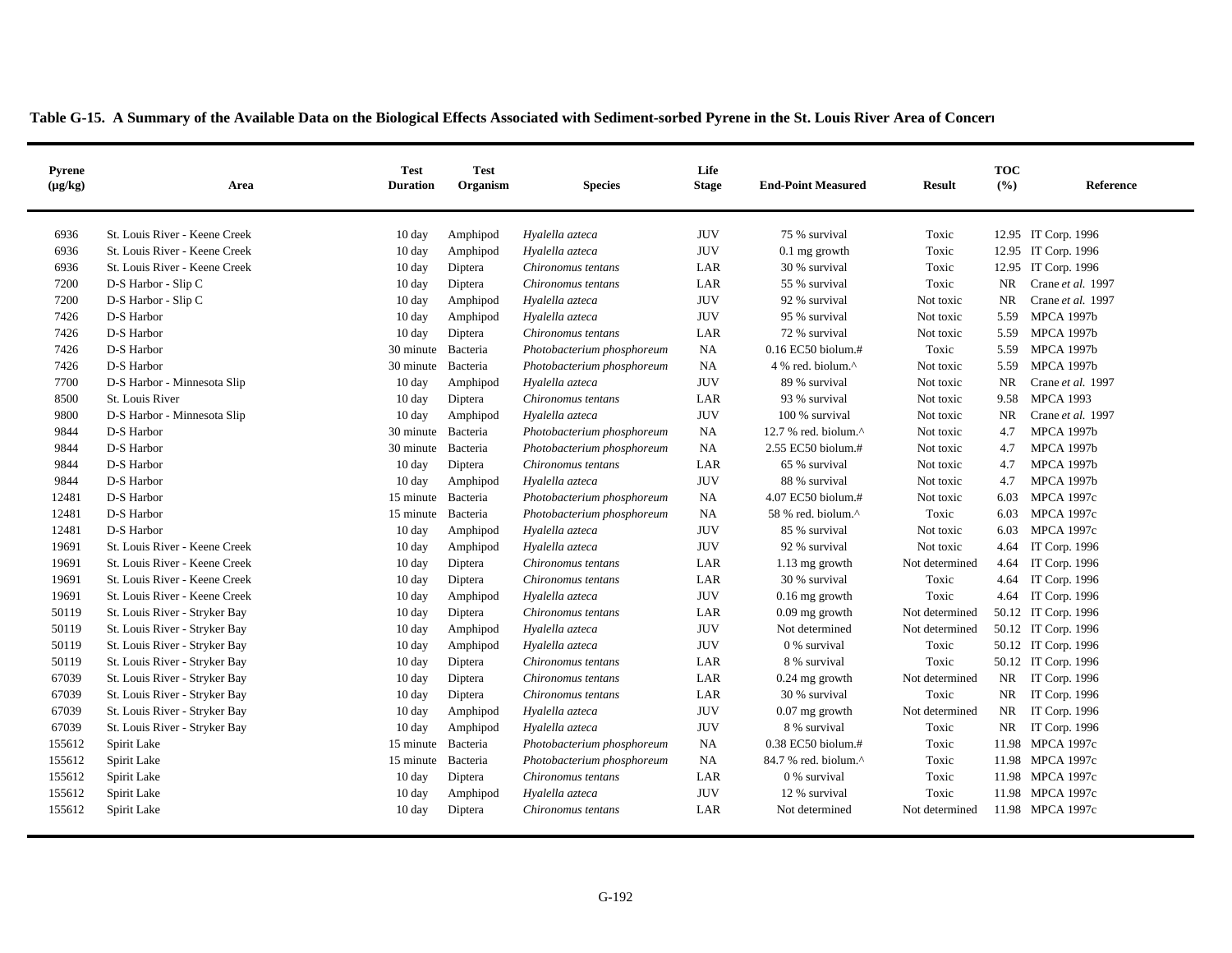**Table G-15. A Summary of the Available Data on the Biological Effects Associated with Sediment-sorbed Pyrene in the St. Louis River Area of Concer n**

| <b>Pyrene</b><br>$(\mu g/kg)$ | Area                          | <b>Test</b><br><b>Duration</b> | <b>Test</b><br>Organism | <b>Species</b>     | Life<br><b>Stage</b> | <b>End-Point Measured</b> | <b>Result</b>  | <b>TOC</b><br>(%) | Reference           |
|-------------------------------|-------------------------------|--------------------------------|-------------------------|--------------------|----------------------|---------------------------|----------------|-------------------|---------------------|
| 158996                        | St. Louis River - Stryker Bay | $10 \text{ day}$               | Amphipod                | Hyalella azteca    | <b>JUV</b>           | Not determined            | Not determined |                   | 11.16 IT Corp. 1996 |
| 158996                        | St. Louis River - Stryker Bay | $10 \text{ day}$               | Amphipod                | Hyalella azteca    | <b>JUV</b>           | 0 % survival              | Toxic          |                   | 11.16 IT Corp. 1996 |
| 158996                        | St. Louis River - Stryker Bay | $10 \text{ day}$               | Diptera                 | Chironomus tentans | LAR                  | 0 % survival              | Toxic          |                   | 11.16 IT Corp. 1996 |
| 158996                        | St. Louis River - Stryker Bay | $10 \text{ day}$               | Diptera                 | Chironomus tentans | LAR                  | Not determined            | Not determined |                   | 11.16 IT Corp. 1996 |
| 410000                        | St. Louis River               | $10 \text{ day}$               | Diptera                 | Chironomus tentans | LAR                  | 63 % survival             | Toxic          | 6.12              | <b>MPCA 1993</b>    |

 $^{\circ}$  = relative to control; D-S = Duluth-Superior; # = expressed as % DW sediment; red. biolum. = reduced bioluminescence; EC50 = effective concentration affecting 50% of the population.

LAR = larvae;  $JUV =$  juvenile;  $TOC =$  total organic carbon;  $NR =$  not reported.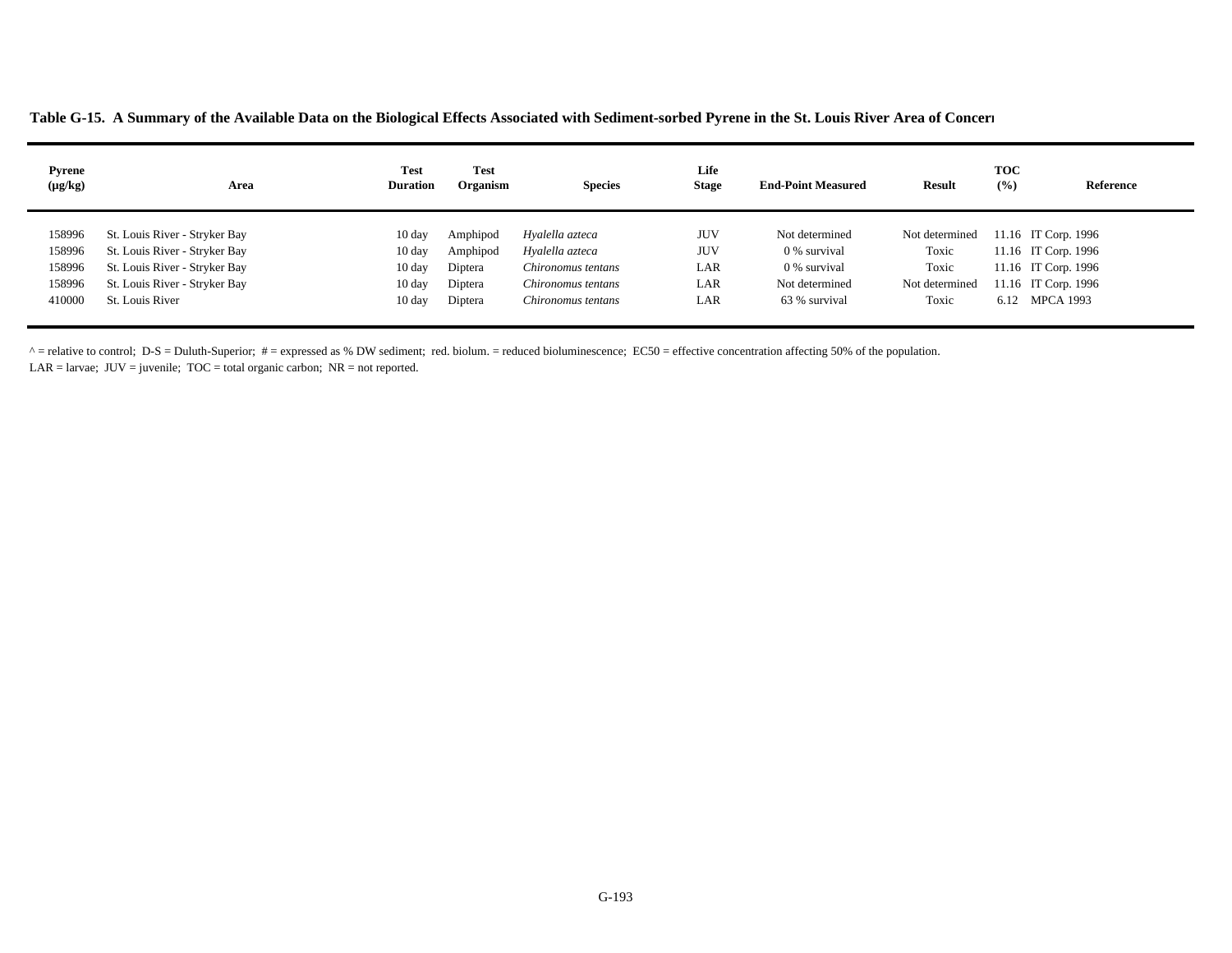| Anthracene<br>$(\mu g/kg)$ | Area                                          | <b>Test</b><br><b>Duration</b> | <b>Test Organism</b> | <b>Species</b>             | <b>Life Stage</b> | <b>End-Point Measured</b>                           | <b>Result</b> | <b>TOC</b><br>(%) |
|----------------------------|-----------------------------------------------|--------------------------------|----------------------|----------------------------|-------------------|-----------------------------------------------------|---------------|-------------------|
| 1.40                       | D-S Harbor                                    | 10 day                         | Diptera              | Chironomus tentans         | LAR               | 90 % survival                                       | Not toxic     | 0.08              |
| 1.40                       | D-S Harbor                                    | 30 minute                      | Bacteria             | Photobacterium phosphoreum | NA                | 100 EC50 biolum.#                                   | Not toxic     | 0.08              |
| 1.40                       | D-S Harbor                                    | 30 minute                      | Bacteria             | Photobacterium phosphoreum | NA                | 26.3 mg growth                                      | Toxic         | 0.08              |
| 1.40                       | D-S Harbor                                    | 10 day                         | Amphipod             | Hyalella azteca            | <b>JUV</b>        | 86 % survival                                       | Not toxic     | 0.08              |
| 2.50                       | Allouez Bay - Miller & Coffee Creek Embayment | 30 minute                      | Bacteria             | Photobacterium phosphoreum | NA                | 26.2 % red. biolum.^                                | Toxic         | 0.35              |
| 2.50                       | <b>Allouez Bay</b>                            | 30 minute                      | Bacteria             | Photobacterium phosphoreum | NA                | 11.24 EC50 biolum.#                                 | Not toxic     | 0.35              |
| 2.50                       | Allouez Bay                                   | 10 day                         | Diptera              | Chironomus tentans         | LAR               | 55 % survival                                       | Not toxic     | 0.35              |
| 2.60                       | D-S Harbor                                    | 30 minute                      | Bacteria             | Photobacterium phosphoreum | NA                | 17.83 EC50 biolum.#                                 | Not toxic     | 0.14              |
| 2.60                       | D-S Harbor                                    | $10 \text{ day}$               | Amphipod             | Hyalella azteca            | <b>JUV</b>        | 58 % survival                                       | Not toxic     | 0.14              |
| 2.60                       | D-S Harbor                                    | 10 day                         | Diptera              | Chironomus tentans         | LAR               | 75 % survival                                       | Not toxic     | 0.14              |
| 2.60                       | D-S Harbor                                    | 30 minute                      | Bacteria             | Photobacterium phosphoreum | NA                | $67.3$ % red. biolum. <sup><math>\land</math></sup> | Toxic         | 0.14              |
| 2.70                       | Allouez Bay                                   | 10 day                         | Diptera              | Chironomus tentans         | LAR               | 80 % survival                                       | Not toxic     | 0.59              |
| 2.70                       | Allouez Bay                                   | 30 minute                      | Bacteria             | Photobacterium phosphoreum | <b>NA</b>         | $0\%$ red. biolum. $\wedge$                         | Not toxic     | 0.59              |
| 2.70                       | Allouez Bay                                   | 30 minute                      | Bacteria             | Photobacterium phosphoreum | NA                | 3.96 EC50 biolum.#                                  | Not toxic     | 0.59              |
| 3.20                       | St. Louis River - Stryker Bay                 | 10 day                         | Diptera              | Chironomus tentans         | LAR               | 78 % survival                                       | Not toxic     | 2.93              |
| 3.20                       | St. Louis River - Stryker Bay                 | 10 day                         | Amphipod             | Hyalella azteca            | <b>JUV</b>        | 97 % survival                                       | Not toxic     | 2.93              |
| 3.20                       | St. Louis River - Stryker Bay                 | 10 day                         | Amphipod             | Hyalella azteca            | <b>JUV</b>        | $0.14$ mg growth                                    | Toxic         | 2.93              |
| 3.20                       | St. Louis River - Stryker Bay                 | $10 \text{ day}$               | Diptera              | Chironomus tentans         | LAR               | $1.04$ mg growth                                    | Toxic         | 2.93              |
| 3.40                       | Allouez Bay                                   | 30 minute                      | Bacteria             | Photobacterium phosphoreum | <b>NA</b>         | 29.7 % red. biolum.^                                | Toxic         | 1.02              |
| 3.40                       | Allouez Bay                                   | 10 day                         | Amphipod             | Hyalella azteca            | <b>JUV</b>        | 90 % survival                                       | Not toxic     | 1.02              |
| 3.40                       | Allouez Bay                                   | $10 \text{ day}$               | Diptera              | Chironomus tentans         | LAR               | 80 % survival                                       | Not toxic     | 1.02              |
| 3.40                       | Allouez Bay                                   | 30 minute                      | Bacteria             | Photobacterium phosphoreum | NA                | $0.81$ EC50 biolum.#                                | Not toxic     | 1.02              |
| 4.00                       | St. Louis Bay                                 | 10 day                         | Diptera              | Chironomus tentans         | LAR               | 78 % survival                                       | Not toxic     | 0.12              |
| 4.00                       | St. Louis Bay                                 | 10 day                         | Amphipod             | Hyalella azteca            | <b>JUV</b>        | 95 % survival                                       | Not toxic     | 0.12              |
| 4.00                       | St. Louis Bay                                 | 30 minute                      | Bacteria             | Photobacterium phosphoreum | NA                | 100 EC50 biolum.#                                   | Not toxic     | 0.12              |
| 4.00                       | St. Louis Bay                                 | 30 minute                      | Bacteria             | Photobacterium phosphoreum | NA                | $3.4$ % red. biolum. $^{\wedge}$                    | Not toxic     | 0.12              |
| 4.90                       | D-S Harbor                                    | 30 minute                      | Bacteria             | Photobacterium phosphoreum | NA                | 25.2 % red. biolum.^                                | Toxic         | 0.2               |
| 4.90                       | D-S Harbor                                    | $10 \text{ day}$               | Diptera              | Chironomus tentans         | LAR               | 85 % survival                                       | Not toxic     | 0.2               |
| 4.90                       | D-S Harbor                                    | 10 day                         | Amphipod             | Hyalella azteca            | <b>JUV</b>        | 86 % survival                                       | Not toxic     | 0.2               |
| 4.90                       | D-S Harbor                                    | 30 minute                      | Bacteria             | Chironomus tentans         | NA                | 4.94 EC50 biolum.#                                  | Not toxic     | 0.2               |
| 8.00                       | Lower St. Louis River                         | 30 minute                      | Bacteria             | Photobacterium phosphoreum | NA                | $0.96$ EC50 biolum.#                                | Not toxic     | 2.91              |
| 8.00                       | Lower St. Louis River                         | 30 minute                      | Bacteria             | Photobacterium phosphoreum | NA                | 18.89 % red. biolum.^                               | Not toxic     | 2.91              |
| 8.00                       | Lower St. Louis River                         | 10 day                         | Diptera              | Chironomus tentans         | LAR               | 90 % survival                                       | Not toxic     | 2.91              |
| 8.00                       | Lower St. Louis River                         | 10 day                         | Amphipod             | Hyalella azteca            | <b>JUV</b>        | 92 % survival                                       | Not toxic     | 2.91              |
| 9.00                       | Spirit Lake                                   | 30 minute                      | Bacteria             | Photobacterium phosphoreum | NA                | $0.4$ EC50 biolum.#                                 | Toxic         | 2.82              |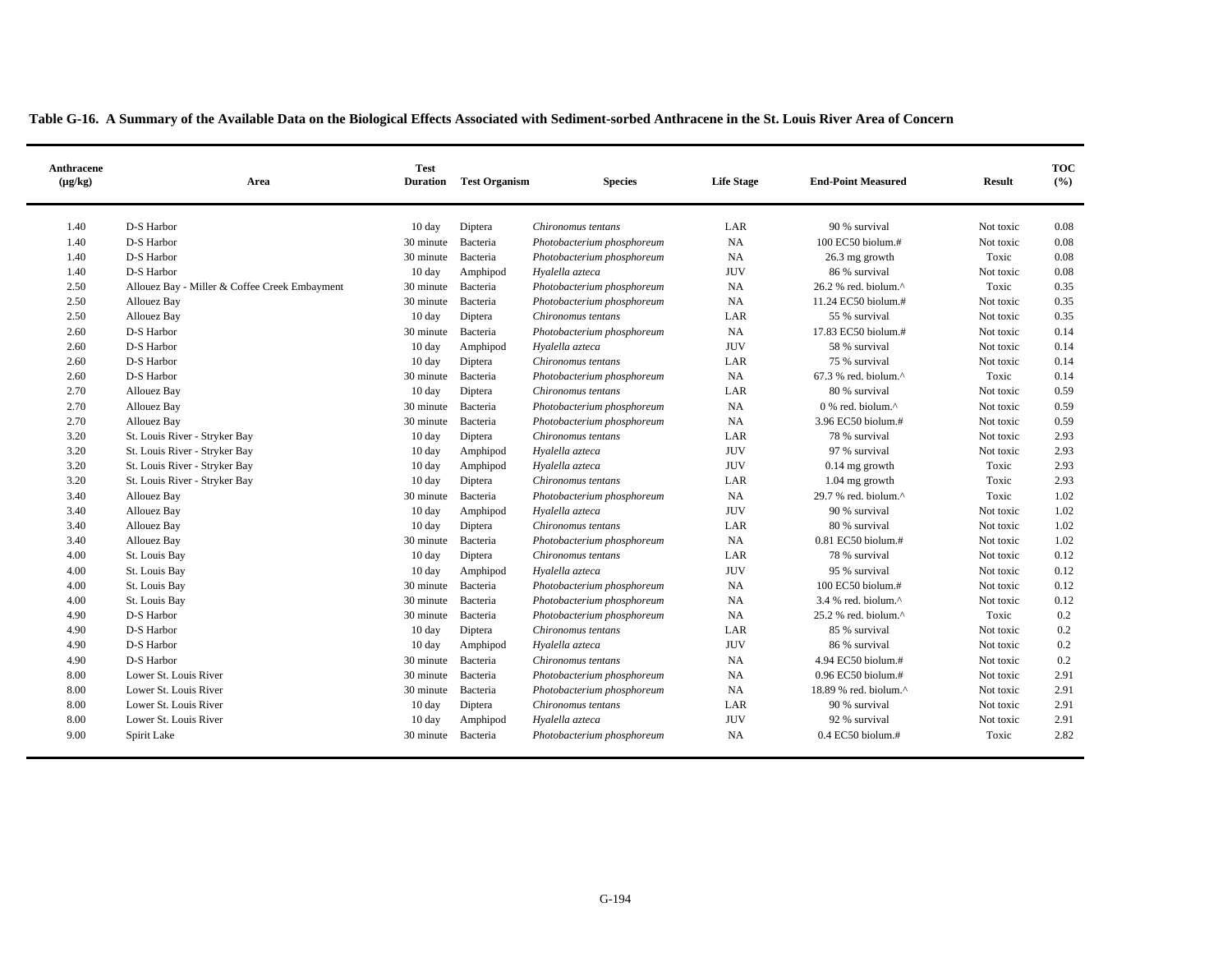| Anthracene<br>$(\mu g/kg)$ | Area                       | <b>Test</b><br><b>Duration</b> | <b>Test Organism</b> | <b>Species</b>                                           | <b>Life Stage</b> | <b>End-Point Measured</b>         | <b>Result</b>      | <b>TOC</b><br>(%) |
|----------------------------|----------------------------|--------------------------------|----------------------|----------------------------------------------------------|-------------------|-----------------------------------|--------------------|-------------------|
| 9.00                       | Spirit Lake                | 10 day                         | Amphipod             | Hyalella azteca                                          | <b>JUV</b>        | 70 % survival                     | Not toxic          | 2.82              |
| 9.00                       | Spirit Lake                | 10 day                         | Diptera              | Chironomus tentans                                       | LAR               | 72 % survival                     | Not toxic          | 2.82              |
| 9.00                       | Spirit Lake                | 30 minute                      | Bacteria             |                                                          | <b>NA</b>         | $10.2$ % red. biolum. $^{\wedge}$ | Not toxic          | 2.82              |
| 10.0                       | Spirit Lake                | 30 minute                      | Bacteria             | Photobacterium phosphoreum<br>Photobacterium phosphoreum | <b>NA</b>         | 6.73 EC50 biolum.#                | Not toxic          | 5.77              |
| 10.0                       | Spirit Lake                | 30 minute                      | Bacteria             |                                                          | NA                | $6.4$ % red. biolum. $^{\wedge}$  | Not toxic          | 5.77              |
| 10.0                       | Spirit Lake                | 10 day                         | Diptera              | Photobacterium phosphoreum<br>Chironomus tentans         | LAR               | 75 % survival                     | Not toxic          | 5.77              |
| 10.0                       | Spirit Lake                | 10 day                         |                      | Hyalella azteca                                          | <b>JUV</b>        | 75 % survival                     |                    | 5.77              |
| 11.5                       | D-S Harbor                 | 15 minute                      | Amphipod             |                                                          | <b>NA</b>         | $21.8$ % red. biolum. $^{\wedge}$ | Not toxic<br>Toxic | 1.87              |
| 11.5                       | D-S Harbor                 |                                | Bacteria             | Photobacterium phosphoreum                               |                   |                                   |                    | 1.87              |
|                            | D-S Harbor                 | 10 day                         | Diptera              | Chironomus tentans                                       | LAR               | $0.53$ mg growth<br>85 % survival | Not toxic          |                   |
| 11.5<br>11.5               |                            | 10 day                         | Diptera              | Chironomus tentans                                       | LAR<br><b>JUV</b> |                                   | Not toxic          | 1.87<br>1.87      |
|                            | D-S Harbor                 | $10 \text{ day}$               | Amphipod             | Hyalella azteca                                          |                   | 93 % survival                     | Not toxic          |                   |
| 11.5                       | D-S Harbor                 | 15 minute                      | Bacteria             | Photobacterium phosphoreum                               | <b>NA</b>         | 2.07 EC50 biolum.#                | Not toxic          | 1.87              |
| 11.8                       | D-S Harbor                 | 30 minute                      | Bacteria             | Photobacterium phosphoreum                               | NA                | 100 EC50 biolum.#                 | Not toxic          | 0.16              |
| 11.8                       | D-S Harbor                 | 10 day                         | Diptera              | Chironomus tentans                                       | LAR               | 90 % survival                     | Not toxic          | 0.16              |
| 11.8                       | D-S Harbor                 | 30 minute                      | Bacteria             | Photobacterium phosphoreum                               | <b>NA</b>         | 22.95 % red. biolum.^             | Toxic              | 0.16              |
| 12.0                       | Spirit Lake                | 10 day                         | Diptera              | Chironomus tentans                                       | LAR               | 65 % survival                     | Not toxic          | 2.59              |
| 12.0                       | Spirit Lake                | $10 \text{ day}$               | Amphipod             | Hyalella azteca                                          | <b>JUV</b>        | 97.5 % survival                   | Not toxic          | 2.59              |
| 12.0                       | Spirit Lake                | 30 minute                      | Bacteria             | Photobacterium phosphoreum                               | <b>NA</b>         | $0.41$ EC50 biolum.#              | Toxic              | 2.59              |
| 12.0                       | Spirit Lake                | 30 minute                      | Bacteria             | Photobacterium phosphoreum                               | NA                | 7.4 % red. biolum.^               | Not toxic          | 2.59              |
| 12.4                       | D-S Harbor                 | 30 minute                      | Bacteria             | Photobacterium phosphoreum                               | NA                | 41.98 % red. biolum. $\wedge$     | Toxic              | 1.42              |
| 12.4                       | D-S Harbor                 | 10 day                         | Amphipod             | Hyalella azteca                                          | <b>JUV</b>        | 100 % survival                    | Not toxic          | 1.42              |
| 12.4                       | D-S Harbor                 | 10 day                         | Diptera              | Chironomus tentans                                       | LAR               | 60 % survival                     | Not toxic          | 1.42              |
| 12.4                       | D-S Harbor                 | 30 minute                      | Bacteria             | Photobacterium phosphoreum                               | NA                | 0.72 EC50 biolum.#                | Not toxic          | 1.42              |
| 13.5                       | Lower St. Louis River      | $10 \text{ day}$               | Diptera              | Chironomus tentans                                       | LAR               | $0.44$ mg growth                  | Not toxic          | 2.7               |
| 13.5                       | Lower St. Louis River      | 15 minute                      | Bacteria             | Photobacterium phosphoreum                               | <b>NA</b>         | 5.3 % red. biolum.^               | Not toxic          | 2.7               |
| 13.5                       | Lower St. Louis River      | 10 day                         | Amphipod             | Hyalella azteca                                          | <b>JUV</b>        | 93 % survival                     | Not toxic          | 2.7               |
| 13.5                       | Lower St. Louis River      | 15 minute                      | Bacteria             | Photobacterium phosphoreum                               | NA                | $0.52$ EC50 biolum.#              | Not toxic          | 2.7               |
| 13.5                       | Lower St. Louis River      | $10 \text{ day}$               | Diptera              | Chironomus tentans                                       | LAR               | 70 % survival                     | Not toxic          | 2.7               |
| 13.5                       | Lower St. Louis River      | 10 day                         | Diptera              | Chironomus tentans                                       | LAR               | 68 % survival                     | Not toxic          | 2.7               |
| 13.5                       | Lower St. Louis River      | 10 day                         | Diptera              | Chironomus tentans                                       | LAR               | $0.56$ mg growth                  | Not toxic          | 2.7               |
| 13.5                       | Lower St. Louis River      | 15 minute                      | Bacteria             | Photobacterium phosphoreum                               | <b>NA</b>         | 0.52 EC50 biolum.#                | Not toxic          | 2.7               |
| 13.5                       | Lower St. Louis River      | 10 day                         | Amphipod             | Hyalella azteca                                          | <b>JUV</b>        | 90 % survival                     | Not toxic          | 2.7               |
| 13.5                       | Lower St. Louis River      | 15 minute                      | Bacteria             | Photobacterium phosphoreum                               | <b>NA</b>         | 12 % red. biolum. $\wedge$        | Not toxic          | 2.7               |
| 14.0                       | Spirit Lake - Grassy Point | 10 day                         | Amphipod             | Hvalella azteca                                          | <b>JUV</b>        | 80 % survival                     | Not toxic          | <b>NR</b>         |
| 14.0                       | Spirit Lake - Grassy Point | $10 \text{ day}$               | Diptera              | Chironomus tentans                                       | LAR               | 70 % survival                     | Not toxic          | <b>NR</b>         |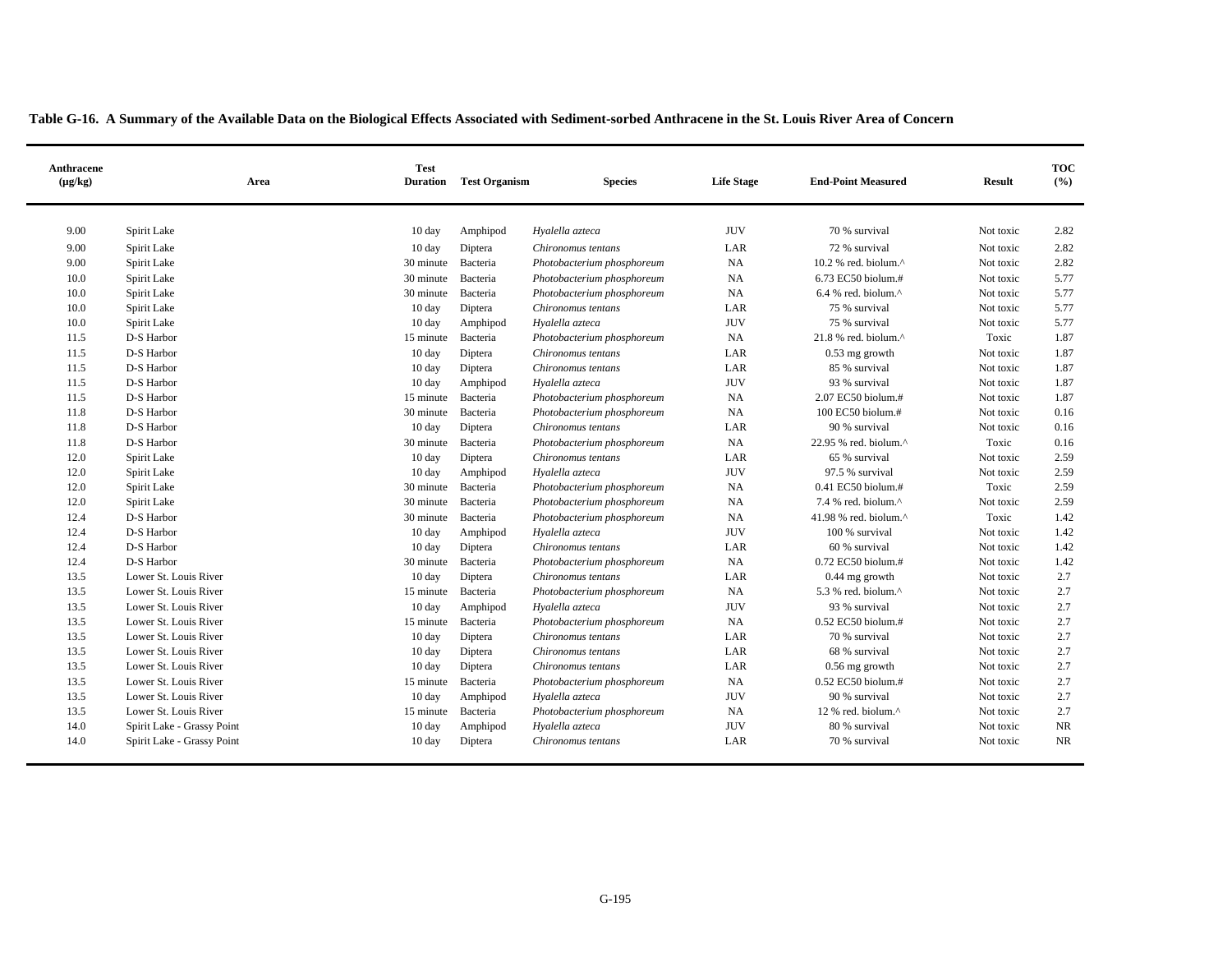| <b>Anthracene</b><br>$(\mu g/kg)$ | Area                       | <b>Test</b><br><b>Duration</b> | <b>Test Organism</b> | <b>Species</b>             | <b>Life Stage</b> | <b>End-Point Measured</b>          | <b>Result</b>  | <b>TOC</b><br>(%) |
|-----------------------------------|----------------------------|--------------------------------|----------------------|----------------------------|-------------------|------------------------------------|----------------|-------------------|
| 16.2                              | St. Louis Harbor           | $10 \text{ day}$               | Amphipod             | Hyalella azteca            | <b>JUV</b>        | 65 % survival                      | Not toxic      | 0.7               |
| 16.2                              | St. Louis Harbor           | 10 day                         | Oligochaete          | Lumbriculus variegatus     | ADT               | 0 Percent survival/normal & UV     | Toxic          | 0.7               |
| 16.2                              | St. Louis Harbor           | $10 \text{ day}$               | Oligochaete          | Lumbriculus variegatus     | ADT               | $0.65$ mg growth                   | Toxic          | 0.7               |
| 16.2                              | St. Louis Harbor           | 10 day                         | Diptera              | Chironomus tentans         | LAR               | 0.74 Percent weight using UV light | Not toxic      | 0.7               |
| 16.2                              | St. Louis Harbor           | 10 day                         | Amphipod             | Hyalella azteca            | <b>JUV</b>        | 0 Percent survival/normal & UV     | Toxic          | 0.7               |
| 16.2                              | St. Louis Harbor           | 10 day                         | Diptera              | Chironomus tentans         | LAR               | 65 Percent survival/normal & UV    | Toxic          | 0.7               |
| 16.2                              | St. Louis Harbor           | $10 \text{ day}$               | Diptera              | Chironomus tentans         | LAR               | $0.8$ mg growth                    | Not toxic      | 0.7               |
| 16.2                              | St. Louis Harbor           | $10 \text{ day}$               | Diptera              | Chironomus tentans         | LAR               | 87.5 % survival                    | Not toxic      | 0.7               |
| 16.2                              | St. Louis Harbor           | $10 \text{ day}$               | Amphipod             | Hyalella azteca            | <b>JUV</b>        | $0.04$ mg growth                   | Not determined | 0.7               |
| 16.2                              | St. Louis Harbor           | $10 \text{ day}$               | Oligochaete          | Lumbriculus variegatus     | ADT               | 85 % survival                      | Not toxic      | 0.7               |
| 17.0                              | Spirit Lake                | 10 day                         | Diptera              | Chironomus tentans         | LAR               | 95 % survival                      | Not toxic      | 2.34              |
| 17.0                              | Spirit Lake                | 10 day                         | Diptera              | Chironomus tentans         | LAR               | $0.37$ mg growth                   | Not toxic      | 2.34              |
| 17.0                              | Spirit Lake                | 10 day                         | Amphipod             | Hyalella azteca            | <b>JUV</b>        | 90 % survival                      | Not toxic      | 2.34              |
| 17.0                              | Spirit Lake                | 15 minute                      | Bacteria             | Photobacterium phosphoreum | NA                | 0.77 EC50 biolum.#                 | Not toxic      | 2.34              |
| 17.0                              | Spirit Lake                | 15 minute                      | Bacteria             | Photobacterium phosphoreum | NA                | 12.1 % red. biolum. $\wedge$       | Not toxic      | 2.34              |
| 25.5                              | Lower St. Louis River      | 15 minute                      | Bacteria             | Photobacterium phosphoreum | NA                | $0.42$ EC50 biolum.#               | Toxic          | 3.25              |
| 25.5                              | Lower St. Louis River      | 10 day                         | Amphipod             | Hyalella azteca            | <b>JUV</b>        | 100 % survival                     | Not toxic      | 3.25              |
| 25.5                              | Lower St. Louis River      | 15 minute                      | Bacteria             | Photobacterium phosphoreum | NA                | 28.8 % red. biolum.^               | Toxic          | 3.25              |
| 26.0                              | Spirit Lake - Grassy Point | $10 \text{ day}$               | Amphipod             | Hyalella azteca            | <b>JUV</b>        | 92 % survival                      | Not toxic      | NR                |
| 26.0                              | D-S Harbor                 | 10 day                         | Amphipod             | Hyalella azteca            | <b>JUV</b>        | 82 % survival                      | Not toxic      | 0.4               |
| 26.0                              | Spirit Lake - Grassy Point | $10 \text{ day}$               | Diptera              | Chironomus tentans         | LAR               | 92 % survival                      | Not toxic      | NR                |
| 26.0                              | D-S Harbor                 | $10 \text{ day}$               | Amphipod             | Hyalella azteca            | <b>JUV</b>        | 85 % survival                      | Not toxic      | 0.4               |
| 26.0                              | D-S Harbor                 | 10 day                         | Diptera              | Chironomus tentans         | LAR               | 88 % survival                      | Not toxic      | 0.4               |
| 26.0                              | D-S Harbor                 | 30 minute                      | Bacteria             | Photobacterium phosphoreum | NA                | 39.7 % red. biolum.^               | Toxic          | 0.4               |
| 26.0                              | D-S Harbor                 | 10 day                         | Diptera              | Chironomus tentans         | LAR               | 85 % survival                      | Not toxic      | 0.4               |
| 26.0                              | D-S Harbor                 | 30 minute                      | Bacteria             | Photobacterium phosphoreum | NA                | 100 EC50 biolum.#                  | Not toxic      | 0.4               |
| 27.0                              | D-S Harbor                 | 30 minute                      | Bacteria             | Photobacterium phosphoreum | NA                | $0\%$ red. biolum. $\wedge$        | Not toxic      | 1.35              |
| 27.0                              | D-S Harbor                 | 10 day                         | Diptera              | Chironomus tentans         | LAR               | 70 % survival                      | Not toxic      | 1.35              |
| 27.0                              | D-S Harbor                 | $10 \text{ day}$               | Amphipod             | Hyalella azteca            | <b>JUV</b>        | 92 % survival                      | Not toxic      | 1.35              |
| 27.0                              | D-S Harbor                 | 30 minute                      | Bacteria             | Photobacterium phosphoreum | NA                | 0.96 EC50 biolum.#                 | Not toxic      | 1.35              |
| 28.0                              | D-S Harbor                 | 15 minute                      | Bacteria             | Photobacterium phosphoreum | NA                | 4.29 EC50 biolum.#                 | Not toxic      | 1.69              |
| 28.0                              | D-S Harbor                 | 15 minute                      | Bacteria             | Photobacterium phosphoreum | $_{\rm NA}$       | 12.1 % red. biolum.^               | Not toxic      | 1.69              |
| 28.0                              | St. Louis Bay              | 30 minute                      | Bacteria             | Photobacterium phosphoreum | NA                | 3.56 EC50 biolum.#                 | Not toxic      | 1.82              |
| 28.0                              | D-S Harbor                 | 10 day                         | Amphipod             | Hyalella azteca            | <b>JUV</b>        | 84 % survival                      | Not toxic      | 1.69              |
| 28.0                              | St. Louis Bay              | $10 \text{ day}$               | Diptera              | Chironomus tentans         | LAR               | 75 % survival                      | Not toxic      | 1.82              |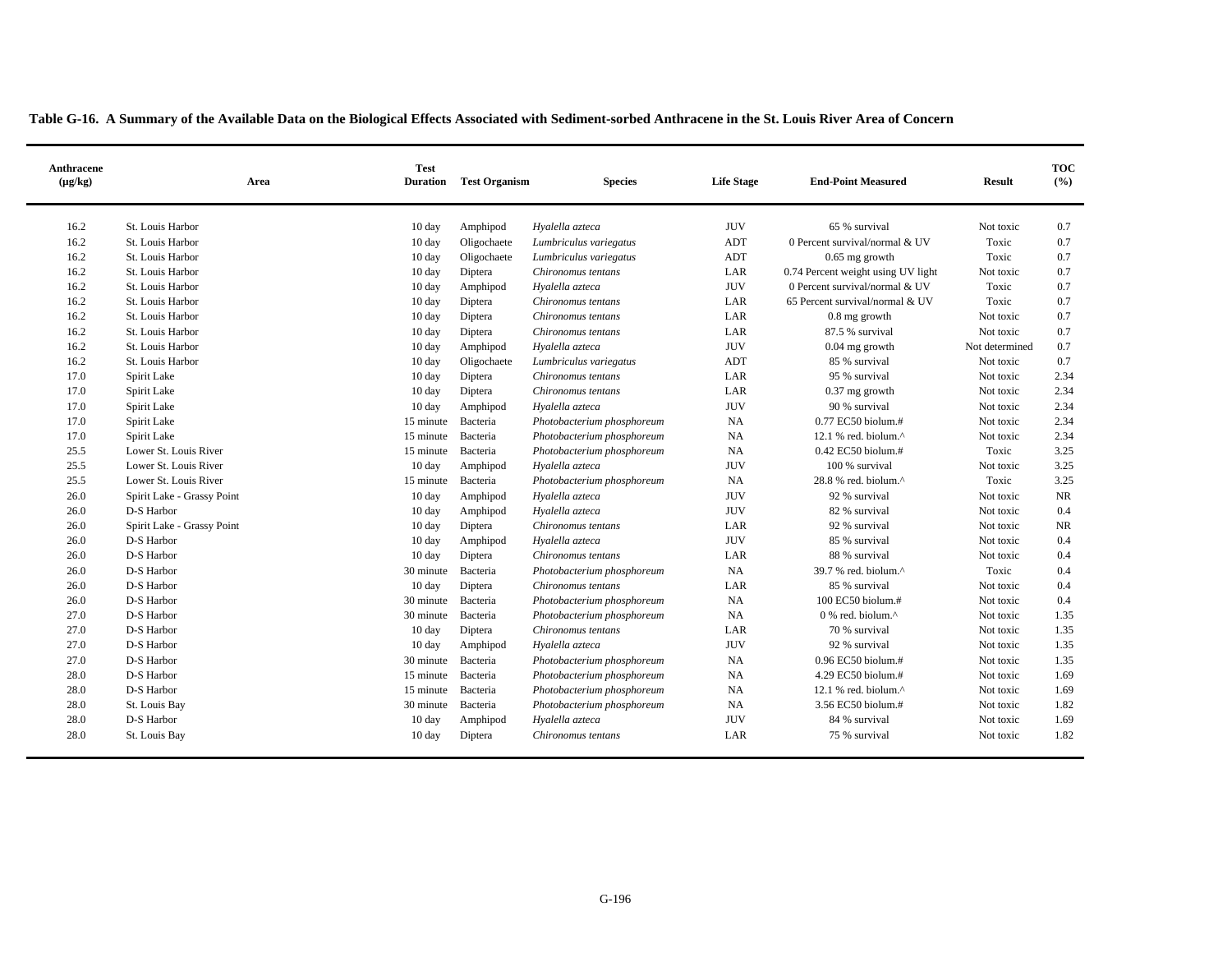| Anthracene<br>$(\mu g/kg)$ | Area                                    | <b>Test</b><br><b>Duration</b> | <b>Test Organism</b> | <b>Species</b>             | <b>Life Stage</b> | <b>End-Point Measured</b>          | <b>Result</b> | <b>TOC</b><br>(9/6) |
|----------------------------|-----------------------------------------|--------------------------------|----------------------|----------------------------|-------------------|------------------------------------|---------------|---------------------|
| 28.0                       | St. Louis Bay                           | 30 minute                      | Bacteria             | Photobacterium phosphoreum | <b>NA</b>         | $-2.8$ % red. biolum. $\wedge$     | Not toxic     | 1.82                |
| 28.0                       | St. Louis Bay                           | 10 day                         | Amphipod             | Hyalella azteca            | <b>JUV</b>        | 70 % survival                      | Not toxic     | 1.82                |
| 29.0                       | St. Louis River - Lower St. Louis River | 30 minute                      | Bacteria             | Photobacterium phosphoreum | <b>NA</b>         | 18.2 % red. biolum.^               | Not toxic     | 4.84                |
| 29.0                       | St. Louis River - Lower St. Louis River | 10 day                         | Amphipod             | Hyalella azteca            | <b>JUV</b>        | 92 % survival                      | Not toxic     | 4.84                |
| 29.0                       | St. Louis River - Lower St. Louis River | 10 day                         | Diptera              | Chironomus tentans         | LAR               | 90 % survival                      | Not toxic     | 4.84                |
| 29.0                       | St. Louis River - Lower St. Louis River | 30 minute                      | Bacteria             | Photobacterium phosphoreum | <b>NA</b>         | $0.09$ EC50 biolum.#               | Toxic         | 4.84                |
| 30.0                       | D-S Harbor                              | 15 minute                      | Bacteria             | Photobacterium phosphoreum | NA                | $0\%$ red. biolum. $\wedge$        | Not toxic     | 2.24                |
| 30.0                       | D-S Harbor                              | 15 minute                      | Bacteria             | Photobacterium phosphoreum | <b>NA</b>         | 1.3 EC50 biolum.#                  | Not toxic     | 2.24                |
| 30.0                       | D-S Harbor                              | 10 day                         | Amphipod             | Hyalella azteca            | <b>JUV</b>        | 98 % survival                      | Not toxic     | 2.24                |
| 30.0                       | D-S Harbor                              | 10 day                         | Diptera              | Chironomus tentans         | LAR               | $0.46$ mg growth                   | Not toxic     | 2.24                |
| 30.0                       | D-S Harbor                              | 10 day                         | Diptera              | Chironomus tentans         | LAR               | 95 % survival                      | Not toxic     | 2.24                |
| $<$ 50.0                   | Superior Bay                            | 48 hour                        | Cladoceran           | Ceriodaphnia dubia         | ADT               | 100 % survival                     | Not toxic     | 6.7                 |
| $<$ 50.0                   | Superior Bay                            | 10 day                         | Diptera              | Chironomus tentans         | LAR               | 100 % survival                     | Not toxic     | 6.7                 |
| $<$ 50.0                   | Superior Bay                            | 10 day                         | Diptera              | Chironomus tentans         | LAR               | $0.57$ mg growth                   | Not toxic     | 6.7                 |
| $<$ 50.0                   | Superior Bay                            | 10 day                         | Amphipod             | Hyalella azteca            | <b>JUV</b>        | 90 % survival                      | Not toxic     | 6.7                 |
| 59.0                       | Spirit Lake                             | 10 day                         | Diptera              | Chironomus tentans         | LAR               | 75 % survival                      | Not toxic     | 5.34                |
| 59.0                       | Spirit Lake                             | 30 minute                      | Bacteria             | Photobacterium phosphoreum | NA                | 0.97 EC50 biolum.#                 | Not toxic     | 5.34                |
| 59.0                       | Spirit Lake                             | 30 minute                      | Bacteria             | Photobacterium phosphoreum | NA                | $18.8%$ red. biolum. $^{\wedge}$   | Not toxic     | 5.34                |
| 59.0                       | Spirit Lake                             | $10 \text{ day}$               | Amphipod             | Hyalella azteca            | <b>JUV</b>        | 100 % survival                     | Not toxic     | 5.34                |
| 68.9                       | St. Louis Harbor                        | 10 day                         | Amphipod             | Hyalella azteca            | <b>JUV</b>        | 72.5 Percent survival/normal & UV  | Not toxic     | 4.1                 |
| 68.9                       | St. Louis Harbor                        | 10 day                         | Amphipod             | Hyalella azteca            | <b>JUV</b>        | 80 % survival                      | Not toxic     | 4.1                 |
| 68.9                       | St. Louis Harbor                        | 10 day                         | Diptera              | Chironomus tentans         | LAR               | 1.08 Percent weight using UV light | Not toxic     | 4.1                 |
| 68.9                       | St. Louis Harbor                        | 10 day                         | Diptera              | Chironomus tentans         | LAR               | 95 Percent survival/normal & UV    | Not toxic     | 4.1                 |
| 68.9                       | St. Louis Harbor                        | 10 day                         | Oligochaete          | Lumbriculus variegatus     | ADT               | $0.85$ mg growth                   | Not toxic     | 4.1                 |
| 68.9                       | St. Louis Harbor                        | 10 day                         | Amphipod             | Hyalella azteca            | <b>JUV</b>        | 0.05 Percent weight using UV light | Not toxic     | 4.1                 |
| 68.9                       | St. Louis Harbor                        | 10 day                         | Oligochaete          | Lumbriculus variegatus     | ADT               | 87.5 Percent survival/normal & UV  | Not toxic     | 4.1                 |
| 68.9                       | St. Louis Harbor                        | 10 day                         | Amphipod             | Hyalella azteca            | <b>JUV</b>        | $0.04$ mg growth                   | Toxic         | 4.1                 |
| 68.9                       | St. Louis Harbor                        | 10 day                         | Oligochaete          | Lumbriculus variegatus     | ADT               | 100 % survival                     | Not toxic     | 4.1                 |
| 68.9                       | St. Louis Harbor                        | 10 day                         | Diptera              | Chironomus tentans         | LAR               | 85 % survival                      | Not toxic     | 4.1                 |
| 68.9                       | St. Louis Harbor                        | 10 day                         | Diptera              | Chironomus tentans         | LAR               | $0.93$ mg growth                   | Not toxic     | 4.1                 |
| 68.9                       | St. Louis Harbor                        | 10 day                         | Oligochaete          | Lumbriculus variegatus     | ADT               | 0.83 Percent weight using UV light | Toxic         | 4.1                 |
| 72.0                       | D-S Harbor                              | 15 minute                      | Bacteria             | Photobacterium phosphoreum | NA                | $0\%$ red. biolum. $\land$         | Not toxic     | 3.85                |
| 72.0                       | D-S Harbor                              | 15 minute                      | Bacteria             | Photobacterium phosphoreum | NA                | 3.82 EC50 biolum.#                 | Not toxic     | 3.85                |
| 72.0                       | D-S Harbor                              | 10 day                         | Amphipod             | Hyalella azteca            | <b>JUV</b>        | 88 % survival                      | Not toxic     | 3.85                |
| 72.0                       | D-S Harbor                              | 10 day                         | Diptera              | Chironomus tentans         | LAR               | $0.64$ mg growth                   | Not toxic     | 3.85                |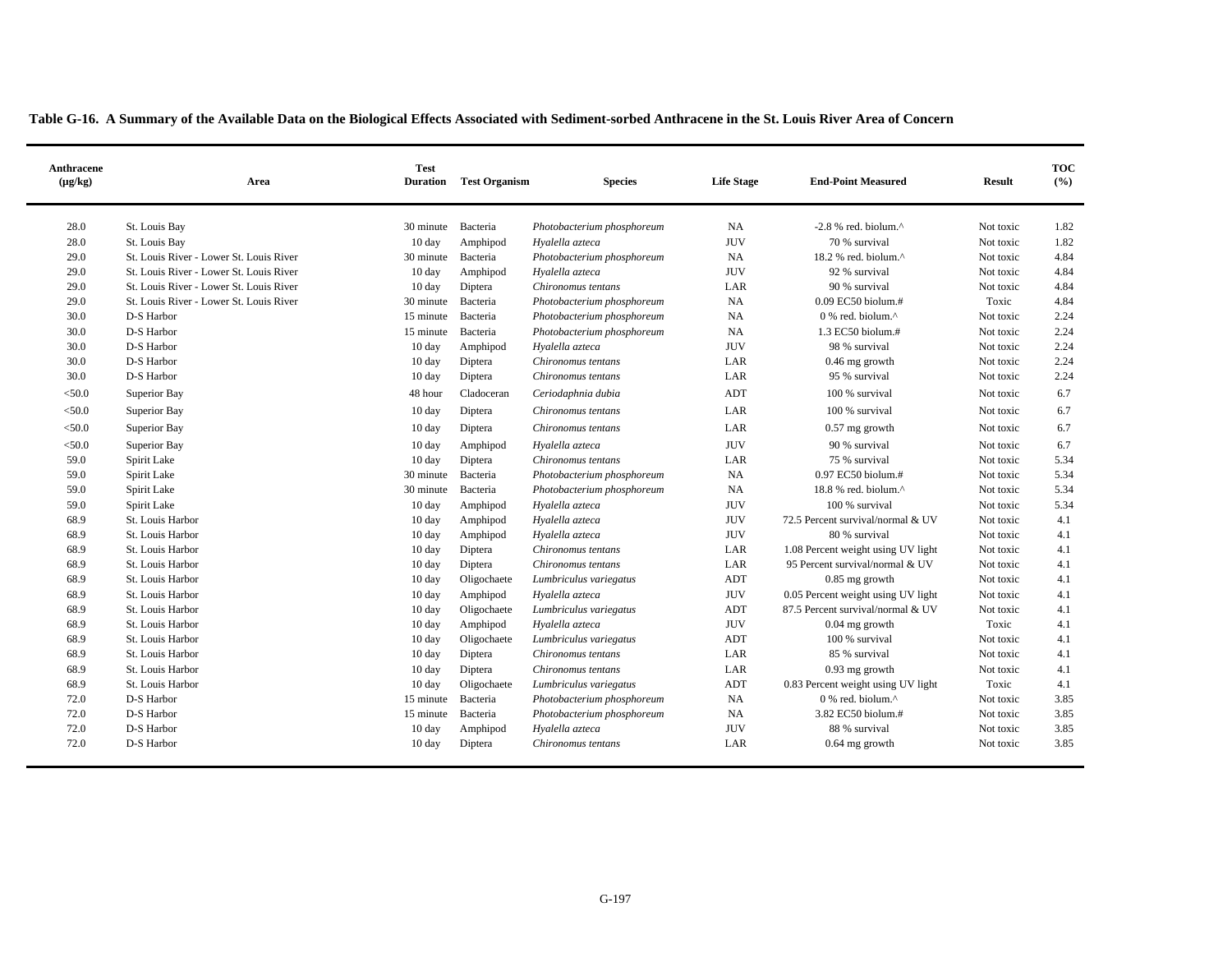| Anthracene<br>$(\mu g/kg)$ | Area                                            | <b>Test</b><br><b>Duration</b> | <b>Test Organism</b> | <b>Species</b>             | <b>Life Stage</b> | <b>End-Point Measured</b>        | <b>Result</b> | <b>TOC</b><br>(9/0) |
|----------------------------|-------------------------------------------------|--------------------------------|----------------------|----------------------------|-------------------|----------------------------------|---------------|---------------------|
| 72.0                       | D-S Harbor                                      | $10 \text{ day}$               | Diptera              | Chironomus tentans         | LAR               | 85 % survival                    | Not toxic     | 3.85                |
| 89.3                       | Spirit Lake                                     | 10 day                         | Amphipod             | Hyalella azteca            | <b>JUV</b>        | 88 % survival                    | Not toxic     | 3.95                |
| 89.3                       | Spirit Lake                                     | 10 day                         | Amphipod             | Hyalella azteca            | <b>JUV</b>        | 70 % survival                    | Toxic         | 3.95                |
| 89.3                       | Spirit Lake                                     | 15 minute                      | Bacteria             | Photobacterium phosphoreum | NA                | 23.7 % red. biolum.^             | Toxic         | 3.95                |
| 89.3                       | Spirit Lake                                     | 15 minute                      | Bacteria             | Photobacterium phosphoreum | NA                | $0.51$ EC50 biolum.#             | Not toxic     | 3.95                |
| 89.3                       | Spirit Lake                                     | 15 minute                      | Bacteria             | Photobacterium phosphoreum | NA                | 30.7 % red. biolum.^             | Toxic         | 3.95                |
| 89.3                       | Spirit Lake                                     | 15 minute                      | Bacteria             | Photobacterium phosphoreum | NA                | 0.51 EC50 biolum.#               | Not toxic     | 3.95                |
| 100                        | Spirit Lake - Grassy Point                      | 10 day                         | Diptera              | Chironomus tentans         | LAR               | 75 % survival                    | Not toxic     | NR                  |
| 100                        | Spirit Lake - Grassy Point                      | 10 day                         | Diptera              | Chironomus tentans         | LAR               | 70 % survival                    | Not toxic     | <b>NR</b>           |
| 100                        | Spirit Lake - Grassy Point                      | 10 day                         | Amphipod             | Hyalella azteca            | <b>JUV</b>        | 90 % survival                    | Not toxic     | NR                  |
| 100                        | Spirit Lake - Grassy Point                      | 10 day                         | Amphipod             | Hyalella azteca            | <b>JUV</b>        | 75 % survival                    | Not toxic     | NR                  |
| 111                        | Spirit Lake                                     | 10 day                         | Diptera              | Chironomus tentans         | LAR               | 0.53 mg growth                   | Not toxic     | 1.65                |
| 111                        | Spirit Lake                                     | 10 day                         | Amphipod             | Hyalella azteca            | <b>JUV</b>        | 87 % survival                    | Not toxic     | 1.65                |
| 111                        | Spirit Lake                                     | 15 minute                      | Bacteria             | Photobacterium phosphoreum | NA                | 0 % red. biolum.^                | Not toxic     | 1.65                |
| 111                        | Spirit Lake                                     | 10 day                         | Diptera              | Chironomus tentans         | LAR               | 88 % survival                    | Not toxic     | 1.65                |
| 111                        | Spirit Lake                                     | 15 minute                      | Bacteria             | Photobacterium phosphoreum | NA                | 4.42 EC50 biolum.#               | Not toxic     | 1.65                |
| 115                        | D-S Harbor                                      | 10 day                         | Amphipod             | Hyalella azteca            | <b>JUV</b>        | 97 % survival                    | Not toxic     | 2.98                |
| 115                        | D-S Harbor                                      | 15 minute                      | Bacteria             | Photobacterium phosphoreum | NA                | 1.92 EC50 biolum.#               | Not toxic     | 2.98                |
| 115                        | D-S Harbor                                      | 10 day                         | Diptera              | Chironomus tentans         | LAR               | 72 % survival                    | Not toxic     | 2.98                |
| 115                        | D-S Harbor                                      | 15 minute                      | Bacteria             | Photobacterium phosphoreum | NA                | 10.5 % red. biolum.^             | Not toxic     | 2.98                |
| 115                        | D-S Harbor                                      | 10 day                         | Diptera              | Chironomus tentans         | LAR               | $0.58$ mg growth                 | Not toxic     | 2.98                |
| 140                        | St. Louis Bay - Miller & Coffee Creek Embayment | 10 day                         | Amphipod             | Hyalella azteca            | <b>JUV</b>        | 96 % survival                    | Not toxic     | <b>NR</b>           |
| 154                        | D-S Harbor                                      | 10 day                         | Amphipod             | Hyalella azteca            | <b>JUV</b>        | 87 % survival                    | Not toxic     | 3.4                 |
| 154                        | D-S Harbor                                      | 10 day                         | Diptera              | Chironomus tentans         | LAR               | $0.49$ mg growth                 | Not toxic     | 3.4                 |
| 154                        | D-S Harbor                                      | 10 day                         | Diptera              | Chironomus tentans         | LAR               | 85 % survival                    | Not toxic     | 3.4                 |
| 154                        | D-S Harbor                                      | 15 minute                      | Bacteria             | Photobacterium phosphoreum | NA                | 0.74 EC50 biolum.#               | Not toxic     | 3.4                 |
| 154                        | D-S Harbor                                      | 15 minute                      | Bacteria             | Photobacterium phosphoreum | NA                | 1.2 % red. biolum. $^{\wedge}$   | Not toxic     | 3.4                 |
| 154                        | D-S Harbor                                      | 15 minute                      | Bacteria             | Photobacterium phosphoreum | NA                | $0.74$ EC50 biolum.#             | Not toxic     | 3.4                 |
| 154                        | D-S Harbor                                      | 10 day                         | Amphipod             | Hyalella azteca            | <b>JUV</b>        | 87 % survival                    | Not toxic     | 3.4                 |
| 154                        | D-S Harbor                                      | 10 day                         | Diptera              | Chironomus tentans         | LAR               | 77 % survival                    | Not toxic     | 3.4                 |
| 154                        | D-S Harbor                                      | 15 minute                      | Bacteria             | Photobacterium phosphoreum | <b>NA</b>         | $1.9$ % red. biolum. $^{\wedge}$ | Not toxic     | 3.4                 |
| 154                        | D-S Harbor                                      | $10 \text{ day}$               | Diptera              | Chironomus tentans         | LAR               | $0.37$ mg growth                 | Not toxic     | 3.4                 |
| 160                        | St. Louis Bay - Miller & Coffee Creek Embayment | 10 day                         | Diptera              | Chironomus tentans         | LAR               | 90 % survival                    | Not toxic     | NR                  |
| 160                        | St. Louis Bay - Miller & Coffee Creek Embayment | 10 day                         | Amphipod             | Hyalella azteca            | <b>JUV</b>        | 90 % survival                    | Not toxic     | NR                  |
| 170                        | St. Louis Bay - Miller & Coffee Creek Embayment | $10 \text{ day}$               | Amphipod             | Hyalella azteca            | <b>JUV</b>        | 96 % survival                    | Not toxic     | <b>NR</b>           |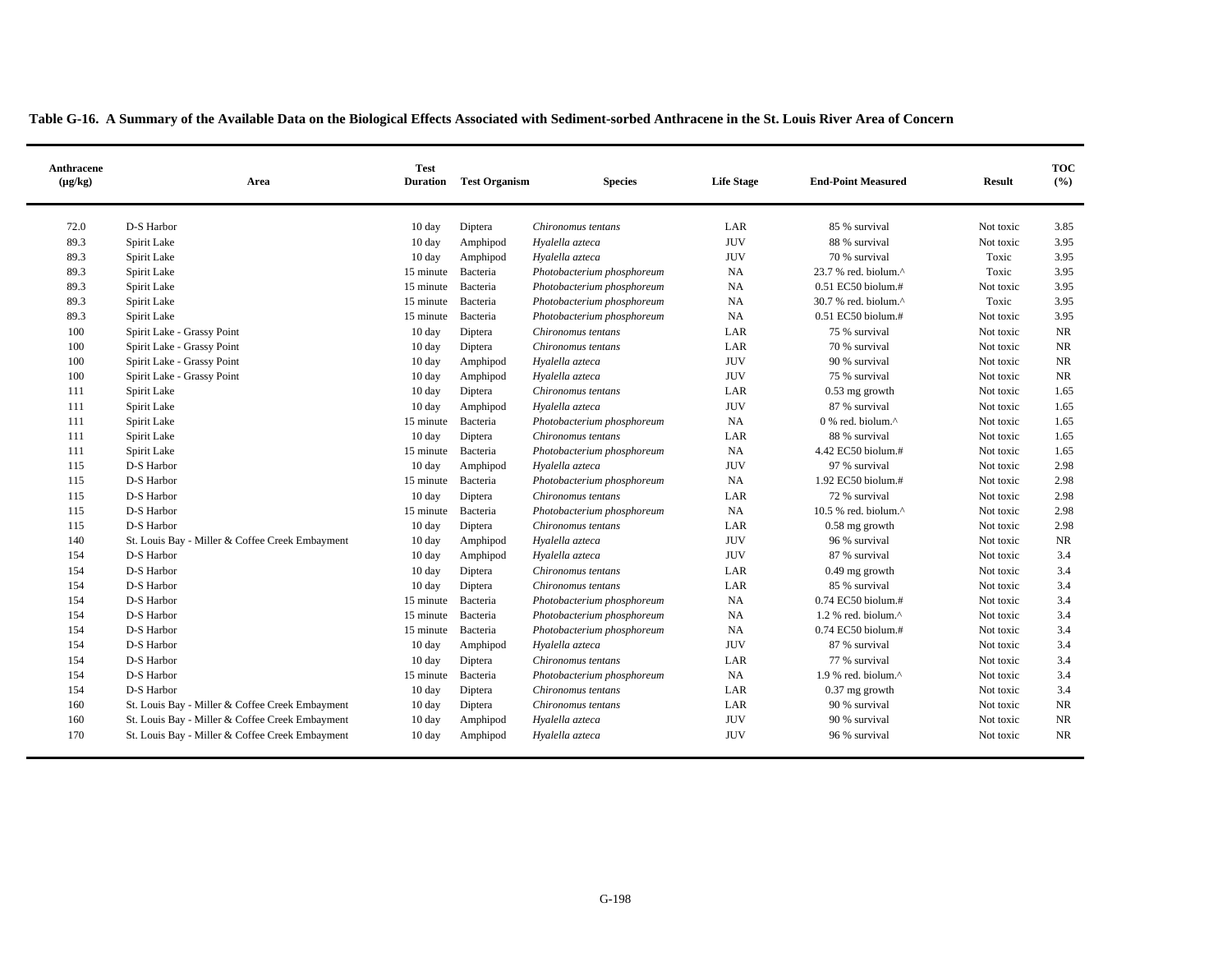| Anthracene<br>$(\mu g/kg)$ | Area                                            | <b>Test</b><br><b>Duration</b> | <b>Test Organism</b> | <b>Species</b>             | <b>Life Stage</b> | <b>End-Point Measured</b> | <b>Result</b>  | <b>TOC</b><br>(%) |
|----------------------------|-------------------------------------------------|--------------------------------|----------------------|----------------------------|-------------------|---------------------------|----------------|-------------------|
| 170                        | D-S Harbor - Slip C                             | 10 day                         | Amphipod             | Hyalella azteca            | <b>JUV</b>        | 85 % survival             | Not toxic      | NR                |
| 170                        | St. Louis Bay - Miller & Coffee Creek Embayment | 10 day                         | Diptera              | Chironomus tentans         | LAR               | 80 % survival             | Not toxic      | <b>NR</b>         |
| 172                        | D-S Harbor                                      | 15 minute                      | Bacteria             | Photobacterium phosphoreum | NA                | 4.1 % red. biolum.^       | Not toxic      | 4.02              |
| 172                        | D-S Harbor                                      | $10 \text{ day}$               | Diptera              | Chironomus tentans         | LAR               | 57 % survival             | Toxic          | 4.02              |
| 172                        | D-S Harbor                                      | 10 day                         | Diptera              | Chironomus tentans         | LAR               | Not determined            | Not determined | 4.02              |
| 172                        | D-S Harbor                                      | 10 day                         | Amphipod             | Hyalella azteca            | <b>JUV</b>        | 90 % survival             | Not toxic      | 4.02              |
| 172                        | D-S Harbor                                      | 15 minute                      | Bacteria             | Photobacterium phosphoreum | <b>NA</b>         | 1.76 EC50 biolum.#        | Not toxic      | 4.02              |
| 180                        | St. Louis Bay - Miller & Coffee Creek Embayment | $10 \text{ day}$               | Amphipod             | Hyalella azteca            | <b>JUV</b>        | 96 % survival             | Not toxic      | <b>NR</b>         |
| 187                        | Lower St. Louis River                           | 10 day                         | Diptera              | Chironomus tentans         | LAR               | $0.57$ mg growth          | Not toxic      | 1.37              |
| 187                        | Lower St. Louis River                           | 15 minute                      | Bacteria             | Photobacterium phosphoreum | NA                | 3.52 EC50 biolum.#        | Not toxic      | 1.37              |
| 187                        | Lower St. Louis River                           | 15 minute                      | Bacteria             | Photobacterium phosphoreum | NA                | 8.2 % red. biolum.^       | Not toxic      | 1.37              |
| 187                        | Lower St. Louis River                           | 10 day                         | Amphipod             | Hyalella azteca            | <b>JUV</b>        | 92 % survival             | Not toxic      | 1.37              |
| 187                        | Lower St. Louis River                           | $10 \text{ day}$               | Diptera              | Chironomus tentans         | LAR               | 52 % survival             | Not toxic      | 1.37              |
| 190                        | St. Louis Bay - Miller & Coffee Creek Embayment | $10 \text{ day}$               | Diptera              | Chironomus tentans         | LAR               | 78 % survival             | Not toxic      | NR                |
| 190                        | St. Louis Bay - Miller & Coffee Creek Embayment | $10 \text{ day}$               | Amphipod             | Hyalella azteca            | <b>JUV</b>        | 98 % survival             | Not toxic      | <b>NR</b>         |
| 190                        | St. Louis Bay - Miller & Coffee Creek Embayment | 10 day                         | Amphipod             | Hyalella azteca            | <b>JUV</b>        | 93 % survival             | Not toxic      | <b>NR</b>         |
| 212                        | D-S Harbor                                      | 30 minute                      | Bacteria             | Photobacterium phosphoreum | NA                | $0.24$ EC50 biolum.#      | Toxic          | 4.11              |
| 212                        | D-S Harbor                                      | 30 minute                      | Bacteria             | Photobacterium phosphoreum | <b>NA</b>         | 15.5 % red. biolum.^      | Not toxic      | 4.11              |
| 212                        | D-S Harbor                                      | $10 \text{ day}$               | Diptera              | Chironomus tentans         | LAR               | 68 % survival             | Not toxic      | 4.11              |
| 212                        | D-S Harbor                                      | $10 \text{ day}$               | Amphipod             | Hyalella azteca            | <b>JUV</b>        | 98 % survival             | Not toxic      | 4.11              |
| 212                        | D-S Harbor                                      | 10 day                         | Diptera              | Chironomus tentans         | LAR               | 88 % survival             | Not toxic      | 4.11              |
| 212                        | D-S Harbor                                      | 10 day                         | Amphipod             | Hyalella azteca            | <b>JUV</b>        | 72 % survival             | Not toxic      | 4.11              |
| 217                        | St. Louis Bay                                   | 30 minute                      | Bacteria             | Photobacterium phosphoreum | <b>NA</b>         | 0.32 EC50 biolum.#        | Toxic          | 2.63              |
| 217                        | St. Louis Bay                                   | $10 \text{ day}$               | Amphipod             | Hyalella azteca            | <b>JUV</b>        | 75 % survival             | Not toxic      | 2.63              |
| 217                        | St. Louis Bay                                   | 10 day                         | Diptera              | Chironomus tentans         | LAR               | 68 % survival             | Not toxic      | 2.63              |
| 217                        | St. Louis Bay                                   | 30 minute                      | Bacteria             | Photobacterium phosphoreum | <b>NA</b>         | 33.45 % red. biolum.^     | Toxic          | 2.63              |
| 220                        | Spirit Lake - Grassy Point                      | $10 \text{ day}$               | Diptera              | Chironomus tentans         | LAR               | 82 % survival             | Not toxic      | NR                |
| 220                        | St. Louis Bay - Miller & Coffee Creek Embayment | $10 \text{ day}$               | Diptera              | Chironomus tentans         | LAR               | 80 % survival             | Not toxic      | <b>NR</b>         |
| 220                        | St. Louis Bay - Miller & Coffee Creek Embayment | 10 day                         | Amphipod             | Hyalella azteca            | <b>JUV</b>        | 72 % survival             | Not toxic      | NR                |
| 220                        | Spirit Lake - Grassy Point                      | $10 \text{ day}$               | Amphipod             | Hyalella azteca            | <b>JUV</b>        | 82 % survival             | Not toxic      | <b>NR</b>         |
| 227                        | Spirit Lake                                     | 15 minute                      | Bacteria             | Photobacterium phosphoreum | <b>NA</b>         | 52.4 % red. biolum.^      | Toxic          | 1                 |
| 227                        | Spirit Lake                                     | $10 \text{ day}$               | Diptera              | Chironomus tentans         | LAR               | 0 % survival              | Toxic          | $\mathbf{1}$      |
| 227                        | Spirit Lake                                     | $10 \text{ day}$               | Diptera              | Chironomus tentans         | LAR               | Not determined            | Not determined | -1                |
| 227                        | Spirit Lake                                     | $10 \text{ day}$               | Amphipod             | Hyalella azteca            | <b>JUV</b>        | 63 % survival             | Toxic          | $\mathbf{1}$      |
| 227                        | Spirit Lake                                     | 15 minute                      | Bacteria             | Photobacterium phosphoreum | <b>NA</b>         | 0.77 EC50 biolum.#        | Not toxic      | $\mathbf{1}$      |
| 230                        | D-S Harbor - NW side of Lakehead Dock           | 48 hour                        | Cladoceran           | Ceriodaphnia dubia         | ADT               | 100 % survival            | Not toxic      | 8.4               |
| 230                        | D-S Harbor - NW side of Lakehead Dock           | $10 \text{ day}$               | Amphipod             | Hyalella azteca            | <b>JUV</b>        | 95 % survival             | Not toxic      | 8.4               |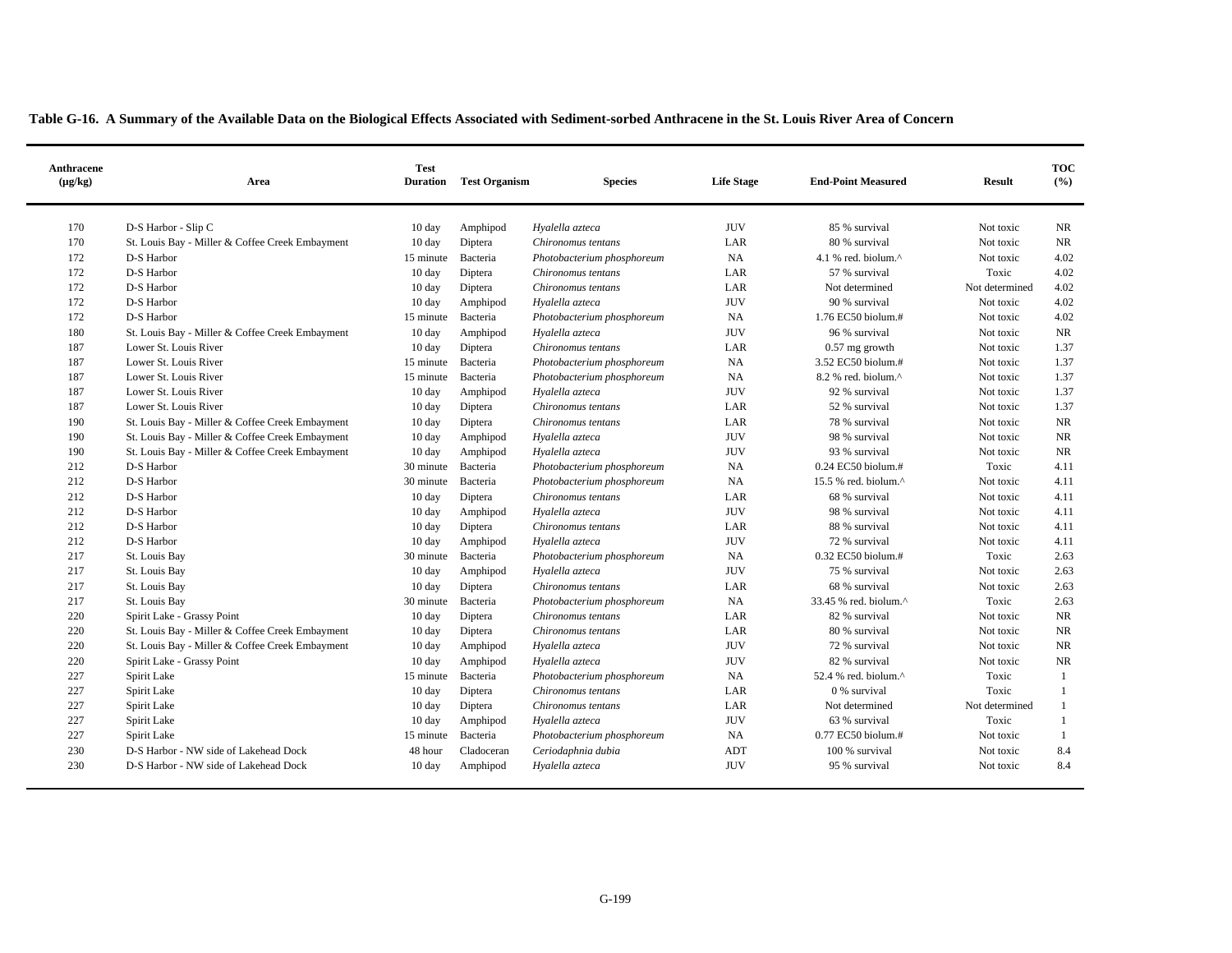| Anthracene<br>$(\mu g/kg)$ | Area                                            | <b>Test</b><br><b>Duration</b> | <b>Test Organism</b> | <b>Species</b>             | <b>Life Stage</b> | <b>End-Point Measured</b>                        | <b>Result</b> | <b>TOC</b><br>(%) |
|----------------------------|-------------------------------------------------|--------------------------------|----------------------|----------------------------|-------------------|--------------------------------------------------|---------------|-------------------|
| 230                        | D-S Harbor - NW side of Lakehead Dock           | 10 day                         | Diptera              | Chironomus tentans         | LAR               | $1.04$ mg growth                                 | Not toxic     | 8.4               |
| 230                        | D-S Harbor - NW side of Lakehead Dock           | 10 day                         | Diptera              | Chironomus tentans         | LAR               | 100 % survival                                   | Not toxic     | 8.4               |
| 235                        | St. Louis Bay                                   | 30 minute                      | Bacteria             | Photobacterium phosphoreum | NA                | $0.48$ EC50 biolum.#                             | Toxic         | 3.47              |
| 235                        | St. Louis Bay                                   | $10 \text{ day}$               | Amphipod             | Hyalella azteca            | <b>JUV</b>        | 94 % survival                                    | Not toxic     | 3.47              |
| 235                        | St. Louis Bay                                   | 10 day                         | Diptera              | Chironomus tentans         | LAR               | 70 % survival                                    | Not toxic     | 3.47              |
| 235                        | St. Louis Bay                                   | 30 minute                      | Bacteria             | Photobacterium phosphoreum | NA                | 20.18 % red. biolum. $^{\wedge}$                 | Toxic         | 3.47              |
| 249                        | D-S Harbor                                      | 10 day                         | Amphipod             | Hyalella azteca            | <b>JUV</b>        | 98 % survival                                    | Not toxic     | 1.44              |
| 249                        | D-S Harbor                                      | 15 minute                      | Bacteria             | Photobacterium phosphoreum | <b>NA</b>         | 1.14 EC50 biolum.#                               | Not toxic     | 1.44              |
| 249                        | D-S Harbor                                      | 15 minute                      | Bacteria             | Photobacterium phosphoreum | <b>NA</b>         | 5.4 % red. biolum.^                              | Not toxic     | 1.44              |
| 250                        | St. Louis Bay                                   | $10 \text{ day}$               | Amphipod             | Hyalella azteca            | <b>JUV</b>        | 90 % survival                                    | Not toxic     | 3.97              |
| 250                        | St. Louis Bay                                   | 15 minute                      | Bacteria             | Photobacterium phosphoreum | <b>NA</b>         | $0\%$ red. biolum. <sup><math>\land</math></sup> | Not toxic     | 3.97              |
| 250                        | St. Louis Bay                                   | 15 minute                      | Bacteria             | Photobacterium phosphoreum | NA                | 0.77 EC50 biolum.#                               | Not toxic     | 3.97              |
| 250                        | St. Louis Bay                                   | $10 \text{ day}$               | Diptera              | Chironomus tentans         | LAR               | $0.49$ mg growth                                 | Not toxic     | 3.97              |
| 250                        | St. Louis Bay                                   | 10 day                         | Diptera              | Chironomus tentans         | LAR               | 75 % survival                                    | Not toxic     | 3.97              |
| 254                        | D-S Harbor                                      | 10 day                         | Diptera              | Chironomus tentans         | LAR               | $0.35$ mg growth                                 | Not toxic     | 4.05              |
| 254                        | D-S Harbor                                      | 10 day                         | Amphipod             | Hyalella azteca            | <b>JUV</b>        | 85 % survival                                    | Not toxic     | 4.05              |
| 254                        | D-S Harbor                                      | 15 minute                      | Bacteria             | Photobacterium phosphoreum | NA                | 0.4 EC50 biolum.#                                | Toxic         | 4.05              |
| 254                        | D-S Harbor                                      | 15 minute                      | Bacteria             | Photobacterium phosphoreum | <b>NA</b>         | $20.9%$ red. biolum. $^{\wedge}$                 | Toxic         | 4.05              |
| 254                        | D-S Harbor                                      | $10 \text{ day}$               | Diptera              | Chironomus tentans         | LAR               | 58 % survival                                    | Not toxic     | 4.05              |
| 260                        | St. Louis Bay - Miller & Coffee Creek Embayment | $10 \text{ day}$               | Amphipod             | Hyalella azteca            | <b>JUV</b>        | 90 % survival                                    | Not toxic     | <b>NR</b>         |
| 260                        | St. Louis Bay - Miller & Coffee Creek Embayment | $10 \text{ day}$               | Amphipod             | Hyalella azteca            | <b>JUV</b>        | 85 % survival                                    | Not toxic     | <b>NR</b>         |
| 260                        | St. Louis Bay - Miller & Coffee Creek Embayment | 10 day                         | Diptera              | Chironomus tentans         | LAR               | 68 % survival                                    | Toxic         | <b>NR</b>         |
| 260                        | D-S Harbor - Slip C                             | $10 \text{ day}$               | Amphipod             | Hyalella azteca            | <b>JUV</b>        | 96 % survival                                    | Not toxic     | <b>NR</b>         |
| 260                        | St. Louis Bay - Miller & Coffee Creek Embayment | 10 day                         | Diptera              | Chironomus tentans         | LAR               | 80 % survival                                    | Not toxic     | NR                |
| 294                        | St. Louis River - Stryker Bay                   | $10 \text{ day}$               | Amphipod             | Hyalella azteca            | <b>JUV</b>        | $0.11$ mg growth                                 | Toxic         | 11.76             |
| 294                        | St. Louis River - Stryker Bay                   | 10 day                         | Amphipod             | Hyalella azteca            | <b>JUV</b>        | 100 % survival                                   | Not toxic     | 11.76             |
| 294                        | St. Louis River - Stryker Bay                   | $10 \text{ day}$               | Diptera              | Chironomus tentans         | LAR               | $1.02$ mg growth                                 | Toxic         | 11.76             |
| 294                        | St. Louis River - Stryker Bay                   | 10 day                         | Diptera              | Chironomus tentans         | LAR               | 67 % survival                                    | Not toxic     | 11.76             |
| 303                        | D-S Harbor                                      | $10 \text{ day}$               | Diptera              | Chironomus tentans         | LAR               | 5 % survival                                     | Not toxic     | 4.54              |
| 303                        | D-S Harbor                                      | 10 day                         | Amphipod             | Hyalella azteca            | <b>JUV</b>        | 69 % survival                                    | Not toxic     | 4.54              |
| 303                        | D-S Harbor                                      | 30 minute                      | Bacteria             | Photobacterium phosphoreum | NA                | 30 % red. biolum.^                               | Toxic         | 4.54              |
| 303                        | D-S Harbor                                      | 30 minute                      | Bacteria             | Photobacterium phosphoreum | <b>NA</b>         | $0.05$ EC50 biolum.#                             | Toxic         | 4.54              |
| 304                        | D-S Harbor                                      | 30 minute                      | Bacteria             | Photobacterium phosphoreum | <b>NA</b>         | 100 EC50 biolum.#                                | Not toxic     | 0.24              |
| 304                        | D-S Harbor                                      | 10 day                         | Amphipod             | Hyalella azteca            | <b>JUV</b>        | 72 % survival                                    | Not toxic     | 0.24              |
| 304                        | D-S Harbor                                      | 30 minute                      | Bacteria             | Photobacterium phosphoreum | <b>NA</b>         | 23.05 % red. biolum.^                            | Toxic         | 0.24              |
| 304                        | D-S Harbor                                      | $10 \text{ day}$               | Diptera              | Chironomus tentans         | LAR               | 52 % survival                                    | Not toxic     | 0.24              |
| 304                        | St. Louis River - Keene Creek                   | $10 \text{ day}$               | Amphipod             | Hyalella azteca            | <b>JUV</b>        | $0.2$ mg growth                                  | Not toxic     | 6.4               |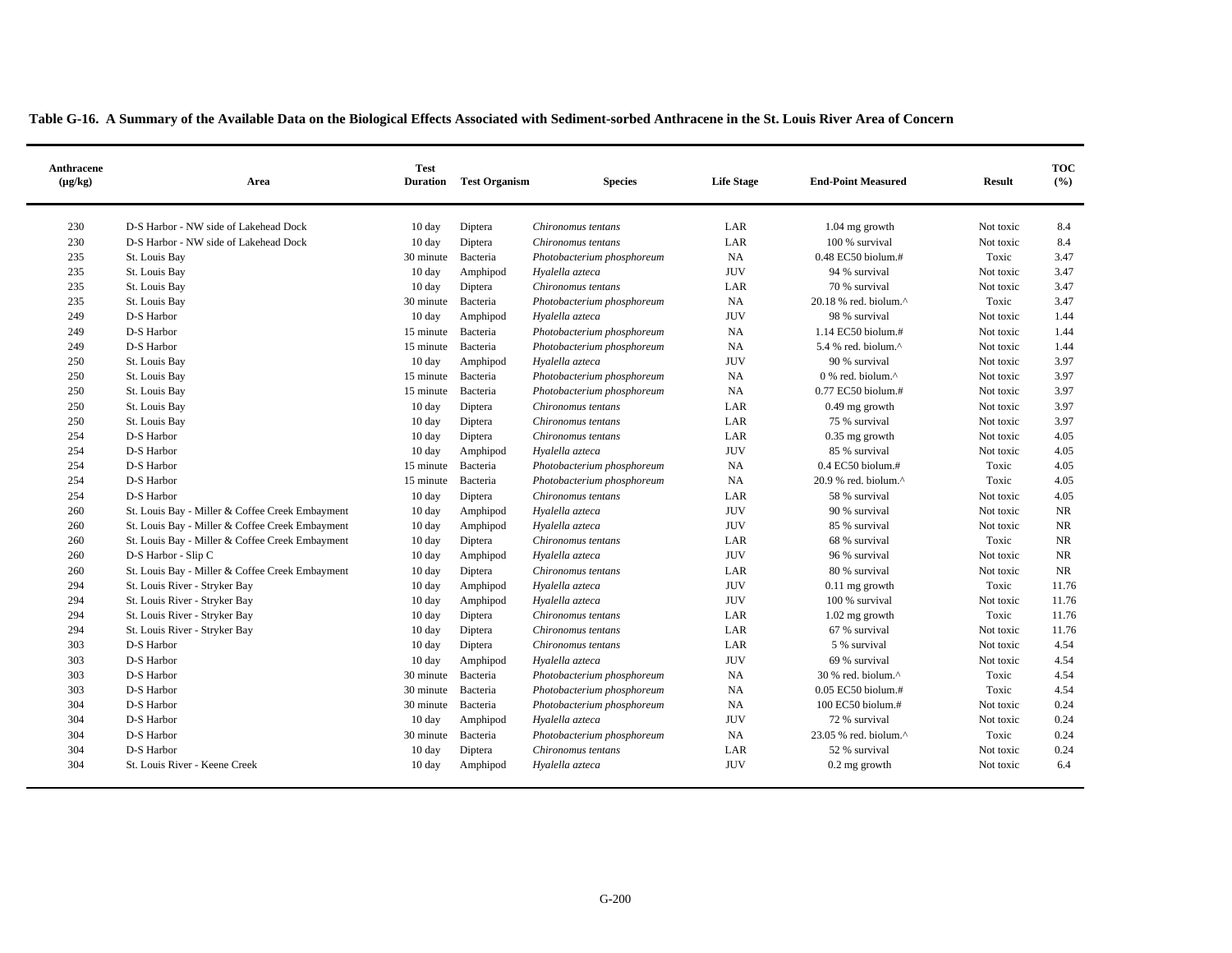| Anthracene<br>$(\mu g/kg)$ | Area                          | <b>Test</b><br><b>Duration</b> | <b>Test Organism</b> | <b>Species</b>             | <b>Life Stage</b> | <b>End-Point Measured</b>         | <b>Result</b>  | <b>TOC</b><br>(%) |
|----------------------------|-------------------------------|--------------------------------|----------------------|----------------------------|-------------------|-----------------------------------|----------------|-------------------|
| 304                        | St. Louis River - Keene Creek | $10 \text{ day}$               | Diptera              | Chironomus tentans         | LAR               | 72 % survival                     | Not toxic      | 6.4               |
| 304                        | St. Louis River - Keene Creek | $10 \text{ day}$               | Amphipod             | Hyalella azteca            | <b>JUV</b>        | 87 % survival                     | Not toxic      | 6.4               |
| 304                        | St. Louis River - Keene Creek | 10 day                         | Diptera              | Chironomus tentans         | LAR               | 1.59 mg growth                    | Not toxic      | 6.4               |
| 305                        | St. Louis Bay                 | $10 \text{ day}$               | Amphipod             | Hyalella azteca            | <b>JUV</b>        | 95 % survival                     | Not toxic      | 2.43              |
| 305                        | St. Louis Bay                 | 15 minute                      | Bacteria             | Photobacterium phosphoreum | <b>NA</b>         | $0.67$ EC50 biolum.#              | Not toxic      | 2.43              |
| 305                        | St. Louis Bay                 | 15 minute                      | Bacteria             | Photobacterium phosphoreum | NA                | 8.5 % red. biolum.^               | Not toxic      | 2.43              |
| 307                        | St. Louis Bay                 | 15 minute                      | Bacteria             | Photobacterium phosphoreum | NA                | $0.41$ EC50 biolum.#              | Toxic          | 3.87              |
| 307                        | St. Louis Bay                 | 10 day                         | Amphipod             | Hyalella azteca            | <b>JUV</b>        | 93 % survival                     | Not toxic      | 3.87              |
| 307                        | St. Louis Bay                 | $10 \text{ day}$               | Diptera              | Chironomus tentans         | LAR               | $0.23$ mg growth                  | Toxic          | 3.87              |
| 307                        | St. Louis Bay                 | $10 \text{ day}$               | Diptera              | Chironomus tentans         | LAR               | 75 % survival                     | Not toxic      | 3.87              |
| 307                        | St. Louis Bay                 | 15 minute                      | Bacteria             | Photobacterium phosphoreum | <b>NA</b>         | $1.1$ % red. biolum. $^{\wedge}$  | Not toxic      | 3.87              |
| 310                        | Spirit Lake - Grassy Point    | 10 day                         | Diptera              | Chironomus tentans         | LAR               | 72 % survival                     | Not toxic      | NR                |
| 310                        | Spirit Lake - Grassy Point    | $10 \text{ day}$               | Amphipod             | Hyalella azteca            | <b>JUV</b>        | 65 % survival                     | Toxic          | NR                |
| 312                        | D-S Harbor                    | 15 minute                      | Bacteria             | Photobacterium phosphoreum | <b>NA</b>         | $1.5$ EC50 biolum.#               | Not toxic      | 3.99              |
| 312                        | D-S Harbor                    | 15 minute                      | Bacteria             | Photobacterium phosphoreum | NA                | 0 % red. biolum.^                 | Not toxic      | 3.99              |
| 312                        | D-S Harbor                    | $10 \text{ day}$               | Amphipod             | Hyalella azteca            | <b>JUV</b>        | 86 % survival                     | Not toxic      | 3.99              |
| 326                        | D-S Harbor                    | $10 \text{ day}$               | Diptera              | Chironomus tentans         | LAR               | 70 % survival                     | Not toxic      | 4.05              |
| 326                        | D-S Harbor                    | 10 day                         | Amphipod             | Hyalella azteca            | <b>JUV</b>        | 67 % survival                     | Not toxic      | 4.05              |
| 326                        | D-S Harbor                    | 30 minute                      | Bacteria             | Photobacterium phosphoreum | NA                | 8.3 % red. biolum.^               | Not toxic      | 4.05              |
| 326                        | D-S Harbor                    | 30 minute                      | Bacteria             | Photobacterium phosphoreum | NA                | $0.36$ EC50 biolum.#              | Toxic          | 4.05              |
| 336                        | Spirit Lake                   | 30 minute                      | Bacteria             | Photobacterium phosphoreum | NA                | 3.88 EC50 biolum.#                | Not toxic      | 13.81             |
| 336                        | Spirit Lake                   | 30 minute                      | Bacteria             | Photobacterium phosphoreum | NA                | $0.1$ % red. biolum. $^{\wedge}$  | Not toxic      | 13.81             |
| 336                        | Spirit Lake                   | $10 \text{ day}$               | Amphipod             | Hyalella azteca            | <b>JUV</b>        | 62 % survival                     | Not toxic      | 13.81             |
| 336                        | Spirit Lake                   | $10 \text{ day}$               | Diptera              | Chironomus tentans         | LAR               | 98 % survival                     | Not toxic      | 13.81             |
| 344                        | St. Louis Harbor              | 10 day                         | Oligochaete          | Lumbriculus variegatus     | <b>ADT</b>        | 75 % survival                     | Toxic          | 6.1               |
| 344                        | St. Louis Harbor              | 10 day                         | Amphipod             | Hyalella azteca            | <b>JUV</b>        | 2.5 Percent survival/normal & UV  | Toxic          | 6.1               |
| 344                        | St. Louis Harbor              | 10 day                         | Amphipod             | Hyalella azteca            | <b>JUV</b>        | 0.08 mg growth                    | Not determined | 6.1               |
| 344                        | St. Louis Harbor              | 10 day                         | Diptera              | Chironomus tentans         | LAR               | 0.8 Percent weight using UV light | Not toxic      | 6.1               |
| 344                        | St. Louis Harbor              | 10 day                         | Oligochaete          | Lumbriculus variegatus     | ADT               | 0.54 mg growth                    | Toxic          | 6.1               |
| 344                        | St. Louis Harbor              | $10 \text{ day}$               | Diptera              | Chironomus tentans         | LAR               | 82.5 Percent survival/normal & UV | Not toxic      | 6.1               |
| 344                        | St. Louis Harbor              | 10 day                         | Diptera              | Chironomus tentans         | LAR               | $0.65$ mg growth                  | Toxic          | 6.1               |
| 344                        | St. Louis Harbor              | 10 day                         | Amphipod             | Hyalella azteca            | <b>JUV</b>        | 42.5 % survival                   | Toxic          | 6.1               |
| 344                        | St. Louis Harbor              | 10 day                         | Diptera              | Chironomus tentans         | LAR               | 92.5 % survival                   | Not toxic      | 6.1               |
| 344                        | St. Louis Harbor              | $10 \text{ day}$               | Oligochaete          | Lumbriculus variegatus     | ADT               | 0 Percent survival/normal & UV    | Toxic          | 6.1               |
| 347                        | D-S Harbor                    | 15 minute                      | Bacteria             | Photobacterium phosphoreum | <b>NA</b>         | $0.05$ EC50 biolum.#              | Toxic          | 8.97              |
| 347                        | D-S Harbor                    | 15 minute                      | Bacteria             | Photobacterium phosphoreum | NA                | 42.1 % red. biolum. $^{\wedge}$   | Toxic          | 8.97              |
| 347                        | D-S Harbor                    | 10 day                         | Diptera              | Chironomus tentans         | LAR               | 3 % survival                      | Toxic          | 8.97              |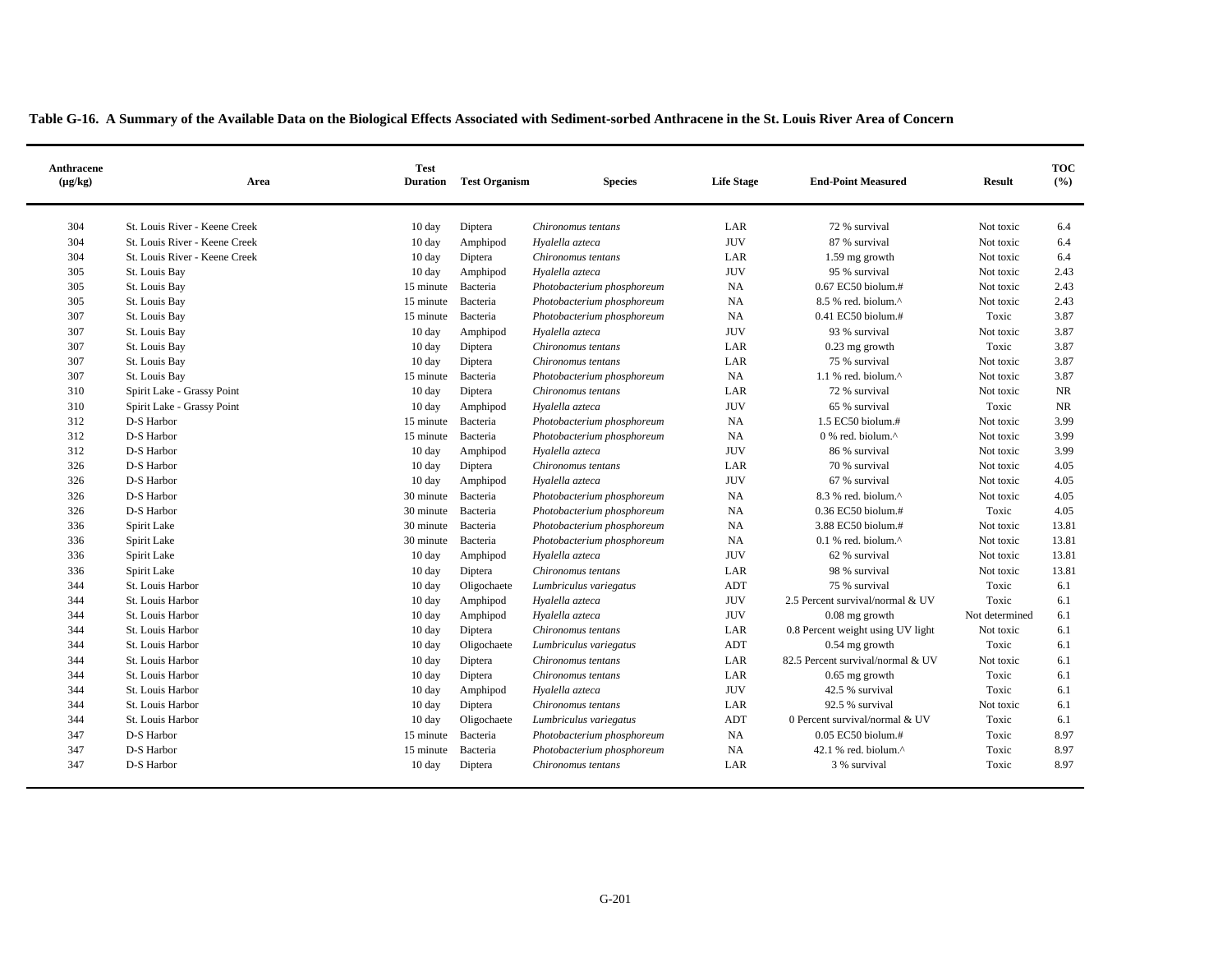| Anthracene<br>$(\mu g/kg)$ | Area            | <b>Test</b><br><b>Duration</b> | <b>Test Organism</b> | <b>Species</b>             | <b>Life Stage</b> | <b>End-Point Measured</b>      | <b>Result</b>  | <b>TOC</b><br>(%) |
|----------------------------|-----------------|--------------------------------|----------------------|----------------------------|-------------------|--------------------------------|----------------|-------------------|
| 347                        | D-S Harbor      | 10 day                         | Diptera              | Chironomus tentans         | LAR               | Not determined                 | Not determined | 8.97              |
| 347                        | D-S Harbor      | 10 day                         | Amphipod             | Hyalella azteca            | <b>JUV</b>        | 75 % survival                  | Toxic          | 8.97              |
| 348                        | St. Louis Bay   | 15 minute                      | Bacteria             | Photobacterium phosphoreum | <b>NA</b>         | $20%$ red. biolum. $^{\wedge}$ | Toxic          | 4.48              |
| 348                        | St. Louis Bay   | $10 \text{ day}$               | Amphipod             | Hyalella azteca            | <b>JUV</b>        | 16 % survival                  | Toxic          | 4.48              |
| 348                        | St. Louis Bay   | 15 minute                      | Bacteria             | Photobacterium phosphoreum | <b>NA</b>         | $0.29$ EC50 biolum.#           | Toxic          | 4.48              |
| 393                        | Spirit Lake     | 10 day                         | Diptera              | Chironomus tentans         | LAR               | 0 % survival                   | Toxic          | 0.82              |
| 393                        | Spirit Lake     | 30 minute                      | Bacteria             | Photobacterium phosphoreum | NA                | 26.1 % red. biolum.^           | Toxic          | 0.82              |
| 393                        | Spirit Lake     | $10 \text{ day}$               | Amphipod             | Hyalella azteca            | <b>JUV</b>        | 59 % survival                  | Not toxic      | 0.82              |
| 393                        | Spirit Lake     | 30 minute                      | Bacteria             | Photobacterium phosphoreum | <b>NA</b>         | $0.05$ EC50 biolum.#           | Toxic          | 0.82              |
| 402                        | Allouez Bay     | 30 minute                      | Bacteria             | Photobacterium phosphoreum | <b>NA</b>         | 33.03 % red. biolum.^          | Toxic          | 4.47              |
| 402                        | Allouez Bay     | 10 day                         | Amphipod             | Hyalella azteca            | <b>JUV</b>        | 85 % survival                  | Not toxic      | 4.47              |
| 402                        | Allouez Bay     | $10 \text{ day}$               | Diptera              | Chironomus tentans         | LAR               | 68 % survival                  | Not toxic      | 4.47              |
| 402                        | Allouez Bay     | 30 minute                      | Bacteria             | Photobacterium phosphoreum | NA                | $0.82$ EC50 biolum.#           | Not toxic      | 4.47              |
| 407                        | St. Louis Bay   | $10 \text{ day}$               | Amphipod             | Hyalella azteca            | <b>JUV</b>        | 86 % survival                  | Not toxic      | 2.13              |
| 407                        | St. Louis Bay   | 30 minute                      | Bacteria             | Photobacterium phosphoreum | NA                | 0.47 EC50 biolum.#             | Toxic          | 2.13              |
| 407                        | St. Louis Bay   | 30 minute                      | Bacteria             | Photobacterium phosphoreum | <b>NA</b>         | 29.6 % red. biolum.^           | Toxic          | 2.13              |
| 407                        | St. Louis Bay   | $10 \text{ day}$               | Diptera              | Chironomus tentans         | LAR               | 82 % survival                  | Not toxic      | 2.13              |
| 568                        | Spirit Lake     | 30 minute                      | Bacteria             | Photobacterium phosphoreum | NA                | 1.49 EC50 biolum.#             | Not toxic      | 17.49             |
| 568                        | Spirit Lake     | 10 day                         | Amphipod             | Hyalella azteca            | <b>JUV</b>        | 75 % survival                  | Not toxic      | 17.49             |
| 568                        | Spirit Lake     | $10 \text{ day}$               | Diptera              | Chironomus tentans         | LAR               | 72 % survival                  | Not toxic      | 17.49             |
| 568                        | Spirit Lake     | 30 minute                      | Bacteria             | Photobacterium phosphoreum | NA                | 0 % red. biolum.^              | Not toxic      | 17.49             |
| 570                        | St. Louis Bay   | $10 \text{ day}$               | Amphipod             | Hyalella azteca            | <b>JUV</b>        | 56 % survival                  | Not toxic      | 13.98             |
| 570                        | St. Louis Bay   | 30 minute                      | Bacteria             | Photobacterium phosphoreum | NA                | 29.59 % red. biolum.^          | Toxic          | 13.98             |
| 570                        | St. Louis Bay   | $10 \text{ day}$               | Diptera              | Chironomus tentans         | LAR               | 82 % survival                  | Not toxic      | 13.98             |
| 570                        | St. Louis Bay   | 30 minute                      | Bacteria             | Photobacterium phosphoreum | <b>NA</b>         | $0.38$ EC50 biolum.#           | Toxic          | 13.98             |
| 581                        | Spirit Lake     | 30 minute                      | Bacteria             | Photobacterium phosphoreum | NA                | 0.37 EC50 biolum.#             | Toxic          | 3.98              |
| 581                        | Spirit Lake     | 10 day                         | Amphipod             | Hyalella azteca            | <b>JUV</b>        | 100 % survival                 | Not toxic      | 3.98              |
| 581                        | Spirit Lake     | $10 \text{ day}$               | Diptera              | Chironomus tentans         | LAR               | 72 % survival                  | Not toxic      | 3.98              |
| 581                        | Spirit Lake     | 30 minute                      | Bacteria             | Photobacterium phosphoreum | NA                | 8.6 % red. biolum.^            | Not toxic      | 3.98              |
| 620                        | St. Louis River | $10 \text{ day}$               | Diptera              | Chironomus tentans         | LAR               | 87 % survival                  | Not toxic      | 5.88              |
| 627                        | D-S Harbor      | 15 minute                      | Bacteria             | Photobacterium phosphoreum | <b>NA</b>         | 30.8 % red. biolum.^           | Toxic          | 6.77              |
| 627                        | D-S Harbor      | 10 day                         | Diptera              | Chironomus tentans         | LAR               | 18 % survival                  | Toxic          | 6.77              |
| 627                        | D-S Harbor      | $10 \text{ day}$               | Diptera              | Chironomus tentans         | LAR               | Not determined                 | Not determined | 6.77              |
| 627                        | D-S Harbor      | $10 \text{ day}$               | Amphipod             | Hyalella azteca            | <b>JUV</b>        | 92 % survival                  | Not toxic      | 6.77              |
| 627                        | D-S Harbor      | 15 minute                      | Bacteria             | Photobacterium phosphoreum | <b>NA</b>         | 0.02 EC50 biolum.#             | Toxic          | 6.77              |
| 659                        | St. Louis Bay   | 30 minute                      | Bacteria             | Photobacterium phosphoreum | <b>NA</b>         | $-0.6$ % red. biolum. $\land$  | Not toxic      | 4.36              |
| 659                        | St. Louis Bay   | 30 minute                      | Bacteria             | Photobacterium phosphoreum | <b>NA</b>         | 0.96 EC50 biolum.#             | Not toxic      | 4.36              |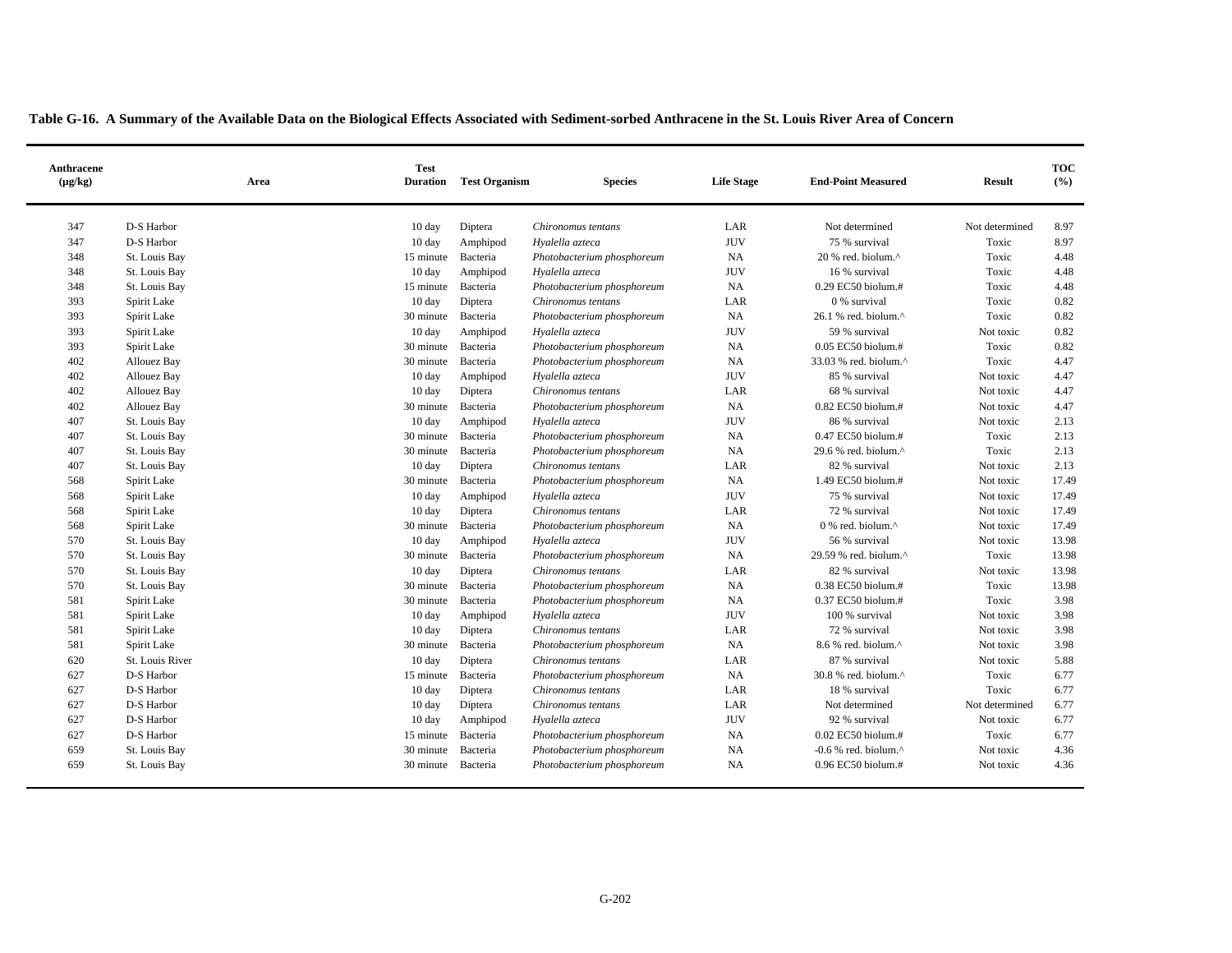| Anthracene<br>$(\mu g/kg)$ | Area                          | <b>Test</b><br><b>Duration</b> | <b>Test Organism</b> | <b>Species</b>             | <b>Life Stage</b> | <b>End-Point Measured</b>         | <b>Result</b> | <b>TOC</b><br>(%) |
|----------------------------|-------------------------------|--------------------------------|----------------------|----------------------------|-------------------|-----------------------------------|---------------|-------------------|
| 659                        | St. Louis Bay                 | 10 day                         | Amphipod             | Hyalella azteca            | <b>JUV</b>        | 68 % survival                     | Not toxic     | 4.36              |
| 659                        | St. Louis Bay                 | 10 day                         | Diptera              | Chironomus tentans         | LAR               | 85 % survival                     | Not toxic     | 4.36              |
| 729                        | St. Louis River - Stryker Bay | 10 day                         | Diptera              | Chironomus tentans         | LAR               | 83 % survival                     | Not toxic     | 26.54             |
| 729                        | St. Louis River - Stryker Bay | 10 day                         | Amphipod             | Hyalella azteca            | <b>JUV</b>        | 92 % survival                     | Not toxic     | 26.54             |
| 729                        | St. Louis River - Stryker Bay | $10 \text{ day}$               | Diptera              | Chironomus tentans         | LAR               | 1.3 mg growth                     | Not toxic     | 26.54             |
| 729                        | St. Louis River - Stryker Bay | 10 day                         | Amphipod             | Hyalella azteca            | <b>JUV</b>        | $0.18$ mg growth                  | Toxic         | 26.54             |
| 751                        | St. Louis Bay                 | 15 minute                      | Bacteria             | Photobacterium phosphoreum | NA                | 7.4 % red. biolum.^               | Not toxic     | 29.84             |
| 751                        | St. Louis Bay                 | 10 day                         | Diptera              | Chironomus tentans         | LAR               | 45 % survival                     | Not toxic     | 29.84             |
| 751                        | St. Louis Bay                 | 10 day                         | Diptera              | Chironomus tentans         | LAR               | $0.43$ mg growth                  | Not toxic     | 29.84             |
| 751                        | St. Louis Bay                 | 10 day                         | Amphipod             | Hvalella azteca            | <b>JUV</b>        | 93 % survival                     | Not toxic     | 29.84             |
| 751                        | St. Louis Bay                 | 15 minute                      | Bacteria             | Photobacterium phosphoreum | $_{\rm NA}$       | 1.12 EC50 biolum.#                | Not toxic     | 29.84             |
| 789                        | St. Louis River - Keene Creek | 10 day                         | Amphipod             | Hyalella azteca            | <b>JUV</b>        | 100 % survival                    | Not toxic     | 23.1              |
| 789                        | St. Louis River - Keene Creek | 10 day                         | Diptera              | Chironomus tentans         | LAR               | 1.35 mg growth                    | Not toxic     | 23.1              |
| 789                        | St. Louis River - Keene Creek | 10 day                         | Diptera              | Chironomus tentans         | LAR               | 82 % survival                     | Not toxic     | 23.1              |
| 789                        | St. Louis River - Keene Creek | $10 \text{ day}$               | Amphipod             | Hyalella azteca            | <b>JUV</b>        | $0.2$ mg growth                   | Not toxic     | 23.1              |
| 820                        | St. Louis River - Stryker Bay | 10 day                         | Amphipod             | Hyalella azteca            | <b>JUV</b>        | 83 % survival                     | Not toxic     | 6.15              |
| 820                        | St. Louis River - Stryker Bay | 10 day                         | Diptera              | Chironomus tentans         | LAR               | 0.84 mg growth                    | Toxic         | 6.15              |
| 820                        | St. Louis River - Stryker Bay | 10 day                         | Diptera              | Chironomus tentans         | LAR               | 77 % survival                     | Not toxic     | 6.15              |
| 820                        | St. Louis River - Stryker Bay | 10 day                         | Amphipod             | Hyalella azteca            | <b>JUV</b>        | $0.15$ mg growth                  | Toxic         | 6.15              |
| 850                        | D-S Harbor - Minnesota Slip   | $10 \text{ day}$               | Amphipod             | Hyalella azteca            | <b>JUV</b>        | 89 % survival                     | Not toxic     | NR                |
| 914                        | Spirit Lake                   | 10 day                         | Amphipod             | Hyalella azteca            | <b>JUV</b>        | 90 % survival                     | Not toxic     | 3.74              |
| 914                        | Spirit Lake                   | 15 minute                      | Bacteria             | Photobacterium phosphoreum | <b>NA</b>         | 0 % red. biolum.^                 | Not toxic     | 3.74              |
| 914                        | Spirit Lake                   | 10 day                         | Diptera              | Chironomus tentans         | LAR               | $0.57$ mg growth                  | Not toxic     | 3.74              |
| 914                        | Spirit Lake                   | 15 minute                      | Bacteria             | Photobacterium phosphoreum | NA                | 1.06 EC50 biolum.#                | Not toxic     | 3.74              |
| 914                        | Spirit Lake                   | 10 day                         | Diptera              | Chironomus tentans         | LAR               | 65 % survival                     | Not toxic     | 3.74              |
| 981                        | St. Louis Bay                 | 30 minute                      | Bacteria             | Photobacterium phosphoreum | NA                | $67.9$ % red. biolum. $^{\wedge}$ | Toxic         | 14.19             |
| 981                        | St. Louis Bay                 | $10 \text{ day}$               | Amphipod             | Hyalella azteca            | <b>JUV</b>        | 12 % survival                     | Toxic         | 14.19             |
| 981                        | St. Louis Bay                 | 10 day                         | Diptera              | Chironomus tentans         | LAR               | 0 % survival                      | Toxic         | 14.19             |
| 981                        | St. Louis Bay                 | 30 minute                      | Bacteria             | Photobacterium phosphoreum | NA                | $0.16$ EC50 biolum.#              | Toxic         | 14.19             |
| 1145                       | St. Louis River - Stryker Bay | 10 day                         | Amphipod             | Hyalella azteca            | <b>JUV</b>        | 87 % survival                     | Not toxic     | 45.37             |
| 1145                       | St. Louis River - Stryker Bay | $10 \text{ day}$               | Diptera              | Chironomus tentans         | LAR               | $1.07$ mg growth                  | Toxic         | 45.37             |
| 1145                       | St. Louis River - Stryker Bay | 10 day                         | Amphipod             | Hyalella azteca            | <b>JUV</b>        | $0.17$ mg growth                  | Toxic         | 45.37             |
| 1145                       | St. Louis River - Stryker Bay | 10 day                         | Diptera              | Chironomus tentans         | LAR               | 92 % survival                     | Not toxic     | 45.37             |
| 1342                       | St. Louis Bay                 | 15 minute                      | Bacteria             | Photobacterium phosphoreum | NA                | 0 % red. biolum.^                 | Not toxic     | 6.72              |
| 1342                       | St. Louis Bay                 | 10 day                         | Amphipod             | Hyalella azteca            | <b>JUV</b>        | 87 % survival                     | Not toxic     | 6.72              |
| 1342                       | St. Louis Bay                 | 10 day                         | Diptera              | Chironomus tentans         | LAR               | $0.46$ mg growth                  | Not toxic     | 6.72              |
| 1342                       | St. Louis Bay                 | 15 minute                      | Bacteria             | Photobacterium phosphoreum | NA                | 1.35 EC50 biolum.#                | Not toxic     | 6.72              |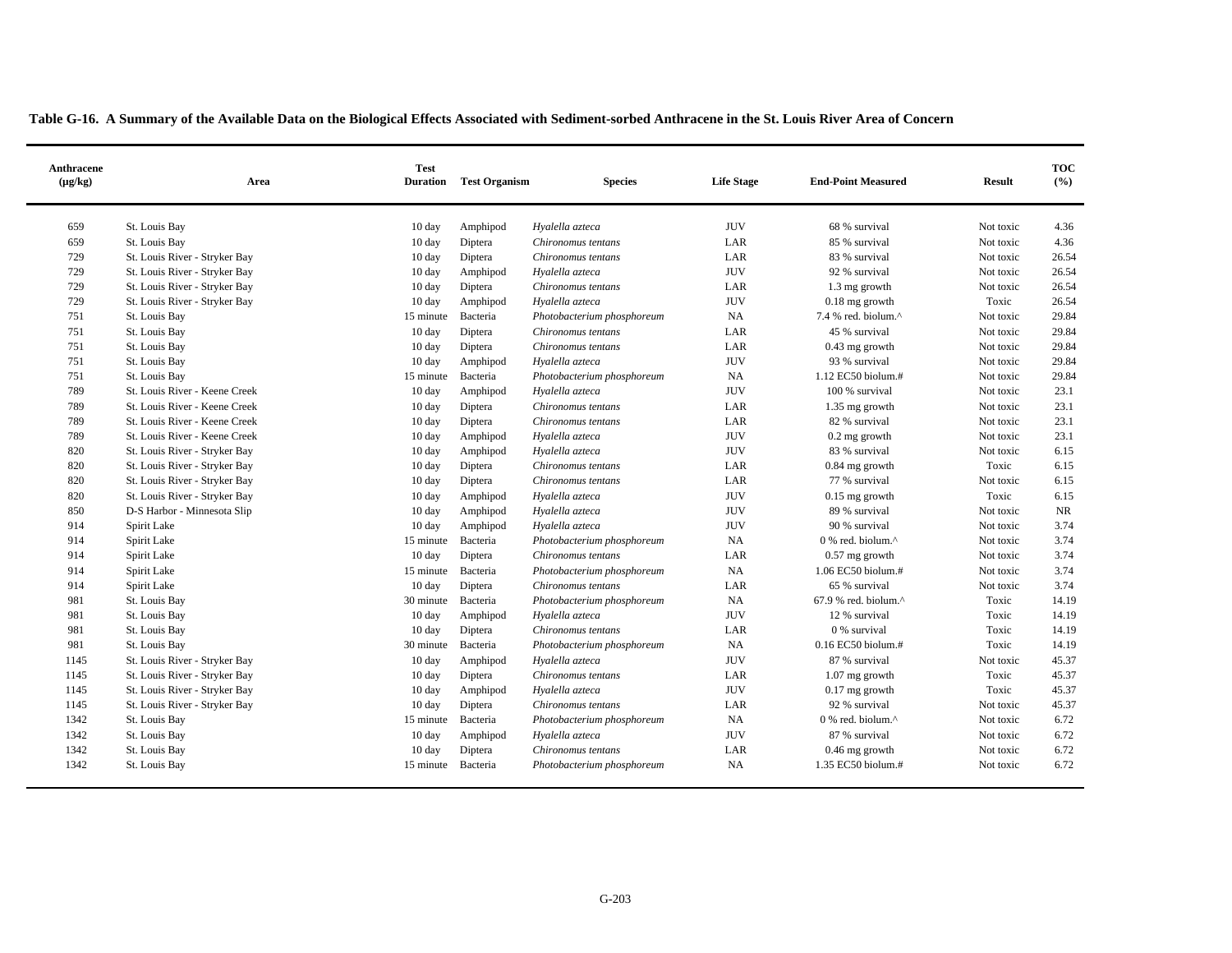| Anthracene<br>$(\mu g/kg)$ | Area                          | <b>Test</b><br><b>Duration</b> | <b>Test Organism</b> | <b>Species</b>             | <b>Life Stage</b> | <b>End-Point Measured</b>         | <b>Result</b>  | <b>TOC</b><br>(%) |
|----------------------------|-------------------------------|--------------------------------|----------------------|----------------------------|-------------------|-----------------------------------|----------------|-------------------|
| 1342                       | St. Louis Bay                 | 10 day                         | Diptera              | Chironomus tentans         | LAR               | 88 % survival                     | Not toxic      | 6.72              |
| 1400                       | D-S Harbor - Minnesota Slip   | 10 day                         | Amphipod             | Hyalella azteca            | <b>JUV</b>        | 100 % survival                    | Not toxic      | NR                |
| 1452                       | D-S Harbor                    | 10 day                         | Diptera              | Chironomus tentans         | LAR               | 65 % survival                     | Not toxic      | 4.7               |
| 1452                       | D-S Harbor                    | 30 minute                      | Bacteria             | Photobacterium phosphoreum | NA                | 12.7 % red. biolum.^              | Not toxic      | 4.7               |
| 1452                       | D-S Harbor                    | 30 minute                      | Bacteria             | Photobacterium phosphoreum | <b>NA</b>         | 2.55 EC50 biolum.#                | Not toxic      | 4.7               |
| 1452                       | D-S Harbor                    | $10 \text{ day}$               | Amphipod             | Hyalella azteca            | <b>JUV</b>        | 88 % survival                     | Not toxic      | 4.7               |
| 1454                       | St. Louis River - Stryker Bay | 10 day                         | Diptera              | Chironomus tentans         | LAR               | 53 % survival                     | Toxic          | 8.08              |
| 1454                       | St. Louis River - Stryker Bay | $10 \text{ day}$               | Amphipod             | Hyalella azteca            | <b>JUV</b>        | $0.14$ mg growth                  | Toxic          | 8.08              |
| 1454                       | St. Louis River - Stryker Bay | 10 day                         | Amphipod             | Hyalella azteca            | <b>JUV</b>        | 48 % survival                     | Toxic          | 8.08              |
| 1454                       | St. Louis River - Stryker Bay | $10 \text{ day}$               | Diptera              | Chironomus tentans         | LAR               | $0.8$ mg growth                   | Toxic          | 8.08              |
| 1606                       | D-S Harbor                    | 15 minute                      | Bacteria             | Photobacterium phosphoreum | NA                | 4.07 EC50 biolum.#                | Not toxic      | 6.03              |
| 1606                       | D-S Harbor                    | 15 minute                      | Bacteria             | Photobacterium phosphoreum | NA                | 58 % red. biolum.^                | Toxic          | 6.03              |
| 1606                       | D-S Harbor                    | 10 day                         | Amphipod             | Hyalella azteca            | <b>JUV</b>        | 85 % survival                     | Not toxic      | 6.03              |
| 1800                       | St. Louis River               | $10 \text{ day}$               | Diptera              | Chironomus tentans         | LAR               | 93 % survival                     | Not toxic      | 9.58              |
| 2109                       | D-S Harbor                    | 30 minute                      | Bacteria             | Photobacterium phosphoreum | <b>NA</b>         | $0.16$ EC50 biolum.#              | Toxic          | 5.59              |
| 2109                       | D-S Harbor                    | 10 day                         | Amphipod             | Hyalella azteca            | <b>JUV</b>        | 95 % survival                     | Not toxic      | 5.59              |
| 2109                       | D-S Harbor                    | $10 \text{ day}$               | Diptera              | Chironomus tentans         | LAR               | 72 % survival                     | Not toxic      | 5.59              |
| 2109                       | D-S Harbor                    | 30 minute                      | Bacteria             | Photobacterium phosphoreum | <b>NA</b>         | 4 % red. biolum.^                 | Not toxic      | 5.59              |
| 2272                       | Spirit Lake                   | $10 \text{ day}$               | Diptera              | Chironomus tentans         | LAR               | 72 % survival                     | Not toxic      | 4.13              |
| 2272                       | Spirit Lake                   | 30 minute                      | Bacteria             | Photobacterium phosphoreum | <b>NA</b>         | $21.7$ % red. biolum. $^{\wedge}$ | Toxic          | 4.13              |
| 2272                       | Spirit Lake                   | $10 \text{ day}$               | Amphipod             | Hyalella azteca            | <b>JUV</b>        | 90 % survival                     | Not toxic      | 4.13              |
| 2272                       | Spirit Lake                   | 30 minute                      | Bacteria             | Photobacterium phosphoreum | NA                | 0.35 EC50 biolum.#                | Toxic          | 4.13              |
| 2273                       | St. Louis River - Keene Creek | $10 \text{ day}$               | Diptera              | Chironomus tentans         | LAR               | 38 % survival                     | Toxic          | 3.42              |
| 2273                       | St. Louis River - Keene Creek | $10 \text{ day}$               | Amphipod             | Hyalella azteca            | <b>JUV</b>        | $0.2$ mg growth                   | Not toxic      | 3.42              |
| 2273                       | St. Louis River - Keene Creek | 10 day                         | Amphipod             | Hyalella azteca            | <b>JUV</b>        | 52 % survival                     | Toxic          | 3.42              |
| 2273                       | St. Louis River - Keene Creek | $10 \text{ day}$               | Diptera              | Chironomus tentans         | LAR               | $0.56$ mg growth                  | Not determined | 3.42              |
| 2634                       | Spirit Lake                   | 30 minute                      | Bacteria             | Photobacterium phosphoreum | <b>NA</b>         | 0.73 EC50 biolum.#                | Not toxic      | 3.07              |
| 2634                       | Spirit Lake                   | $10 \text{ day}$               | Diptera              | Chironomus tentans         | LAR               | 55 % survival                     | Not toxic      | 3.07              |
| 2634                       | Spirit Lake                   | 30 minute                      | Bacteria             | Photobacterium phosphoreum | NA                | 32.24 % red. biolum.^             | Toxic          | 3.07              |
| 2685                       | St. Louis River - Keene Creek | $10 \text{ day}$               | Amphipod             | Hyalella azteca            | <b>JUV</b>        | 90 % survival                     | Not toxic      | 100               |
| 2685                       | St. Louis River - Keene Creek | $10 \text{ day}$               | Diptera              | Chironomus tentans         | LAR               | 60 % survival                     | Toxic          | 100               |
| 2685                       | St. Louis River - Keene Creek | 10 day                         | Amphipod             | Hvalella azteca            | <b>JUV</b>        | $0.18$ mg growth                  | Not toxic      | 100               |
| 2685                       | St. Louis River - Keene Creek | 10 day                         | Diptera              | Chironomus tentans         | LAR               | 1.23 mg growth                    | Not toxic      | 100               |
| 2800                       | D-S Harbor - Slip C           | 10 day                         | Amphipod             | Hyalella azteca            | <b>JUV</b>        | 92 % survival                     | Not toxic      | NR                |
| 2800                       | D-S Harbor - Slip C           | 10 day                         | Diptera              | Chironomus tentans         | LAR               | 55 % survival                     | Toxic          | <b>NR</b>         |
| 3661                       | St. Louis River - Keene Creek | 10 day                         | Diptera              | Chironomus tentans         | LAR               | 30 % survival                     | Toxic          | 12.95             |
| 3661                       | St. Louis River - Keene Creek | 10 day                         | Amphipod             | Hyalella azteca            | <b>JUV</b>        | $0.1$ mg growth                   | Toxic          | 12.95             |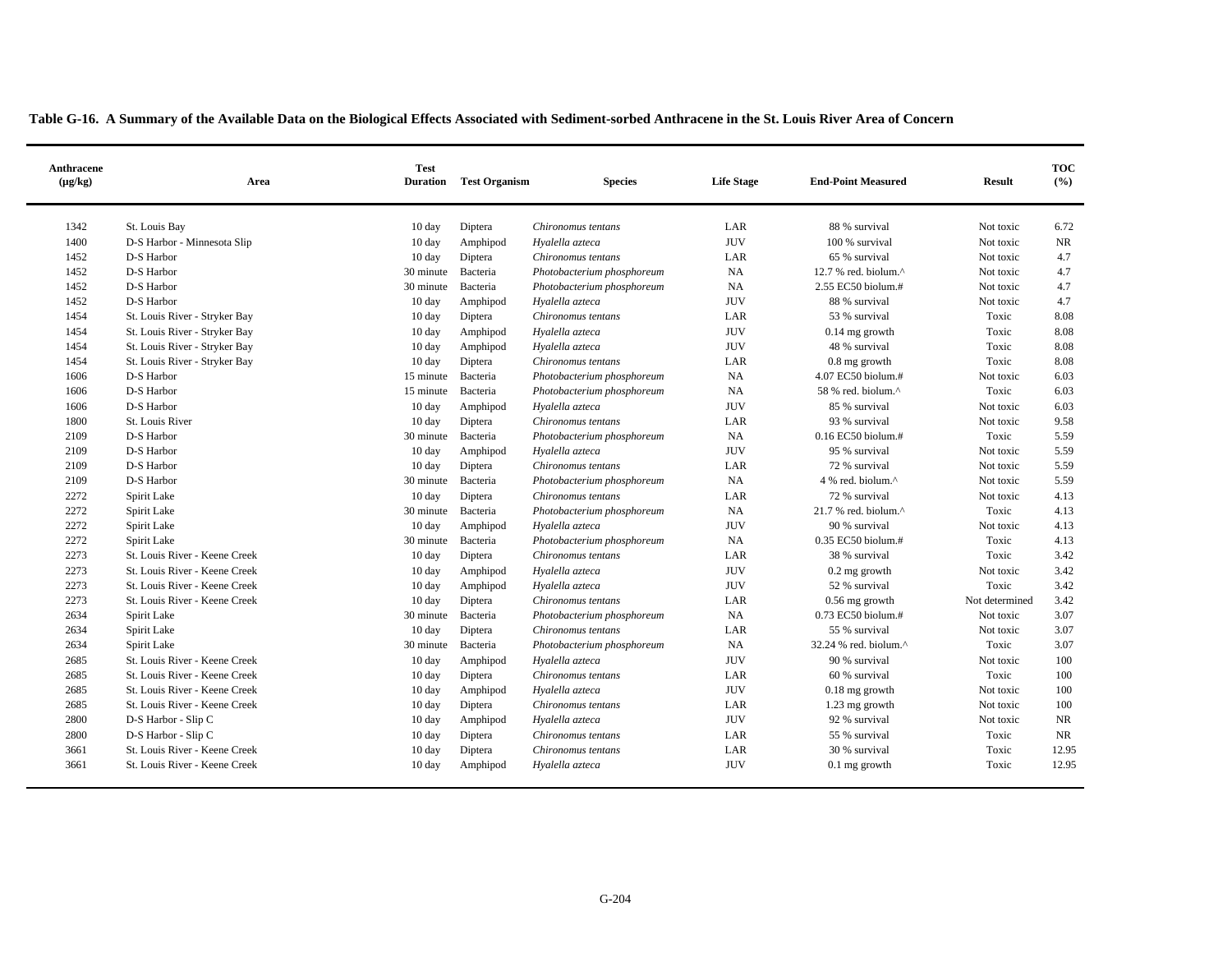| Anthracene<br>$(\mu g/kg)$ | Area                          | <b>Test</b><br><b>Duration</b> | <b>Test Organism</b> | <b>Species</b>             | <b>Life Stage</b> | <b>End-Point Measured</b>       | <b>Result</b>  | <b>TOC</b><br>(%) |
|----------------------------|-------------------------------|--------------------------------|----------------------|----------------------------|-------------------|---------------------------------|----------------|-------------------|
| 3661                       | St. Louis River - Keene Creek | 10 day                         | Amphipod             | Hyalella azteca            | <b>JUV</b>        | 75 % survival                   | Toxic          | 12.95             |
| 3661                       | St. Louis River - Keene Creek | $10 \text{ day}$               | Diptera              | Chironomus tentans         | LAR               | $0.65$ mg growth                | Not determined | 12.95             |
| 3756                       | Spirit Lake                   | $10 \text{ day}$               | Amphipod             | Hvalella azteca            | <b>JUV</b>        | 90 % survival                   | Not toxic      | 1.71              |
| 3756                       | Spirit Lake                   | 15 minute                      | Bacteria             | Photobacterium phosphoreum | NA                | 42.1 % red. biolum.^            | Toxic          | 1.71              |
| 3756                       | Spirit Lake                   | 15 minute                      | Bacteria             | Photobacterium phosphoreum | NA.               | 1.27 EC50 biolum.#              | Not toxic      | 1.71              |
| 3756                       | Spirit Lake                   | $10 \text{ day}$               | Diptera              | Chironomus tentans         | LAR               | $0.4$ mg growth                 | Not toxic      | 1.71              |
| 3756                       | Spirit Lake                   | $10 \text{ day}$               | Diptera              | Chironomus tentans         | LAR               | 78 % survival                   | Not toxic      | 1.71              |
| 3990                       | St. Louis Bay                 | $10 \text{ day}$               | Amphipod             | Hyalella azteca            | <b>JUV</b>        | 92 % survival                   | Not toxic      | 13.91             |
| 3990                       | St. Louis Bay                 | 15 minute                      | Bacteria             | Photobacterium phosphoreum | NA                | 93.4 % red. biolum.^            | Toxic          | 13.91             |
| 3990                       | St. Louis Bay                 | 10 day                         | Diptera              | Chironomus tentans         | LAR               | 18 % survival                   | Toxic          | 13.91             |
| 3990                       | St. Louis Bay                 | $10 \text{ day}$               | Diptera              | Chironomus tentans         | LAR               | Not determined                  | Not determined | 13.91             |
| 3990                       | St. Louis Bay                 | 15 minute                      | Bacteria             | Photobacterium phosphoreum | NA                | $0.4$ EC50 biolum.#             | Toxic          | 13.91             |
| 5285                       | Spirit Lake                   | 30 minute                      | Bacteria             | Photobacterium phosphoreum | NA                | 0.06 EC50 biolum.#              | Toxic          | 8.26              |
| 5285                       | Spirit Lake                   | $10 \text{ day}$               | Diptera              | Chironomus tentans         | LAR               | 0 % survival                    | Toxic          | 8.26              |
| 5285                       | Spirit Lake                   | 10 day                         | Amphipod             | Hyalella azteca            | <b>JUV</b>        | 0 % survival                    | Toxic          | 8.26              |
| 5285                       | Spirit Lake                   | 30 minute                      | Bacteria             | Photobacterium phosphoreum | NA                | 99.9 % red. biolum. $^{\wedge}$ | Toxic          | 8.26              |
| 12658                      | St. Louis River - Keene Creek | 10 day                         | Diptera              | Chironomus tentans         | LAR               | 30 % survival                   | Toxic          | 4.64              |
| 12658                      | St. Louis River - Keene Creek | 10 day                         | Diptera              | Chironomus tentans         | LAR               | 1.13 mg growth                  | Not determined | 4.64              |
| 12658                      | St. Louis River - Keene Creek | $10 \text{ day}$               | Amphipod             | Hyalella azteca            | <b>JUV</b>        | 92 % survival                   | Not toxic      | 4.64              |
| 12658                      | St. Louis River - Keene Creek | 10 day                         | Amphipod             | Hyalella azteca            | <b>JUV</b>        | $0.16$ mg growth                | Toxic          | 4.64              |
| 16760                      | St. Louis River - Stryker Bay | 10 day                         | Diptera              | Chironomus tentans         | LAR               | $0.24$ mg growth                | Not determined | <b>NR</b>         |
| 16760                      | St. Louis River - Stryker Bay | 10 day                         | Amphipod             | Hyalella azteca            | <b>JUV</b>        | 8 % survival                    | Toxic          | <b>NR</b>         |
| 16760                      | St. Louis River - Stryker Bay | $10 \text{ day}$               | Diptera              | Chironomus tentans         | LAR               | 30 % survival                   | Toxic          | <b>NR</b>         |
| 16760                      | St. Louis River - Stryker Bay | 10 day                         | Amphipod             | Hvalella azteca            | <b>JUV</b>        | $0.07$ mg growth                | Not determined | <b>NR</b>         |
| 46025                      | St. Louis River - Stryker Bay | $10 \text{ day}$               | Amphipod             | Hyalella azteca            | <b>JUV</b>        | Not determined                  | Not determined | 11.16             |
| 46025                      | St. Louis River - Stryker Bay | 10 day                         | Amphipod             | Hyalella azteca            | <b>JUV</b>        | 0 % survival                    | Toxic          | 11.16             |
| 46025                      | St. Louis River - Stryker Bay | $10 \text{ day}$               | Diptera              | Chironomus tentans         | LAR               | 0 % survival                    | Toxic          | 11.16             |
| 46025                      | St. Louis River - Stryker Bay | 10 day                         | Diptera              | Chironomus tentans         | LAR               | Not determined                  | Not determined | 11.16             |
| 50119                      | St. Louis River - Stryker Bay | 10 day                         | Diptera              | Chironomus tentans         | LAR               | 8 % survival                    | Toxic          | 50.12             |
| 50119                      | St. Louis River - Stryker Bay | 10 day                         | Diptera              | Chironomus tentans         | LAR               | $0.09$ mg growth                | Not determined | 50.12             |
| 50119                      | St. Louis River - Stryker Bay | $10 \text{ day}$               | Amphipod             | Hyalella azteca            | <b>JUV</b>        | 0 % survival                    | Toxic          | 50.12             |
| 50119                      | St. Louis River - Stryker Bay | $10 \text{ day}$               | Amphipod             | Hyalella azteca            | <b>JUV</b>        | Not determined                  | Not determined | 50.12             |
| 97366                      | Spirit Lake                   | 15 minute                      | Bacteria             | Photobacterium phosphoreum | NA                | $0.38$ EC50 biolum.#            | Toxic          | 11.98             |
| 97366                      | Spirit Lake                   | 15 minute                      | Bacteria             | Photobacterium phosphoreum | NA                | 84.7 % red. biolum.^            | Toxic          | 11.98             |
| 97366                      | Spirit Lake                   | $10 \text{ day}$               | Diptera              | Chironomus tentans         | LAR               | 0 % survival                    | Toxic          | 11.98             |
| 97366                      | Spirit Lake                   | 10 day                         | Amphipod             | Hyalella azteca            | <b>JUV</b>        | 12 % survival                   | Toxic          | 11.98             |
| 97366                      | Spirit Lake                   | 10 day                         | Diptera              | Chironomus tentans         | LAR               | Not determined                  | Not determined | 11.98             |
| 170000                     | St. Louis River               | 10 day                         | Diptera              | Chironomus tentans         | LAR               | 63 % survival                   | Toxic          | 6.12              |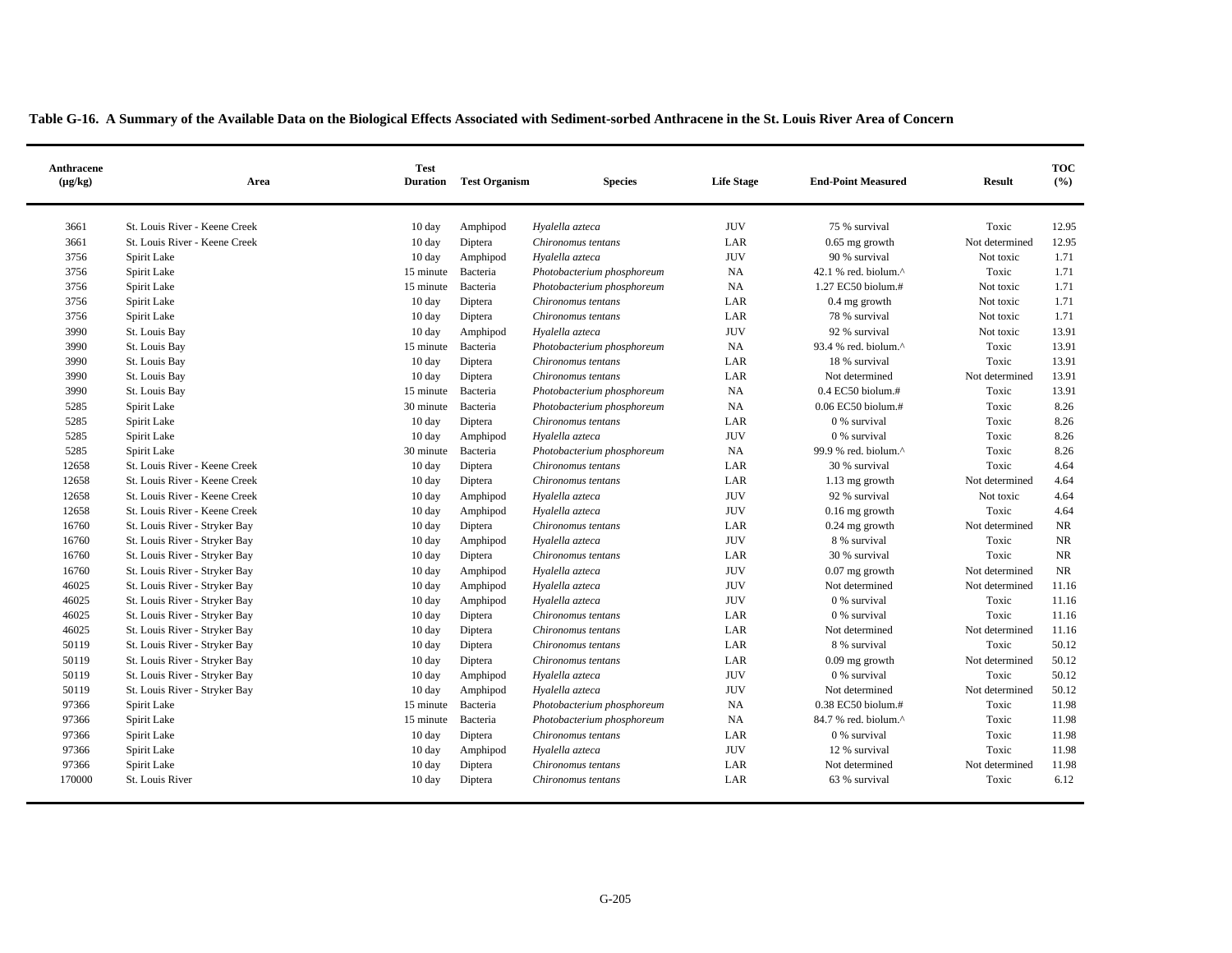| Anthracene<br>.<br>$(\mu g/kg)$ | Area | <b>Test</b><br><b>Duration</b> | <b>Test Organism</b> | <b>Species</b> | <b>Life Stage</b> | <b>End-Point Measured</b> | <b>Result</b> | <b>TOC</b><br>(9/0) |
|---------------------------------|------|--------------------------------|----------------------|----------------|-------------------|---------------------------|---------------|---------------------|
|                                 |      |                                |                      |                |                   |                           |               |                     |

 $^{\circ}$  = relative to control; D-S = Duluth-Superior; # = expressed as % DW sediment; red. biolum. = reduced bioluminescence; EC50 = effective concentration affecting 50% of the population. LAR = larvae;  $JUV =$  juvenile;  $TOC =$  total organic carbon;  $NR =$  not reported.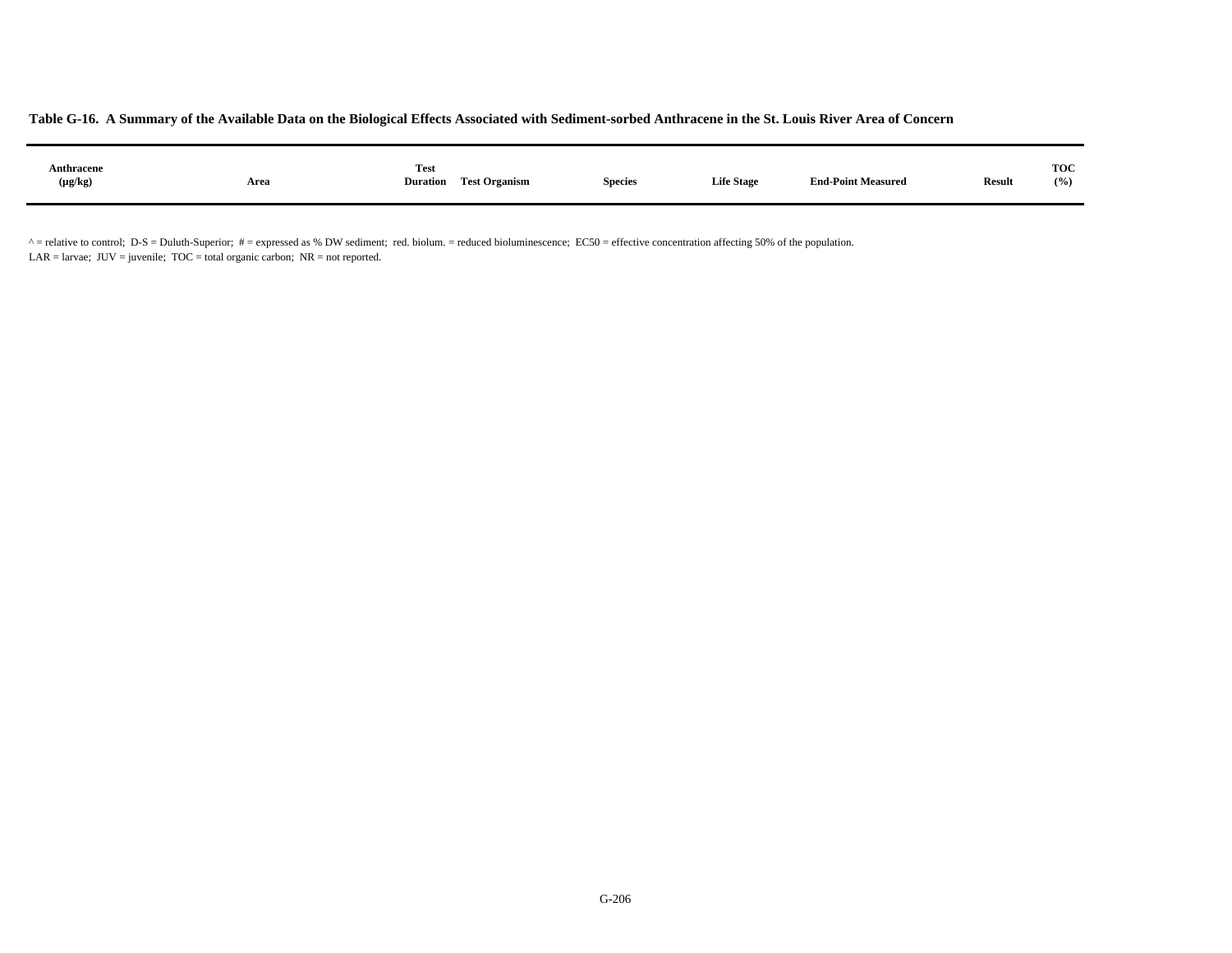MPCA 1997b MPCA 1997b MPCA 1997b MPCA 1997b MPCA 1997b MPCA 1997b MPCA 1997b MPCA 1997b MPCA 1997b MPCA 1997b MPCA 1997b MPCA 1997b MPCA 1997b MPCA 1997b IT Corp. 1996 IT Corp. 1996 IT Corp. 1996 IT Corp. 1996 MPCA 1997b MPCA 1997b MPCA 1997b MPCA 1997b MPCA 1997b MPCA 1997b MPCA 1997b MPCA 1997b MPCA 1997b MPCA 1997b MPCA 1997b MPCA 1997b MPCA 1997b MPCA 1997b MPCA 1997b MPCA 1997b MPCA 1997b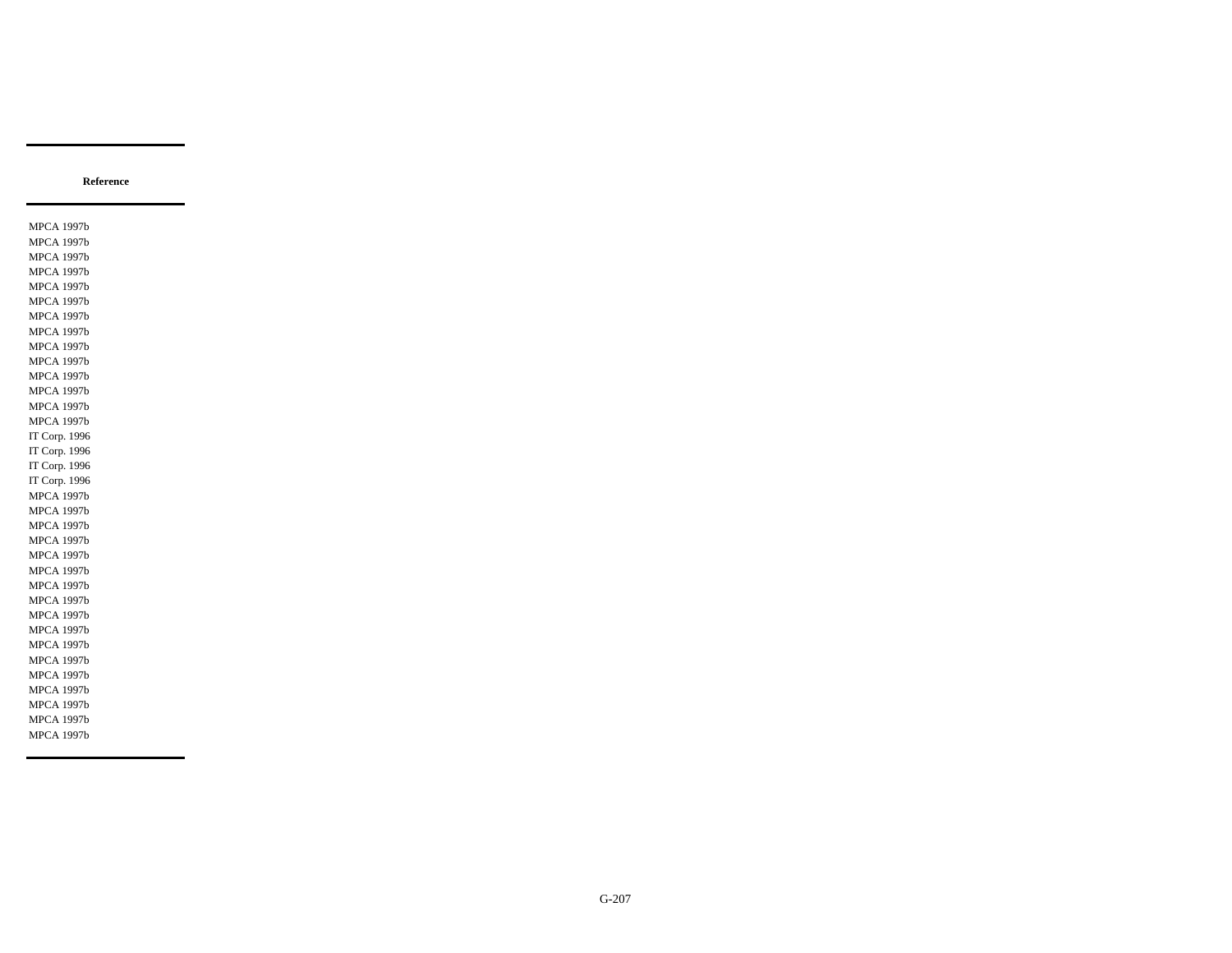MPCA 1997b MPCA 1997b MPCA 1997b MPCA 1997b MPCA 1997b MPCA 1997b MPCA 1997b MPCA 1997c MPCA 1997c MPCA 1997c MPCA 1997c MPCA 1997c MPCA 1997b MPCA 1997b MPCA 1997b MPCA 1997b MPCA 1997b MPCA 1997b MPCA 1997b MPCA 1997b MPCA 1997b MPCA 1997b MPCA 1997b MPCA 1997c MPCA 1997c MPCA 1997c MPCA 1997c MPCA 1997c MPCA 1997c MPCA 1997c MPCA 1997c MPCA 1997c MPCA 1997c Crane *et al.* 1997 Crane *et al.* 1997

**Reference**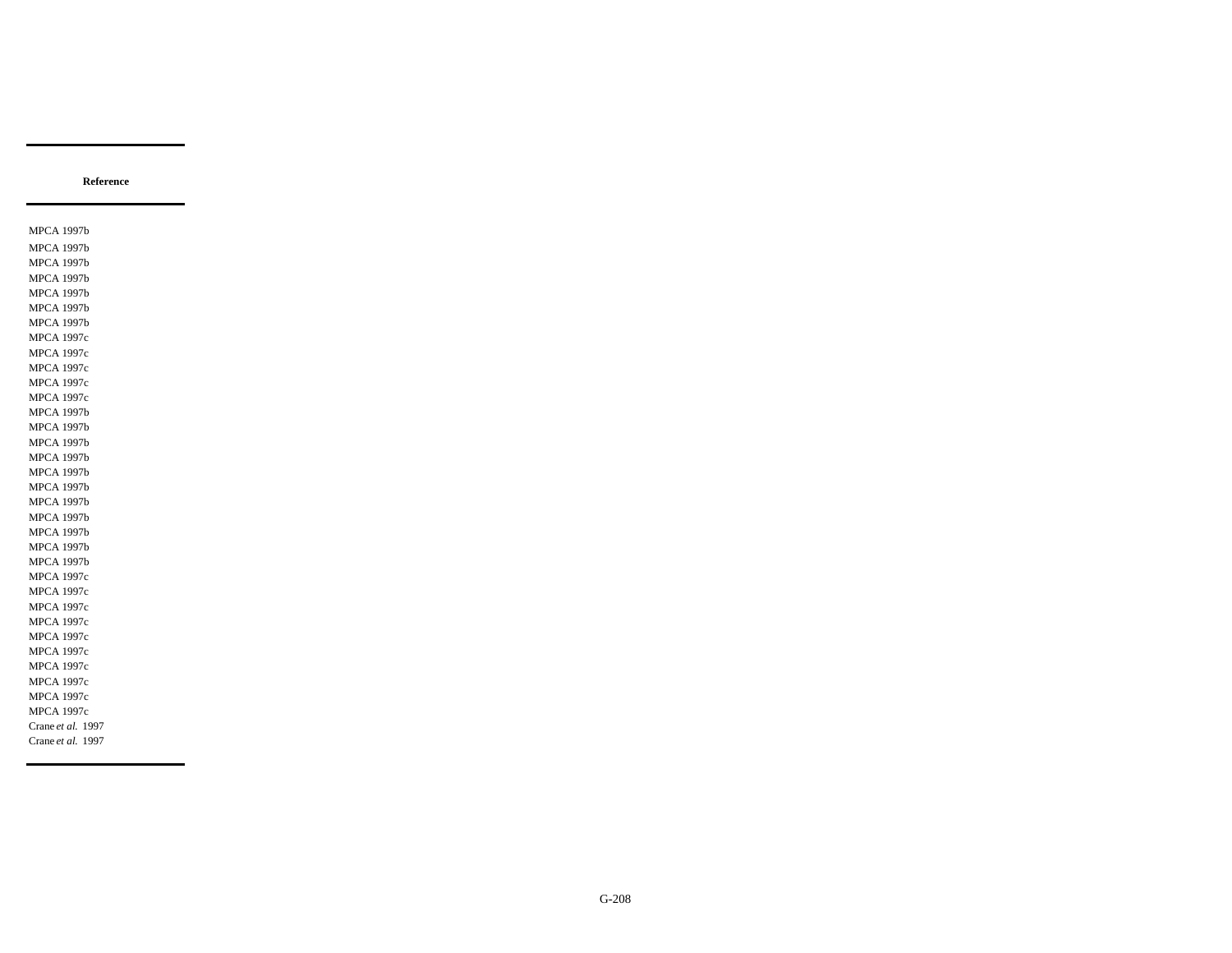Ankley *et al.* 1994 Ankley *et al.* 1994 Ankley *et al.* 1994 Ankley *et al.* 1994 Ankley *et al.* 1994 Ankley *et al.* 1994 Ankley *et al.* 1994 Ankley *et al.* 1994 Ankley *et al.* 1994 Ankley *et al.* 1994 MPCA 1997c MPCA 1997c MPCA 1997c MPCA 1997c MPCA 1997c MPCA 1997c MPCA 1997c MPCA 1997c Crane *et al.* 1997 MPCA 1997b Crane *et al.* 1997 MPCA 1997b MPCA 1997b MPCA 1997b MPCA 1997b MPCA 1997b MPCA 1997b MPCA 1997b MPCA 1997b MPCA 1997b MPCA 1997c MPCA 1997c MPCA 1997b MPCA 1997c MPCA 1997b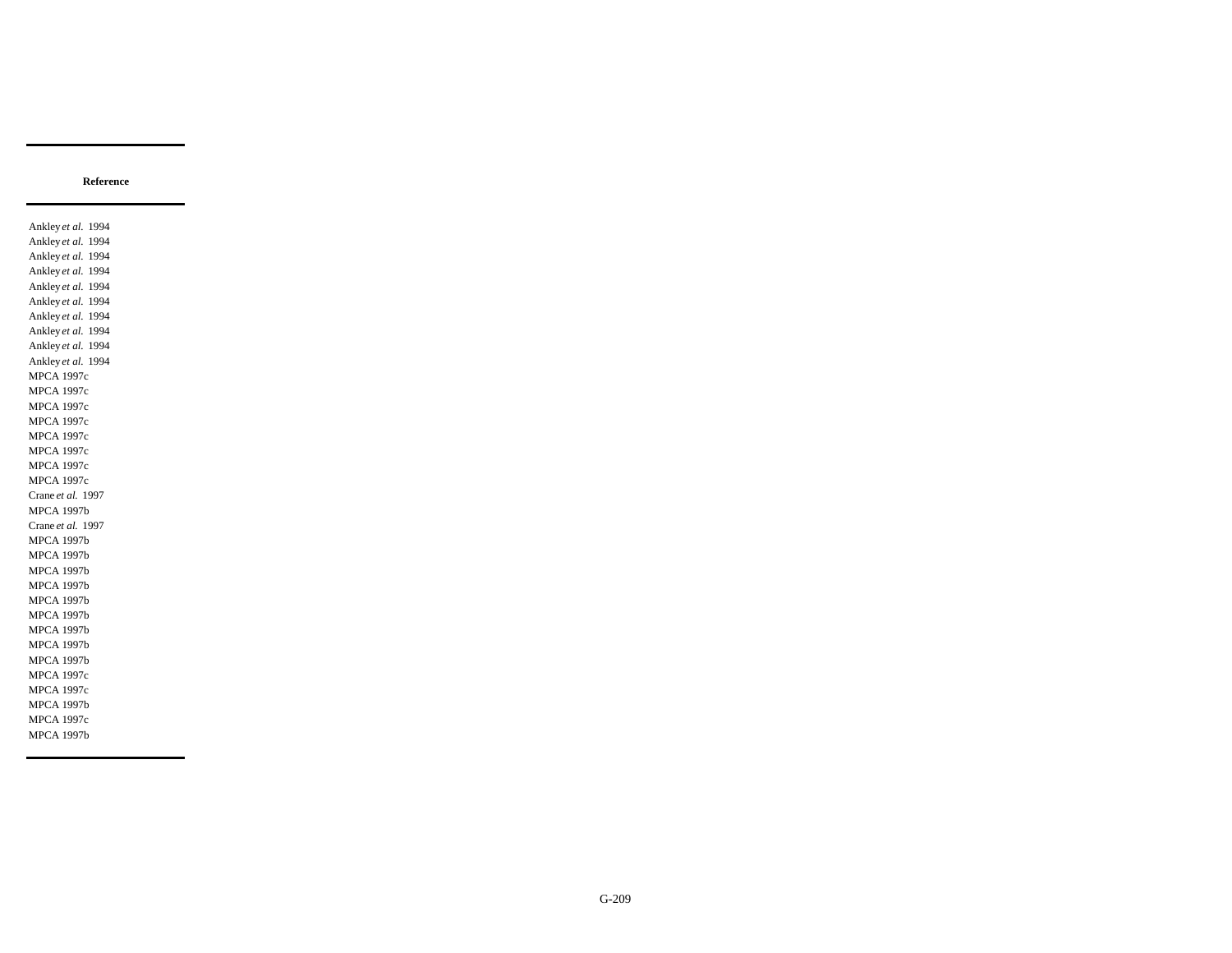MPCA 1997b MPCA 1997b MPCA 1997b MPCA 1997b MPCA 1997b MPCA 1997b MPCA 1997c MPCA 1997c MPCA 1997c MPCA 1997c MPCA 1997c Wenck Associates Inc. 1995 Wenck Associates Inc. 1995 Wenck Associates Inc. 1995 Wenck Associates Inc. 1995 MPCA 1997b MPCA 1997b MPCA 1997b MPCA 1997b Ankley *et al.* 1994 Ankley *et al.* 1994 Ankley *et al.* 1994 Ankley *et al.* 1994 Ankley *et al.* 1994 Ankley *et al.* 1994 Ankley *et al.* 1994 Ankley *et al.* 1994 Ankley *et al.* 1994 Ankley *et al.* 1994 Ankley *et al.* 1994 Ankley *et al.* 1994 MPCA 1997c MPCA 1997c MPCA 1997c MPCA 1997c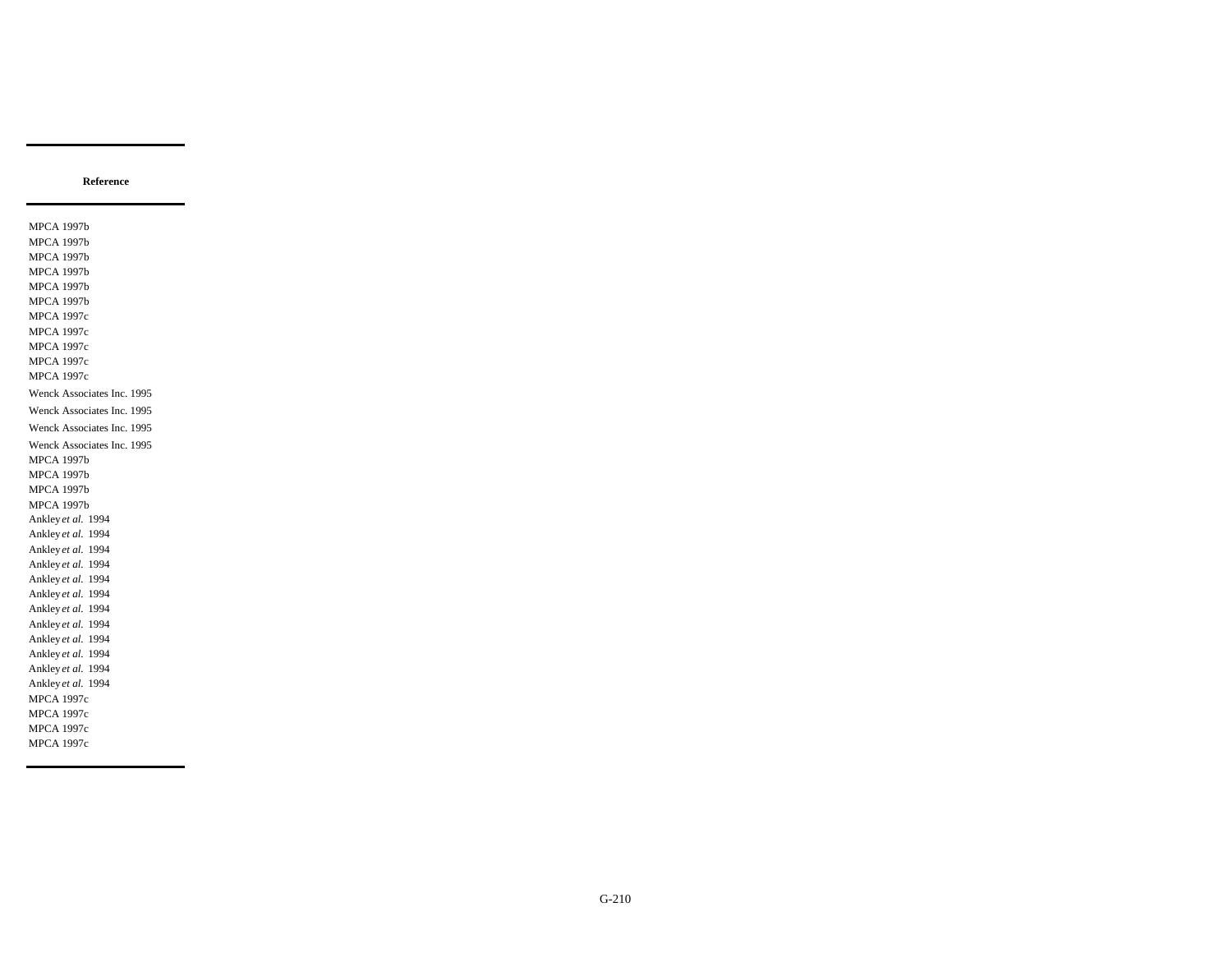MPCA 1997c MPCA 1997c MPCA 1997c MPCA 1997c MPCA 1997c MPCA 1997c MPCA 1997c Crane *et al.* 1997 Crane *et al.* 1997 Crane *et al.* 1997 Crane *et al.* 1997 MPCA 1997c MPCA 1997c MPCA 1997c MPCA 1997c MPCA 1997c MPCA 1997c MPCA 1997c MPCA 1997c MPCA 1997c MPCA 1997c Crane *et al.* 1997 MPCA 1997c MPCA 1997c MPCA 1997c MPCA 1997c MPCA 1997c MPCA 1997c MPCA 1997c MPCA 1997c MPCA 1997c MPCA 1997c Crane *et al.* 1997 Crane *et al.* 1997 Crane *et al.* 1997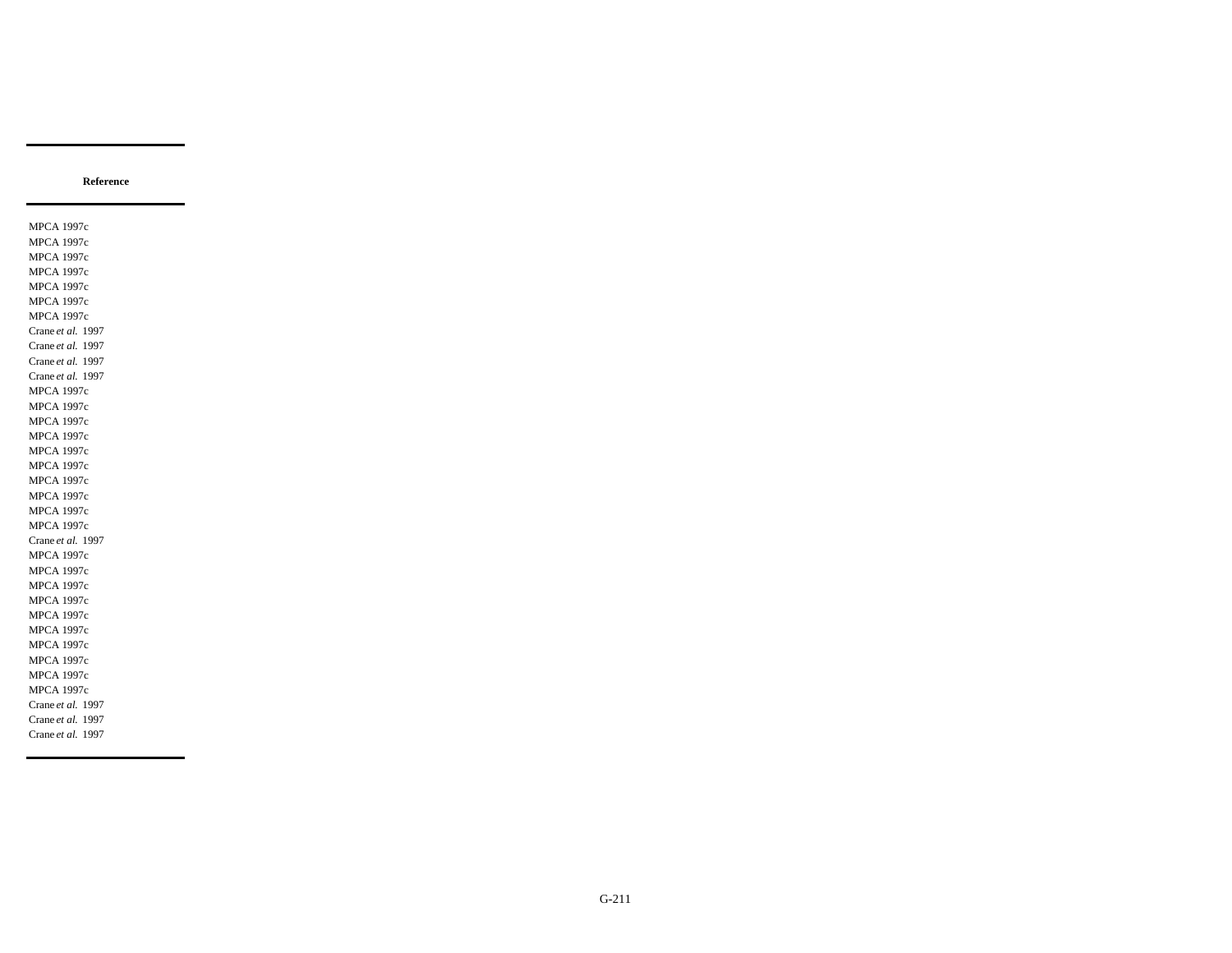Crane *et al.* 1997 Crane *et al.* 1997 MPCA 1997c MPCA 1997c MPCA 1997c MPCA 1997c MPCA 1997c Crane *et al.* 1997 MPCA 1997c MPCA 1997c MPCA 1997c MPCA 1997c MPCA 1997c Crane *et al.* 1997 Crane *et al.* 1997 Crane *et al.* 1997 MPCA 1997b MPCA 1997b MPCA 1997b MPCA 1997b MPCA 1997b MPCA 1997b MPCA 1997b MPCA 1997b MPCA 1997b MPCA 1997b Crane *et al.* 1997 Crane *et al.* 1997 Crane *et al.* 1997 Crane *et al.* 1997 MPCA 1997c MPCA 1997c MPCA 1997c MPCA 1997c MPCA 1997c Wenck Associates Inc. 1995 Wenck Associates Inc. 1995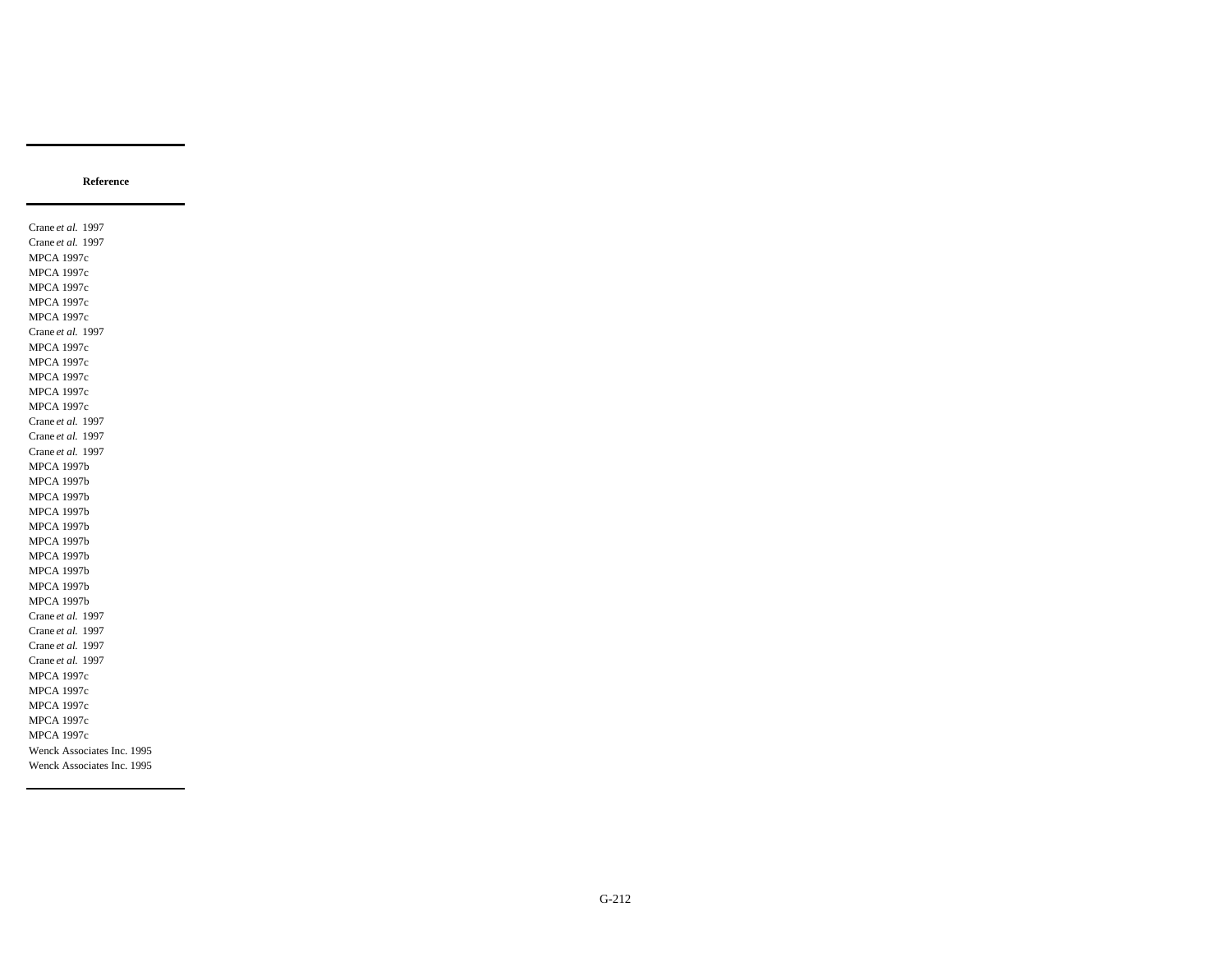Wenck Associates Inc. 1995 Wenck Associates Inc. 1995 MPCA 1997b MPCA 1997b MPCA 1997b MPCA 1997b MPCA 1997c MPCA 1997c MPCA 1997c MPCA 1997c MPCA 1997c MPCA 1997c MPCA 1997c MPCA 1997c MPCA 1997c MPCA 1997c MPCA 1997c MPCA 1997c MPCA 1997c Crane *et al.* 1997 Crane *et al.* 1997 Crane *et al.* 1997 Crane *et al.* 1997 Crane *et al.* 1997 IT Corp. 1996 IT Corp. 1996 IT Corp. 1996 IT Corp. 1996 MPCA 1997b MPCA 1997b MPCA 1997b MPCA 1997b MPCA 1997b MPCA 1997b MPCA 1997b MPCA 1997b IT Corp. 1996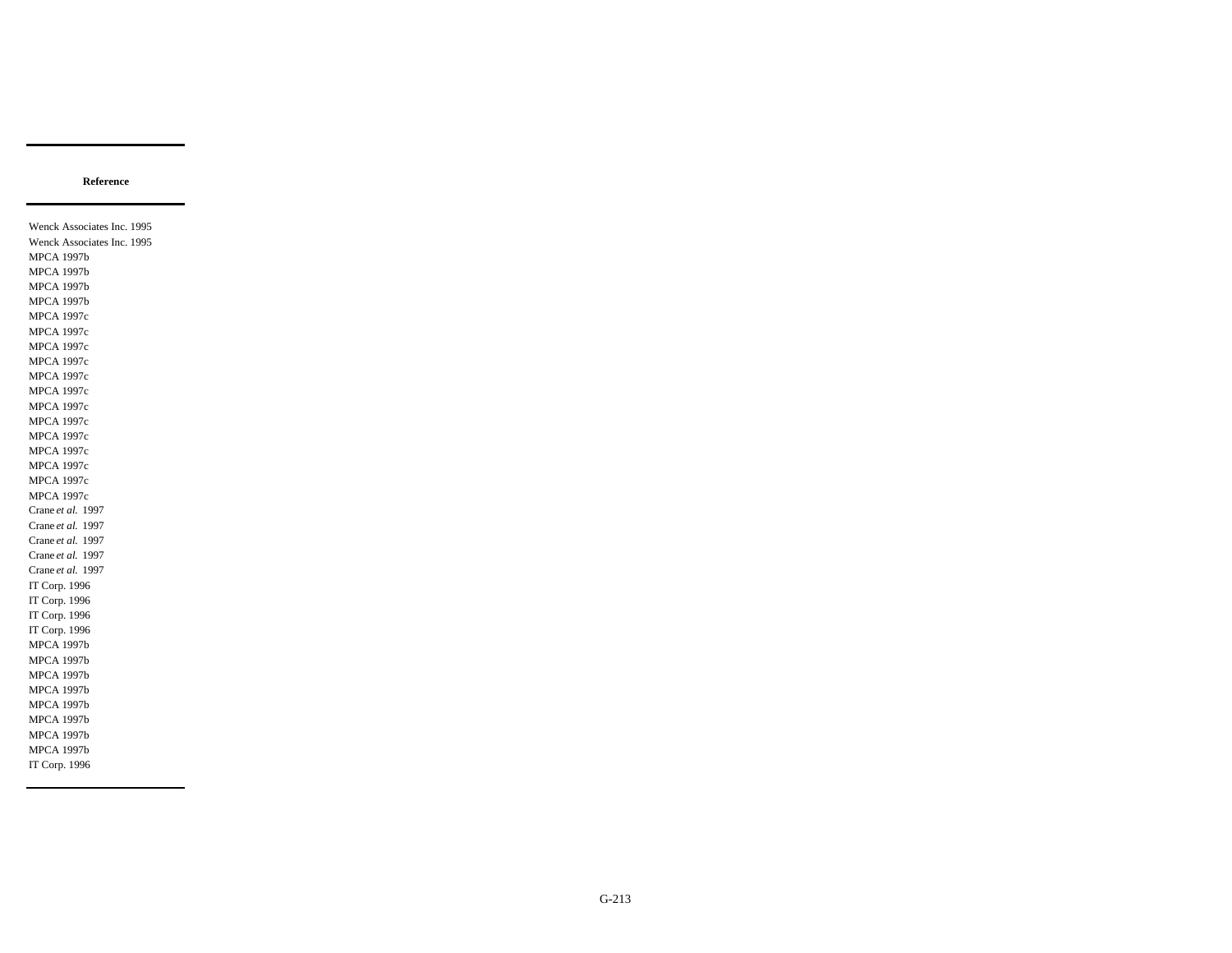IT Corp. 1996 IT Corp. 1996 IT Corp. 1996 MPCA 1997c MPCA 1997c MPCA 1997c MPCA 1997c MPCA 1997c MPCA 1997c MPCA 1997c MPCA 1997c Crane *et al.* 1997 Crane *et al.* 1997 MPCA 1997c MPCA 1997c MPCA 1997c MPCA 1997b MPCA 1997b MPCA 1997b MPCA 1997b MPCA 1997b MPCA 1997b MPCA 1997b MPCA 1997b Ankley *et al.* 1994 Ankley *et al.* 1994 Ankley *et al.* 1994 Ankley *et al.* 1994 Ankley *et al.* 1994 Ankley *et al.* 1994 Ankley *et al.* 1994 Ankley *et al.* 1994 Ankley *et al.* 1994 Ankley *et al.* 1994 MPCA 1997c MPCA 1997c MPCA 1997c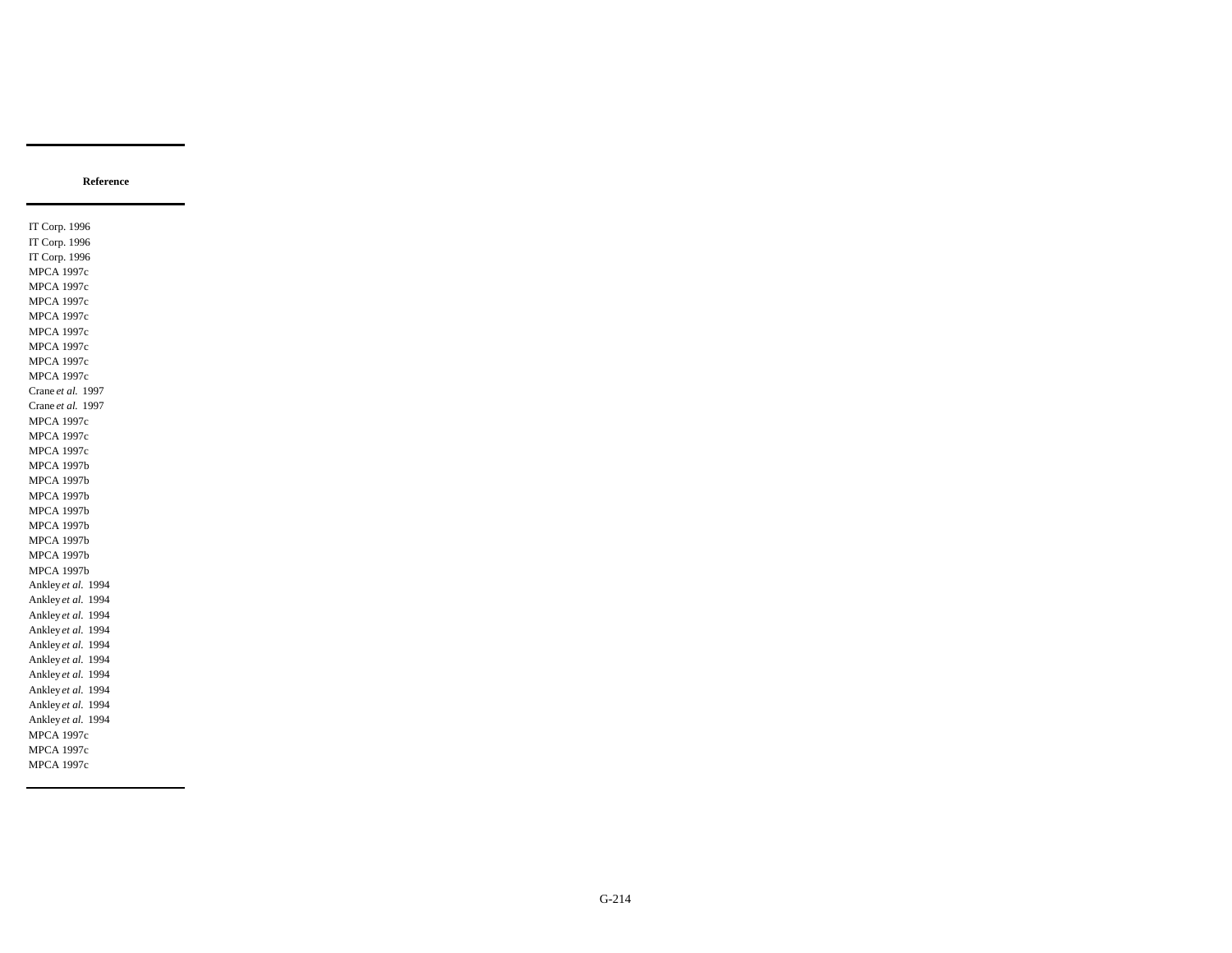MPCA 1997c MPCA 1997c MPCA 1997c MPCA 1997c MPCA 1997c MPCA 1997b MPCA 1997b MPCA 1997b MPCA 1997b MPCA 1997b MPCA 1997b MPCA 1997b MPCA 1997b MPCA 1997b MPCA 1997b MPCA 1997b MPCA 1997b MPCA 1997b MPCA 1997b MPCA 1997b MPCA 1997b MPCA 1997b MPCA 1997b MPCA 1997b MPCA 1997b MPCA 1997b MPCA 1997b MPCA 1997b MPCA 1997b MPCA 1993 MPCA 1997c MPCA 1997c MPCA 1997c MPCA 1997c MPCA 1997c MPCA 1997b MPCA 1997b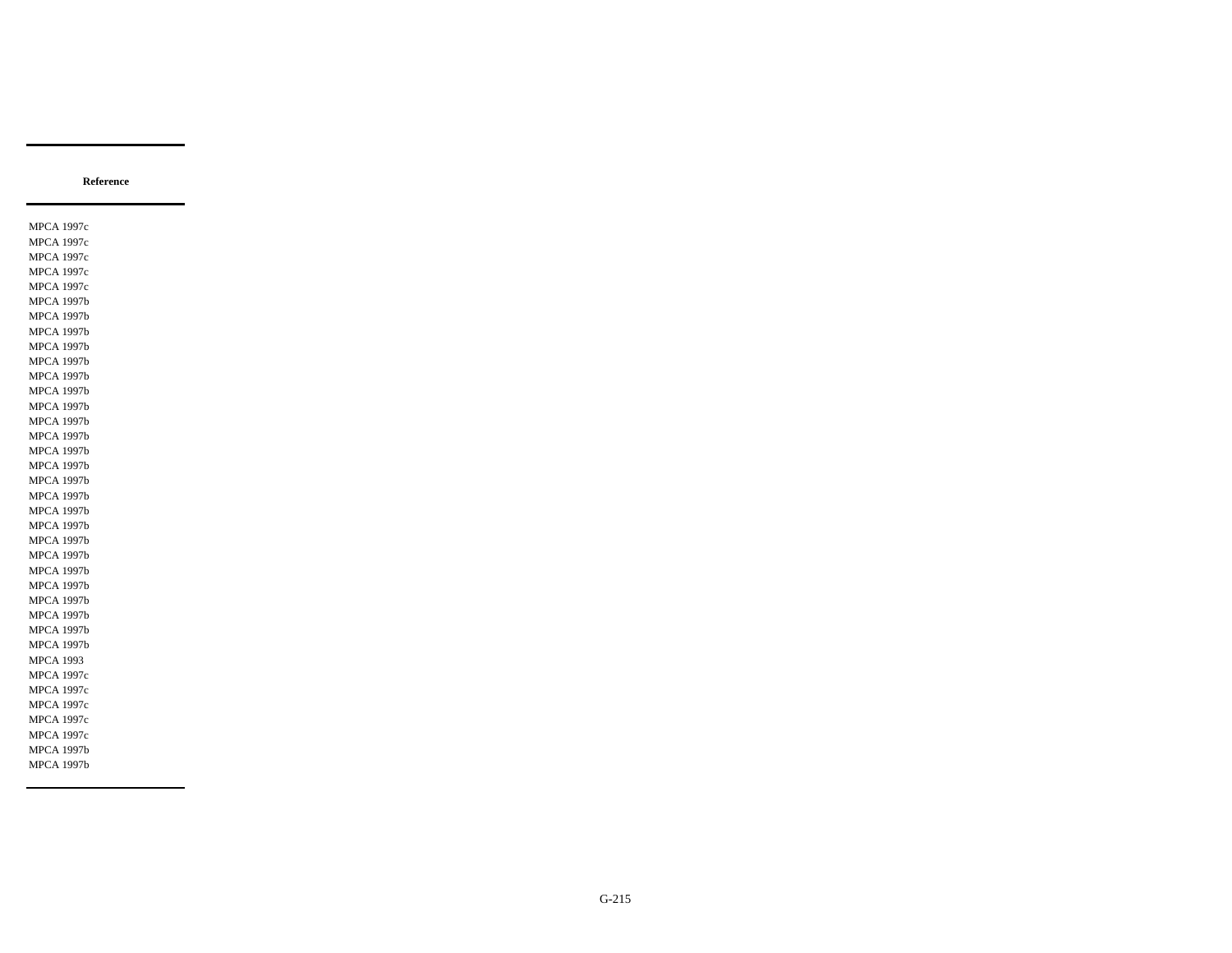MPCA 1997b MPCA 1997b IT Corp. 1996 IT Corp. 1996 IT Corp. 1996 IT Corp. 1996 MPCA 1997c MPCA 1997c MPCA 1997c MPCA 1997c MPCA 1997c IT Corp. 1996 IT Corp. 1996 IT Corp. 1996 IT Corp. 1996 IT Corp. 1996 IT Corp. 1996 IT Corp. 1996 IT Corp. 1996 Crane *et al.* 1997 MPCA 1997c MPCA 1997c MPCA 1997c MPCA 1997c MPCA 1997c MPCA 1997b MPCA 1997b MPCA 1997b MPCA 1997b IT Corp. 1996 IT Corp. 1996 IT Corp. 1996 IT Corp. 1996 MPCA 1997c MPCA 1997c MPCA 1997c MPCA 1997c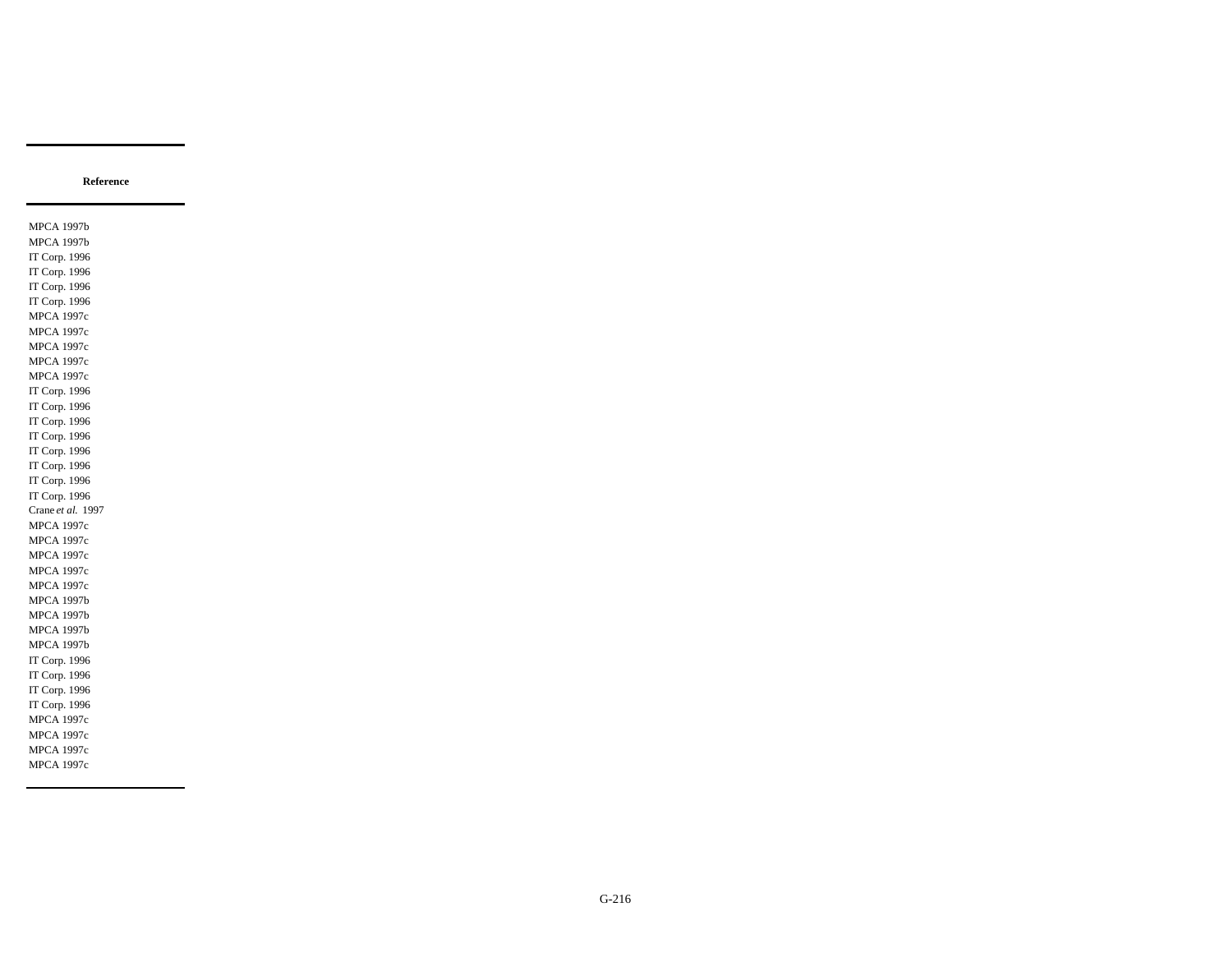MPCA 1997c Crane *et al.* 1997 MPCA 1997b MPCA 1997b MPCA 1997b MPCA 1997b IT Corp. 1996 IT Corp. 1996 IT Corp. 1996 IT Corp. 1996 MPCA 1997c MPCA 1997c MPCA 1997c MPCA 1993 MPCA 1997b MPCA 1997b MPCA 1997b MPCA 1997b MPCA 1997b MPCA 1997b MPCA 1997b MPCA 1997b IT Corp. 1996 IT Corp. 1996 IT Corp. 1996 IT Corp. 1996 MPCA 1997b MPCA 1997b MPCA 1997b IT Corp. 1996 IT Corp. 1996 IT Corp. 1996 IT Corp. 1996 Crane *et al.* 1997 Crane *et al.* 1997 IT Corp. 1996 IT Corp. 1996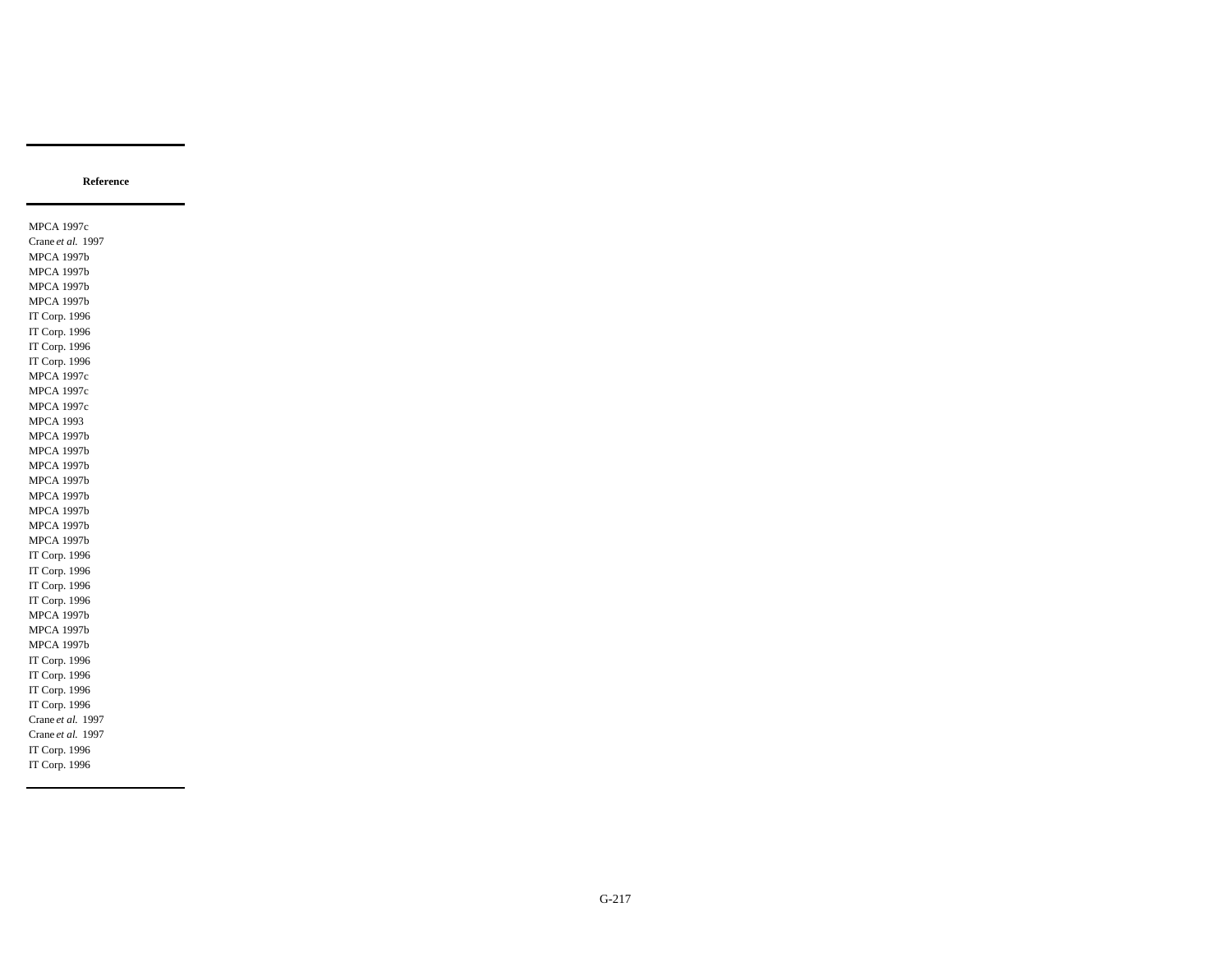IT Corp. 1996 IT Corp. 1996 MPCA 1997c MPCA 1997c MPCA 1997c MPCA 1997c MPCA 1997c MPCA 1997c MPCA 1997c MPCA 1997c MPCA 1997c MPCA 1997c MPCA 1997b MPCA 1997b MPCA 1997b MPCA 1997b IT Corp. 1996 IT Corp. 1996 IT Corp. 1996 IT Corp. 1996 IT Corp. 1996 IT Corp. 1996 IT Corp. 1996 IT Corp. 1996 IT Corp. 1996 IT Corp. 1996 IT Corp. 1996 IT Corp. 1996 IT Corp. 1996 IT Corp. 1996 IT Corp. 1996 IT Corp. 1996 MPCA 1997c MPCA 1997c MPCA 1997c MPCA 1997c MPCA 1997c MPCA 1993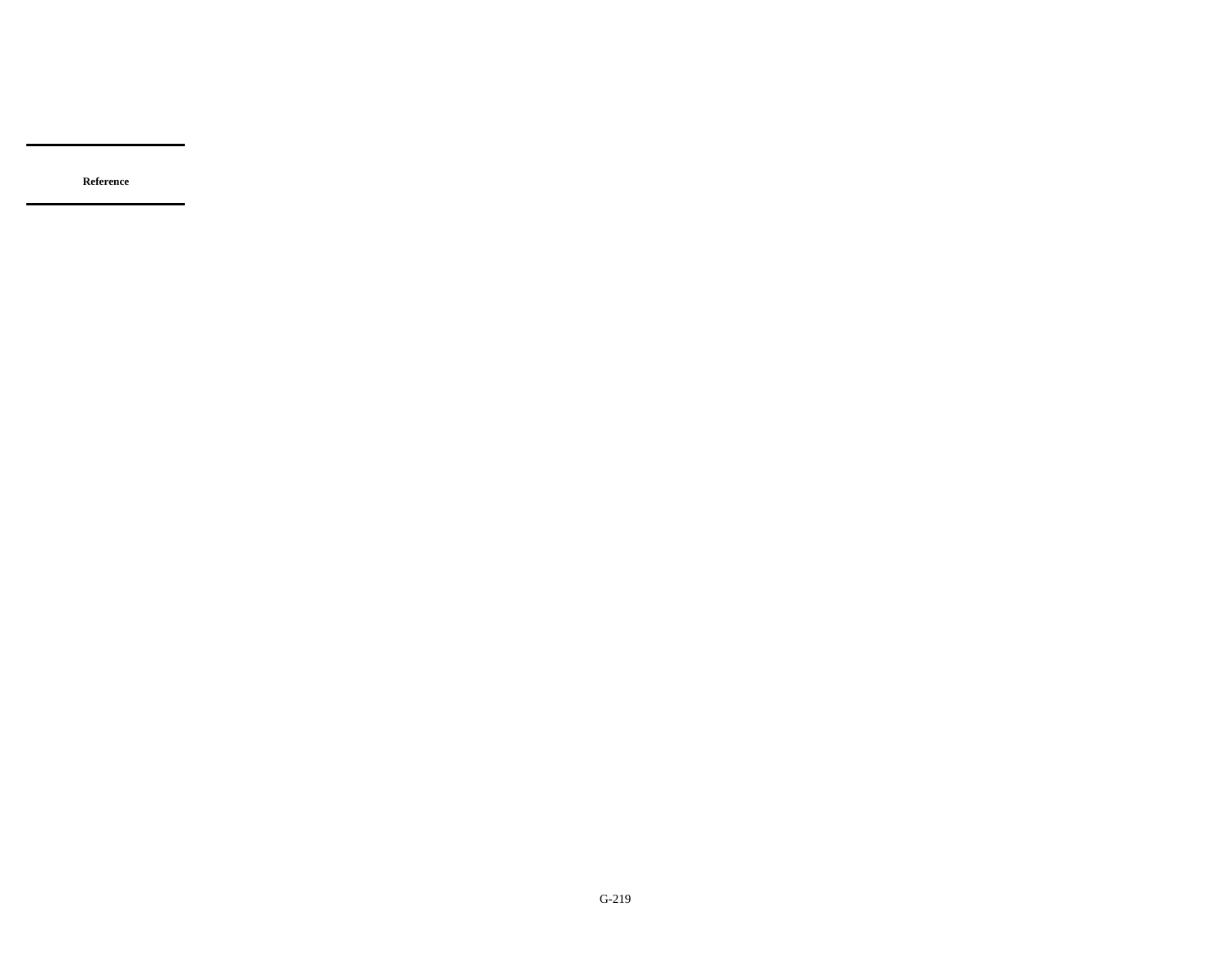| <b>Fluorene</b><br>$(\mu g/kg)$ | Area                                         | <b>Test</b><br><b>Duration</b> | <b>Test Organism</b> | <b>Species</b>             | Life<br><b>Stage</b> | <b>End-Point Measured</b>                            | <b>Result</b> | <b>TOC</b><br>(%) | Reference         |
|---------------------------------|----------------------------------------------|--------------------------------|----------------------|----------------------------|----------------------|------------------------------------------------------|---------------|-------------------|-------------------|
|                                 |                                              |                                |                      |                            |                      |                                                      |               |                   |                   |
| 0.50                            | D-S Harbor                                   | 30 minute Bacteria             |                      | Photobacterium phosphoreum | NA                   | 100 EC50 biolum.#                                    | Not toxic     | 0.08              | <b>MPCA 1997b</b> |
| 0.50                            | D-S Harbor                                   | $10 \text{ day}$               | Diptera              | Chironomus tentans         | LAR                  | 90 % survival                                        | Not toxic     | 0.08              | <b>MPCA 1997b</b> |
| 0.50                            | D-S Harbor                                   | $10 \text{ day}$               | Amphipod             | Hyalella azteca            | <b>JUV</b>           | 86 mg growth                                         | Not toxic     | 0.08              | <b>MPCA 1997b</b> |
| 0.50                            | D-S Harbor                                   | 30 minute Bacteria             |                      | Photobacterium phosphoreum | NA                   | 26.3 % red. biolum.^                                 | Toxic         | 0.08              | <b>MPCA 1997b</b> |
| 0.90                            | D-S Harbor - Miller & Coffee Creek Embayment | 30 minute Bacteria             |                      | Photobacterium phosphoreum | NA                   | $67.3$ % red. biolum. <sup><math>\wedge</math></sup> | Toxic         |                   | 0.14 MPCA 1997b   |
| 0.90                            | D-S Harbor                                   | $10 \text{ day}$               | Diptera              | Chironomus tentans         | LAR                  | 75 % survival                                        | Not toxic     |                   | 0.14 MPCA 1997b   |
| 0.90                            | D-S Harbor                                   | 10 day                         | Amphipod             | Hyalella azteca            | <b>JUV</b>           | 58 % survival                                        | Not toxic     |                   | 0.14 MPCA 1997b   |
| 0.90                            | D-S Harbor                                   | 30 minute Bacteria             |                      | Photobacterium phosphoreum | NA                   | 17.83 EC50 biolum.#                                  | Not toxic     | 0.14              | <b>MPCA 1997b</b> |
| 1.40                            | D-S Harbor                                   | $10 \text{ day}$               | Amphipod             | Hyalella azteca            | <b>JUV</b>           | 86 % survival                                        | Not toxic     | 0.2               | <b>MPCA 1997b</b> |
| 1.40                            | D-S Harbor                                   | $10 \text{ day}$               | Diptera              | Chironomus tentans         | LAR                  | 85 % survival                                        | Not toxic     | 0.2               | <b>MPCA 1997b</b> |
| 1.40                            | D-S Harbor                                   | 30 minute Bacteria             |                      | Photobacterium phosphoreum | NA                   | $25.2$ % red. biolum. <sup><math>\land</math></sup>  | Toxic         | 0.2               | <b>MPCA 1997b</b> |
| 1.40                            | D-S Harbor                                   | 30 minute Bacteria             |                      | Photobacterium phosphoreum | NA                   | 4.94 EC50 biolum.#                                   | Not toxic     | 0.2               | <b>MPCA 1997b</b> |
| 1.40                            | Allouez Bay                                  | $10 \text{ day}$               | Diptera              | Chironomus tentans         | LAR                  | 55 % survival                                        | Not toxic     | 0.35              | <b>MPCA 1997b</b> |
| 1.40                            | Allouez Bay                                  | 30 minute Bacteria             |                      | Photobacterium phosphoreum | NA                   | 26.2 % red. biolum.^                                 | Toxic         |                   | 0.35 MPCA 1997b   |
| 1.40                            | Allouez Bay                                  | 30 minute                      | Bacteria             | Photobacterium phosphoreum | NA                   | 11.24 EC50 biolum.#                                  | Not toxic     | 0.35              | <b>MPCA 1997b</b> |
| 1.50                            | St. Louis River - Stryker Bay                | $10 \text{ day}$               | Amphipod             | Hyalella azteca            | <b>JUV</b>           | $0.14$ mg growth                                     | Toxic         | 2.93              | IT Corp. 1996     |
| 1.50                            | St. Louis River - Stryker Bay                | $10 \text{ day}$               | Diptera              | Chironomus tentans         | LAR                  | $1.04$ mg growth                                     | Toxic         | 2.93              | IT Corp. 1996     |
| 1.50                            | St. Louis River - Stryker Bay                | $10 \text{ day}$               | Amphipod             | Hyalella azteca            | <b>JUV</b>           | 97 % survival                                        | Not toxic     | 2.93              | IT Corp. 1996     |
| 1.50                            | St. Louis River - Stryker Bay                | 10 day                         | Diptera              | Chironomus tentans         | LAR                  | 78 % survival                                        | Not toxic     | 2.93              | IT Corp. 1996     |
| 2.00                            | St. Louis Bay                                | $10 \text{ day}$               | Amphipod             | Hyalella azteca            | <b>JUV</b>           | 95 % survival                                        | Not toxic     |                   | 0.12 MPCA 1997b   |
| 2.00                            | St. Louis Bay                                | 30 minute Bacteria             |                      | Photobacterium phosphoreum | NA                   | 3.4 % red. biolum. $^{\wedge}$                       | Not toxic     | 0.12              | <b>MPCA 1997b</b> |
| 2.00                            | St. Louis Bay                                | $10 \text{ day}$               | Diptera              | Chironomus tentans         | LAR                  | 78 % survival                                        | Not toxic     |                   | 0.12 MPCA 1997b   |
| 2.00                            | St. Louis Bay                                | 30 minute Bacteria             |                      | Photobacterium phosphoreum | NA                   | 100 EC50 biolum.#                                    | Not toxic     |                   | 0.12 MPCA 1997b   |
| 2.60                            | Allouez Bay                                  | 30 minute Bacteria             |                      | Photobacterium phosphoreum | NA                   | 29.7 % red. biolum.^                                 | Toxic         |                   | 1.02 MPCA 1997b   |
| 2.60                            | Allouez Bay                                  | 30 minute Bacteria             |                      | Photobacterium phosphoreum | NA                   | $0.81$ EC50 biolum.#                                 | Not toxic     | 1.02              | <b>MPCA 1997b</b> |
| 2.60                            | Allouez Bay                                  | 10 day                         | Amphipod             | Hyalella azteca            | <b>JUV</b>           | 90 % survival                                        | Not toxic     | 1.02              | <b>MPCA 1997b</b> |
| 2.60                            | Allouez Bay                                  | $10 \text{ day}$               | Diptera              | Chironomus tentans         | LAR                  | 80 % survival                                        | Not toxic     |                   | 1.02 MPCA 1997b   |
| 2.70                            | Allouez Bay                                  | $10 \text{ day}$               | Diptera              | Chironomus tentans         | LAR                  | 80 % survival                                        | Not toxic     |                   | 0.59 MPCA 1997b   |
| 2.70                            | Allouez Bay                                  | 30 minute Bacteria             |                      | Photobacterium phosphoreum | NA                   | 3.96 EC50 biolum.#                                   | Not toxic     | 0.59              | <b>MPCA 1997b</b> |
| 2.70                            | Allouez Bay                                  | 30 minute Bacteria             |                      | Chironomus tentans         | NA                   | 0 % red. biolum. $^{\wedge}$                         | Not toxic     | 0.59              | <b>MPCA 1997b</b> |
| 4.00                            | Lower St. Louis River                        | 30 minute Bacteria             |                      | Photobacterium phosphoreum | NA                   | 0.96 EC50 biolum.#                                   | Not toxic     |                   | 2.91 MPCA 1997b   |
| 4.00                            | Lower St. Louis River                        | 30 minute Bacteria             |                      | Photobacterium phosphoreum | NA                   | 18.89 % red. biolum.^                                | Not toxic     |                   | 2.91 MPCA 1997b   |
| 4.00                            | Lower St. Louis River                        | $10 \text{ day}$               | Diptera              | Chironomus tentans         | LAR                  | 90 % survival                                        | Not toxic     |                   | 2.91 MPCA 1997b   |
| 4.00                            | Lower St. Louis River                        | $10 \text{ day}$               | Amphipod             | Hyalella azteca            | <b>JUV</b>           | 92 % survival                                        | Not toxic     |                   | 2.91 MPCA 1997b   |
| 5.50                            | D-S Harbor                                   | 30 minute Bacteria             |                      | Photobacterium phosphoreum | <b>NA</b>            | 100 EC50 biolum.#                                    | Not toxic     |                   | 0.16 MPCA 1997b   |
| 5.50                            | D-S Harbor                                   | 30 minute Bacteria             |                      | Photobacterium phosphoreum | NA                   | 22.95 % red. biolum.^                                | Toxic         |                   | 0.16 MPCA 1997b   |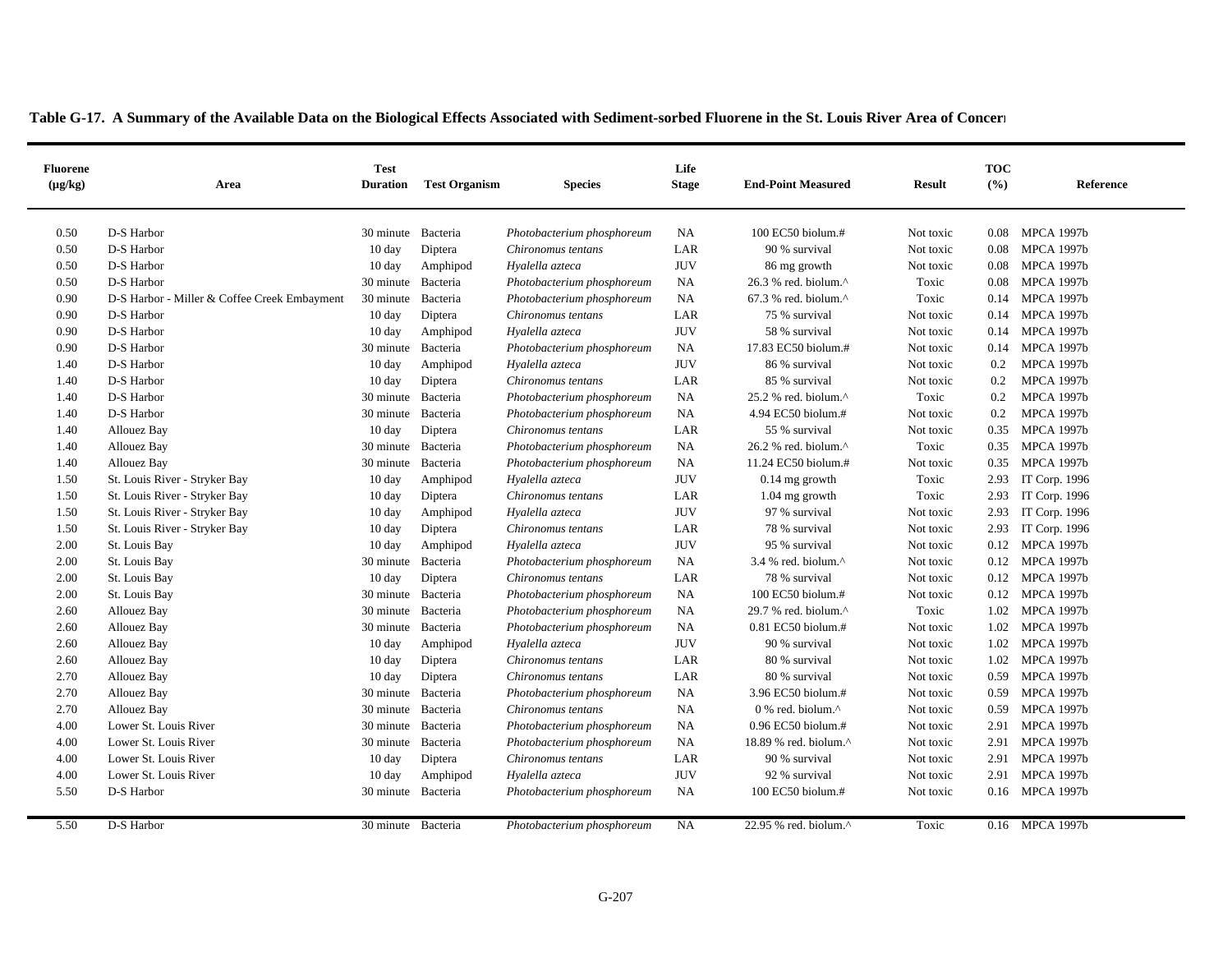| <b>Fluorene</b><br>$(\mu g/kg)$ | Area                  | <b>Test</b><br><b>Duration</b> | <b>Test Organism</b> | <b>Species</b>             | Life<br><b>Stage</b> | <b>End-Point Measured</b>                            | <b>Result</b> | <b>TOC</b><br>(°/°) | Reference         |
|---------------------------------|-----------------------|--------------------------------|----------------------|----------------------------|----------------------|------------------------------------------------------|---------------|---------------------|-------------------|
|                                 |                       |                                |                      |                            |                      |                                                      |               |                     |                   |
| 5.50                            | D-S Harbor            | $10 \text{ day}$               | Diptera              | Chironomus tentans         | LAR                  | 90 % survival                                        | Not toxic     |                     | 0.16 MPCA 1997b   |
| 6.00                            | Spirit Lake           | 30 minute Bacteria             |                      | Photobacterium phosphoreum | NA                   | 6.73 EC50 biolum.#                                   | Not toxic     | 5.77                | <b>MPCA 1997b</b> |
| 6.00                            | Spirit Lake           | 30 minute Bacteria             |                      | Photobacterium phosphoreum | NA                   | $6.4$ % red. biolum. <sup><math>\wedge</math></sup>  | Not toxic     | 5.77                | <b>MPCA 1997b</b> |
| 6.00                            | Spirit Lake           | $10 \text{ day}$               | Amphipod             | Hyalella azteca            | <b>JUV</b>           | 75 % survival                                        | Not toxic     | 5.77                | <b>MPCA 1997b</b> |
| 6.00                            | Spirit Lake           | $10 \text{ day}$               | Diptera              | Chironomus tentans         | LAR                  | 75 % survival                                        | Not toxic     | 5.77                | <b>MPCA 1997b</b> |
| 6.65                            | D-S Harbor            | 10 day                         | Amphipod             | Hyalella azteca            | <b>JUV</b>           | 100 % survival                                       | Not toxic     |                     | 1.42 MPCA 1997b   |
| 6.65                            | D-S Harbor            | $10 \text{ day}$               | Diptera              | Chironomus tentans         | LAR                  | 60 % survival                                        | Not toxic     |                     | 1.42 MPCA 1997b   |
| 6.65                            | D-S Harbor            | 30 minute Bacteria             |                      | Photobacterium phosphoreum | NA                   | 0.72 EC50 biolum.#                                   | Not toxic     |                     | 1.42 MPCA 1997b   |
| 6.65                            | D-S Harbor            | 30 minute Bacteria             |                      | Photobacterium phosphoreum | <b>NA</b>            | 41.98 % red. biolum. $^{\wedge}$                     | Toxic         | 1.42                | <b>MPCA 1997b</b> |
| 8.00                            | Spirit Lake           | $10 \text{ day}$               | Amphipod             | Hyalella azteca            | <b>JUV</b>           | 70 % survival                                        | Not toxic     | 2.82                | <b>MPCA 1997b</b> |
| 8.00                            | D-S Harbor            | 15 minute Bacteria             |                      | Photobacterium phosphoreum | NA                   | 21.8 % red. biolum.^                                 | Toxic         | 1.87                | MPCA 1997c        |
| 8.00                            | D-S Harbor            | 15 minute Bacteria             |                      | Photobacterium phosphoreum | NA                   | 2.07 EC50 biolum.#                                   | Not toxic     | 1.87                | <b>MPCA 1997c</b> |
| 8.00                            | D-S Harbor            | 10 day                         | Diptera              | Chironomus tentans         | LAR                  | 85 % survival                                        | Not toxic     | 1.87                | <b>MPCA 1997c</b> |
| 8.00                            | D-S Harbor            | $10 \text{ day}$               | Amphipod             | Hyalella azteca            | <b>JUV</b>           | 93 % survival                                        | Not toxic     | 1.87                | <b>MPCA 1997c</b> |
| 8.00                            | D-S Harbor            | $10 \text{ day}$               | Diptera              | Chironomus tentans         | LAR                  | $0.53$ mg growth                                     | Not toxic     | 1.87                | <b>MPCA 1997c</b> |
| 8.00                            | Spirit Lake           | 30 minute Bacteria             |                      | Photobacterium phosphoreum | NA                   | 0.4 EC50 biolum.#                                    | Toxic         | 2.82                | <b>MPCA 1997b</b> |
| 8.00                            | Spirit Lake           | $10 \text{ day}$               | Diptera              | Chironomus tentans         | LAR                  | 72 % survival                                        | Not toxic     | 2.82                | <b>MPCA 1997b</b> |
| 8.00                            | Spirit Lake           | 30 minute Bacteria             |                      | Photobacterium phosphoreum | <b>NA</b>            | $10.2$ % red. biolum. <sup><math>\wedge</math></sup> | Not toxic     | 2.82                | <b>MPCA 1997b</b> |
| 8.75                            | Lower St. Louis River | 15 minute Bacteria             |                      | Photobacterium phosphoreum | NA                   | 12 % red. biolum.^                                   | Not toxic     | 2.7                 | <b>MPCA 1997c</b> |
| 8.75                            | Lower St. Louis River | $10 \text{ day}$               | Diptera              | Chironomus tentans         | LAR                  | $0.44$ mg growth                                     | Not toxic     | 2.7                 | <b>MPCA 1997c</b> |
| 8.75                            | Lower St. Louis River | 10 day                         | Amphipod             | Hyalella azteca            | <b>JUV</b>           | 93 % survival                                        | Not toxic     | 2.7                 | <b>MPCA 1997c</b> |
| 8.75                            | Lower St. Louis River | 15 minute Bacteria             |                      | Photobacterium phosphoreum | <b>NA</b>            | 5.3 % red. biolum.^                                  | Not toxic     | 2.7                 | <b>MPCA 1997c</b> |
| 8.75                            | Lower St. Louis River | 15 minute Bacteria             |                      | Photobacterium phosphoreum | NA                   | $0.52$ EC50 biolum.#                                 | Not toxic     | 2.7                 | <b>MPCA 1997c</b> |
| 8.75                            | Lower St. Louis River | $10 \text{ day}$               | Amphipod             | Hyalella azteca            | <b>JUV</b>           | 90 % survival                                        | Not toxic     | 2.7                 | <b>MPCA 1997c</b> |
| 8.75                            | Lower St. Louis River | $10 \text{ day}$               | Diptera              | Chironomus tentans         | LAR                  | 68 % survival                                        | Not toxic     | 2.7                 | <b>MPCA 1997c</b> |
| 8.75                            | Lower St. Louis River | $10 \text{ day}$               | Diptera              | Chironomus tentans         | LAR                  | 70 % survival                                        | Not toxic     | 2.7                 | <b>MPCA 1997c</b> |
| 8.75                            | Lower St. Louis River | 15 minute Bacteria             |                      | Photobacterium phosphoreum | <b>NA</b>            | $0.52$ EC50 biolum.#                                 | Not toxic     | 2.7                 | <b>MPCA 1997c</b> |
| 8.75                            | Lower St. Louis River | $10 \text{ day}$               | Diptera              | Chironomus tentans         | LAR                  | $0.56$ mg growth                                     | Not toxic     | 2.7                 | <b>MPCA 1997c</b> |
| 9.50                            | Spirit Lake           | 30 minute Bacteria             |                      | Photobacterium phosphoreum | NA                   | 7.4 % red. biolum.^                                  | Not toxic     | 2.59                | <b>MPCA 1997b</b> |
| 9.50                            | Spirit Lake           | $10 \text{ day}$               | Amphipod             | Hyalella azteca            | <b>JUV</b>           | 97.5 % survival                                      | Not toxic     | 2.59                | <b>MPCA 1997b</b> |
| 9.50                            | Spirit Lake           | 30 minute Bacteria             |                      | Photobacterium phosphoreum | NA                   | 0.41 EC50 biolum.#                                   | Toxic         | 2.59                | <b>MPCA 1997b</b> |
| 9.50                            | Spirit Lake           | 10 day                         | Diptera              | Chironomus tentans         | LAR                  | 65 % survival                                        | Not toxic     | 2.59                | <b>MPCA 1997b</b> |
| 10.0                            | St. Louis Bay         | $10 \text{ day}$               | Diptera              | Chironomus tentans         | LAR                  | 75 % survival                                        | Not toxic     | 1.82                | <b>MPCA 1997b</b> |
| 10.0                            | St. Louis Bay         | 30 minute Bacteria             |                      | Photobacterium phosphoreum | NA                   | 3.56 EC50 biolum.#                                   | Not toxic     |                     | 1.82 MPCA 1997b   |
| 10.0                            | St. Louis Bay         | $10 \text{ day}$               | Amphipod             | Hyalella azteca            | <b>JUV</b>           | 70 % survival                                        | Not toxic     | 1.82                | <b>MPCA 1997b</b> |
| 10.0                            | St. Louis Bay         | 30 minute Bacteria             |                      | Photobacterium phosphoreum | NA                   | $-2.8$ % red. biolum. <sup><math>\wedge</math></sup> | Not toxic     |                     | 1.82 MPCA 1997b   |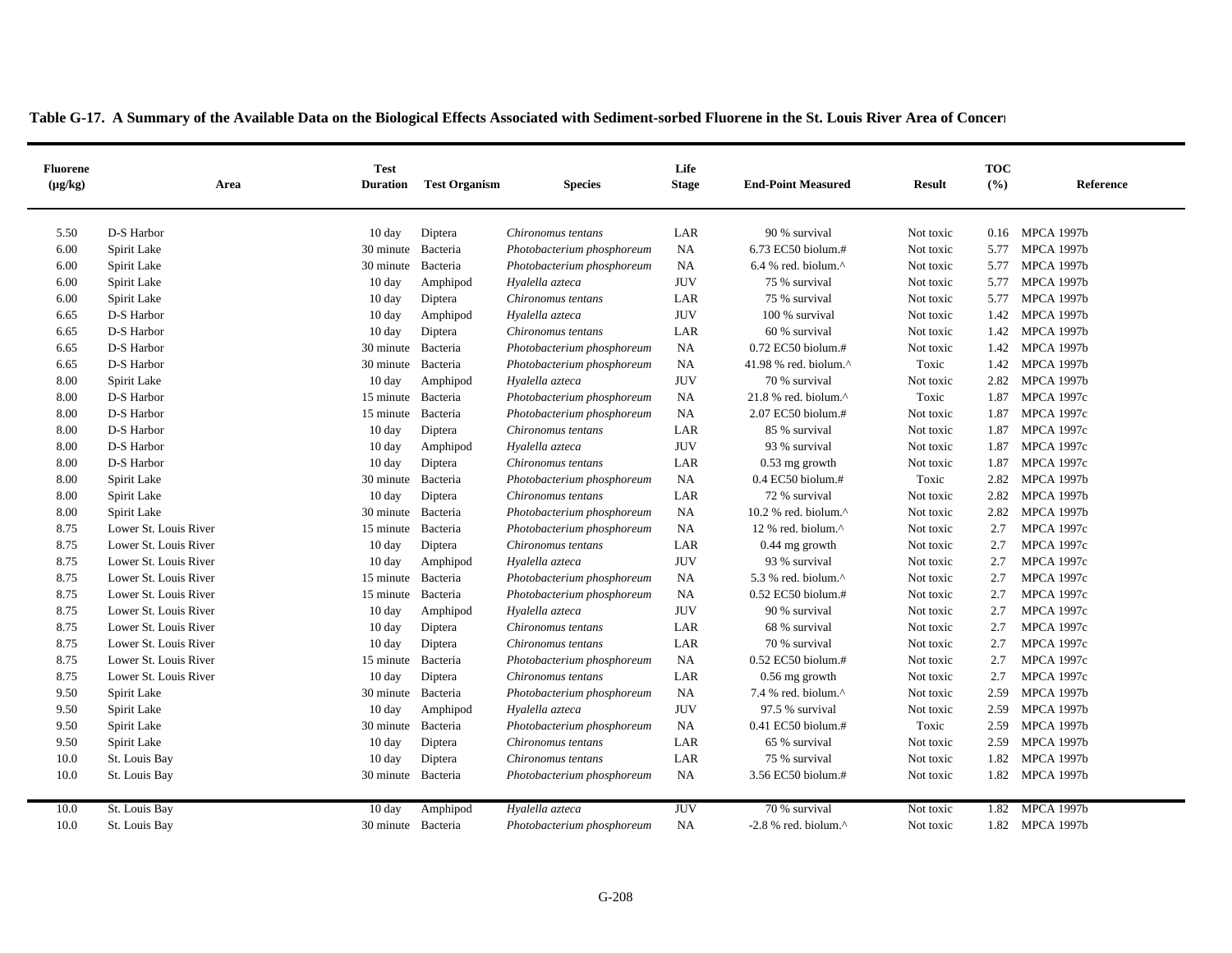| Table G-17. A Summary of the Available Data on the Biological Effects Associated with Sediment-sorbed Fluorene in the St. Louis River Area of Concerners |  |
|----------------------------------------------------------------------------------------------------------------------------------------------------------|--|
|----------------------------------------------------------------------------------------------------------------------------------------------------------|--|

| <b>Fluorene</b><br>$(\mu g/kg)$ | Area                       | <b>Test</b><br><b>Duration</b> | <b>Test Organism</b> | <b>Species</b>             | Life<br><b>Stage</b> | <b>End-Point Measured</b>                         | <b>Result</b>  | <b>TOC</b><br>(%) | Reference          |
|---------------------------------|----------------------------|--------------------------------|----------------------|----------------------------|----------------------|---------------------------------------------------|----------------|-------------------|--------------------|
| 11.0                            | Spirit Lake - Grassy Point | 10 day                         | Amphipod             | Hyalella azteca            | <b>JUV</b>           | 92 % survival                                     | Not toxic      | <b>NR</b>         | Crane et al. 1997  |
| 11.0                            | Spirit Lake - Grassy Point | $10 \text{ day}$               | Diptera              | Chironomus tentans         | LAR                  | 92 % survival                                     | Not toxic      | <b>NR</b>         | Crane et al. 1997  |
| 11.3                            | Lower St. Louis River      | 15 minute Bacteria             |                      | Photobacterium phosphoreum | NA                   | 28.8 % red. biolum.^                              | Toxic          | 3.25              | <b>MPCA 1997c</b>  |
| 11.3                            | Lower St. Louis River      | $10 \text{ day}$               | Amphipod             | Hyalella azteca            | <b>JUV</b>           | 100 % survival                                    | Not toxic      | 3.25              | <b>MPCA 1997c</b>  |
| 11.3                            | Lower St. Louis River      | 15 minute Bacteria             |                      | Photobacterium phosphoreum | <b>NA</b>            | $0.42$ EC50 biolum.#                              | Toxic          | 3.25              | <b>MPCA 1997c</b>  |
| 12.0                            | D-S Harbor                 | 30 minute                      | Bacteria             | Photobacterium phosphoreum | NA                   | 100 EC50 biolum.#                                 | Not toxic      | 0.4               | <b>MPCA 1997b</b>  |
| 12.0                            | D-S Harbor                 | $10 \text{ day}$               | Diptera              | Chironomus tentans         | LAR                  | 85 % survival                                     | Not toxic      | 0.4               | <b>MPCA 1997b</b>  |
| 12.0                            | D-S Harbor                 | $10 \text{ day}$               | Diptera              | Chironomus tentans         | LAR                  | 88 % survival                                     | Not toxic      | 0.4               | <b>MPCA 1997b</b>  |
| 12.0                            | D-S Harbor                 | $10 \text{ day}$               | Amphipod             | Hyalella azteca            | <b>JUV</b>           | 85 % survival                                     | Not toxic      | 0.4               | <b>MPCA 1997b</b>  |
| 12.0                            | D-S Harbor                 | $10 \text{ day}$               | Amphipod             | Hyalella azteca            | <b>JUV</b>           | 82 % survival                                     | Not toxic      | 0.4               | <b>MPCA 1997b</b>  |
| 12.0                            | D-S Harbor                 | 30 minute                      | Bacteria             | Photobacterium phosphoreum | <b>NA</b>            | 39.7 % red. biolum.^                              | Toxic          | 0.4               | <b>MPCA 1997b</b>  |
| 13.7                            | St. Louis Harbor           | $10 \text{ day}$               | Amphipod             | Hyalella azteca            | <b>JUV</b>           | $0.04$ mg growth                                  | Not determined | 0.7               | Ankley et al. 1994 |
| 13.7                            | St. Louis Harbor           | $10 \text{ day}$               | Diptera              | Chironomus tentans         | LAR                  | 87.5 % survival                                   | Not toxic      | 0.7               | Ankley et al. 1994 |
| 13.7                            | St. Louis Harbor           | $10 \text{ day}$               | Diptera              | Chironomus tentans         | LAR                  | $0.8$ mg growth                                   | Not toxic      | 0.7               | Ankley et al. 1994 |
| 13.7                            | St. Louis Harbor           | 10 day                         | Diptera              | Chironomus tentans         | LAR                  | 65 % survival/normal & UV                         | Toxic          | 0.7               | Ankley et al. 1994 |
| 13.7                            | St. Louis Harbor           | 10 day                         | Amphipod             | Hyalella azteca            | <b>JUV</b>           | 65 % survival                                     | Not toxic      | 0.7               | Ankley et al. 1994 |
| 13.7                            | St. Louis Harbor           | 10 day                         | Amphipod             | Hyalella azteca            | <b>JUV</b>           | 0 % survival/normal & UV                          | Toxic          | 0.7               | Ankley et al. 1994 |
| 13.7                            | St. Louis Harbor           | 10 day                         | Diptera              | Chironomus tentans         | LAR                  | 0.74 % weight using UV light                      | Not toxic      | 0.7               | Ankley et al. 1994 |
| 13.7                            | St. Louis Harbor           | 10 day                         | Oligochaete          | Lumbriculus variegatus     | ADT                  | 85 % survival                                     | Not toxic      | 0.7               | Ankley et al. 1994 |
| 13.7                            | St. Louis Harbor           | $10 \text{ day}$               | Oligochaete          | Lumbriculus variegatus     | ADT                  | 0 % survival/normal & UV                          | Toxic          | 0.7               | Ankley et al. 1994 |
| 13.7                            | St. Louis Harbor           | 10 day                         | Oligochaete          | Lumbriculus variegatus     | ADT                  | $0.65$ mg growth                                  | Toxic          | 0.7               | Ankley et al. 1994 |
| 14.0                            | Spirit Lake                | 10 day                         | Diptera              | Chironomus tentans         | LAR                  | $0.37$ mg growth                                  | Not toxic      | 2.34              | <b>MPCA 1997c</b>  |
| 14.0                            | Spirit Lake                | 10 day                         | Diptera              | Chironomus tentans         | LAR                  | 95 % survival                                     | Not toxic      | 2.34              | <b>MPCA 1997c</b>  |
| 14.0                            | Spirit Lake                | $10 \text{ day}$               | Amphipod             | Hyalella azteca            | <b>JUV</b>           | 90 % survival                                     | Not toxic      | 2.34              | <b>MPCA 1997c</b>  |
| 14.0                            | Spirit Lake                | 15 minute Bacteria             |                      | Photobacterium phosphoreum | NA                   | 0.77 EC50 biolum.#                                | Not toxic      | 2.34              | <b>MPCA 1997c</b>  |
| 14.0                            | Spirit Lake                | 15 minute                      | Bacteria             | Photobacterium phosphoreum | NA                   | 12.1 % red. biolum. $^{\wedge}$                   | Not toxic      | 2.34              | <b>MPCA 1997c</b>  |
| 14.1                            | D-S Harbor                 | $10 \text{ day}$               | Diptera              | Chironomus tentans         | LAR                  | 70 % survival                                     | Not toxic      | 1.35              | <b>MPCA 1997b</b>  |
| 14.1                            | D-S Harbor                 | $10 \text{ day}$               | Amphipod             | Hyalella azteca            | <b>JUV</b>           | 92 % survival                                     | Not toxic      | 1.35              | <b>MPCA 1997b</b>  |
| 14.1                            | D-S Harbor                 | 30 minute Bacteria             |                      | Photobacterium phosphoreum | NA                   | $0.96$ EC50 biolum.#                              | Not toxic      | 1.35              | <b>MPCA 1997b</b>  |
| 14.1                            | D-S Harbor                 | 30 minute Bacteria             |                      | Photobacterium phosphoreum | <b>NA</b>            | 0 % red. biolum.^                                 | Not toxic      | 1.35              | <b>MPCA 1997b</b>  |
| 20.0                            | D-S Harbor                 | 15 minute Bacteria             |                      | Photobacterium phosphoreum | <b>NA</b>            | $0\%$ red. biolum. <sup><math>\wedge</math></sup> | Not toxic      | 2.24              | <b>MPCA 1997c</b>  |
| 20.0                            | D-S Harbor                 | 15 minute Bacteria             |                      | Photobacterium phosphoreum | <b>NA</b>            | 1.3 EC50 biolum.#                                 | Not toxic      | 2.24              | <b>MPCA 1997c</b>  |
| 20.0                            | D-S Harbor                 | $10 \text{ day}$               | Amphipod             | Hyalella azteca            | <b>JUV</b>           | 98 % survival                                     | Not toxic      | 2.24              | <b>MPCA 1997c</b>  |
| 20.0                            | D-S Harbor                 | $10 \text{ day}$               | Diptera              | Chironomus tentans         | LAR                  | 0.46 mg growth                                    | Not toxic      |                   | 2.24 MPCA 1997c    |
| 20.0                            | D-S Harbor                 | $10 \text{ day}$               | Diptera              | Chironomus tentans         | LAR                  | 95 % survival                                     | Not toxic      | 2.24              | <b>MPCA 1997c</b>  |
| 20.0                            | D-S Harbor                 | 15 minute Bacteria             |                      | Photobacterium phosphoreum | NA                   | 12.1 % red. biolum. $^{\wedge}$                   | Not toxic      |                   | 1.69 MPCA 1997c    |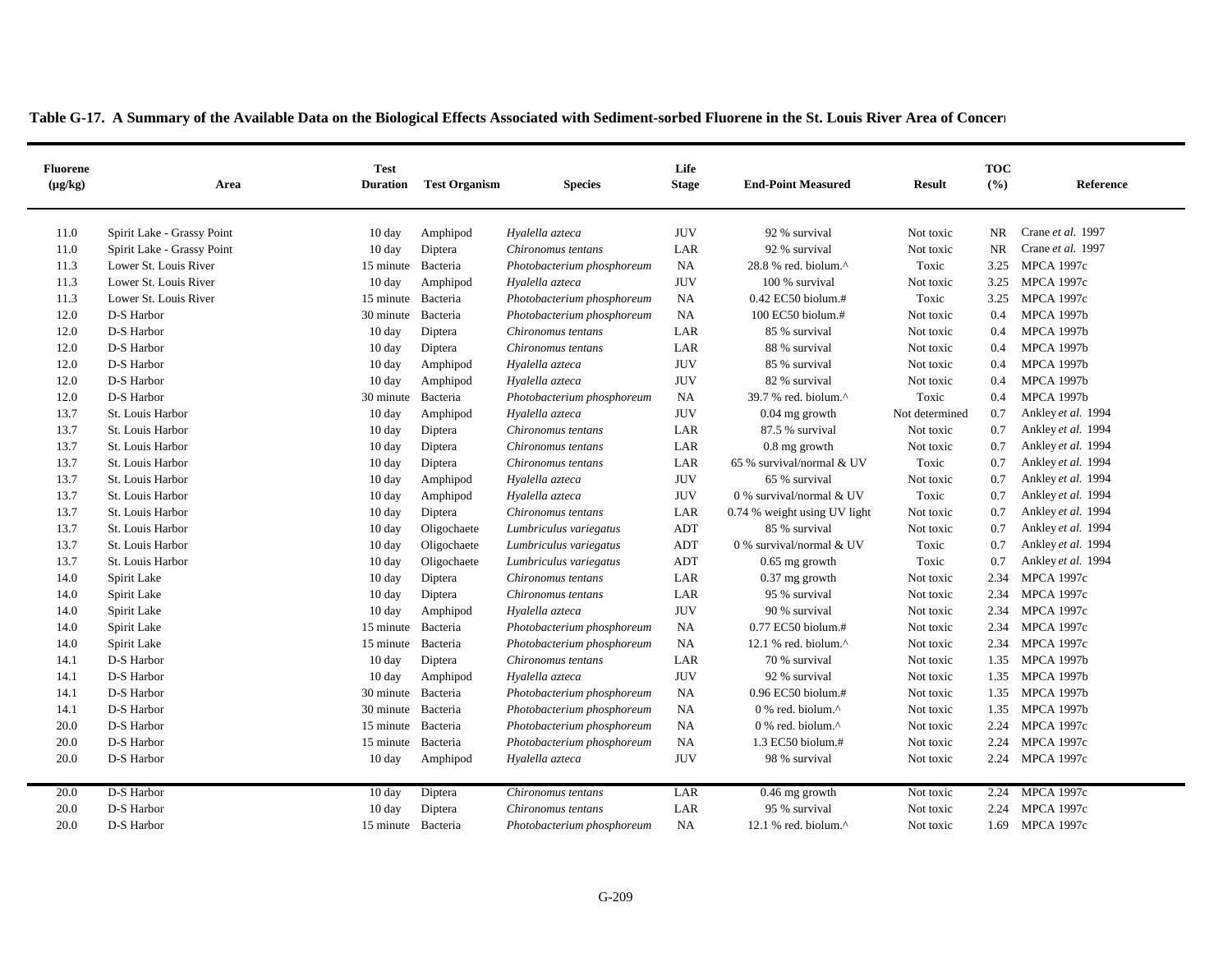| <b>Fluorene</b><br>$(\mu g/kg)$ | Area                                    | <b>Test</b><br><b>Duration</b> | <b>Test Organism</b> | <b>Species</b>             | Life<br><b>Stage</b> | <b>End-Point Measured</b>                         | <b>Result</b> | <b>TOC</b><br>(°/0) | Reference          |
|---------------------------------|-----------------------------------------|--------------------------------|----------------------|----------------------------|----------------------|---------------------------------------------------|---------------|---------------------|--------------------|
|                                 |                                         |                                |                      |                            |                      |                                                   |               |                     |                    |
| 20.0                            | D-S Harbor                              | $10 \text{ day}$               | Amphipod             | Hyalella azteca            | <b>JUV</b>           | 84 % survival                                     | Not toxic     | 1.69                | <b>MPCA 1997c</b>  |
| 20.0                            | D-S Harbor                              | 15 minute Bacteria             |                      | Photobacterium phosphoreum | NA                   | 4.29 EC50 biolum.#                                | Not toxic     | 1.69                | <b>MPCA 1997c</b>  |
| 22.0                            | St. Louis River - Lower St. Louis River | 30 minute Bacteria             |                      | Photobacterium phosphoreum | NA                   | $0.09$ EC50 biolum.#                              | Toxic         | 4.84                | <b>MPCA 1997b</b>  |
| 22.0                            | St. Louis River - Lower St. Louis River | $10 \text{ day}$               | Amphipod             | Hyalella azteca            | <b>JUV</b>           | 92 % survival                                     | Not toxic     | 4.84                | <b>MPCA 1997b</b>  |
| 22.0                            | St. Louis River - Lower St. Louis River | 30 minute                      | Bacteria             | Photobacterium phosphoreum | NA                   | 18.2 % red. biolum.^                              | Not toxic     | 4.84                | <b>MPCA 1997b</b>  |
| 22.0                            | St. Louis River - Lower St. Louis River | $10 \text{ day}$               | Diptera              | Chironomus tentans         | LAR                  | 90 % survival                                     | Not toxic     | 4.84                | <b>MPCA 1997b</b>  |
| 22.0                            | Spirit Lake - Grassy Point              | 10 day                         | Amphipod             | Hyalella azteca            | <b>JUV</b>           | 80 % survival                                     | Not toxic     | <b>NR</b>           | Crane et al. 1997  |
| 22.0                            | Spirit Lake - Grassy Point              | $10 \text{ day}$               | Diptera              | Chironomus tentans         | LAR                  | 70 % survival                                     | Not toxic     | <b>NR</b>           | Crane et al. 1997  |
| 29.0                            | Lower St. Louis River                   | 15 minute Bacteria             |                      | Photobacterium phosphoreum | <b>NA</b>            | 8.2 % red. biolum.^                               | Not toxic     | 1.37                | <b>MPCA 1997c</b>  |
| 29.0                            | Lower St. Louis River                   | $10 \text{ day}$               | Amphipod             | Hyalella azteca            | <b>JUV</b>           | 92 % survival                                     | Not toxic     | 1.37                | <b>MPCA 1997c</b>  |
| 29.0                            | Lower St. Louis River                   | 15 minute Bacteria             |                      | Photobacterium phosphoreum | <b>NA</b>            | 3.52 EC50 biolum.#                                | Not toxic     |                     | 1.37 MPCA 1997c    |
| 29.0                            | Lower St. Louis River                   | $10 \text{ day}$               | Diptera              | Chironomus tentans         | LAR                  | 52 % survival                                     | Not toxic     | 1.37                | <b>MPCA 1997c</b>  |
| 29.0                            | Lower St. Louis River                   | 10 day                         | Diptera              | Chironomus tentans         | LAR                  | $0.57$ mg growth                                  | Not toxic     | 1.37                | <b>MPCA 1997c</b>  |
| 30.0                            | D-S Harbor                              | $10 \text{ day}$               | Diptera              | Chironomus tentans         | LAR                  | 85 % survival                                     | Not toxic     | 3.85                | <b>MPCA 1997c</b>  |
| 30.0                            | D-S Harbor                              | $10 \text{ day}$               | Diptera              | Chironomus tentans         | LAR                  | $0.64$ mg growth                                  | Not toxic     | 3.85                | <b>MPCA 1997c</b>  |
| 30.0                            | D-S Harbor                              | 15 minute Bacteria             |                      | Photobacterium phosphoreum | <b>NA</b>            | 0 % red. biolum.^                                 | Not toxic     |                     | 3.85 MPCA 1997c    |
| 30.0                            | D-S Harbor                              | $10 \text{ day}$               | Amphipod             | Hyalella azteca            | <b>JUV</b>           | 88 % survival                                     | Not toxic     | 3.85                | <b>MPCA 1997c</b>  |
| 30.0                            | D-S Harbor                              | 15 minute Bacteria             |                      | Photobacterium phosphoreum | <b>NA</b>            | 3.82 EC50 biolum.#                                | Not toxic     | 3.85                | <b>MPCA 1997c</b>  |
| 33.0                            | Spirit Lake                             | 15 minute                      | Bacteria             | Photobacterium phosphoreum | NA                   | $0\%$ red. biolum. <sup><math>\wedge</math></sup> | Not toxic     | 1.65                | <b>MPCA 1997c</b>  |
| 33.0                            | Spirit Lake                             | $10 \text{ day}$               | Diptera              | Chironomus tentans         | LAR                  | $0.53$ mg growth                                  | Not toxic     | 1.65                | <b>MPCA 1997c</b>  |
| 33.0                            | Spirit Lake                             | 15 minute Bacteria             |                      | Photobacterium phosphoreum | <b>NA</b>            | 4.42 EC50 biolum.#                                | Not toxic     | 1.65                | <b>MPCA 1997c</b>  |
| 33.0                            | Spirit Lake                             | $10 \text{ day}$               | Amphipod             | Hyalella azteca            | <b>JUV</b>           | 87 % survival                                     | Not toxic     | 1.65                | <b>MPCA 1997c</b>  |
| 33.0                            | Spirit Lake                             | 10 day                         | Diptera              | Chironomus tentans         | LAR                  | 88 % survival                                     | Not toxic     | 1.65                | <b>MPCA 1997c</b>  |
| 42.0                            | Spirit Lake                             | $10 \text{ day}$               | Amphipod             | Hyalella azteca            | <b>JUV</b>           | 100 % survival                                    | Not toxic     | 5.34                | <b>MPCA 1997b</b>  |
| 42.0                            | Spirit Lake                             | $10 \text{ day}$               | Diptera              | Chironomus tentans         | LAR                  | 75 % survival                                     | Not toxic     | 5.34                | <b>MPCA 1997b</b>  |
| 42.0                            | Spirit Lake                             | 30 minute                      | Bacteria             | Photobacterium phosphoreum | <b>NA</b>            | 18.8 % red. biolum.^                              | Not toxic     | 5.34                | <b>MPCA 1997b</b>  |
| 42.0                            | Spirit Lake - Spirit Lake               | 30 minute Bacteria             |                      | Photobacterium phosphoreum | NA                   | 0.97 EC50 biolum.#                                | Not toxic     | 5.34                | <b>MPCA 1997b</b>  |
| 43.0                            | Spirit Lake - Grassy Point              | $10 \text{ day}$               | Amphipod             | Hyalella azteca            | <b>JUV</b>           | 75 % survival                                     | Not toxic     | <b>NR</b>           | Crane et al. 1997  |
| 43.0                            | Spirit Lake - Grassy Point              | 10 day                         | Diptera              | Chironomus tentans         | LAR                  | 75 % survival                                     | Not toxic     | <b>NR</b>           | Crane et al. 1997  |
| 48.8                            | St. Louis Harbor                        | $10 \text{ day}$               | Diptera              | Chironomus tentans         | LAR                  | 95 % survival/normal & UV                         | Not toxic     | 4.1                 | Ankley et al. 1994 |
| 48.8                            | St. Louis Harbor                        | 10 day                         | Amphipod             | Hyalella azteca            | <b>JUV</b>           | $0.04$ mg growth                                  | Toxic         | 4.1                 | Ankley et al. 1994 |
| 48.8                            | St. Louis Harbor                        | $10 \text{ day}$               | Oligochaete          | Lumbriculus variegatus     | <b>ADT</b>           | 87.5 % survival/normal & UV                       | Not toxic     | 4.1                 | Ankley et al. 1994 |
| 48.8                            | St. Louis Harbor                        | 10 day                         | Diptera              | Chironomus tentans         | LAR                  | $0.93$ mg growth                                  | Not toxic     | 4.1                 | Ankley et al. 1994 |
| 48.8                            | St. Louis Harbor                        | $10 \text{ day}$               | Oligochaete          | Lumbriculus variegatus     | <b>ADT</b>           | 100 % survival                                    | Not toxic     | 4.1                 | Ankley et al. 1994 |
| 48.8                            | St. Louis Harbor                        | $10 \text{ day}$               | Amphipod             | Hyalella azteca            | <b>JUV</b>           | 80 % survival                                     | Not toxic     | 4.1                 | Ankley et al. 1994 |
| 48.8                            | St. Louis Harbor                        | $10 \text{ day}$               | Amphipod             | Hyalella azteca            | <b>JUV</b>           | 72.5 % survival/normal & UV                       | Not toxic     | 4.1                 | Ankley et al. 1994 |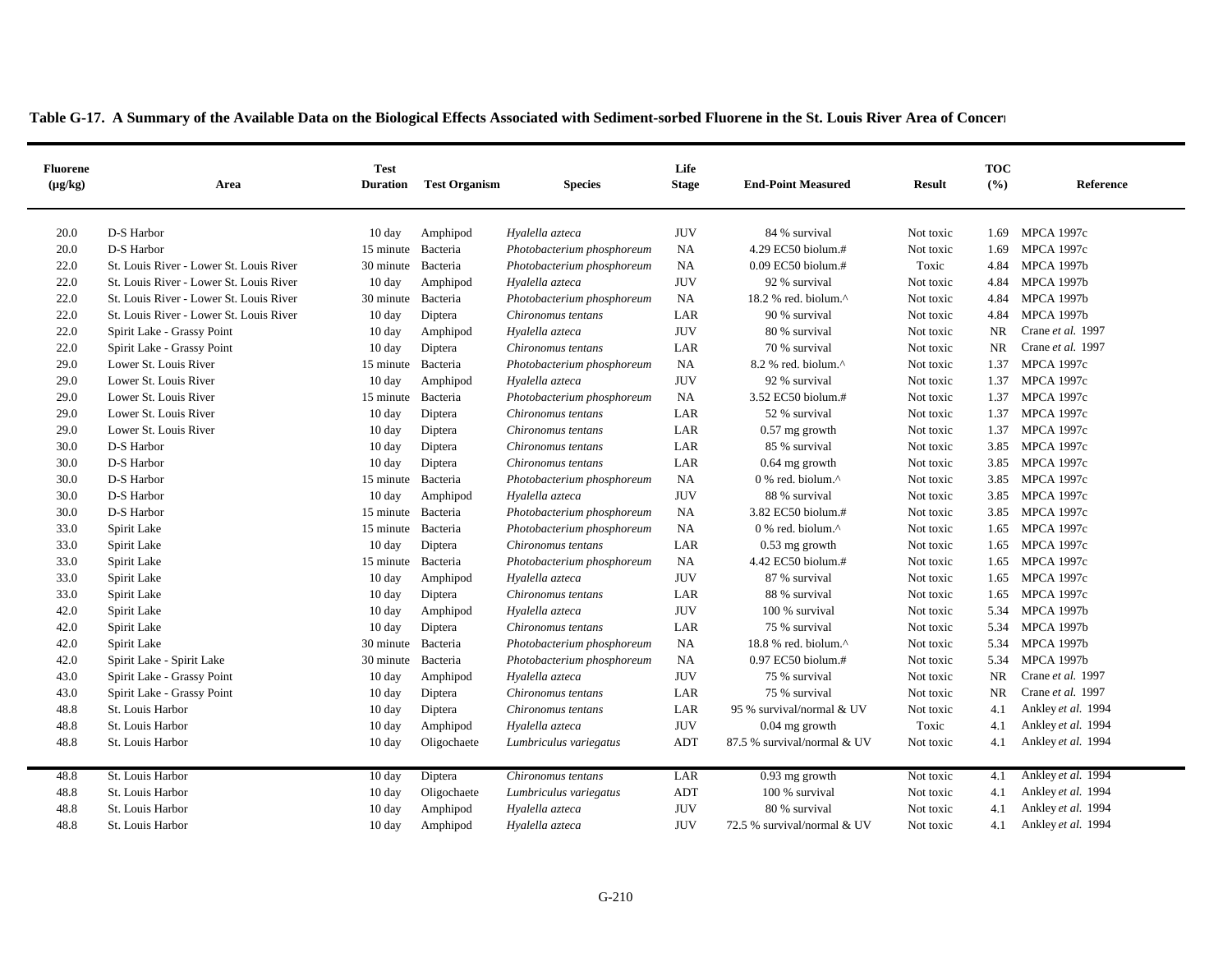|  |  |  | Table G-17. A Summary of the Available Data on the Biological Effects Associated with Sediment-sorbed Fluorene in the St. Louis River Area of Concern |  |
|--|--|--|-------------------------------------------------------------------------------------------------------------------------------------------------------|--|
|  |  |  |                                                                                                                                                       |  |

| <b>Fluorene</b><br>$(\mu g/kg)$ | Area                                  | <b>Test</b><br><b>Duration</b> | <b>Test Organism</b> | <b>Species</b>             | Life<br><b>Stage</b> | <b>End-Point Measured</b>       | <b>Result</b> | <b>TOC</b><br>(° <sub>0</sub> ) | Reference                  |
|---------------------------------|---------------------------------------|--------------------------------|----------------------|----------------------------|----------------------|---------------------------------|---------------|---------------------------------|----------------------------|
| 48.8                            | St. Louis Harbor                      | 10 day                         | Amphipod             | Hyalella azteca            | <b>JUV</b>           | 0.05 % weight using UV light    | Not toxic     | 4.1                             | Ankley et al. 1994         |
| 48.8                            | St. Louis Harbor                      | 10 day                         | Oligochaete          | Lumbriculus variegatus     | ADT                  | $0.85$ mg growth                | Not toxic     | 4.1                             | Ankley et al. 1994         |
| 48.8                            | St. Louis Harbor                      | $10 \text{ day}$               | Oligochaete          | Lumbriculus variegatus     | ADT                  | 0.83 % weight using UV light    | Toxic         | 4.1                             | Ankley et al. 1994         |
| 48.8                            | St. Louis Harbor                      | 10 day                         | Diptera              | Chironomus tentans         | LAR                  | 1.08 % weight using UV light    | Not toxic     | 4.1                             | Ankley et al. 1994         |
| 48.8                            | St. Louis Harbor                      | 10 day                         | Diptera              | Chironomus tentans         | LAR                  | 85 % survival                   | Not toxic     | 4.1                             | Ankley et al. 1994         |
| < 50.0                          | Superior Bay                          | 10 day                         | Diptera              | Chironomus tentans         | LAR                  | 100 % survival                  | Not toxic     | 6.7                             | Wenck Associates Inc. 1995 |
| < 50.0                          | Superior Bay                          | 10 day                         | Diptera              | Chironomus tentans         | LAR                  | $0.57$ mg growth                | Not toxic     | 6.7                             | Wenck Associates Inc. 1995 |
| < 50.0                          | D-S Harbor - NW side of Lakehead Dock | 10 day                         | Diptera              | Chironomus tentans         | LAR                  | 1.04 mg growth                  | Not toxic     | 8.4                             | Wenck Associates Inc. 1995 |
| < 50.0                          | D-S Harbor - NW side of Lakehead Dock | 48 hour                        | Cladoceran           | Ceriodaphnia dubia         | ADT                  | 100 % survival                  | Not toxic     | 8.4                             | Wenck Associates Inc. 1995 |
| < 50.0                          | Superior Bay                          | 10 day                         | Amphipod             | Hyalella azteca            | $\rm JUV$            | 90 % survival                   | Not toxic     | 6.7                             | Wenck Associates Inc. 1995 |
| < 50.0                          | D-S Harbor - NW side of Lakehead Dock | $10 \text{ day}$               | Diptera              | Chironomus tentans         | LAR                  | 100 % survival                  | Not toxic     | 8.4                             | Wenck Associates Inc. 1995 |
| $<$ 50.0                        | Superior Bay                          | 48 hour                        | Cladoceran           | Ceriodaphnia dubia         | ADT                  | 100 % survival                  | Not toxic     | 6.7                             | Wenck Associates Inc. 1995 |
| < 50.0                          | D-S Harbor - NW side of Lakehead Dock | 10 day                         | Amphipod             | Hyalella azteca            | <b>JUV</b>           | 95 % survival                   | Not toxic     | 8.4                             | Wenck Associates Inc. 1995 |
| 50.9                            | D-S Harbor                            | 10 day                         | Diptera              | Chironomus tentans         | LAR                  | 52 % survival                   | Not toxic     | 0.24                            | <b>MPCA 1997b</b>          |
| 50.9                            | D-S Harbor                            | 30 minute                      | Bacteria             | Photobacterium phosphoreum | NA                   | 23.05 % red. biolum.^           | Toxic         | 0.24                            | <b>MPCA 1997b</b>          |
| 50.9                            | D-S Harbor                            | $10 \text{ day}$               | Amphipod             | Hyalella azteca            | <b>JUV</b>           | 72 % survival                   | Not toxic     | 0.24                            | <b>MPCA 1997b</b>          |
| 50.9                            | D-S Harbor                            | 30 minute                      | Bacteria             | Photobacterium phosphoreum | NA                   | 100 EC50 biolum.#               | Not toxic     | 0.24                            | <b>MPCA 1997b</b>          |
| 51.0                            | D-S Harbor                            | 15 minute                      | Bacteria             | Photobacterium phosphoreum | <b>NA</b>            | 1.92 EC50 biolum.#              | Not toxic     | 2.98                            | <b>MPCA 1997c</b>          |
| 51.0                            | D-S Harbor                            | 30 minute                      | Bacteria             | Photobacterium phosphoreum | NA                   | $0.24$ EC50 biolum.#            | Toxic         | 4.11                            | <b>MPCA 1997b</b>          |
| 51.0                            | D-S Harbor                            | 10 day                         | Diptera              | Chironomus tentans         | LAR                  | $0.58$ mg growth                | Not toxic     | 2.98                            | <b>MPCA 1997c</b>          |
| 51.0                            | D-S Harbor                            | 10 day                         | Amphipod             | Hyalella azteca            | <b>JUV</b>           | 72 % survival                   | Not toxic     | 4.11                            | <b>MPCA 1997b</b>          |
| 51.0                            | D-S Harbor                            | $10 \text{ day}$               | Diptera              | Chironomus tentans         | LAR                  | 88 % survival                   | Not toxic     | 4.11                            | <b>MPCA 1997b</b>          |
| 51.0                            | D-S Harbor                            | 15 minute Bacteria             |                      | Photobacterium phosphoreum | NA                   | 10.5 % red. biolum. $^{\wedge}$ | Not toxic     | 2.98                            | <b>MPCA 1997c</b>          |
| 51.0                            | D-S Harbor                            | $10 \text{ day}$               | Amphipod             | Hyalella azteca            | <b>JUV</b>           | 97 % survival                   | Not toxic     | 2.98                            | <b>MPCA 1997c</b>          |
| 51.0                            | Spirit Lake                           | 15 minute Bacteria             |                      | Photobacterium phosphoreum | <b>NA</b>            | $0.51$ EC50 biolum.#            | Not toxic     | 3.95                            | <b>MPCA 1997c</b>          |
| 51.0                            | Spirit Lake                           | $10 \text{ day}$               | Amphipod             | Hyalella azteca            | <b>JUV</b>           | 88 % survival                   | Not toxic     | 3.95                            | <b>MPCA 1997c</b>          |
| 51.0                            | Spirit Lake                           | 15 minute                      | Bacteria             | Photobacterium phosphoreum | NA                   | 30.7 % red. biolum.^            | Toxic         | 3.95                            | <b>MPCA 1997c</b>          |
| 51.0                            | Spirit Lake                           | 15 minute                      | Bacteria             | Photobacterium phosphoreum | <b>NA</b>            | 23.7 % red. biolum.^            | Toxic         | 3.95                            | <b>MPCA 1997c</b>          |
| 51.0                            | Spirit Lake                           | 15 minute                      | Bacteria             | Photobacterium phosphoreum | NA                   | 0.51 EC50 biolum.#              | Not toxic     | 3.95                            | <b>MPCA 1997c</b>          |
| 51.0                            | Spirit Lake                           | $10 \text{ day}$               | Amphipod             | Hyalella azteca            | <b>JUV</b>           | 70 % survival                   | Toxic         | 3.95                            | <b>MPCA 1997c</b>          |
| 51.0                            | D-S Harbor                            | 10 day                         | Diptera              | Chironomus tentans         | LAR                  | 68 % survival                   | Not toxic     |                                 | 4.11 MPCA 1997b            |
|                                 |                                       |                                |                      |                            |                      |                                 |               |                                 |                            |
| 51.0                            | D-S Harbor                            | 30 minute                      | Bacteria             | Photobacterium phosphoreum | NA                   | 15.5 % red. biolum.^            | Not toxic     | 4.11                            | <b>MPCA 1997b</b>          |
| 51.0                            | D-S Harbor                            | $10 \text{ day}$               | Diptera              | Chironomus tentans         | LAR                  | 72 % survival                   | Not toxic     | 2.98                            | <b>MPCA 1997c</b>          |
| 51.0                            | D-S Harbor                            | $10 \text{ day}$               | Amphipod             | Hyalella azteca            | <b>JUV</b>           | 98 % survival                   | Not toxic     | 4.11                            | <b>MPCA 1997b</b>          |
| 58.0                            | St. Louis Bay                         | 30 minute Bacteria             |                      | Photobacterium phosphoreum | <b>NA</b>            | 0.48 EC50 biolum.#              | Toxic         | 3.47                            | <b>MPCA 1997b</b>          |
| 58.0                            | St. Louis Bay                         | 10 day                         | Amphipod             | Hyalella azteca            | <b>JUV</b>           | 94 % survival                   | Not toxic     | 3.47                            | <b>MPCA 1997b</b>          |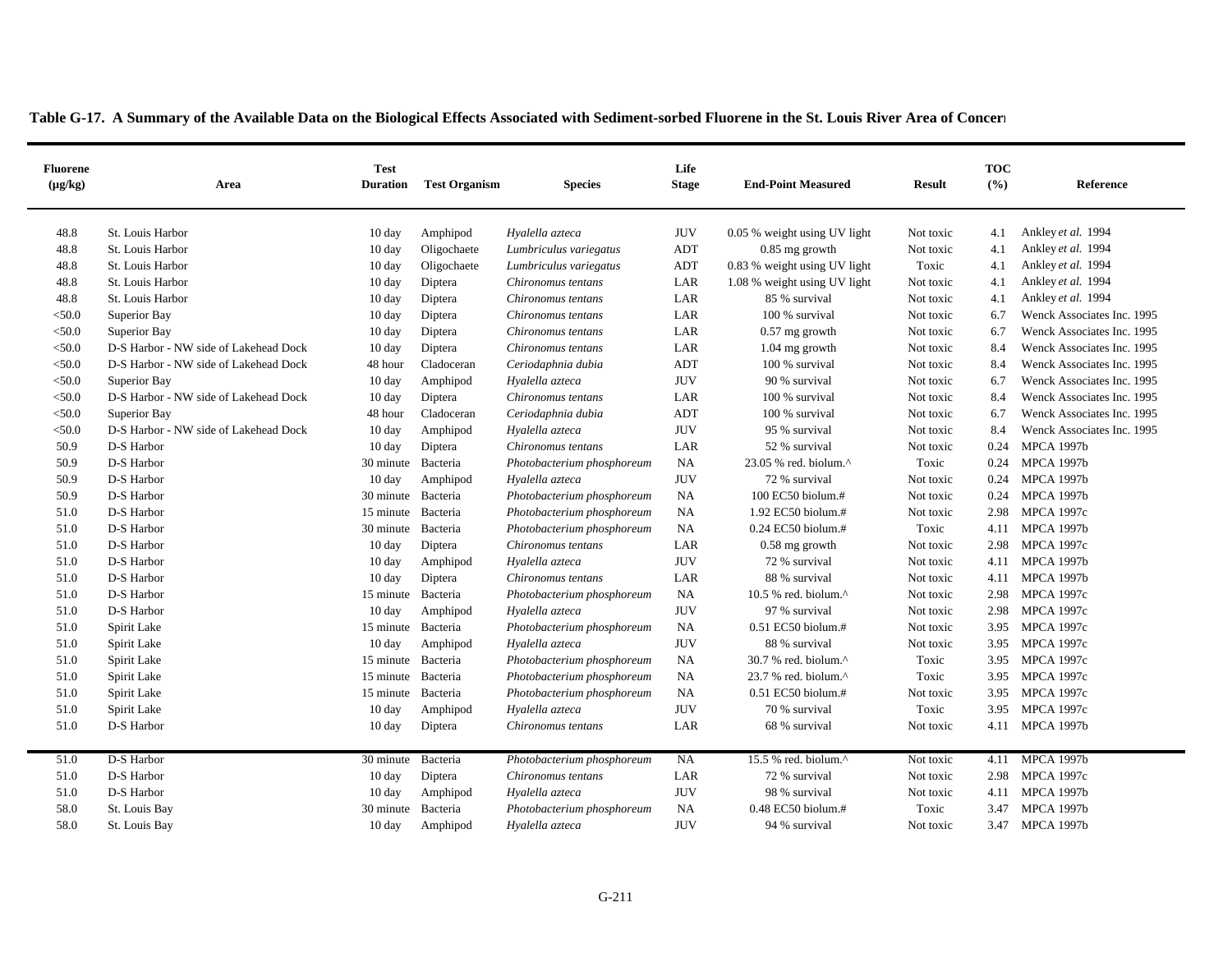| <b>Fluorene</b><br>$(\mu g/kg)$ | Area                                            | <b>Test</b><br><b>Duration</b> | <b>Test Organism</b> | <b>Species</b>             | Life<br><b>Stage</b> | <b>End-Point Measured</b>        | <b>Result</b> | <b>TOC</b><br>(° <sub>0</sub> ) | Reference         |
|---------------------------------|-------------------------------------------------|--------------------------------|----------------------|----------------------------|----------------------|----------------------------------|---------------|---------------------------------|-------------------|
| 58.0                            | St. Louis Bay                                   | 10 day                         | Diptera              | Chironomus tentans         | LAR                  | 70 % survival                    | Not toxic     | 3.47                            | <b>MPCA 1997b</b> |
| 58.0                            | St. Louis Bay                                   | 30 minute                      | Bacteria             | Photobacterium phosphoreum | NA                   | 20.18 % red. biolum.^            | Toxic         | 3.47                            | <b>MPCA 1997b</b> |
| 59.0                            | Spirit Lake - Grassy Point                      | $10 \text{ day}$               | Diptera              | Chironomus tentans         | LAR                  | 70 % survival                    | Not toxic     | <b>NR</b>                       | Crane et al. 1997 |
| 59.0                            | Spirit Lake - Grassy Point                      | $10 \text{ day}$               | Amphipod             | Hyalella azteca            | <b>JUV</b>           | 90 % survival                    | Not toxic     | <b>NR</b>                       | Crane et al. 1997 |
| 71.0                            | St. Louis Bay - Miller & Coffee Creek Embayment | $10 \text{ day}$               | Amphipod             | Hyalella azteca            | <b>JUV</b>           | 90 % survival                    | Not toxic     | <b>NR</b>                       | Crane et al. 1997 |
| 71.0                            | St. Louis Bay - Miller & Coffee Creek Embayment | $10 \text{ day}$               | Diptera              | Chironomus tentans         | LAR                  | 90 % survival                    | Not toxic     | <b>NR</b>                       | Crane et al. 1997 |
| 74.0                            | St. Louis Bay - Miller & Coffee Creek Embayment | $10 \text{ day}$               | Amphipod             | Hyalella azteca            | <b>JUV</b>           | 90 % survival                    | Not toxic     | <b>NR</b>                       | Crane et al. 1997 |
| 74.0                            | St. Louis Bay - Miller & Coffee Creek Embayment | 10 day                         | Diptera              | Chironomus tentans         | LAR                  | 80 % survival                    | Not toxic     | <b>NR</b>                       | Crane et al. 1997 |
| 83.0                            | St. Louis Bay - Miller & Coffee Creek Embayment | $10 \text{ day}$               | Amphipod             | Hyalella azteca            | <b>JUV</b>           | 98 % survival                    | Not toxic     | <b>NR</b>                       | Crane et al. 1997 |
| 83.0                            | St. Louis Bay - Miller & Coffee Creek Embayment | $10 \text{ day}$               | Diptera              | Chironomus tentans         | LAR                  | 78 % survival                    | Not toxic     | <b>NR</b>                       | Crane et al. 1997 |
| 86.0                            | St. Louis Bay - Miller & Coffee Creek Embayment | $10 \text{ day}$               | Amphipod             | Hyalella azteca            | <b>JUV</b>           | 96 % survival                    | Not toxic     | <b>NR</b>                       | Crane et al. 1997 |
| 90.5                            | D-S Harbor                                      | $10 \text{ day}$               | Diptera              | Chironomus tentans         | LAR                  | 77 % survival                    | Not toxic     | 3.4                             | <b>MPCA 1997c</b> |
| 90.5                            | D-S Harbor                                      | 15 minute Bacteria             |                      | Photobacterium phosphoreum | NA                   | 0.74 EC50 biolum.#               | Not toxic     | 3.4                             | <b>MPCA 1997c</b> |
| 90.5                            | D-S Harbor                                      | 15 minute                      | Bacteria             | Photobacterium phosphoreum | NA                   | $1.2$ % red. biolum. $^{\wedge}$ | Not toxic     | 3.4                             | <b>MPCA 1997c</b> |
| 90.5                            | D-S Harbor                                      | 10 day                         | Amphipod             | Hyalella azteca            | <b>JUV</b>           | 87 % survival                    | Not toxic     | 3.4                             | <b>MPCA 1997c</b> |
| 90.5                            | D-S Harbor                                      | $10 \text{ day}$               | Diptera              | Chironomus tentans         | LAR                  | $0.37$ mg growth                 | Not toxic     | 3.4                             | <b>MPCA 1997c</b> |
| 90.5                            | D-S Harbor                                      | 10 day                         | Amphipod             | Hyalella azteca            | <b>JUV</b>           | 87 % survival                    | Not toxic     | 3.4                             | <b>MPCA 1997c</b> |
| 90.5                            | D-S Harbor                                      | 15 minute Bacteria             |                      | Photobacterium phosphoreum | <b>NA</b>            | 0.74 EC50 biolum.#               | Not toxic     | 3.4                             | <b>MPCA 1997c</b> |
| 90.5                            | D-S Harbor                                      | $10 \text{ day}$               | Diptera              | Chironomus tentans         | LAR                  | 85 % survival                    | Not toxic     | 3.4                             | <b>MPCA 1997c</b> |
| 90.5                            | D-S Harbor                                      | $10 \text{ day}$               | Diptera              | Chironomus tentans         | LAR                  | $0.49$ mg growth                 | Not toxic     | 3.4                             | <b>MPCA 1997c</b> |
| 90.5                            | D-S Harbor                                      | 15 minute Bacteria             |                      | Photobacterium phosphoreum | NA                   | $1.9$ % red. biolum. $^{\wedge}$ | Not toxic     | 3.4                             | <b>MPCA 1997c</b> |
| 91.0                            | D-S Harbor                                      | 10 day                         | Amphipod             | Hyalella azteca            | <b>JUV</b>           | 67 % survival                    | Not toxic     | 4.05                            | <b>MPCA 1997b</b> |
| 91.0                            | D-S Harbor                                      | $10 \text{ day}$               | Diptera              | Chironomus tentans         | LAR                  | 70 % survival                    | Not toxic     | 4.05                            | <b>MPCA 1997b</b> |
| 91.0                            | D-S Harbor                                      | 30 minute                      | Bacteria             | Photobacterium phosphoreum | NA                   | 8.3 % red. biolum.^              | Not toxic     | 4.05                            | <b>MPCA 1997b</b> |
| 91.0                            | D-S Harbor                                      | 30 minute Bacteria             |                      | Photobacterium phosphoreum | <b>NA</b>            | $0.36$ EC50 biolum.#             | Toxic         | 4.05                            | <b>MPCA 1997b</b> |
| 94.0                            | St. Louis Bay                                   | 30 minute                      | Bacteria             | Photobacterium phosphoreum | NA                   | 0.32 EC50 biolum.#               | Toxic         | 2.63                            | <b>MPCA 1997b</b> |
| 94.0                            | St. Louis Bay                                   | 30 minute                      | Bacteria             | Photobacterium phosphoreum | <b>NA</b>            | 33.45 % red. biolum.^            | Toxic         | 2.63                            | <b>MPCA 1997b</b> |
| 94.0                            | St. Louis Bay                                   | 10 day                         | Diptera              | Chironomus tentans         | LAR                  | 68 % survival                    | Not toxic     | 2.63                            | <b>MPCA 1997b</b> |
| 94.0                            | St. Louis Bay                                   | $10 \text{ day}$               | Amphipod             | Hyalella azteca            | <b>JUV</b>           | 75 % survival                    | Not toxic     | 2.63                            | <b>MPCA 1997b</b> |
| 97.0                            | St. Louis Bay                                   | $10 \text{ day}$               | Amphipod             | Hyalella azteca            | <b>JUV</b>           | 90 % survival                    | Not toxic     |                                 | 3.97 MPCA 1997c   |
| 97.0                            | St. Louis Bay                                   | $10 \text{ day}$               | Diptera              | Chironomus tentans         | LAR                  | 75 % survival                    | Not toxic     |                                 | 3.97 MPCA 1997c   |
| 97.0                            | St. Louis Bay                                   | 15 minute                      | Bacteria             | Photobacterium phosphoreum | NA                   | 0.77 EC50 biolum.#               | Not toxic     | 3.97                            | <b>MPCA 1997c</b> |
| 97.0                            | St. Louis Bay                                   | 15 minute                      | Bacteria             | Photobacterium phosphoreum | <b>NA</b>            | 0 % red. biolum.^                | Not toxic     | 3.97                            | <b>MPCA 1997c</b> |
| 97.0                            | St. Louis Bay                                   | 10 day                         | Diptera              | Chironomus tentans         | LAR                  | $0.49$ mg growth                 | Not toxic     | 3.97                            | <b>MPCA 1997c</b> |
| 97.0                            | St. Louis Bay - Miller & Coffee Creek Embayment | 10 day                         | Amphipod             | Hyalella azteca            | <b>JUV</b>           | 96 % survival                    | Not toxic     | <b>NR</b>                       | Crane et al. 1997 |
| 100                             | St. Louis Bay - Miller & Coffee Creek Embayment | $10 \text{ day}$               | Amphipod             | Hyalella azteca            | <b>JUV</b>           | 72 % survival                    | Not toxic     | NR                              | Crane et al. 1997 |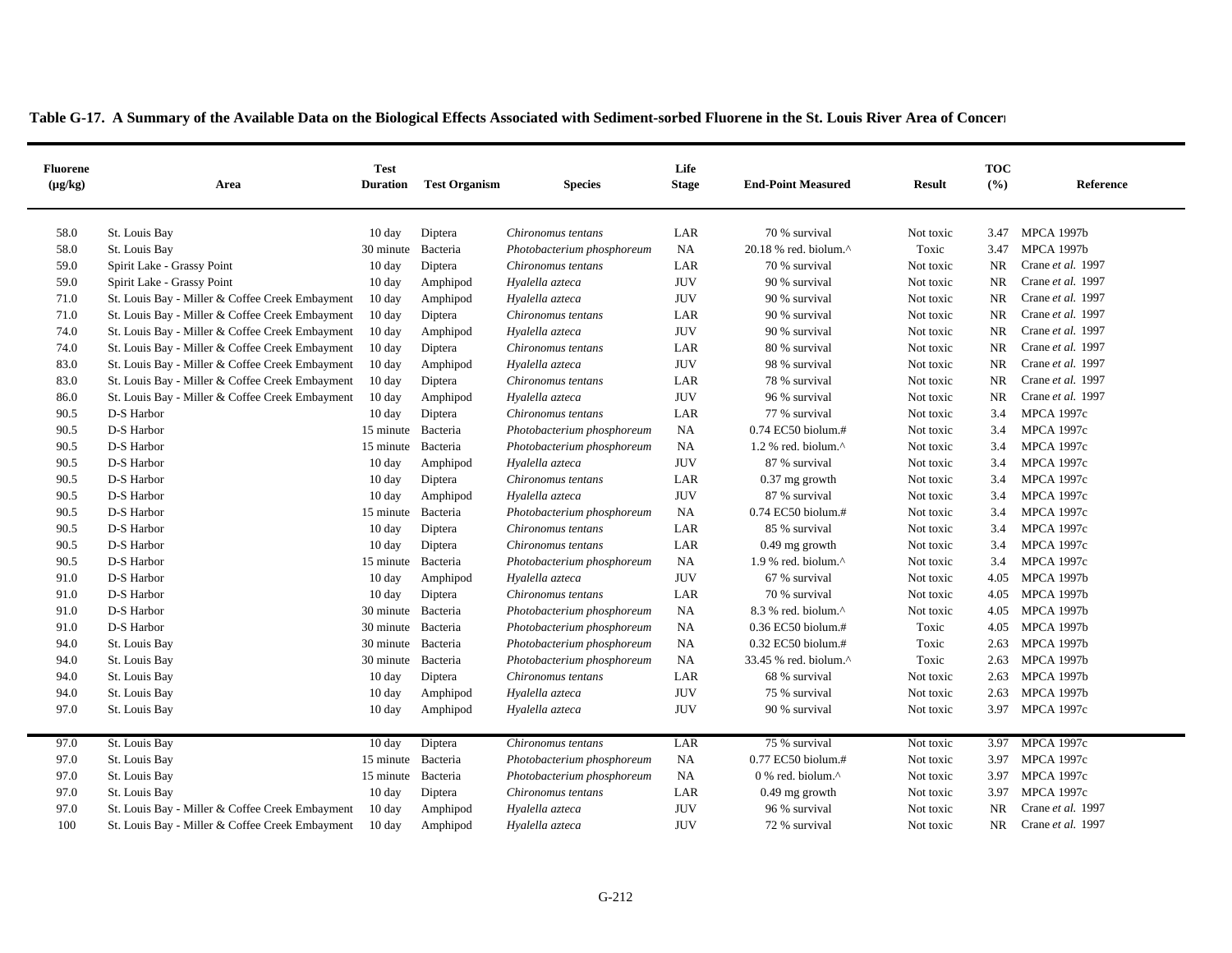|  |  |  | Table G-17. A Summary of the Available Data on the Biological Effects Associated with Sediment-sorbed Fluorene in the St. Louis River Area of Concerners |
|--|--|--|----------------------------------------------------------------------------------------------------------------------------------------------------------|
|--|--|--|----------------------------------------------------------------------------------------------------------------------------------------------------------|

 $\blacksquare$ 

| <b>Fluorene</b><br>$(\mu g/kg)$ | Area                                            | <b>Test</b><br><b>Duration</b> | <b>Test Organism</b> | <b>Species</b>             | Life<br><b>Stage</b> | <b>End-Point Measured</b>                            | <b>Result</b>  | <b>TOC</b><br>(%) | Reference           |
|---------------------------------|-------------------------------------------------|--------------------------------|----------------------|----------------------------|----------------------|------------------------------------------------------|----------------|-------------------|---------------------|
| 100                             | St. Louis Bay - Miller & Coffee Creek Embayment | $10 \text{ day}$               | Diptera              | Chironomus tentans         | LAR                  | 80 % survival                                        | Not toxic      | NR                | Crane et al. 1997   |
| 104                             | D-S Harbor                                      | 15 minute Bacteria             |                      | Photobacterium phosphoreum | NA                   | $20.9$ % red. biolum. <sup><math>\wedge</math></sup> | Toxic          | 4.05              | <b>MPCA 1997c</b>   |
| 104                             | D-S Harbor                                      | $10 \text{ day}$               | Amphipod             | Hyalella azteca            | <b>JUV</b>           | 85 % survival                                        | Not toxic      | 4.05              | <b>MPCA 1997c</b>   |
| 104                             | D-S Harbor                                      | 10 day                         | Diptera              | Chironomus tentans         | LAR                  | $0.35$ mg growth                                     | Not toxic      | 4.05              | <b>MPCA 1997c</b>   |
| 104                             | D-S Harbor                                      | 15 minute                      | Bacteria             | Photobacterium phosphoreum | <b>NA</b>            | $0.4$ EC50 biolum.#                                  | Toxic          | 4.05              | <b>MPCA 1997c</b>   |
| 104                             | D-S Harbor                                      | $10 \text{ day}$               | Diptera              | Chironomus tentans         | LAR                  | 58 % survival                                        | Not toxic      | 4.05              | <b>MPCA 1997c</b>   |
| 110                             | St. Louis Bay - Miller & Coffee Creek Embayment | $10 \text{ day}$               | Amphipod             | Hyalella azteca            | <b>JUV</b>           | 85 % survival                                        | Not toxic      | <b>NR</b>         | Crane et al. 1997   |
| 110                             | D-S Harbor - Slip C                             | 10 day                         | Diptera              | Chironomus tentans         | LAR                  | 72 % survival                                        | Not toxic      | <b>NR</b>         | Crane et al. 1997   |
| 110                             | St. Louis Bay - Miller & Coffee Creek Embayment | $10 \text{ day}$               | Diptera              | Chironomus tentans         | LAR                  | 68 % survival                                        | Toxic          | <b>NR</b>         | Crane et al. 1997   |
| 110                             | St. Louis Bay - Miller & Coffee Creek Embayment | 10 day                         | Amphipod             | Hyalella azteca            | $\rm JUV$            | 96 % survival                                        | Not toxic      | <b>NR</b>         | Crane et al. 1997   |
| 110                             | St. Louis Bay - Miller & Coffee Creek Embayment | $10 \text{ day}$               | Amphipod             | Hyalella azteca            | <b>JUV</b>           | 93 % survival                                        | Not toxic      | NR                | Crane et al. 1997   |
| 110                             | D-S Harbor - Slip C                             | 10 day                         | Amphipod             | Hyalella azteca            | <b>JUV</b>           | 85 % survival                                        | Not toxic      | <b>NR</b>         | Crane et al. 1997   |
| 123                             | D-S Harbor                                      | 15 minute                      | Bacteria             | Photobacterium phosphoreum | <b>NA</b>            | 1.76 EC50 biolum.#                                   | Not toxic      | 4.02              | <b>MPCA 1997c</b>   |
| 123                             | D-S Harbor                                      | 10 day                         | Diptera              | Chironomus tentans         | LAR                  | 57 % survival                                        | Toxic          | 4.02              | <b>MPCA 1997c</b>   |
| 123                             | D-S Harbor                                      | 10 day                         | Diptera              | Chironomus tentans         | LAR                  | Not determined                                       | Not determined | 4.02              | <b>MPCA 1997c</b>   |
| 123                             | D-S Harbor                                      | 15 minute Bacteria             |                      | Photobacterium phosphoreum | <b>NA</b>            | 4.1 % red. biolum. $^{\wedge}$                       | Not toxic      |                   | 4.02 MPCA 1997c     |
| 123                             | D-S Harbor                                      | 10 day                         | Amphipod             | Hyalella azteca            | <b>JUV</b>           | 90 % survival                                        | Not toxic      | 4.02              | <b>MPCA 1997c</b>   |
| 130                             | Spirit Lake - Grassy Point                      | 10 day                         | Amphipod             | Hyalella azteca            | <b>JUV</b>           | 82 % survival                                        | Not toxic      | <b>NR</b>         | Crane et al. 1997   |
| 130                             | Spirit Lake - Grassy Point                      | 10 day                         | Diptera              | Chironomus tentans         | LAR                  | 82 % survival                                        | Not toxic      | <b>NR</b>         | Crane et al. 1997   |
| 133                             | Spirit Lake                                     | 30 minute Bacteria             |                      | Photobacterium phosphoreum | NA                   | $0.1$ % red. biolum. <sup><math>\wedge</math></sup>  | Not toxic      |                   | 13.81 MPCA 1997b    |
| 133                             | Spirit Lake                                     | 30 minute Bacteria             |                      | Photobacterium phosphoreum | NA                   | 3.88 EC50 biolum.#                                   | Not toxic      |                   | 13.81 MPCA 1997b    |
| 133                             | Spirit Lake                                     | $10 \text{ day}$               | Amphipod             | Hyalella azteca            | <b>JUV</b>           | 62 % survival                                        | Not toxic      |                   | 13.81 MPCA 1997b    |
| 133                             | Spirit Lake                                     | $10 \text{ day}$               | Diptera              | Chironomus tentans         | LAR                  | 98 % survival                                        | Not toxic      |                   | 13.81 MPCA 1997b    |
| 140                             | St. Louis Bay - Miller & Coffee Creek Embayment | $10 \text{ day}$               | Amphipod             | Hyalella azteca            | <b>JUV</b>           | 90 % survival                                        | Not toxic      | NR                | Crane et al. 1997   |
| 140                             | D-S Harbor - Slip C                             | 10 day                         | Amphipod             | Hyalella azteca            | <b>JUV</b>           | 96 % survival                                        | Not toxic      | <b>NR</b>         | Crane et al. 1997   |
| 140                             | St. Louis Bay - Miller & Coffee Creek Embayment | $10 \text{ day}$               | Diptera              | Chironomus tentans         | LAR                  | 80 % survival                                        | Not toxic      | <b>NR</b>         | Crane et al. 1997   |
| 153                             | St. Louis Bay                                   | 30 minute                      | Bacteria             | Photobacterium phosphoreum | NA                   | 0.47 EC50 biolum.#                                   | Toxic          | 2.13              | <b>MPCA 1997b</b>   |
| 153                             | St. Louis Bay                                   | $10 \text{ day}$               | Diptera              | Chironomus tentans         | LAR                  | 82 % survival                                        | Not toxic      | 2.13              | <b>MPCA 1997b</b>   |
| 153                             | St. Louis Bay                                   | 10 day                         | Amphipod             | Hyalella azteca            | <b>JUV</b>           | 86 % survival                                        | Not toxic      | 2.13              | <b>MPCA 1997b</b>   |
|                                 |                                                 |                                |                      |                            |                      |                                                      |                |                   |                     |
| 153                             | St. Louis Bay                                   | 30 minute Bacteria             |                      | Photobacterium phosphoreum | NA                   | 29.6 % red. biolum.^                                 | Toxic          |                   | 2.13 MPCA 1997b     |
| 160                             | Spirit Lake - Grassy Point                      | $10 \text{ day}$               | Diptera              | Chironomus tentans         | LAR                  | 72 % survival                                        | Not toxic      | <b>NR</b>         | Crane et al. 1997   |
| 160                             | Spirit Lake - Grassy Point                      | 10 day                         | Amphipod             | Hyalella azteca            | <b>JUV</b>           | 65 % survival                                        | Toxic          | <b>NR</b>         | Crane et al. 1997   |
| 163                             | St. Louis River - Stryker Bay                   | 10 day                         | Amphipod             | Hyalella azteca            | <b>JUV</b>           | $0.11$ mg growth                                     | Toxic          |                   | 11.76 IT Corp. 1996 |
| 163                             | St. Louis River - Stryker Bay                   | 10 day                         | Amphipod             | Hyalella azteca            | <b>JUV</b>           | 100 % survival                                       | Not toxic      |                   | 11.76 IT Corp. 1996 |
| 163                             | St. Louis River - Stryker Bay                   | 10 day                         | Diptera              | Chironomus tentans         | LAR                  | $1.02$ mg growth                                     | Toxic          |                   | 11.76 IT Corp. 1996 |
| 163                             | St. Louis River - Stryker Bay                   | $10 \text{ day}$               | Diptera              | Chironomus tentans         | LAR                  | 67 % survival                                        | Not toxic      |                   | 11.76 IT Corp. 1996 |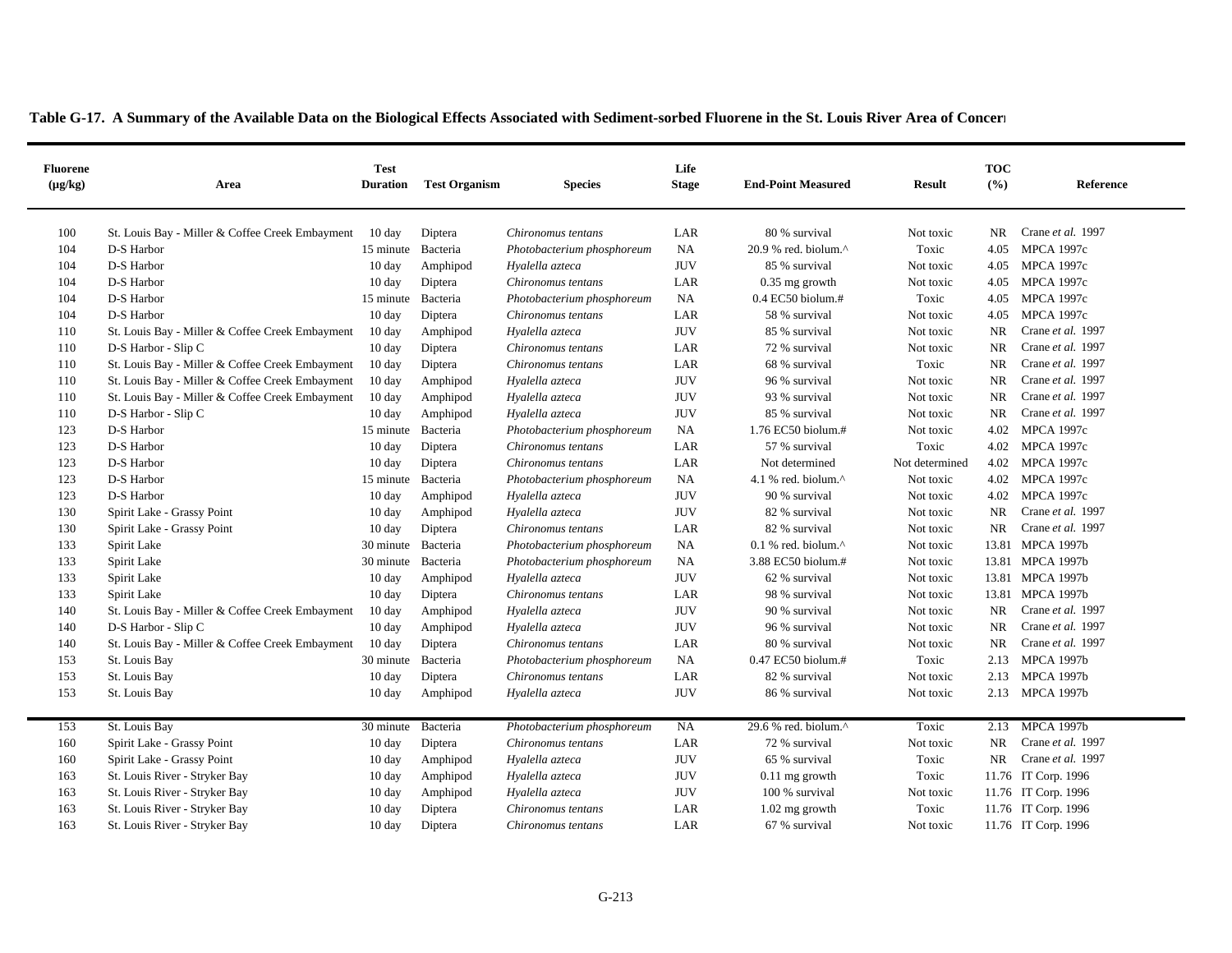| <b>Fluorene</b><br>$(\mu g/kg)$ | Area                          | <b>Test</b><br><b>Duration</b> | <b>Test Organism</b> | <b>Species</b>             | Life<br><b>Stage</b> | <b>End-Point Measured</b>      | <b>Result</b>  | <b>TOC</b><br>(9/6) | Reference         |
|---------------------------------|-------------------------------|--------------------------------|----------------------|----------------------------|----------------------|--------------------------------|----------------|---------------------|-------------------|
|                                 |                               |                                |                      |                            |                      |                                |                |                     |                   |
| 164                             | Spirit Lake                   | 15 minute Bacteria             |                      | Photobacterium phosphoreum | NA                   | 0.77 EC50 biolum.#             | Not toxic      |                     | <b>MPCA 1997c</b> |
| 164                             | Spirit Lake                   | $10 \text{ day}$               | Amphipod             | Hyalella azteca            | <b>JUV</b>           | 63 % survival                  | Toxic          | -1                  | <b>MPCA 1997c</b> |
| 164                             | Spirit Lake                   | 10 day                         | Diptera              | Chironomus tentans         | LAR                  | Not determined                 | Not determined | -1                  | <b>MPCA 1997c</b> |
| 164                             | Spirit Lake                   | 15 minute Bacteria             |                      | Photobacterium phosphoreum | NA                   | 52.4 % red. biolum.^           | Toxic          | -1                  | <b>MPCA 1997c</b> |
| 164                             | Spirit Lake                   | 10 day                         | Diptera              | Chironomus tentans         | LAR                  | 0 % survival                   | Toxic          | -1                  | <b>MPCA 1997c</b> |
| 165                             | St. Louis River - Keene Creek | $10 \text{ day}$               | Amphipod             | Hyalella azteca            | <b>JUV</b>           | $0.2$ mg growth                | Not toxic      | 6.4                 | IT Corp. 1996     |
| 165                             | St. Louis River - Keene Creek | $10 \text{ day}$               | Diptera              | Chironomus tentans         | LAR                  | 1.59 mg growth                 | Not toxic      | 6.4                 | IT Corp. 1996     |
| 165                             | St. Louis River - Keene Creek | $10 \text{ day}$               | Amphipod             | Hyalella azteca            | <b>JUV</b>           | 87 % survival                  | Not toxic      | 6.4                 | IT Corp. 1996     |
| 165                             | St. Louis River - Keene Creek | $10 \text{ day}$               | Diptera              | Chironomus tentans         | LAR                  | 72 % survival                  | Not toxic      | 6.4                 | IT Corp. 1996     |
| 183                             | St. Louis River - Keene Creek | 10 day                         | Diptera              | Chironomus tentans         | LAR                  | 82 % survival                  | Not toxic      | 23.1                | IT Corp. 1996     |
| 183                             | St. Louis River - Keene Creek | 10 day                         | Amphipod             | Hyalella azteca            | <b>JUV</b>           | 100 % survival                 | Not toxic      | 23.1                | IT Corp. 1996     |
| 183                             | St. Louis River - Keene Creek | 10 day                         | Amphipod             | Hyalella azteca            | <b>JUV</b>           | $0.2$ mg growth                | Not toxic      | 23.1                | IT Corp. 1996     |
| 183                             | St. Louis River - Keene Creek | 10 day                         | Diptera              | Chironomus tentans         | LAR                  | 1.35 mg growth                 | Not toxic      | 23.1                | IT Corp. 1996     |
| 187                             | D-S Harbor                    | 10 day                         | Amphipod             | Hyalella azteca            | <b>JUV</b>           | 86 % survival                  | Not toxic      | 3.99                | <b>MPCA 1997c</b> |
| 187                             | D-S Harbor                    | 15 minute                      | Bacteria             | Photobacterium phosphoreum | <b>NA</b>            | 1.5 EC50 biolum.#              | Not toxic      | 3.99                | <b>MPCA 1997c</b> |
| 187                             | D-S Harbor                    | 15 minute Bacteria             |                      | Photobacterium phosphoreum | NA                   | 0 % red. biolum.^              | Not toxic      | 3.99                | <b>MPCA 1997c</b> |
| 194                             | St. Louis Bay                 | $10 \text{ day}$               | Diptera              | Chironomus tentans         | LAR                  | $0.23$ mg growth               | Toxic          | 3.87                | <b>MPCA 1997c</b> |
| 194                             | St. Louis Bay                 | $10 \text{ day}$               | Amphipod             | Hyalella azteca            | <b>JUV</b>           | 93 % survival                  | Not toxic      | 3.87                | <b>MPCA 1997c</b> |
| 194                             | St. Louis Bay                 | $10 \text{ day}$               | Diptera              | Chironomus tentans         | LAR                  | 75 % survival                  | Not toxic      | 3.87                | <b>MPCA 1997c</b> |
| 194                             | St. Louis Bay                 | 15 minute Bacteria             |                      | Photobacterium phosphoreum | NA                   | 1.1 % red. biolum. $^{\wedge}$ | Not toxic      | 3.87                | <b>MPCA 1997c</b> |
| 194                             | St. Louis Bay                 | 15 minute                      | Bacteria             | Photobacterium phosphoreum | NA                   | 0.41 EC50 biolum.#             | Toxic          | 3.87                | <b>MPCA 1997c</b> |
| 198                             | Allouez Bay                   | $10 \text{ day}$               | Diptera              | Chironomus tentans         | LAR                  | 68 % survival                  | Not toxic      | 4.47                | <b>MPCA 1997b</b> |
| 198                             | Allouez Bay                   | 10 day                         | Amphipod             | Hyalella azteca            | <b>JUV</b>           | 85 % survival                  | Not toxic      | 4.47                | <b>MPCA 1997b</b> |
| 198                             | Allouez Bay                   | 30 minute Bacteria             |                      | Photobacterium phosphoreum | NA                   | 0.82 EC50 biolum.#             | Not toxic      | 4.47                | <b>MPCA 1997b</b> |
| 198                             | Allouez Bay                   | 30 minute Bacteria             |                      | Photobacterium phosphoreum | NA                   | 33.03 % red. biolum.^          | Toxic          | 4.47                | <b>MPCA 1997b</b> |
| 211                             | Spirit Lake                   | 30 minute                      | Bacteria             | Photobacterium phosphoreum | NA                   | 0 % red. biolum.^              | Not toxic      |                     | 17.49 MPCA 1997b  |
| 211                             | Spirit Lake                   | $10 \text{ day}$               | Diptera              | Chironomus tentans         | LAR                  | 72 % survival                  | Not toxic      |                     | 17.49 MPCA 1997b  |
| 211                             | Spirit Lake                   | $10 \text{ day}$               | Amphipod             | Hyalella azteca            | <b>JUV</b>           | 75 % survival                  | Not toxic      |                     | 17.49 MPCA 1997b  |
| 211                             | Spirit Lake                   | 30 minute                      | Bacteria             | Photobacterium phosphoreum | NA                   | 1.49 EC50 biolum.#             | Not toxic      |                     | 17.49 MPCA 1997b  |
| 227                             | D-S Harbor                    | 15 minute Bacteria             |                      | Photobacterium phosphoreum | NA                   | 1.14 EC50 biolum.#             | Not toxic      |                     | 1.44 MPCA 1997c   |
| 227                             | D-S Harbor                    | 15 minute Bacteria             |                      | Photobacterium phosphoreum | NA                   | 5.4 % red. biolum.^            | Not toxic      | 1.44                | <b>MPCA 1997c</b> |
| 227                             | D-S Harbor                    | $10 \text{ day}$               | Amphipod             | Hyalella azteca            | <b>JUV</b>           | 98 % survival                  | Not toxic      | 1.44                | <b>MPCA 1997c</b> |
| 236                             | St. Louis Bay                 | 15 minute Bacteria             |                      | Photobacterium phosphoreum | NA                   | 8.5 % red. biolum.^            | Not toxic      | 2.43                | <b>MPCA 1997c</b> |
| 236                             | St. Louis Bay                 | $10 \text{ day}$               | Amphipod             | Hyalella azteca            | <b>JUV</b>           | 95 % survival                  | Not toxic      | 2.43                | <b>MPCA 1997c</b> |
| 236                             | St. Louis Bay                 | 15 minute Bacteria             |                      | Photobacterium phosphoreum | NA                   | 0.67 EC50 biolum.#             | Not toxic      |                     | 2.43 MPCA 1997c   |
| 238                             | St. Louis Bay                 | 15 minute Bacteria             |                      | Photobacterium phosphoreum | NA                   | 20 % red. biolum.^             | Toxic          |                     | 4.48 MPCA 1997c   |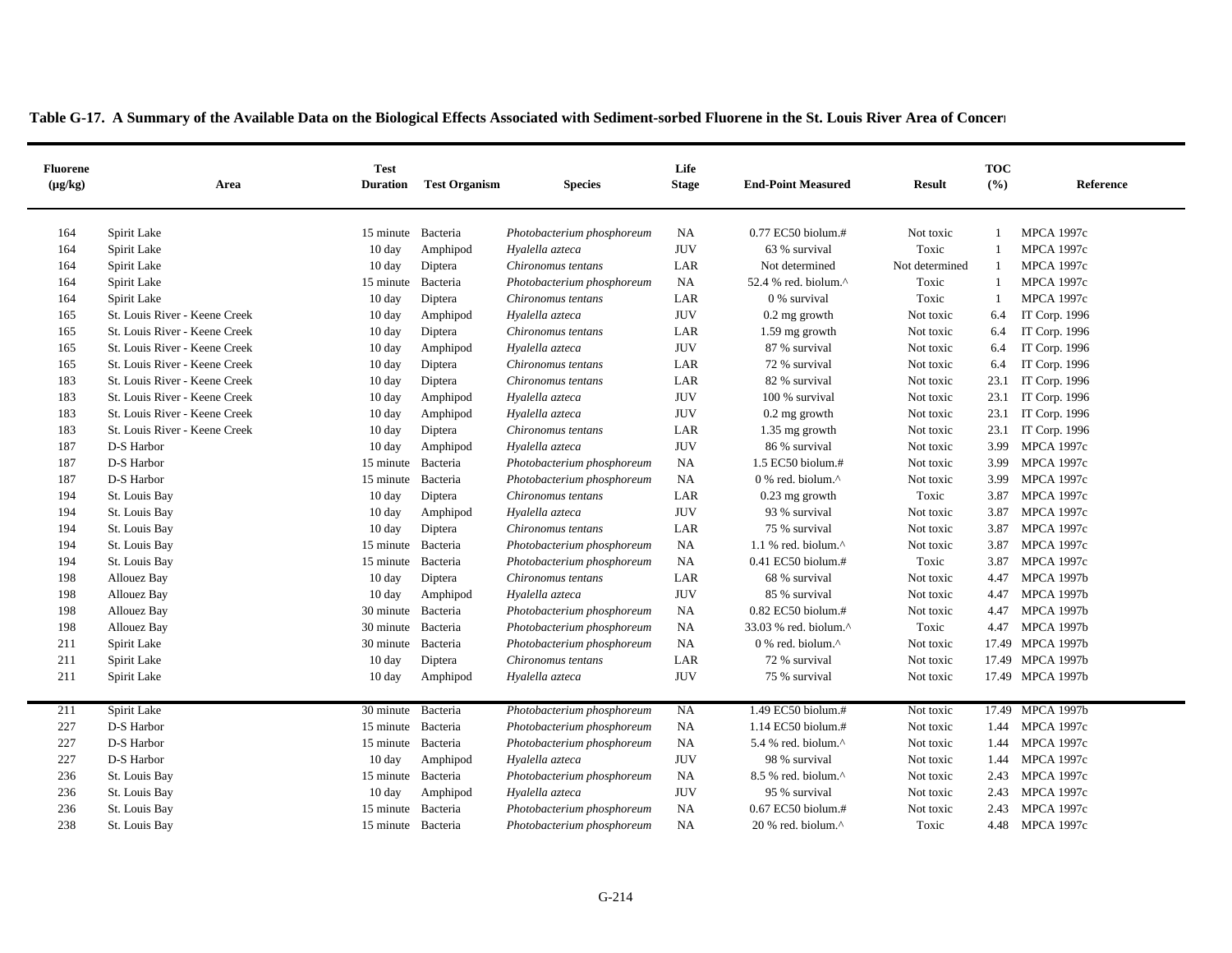| <b>Fluorene</b><br>$(\mu g/kg)$ | Area                          | <b>Test</b><br><b>Duration</b> | <b>Test Organism</b> | <b>Species</b>             | Life<br><b>Stage</b> | <b>End-Point Measured</b>         | <b>Result</b>  | <b>TOC</b><br>(%) | Reference           |
|---------------------------------|-------------------------------|--------------------------------|----------------------|----------------------------|----------------------|-----------------------------------|----------------|-------------------|---------------------|
| 238                             | St. Louis Bay                 | $10 \text{ day}$               | Amphipod             | Hyalella azteca            | <b>JUV</b>           | 16 % survival                     | Toxic          |                   | 4.48 MPCA 1997c     |
| 238                             | St. Louis Bay                 | 15 minute Bacteria             |                      | Photobacterium phosphoreum | NA                   | 0.29 EC50 biolum.#                | Toxic          | 4.48              | <b>MPCA 1997c</b>   |
| 243                             | Spirit Lake                   | $10 \text{ day}$               | Diptera              | Chironomus tentans         | LAR                  | 72 % survival                     | Not toxic      |                   | 3.98 MPCA 1997b     |
| 243                             | Spirit Lake                   | $10 \text{ day}$               | Amphipod             | Hyalella azteca            | <b>JUV</b>           | 100 % survival                    | Not toxic      | 3.98              | <b>MPCA 1997b</b>   |
| 243                             | Spirit Lake                   | 30 minute Bacteria             |                      | Photobacterium phosphoreum | <b>NA</b>            | 0.37 EC50 biolum.#                | Toxic          |                   | 3.98 MPCA 1997b     |
| 243                             | Spirit Lake                   | 30 minute                      | Bacteria             | Photobacterium phosphoreum | <b>NA</b>            | 8.6 % red. biolum.^               | Not toxic      | 3.98              | <b>MPCA 1997b</b>   |
| 275                             | Spirit Lake                   | $10 \text{ day}$               | Diptera              | Chironomus tentans         | LAR                  | 0 % survival                      | Toxic          | 0.82              | MPCA 1997b          |
| 275                             | Spirit Lake                   | 30 minute Bacteria             |                      | Photobacterium phosphoreum | NA                   | 26.1 % red. biolum.^              | Toxic          |                   | 0.82 MPCA 1997b     |
| 275                             | Spirit Lake                   | $10 \text{ day}$               | Amphipod             | Hyalella azteca            | <b>JUV</b>           | 59 % survival                     | Not toxic      | 0.82              | <b>MPCA 1997b</b>   |
| 275                             | Spirit Lake                   | 30 minute Bacteria             |                      | Photobacterium phosphoreum | NA                   | 0.05 EC50 biolum.#                | Toxic          | 0.82              | <b>MPCA 1997b</b>   |
| 315                             | St. Louis Bay                 | 30 minute Bacteria             |                      | Photobacterium phosphoreum | <b>NA</b>            | $-0.6$ % red. biolum. $^{\wedge}$ | Not toxic      |                   | 4.36 MPCA 1997b     |
| 315                             | St. Louis Bay                 | $10 \text{ day}$               | Diptera              | Chironomus tentans         | LAR                  | 85 % survival                     | Not toxic      |                   | 4.36 MPCA 1997b     |
| 315                             | St. Louis Bay                 | 30 minute Bacteria             |                      | Photobacterium phosphoreum | <b>NA</b>            | 0.96 EC50 biolum.#                | Not toxic      |                   | 4.36 MPCA 1997b     |
| 315                             | St. Louis Bay                 | 10 day                         | Amphipod             | Hyalella azteca            | <b>JUV</b>           | 68 % survival                     | Not toxic      | 4.36              | <b>MPCA 1997b</b>   |
| 345                             | St. Louis River - Stryker Bay | $10 \text{ day}$               | Amphipod             | Hyalella azteca            | <b>JUV</b>           | 92 % survival                     | Not toxic      | 26.54             | IT Corp. 1996       |
| 345                             | St. Louis River - Stryker Bay | 10 day                         | Diptera              | Chironomus tentans         | LAR                  | 83 % survival                     | Not toxic      |                   | 26.54 IT Corp. 1996 |
| 345                             | St. Louis River - Stryker Bay | $10 \text{ day}$               | Amphipod             | Hyalella azteca            | <b>JUV</b>           | $0.18$ mg growth                  | Toxic          |                   | 26.54 IT Corp. 1996 |
| 345                             | St. Louis River - Stryker Bay | 10 day                         | Diptera              | Chironomus tentans         | LAR                  | 1.3 mg growth                     | Not toxic      | 26.54             | IT Corp. 1996       |
| 368                             | St. Louis Harbor              | $10 \text{ day}$               | Amphipod             | Hyalella azteca            | <b>JUV</b>           | 42.5 % survival                   | Toxic          | 6.1               | Ankley et al. 1994  |
| 368                             | St. Louis Harbor              | 10 day                         | Diptera              | Chironomus tentans         | LAR                  | 92.5 % survival                   | Not toxic      | 6.1               | Ankley et al. 1994  |
| 368                             | St. Louis Harbor              | 10 day                         | Oligochaete          | Lumbriculus variegatus     | <b>ADT</b>           | 0 % survival/normal & UV          | Toxic          | 6.1               | Ankley et al. 1994  |
| 368                             | St. Louis Harbor              | $10 \text{ day}$               | Diptera              | Chironomus tentans         | LAR                  | 0.8 % weight using UV light       | Not toxic      | 6.1               | Ankley et al. 1994  |
| 368                             | St. Louis Harbor              | $10 \text{ day}$               | Diptera              | Chironomus tentans         | LAR                  | $0.65$ mg growth                  | Toxic          | 6.1               | Ankley et al. 1994  |
| 368                             | St. Louis Harbor              | $10 \text{ day}$               | Diptera              | Chironomus tentans         | LAR                  | 82.5 % survival/normal & UV       | Not toxic      | 6.1               | Ankley et al. 1994  |
| 368                             | St. Louis Harbor              | 10 day                         | Oligochaete          | Lumbriculus variegatus     | <b>ADT</b>           | $0.54$ mg growth                  | Toxic          | 6.1               | Ankley et al. 1994  |
| 368                             | St. Louis Harbor              | $10 \text{ day}$               | Oligochaete          | Lumbriculus variegatus     | <b>ADT</b>           | 75 % survival                     | Toxic          | 6.1               | Ankley et al. 1994  |
| 368                             | St. Louis Harbor              | $10 \text{ day}$               | Amphipod             | Hyalella azteca            | <b>JUV</b>           | 2.5 % survival/normal & UV        | Toxic          | 6.1               | Ankley et al. 1994  |
|                                 |                               |                                |                      |                            |                      |                                   |                |                   |                     |
| 368                             | St. Louis Harbor              | 10 day                         | Amphipod             | Hyalella azteca            | <b>JUV</b>           | 0.08 mg growth                    | Not determined | 6.1               | Ankley et al. 1994  |
| 380                             | D-S Harbor - Minnesota Slip   | $10 \text{ day}$               | Amphipod             | Hyalella azteca            | <b>JUV</b>           | 89 % survival                     | Not toxic      | NR.               | Crane et al. 1997   |
| 383                             | St. Louis River - Stryker Bay | 10 day                         | Amphipod             | Hyalella azteca            | <b>JUV</b>           | 87 % survival                     | Not toxic      |                   | 45.37 IT Corp. 1996 |
| 383                             | St. Louis River - Stryker Bay | $10 \text{ day}$               | Diptera              | Chironomus tentans         | LAR                  | $1.07$ mg growth                  | Toxic          |                   | 45.37 IT Corp. 1996 |
| 383                             | St. Louis River - Stryker Bay | 10 day                         | Amphipod             | Hyalella azteca            | <b>JUV</b>           | $0.17$ mg growth                  | Toxic          | 45.37             | IT Corp. 1996       |
| 383                             | St. Louis River - Stryker Bay | $10 \text{ day}$               | Diptera              | Chironomus tentans         | LAR                  | 92 % survival                     | Not toxic      |                   | 45.37 IT Corp. 1996 |
| 384                             | D-S Harbor                    | 15 minute                      | Bacteria             | Photobacterium phosphoreum | NA                   | 0.02 EC50 biolum.#                | Toxic          | 6.77              | <b>MPCA 1997c</b>   |
| 384                             | D-S Harbor                    | $10 \text{ day}$               | Amphipod             | Hyalella azteca            | <b>JUV</b>           | 92 % survival                     | Not toxic      |                   | 6.77 MPCA 1997c     |
| 384                             | D-S Harbor                    | $10 \text{ day}$               | Diptera              | Chironomus tentans         | LAR                  | Not determined                    | Not determined |                   | 6.77 MPCA 1997c     |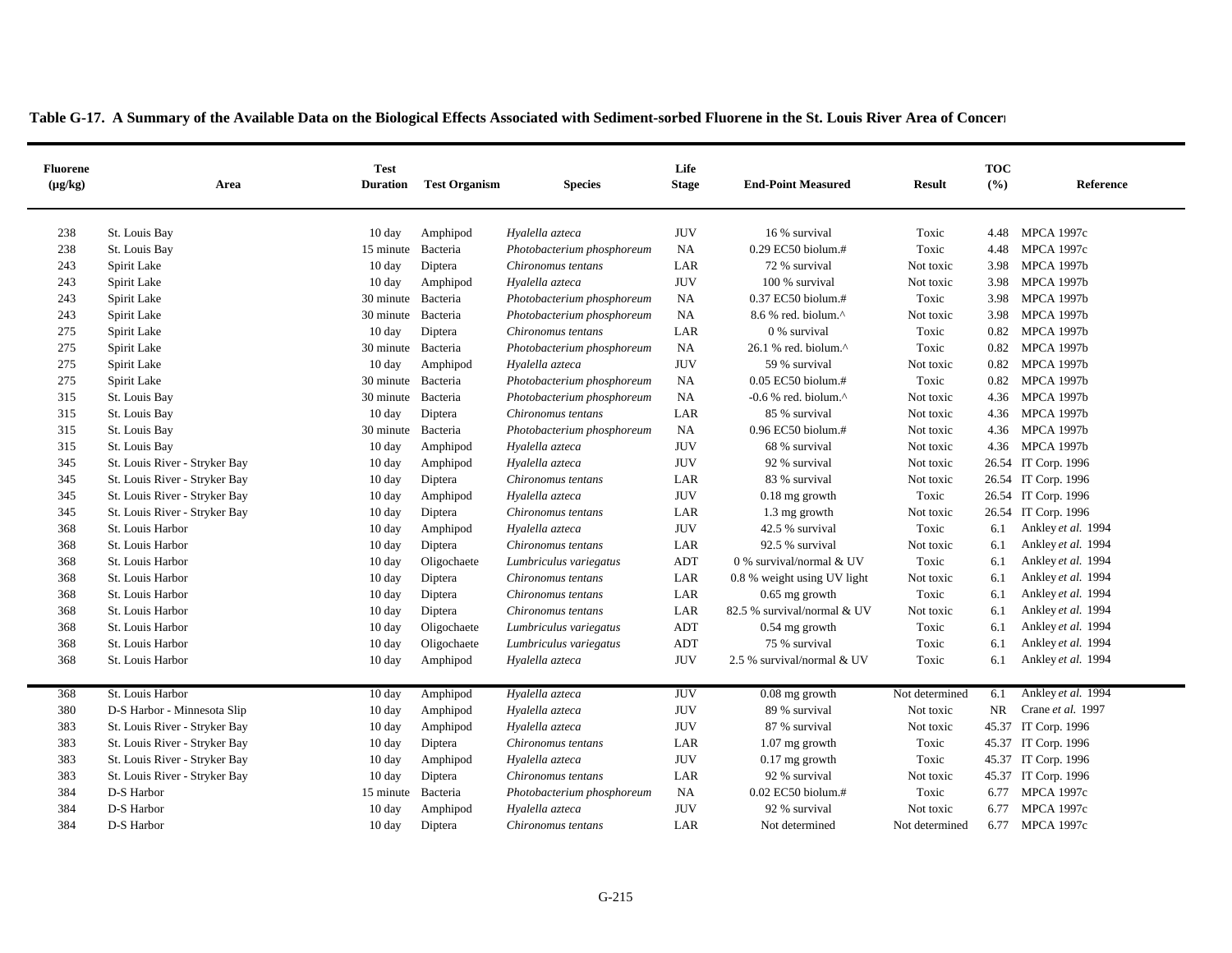| <b>Fluorene</b><br>$(\mu g/kg)$ | Area                          | <b>Test</b><br><b>Duration</b> | <b>Test Organism</b> | <b>Species</b>             | Life<br><b>Stage</b> | <b>End-Point Measured</b>                           | <b>Result</b>  | <b>TOC</b><br>(%) | Reference            |
|---------------------------------|-------------------------------|--------------------------------|----------------------|----------------------------|----------------------|-----------------------------------------------------|----------------|-------------------|----------------------|
|                                 |                               |                                |                      |                            |                      |                                                     |                |                   |                      |
| 384                             | D-S Harbor                    | $10 \text{ day}$               | Diptera              | Chironomus tentans         | LAR                  | 18 % survival                                       | Toxic          |                   | 6.77 MPCA 1997c      |
| 384                             | D-S Harbor                    | 15 minute Bacteria             |                      | Photobacterium phosphoreum | <b>NA</b>            | $30.8$ % red. biolum. <sup>^</sup>                  | Toxic          | 6.77              | <b>MPCA 1997c</b>    |
| 398                             | St. Louis Bay                 | $10 \text{ day}$               | Diptera              | Chironomus tentans         | LAR                  | 88 % survival                                       | Not toxic      |                   | 6.72 MPCA 1997c      |
| 398                             | St. Louis Bay                 | 15 minute Bacteria             |                      | Photobacterium phosphoreum | <b>NA</b>            | 1.35 EC50 biolum.#                                  | Not toxic      | 6.72              | <b>MPCA 1997c</b>    |
| 398                             | St. Louis Bay                 | 10 day                         | Amphipod             | Hyalella azteca            | <b>JUV</b>           | 87 % survival                                       | Not toxic      |                   | 6.72 MPCA 1997c      |
| 398                             | St. Louis Bay                 | 15 minute Bacteria             |                      | Photobacterium phosphoreum | <b>NA</b>            | $0\%$ red. biolum. <sup><math>\wedge</math></sup>   | Not toxic      |                   | 6.72 MPCA 1997c      |
| 398                             | St. Louis Bay                 | $10 \text{ day}$               | Diptera              | Chironomus tentans         | LAR                  | $0.46$ mg growth                                    | Not toxic      |                   | 6.72 MPCA 1997c      |
| 417                             | Spirit Lake                   | $10 \text{ day}$               | Diptera              | Chironomus tentans         | LAR                  | $0.57$ mg growth                                    | Not toxic      | 3.74              | <b>MPCA 1997c</b>    |
| 417                             | Spirit Lake                   | $10 \text{ day}$               | Diptera              | Chironomus tentans         | LAR                  | 65 % survival                                       | Not toxic      | 3.74              | <b>MPCA 1997c</b>    |
| 417                             | Spirit Lake                   | 15 minute Bacteria             |                      | Photobacterium phosphoreum | NA                   | 1.06 EC50 biolum.#                                  | Not toxic      | 3.74              | <b>MPCA 1997c</b>    |
| 417                             | Spirit Lake                   | 15 minute                      | Bacteria             | Photobacterium phosphoreum | <b>NA</b>            | 0 % red. biolum.^                                   | Not toxic      |                   | 3.74 MPCA 1997c      |
| 417                             | Spirit Lake                   | $10 \text{ day}$               | Amphipod             | Hyalella azteca            | <b>JUV</b>           | 90 % survival                                       | Not toxic      | 3.74              | <b>MPCA 1997c</b>    |
| 417                             | D-S Harbor                    | $10 \text{ day}$               | Amphipod             | Hyalella azteca            | <b>JUV</b>           | 69 % survival                                       | Not toxic      | 4.54              | <b>MPCA 1997b</b>    |
| 417                             | D-S Harbor                    | $10 \text{ day}$               | Diptera              | Chironomus tentans         | LAR                  | 5 % survival                                        | Not toxic      |                   | 4.54 MPCA 1997b      |
| 417                             | D-S Harbor                    | 30 minute Bacteria             |                      | Photobacterium phosphoreum | NA                   | 30 % red. biolum.^                                  | Toxic          |                   | 4.54 MPCA 1997b      |
| 417                             | D-S Harbor                    | 30 minute                      | Bacteria             | Photobacterium phosphoreum | NA                   | 0.05 EC50 biolum.#                                  | Toxic          | 4.54              | <b>MPCA 1997b</b>    |
| 440                             | <b>St. Louis River</b>        | $10 \text{ day}$               | Diptera              | Chironomus tentans         | LAR                  | 87 % survival                                       | Not toxic      | 5.88              | <b>MPCA 1993</b>     |
| 487                             | St. Louis River - Keene Creek | $10 \text{ day}$               | Diptera              | Chironomus tentans         | LAR                  | $0.56$ mg growth                                    | Not determined | 3.42              | IT Corp. 1996        |
| 487                             | St. Louis River - Keene Creek | $10 \text{ day}$               | Diptera              | Chironomus tentans         | LAR                  | 38 % survival                                       | Toxic          | 3.42              | IT Corp. 1996        |
| 487                             | St. Louis River - Keene Creek | $10\ \mathrm{day}$             | Amphipod             | Hyalella azteca            | <b>JUV</b>           | 52 % survival                                       | Toxic          | 3.42              | IT Corp. 1996        |
| 487                             | St. Louis River - Keene Creek | 10 day                         | Amphipod             | Hyalella azteca            | <b>JUV</b>           | $0.2$ mg growth                                     | Not toxic      | 3.42              | IT Corp. 1996        |
| 519                             | St. Louis Bay                 | 10 day                         | Diptera              | Chironomus tentans         | LAR                  | 0 % survival                                        | Toxic          |                   | 14.19 MPCA 1997b     |
| 519                             | St. Louis Bay                 | 30 minute Bacteria             |                      | Photobacterium phosphoreum | NA                   | $67.9$ % red. biolum. <sup><math>\land</math></sup> | Toxic          |                   | 14.19 MPCA 1997b     |
| 519                             | St. Louis Bay                 | 30 minute                      | Bacteria             | Photobacterium phosphoreum | NA                   | $0.16$ EC50 biolum.#                                | Toxic          |                   | 14.19 MPCA 1997b     |
| 519                             | St. Louis Bay                 | $10 \text{ day}$               | Amphipod             | Hyalella azteca            | <b>JUV</b>           | 12 % survival                                       | Toxic          |                   | 14.19 MPCA 1997b     |
| 536                             | St. Louis River - Stryker Bay | 10 day                         | Diptera              | Chironomus tentans         | LAR                  | 77 % survival                                       | Not toxic      |                   | 6.15 IT Corp. 1996   |
| 536                             | St. Louis River - Stryker Bay | $10 \text{ day}$               | Amphipod             | Hyalella azteca            | <b>JUV</b>           | $0.15$ mg growth                                    | Toxic          | 6.15              | <b>IT Corp. 1996</b> |
| 536                             | St. Louis River - Stryker Bay | $10 \text{ day}$               | Diptera              | Chironomus tentans         | LAR                  | $0.84$ mg growth                                    | Toxic          | 6.15              | IT Corp. 1996        |
| 536                             |                               |                                |                      | Hyalella azteca            | <b>JUV</b>           | 83 % survival                                       | Not toxic      |                   | IT Corp. 1996        |
|                                 | St. Louis River - Stryker Bay | $10 \text{ day}$               | Amphipod             |                            |                      |                                                     |                | 6.15              |                      |
| 539                             | St. Louis Bay                 | 30 minute Bacteria             |                      | Photobacterium phosphoreum | NA                   | 0.38 EC50 biolum.#                                  | Toxic          |                   | 13.98 MPCA 1997b     |
| 539                             | St. Louis Bay                 | 30 minute                      | Bacteria             | Photobacterium phosphoreum | NA                   | 29.59 % red. biolum.^                               | Toxic          |                   | 13.98 MPCA 1997b     |
| 539                             | St. Louis Bay                 | $10 \text{ day}$               | Amphipod             | Hyalella azteca            | <b>JUV</b>           | 56 % survival                                       | Not toxic      |                   | 13.98 MPCA 1997b     |
| 539                             | St. Louis Bay                 | $10 \text{ day}$               | Diptera              | Chironomus tentans         | LAR                  | 82 % survival                                       | Not toxic      |                   | 13.98 MPCA 1997b     |
| 539                             | St. Louis River - Stryker Bay | 10 day                         | Diptera              | Chironomus tentans         | LAR                  | $0.8$ mg growth                                     | Toxic          | 8.08              | IT Corp. 1996        |
| 539                             | St. Louis River - Stryker Bay | $10 \text{ day}$               | Amphipod             | Hyalella azteca            | <b>JUV</b>           | 48 % survival                                       | Toxic          | 8.08              | IT Corp. 1996        |
| 539                             | St. Louis River - Stryker Bay | $10 \text{ day}$               | Amphipod             | Hyalella azteca            | <b>JUV</b>           | $0.14$ mg growth                                    | Toxic          |                   | 8.08 IT Corp. 1996   |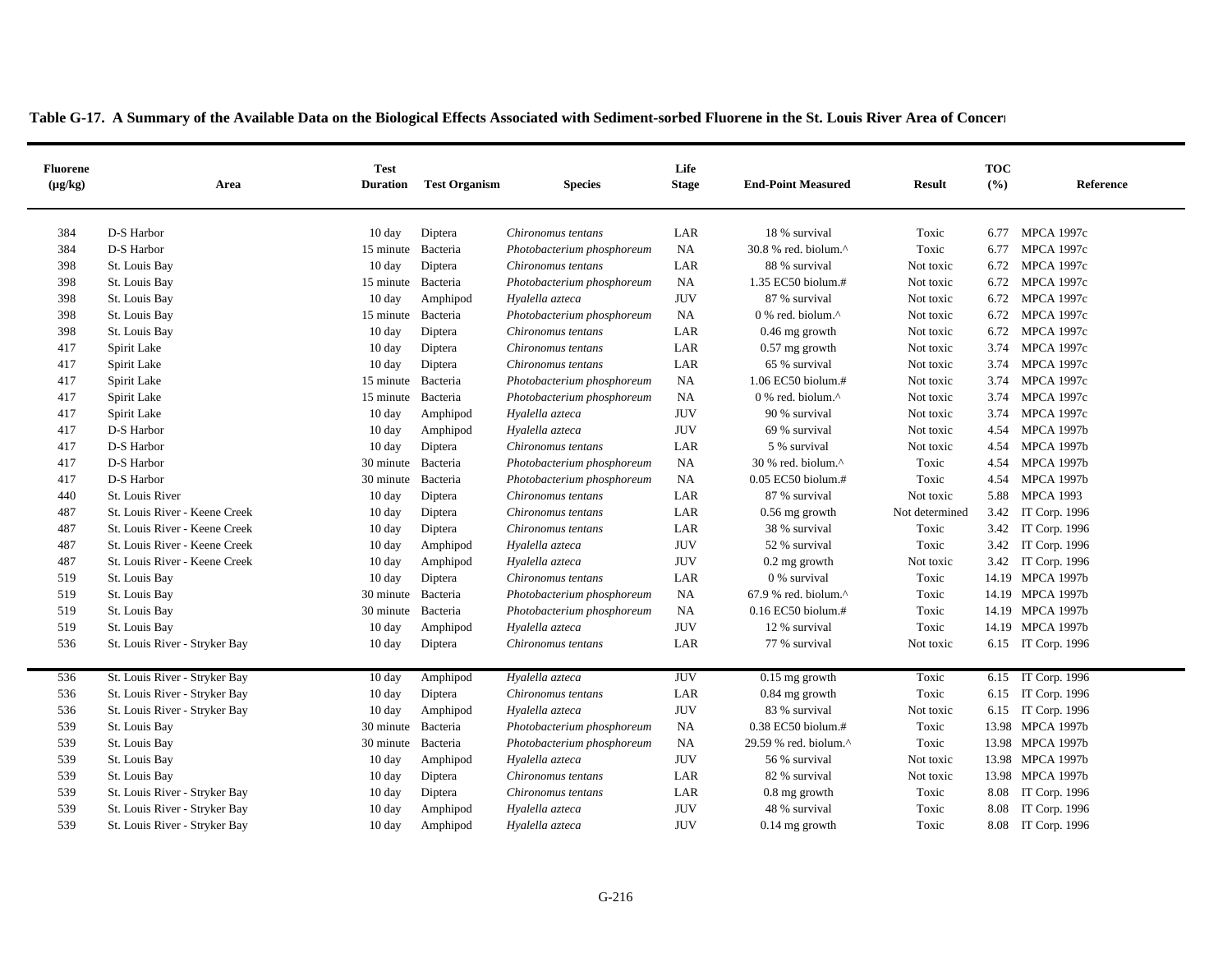| <b>Fluorene</b><br>$(\mu g/kg)$ | Area                          | <b>Test</b><br><b>Duration</b> | <b>Test Organism</b> | <b>Species</b>             | Life<br><b>Stage</b> | <b>End-Point Measured</b>       | <b>Result</b>  | <b>TOC</b><br>(%) | Reference          |
|---------------------------------|-------------------------------|--------------------------------|----------------------|----------------------------|----------------------|---------------------------------|----------------|-------------------|--------------------|
|                                 |                               |                                |                      |                            |                      |                                 |                |                   |                    |
| 539                             | St. Louis River - Stryker Bay | $10 \text{ day}$               | Diptera              | Chironomus tentans         | LAR                  | 53 % survival                   | Toxic          |                   | 8.08 IT Corp. 1996 |
| 550                             | St. Louis River - Keene Creek | $10 \text{ day}$               | Diptera              | Chironomus tentans         | LAR                  | 60 % survival                   | Toxic          | 100               | IT Corp. 1996      |
| 550                             | St. Louis River - Keene Creek | $10 \text{ day}$               | Amphipod             | Hyalella azteca            | <b>JUV</b>           | $0.18$ mg growth                | Not toxic      | 100               | IT Corp. 1996      |
| 550<br>550                      | St. Louis River - Keene Creek | $10 \text{ day}$               | Diptera              | Chironomus tentans         | LAR<br><b>JUV</b>    | 1.23 mg growth<br>90 % survival | Not toxic      | 100               | IT Corp. 1996      |
|                                 | St. Louis River - Keene Creek | $10 \text{ day}$               | Amphipod             | Hyalella azteca            |                      |                                 | Not toxic      | 100               | IT Corp. 1996      |
| 581                             | D-S Harbor                    | $10 \text{ day}$               | Diptera              | Chironomus tentans         | LAR                  | Not determined                  | Not determined | 8.97              | <b>MPCA 1997c</b>  |
| 581                             | D-S Harbor                    | 15 minute Bacteria             |                      | Photobacterium phosphoreum | <b>NA</b>            | 42.1 % red. biolum. $^{\wedge}$ | Toxic          | 8.97              | <b>MPCA 1997c</b>  |
| 581                             | D-S Harbor                    | $10 \text{ day}$               | Amphipod             | Hyalella azteca            | $\rm JUV$            | 75 % survival                   | Toxic          | 8.97              | <b>MPCA 1997c</b>  |
| 581                             | D-S Harbor                    | 15 minute Bacteria             |                      | Photobacterium phosphoreum | NA                   | $0.05$ EC50 biolum.#            | Toxic          | 8.97              | <b>MPCA 1997c</b>  |
| 581                             | D-S Harbor                    | $10 \text{ day}$               | Diptera              | Chironomus tentans         | LAR                  | 3 % survival                    | Toxic          | 8.97              | <b>MPCA 1997c</b>  |
| 604                             | D-S Harbor                    | 30 minute Bacteria             |                      | Photobacterium phosphoreum | <b>NA</b>            | 2.55 EC50 biolum.#              | Not toxic      | 4.7               | <b>MPCA 1997b</b>  |
| 604                             | D-S Harbor                    | $10 \text{ day}$               | Amphipod             | Hyalella azteca            | <b>JUV</b>           | 88 % survival                   | Not toxic      | 4.7               | <b>MPCA 1997b</b>  |
| 604                             | D-S Harbor                    | 30 minute                      | Bacteria             | Photobacterium phosphoreum | NA                   | 12.7 % red. biolum. $^{\wedge}$ | Not toxic      | 4.7               | <b>MPCA 1997b</b>  |
| 604                             | D-S Harbor                    | 10 day                         | Diptera              | Chironomus tentans         | LAR                  | 65 % survival                   | Not toxic      | 4.7               | <b>MPCA 1997b</b>  |
| 729                             | Spirit Lake                   | $10 \text{ day}$               | Diptera              | Chironomus tentans         | LAR                  | 72 % survival                   | Not toxic      | 4.13              | <b>MPCA 1997b</b>  |
| 729                             | Spirit Lake                   | 30 minute Bacteria             |                      | Photobacterium phosphoreum | NA                   | 0.35 EC50 biolum.#              | Toxic          |                   | 4.13 MPCA 1997b    |
| 729                             | Spirit Lake                   | 30 minute                      | Bacteria             | Photobacterium phosphoreum | <b>NA</b>            | 21.7 % red. biolum.^            | Toxic          |                   | 4.13 MPCA 1997b    |
| 729                             | Spirit Lake                   | $10 \text{ day}$               | Amphipod             | Hyalella azteca            | <b>JUV</b>           | 90 % survival                   | Not toxic      | 4.13              | <b>MPCA 1997b</b>  |
| 744                             | D-S Harbor                    | 15 minute Bacteria             |                      | Photobacterium phosphoreum | <b>NA</b>            | 58 % red. biolum.^              | Toxic          | 6.03              | <b>MPCA 1997c</b>  |
| 744                             | D-S Harbor                    | 15 minute                      | Bacteria             | Photobacterium phosphoreum | NA                   | 4.07 EC50 biolum.#              | Not toxic      | 6.03              | <b>MPCA 1997c</b>  |
| 744                             | D-S Harbor                    | $10 \text{ day}$               | Amphipod             | Hyalella azteca            | <b>JUV</b>           | 85 % survival                   | Not toxic      | 6.03              | <b>MPCA 1997c</b>  |
| 780                             | D-S Harbor - Minnesota Slip   | $10 \text{ day}$               | Amphipod             | Hyalella azteca            | <b>JUV</b>           | 100 % survival                  | Not toxic      | <b>NR</b>         | Crane et al. 1997  |
| 983                             | St. Louis Bay                 | 15 minute Bacteria             |                      | Photobacterium phosphoreum | NA                   | 1.12 EC50 biolum.#              | Not toxic      |                   | 29.84 MPCA 1997c   |
| 983                             | St. Louis Bay                 | $10 \text{ day}$               | Amphipod             | Hyalella azteca            | <b>JUV</b>           | 93 % survival                   | Not toxic      |                   | 29.84 MPCA 1997c   |
| 983                             | St. Louis Bay                 | $10 \text{ day}$               | Diptera              | Chironomus tentans         | LAR                  | $0.43$ mg growth                | Not toxic      |                   | 29.84 MPCA 1997c   |
| 983                             | St. Louis Bay                 | $10 \text{ day}$               | Diptera              | Chironomus tentans         | LAR                  | 45 % survival                   | Not toxic      |                   | 29.84 MPCA 1997c   |
| 983                             | St. Louis Bay                 | 15 minute Bacteria             |                      |                            | NA                   | 7.4 % red. biolum. $^{\wedge}$  | Not toxic      |                   | 29.84 MPCA 1997c   |
| 1125                            | D-S Harbor                    | 30 minute Bacteria             |                      | Photobacterium phosphoreum | NA                   | 4 % red. biolum.^               | Not toxic      | 5.59              | <b>MPCA 1997b</b>  |
| 1125                            | D-S Harbor                    |                                |                      | Photobacterium phosphoreum | <b>JUV</b>           | 95 % survival                   | Not toxic      | 5.59              | <b>MPCA 1997b</b>  |
| 1125                            |                               | $10 \text{ day}$               | Amphipod             | Hyalella azteca            | LAR                  |                                 |                |                   | 5.59 MPCA 1997b    |
|                                 | D-S Harbor                    | 10 day                         | Diptera              | Chironomus tentans         |                      | 72 % survival                   | Not toxic      |                   |                    |
| 1125                            | D-S Harbor                    | 30 minute Bacteria             |                      | Photobacterium phosphoreum | <b>NA</b>            | 0.16 EC50 biolum.#              | Toxic          | 5.59              | <b>MPCA 1997b</b>  |
| 1200                            | St. Louis River               | 10 day                         | Diptera              | Chironomus tentans         | LAR                  | 93 % survival                   | Not toxic      | 9.58              | <b>MPCA 1993</b>   |
| 1436                            | Spirit Lake                   | $10 \text{ day}$               | Amphipod             | Hyalella azteca            | <b>JUV</b>           | 90 % survival                   | Not toxic      | 1.71              | <b>MPCA 1997c</b>  |
| 1436                            | Spirit Lake                   | 15 minute                      | Bacteria             | Photobacterium phosphoreum | NA                   | 1.27 EC50 biolum.#              | Not toxic      | 1.71              | <b>MPCA 1997c</b>  |
| 1436                            | Spirit Lake                   | $10 \text{ day}$               | Diptera              | Chironomus tentans         | LAR                  | 78 % survival                   | Not toxic      |                   | 1.71 MPCA 1997c    |
| 1436                            | Spirit Lake                   | $10 \text{ day}$               | Diptera              | Chironomus tentans         | LAR                  | $0.4$ mg growth                 | Not toxic      |                   | 1.71 MPCA 1997c    |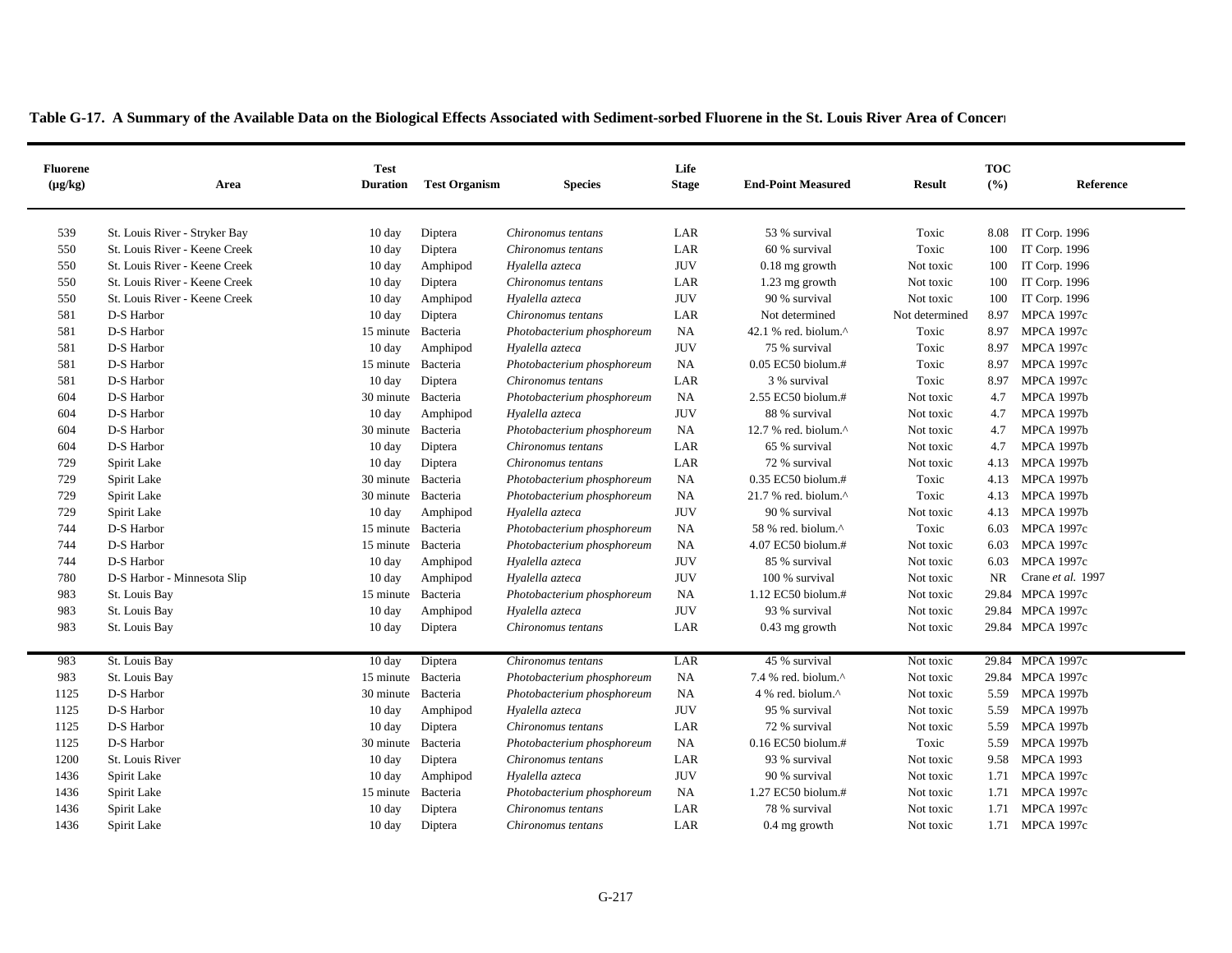| <b>Fluorene</b><br>$(\mu g/kg)$ | Area                          | <b>Test</b><br><b>Duration</b> | <b>Test Organism</b> | <b>Species</b>             | Life<br><b>Stage</b> | <b>End-Point Measured</b>       | <b>Result</b>  | <b>TOC</b><br>(%) | Reference           |
|---------------------------------|-------------------------------|--------------------------------|----------------------|----------------------------|----------------------|---------------------------------|----------------|-------------------|---------------------|
| 1436                            | Spirit Lake                   | 15 minute Bacteria             |                      | Photobacterium phosphoreum | <b>NA</b>            | 42.1 % red. biolum. $^{\wedge}$ | Toxic          | 1.71              | <b>MPCA 1997c</b>   |
| 1455                            | Spirit Lake                   | 30 minute Bacteria             |                      | Photobacterium phosphoreum | NA                   | 32.24 % red. biolum.^           | Toxic          | 3.07              | <b>MPCA 1997b</b>   |
| 1455                            | Spirit Lake                   | 30 minute Bacteria             |                      | Photobacterium phosphoreum | NA                   | $0.73$ EC50 biolum.#            | Not toxic      | 3.07              | <b>MPCA 1997b</b>   |
| 1455                            | Spirit Lake                   | $10 \text{ day}$               | Diptera              | Chironomus tentans         | LAR                  | 55 % survival                   | Not toxic      | 3.07              | <b>MPCA 1997b</b>   |
| 2600                            | D-S Harbor - Slip C           | $10 \text{ day}$               | Diptera              | Chironomus tentans         | LAR                  | 55 % survival                   | Toxic          | <b>NR</b>         | Crane et al. 1997   |
| 2600                            | D-S Harbor - Slip C           | $10 \text{ day}$               | Amphipod             | Hyalella azteca            | <b>JUV</b>           | 92 % survival                   | Not toxic      | <b>NR</b>         | Crane et al. 1997   |
| 3272                            | St. Louis Bay                 | 15 minute Bacteria             |                      | Photobacterium phosphoreum | NA                   | 93.4 % red. biolum.^            | Toxic          |                   | 13.91 MPCA 1997c    |
| 3272                            | St. Louis Bay                 | $10 \text{ day}$               | Amphipod             | Hyalella azteca            | <b>JUV</b>           | 92 % survival                   | Not toxic      |                   | 13.91 MPCA 1997c    |
| 3272                            | St. Louis Bay                 | 15 minute Bacteria             |                      | Photobacterium phosphoreum | <b>NA</b>            | $0.4$ EC50 biolum.#             | Toxic          |                   | 13.91 MPCA 1997c    |
| 3272                            | St. Louis Bay                 | $10 \text{ day}$               | Diptera              | Chironomus tentans         | LAR                  | Not determined                  | Not determined |                   | 13.91 MPCA 1997c    |
| 3272                            | St. Louis Bay                 | $10 \text{ day}$               | Diptera              | Chironomus tentans         | LAR                  | 18 % survival                   | Toxic          |                   | 13.91 MPCA 1997c    |
| 5010                            | St. Louis River - Keene Creek | $10 \text{ day}$               | Amphipod             | Hyalella azteca            | <b>JUV</b>           | $0.1$ mg growth                 | Toxic          |                   | 12.95 IT Corp. 1996 |
| 5010                            | St. Louis River - Keene Creek | 10 day                         | Diptera              | Chironomus tentans         | LAR                  | $0.65$ mg growth                | Not determined |                   | 12.95 IT Corp. 1996 |
| 5010                            | St. Louis River - Keene Creek | 10 day                         | Diptera              | Chironomus tentans         | LAR                  | 30 % survival                   | Toxic          |                   | 12.95 IT Corp. 1996 |
| 5010                            | St. Louis River - Keene Creek | 10 day                         | Amphipod             | Hyalella azteca            | <b>JUV</b>           | 75 % survival                   | Toxic          |                   | 12.95 IT Corp. 1996 |
| 7542                            | St. Louis River - Stryker Bay | $10 \text{ day}$               | Amphipod             | Hyalella azteca            | <b>JUV</b>           | $0.07$ mg growth                | Not determined | NR                | IT Corp. 1996       |
| 7542                            | St. Louis River - Stryker Bay | $10 \text{ day}$               | Amphipod             | Hyalella azteca            | <b>JUV</b>           | 8 % survival                    | Toxic          | NR                | IT Corp. 1996       |
| 7542                            | St. Louis River - Stryker Bay | 10 day                         | Diptera              | Chironomus tentans         | LAR                  | 30 % survival                   | Toxic          | NR                | IT Corp. 1996       |
| 7542                            | St. Louis River - Stryker Bay | 10 day                         | Diptera              | Chironomus tentans         | LAR                  | $0.24$ mg growth                | Not determined | NR                | IT Corp. 1996       |
| 8093                            | Spirit Lake                   | 30 minute                      | Bacteria             | Photobacterium phosphoreum | <b>NA</b>            | $0.06$ EC50 biolum.#            | Toxic          |                   | 8.26 MPCA 1997b     |
| 8093                            | Spirit Lake                   | $10 \text{ day}$               | Diptera              | Chironomus tentans         | LAR                  | 0 % survival                    | Toxic          |                   | 8.26 MPCA 1997b     |
| 8093                            | Spirit Lake                   | 30 minute Bacteria             |                      | Photobacterium phosphoreum | <b>NA</b>            | 99.9 % red. biolum. $^{\wedge}$ | Toxic          |                   | 8.26 MPCA 1997b     |
| 8093                            | Spirit Lake                   | $10 \text{ day}$               | Amphipod             | Hyalella azteca            | <b>JUV</b>           | 0 % survival                    | Toxic          |                   | 8.26 MPCA 1997b     |
| 8578                            | St. Louis River - Keene Creek | $10 \text{ day}$               | Amphipod             | Hyalella azteca            | <b>JUV</b>           | $0.16$ mg growth                | Toxic          |                   | 4.64 IT Corp. 1996  |
|                                 |                               |                                |                      |                            |                      |                                 |                |                   |                     |
| 8578                            | St. Louis River - Keene Creek | 10 day                         | Amphipod             | Hyalella azteca            | <b>JUV</b>           | 92 % survival                   | Not toxic      |                   | 4.64 IT Corp. 1996  |
| 8578                            | St. Louis River - Keene Creek | $10 \text{ day}$               | Diptera              | Chironomus tentans         | LAR                  | 30 % survival                   | Toxic          |                   | 4.64 IT Corp. 1996  |
| 8578                            | St. Louis River - Keene Creek | $10 \text{ day}$               | Diptera              | Chironomus tentans         | LAR                  | $1.13$ mg growth                | Not determined |                   | 4.64 IT Corp. 1996  |
| 28640                           | St. Louis River - Stryker Bay | $10 \text{ day}$               | Amphipod             | Hyalella azteca            | <b>JUV</b>           | Not determined                  | Not determined |                   | 50.12 IT Corp. 1996 |
| 28640                           | St. Louis River - Stryker Bay | $10 \text{ day}$               | Amphipod             | Hyalella azteca            | <b>JUV</b>           | 0 % survival                    | Toxic          |                   | 50.12 IT Corp. 1996 |
| 28640                           | St. Louis River - Stryker Bay | $10 \text{ day}$               | Diptera              | Chironomus tentans         | LAR                  | $0.09$ mg growth                | Not determined |                   | 50.12 IT Corp. 1996 |
| 28640                           | St. Louis River - Stryker Bay | $10 \text{ day}$               | Diptera              | Chironomus tentans         | LAR                  | 8 % survival                    | Toxic          |                   | 50.12 IT Corp. 1996 |
| 33473                           | St. Louis River - Stryker Bay | 10 day                         | Amphipod             | Hvalella azteca            | <b>JUV</b>           | Not determined                  | Not determined |                   | 11.16 IT Corp. 1996 |

 St. Louis River - Stryker Bay 10 day Amphipod *Hyalella azteca* JUV 0 % survival Toxic 11.16 IT Corp. 1996 St. Louis River - Stryker Bay 10 day Diptera *Chironomus tentans* LAR 0 % survival Toxic 11.16 IT Corp. 1996 St. Louis River - Stryker Bay 10 day Diptera *Chironomus tentans* LAR Not determined Not determined 11.16 IT Corp. 1996 Spirit Lake 15 minute Bacteria *Photobacterium phosphoreum* NA 0.38 EC50 biolum.# Toxic 11.98 MPCA 1997c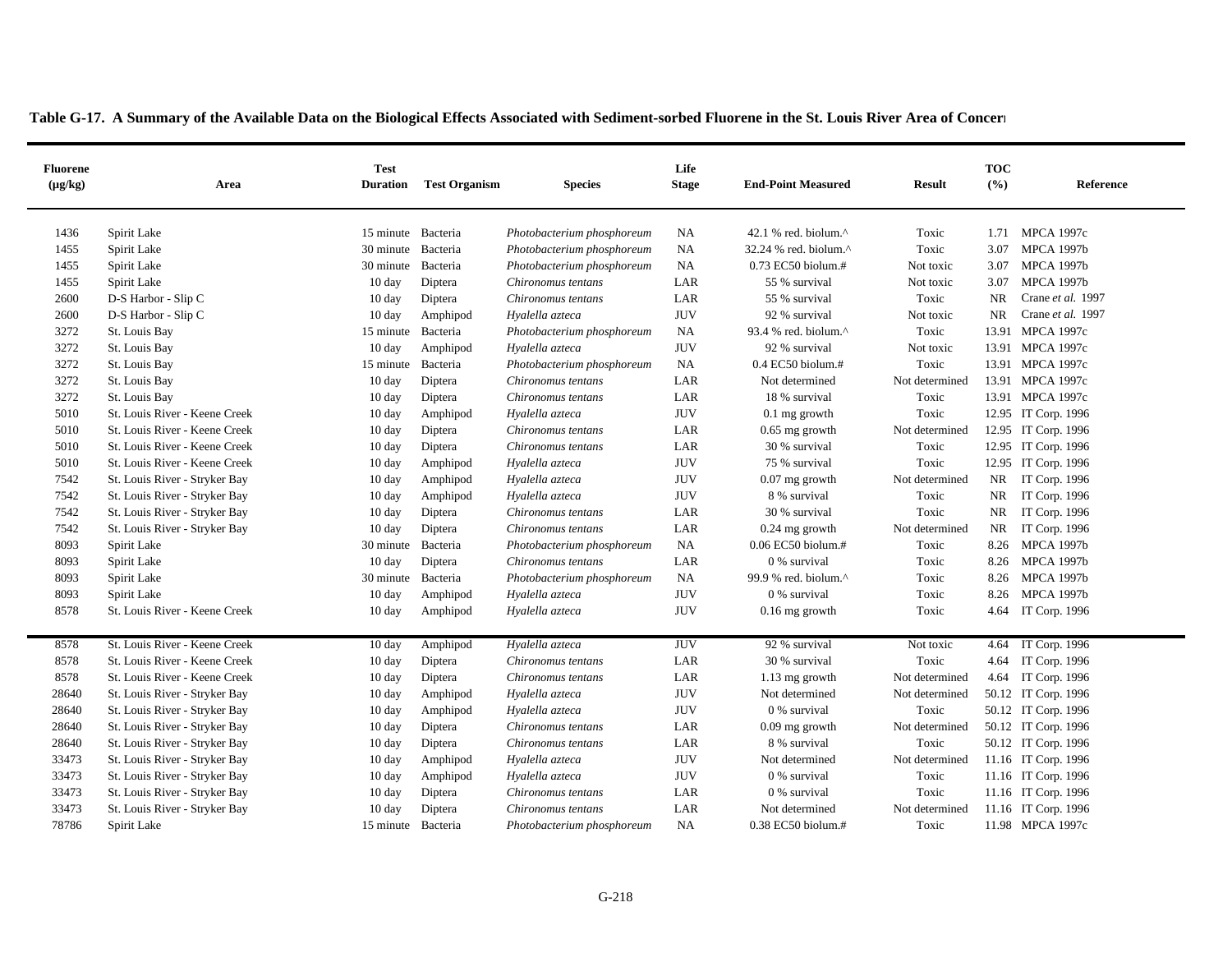**Table G-17. A Summary of the Available Data on the Biological Effects Associated with Sediment-sorbed Fluorene in the St. Louis River Area of Concer n**

| <b>Fluorene</b><br>$(\mu g/kg)$ | Area            | <b>Test</b><br><b>Duration</b> | <b>Test Organism</b> | <b>Species</b>             | Life<br><b>Stage</b> | <b>End-Point Measured</b>                           | <b>Result</b>  | <b>TOC</b><br>(%) | Reference        |
|---------------------------------|-----------------|--------------------------------|----------------------|----------------------------|----------------------|-----------------------------------------------------|----------------|-------------------|------------------|
| 78786                           | Spirit Lake     | 15 minute Bacteria             |                      | Photobacterium phosphoreum | <b>NA</b>            | $84.7$ % red. biolum. <sup><math>\land</math></sup> | Toxic          |                   | 11.98 MPCA 1997c |
| 78786                           | Spirit Lake     | $10 \text{ day}$               | Diptera              | Chironomus tentans         | LAR                  | 0 % survival                                        | Toxic          |                   | 11.98 MPCA 1997c |
| 78786                           | Spirit Lake     | $10 \text{ day}$               | Amphipod             | Hyalella azteca            | <b>JUV</b>           | 12 % survival                                       | Toxic          |                   | 11.98 MPCA 1997c |
| 78786                           | Spirit Lake     | $10 \text{ day}$               | Diptera              | Chironomus tentans         | LAR                  | Not determined                                      | Not determined |                   | 11.98 MPCA 1997c |
| 170000                          | St. Louis River | $10 \text{ day}$               | Diptera              | Chironomus tentans         | LAR                  | 63 % survival                                       | Toxic          | 6.12              | MPCA 1993        |

 $^{\circ}$  = relative to control; D-S = Duluth-Superior; # = expressed as % DW sediment; red. biolum. = reduced bioluminescence; EC50 = effective concentration affecting 50% of the population.

LAR = larvae;  $JUV =$  juvenile;  $TOC =$  total organic carbon;  $NR =$  not reported.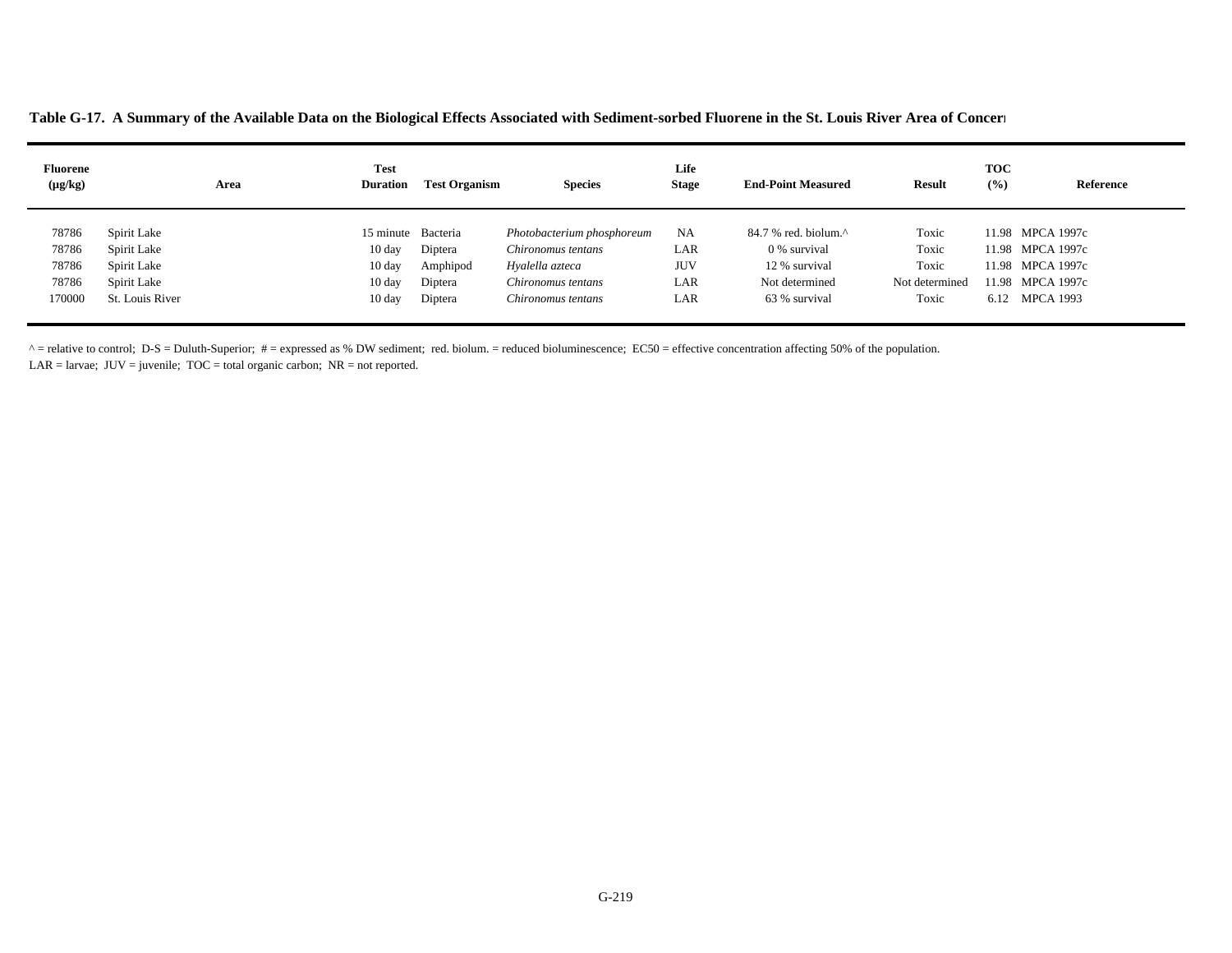|  | Table G-18. A Summary of the Available Data on the Biological Effects Associated with Sediment-sorbed Phenanthrene in the St. Louis River Area of Concer |  |  |  |  |
|--|----------------------------------------------------------------------------------------------------------------------------------------------------------|--|--|--|--|
|--|----------------------------------------------------------------------------------------------------------------------------------------------------------|--|--|--|--|

| Phenanthrene<br>$(\mu g/kg)$ | Area                                              |                  | <b>Test Duration Test Organism</b> | <b>Species</b>             | Life<br><b>Stage</b> | <b>End-Point Measured</b>                           | <b>Result</b> | <b>TOC</b><br>(%) |
|------------------------------|---------------------------------------------------|------------------|------------------------------------|----------------------------|----------------------|-----------------------------------------------------|---------------|-------------------|
| 3.70                         | D-S Harbor                                        | 30 minute        | Bacteria                           | Photobacterium phosphoreum | NA                   | $100$ EC50 biolum. $#$                              | Not toxic     | 0.08              |
| 3.70                         | D-S Harbor                                        | 10 day           | Diptera                            | Chironomus tentans         | LAR                  | 90 % survival                                       | Not toxic     | 0.08              |
| 3.70                         | D-S Harbor                                        | 10 day           | Amphipod                           | Hyalella azteca            | <b>JUV</b>           | 86 mg growth                                        | Not toxic     | 0.08              |
| 3.70                         | D-S Harbor                                        | 30 minute        | Bacteria                           | Photobacterium phosphoreum | NA                   | $26.3$ % red. biolum. <sup><math>\land</math></sup> | Toxic         | 0.08              |
| 6.60                         | St. Louis River - Miller & Coffee Creek Embayment | $10 \text{ day}$ | Amphipod                           | Hyalella azteca            | <b>JUV</b>           | 97 % survival                                       | Not toxic     | 2.93              |
| 6.60                         | St. Louis River - Stryker Bay                     | 10 day           | Amphipod                           | Hyalella azteca            | <b>JUV</b>           | $0.14$ mg growth                                    | Toxic         | 2.93              |
| 6.60                         | St. Louis River - Stryker Bay                     | $10 \text{ day}$ | Diptera                            | Chironomus tentans         | LAR                  | 1.04 mg growth                                      | Toxic         | 2.93              |
| 6.60                         | St. Louis River - Stryker Bay                     | $10 \text{ day}$ | Diptera                            | Chironomus tentans         | LAR                  | 78 % survival                                       | Not toxic     | 2.93              |
| 7.90                         | D-S Harbor                                        | 30 minute        | Bacteria                           | Photobacterium phosphoreum | NA                   | 17.83 EC50 biolum.#                                 | Not toxic     | 0.14              |
| 7.90                         | D-S Harbor                                        | 10 day           | Amphipod                           | Hyalella azteca            | <b>JUV</b>           | 58 % survival                                       | Not toxic     | 0.14              |
| 7.90                         | D-S Harbor                                        | 30 minute        | Bacteria                           | Photobacterium phosphoreum | NA                   | 67.3 % red. biolum.^                                | Toxic         | 0.14              |
| 7.90                         | D-S Harbor                                        | $10 \text{ day}$ | Diptera                            | Chironomus tentans         | LAR                  | 75 % survival                                       | Not toxic     | 0.14              |
| 8.00                         | St. Louis Bay                                     | $10 \text{ day}$ | Amphipod                           | Hyalella azteca            | <b>JUV</b>           | 95 % survival                                       | Not toxic     | 0.12              |
| 8.00                         | St. Louis Bay                                     | $10 \text{ day}$ | Diptera                            | Chironomus tentans         | LAR                  | 78 % survival                                       | Not toxic     | 0.12              |
| 8.00                         | St. Louis Bay                                     | 30 minute        | Bacteria                           | Photobacterium phosphoreum | NA                   | 3.4 % red. biolum.^                                 | Not toxic     | 0.12              |
| 8.00                         | St. Louis Bay                                     | 30 minute        | Bacteria                           | Photobacterium phosphoreum | <b>NA</b>            | $100$ EC50 biolum. $#$                              | Not toxic     | 0.12              |
| 9.20                         | Allouez Bay                                       | 30 minute        | Bacteria                           | Photobacterium phosphoreum | NA                   | 11.24 EC50 biolum.#                                 | Not toxic     | 0.35              |
| 9.20                         | Allouez Bay                                       | 10 day           | Diptera                            | Chironomus tentans         | LAR                  | 55 % survival                                       | Not toxic     | 0.35              |
| 9.20                         | Allouez Bay                                       | 30 minute        | Bacteria                           | Photobacterium phosphoreum | NA                   | 26.2 % red. biolum.^                                | Toxic         | 0.35              |
| 12.9                         | Allouez Bay                                       | 30 minute        | Bacteria                           | Photobacterium phosphoreum | NA                   | 3.96 EC50 biolum.#                                  | Not toxic     | 0.59              |
| 12.9                         | Allouez Bay                                       | 10 day           | Diptera                            | Chironomus tentans         | LAR                  | 80 % survival                                       | Not toxic     | 0.59              |
| 12.9                         | Allouez Bay                                       | 30 minute        | Bacteria                           | Photobacterium phosphoreum | <b>NA</b>            | $0\%$ red. biolum. <sup><math>\wedge</math></sup>   | Not toxic     | 0.59              |
| 15.2                         | Allouez Bay                                       | 30 minute        | Bacteria                           | Photobacterium phosphoreum | <b>NA</b>            | 0.81 EC50 biolum.#                                  | Not toxic     | 1.02              |
| 15.2                         | Allouez Bay                                       | 10 day           | Diptera                            | Chironomus tentans         | LAR                  | 80 % survival                                       | Not toxic     | 1.02              |
| 15.2                         | Allouez Bay                                       | 30 minute        | Bacteria                           | Photobacterium phosphoreum | <b>NA</b>            | 29.7 % red. biolum.^                                | Toxic         | 1.02              |
| 15.2                         | Allouez Bay                                       | $10 \text{ day}$ | Amphipod                           | Hyalella azteca            | <b>JUV</b>           | 90 % survival                                       | Not toxic     | 1.02              |
| 18.3                         | D-S Harbor                                        | 30 minute        | Bacteria                           | Photobacterium phosphoreum | NA                   | 4.94 EC50 biolum.#                                  | Not toxic     | 0.2               |
| 18.3                         | D-S Harbor                                        | $10 \text{ day}$ | Amphipod                           | Hyalella azteca            | <b>JUV</b>           | 86 % survival                                       | Not toxic     | 0.2               |
| 18.3                         | D-S Harbor                                        | 10 day           | Diptera                            | Chironomus tentans         | LAR                  | 85 % survival                                       | Not toxic     | 0.2               |
| 18.3                         | D-S Harbor                                        | 30 minute        | Bacteria                           | Chironomus tentans         | NA                   | 25.2 % red. biolum.^                                | Toxic         | 0.2               |
| 21.5                         | Spirit Lake                                       | 30 minute        | Bacteria                           | Photobacterium phosphoreum | <b>NA</b>            | 6.73 EC50 biolum.#                                  | Not toxic     | 5.77              |
| 21.5                         | Spirit Lake                                       | 10 day           | Amphipod                           | Hyalella azteca            | <b>JUV</b>           | 75 % survival                                       | Not toxic     | 5.77              |
| 21.5                         | Spirit Lake                                       | 10 day           | Diptera                            | Chironomus tentans         | LAR                  | 75 % survival                                       | Not toxic     | 5.77              |
| 21.5                         | Spirit Lake                                       | 30 minute        | Bacteria                           | Photobacterium phosphoreum | NA                   | 6.4 % red. biolum. $^{\wedge}$                      | Not toxic     | 5.77              |
| 35.0                         | Spirit Lake                                       | 30 minute        | Bacteria                           | Photobacterium phosphoreum | NA                   | $0.4$ EC50 biolum.#                                 | Toxic         | 2.82              |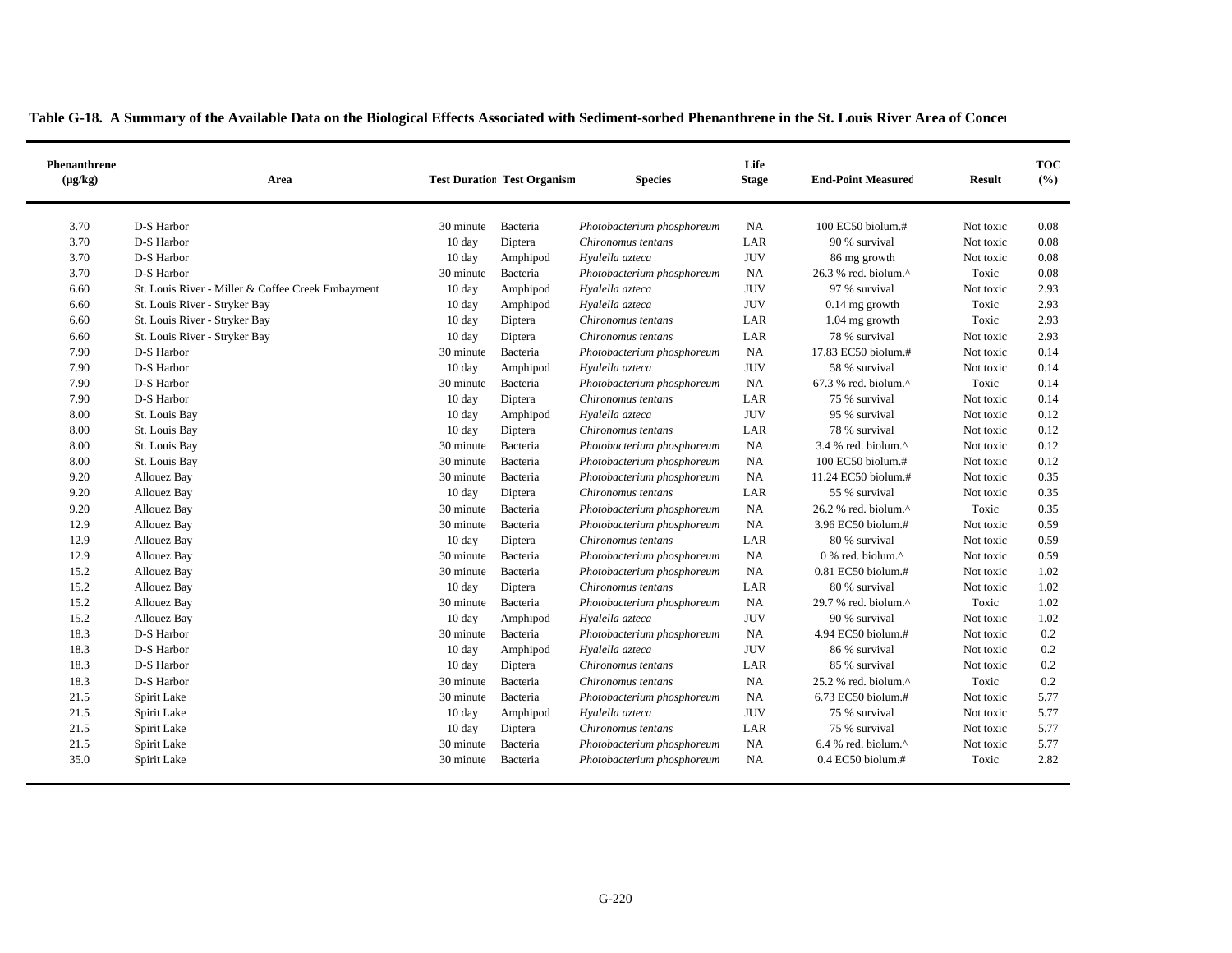| Phenanthrene<br>$(\mu g/kg)$ | Area                  | <b>Test Duration Test Organism</b> |            | <b>Species</b>             | Life<br><b>Stage</b> | <b>End-Point Measured</b>        | <b>Result</b> | <b>TOC</b><br>(%) |
|------------------------------|-----------------------|------------------------------------|------------|----------------------------|----------------------|----------------------------------|---------------|-------------------|
| 35.0                         | Spirit Lake           | 10 day                             | Amphipod   | Hyalella azteca            | <b>JUV</b>           | 70 % survival                    | Not toxic     | 2.82              |
| 35.0                         | Spirit Lake           | $10 \text{ day}$                   | Diptera    | Chironomus tentans         | LAR                  | 72 % survival                    | Not toxic     | 2.82              |
| 35.0                         | Spirit Lake           | 30 minute                          | Bacteria   | Photobacterium phosphoreum | NA                   | 10.2 % red. biolum.^             | Not toxic     | 2.82              |
| 36.0                         | Lower St. Louis River | 30 minute                          | Bacteria   | Photobacterium phosphoreum | NA                   | 18.89 % red. biolum.^            | Not toxic     | 2.91              |
| 36.0                         | Lower St. Louis River | $10 \text{ day}$                   | Diptera    | Chironomus tentans         | LAR                  | 90 % survival                    | Not toxic     | 2.91              |
| 36.0                         | Lower St. Louis River | 10 day                             | Amphipod   | Hyalella azteca            | <b>JUV</b>           | 92 % survival                    | Not toxic     | 2.91              |
| 36.0                         | Lower St. Louis River | 30 minute                          | Bacteria   | Photobacterium phosphoreum | NA                   | 0.96 EC50 biolum.#               | Not toxic     | 2.91              |
| 36.4                         | D-S Harbor            | $10 \text{ day}$                   | Diptera    | Chironomus tentans         | LAR                  | 90 % survival                    | Not toxic     | 0.16              |
| 36.4                         | D-S Harbor            | 30 minute                          | Bacteria   | Photobacterium phosphoreum | NA                   | 22.95 % red. biolum.^            | Toxic         | 0.16              |
| 36.4                         | D-S Harbor            | 30 minute                          | Bacteria   | Photobacterium phosphoreum | NA                   | 100 EC50 biolum.#                | Not toxic     | 0.16              |
| 41.2                         | D-S Harbor            | 10 day                             | Amphipod   | Hyalella azteca            | <b>JUV</b>           | 100 % survival                   | Not toxic     | 1.42              |
| 41.2                         | D-S Harbor            | 10 day                             | Diptera    | Chironomus tentans         | LAR                  | 60 % survival                    | Not toxic     | 1.42              |
| 41.2                         | D-S Harbor            | 30 minute                          | Bacteria   | Photobacterium phosphoreum | NA                   | 0.72 EC50 biolum.#               | Not toxic     | 1.42              |
| 41.2                         | D-S Harbor            | 30 minute                          | Bacteria   | Photobacterium phosphoreum | NA                   | 41.98 % red. biolum. $^{\wedge}$ | Toxic         | 1.42              |
| 42.5                         | Spirit Lake           | $10 \text{ day}$                   | Diptera    | Chironomus tentans         | LAR                  | 65 % survival                    | Not toxic     | 2.59              |
| 42.5                         | Spirit Lake           | 30 minute                          | Bacteria   | Photobacterium phosphoreum | NA                   | 0.41 EC50 biolum.#               | Toxic         | 2.59              |
| 42.5                         | Spirit Lake           | 10 day                             | Amphipod   | Hyalella azteca            | <b>JUV</b>           | 97.5 % survival                  | Not toxic     | 2.59              |
| 42.5                         | Spirit Lake           | 30 minute                          | Bacteria   | Photobacterium phosphoreum | NA                   | 7.4 % red. biolum. $^{\wedge}$   | Not toxic     | 2.59              |
| 43.0                         | D-S Harbor            | 15 minute                          | Bacteria   | Photobacterium phosphoreum | <b>NA</b>            | 2.07 EC50 biolum.#               | Not toxic     | 1.87              |
| 43.0                         | D-S Harbor            | 10 day                             | Amphipod   | Hyalella azteca            | <b>JUV</b>           | 93 % survival                    | Not toxic     | 1.87              |
| 43.0                         | D-S Harbor            | 10 day                             | Diptera    | Chironomus tentans         | LAR                  | $0.53$ mg growth                 | Not toxic     | 1.87              |
| 43.0                         | D-S Harbor            | 15 minute                          | Bacteria   | Photobacterium phosphoreum | NA                   | 21.8 % red. biolum.^             | Toxic         | 1.87              |
| 43.0                         | D-S Harbor            | 10 day                             | Diptera    | Chironomus tentans         | LAR                  | 85 % survival                    | Not toxic     | 1.87              |
| $<$ 50.0                     | Superior Bay          | 10 day                             | Diptera    | Chironomus tentans         | LAR                  | 100 % survival                   | Not toxic     | 6.7               |
| $<$ 50.0                     | Superior Bay          | 10 day                             | Amphipod   | Hyalella azteca            | <b>JUV</b>           | 90 % survival                    | Not toxic     | 6.7               |
| $<$ 50.0                     | Superior Bay          | 10 day                             | Diptera    | Chironomus tentans         | LAR                  | $0.57$ mg growth                 | Not toxic     | 6.7               |
| $<$ 50.0                     | Superior Bay          | 48 hour                            | Cladoceran | Ceriodaphnia dubia         | <b>ADT</b>           | 100 % survival                   | Not toxic     | 6.7               |
| 53.0                         | St. Louis Bay         | 30 minute                          | Bacteria   | Photobacterium phosphoreum | NA                   | 3.56 EC50 biolum.#               | Not toxic     | 1.82              |
| 53.0                         | St. Louis Bay         | 10 day                             | Amphipod   | Hyalella azteca            | <b>JUV</b>           | 70 % survival                    | Not toxic     | 1.82              |
| 53.0                         | St. Louis Bay         | 10 day                             | Diptera    | Chironomus tentans         | LAR                  | 75 % survival                    | Not toxic     | 1.82              |
| 53.0                         | St. Louis Bay         | 30 minute                          | Bacteria   | Photobacterium phosphoreum | NA                   | -2.8 % red. biolum. $^{\wedge}$  | Not toxic     | 1.82              |
| 55.0                         | Lower St. Louis River | 10 day                             | Diptera    | Chironomus tentans         | LAR                  | 0.44 mg growth                   | Not toxic     | 2.7               |
| 55.0                         | Lower St. Louis River | 15 minute                          | Bacteria   | Photobacterium phosphoreum | NA                   | 12 % red. biolum.^               | Not toxic     | 2.7               |
| 55.0                         | Lower St. Louis River | 15 minute                          | Bacteria   | Photobacterium phosphoreum | NA                   | 5.3 % red. biolum. $^{\wedge}$   | Not toxic     | 2.7               |
| 55.0                         | Lower St. Louis River | 15 minute                          | Bacteria   | Photobacterium phosphoreum | NA                   | 0.52 EC50 biolum.#               | Not toxic     | 2.7               |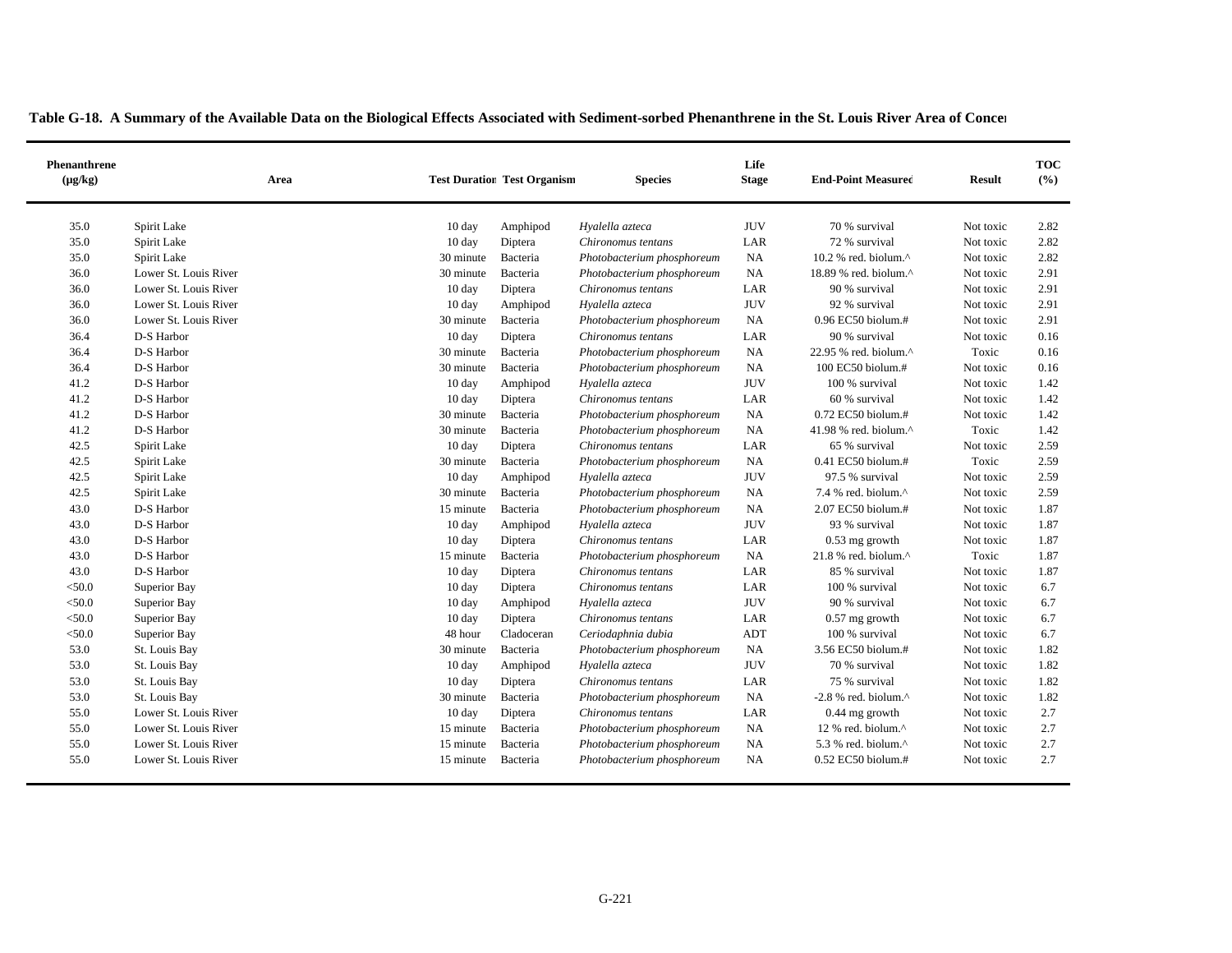|  | Table G-18. A Summary of the Available Data on the Biological Effects Associated with Sediment-sorbed Phenanthrene in the St. Louis River Area of Concer |  |  |  |  |
|--|----------------------------------------------------------------------------------------------------------------------------------------------------------|--|--|--|--|
|--|----------------------------------------------------------------------------------------------------------------------------------------------------------|--|--|--|--|

| Phenanthrene<br>$(\mu g/kg)$ | Area                       |                  | <b>Test Duration Test Organism</b> | <b>Species</b>             | Life<br><b>Stage</b> | <b>End-Point Measured</b>                         | <b>Result</b>  | <b>TOC</b><br>(%) |
|------------------------------|----------------------------|------------------|------------------------------------|----------------------------|----------------------|---------------------------------------------------|----------------|-------------------|
| 55.0                         | Lower St. Louis River      | 10 day           | Diptera                            | Chironomus tentans         | LAR                  | 68 % survival                                     | Not toxic      | 2.7               |
| 55.0                         | Lower St. Louis River      | 10 day           | Diptera                            | Chironomus tentans         | LAR                  | 70 % survival                                     | Not toxic      | 2.7               |
| 55.0                         | Spirit Lake - Grassy Point | $10 \text{ day}$ | Amphipod                           | Hyalella azteca            | <b>JUV</b>           | 92 % survival                                     | Not toxic      | <b>NR</b>         |
| 55.0                         | Spirit Lake - Grassy Point | $10 \text{ day}$ | Diptera                            | Chironomus tentans         | LAR                  | 92 % survival                                     | Not toxic      | NR                |
| 55.0                         | Lower St. Louis River      | $10 \text{ day}$ | Amphipod                           | Hyalella azteca            | <b>JUV</b>           | 93 % survival                                     | Not toxic      | 2.7               |
| 55.0                         | Lower St. Louis River      | 15 minute        | Bacteria                           | Photobacterium phosphoreum | <b>NA</b>            | 0.52 EC50 biolum.#                                | Not toxic      | 2.7               |
| 55.0                         | Lower St. Louis River      | 10 day           | Amphipod                           | Hyalella azteca            | <b>JUV</b>           | 90 % survival                                     | Not toxic      | 2.7               |
| 55.0                         | Lower St. Louis River      | $10 \text{ day}$ | Diptera                            | Chironomus tentans         | LAR                  | $0.56$ mg growth                                  | Not toxic      | 2.7               |
| 65.0                         | Spirit Lake                | 15 minute        | Bacteria                           | Photobacterium phosphoreum | NA                   | 12.1 % red. biolum.^                              | Not toxic      | 2.34              |
| 65.0                         | Spirit Lake                | 10 day           | Diptera                            | Chironomus tentans         | LAR                  | 95 % survival                                     | Not toxic      | 2.34              |
| 65.0                         | Spirit Lake                | 10 day           | Amphipod                           | Hyalella azteca            | <b>JUV</b>           | 90 % survival                                     | Not toxic      | 2.34              |
| 65.0                         | Spirit Lake                | 15 minute        | Bacteria                           | Photobacterium phosphoreum | <b>NA</b>            | $0.77$ EC50 biolum.#                              | Not toxic      | 2.34              |
| 65.0                         | Spirit Lake                | 10 day           | Diptera                            | Chironomus tentans         | LAR                  | $0.37$ mg growth                                  | Not toxic      | 2.34              |
| 70.0                         | Spirit Lake - Grassy Point | 10 day           | Diptera                            | Chironomus tentans         | LAR                  | 70 % survival                                     | Not toxic      | NR                |
| 70.0                         | Spirit Lake - Grassy Point | $10 \text{ day}$ | Amphipod                           | Hyalella azteca            | <b>JUV</b>           | 80 % survival                                     | Not toxic      | <b>NR</b>         |
| 74.2                         | St. Louis Harbor           | $10 \text{ day}$ | Oligochaete                        | Lumbriculus variegatus     | <b>ADT</b>           | $0.65$ mg growth                                  | Toxic          | 0.7               |
| 74.2                         | St. Louis Harbor           | $10 \text{ day}$ | Diptera                            | Chironomus tentans         | LAR                  | 0.74 % weight using UV light                      | Not toxic      | 0.7               |
| 74.2                         | St. Louis Harbor           | $10 \text{ day}$ | Oligochaete                        | Lumbriculus variegatus     | ADT                  | 85 % survival                                     | Not toxic      | 0.7               |
| 74.2                         | St. Louis Harbor           | $10 \text{ day}$ | Diptera                            | Chironomus tentans         | LAR                  | 65 % survival/normal & UV                         | Toxic          | 0.7               |
| 74.2                         | St. Louis Harbor           | $10 \text{ day}$ | Oligochaete                        | Lumbriculus variegatus     | ADT                  | 0 % survival/normal & UV                          | Toxic          | 0.7               |
| 74.2                         | St. Louis Harbor           | 10 day           | Amphipod                           | Hyalella azteca            | <b>JUV</b>           | 0 % survival/normal & UV                          | Toxic          | 0.7               |
| 74.2                         | St. Louis Harbor           | $10 \text{ day}$ | Amphipod                           | Hyalella azteca            | <b>JUV</b>           | 65 % survival                                     | Not toxic      | 0.7               |
| 74.2                         | St. Louis Harbor           | $10 \text{ day}$ | Diptera                            | Chironomus tentans         | LAR                  | 0.8 mg growth                                     | Not toxic      | 0.7               |
| 74.2                         | St. Louis Harbor           | 10 day           | Diptera                            | Chironomus tentans         | LAR                  | 87.5 % survival                                   | Not toxic      | 0.7               |
| 74.2                         | St. Louis Harbor           | $10 \text{ day}$ | Amphipod                           | Hyalella azteca            | <b>JUV</b>           | $0.04$ mg growth                                  | Not determined | 0.7               |
| 78.5                         | Lower St. Louis River      | 15 minute        | Bacteria                           | Photobacterium phosphoreum | <b>NA</b>            | 0.42 EC50 biolum.#                                | Toxic          | 3.25              |
| 78.5                         | Lower St. Louis River      | $10 \text{ day}$ | Amphipod                           | Hyalella azteca            | <b>JUV</b>           | 100 % survival                                    | Not toxic      | 3.25              |
| 78.5                         | Lower St. Louis River      | 15 minute        | Bacteria                           | Photobacterium phosphoreum | NA                   | 28.8 % red. biolum.^                              | Toxic          | 3.25              |
| 90.4                         | D-S Harbor                 | $10 \text{ day}$ | Amphipod                           | Hyalella azteca            | <b>JUV</b>           | 92 % survival                                     | Not toxic      | 1.35              |
| 90.4                         | D-S Harbor                 | $10 \text{ day}$ | Diptera                            | Chironomus tentans         | LAR                  | 70 % survival                                     | Not toxic      | 1.35              |
| 90.4                         | D-S Harbor                 | 30 minute        | Bacteria                           | Photobacterium phosphoreum | <b>NA</b>            | 0.96 EC50 biolum.#                                | Not toxic      | 1.35              |
| 90.4                         | D-S Harbor                 | 30 minute        | Bacteria                           | Photobacterium phosphoreum | NA                   | $0\%$ red. biolum. <sup><math>\wedge</math></sup> | Not toxic      | 1.35              |
| 96.0                         | D-S Harbor                 | 10 day           | Amphipod                           | Hyalella azteca            | <b>JUV</b>           | 84 % survival                                     | Not toxic      | 1.69              |
| 96.0                         | D-S Harbor                 | 15 minute        | Bacteria                           | Photobacterium phosphoreum | <b>NA</b>            | $0\%$ red. biolum. $\land$                        | Not toxic      | 2.24              |
| 96.0                         | D-S Harbor                 | $10 \text{ day}$ | Diptera                            | Chironomus tentans         | LAR                  | 95 % survival                                     | Not toxic      | 2.24              |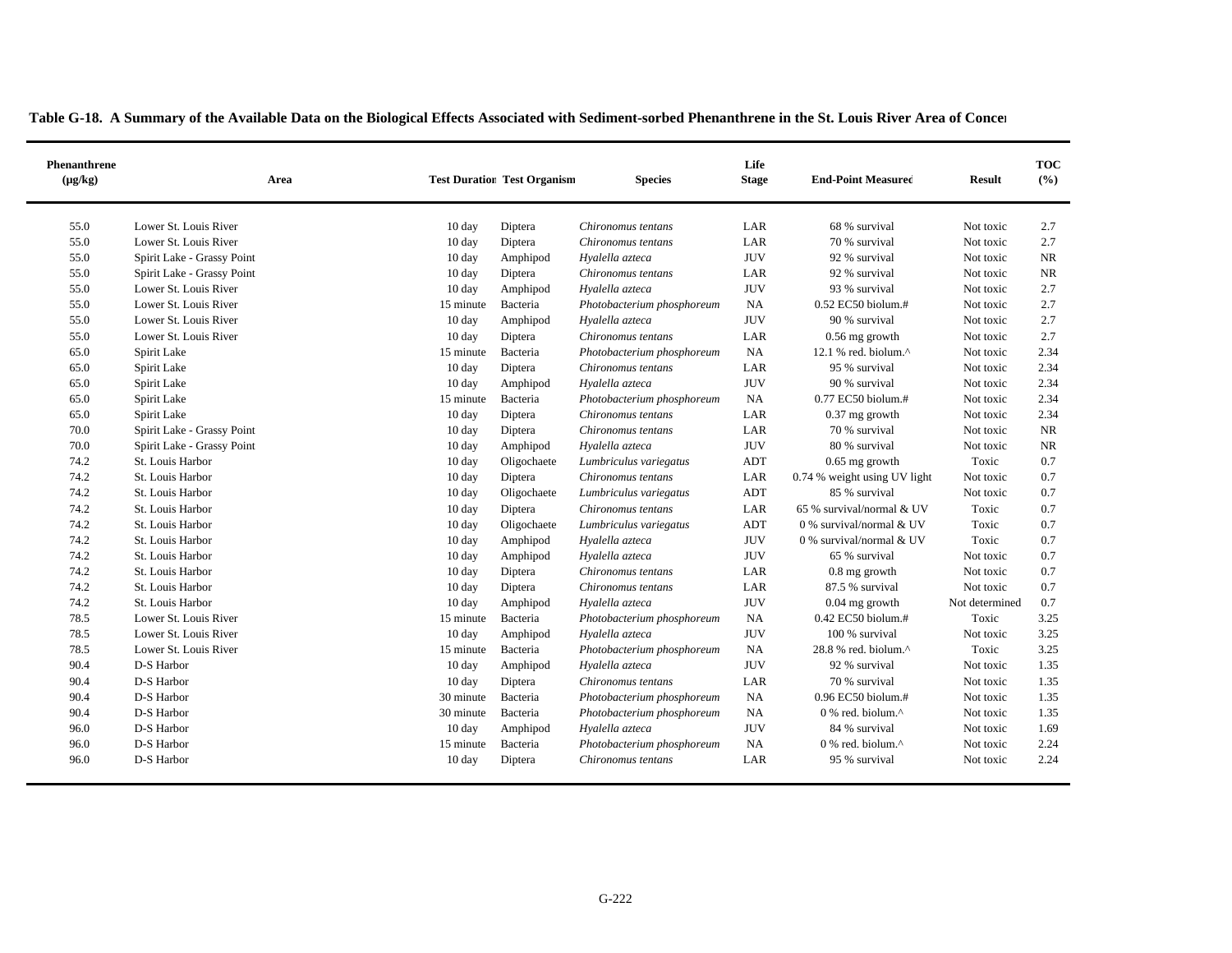| Phenanthrene<br>$(\mu g/kg)$ | Area                                    |                  | <b>Test Duration Test Organism</b> | <b>Species</b>             | Life<br><b>Stage</b> | <b>End-Point Measured</b>                           | <b>Result</b> | <b>TOC</b><br>(%) |
|------------------------------|-----------------------------------------|------------------|------------------------------------|----------------------------|----------------------|-----------------------------------------------------|---------------|-------------------|
| 96.0                         | D-S Harbor                              | $10 \text{ day}$ | Amphipod                           | Hyalella azteca            | <b>JUV</b>           | 98 % survival                                       | Not toxic     | 2.24              |
| 96.0                         | D-S Harbor                              | 15 minute        | Bacteria                           | Photobacterium phosphoreum | <b>NA</b>            | 1.3 EC50 biolum.#                                   | Not toxic     | 2.24              |
| 96.0                         | D-S Harbor                              | $10 \text{ day}$ | Diptera                            | Chironomus tentans         | LAR                  | $0.46$ mg growth                                    | Not toxic     | 2.24              |
| 96.0                         | D-S Harbor                              | 15 minute        | Bacteria                           | Photobacterium phosphoreum | <b>NA</b>            | 12.1 % red. biolum. $^{\wedge}$                     | Not toxic     | 1.69              |
| 96.0                         | D-S Harbor                              | 15 minute        | Bacteria                           | Photobacterium phosphoreum | <b>NA</b>            | 4.29 EC50 biolum.#                                  | Not toxic     | 1.69              |
| 107                          | D-S Harbor                              | $10 \text{ day}$ | Amphipod                           | Hyalella azteca            | <b>JUV</b>           | 82 % survival                                       | Not toxic     | 0.4               |
| 107                          | D-S Harbor                              | 10 day           | Diptera                            | Chironomus tentans         | LAR                  | 85 % survival                                       | Not toxic     | 0.4               |
| 107                          | D-S Harbor                              | 10 day           | Diptera                            | Chironomus tentans         | LAR                  | 88 % survival                                       | Not toxic     | 0.4               |
| 107                          | D-S Harbor                              | 30 minute        | Bacteria                           | Photobacterium phosphoreum | NA                   | 39.7 % red. biolum.^                                | Toxic         | 0.4               |
| 107                          | D-S Harbor                              | 30 minute        | Bacteria                           | Photobacterium phosphoreum | NA                   | 100 EC50 biolum.#                                   | Not toxic     | 0.4               |
| 107                          | D-S Harbor                              | 10 day           | Amphipod                           | Hyalella azteca            | <b>JUV</b>           | 85 % survival                                       | Not toxic     | 0.4               |
| 133                          | D-S Harbor                              | 10 day           | Diptera                            | Chironomus tentans         | LAR                  | 85 % survival                                       | Not toxic     | 3.85              |
| 133                          | D-S Harbor                              | 10 day           | Diptera                            | Chironomus tentans         | LAR                  | $0.64$ mg growth                                    | Not toxic     | 3.85              |
| 133                          | D-S Harbor                              | 15 minute        | Bacteria                           | Photobacterium phosphoreum | NA                   | 0 % red. biolum.^                                   | Not toxic     | 3.85              |
| 133                          | D-S Harbor                              | 15 minute        | Bacteria                           | Photobacterium phosphoreum | <b>NA</b>            | 3.82 EC50 biolum.#                                  | Not toxic     | 3.85              |
| 133                          | D-S Harbor                              | 10 day           | Amphipod                           | Hyalella azteca            | <b>JUV</b>           | 88 % survival                                       | Not toxic     | 3.85              |
| 151                          | St. Louis River - Lower St. Louis River | 30 minute        | Bacteria                           | Photobacterium phosphoreum | <b>NA</b>            | 18.2 % red. biolum.^                                | Not toxic     | 4.84              |
| 151                          | St. Louis River - Lower St. Louis River | $10 \text{ day}$ | Amphipod                           | Hyalella azteca            | <b>JUV</b>           | 92 % survival                                       | Not toxic     | 4.84              |
| 151                          | St. Louis River - Lower St. Louis River | 10 day           | Diptera                            | Chironomus tentans         | LAR                  | 90 % survival                                       | Not toxic     | 4.84              |
| 151                          | St. Louis River - Lower St. Louis River | 30 minute        | Bacteria                           | Photobacterium phosphoreum | <b>NA</b>            | $0.09$ EC50 biolum.#                                | Toxic         | 4.84              |
| 181                          | Spirit Lake                             | 30 minute        | Bacteria                           | Photobacterium phosphoreum | NA                   | 0.97 EC50 biolum.#                                  | Not toxic     | 5.34              |
| 181                          | Spirit Lake                             | 10 day           | Amphipod                           | Hyalella azteca            | <b>JUV</b>           | 100 % survival                                      | Not toxic     | 5.34              |
| 181                          | Spirit Lake                             | $10 \text{ day}$ | Diptera                            | Chironomus tentans         | LAR                  | 75 % survival                                       | Not toxic     | 5.34              |
| 181                          | Spirit Lake                             | 30 minute        | Bacteria                           | Photobacterium phosphoreum | NA                   | $18.8$ % red. biolum. <sup><math>\land</math></sup> | Not toxic     | 5.34              |
| 213                          | Spirit Lake                             | 15 minute        | Bacteria                           | Photobacterium phosphoreum | NA                   | 0.51 EC50 biolum.#                                  | Not toxic     | 3.95              |
| 213                          | Spirit Lake                             | $10 \text{ day}$ | Amphipod                           | Hyalella azteca            | <b>JUV</b>           | 70 % survival                                       | Toxic         | 3.95              |
| 213                          | Spirit Lake                             | 15 minute        | Bacteria                           | Photobacterium phosphoreum | NA                   | $23.7$ % red. biolum. $^{\wedge}$                   | Toxic         | 3.95              |
| 213                          | Spirit Lake                             | 15 minute        | Bacteria                           | Photobacterium phosphoreum | NA                   | 30.7 % red. biolum.^                                | Toxic         | 3.95              |
| 213                          | Spirit Lake                             | 15 minute        | Bacteria                           | Photobacterium phosphoreum | NA                   | 0.51 EC50 biolum.#                                  | Not toxic     | 3.95              |
| 213                          | Spirit Lake                             | 10 day           | Amphipod                           | Hyalella azteca            | <b>JUV</b>           | 88 % survival                                       | Not toxic     | 3.95              |
| 220                          | St. Louis Harbor                        | 10 day           | Diptera                            | Chironomus tentans         | LAR                  | 1.08 % weight using UV light                        | Not toxic     | 4.1               |
| 220                          | St. Louis Harbor                        | $10 \text{ day}$ | Amphipod                           | Hyalella azteca            | <b>JUV</b>           | $0.04$ mg growth                                    | Toxic         | 4.1               |
| 220                          | St. Louis Harbor                        | 10 day           | Oligochaete                        | Lumbriculus variegatus     | ADT                  | 0.83 % weight using UV light                        | Toxic         | 4.1               |
| 220                          | St. Louis Harbor                        | 10 day           | Diptera                            | Chironomus tentans         | LAR                  | 95 % survival/normal & UV                           | Not toxic     | 4.1               |
| 220                          | St. Louis Harbor                        | 10 day           | Amphipod                           | Hyalella azteca            | <b>JUV</b>           | 80 % survival                                       | Not toxic     | 4.1               |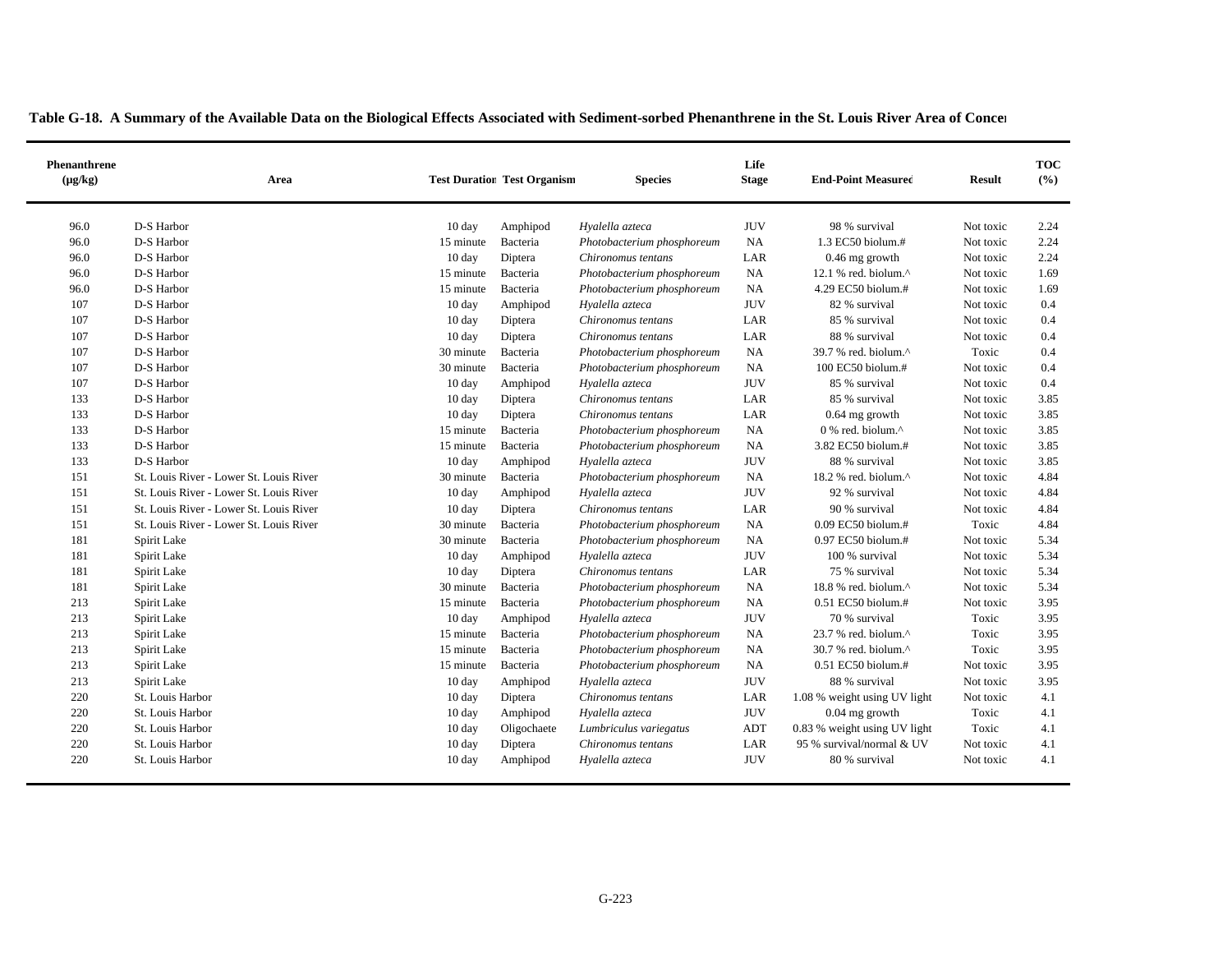| <b>Phenanthrene</b><br>$(\mu g/kg)$ |                  | Area |                  | <b>Test Duration Test Organism</b> | <b>Species</b>             | Life<br><b>Stage</b> | <b>End-Point Measured</b>    | <b>Result</b> | <b>TOC</b><br>(%) |
|-------------------------------------|------------------|------|------------------|------------------------------------|----------------------------|----------------------|------------------------------|---------------|-------------------|
| 220                                 | St. Louis Harbor |      | $10 \text{ day}$ | Amphipod                           | Hyalella azteca            | <b>JUV</b>           | 72.5 % survival/normal & UV  | Not toxic     | 4.1               |
| 220                                 | St. Louis Harbor |      | 10 day           | Amphipod                           | Hyalella azteca            | <b>JUV</b>           | 0.05 % weight using UV light | Not toxic     | 4.1               |
| 220                                 | St. Louis Harbor |      | $10 \text{ day}$ | Oligochaete                        | Lumbriculus variegatus     | ADT                  | $0.85$ mg growth             | Not toxic     | 4.1               |
| 220                                 | St. Louis Harbor |      | $10 \text{ day}$ | Diptera                            | Chironomus tentans         | LAR                  | 85 % survival                | Not toxic     | 4.1               |
| 220                                 | St. Louis Harbor |      | $10 \text{ day}$ | Diptera                            | Chironomus tentans         | LAR                  | $0.93$ mg growth             | Not toxic     | 4.1               |
| 220                                 | St. Louis Harbor |      | $10 \text{ day}$ | Oligochaete                        | Lumbriculus variegatus     | ADT                  | 87.5 % survival/normal & UV  | Not toxic     | 4.1               |
| 220                                 | St. Louis Harbor |      | $10 \text{ day}$ | Oligochaete                        | Lumbriculus variegatus     | ADT                  | 100 % survival               | Not toxic     | 4.1               |
| 280                                 | Spirit Lake      |      | $10 \text{ day}$ | Diptera                            | Chironomus tentans         | LAR                  | $0.53$ mg growth             | Not toxic     | 1.65              |
| 280                                 | Spirit Lake      |      | $10 \text{ day}$ | Amphipod                           | Hyalella azteca            | <b>JUV</b>           | 87 % survival                | Not toxic     | 1.65              |
| 280                                 | Spirit Lake      |      | 15 minute -      | <b>Racteria</b>                    | Photobacterium phosphoreum | <b>NA</b>            | $0\%$ red biolum $\wedge$    | Not toxic     | 1.65              |

| 220 | St. Louis Harbor                                | $10 \text{ day}$ | Diptera     | Chironomus tentans         | LAR        | 85 % survival                                     | Not toxic | 4.1       |
|-----|-------------------------------------------------|------------------|-------------|----------------------------|------------|---------------------------------------------------|-----------|-----------|
| 220 | St. Louis Harbor                                | $10 \text{ day}$ | Diptera     | Chironomus tentans         | LAR        | 0.93 mg growth                                    | Not toxic | 4.1       |
| 220 | St. Louis Harbor                                | $10 \text{ day}$ | Oligochaete | Lumbriculus variegatus     | <b>ADT</b> | 87.5 % survival/normal & UV                       | Not toxic | 4.1       |
| 220 | St. Louis Harbor                                | $10 \text{ day}$ | Oligochaete | Lumbriculus variegatus     | ADT        | 100 % survival                                    | Not toxic | 4.1       |
| 280 | Spirit Lake                                     | 10 day           | Diptera     | Chironomus tentans         | LAR        | $0.53$ mg growth                                  | Not toxic | 1.65      |
| 280 | Spirit Lake                                     | $10 \text{ day}$ | Amphipod    | Hyalella azteca            | <b>JUV</b> | 87 % survival                                     | Not toxic | 1.65      |
| 280 | Spirit Lake                                     | 15 minute        | Bacteria    | Photobacterium phosphoreum | <b>NA</b>  | $0\%$ red. biolum. <sup><math>\wedge</math></sup> | Not toxic | 1.65      |
| 280 | Spirit Lake                                     | 10 day           | Diptera     | Chironomus tentans         | LAR        | 88 % survival                                     | Not toxic | 1.65      |
| 280 | Spirit Lake                                     | 15 minute        | Bacteria    | Photobacterium phosphoreum | NA         | 4.42 EC50 biolum.#                                | Not toxic | 1.65      |
| 300 | Spirit Lake - Grassy Point                      | $10 \text{ day}$ | Diptera     | Chironomus tentans         | LAR        | 70 % survival                                     | Not toxic | NR        |
| 300 | Spirit Lake - Grassy Point                      | 10 day           | Amphipod    | Hyalella azteca            | <b>JUV</b> | 90 % survival                                     | Not toxic | <b>NR</b> |
| 330 | Spirit Lake - Grassy Point                      | $10 \text{ day}$ | Amphipod    | Hyalella azteca            | <b>JUV</b> | 75 % survival                                     | Not toxic | <b>NR</b> |
| 330 | Spirit Lake - Grassy Point                      | $10 \text{ day}$ | Diptera     | Chironomus tentans         | LAR        | 75 % survival                                     | Not toxic | <b>NR</b> |
| 376 | D-S Harbor                                      | $10 \text{ day}$ | Diptera     | Chironomus tentans         | LAR        | $0.58$ mg growth                                  | Not toxic | 2.98      |
| 376 | D-S Harbor                                      | 15 minute        | Bacteria    | Photobacterium phosphoreum | <b>NA</b>  | 10.5 % red. biolum. $^{\wedge}$                   | Not toxic | 2.98      |
| 376 | D-S Harbor                                      | 10 day           | Diptera     | Chironomus tentans         | LAR        | 72 % survival                                     | Not toxic | 2.98      |
| 376 | D-S Harbor                                      | 10 day           | Amphipod    | Hyalella azteca            | <b>JUV</b> | 97 % survival                                     | Not toxic | 2.98      |
| 376 | D-S Harbor                                      | 15 minute        | Bacteria    | Photobacterium phosphoreum | <b>NA</b>  | 1.92 EC50 biolum.#                                | Not toxic | 2.98      |
| 420 | St. Louis Bay - Miller & Coffee Creek Embayment | 10 day           | Amphipod    | Hyalella azteca            | <b>JUV</b> | 96 % survival                                     | Not toxic | NR        |
| 423 | Spirit Lake                                     | $10 \text{ day}$ | Diptera     | Chironomus tentans         | LAR        | 98 % survival                                     | Not toxic | 13.81     |
| 423 | Spirit Lake                                     | 30 minute        | Bacteria    | Photobacterium phosphoreum | NA         | 3.88 EC50 biolum.#                                | Not toxic | 13.81     |
| 423 | Spirit Lake                                     | 10 day           | Amphipod    | Hyalella azteca            | <b>JUV</b> | 62 % survival                                     | Not toxic | 13.81     |
| 423 | Spirit Lake                                     | 30 minute        | Bacteria    | Photobacterium phosphoreum | <b>NA</b>  | $0.1$ % red. biolum. $^{\wedge}$                  | Not toxic | 13.81     |
| 470 | St. Louis Bay - Miller & Coffee Creek Embayment | $10 \text{ day}$ | Amphipod    | Hyalella azteca            | <b>JUV</b> | 90 % survival                                     | Not toxic | NR        |
| 470 | St. Louis Bay - Miller & Coffee Creek Embayment | $10 \text{ day}$ | Diptera     | Chironomus tentans         | LAR        | 80 % survival                                     | Not toxic | NR        |
| 472 | St. Louis River - Keene Creek                   | $10 \text{ day}$ | Amphipod    | Hyalella azteca            | <b>JUV</b> | 87 % survival                                     | Not toxic | 6.4       |
| 472 | St. Louis River - Keene Creek                   | $10 \text{ day}$ | Amphipod    | Hyalella azteca            | <b>JUV</b> | $0.2 \text{ mg}$ growth                           | Not toxic | 6.4       |
| 472 | St. Louis River - Keene Creek                   | $10 \text{ day}$ | Diptera     | Chironomus tentans         | LAR        | 72 % survival                                     | Not toxic | 6.4       |
| 472 | St. Louis River - Keene Creek                   | 10 day           | Diptera     | Chironomus tentans         | LAR        | 1.59 mg growth                                    | Not toxic | 6.4       |
| 476 | Lower St. Louis River                           | 10 day           | Amphipod    | Hyalella azteca            | <b>JUV</b> | 92 % survival                                     | Not toxic | 1.37      |
| 476 | Lower St. Louis River                           | 15 minute        | Bacteria    | Photobacterium phosphoreum | <b>NA</b>  | $8.2$ % red. biolum. $^{\wedge}$                  | Not toxic | 1.37      |
| 476 | Lower St. Louis River                           | 10 day           | Diptera     | Chironomus tentans         | LAR        | $0.57$ mg growth                                  | Not toxic | 1.37      |
|     |                                                 |                  |             |                            |            |                                                   |           |           |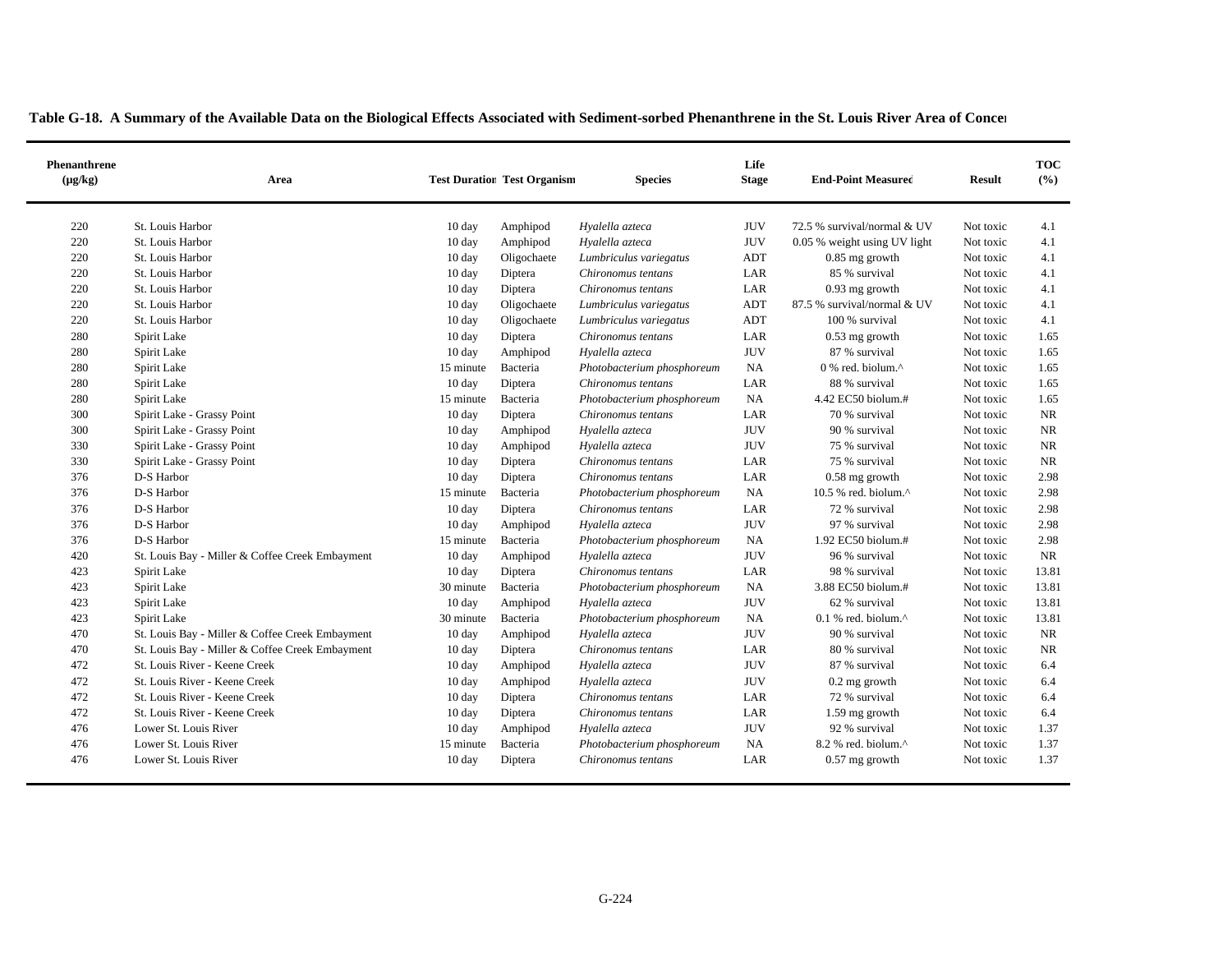| <b>Phenanthrene</b><br>$(\mu g/kg)$ | Area                                            |                  | <b>Test Duration Test Organism</b> | <b>Species</b>             | Life<br><b>Stage</b> | <b>End-Point Measured</b>        | <b>Result</b>  | <b>TOC</b><br>(%) |
|-------------------------------------|-------------------------------------------------|------------------|------------------------------------|----------------------------|----------------------|----------------------------------|----------------|-------------------|
| 476                                 | Lower St. Louis River                           | 15 minute        | Bacteria                           | Photobacterium phosphoreum | NA                   | 3.52 EC50 biolum.#               | Not toxic      | 1.37              |
| 476                                 | Lower St. Louis River                           | 10 day           | Diptera                            | Chironomus tentans         | LAR                  | 52 % survival                    | Not toxic      | 1.37              |
| 515                                 | D-S Harbor                                      | 10 day           | Amphipod                           | Hyalella azteca            | <b>JUV</b>           | 87 % survival                    | Not toxic      | 3.4               |
| 515                                 | D-S Harbor                                      | 10 day           | Diptera                            | Chironomus tentans         | LAR                  | $0.49$ mg growth                 | Not toxic      | 3.4               |
| 515                                 | D-S Harbor                                      | 15 minute        | Bacteria                           | Photobacterium phosphoreum | NA                   | 0.74 EC50 biolum.#               | Not toxic      | 3.4               |
| 515                                 | D-S Harbor                                      | 10 day           | Amphipod                           | Hyalella azteca            | <b>JUV</b>           | 87 % survival                    | Not toxic      | 3.4               |
| 515                                 | D-S Harbor                                      | 15 minute        | Bacteria                           | Photobacterium phosphoreum | NA                   | $1.2$ % red. biolum. $^{\wedge}$ | Not toxic      | 3.4               |
| 515                                 | D-S Harbor                                      | 15 minute        | Bacteria                           | Photobacterium phosphoreum | NA                   | 0.74 EC50 biolum.#               | Not toxic      | 3.4               |
| 515                                 | D-S Harbor                                      | 10 day           | Diptera                            | Chironomus tentans         | LAR                  | 77 % survival                    | Not toxic      | 3.4               |
| 515                                 | D-S Harbor                                      | 10 day           | Diptera                            | Chironomus tentans         | LAR                  | $0.37$ mg growth                 | Not toxic      | 3.4               |
| 515                                 | D-S Harbor                                      | 10 day           | Diptera                            | Chironomus tentans         | LAR                  | 85 % survival                    | Not toxic      | 3.4               |
| 515                                 | D-S Harbor                                      | 15 minute        | Bacteria                           | Photobacterium phosphoreum | NA                   | 1.9 % red. biolum.^              | Not toxic      | 3.4               |
| 520                                 | St. Louis Bay - Miller & Coffee Creek Embayment | $10 \text{ day}$ | Amphipod                           | Hyalella azteca            | <b>JUV</b>           | 96 % survival                    | Not toxic      | NR                |
| 540                                 | St. Louis Bay - Miller & Coffee Creek Embayment | 10 day           | Amphipod                           | Hyalella azteca            | <b>JUV</b>           | 96 % survival                    | Not toxic      | <b>NR</b>         |
| 550                                 | St. Louis Bay - Miller & Coffee Creek Embayment | 10 day           | Amphipod                           | Hyalella azteca            | <b>JUV</b>           | 93 % survival                    | Not toxic      | <b>NR</b>         |
| 550                                 | Spirit Lake - Grassy Point                      | 10 day           | Amphipod                           | Hyalella azteca            | <b>JUV</b>           | 82 % survival                    | Not toxic      | <b>NR</b>         |
| 550                                 | Spirit Lake - Grassy Point                      | 10 day           | Diptera                            | Chironomus tentans         | LAR                  | 82 % survival                    | Not toxic      | NR                |
| 566                                 | St. Louis River - Stryker Bay                   | 10 day           | Amphipod                           | Hyalella azteca            | <b>JUV</b>           | 100 % survival                   | Not toxic      | 11.76             |
| 566                                 | St. Louis River - Stryker Bay                   | 10 day           | Diptera                            | Chironomus tentans         | LAR                  | 67 % survival                    | Not toxic      | 11.76             |
| 566                                 | St. Louis River - Stryker Bay                   | 10 day           | Diptera                            | Chironomus tentans         | LAR                  | $1.02$ mg growth                 | Toxic          | 11.76             |
| 566                                 | St. Louis River - Stryker Bay                   | 10 day           | Amphipod                           | Hyalella azteca            | <b>JUV</b>           | $0.11$ mg growth                 | Toxic          | 11.76             |
| 590                                 | St. Louis Bay - Miller & Coffee Creek Embayment | 10 day           | Amphipod                           | Hyalella azteca            | <b>JUV</b>           | 90 % survival                    | Not toxic      | <b>NR</b>         |
| 590                                 | St. Louis Bay - Miller & Coffee Creek Embayment | 10 day           | Diptera                            | Chironomus tentans         | LAR                  | 90 % survival                    | Not toxic      | <b>NR</b>         |
| 600                                 | St. Louis Bay - Miller & Coffee Creek Embayment | 10 day           | Diptera                            | Chironomus tentans         | LAR                  | 78 % survival                    | Not toxic      | $\rm NR$          |
| 600                                 | St. Louis Bay - Miller & Coffee Creek Embayment | $10 \text{ day}$ | Amphipod                           | Hyalella azteca            | <b>JUV</b>           | 98 % survival                    | Not toxic      | <b>NR</b>         |
| 622                                 | Spirit Lake                                     | 15 minute        | Bacteria                           | Photobacterium phosphoreum | NA                   | 0.77 EC50 biolum.#               | Not toxic      | -1                |
| 622                                 | Spirit Lake                                     | 10 day           | Amphipod                           | Hyalella azteca            | <b>JUV</b>           | 63 % survival                    | Toxic          | $\overline{1}$    |
| 622                                 | Spirit Lake                                     | 10 day           | Diptera                            | Chironomus tentans         | LAR                  | Not determined                   | Not determined |                   |
| 622                                 | Spirit Lake                                     | 15 minute        | Bacteria                           | Photobacterium phosphoreum | <b>NA</b>            | 52.4 % red. biolum. $^{\wedge}$  | Toxic          | -1                |
| 622                                 | Spirit Lake                                     | 10 day           | Diptera                            | Chironomus tentans         | LAR                  | 0 % survival                     | Toxic          | -1                |
| 645                                 | D-S Harbor                                      | 10 day           | Amphipod                           | Hyalella azteca            | <b>JUV</b>           | 72 % survival                    | Not toxic      | 4.11              |
| 645                                 | D-S Harbor                                      | 30 minute        | Bacteria                           | Photobacterium phosphoreum | NA                   | 0.24 EC50 biolum.#               | Toxic          | 4.11              |
| 645                                 | D-S Harbor                                      | 10 day           | Diptera                            | Chironomus tentans         | LAR                  | 88 % survival                    | Not toxic      | 4.11              |
| 645                                 | D-S Harbor                                      | 10 day           | Amphipod                           | Hyalella azteca            | <b>JUV</b>           | 98 % survival                    | Not toxic      | 4.11              |
| 645                                 | D-S Harbor                                      | 10 day           | Diptera                            | Chironomus tentans         | LAR                  | 68 % survival                    | Not toxic      | 4.11              |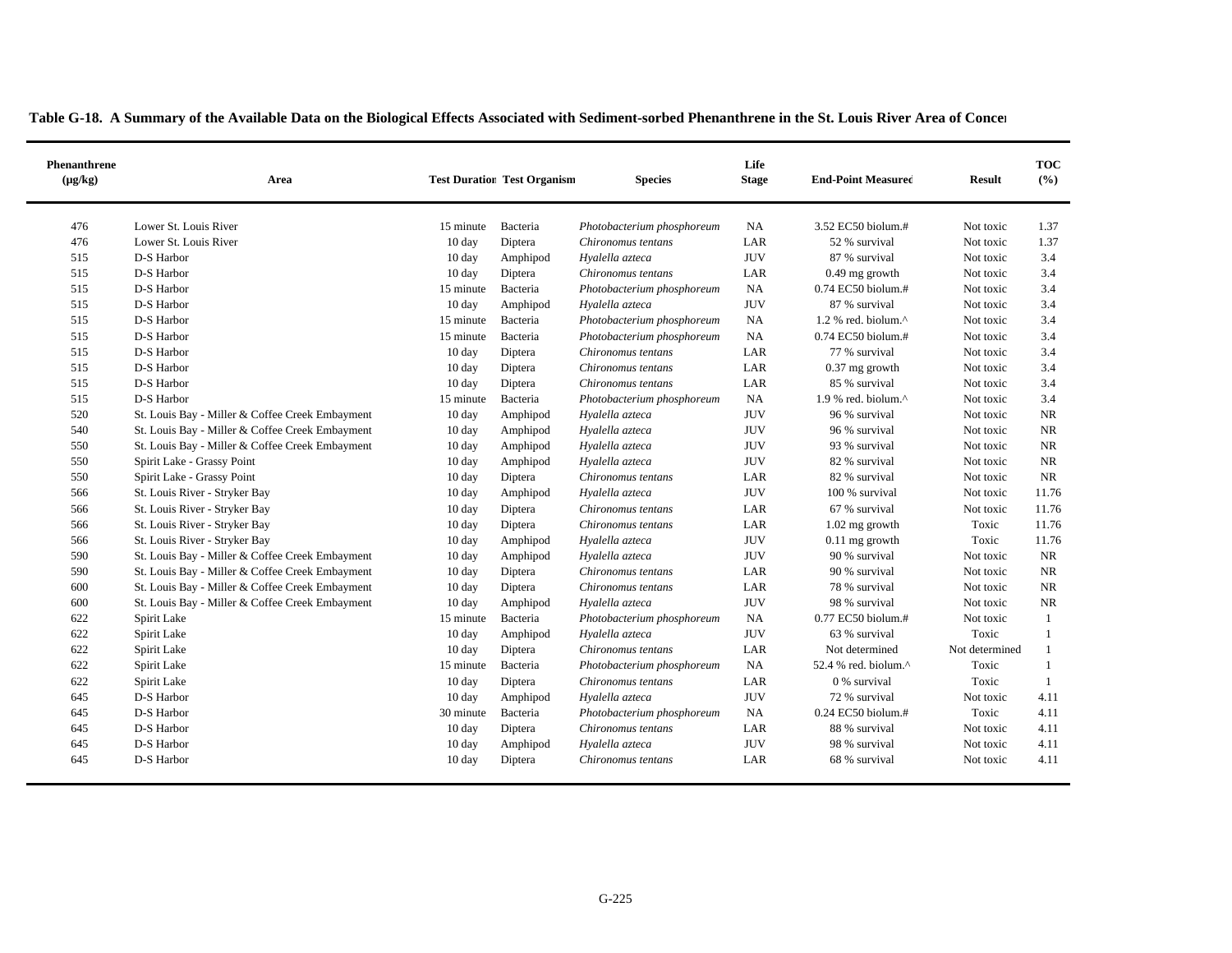| <b>Phenanthrene</b><br>$(\mu g/kg)$ | Area                                            |                  | <b>Test Duration Test Organism</b> | <b>Species</b>             | Life<br><b>Stage</b> | <b>End-Point Measured</b>                            | <b>Result</b>  | <b>TOC</b><br>(%) |
|-------------------------------------|-------------------------------------------------|------------------|------------------------------------|----------------------------|----------------------|------------------------------------------------------|----------------|-------------------|
| 645                                 | D-S Harbor                                      | 30 minute        | Bacteria                           | Photobacterium phosphoreum | <b>NA</b>            | 15.5 % red. biolum. $^{\wedge}$                      | Not toxic      | 4.11              |
| 650                                 | Spirit Lake - Grassy Point                      | 10 day           | Amphipod                           | Hyalella azteca            | <b>JUV</b>           | 65 % survival                                        | Toxic          | NR                |
| 650                                 | Spirit Lake - Grassy Point                      | 10 day           | Diptera                            | Chironomus tentans         | LAR                  | 72 % survival                                        | Not toxic      | NR                |
| 670                                 | St. Louis Bay - Miller & Coffee Creek Embayment | 10 day           | Diptera                            | Chironomus tentans         | LAR                  | 80 % survival                                        | Not toxic      | <b>NR</b>         |
| 670                                 | St. Louis Bay - Miller & Coffee Creek Embayment | 10 day           | Amphipod                           | Hyalella azteca            | <b>JUV</b>           | 90 % survival                                        | Not toxic      | <b>NR</b>         |
| 673                                 | St. Louis Bay                                   | 15 minute        | Bacteria                           | Photobacterium phosphoreum | NA                   | 1.1 % red. biolum. $^{\wedge}$                       | Not toxic      | 3.87              |
| 673                                 | St. Louis Bay                                   | 15 minute        | Bacteria                           | Photobacterium phosphoreum | <b>NA</b>            | $0.41$ EC50 biolum.#                                 | Toxic          | 3.87              |
| 673                                 | St. Louis Bay                                   | 10 day           | Amphipod                           | Hyalella azteca            | <b>JUV</b>           | 93 % survival                                        | Not toxic      | 3.87              |
| 673                                 | St. Louis Bay                                   | 10 day           | Diptera                            | Chironomus tentans         | LAR                  | 75 % survival                                        | Not toxic      | 3.87              |
| 673                                 | St. Louis Bay                                   | 10 day           | Diptera                            | Chironomus tentans         | LAR                  | $0.23$ mg growth                                     | Toxic          | 3.87              |
| 700                                 | St. Louis Bay - Miller & Coffee Creek Embayment | 10 day           | Amphipod                           | Hyalella azteca            | <b>JUV</b>           | 72 % survival                                        | Not toxic      | <b>NR</b>         |
| 700                                 | St. Louis Bay - Miller & Coffee Creek Embayment | 10 day           | Diptera                            | Chironomus tentans         | LAR                  | 80 % survival                                        | Not toxic      | NR                |
| 707                                 | D-S Harbor                                      | $10 \text{ day}$ | Amphipod                           | Hyalella azteca            | <b>JUV</b>           | 90 % survival                                        | Not toxic      | 4.02              |
| 707                                 | D-S Harbor                                      | 15 minute        | Bacteria                           | Photobacterium phosphoreum | <b>NA</b>            | 1.76 EC50 biolum.#                                   | Not toxic      | 4.02              |
| 707                                 | D-S Harbor                                      | 10 day           | Diptera                            | Chironomus tentans         | LAR                  | Not determined                                       | Not determined | 4.02              |
| 707                                 | D-S Harbor                                      | 10 day           | Diptera                            | Chironomus tentans         | LAR                  | 57 % survival                                        | Toxic          | 4.02              |
| 707                                 | D-S Harbor                                      | 15 minute        | Bacteria                           | Photobacterium phosphoreum | NA                   | 4.1 % red. biolum. $^{\wedge}$                       | Not toxic      | 4.02              |
| 710                                 | St. Louis River - Stryker Bay                   | 10 day           | Diptera                            | Chironomus tentans         | LAR                  | 1.3 mg growth                                        | Not toxic      | 26.54             |
| 710                                 | St. Louis River - Stryker Bay                   | 10 day           | Diptera                            | Chironomus tentans         | LAR                  | 83 % survival                                        | Not toxic      | 26.54             |
| 710                                 | St. Louis River - Stryker Bay                   | $10 \text{ day}$ | Amphipod                           | Hyalella azteca            | <b>JUV</b>           | 92 % survival                                        | Not toxic      | 26.54             |
| 710                                 | St. Louis River - Stryker Bay                   | 10 day           | Amphipod                           | Hyalella azteca            | <b>JUV</b>           | $0.18$ mg growth                                     | Toxic          | 26.54             |
| 744                                 | D-S Harbor                                      | 10 day           | Diptera                            | Chironomus tentans         | LAR                  | 70 % survival                                        | Not toxic      | 4.05              |
| 744                                 | D-S Harbor                                      | 30 minute        | Bacteria                           | Photobacterium phosphoreum | NA                   | 0.36 EC50 biolum.#                                   | Toxic          | 4.05              |
| 744                                 | D-S Harbor                                      | 10 day           | Amphipod                           | Hyalella azteca            | <b>JUV</b>           | 67 % survival                                        | Not toxic      | 4.05              |
| 744                                 | D-S Harbor                                      | 30 minute        | Bacteria                           | Photobacterium phosphoreum | NA                   | 8.3 % red. biolum.^                                  | Not toxic      | 4.05              |
| 774                                 | Spirit Lake                                     | $10 \text{ day}$ | Diptera                            | Chironomus tentans         | LAR                  | 72 % survival                                        | Not toxic      | 3.98              |
| 774                                 | Spirit Lake                                     | 30 minute        | Bacteria                           | Photobacterium phosphoreum | NA                   | 0.37 EC50 biolum.#                                   | Toxic          | 3.98              |
| 774                                 | Spirit Lake                                     | 30 minute        | Bacteria                           | Photobacterium phosphoreum | NA                   | 8.6 % red. biolum.^                                  | Not toxic      | 3.98              |
| 774                                 | Spirit Lake                                     | 10 day           | Amphipod                           | Hyalella azteca            | <b>JUV</b>           | 100 % survival                                       | Not toxic      | 3.98              |
| 780                                 | D-S Harbor - Slip C                             | 10 day           | Diptera                            | Chironomus tentans         | LAR                  | 72 % survival                                        | Not toxic      | NR                |
| 780                                 | D-S Harbor - Slip C                             | 10 day           | Amphipod                           | Hyalella azteca            | <b>JUV</b>           | 85 % survival                                        | Not toxic      | NR                |
| 785                                 | Spirit Lake                                     | 10 day           | Diptera                            | Chironomus tentans         | LAR                  | 0 % survival                                         | Toxic          | 0.82              |
| 785                                 | Spirit Lake                                     | 10 day           | Amphipod                           | Hyalella azteca            | <b>JUV</b>           | 59 % survival                                        | Not toxic      | 0.82              |
| 785                                 | Spirit Lake                                     | 30 minute        | Bacteria                           | Photobacterium phosphoreum | <b>NA</b>            | $0.05$ EC50 biolum.#                                 | Toxic          | 0.82              |
| 785                                 | Spirit Lake                                     | 30 minute        | Bacteria                           | Photobacterium phosphoreum | <b>NA</b>            | $26.1$ % red. biolum. <sup><math>\wedge</math></sup> | Toxic          | 0.82              |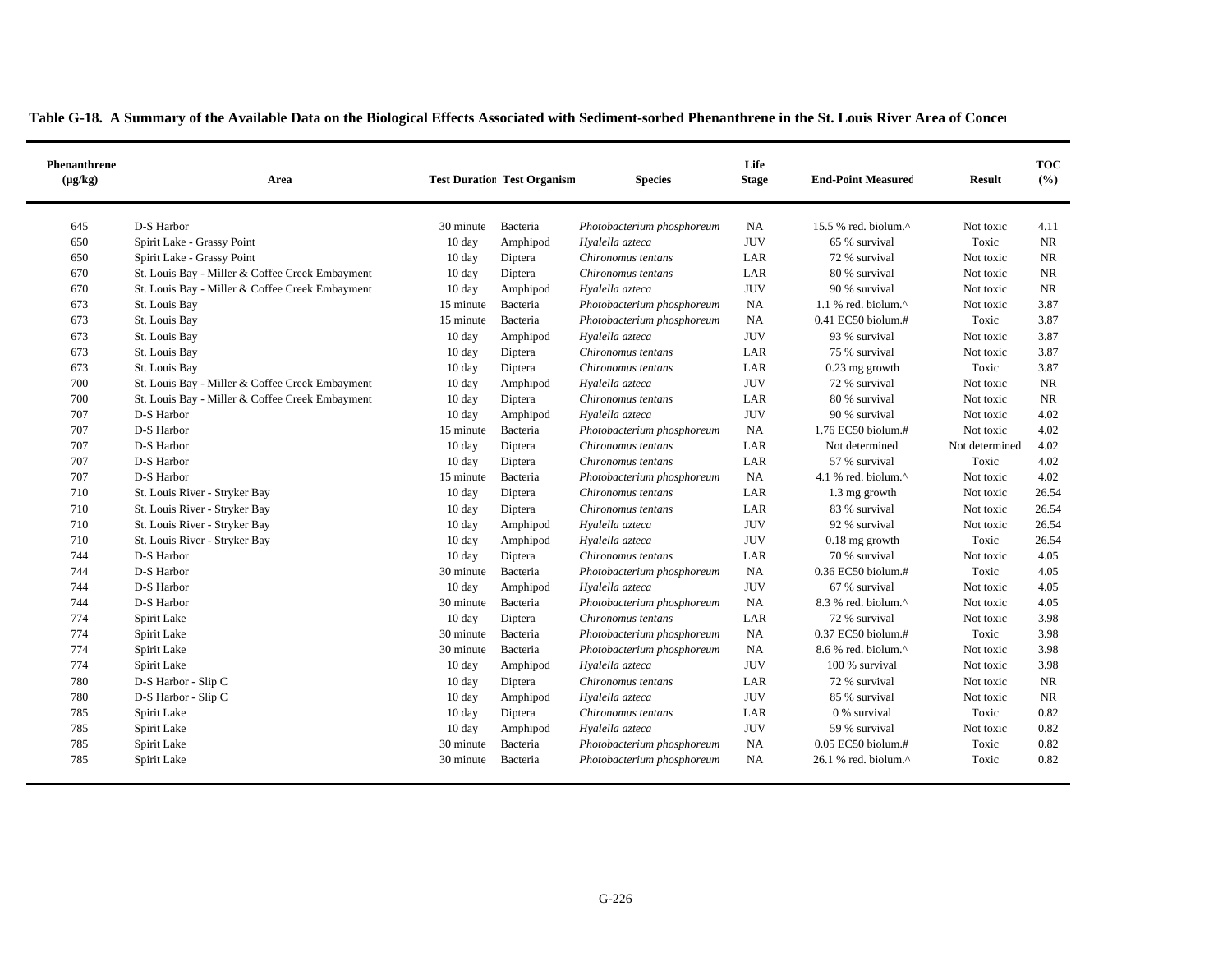| <b>Phenanthrene</b><br>$(\mu g/kg)$ | Area                                            |                  | <b>Test Duration Test Organism</b> | <b>Species</b>             | Life<br><b>Stage</b> | <b>End-Point Measured</b>                         | <b>Result</b> | <b>TOC</b><br>(%) |
|-------------------------------------|-------------------------------------------------|------------------|------------------------------------|----------------------------|----------------------|---------------------------------------------------|---------------|-------------------|
| 848                                 | St. Louis Bay                                   | 30 minute        | Bacteria                           | Photobacterium phosphoreum | NA                   | 29.6 % red. biolum.^                              | Toxic         | 2.13              |
| 848                                 | St. Louis Bay                                   | 30 minute        | Bacteria                           | Photobacterium phosphoreum | <b>NA</b>            | 0.47 EC50 biolum.#                                | Toxic         | 2.13              |
| 848                                 | St. Louis Bay                                   | 10 day           | Diptera                            | Chironomus tentans         | LAR                  | 82 % survival                                     | Not toxic     | 2.13              |
| 848                                 | St. Louis Bay                                   | 10 day           | Amphipod                           | Hyalella azteca            | <b>JUV</b>           | 86 % survival                                     | Not toxic     | 2.13              |
| 853                                 | D-S Harbor                                      | 15 minute        | Bacteria                           | Photobacterium phosphoreum | <b>NA</b>            | 1.5 EC50 biolum.#                                 | Not toxic     | 3.99              |
| 853                                 | D-S Harbor                                      | 10 day           | Amphipod                           | Hyalella azteca            | <b>JUV</b>           | 86 % survival                                     | Not toxic     | 3.99              |
| 853                                 | D-S Harbor                                      | 15 minute        | Bacteria                           | Photobacterium phosphoreum | NA                   | $0\%$ red. biolum. <sup><math>\wedge</math></sup> | Not toxic     | 3.99              |
| 900                                 | D-S Harbor - NW side of Lakehead Dock           | $10 \text{ day}$ | Diptera                            | Chironomus tentans         | LAR                  | 100 % survival                                    | Not toxic     | 8.4               |
| 900                                 | D-S Harbor - NW side of Lakehead Dock           | 10 day           | Amphipod                           | Hyalella azteca            | <b>JUV</b>           | 95 % survival                                     | Not toxic     | 8.4               |
| 900                                 | D-S Harbor - NW side of Lakehead Dock           | 48 hour          | Cladoceran                         | Ceriodaphnia dubia         | ADT                  | 100 % survival                                    | Not toxic     | 8.4               |
| 900                                 | D-S Harbor - NW side of Lakehead Dock           | 10 day           | Diptera                            | Chironomus tentans         | LAR                  | $1.04$ mg growth                                  | Not toxic     | 8.4               |
| 930                                 | St. Louis River - Keene Creek                   | 10 day           | Amphipod                           | Hyalella azteca            | <b>JUV</b>           | $0.2$ mg growth                                   | Not toxic     | 23.1              |
| 930                                 | St. Louis River - Keene Creek                   | 10 day           | Diptera                            | Chironomus tentans         | LAR                  | 82 % survival                                     | Not toxic     | 23.1              |
| 930                                 | St. Louis Bay - Miller & Coffee Creek Embayment | $10 \text{ day}$ | Diptera                            | Chironomus tentans         | LAR                  | 68 % survival                                     | Toxic         | <b>NR</b>         |
| 930                                 | St. Louis Bay - Miller & Coffee Creek Embayment | 10 day           | Amphipod                           | Hyalella azteca            | <b>JUV</b>           | 85 % survival                                     | Not toxic     | <b>NR</b>         |
| 930                                 | St. Louis River - Keene Creek                   | $10 \text{ day}$ | Diptera                            | Chironomus tentans         | LAR                  | 1.35 mg growth                                    | Not toxic     | 23.1              |
| 930                                 | St. Louis River - Keene Creek                   | 10 day           | Amphipod                           | Hyalella azteca            | <b>JUV</b>           | 100 % survival                                    | Not toxic     | 23.1              |
| 943                                 | St. Louis Bay                                   | 30 minute        | Bacteria                           | Photobacterium phosphoreum | NA                   | 20.18 % red. biolum.^                             | Toxic         | 3.47              |
| 943                                 | St. Louis Bay                                   | $10 \text{ day}$ | Diptera                            | Chironomus tentans         | LAR                  | 70 % survival                                     | Not toxic     | 3.47              |
| 943                                 | St. Louis Bay                                   | 30 minute        | Bacteria                           | Photobacterium phosphoreum | <b>NA</b>            | $0.48$ EC50 biolum.#                              | Toxic         | 3.47              |
| 943                                 | St. Louis Bay                                   | $10 \text{ day}$ | Amphipod                           | Hyalella azteca            | <b>JUV</b>           | 94 % survival                                     | Not toxic     | 3.47              |
| 953                                 | D-S Harbor                                      | 10 day           | Diptera                            | Chironomus tentans         | LAR                  | 52 % survival                                     | Not toxic     | 0.24              |
| 953                                 | D-S Harbor                                      | 30 minute        | Bacteria                           | Photobacterium phosphoreum | NA                   | 100 EC50 biolum.#                                 | Not toxic     | 0.24              |
| 953                                 | D-S Harbor                                      | 30 minute        | Bacteria                           | Photobacterium phosphoreum | <b>NA</b>            | 23.05 % red. biolum.^                             | Toxic         | 0.24              |
| 953                                 | D-S Harbor                                      | $10 \text{ day}$ | Amphipod                           | Hyalella azteca            | <b>JUV</b>           | 72 % survival                                     | Not toxic     | 0.24              |
| 978                                 | St. Louis River - Stryker Bay                   | 10 day           | Diptera                            | Chironomus tentans         | LAR                  | $0.84$ mg growth                                  | Toxic         | 6.15              |
| 978                                 | St. Louis River - Stryker Bay                   | 10 day           | Amphipod                           | Hyalella azteca            | <b>JUV</b>           | 83 % survival                                     | Not toxic     | 6.15              |
| 978                                 | St. Louis River - Stryker Bay                   | 10 day           | Diptera                            | Chironomus tentans         | LAR                  | 77 % survival                                     | Not toxic     | 6.15              |
| 978                                 | St. Louis River - Stryker Bay                   | 10 day           | Amphipod                           | Hyalella azteca            | <b>JUV</b>           | $0.15$ mg growth                                  | Toxic         | 6.15              |
| 1000                                | D-S Harbor - Slip C                             | 10 day           | Amphipod                           | Hyalella azteca            | <b>JUV</b>           | 96 % survival                                     | Not toxic     | <b>NR</b>         |
| 1007                                | St. Louis Harbor                                | 10 day           | Amphipod                           | Hyalella azteca            | <b>JUV</b>           | 2.5 % survival/normal & UV                        | Toxic         | 6.1               |
| 1007                                | St. Louis Harbor                                | 10 day           | Diptera                            | Chironomus tentans         | LAR                  | $0.65$ mg growth                                  | Toxic         | 6.1               |
| 1007                                | St. Louis Harbor                                | 10 day           | Diptera                            | Chironomus tentans         | LAR                  | 82.5 % survival/normal & UV                       | Not toxic     | 6.1               |
| 1007                                | St. Louis Harbor                                | 10 day           | Diptera                            | Chironomus tentans         | LAR                  | 0.8 % weight using UV light                       | Not toxic     | 6.1               |
| 1007                                | St. Louis Harbor                                | $10 \text{ day}$ | Amphipod                           | Hyalella azteca            | <b>JUV</b>           | 42.5 % survival                                   | Toxic         | 6.1               |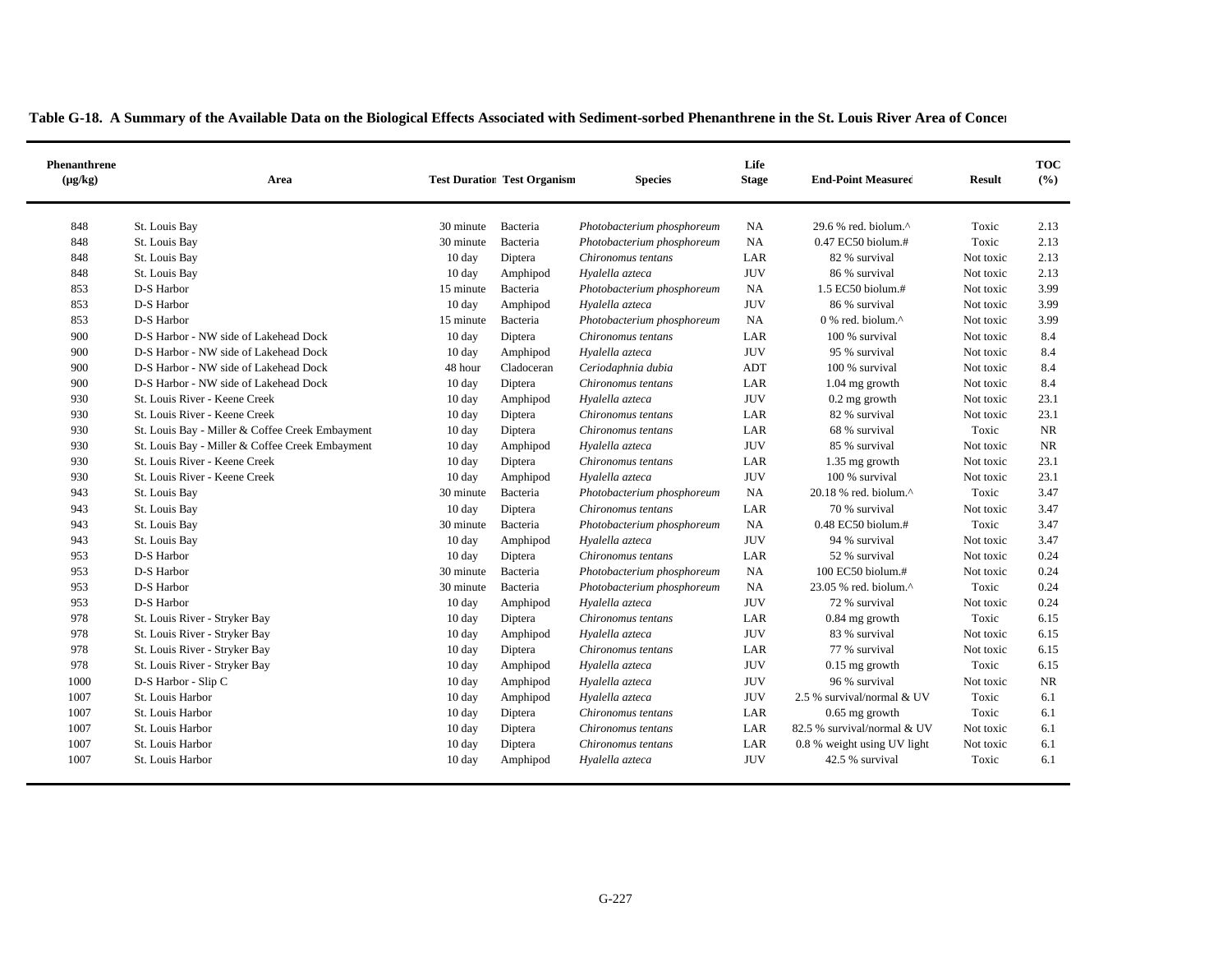| Phenanthrene<br>$(\mu g/kg)$ | Area                          |                  | <b>Test Duration Test Organism</b> | <b>Species</b>             | Life<br><b>Stage</b> | <b>End-Point Measured</b>       | <b>Result</b>  | <b>TOC</b><br>(%) |
|------------------------------|-------------------------------|------------------|------------------------------------|----------------------------|----------------------|---------------------------------|----------------|-------------------|
| 1007                         | St. Louis Harbor              | 10 day           | Oligochaete                        | Lumbriculus variegatus     | <b>ADT</b>           | 75 % survival                   | Toxic          | 6.1               |
| 1007                         | St. Louis Harbor              | 10 day           | Amphipod                           | Hyalella azteca            | <b>JUV</b>           | $0.08$ mg growth                | Not determined | 6.1               |
| 1007                         | St. Louis Harbor              | 10 day           | Oligochaete                        | Lumbriculus variegatus     | ADT                  | 0 % survival/normal & UV        | Toxic          | 6.1               |
| 1007                         | St. Louis Harbor              | 10 day           | Oligochaete                        | Lumbriculus variegatus     | <b>ADT</b>           | $0.54$ mg growth                | Toxic          | 6.1               |
| 1007                         | St. Louis Harbor              | 10 day           | Diptera                            | Chironomus tentans         | LAR                  | 92.5 % survival                 | Not toxic      | 6.1               |
| 1040                         | St. Louis Bay                 | 30 minute        | Bacteria                           | Photobacterium phosphoreum | NA                   | 33.45 % red. biolum.^           | Toxic          | 2.63              |
| 1040                         | St. Louis Bay                 | $10 \text{ day}$ | Diptera                            | Chironomus tentans         | LAR                  | 68 % survival                   | Not toxic      | 2.63              |
| 1040                         | St. Louis Bay                 | $10 \text{ day}$ | Amphipod                           | Hyalella azteca            | <b>JUV</b>           | 75 % survival                   | Not toxic      | 2.63              |
| 1040                         | St. Louis Bay                 | 30 minute        | Bacteria                           | Photobacterium phosphoreum | NA                   | 0.32 EC50 biolum.#              | Toxic          | 2.63              |
| 1068                         | D-S Harbor                    | $10 \text{ day}$ | Diptera                            | Chironomus tentans         | LAR                  | 58 % survival                   | Not toxic      | 4.05              |
| 1068                         | D-S Harbor                    | 15 minute        | Bacteria                           | Photobacterium phosphoreum | NA                   | $0.4$ EC50 biolum.#             | Toxic          | 4.05              |
| 1068                         | D-S Harbor                    | 10 day           | Diptera                            | Chironomus tentans         | LAR                  | $0.35$ mg growth                | Not toxic      | 4.05              |
| 1068                         | D-S Harbor                    | 15 minute        | Bacteria                           | Photobacterium phosphoreum | NA                   | 20.9 % red. biolum.^            | Toxic          | 4.05              |
| 1068                         | D-S Harbor                    | $10 \text{ day}$ | Amphipod                           | Hyalella azteca            | <b>JUV</b>           | 85 % survival                   | Not toxic      | 4.05              |
| 1093                         | St. Louis Bay                 | 10 day           | Amphipod                           | Hyalella azteca            | <b>JUV</b>           | 90 % survival                   | Not toxic      | 3.97              |
| 1093                         | St. Louis Bay                 | 15 minute        | Bacteria                           | Photobacterium phosphoreum | NA                   | 0 % red. biolum.^               | Not toxic      | 3.97              |
| 1093                         | St. Louis Bay                 | 15 minute        | Bacteria                           | Photobacterium phosphoreum | <b>NA</b>            | 0.77 EC50 biolum.#              | Not toxic      | 3.97              |
| 1093                         | St. Louis Bay                 | 10 day           | Diptera                            | Chironomus tentans         | LAR                  | 0.49 mg growth                  | Not toxic      | 3.97              |
| 1093                         | St. Louis Bay                 | 10 day           | Diptera                            | Chironomus tentans         | LAR                  | 75 % survival                   | Not toxic      | 3.97              |
| 1101                         | St. Louis River - Stryker Bay | 10 day           | Amphipod                           | Hyalella azteca            | <b>JUV</b>           | 87 % survival                   | Not toxic      | 45.37             |
| 1101                         | St. Louis River - Stryker Bay | 10 day           | Amphipod                           | Hyalella azteca            | <b>JUV</b>           | $0.17$ mg growth                | Toxic          | 45.37             |
| 1101                         | St. Louis River - Stryker Bay | 10 day           | Diptera                            | Chironomus tentans         | LAR                  | 1.07 mg growth                  | Toxic          | 45.37             |
| 1101                         | St. Louis River - Stryker Bay | 10 day           | Diptera                            | Chironomus tentans         | LAR                  | 92 % survival                   | Not toxic      | 45.37             |
| 1110                         | Spirit Lake                   | 30 minute        | Bacteria                           | Photobacterium phosphoreum | <b>NA</b>            | 1.49 EC50 biolum.#              | Not toxic      | 17.49             |
| 1110                         | Spirit Lake                   | 30 minute        | Bacteria                           | Photobacterium phosphoreum | NA                   | 0 % red. biolum.^               | Not toxic      | 17.49             |
| 1110                         | Spirit Lake                   | $10 \text{ day}$ | Diptera                            | Chironomus tentans         | LAR                  | 72 % survival                   | Not toxic      | 17.49             |
| 1110                         | Spirit Lake                   | 10 day           | Amphipod                           | Hyalella azteca            | <b>JUV</b>           | 75 % survival                   | Not toxic      | 17.49             |
| 1163                         | St. Louis Bay                 | 10 day           | Diptera                            | Chironomus tentans         | LAR                  | 85 % survival                   | Not toxic      | 4.36              |
| 1163                         | St. Louis Bay                 | $10 \text{ day}$ | Amphipod                           | Hyalella azteca            | <b>JUV</b>           | 68 % survival                   | Not toxic      | 4.36              |
| 1163                         | St. Louis Bay                 | 30 minute        | Bacteria                           | Photobacterium phosphoreum | NA                   | 0.96 EC50 biolum.#              | Not toxic      | 4.36              |
| 1163                         | St. Louis Bay                 | 30 minute        | Bacteria                           | Photobacterium phosphoreum | <b>NA</b>            | -0.6 % red. biolum. $^{\wedge}$ | Not toxic      | 4.36              |
| 1200                         | St. Louis River               | 10 day           | Diptera                            | Chironomus tentans         | LAR                  | 87 % survival                   | Not toxic      | 5.88              |
| 1361                         | St. Louis Bay                 | 15 minute        | Bacteria                           | Photobacterium phosphoreum | <b>NA</b>            | 0.67 EC50 biolum.#              | Not toxic      | 2.43              |
| 1361                         | St. Louis Bay                 | 15 minute        | Bacteria                           | Photobacterium phosphoreum | NA                   | 8.5 % red. biolum.^             | Not toxic      | 2.43              |
| 1361                         | St. Louis Bay                 | $10 \text{ day}$ | Amphipod                           | Hyalella azteca            | <b>JUV</b>           | 95 % survival                   | Not toxic      | 2.43              |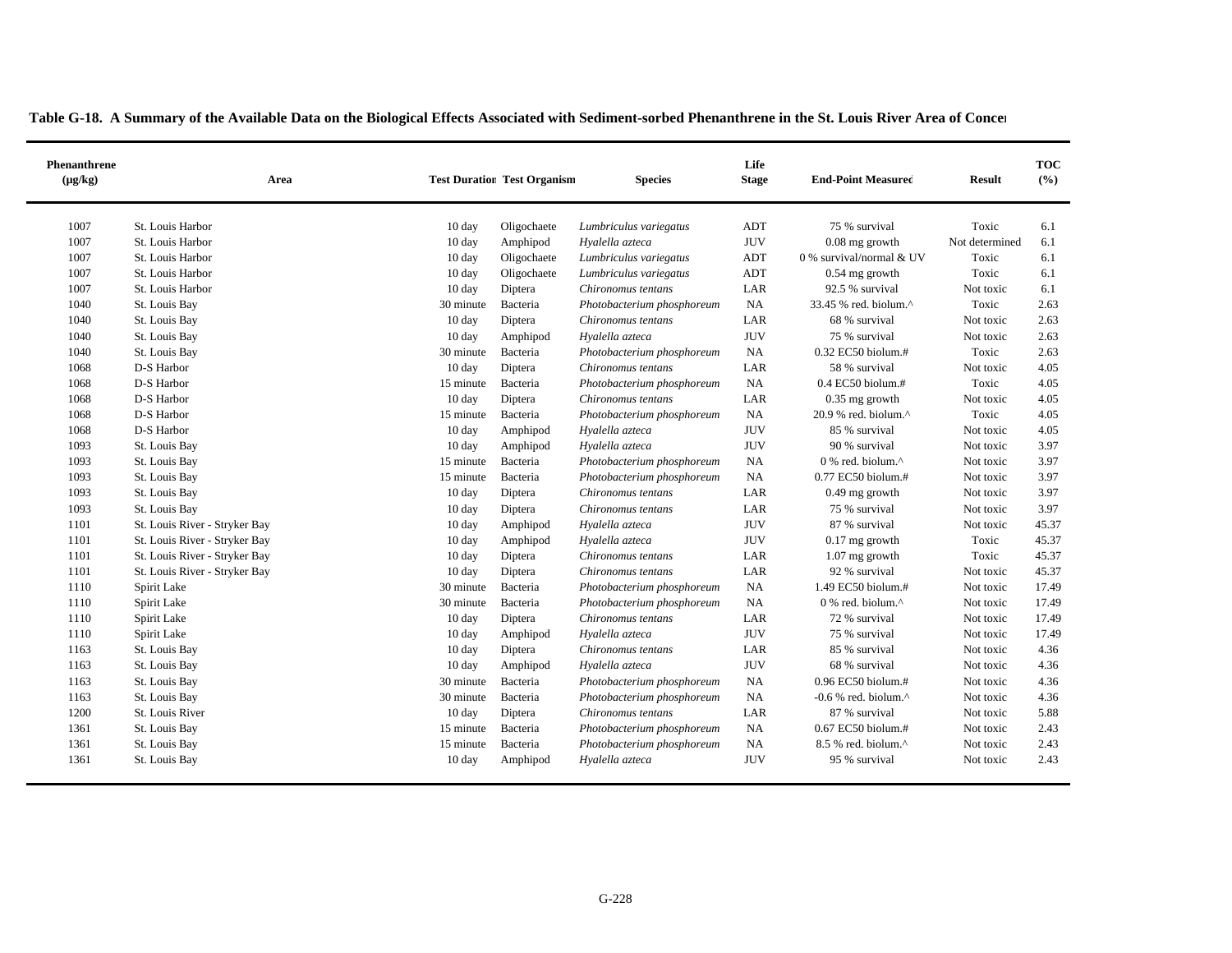| Phenanthrene<br>$(\mu g/kg)$ | Area                          |                  | <b>Test Duration Test Organism</b> | <b>Species</b>             | Life<br><b>Stage</b> | <b>End-Point Measured</b>       | <b>Result</b>  | <b>TOC</b><br>(%) |
|------------------------------|-------------------------------|------------------|------------------------------------|----------------------------|----------------------|---------------------------------|----------------|-------------------|
| 1460                         | D-S Harbor                    | 15 minute        | Bacteria                           | Photobacterium phosphoreum | NA                   | 30.8 % red. biolum.^            | Toxic          | 6.77              |
| 1460                         | D-S Harbor                    | 10 day           | Amphipod                           | Hyalella azteca            | <b>JUV</b>           | 92 % survival                   | Not toxic      | 6.77              |
| 1460                         | D-S Harbor                    | 10 day           | Diptera                            | Chironomus tentans         | LAR                  | Not determined                  | Not determined | 6.77              |
| 1460                         | D-S Harbor                    | 10 day           | Diptera                            | Chironomus tentans         | LAR                  | 18 % survival                   | Toxic          | 6.77              |
| 1460                         | D-S Harbor                    | 15 minute        | Bacteria                           | Photobacterium phosphoreum | NA                   | 0.02 EC50 biolum.#              | Toxic          | 6.77              |
| 1472                         | St. Louis River - Stryker Bay | $10 \text{ day}$ | Amphipod                           | Hyalella azteca            | <b>JUV</b>           | $0.14$ mg growth                | Toxic          | 8.08              |
| 1472                         | St. Louis River - Stryker Bay | 10 day           | Amphipod                           | Hyalella azteca            | <b>JUV</b>           | 48 % survival                   | Toxic          | 8.08              |
| 1472                         | St. Louis River - Stryker Bay | $10 \text{ day}$ | Diptera                            | Chironomus tentans         | LAR                  | 0.8 mg growth                   | Toxic          | 8.08              |
| 1472                         | St. Louis River - Stryker Bay | 10 day           | Diptera                            | Chironomus tentans         | LAR                  | 53 % survival                   | Toxic          | 8.08              |
| 1561                         | Spirit Lake                   | $10 \text{ day}$ | Amphipod                           | Hyalella azteca            | <b>JUV</b>           | 90 % survival                   | Not toxic      | 3.74              |
| 1561                         | Spirit Lake                   | 10 day           | Diptera                            | Chironomus tentans         | LAR                  | $0.57$ mg growth                | Not toxic      | 3.74              |
| 1561                         | Spirit Lake                   | 10 day           | Diptera                            | Chironomus tentans         | LAR                  | 65 % survival                   | Not toxic      | 3.74              |
| 1561                         | Spirit Lake                   | 15 minute        | Bacteria                           | Photobacterium phosphoreum | NA                   | 1.06 EC50 biolum.#              | Not toxic      | 3.74              |
| 1561                         | Spirit Lake                   | 15 minute        | Bacteria                           | Photobacterium phosphoreum | NA                   | 0 % red. biolum.^               | Not toxic      | 3.74              |
| 1702                         | St. Louis Bay                 | 15 minute        | Bacteria                           | Photobacterium phosphoreum | <b>NA</b>            | 0.29 EC50 biolum.#              | Toxic          | 4.48              |
| 1702                         | St. Louis Bay                 | 15 minute        | Bacteria                           | Photobacterium phosphoreum | NA                   | 20 % red. biolum.^              | Toxic          | 4.48              |
| 1702                         | St. Louis Bay                 | 10 day           | Amphipod                           | Hyalella azteca            | <b>JUV</b>           | 16 % survival                   | Toxic          | 4.48              |
| 1799                         | D-S Harbor                    | 15 minute        | Bacteria                           | Photobacterium phosphoreum | <b>NA</b>            | 5.4 % red. biolum. $^{\wedge}$  | Not toxic      | 1.44              |
| 1799                         | D-S Harbor                    | 15 minute        | Bacteria                           | Photobacterium phosphoreum | NA                   | 1.14 EC50 biolum.#              | Not toxic      | 1.44              |
| 1799                         | D-S Harbor                    | $10 \text{ day}$ | Amphipod                           | Hyalella azteca            | <b>JUV</b>           | 98 % survival                   | Not toxic      | 1.44              |
| 1850                         | D-S Harbor                    | 10 day           | Amphipod                           | Hyalella azteca            | <b>JUV</b>           | 69 % survival                   | Not toxic      | 4.54              |
| 1850                         | D-S Harbor                    | 30 minute        | Bacteria                           | Photobacterium phosphoreum | <b>NA</b>            | $0.05$ EC50 biolum.#            | Toxic          | 4.54              |
| 1850                         | D-S Harbor                    | 30 minute        | Bacteria                           | Photobacterium phosphoreum | NA                   | 30 % red. biolum.^              | Toxic          | 4.54              |
| 1850                         | D-S Harbor                    | $10 \text{ day}$ | Diptera                            | Chironomus tentans         | LAR                  | 5 % survival                    | Not toxic      | 4.54              |
| 2195                         | D-S Harbor                    | 10 day           | Amphipod                           | Hyalella azteca            | <b>JUV</b>           | 75 % survival                   | Toxic          | 8.97              |
| 2195                         | D-S Harbor                    | $10 \text{ day}$ | Diptera                            | Chironomus tentans         | LAR                  | Not determined                  | Not determined | 8.97              |
| 2195                         | D-S Harbor                    | 10 day           | Diptera                            | Chironomus tentans         | LAR                  | 3 % survival                    | Toxic          | 8.97              |
| 2195                         | D-S Harbor                    | 15 minute        | Bacteria                           | Photobacterium phosphoreum | NA                   | 0.05 EC50 biolum.#              | Toxic          | 8.97              |
| 2195                         | D-S Harbor                    | 15 minute        | Bacteria                           | Photobacterium phosphoreum | <b>NA</b>            | 42.1 % red. biolum. $^{\wedge}$ | Toxic          | 8.97              |
| 2374                         | St. Louis River - Keene Creek | 10 day           | Amphipod                           | Hyalella azteca            | <b>JUV</b>           | $0.18$ mg growth                | Not toxic      | 100               |
| 2374                         | St. Louis River - Keene Creek | $10 \text{ day}$ | Diptera                            | Chironomus tentans         | LAR                  | 1.23 mg growth                  | Not toxic      | 100               |
| 2374                         | St. Louis River - Keene Creek | $10 \text{ day}$ | Amphipod                           | Hyalella azteca            | <b>JUV</b>           | 90 % survival                   | Not toxic      | 100               |
| 2374                         | St. Louis River - Keene Creek | $10 \text{ day}$ | Diptera                            | Chironomus tentans         | LAR                  | 60 % survival                   | Toxic          | 100               |
| 2416                         | St. Louis Bay                 | 15 minute        | Bacteria                           | Photobacterium phosphoreum | <b>NA</b>            | 1.35 EC50 biolum.#              | Not toxic      | 6.72              |
| 2416                         | St. Louis Bay                 | $10 \text{ day}$ | Amphipod                           | Hyalella azteca            | <b>JUV</b>           | 87 % survival                   | Not toxic      | 6.72              |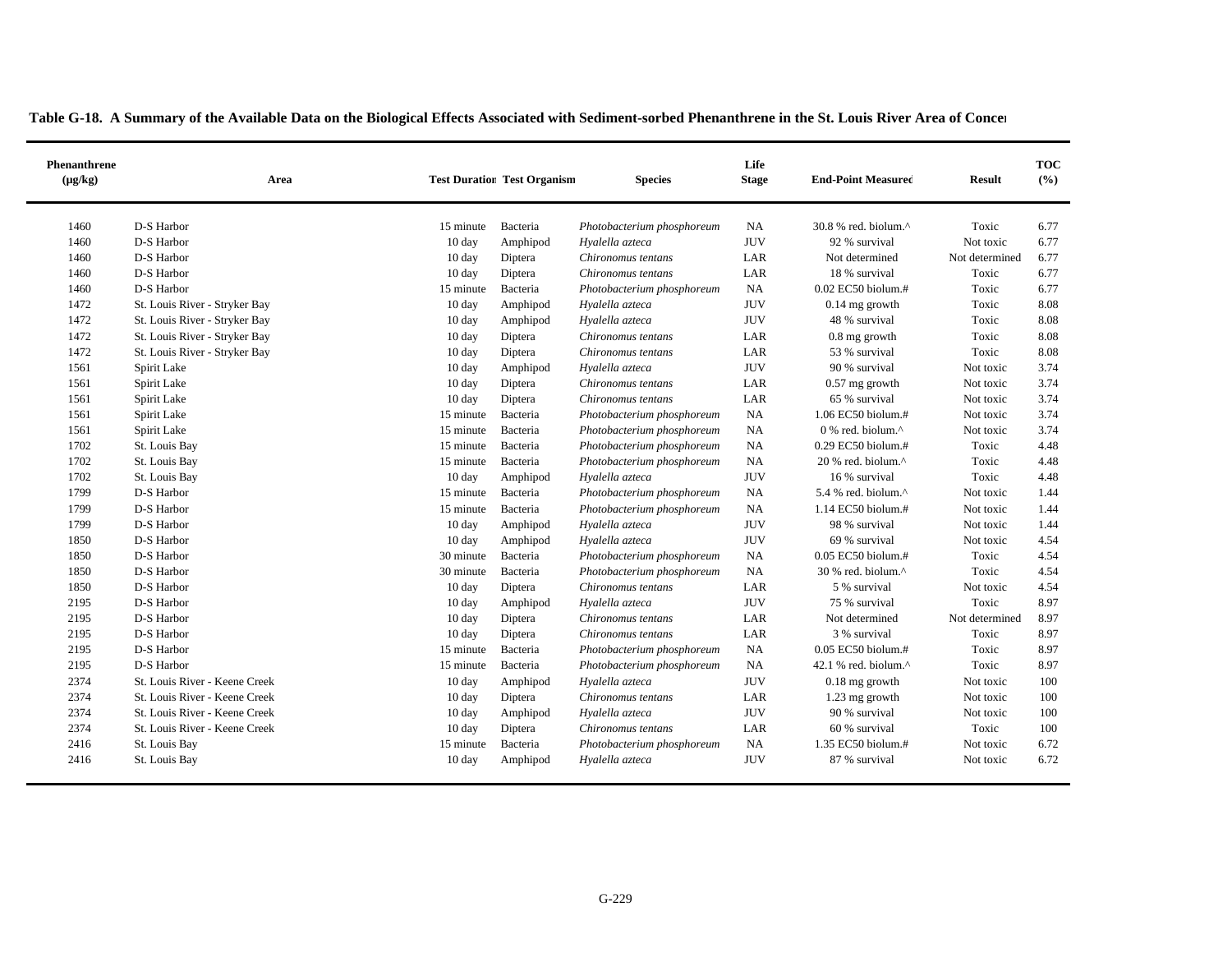| Phenanthrene<br>$(\mu g/kg)$ | Area                          |                  | <b>Test Duration Test Organism</b> | <b>Species</b>             | Life<br><b>Stage</b> | <b>End-Point Measured</b>         | <b>Result</b> | <b>TOC</b><br>(%) |
|------------------------------|-------------------------------|------------------|------------------------------------|----------------------------|----------------------|-----------------------------------|---------------|-------------------|
| 2416                         | St. Louis Bay                 | 15 minute        | Bacteria                           | Photobacterium phosphoreum | <b>NA</b>            | 0 % red. biolum.^                 | Not toxic     | 6.72              |
| 2416                         | St. Louis Bay                 | 10 day           | Diptera                            | Chironomus tentans         | LAR                  | 0.46 mg growth                    | Not toxic     | 6.72              |
| 2416                         | St. Louis Bay                 | 10 day           | Diptera                            | Chironomus tentans         | LAR                  | 88 % survival                     | Not toxic     | 6.72              |
| 2658                         | Allouez Bay                   | 10 day           | Amphipod                           | Hyalella azteca            | <b>JUV</b>           | 85 % survival                     | Not toxic     | 4.47              |
| 2658                         | Allouez Bay                   | 10 day           | Diptera                            | Chironomus tentans         | LAR                  | 68 % survival                     | Not toxic     | 4.47              |
| 2658                         | Allouez Bay                   | 30 minute        | Bacteria                           | Photobacterium phosphoreum | NA                   | 33.03 % red. biolum.^             | Toxic         | 4.47              |
| 2658                         | Allouez Bay                   | 30 minute        | Bacteria                           | Photobacterium phosphoreum | NA                   | $0.82$ EC50 biolum.#              | Not toxic     | 4.47              |
| 2664                         | St. Louis Bay                 | $10 \text{ day}$ | Diptera                            | Chironomus tentans         | LAR                  | 82 % survival                     | Not toxic     | 13.98             |
| 2664                         | St. Louis Bay                 | 30 minute        | Bacteria                           | Photobacterium phosphoreum | <b>NA</b>            | 29.59 % red. biolum.^             | Toxic         | 13.98             |
| 2664                         | St. Louis Bay                 | 30 minute        | Bacteria                           | Photobacterium phosphoreum | NA                   | 0.38 EC50 biolum.#                | Toxic         | 13.98             |
| 2664                         | St. Louis Bay                 | 10 day           | Amphipod                           | Hyalella azteca            | <b>JUV</b>           | 56 % survival                     | Not toxic     | 13.98             |
| 3072                         | Spirit Lake                   | 30 minute        | Bacteria                           | Photobacterium phosphoreum | NA                   | $21.7$ % red. biolum. $^{\wedge}$ | Toxic         | 4.13              |
| 3072                         | Spirit Lake                   | 30 minute        | Bacteria                           | Photobacterium phosphoreum | $_{\rm NA}$          | 0.35 EC50 biolum.#                | Toxic         | 4.13              |
| 3072                         | Spirit Lake                   | $10 \text{ day}$ | Amphipod                           | Hyalella azteca            | <b>JUV</b>           | 90 % survival                     | Not toxic     | 4.13              |
| 3072                         | Spirit Lake                   | $10 \text{ day}$ | Diptera                            | Chironomus tentans         | LAR                  | 72 % survival                     | Not toxic     | 4.13              |
| 3241                         | St. Louis Bay                 | 15 minute        | Bacteria                           | Photobacterium phosphoreum | NA                   | 7.4 % red. biolum.^               | Not toxic     | 29.84             |
| 3241                         | St. Louis Bay                 | 15 minute        | Bacteria                           | Photobacterium phosphoreum | NA                   | 1.12 EC50 biolum.#                | Not toxic     | 29.84             |
| 3241                         | St. Louis Bay                 | 10 day           | Diptera                            | Chironomus tentans         | LAR                  | 45 % survival                     | Not toxic     | 29.84             |
| 3241                         | St. Louis Bay                 | 10 day           | Diptera                            | Chironomus tentans         | LAR                  | $0.43$ mg growth                  | Not toxic     | 29.84             |
| 3241                         | St. Louis Bay                 | $10 \text{ day}$ | Amphipod                           | Hyalella azteca            | <b>JUV</b>           | 93 % survival                     | Not toxic     | 29.84             |
| 3800                         | St. Louis River               | 10 day           | Diptera                            | Chironomus tentans         | LAR                  | 93 % survival                     | Not toxic     | 9.58              |
| 4500                         | D-S Harbor - Minnesota Slip   | 10 day           | Amphipod                           | Hyalella azteca            | <b>JUV</b>           | 89 % survival                     | Not toxic     | <b>NR</b>         |
| 4593                         | St. Louis Bay                 | 30 minute        | Bacteria                           | Photobacterium phosphoreum | NA                   | 67.9 % red. biolum.^              | Toxic         | 14.19             |
| 4593                         | St. Louis Bay                 | 30 minute        | Bacteria                           | Photobacterium phosphoreum | NA                   | 0.16 EC50 biolum.#                | Toxic         | 14.19             |
| 4593                         | St. Louis Bay                 | 10 day           | Amphipod                           | Hyalella azteca            | <b>JUV</b>           | 12 % survival                     | Toxic         | 14.19             |
| 4593                         | St. Louis Bay                 | 10 day           | Diptera                            | Chironomus tentans         | LAR                  | 0 % survival                      | Toxic         | 14.19             |
| 5407                         | Spirit Lake                   | 15 minute        | Bacteria                           | Photobacterium phosphoreum | NA                   | 42.1 % red. biolum. $^{\wedge}$   | Toxic         | 1.71              |
| 5407                         | Spirit Lake                   | 15 minute        | Bacteria                           | Photobacterium phosphoreum | <b>NA</b>            | 1.27 EC50 biolum.#                | Not toxic     | 1.71              |
| 5407                         | Spirit Lake                   | 10 day           | Amphipod                           | Hyalella azteca            | <b>JUV</b>           | 90 % survival                     | Not toxic     | 1.71              |
| 5407                         | Spirit Lake                   | 10 day           | Diptera                            | Chironomus tentans         | LAR                  | 78 % survival                     | Not toxic     | 1.71              |
| 5407                         | Spirit Lake                   | 10 day           | Diptera                            | Chironomus tentans         | LAR                  | 0.4 mg growth                     | Not toxic     | 1.71              |
| 6057                         | Spirit Lake                   | $10 \text{ day}$ | Diptera                            | Chironomus tentans         | LAR                  | 55 % survival                     | Not toxic     | 3.07              |
| 6057                         | Spirit Lake                   | 30 minute        | Bacteria                           | Photobacterium phosphoreum | NA                   | 0.73 EC50 biolum.#                | Not toxic     | 3.07              |
| 6057                         | Spirit Lake                   | 30 minute        | Bacteria                           | Photobacterium phosphoreum | NA                   | 32.24 % red. biolum.^             | Toxic         | 3.07              |
| 6656                         | St. Louis River - Keene Creek | $10 \text{ day}$ | Amphipod                           | Hyalella azteca            | <b>JUV</b>           | 52 % survival                     | Toxic         | 3.42              |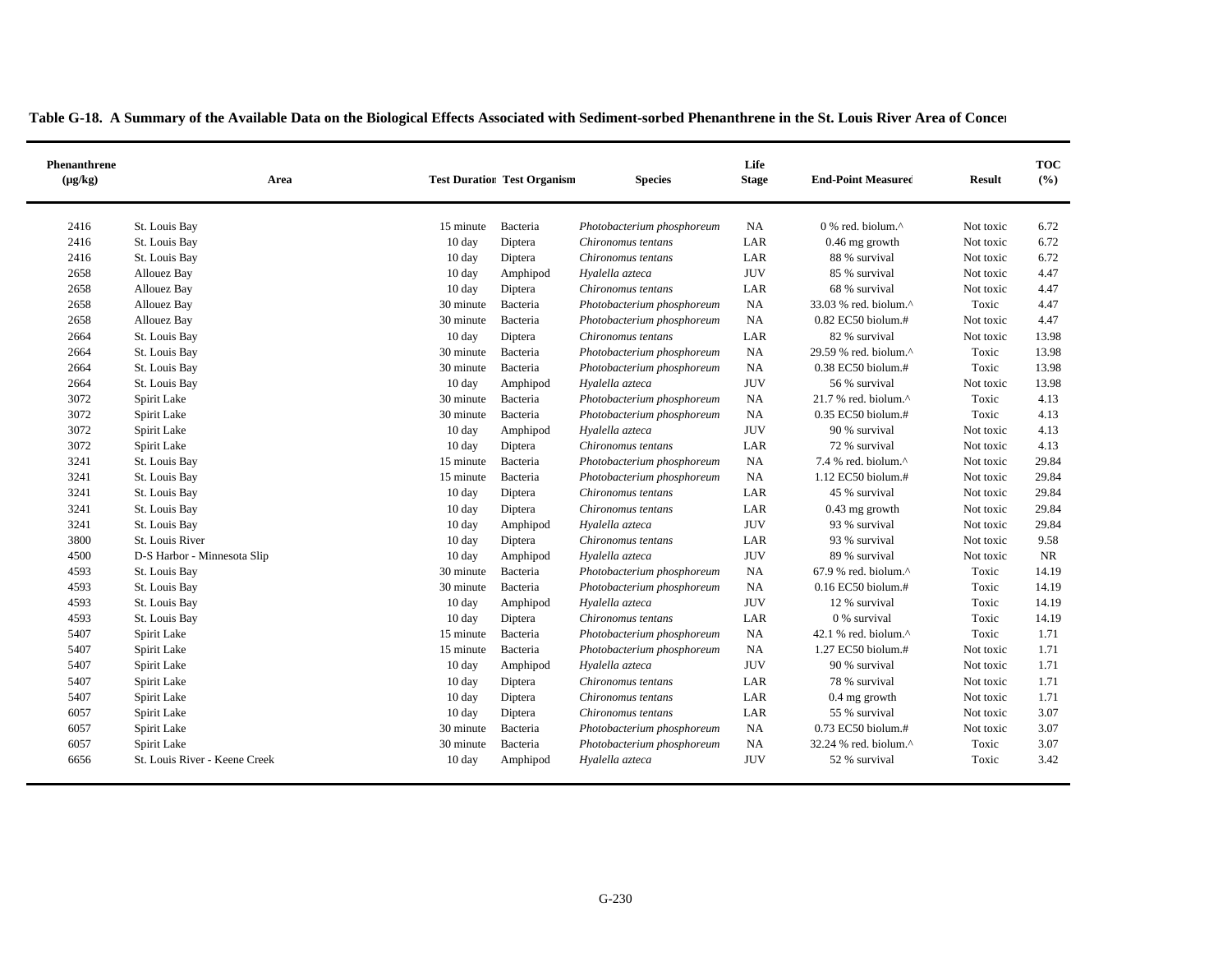|  |  |  | Table G-18. A Summary of the Available Data on the Biological Effects Associated with Sediment-sorbed Phenanthrene in the St. Louis River Area of Concer |  |
|--|--|--|----------------------------------------------------------------------------------------------------------------------------------------------------------|--|
|--|--|--|----------------------------------------------------------------------------------------------------------------------------------------------------------|--|

| Phenanthrene<br>$(\mu g/kg)$ | Area                          |                  | <b>Test Duration Test Organism</b> | <b>Species</b>             | Life<br><b>Stage</b> | <b>End-Point Measured</b>       | <b>Result</b>  | <b>TOC</b><br>(%) |
|------------------------------|-------------------------------|------------------|------------------------------------|----------------------------|----------------------|---------------------------------|----------------|-------------------|
| 6656                         | St. Louis River - Keene Creek | 10 day           | Diptera                            | Chironomus tentans         | LAR                  | $0.56$ mg growth                | Not determined | 3.42              |
| 6656                         | St. Louis River - Keene Creek | 10 day           | Diptera                            | Chironomus tentans         | LAR                  | 38 % survival                   | Toxic          | 3.42              |
| 6656                         | St. Louis River - Keene Creek | $10 \text{ day}$ | Amphipod                           | Hyalella azteca            | <b>JUV</b>           | $0.2$ mg growth                 | Not toxic      | 3.42              |
| 6921                         | D-S Harbor                    | $10 \text{ day}$ | Amphipod                           | Hyalella azteca            | <b>JUV</b>           | 88 % survival                   | Not toxic      | 4.7               |
| 6921                         | D-S Harbor                    | 30 minute        | Bacteria                           | Photobacterium phosphoreum | NA                   | 12.7 % red. biolum. $^{\wedge}$ | Not toxic      | 4.7               |
| 6921                         | D-S Harbor                    | 10 day           | Diptera                            | Chironomus tentans         | LAR                  | 65 % survival                   | Not toxic      | 4.7               |
| 6921                         | D-S Harbor                    | 30 minute        | Bacteria                           | Photobacterium phosphoreum | NA                   | 2.55 EC50 biolum.#              | Not toxic      | 4.7               |
| 7716                         | D-S Harbor                    | $10 \text{ day}$ | Amphipod                           | Hyalella azteca            | <b>JUV</b>           | 95 % survival                   | Not toxic      | 5.59              |
| 7716                         | D-S Harbor                    | 30 minute        | Bacteria                           | Photobacterium phosphoreum | NA                   | 0.16 EC50 biolum.#              | Toxic          | 5.59              |
| 7716                         | D-S Harbor                    | 10 day           | Diptera                            | Chironomus tentans         | LAR                  | 72 % survival                   | Not toxic      | 5.59              |
| 7716                         | D-S Harbor                    | 30 minute        | Bacteria                           | Photobacterium phosphoreum | NA                   | 4 % red. biolum.^               | Not toxic      | 5.59              |
| 8400                         | D-S Harbor - Minnesota Slip   | 10 day           | Amphipod                           | Hyalella azteca            | <b>JUV</b>           | 100 % survival                  | Not toxic      | NR.               |
| 8625                         | D-S Harbor                    | 10 day           | Amphipod                           | Hyalella azteca            | <b>JUV</b>           | 85 % survival                   | Not toxic      | 6.03              |
| 8625                         | D-S Harbor                    | 15 minute        | Bacteria                           | Photobacterium phosphoreum | NA                   | 58 % red. biolum.^              | Toxic          | 6.03              |
| 8625                         | D-S Harbor                    | 15 minute        | Bacteria                           | Photobacterium phosphoreum | NA                   | 4.07 EC50 biolum.#              | Not toxic      | 6.03              |
| 8774                         | St. Louis Bay                 | $10 \text{ day}$ | Amphipod                           | Hyalella azteca            | <b>JUV</b>           | 92 % survival                   | Not toxic      | 13.91             |
| 8774                         | St. Louis Bay                 | 15 minute        | Bacteria                           | Photobacterium phosphoreum | NA                   | $0.4$ EC50 biolum.#             | Toxic          | 13.91             |
| 8774                         | St. Louis Bay                 | $10 \text{ day}$ | Diptera                            | Chironomus tentans         | LAR                  | 18 % survival                   | Toxic          | 13.91             |
| 8774                         | St. Louis Bay                 | 15 minute        | Bacteria                           | Photobacterium phosphoreum | NA                   | 93.4 % red. biolum.^            | Toxic          | 13.91             |
| 8774                         | St. Louis Bay                 | 10 day           | Diptera                            | Chironomus tentans         | LAR                  | Not determined                  | Not determined | 13.91             |
| 9249                         | St. Louis River - Keene Creek | 10 day           | Amphipod                           | Hyalella azteca            | <b>JUV</b>           | $0.1$ mg growth                 | Toxic          | 12.95             |
| 9249                         | St. Louis River - Keene Creek | 10 day           | Diptera                            | Chironomus tentans         | LAR                  | $0.65$ mg growth                | Not determined | 12.95             |
| 9249                         | St. Louis River - Keene Creek | $10 \text{ day}$ | Amphipod                           | Hyalella azteca            | <b>JUV</b>           | 75 % survival                   | Toxic          | 12.95             |
| 9249                         | St. Louis River - Keene Creek | $10 \text{ day}$ | Diptera                            | Chironomus tentans         | LAR                  | 30 % survival                   | Toxic          | 12.95             |
| 10000                        | D-S Harbor - Slip C           | $10 \text{ day}$ | Diptera                            | Chironomus tentans         | LAR                  | 55 % survival                   | Toxic          | NR                |
| 10000                        | D-S Harbor - Slip C           | 10 day           | Amphipod                           | Hyalella azteca            | <b>JUV</b>           | 92 % survival                   | Not toxic      | NR                |
| 15412                        | Spirit Lake                   | $10 \text{ day}$ | Amphipod                           | Hyalella azteca            | <b>JUV</b>           | 0 % survival                    | Toxic          | 8.26              |
| 15412                        | Spirit Lake                   | 30 minute        | Bacteria                           | Photobacterium phosphoreum | NA                   | $0.06$ EC50 biolum.#            | Toxic          | 8.26              |
| 15412                        | Spirit Lake                   | 10 day           | Diptera                            | Chironomus tentans         | LAR                  | 0 % survival                    | Toxic          | 8.26              |
| 15412                        | Spirit Lake                   | 30 minute        | Bacteria                           | Photobacterium phosphoreum | NA                   | 99.9 % red. biolum.^            | Toxic          | 8.26              |
| 21229                        | St. Louis River - Stryker Bay | 10 day           | Amphipod                           | Hyalella azteca            | <b>JUV</b>           | 8 % survival                    | Toxic          | <b>NR</b>         |
| 21229                        | St. Louis River - Stryker Bay | $10 \text{ day}$ | Amphipod                           | Hyalella azteca            | <b>JUV</b>           | $0.07$ mg growth                | Not determined | NR.               |
| 21229                        | St. Louis River - Stryker Bay | 10 day           | Diptera                            | Chironomus tentans         | LAR                  | 30 % survival                   | Toxic          | NR.               |
| 21229                        | St. Louis River - Stryker Bay | $10 \text{ day}$ | Diptera                            | Chironomus tentans         | LAR                  | $0.24$ mg growth                | Not determined | NR                |
| 26723                        | St. Louis River - Keene Creek | $10 \text{ day}$ | Amphipod                           | Hyalella azteca            | <b>JUV</b>           | 92 % survival                   | Not toxic      | 4.64              |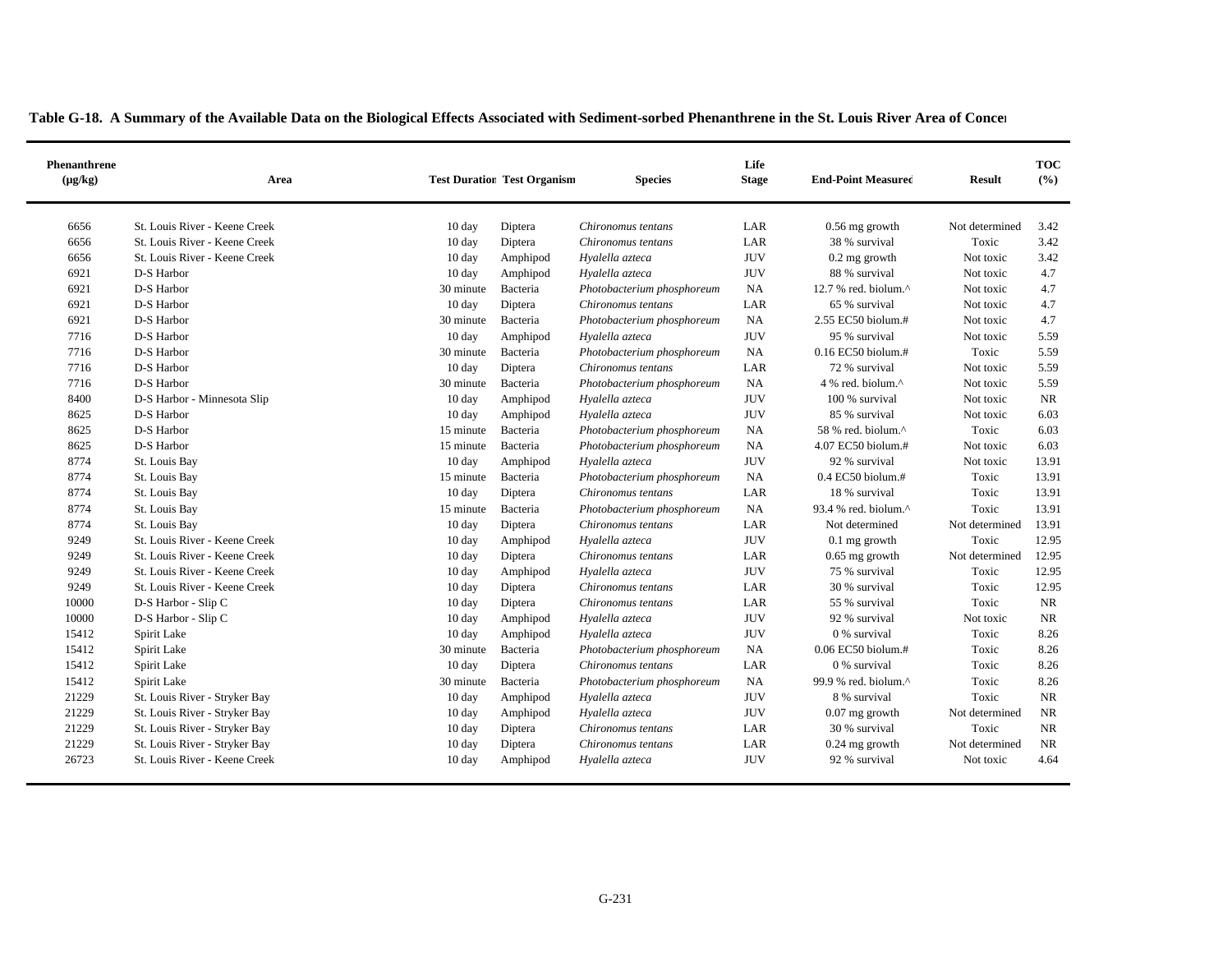|  |  |  |  | Table G-18. A Summary of the Available Data on the Biological Effects Associated with Sediment-sorbed Phenanthrene in the St. Louis River Area of Concer |  |  |  |  |  |  |
|--|--|--|--|----------------------------------------------------------------------------------------------------------------------------------------------------------|--|--|--|--|--|--|
|  |  |  |  |                                                                                                                                                          |  |  |  |  |  |  |

| <b>Phenanthrene</b><br>$(\mu g/kg)$ | Area                          |                  | <b>Test Duration Test Organism</b> | <b>Species</b>             | Life<br><b>Stage</b> | <b>End-Point Measured</b>                           | <b>Result</b>  | <b>TOC</b><br>(%) |
|-------------------------------------|-------------------------------|------------------|------------------------------------|----------------------------|----------------------|-----------------------------------------------------|----------------|-------------------|
| 26723                               | St. Louis River - Keene Creek | $10 \text{ day}$ | Amphipod                           | Hyalella azteca            | <b>JUV</b>           | $0.16$ mg growth                                    | Toxic          | 4.64              |
| 26723                               | St. Louis River - Keene Creek | $10 \text{ day}$ | Diptera                            | Chironomus tentans         | LAR                  | 1.13 mg growth                                      | Not determined | 4.64              |
| 26723                               | St. Louis River - Keene Creek | $10 \text{ day}$ | Diptera                            | Chironomus tentans         | LAR                  | 30 % survival                                       | Toxic          | 4.64              |
| 71130                               | St. Louis River - Stryker Bay | $10 \text{ day}$ | Diptera                            | Chironomus tentans         | LAR                  | Not determined                                      | Not determined | 11.16             |
| 71130                               | St. Louis River - Stryker Bay | $10 \text{ day}$ | Amphipod                           | Hyalella azteca            | <b>JUV</b>           | Not determined                                      | Not determined | 11.16             |
| 71130                               | St. Louis River - Stryker Bay | $10 \text{ day}$ | Diptera                            | Chironomus tentans         | LAR                  | 0 % survival                                        | Toxic          | 11.16             |
| 71130                               | St. Louis River - Stryker Bay | $10 \text{ day}$ | Amphipod                           | Hyalella azteca            | <b>JUV</b>           | 0 % survival                                        | Toxic          | 11.16             |
| 76372                               | St. Louis River - Stryker Bay | $10 \text{ day}$ | Diptera                            | Chironomus tentans         | LAR                  | 8 % survival                                        | Toxic          | 50.12             |
| 76372                               | St. Louis River - Stryker Bay | $10 \text{ day}$ | Diptera                            | Chironomus tentans         | LAR                  | $0.09$ mg growth                                    | Not determined | 50.12             |
| 76372                               | St. Louis River - Stryker Bay | $10 \text{ day}$ | Amphipod                           | Hyalella azteca            | <b>JUV</b>           | 0 % survival                                        | Toxic          | 50.12             |
| 76372                               | St. Louis River - Stryker Bay | $10 \text{ day}$ | Amphipod                           | Hyalella azteca            | <b>JUV</b>           | Not determined                                      | Not determined | 50.12             |
| 261748                              | Spirit Lake                   | 15 minute        | Bacteria                           | Photobacterium phosphoreum | <b>NA</b>            | $0.38$ EC50 biolum.#                                | Toxic          | 11.98             |
| 261748                              | Spirit Lake                   | 15 minute        | Bacteria                           | Photobacterium phosphoreum | <b>NA</b>            | $84.7$ % red. biolum. <sup><math>\land</math></sup> | Toxic          | 11.98             |
| 261748                              | Spirit Lake                   | $10 \text{ day}$ | Diptera                            | Chironomus tentans         | LAR                  | 0 % survival                                        | Toxic          | 11.98             |
| 261748                              | Spirit Lake                   | $10 \text{ day}$ | Amphipod                           | Hyalella azteca            | <b>JUV</b>           | 12 % survival                                       | Toxic          | 11.98             |
| 261748                              | Spirit Lake                   | $10 \text{ day}$ | Diptera                            | Chironomus tentans         | LAR                  | Not determined                                      | Not determined | 11.98             |
| 670000                              | St. Louis River               | $10 \text{ day}$ | Diptera                            | Chironomus tentans         | LAR                  | 63 % survival                                       | Toxic          | 6.12              |

 $^{\wedge}$  = relative to control; D-S = Duluth-Superior; # = expressed as % DW sediment; red. biolum. = reduced bioluminescence; EC50 = effective concentration affecting 50% of the population. LAR = larvae; JUV = juvenile; TOC = total organic carbon; NR = not reported.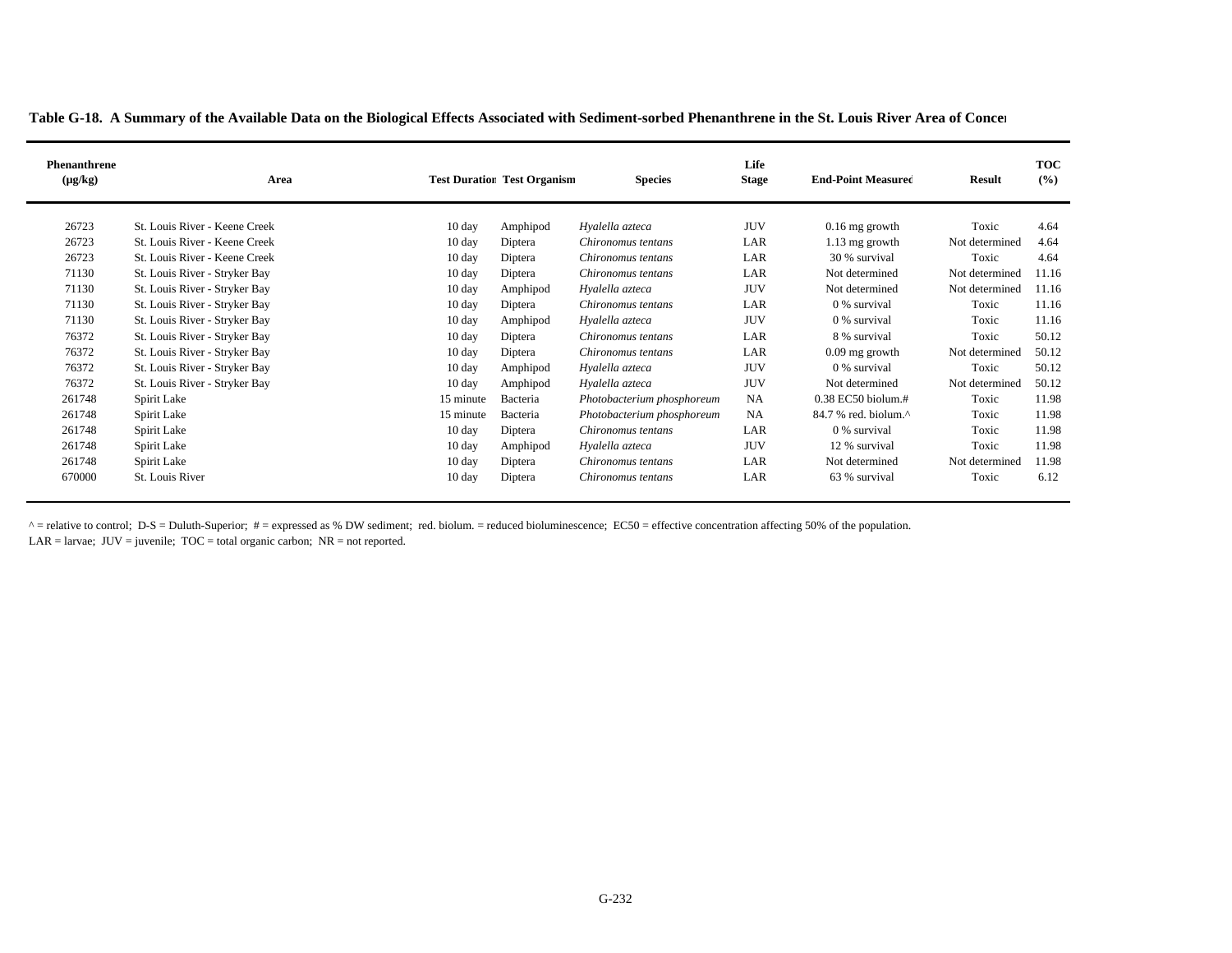MPCA 1997b MPCA 1997b MPCA 1997b MPCA 1997b IT Corp. 1996 IT Corp. 1996 IT Corp. 1996 IT Corp. 1996 MPCA 1997b MPCA 1997b MPCA 1997b MPCA 1997b MPCA 1997b MPCA 1997b MPCA 1997b MPCA 1997b MPCA 1997b MPCA 1997b MPCA 1997b MPCA 1997b MPCA 1997b MPCA 1997b MPCA 1997b MPCA 1997b MPCA 1997b MPCA 1997b MPCA 1997b MPCA 1997b MPCA 1997b MPCA 1997b MPCA 1997b MPCA 1997b MPCA 1997b MPCA 1997b MPCA 1997b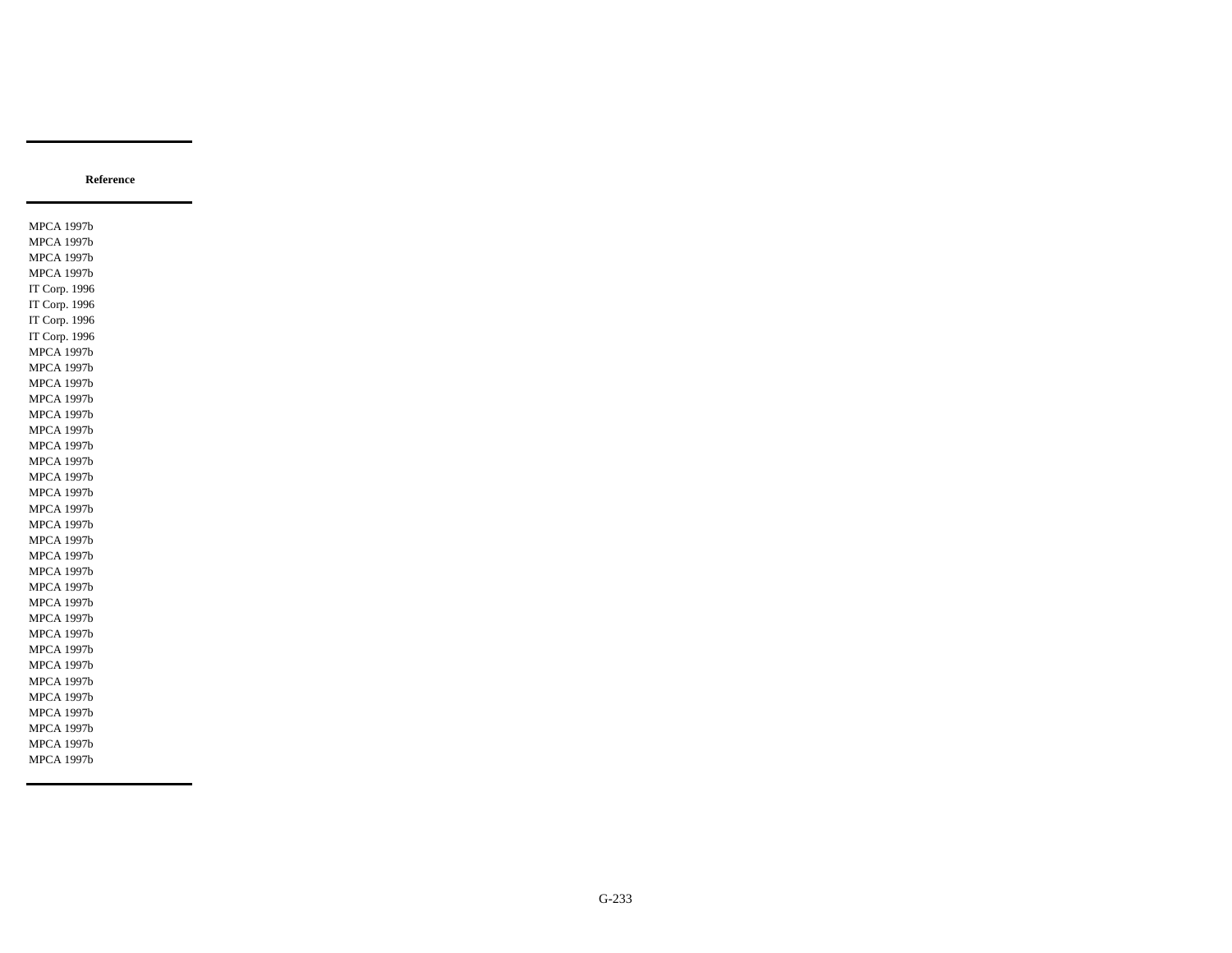MPCA 1997b MPCA 1997b MPCA 1997b MPCA 1997b MPCA 1997b MPCA 1997b MPCA 1997b MPCA 1997b MPCA 1997b MPCA 1997b MPCA 1997b MPCA 1997b MPCA 1997b MPCA 1997b MPCA 1997b MPCA 1997b MPCA 1997b MPCA 1997b MPCA 1997c MPCA 1997c MPCA 1997c MPCA 1997c MPCA 1997c Wenck Associates Inc. 1995 Wenck Associates Inc. 1995 Wenck Associates Inc. 1995 Wenck Associates Inc. 1995 MPCA 1997b MPCA 1997b MPCA 1997b MPCA 1997b MPCA 1997c MPCA 1997c MPCA 1997c MPCA 1997c

**Reference**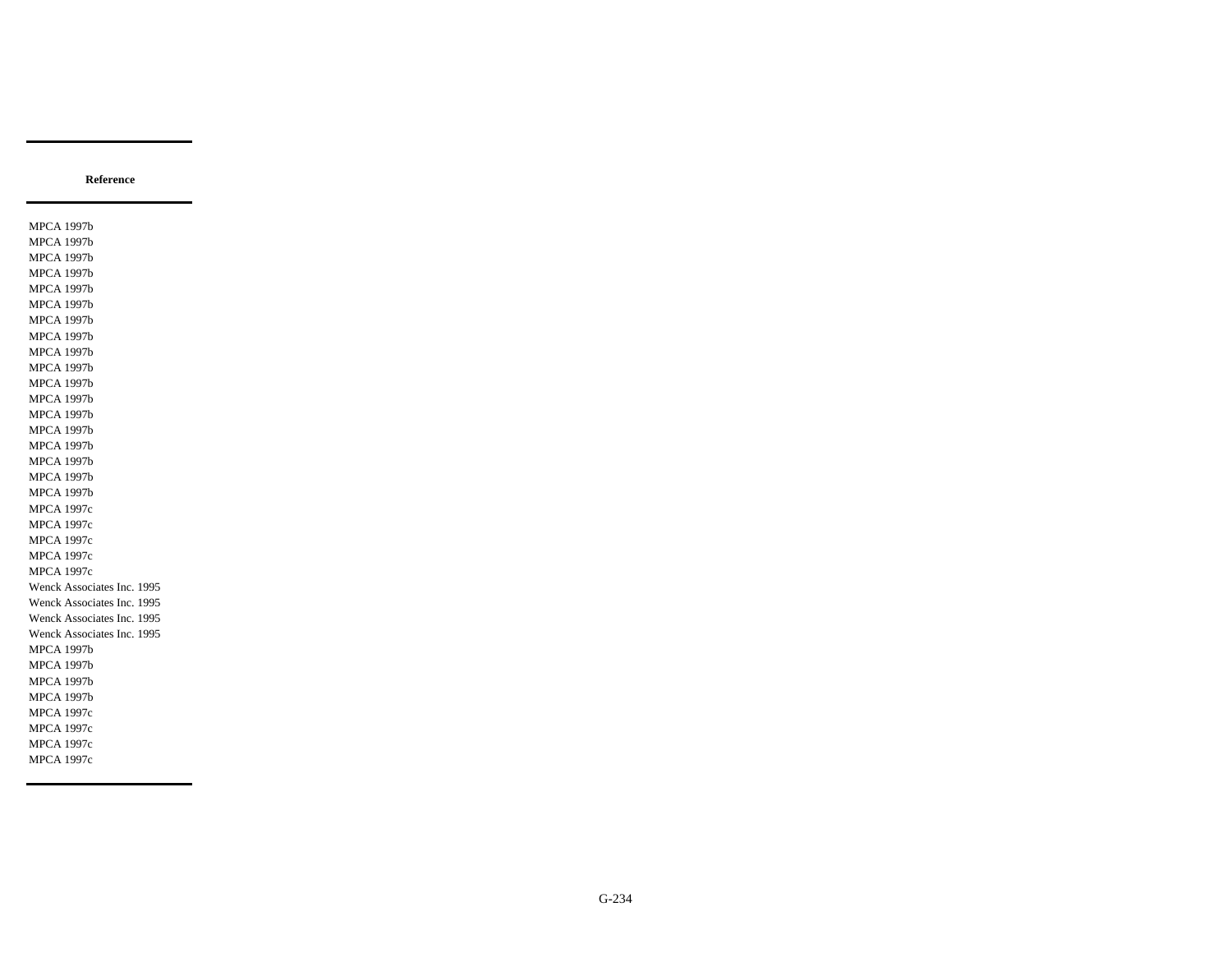MPCA 1997c MPCA 1997c Crane *et al.* 1997 Crane *et al.* 1997 MPCA 1997c MPCA 1997c MPCA 1997c MPCA 1997c MPCA 1997c MPCA 1997c MPCA 1997c MPCA 1997c MPCA 1997c Crane *et al.* 1997 Crane *et al.* 1997 Ankley *et al.* 1994 Ankley *et al.* 1994 Ankley *et al.* 1994 Ankley *et al.* 1994 Ankley *et al.* 1994 Ankley *et al.* 1994 Ankley *et al.* 1994 Ankley *et al.* 1994 Ankley *et al.* 1994 Ankley *et al.* 1994 MPCA 1997c MPCA 1997c MPCA 1997c MPCA 1997b MPCA 1997b MPCA 1997b MPCA 1997b MPCA 1997c MPCA 1997c MPCA 1997c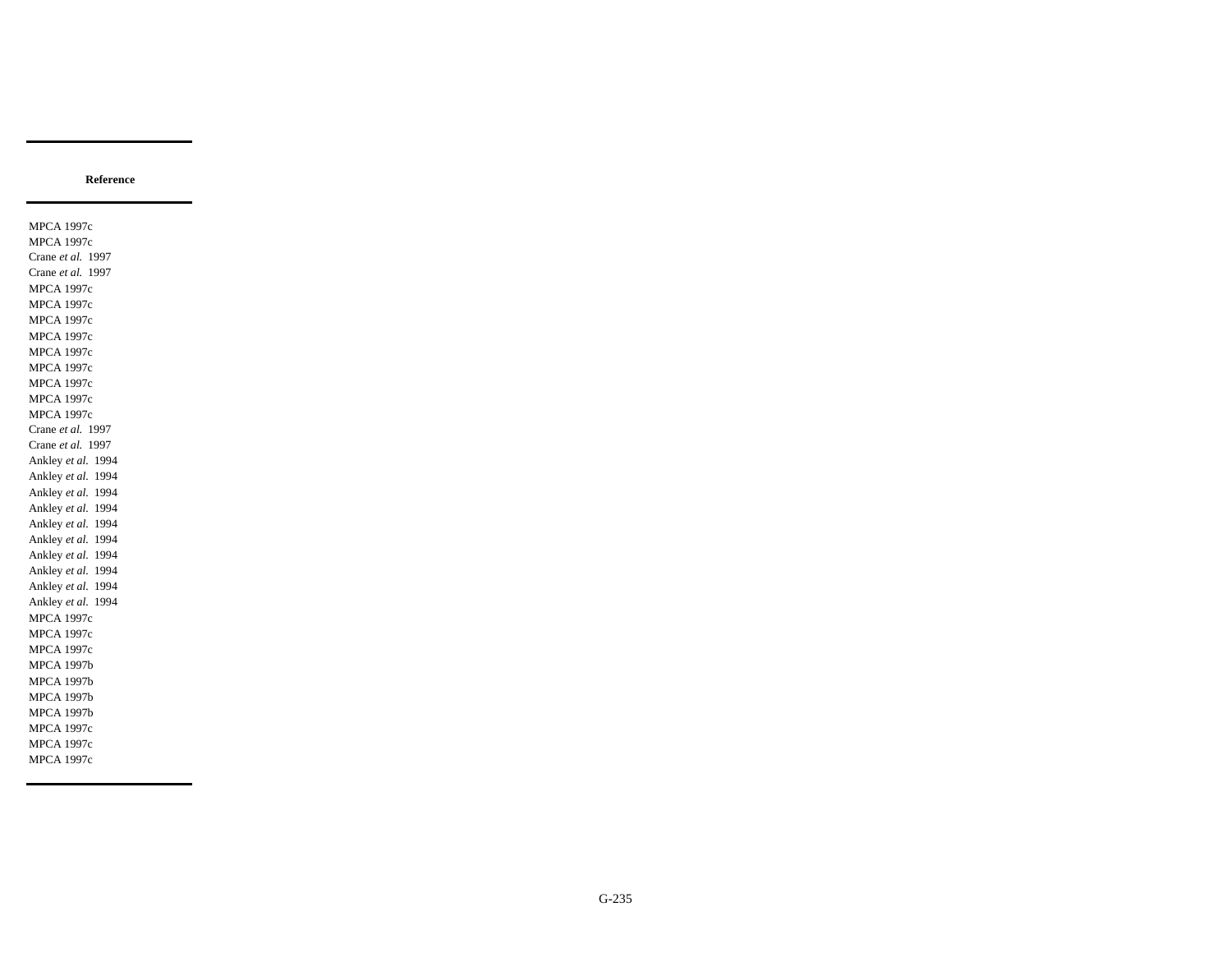MPCA 1997c MPCA 1997c MPCA 1997c MPCA 1997c MPCA 1997c MPCA 1997b MPCA 1997b MPCA 1997b MPCA 1997b MPCA 1997b MPCA 1997b MPCA 1997c MPCA 1997c MPCA 1997c MPCA 1997c MPCA 1997c MPCA 1997b MPCA 1997b MPCA 1997b MPCA 1997b MPCA 1997b MPCA 1997b MPCA 1997b MPCA 1997b MPCA 1997c MPCA 1997c MPCA 1997c MPCA 1997c MPCA 1997c MPCA 1997c Ankley *et al.* 1994 Ankley *et al.* 1994 Ankley *et al.* 1994 Ankley *et al.* 1994 Ankley *et al.* 1994

**Reference**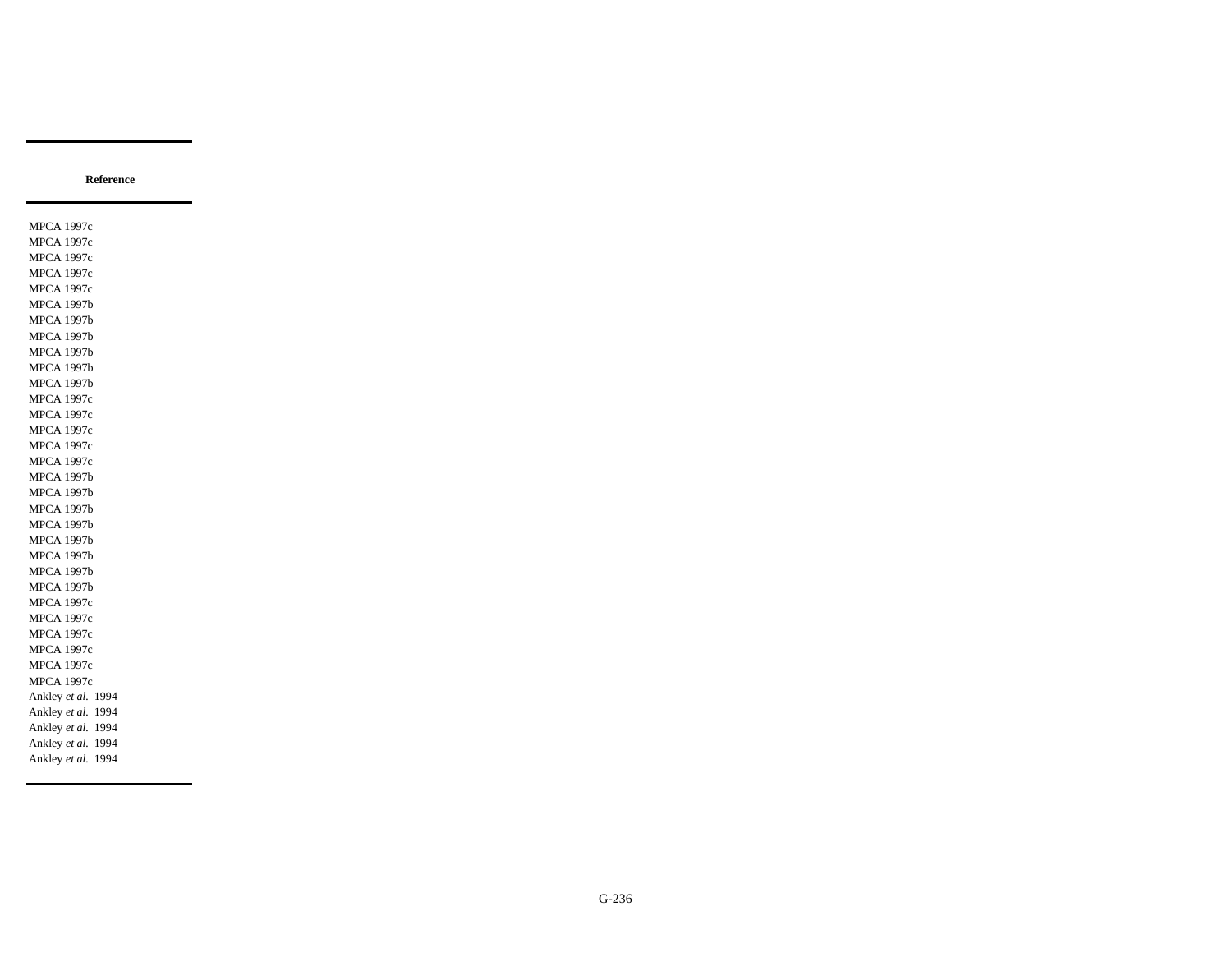Ankley *et al.* 1994 Ankley *et al.* 1994 Ankley *et al.* 1994 Ankley *et al.* 1994 Ankley *et al.* 1994 Ankley *et al.* 1994 Ankley *et al.* 1994 MPCA 1997c MPCA 1997c MPCA 1997c MPCA 1997c MPCA 1997c Crane *et al.* 1997 Crane *et al.* 1997 Crane *et al.* 1997 Crane *et al.* 1997 MPCA 1997c MPCA 1997c MPCA 1997c MPCA 1997c MPCA 1997c Crane *et al.* 1997 MPCA 1997b MPCA 1997b MPCA 1997b MPCA 1997b Crane *et al.* 1997 Crane *et al.* 1997 IT Corp. 1996 IT Corp. 1996 IT Corp. 1996 IT Corp. 1996 MPCA 1997c MPCA 1997c MPCA 1997c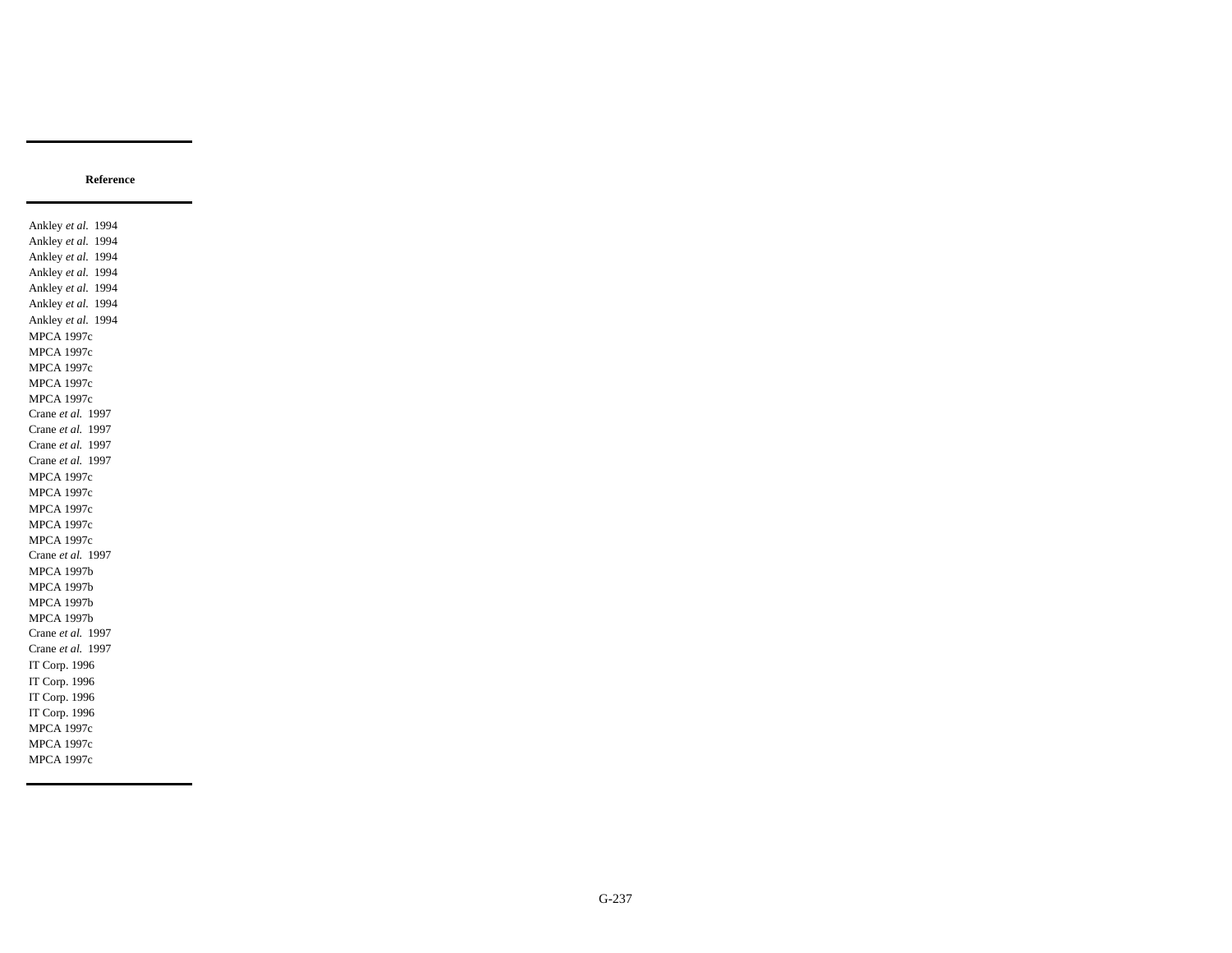MPCA 1997c MPCA 1997c MPCA 1997c MPCA 1997c MPCA 1997c MPCA 1997c MPCA 1997c MPCA 1997c MPCA 1997c MPCA 1997c MPCA 1997c MPCA 1997c Crane *et al.* 1997 Crane *et al.* 1997 Crane *et al.* 1997 Crane *et al.* 1997 Crane *et al.* 1997 IT Corp. 1996 IT Corp. 1996 IT Corp. 1996 IT Corp. 1996 Crane *et al.* 1997 Crane *et al.* 1997 Crane *et al.* 1997 Crane *et al.* 1997 MPCA 1997c MPCA 1997c MPCA 1997c MPCA 1997c MPCA 1997c MPCA 1997b MPCA 1997b MPCA 1997b MPCA 1997b MPCA 1997b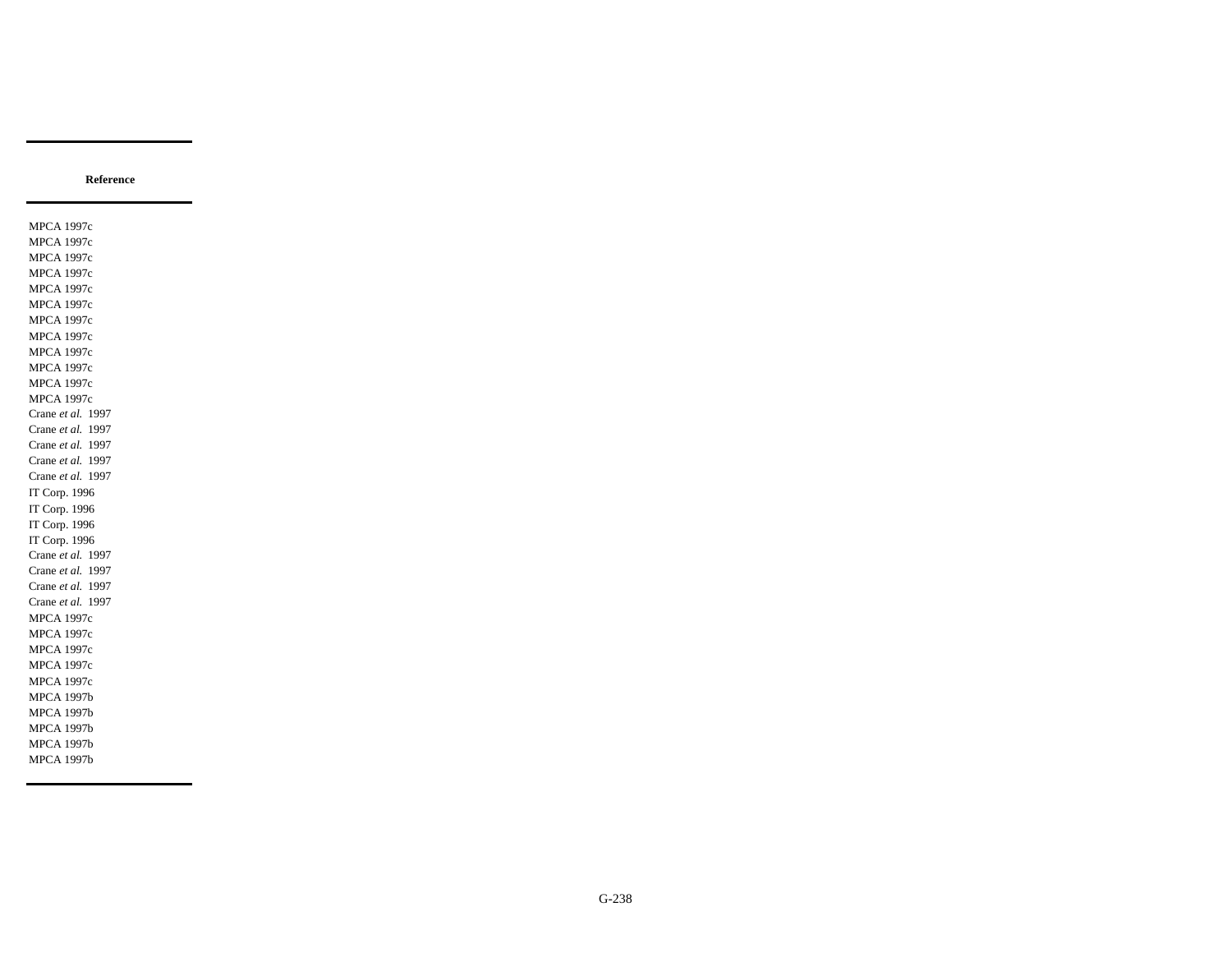MPCA 1997b Crane *et al.* 1997 Crane *et al.* 1997 Crane *et al.* 1997 Crane *et al.* 1997 MPCA 1997c MPCA 1997c MPCA 1997c MPCA 1997c MPCA 1997c Crane *et al.* 1997 Crane *et al.* 1997 MPCA 1997c MPCA 1997c MPCA 1997c MPCA 1997c MPCA 1997c IT Corp. 1996 IT Corp. 1996 IT Corp. 1996 IT Corp. 1996 MPCA 1997b MPCA 1997b MPCA 1997b MPCA 1997b MPCA 1997b MPCA 1997b MPCA 1997b MPCA 1997b Crane *et al.* 1997 Crane *et al.* 1997 MPCA 1997b MPCA 1997b MPCA 1997b MPCA 1997b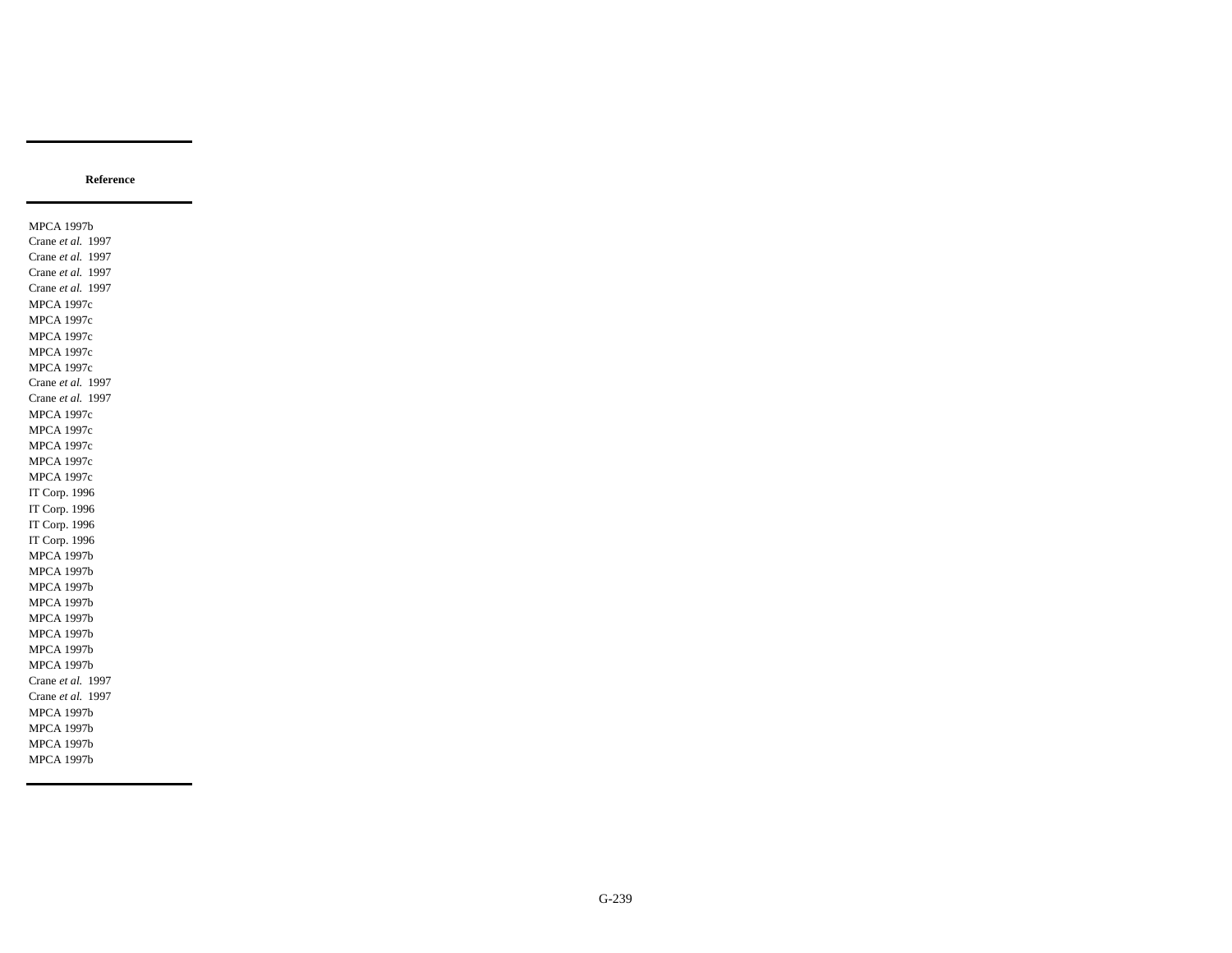MPCA 1997b MPCA 1997b MPCA 1997b MPCA 1997b MPCA 1997c MPCA 1997c MPCA 1997c Wenck Associates Inc. 1995 Wenck Associates Inc. 1995 Wenck Associates Inc. 1995 Wenck Associates Inc. 1995 IT Corp. 1996 IT Corp. 1996 Crane *et al.* 1997 Crane *et al.* 1997 IT Corp. 1996 IT Corp. 1996 MPCA 1997b MPCA 1997b MPCA 1997b MPCA 1997b MPCA 1997b MPCA 1997b MPCA 1997b MPCA 1997b IT Corp. 1996 IT Corp. 1996 IT Corp. 1996 IT Corp. 1996 Crane *et al.* 1997 Ankley *et al.* 1994 Ankley *et al.* 1994 Ankley *et al.* 1994 Ankley *et al.* 1994 Ankley *et al.* 1994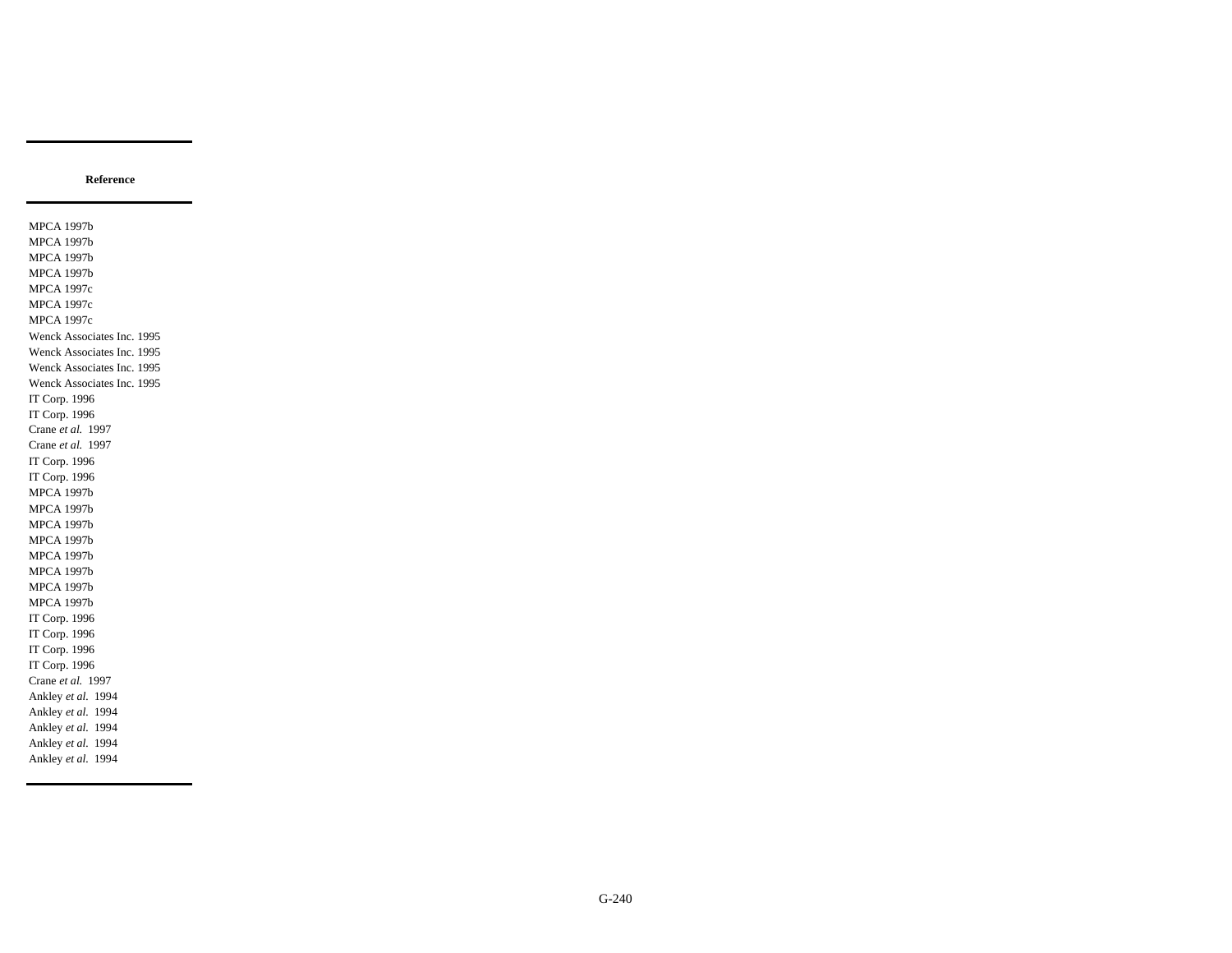Ankley *et al.* 1994 Ankley *et al.* 1994 Ankley *et al.* 1994 Ankley *et al.* 1994 Ankley *et al.* 1994 MPCA 1997b MPCA 1997b MPCA 1997b MPCA 1997b MPCA 1997c MPCA 1997c MPCA 1997c MPCA 1997c MPCA 1997c MPCA 1997c MPCA 1997c MPCA 1997c MPCA 1997c MPCA 1997c IT Corp. 1996 IT Corp. 1996 IT Corp. 1996 IT Corp. 1996 MPCA 1997b MPCA 1997b MPCA 1997b MPCA 1997b MPCA 1997b MPCA 1997b MPCA 1997b MPCA 1997b MPCA 1993 MPCA 1997c MPCA 1997c MPCA 1997c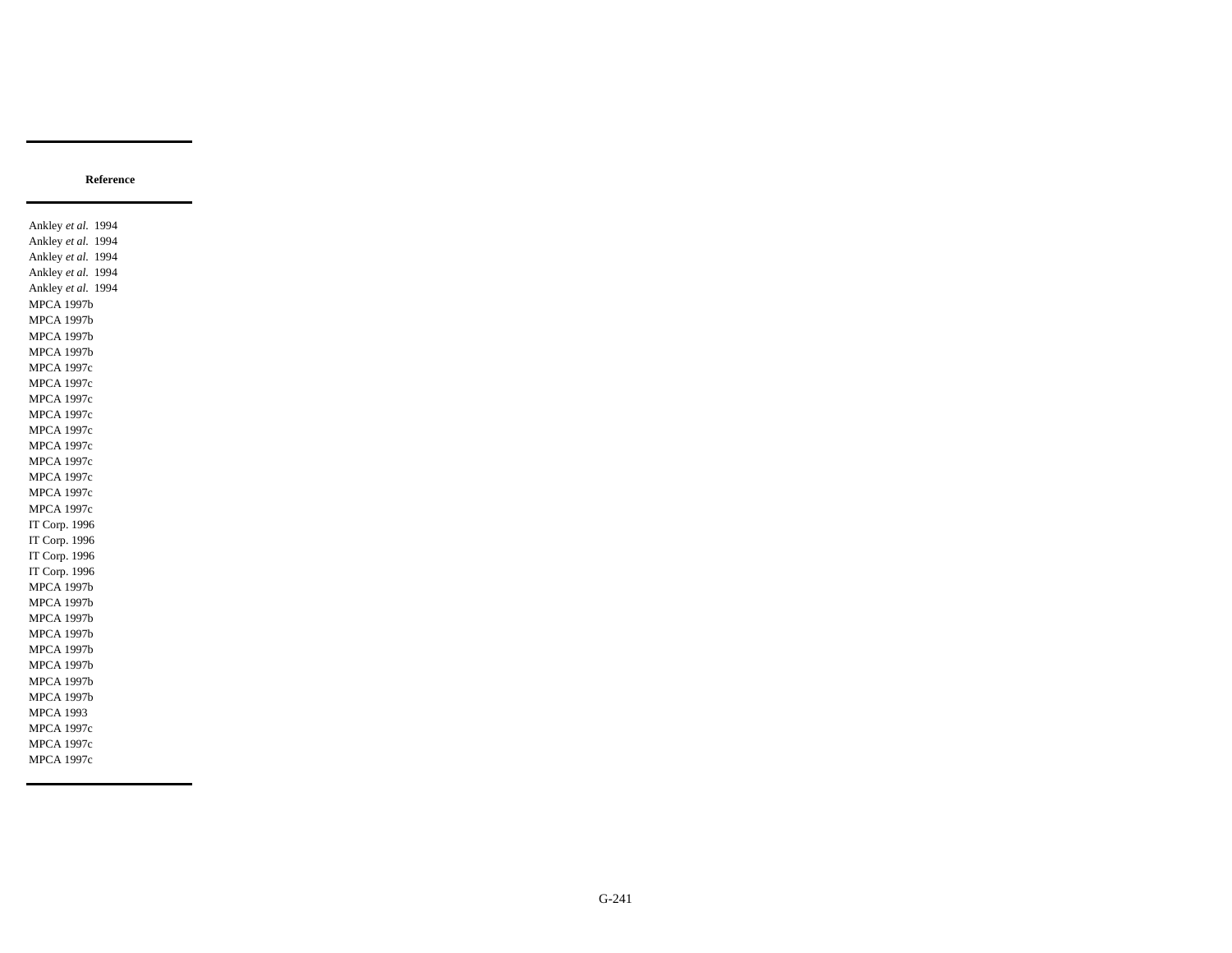MPCA 1997c MPCA 1997c MPCA 1997c MPCA 1997c MPCA 1997c IT Corp. 1996 IT Corp. 1996 IT Corp. 1996 IT Corp. 1996 MPCA 1997c MPCA 1997c MPCA 1997c MPCA 1997c MPCA 1997c MPCA 1997c MPCA 1997c MPCA 1997c MPCA 1997c MPCA 1997c MPCA 1997c MPCA 1997b MPCA 1997b MPCA 1997b MPCA 1997b MPCA 1997c MPCA 1997c MPCA 1997c MPCA 1997c MPCA 1997c IT Corp. 1996 IT Corp. 1996 IT Corp. 1996 IT Corp. 1996 MPCA 1997c MPCA 1997c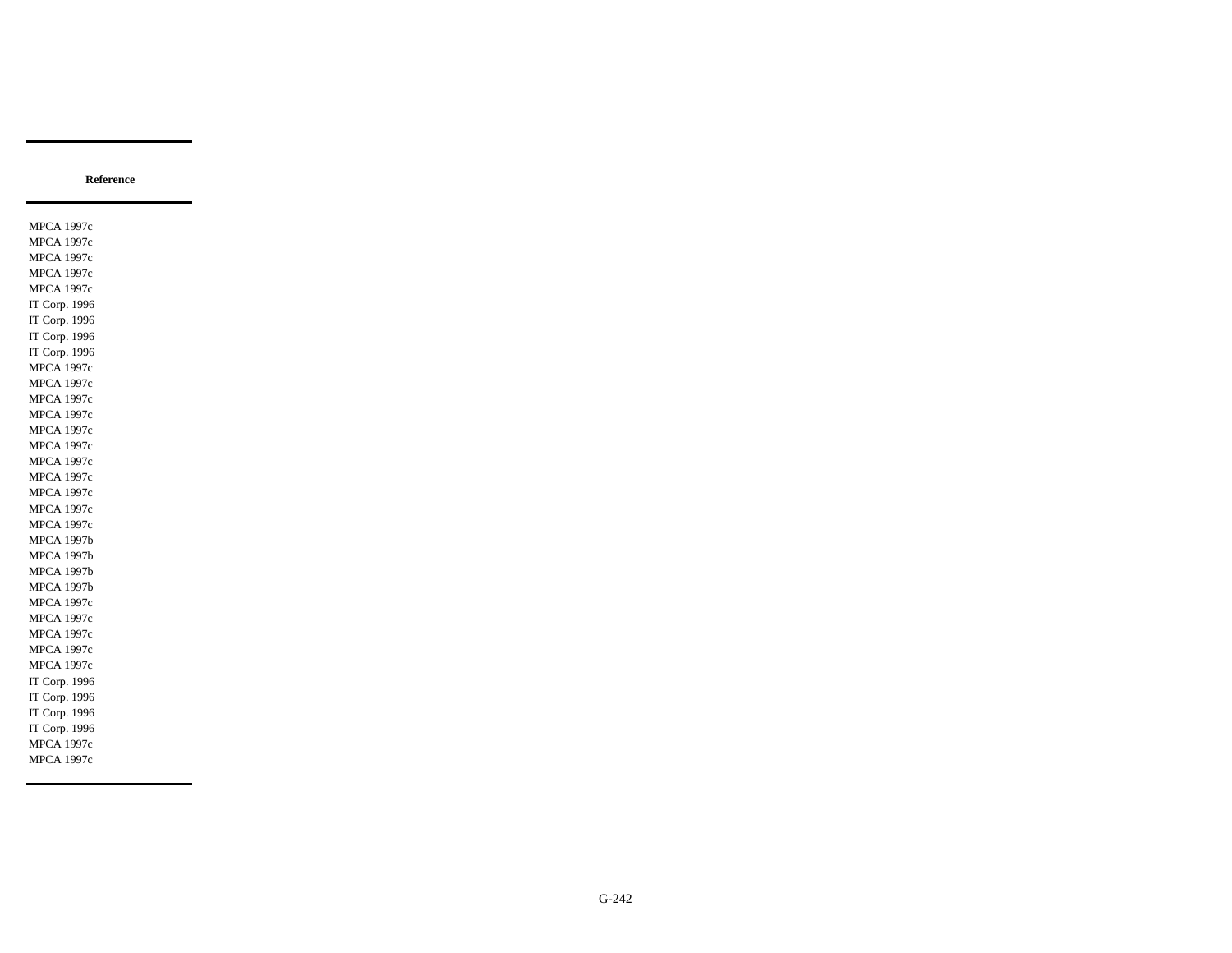MPCA 1997c MPCA 1997c MPCA 1997c MPCA 1997b MPCA 1997b MPCA 1997b MPCA 1997b MPCA 1997b MPCA 1997b MPCA 1997b MPCA 1997b MPCA 1997b MPCA 1997b MPCA 1997b MPCA 1997b MPCA 1997c MPCA 1997c MPCA 1997c MPCA 1997c MPCA 1997c MPCA 1993 Crane *et al.* 1997 MPCA 1997b MPCA 1997b MPCA 1997b MPCA 1997b MPCA 1997c MPCA 1997c MPCA 1997c MPCA 1997c MPCA 1997c MPCA 1997b MPCA 1997b MPCA 1997b IT Corp. 1996

**Reference**

G-243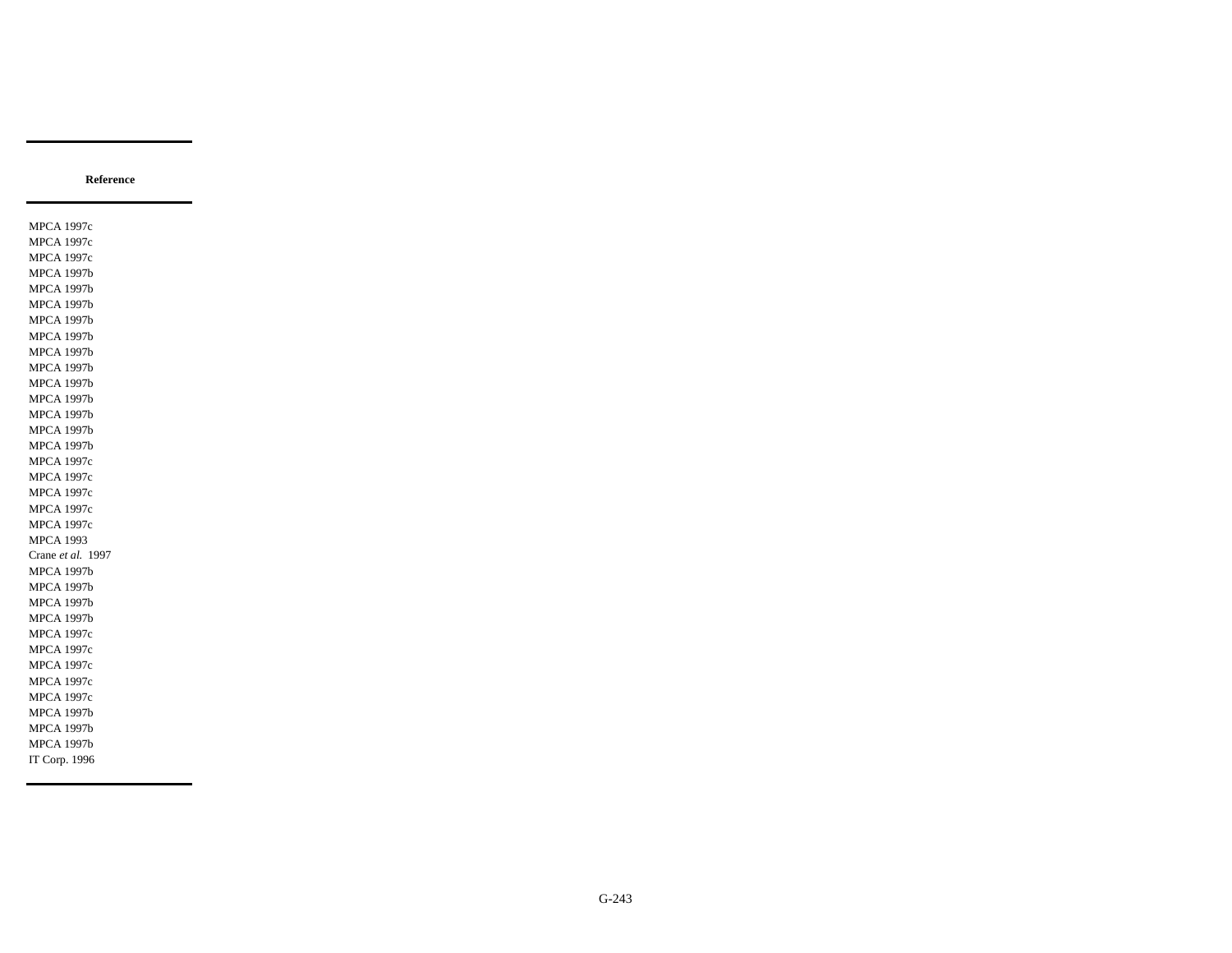IT Corp. 1996 IT Corp. 1996 IT Corp. 1996 MPCA 1997b MPCA 1997b MPCA 1997b MPCA 1997b MPCA 1997b MPCA 1997b MPCA 1997b MPCA 1997b Crane *et al.* 1997 MPCA 1997c MPCA 1997c MPCA 1997c MPCA 1997c MPCA 1997c MPCA 1997c MPCA 1997c MPCA 1997c IT Corp. 1996 IT Corp. 1996 IT Corp. 1996 IT Corp. 1996 Crane *et al.* 1997 Crane *et al.* 1997 MPCA 1997b MPCA 1997b MPCA 1997b MPCA 1997b IT Corp. 1996 IT Corp. 1996 IT Corp. 1996 IT Corp. 1996 IT Corp. 1996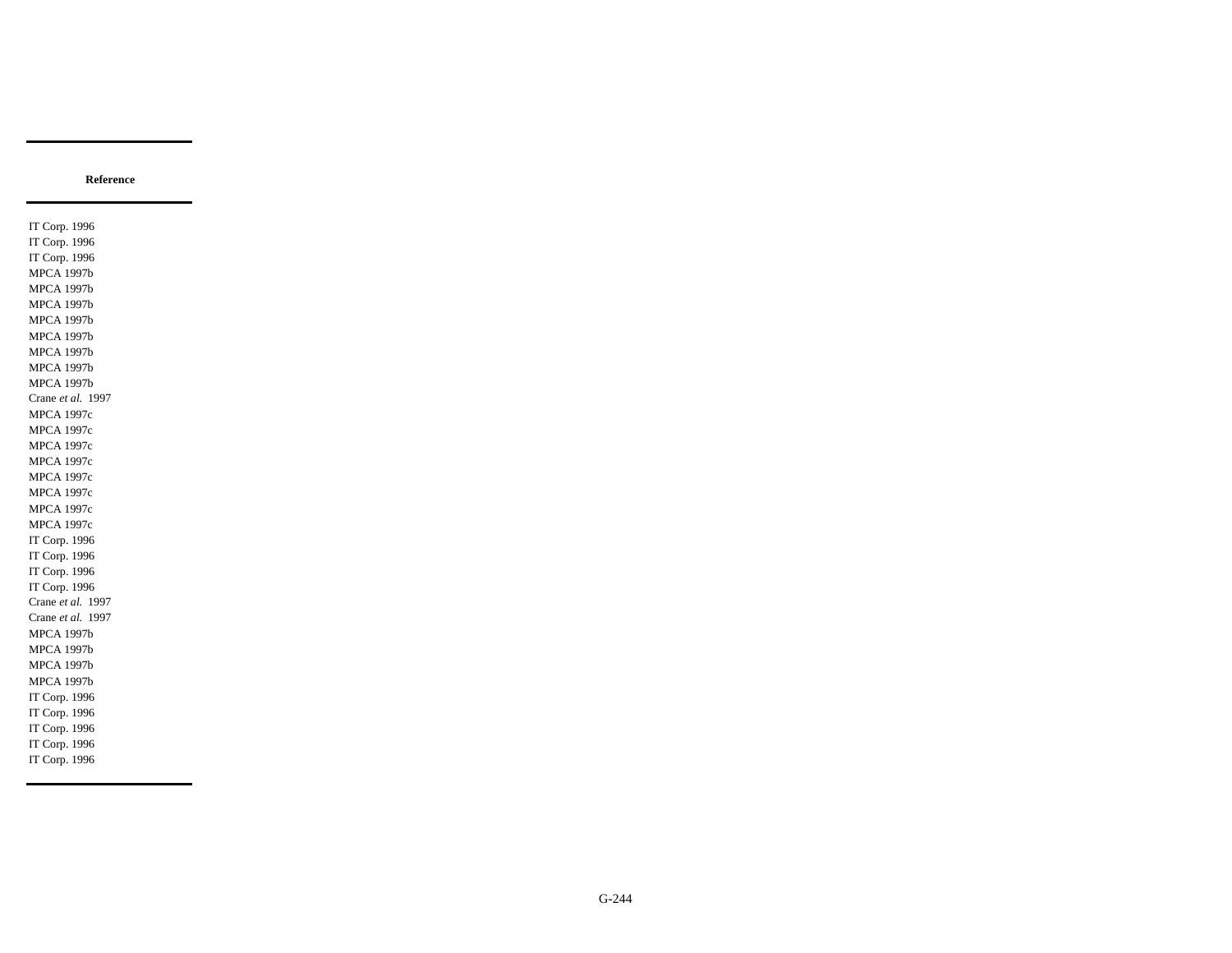IT Corp. 1996 IT Corp. 1996 IT Corp. 1996 IT Corp. 1996 IT Corp. 1996 IT Corp. 1996 IT Corp. 1996 IT Corp. 1996 IT Corp. 1996 IT Corp. 1996 IT Corp. 1996 MPCA 1997c MPCA 1997c MPCA 1997c MPCA 1997c MPCA 1997c MPCA 1993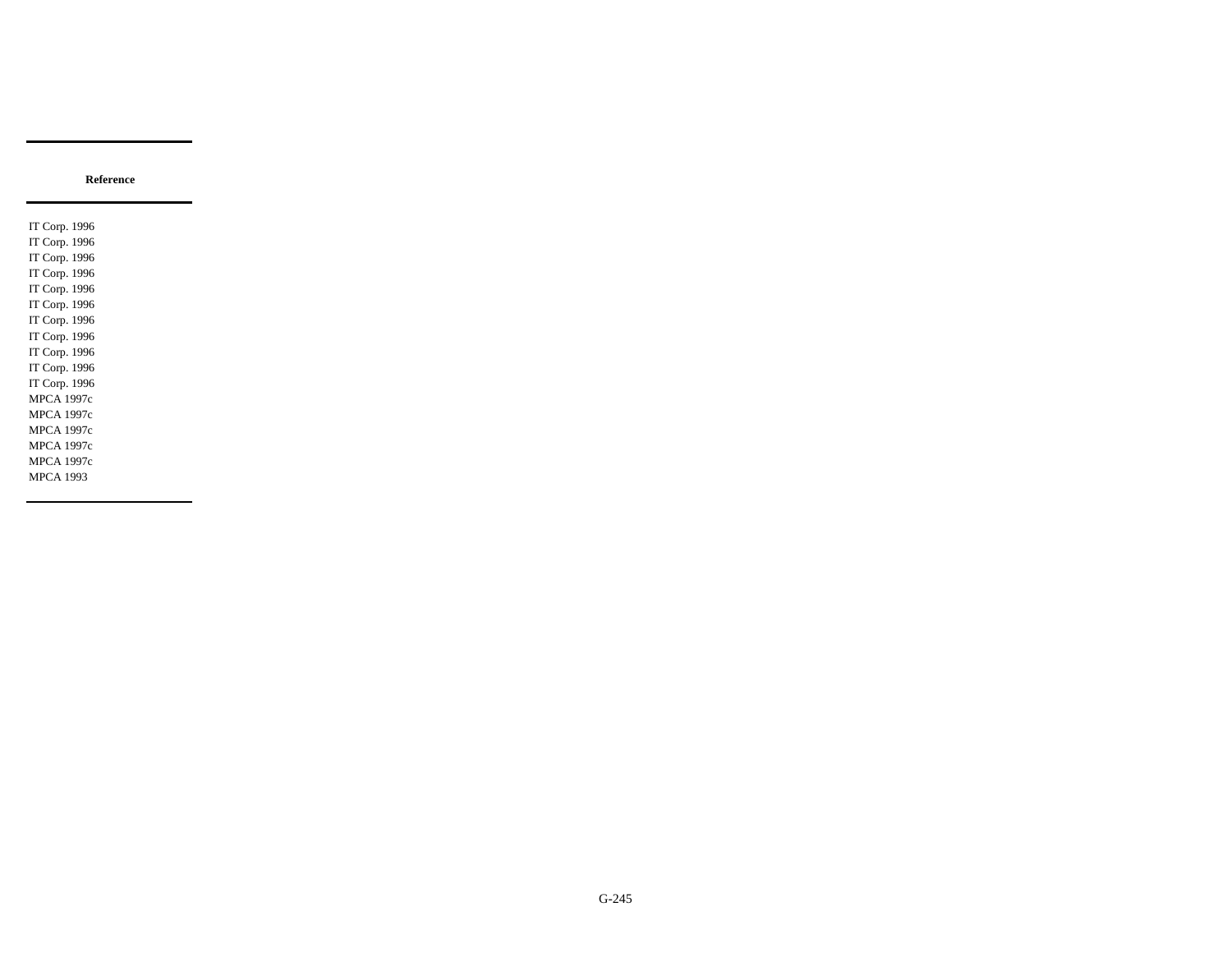| <b>Napthalene</b><br>$(\mu g/kg)$ | Area                                         | <b>Test</b><br><b>Duration</b> | <b>Test</b><br>Organism | Life<br><b>Stage</b><br><b>Species</b> |            | <b>End-Point Measured</b>                           | <b>Result</b> | <b>TOC</b><br>(%) | Reference         |
|-----------------------------------|----------------------------------------------|--------------------------------|-------------------------|----------------------------------------|------------|-----------------------------------------------------|---------------|-------------------|-------------------|
| 0.500                             | D-S Harbor                                   | $10 \text{ day}$               | Amphipod                | Hyalella azteca                        | <b>JUV</b> | 86 % survival                                       | Not toxic     | $0.2\,$           | <b>MPCA 1997b</b> |
| 0.500                             | D-S Harbor                                   | $10 \text{ day}$               | Diptera                 | Chironomus tentans                     | LAR        | 85 % survival                                       | Not toxic     | 0.2               | <b>MPCA 1997b</b> |
| 0.500                             | D-S Harbor                                   | 30 minute                      | Bacteria                | Photobacterium phosphoreum             | <b>NA</b>  | 25.2 mg growth                                      | Toxic         | $0.2\,$           | <b>MPCA 1997b</b> |
| 0.500                             | D-S Harbor                                   | 30 minute                      | Bacteria                | Photobacterium phosphoreum             | NA         | 26.3 % red. biolum.^                                | Toxic         | 0.08              | <b>MPCA 1997b</b> |
| 0.500                             | D-S Harbor - Miller & Coffee Creek Embayment | 30 minute                      | Bacteria                | Photobacterium phosphoreum             | <b>NA</b>  | 100 EC50 biolum.#                                   | Not toxic     | 0.08              | <b>MPCA 1997b</b> |
| 0.500                             | D-S Harbor                                   | 30 minute                      | Bacteria                | Photobacterium phosphoreum             | <b>NA</b>  | 4.94 EC50 biolum.#                                  | Not toxic     | 0.2               | <b>MPCA 1997b</b> |
| 0.500                             | D-S Harbor                                   | $10 \text{ day}$               | Amphipod                | Hyalella azteca                        | <b>JUV</b> | 86 % survival                                       | Not toxic     | 0.08              | <b>MPCA 1997b</b> |
| 0.500                             | D-S Harbor                                   | $10 \text{ day}$               | Diptera                 | Chironomus tentans                     | LAR        | 90 % survival                                       | Not toxic     | 0.08              | <b>MPCA 1997b</b> |
| 1.00                              | St. Louis Bay                                | 30 minute                      | Bacteria                | Photobacterium phosphoreum             | <b>NA</b>  | 0.48 EC50 biolum.#                                  | Toxic         | 3.47              | <b>MPCA 1997b</b> |
| 1.00                              | St. Louis Bay                                | 10 day                         | Amphipod                | Hyalella azteca                        | <b>JUV</b> | 94 % survival                                       | Not toxic     | 3.47              | <b>MPCA 1997b</b> |
| 1.00                              | St. Louis Bay                                | 10 day                         | Diptera                 | Chironomus tentans                     | LAR        | 70 % survival                                       | Not toxic     | 3.47              | <b>MPCA 1997b</b> |
| 1.00                              | St. Louis Bay                                | 30 minute                      | Bacteria                | Photobacterium phosphoreum             | NA         | 20.18 % red. biolum.^                               | Toxic         | 3.47              | <b>MPCA 1997b</b> |
| 1.50                              | Allouez Bay                                  | 30 minute                      | Bacteria                | Photobacterium phosphoreum             | <b>NA</b>  | $0\%$ red. biolum. <sup><math>\wedge</math></sup>   | Not toxic     | 0.59              | <b>MPCA 1997b</b> |
| 1.50                              | Allouez Bay                                  | $10 \text{ day}$               | Diptera                 | Chironomus tentans                     | LAR        | 80 % survival                                       | Not toxic     | 0.59              | <b>MPCA 1997b</b> |
| 1.50                              | Allouez Bay                                  | 30 minute                      | Bacteria                | Photobacterium phosphoreum             | <b>NA</b>  | 3.96 EC50 biolum.#                                  | Not toxic     | 0.59              | <b>MPCA 1997b</b> |
| 1.50                              | St. Louis River                              | 10 day                         | Amphipod                | Hyalella azteca                        | <b>JUV</b> | 97 % survival                                       | Not toxic     | 2.93              | IT Corp. 1996     |
| 1.50                              | St. Louis River                              | 10 day                         | Diptera                 | Chironomus tentans                     | LAR        | 78 % survival                                       | Not toxic     | 2.93              | IT Corp. 1996     |
| 1.50                              | St. Louis River                              | 10 day                         | Diptera                 | Chironomus tentans                     | LAR        | $1.04$ mg growth                                    | Toxic         | 2.93              | IT Corp. 1996     |
| 1.50                              | St. Louis River                              | $10 \text{ day}$               | Amphipod                | Hyalella azteca                        | <b>JUV</b> | $0.14$ mg growth                                    | Toxic         | 2.93              | IT Corp. 1996     |
| 2.70                              | D-S Harbor                                   | $10 \text{ day}$               | Diptera                 | Chironomus tentans                     | LAR        | 75 % survival                                       | Not toxic     | 0.14              | <b>MPCA 1997b</b> |
| 2.70                              | D-S Harbor                                   | 30 minute                      | Bacteria                | Photobacterium phosphoreum             | <b>NA</b>  | $67.3$ % red. biolum. <sup><math>\land</math></sup> | Toxic         | 0.14              | <b>MPCA 1997b</b> |
| 2.70                              | D-S Harbor                                   | $10 \text{ day}$               | Amphipod                | Hyalella azteca                        | <b>JUV</b> | 58 % survival                                       | Not toxic     |                   | 0.14 MPCA 1997b   |
| 2.70                              | D-S Harbor                                   | 30 minute                      | Bacteria                | Photobacterium phosphoreum             | <b>NA</b>  | 17.83 EC50 biolum.#                                 | Not toxic     |                   | 0.14 MPCA 1997b   |
| 3.00                              | Allouez Bay                                  | 30 minute                      | Bacteria                | Photobacterium phosphoreum             | <b>NA</b>  | 29.7 % red. biolum.^                                | Toxic         | 1.02              | <b>MPCA 1997b</b> |
| 3.00                              | Allouez Bay                                  | 10 day                         | Diptera                 | Chironomus tentans                     | LAR        | 80 % survival                                       | Not toxic     | 1.02              | <b>MPCA 1997b</b> |
| 3.00                              | Allouez Bay                                  | 30 minute                      | Bacteria                | Photobacterium phosphoreum             | <b>NA</b>  | $0.81$ EC50 biolum.#                                | Not toxic     | 1.02              | <b>MPCA 1997b</b> |
| 3.00                              | Allouez Bay                                  | $10 \text{ day}$               | Amphipod                | Hyalella azteca                        | <b>JUV</b> | 90 % survival                                       | Not toxic     | 1.02              | <b>MPCA 1997b</b> |
| 4.00                              | D-S Harbor                                   | $10 \text{ day}$               | Amphipod                | Hyalella azteca                        | <b>JUV</b> | 98 % survival                                       | Not toxic     | 4.11              | <b>MPCA 1997b</b> |
| 4.00                              | D-S Harbor                                   | 30 minute                      | Bacteria                | Photobacterium phosphoreum             | <b>NA</b>  | 15.5 % red. biolum. $^{\wedge}$                     | Not toxic     |                   | 4.11 MPCA 1997b   |
| 4.00                              | D-S Harbor                                   | 10 day                         | Diptera                 | Chironomus tentans                     | LAR        | 68 % survival                                       | Not toxic     |                   | 4.11 MPCA 1997b   |
| 4.00                              | D-S Harbor                                   | 30 minute                      | Bacteria                | Photobacterium phosphoreum             | <b>NA</b>  | $0.24$ EC50 biolum.#                                | Toxic         |                   | 4.11 MPCA 1997b   |
| 4.00                              | D-S Harbor                                   | $10 \text{ day}$               | Diptera                 | Chironomus tentans                     | LAR        | 88 % survival                                       | Not toxic     |                   | 4.11 MPCA 1997b   |
| 4.00                              | D-S Harbor                                   | $10 \text{ day}$               | Amphipod                | Hyalella azteca                        | <b>JUV</b> | 72 % survival                                       | Not toxic     |                   | 4.11 MPCA 1997b   |
| 4.00                              | D-S Harbor                                   | 30 minute                      | Bacteria                | Photobacterium phosphoreum             | <b>NA</b>  | 0.72 EC50 biolum.#                                  | Not toxic     | 1.42              | <b>MPCA 1997b</b> |
| 4.00                              | D-S Harbor                                   | $10 \text{ day}$               | Diptera                 | Chironomus tentans                     | LAR        | 60 % survival                                       | Not toxic     |                   | 1.42 MPCA 1997b   |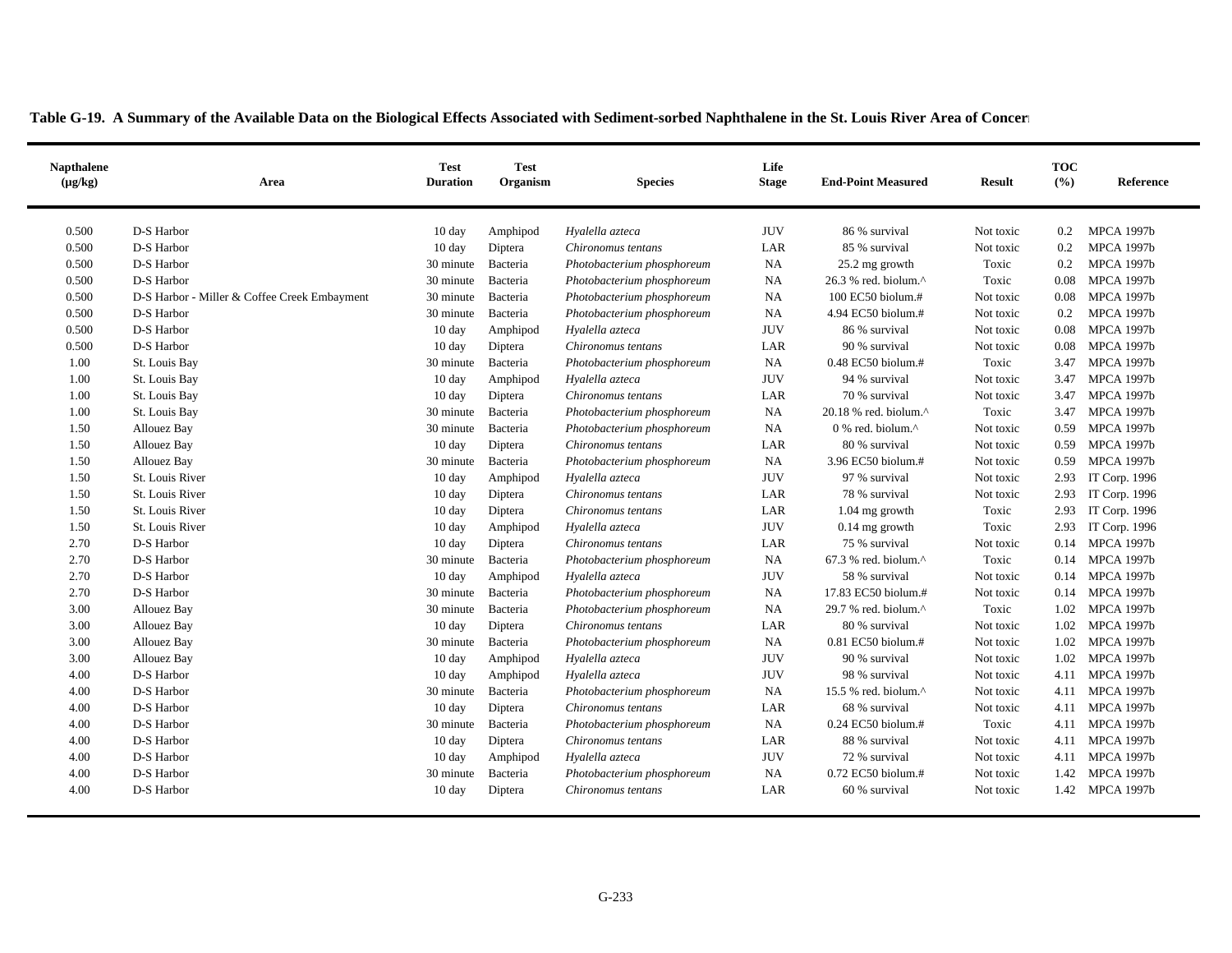| <b>Napthalene</b><br>$(\mu g/kg)$ | Area                                    | <b>Test</b><br><b>Duration</b> | <b>Test</b><br>Organism | Life<br><b>Stage</b><br><b>Species</b> |            | <b>End-Point Measured</b>                            | <b>Result</b>  | <b>TOC</b><br>(%) | Reference          |
|-----------------------------------|-----------------------------------------|--------------------------------|-------------------------|----------------------------------------|------------|------------------------------------------------------|----------------|-------------------|--------------------|
| 4.00                              | D-S Harbor                              | $10 \text{ day}$               | Amphipod                | Hyalella azteca                        | <b>JUV</b> | 100 % survival                                       | Not toxic      | 1.42              | <b>MPCA 1997b</b>  |
| 4.00                              | D-S Harbor                              | 30 minute                      | Bacteria                | Photobacterium phosphoreum             | <b>NA</b>  | 41.98 % red. biolum.^                                | Toxic          | 1.42              | <b>MPCA 1997b</b>  |
| 4.40                              | Allouez Bay                             | 30 minute                      | Bacteria                | Photobacterium phosphoreum             | <b>NA</b>  | $26.2$ % red. biolum. <sup><math>\wedge</math></sup> | Toxic          | 0.35              | <b>MPCA 1997b</b>  |
| 4.40                              | Allouez Bay                             | 30 minute                      | Bacteria                | Photobacterium phosphoreum             | <b>NA</b>  | 11.24 EC50 biolum.#                                  | Not toxic      | 0.35              | <b>MPCA 1997b</b>  |
| 4.40                              | Allouez Bay                             | $10 \text{ day}$               | Diptera                 | Chironomus tentans                     | LAR        | 55 % survival                                        | Not toxic      | 0.35              | <b>MPCA 1997b</b>  |
| 6.50                              | D-S Harbor                              | 30 minute                      | Bacteria                | Photobacterium phosphoreum             | <b>NA</b>  | 0.36 EC50 biolum.#                                   | Toxic          | 4.05              | <b>MPCA 1997b</b>  |
| 6.50                              | D-S Harbor                              | $10 \text{ day}$               | Amphipod                | Hyalella azteca                        | <b>JUV</b> | 67 % survival                                        | Not toxic      | 4.05              | <b>MPCA 1997b</b>  |
| 6.50                              | D-S Harbor                              | 30 minute                      | Bacteria                | Photobacterium phosphoreum             | <b>NA</b>  | 8.3 % red. biolum.^                                  | Not toxic      | 4.05              | <b>MPCA 1997b</b>  |
| 6.50                              | D-S Harbor                              | $10 \text{ day}$               | Diptera                 | Chironomus tentans                     | LAR        | 70 % survival                                        | Not toxic      | 4.05              | <b>MPCA 1997b</b>  |
| 9.10                              | St. Louis Harbor                        | $10 \text{ day}$               | Diptera                 | Chironomus tentans                     | LAR        | 87.5 % survival                                      | Not toxic      | 0.7               | Ankley et al. 1994 |
| 9.10                              | St. Louis Harbor                        | 10 day                         | Amphipod                | Hyalella azteca                        | <b>JUV</b> | 65 % survival                                        | Not toxic      | 0.7               | Ankley et al. 1994 |
| 9.10                              | St. Louis Harbor                        | 10 day                         | Diptera                 | Chironomus tentans                     | LAR        | 0.74 % weight using UV light                         | Not toxic      | 0.7               | Ankley et al. 1994 |
| 9.10                              | St. Louis Harbor                        | 10 day                         | Oligochaete             | Lumbriculus variegatus                 | ADT        | $0.65$ mg growth                                     | Toxic          | 0.7               | Ankley et al. 1994 |
| 9.10                              | St. Louis Harbor                        | $10 \text{ day}$               | Oligochaete             | Lumbriculus variegatus                 | ADT        | 0 % survival/normal & UV                             | Toxic          | 0.7               | Ankley et al. 1994 |
| 9.10                              | St. Louis Harbor                        | $10 \text{ day}$               | Amphipod                | Hyalella azteca                        | <b>JUV</b> | 0 % survival/normal & UV                             | Toxic          | 0.7               | Ankley et al. 1994 |
| 9.10                              | St. Louis Harbor                        | $10 \text{ day}$               | Amphipod                | Hyalella azteca                        | <b>JUV</b> | $0.04$ mg growth                                     | Not determined | 0.7               | Ankley et al. 1994 |
| 9.10                              | St. Louis Harbor                        | 10 day                         | Diptera                 | Chironomus tentans                     | LAR        | $0.8$ mg growth                                      | Not toxic      | 0.7               | Ankley et al. 1994 |
| 9.10                              | St. Louis Harbor                        | 10 day                         | Diptera                 | Chironomus tentans                     | LAR        | 65 % survival/normal & UV                            | Toxic          | 0.7               | Ankley et al. 1994 |
| 9.10                              | St. Louis Harbor                        | $10 \text{ day}$               | Oligochaete             | Lumbriculus variegatus                 | ADT        | 85 % survival                                        | Not toxic      | 0.7               | Ankley et al. 1994 |
| 9.20                              | D-S Harbor                              | 30 minute                      | Bacteria                | Photobacterium phosphoreum             | <b>NA</b>  | $22.95$ % red. biolum. <sup>^</sup>                  | Toxic          | 0.16              | <b>MPCA 1997b</b>  |
| 9.20                              | D-S Harbor                              | 30 minute                      | Bacteria                | Photobacterium phosphoreum             | <b>NA</b>  | 100 EC50 biolum.#                                    | Not toxic      | 0.16              | <b>MPCA 1997b</b>  |
| 9.20                              | D-S Harbor                              | $10 \text{ day}$               | Diptera                 | Chironomus tentans                     | LAR        | 90 % survival                                        | Not toxic      | 0.16              | <b>MPCA 1997b</b>  |
| 11.5                              | D-S Harbor                              | 10 day                         | Amphipod                | Hyalella azteca                        | <b>JUV</b> | 85 % survival                                        | Not toxic      | 0.4               | <b>MPCA 1997b</b>  |
| 11.5                              | D-S Harbor                              | 10 day                         | Amphipod                | Hyalella azteca                        | <b>JUV</b> | 82 % survival                                        | Not toxic      | 0.4               | <b>MPCA 1997b</b>  |
| 11.5                              | D-S Harbor                              | 30 minute                      | Bacteria                | Photobacterium phosphoreum             | NA         | 100 EC50 biolum.#                                    | Not toxic      | 0.4               | <b>MPCA 1997b</b>  |
| 11.5                              | D-S Harbor                              | $10 \text{ day}$               | Diptera                 | Chironomus tentans                     | LAR        | 52 % survival                                        | Not toxic      | 0.24              | <b>MPCA 1997b</b>  |
| 11.5                              | D-S Harbor                              | 10 day                         | Amphipod                | Hyalella azteca                        | <b>JUV</b> | 72 % survival                                        | Not toxic      | 0.24              | <b>MPCA 1997b</b>  |
| 11.5                              | D-S Harbor                              | 30 minute                      | Bacteria                | Photobacterium phosphoreum             | <b>NA</b>  | 23.05 % red. biolum.^                                | Toxic          | 0.24              | <b>MPCA 1997b</b>  |
| 11.5                              | D-S Harbor                              | 10 day                         | Diptera                 | Chironomus tentans                     | LAR        | 85 % survival                                        | Not toxic      | 0.4               | <b>MPCA 1997b</b>  |
| 11.5                              | D-S Harbor                              | $10 \text{ day}$               | Diptera                 | Chironomus tentans                     | LAR        | 88 % survival                                        | Not toxic      | 0.4               | <b>MPCA 1997b</b>  |
| 11.5                              | D-S Harbor                              | 30 minute                      | Bacteria                | Photobacterium phosphoreum             | <b>NA</b>  | 39.7 % red. biolum.^                                 | Toxic          | 0.4               | <b>MPCA 1997b</b>  |
| 11.5                              | D-S Harbor                              | 30 minute                      | Bacteria                | Photobacterium phosphoreum             | <b>NA</b>  | $100$ EC50 biolum.#                                  | Not toxic      | 0.24              | <b>MPCA 1997b</b>  |
| 14.0                              | St. Louis River - Lower St. Louis River | 30 minute                      | Bacteria                | Photobacterium phosphoreum             | <b>NA</b>  | 18.2 % red. biolum.^                                 | Not toxic      | 4.84              | <b>MPCA 1997b</b>  |
| 14.0                              | St. Louis River - Lower St. Louis River | $10 \text{ day}$               | Amphipod                | Hyalella azteca                        | <b>JUV</b> | 92 % survival                                        | Not toxic      | 4.84              | <b>MPCA 1997b</b>  |
| 14.0                              | St. Louis River - Lower St. Louis River | 10 day                         | Diptera                 | Chironomus tentans                     | LAR        | 90 % survival                                        | Not toxic      |                   | 4.84 MPCA 1997b    |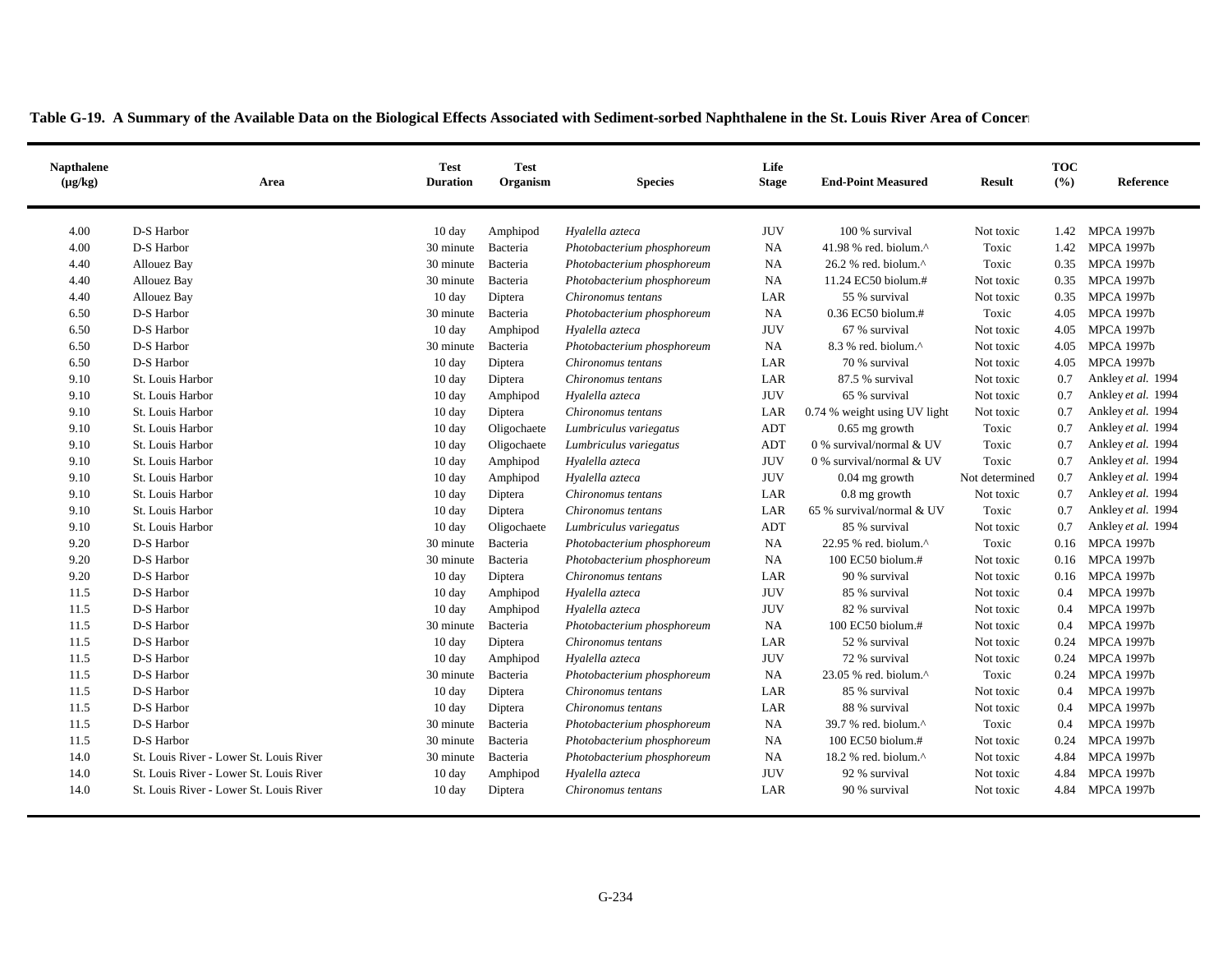$\blacksquare$ 

| <b>Napthalene</b><br>$(\mu g/kg)$ | Area                                    | <b>Test</b><br><b>Duration</b> | <b>Test</b><br>Organism | <b>Species</b>             | Life<br><b>Stage</b> | <b>End-Point Measured</b>                           | <b>Result</b> | <b>TOC</b><br>(%) | Reference         |
|-----------------------------------|-----------------------------------------|--------------------------------|-------------------------|----------------------------|----------------------|-----------------------------------------------------|---------------|-------------------|-------------------|
| 14.0                              | St. Louis River - Lower St. Louis River | 30 minute                      | Bacteria                | Photobacterium phosphoreum | <b>NA</b>            | 0.09 EC50 biolum.#                                  | Toxic         | 4.84              | <b>MPCA 1997b</b> |
| 17.5                              | Lower St. Louis River                   | 15 minute                      | Bacteria                | Photobacterium phosphoreum | <b>NA</b>            | 28.8 % red. biolum.^                                | Toxic         | 3.25              | <b>MPCA 1997c</b> |
| 17.5                              | Lower St. Louis River                   | $10 \text{ day}$               | Amphipod                | Hyalella azteca            | <b>JUV</b>           | 100 % survival                                      | Not toxic     | 3.25              | <b>MPCA 1997c</b> |
| 17.5                              | Lower St. Louis River                   | 15 minute                      | Bacteria                | Photobacterium phosphoreum | NA                   | 0.42 EC50 biolum.#                                  | Toxic         | 3.25              | <b>MPCA 1997c</b> |
| 27.3                              | Lower St. Louis River                   | 10 day                         | Amphipod                | Hyalella azteca            | <b>JUV</b>           | 93 % survival                                       | Not toxic     | 2.7               | <b>MPCA 1997c</b> |
| 27.3                              | Lower St. Louis River                   | $10 \text{ day}$               | Diptera                 | Chironomus tentans         | LAR                  | $0.44$ mg growth                                    | Not toxic     | 2.7               | <b>MPCA 1997c</b> |
| 27.3                              | Lower St. Louis River                   | $10 \text{ day}$               | Diptera                 | Chironomus tentans         | LAR                  | 68 % survival                                       | Not toxic     | 2.7               | <b>MPCA 1997c</b> |
| 27.3                              | Lower St. Louis River                   | 15 minute                      | Bacteria                | Photobacterium phosphoreum | <b>NA</b>            | 0.52 EC50 biolum.#                                  | Not toxic     | 2.7               | <b>MPCA 1997c</b> |
| 27.3                              | Lower St. Louis River                   | 15 minute                      | Bacteria                | Photobacterium phosphoreum | <b>NA</b>            | 0.52 EC50 biolum.#                                  | Not toxic     | 2.7               | <b>MPCA 1997c</b> |
| 27.3                              | Lower St. Louis River                   | 10 day                         | Diptera                 | Chironomus tentans         | LAR                  | 70 % survival                                       | Not toxic     | 2.7               | <b>MPCA 1997c</b> |
| 27.3                              | Lower St. Louis River                   | 10 day                         | Amphipod                | Hyalella azteca            | <b>JUV</b>           | 90 % survival                                       | Not toxic     | 2.7               | <b>MPCA 1997c</b> |
| 27.3                              | Lower St. Louis River                   | 15 minute                      | Bacteria                | Photobacterium phosphoreum | NA                   | 12 % red. biolum.^                                  | Not toxic     | 2.7               | <b>MPCA 1997c</b> |
| 27.3                              | Lower St. Louis River                   | 15 minute                      | Bacteria                | Photobacterium phosphoreum | <b>NA</b>            | 5.3 % red. biolum.^                                 | Not toxic     | 2.7               | <b>MPCA 1997c</b> |
| 27.3                              | Lower St. Louis River                   | 10 day                         | Diptera                 | Chironomus tentans         | LAR                  | $0.56$ mg growth                                    | Not toxic     | 2.7               | <b>MPCA 1997c</b> |
| 28.0                              | Spirit Lake                             | 30 minute                      | Bacteria                | Photobacterium phosphoreum | NA                   | $0.4$ EC50 biolum.#                                 | Toxic         | 2.82              | <b>MPCA 1997b</b> |
| 28.0                              | Spirit Lake                             | 10 day                         | Amphipod                | Hyalella azteca            | <b>JUV</b>           | 70 % survival                                       | Not toxic     | 2.82              | <b>MPCA 1997b</b> |
| 28.0                              | Spirit Lake                             | 30 minute                      | Bacteria                | Photobacterium phosphoreum | <b>NA</b>            | 10.2 % red. biolum. $^{\wedge}$                     | Not toxic     | 2.82              | <b>MPCA 1997b</b> |
| 28.0                              | Spirit Lake                             | 10 day                         | Diptera                 | Chironomus tentans         | LAR                  | 72 % survival                                       | Not toxic     | 2.82              | <b>MPCA 1997b</b> |
| 31.6                              | D-S Harbor                              | 30 minute                      | Bacteria                | Photobacterium phosphoreum | <b>NA</b>            | $0\%$ red. biolum. <sup><math>\wedge</math></sup>   | Not toxic     | 1.35              | <b>MPCA 1997b</b> |
| 31.6                              | D-S Harbor                              | $10 \text{ day}$               | Diptera                 | Chironomus tentans         | LAR                  | 70 % survival                                       | Not toxic     | 1.35              | <b>MPCA 1997b</b> |
| 31.6                              | D-S Harbor                              | 10 day                         | Amphipod                | Hyalella azteca            | <b>JUV</b>           | 92 % survival                                       | Not toxic     | 1.35              | <b>MPCA 1997b</b> |
| 31.6                              | D-S Harbor                              | 30 minute                      | Bacteria                | Photobacterium phosphoreum | <b>NA</b>            | 0.96 EC50 biolum.#                                  | Not toxic     | 1.35              | <b>MPCA 1997b</b> |
| 36.0                              | St. Louis Bay                           | 30 minute                      | Bacteria                | Photobacterium phosphoreum | <b>NA</b>            | 100 EC50 biolum.#                                   | Not toxic     |                   | 0.12 MPCA 1997b   |
| 36.0                              | Spirit Lake                             | 30 minute                      | Bacteria                | Photobacterium phosphoreum | <b>NA</b>            | 6.73 EC50 biolum.#                                  | Not toxic     | 5.77              | <b>MPCA 1997b</b> |
| 36.0                              | Spirit Lake                             | 10 day                         | Amphipod                | Hyalella azteca            | <b>JUV</b>           | 75 % survival                                       | Not toxic     | 5.77              | <b>MPCA 1997b</b> |
| 36.0                              | Spirit Lake                             | $10 \text{ day}$               | Diptera                 | Chironomus tentans         | LAR                  | 75 % survival                                       | Not toxic     | 5.77              | <b>MPCA 1997b</b> |
| 36.0                              | Spirit Lake                             | 30 minute                      | Bacteria                | Photobacterium phosphoreum | <b>NA</b>            | $6.4$ % red. biolum. <sup><math>\wedge</math></sup> | Not toxic     | 5.77              | <b>MPCA 1997b</b> |
| 36.0                              | St. Louis Bay                           | $10 \text{ day}$               | Amphipod                | Hyalella azteca            | <b>JUV</b>           | 95 % survival                                       | Not toxic     | 0.12              | <b>MPCA 1997b</b> |
| 36.0                              | St. Louis Bay                           | 30 minute                      | Bacteria                | Photobacterium phosphoreum | <b>NA</b>            | 3.4 % red. biolum. $^{\wedge}$                      | Not toxic     |                   | 0.12 MPCA 1997b   |
| 36.0                              | St. Louis Bay                           | $10 \text{ day}$               | Diptera                 | Chironomus tentans         | LAR                  | 78 % survival                                       | Not toxic     | 0.12              | <b>MPCA 1997b</b> |
| 45.0                              | Spirit Lake                             | 15 minute                      | Bacteria                | Photobacterium phosphoreum | <b>NA</b>            | 12.1 % red. biolum. $^{\wedge}$                     | Not toxic     | 2.34              | <b>MPCA 1997c</b> |
| 45.0                              | Spirit Lake                             | 15 minute                      | Bacteria                | Photobacterium phosphoreum | <b>NA</b>            | 0.77 EC50 biolum.#                                  | Not toxic     | 2.34              | <b>MPCA 1997c</b> |
| 45.0                              | Spirit Lake                             | 10 day                         | Amphipod                | Hyalella azteca            | <b>JUV</b>           | 90 % survival                                       | Not toxic     | 2.34              | <b>MPCA 1997c</b> |
| 45.0                              | Spirit Lake                             | 10 day                         | Diptera                 | Chironomus tentans         | LAR                  | 95 % survival                                       | Not toxic     | 2.34              | <b>MPCA 1997c</b> |
| 45.0                              | Spirit Lake                             | $10 \text{ day}$               | Diptera                 | Chironomus tentans         | LAR                  | $0.37$ mg growth                                    | Not toxic     | 2.34              | <b>MPCA 1997c</b> |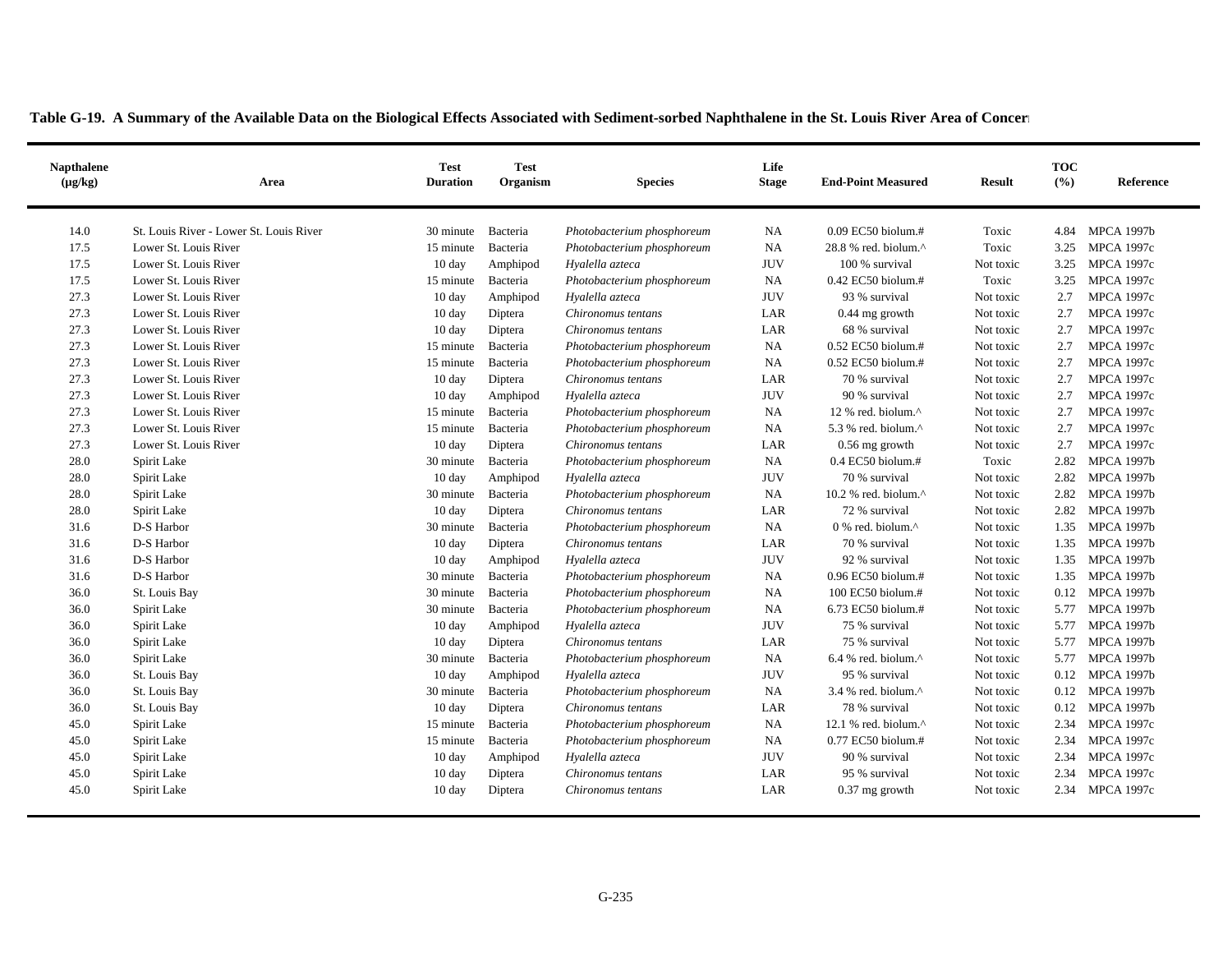| 47.0<br>St. Louis River - Stryker Bay<br><b>JUV</b><br>48 % survival<br>IT Corp. 1996<br>$10 \text{ day}$<br>Amphipod<br>Hyalella azteca<br>Toxic<br>8.08<br>47.0<br>St. Louis River - Stryker Bay<br>LAR<br>IT Corp. 1996<br>Chironomus tentans<br>53 % survival<br>Toxic<br>8.08<br>10 day<br>Diptera<br>47.0<br>St. Louis River - Stryker Bay<br><b>JUV</b><br>IT Corp. 1996<br>10 day<br>Hyalella azteca<br>$0.14$ mg growth<br>Toxic<br>8.08<br>Amphipod |                    |
|---------------------------------------------------------------------------------------------------------------------------------------------------------------------------------------------------------------------------------------------------------------------------------------------------------------------------------------------------------------------------------------------------------------------------------------------------------------|--------------------|
|                                                                                                                                                                                                                                                                                                                                                                                                                                                               |                    |
|                                                                                                                                                                                                                                                                                                                                                                                                                                                               |                    |
|                                                                                                                                                                                                                                                                                                                                                                                                                                                               |                    |
| 47.0<br>St. Louis River - Stryker Bay<br>LAR<br>Toxic<br>8.08<br>IT Corp. 1996<br>10 day<br>Chironomus tentans<br>$0.8$ mg growth<br>Diptera                                                                                                                                                                                                                                                                                                                  |                    |
| 50.0<br><b>NA</b><br><b>MPCA 1997b</b><br>Lower St. Louis River<br>30 minute<br>Bacteria<br>Photobacterium phosphoreum<br>18.89 % red. biolum. $^{\wedge}$<br>Not toxic<br>2.91                                                                                                                                                                                                                                                                               |                    |
| 50.0<br>Lower St. Louis River<br>LAR<br>Diptera<br>90 % survival<br>2.91<br><b>MPCA 1997b</b><br>10 day<br>Chironomus tentans<br>Not toxic                                                                                                                                                                                                                                                                                                                    |                    |
| 50.0<br><b>JUV</b><br><b>MPCA 1997b</b><br>Lower St. Louis River<br>10 day<br>Hyalella azteca<br>92 % survival<br>Not toxic<br>2.91<br>Amphipod                                                                                                                                                                                                                                                                                                               |                    |
| 50.0<br>Lower St. Louis River<br>30 minute<br><b>NA</b><br>0.96 EC50 biolum.#<br>Not toxic<br><b>MPCA 1997b</b><br>Bacteria<br>Photobacterium phosphoreum<br>2.91                                                                                                                                                                                                                                                                                             |                    |
| 53.0<br><b>NA</b><br><b>MPCA 1997b</b><br>St. Louis Bay<br>33.45 % red. biolum.^<br>Toxic<br>2.63<br>30 minute<br>Bacteria<br>Photobacterium phosphoreum                                                                                                                                                                                                                                                                                                      |                    |
| 53.0<br>St. Louis Bay<br>68 % survival<br><b>MPCA 1997b</b><br>10 day<br>Diptera<br>Chironomus tentans<br>LAR<br>Not toxic<br>2.63                                                                                                                                                                                                                                                                                                                            |                    |
| 53.0<br><b>JUV</b><br><b>MPCA 1997b</b><br>St. Louis Bay<br>10 day<br>75 % survival<br>Not toxic<br>2.63<br>Amphipod<br>Hyalella azteca                                                                                                                                                                                                                                                                                                                       |                    |
| 53.0<br>Toxic<br><b>MPCA 1997b</b><br>St. Louis Bay<br>30 minute<br>Bacteria<br>Photobacterium phosphoreum<br><b>NA</b><br>$0.32$ EC50 biolum.#<br>2.63                                                                                                                                                                                                                                                                                                       |                    |
| 56.2<br><b>JUV</b><br>St. Louis Harbor<br>80 % survival<br>4.1<br>10 day<br>Hyalella azteca<br>Not toxic<br>Amphipod                                                                                                                                                                                                                                                                                                                                          | Ankley et al. 1994 |
| 56.2<br>ADT<br>St. Louis Harbor<br>Lumbriculus variegatus<br>100 % survival<br>Not toxic<br>4.1<br>10 day<br>Oligochaete                                                                                                                                                                                                                                                                                                                                      | Ankley et al. 1994 |
| 56.2<br>St. Louis Harbor<br><b>ADT</b><br>87.5 % survival/normal & UV<br>Oligochaete<br>Lumbriculus variegatus<br>Not toxic<br>4.1<br>10 day                                                                                                                                                                                                                                                                                                                  | Ankley et al. 1994 |
| 56.2<br>ADT<br>St. Louis Harbor<br>4.1<br>10 day<br>Oligochaete<br>Lumbriculus variegatus<br>$0.85$ mg growth<br>Not toxic                                                                                                                                                                                                                                                                                                                                    | Ankley et al. 1994 |
| 56.2<br><b>JUV</b><br>St. Louis Harbor<br>Amphipod<br>Hyalella azteca<br>72.5 % survival/normal & UV<br>Not toxic<br>4.1<br>10 day                                                                                                                                                                                                                                                                                                                            | Ankley et al. 1994 |
| 56.2<br>St. Louis Harbor<br><b>ADT</b><br>0.83 % weight using UV light<br>Toxic<br>10 day<br>Oligochaete<br>Lumbriculus variegatus<br>4.1                                                                                                                                                                                                                                                                                                                     | Ankley et al. 1994 |
| 56.2<br>St. Louis Harbor<br>LAR<br>1.08 % weight using UV light<br>Not toxic<br>4.1<br>10 day<br>Diptera<br>Chironomus tentans                                                                                                                                                                                                                                                                                                                                | Ankley et al. 1994 |
| 56.2<br>LAR<br>95 % survival/normal & UV<br>4.1<br>St. Louis Harbor<br>10 day<br>Diptera<br>Not toxic<br>Chironomus tentans                                                                                                                                                                                                                                                                                                                                   | Ankley et al. 1994 |
| 56.2<br>St. Louis Harbor<br>LAR<br>Not toxic<br>4.1<br>10 day<br>Diptera<br>Chironomus tentans<br>$0.93$ mg growth                                                                                                                                                                                                                                                                                                                                            | Ankley et al. 1994 |
| 56.2<br>St. Louis Harbor<br>LAR<br>85 % survival<br>10 day<br>Diptera<br>Not toxic<br>4.1<br>Chironomus tentans                                                                                                                                                                                                                                                                                                                                               | Ankley et al. 1994 |
| 56.2<br><b>JUV</b><br>St. Louis Harbor<br>Toxic<br>4.1<br>10 day<br>Hyalella azteca<br>$0.04$ mg growth<br>Amphipod                                                                                                                                                                                                                                                                                                                                           | Ankley et al. 1994 |
| 56.2<br>St. Louis Harbor<br><b>JUV</b><br>4.1<br>Hyalella azteca<br>0.05 % weight using UV light<br>Not toxic<br>10 day<br>Amphipod                                                                                                                                                                                                                                                                                                                           | Ankley et al. 1994 |
| Crane et al. 1997<br>58.0<br><b>NR</b><br>St. Louis Bay - Miller & Coffee Creek Embayment<br>LAR<br>90 % survival<br>10 day<br>Diptera<br>Chironomus tentans<br>Not toxic                                                                                                                                                                                                                                                                                     |                    |
| 58.0<br><b>JUV</b><br>Crane et al. 1997<br>St. Louis Bay - Miller & Coffee Creek Embayment<br>10 day<br>Hyalella azteca<br>90 % survival<br>Not toxic<br>NR<br>Amphipod                                                                                                                                                                                                                                                                                       |                    |
| 59.0<br>D-S Harbor<br><b>NA</b><br>Toxic<br>1.87<br><b>MPCA 1997c</b><br>15 minute<br>Bacteria<br>Photobacterium phosphoreum<br>$21.8$ % red. biolum. <sup><math>\wedge</math></sup>                                                                                                                                                                                                                                                                          |                    |
| <b>MPCA 1997c</b><br>59.0<br>D-S Harbor<br>LAR<br>85 % survival<br>1.87<br>$10 \text{ day}$<br>Diptera<br>Chironomus tentans<br>Not toxic                                                                                                                                                                                                                                                                                                                     |                    |
| 59.0<br>D-S Harbor<br>LAR<br><b>MPCA 1997c</b><br>10 day<br>$0.53$ mg growth<br>Not toxic<br>1.87<br>Diptera<br>Chironomus tentans                                                                                                                                                                                                                                                                                                                            |                    |
| <b>JUV</b><br>59.0<br>D-S Harbor<br>93 % survival<br><b>MPCA 1997c</b><br>10 day<br>Not toxic<br>1.87<br>Amphipod<br>Hyalella azteca                                                                                                                                                                                                                                                                                                                          |                    |
| 59.0<br>D-S Harbor<br>2.07 EC50 biolum.#<br><b>MPCA 1997c</b><br>15 minute<br>Photobacterium phosphoreum<br><b>NA</b><br>1.87<br>Bacteria<br>Not toxic                                                                                                                                                                                                                                                                                                        |                    |
| Crane et al. 1997<br>63.0<br>St. Louis Bay - Miller & Coffee Creek Embayment<br>68 % survival<br>Toxic<br>10 day<br>Diptera<br>Chironomus tentans<br>LAR<br>NR.                                                                                                                                                                                                                                                                                               |                    |
| Crane et al. 1997<br>63.0<br>Spirit Lake - Grassy Point<br>LAR<br>92 % survival<br>Not toxic<br>NR<br>10 day<br>Diptera<br>Chironomus tentans                                                                                                                                                                                                                                                                                                                 |                    |
| 63.0<br><b>JUV</b><br>92 % survival<br>NR.<br>Crane et al. 1997<br>Spirit Lake - Grassy Point<br>10 day<br>Hyalella azteca<br>Not toxic<br>Amphipod                                                                                                                                                                                                                                                                                                           |                    |
| <b>JUV</b><br>Crane et al. 1997<br>63.0<br>NR<br>St. Louis Bay - Miller & Coffee Creek Embayment<br>Amphipod<br>Hyalella azteca<br>85 % survival<br>Not toxic<br>10 day                                                                                                                                                                                                                                                                                       |                    |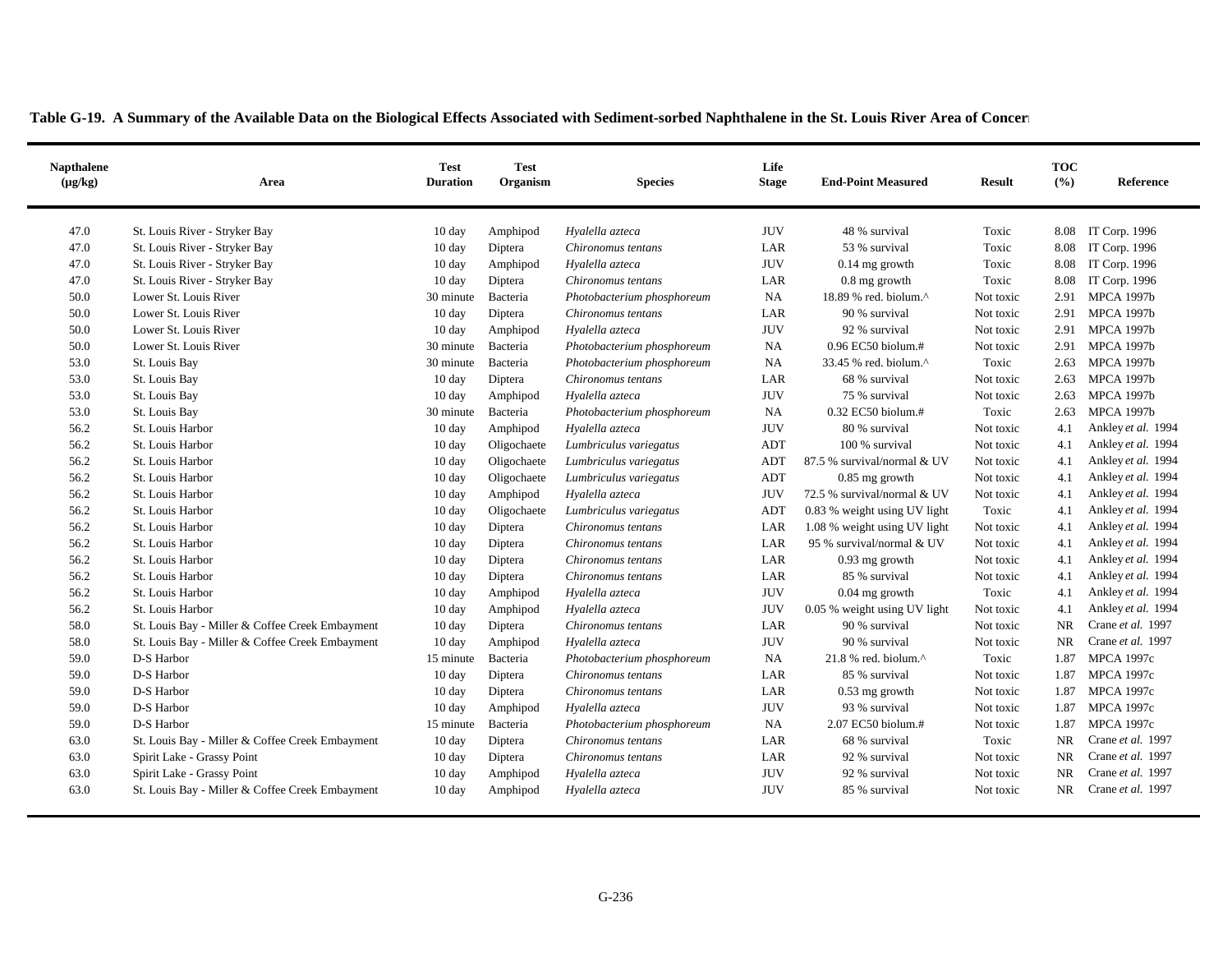| <b>Napthalene</b><br>$(\mu g/kg)$ | Area                                            | <b>Test</b><br><b>Duration</b> | <b>Test</b><br>Organism | <b>Species</b>             | Life<br><b>Stage</b> | <b>End-Point Measured</b>                            | <b>Result</b> | <b>TOC</b><br>(%) | Reference           |
|-----------------------------------|-------------------------------------------------|--------------------------------|-------------------------|----------------------------|----------------------|------------------------------------------------------|---------------|-------------------|---------------------|
| 65.0                              | St. Louis Bay                                   | $10 \text{ day}$               | Amphipod                | Hyalella azteca            | <b>JUV</b>           | 86 % survival                                        | Not toxic     |                   | 2.13 MPCA 1997b     |
| 65.0                              | St. Louis Bay                                   | 30 minute                      | Bacteria                | Photobacterium phosphoreum | <b>NA</b>            | $0.47$ EC50 biolum.#                                 | Toxic         |                   | 2.13 MPCA 1997b     |
| 65.0                              | St. Louis Bay                                   | 10 day                         | Diptera                 | Chironomus tentans         | LAR                  | 82 % survival                                        | Not toxic     | 2.13              | MPCA 1997b          |
| 65.0                              | St. Louis Bay                                   | 30 minute                      | Bacteria                | Photobacterium phosphoreum | NA                   | 29.6 % red. biolum. $\wedge$                         | Toxic         |                   | 2.13 MPCA 1997b     |
| 68.0                              | St. Louis Bay                                   | 30 minute                      | Bacteria                | Photobacterium phosphoreum | NA                   | $-2.8$ % red. biolum. <sup><math>\wedge</math></sup> | Not toxic     | 1.82              | <b>MPCA 1997b</b>   |
| 68.0                              | St. Louis Bay                                   | $10\ \mathrm{day}$             | Diptera                 | Chironomus tentans         | LAR                  | 75 % survival                                        | Not toxic     | 1.82              | <b>MPCA 1997b</b>   |
| 68.0                              | St. Louis Bay                                   | $10 \text{ day}$               | Amphipod                | Hyalella azteca            | <b>JUV</b>           | 70 % survival                                        | Not toxic     | 1.82              | <b>MPCA 1997b</b>   |
| 68.0                              | St. Louis Bay                                   | 30 minute                      | Bacteria                | Photobacterium phosphoreum | <b>NA</b>            | 3.56 EC50 biolum.#                                   | Not toxic     | 1.82              | <b>MPCA 1997b</b>   |
| 74.0                              | St. Louis Bay - Miller & Coffee Creek Embayment | 10 day                         | Diptera                 | Chironomus tentans         | LAR                  | 78 % survival                                        | Not toxic     | <b>NR</b>         | Crane et al. 1997   |
| 74.0                              | St. Louis Bay - Miller & Coffee Creek Embayment | 10 day                         | Amphipod                | Hyalella azteca            | <b>JUV</b>           | 98 % survival                                        | Not toxic     | NR                | Crane et al. 1997   |
| 80.0                              | Spirit Lake                                     | 30 minute                      | Bacteria                | Photobacterium phosphoreum | NA                   | 0.97 EC50 biolum.#                                   | Not toxic     | 5.34              | <b>MPCA 1997b</b>   |
| 80.0                              | Spirit Lake                                     | 30 minute                      | Bacteria                | Photobacterium phosphoreum | NA                   | 18.8 % red. biolum. $^{\wedge}$                      | Not toxic     | 5.34              | <b>MPCA 1997b</b>   |
| 80.0                              | Spirit Lake                                     | 10 day                         | Diptera                 | Chironomus tentans         | LAR                  | 75 % survival                                        | Not toxic     | 5.34              | <b>MPCA 1997b</b>   |
| 80.0                              | Spirit Lake                                     | $10 \text{ day}$               | Amphipod                | Hyalella azteca            | <b>JUV</b>           | 100 % survival                                       | Not toxic     |                   | 5.34 MPCA 1997b     |
| 91.0                              | Lower St. Louis River                           | 10 day                         | Diptera                 | Chironomus tentans         | LAR                  | $0.57$ mg growth                                     | Not toxic     | 1.37              | <b>MPCA 1997c</b>   |
| 91.0                              | Lower St. Louis River                           | 15 minute                      | Bacteria                | Photobacterium phosphoreum | NA                   | 3.52 EC50 biolum.#                                   | Not toxic     | 1.37              | <b>MPCA 1997c</b>   |
| 91.0                              | Lower St. Louis River                           | $10 \text{ day}$               | Diptera                 | Chironomus tentans         | LAR                  | 52 % survival                                        | Not toxic     | 1.37              | <b>MPCA 1997c</b>   |
| 91.0                              | Lower St. Louis River                           | $10 \text{ day}$               | Amphipod                | Hyalella azteca            | <b>JUV</b>           | 92 % survival                                        | Not toxic     | 1.37              | <b>MPCA 1997c</b>   |
| 91.0                              | Lower St. Louis River                           | 15 minute                      | Bacteria                | Photobacterium phosphoreum | NA                   | $8.2$ % red. biolum. <sup><math>\wedge</math></sup>  | Not toxic     | 1.37              | <b>MPCA 1997c</b>   |
| 99.0                              | St. Louis Bay - Miller & Coffee Creek Embayment | $10 \text{ day}$               | Diptera                 | Chironomus tentans         | LAR                  | 80 % survival                                        | Not toxic     | NR                | Crane et al. 1997   |
| 99.0                              | St. Louis Bay - Miller & Coffee Creek Embayment | $10 \text{ day}$               | Amphipod                | Hyalella azteca            | <b>JUV</b>           | 72 % survival                                        | Not toxic     | NR                | Crane et al. 1997   |
| 104                               | Spirit Lake                                     | 30 minute                      | Bacteria                | Photobacterium phosphoreum | NA                   | $0.1$ % red. biolum. <sup><math>\wedge</math></sup>  | Not toxic     |                   | 13.81 MPCA 1997b    |
| 104                               | Spirit Lake                                     | 30 minute                      | Bacteria                | Photobacterium phosphoreum | NA                   | 3.88 EC50 biolum.#                                   | Not toxic     |                   | 13.81 MPCA 1997b    |
| 104                               | Spirit Lake                                     | 10 day                         | Amphipod                | Hyalella azteca            | <b>JUV</b>           | 62 % survival                                        | Not toxic     |                   | 13.81 MPCA 1997b    |
| 104                               | Spirit Lake                                     | 10 day                         | Diptera                 | Chironomus tentans         | LAR                  | 98 % survival                                        | Not toxic     |                   | 13.81 MPCA 1997b    |
| 110                               | D-S Harbor - Slip C                             | 10 day                         | Amphipod                | Hyalella azteca            | <b>JUV</b>           | 96 % survival                                        | Not toxic     | NR                | Crane et al. 1997   |
| 113                               | St. Louis River - Stryker Bay                   | $10 \text{ day}$               | Amphipod                | Hyalella azteca            | <b>JUV</b>           | 100 % survival                                       | Not toxic     |                   | 11.76 IT Corp. 1996 |
| 113                               | St. Louis River - Stryker Bay                   | 10 day                         | Amphipod                | Hyalella azteca            | <b>JUV</b>           | $0.11$ mg growth                                     | Toxic         |                   | 11.76 IT Corp. 1996 |
| 113                               | St. Louis River - Stryker Bay                   | 10 day                         | Diptera                 | Chironomus tentans         | LAR                  | $1.02$ mg growth                                     | Toxic         |                   | 11.76 IT Corp. 1996 |
| 113                               | St. Louis River - Stryker Bay                   | 10 day                         | Diptera                 | Chironomus tentans         | LAR                  | 67 % survival                                        | Not toxic     |                   | 11.76 IT Corp. 1996 |
| 120                               | D-S Harbor - Slip C                             | 10 day                         | Diptera                 | Chironomus tentans         | LAR                  | 72 % survival                                        | Not toxic     | NR                | Crane et al. 1997   |
| 120                               | D-S Harbor - Slip C                             | 10 day                         | Amphipod                | Hyalella azteca            | <b>JUV</b>           | 85 % survival                                        | Not toxic     | <b>NR</b>         | Crane et al. 1997   |
| 130                               | Spirit Lake - Grassy Point                      | 10 day                         | Amphipod                | Hyalella azteca            | <b>JUV</b>           | 75 % survival                                        | Not toxic     | NR                | Crane et al. 1997   |
| 130                               | Spirit Lake - Grassy Point                      | 10 day                         | Amphipod                | Hyalella azteca            | <b>JUV</b>           | 80 % survival                                        | Not toxic     | NR                | Crane et al. 1997   |
| 130                               | Spirit Lake - Grassy Point                      | $10 \text{ day}$               | Diptera                 | Chironomus tentans         | LAR                  | 75 % survival                                        | Not toxic     | <b>NR</b>         | Crane et al. 1997   |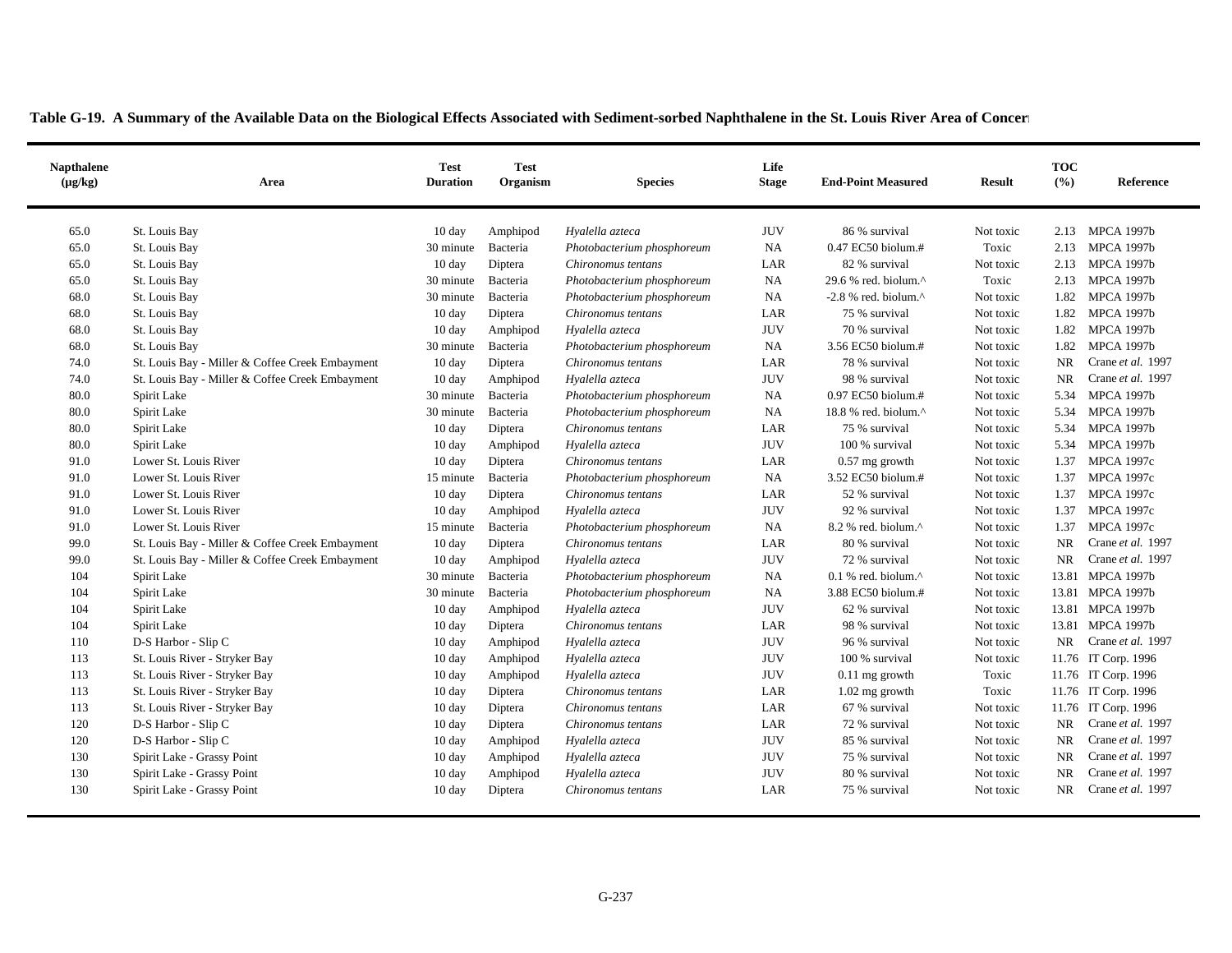| <b>Napthalene</b><br>$(\mu g/kg)$ | Area                                            | <b>Test</b><br><b>Duration</b> | <b>Test</b><br>Organism | <b>Species</b>             | Life<br><b>Stage</b> | <b>End-Point Measured</b>                         | <b>Result</b>  | <b>TOC</b><br>(%) | Reference          |
|-----------------------------------|-------------------------------------------------|--------------------------------|-------------------------|----------------------------|----------------------|---------------------------------------------------|----------------|-------------------|--------------------|
| 130                               | Spirit Lake - Grassy Point                      | 10 day                         | Diptera                 | Chironomus tentans         | LAR                  | 70 % survival                                     | Not toxic      | NR.               | Crane et al. 1997  |
| 132                               | Spirit Lake                                     | $10 \text{ day}$               | Amphipod                | Hyalella azteca            | <b>JUV</b>           | 87 % survival                                     | Not toxic      | 1.65              | <b>MPCA 1997c</b>  |
| 132                               | Spirit Lake                                     | 15 minute                      | Bacteria                | Photobacterium phosphoreum | <b>NA</b>            | 0 % red. biolum.^                                 | Not toxic      | 1.65              | <b>MPCA 1997c</b>  |
| 132                               | Spirit Lake                                     | 15 minute                      | Bacteria                | Photobacterium phosphoreum | NA                   | 4.42 EC50 biolum.#                                | Not toxic      | 1.65              | <b>MPCA 1997c</b>  |
| 132                               | Spirit Lake                                     | 10 day                         | Diptera                 | Chironomus tentans         | LAR                  | 88 % survival                                     | Not toxic      | 1.65              | <b>MPCA 1997c</b>  |
| 132                               | Spirit Lake                                     | 10 day                         | Diptera                 | Chironomus tentans         | LAR                  | $0.53$ mg growth                                  | Not toxic      | 1.65              | <b>MPCA 1997c</b>  |
| 140                               | D-S Harbor - Minnesota Slip                     | $10 \text{ day}$               | Amphipod                | Hyalella azteca            | <b>JUV</b>           | 89 % survival                                     | Not toxic      | <b>NR</b>         | Crane et al. 1997  |
| 140                               | St. Louis Bay - Miller & Coffee Creek Embayment | $10 \text{ day}$               | Amphipod                | Hyalella azteca            | <b>JUV</b>           | 90 % survival                                     | Not toxic      | NR                | Crane et al. 1997  |
| 140                               | St. Louis Bay - Miller & Coffee Creek Embayment | 10 day                         | Diptera                 | Chironomus tentans         | LAR                  | 80 % survival                                     | Not toxic      | <b>NR</b>         | Crane et al. 1997  |
| 146                               | Spirit Lake                                     | 30 minute                      | Bacteria                | Photobacterium phosphoreum | NA                   | 0.41 EC50 biolum.#                                | Toxic          | 2.59              | <b>MPCA 1997b</b>  |
| 146                               | Spirit Lake                                     | 10 day                         | Diptera                 | Chironomus tentans         | LAR                  | 65 % survival                                     | Not toxic      | 2.59              | <b>MPCA 1997b</b>  |
| 146                               | Spirit Lake                                     | 30 minute                      | Bacteria                | Photobacterium phosphoreum | <b>NA</b>            | 7.4 % red. biolum.^                               | Not toxic      | 2.59              | <b>MPCA 1997b</b>  |
| 146                               | Spirit Lake                                     | $10 \text{ day}$               | Amphipod                | Hyalella azteca            | <b>JUV</b>           | 97.5 % survival                                   | Not toxic      | 2.59              | <b>MPCA 1997b</b>  |
| 155                               | D-S Harbor                                      | 15 minute                      | Bacteria                | Photobacterium phosphoreum | NA                   | 4.29 EC50 biolum.#                                | Not toxic      | 1.69              | <b>MPCA 1997c</b>  |
| 155                               | D-S Harbor                                      | 15 minute                      | Bacteria                | Photobacterium phosphoreum | <b>NA</b>            | 12.1 % red. biolum. $^{\wedge}$                   | Not toxic      | 1.69              | <b>MPCA 1997c</b>  |
| 155                               | D-S Harbor                                      | 10 day                         | Amphipod                | Hyalella azteca            | <b>JUV</b>           | 84 % survival                                     | Not toxic      | 1.69              | <b>MPCA 1997c</b>  |
| 157                               | St. Louis Harbor                                | 10 day                         | Diptera                 | Chironomus tentans         | LAR                  | 92.5 % survival                                   | Not toxic      | 6.1               | Ankley et al. 1994 |
| 157                               | St. Louis Harbor                                | 10 day                         | Diptera                 | Chironomus tentans         | LAR                  | 82.5 % survival/normal & UV                       | Not toxic      | 6.1               | Ankley et al. 1994 |
| 157                               | St. Louis Harbor                                | 10 day                         | Oligochaete             | Lumbriculus variegatus     | <b>ADT</b>           | $0$ % survival/normal $\&$ UV                     | Toxic          | 6.1               | Ankley et al. 1994 |
| 157                               | St. Louis Harbor                                | 10 day                         | Oligochaete             | Lumbriculus variegatus     | ADT                  | $0.54$ mg growth                                  | Toxic          | 6.1               | Ankley et al. 1994 |
| 157                               | St. Louis Harbor                                | $10 \text{ day}$               | Oligochaete             | Lumbriculus variegatus     | ADT                  | 75 % survival                                     | Toxic          | 6.1               | Ankley et al. 1994 |
| 157                               | St. Louis Harbor                                | 10 day                         | Amphipod                | Hyalella azteca            | <b>JUV</b>           | 2.5 % survival/normal & UV                        | Toxic          | 6.1               | Ankley et al. 1994 |
| 157                               | St. Louis Harbor                                | $10 \text{ day}$               | Amphipod                | Hyalella azteca            | <b>JUV</b>           | $0.08$ mg growth                                  | Not determined | 6.1               | Ankley et al. 1994 |
| 157                               | St. Louis Harbor                                | $10 \text{ day}$               | Amphipod                | Hyalella azteca            | <b>JUV</b>           | 42.5 % survival                                   | Toxic          | 6.1               | Ankley et al. 1994 |
| 157                               | St. Louis Harbor                                | 10 day                         | Diptera                 | Chironomus tentans         | LAR                  | 0.8 % weight using UV light                       | Not toxic      | 6.1               | Ankley et al. 1994 |
| 157                               | St. Louis Harbor                                | $10 \text{ day}$               | Diptera                 | Chironomus tentans         | LAR                  | $0.65$ mg growth                                  | Toxic          | 6.1               | Ankley et al. 1994 |
| 163                               | D-S Harbor                                      | 10 day                         | Amphipod                | Hyalella azteca            | <b>JUV</b>           | 98 % survival                                     | Not toxic      | 2.24              | <b>MPCA 1997c</b>  |
| 163                               | D-S Harbor                                      | 15 minute                      | Bacteria                | Photobacterium phosphoreum | <b>NA</b>            | $1.3$ EC50 biolum. $#$                            | Not toxic      | 2.24              | <b>MPCA 1997c</b>  |
| 163                               | D-S Harbor                                      | 15 minute                      | Bacteria                | Photobacterium phosphoreum | <b>NA</b>            | $0\%$ red. biolum. <sup><math>\wedge</math></sup> | Not toxic      | 2.24              | <b>MPCA 1997c</b>  |
| 163                               | D-S Harbor                                      | $10 \text{ day}$               | Diptera                 | Chironomus tentans         | LAR                  | 95 % survival                                     | Not toxic      | 2.24              | <b>MPCA 1997c</b>  |
| 163                               | D-S Harbor                                      | 10 day                         | Diptera                 | Chironomus tentans         | LAR                  | 0.46 mg growth                                    | Not toxic      | 2.24              | <b>MPCA 1997c</b>  |
| 179                               | D-S Harbor                                      | 10 day                         | Diptera                 | Chironomus tentans         | LAR                  | 85 % survival                                     | Not toxic      |                   | 3.85 MPCA 1997c    |
| 179                               | D-S Harbor                                      | $10 \text{ day}$               | Diptera                 | Chironomus tentans         | LAR                  | $0.64$ mg growth                                  | Not toxic      | 3.85              | <b>MPCA 1997c</b>  |
| 179                               | D-S Harbor                                      | 15 minute                      | Bacteria                | Photobacterium phosphoreum | NA                   | 3.82 EC50 biolum.#                                | Not toxic      | 3.85              | <b>MPCA 1997c</b>  |
| 179                               | D-S Harbor                                      | 15 minute                      | Bacteria                | Photobacterium phosphoreum | NA                   | $0\%$ red. biolum. <sup><math>\wedge</math></sup> | Not toxic      | 3.85              | <b>MPCA 1997c</b>  |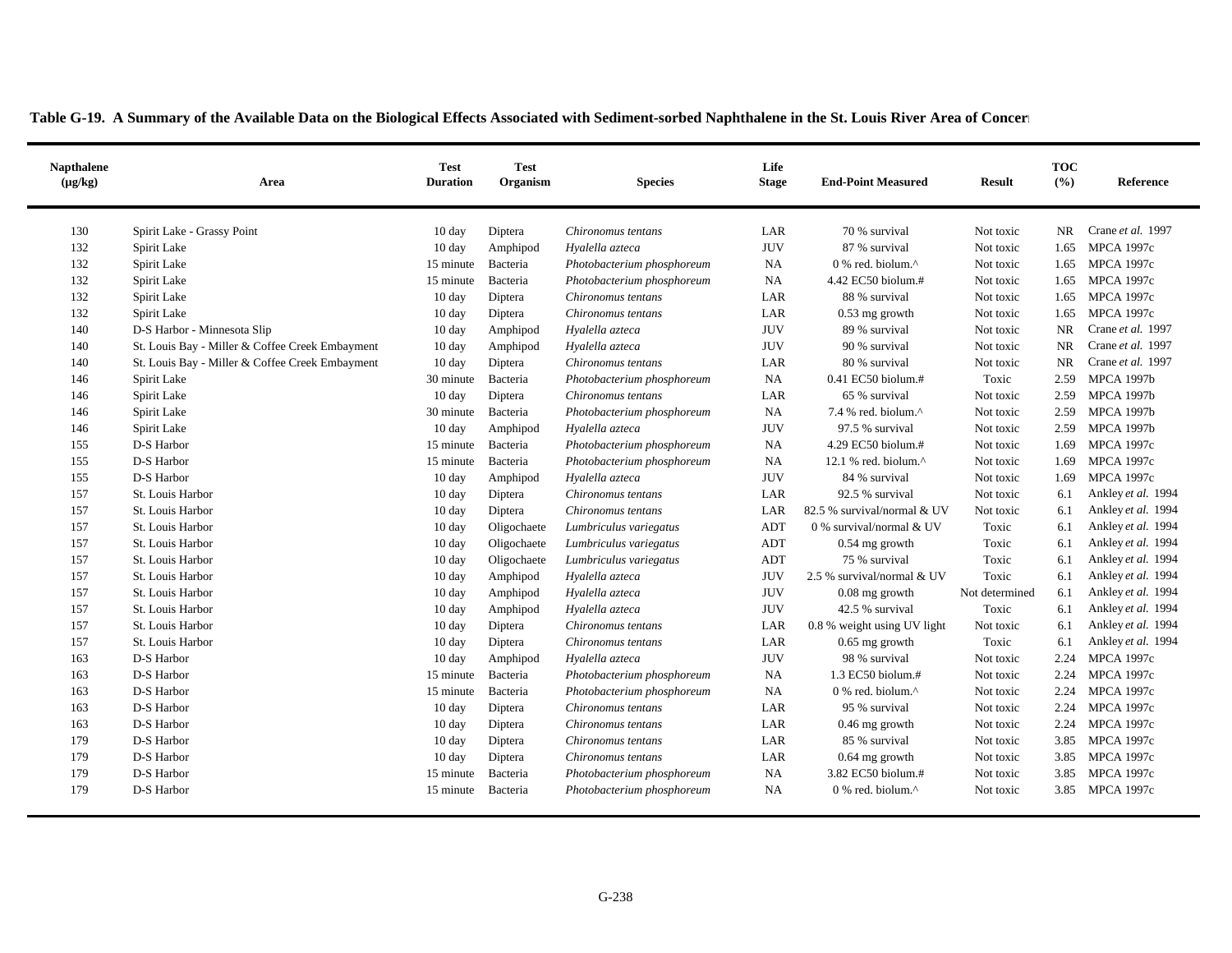| <b>Napthalene</b><br>$(\mu g/kg)$ | Area                                            | <b>Test</b><br><b>Duration</b> | <b>Test</b><br>Organism | <b>Species</b>             | Life<br><b>Stage</b> | <b>End-Point Measured</b>                            | <b>Result</b> | <b>TOC</b><br>(%) | Reference         |
|-----------------------------------|-------------------------------------------------|--------------------------------|-------------------------|----------------------------|----------------------|------------------------------------------------------|---------------|-------------------|-------------------|
| 179                               | D-S Harbor                                      | 10 <sub>day</sub>              | Amphipod                | Hyalella azteca            | <b>JUV</b>           | 88 % survival                                        | Not toxic     | 3.85              | <b>MPCA 1997c</b> |
| 190                               | D-S Harbor                                      | $10 \text{ day}$               | Diptera                 | Chironomus tentans         | LAR                  | $0.58$ mg growth                                     | Not toxic     | 2.98              | <b>MPCA 1997c</b> |
| 190                               | D-S Harbor                                      | 15 minute                      | Bacteria                | Photobacterium phosphoreum | <b>NA</b>            | 10.5 % red. biolum. $^{\wedge}$                      | Not toxic     | 2.98              | <b>MPCA 1997c</b> |
| 190                               | D-S Harbor                                      | $10 \text{ day}$               | Diptera                 | Chironomus tentans         | LAR                  | 72 % survival                                        | Not toxic     | 2.98              | <b>MPCA 1997c</b> |
| 190                               | D-S Harbor                                      | 15 minute                      | Bacteria                | Photobacterium phosphoreum | <b>NA</b>            | 1.92 EC50 biolum.#                                   | Not toxic     | 2.98              | <b>MPCA 1997c</b> |
| 190                               | D-S Harbor                                      | 10 day                         | Amphipod                | Hyalella azteca            | <b>JUV</b>           | 97 % survival                                        | Not toxic     | 2.98              | <b>MPCA 1997c</b> |
| 214                               | D-S Harbor                                      | 15 minute                      | Bacteria                | Photobacterium phosphoreum | <b>NA</b>            | 20.9 % red. biolum.^                                 | Toxic         | 4.05              | <b>MPCA 1997c</b> |
| 214                               | D-S Harbor                                      | $10 \text{ day}$               | Diptera                 | Chironomus tentans         | LAR                  | $0.35$ mg growth                                     | Not toxic     | 4.05              | <b>MPCA 1997c</b> |
| 214                               | D-S Harbor                                      | $10 \text{ day}$               | Diptera                 | Chironomus tentans         | LAR                  | 58 % survival                                        | Not toxic     | 4.05              | <b>MPCA 1997c</b> |
| 214                               | D-S Harbor                                      | $10 \text{ day}$               | Amphipod                | Hyalella azteca            | <b>JUV</b>           | 85 % survival                                        | Not toxic     | 4.05              | <b>MPCA 1997c</b> |
| 214                               | D-S Harbor                                      | 15 minute                      | Bacteria                | Photobacterium phosphoreum | <b>NA</b>            | $0.4$ EC50 biolum.#                                  | Toxic         | 4.05              | <b>MPCA 1997c</b> |
| 218                               | D-S Harbor                                      | 30 minute                      | Bacteria                | Photobacterium phosphoreum | <b>NA</b>            | $0.16$ EC50 biolum.#                                 | Toxic         | 5.59              | <b>MPCA 1997b</b> |
| 218                               | D-S Harbor                                      | 30 minute                      | Bacteria                | Photobacterium phosphoreum | <b>NA</b>            | 4 % red. biolum.^                                    | Not toxic     | 5.59              | <b>MPCA 1997b</b> |
| 218                               | D-S Harbor                                      | 10 day                         | Amphipod                | Hyalella azteca            | <b>JUV</b>           | 95 % survival                                        | Not toxic     |                   | 5.59 MPCA 1997b   |
| 218                               | D-S Harbor                                      | $10 \text{ day}$               | Diptera                 | Chironomus tentans         | LAR                  | 72 % survival                                        | Not toxic     | 5.59              | <b>MPCA 1997b</b> |
| 228                               | Spirit Lake                                     | 15 minute                      | Bacteria                | Photobacterium phosphoreum | <b>NA</b>            | $0.51$ EC50 biolum.#                                 | Not toxic     | 3.95              | <b>MPCA 1997c</b> |
| 228                               | Spirit Lake                                     | 15 minute                      | Bacteria                | Photobacterium phosphoreum | <b>NA</b>            | $23.7$ % red. biolum. <sup><math>\wedge</math></sup> | Toxic         | 3.95              | <b>MPCA 1997c</b> |
| 228                               | Spirit Lake                                     | $10 \text{ day}$               | Amphipod                | Hyalella azteca            | <b>JUV</b>           | 70 % survival                                        | Toxic         | 3.95              | <b>MPCA 1997c</b> |
| 228                               | Spirit Lake                                     | 15 minute                      | Bacteria                | Photobacterium phosphoreum | <b>NA</b>            | 0.51 EC50 biolum.#                                   | Not toxic     | 3.95              | <b>MPCA 1997c</b> |
| 228                               | Spirit Lake                                     | 10 day                         | Amphipod                | Hyalella azteca            | <b>JUV</b>           | 88 % survival                                        | Not toxic     |                   | 3.95 MPCA 1997c   |
| 228                               | Spirit Lake                                     | 15 minute                      | Bacteria                | Photobacterium phosphoreum | <b>NA</b>            | 30.7 % red. biolum.^                                 | Toxic         | 3.95              | <b>MPCA 1997c</b> |
| 230                               | St. Louis Bay - Miller & Coffee Creek Embayment | $10 \text{ day}$               | Amphipod                | Hyalella azteca            | <b>JUV</b>           | 96 % survival                                        | Not toxic     | <b>NR</b>         | Crane et al. 1997 |
| 240                               | D-S Harbor                                      | $10 \text{ day}$               | Diptera                 | Chironomus tentans         | LAR                  | 65 % survival                                        | Not toxic     | 4.7               | <b>MPCA 1997b</b> |
| 240                               | D-S Harbor                                      | $10 \text{ day}$               | Amphipod                | Hyalella azteca            | <b>JUV</b>           | 88 % survival                                        | Not toxic     | 4.7               | <b>MPCA 1997b</b> |
| 240                               | D-S Harbor                                      | 30 minute                      | Bacteria                | Photobacterium phosphoreum | <b>NA</b>            | 12.7 % red. biolum. $^{\wedge}$                      | Not toxic     | 4.7               | <b>MPCA 1997b</b> |
| 240                               | D-S Harbor                                      | 30 minute                      | Bacteria                | Photobacterium phosphoreum | NA                   | 2.55 EC50 biolum.#                                   | Not toxic     | 4.7               | <b>MPCA 1997b</b> |
| 247                               | St. Louis Bay                                   | 10 day                         | Diptera                 | Chironomus tentans         | LAR                  | 75 % survival                                        | Not toxic     | 3.97              | <b>MPCA 1997c</b> |
| 247                               | St. Louis Bay                                   | 15 minute                      | Bacteria                | Photobacterium phosphoreum | <b>NA</b>            | 0.77 EC50 biolum.#                                   | Not toxic     | 3.97              | <b>MPCA 1997c</b> |
| 247                               | St. Louis Bay                                   | 15 minute                      | Bacteria                | Photobacterium phosphoreum | NA                   | $0\%$ red. biolum. <sup><math>\wedge</math></sup>    | Not toxic     | 3.97              | <b>MPCA 1997c</b> |
| 247                               | St. Louis Bay                                   | $10 \text{ day}$               | Amphipod                | Hyalella azteca            | <b>JUV</b>           | 90 % survival                                        | Not toxic     | 3.97              | <b>MPCA 1997c</b> |
| 247                               | St. Louis Bay                                   | $10 \text{ day}$               | Diptera                 | Chironomus tentans         | LAR                  | 0.49 mg growth                                       | Not toxic     | 3.97              | <b>MPCA 1997c</b> |
| 290                               | St. Louis Bay - Miller & Coffee Creek Embayment | 10 day                         | Amphipod                | Hyalella azteca            | <b>JUV</b>           | 96 % survival                                        | Not toxic     | <b>NR</b>         | Crane et al. 1997 |
| 310                               | St. Louis Bay - Miller & Coffee Creek Embayment | 10 day                         | Amphipod                | Hyalella azteca            | <b>JUV</b>           | 90 % survival                                        | Not toxic     | <b>NR</b>         | Crane et al. 1997 |
| 310                               | St. Louis Bay - Miller & Coffee Creek Embayment | 10 day                         | Diptera                 | Chironomus tentans         | LAR                  | 80 % survival                                        | Not toxic     | <b>NR</b>         | Crane et al. 1997 |
| 335                               | St. Louis Bay                                   | $10 \text{ day}$               | Amphipod                | Hyalella azteca            | <b>JUV</b>           | 95 % survival                                        | Not toxic     |                   | 2.43 MPCA 1997c   |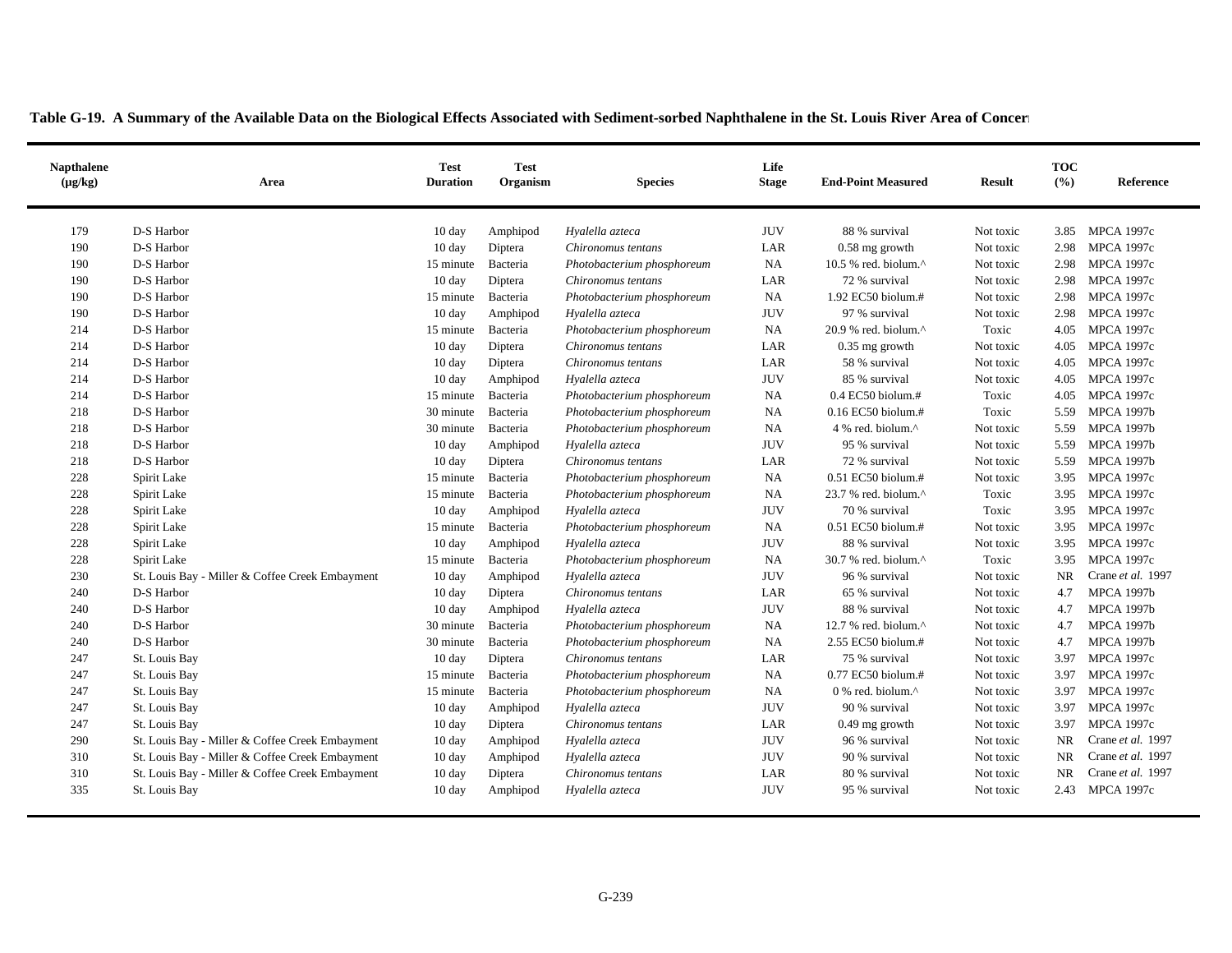| <b>Napthalene</b><br>$(\mu g/kg)$ | <b>Test</b><br><b>Duration</b><br>Area          |                  | <b>Test</b><br><b>Species</b><br>Organism |                            | Life<br><b>Stage</b> | <b>End-Point Measured</b>                            | <b>Result</b>  | <b>TOC</b><br>(%) | Reference         |  |
|-----------------------------------|-------------------------------------------------|------------------|-------------------------------------------|----------------------------|----------------------|------------------------------------------------------|----------------|-------------------|-------------------|--|
| 335                               | St. Louis Bay                                   | 15 minute        | Bacteria                                  | Photobacterium phosphoreum | <b>NA</b>            | 0.67 EC50 biolum.#                                   | Not toxic      | 2.43              | <b>MPCA 1997c</b> |  |
| 335                               | St. Louis Bay                                   | 15 minute        | Bacteria                                  | Photobacterium phosphoreum | NA                   | 8.5 % red. biolum.^                                  | Not toxic      | 2.43              | <b>MPCA 1997c</b> |  |
| 370                               | St. Louis Bay - Miller & Coffee Creek Embayment | $10 \text{ day}$ | Amphipod                                  | Hyalella azteca            | <b>JUV</b>           | 96 % survival                                        | Not toxic      | <b>NR</b>         | Crane et al. 1997 |  |
| 385                               | Allouez Bay                                     | 30 minute        | Bacteria                                  | Photobacterium phosphoreum | <b>NA</b>            | 33.03 % red. biolum.^                                | Toxic          | 4.47              | <b>MPCA 1997b</b> |  |
| 385                               | Allouez Bay                                     | 30 minute        | Bacteria                                  | Photobacterium phosphoreum | <b>NA</b>            | $0.82$ EC50 biolum.#                                 | Not toxic      | 4.47              | <b>MPCA 1997b</b> |  |
| 385                               | <b>Allouez Bay</b>                              | $10 \text{ day}$ | Amphipod                                  | Hyalella azteca            | <b>JUV</b>           | 85 % survival                                        | Not toxic      | 4.47              | <b>MPCA 1997b</b> |  |
| 385                               | <b>Allouez Bay</b>                              | $10 \text{ day}$ | Diptera                                   | Chironomus tentans         | LAR                  | 68 % survival                                        | Not toxic      | 4.47              | <b>MPCA 1997b</b> |  |
| 390                               | D-S Harbor - Minnesota Slip                     | 10 day           | Amphipod                                  | Hyalella azteca            | <b>JUV</b>           | 100 % survival                                       | Not toxic      | <b>NR</b>         | Crane et al. 1997 |  |
| 400                               | St. Louis Bay - Miller & Coffee Creek Embayment | 10 day           | Amphipod                                  | Hyalella azteca            | $\rm JUV$            | 93 % survival                                        | Not toxic      | <b>NR</b>         | Crane et al. 1997 |  |
| 412                               | D-S Harbor                                      | 30 minute        | Bacteria                                  | Photobacterium phosphoreum | <b>NA</b>            | 30 % red. biolum.^                                   | Toxic          | 4.54              | <b>MPCA 1997b</b> |  |
| 412                               | D-S Harbor                                      | $10 \text{ day}$ | Diptera                                   | Chironomus tentans         | LAR                  | 5 % survival                                         | Not toxic      | 4.54              | <b>MPCA 1997b</b> |  |
| 412                               | D-S Harbor                                      | $10 \text{ day}$ | Amphipod                                  | Hyalella azteca            | <b>JUV</b>           | 69 % survival                                        | Not toxic      | 4.54              | <b>MPCA 1997b</b> |  |
| 412                               | D-S Harbor                                      | 30 minute        | Bacteria                                  | Photobacterium phosphoreum | <b>NA</b>            | $0.05$ EC50 biolum.#                                 | Toxic          | 4.54              | <b>MPCA 1997b</b> |  |
| 416                               | D-S Harbor                                      | 15 minute        | Bacteria                                  | Photobacterium phosphoreum | <b>NA</b>            | $0.02$ EC50 biolum.#                                 | Toxic          | 6.77              | <b>MPCA 1997c</b> |  |
| 416                               | D-S Harbor                                      | 10 day           | Amphipod                                  | Hyalella azteca            | <b>JUV</b>           | 92 % survival                                        | Not toxic      | 6.77              | <b>MPCA 1997c</b> |  |
| 416                               | D-S Harbor                                      | $10 \text{ day}$ | Diptera                                   | Chironomus tentans         | LAR                  | 18 % survival                                        | Toxic          | 6.77              | <b>MPCA 1997c</b> |  |
| 416                               | D-S Harbor                                      | 15 minute        | Bacteria                                  | Photobacterium phosphoreum | NA                   | 30.8 % red. biolum.^                                 | Toxic          | 6.77              | <b>MPCA 1997c</b> |  |
| 416                               | D-S Harbor                                      | 10 day           | Diptera                                   | Chironomus tentans         | LAR                  | Not determined                                       | Not determined | 6.77              | <b>MPCA 1997c</b> |  |
| 430                               | Spirit Lake - Grassy Point                      | $10 \text{ day}$ | Diptera                                   | Chironomus tentans         | LAR                  | 70 % survival                                        | Not toxic      | <b>NR</b>         | Crane et al. 1997 |  |
| 430                               | Spirit Lake - Grassy Point                      | $10 \text{ day}$ | Amphipod                                  | Hyalella azteca            | <b>JUV</b>           | 90 % survival                                        | Not toxic      | <b>NR</b>         | Crane et al. 1997 |  |
| 451                               | St. Louis Bay                                   | 30 minute        | Bacteria                                  | Photobacterium phosphoreum | <b>NA</b>            | $67.9$ % red. biolum. <sup><math>\wedge</math></sup> | Toxic          | 14.19             | <b>MPCA 1997b</b> |  |
| 451                               | St. Louis Bay                                   | 30 minute        | Bacteria                                  | Photobacterium phosphoreum | <b>NA</b>            | 0.16 EC50 biolum.#                                   | Toxic          |                   | 14.19 MPCA 1997b  |  |
| 451                               | St. Louis Bay                                   | $10 \text{ day}$ | Amphipod                                  | Hyalella azteca            | <b>JUV</b>           | 12 % survival                                        | Toxic          | 14.19             | <b>MPCA 1997b</b> |  |
| 451                               | St. Louis Bay                                   | $10 \text{ day}$ | Diptera                                   | Chironomus tentans         | LAR                  | 0 % survival                                         | Toxic          | 14.19             | <b>MPCA 1997b</b> |  |
| 485                               | Spirit Lake                                     | 30 minute        | Bacteria                                  | Photobacterium phosphoreum | <b>NA</b>            | $0.05$ EC50 biolum.#                                 | Toxic          |                   | 0.82 MPCA 1997b   |  |
| 485                               | Spirit Lake                                     | 10 day           | Amphipod                                  | Hyalella azteca            | <b>JUV</b>           | 59 % survival                                        | Not toxic      | 0.82              | <b>MPCA 1997b</b> |  |
| 485                               | Spirit Lake                                     | 30 minute        | Bacteria                                  | Photobacterium phosphoreum | <b>NA</b>            | 26.1 % red. biolum.^                                 | Toxic          | 0.82              | <b>MPCA 1997b</b> |  |
| 485                               | Spirit Lake                                     | 10 day           | Diptera                                   | Chironomus tentans         | LAR                  | 0 % survival                                         | Toxic          | 0.82              | <b>MPCA 1997b</b> |  |
| 496                               | D-S Harbor                                      | 15 minute        | Bacteria                                  | Photobacterium phosphoreum | <b>NA</b>            | 1.76 EC50 biolum.#                                   | Not toxic      | 4.02              | <b>MPCA 1997c</b> |  |
| 496                               | D-S Harbor                                      | 15 minute        | Bacteria                                  | Photobacterium phosphoreum | <b>NA</b>            | 4.1 % red. biolum. $\wedge$                          | Not toxic      | 4.02              | <b>MPCA 1997c</b> |  |
| 496                               | D-S Harbor                                      | $10 \text{ day}$ | Diptera                                   | Chironomus tentans         | LAR                  | 57 % survival                                        | Toxic          | 4.02              | <b>MPCA 1997c</b> |  |
| 496                               | D-S Harbor                                      | $10 \text{ day}$ | Amphipod                                  | Hyalella azteca            | <b>JUV</b>           | 90 % survival                                        | Not toxic      | 4.02              | <b>MPCA 1997c</b> |  |
| 496                               | D-S Harbor                                      | 10 day           | Diptera                                   | Chironomus tentans         | LAR                  | Not determined                                       | Not determined | 4.02              | <b>MPCA 1997c</b> |  |
| 530                               | D-S Harbor - Slip C                             | 10 day           | Diptera                                   | Chironomus tentans         | LAR                  | 55 % survival                                        | Toxic          | <b>NR</b>         | Crane et al. 1997 |  |
| 530                               | D-S Harbor - Slip C                             | $10 \text{ day}$ | Amphipod                                  | Hyalella azteca            | <b>JUV</b>           | 92 % survival                                        | Not toxic      | <b>NR</b>         | Crane et al. 1997 |  |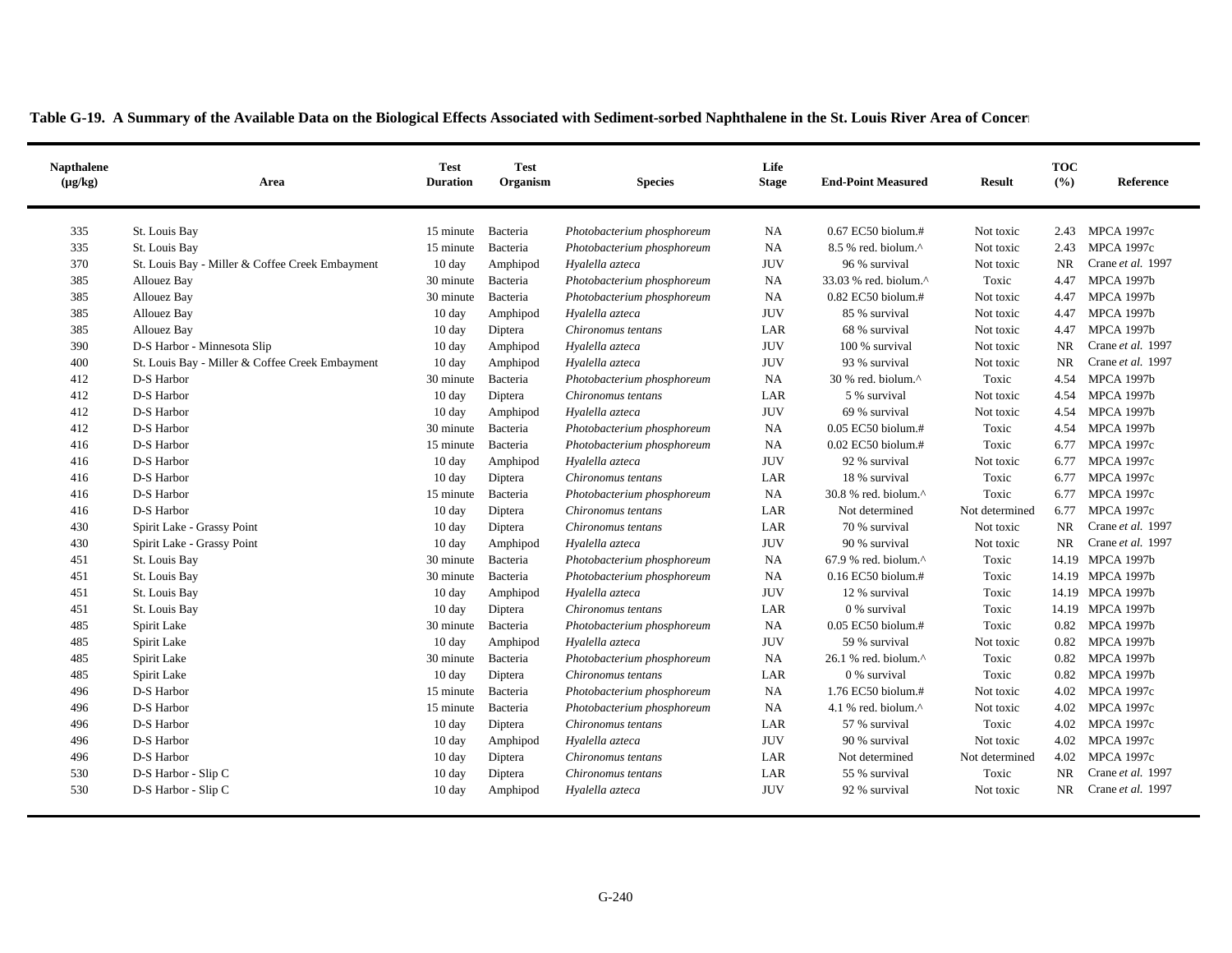| <b>Napthalene</b><br>$(\mu g/kg)$ | Area                          | Test<br><b>Duration</b>       | <b>Test</b><br>Organism | <b>Species</b>             | Life<br><b>Stage</b> | <b>End-Point Measured</b>                                            | <b>Result</b>          | <b>TOC</b><br>(9/0) | Reference                              |
|-----------------------------------|-------------------------------|-------------------------------|-------------------------|----------------------------|----------------------|----------------------------------------------------------------------|------------------------|---------------------|----------------------------------------|
| 549                               | Spirit Lake                   | $10 \text{ day}$              | Diptera                 | Chironomus tentans         | LAR                  | 72 % survival                                                        | Not toxic              |                     | 17.49 MPCA 1997b                       |
| 549                               | Spirit Lake                   | 30 minute                     | Bacteria                | Photobacterium phosphoreum | NA                   | $0$ % red. biolum. <sup><math>\wedge</math></sup>                    | Not toxic              |                     | 17.49 MPCA 1997b                       |
| 549                               | Spirit Lake                   | 30 minute                     | Bacteria                | Photobacterium phosphoreum | NA                   | 1.49 EC50 biolum.#                                                   | Not toxic              |                     | 17.49 MPCA 1997b                       |
| 549                               | Spirit Lake                   | $10 \text{ day}$              | Amphipod                | Hyalella azteca            | <b>JUV</b>           | 75 % survival                                                        | Not toxic              |                     | 17.49 MPCA 1997b                       |
| 553                               | D-S Harbor                    | 15 minute                     | Bacteria                | Photobacterium phosphoreum | NA                   | $1.5$ EC50 biolum.#                                                  | Not toxic              | 3.99                | <b>MPCA 1997c</b>                      |
| 553                               | D-S Harbor                    |                               |                         | Hyalella azteca            | <b>JUV</b>           | 86 % survival                                                        | Not toxic              | 3.99                | <b>MPCA 1997c</b>                      |
| 553                               | D-S Harbor                    | $10 \text{ day}$<br>15 minute | Amphipod<br>Bacteria    | Photobacterium phosphoreum | NA                   | $0$ % red. biolum. <sup><math>\wedge</math></sup>                    | Not toxic              | 3.99                | <b>MPCA 1997c</b>                      |
|                                   | D-S Harbor                    |                               |                         |                            | LAR                  |                                                                      |                        |                     |                                        |
| 558<br>558                        | D-S Harbor                    | $10 \text{ day}$              | Diptera                 | Chironomus tentans         | NA                   | 85 % survival<br>$1.9$ % red. biolum. <sup><math>\wedge</math></sup> | Not toxic<br>Not toxic | 3.4<br>3.4          | <b>MPCA 1997c</b><br><b>MPCA 1997c</b> |
| 558                               | D-S Harbor                    | 15 minute                     | Bacteria                | Photobacterium phosphoreum | LAR                  |                                                                      |                        |                     | <b>MPCA 1997c</b>                      |
| 558                               | D-S Harbor                    | $10 \text{ day}$              | Diptera                 | Chironomus tentans         | <b>JUV</b>           | 77 % survival<br>87 % survival                                       | Not toxic<br>Not toxic | 3.4<br>3.4          | <b>MPCA 1997c</b>                      |
|                                   |                               | $10 \text{ day}$              | Amphipod                | Hyalella azteca            |                      |                                                                      |                        |                     |                                        |
| 558                               | D-S Harbor                    | 15 minute                     | Bacteria                | Photobacterium phosphoreum | NA                   | 0.74 EC50 biolum.#                                                   | Not toxic              | 3.4                 | <b>MPCA 1997c</b>                      |
| 558                               | D-S Harbor                    | 15 minute                     | Bacteria                | Photobacterium phosphoreum | <b>NA</b>            | 1.2 % red. biolum. $^{\wedge}$                                       | Not toxic              | 3.4                 | <b>MPCA 1997c</b>                      |
| 558                               | D-S Harbor                    | 15 minute                     | Bacteria                | Photobacterium phosphoreum | NA                   | 0.74 EC50 biolum.#                                                   | Not toxic              | 3.4                 | <b>MPCA 1997c</b>                      |
| 558                               | D-S Harbor                    | 10 day                        | Amphipod                | Hyalella azteca            | <b>JUV</b>           | 87 % survival                                                        | Not toxic              | 3.4                 | <b>MPCA 1997c</b>                      |
| 558                               | D-S Harbor                    | $10 \text{ day}$              | Diptera                 | Chironomus tentans         | LAR                  | $0.49$ mg growth                                                     | Not toxic              | 3.4                 | <b>MPCA 1997c</b>                      |
| 558                               | D-S Harbor                    | $10 \text{ day}$              | Diptera                 | Chironomus tentans         | LAR                  | $0.37$ mg growth                                                     | Not toxic              | 3.4                 | <b>MPCA 1997c</b>                      |
| 594                               | St. Louis River - Stryker Bay | $10 \text{ day}$              | Amphipod                | Hyalella azteca            | <b>JUV</b>           | 92 % survival                                                        | Not toxic              |                     | 26.54 IT Corp. 1996                    |
| 594                               | St. Louis River - Stryker Bay | $10 \text{ day}$              | Diptera                 | Chironomus tentans         | LAR                  | 83 % survival                                                        | Not toxic              |                     | 26.54 IT Corp. 1996                    |
| 594                               | St. Louis River - Stryker Bay | $10 \text{ day}$              | Amphipod                | Hyalella azteca            | <b>JUV</b>           | $0.18$ mg growth                                                     | Toxic                  |                     | 26.54 IT Corp. 1996                    |
| 594                               | St. Louis River - Stryker Bay | $10 \text{ day}$              | Diptera                 | Chironomus tentans         | LAR                  | 1.3 mg growth                                                        | Not toxic              |                     | 26.54 IT Corp. 1996                    |
| 626                               | Spirit Lake                   | 30 minute                     | Bacteria                | Photobacterium phosphoreum | NA                   | 8.6 % red. biolum.^                                                  | Not toxic              | 3.98                | <b>MPCA 1997b</b>                      |
| 626                               | Spirit Lake                   | $10 \text{ day}$              | Diptera                 | Chironomus tentans         | LAR                  | 72 % survival                                                        | Not toxic              | 3.98                | <b>MPCA 1997b</b>                      |
| 626                               | Spirit Lake                   | $10 \text{ day}$              | Amphipod                | Hyalella azteca            | <b>JUV</b>           | 100 % survival                                                       | Not toxic              | 3.98                | <b>MPCA 1997b</b>                      |
| 626                               | Spirit Lake                   | 30 minute                     | Bacteria                | Photobacterium phosphoreum | NA                   | 0.37 EC50 biolum.#                                                   | Toxic                  | 3.98                | <b>MPCA 1997b</b>                      |
| 749                               | St. Louis River - Stryker Bay | 10 day                        | Amphipod                | Hyalella azteca            | <b>JUV</b>           | $0.17$ mg growth                                                     | Toxic                  |                     | 45.37 IT Corp. 1996                    |
| 749                               | St. Louis River - Stryker Bay | $10 \text{ day}$              | Amphipod                | Hyalella azteca            | <b>JUV</b>           | 87 % survival                                                        | Not toxic              |                     | 45.37 IT Corp. 1996                    |
| 749                               | D-S Harbor                    | 15 minute                     | Bacteria                | Photobacterium phosphoreum | NA                   | 58 % red. biolum.^                                                   | Toxic                  | 6.03                | <b>MPCA 1997c</b>                      |
| 749                               | D-S Harbor                    | $10 \text{ day}$              | Amphipod                | Hyalella azteca            | <b>JUV</b>           | 85 % survival                                                        | Not toxic              | 6.03                | <b>MPCA 1997c</b>                      |
| 749                               | St. Louis River - Stryker Bay | $10 \text{ day}$              | Diptera                 | Chironomus tentans         | LAR                  | $1.07$ mg growth                                                     | Toxic                  |                     | 45.37 IT Corp. 1996                    |
| 749                               | St. Louis River - Stryker Bay | $10 \text{ day}$              | Diptera                 | Chironomus tentans         | LAR                  | 92 % survival                                                        | Not toxic              |                     | 45.37 IT Corp. 1996                    |
| 749                               | D-S Harbor                    | 15 minute                     | Bacteria                | Photobacterium phosphoreum | NA                   | 4.07 EC50 biolum.#                                                   | Not toxic              |                     | 6.03 MPCA 1997c                        |
| 767                               | St. Louis Bay                 | 15 minute                     | Bacteria                | Photobacterium phosphoreum | <b>NA</b>            | 20 % red. biolum.^                                                   | Toxic                  | 4.48                | <b>MPCA 1997c</b>                      |
| 767                               | St. Louis Bay                 | 15 minute                     | Bacteria                | Photobacterium phosphoreum | NA                   | 0.29 EC50 biolum.#                                                   | Toxic                  | 4.48                | <b>MPCA 1997c</b>                      |
| 767                               | St. Louis Bay                 | $10 \text{ day}$              | Amphipod                | Hyalella azteca            | <b>JUV</b>           | 16 % survival                                                        | Toxic                  | 4.48                | <b>MPCA 1997c</b>                      |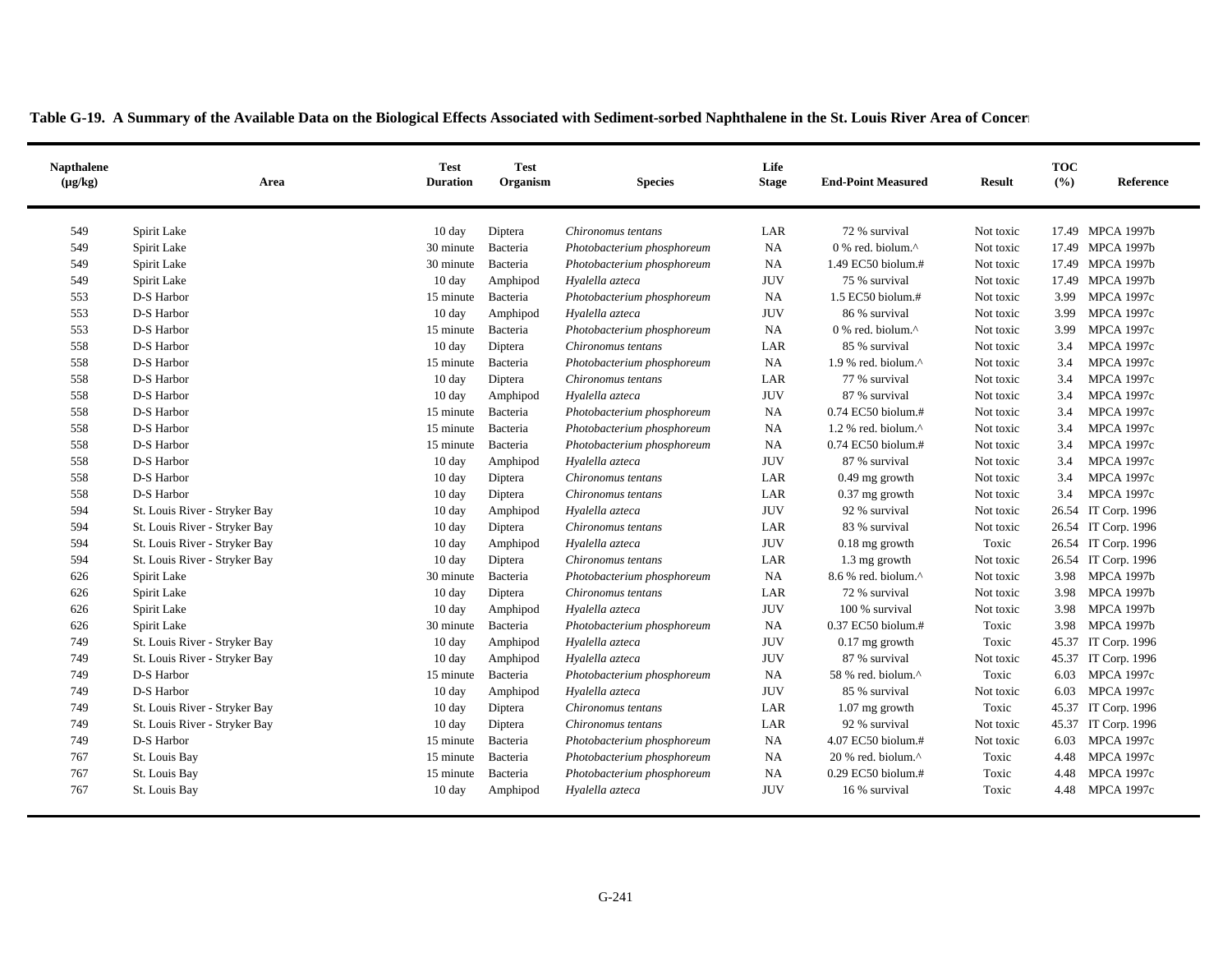| <b>Napthalene</b><br>$(\mu g/kg)$ | Area                          | Test<br><b>Duration</b> | <b>Test</b><br>Organism | <b>Species</b>             | Life<br><b>Stage</b> | <b>End-Point Measured</b>         |                | <b>TOC</b><br>(9/0) | Reference          |
|-----------------------------------|-------------------------------|-------------------------|-------------------------|----------------------------|----------------------|-----------------------------------|----------------|---------------------|--------------------|
| 850                               | Spirit Lake - Grassy Point    | $10 \text{ day}$        | Diptera                 | Chironomus tentans         | LAR                  | 82 % survival                     | Not toxic      | NR.                 | Crane et al. 1997  |
| 850                               | Spirit Lake - Grassy Point    | $10 \text{ day}$        | Amphipod                | Hyalella azteca            | <b>JUV</b>           | 82 % survival                     | Not toxic      | <b>NR</b>           | Crane et al. 1997  |
| 961                               | St. Louis River - Keene Creek | $10 \text{ day}$        | Amphipod                | Hyalella azteca            | <b>JUV</b>           | $0.2$ mg growth                   | Not toxic      | 6.4                 | IT Corp. 1996      |
| 961                               | St. Louis River - Keene Creek | $10 \text{ day}$        | Amphipod                | Hyalella azteca            | <b>JUV</b>           | 87 % survival                     | Not toxic      | 6.4                 | IT Corp. 1996      |
| 961                               | St. Louis River - Keene Creek | $10 \text{ day}$        | Diptera                 | Chironomus tentans         | LAR                  | 1.59 mg growth                    | Not toxic      | 6.4                 | IT Corp. 1996      |
| 961                               | St. Louis River - Keene Creek | $10 \text{ day}$        | Diptera                 | Chironomus tentans         | LAR                  | 72 % survival                     | Not toxic      | 6.4                 | IT Corp. 1996      |
| 1012                              | St. Louis Bay                 | $10 \text{ day}$        | Diptera                 | Chironomus tentans         | LAR                  | 0.23 mg growth                    | Toxic          | 3.87                | <b>MPCA 1997c</b>  |
| 1012                              | St. Louis Bay                 | $10 \text{ day}$        | Diptera                 | Chironomus tentans         | LAR                  | 75 % survival                     | Not toxic      | 3.87                | <b>MPCA 1997c</b>  |
| 1012                              | St. Louis Bay                 | $10 \text{ day}$        | Amphipod                | Hyalella azteca            | <b>JUV</b>           | 93 % survival                     | Not toxic      | 3.87                | <b>MPCA 1997c</b>  |
| 1012                              | St. Louis Bay                 | 15 minute               | Bacteria                | Photobacterium phosphoreum | NA                   | 0.41 EC50 biolum.#                | Toxic          | 3.87                | <b>MPCA 1997c</b>  |
| 1012                              | St. Louis Bay                 | 15 minute               | Bacteria                | Photobacterium phosphoreum | <b>NA</b>            | 1.1 % red. biolum. $^{\wedge}$    | Not toxic      | 3.87                | <b>MPCA 1997c</b>  |
| 1032                              | Spirit Lake                   | 10 day                  | Amphipod                | Hyalella azteca            | <b>JUV</b>           | 63 % survival                     | Toxic          |                     | <b>MPCA 1997c</b>  |
| 1032                              | Spirit Lake                   | 15 minute               | Bacteria                | Photobacterium phosphoreum | <b>NA</b>            | 52.4 % red. biolum.^              | Toxic          |                     | <b>MPCA 1997c</b>  |
| 1032                              | Spirit Lake                   | 15 minute               | Bacteria                | Photobacterium phosphoreum | <b>NA</b>            | $0.77$ EC50 biolum.#              | Not toxic      |                     | <b>MPCA 1997c</b>  |
| 1032                              | Spirit Lake                   | $10 \text{ day}$        | Diptera                 | Chironomus tentans         | LAR                  | 0 % survival                      | Toxic          |                     | <b>MPCA 1997c</b>  |
| 1032                              | Spirit Lake                   | $10 \text{ day}$        | Diptera                 | Chironomus tentans         | LAR                  | Not determined                    | Not determined |                     | <b>MPCA 1997c</b>  |
| 1100                              | St. Louis River               | 10 day                  | Diptera                 | Chironomus tentans         | LAR                  | 87 % survival                     | Not toxic      | 5.88                | <b>MPCA 1993</b>   |
| 1141                              | D-S Harbor                    | 15 minute               | Bacteria                | Photobacterium phosphoreum | NA                   | 5.4 % red. biolum.^               | Not toxic      | 1.44                | <b>MPCA 1997c</b>  |
| 1141                              | D-S Harbor                    | 15 minute               | Bacteria                | Photobacterium phosphoreum | NA                   | 1.14 EC50 biolum.#                | Not toxic      | 1.44                | <b>MPCA 1997c</b>  |
| 1141                              | D-S Harbor                    | 10 day                  | Amphipod                | Hyalella azteca            | <b>JUV</b>           | 98 % survival                     | Not toxic      | 1.44                | <b>MPCA 1997c</b>  |
| 1300                              | Spirit Lake - Grassy Point    | $10 \text{ day}$        | Diptera                 | Chironomus tentans         | LAR                  | 72 % survival                     | Not toxic      | <b>NR</b>           | Crane et al. 1997  |
| 1300                              | Spirit Lake - Grassy Point    | $10 \text{ day}$        | Amphipod                | Hyalella azteca            | <b>JUV</b>           | 65 % survival                     | Toxic          | <b>NR</b>           | Crane et al. 1997  |
| 1408                              | St. Louis River - Keene Creek | $10 \text{ day}$        | Amphipod                | Hyalella azteca            | <b>JUV</b>           | 100 % survival                    | Not toxic      | 23.1                | IT Corp. 1996      |
| 1408                              | St. Louis River - Keene Creek | $10 \text{ day}$        | Amphipod                | Hyalella azteca            | <b>JUV</b>           | $0.2$ mg growth                   | Not toxic      |                     | 23.1 IT Corp. 1996 |
| 1408                              | St. Louis River - Keene Creek | $10 \text{ day}$        | Diptera                 | Chironomus tentans         | LAR                  | 82 % survival                     | Not toxic      | 23.1                | IT Corp. 1996      |
| 1408                              | St. Louis River - Keene Creek | $10 \text{ day}$        | Diptera                 | Chironomus tentans         | LAR                  | 1.35 mg growth                    | Not toxic      | 23.1                | IT Corp. 1996      |
| 1514                              | St. Louis River - Stryker Bay | $10 \text{ day}$        | Diptera                 | Chironomus tentans         | LAR                  | 77 % survival                     | Not toxic      | 6.15                | IT Corp. 1996      |
| 1514                              | St. Louis River - Stryker Bay | $10 \text{ day}$        | Diptera                 | Chironomus tentans         | LAR                  | $0.84$ mg growth                  | Toxic          | 6.15                | IT Corp. 1996      |
| 1514                              | St. Louis River - Stryker Bay | $10 \text{ day}$        | Amphipod                | Hyalella azteca            | <b>JUV</b>           | 83 % survival                     | Not toxic      | 6.15                | IT Corp. 1996      |
| 1514                              | St. Louis River - Stryker Bay | $10 \text{ day}$        | Amphipod                | Hyalella azteca            | <b>JUV</b>           | $0.15$ mg growth                  | Toxic          |                     | 6.15 IT Corp. 1996 |
| 1736                              | St. Louis Bay                 | 30 minute               | Bacteria                | Photobacterium phosphoreum | NA                   | $-0.6$ % red. biolum. $^{\wedge}$ | Not toxic      |                     | 4.36 MPCA 1997b    |
| 1736                              | St. Louis Bay                 | 30 minute               | Bacteria                | Photobacterium phosphoreum | NA                   | 0.96 EC50 biolum.#                | Not toxic      |                     | 4.36 MPCA 1997b    |
| 1736                              | St. Louis Bay                 | $10 \text{ day}$        | Amphipod                | Hyalella azteca            | <b>JUV</b>           | 68 % survival                     | Not toxic      | 4.36                | MPCA 1997b         |
| 1736                              | St. Louis Bay                 | $10 \text{ day}$        | Diptera                 | Chironomus tentans         | LAR                  | 85 % survival                     | Not toxic      | 4.36                | <b>MPCA 1997b</b>  |
| 1970                              | D-S Harbor                    | 10 day                  | Diptera                 | Chironomus tentans         | LAR                  | 3 % survival                      | Toxic          | 8.97                | MPCA 1997c         |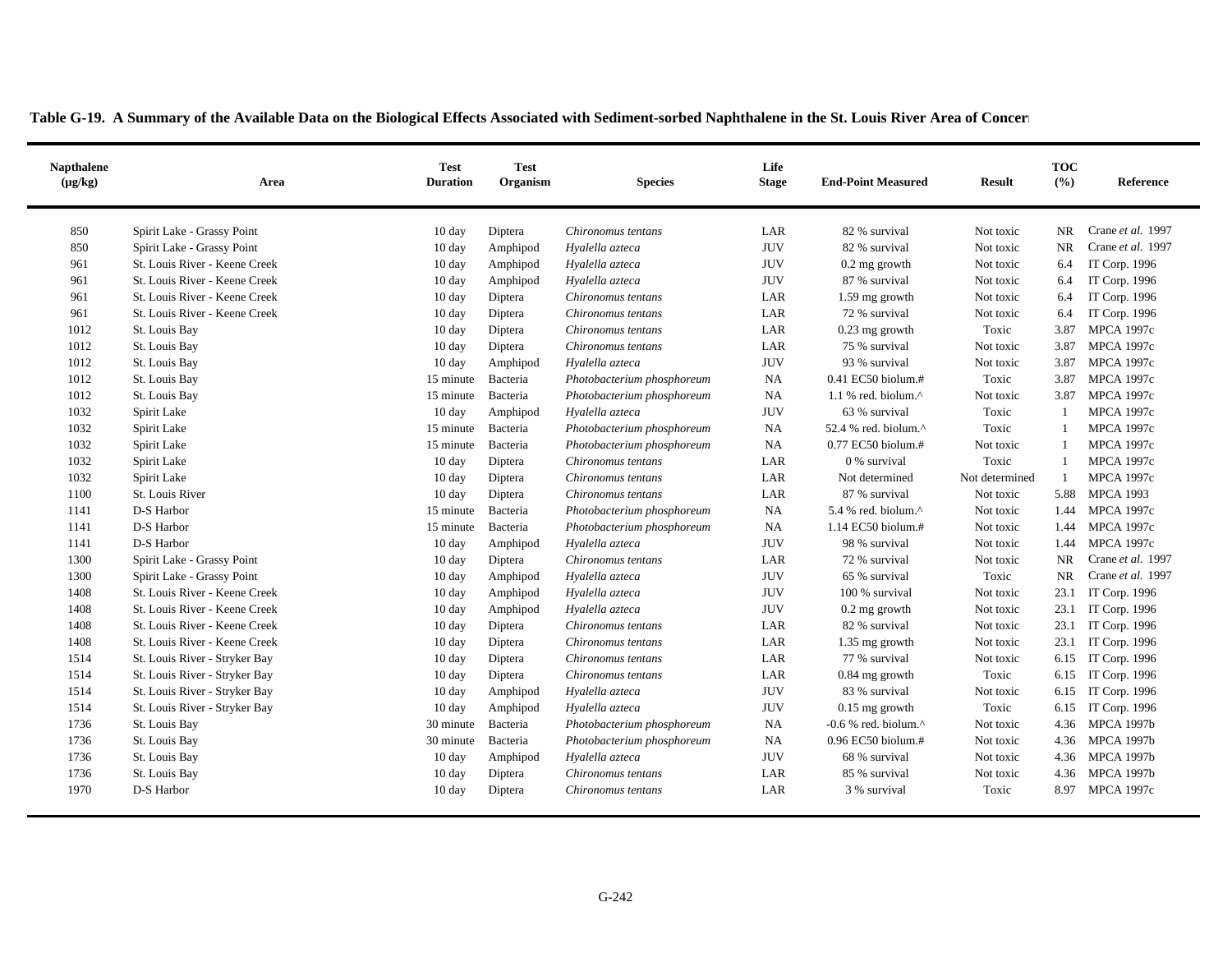| <b>Napthalene</b><br>$(\mu g/kg)$ | Area                          | <b>Test</b><br><b>Duration</b> | <b>Test</b><br>Organism | <b>Species</b>             | Life<br><b>Stage</b> | <b>End-Point Measured</b>                         | <b>Result</b>  | <b>TOC</b><br>(%) | Reference         |
|-----------------------------------|-------------------------------|--------------------------------|-------------------------|----------------------------|----------------------|---------------------------------------------------|----------------|-------------------|-------------------|
| 1970                              | D-S Harbor                    | 15 minute                      | Bacteria                | Photobacterium phosphoreum | <b>NA</b>            | 42.1 % red. biolum. $^{\wedge}$                   | Toxic          | 8.97              | <b>MPCA 1997c</b> |
| 1970                              | D-S Harbor                    | 15 minute                      | Bacteria                | Photobacterium phosphoreum | <b>NA</b>            | $0.05$ EC50 biolum.#                              | Toxic          | 8.97              | <b>MPCA 1997c</b> |
| 1970                              | D-S Harbor                    | $10 \text{ day}$               | Amphipod                | Hyalella azteca            | <b>JUV</b>           | 75 % survival                                     | Toxic          | 8.97              | <b>MPCA 1997c</b> |
| 1970                              | D-S Harbor                    | $10 \text{ day}$               | Diptera                 | Chironomus tentans         | LAR                  | Not determined                                    | Not determined | 8.97              | <b>MPCA 1997c</b> |
| 2802                              | St. Louis River - Keene Creek | 10 day                         | Diptera                 | Chironomus tentans         | LAR                  | 1.23 mg growth                                    | Not toxic      | 100               | IT Corp. 1996     |
| 2802                              | St. Louis River - Keene Creek | $10 \text{ day}$               | Diptera                 | Chironomus tentans         | LAR                  | 60 % survival                                     | Toxic          | 100               | IT Corp. 1996     |
| 2802                              | St. Louis River - Keene Creek | $10 \text{ day}$               | Amphipod                | Hyalella azteca            | <b>JUV</b>           | 0.18 mg growth                                    | Not toxic      | 100               | IT Corp. 1996     |
| 2802                              | St. Louis River - Keene Creek | $10 \text{ day}$               | Amphipod                | Hyalella azteca            | <b>JUV</b>           | 90 % survival                                     | Not toxic      | 100               | IT Corp. 1996     |
| 2831                              | St. Louis Bay                 | 15 minute                      | Bacteria                | Photobacterium phosphoreum | <b>NA</b>            | $0\%$ red. biolum. <sup><math>\wedge</math></sup> | Not toxic      | 6.72              | <b>MPCA 1997c</b> |
| 2831                              | St. Louis Bay                 | $10 \text{ day}$               | Amphipod                | Hyalella azteca            | <b>JUV</b>           | 87 % survival                                     | Not toxic      | 6.72              | <b>MPCA 1997c</b> |
| 2831                              | St. Louis Bay                 | 15 minute                      | Bacteria                | Photobacterium phosphoreum | <b>NA</b>            | 1.35 EC50 biolum.#                                | Not toxic      | 6.72              | <b>MPCA 1997c</b> |
| 2831                              | St. Louis Bay                 | 10 day                         | Diptera                 | Chironomus tentans         | LAR                  | $0.46$ mg growth                                  | Not toxic      | 6.72              | <b>MPCA 1997c</b> |
| 2831                              | St. Louis Bay                 | $10 \text{ day}$               | Diptera                 | Chironomus tentans         | LAR                  | 88 % survival                                     | Not toxic      | 6.72              | <b>MPCA 1997c</b> |
| 2881                              | St. Louis Bay                 | $10 \text{ day}$               | Diptera                 | Chironomus tentans         | LAR                  | 82 % survival                                     | Not toxic      |                   | 13.98 MPCA 1997b  |
| 2881                              | St. Louis Bay                 | $10 \text{ day}$               | Amphipod                | Hyalella azteca            | <b>JUV</b>           | 56 % survival                                     | Not toxic      |                   | 13.98 MPCA 1997b  |
| 2881                              | St. Louis Bay                 | 30 minute                      | Bacteria                | Photobacterium phosphoreum | <b>NA</b>            | 0.38 EC50 biolum.#                                | Toxic          |                   | 13.98 MPCA 1997b  |
| 2881                              | St. Louis Bay                 | 30 minute                      | Bacteria                | Photobacterium phosphoreum | <b>NA</b>            | 29.59 % red. biolum. $^{\wedge}$                  | Toxic          |                   | 13.98 MPCA 1997b  |
| 3339                              | Spirit Lake                   | 30 minute                      | Bacteria                | Photobacterium phosphoreum | NA                   | 0.35 EC50 biolum.#                                | Toxic          | 4.13              | <b>MPCA 1997b</b> |
| 3339                              | Spirit Lake                   | 10 day                         | Amphipod                | Hyalella azteca            | <b>JUV</b>           | 90 % survival                                     | Not toxic      | 4.13              | <b>MPCA 1997b</b> |
| 3339                              | Spirit Lake                   | 30 minute                      | Bacteria                | Photobacterium phosphoreum | <b>NA</b>            | 21.7 % red. biolum.^                              | Toxic          | 4.13              | <b>MPCA 1997b</b> |
| 3339                              | Spirit Lake                   | 10 day                         | Diptera                 | Chironomus tentans         | LAR                  | 72 % survival                                     | Not toxic      | 4.13              | <b>MPCA 1997b</b> |
| 3534                              | Spirit Lake                   | 15 minute                      | Bacteria                | Photobacterium phosphoreum | <b>NA</b>            | 1.06 EC50 biolum.#                                | Not toxic      | 3.74              | <b>MPCA 1997c</b> |
| 3534                              | Spirit Lake                   | $10 \text{ day}$               | Diptera                 | Chironomus tentans         | LAR                  | 65 % survival                                     | Not toxic      | 3.74              | <b>MPCA 1997c</b> |
| 3534                              | Spirit Lake                   | 15 minute                      | Bacteria                | Photobacterium phosphoreum | <b>NA</b>            | 0 % red. biolum.^                                 | Not toxic      | 3.74              | <b>MPCA 1997c</b> |
| 3534                              | Spirit Lake                   | $10 \text{ day}$               | Diptera                 | Chironomus tentans         | LAR                  | $0.57$ mg growth                                  | Not toxic      | 3.74              | <b>MPCA 1997c</b> |
| 3534                              | Spirit Lake                   | 10 day                         | Amphipod                | Hyalella azteca            | <b>JUV</b>           | 90 % survival                                     | Not toxic      | 3.74              | <b>MPCA 1997c</b> |
| 4100                              | St. Louis River               | $10 \text{ day}$               | Diptera                 | Chironomus tentans         | LAR                  | 93 % survival                                     | Not toxic      | 9.58              | <b>MPCA 1993</b>  |
| 7764                              | St. Louis Bay                 | $10 \text{ day}$               | Diptera                 | Chironomus tentans         | LAR                  | 45 % survival                                     | Not toxic      |                   | 29.84 MPCA 1997c  |
| 7764                              | St. Louis Bay                 | $10 \text{ day}$               | Diptera                 | Chironomus tentans         | LAR                  | $0.43$ mg growth                                  | Not toxic      |                   | 29.84 MPCA 1997c  |
| 7764                              | St. Louis Bay                 | 10 day                         | Amphipod                | Hyalella azteca            | <b>JUV</b>           | 93 % survival                                     | Not toxic      |                   | 29.84 MPCA 1997c  |
| 7764                              | St. Louis Bay                 | 15 minute                      | Bacteria                | Photobacterium phosphoreum | NA                   | 1.12 EC50 biolum.#                                | Not toxic      |                   | 29.84 MPCA 1997c  |
| 7764                              | St. Louis Bay                 | 15 minute                      | Bacteria                | Photobacterium phosphoreum | <b>NA</b>            | 7.4 % red. biolum.^                               | Not toxic      |                   | 29.84 MPCA 1997c  |
| 8101                              | St. Louis River - Stryker Bay | $10 \text{ day}$               | Amphipod                | Hyalella azteca            | <b>JUV</b>           | $0.07$ mg growth                                  | Not determined |                   | NR IT Corp. 1996  |
| 8101                              | St. Louis River - Stryker Bay | $10 \text{ day}$               | Diptera                 | Chironomus tentans         | LAR                  | 30 % survival                                     | Toxic          | NR.               | IT Corp. 1996     |
| 8101                              | St. Louis River - Stryker Bay | $10 \text{ day}$               | Amphipod                | Hyalella azteca            | <b>JUV</b>           | 8 % survival                                      | Toxic          |                   | NR IT Corp. 1996  |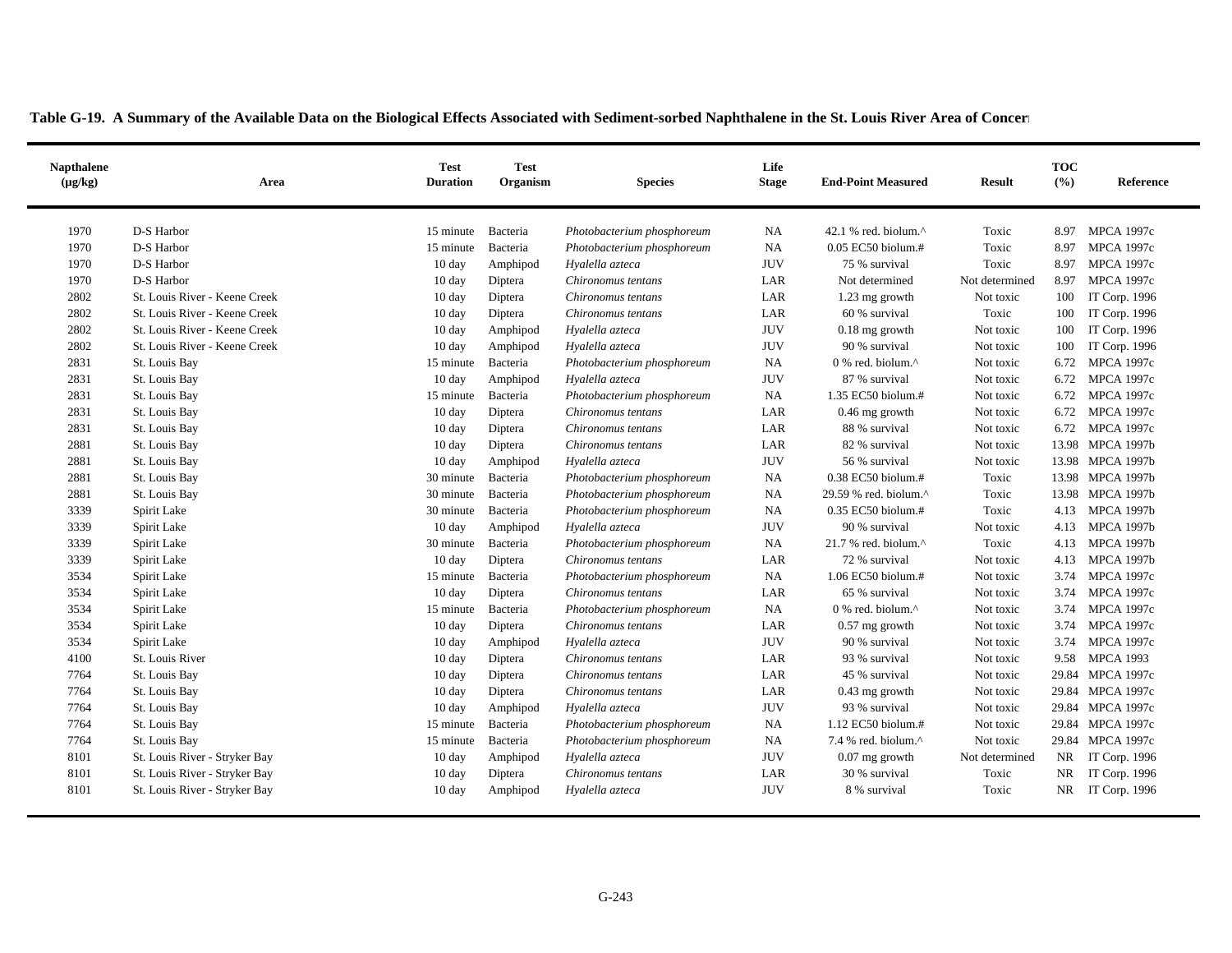| <b>Napthalene</b><br>$(\mu g/kg)$ | Area                          | <b>Test</b><br><b>Duration</b> | <b>Test</b><br>Organism | <b>Species</b>             | Life<br><b>Stage</b> | <b>End-Point Measured</b>       |                | <b>TOC</b><br>(%) | Reference           |
|-----------------------------------|-------------------------------|--------------------------------|-------------------------|----------------------------|----------------------|---------------------------------|----------------|-------------------|---------------------|
| 8101                              | St. Louis River - Stryker Bay | 10 day                         | Diptera                 | Chironomus tentans         | LAR                  | $0.24$ mg growth                | Not determined |                   | NR IT Corp. 1996    |
| 10000                             | Spirit Lake                   | 30 minute                      | Bacteria                | Photobacterium phosphoreum | NA                   | 32.24 % red. biolum.^           | Toxic          | 3.07              | <b>MPCA 1997b</b>   |
| 10000                             | Spirit Lake                   | 30 minute                      | Bacteria                | Photobacterium phosphoreum | <b>NA</b>            | $0.73$ EC50 biolum.#            | Not toxic      | 3.07              | <b>MPCA 1997b</b>   |
| 10000                             | Spirit Lake                   | 10 day                         | Diptera                 | Chironomus tentans         | LAR                  | 55 % survival                   | Not toxic      | 3.07              | <b>MPCA 1997b</b>   |
| 15292                             | Spirit Lake                   | 15 minute                      | Bacteria                | Photobacterium phosphoreum | <b>NA</b>            | 42.1 % red. biolum. $^{\wedge}$ | Toxic          | 1.71              | <b>MPCA 1997c</b>   |
| 15292                             | Spirit Lake                   | 15 minute                      | Bacteria                | Photobacterium phosphoreum | <b>NA</b>            | 1.27 EC50 biolum.#              | Not toxic      | 1.71              | <b>MPCA 1997c</b>   |
| 15292                             | Spirit Lake                   | 10 day                         | Amphipod                | Hyalella azteca            | <b>JUV</b>           | 90 % survival                   | Not toxic      | 1.71              | <b>MPCA 1997c</b>   |
| 15292                             | Spirit Lake                   | $10 \text{ day}$               | Diptera                 | Chironomus tentans         | LAR                  | 78 % survival                   | Not toxic      | 1.71              | <b>MPCA 1997c</b>   |
| 15292                             | Spirit Lake                   | $10 \text{ day}$               | Diptera                 | Chironomus tentans         | LAR                  | $0.4$ mg growth                 | Not toxic      |                   | 1.71 MPCA 1997c     |
| 21756                             | Spirit Lake                   | $10 \text{ day}$               | Amphipod                | Hyalella azteca            | <b>JUV</b>           | 12 % survival                   | Toxic          |                   | 11.98 MPCA 1997c    |
| 21756                             | Spirit Lake                   | $10 \text{ day}$               | Diptera                 | Chironomus tentans         | LAR                  | Not determined                  | Not determined |                   | 11.98 MPCA 1997c    |
| 21756                             | Spirit Lake                   | $10 \text{ day}$               | Diptera                 | Chironomus tentans         | LAR                  | 0 % survival                    | Toxic          |                   | 11.98 MPCA 1997c    |
| 21756                             | Spirit Lake                   | 15 minute                      | Bacteria                | Photobacterium phosphoreum | NA                   | 84.7 % red. biolum.^            | Toxic          |                   | 11.98 MPCA 1997c    |
| 21756                             | Spirit Lake                   | 15 minute                      | Bacteria                | Photobacterium phosphoreum | <b>NA</b>            | 0.38 EC50 biolum.#              | Toxic          |                   | 11.98 MPCA 1997c    |
| 23431                             | St. Louis River - Stryker Bay | $10 \text{ day}$               | Amphipod                | Hyalella azteca            | <b>JUV</b>           | 0 % survival                    | Toxic          |                   | 11.16 IT Corp. 1996 |
| 23431                             | St. Louis River - Stryker Bay | $10 \text{ day}$               | Diptera                 | Chironomus tentans         | LAR                  | 0 % survival                    | Toxic          |                   | 11.16 IT Corp. 1996 |
| 23431                             | St. Louis River - Stryker Bay | $10 \text{ day}$               | Diptera                 | Chironomus tentans         | LAR                  | Not determined                  | Not determined |                   | 11.16 IT Corp. 1996 |
| 23431                             | St. Louis River - Stryker Bay | $10 \text{ day}$               | Amphipod                | Hyalella azteca            | <b>JUV</b>           | Not determined                  | Not determined |                   | 11.16 IT Corp. 1996 |
| 26723                             | St. Louis River - Keene Creek | $10 \text{ day}$               | Diptera                 | Chironomus tentans         | LAR                  | 30 % survival                   | Toxic          |                   | 4.64 IT Corp. 1996  |
| 26723                             | St. Louis River - Keene Creek | $10 \text{ day}$               | Diptera                 | Chironomus tentans         | LAR                  | 1.13 mg growth                  | Not determined | 4.64              | IT Corp. 1996       |
| 26723                             | St. Louis River - Keene Creek | $10 \text{ day}$               | Amphipod                | Hyalella azteca            | <b>JUV</b>           | 92 % survival                   | Not toxic      | 4.64              | IT Corp. 1996       |
| 26723                             | St. Louis River - Keene Creek | $10 \text{ day}$               | Amphipod                | Hyalella azteca            | <b>JUV</b>           | $0.16$ mg growth                | Toxic          | 4.64              | IT Corp. 1996       |
| 35714                             | St. Louis River - Keene Creek | $10 \text{ day}$               | Diptera                 | Chironomus tentans         | LAR                  | $0.56$ mg growth                | Not determined | 3.42              | IT Corp. 1996       |
| 35714                             | St. Louis River - Keene Creek | $10 \text{ day}$               | Diptera                 | Chironomus tentans         | LAR                  | 38 % survival                   | Toxic          |                   | 3.42 IT Corp. 1996  |
| 35714                             | St. Louis River - Keene Creek | 10 day                         | Amphipod                | Hyalella azteca            | <b>JUV</b>           | $0.2$ mg growth                 | Not toxic      |                   | 3.42 IT Corp. 1996  |
| 35714                             | St. Louis River - Keene Creek | $10 \text{ day}$               | Amphipod                | Hyalella azteca            | <b>JUV</b>           | 52 % survival                   | Toxic          |                   | 3.42 IT Corp. 1996  |
| 147971                            | St. Louis River - Stryker Bay | $10 \text{ day}$               | Amphipod                | Hyalella azteca            | <b>JUV</b>           | Not determined                  | Not determined |                   | 50.12 IT Corp. 1996 |
| 147971                            | St. Louis River - Stryker Bay | $10 \text{ day}$               | Diptera                 | Chironomus tentans         | LAR                  | 8 % survival                    | Toxic          |                   | 50.12 IT Corp. 1996 |
| 147971                            | St. Louis River - Stryker Bay | $10 \text{ day}$               | Diptera                 | Chironomus tentans         | LAR                  | $0.09$ mg growth                | Not determined |                   | 50.12 IT Corp. 1996 |
| 147971                            | St. Louis River - Stryker Bay | $10 \text{ day}$               | Amphipod                | Hyalella azteca            | <b>JUV</b>           | 0 % survival                    | Toxic          |                   | 50.12 IT Corp. 1996 |
| 228613                            | St. Louis Bay                 | $10 \text{ day}$               | Amphipod                | Hyalella azteca            | <b>JUV</b>           | 92 % survival                   | Not toxic      |                   | 13.91 MPCA 1997c    |
| 228613                            | St. Louis Bay                 | $10 \text{ day}$               | Diptera                 | Chironomus tentans         | LAR                  | Not determined                  | Not determined |                   | 13.91 MPCA 1997c    |
| 228613                            | St. Louis Bay                 | 15 minute                      | Bacteria                | Photobacterium phosphoreum | <b>NA</b>            | 93.4 % red. biolum.^            | Toxic          |                   | 13.91 MPCA 1997c    |
| 228613                            | St. Louis Bay                 | 10 day                         | Diptera                 | Chironomus tentans         | LAR                  | 18 % survival                   | Toxic          |                   | 13.91 MPCA 1997c    |
| 228613                            | St. Louis Bay                 | 15 minute                      | Bacteria                | Photobacterium phosphoreum | <b>NA</b>            | $0.4$ EC50 biolum.#             | Toxic          |                   | 13.91 MPCA 1997c    |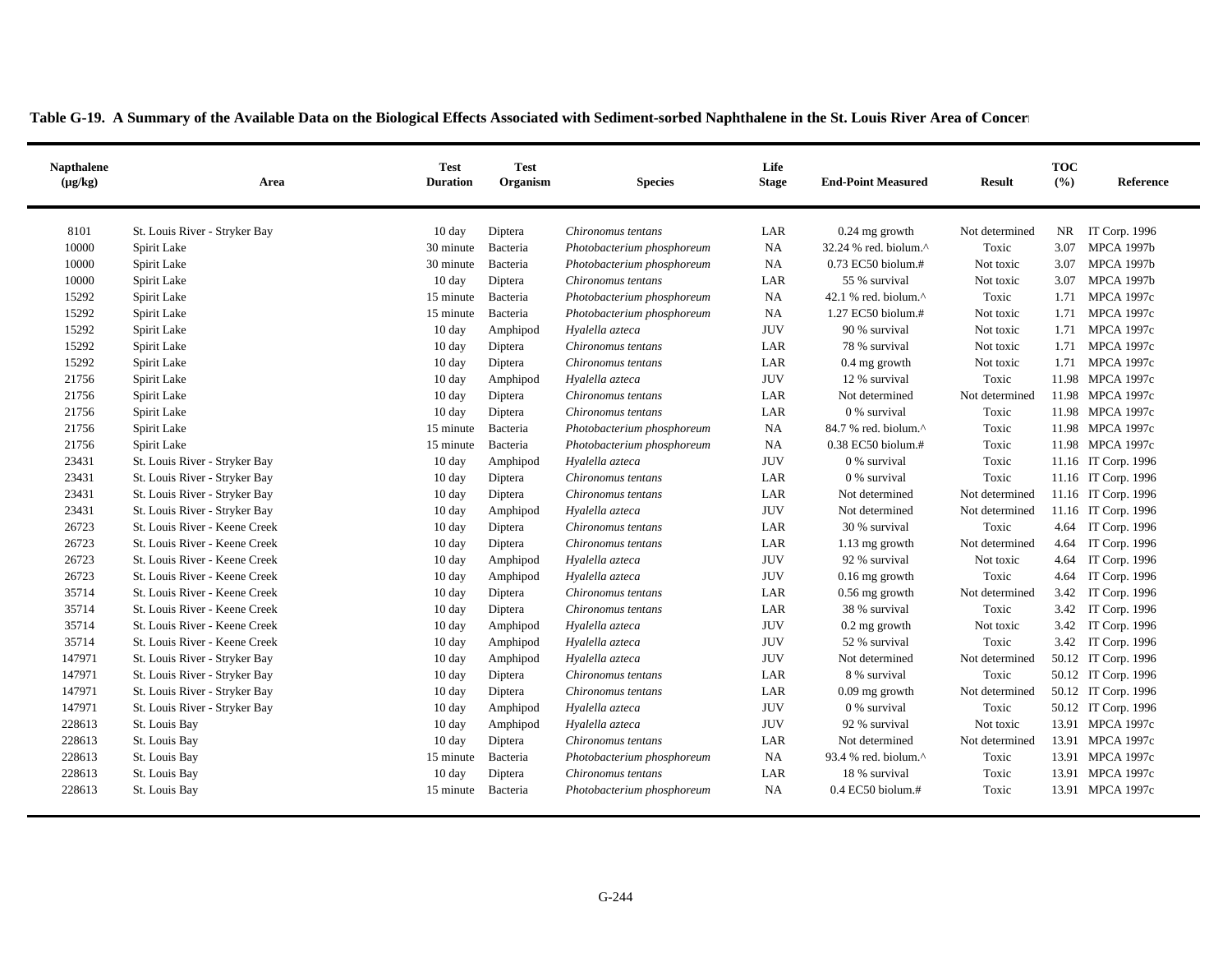**Table G-19. A Summary of the Available Data on the Biological Effects Associated with Sediment-sorbed Naphthalene in the St. Louis River Area of Concer n**

| <b>Napthalene</b><br>$(\mu g/kg)$ | Area                          | <b>Test</b><br><b>Duration</b> | <b>Test</b><br>Organism | <b>Species</b>             | Life<br><b>Stage</b> | <b>End-Point Measured</b>    | Result         | <b>TOC</b><br>(%) | Reference           |
|-----------------------------------|-------------------------------|--------------------------------|-------------------------|----------------------------|----------------------|------------------------------|----------------|-------------------|---------------------|
| 440000                            | St. Louis River               | $10 \text{ day}$               | Diptera                 | Chironomus tentans         | LAR                  | 63 % survival                | Toxic          | 6.12              | <b>MPCA 1993</b>    |
| 616570                            | St. Louis River - Keene Creek | $10 \text{ day}$               | Diptera                 | Chironomus tentans         | LAR                  | 30 % survival                | Toxic          |                   | 12.95 IT Corp. 1996 |
| 616570                            | St. Louis River - Keene Creek | $10 \text{ day}$               | Diptera                 | Chironomus tentans         | LAR                  | $0.65$ mg growth             | Not determined |                   | 12.95 IT Corp. 1996 |
| 616570                            | St. Louis River - Keene Creek | $10 \text{ day}$               | Amphipod                | Hyalella azteca            | <b>JUV</b>           | 75 % survival                | Toxic          |                   | 12.95 IT Corp. 1996 |
| 616570                            | St. Louis River - Keene Creek | $10 \text{ day}$               | Amphipod                | Hyalella azteca            | <b>JUV</b>           | $0.1$ mg growth              | Toxic          |                   | 12.95 IT Corp. 1996 |
| 1137000                           | Spirit Lake                   | 30 minute                      | Bacteria                | Photobacterium phosphoreum | NA                   | $0.06$ EC50 biolum.#         | Toxic          | 8.26              | MPCA 1997b          |
| 1137000                           | Spirit Lake                   | 30 minute                      | Bacteria                | Photobacterium phosphoreum | <b>NA</b>            | 99.9 % red. biolum. $\wedge$ | Toxic          | 8.26              | MPCA 1997b          |
| 1137000                           | Spirit Lake                   | $10 \text{ day}$               | Diptera                 | Chironomus tentans         | LAR                  | 0 % survival                 | Toxic          | 8.26              | <b>MPCA 1997b</b>   |
| 1137000                           | Spirit Lake                   | $10 \text{ day}$               | Amphipod                | Hyalella azteca            | <b>JUV</b>           | 0 % survival                 | Toxic          | 8.26              | MPCA 1997b          |

 $^{\circ}$  = relative to control; D-S = Duluth-Superior; # = expressed as % DW sediment; red. biolum. = reduced bioluminescence; EC50 = effective concentration affecting 50% of the population. LAR = larvae;  $JUV =$  juvenile;  $TOC =$  total organic carbon;  $NR =$  not reported.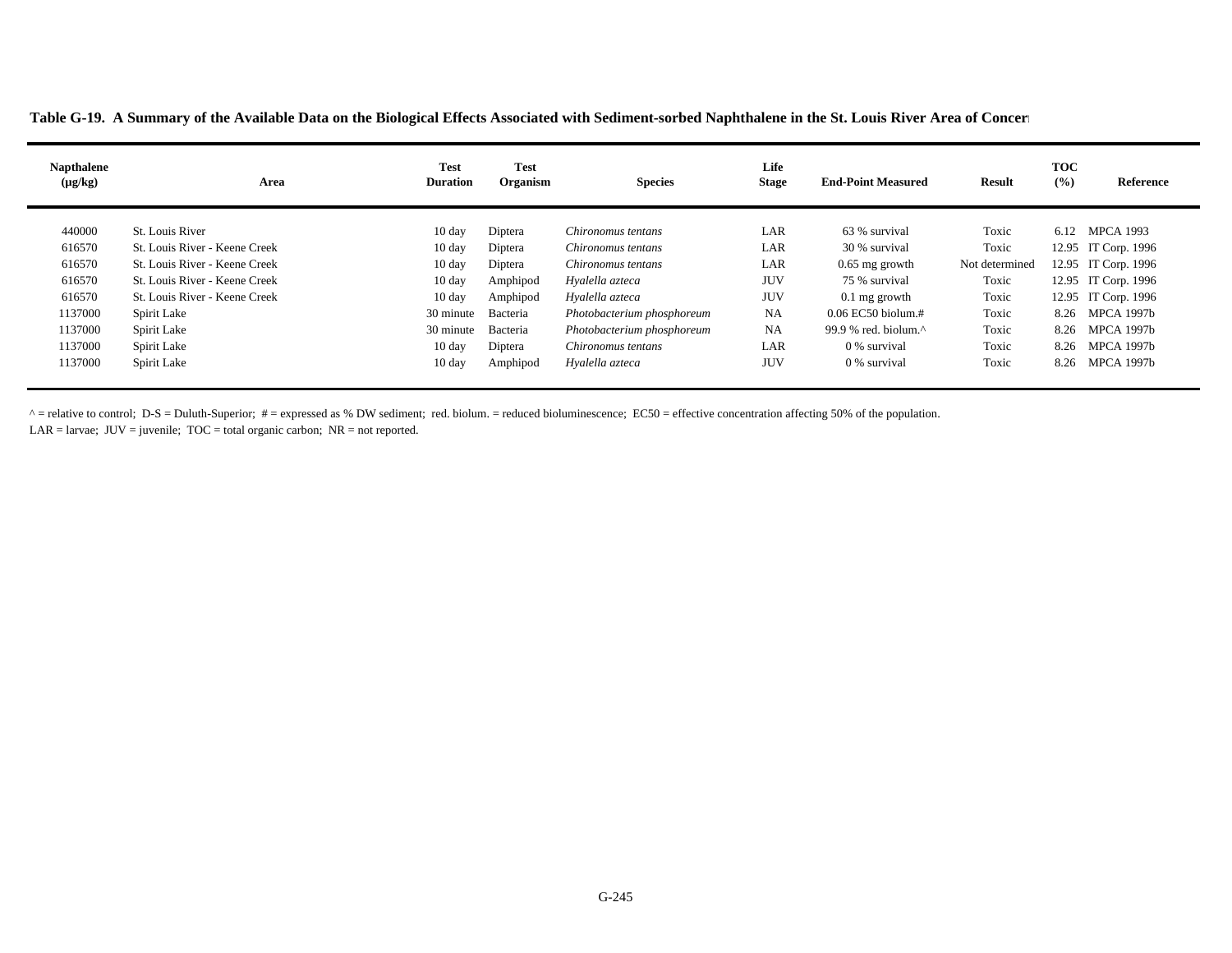## **Table G-20. A Summary of the Available Data on the Biological Effects Associated with Sediment-sorbed Toxic Equivalents (TEQs) for Wildlife in the St. Louis River Area of Concern**

| TEQ          |                                                 | <b>Test</b>      |                      |                    | Life         |                           |               | <b>TOC</b> |                   |
|--------------|-------------------------------------------------|------------------|----------------------|--------------------|--------------|---------------------------|---------------|------------|-------------------|
| $(\mu g/kg)$ | Area                                            | <b>Duration</b>  | <b>Test Organism</b> | <b>Species</b>     | <b>Stage</b> | <b>End-Point Measured</b> | <b>Result</b> | (%)        | Reference         |
|              |                                                 |                  |                      |                    |              |                           |               |            |                   |
| 0.008        | D-S Harbor - Minnesota Slip                     | $10 \text{ day}$ | Amphipod             | Hyalella azteca    | <b>JUV</b>   | 89 % survival             | Not toxic     | <b>NR</b>  | Crane et al. 1997 |
| 0.011        | D-S Harbor - Slip C                             | 10 day           | Diptera              | Chironomus tentans | LAR          | 72 % survival             | Not toxic     | <b>NR</b>  | Crane et al. 1997 |
| 0.011        | D-S Harbor - Slip C                             | $10 \text{ day}$ | Amphipod             | Hyalella azteca    | <b>JUV</b>   | 85 mg growth              | Not toxic     | <b>NR</b>  | Crane et al. 1997 |
| 0.012        | D-S Harbor - Slip C                             | $10 \text{ day}$ | Amphipod             | Hyalella azteca    | <b>JUV</b>   | 92 % survival             | Not toxic     | <b>NR</b>  | Crane et al. 1997 |
| 0.012        | D-S Harbor - Miller & Coffee Creek Embayment    | $10 \text{ day}$ | Diptera              | Chironomus tentans | LAR          | 55 % survival             | Toxic         | <b>NR</b>  | Crane et al. 1997 |
| 0.012        | D-S Harbor - Minnesota Slip                     | $10 \text{ day}$ | Amphipod             | Hyalella azteca    | <b>JUV</b>   | 100 % survival            | Not toxic     | <b>NR</b>  | Crane et al. 1997 |
| 0.032        | St. Louis Bay - Miller & Coffee Creek Embayment | $10 \text{ day}$ | Amphipod             | Hyalella azteca    | <b>JUV</b>   | 93 % survival             | Not toxic     | <b>NR</b>  | Crane et al. 1997 |
| 0.043        | St. Louis Bay - Miller & Coffee Creek Embayment | $10 \text{ day}$ | Amphipod             | Hyalella azteca    | <b>JUV</b>   | 90 % survival             | Not toxic     | <b>NR</b>  | Crane et al. 1997 |
| 0.043        | St. Louis Bay - Miller & Coffee Creek Embayment | $10 \text{ day}$ | Diptera              | Chironomus tentans | LAR          | 90 % survival             | Not toxic     | <b>NR</b>  | Crane et al. 1997 |
| 0.076        | St. Louis Bay - Miller & Coffee Creek Embayment | $10 \text{ day}$ | Amphipod             | Hyalella azteca    | <b>JUV</b>   | 98 % survival             | Not toxic     | <b>NR</b>  | Crane et al. 1997 |
| 0.076        | St. Louis Bay - Miller & Coffee Creek Embayment | $10 \text{ day}$ | Diptera              | Chironomus tentans | LAR          | 78 % survival             | Not toxic     | <b>NR</b>  | Crane et al. 1997 |
| 0.086        | St. Louis Bay - Miller & Coffee Creek Embayment | $10 \text{ day}$ | Diptera              | Chironomus tentans | LAR          | 68 % survival             | Toxic         | <b>NR</b>  | Crane et al. 1997 |
| 0.086        | St. Louis Bay - Miller & Coffee Creek Embayment | $10 \text{ day}$ | Amphipod             | Hyalella azteca    | <b>JUV</b>   | 85 % survival             | Not toxic     | <b>NR</b>  | Crane et al. 1997 |
| 0.102        | D-S Harbor - City of Superior WWTP              | $10 \text{ day}$ | Amphipod             | Hyalella azteca    | <b>JUV</b>   | 79 % survival             | Not toxic     | <b>NR</b>  | Crane et al. 1997 |
| 0.106        | D-S Harbor - City of Superior WWTP              | $10 \text{ day}$ | Amphipod             | Hyalella azteca    | <b>JUV</b>   | 96 % survival             | Not toxic     | <b>NR</b>  | Crane et al. 1997 |
| 0.109        | St. Louis Bay - Miller & Coffee Creek Embayment | $10 \text{ day}$ | Diptera              | Chironomus tentans | LAR          | 80 % survival             | Not toxic     | <b>NR</b>  | Crane et al. 1997 |
| 0.109        | St. Louis Bay - Miller & Coffee Creek Embayment | $10 \text{ day}$ | Amphipod             | Hyalella azteca    | <b>JUV</b>   | 90 % survival             | Not toxic     | <b>NR</b>  | Crane et al. 1997 |
| 0.159        | St. Louis Bay - Miller & Coffee Creek Embayment | $10 \text{ day}$ | Amphipod             | Hyalella azteca    | <b>JUV</b>   | 96 % survival             | Not toxic     | <b>NR</b>  | Crane et al. 1997 |
| 0.232        | St. Louis Bay - Miller & Coffee Creek Embayment | $10 \text{ day}$ | Diptera              | Chironomus tentans | LAR          | 80 % survival             | Not toxic     | <b>NR</b>  | Crane et al. 1997 |
| 0.232        | St. Louis Bay - Miller & Coffee Creek Embayment | $10 \text{ day}$ | Amphipod             | Hyalella azteca    | <b>JUV</b>   | 72 % survival             | Not toxic     | <b>NR</b>  | Crane et al. 1997 |
| 0.259        | D-S Harbor - City of Superior WWTP              | $10 \text{ day}$ | Diptera              | Chironomus tentans | LAR          | 62 % survival             | Not toxic     | <b>NR</b>  | Crane et al. 1997 |
| 0.259        | D-S Harbor - City of Superior WWTP              | $10 \text{ day}$ | Amphipod             | Hyalella azteca    | <b>JUV</b>   | 80 % survival             | Not toxic     | <b>NR</b>  | Crane et al. 1997 |
| 0.259        | St. Louis Bay - Miller & Coffee Creek Embayment | $10 \text{ day}$ | Diptera              | Chironomus tentans | LAR          | 80 % survival             | Not toxic     | <b>NR</b>  | Crane et al. 1997 |
| 0.259        | St. Louis Bay - Miller & Coffee Creek Embayment | $10 \text{ day}$ | Amphipod             | Hyalella azteca    | <b>JUV</b>   | 90 % survival             | Not toxic     | <b>NR</b>  | Crane et al. 1997 |
| 0.312        | St. Louis Bay - Miller & Coffee Creek Embayment | 10 day           | Amphipod             | Hyalella azteca    | <b>JUV</b>   | 96 % survival             | Not toxic     | <b>NR</b>  | Crane et al. 1997 |
| 0.379        | D-S Harbor - Slip C                             | $10 \text{ day}$ | Amphipod             | Hyalella azteca    | <b>JUV</b>   | 96 % survival             | Not toxic     | <b>NR</b>  | Crane et al. 1997 |
| 0.396        | St. Louis Bay - Miller & Coffee Creek Embayment | $10 \text{ day}$ | Amphipod             | Hyalella azteca    | <b>JUV</b>   | 96 % survival             | Not toxic     | <b>NR</b>  | Crane et al. 1997 |

 $^{\circ}$  = relative to control; D-S = Duluth-Superior; # = expressed as % DW sediment; red. biolum. = reduced bioluminescence; EC50 = effective concentration affecting 50% of the population. LAR = larvae;  $JUV =$  juvenile;  $TOC =$  total organic carbon;  $NR =$  not reported.